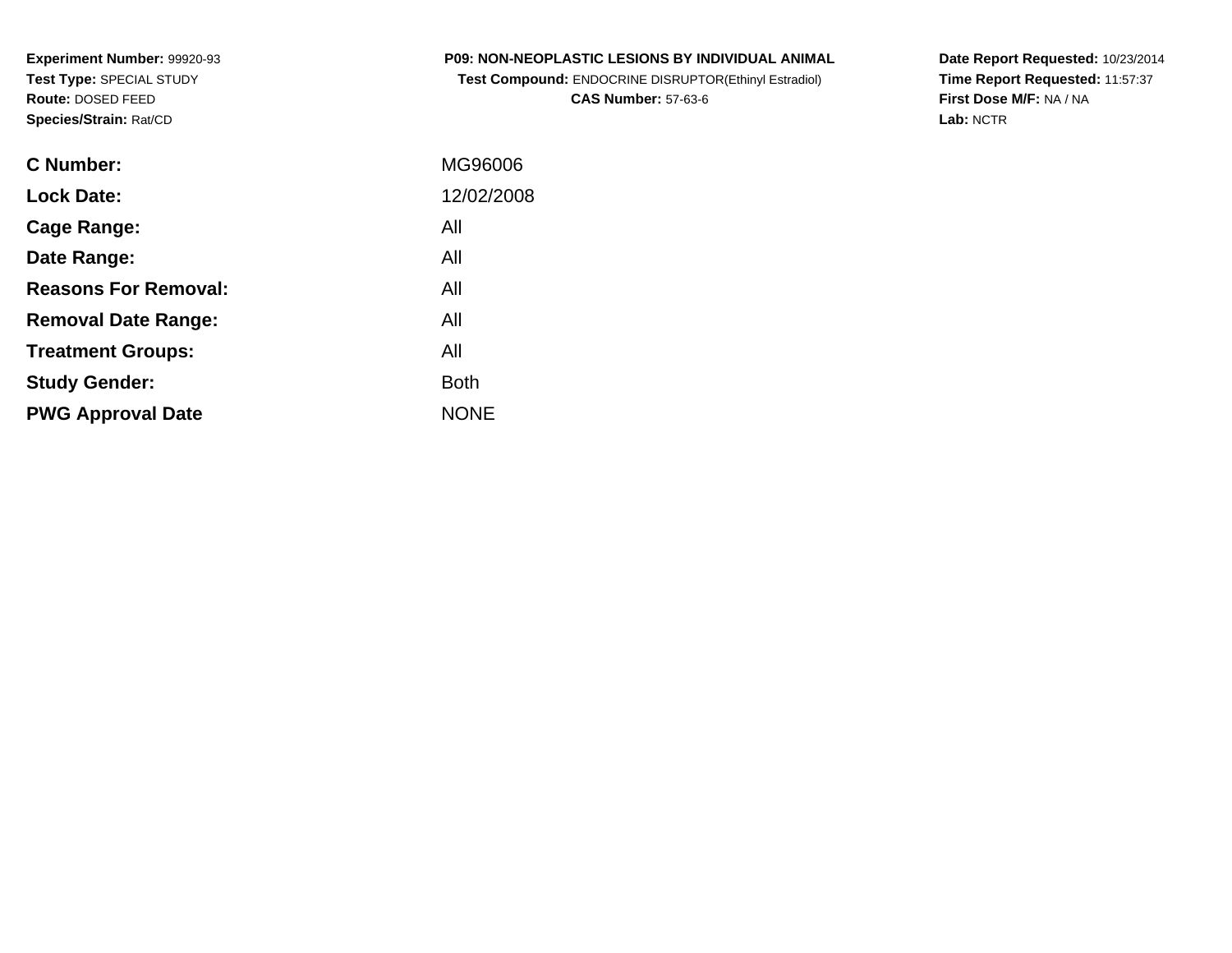**Test Compound:** ENDOCRINE DISRUPTOR(Ethinyl Estradiol)

#### **CAS Number:** 57-63-6

**Date Report Requested:** 10/23/2014**Time Report Requested:** 11:57:37**First Dose M/F:** NA / NA**Lab:** NCTR

| <b>CD Rat Male</b><br>0PPB<br>F <sub>3</sub> | DAY ON TEST      | 0<br>$\boldsymbol{l}$<br>$5\phantom{.0}$<br>4<br>0     | 0<br>$\boldsymbol{4}$<br>$\boldsymbol{2}$<br>$\overline{2}$<br>$\pmb{0}$ | 0<br>$\boldsymbol{4}$<br>$\boldsymbol{2}$<br>9<br>$\Omega$ | $\boldsymbol{\theta}$<br>$\mathfrak{s}$<br>$\boldsymbol{2}$<br>$\mathbf{I}$<br>$\mathbf 0$ | 0<br>$\overline{5}$<br>$\boldsymbol{2}$<br>$\overline{7}$<br>0 | 0<br>$\overline{5}$<br>$\pmb{6}$<br>$\overline{2}$<br>$\mathbf 0$ | 0<br>5<br>8<br>5<br>$\mathbf 0$ | $\boldsymbol{\theta}$<br>$\mathfrak{s}$<br>9<br>0<br>$\mathbf 0$ | $\pmb{\theta}$<br>$\mathfrak{z}$<br>9<br>$\boldsymbol{g}$<br>$\mathsf{O}$ | 0<br>6<br>0<br>$\boldsymbol{l}$<br>$\mathbf 0$        | 0<br>6<br>$\mathfrak{z}$<br>0<br>$\mathbf 0$ | $\boldsymbol{\theta}$<br>6<br>$\boldsymbol{4}$<br>6<br>$\mathbf 0$ | 0<br>6<br>$\boldsymbol{4}$<br>9<br>$\Omega$ | $\boldsymbol{\theta}$<br>6<br>6<br>$\boldsymbol{\theta}$<br>0 | 0<br>6<br>$\overline{7}$<br>$\mathfrak{z}$<br>$\Omega$ | $\boldsymbol{\theta}$<br>$\overline{7}$<br>$\pmb{\theta}$<br>$\boldsymbol{\theta}$<br>$\Omega$ | $\boldsymbol{\theta}$<br>$\overline{7}$<br>$\pmb{\theta}$<br>$\mathfrak{z}$<br>$\mathbf 0$ | 0<br>$\overline{7}$<br>$\pmb{\theta}$<br>$\overline{2}$<br>$\mathbf 0$ | 0<br>$\overline{7}$<br>$\boldsymbol{4}$<br>$\mathbf 0$ | $\boldsymbol{\theta}$<br>$\overline{7}$<br>$\boldsymbol{4}$<br>$\mathfrak{z}$<br>$\mathbf 0$ | $\boldsymbol{\theta}$<br>$\overline{7}$<br>$\boldsymbol{4}$<br>9<br>$\Omega$ | 0<br>$\overline{7}$<br>4<br>9<br>$\Omega$ | 0<br>$\overline{7}$<br>$\boldsymbol{4}$<br>9<br>$\Omega$ | $\pmb{\theta}$<br>$\overline{7}$<br>$\boldsymbol{4}$<br>9<br>$\Omega$ | 0<br>$\overline{7}$<br>5<br>$\boldsymbol{\theta}$<br>$\mathbf 0$ | 0<br>$\overline{7}$<br>$\sqrt{5}$<br>$\boldsymbol{\theta}$<br>$\Omega$ | $\boldsymbol{\theta}$<br>$\overline{7}$<br>$\sqrt{5}$<br>$\pmb{\theta}$<br>$\mathbf 0$ | $\pmb{\theta}$<br>$\overline{7}$<br>$\boldsymbol{4}$<br>$\boldsymbol{g}$<br>$\mathbf 0$ | 0<br>$\overline{7}$<br>$\boldsymbol{4}$<br>9<br>$\Omega$ | 0<br>$\overline{7}$<br>9<br>$\Omega$ |          |
|----------------------------------------------|------------------|--------------------------------------------------------|--------------------------------------------------------------------------|------------------------------------------------------------|--------------------------------------------------------------------------------------------|----------------------------------------------------------------|-------------------------------------------------------------------|---------------------------------|------------------------------------------------------------------|---------------------------------------------------------------------------|-------------------------------------------------------|----------------------------------------------|--------------------------------------------------------------------|---------------------------------------------|---------------------------------------------------------------|--------------------------------------------------------|------------------------------------------------------------------------------------------------|--------------------------------------------------------------------------------------------|------------------------------------------------------------------------|--------------------------------------------------------|----------------------------------------------------------------------------------------------|------------------------------------------------------------------------------|-------------------------------------------|----------------------------------------------------------|-----------------------------------------------------------------------|------------------------------------------------------------------|------------------------------------------------------------------------|----------------------------------------------------------------------------------------|-----------------------------------------------------------------------------------------|----------------------------------------------------------|--------------------------------------|----------|
|                                              | <b>ANIMAL ID</b> | 0<br>$\mathbf 0$<br>$\boldsymbol{2}$<br>$\overline{A}$ | $\pmb{0}$<br>$\mathbf{1}$<br>Δ                                           | $\mathbf 0$<br>9                                           | $\pmb{0}$<br>$\boldsymbol{2}$<br>$\overline{\mathbf{4}}$<br>6                              | 0<br>$\boldsymbol{2}$<br>$\,$ 5 $\,$<br>$\mathbf{8}$           | $\pmb{0}$<br>$\sqrt{3}$<br>$\sqrt{2}$<br>5                        | $\pmb{0}$<br>3<br>7<br>5        | $\pmb{0}$<br>$\sqrt{3}$<br>$\frac{8}{5}$                         | $\mathsf{O}$<br>4<br>$\pmb{0}$<br>3                                       | $\pmb{0}$<br>$\overline{\mathbf{4}}$<br>$\frac{5}{2}$ | $\mathsf 0$<br>$\bf 8$                       | $\mathbf 0$<br>$\,8\,$<br>$\frac{2}{0}$                            | 0<br>$\,8\,$<br>$\sqrt{3}$                  | $\pmb{0}$<br>$\bf 8$<br>$\sqrt{3}$<br>$\mathcal{P}$           | 0<br>8<br>4<br>5                                       | $\mathbf 0$<br>8<br>6<br>6                                                                     | 0<br>$\bf 8$<br>$\,6$<br>$\overline{z}$                                                    | $\pmb{0}$<br>$\bf 8$<br>$\overline{7}$<br>$\Omega$                     | $\mathsf{O}\xspace$<br>$9\,$<br>$\pmb{0}$<br>9         | $\pmb{0}$<br>$\boldsymbol{9}$<br>$\overline{1}$<br>$\Omega$                                  | $\mathbf 0$<br>9                                                             | $\mathbf 0$<br>$9\,$<br>$\Omega$          | $\mathbf 0$<br>9<br>$\mathbf{Q}$                         | 0<br>$\boldsymbol{9}$<br>$\boldsymbol{2}$<br>$\Omega$                 | $\mathsf 0$<br>9<br>4<br>4                                       | $\mathbf 0$<br>$\boldsymbol{9}$<br>$\overline{4}$<br>9                 | $\mathbf 0$<br>$\boldsymbol{9}$<br>$\,$ 5 $\,$<br>$\Omega$                             | $\pmb{0}$<br>$\boldsymbol{9}$<br>$\frac{5}{2}$                                          | $\mathbf 0$<br>$\boldsymbol{9}$<br>$\,$ 5 $\,$<br>3      | $\mathbf 0$<br>9<br>5                | $\Omega$ |
| <b>Alimentary System</b>                     |                  |                                                        |                                                                          |                                                            |                                                                                            |                                                                |                                                                   |                                 |                                                                  |                                                                           |                                                       |                                              |                                                                    |                                             |                                                               |                                                        |                                                                                                |                                                                                            |                                                                        |                                                        |                                                                                              |                                                                              |                                           |                                                          |                                                                       |                                                                  |                                                                        |                                                                                        |                                                                                         |                                                          |                                      |          |
| Esophagus<br>Hyperkeratosis                  |                  |                                                        |                                                                          |                                                            |                                                                                            |                                                                |                                                                   |                                 |                                                                  |                                                                           |                                                       |                                              |                                                                    |                                             | 2                                                             |                                                        |                                                                                                |                                                                                            |                                                                        |                                                        |                                                                                              |                                                                              |                                           |                                                          |                                                                       |                                                                  |                                                                        |                                                                                        |                                                                                         |                                                          |                                      |          |
| Intestine Large, Cecum                       |                  | A                                                      |                                                                          |                                                            |                                                                                            |                                                                |                                                                   |                                 |                                                                  |                                                                           |                                                       |                                              |                                                                    |                                             |                                                               |                                                        |                                                                                                |                                                                                            |                                                                        |                                                        |                                                                                              |                                                                              |                                           |                                                          |                                                                       |                                                                  |                                                                        |                                                                                        |                                                                                         |                                                          |                                      |          |
| Intestine Large, Colon                       |                  | A                                                      |                                                                          |                                                            |                                                                                            |                                                                |                                                                   |                                 |                                                                  |                                                                           |                                                       |                                              |                                                                    |                                             |                                                               |                                                        |                                                                                                |                                                                                            |                                                                        |                                                        |                                                                                              |                                                                              |                                           |                                                          |                                                                       |                                                                  |                                                                        |                                                                                        |                                                                                         |                                                          |                                      |          |
| Intestine Large, Rectum                      |                  |                                                        |                                                                          |                                                            |                                                                                            |                                                                |                                                                   |                                 |                                                                  |                                                                           |                                                       |                                              |                                                                    |                                             |                                                               |                                                        |                                                                                                |                                                                                            |                                                                        |                                                        |                                                                                              |                                                                              |                                           |                                                          |                                                                       |                                                                  |                                                                        |                                                                                        |                                                                                         |                                                          |                                      |          |
| Intestine Small, Duodenum                    |                  |                                                        |                                                                          |                                                            |                                                                                            |                                                                |                                                                   |                                 |                                                                  |                                                                           |                                                       |                                              |                                                                    |                                             |                                                               |                                                        |                                                                                                |                                                                                            |                                                                        |                                                        |                                                                                              |                                                                              |                                           |                                                          |                                                                       |                                                                  |                                                                        |                                                                                        |                                                                                         |                                                          |                                      |          |
| Intestine Small, Ileum                       |                  | Α                                                      |                                                                          |                                                            |                                                                                            |                                                                |                                                                   |                                 |                                                                  |                                                                           |                                                       |                                              |                                                                    |                                             |                                                               |                                                        |                                                                                                |                                                                                            |                                                                        |                                                        |                                                                                              |                                                                              |                                           |                                                          |                                                                       |                                                                  |                                                                        |                                                                                        |                                                                                         |                                                          |                                      |          |
| Intestine Small, Jejunum                     |                  |                                                        |                                                                          |                                                            |                                                                                            |                                                                |                                                                   |                                 |                                                                  |                                                                           |                                                       |                                              |                                                                    |                                             |                                                               |                                                        |                                                                                                |                                                                                            |                                                                        |                                                        |                                                                                              |                                                                              |                                           |                                                          |                                                                       |                                                                  |                                                                        |                                                                                        |                                                                                         |                                                          |                                      |          |
| Liver                                        |                  |                                                        |                                                                          |                                                            |                                                                                            |                                                                |                                                                   |                                 |                                                                  |                                                                           |                                                       |                                              |                                                                    |                                             |                                                               |                                                        |                                                                                                |                                                                                            |                                                                        |                                                        |                                                                                              |                                                                              |                                           |                                                          |                                                                       |                                                                  |                                                                        |                                                                                        |                                                                                         |                                                          |                                      |          |
| Angiectasis                                  |                  |                                                        |                                                                          |                                                            |                                                                                            |                                                                |                                                                   |                                 |                                                                  |                                                                           |                                                       |                                              |                                                                    |                                             |                                                               |                                                        |                                                                                                |                                                                                            |                                                                        |                                                        |                                                                                              |                                                                              | 2                                         |                                                          |                                                                       |                                                                  |                                                                        |                                                                                        |                                                                                         |                                                          |                                      |          |
| <b>Basophilic Focus</b>                      |                  |                                                        |                                                                          |                                                            |                                                                                            |                                                                |                                                                   | $\mathsf X$                     |                                                                  | $\mathsf X$                                                               |                                                       |                                              |                                                                    |                                             |                                                               |                                                        |                                                                                                |                                                                                            |                                                                        | X                                                      |                                                                                              |                                                                              |                                           |                                                          |                                                                       |                                                                  |                                                                        |                                                                                        |                                                                                         |                                                          |                                      | X        |
| Bile Duct, Hyperplasia                       |                  |                                                        |                                                                          |                                                            |                                                                                            |                                                                |                                                                   |                                 |                                                                  |                                                                           |                                                       | $\mathbf 1$                                  | $\overline{c}$                                                     |                                             |                                                               |                                                        |                                                                                                |                                                                                            |                                                                        | $\overline{a}$                                         |                                                                                              |                                                                              |                                           |                                                          |                                                                       | $\overline{2}$                                                   |                                                                        |                                                                                        |                                                                                         | 2                                                        |                                      | 3        |
| <b>Biliar Tract, Cyst</b>                    |                  |                                                        |                                                                          |                                                            |                                                                                            |                                                                |                                                                   |                                 |                                                                  |                                                                           |                                                       |                                              |                                                                    |                                             |                                                               |                                                        |                                                                                                |                                                                                            |                                                                        |                                                        |                                                                                              |                                                                              |                                           |                                                          |                                                                       |                                                                  | X                                                                      |                                                                                        |                                                                                         |                                                          |                                      |          |
| <b>Biliar Tract, Fibrosis</b>                |                  |                                                        |                                                                          |                                                            |                                                                                            |                                                                |                                                                   |                                 |                                                                  |                                                                           |                                                       |                                              |                                                                    |                                             | 1                                                             |                                                        |                                                                                                |                                                                                            |                                                                        | $\overline{a}$                                         |                                                                                              |                                                                              |                                           |                                                          |                                                                       | $\mathbf 1$                                                      |                                                                        |                                                                                        |                                                                                         |                                                          | $1 \quad$                            | -1       |
| Cyst                                         |                  |                                                        |                                                                          |                                                            |                                                                                            |                                                                |                                                                   |                                 |                                                                  |                                                                           |                                                       |                                              |                                                                    |                                             |                                                               |                                                        |                                                                                                |                                                                                            |                                                                        |                                                        |                                                                                              |                                                                              |                                           |                                                          |                                                                       | X                                                                |                                                                        |                                                                                        |                                                                                         |                                                          |                                      |          |
| <b>Cyst Multilocular</b>                     |                  |                                                        |                                                                          |                                                            |                                                                                            |                                                                |                                                                   |                                 |                                                                  |                                                                           |                                                       |                                              |                                                                    |                                             |                                                               |                                                        |                                                                                                |                                                                                            |                                                                        |                                                        |                                                                                              |                                                                              | X                                         |                                                          |                                                                       |                                                                  |                                                                        |                                                                                        |                                                                                         |                                                          |                                      |          |
| Degeneration, Cystic                         |                  |                                                        |                                                                          |                                                            |                                                                                            |                                                                |                                                                   |                                 |                                                                  |                                                                           |                                                       |                                              |                                                                    |                                             |                                                               |                                                        |                                                                                                | 1                                                                                          |                                                                        | $\overline{2}$                                         |                                                                                              | $\overline{c}$                                                               |                                           |                                                          |                                                                       |                                                                  |                                                                        |                                                                                        |                                                                                         |                                                          |                                      |          |
| <b>Eosinophilic Focus</b>                    |                  |                                                        |                                                                          |                                                            |                                                                                            |                                                                |                                                                   |                                 |                                                                  | $\mathsf X$                                                               |                                                       |                                              |                                                                    |                                             |                                                               |                                                        |                                                                                                |                                                                                            |                                                                        | X                                                      |                                                                                              |                                                                              |                                           |                                                          |                                                                       |                                                                  | Χ                                                                      |                                                                                        |                                                                                         |                                                          |                                      |          |
| Hematopoietic Cell Proliferation             |                  |                                                        |                                                                          |                                                            |                                                                                            |                                                                |                                                                   |                                 |                                                                  |                                                                           |                                                       |                                              |                                                                    |                                             |                                                               |                                                        |                                                                                                |                                                                                            |                                                                        |                                                        |                                                                                              |                                                                              |                                           |                                                          |                                                                       |                                                                  |                                                                        |                                                                                        |                                                                                         |                                                          |                                      |          |
| Hepatodiaphragmatic Nodule                   |                  |                                                        |                                                                          |                                                            |                                                                                            |                                                                | X                                                                 |                                 |                                                                  |                                                                           | X                                                     |                                              |                                                                    |                                             |                                                               |                                                        | $\mathsf X$                                                                                    |                                                                                            |                                                                        |                                                        |                                                                                              |                                                                              |                                           |                                                          |                                                                       |                                                                  |                                                                        |                                                                                        |                                                                                         | $X$ $X$                                                  |                                      |          |
| Hyperplasia, Regenerative                    |                  |                                                        |                                                                          |                                                            |                                                                                            | 4                                                              |                                                                   |                                 |                                                                  |                                                                           |                                                       |                                              |                                                                    |                                             |                                                               |                                                        |                                                                                                |                                                                                            |                                                                        |                                                        |                                                                                              |                                                                              |                                           |                                                          |                                                                       |                                                                  |                                                                        |                                                                                        |                                                                                         |                                                          |                                      |          |

\* ..Total animals with tissue examined microscopically; Total animals with lesion and mean severity grade

+ ..Tissue examined microscopically examined microscopically examined as:  $M$  ..Missing tissue 1-4 ..Lesion qualified as:

X..Lesion present **A ..Autolysis precludes evaluation** A ..Autolysis precludes evaluation 1) Minimal 3) Moderate

I ..Insufficient tissue BLANK ..Not examined microscopically 2) Mild 4) Marked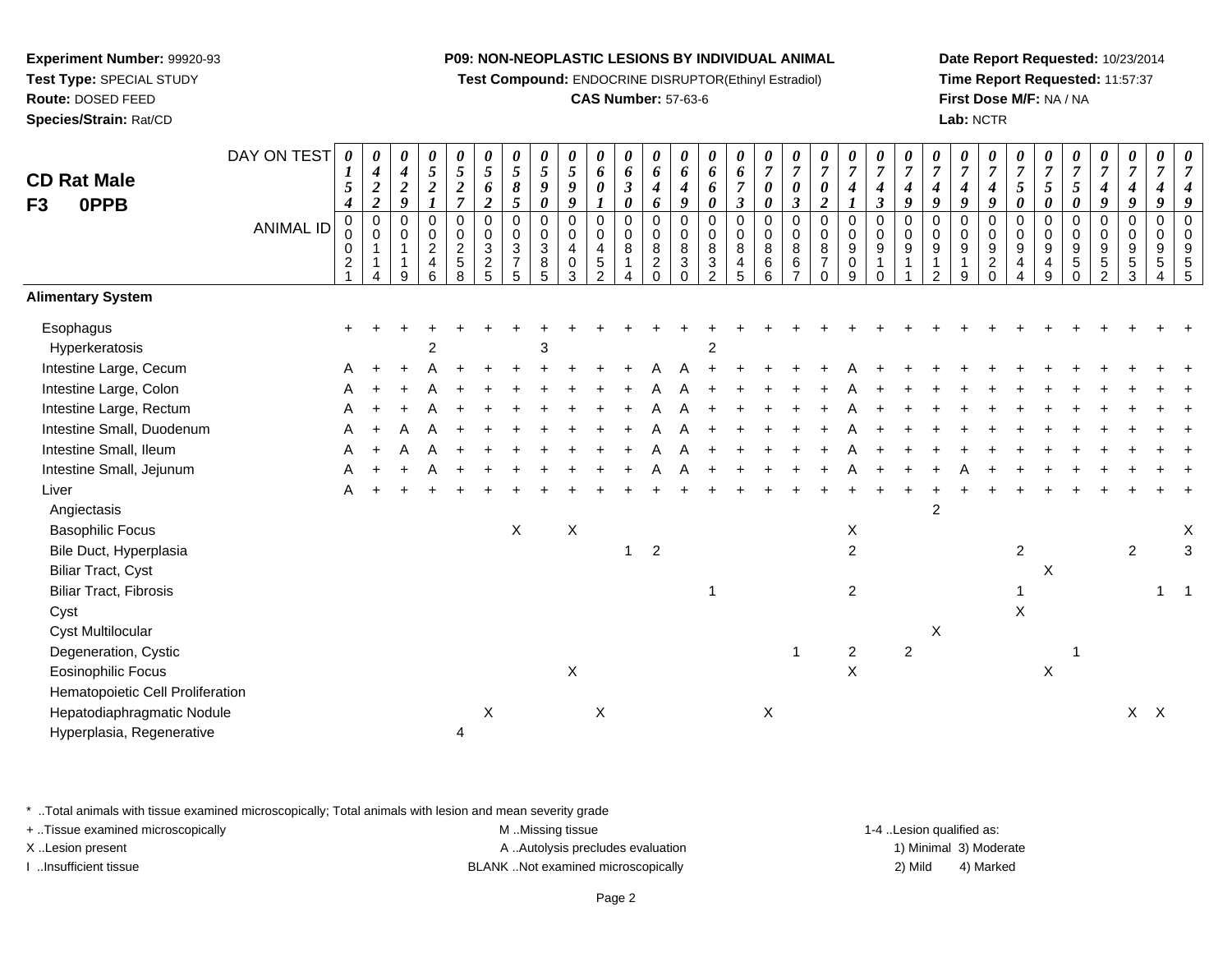**Test Compound:** ENDOCRINE DISRUPTOR(Ethinyl Estradiol)

#### **CAS Number:** 57-63-6

**Date Report Requested:** 10/23/2014**Time Report Requested:** 11:57:38**First Dose M/F:** NA / NA**Lab:** NCTR

| <b>CD Rat Male</b><br><b>OPPB</b><br>F3                                                                                                   | DAY ON TEST      | 0<br>5<br>$\boldsymbol{4}$                                          | $\boldsymbol{\theta}$<br>$\boldsymbol{4}$<br>$\boldsymbol{2}$<br>$\overline{2}$ | $\boldsymbol{\theta}$<br>$\boldsymbol{4}$<br>$\boldsymbol{2}$<br>$\boldsymbol{g}$ | $\frac{\theta}{5}$<br>$\sqrt{2}$<br>$\boldsymbol{l}$                         | $\boldsymbol{\theta}$<br>5<br>$\boldsymbol{2}$<br>$\overline{7}$ | 0<br>$\overline{5}$<br>6<br>$\boldsymbol{2}$                   | $\frac{\theta}{5}$<br>8<br>5                                               | $\frac{\theta}{5}$<br>$\boldsymbol{g}$<br>$\boldsymbol{\theta}$                        | $\frac{\theta}{5}$<br>$\boldsymbol{g}$<br>9                        | $\boldsymbol{\theta}$<br>6<br>$\boldsymbol{\theta}$<br>$\boldsymbol{l}$ | 0<br>6<br>$\boldsymbol{\beta}$<br>0             | 0<br>6<br>$\boldsymbol{4}$<br>6                  | 0<br>6<br>$\boldsymbol{4}$<br>9                                              | 0<br>6<br>6<br>$\boldsymbol{\theta}$                | $\boldsymbol{\theta}$<br>6<br>$\overline{7}$<br>$\boldsymbol{\beta}$ | $\boldsymbol{\theta}$<br>$\overline{7}$<br>$\boldsymbol{\theta}$<br>$\boldsymbol{\theta}$ | $\frac{\boldsymbol{\theta}}{\boldsymbol{7}}$<br>$\boldsymbol{\theta}$<br>$\overline{\mathbf{3}}$ | $\frac{\boldsymbol{\theta}}{\boldsymbol{7}}$<br>$\boldsymbol{\theta}$<br>$\overline{2}$ | $\frac{\theta}{7}$<br>$\boldsymbol{4}$                         | $\boldsymbol{\theta}$<br>$\overline{7}$<br>$\boldsymbol{4}$<br>$\boldsymbol{\beta}$ | $\boldsymbol{\theta}$<br>$\overline{7}$<br>$\boldsymbol{4}$<br>9 | $\frac{\theta}{7}$<br>$\boldsymbol{4}$<br>9         | $\frac{\boldsymbol{0}}{7}$<br>4<br>9                                  | $\frac{\boldsymbol{\theta}}{\boldsymbol{7}}$<br>$\boldsymbol{4}$<br>9 | $\overline{7}$<br>$\mathfrak{s}$<br>0                                    | $\boldsymbol{\theta}$<br>$\overline{7}$<br>$\overline{5}$<br>$\boldsymbol{\theta}$ | $\frac{\boldsymbol{0}}{7}$<br>5<br>$\boldsymbol{\theta}$               | $\boldsymbol{\theta}$<br>$\overline{7}$<br>$\boldsymbol{4}$<br>9 | 0<br>$\overline{7}$<br>$\boldsymbol{4}$<br>9 | 0<br>$\overline{7}$<br>$\boldsymbol{4}$<br>9 | 0<br>$\overline{7}$<br>$\overline{\mathcal{A}}$<br>9 |
|-------------------------------------------------------------------------------------------------------------------------------------------|------------------|---------------------------------------------------------------------|---------------------------------------------------------------------------------|-----------------------------------------------------------------------------------|------------------------------------------------------------------------------|------------------------------------------------------------------|----------------------------------------------------------------|----------------------------------------------------------------------------|----------------------------------------------------------------------------------------|--------------------------------------------------------------------|-------------------------------------------------------------------------|-------------------------------------------------|--------------------------------------------------|------------------------------------------------------------------------------|-----------------------------------------------------|----------------------------------------------------------------------|-------------------------------------------------------------------------------------------|--------------------------------------------------------------------------------------------------|-----------------------------------------------------------------------------------------|----------------------------------------------------------------|-------------------------------------------------------------------------------------|------------------------------------------------------------------|-----------------------------------------------------|-----------------------------------------------------------------------|-----------------------------------------------------------------------|--------------------------------------------------------------------------|------------------------------------------------------------------------------------|------------------------------------------------------------------------|------------------------------------------------------------------|----------------------------------------------|----------------------------------------------|------------------------------------------------------|
|                                                                                                                                           | <b>ANIMAL ID</b> | $\mathbf 0$<br>0<br>$\pmb{0}$<br>$\boldsymbol{2}$<br>$\overline{A}$ | $\mathbf 0$<br>$\mathbf 0$                                                      | $\mathbf 0$<br>$\mathbf 0$<br>$\overline{1}$<br>9                                 | $\mathbf 0$<br>$\pmb{0}$<br>$\boldsymbol{2}$<br>$\overline{\mathbf{4}}$<br>6 | $\Omega$<br>0<br>$\overline{c}$<br>$\mathbf 5$<br>8              | $\mathbf 0$<br>0<br>$\ensuremath{\mathsf{3}}$<br>$\frac{2}{5}$ | $\pmb{0}$<br>$\pmb{0}$<br>$\ensuremath{\mathsf{3}}$<br>$\overline{7}$<br>5 | 0<br>$\mathbf 0$<br>$\ensuremath{\mathsf{3}}$<br>$\begin{array}{c} 8 \\ 5 \end{array}$ | $\Omega$<br>$\pmb{0}$<br>$\overline{\mathbf{4}}$<br>$\pmb{0}$<br>3 | $\Omega$<br>$\mathbf 0$<br>4<br>$\mathbf 5$<br>$\overline{2}$           | $\Omega$<br>0<br>8<br>$\mathbf{1}$<br>$\Lambda$ | $\Omega$<br>0<br>8<br>$\overline{a}$<br>$\Omega$ | $\mathbf 0$<br>$\pmb{0}$<br>$\bf 8$<br>$\ensuremath{\mathsf{3}}$<br>$\Omega$ | $\Omega$<br>$\mathbf 0$<br>$\,8\,$<br>$\frac{3}{2}$ | $\Omega$<br>0<br>8<br>$\overline{\mathbf{r}}$<br>5                   | $\mathbf 0$<br>$\mathbf 0$<br>$\, 8$<br>$\,6$<br>6                                        | 0<br>0<br>8<br>$\,6$<br>$\overline{7}$                                                           | $\mathbf 0$<br>$\mathbf 0$<br>$\bf 8$<br>$\overline{7}$<br>$\Omega$                     | $\mathbf 0$<br>$\pmb{0}$<br>$\boldsymbol{9}$<br>$\pmb{0}$<br>9 | $\Omega$<br>$\mathbf 0$<br>$\boldsymbol{9}$<br>$\Omega$                             | $\Omega$<br>0<br>$\boldsymbol{9}$                                | $\Omega$<br>0<br>$\boldsymbol{9}$<br>$\overline{2}$ | $\Omega$<br>$\boldsymbol{0}$<br>$\boldsymbol{9}$<br>$\mathbf{1}$<br>9 | $\Omega$<br>$\mathbf 0$<br>9<br>$\overline{2}$<br>$\Omega$            | $\Omega$<br>0<br>$\boldsymbol{9}$<br>$\overline{\mathbf{4}}$<br>$\Delta$ | $\mathbf 0$<br>$\pmb{0}$<br>$\boldsymbol{9}$<br>4<br>9                             | $\Omega$<br>$\mathbf 0$<br>$\boldsymbol{9}$<br>$\mathbf 5$<br>$\Omega$ | $\Omega$<br>$\mathbf 0$<br>$9\,$<br>$\sqrt{5}$<br>$\overline{2}$ | $\Omega$<br>0<br>9<br>$\mathbf 5$<br>3       | $\Omega$<br>0<br>9<br>5<br>$\mathbf 4$       | $\Omega$<br>$\mathbf 0$<br>9<br>5<br>5               |
| Infiltration Cellular, Lymphocyte<br>Inflammation, Chronic Active<br>Left Lat Lobe, Developmental Malformation<br><b>Mixed Cell Focus</b> |                  |                                                                     |                                                                                 |                                                                                   |                                                                              |                                                                  |                                                                |                                                                            |                                                                                        | $\overline{1}$                                                     |                                                                         |                                                 |                                                  |                                                                              |                                                     | $\overline{\mathbf{1}}$                                              |                                                                                           |                                                                                                  | 1                                                                                       |                                                                |                                                                                     |                                                                  |                                                     |                                                                       |                                                                       |                                                                          |                                                                                    |                                                                        |                                                                  | $\overline{c}$                               |                                              |                                                      |
| Necrosis<br>Pigmentation                                                                                                                  |                  |                                                                     |                                                                                 |                                                                                   |                                                                              |                                                                  |                                                                |                                                                            |                                                                                        |                                                                    |                                                                         |                                                 |                                                  |                                                                              | $\overline{2}$                                      |                                                                      |                                                                                           |                                                                                                  |                                                                                         |                                                                |                                                                                     |                                                                  |                                                     |                                                                       |                                                                       | $\boldsymbol{2}$                                                         |                                                                                    |                                                                        |                                                                  | $\overline{2}$                               |                                              |                                                      |
| <b>Tension Lipidosis</b><br>Vacuolization Cytoplasmic                                                                                     |                  |                                                                     |                                                                                 |                                                                                   |                                                                              |                                                                  | $\overline{2}$                                                 |                                                                            | 3                                                                                      |                                                                    |                                                                         |                                                 |                                                  |                                                                              | $\overline{2}$                                      |                                                                      |                                                                                           |                                                                                                  |                                                                                         |                                                                |                                                                                     |                                                                  |                                                     |                                                                       |                                                                       |                                                                          |                                                                                    |                                                                        |                                                                  | 2                                            |                                              |                                                      |
| Mesentery                                                                                                                                 |                  |                                                                     |                                                                                 |                                                                                   |                                                                              |                                                                  |                                                                |                                                                            |                                                                                        |                                                                    |                                                                         |                                                 | $\ddot{}$                                        |                                                                              |                                                     |                                                                      |                                                                                           |                                                                                                  |                                                                                         |                                                                |                                                                                     |                                                                  |                                                     |                                                                       |                                                                       |                                                                          |                                                                                    |                                                                        |                                                                  |                                              |                                              |                                                      |
| Fat, Necrosis<br>Oral Mucosa                                                                                                              |                  |                                                                     |                                                                                 |                                                                                   |                                                                              |                                                                  |                                                                | 3                                                                          |                                                                                        | 4                                                                  |                                                                         |                                                 | 4                                                |                                                                              |                                                     | $\ddot{}$                                                            |                                                                                           | $\mathfrak{p}$                                                                                   | $\ddot{}$                                                                               |                                                                |                                                                                     |                                                                  |                                                     |                                                                       |                                                                       |                                                                          |                                                                                    |                                                                        |                                                                  |                                              |                                              |                                                      |
| Inflammation, Suppurative<br>Pancreas                                                                                                     |                  | A                                                                   |                                                                                 |                                                                                   |                                                                              |                                                                  |                                                                |                                                                            |                                                                                        |                                                                    |                                                                         |                                                 |                                                  |                                                                              |                                                     |                                                                      |                                                                                           |                                                                                                  |                                                                                         |                                                                |                                                                                     |                                                                  |                                                     |                                                                       |                                                                       |                                                                          |                                                                                    |                                                                        |                                                                  |                                              |                                              |                                                      |
| Acinar Cell, Degeneration<br>Polyarteritis                                                                                                |                  |                                                                     |                                                                                 |                                                                                   | 1                                                                            | 2                                                                |                                                                | $\overline{2}$                                                             | 2                                                                                      |                                                                    | 2                                                                       | 3                                               |                                                  |                                                                              | 2                                                   | 2                                                                    |                                                                                           | 3                                                                                                |                                                                                         |                                                                | 3                                                                                   |                                                                  | 2                                                   |                                                                       | 3                                                                     |                                                                          |                                                                                    |                                                                        |                                                                  |                                              |                                              |                                                      |
| Salivary Glands                                                                                                                           |                  |                                                                     |                                                                                 |                                                                                   |                                                                              |                                                                  |                                                                |                                                                            |                                                                                        |                                                                    |                                                                         |                                                 |                                                  |                                                                              |                                                     |                                                                      |                                                                                           |                                                                                                  |                                                                                         |                                                                |                                                                                     |                                                                  |                                                     |                                                                       |                                                                       |                                                                          |                                                                                    |                                                                        |                                                                  |                                              |                                              |                                                      |
| Stomach, Forestomach                                                                                                                      |                  | A                                                                   |                                                                                 |                                                                                   |                                                                              |                                                                  |                                                                |                                                                            |                                                                                        |                                                                    |                                                                         |                                                 |                                                  |                                                                              |                                                     |                                                                      |                                                                                           |                                                                                                  |                                                                                         |                                                                |                                                                                     |                                                                  |                                                     |                                                                       |                                                                       |                                                                          |                                                                                    |                                                                        |                                                                  |                                              |                                              |                                                      |
| Epithelium, Hyperplasia<br>Hyperkeratosis                                                                                                 |                  |                                                                     |                                                                                 |                                                                                   | 2                                                                            |                                                                  |                                                                |                                                                            | 2                                                                                      |                                                                    |                                                                         |                                                 |                                                  |                                                                              |                                                     |                                                                      |                                                                                           |                                                                                                  |                                                                                         |                                                                |                                                                                     |                                                                  |                                                     |                                                                       |                                                                       |                                                                          |                                                                                    |                                                                        |                                                                  |                                              |                                              |                                                      |
| Stomach, Glandular                                                                                                                        |                  | Α                                                                   |                                                                                 | A                                                                                 |                                                                              |                                                                  |                                                                |                                                                            |                                                                                        |                                                                    |                                                                         |                                                 |                                                  |                                                                              |                                                     |                                                                      |                                                                                           |                                                                                                  |                                                                                         |                                                                |                                                                                     |                                                                  |                                                     |                                                                       |                                                                       |                                                                          |                                                                                    |                                                                        |                                                                  |                                              |                                              |                                                      |
| <b>Cardiovascular System</b>                                                                                                              |                  |                                                                     |                                                                                 |                                                                                   |                                                                              |                                                                  |                                                                |                                                                            |                                                                                        |                                                                    |                                                                         |                                                 |                                                  |                                                                              |                                                     |                                                                      |                                                                                           |                                                                                                  |                                                                                         |                                                                |                                                                                     |                                                                  |                                                     |                                                                       |                                                                       |                                                                          |                                                                                    |                                                                        |                                                                  |                                              |                                              |                                                      |
| <b>Blood Vessel</b>                                                                                                                       |                  |                                                                     |                                                                                 |                                                                                   |                                                                              |                                                                  |                                                                |                                                                            |                                                                                        |                                                                    |                                                                         |                                                 |                                                  |                                                                              |                                                     |                                                                      |                                                                                           |                                                                                                  |                                                                                         |                                                                |                                                                                     |                                                                  |                                                     |                                                                       |                                                                       |                                                                          |                                                                                    |                                                                        |                                                                  |                                              |                                              |                                                      |

\* ..Total animals with tissue examined microscopically; Total animals with lesion and mean severity grade

**Experiment Number:** 99920-93**Test Type:** SPECIAL STUDY**Route:** DOSED FEED**Species/Strain:** Rat/CD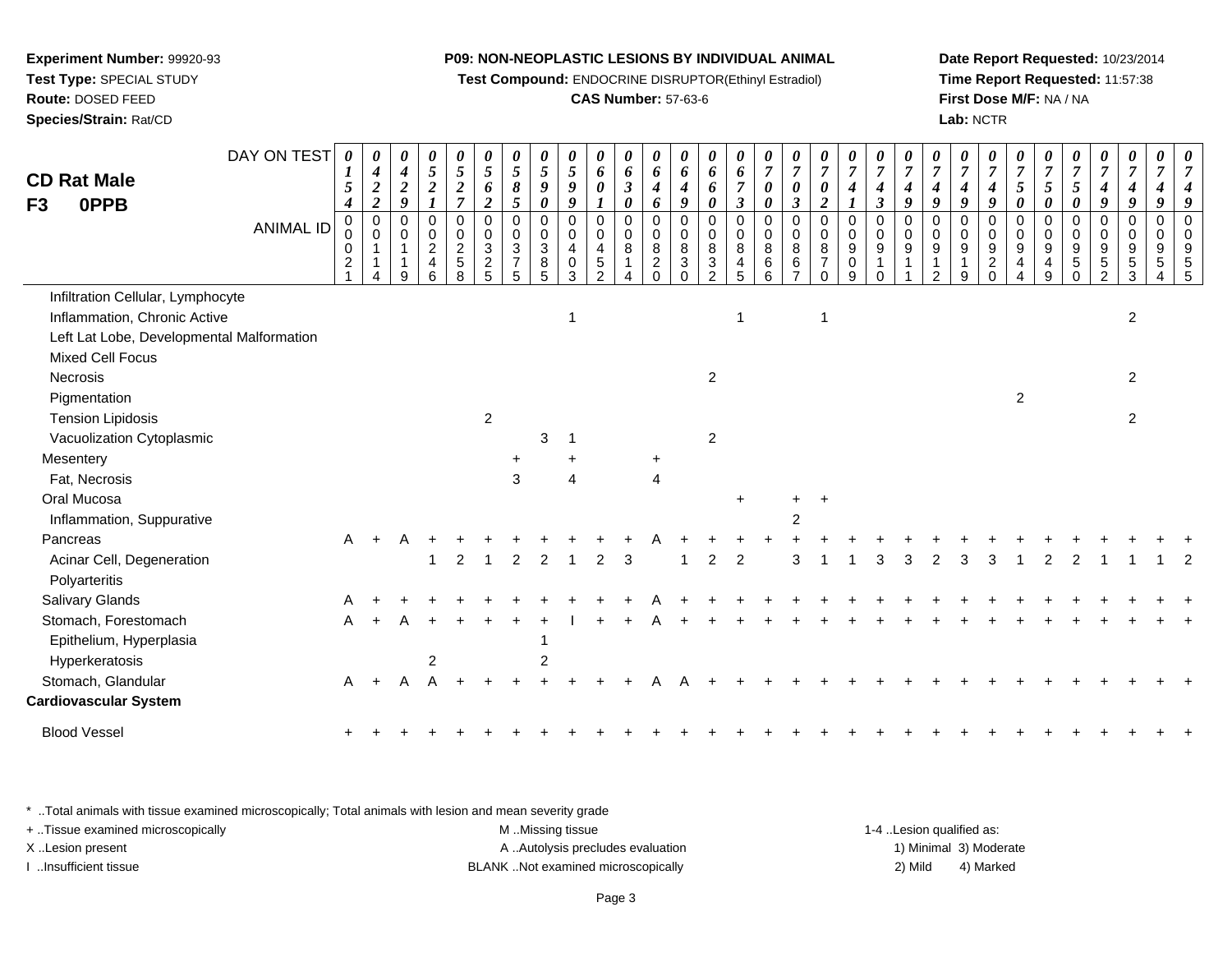**Test Compound:** ENDOCRINE DISRUPTOR(Ethinyl Estradiol)

#### **CAS Number:** 57-63-6

**Date Report Requested:** 10/23/2014**Time Report Requested:** 11:57:38**First Dose M/F:** NA / NA**Lab:** NCTR

| <b>CD Rat Male</b><br>0PPB<br>F3                                                 | DAY ON TEST<br><b>ANIMAL ID</b> | 0<br>1<br>5<br>4<br>0<br>0<br>$\overline{c}$ | 0<br>$\boldsymbol{4}$<br>$\boldsymbol{2}$<br>$\overline{2}$<br>$\mathbf 0$<br>$\mathbf 0$ | 0<br>$\boldsymbol{4}$<br>$\boldsymbol{2}$<br>$\boldsymbol{g}$<br>0<br>$\mathbf 0$<br>1<br>1<br>9 | 0<br>$\mathfrak{s}$<br>$\boldsymbol{2}$<br>$\boldsymbol{l}$<br>$\mathbf 0$<br>$\mathbf 0$<br>$\overline{c}$<br>4<br>6 | 0<br>$\sqrt{5}$<br>$\boldsymbol{2}$<br>$\overline{7}$<br>$\Omega$<br>0<br>$\overline{c}$<br>$\overline{5}$<br>8 | 0<br>$\mathfrak{H}$<br>6<br>$\boldsymbol{2}$<br>0<br>0<br>$\sqrt{3}$<br>$\boldsymbol{2}$<br>5 | 0<br>$\mathfrak{s}$<br>$\pmb{8}$<br>$\sqrt{5}$<br>0<br>0<br>$\sqrt{3}$<br>$\overline{7}$<br>5 | 0<br>$\overline{5}$<br>$\boldsymbol{g}$<br>$\boldsymbol{\theta}$<br>0<br>0<br>$\sqrt{3}$<br>$\bf 8$<br>5 | $\boldsymbol{\theta}$<br>5<br>$\boldsymbol{9}$<br>9<br>$\mathbf 0$<br>$\mathbf 0$<br>$\overline{a}$<br>$\pmb{0}$<br>3 | 0<br>6<br>$\boldsymbol{\theta}$<br>$\Omega$<br>$\Omega$<br>4<br>5<br>$\overline{2}$ | 0<br>6<br>$\boldsymbol{\beta}$<br>$\boldsymbol{\theta}$<br>0<br>$\Omega$<br>8<br>$\mathbf{1}$ | 0<br>6<br>4<br>6<br>$\Omega$<br>$\Omega$<br>$\,8\,$<br>$\sqrt{2}$<br>$\Omega$ | 0<br>$\pmb{6}$<br>$\boldsymbol{4}$<br>9<br>$\mathbf 0$<br>0<br>$\bf8$<br>$\mathbf{3}$<br>$\Omega$ | 0<br>6<br>6<br>0<br>$\mathbf 0$<br>0<br>$\bf8$<br>$\mathbf{3}$<br>2 | $\boldsymbol{\theta}$<br>6<br>$\overline{7}$<br>$\boldsymbol{\beta}$<br>$\Omega$<br>0<br>8<br>4<br>5 | $\boldsymbol{\theta}$<br>$\boldsymbol{7}$<br>0<br>0<br>0<br>0<br>8<br>$\,6\,$<br>6 | $\boldsymbol{\theta}$<br>$\overline{7}$<br>0<br>$\boldsymbol{\beta}$<br>$\mathbf 0$<br>0<br>8<br>$\,6\,$ | 0<br>$\boldsymbol{7}$<br>$\boldsymbol{\theta}$<br>$\boldsymbol{2}$<br>$\mathbf 0$<br>$\mathbf 0$<br>$\bf 8$<br>$\overline{7}$<br>0 | 0<br>$\boldsymbol{7}$<br>$\boldsymbol{4}$<br>$\boldsymbol{l}$<br>$\mathbf 0$<br>$\mathbf 0$<br>$\boldsymbol{9}$<br>$\pmb{0}$<br>9 | $\boldsymbol{\theta}$<br>$\overline{7}$<br>4<br>$\mathbf{3}$<br>$\mathbf 0$<br>$\mathbf 0$<br>9<br>1<br>$\Omega$ | $\boldsymbol{\theta}$<br>$\overline{7}$<br>4<br>9<br>$\mathbf 0$<br>$\Omega$<br>9 | $\overline{7}$<br>4<br>9<br>$\Omega$<br>$\Omega$<br>9 | 0<br>$\overline{7}$<br>4<br>9<br>0<br>0<br>9<br>9 | $\boldsymbol{\theta}$<br>$\overline{7}$<br>$\boldsymbol{4}$<br>9<br>$\Omega$<br>$\mathbf 0$<br>9<br>$\boldsymbol{2}$<br>$\Omega$ | $\boldsymbol{\theta}$<br>$\overline{7}$<br>$\mathfrak{s}$<br>$\boldsymbol{\theta}$<br>$\mathbf 0$<br>$\mathbf 0$<br>9<br>4 | $\boldsymbol{\theta}$<br>$\boldsymbol{7}$<br>$\mathfrak{s}$<br>0<br>$\mathbf 0$<br>$\Omega$<br>9<br>4<br>9 | 0<br>$\overline{7}$<br>5<br>0<br>$\mathbf 0$<br>$\mathbf 0$<br>9<br>5<br>$\Omega$ | 0<br>$\boldsymbol{7}$<br>$\boldsymbol{4}$<br>9<br>0<br>0<br>9<br>5<br>2 | 0<br>$\overline{7}$<br>$\boldsymbol{4}$<br>9<br>$\Omega$<br>$\Omega$<br>9<br>$\overline{5}$<br>3 | $\boldsymbol{\theta}$<br>7<br>9<br>$\Omega$<br>$\Omega$<br>5 |   |
|----------------------------------------------------------------------------------|---------------------------------|----------------------------------------------|-------------------------------------------------------------------------------------------|--------------------------------------------------------------------------------------------------|-----------------------------------------------------------------------------------------------------------------------|-----------------------------------------------------------------------------------------------------------------|-----------------------------------------------------------------------------------------------|-----------------------------------------------------------------------------------------------|----------------------------------------------------------------------------------------------------------|-----------------------------------------------------------------------------------------------------------------------|-------------------------------------------------------------------------------------|-----------------------------------------------------------------------------------------------|-------------------------------------------------------------------------------|---------------------------------------------------------------------------------------------------|---------------------------------------------------------------------|------------------------------------------------------------------------------------------------------|------------------------------------------------------------------------------------|----------------------------------------------------------------------------------------------------------|------------------------------------------------------------------------------------------------------------------------------------|-----------------------------------------------------------------------------------------------------------------------------------|------------------------------------------------------------------------------------------------------------------|-----------------------------------------------------------------------------------|-------------------------------------------------------|---------------------------------------------------|----------------------------------------------------------------------------------------------------------------------------------|----------------------------------------------------------------------------------------------------------------------------|------------------------------------------------------------------------------------------------------------|-----------------------------------------------------------------------------------|-------------------------------------------------------------------------|--------------------------------------------------------------------------------------------------|--------------------------------------------------------------|---|
| Heart                                                                            |                                 | $\ddot{}$                                    |                                                                                           |                                                                                                  |                                                                                                                       |                                                                                                                 |                                                                                               |                                                                                               |                                                                                                          |                                                                                                                       |                                                                                     |                                                                                               |                                                                               |                                                                                                   |                                                                     |                                                                                                      |                                                                                    |                                                                                                          |                                                                                                                                    |                                                                                                                                   |                                                                                                                  |                                                                                   |                                                       |                                                   |                                                                                                                                  |                                                                                                                            |                                                                                                            |                                                                                   |                                                                         |                                                                                                  |                                                              |   |
| Atrium, Dilatation                                                               |                                 |                                              |                                                                                           |                                                                                                  |                                                                                                                       |                                                                                                                 |                                                                                               |                                                                                               |                                                                                                          |                                                                                                                       | 2                                                                                   |                                                                                               |                                                                               |                                                                                                   |                                                                     |                                                                                                      |                                                                                    |                                                                                                          |                                                                                                                                    |                                                                                                                                   |                                                                                                                  |                                                                                   |                                                       |                                                   |                                                                                                                                  |                                                                                                                            |                                                                                                            |                                                                                   |                                                                         |                                                                                                  |                                                              |   |
| Cardiomyopathy                                                                   |                                 |                                              |                                                                                           |                                                                                                  | 3                                                                                                                     |                                                                                                                 | -1                                                                                            |                                                                                               | $\overline{2}$                                                                                           | 3                                                                                                                     | $\overline{c}$                                                                      | $\overline{1}$                                                                                | $\overline{2}$                                                                |                                                                                                   |                                                                     |                                                                                                      |                                                                                    | $\overline{2}$                                                                                           | $\overline{2}$                                                                                                                     | 3                                                                                                                                 | 2                                                                                                                | 2                                                                                 |                                                       | 2                                                 | $\overline{2}$                                                                                                                   |                                                                                                                            | 2                                                                                                          |                                                                                   | 2                                                                       | 2                                                                                                | っ                                                            |   |
| Ventricle, Dilatation                                                            |                                 |                                              |                                                                                           |                                                                                                  |                                                                                                                       |                                                                                                                 |                                                                                               |                                                                                               |                                                                                                          |                                                                                                                       |                                                                                     |                                                                                               |                                                                               |                                                                                                   |                                                                     |                                                                                                      |                                                                                    |                                                                                                          |                                                                                                                                    |                                                                                                                                   |                                                                                                                  |                                                                                   |                                                       |                                                   |                                                                                                                                  |                                                                                                                            |                                                                                                            | 3                                                                                 |                                                                         |                                                                                                  |                                                              |   |
| <b>Endocrine System</b>                                                          |                                 |                                              |                                                                                           |                                                                                                  |                                                                                                                       |                                                                                                                 |                                                                                               |                                                                                               |                                                                                                          |                                                                                                                       |                                                                                     |                                                                                               |                                                                               |                                                                                                   |                                                                     |                                                                                                      |                                                                                    |                                                                                                          |                                                                                                                                    |                                                                                                                                   |                                                                                                                  |                                                                                   |                                                       |                                                   |                                                                                                                                  |                                                                                                                            |                                                                                                            |                                                                                   |                                                                         |                                                                                                  |                                                              |   |
| <b>Adrenal Cortex</b><br><b>Accessory Adrenal Cortical Nodule</b><br>Angiectasis |                                 |                                              |                                                                                           |                                                                                                  |                                                                                                                       |                                                                                                                 |                                                                                               |                                                                                               |                                                                                                          |                                                                                                                       |                                                                                     |                                                                                               |                                                                               |                                                                                                   |                                                                     | $\overline{2}$                                                                                       |                                                                                    | X                                                                                                        |                                                                                                                                    |                                                                                                                                   |                                                                                                                  |                                                                                   |                                                       |                                                   |                                                                                                                                  |                                                                                                                            |                                                                                                            |                                                                                   |                                                                         |                                                                                                  |                                                              |   |
| Bilateral, Hyperplasia                                                           |                                 |                                              |                                                                                           |                                                                                                  |                                                                                                                       |                                                                                                                 |                                                                                               |                                                                                               |                                                                                                          |                                                                                                                       | $\overline{2}$                                                                      |                                                                                               |                                                                               |                                                                                                   |                                                                     |                                                                                                      |                                                                                    |                                                                                                          |                                                                                                                                    |                                                                                                                                   |                                                                                                                  |                                                                                   |                                                       |                                                   |                                                                                                                                  |                                                                                                                            |                                                                                                            |                                                                                   |                                                                         |                                                                                                  |                                                              |   |
| Degeneration, Cystic                                                             |                                 |                                              |                                                                                           |                                                                                                  |                                                                                                                       |                                                                                                                 |                                                                                               |                                                                                               |                                                                                                          |                                                                                                                       |                                                                                     |                                                                                               |                                                                               |                                                                                                   |                                                                     |                                                                                                      |                                                                                    |                                                                                                          |                                                                                                                                    |                                                                                                                                   |                                                                                                                  |                                                                                   |                                                       |                                                   |                                                                                                                                  |                                                                                                                            |                                                                                                            |                                                                                   |                                                                         |                                                                                                  |                                                              |   |
| Hyperplasia                                                                      |                                 |                                              |                                                                                           |                                                                                                  |                                                                                                                       |                                                                                                                 |                                                                                               |                                                                                               |                                                                                                          |                                                                                                                       |                                                                                     |                                                                                               |                                                                               |                                                                                                   |                                                                     |                                                                                                      |                                                                                    |                                                                                                          |                                                                                                                                    |                                                                                                                                   |                                                                                                                  |                                                                                   |                                                       |                                                   |                                                                                                                                  |                                                                                                                            |                                                                                                            |                                                                                   |                                                                         |                                                                                                  |                                                              |   |
| Hypertrophy                                                                      |                                 |                                              |                                                                                           |                                                                                                  |                                                                                                                       |                                                                                                                 |                                                                                               |                                                                                               |                                                                                                          |                                                                                                                       |                                                                                     |                                                                                               |                                                                               |                                                                                                   |                                                                     |                                                                                                      |                                                                                    |                                                                                                          |                                                                                                                                    |                                                                                                                                   |                                                                                                                  |                                                                                   |                                                       |                                                   |                                                                                                                                  |                                                                                                                            |                                                                                                            |                                                                                   |                                                                         |                                                                                                  |                                                              |   |
| Vacuolization Cytoplasmic                                                        |                                 |                                              |                                                                                           |                                                                                                  | $\overline{2}$                                                                                                        |                                                                                                                 |                                                                                               |                                                                                               |                                                                                                          |                                                                                                                       | $\overline{2}$                                                                      |                                                                                               |                                                                               |                                                                                                   |                                                                     |                                                                                                      | 2                                                                                  |                                                                                                          |                                                                                                                                    |                                                                                                                                   |                                                                                                                  |                                                                                   |                                                       |                                                   |                                                                                                                                  |                                                                                                                            |                                                                                                            |                                                                                   |                                                                         |                                                                                                  |                                                              |   |
| Adrenal Medulla                                                                  |                                 | Α                                            |                                                                                           |                                                                                                  |                                                                                                                       |                                                                                                                 |                                                                                               |                                                                                               |                                                                                                          |                                                                                                                       |                                                                                     |                                                                                               |                                                                               |                                                                                                   |                                                                     |                                                                                                      |                                                                                    |                                                                                                          |                                                                                                                                    |                                                                                                                                   |                                                                                                                  |                                                                                   |                                                       |                                                   |                                                                                                                                  |                                                                                                                            |                                                                                                            |                                                                                   |                                                                         |                                                                                                  |                                                              |   |
| Hyperplasia                                                                      |                                 |                                              |                                                                                           |                                                                                                  |                                                                                                                       |                                                                                                                 |                                                                                               |                                                                                               |                                                                                                          |                                                                                                                       |                                                                                     |                                                                                               |                                                                               |                                                                                                   |                                                                     |                                                                                                      |                                                                                    | 3                                                                                                        |                                                                                                                                    |                                                                                                                                   |                                                                                                                  |                                                                                   |                                                       |                                                   |                                                                                                                                  |                                                                                                                            |                                                                                                            |                                                                                   |                                                                         |                                                                                                  |                                                              |   |
| Islets, Pancreatic                                                               |                                 | A                                            |                                                                                           |                                                                                                  |                                                                                                                       |                                                                                                                 |                                                                                               |                                                                                               |                                                                                                          |                                                                                                                       |                                                                                     |                                                                                               |                                                                               |                                                                                                   |                                                                     |                                                                                                      |                                                                                    |                                                                                                          |                                                                                                                                    |                                                                                                                                   |                                                                                                                  |                                                                                   |                                                       |                                                   |                                                                                                                                  |                                                                                                                            |                                                                                                            |                                                                                   |                                                                         |                                                                                                  |                                                              |   |
| Hyperplasia                                                                      |                                 |                                              |                                                                                           |                                                                                                  |                                                                                                                       |                                                                                                                 |                                                                                               |                                                                                               |                                                                                                          |                                                                                                                       |                                                                                     |                                                                                               |                                                                               |                                                                                                   |                                                                     |                                                                                                      |                                                                                    |                                                                                                          |                                                                                                                                    |                                                                                                                                   |                                                                                                                  |                                                                                   |                                                       |                                                   |                                                                                                                                  |                                                                                                                            |                                                                                                            |                                                                                   |                                                                         |                                                                                                  |                                                              |   |
| Parathyroid Gland                                                                |                                 |                                              |                                                                                           |                                                                                                  |                                                                                                                       |                                                                                                                 |                                                                                               |                                                                                               |                                                                                                          |                                                                                                                       |                                                                                     |                                                                                               |                                                                               |                                                                                                   |                                                                     |                                                                                                      |                                                                                    |                                                                                                          |                                                                                                                                    |                                                                                                                                   |                                                                                                                  |                                                                                   |                                                       |                                                   |                                                                                                                                  |                                                                                                                            |                                                                                                            |                                                                                   |                                                                         |                                                                                                  |                                                              |   |
| Hyperplasia                                                                      |                                 |                                              |                                                                                           |                                                                                                  |                                                                                                                       |                                                                                                                 |                                                                                               |                                                                                               |                                                                                                          |                                                                                                                       |                                                                                     |                                                                                               |                                                                               |                                                                                                   |                                                                     |                                                                                                      |                                                                                    |                                                                                                          |                                                                                                                                    |                                                                                                                                   |                                                                                                                  |                                                                                   |                                                       |                                                   |                                                                                                                                  |                                                                                                                            |                                                                                                            |                                                                                   |                                                                         |                                                                                                  |                                                              |   |
| <b>Pituitary Gland</b>                                                           |                                 | A                                            |                                                                                           |                                                                                                  |                                                                                                                       |                                                                                                                 |                                                                                               |                                                                                               |                                                                                                          |                                                                                                                       |                                                                                     |                                                                                               |                                                                               |                                                                                                   |                                                                     |                                                                                                      |                                                                                    |                                                                                                          |                                                                                                                                    |                                                                                                                                   |                                                                                                                  |                                                                                   |                                                       |                                                   |                                                                                                                                  |                                                                                                                            |                                                                                                            |                                                                                   |                                                                         |                                                                                                  |                                                              |   |
| Pars Distalis, Cyst                                                              |                                 |                                              |                                                                                           |                                                                                                  | X                                                                                                                     |                                                                                                                 |                                                                                               |                                                                                               |                                                                                                          |                                                                                                                       |                                                                                     |                                                                                               |                                                                               |                                                                                                   |                                                                     |                                                                                                      | X                                                                                  |                                                                                                          | $\overline{2}$                                                                                                                     | $\overline{2}$                                                                                                                    |                                                                                                                  |                                                                                   |                                                       |                                                   |                                                                                                                                  |                                                                                                                            |                                                                                                            |                                                                                   |                                                                         |                                                                                                  |                                                              | Х |
| Pars Distalis, Hyperplasia                                                       |                                 |                                              |                                                                                           |                                                                                                  |                                                                                                                       |                                                                                                                 |                                                                                               |                                                                                               |                                                                                                          |                                                                                                                       |                                                                                     |                                                                                               |                                                                               |                                                                                                   |                                                                     |                                                                                                      |                                                                                    |                                                                                                          |                                                                                                                                    |                                                                                                                                   |                                                                                                                  |                                                                                   |                                                       |                                                   |                                                                                                                                  | 1                                                                                                                          | $\overline{2}$                                                                                             |                                                                                   |                                                                         |                                                                                                  |                                                              |   |

\* ..Total animals with tissue examined microscopically; Total animals with lesion and mean severity grade

+ ..Tissue examined microscopically examined microscopically examined as:  $M$  ..Missing tissue 1-4 ..Lesion qualified as:

**Experiment Number:** 99920-93**Test Type:** SPECIAL STUDY**Route:** DOSED FEED**Species/Strain:** Rat/CD

X..Lesion present **A ..Autolysis precludes evaluation** A ..Autolysis precludes evaluation 1) Minimal 3) Moderate

I ..Insufficient tissue BLANK ..Not examined microscopically 2) Mild 4) Marked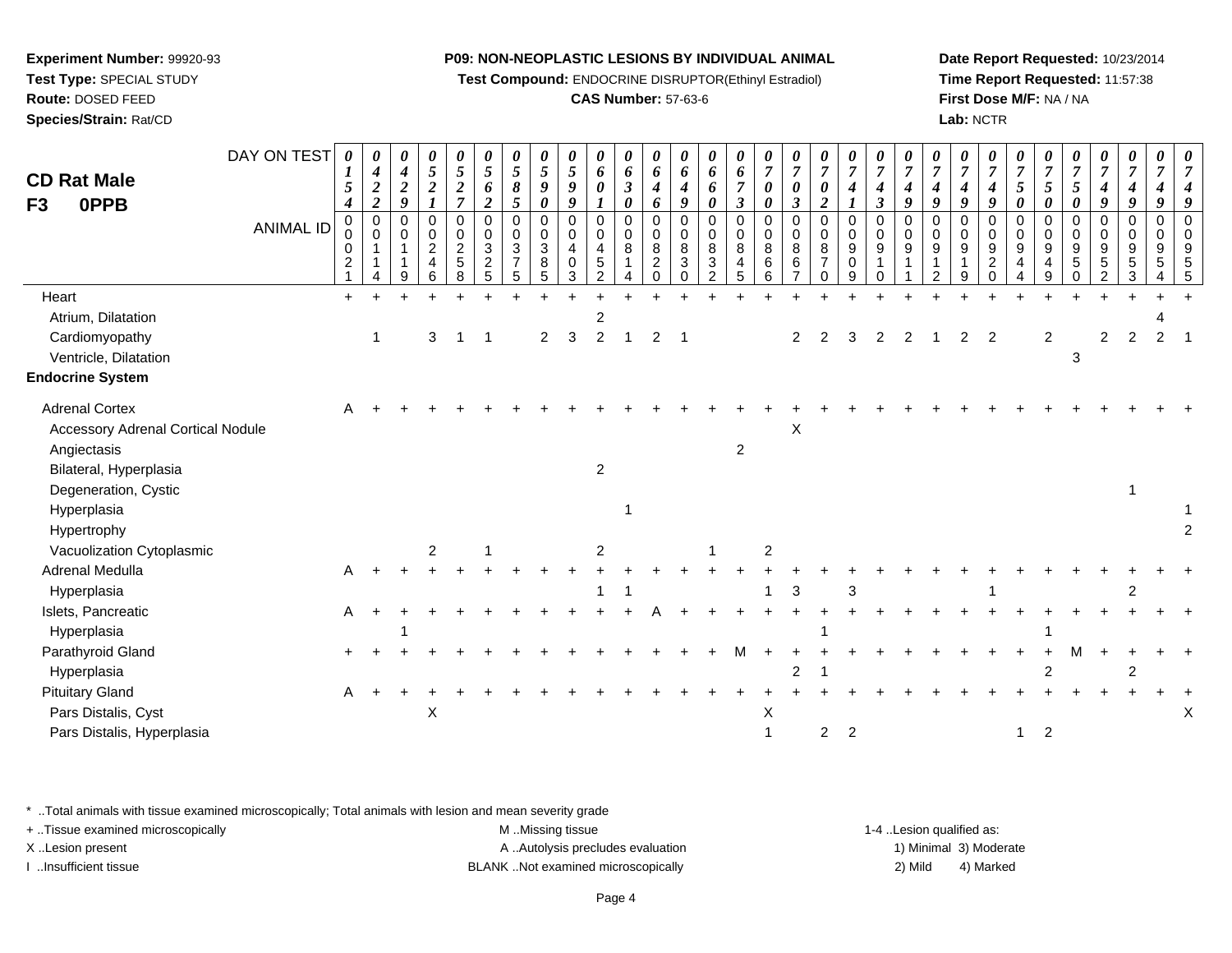**Test Compound:** ENDOCRINE DISRUPTOR(Ethinyl Estradiol)

#### **CAS Number:** 57-63-6

**Date Report Requested:** 10/23/2014**Time Report Requested:** 11:57:38**First Dose M/F:** NA / NA**Lab:** NCTR

| <b>CD Rat Male</b><br>0PPB<br>F3                                                                   | DAY ON TEST      | $\boldsymbol{\theta}$<br>$\boldsymbol{I}$<br>$\sqrt{5}$<br>$\boldsymbol{4}$ | 0<br>$\boldsymbol{4}$<br>$\sqrt{2}$<br>$\boldsymbol{2}$                                 | 0<br>$\boldsymbol{4}$<br>$\boldsymbol{2}$<br>9 | 0<br>$\sqrt{5}$<br>$\boldsymbol{2}$<br>$\boldsymbol{l}$ | $\frac{\theta}{5}$<br>$\boldsymbol{2}$<br>$\overline{7}$              | 0<br>$\mathfrak{s}$<br>6<br>$\boldsymbol{2}$   | $\boldsymbol{\theta}$<br>5<br>8<br>$\mathfrak{s}$            | 0<br>$\mathfrak{H}$<br>9<br>$\boldsymbol{\theta}$              | 0<br>$\sqrt{5}$<br>9<br>9                            | 0<br>6<br>0                                   | 0<br>6<br>$\boldsymbol{\beta}$<br>$\boldsymbol{\theta}$ | $\boldsymbol{\theta}$<br>6<br>$\boldsymbol{4}$<br>6                         | 0<br>6<br>$\boldsymbol{4}$<br>9     | 0<br>6<br>6<br>$\boldsymbol{\theta}$      | 0<br>6<br>$\overline{7}$<br>$\mathfrak{z}$                 | 0<br>$\overline{7}$<br>$\boldsymbol{\theta}$<br>$\boldsymbol{\theta}$ | $\boldsymbol{\theta}$<br>$\overline{7}$<br>$\theta$<br>$\boldsymbol{\beta}$ | $\frac{\boldsymbol{0}}{7}$<br>0<br>$\boldsymbol{2}$ | 0<br>$\boldsymbol{7}$<br>$\boldsymbol{4}$<br>$\boldsymbol{I}$  | $\frac{\boldsymbol{\theta}}{\boldsymbol{7}}$<br>$\boldsymbol{4}$<br>$\boldsymbol{\beta}$ | 0<br>$\overline{7}$<br>$\boldsymbol{4}$<br>9 | 0<br>$\overline{7}$<br>$\boldsymbol{4}$<br>9        | $\frac{\boldsymbol{0}}{7}$<br>$\boldsymbol{4}$<br>9 | 0<br>$\boldsymbol{7}$<br>$\boldsymbol{4}$<br>9                             | 0<br>$\overline{7}$<br>5<br>$\boldsymbol{\theta}$   | $\boldsymbol{\theta}$<br>$\overline{7}$<br>$\sqrt{5}$<br>$\boldsymbol{\theta}$ | $\boldsymbol{\theta}$<br>$\overline{7}$<br>5<br>$\boldsymbol{\theta}$ | $\frac{\boldsymbol{0}}{7}$<br>$\boldsymbol{4}$<br>9 | 0<br>$\boldsymbol{7}$<br>$\boldsymbol{4}$<br>9 | 0<br>$\overline{7}$<br>4<br>9     |  |
|----------------------------------------------------------------------------------------------------|------------------|-----------------------------------------------------------------------------|-----------------------------------------------------------------------------------------|------------------------------------------------|---------------------------------------------------------|-----------------------------------------------------------------------|------------------------------------------------|--------------------------------------------------------------|----------------------------------------------------------------|------------------------------------------------------|-----------------------------------------------|---------------------------------------------------------|-----------------------------------------------------------------------------|-------------------------------------|-------------------------------------------|------------------------------------------------------------|-----------------------------------------------------------------------|-----------------------------------------------------------------------------|-----------------------------------------------------|----------------------------------------------------------------|------------------------------------------------------------------------------------------|----------------------------------------------|-----------------------------------------------------|-----------------------------------------------------|----------------------------------------------------------------------------|-----------------------------------------------------|--------------------------------------------------------------------------------|-----------------------------------------------------------------------|-----------------------------------------------------|------------------------------------------------|-----------------------------------|--|
|                                                                                                    | <b>ANIMAL ID</b> | $\Omega$<br>0<br>0<br>$\overline{c}$                                        | $\Omega$<br>$\overline{0}$<br>$\mathbf{1}$<br>$\overline{1}$<br>$\overline{\mathbf{4}}$ | $\Omega$<br>$\Omega$<br>9                      | $\Omega$<br>0<br>$\overline{c}$<br>$\overline{4}$<br>6  | $\Omega$<br>$\mathbf 0$<br>$\begin{array}{c} 2 \\ 5 \\ 8 \end{array}$ | $\Omega$<br>0<br>$\mathbf{3}$<br>$\frac{2}{5}$ | $\Omega$<br>$\pmb{0}$<br>$\mathbf{3}$<br>$\overline{7}$<br>5 | $\Omega$<br>$\mathbf 0$<br>$\mathbf{3}$<br>8<br>$\overline{5}$ | $\mathbf 0$<br>$\mathbf 0$<br>4<br>0<br>$\mathbf{3}$ | $\Omega$<br>$\mathbf 0$<br>4<br>$\frac{5}{2}$ | $\Omega$<br>$\mathbf 0$<br>8<br>4                       | $\Omega$<br>$\mathbf 0$<br>$\, 8$<br>$\overline{\mathbf{c}}$<br>$\mathbf 0$ | $\Omega$<br>0<br>8<br>3<br>$\Omega$ | $\Omega$<br>0<br>$\bf 8$<br>$\frac{3}{2}$ | $\Omega$<br>$\mathbf 0$<br>$\,8\,$<br>4<br>$5\phantom{.0}$ | $\Omega$<br>0<br>8<br>$\,6$<br>$6\phantom{1}$                         | $\Omega$<br>$\mathbf 0$<br>8<br>6<br>$\overline{7}$                         | $\Omega$<br>0<br>8<br>$\overline{7}$<br>$\mathbf 0$ | $\mathbf 0$<br>$\pmb{0}$<br>$\boldsymbol{9}$<br>$_{9}^{\rm 0}$ | $\Omega$<br>$\mathbf 0$<br>$\boldsymbol{9}$<br>$\mathbf{1}$<br>$\mathbf 0$               | $\Omega$<br>$\mathbf 0$<br>9<br>1            | $\Omega$<br>$\mathbf 0$<br>9<br>1<br>$\overline{2}$ | $\Omega$<br>0<br>9<br>9                             | $\Omega$<br>$\pmb{0}$<br>$\boldsymbol{9}$<br>$\overline{c}$<br>$\mathbf 0$ | $\Omega$<br>$\mathbf 0$<br>9<br>$\overline{4}$<br>4 | $\Omega$<br>0<br>9<br>4<br>9                                                   | $\Omega$<br>$\mathbf 0$<br>9<br>5<br>$\Omega$                         | $\mathbf 0$<br>0<br>9<br>5<br>$\overline{2}$        | $\Omega$<br>$\pmb{0}$<br>9<br>$\mathbf 5$<br>3 | $\Omega$<br>$\mathbf 0$<br>9<br>5 |  |
| <b>Thyroid Gland</b><br>C Cell, Hyperplasia<br>Cyst, Squamous<br><b>General Body System</b>        |                  | A                                                                           | $+$                                                                                     | $\ddot{}$                                      | $+$                                                     | $\ddot{}$                                                             | $\mathsf X$                                    |                                                              |                                                                | $+$                                                  | $+$<br>$X$ $X$                                |                                                         |                                                                             |                                     | $+$                                       |                                                            |                                                                       | $\boldsymbol{\mathsf{X}}$                                                   |                                                     | $\ddot{}$                                                      | $\overline{ }$                                                                           |                                              |                                                     | $\mathsf X$                                         |                                                                            |                                                     |                                                                                |                                                                       |                                                     | $X$ $X$                                        |                                   |  |
| <b>NONE</b><br><b>Genital System</b>                                                               |                  |                                                                             |                                                                                         |                                                |                                                         |                                                                       |                                                |                                                              |                                                                |                                                      |                                               |                                                         |                                                                             |                                     |                                           |                                                            |                                                                       |                                                                             |                                                     |                                                                |                                                                                          |                                              |                                                     |                                                     |                                                                            |                                                     |                                                                                |                                                                       |                                                     |                                                |                                   |  |
| <b>Coagulating Gland</b><br>Atrophy                                                                |                  | A                                                                           |                                                                                         |                                                |                                                         |                                                                       |                                                |                                                              | 3                                                              |                                                      |                                               |                                                         |                                                                             |                                     |                                           |                                                            |                                                                       |                                                                             |                                                     |                                                                |                                                                                          |                                              |                                                     |                                                     |                                                                            |                                                     |                                                                                |                                                                       |                                                     |                                                |                                   |  |
| Developmental Malformation<br>Inflammation, Chronic Active                                         |                  |                                                                             |                                                                                         |                                                | X                                                       |                                                                       |                                                |                                                              |                                                                |                                                      |                                               |                                                         |                                                                             |                                     |                                           |                                                            | X                                                                     |                                                                             |                                                     |                                                                |                                                                                          |                                              | $\mathsf X$                                         |                                                     |                                                                            |                                                     | $X$ $X$                                                                        |                                                                       |                                                     |                                                |                                   |  |
| Epididymis<br>Atrophy<br>Hypospermia                                                               |                  | Α                                                                           |                                                                                         |                                                |                                                         |                                                                       |                                                |                                                              |                                                                |                                                      |                                               |                                                         |                                                                             |                                     |                                           |                                                            |                                                                       | 3                                                                           |                                                     |                                                                |                                                                                          |                                              |                                                     |                                                     |                                                                            |                                                     |                                                                                |                                                                       | 3                                                   |                                                |                                   |  |
| <b>Preputial Gland</b><br>Atrophy                                                                  |                  | М                                                                           |                                                                                         |                                                |                                                         |                                                                       |                                                |                                                              |                                                                |                                                      |                                               |                                                         |                                                                             |                                     |                                           |                                                            |                                                                       |                                                                             |                                                     |                                                                |                                                                                          |                                              |                                                     |                                                     |                                                                            |                                                     |                                                                                | 3                                                                     |                                                     |                                                |                                   |  |
| Duct, Dilatation<br>Infiltration Cellular, Lymphocyte<br>Inflammation, Chronic Active              |                  |                                                                             | $\overline{4}$                                                                          |                                                |                                                         |                                                                       | $\overline{c}$                                 |                                                              |                                                                |                                                      |                                               |                                                         |                                                                             |                                     |                                           | $\overline{2}$                                             | 3                                                                     |                                                                             |                                                     | $\mathbf{1}$                                                   |                                                                                          |                                              |                                                     |                                                     | $\overline{c}$                                                             |                                                     |                                                                                |                                                                       |                                                     | $\mathbf{1}$                                   | $\overline{2}$                    |  |
| Inflammation, Suppurative<br>Prostate, Dorsal/Lateral Lobe<br>Cyst<br>Inflammation, Chronic Active |                  |                                                                             |                                                                                         |                                                |                                                         | 4                                                                     | 3                                              |                                                              |                                                                |                                                      |                                               |                                                         |                                                                             | 1                                   | $\overline{2}$                            | $\overline{2}$<br>X<br>1                                   | 4                                                                     | $\overline{2}$<br>1                                                         | $\overline{2}$                                      | 1<br>$\mathbf 1$                                               | -1                                                                                       |                                              |                                                     | 3                                                   |                                                                            |                                                     | $\ddot{}$                                                                      |                                                                       |                                                     |                                                |                                   |  |
|                                                                                                    |                  |                                                                             |                                                                                         |                                                |                                                         |                                                                       |                                                |                                                              |                                                                |                                                      |                                               |                                                         |                                                                             |                                     |                                           |                                                            |                                                                       |                                                                             |                                                     |                                                                |                                                                                          |                                              |                                                     |                                                     |                                                                            |                                                     |                                                                                |                                                                       |                                                     |                                                |                                   |  |

\* ..Total animals with tissue examined microscopically; Total animals with lesion and mean severity grade

**Experiment Number:** 99920-93**Test Type:** SPECIAL STUDY**Route:** DOSED FEED**Species/Strain:** Rat/CD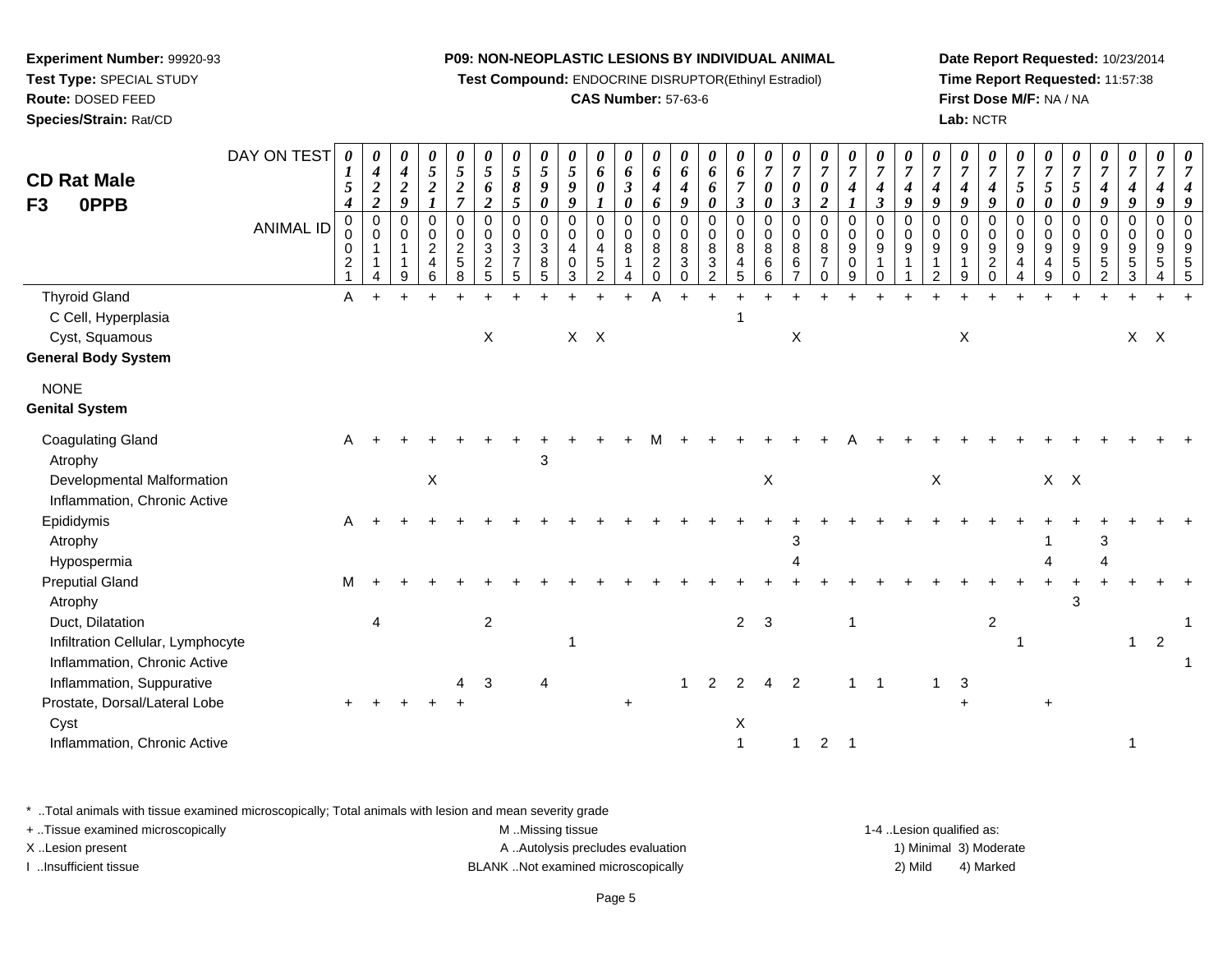**Test Compound:** ENDOCRINE DISRUPTOR(Ethinyl Estradiol)

#### **CAS Number:** 57-63-6

**Date Report Requested:** 10/23/2014**Time Report Requested:** 11:57:39**First Dose M/F:** NA / NA**Lab:** NCTR

| <b>CD Rat Male</b><br>0PPB<br>F3                                                                              | DAY ON TEST<br><b>ANIMAL ID</b> | 0<br>5<br>4<br>0<br>0<br>0<br>$\overline{c}$ | 0<br>$\boldsymbol{4}$<br>$\boldsymbol{2}$<br>$\boldsymbol{2}$<br>$\mathbf 0$<br>$\mathbf 0$<br>Δ | 0<br>$\boldsymbol{4}$<br>$\boldsymbol{2}$<br>$\boldsymbol{g}$<br>0<br>0<br>$\mathbf{1}$<br>9 | 0<br>5<br>$\boldsymbol{2}$<br>$\boldsymbol{l}$<br>$\mathbf 0$<br>0<br>$\overline{c}$<br>4<br>6 | 0<br>$\sqrt{5}$<br>$\boldsymbol{2}$<br>$\overline{7}$<br>$\mathbf 0$<br>0<br>$\overline{c}$<br>5<br>8 | 0<br>$\mathfrak{s}$<br>6<br>$\boldsymbol{2}$<br>0<br>0<br>3<br>$\overline{c}$<br>5 | 0<br>$\mathfrak{H}$<br>8<br>$\mathfrak{s}$<br>$\mathbf 0$<br>0<br>$\sqrt{3}$<br>$\overline{7}$<br>$\overline{5}$ | 0<br>$\mathfrak{s}$<br>9<br>$\boldsymbol{\theta}$<br>0<br>0<br>$\sqrt{3}$<br>8<br>5 | 0<br>$5\overline{)}$<br>9<br>9<br>$\mathbf 0$<br>$\mathbf 0$<br>4<br>0<br>$\mathbf{3}$ | 0<br>6<br>0<br>$\mathbf 0$<br>0<br>4<br>$\sqrt{5}$<br>$\overline{2}$ | 0<br>6<br>$\boldsymbol{\beta}$<br>0<br>0<br>0<br>8<br>4 | 0<br>6<br>$\boldsymbol{4}$<br>6<br>$\mathbf 0$<br>0<br>8<br>$\overline{c}$<br>$\Omega$ | 0<br>6<br>4<br>9<br>0<br>0<br>8<br>$\ensuremath{\mathsf{3}}$<br>$\Omega$ | 0<br>6<br>6<br>0<br>$\Omega$<br>0<br>8<br>3<br>2 | 0<br>6<br>$\overline{7}$<br>$\mathbf{3}$<br>$\mathbf 0$<br>0<br>8<br>4<br>5 | 0<br>$\overline{7}$<br>0<br>0<br>0<br>0<br>8<br>6<br>6 | 0<br>$\overline{7}$<br>$\boldsymbol{\theta}$<br>$\boldsymbol{\beta}$<br>$\mathbf 0$<br>0<br>8<br>6<br>$\overline{z}$ | 0<br>$\overline{7}$<br>$\boldsymbol{\theta}$<br>$\overline{\mathbf{c}}$<br>$\pmb{0}$<br>$\mathbf 0$<br>8<br>$\boldsymbol{7}$<br>$\Omega$ | 0<br>$\boldsymbol{7}$<br>$\boldsymbol{4}$<br>0<br>$\mathbf 0$<br>$\boldsymbol{9}$<br>0<br>9 | 0<br>$\overline{7}$<br>$\boldsymbol{4}$<br>$\mathfrak{z}$<br>$\mathbf 0$<br>0<br>9<br>$\Omega$ | 4<br>9<br>$\Omega$<br>0<br>9 | 0<br>4<br>9<br>$\Omega$<br>0<br>9<br>$\mathcal{P}$ | 0<br>$\overline{7}$<br>$\boldsymbol{4}$<br>9<br>0<br>0<br>9<br>9 | $\boldsymbol{7}$<br>4<br>9<br>$\Omega$<br>0<br>$\boldsymbol{9}$<br>$\overline{c}$<br>$\Omega$ | 0<br>$\overline{7}$<br>5<br>0<br>$\mathbf 0$<br>0<br>9<br>4<br>4 | $\overline{7}$<br>5<br>0<br>0<br>0<br>9<br>4<br>9 | 0<br>$\overline{7}$<br>5<br>$\boldsymbol{\theta}$<br>$\mathbf 0$<br>0<br>9<br>5<br>$\Omega$ | 0<br>$\boldsymbol{7}$<br>$\boldsymbol{4}$<br>9<br>0<br>0<br>$\boldsymbol{9}$<br>$\mathbf 5$<br>$\overline{2}$ | $\boldsymbol{7}$<br>$\boldsymbol{4}$<br>9<br>$\mathbf 0$<br>$\mathbf 0$<br>9<br>5<br>3 | 9<br>0<br>$\mathbf 0$<br>9<br>5 |  |
|---------------------------------------------------------------------------------------------------------------|---------------------------------|----------------------------------------------|--------------------------------------------------------------------------------------------------|----------------------------------------------------------------------------------------------|------------------------------------------------------------------------------------------------|-------------------------------------------------------------------------------------------------------|------------------------------------------------------------------------------------|------------------------------------------------------------------------------------------------------------------|-------------------------------------------------------------------------------------|----------------------------------------------------------------------------------------|----------------------------------------------------------------------|---------------------------------------------------------|----------------------------------------------------------------------------------------|--------------------------------------------------------------------------|--------------------------------------------------|-----------------------------------------------------------------------------|--------------------------------------------------------|----------------------------------------------------------------------------------------------------------------------|------------------------------------------------------------------------------------------------------------------------------------------|---------------------------------------------------------------------------------------------|------------------------------------------------------------------------------------------------|------------------------------|----------------------------------------------------|------------------------------------------------------------------|-----------------------------------------------------------------------------------------------|------------------------------------------------------------------|---------------------------------------------------|---------------------------------------------------------------------------------------------|---------------------------------------------------------------------------------------------------------------|----------------------------------------------------------------------------------------|---------------------------------|--|
| Inflammation, Suppurative                                                                                     |                                 | $\overline{2}$                               | 2                                                                                                | $\overline{2}$                                                                               |                                                                                                |                                                                                                       | $\overline{2}$                                                                     | $\mathfrak{p}$                                                                                                   |                                                                                     | $\mathfrak{p}$                                                                         | $\overline{2}$                                                       |                                                         |                                                                                        | Δ                                                                        | 3                                                |                                                                             |                                                        |                                                                                                                      |                                                                                                                                          |                                                                                             | $\overline{2}$                                                                                 |                              | $\mathfrak{p}$                                     |                                                                  | $\overline{2}$                                                                                |                                                                  |                                                   |                                                                                             | 2                                                                                                             |                                                                                        |                                 |  |
| Prostate, Ventral Lobe                                                                                        |                                 | A                                            |                                                                                                  |                                                                                              |                                                                                                |                                                                                                       |                                                                                    |                                                                                                                  |                                                                                     |                                                                                        |                                                                      |                                                         |                                                                                        |                                                                          |                                                  |                                                                             |                                                        |                                                                                                                      |                                                                                                                                          |                                                                                             |                                                                                                |                              |                                                    |                                                                  |                                                                                               |                                                                  |                                                   |                                                                                             |                                                                                                               |                                                                                        |                                 |  |
| Hyperplasia<br>Infiltration Cellular, Lymphocyte<br>Inflammation, Chronic Active<br>Inflammation, Suppurative |                                 |                                              |                                                                                                  | $\overline{c}$                                                                               |                                                                                                | $\overline{2}$                                                                                        |                                                                                    |                                                                                                                  |                                                                                     |                                                                                        |                                                                      |                                                         |                                                                                        |                                                                          |                                                  |                                                                             |                                                        |                                                                                                                      |                                                                                                                                          |                                                                                             |                                                                                                |                              |                                                    |                                                                  |                                                                                               |                                                                  |                                                   |                                                                                             |                                                                                                               |                                                                                        |                                 |  |
| <b>Rete Testes</b>                                                                                            |                                 |                                              |                                                                                                  |                                                                                              |                                                                                                |                                                                                                       |                                                                                    |                                                                                                                  |                                                                                     |                                                                                        |                                                                      |                                                         |                                                                                        |                                                                          |                                                  |                                                                             |                                                        |                                                                                                                      |                                                                                                                                          |                                                                                             |                                                                                                |                              |                                                    |                                                                  |                                                                                               |                                                                  |                                                   |                                                                                             |                                                                                                               |                                                                                        |                                 |  |
| Dilatation<br>Fibrosis<br>Seminal Vesicle                                                                     |                                 | 3<br>A                                       |                                                                                                  | Α                                                                                            |                                                                                                |                                                                                                       |                                                                                    |                                                                                                                  |                                                                                     |                                                                                        |                                                                      |                                                         |                                                                                        |                                                                          |                                                  |                                                                             |                                                        |                                                                                                                      |                                                                                                                                          |                                                                                             |                                                                                                |                              |                                                    |                                                                  |                                                                                               |                                                                  | 2                                                 |                                                                                             |                                                                                                               |                                                                                        |                                 |  |
| Atrophy<br>Inflammation, Chronic Active<br>Lumen, Dilatation                                                  |                                 |                                              |                                                                                                  |                                                                                              |                                                                                                |                                                                                                       |                                                                                    |                                                                                                                  | 3                                                                                   |                                                                                        |                                                                      |                                                         |                                                                                        |                                                                          |                                                  |                                                                             | 3                                                      |                                                                                                                      |                                                                                                                                          |                                                                                             |                                                                                                |                              |                                                    |                                                                  |                                                                                               |                                                                  |                                                   | 3                                                                                           |                                                                                                               |                                                                                        |                                 |  |
| <b>Testes</b>                                                                                                 |                                 |                                              |                                                                                                  |                                                                                              |                                                                                                |                                                                                                       |                                                                                    |                                                                                                                  |                                                                                     |                                                                                        |                                                                      |                                                         |                                                                                        |                                                                          |                                                  |                                                                             |                                                        |                                                                                                                      |                                                                                                                                          |                                                                                             |                                                                                                |                              |                                                    |                                                                  |                                                                                               |                                                                  |                                                   |                                                                                             |                                                                                                               |                                                                                        |                                 |  |
| Seminif Tub, Degeneration<br><b>Hematopoietic System</b>                                                      |                                 |                                              |                                                                                                  |                                                                                              |                                                                                                |                                                                                                       |                                                                                    |                                                                                                                  |                                                                                     |                                                                                        |                                                                      |                                                         | 4                                                                                      |                                                                          |                                                  |                                                                             |                                                        | 4                                                                                                                    |                                                                                                                                          |                                                                                             |                                                                                                |                              |                                                    |                                                                  | 2                                                                                             |                                                                  |                                                   |                                                                                             |                                                                                                               |                                                                                        |                                 |  |
| <b>Bone Marrow</b><br>Myeloid Cell, Hyperplasia<br>Lymph Node                                                 |                                 | A                                            |                                                                                                  |                                                                                              |                                                                                                |                                                                                                       |                                                                                    |                                                                                                                  |                                                                                     |                                                                                        |                                                                      |                                                         |                                                                                        |                                                                          |                                                  |                                                                             |                                                        |                                                                                                                      |                                                                                                                                          |                                                                                             | $\div$                                                                                         |                              |                                                    |                                                                  |                                                                                               |                                                                  |                                                   |                                                                                             |                                                                                                               |                                                                                        |                                 |  |
| Lumbar, Degeneration, Cystic<br>Lumbar, Hyperplasia, Lymphoid<br>Lumbar, Infiltration Cellular, Plasma Cell   |                                 |                                              |                                                                                                  |                                                                                              |                                                                                                |                                                                                                       |                                                                                    |                                                                                                                  |                                                                                     |                                                                                        |                                                                      |                                                         |                                                                                        |                                                                          |                                                  |                                                                             |                                                        |                                                                                                                      | $\overline{2}$                                                                                                                           |                                                                                             | $\overline{2}$<br>$\overline{2}$                                                               |                              | $\overline{2}$<br>2                                |                                                                  |                                                                                               |                                                                  |                                                   |                                                                                             |                                                                                                               |                                                                                        |                                 |  |
|                                                                                                               |                                 |                                              |                                                                                                  |                                                                                              |                                                                                                |                                                                                                       |                                                                                    |                                                                                                                  |                                                                                     |                                                                                        |                                                                      |                                                         |                                                                                        |                                                                          |                                                  |                                                                             |                                                        |                                                                                                                      |                                                                                                                                          |                                                                                             |                                                                                                |                              |                                                    |                                                                  |                                                                                               |                                                                  |                                                   |                                                                                             |                                                                                                               |                                                                                        |                                 |  |

\* ..Total animals with tissue examined microscopically; Total animals with lesion and mean severity grade

**Experiment Number:** 99920-93**Test Type:** SPECIAL STUDY**Route:** DOSED FEED**Species/Strain:** Rat/CD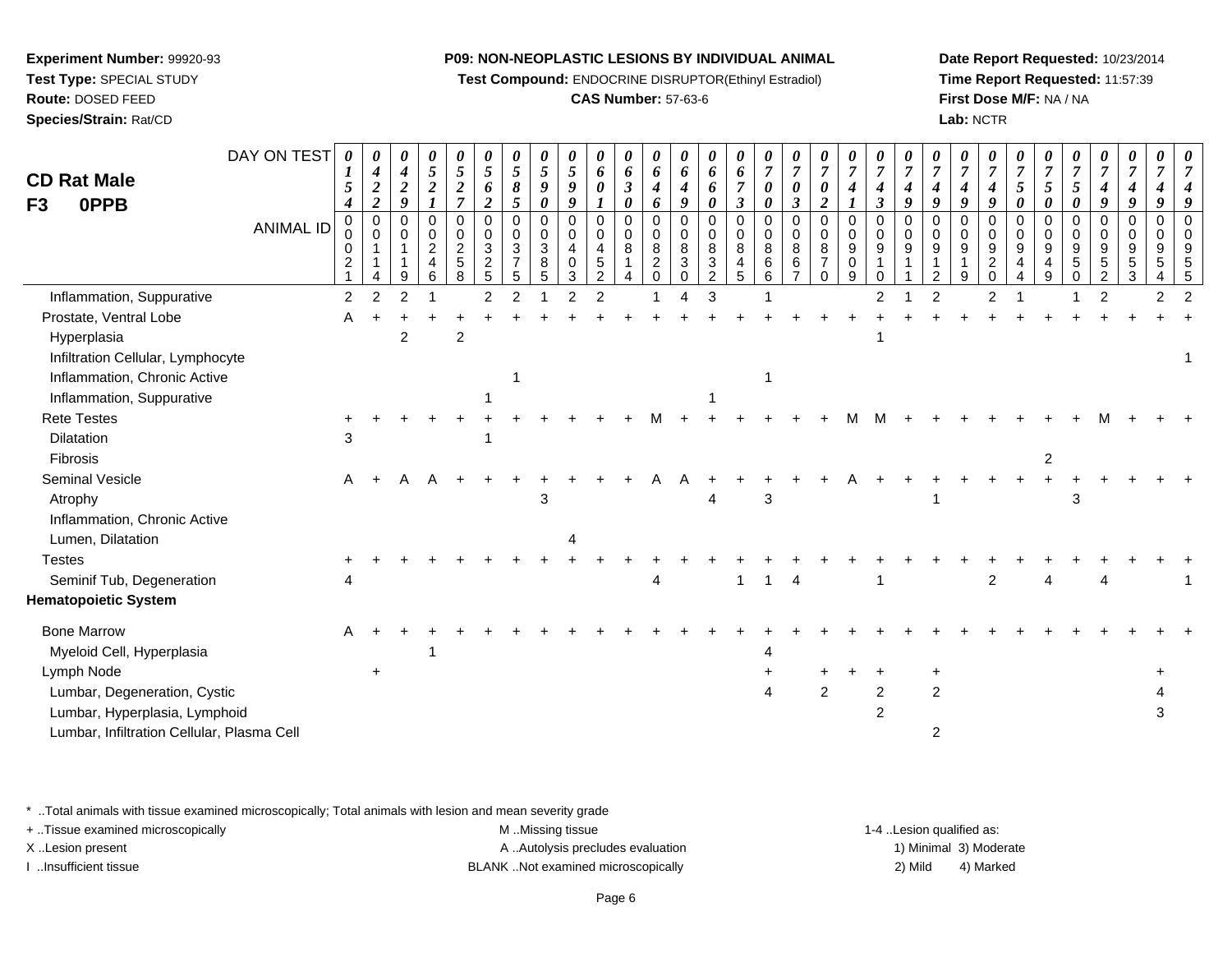**Test Compound:** ENDOCRINE DISRUPTOR(Ethinyl Estradiol)

#### **CAS Number:** 57-63-6

**Date Report Requested:** 10/23/2014**Time Report Requested:** 11:57:39**First Dose M/F:** NA / NA**Lab:** NCTR

| <b>CD Rat Male</b><br>0PPB<br>F3          | DAY ON TEST      | $\boldsymbol{\theta}$<br>$\boldsymbol{l}$<br>$\mathfrak{H}$<br>$\boldsymbol{4}$ | 0<br>$\boldsymbol{4}$<br>$\boldsymbol{2}$<br>$\overline{2}$ | 0<br>$\boldsymbol{4}$<br>$\boldsymbol{2}$<br>9 | 0<br>$\mathfrak{s}$<br>$\boldsymbol{2}$<br>$\mathbf{I}$             | 0<br>$\mathfrak{s}$<br>$\overline{\mathbf{c}}$<br>$\overline{7}$ | $\boldsymbol{\theta}$<br>$\overline{5}$<br>6<br>$\overline{c}$  | 0<br>5<br>8<br>5                             | 0<br>$\mathfrak{s}$<br>9<br>$\boldsymbol{\theta}$                    | $\boldsymbol{\theta}$<br>5<br>9<br>$\boldsymbol{q}$ | 0<br>$\pmb{6}$<br>$\boldsymbol{\theta}$<br>$\boldsymbol{l}$   | 0<br>6<br>$\mathfrak{z}$<br>$\boldsymbol{\theta}$    | 0<br>6<br>$\boldsymbol{4}$<br>6                               | 0<br>6<br>$\boldsymbol{4}$<br>9                         | 0<br>6<br>6<br>0                                      | $\theta$<br>6<br>$\overline{7}$<br>$\mathfrak{z}$  | $\boldsymbol{\theta}$<br>$\overline{7}$<br>$\boldsymbol{\theta}$<br>$\boldsymbol{\theta}$ | 0<br>$\overline{7}$<br>0<br>$\overline{\mathbf{3}}$ | $\boldsymbol{\theta}$<br>$\overline{7}$<br>$\boldsymbol{\theta}$<br>$\overline{2}$ | $\boldsymbol{\theta}$<br>$\overline{7}$<br>$\boldsymbol{4}$ | $\theta$<br>$\boldsymbol{7}$<br>$\boldsymbol{4}$<br>$\boldsymbol{\beta}$ | $\theta$<br>$\overline{7}$<br>$\boldsymbol{4}$<br>9 | 0<br>$\overline{7}$<br>$\boldsymbol{4}$<br>9   | 0<br>$\overline{7}$<br>$\boldsymbol{4}$<br>9      | $\theta$<br>$\overline{7}$<br>4<br>9                          | $\boldsymbol{\theta}$<br>$\overline{7}$<br>$\mathfrak{H}$<br>0        | 0<br>$\overline{7}$<br>5<br>0   | 0<br>$\overline{7}$<br>5<br>0 | 0<br>$\overline{7}$<br>$\boldsymbol{4}$<br>9      | 0<br>$\overline{7}$<br>$\boldsymbol{4}$<br>9    | 0<br>$\overline{7}$<br>4<br>9       | 0<br>$\overline{7}$<br>$\boldsymbol{4}$<br>$\boldsymbol{g}$ |
|-------------------------------------------|------------------|---------------------------------------------------------------------------------|-------------------------------------------------------------|------------------------------------------------|---------------------------------------------------------------------|------------------------------------------------------------------|-----------------------------------------------------------------|----------------------------------------------|----------------------------------------------------------------------|-----------------------------------------------------|---------------------------------------------------------------|------------------------------------------------------|---------------------------------------------------------------|---------------------------------------------------------|-------------------------------------------------------|----------------------------------------------------|-------------------------------------------------------------------------------------------|-----------------------------------------------------|------------------------------------------------------------------------------------|-------------------------------------------------------------|--------------------------------------------------------------------------|-----------------------------------------------------|------------------------------------------------|---------------------------------------------------|---------------------------------------------------------------|-----------------------------------------------------------------------|---------------------------------|-------------------------------|---------------------------------------------------|-------------------------------------------------|-------------------------------------|-------------------------------------------------------------|
|                                           | <b>ANIMAL ID</b> | $\mathbf 0$<br>0<br>$\pmb{0}$<br>$\boldsymbol{2}$                               | $\mathsf 0$<br>0<br>$\mathbf{1}$<br>$\overline{4}$          | $\Omega$<br>$\Omega$<br>9                      | $\mathbf 0$<br>$\mathbf 0$<br>$\overline{c}$<br>$\overline{4}$<br>6 | $\mathbf 0$<br>$\mathbf 0$<br>$\overline{c}$<br>5<br>8           | $\mathbf 0$<br>$\mathbf 0$<br>$\sqrt{3}$<br>$\overline{c}$<br>5 | $\mathbf 0$<br>0<br>3<br>$\overline{7}$<br>5 | $\mathbf 0$<br>0<br>$\ensuremath{\mathsf{3}}$<br>8<br>$\overline{5}$ | $\mathbf 0$<br>0<br>4<br>$\pmb{0}$<br>$\mathbf{3}$  | $\mathbf 0$<br>$\mathbf 0$<br>$\overline{4}$<br>$\frac{5}{2}$ | $\mathbf 0$<br>$\mathbf 0$<br>8<br>$\mathbf{1}$<br>4 | $\Omega$<br>$\mathbf 0$<br>8<br>$\overline{a}$<br>$\mathbf 0$ | $\mathbf 0$<br>0<br>$\bf8$<br>$\sqrt{3}$<br>$\mathbf 0$ | $\mathbf 0$<br>0<br>8<br>$\sqrt{3}$<br>$\overline{2}$ | $\Omega$<br>0<br>8<br>$\overline{\mathbf{4}}$<br>5 | $\Omega$<br>$\mathbf 0$<br>8<br>$\,6\,$<br>$6\phantom{1}6$                                | 0<br>0<br>8<br>$\,6\,$<br>$\overline{7}$            | $\mathbf 0$<br>$\mathbf 0$<br>$\bf 8$<br>$\overline{7}$<br>$\mathbf 0$             | $\Omega$<br>0<br>9<br>0<br>9                                | $\mathbf 0$<br>0<br>9<br>$\overline{1}$<br>$\mathbf 0$                   | $\Omega$<br>0<br>9                                  | $\Omega$<br>$\mathbf 0$<br>9<br>$\overline{2}$ | $\Omega$<br>$\mathbf 0$<br>9<br>$\mathbf{1}$<br>9 | $\Omega$<br>$\mathbf 0$<br>9<br>$\overline{c}$<br>$\mathbf 0$ | $\mathbf 0$<br>$\mathbf 0$<br>$\boldsymbol{9}$<br>4<br>$\overline{4}$ | $\mathbf 0$<br>0<br>9<br>4<br>9 | 0<br>0<br>9<br>5<br>0         | $\Omega$<br>$\mathbf 0$<br>$9\,$<br>$\frac{5}{2}$ | $\Omega$<br>$\mathbf 0$<br>9<br>$\sqrt{5}$<br>3 | $\Omega$<br>$\Omega$<br>9<br>5<br>4 | $\Omega$<br>$\Omega$<br>9<br>5<br>$\overline{5}$            |
| Renal, Degeneration, Cystic               |                  |                                                                                 |                                                             |                                                |                                                                     |                                                                  |                                                                 |                                              |                                                                      |                                                     |                                                               |                                                      |                                                               |                                                         |                                                       |                                                    |                                                                                           |                                                     |                                                                                    | 3                                                           |                                                                          |                                                     |                                                |                                                   |                                                               |                                                                       |                                 |                               |                                                   |                                                 |                                     |                                                             |
| Renal, Infiltration Cellular, Plasma Cell |                  |                                                                                 |                                                             |                                                |                                                                     |                                                                  |                                                                 |                                              |                                                                      |                                                     |                                                               |                                                      |                                                               |                                                         |                                                       |                                                    |                                                                                           |                                                     |                                                                                    |                                                             |                                                                          |                                                     |                                                |                                                   |                                                               |                                                                       |                                 |                               |                                                   |                                                 |                                     |                                                             |
| Lymph Node, Mandibular                    |                  | Α                                                                               |                                                             |                                                |                                                                     |                                                                  |                                                                 |                                              |                                                                      |                                                     |                                                               |                                                      |                                                               |                                                         |                                                       |                                                    |                                                                                           |                                                     |                                                                                    |                                                             |                                                                          |                                                     |                                                |                                                   |                                                               |                                                                       |                                 |                               |                                                   |                                                 |                                     |                                                             |
| Degeneration, Cystic                      |                  |                                                                                 |                                                             |                                                |                                                                     | 2                                                                |                                                                 |                                              |                                                                      |                                                     |                                                               |                                                      |                                                               |                                                         |                                                       |                                                    |                                                                                           |                                                     |                                                                                    | $\overline{2}$                                              |                                                                          | $\overline{2}$                                      |                                                |                                                   |                                                               |                                                                       | $\overline{2}$                  |                               | 3                                                 |                                                 |                                     |                                                             |
| Hyperplasia, Lymphoid                     |                  |                                                                                 |                                                             |                                                |                                                                     | 2                                                                |                                                                 | $\overline{c}$                               |                                                                      | 3                                                   |                                                               |                                                      |                                                               |                                                         | $\overline{2}$                                        |                                                    | 3                                                                                         | $\overline{2}$                                      |                                                                                    |                                                             |                                                                          |                                                     | 2                                              | 3                                                 | $\overline{c}$                                                |                                                                       |                                 | 2                             | $\overline{2}$                                    |                                                 | 3                                   |                                                             |
| Infiltration Cellular, Plasma Cell        |                  |                                                                                 |                                                             | $\overline{2}$                                 | $\overline{2}$                                                      | $\overline{c}$                                                   |                                                                 | $\overline{2}$                               |                                                                      | $\overline{4}$                                      |                                                               |                                                      |                                                               |                                                         |                                                       |                                                    | 4                                                                                         | $\mathfrak{S}$                                      |                                                                                    | 3                                                           | 2                                                                        | $\overline{2}$                                      | $\overline{2}$                                 | $\overline{2}$                                    |                                                               | $\overline{2}$                                                        |                                 | $\overline{c}$                | $\overline{c}$                                    |                                                 | 3                                   |                                                             |
| Lymph Node, Mesenteric                    |                  | $\mathsf{A}$                                                                    | $+$                                                         | $+$                                            | A                                                                   |                                                                  |                                                                 |                                              |                                                                      |                                                     |                                                               |                                                      |                                                               |                                                         |                                                       | м                                                  |                                                                                           | $\ddot{}$                                           |                                                                                    | A                                                           |                                                                          |                                                     |                                                |                                                   |                                                               |                                                                       |                                 |                               |                                                   |                                                 |                                     |                                                             |
| Hyperplasia, Lymphoid                     |                  |                                                                                 |                                                             |                                                |                                                                     |                                                                  | $\overline{2}$                                                  | $\overline{2}$                               |                                                                      |                                                     |                                                               |                                                      |                                                               |                                                         |                                                       |                                                    |                                                                                           |                                                     |                                                                                    |                                                             |                                                                          |                                                     |                                                |                                                   |                                                               |                                                                       |                                 |                               |                                                   |                                                 |                                     |                                                             |
| Infiltration Cellular, Mast Cell          |                  |                                                                                 |                                                             |                                                |                                                                     |                                                                  |                                                                 |                                              |                                                                      |                                                     |                                                               |                                                      |                                                               |                                                         |                                                       |                                                    |                                                                                           |                                                     |                                                                                    |                                                             |                                                                          |                                                     |                                                |                                                   |                                                               |                                                                       |                                 |                               |                                                   | $\overline{2}$                                  |                                     |                                                             |
| Inflammation, Granulomatous               |                  |                                                                                 |                                                             |                                                |                                                                     | 1                                                                |                                                                 |                                              | $\overline{2}$                                                       |                                                     |                                                               |                                                      |                                                               |                                                         |                                                       |                                                    |                                                                                           | $\overline{c}$                                      |                                                                                    |                                                             |                                                                          |                                                     | $\overline{2}$                                 |                                                   |                                                               |                                                                       |                                 |                               |                                                   |                                                 |                                     | $\overline{2}$                                              |
| Spleen                                    |                  | A                                                                               |                                                             |                                                |                                                                     |                                                                  |                                                                 |                                              |                                                                      |                                                     |                                                               |                                                      |                                                               |                                                         |                                                       |                                                    |                                                                                           |                                                     |                                                                                    |                                                             |                                                                          |                                                     |                                                |                                                   |                                                               |                                                                       |                                 |                               |                                                   |                                                 |                                     |                                                             |
| Depletion Lymphoid                        |                  |                                                                                 |                                                             |                                                |                                                                     |                                                                  |                                                                 |                                              |                                                                      |                                                     |                                                               |                                                      |                                                               |                                                         | 4                                                     |                                                    |                                                                                           |                                                     |                                                                                    |                                                             |                                                                          |                                                     |                                                |                                                   |                                                               |                                                                       |                                 |                               |                                                   |                                                 |                                     |                                                             |
| Hematopoietic Cell Proliferation          |                  |                                                                                 |                                                             |                                                |                                                                     |                                                                  |                                                                 |                                              |                                                                      |                                                     |                                                               | $\overline{c}$                                       |                                                               |                                                         | 3                                                     |                                                    | 3                                                                                         | $\overline{1}$                                      |                                                                                    |                                                             |                                                                          |                                                     |                                                |                                                   |                                                               |                                                                       |                                 |                               |                                                   | 3                                               |                                     |                                                             |
| Hyperplasia, Lymphoid                     |                  |                                                                                 |                                                             |                                                |                                                                     |                                                                  |                                                                 |                                              |                                                                      |                                                     |                                                               |                                                      |                                                               |                                                         |                                                       |                                                    | $\overline{2}$                                                                            |                                                     |                                                                                    |                                                             |                                                                          |                                                     |                                                |                                                   |                                                               |                                                                       |                                 |                               |                                                   |                                                 |                                     |                                                             |
| Pigmentation                              |                  |                                                                                 |                                                             |                                                |                                                                     | 3                                                                |                                                                 | $\overline{2}$                               | 3                                                                    |                                                     |                                                               |                                                      | 2                                                             | 3                                                       | $\overline{c}$                                        |                                                    |                                                                                           |                                                     |                                                                                    |                                                             |                                                                          |                                                     |                                                |                                                   |                                                               | 2                                                                     | $\overline{1}$                  | $\overline{1}$                | -1                                                |                                                 |                                     |                                                             |
| Polyarteritis                             |                  |                                                                                 |                                                             |                                                |                                                                     |                                                                  |                                                                 |                                              |                                                                      |                                                     |                                                               |                                                      |                                                               |                                                         |                                                       |                                                    |                                                                                           |                                                     |                                                                                    |                                                             |                                                                          |                                                     |                                                |                                                   |                                                               |                                                                       |                                 |                               |                                                   |                                                 |                                     |                                                             |
| Thymus                                    |                  | A                                                                               |                                                             |                                                |                                                                     |                                                                  |                                                                 |                                              |                                                                      |                                                     |                                                               |                                                      |                                                               |                                                         |                                                       |                                                    |                                                                                           |                                                     |                                                                                    |                                                             |                                                                          |                                                     |                                                |                                                   |                                                               |                                                                       |                                 |                               |                                                   |                                                 |                                     |                                                             |
| Atrophy                                   |                  |                                                                                 |                                                             | 3                                              | Δ                                                                   | 3                                                                |                                                                 |                                              |                                                                      |                                                     |                                                               |                                                      |                                                               |                                                         |                                                       |                                                    |                                                                                           |                                                     |                                                                                    |                                                             |                                                                          |                                                     |                                                |                                                   |                                                               |                                                                       |                                 |                               |                                                   |                                                 |                                     |                                                             |
| Epithel Cell, Hyperplasia                 |                  |                                                                                 |                                                             |                                                |                                                                     |                                                                  |                                                                 |                                              |                                                                      |                                                     |                                                               |                                                      |                                                               |                                                         |                                                       |                                                    |                                                                                           |                                                     |                                                                                    |                                                             |                                                                          |                                                     | $\overline{2}$                                 |                                                   |                                                               |                                                                       |                                 |                               |                                                   |                                                 |                                     |                                                             |
| <b>Integumentary System</b>               |                  |                                                                                 |                                                             |                                                |                                                                     |                                                                  |                                                                 |                                              |                                                                      |                                                     |                                                               |                                                      |                                                               |                                                         |                                                       |                                                    |                                                                                           |                                                     |                                                                                    |                                                             |                                                                          |                                                     |                                                |                                                   |                                                               |                                                                       |                                 |                               |                                                   |                                                 |                                     |                                                             |
| Mammary Gland                             |                  | Α                                                                               | м                                                           |                                                |                                                                     |                                                                  |                                                                 |                                              | м                                                                    |                                                     |                                                               |                                                      |                                                               |                                                         |                                                       |                                                    |                                                                                           |                                                     |                                                                                    |                                                             |                                                                          |                                                     |                                                |                                                   |                                                               |                                                                       |                                 |                               |                                                   |                                                 |                                     |                                                             |
| Acinus, Degeneration                      |                  |                                                                                 |                                                             |                                                |                                                                     |                                                                  |                                                                 |                                              |                                                                      | $\overline{a}$                                      | 3                                                             |                                                      |                                                               |                                                         |                                                       | 3                                                  | 3                                                                                         | 3                                                   |                                                                                    |                                                             | 3                                                                        |                                                     | 2                                              | 3                                                 |                                                               |                                                                       | $\overline{c}$                  | 3                             |                                                   |                                                 |                                     |                                                             |

\* ..Total animals with tissue examined microscopically; Total animals with lesion and mean severity grade

| + Tissue examined microscopically | M Missing tissue                   | 1-4 Lesion qualified as: |                        |
|-----------------------------------|------------------------------------|--------------------------|------------------------|
| X Lesion present                  | A Autolysis precludes evaluation   |                          | 1) Minimal 3) Moderate |
| Insufficient tissue               | BLANK Not examined microscopically | 2) Mild                  | 4) Marked              |

## **Experiment Number:** 99920-93**Test Type:** SPECIAL STUDY**Route:** DOSED FEED

**Species/Strain:** Rat/CD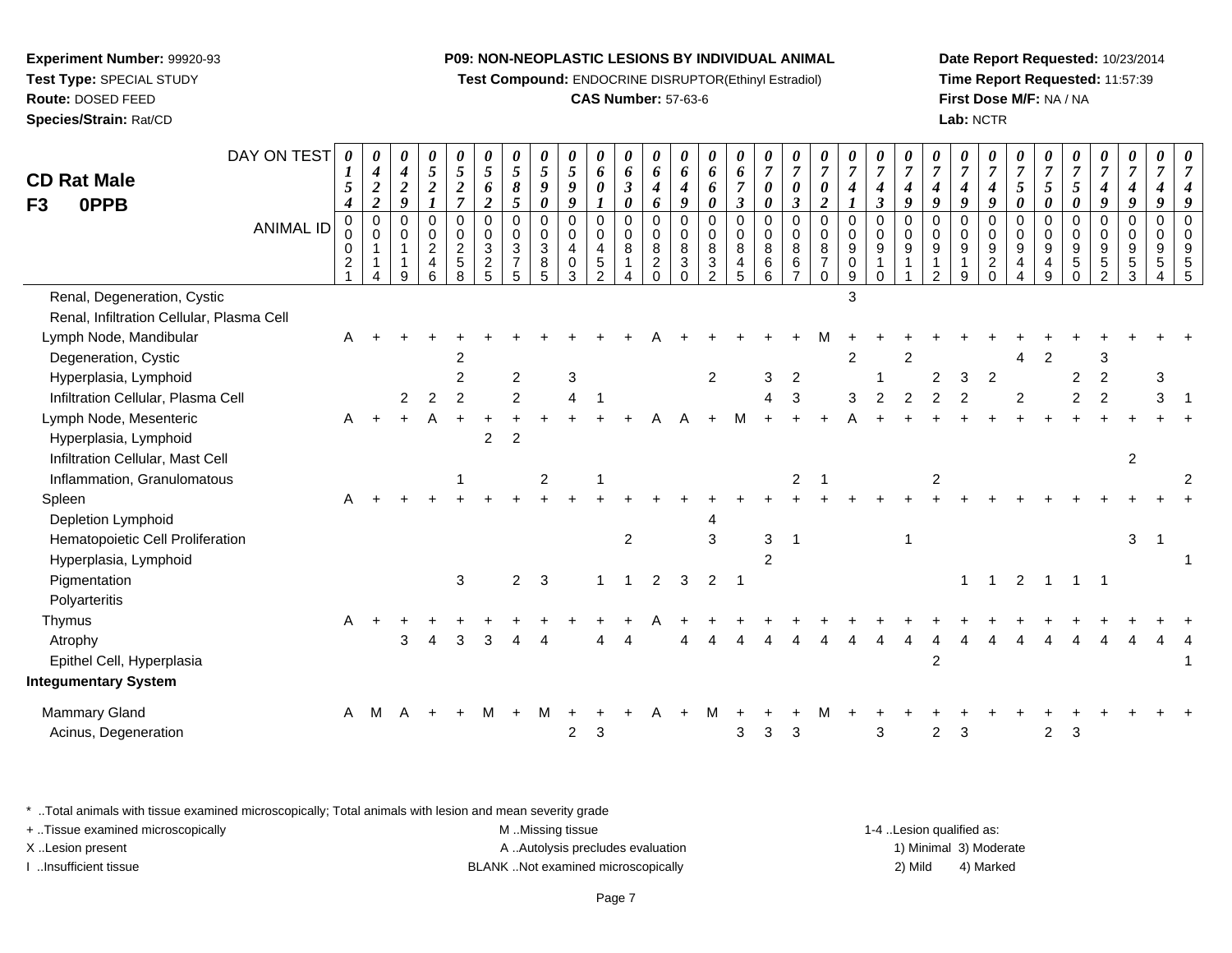**Test Compound:** ENDOCRINE DISRUPTOR(Ethinyl Estradiol)

#### **CAS Number:** 57-63-6

**Date Report Requested:** 10/23/2014**Time Report Requested:** 11:57:39**First Dose M/F:** NA / NA**Lab:** NCTR

| <b>CD Rat Male</b><br>0PPB<br>F3 | DAY ON TEST      | 0<br>5<br>4                                     | $\boldsymbol{\theta}$<br>$\boldsymbol{4}$<br>$\boldsymbol{2}$<br>$\overline{2}$ | $\pmb{\theta}$<br>$\boldsymbol{4}$<br>$\frac{2}{9}$ | $\boldsymbol{\theta}$<br>$\mathfrak{s}$<br>$\boldsymbol{2}$<br>$\boldsymbol{l}$ | 0<br>5<br>$\frac{2}{7}$                | 0<br>$\sqrt{5}$<br>6<br>$\boldsymbol{2}$                      | $\pmb{\theta}$<br>$\sqrt{5}$<br>$\pmb{8}$<br>5                  | $\pmb{\theta}$<br>$\sqrt{5}$<br>$\boldsymbol{g}$<br>$\pmb{\theta}$                | $\boldsymbol{\theta}$<br>$\overline{5}$<br>$\boldsymbol{g}$<br>$\boldsymbol{g}$ | 0<br>6<br>$\boldsymbol{\theta}$                                | 0<br>6<br>$\boldsymbol{\beta}$<br>0 | 0<br>6<br>$\boldsymbol{4}$<br>6                       | $\boldsymbol{\theta}$<br>6<br>$\boldsymbol{4}$<br>9            | 0<br>6<br>6<br>$\boldsymbol{\theta}$                            | 0<br>6<br>$\overline{7}$<br>$\boldsymbol{\beta}$ | 0<br>$\boldsymbol{7}$<br>$\boldsymbol{\theta}$<br>0 | 0<br>$\overline{7}$<br>$\boldsymbol{\theta}$<br>$\boldsymbol{\beta}$ | $\boldsymbol{\theta}$<br>$\boldsymbol{7}$<br>$\boldsymbol{\theta}$<br>$\overline{2}$ | $\pmb{\theta}$<br>$\overline{7}$<br>$\boldsymbol{4}$<br>1 | 0<br>$\overline{7}$<br>4<br>$\boldsymbol{\beta}$ | 0<br>$\overline{7}$<br>$\boldsymbol{4}$<br>9 | 0<br>$\overline{7}$<br>4<br>9          | 0<br>$\overline{7}$<br>4<br>9        | $\pmb{\theta}$<br>$\overline{7}$<br>$\boldsymbol{4}$<br>9                    | 0<br>$\overline{7}$<br>$\mathfrak{S}$<br>$\boldsymbol{\theta}$ | 0<br>$\boldsymbol{7}$<br>5<br>$\boldsymbol{\theta}$      | 0<br>$\overline{7}$<br>5<br>$\boldsymbol{\theta}$ | 0<br>$\boldsymbol{7}$<br>$\boldsymbol{4}$<br>9                  | 0<br>$\overline{7}$<br>$\boldsymbol{4}$<br>9                    | 0<br>$\overline{7}$<br>4<br>9          |                      |
|----------------------------------|------------------|-------------------------------------------------|---------------------------------------------------------------------------------|-----------------------------------------------------|---------------------------------------------------------------------------------|----------------------------------------|---------------------------------------------------------------|-----------------------------------------------------------------|-----------------------------------------------------------------------------------|---------------------------------------------------------------------------------|----------------------------------------------------------------|-------------------------------------|-------------------------------------------------------|----------------------------------------------------------------|-----------------------------------------------------------------|--------------------------------------------------|-----------------------------------------------------|----------------------------------------------------------------------|--------------------------------------------------------------------------------------|-----------------------------------------------------------|--------------------------------------------------|----------------------------------------------|----------------------------------------|--------------------------------------|------------------------------------------------------------------------------|----------------------------------------------------------------|----------------------------------------------------------|---------------------------------------------------|-----------------------------------------------------------------|-----------------------------------------------------------------|----------------------------------------|----------------------|
|                                  | <b>ANIMAL ID</b> | $\mathbf 0$<br>0<br>$\pmb{0}$<br>$\overline{c}$ | $\pmb{0}$<br>$\mathbf 0$<br>$\mathbf{1}$                                        | 0<br>0<br>$\mathbf{1}$<br>9                         | $\overline{0}$<br>$\mathbf 0$<br>$\sqrt{2}$<br>4<br>6                           | $\mathbf 0$<br>0<br>$\frac{2}{5}$<br>8 | $\pmb{0}$<br>$\pmb{0}$<br>$\sqrt{3}$<br>$\boldsymbol{2}$<br>5 | $\mathsf 0$<br>$\mathbf 0$<br>$\sqrt{3}$<br>$\overline{7}$<br>5 | $\pmb{0}$<br>$\mathsf 0$<br>$\mathbf{3}$<br>$\begin{array}{c} 8 \\ 5 \end{array}$ | $\overline{0}$<br>$\pmb{0}$<br>$\overline{a}$<br>$\pmb{0}$<br>3                 | $\mathbf 0$<br>$\mathbf 0$<br>4<br>$\sqrt{5}$<br>$\mathcal{P}$ | $\mathbf 0$<br>0<br>8               | $\mathbf 0$<br>0<br>$\,8\,$<br>$\sqrt{2}$<br>$\Omega$ | $\mathbf 0$<br>$\mathbf 0$<br>$\bf8$<br>$\sqrt{3}$<br>$\Omega$ | $\mathbf 0$<br>$\mathbf 0$<br>8<br>$\sqrt{3}$<br>$\overline{2}$ | $\mathbf 0$<br>0<br>8<br>4<br>5                  | $\mathbf 0$<br>0<br>$\,8\,$<br>6<br>6               | $\pmb{0}$<br>$\pmb{0}$<br>$\bf 8$<br>$\,6$                           | $\mathbf 0$<br>$\mathbf 0$<br>$\bf8$<br>$\overline{7}$<br>$\Omega$                   | $\mathbf 0$<br>$\mathsf 0$<br>$\boldsymbol{9}$<br>0<br>9  | $\mathbf 0$<br>0<br>9<br>$\Omega$                | $\mathbf 0$<br>0<br>$\boldsymbol{9}$         | $\mathbf 0$<br>0<br>9<br>$\mathcal{D}$ | $\mathbf 0$<br>$\mathbf 0$<br>9<br>9 | $\mathbf 0$<br>$\mathbf 0$<br>$\boldsymbol{9}$<br>$\overline{c}$<br>$\Omega$ | $\mathbf 0$<br>$\mathbf 0$<br>9<br>4                           | $\mathbf 0$<br>$\mathbf 0$<br>$\boldsymbol{9}$<br>4<br>9 | $\mathsf 0$<br>$\mathbf 0$<br>9<br>5<br>$\Omega$  | $\mathbf 0$<br>$\mathbf 0$<br>9<br>$\sqrt{5}$<br>$\overline{2}$ | $\mathbf 0$<br>$\mathbf 0$<br>$\boldsymbol{9}$<br>$\frac{5}{3}$ | $\mathbf 0$<br>0<br>9<br>5<br>$\Delta$ | $\Omega$<br>$\Omega$ |
| Alveolus, Hyperplasia<br>Ectasia |                  |                                                 |                                                                                 |                                                     |                                                                                 |                                        |                                                               |                                                                 |                                                                                   |                                                                                 |                                                                |                                     |                                                       |                                                                |                                                                 |                                                  |                                                     |                                                                      |                                                                                      |                                                           |                                                  |                                              |                                        |                                      | $\overline{2}$                                                               |                                                                |                                                          |                                                   |                                                                 |                                                                 | $\overline{2}$                         |                      |
| Lactation                        |                  |                                                 |                                                                                 |                                                     |                                                                                 |                                        |                                                               |                                                                 |                                                                                   |                                                                                 |                                                                |                                     |                                                       | 2                                                              |                                                                 |                                                  |                                                     |                                                                      |                                                                                      |                                                           |                                                  |                                              |                                        |                                      | $\overline{c}$                                                               |                                                                |                                                          |                                                   | $\overline{c}$                                                  |                                                                 |                                        |                      |
| Skin                             |                  |                                                 |                                                                                 |                                                     |                                                                                 |                                        |                                                               |                                                                 |                                                                                   |                                                                                 |                                                                |                                     |                                                       |                                                                |                                                                 |                                                  |                                                     |                                                                      |                                                                                      |                                                           |                                                  |                                              |                                        |                                      |                                                                              |                                                                |                                                          |                                                   |                                                                 |                                                                 |                                        |                      |
| Abscess                          |                  |                                                 |                                                                                 |                                                     |                                                                                 | Δ                                      |                                                               |                                                                 |                                                                                   |                                                                                 |                                                                |                                     |                                                       |                                                                |                                                                 |                                                  |                                                     |                                                                      |                                                                                      |                                                           |                                                  |                                              |                                        |                                      |                                                                              |                                                                |                                                          |                                                   |                                                                 |                                                                 |                                        |                      |
| Cyst Epithelial Inclusion        |                  |                                                 |                                                                                 |                                                     |                                                                                 |                                        |                                                               |                                                                 |                                                                                   |                                                                                 |                                                                |                                     |                                                       |                                                                |                                                                 |                                                  |                                                     |                                                                      |                                                                                      |                                                           |                                                  | $\boldsymbol{\mathsf{X}}$                    |                                        |                                      |                                                                              |                                                                |                                                          |                                                   | X                                                               |                                                                 |                                        |                      |
| Fibrosis                         |                  |                                                 |                                                                                 |                                                     |                                                                                 |                                        |                                                               |                                                                 |                                                                                   |                                                                                 |                                                                |                                     |                                                       |                                                                |                                                                 |                                                  |                                                     |                                                                      |                                                                                      |                                                           | 4                                                |                                              |                                        |                                      |                                                                              |                                                                |                                                          |                                                   |                                                                 |                                                                 |                                        |                      |
| Hyperkeratosis                   |                  |                                                 |                                                                                 |                                                     |                                                                                 |                                        |                                                               |                                                                 |                                                                                   |                                                                                 |                                                                |                                     |                                                       |                                                                |                                                                 |                                                  |                                                     |                                                                      |                                                                                      |                                                           |                                                  |                                              |                                        |                                      |                                                                              |                                                                |                                                          |                                                   | $\overline{a}$                                                  |                                                                 |                                        |                      |
| Inflammation, Chronic            |                  |                                                 |                                                                                 |                                                     |                                                                                 |                                        |                                                               |                                                                 |                                                                                   |                                                                                 | $\overline{4}$                                                 |                                     |                                                       |                                                                |                                                                 |                                                  |                                                     |                                                                      |                                                                                      |                                                           |                                                  |                                              |                                        |                                      |                                                                              |                                                                |                                                          |                                                   |                                                                 |                                                                 |                                        |                      |
| Inflammation, Chronic Active     |                  |                                                 |                                                                                 |                                                     |                                                                                 |                                        |                                                               |                                                                 |                                                                                   |                                                                                 |                                                                |                                     |                                                       |                                                                | 4                                                               |                                                  |                                                     |                                                                      | Δ                                                                                    |                                                           |                                                  | 4                                            | $\overline{4}$                         |                                      |                                                                              |                                                                |                                                          |                                                   |                                                                 |                                                                 |                                        |                      |
| Musculoskeletal System           |                  |                                                 |                                                                                 |                                                     |                                                                                 |                                        |                                                               |                                                                 |                                                                                   |                                                                                 |                                                                |                                     |                                                       |                                                                |                                                                 |                                                  |                                                     |                                                                      |                                                                                      |                                                           |                                                  |                                              |                                        |                                      |                                                                              |                                                                |                                                          |                                                   |                                                                 |                                                                 |                                        |                      |
| Bone, Femur                      |                  |                                                 |                                                                                 |                                                     |                                                                                 |                                        |                                                               |                                                                 |                                                                                   |                                                                                 |                                                                |                                     |                                                       |                                                                |                                                                 |                                                  |                                                     |                                                                      |                                                                                      |                                                           |                                                  |                                              |                                        |                                      |                                                                              |                                                                |                                                          |                                                   |                                                                 |                                                                 |                                        |                      |
| <b>Skeletal Muscle</b>           |                  |                                                 |                                                                                 |                                                     |                                                                                 |                                        |                                                               |                                                                 |                                                                                   |                                                                                 |                                                                |                                     |                                                       |                                                                |                                                                 |                                                  |                                                     |                                                                      |                                                                                      |                                                           |                                                  |                                              |                                        |                                      |                                                                              |                                                                |                                                          |                                                   |                                                                 |                                                                 |                                        |                      |
| Degeneration                     |                  |                                                 |                                                                                 |                                                     |                                                                                 |                                        |                                                               |                                                                 |                                                                                   |                                                                                 |                                                                |                                     |                                                       |                                                                |                                                                 |                                                  |                                                     |                                                                      |                                                                                      |                                                           |                                                  |                                              |                                        |                                      |                                                                              |                                                                |                                                          |                                                   |                                                                 |                                                                 |                                        |                      |
| Nervous System                   |                  |                                                 |                                                                                 |                                                     |                                                                                 |                                        |                                                               |                                                                 |                                                                                   |                                                                                 |                                                                |                                     |                                                       |                                                                |                                                                 |                                                  |                                                     |                                                                      |                                                                                      |                                                           |                                                  |                                              |                                        |                                      |                                                                              |                                                                |                                                          |                                                   |                                                                 |                                                                 |                                        |                      |
| Brain, Brain Stem                |                  | Α                                               |                                                                                 |                                                     |                                                                                 |                                        |                                                               |                                                                 |                                                                                   |                                                                                 |                                                                |                                     |                                                       |                                                                |                                                                 |                                                  |                                                     |                                                                      |                                                                                      |                                                           |                                                  |                                              |                                        |                                      |                                                                              |                                                                |                                                          |                                                   |                                                                 |                                                                 |                                        |                      |
| Compression                      |                  |                                                 |                                                                                 |                                                     |                                                                                 |                                        |                                                               | $\overline{2}$                                                  |                                                                                   |                                                                                 | 1                                                              |                                     |                                                       | 3                                                              |                                                                 |                                                  |                                                     |                                                                      |                                                                                      |                                                           | 2                                                |                                              |                                        |                                      | $\overline{c}$                                                               |                                                                |                                                          |                                                   |                                                                 |                                                                 |                                        |                      |
| Hemorrhage                       |                  |                                                 |                                                                                 |                                                     |                                                                                 |                                        |                                                               |                                                                 |                                                                                   |                                                                                 |                                                                |                                     |                                                       |                                                                |                                                                 |                                                  |                                                     |                                                                      |                                                                                      |                                                           |                                                  |                                              |                                        |                                      |                                                                              |                                                                |                                                          |                                                   |                                                                 |                                                                 |                                        |                      |
| Brain, Cerebellum                |                  |                                                 |                                                                                 |                                                     |                                                                                 |                                        |                                                               |                                                                 |                                                                                   |                                                                                 |                                                                |                                     |                                                       |                                                                |                                                                 |                                                  |                                                     |                                                                      |                                                                                      |                                                           |                                                  |                                              |                                        |                                      |                                                                              |                                                                |                                                          |                                                   |                                                                 |                                                                 |                                        |                      |
| Brain, Cerebrum                  |                  | A                                               |                                                                                 |                                                     |                                                                                 |                                        |                                                               |                                                                 |                                                                                   |                                                                                 |                                                                |                                     |                                                       |                                                                |                                                                 |                                                  |                                                     |                                                                      |                                                                                      |                                                           |                                                  |                                              |                                        |                                      |                                                                              |                                                                |                                                          |                                                   |                                                                 |                                                                 |                                        |                      |
| Hydrocephalus                    |                  |                                                 |                                                                                 |                                                     |                                                                                 |                                        |                                                               |                                                                 |                                                                                   |                                                                                 |                                                                |                                     |                                                       | $\overline{2}$                                                 |                                                                 |                                                  |                                                     |                                                                      |                                                                                      |                                                           |                                                  |                                              |                                        |                                      |                                                                              |                                                                |                                                          |                                                   |                                                                 |                                                                 |                                        |                      |
| Peripheral Nerve                 |                  |                                                 |                                                                                 |                                                     |                                                                                 |                                        |                                                               |                                                                 |                                                                                   | $\ddot{}$                                                                       |                                                                | $\ddot{}$                           |                                                       |                                                                |                                                                 |                                                  |                                                     |                                                                      |                                                                                      |                                                           |                                                  |                                              |                                        |                                      |                                                                              |                                                                |                                                          |                                                   |                                                                 |                                                                 |                                        |                      |

\* ..Total animals with tissue examined microscopically; Total animals with lesion and mean severity grade

**Experiment Number:** 99920-93**Test Type:** SPECIAL STUDY**Route:** DOSED FEED**Species/Strain:** Rat/CD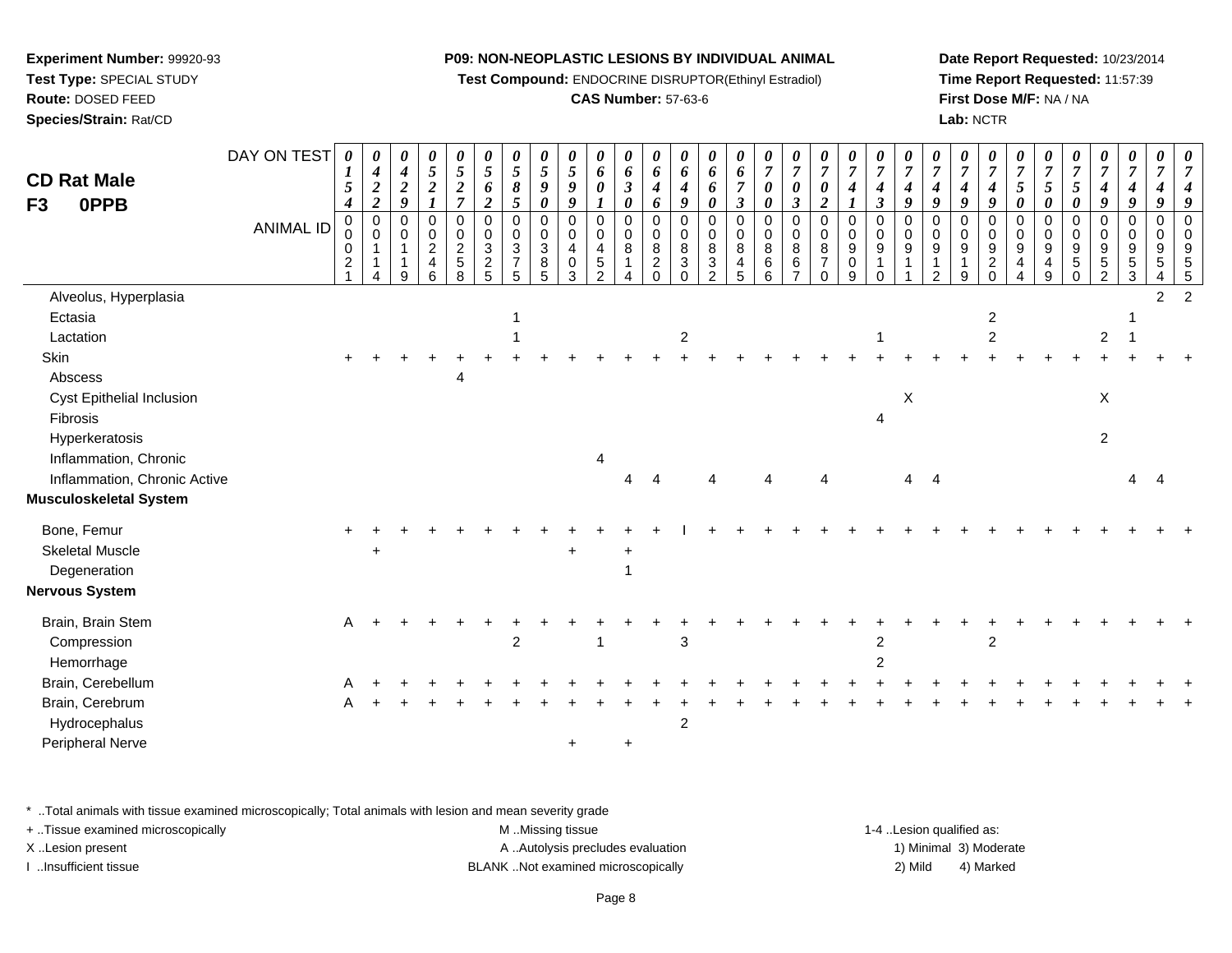**Test Compound:** ENDOCRINE DISRUPTOR(Ethinyl Estradiol)

#### **CAS Number:** 57-63-6

**Date Report Requested:** 10/23/2014**Time Report Requested:** 11:57:40**First Dose M/F:** NA / NA**Lab:** NCTR

| <b>CD Rat Male</b><br><b>OPPB</b><br>F3                        | DAY ON TEST      | 0<br>$\boldsymbol{l}$<br>$\mathfrak{s}$<br>$\boldsymbol{4}$ | 0<br>$\boldsymbol{4}$<br>$\boldsymbol{2}$<br>$\overline{\mathbf{c}}$         | 0<br>$\boldsymbol{4}$<br>$\boldsymbol{2}$<br>9 | 0<br>$\mathfrak{S}$<br>$\boldsymbol{2}$<br>$\mathbf{I}$ | $\boldsymbol{\theta}$<br>$\mathfrak{s}$<br>$\boldsymbol{2}$<br>$\overline{7}$ | 0<br>$\mathfrak{s}$<br>6<br>$\boldsymbol{2}$                           | $\boldsymbol{\theta}$<br>$\overline{5}$<br>$\pmb{8}$<br>$\mathfrak{s}$ | 0<br>5<br>9<br>$\pmb{\theta}$              | 0<br>$\mathfrak{S}$<br>9<br>9                | $\boldsymbol{\theta}$<br>6<br>0                                                    | $\boldsymbol{\theta}$<br>6<br>$\boldsymbol{\beta}$<br>0                   | $\boldsymbol{\theta}$<br>6<br>$\boldsymbol{4}$<br>6      | 0<br>6<br>$\boldsymbol{4}$<br>9                          | 0<br>6<br>6<br>0                                                 | $\boldsymbol{\theta}$<br>6<br>$\overline{7}$<br>$\boldsymbol{\beta}$ | $\theta$<br>$\overline{7}$<br>0<br>$\boldsymbol{\theta}$ | $\overline{7}$<br>0<br>$\boldsymbol{\beta}$ | U<br>$\overline{7}$<br>$\boldsymbol{\theta}$<br>$\overline{\mathbf{c}}$ | $\boldsymbol{\theta}$<br>$\overline{7}$<br>$\boldsymbol{4}$ | $\boldsymbol{\theta}$<br>$\overline{7}$<br>$\boldsymbol{4}$<br>$\boldsymbol{\beta}$ | $\boldsymbol{\theta}$<br>$\overline{7}$<br>$\boldsymbol{4}$<br>9 | $\overline{7}$<br>$\boldsymbol{4}$<br>9          | 0<br>$\overline{7}$<br>4<br>9 | 0<br>$\overline{7}$<br>$\boldsymbol{4}$<br>9             | $\boldsymbol{\theta}$<br>$\overline{7}$<br>$\mathfrak{s}$<br>$\boldsymbol{\theta}$ | $\theta$<br>$\overline{7}$<br>$\mathfrak{H}$<br>$\boldsymbol{\theta}$ | $\overline{7}$<br>$\overline{5}$<br>$\boldsymbol{\theta}$ | 0<br>$\overline{7}$<br>$\boldsymbol{4}$<br>9 | 0<br>$\overline{7}$<br>$\boldsymbol{4}$<br>9 | $\theta$<br>$\overline{7}$<br>4<br>9 |          |
|----------------------------------------------------------------|------------------|-------------------------------------------------------------|------------------------------------------------------------------------------|------------------------------------------------|---------------------------------------------------------|-------------------------------------------------------------------------------|------------------------------------------------------------------------|------------------------------------------------------------------------|--------------------------------------------|----------------------------------------------|------------------------------------------------------------------------------------|---------------------------------------------------------------------------|----------------------------------------------------------|----------------------------------------------------------|------------------------------------------------------------------|----------------------------------------------------------------------|----------------------------------------------------------|---------------------------------------------|-------------------------------------------------------------------------|-------------------------------------------------------------|-------------------------------------------------------------------------------------|------------------------------------------------------------------|--------------------------------------------------|-------------------------------|----------------------------------------------------------|------------------------------------------------------------------------------------|-----------------------------------------------------------------------|-----------------------------------------------------------|----------------------------------------------|----------------------------------------------|--------------------------------------|----------|
|                                                                | <b>ANIMAL ID</b> | $\mathbf 0$<br>0<br>$\pmb{0}$<br>$\overline{2}$             | $\mathbf 0$<br>$\mathbf 0$<br>$\mathbf{1}$<br>$\mathbf{1}$<br>$\overline{A}$ | $\mathbf 0$<br>0<br>1<br>9                     | 0<br>0<br>$\sqrt{2}$<br>$\overline{\mathbf{4}}$<br>6    | $\pmb{0}$<br>$\pmb{0}$<br>$rac{2}{5}$<br>8                                    | $\mathbf 0$<br>$\pmb{0}$<br>$\ensuremath{\mathsf{3}}$<br>$\frac{2}{5}$ | $\mathbf 0$<br>$\pmb{0}$<br>$\sqrt{3}$<br>$\overline{7}$<br>5          | 0<br>$\mathbf 0$<br>$\mathbf{3}$<br>$^8$ 5 | 0<br>$\mathbf 0$<br>$\overline{4}$<br>0<br>3 | $\pmb{0}$<br>$\pmb{0}$<br>$\overline{\mathbf{4}}$<br>$\,$ 5 $\,$<br>$\overline{2}$ | $\mathbf 0$<br>$\mathbf 0$<br>$\,8\,$<br>$\overline{1}$<br>$\overline{4}$ | $\mathbf 0$<br>0<br>$\bf8$<br>$\overline{c}$<br>$\Omega$ | $\Omega$<br>$\mathbf 0$<br>8<br>$\mathbf{3}$<br>$\Omega$ | 0<br>0<br>$\,8\,$<br>$\ensuremath{\mathsf{3}}$<br>$\overline{2}$ | $\pmb{0}$<br>$\mathbf 0$<br>8<br>4<br>5                              | $\mathbf 0$<br>$\mathbf 0$<br>$\,8\,$<br>6<br>6          | $\mathbf 0$<br>0<br>$\bf8$<br>6             | 0<br>0<br>8<br>$\overline{7}$<br>$\Omega$                               | 0<br>$\mathbf 0$<br>9<br>0<br>9                             | $\pmb{0}$<br>$\pmb{0}$<br>$\boldsymbol{9}$<br>$\Omega$                              | $\mathbf 0$<br>$\mathbf 0$<br>$\boldsymbol{9}$<br>-1             | 0<br>0<br>$9\,$<br>$\mathbf{1}$<br>$\mathcal{P}$ | $\Omega$<br>0<br>9<br>1<br>9  | 0<br>0<br>$\boldsymbol{9}$<br>$\overline{c}$<br>$\Omega$ | $\mathbf 0$<br>$\mathbf 0$<br>$\boldsymbol{9}$<br>4<br>$\overline{4}$              | $\mathbf 0$<br>0<br>$\boldsymbol{9}$<br>4<br>9                        | 0<br>$\mathbf 0$<br>$9\,$<br>$\sqrt{5}$<br>$\Omega$       | $\mathbf 0$<br>0<br>9<br>5                   | 0<br>$\mathbf{0}$<br>9<br>5                  | $\mathbf 0$<br>$\mathbf 0$<br>9<br>5 | $\Omega$ |
| Spinal Cord                                                    |                  |                                                             |                                                                              |                                                |                                                         |                                                                               |                                                                        |                                                                        |                                            | A                                            |                                                                                    | Α                                                                         |                                                          |                                                          |                                                                  |                                                                      |                                                          |                                             |                                                                         |                                                             |                                                                                     |                                                                  |                                                  |                               |                                                          |                                                                                    |                                                                       |                                                           |                                              |                                              |                                      |          |
| <b>Respiratory System</b>                                      |                  |                                                             |                                                                              |                                                |                                                         |                                                                               |                                                                        |                                                                        |                                            |                                              |                                                                                    |                                                                           |                                                          |                                                          |                                                                  |                                                                      |                                                          |                                             |                                                                         |                                                             |                                                                                     |                                                                  |                                                  |                               |                                                          |                                                                                    |                                                                       |                                                           |                                              |                                              |                                      |          |
| Lung<br>Alveolar Epith, Hyperplasia                            |                  | A                                                           |                                                                              |                                                |                                                         |                                                                               |                                                                        |                                                                        |                                            |                                              |                                                                                    |                                                                           |                                                          |                                                          |                                                                  |                                                                      |                                                          |                                             |                                                                         |                                                             |                                                                                     |                                                                  |                                                  |                               |                                                          |                                                                                    |                                                                       |                                                           |                                              |                                              |                                      |          |
| Infiltration Cellular, Histiocyte<br>Metaplasia, Osseous       |                  |                                                             |                                                                              |                                                | 1                                                       | 1                                                                             |                                                                        | $\mathbf{1}$                                                           | $\overline{1}$                             |                                              |                                                                                    | $\overline{1}$                                                            |                                                          |                                                          |                                                                  | $\mathbf{1}$                                                         | -1                                                       |                                             |                                                                         |                                                             | -1                                                                                  |                                                                  |                                                  |                               |                                                          |                                                                                    |                                                                       |                                                           | $\mathbf{1}$                                 | $\mathbf{1}$                                 | -1                                   |          |
| <b>Nose</b><br>Inflammation, Chronic Active                    |                  | Α                                                           |                                                                              |                                                |                                                         |                                                                               |                                                                        |                                                                        |                                            |                                              |                                                                                    |                                                                           |                                                          |                                                          |                                                                  |                                                                      | $\overline{2}$                                           |                                             |                                                                         |                                                             |                                                                                     |                                                                  |                                                  |                               |                                                          |                                                                                    |                                                                       |                                                           |                                              |                                              |                                      |          |
| Inflammation, Suppurative<br>Mucosa, Keratin Cyst              |                  |                                                             |                                                                              |                                                |                                                         |                                                                               |                                                                        |                                                                        |                                            |                                              |                                                                                    |                                                                           | 1                                                        |                                                          |                                                                  |                                                                      |                                                          |                                             |                                                                         |                                                             |                                                                                     |                                                                  |                                                  | Х                             |                                                          |                                                                                    |                                                                       | 1                                                         |                                              |                                              |                                      |          |
| Trachea                                                        |                  | A                                                           |                                                                              |                                                |                                                         |                                                                               |                                                                        |                                                                        |                                            |                                              |                                                                                    |                                                                           |                                                          |                                                          |                                                                  |                                                                      |                                                          |                                             |                                                                         |                                                             |                                                                                     |                                                                  |                                                  |                               |                                                          |                                                                                    |                                                                       |                                                           |                                              |                                              |                                      |          |
| <b>Special Senses System</b>                                   |                  |                                                             |                                                                              |                                                |                                                         |                                                                               |                                                                        |                                                                        |                                            |                                              |                                                                                    |                                                                           |                                                          |                                                          |                                                                  |                                                                      |                                                          |                                             |                                                                         |                                                             |                                                                                     |                                                                  |                                                  |                               |                                                          |                                                                                    |                                                                       |                                                           |                                              |                                              |                                      |          |
| Eye<br>Inflammation, Chronic Active                            |                  | Α                                                           |                                                                              |                                                |                                                         |                                                                               |                                                                        |                                                                        |                                            |                                              |                                                                                    |                                                                           |                                                          |                                                          |                                                                  |                                                                      |                                                          |                                             |                                                                         |                                                             |                                                                                     |                                                                  |                                                  |                               |                                                          |                                                                                    |                                                                       |                                                           |                                              |                                              |                                      |          |
| Inflammation, Suppurative                                      |                  |                                                             |                                                                              |                                                |                                                         |                                                                               |                                                                        |                                                                        |                                            |                                              |                                                                                    |                                                                           |                                                          |                                                          |                                                                  |                                                                      |                                                          | 3                                           |                                                                         |                                                             |                                                                                     |                                                                  |                                                  |                               |                                                          |                                                                                    |                                                                       |                                                           |                                              |                                              |                                      |          |
| Harderian Gland<br>Acinus, Degeneration                        |                  | A                                                           |                                                                              |                                                |                                                         |                                                                               |                                                                        |                                                                        |                                            |                                              |                                                                                    |                                                                           |                                                          |                                                          |                                                                  |                                                                      |                                                          |                                             |                                                                         |                                                             |                                                                                     | $\overline{2}$                                                   |                                                  |                               |                                                          |                                                                                    |                                                                       |                                                           |                                              |                                              |                                      |          |
| Infiltration Cellular, Lymphocyte<br>Inflammation, Suppurative |                  |                                                             |                                                                              |                                                |                                                         |                                                                               |                                                                        |                                                                        |                                            |                                              |                                                                                    |                                                                           |                                                          |                                                          |                                                                  |                                                                      |                                                          | 1                                           |                                                                         |                                                             |                                                                                     |                                                                  |                                                  | $\overline{2}$                |                                                          |                                                                                    |                                                                       |                                                           |                                              |                                              |                                      |          |
| <b>Lacrimal Gland</b>                                          |                  |                                                             | $\ddot{}$                                                                    |                                                |                                                         |                                                                               |                                                                        |                                                                        |                                            |                                              |                                                                                    |                                                                           |                                                          |                                                          |                                                                  |                                                                      |                                                          |                                             |                                                                         |                                                             |                                                                                     |                                                                  |                                                  |                               |                                                          |                                                                                    |                                                                       |                                                           |                                              |                                              |                                      |          |
| Ectopic Harderian<br>Zymbal's Gland                            |                  |                                                             | X                                                                            |                                                |                                                         |                                                                               |                                                                        |                                                                        |                                            |                                              |                                                                                    |                                                                           |                                                          |                                                          |                                                                  |                                                                      | $\ddot{}$                                                |                                             |                                                                         |                                                             |                                                                                     |                                                                  |                                                  |                               |                                                          |                                                                                    |                                                                       |                                                           |                                              |                                              |                                      |          |

\* ..Total animals with tissue examined microscopically; Total animals with lesion and mean severity grade

**Experiment Number:** 99920-93**Test Type:** SPECIAL STUDY**Route:** DOSED FEED**Species/Strain:** Rat/CD

+ ..Tissue examined microscopically examined microscopically examined as:  $M$  ..Missing tissue 1-4 ..Lesion qualified as: X..Lesion present **A ..Autolysis precludes evaluation** A ..Autolysis precludes evaluation 1) Minimal 3) Moderate

I ..Insufficient tissue BLANK ..Not examined microscopically 2) Mild 4) Marked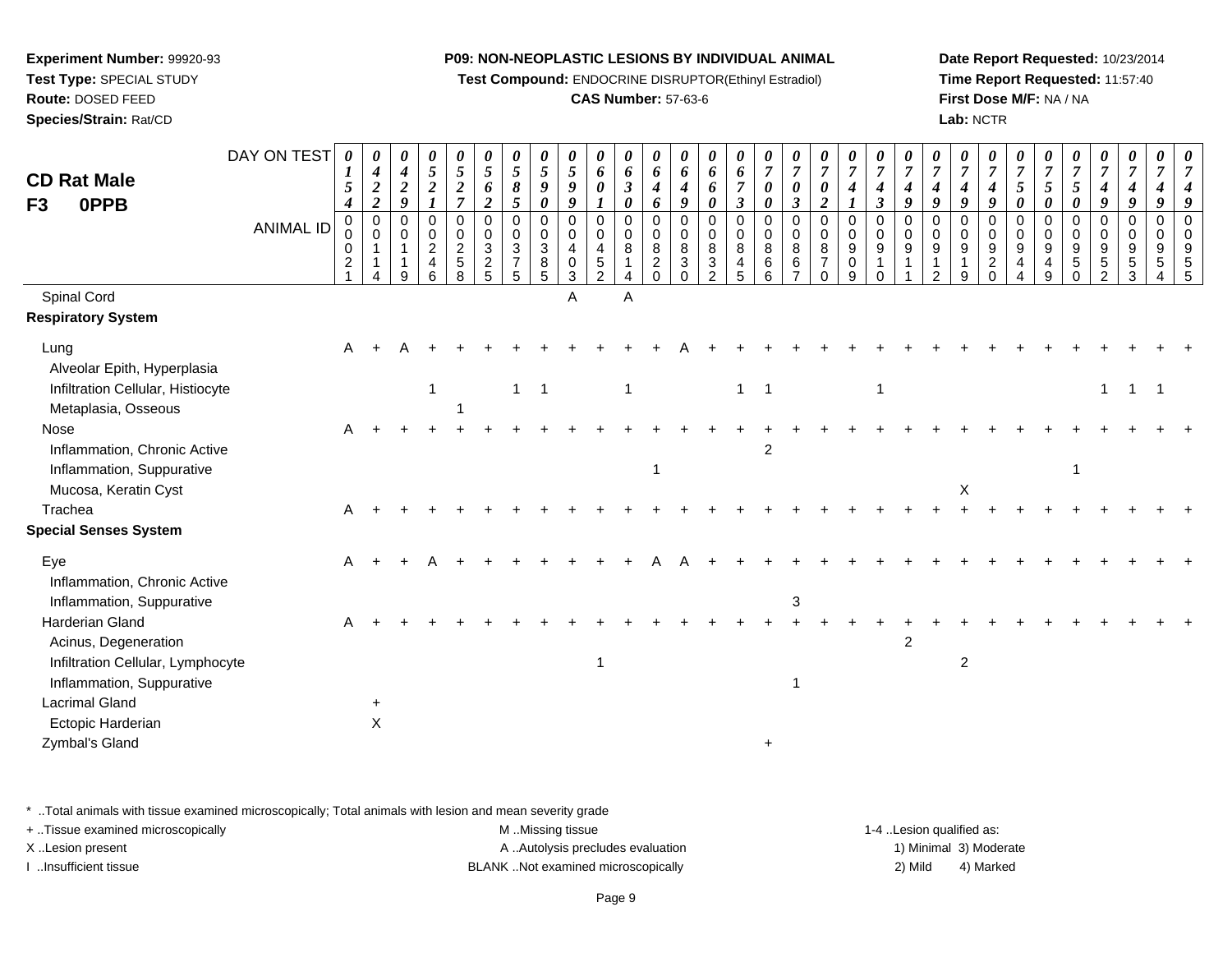**Experiment Number:** 99920-93**Test Type:** SPECIAL STUDY

# **Route:** DOSED FEED

**Species/Strain:** Rat/CD

#### **P09: NON-NEOPLASTIC LESIONS BY INDIVIDUAL ANIMAL**

**Test Compound:** ENDOCRINE DISRUPTOR(Ethinyl Estradiol)

#### **CAS Number:** 57-63-6

**Date Report Requested:** 10/23/2014**Time Report Requested:** 11:57:40**First Dose M/F:** NA / NA**Lab:** NCTR

| <b>CD Rat Male</b><br>0PPB<br>F3                       | DAY ON TEST<br>ANIMAL ID | 0<br>$5\overline{)}$<br>4<br>0<br>0 | 0<br>$\boldsymbol{4}$<br>$\overline{2}$<br>$\overline{2}$<br>$\pmb{0}$<br>$\pmb{0}$ | $\boldsymbol{\theta}$<br>4<br>$\boldsymbol{2}$<br>9<br>0<br>0 | $\boldsymbol{\theta}$<br>$5\phantom{.0}$<br>$\overline{2}$<br>0<br>0 | 0<br>$5\overline{)}$<br>$\boldsymbol{2}$<br>$\overline{ }$<br>$\overline{0}$ | $\boldsymbol{\theta}$<br>$5\overline{)}$<br>6<br>0 | $\mathfrak{s}$<br>8<br>5<br>0 | $\boldsymbol{\theta}$<br>5<br>9<br>0<br>U<br>0 | $\boldsymbol{\theta}$<br>$\mathfrak{s}$<br>9<br>9<br>0<br>$\pmb{0}$ | 0<br>6<br>$\boldsymbol{\theta}$<br>0<br>$\pmb{0}$ | $\boldsymbol{\theta}$<br>6<br>$\boldsymbol{\beta}$<br>0<br>0<br>$\pmb{0}$ | $\boldsymbol{\mathit{U}}$<br>6<br>4<br>$\bm{o}$<br>$\pmb{0}$ | 0<br>6 | 0<br>6<br>0               | $\boldsymbol{\theta}$<br>6<br>$\overline{ }$<br>0<br>$\pmb{0}$ | $\overline{ }$<br>0<br>0<br>0 | $\boldsymbol{\theta}$<br>$\overline{7}$<br>0<br>$\boldsymbol{\beta}$<br>0<br>$\pmb{0}$ | $\boldsymbol{\theta}$<br>$\overline{7}$<br>0<br>◢<br>0<br>0 | $\boldsymbol{\theta}$<br>$\overline{7}$<br>$\boldsymbol{4}$<br>L<br>$\boldsymbol{0}$<br>$\pmb{0}$ | $\boldsymbol{\theta}$<br>$\overline{ }$<br>4<br>J<br>0 | $\boldsymbol{\theta}$<br>4 | 0<br>$\overline{ }$<br>4<br>o<br>0<br>0 | $\boldsymbol{\theta}$<br>$\overline{ }$<br>4<br>9<br>0 | $\boldsymbol{\theta}$<br>$\overline{ }$<br>4<br>0<br>$\pmb{0}$ | 0<br>$\overline{7}$<br>$\overline{5}$<br>0<br>0<br>$\pmb{0}$ | $\overline{7}$<br>5<br>0<br>0<br>$\pmb{0}$ | 0<br>$\overline{7}$<br>5<br>0<br>0<br>0 | 0<br>$\overline{7}$<br>$\boldsymbol{4}$<br>0 | 0<br>$\overline{\tau}$<br>4<br>9<br>0<br>0 | 0<br>$\overline{ }$<br>≁<br>$\mathbf 0$ | 0           |
|--------------------------------------------------------|--------------------------|-------------------------------------|-------------------------------------------------------------------------------------|---------------------------------------------------------------|----------------------------------------------------------------------|------------------------------------------------------------------------------|----------------------------------------------------|-------------------------------|------------------------------------------------|---------------------------------------------------------------------|---------------------------------------------------|---------------------------------------------------------------------------|--------------------------------------------------------------|--------|---------------------------|----------------------------------------------------------------|-------------------------------|----------------------------------------------------------------------------------------|-------------------------------------------------------------|---------------------------------------------------------------------------------------------------|--------------------------------------------------------|----------------------------|-----------------------------------------|--------------------------------------------------------|----------------------------------------------------------------|--------------------------------------------------------------|--------------------------------------------|-----------------------------------------|----------------------------------------------|--------------------------------------------|-----------------------------------------|-------------|
|                                                        |                          | 0<br>$\sqrt{2}$                     |                                                                                     | $\mathbf{1}$<br>9                                             | $\boldsymbol{2}$<br>$\overline{4}$<br>6                              | $\overline{c}$<br>5<br>$\Omega$                                              | 3<br>$\boldsymbol{2}$<br>5                         | 3<br>$\overline{ }$           | $\sqrt{3}$<br>$\bf 8$<br>5                     | 4<br>$\pmb{0}$<br>3                                                 | $\overline{4}$<br>5<br>ົ                          | $\bf 8$                                                                   | 8<br>$\Omega$<br>∠                                           | 8<br>3 | 8<br>$\sqrt{3}$<br>$\sim$ | $\bf 8$<br>$\overline{\mathbf{4}}$<br>5                        | 8<br>6<br>6                   | $\bf8$<br>$\,6\,$<br>-                                                                 | 8<br>$\overline{ }$                                         | $\boldsymbol{9}$<br>$\pmb{0}$<br>9                                                                | 9                                                      | 9                          | 9<br>$\Omega$                           | 9<br>9                                                 | 9<br>$\overline{2}$<br>$\Omega$                                | 9<br>4                                                       | $\boldsymbol{9}$<br>$\overline{a}$<br>9    | 9<br>5<br>$\Omega$                      | 9<br>$\overline{5}$<br><sub>2</sub>          | 9<br>5<br>3                                | 9<br>5                                  | 9<br>5<br>5 |
| <b>Urinary System</b>                                  |                          |                                     |                                                                                     |                                                               |                                                                      |                                                                              |                                                    |                               |                                                |                                                                     |                                                   |                                                                           |                                                              |        |                           |                                                                |                               |                                                                                        |                                                             |                                                                                                   |                                                        |                            |                                         |                                                        |                                                                |                                                              |                                            |                                         |                                              |                                            |                                         |             |
| Kidney                                                 |                          | A                                   |                                                                                     |                                                               |                                                                      |                                                                              |                                                    |                               |                                                |                                                                     |                                                   |                                                                           |                                                              |        |                           |                                                                |                               |                                                                                        |                                                             |                                                                                                   |                                                        |                            |                                         |                                                        |                                                                |                                                              |                                            |                                         |                                              |                                            |                                         |             |
| Cyst                                                   |                          |                                     | X                                                                                   |                                                               | X                                                                    |                                                                              |                                                    |                               |                                                | X                                                                   |                                                   |                                                                           |                                                              |        | X                         |                                                                |                               |                                                                                        |                                                             | $X$ $X$                                                                                           |                                                        |                            | X                                       |                                                        |                                                                |                                                              | $X$ $X$                                    |                                         |                                              | $\boldsymbol{\mathsf{X}}$                  |                                         | X           |
| Hydronephrosis                                         |                          |                                     |                                                                                     |                                                               |                                                                      |                                                                              | 2                                                  |                               |                                                |                                                                     |                                                   |                                                                           |                                                              |        |                           |                                                                |                               |                                                                                        |                                                             |                                                                                                   |                                                        |                            |                                         |                                                        |                                                                |                                                              |                                            |                                         |                                              |                                            |                                         |             |
| Nephropathy<br>Polyarteritis                           |                          |                                     |                                                                                     |                                                               | $\overline{2}$                                                       |                                                                              |                                                    |                               |                                                |                                                                     |                                                   |                                                                           |                                                              |        |                           |                                                                |                               |                                                                                        |                                                             |                                                                                                   |                                                        |                            |                                         |                                                        |                                                                |                                                              |                                            |                                         |                                              |                                            |                                         |             |
| Urethra                                                |                          |                                     |                                                                                     |                                                               |                                                                      |                                                                              |                                                    |                               |                                                |                                                                     |                                                   |                                                                           |                                                              |        |                           |                                                                |                               |                                                                                        |                                                             |                                                                                                   |                                                        |                            | $+$                                     | $+$                                                    |                                                                |                                                              |                                            |                                         |                                              |                                            |                                         |             |
| <b>Urinary Bladder</b><br>Inflammation, Chronic Active |                          | A                                   |                                                                                     |                                                               |                                                                      |                                                                              |                                                    |                               |                                                |                                                                     |                                                   |                                                                           |                                                              |        |                           |                                                                |                               |                                                                                        |                                                             |                                                                                                   |                                                        |                            |                                         |                                                        |                                                                |                                                              |                                            |                                         |                                              |                                            |                                         |             |

\* ..Total animals with tissue examined microscopically; Total animals with lesion and mean severity grade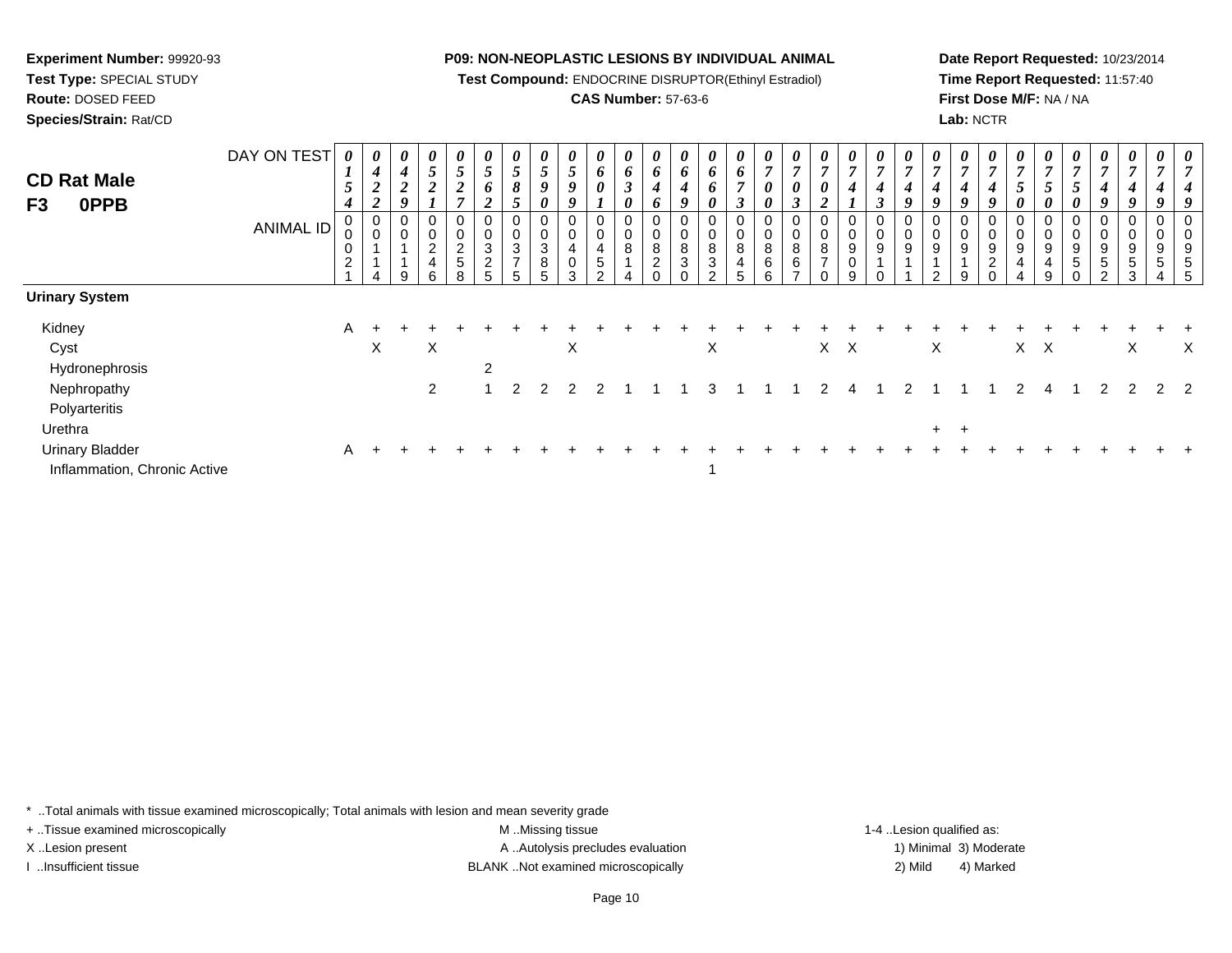**Test Compound:** ENDOCRINE DISRUPTOR(Ethinyl Estradiol)

#### **CAS Number:** 57-63-6

**Date Report Requested:** 10/23/2014**Time Report Requested:** 11:57:40**First Dose M/F:** NA / NA**Lab:** NCTR

| <b>CD Rat Male</b><br><b>OPPB</b><br>F3 | DAY ON TEST      | 0<br>$\overline{7}$<br>5<br>0          | 0<br>$\overline{7}$<br>5<br>0             | 0<br>$\overline{7}$<br>4<br>9             | 0<br>$\overline{7}$<br>4<br>9 | 0<br>$\overline{7}$<br>$\boldsymbol{4}$<br>9 | 0<br>$\boldsymbol{7}$<br>$\boldsymbol{4}$<br>9 | 0<br>$\overline{7}$<br>5<br>$\boldsymbol{\beta}$ | 0<br>$\overline{7}$<br>5<br>$\overline{2}$ | 0<br>$\overline{7}$<br>5<br>$\boldsymbol{4}$ | 0<br>$\overline{7}$<br>5<br>5              | 0<br>$\boldsymbol{7}$<br>$\sqrt{5}$<br>$\sqrt{5}$            | 0<br>$\overline{7}$<br>$\sqrt{5}$<br>$\mathfrak{s}$ | 0<br>$\overline{7}$<br>5<br>5       | 0<br>$\overline{7}$<br>$\mathfrak{s}$<br>5                | 0<br>$\overline{7}$<br>$\sqrt{5}$<br>5 | 0<br>$\overline{7}$<br>$5\overline{)}$<br>$\boldsymbol{4}$ | 0<br>$\boldsymbol{7}$<br>$\sqrt{5}$<br>3 | 0<br>$\overline{7}$<br>$\sqrt{5}$<br>$\overline{c}$ | 0<br>$\overline{7}$<br>4<br>5                   |                       |                |     |
|-----------------------------------------|------------------|----------------------------------------|-------------------------------------------|-------------------------------------------|-------------------------------|----------------------------------------------|------------------------------------------------|--------------------------------------------------|--------------------------------------------|----------------------------------------------|--------------------------------------------|--------------------------------------------------------------|-----------------------------------------------------|-------------------------------------|-----------------------------------------------------------|----------------------------------------|------------------------------------------------------------|------------------------------------------|-----------------------------------------------------|-------------------------------------------------|-----------------------|----------------|-----|
|                                         | <b>ANIMAL ID</b> | $\mathbf 0$<br>$\Omega$<br>9<br>9<br>4 | $\mathbf 0$<br>$\mathbf 0$<br>9<br>9<br>5 | $\Omega$<br>1<br>0<br>0<br>$\overline{2}$ | 0<br>0<br>$\Omega$<br>3       | $\Omega$<br>1<br>0<br>0<br>9                 | $\Omega$<br>1<br>$\Omega$<br>$\Omega$          | $\mathbf 0$<br>1<br>0<br>3<br>$\overline{7}$     | $\mathbf 0$<br>1<br>$\mathbf 0$<br>4<br>9  | $\mathbf 0$<br>$\mathbf 0$<br>5<br>3         | $\mathbf 0$<br>$\mathbf{1}$<br>0<br>9<br>9 | $\mathbf 0$<br>$\mathbf{1}$<br>$\mathbf 0$<br>$\overline{2}$ | $\Omega$<br>1<br>1<br>0<br>5                        | $\Omega$<br>1<br>1<br>$\Omega$<br>6 | $\Omega$<br>$\mathbf{1}$<br>$\mathbf 0$<br>$\overline{7}$ | $\mathbf 0$<br>1<br>1<br>$\,0\,$<br>8  | $\Omega$<br>0<br>9                                         | 0<br>1<br>1<br>1<br>9                    | $\Omega$<br>$\mathbf{1}$<br>1<br>$\frac{2}{0}$      | $\Omega$<br>$\mathbf{1}$<br>1<br>$\overline{c}$ | <i><b>*TOTALS</b></i> |                |     |
| <b>Alimentary System</b>                |                  |                                        |                                           |                                           |                               |                                              |                                                |                                                  |                                            |                                              |                                            |                                                              |                                                     |                                     |                                                           |                                        |                                                            |                                          |                                                     |                                                 |                       |                |     |
| Esophagus<br>Hyperkeratosis             |                  |                                        |                                           |                                           |                               |                                              |                                                |                                                  |                                            |                                              |                                            |                                                              |                                                     |                                     |                                                           |                                        |                                                            |                                          |                                                     |                                                 | 50                    | 3              | 2.3 |
| Intestine Large, Cecum                  |                  |                                        |                                           |                                           |                               |                                              |                                                |                                                  |                                            |                                              |                                            |                                                              |                                                     |                                     |                                                           |                                        |                                                            |                                          |                                                     |                                                 | 45                    |                |     |
| Intestine Large, Colon                  |                  |                                        |                                           |                                           |                               |                                              |                                                |                                                  |                                            |                                              |                                            |                                                              |                                                     |                                     |                                                           |                                        |                                                            |                                          |                                                     |                                                 | 45                    |                |     |
| Intestine Large, Rectum                 |                  |                                        |                                           |                                           |                               |                                              |                                                |                                                  |                                            |                                              |                                            |                                                              |                                                     |                                     |                                                           |                                        |                                                            |                                          |                                                     |                                                 | 45                    |                |     |
| Intestine Small, Duodenum               |                  |                                        |                                           |                                           |                               |                                              |                                                |                                                  |                                            |                                              |                                            |                                                              |                                                     |                                     |                                                           |                                        |                                                            |                                          |                                                     |                                                 | 44                    |                |     |
| Intestine Small, Ileum                  |                  |                                        |                                           |                                           |                               |                                              |                                                |                                                  |                                            |                                              |                                            |                                                              |                                                     |                                     |                                                           |                                        |                                                            |                                          |                                                     |                                                 | 44                    |                |     |
| Intestine Small, Jejunum                |                  |                                        |                                           |                                           |                               |                                              |                                                |                                                  |                                            |                                              |                                            |                                                              |                                                     |                                     |                                                           |                                        |                                                            |                                          |                                                     |                                                 | 44                    |                |     |
| Liver                                   |                  | $\div$                                 |                                           |                                           |                               |                                              |                                                |                                                  |                                            |                                              |                                            |                                                              |                                                     |                                     |                                                           |                                        |                                                            |                                          |                                                     |                                                 | 49                    |                |     |
| Angiectasis                             |                  |                                        |                                           | 1                                         |                               |                                              |                                                |                                                  |                                            |                                              |                                            |                                                              | $\overline{c}$                                      |                                     |                                                           |                                        |                                                            |                                          |                                                     |                                                 |                       | 3              | 1.7 |
| <b>Basophilic Focus</b>                 |                  |                                        | $\mathsf X$                               |                                           | $\times$                      |                                              |                                                |                                                  |                                            | Χ                                            |                                            |                                                              |                                                     | $\pmb{\times}$                      | $\mathsf X$                                               |                                        |                                                            |                                          |                                                     |                                                 |                       | 9              |     |
| Bile Duct, Hyperplasia                  |                  |                                        |                                           |                                           |                               |                                              |                                                | 1                                                |                                            |                                              |                                            |                                                              |                                                     |                                     | $\overline{2}$                                            |                                        |                                                            |                                          |                                                     |                                                 |                       | 8              | 1.9 |
| <b>Biliar Tract, Cyst</b>               |                  |                                        |                                           |                                           |                               |                                              |                                                |                                                  |                                            |                                              |                                            |                                                              |                                                     |                                     |                                                           |                                        |                                                            |                                          |                                                     |                                                 |                       |                |     |
| <b>Biliar Tract, Fibrosis</b>           |                  |                                        |                                           | $\mathbf{1}$                              |                               |                                              |                                                |                                                  |                                            |                                              |                                            |                                                              |                                                     |                                     |                                                           |                                        | 1                                                          |                                          |                                                     |                                                 |                       | $\overline{7}$ | 1.1 |
| Cyst                                    |                  |                                        |                                           |                                           |                               |                                              |                                                |                                                  |                                            |                                              |                                            |                                                              |                                                     |                                     |                                                           |                                        |                                                            |                                          |                                                     |                                                 |                       |                |     |
| Cyst Multilocular                       |                  |                                        |                                           |                                           |                               |                                              |                                                |                                                  |                                            |                                              |                                            |                                                              |                                                     |                                     |                                                           | $\pmb{\times}$                         |                                                            |                                          |                                                     |                                                 |                       | $\overline{2}$ |     |
| Degeneration, Cystic                    |                  |                                        | 1                                         |                                           |                               |                                              | 1                                              |                                                  |                                            | 1                                            |                                            | 1                                                            | -1                                                  |                                     |                                                           |                                        |                                                            |                                          | $\overline{2}$                                      |                                                 |                       | 10             | 1.3 |
| <b>Eosinophilic Focus</b>               |                  |                                        |                                           | $\times$                                  |                               |                                              | $\pmb{\times}$                                 |                                                  |                                            |                                              |                                            |                                                              | X                                                   |                                     |                                                           | $\pmb{\times}$                         |                                                            |                                          | $\times$                                            |                                                 |                       | 8              |     |
| Hematopoietic Cell Proliferation        |                  |                                        |                                           |                                           |                               |                                              |                                                |                                                  |                                            |                                              | 1                                          |                                                              |                                                     |                                     |                                                           |                                        |                                                            |                                          |                                                     |                                                 |                       | 1              | 1.0 |
| Hepatodiaphragmatic Nodule              |                  |                                        |                                           |                                           | $\boldsymbol{\mathsf{X}}$     |                                              |                                                |                                                  |                                            |                                              |                                            |                                                              |                                                     | X                                   |                                                           | Χ                                      |                                                            |                                          |                                                     |                                                 |                       | 8              |     |
| Hyperplasia, Regenerative               |                  |                                        |                                           |                                           |                               |                                              |                                                |                                                  |                                            |                                              |                                            |                                                              |                                                     |                                     |                                                           |                                        |                                                            |                                          |                                                     |                                                 |                       | 1              | 4.0 |
|                                         |                  |                                        |                                           |                                           |                               |                                              |                                                |                                                  |                                            |                                              |                                            |                                                              |                                                     |                                     |                                                           |                                        |                                                            |                                          |                                                     |                                                 |                       |                |     |

\* ..Total animals with tissue examined microscopically; Total animals with lesion and mean severity grade

**Experiment Number:** 99920-93**Test Type:** SPECIAL STUDY**Route:** DOSED FEED**Species/Strain:** Rat/CD

+ ..Tissue examined microscopically examined microscopically examined as:  $M$  ..Missing tissue 1-4 ..Lesion qualified as: X..Lesion present **A ..Autolysis precludes evaluation** A ..Autolysis precludes evaluation 1) Minimal 3) Moderate

I ..Insufficient tissue BLANK ..Not examined microscopically 2) Mild 4) Marked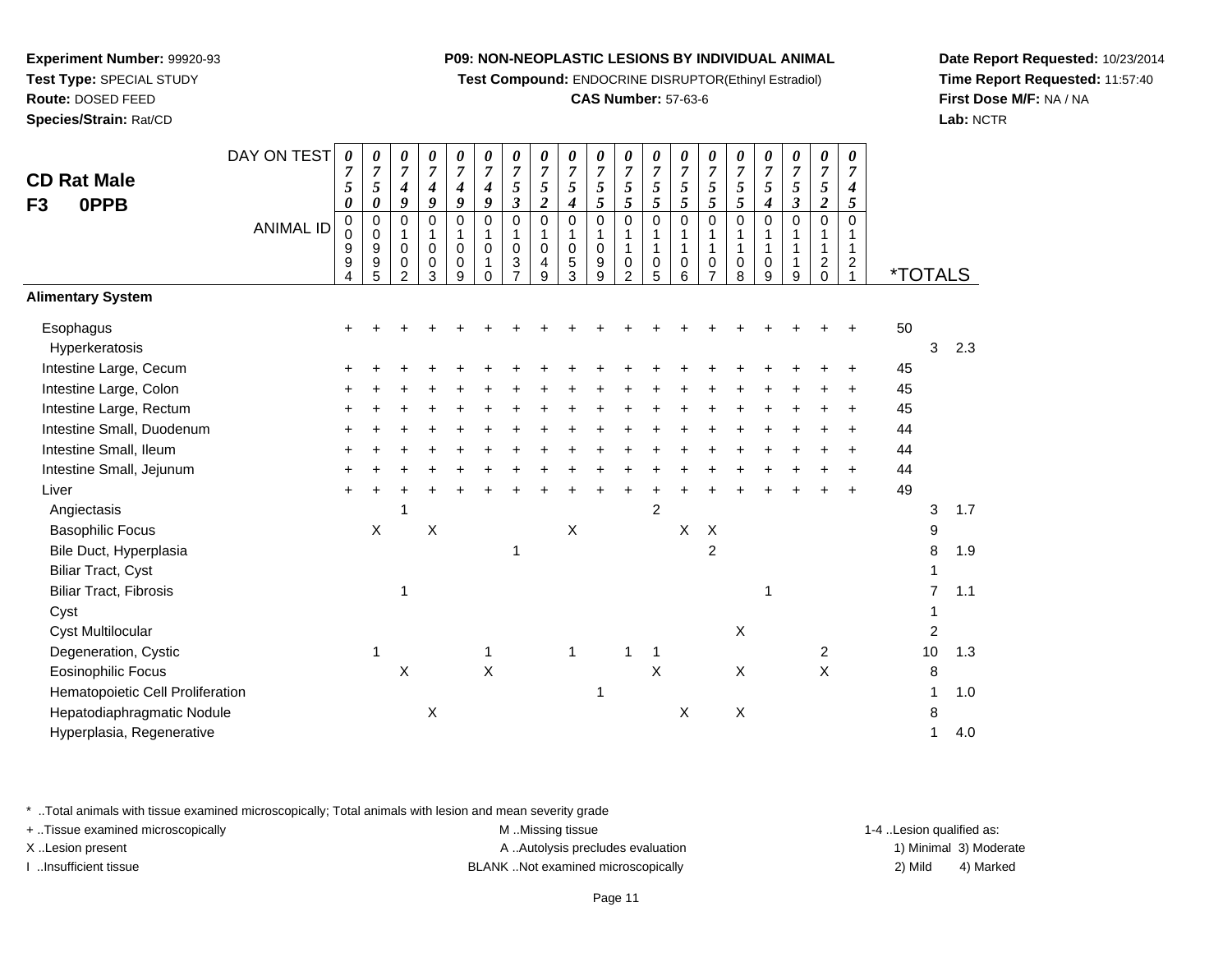**Test Compound:** ENDOCRINE DISRUPTOR(Ethinyl Estradiol)

#### **CAS Number:** 57-63-6

**Date Report Requested:** 10/23/2014**Time Report Requested:** 11:57:41**First Dose M/F:** NA / NA**Lab:** NCTR

| DAY ON TEST<br><b>CD Rat Male</b><br>0PPB<br>F <sub>3</sub> | 0<br>$\overline{7}$<br>5<br>0 | 0<br>7<br>5<br>0      | 0<br>7<br>$\boldsymbol{4}$<br>9                   | 0<br>$\boldsymbol{7}$<br>$\boldsymbol{4}$<br>9 | 0<br>$\overline{7}$<br>4<br>9              | 0<br>$\overline{7}$<br>$\boldsymbol{4}$<br>9  | 0<br>$\overline{7}$<br>$\sqrt{5}$<br>$\boldsymbol{\beta}$ | 0<br>$\overline{7}$<br>5<br>$\overline{\mathbf{c}}$ | 0<br>$\overline{7}$<br>5<br>$\boldsymbol{4}$     | 0<br>$\overline{7}$<br>5<br>5             | 0<br>7<br>$\mathfrak{s}$<br>5          | 0<br>7<br>5<br>5                      | 0<br>7<br>5<br>5   | 0<br>$\overline{7}$<br>5<br>5                | 0<br>$\overline{7}$<br>5<br>5 | 0<br>7<br>$\sqrt{5}$<br>$\boldsymbol{4}$ | 0<br>$\overline{7}$<br>5<br>3         | 0<br>$\overline{7}$<br>5<br>$\overline{c}$ | 0<br>7<br>4<br>5                              |    |                       |     |
|-------------------------------------------------------------|-------------------------------|-----------------------|---------------------------------------------------|------------------------------------------------|--------------------------------------------|-----------------------------------------------|-----------------------------------------------------------|-----------------------------------------------------|--------------------------------------------------|-------------------------------------------|----------------------------------------|---------------------------------------|--------------------|----------------------------------------------|-------------------------------|------------------------------------------|---------------------------------------|--------------------------------------------|-----------------------------------------------|----|-----------------------|-----|
| <b>ANIMAL ID</b>                                            | 0<br>0<br>9<br>9<br>4         | 0<br>0<br>9<br>9<br>5 | $\mathbf 0$<br>$\mathbf 0$<br>0<br>$\overline{2}$ | $\mathbf 0$<br>1<br>0<br>0<br>3                | $\mathbf 0$<br>$\mathbf{1}$<br>0<br>0<br>9 | $\mathbf 0$<br>1<br>$\Omega$<br>1<br>$\Omega$ | $\mathbf 0$<br>1<br>$\mathbf 0$<br>3<br>$\overline{7}$    | 0<br>$\mathbf 0$<br>4<br>9                          | $\mathbf 0$<br>1<br>$\mathbf 0$<br>$\frac{5}{3}$ | $\mathbf 0$<br>1<br>$\mathbf 0$<br>9<br>9 | $\mathbf 0$<br>1<br>1<br>$\Omega$<br>2 | $\mathbf 0$<br>$\mathbf{1}$<br>0<br>5 | $\Omega$<br>0<br>6 | $\mathbf 0$<br>1<br>1<br>0<br>$\overline{7}$ | $\mathbf 0$<br>1<br>0<br>8    | $\Omega$<br>1<br>0<br>9                  | $\mathbf 0$<br>$\mathbf{1}$<br>1<br>9 | 0<br>1<br>$\overline{a}$<br>0              | 0<br>1<br>$\mathbf{1}$<br>$\overline{c}$<br>1 |    | <i><b>*TOTALS</b></i> |     |
| Infiltration Cellular, Lymphocyte                           |                               |                       |                                                   |                                                |                                            |                                               |                                                           |                                                     |                                                  |                                           |                                        |                                       |                    |                                              |                               |                                          |                                       |                                            |                                               |    | 2                     | 1.0 |
| Inflammation, Chronic Active                                |                               |                       |                                                   |                                                |                                            |                                               |                                                           |                                                     |                                                  |                                           |                                        |                                       |                    | 1                                            |                               | 1                                        |                                       |                                            |                                               |    | 6                     | 1.2 |
| Left Lat Lobe, Developmental Malformation                   |                               |                       |                                                   |                                                |                                            |                                               |                                                           |                                                     | $\pmb{\times}$                                   |                                           |                                        |                                       |                    |                                              |                               |                                          |                                       |                                            |                                               |    |                       |     |
| <b>Mixed Cell Focus</b>                                     |                               |                       |                                                   |                                                |                                            |                                               |                                                           |                                                     |                                                  |                                           |                                        | $\pmb{\times}$                        |                    |                                              |                               |                                          |                                       |                                            |                                               |    | 1                     |     |
| Necrosis                                                    |                               |                       |                                                   |                                                |                                            |                                               |                                                           |                                                     |                                                  |                                           |                                        |                                       |                    |                                              |                               |                                          |                                       |                                            |                                               |    | $\overline{2}$        | 2.0 |
| Pigmentation                                                |                               |                       |                                                   |                                                |                                            |                                               |                                                           |                                                     |                                                  |                                           |                                        |                                       |                    |                                              |                               |                                          |                                       |                                            |                                               |    |                       | 2.0 |
| <b>Tension Lipidosis</b>                                    |                               |                       |                                                   |                                                |                                            |                                               |                                                           |                                                     |                                                  |                                           |                                        |                                       |                    |                                              | 4                             |                                          |                                       |                                            |                                               |    | 3                     | 2.7 |
| Vacuolization Cytoplasmic                                   |                               |                       |                                                   |                                                |                                            |                                               | $\mathbf 1$                                               |                                                     |                                                  |                                           |                                        |                                       | 1                  |                                              | $\overline{c}$                |                                          |                                       |                                            |                                               |    | 6                     | 1.7 |
| Mesentery                                                   |                               |                       |                                                   |                                                |                                            |                                               |                                                           |                                                     | +                                                |                                           |                                        |                                       |                    |                                              |                               |                                          |                                       |                                            |                                               | 4  |                       |     |
| Fat, Necrosis                                               |                               |                       |                                                   |                                                |                                            |                                               |                                                           |                                                     | 4                                                |                                           |                                        |                                       |                    |                                              |                               |                                          |                                       |                                            |                                               |    | 4                     | 3.8 |
| Oral Mucosa                                                 |                               |                       |                                                   |                                                |                                            |                                               |                                                           |                                                     |                                                  |                                           |                                        |                                       |                    |                                              |                               |                                          |                                       |                                            |                                               | 3  |                       |     |
| Inflammation, Suppurative                                   |                               |                       |                                                   |                                                |                                            |                                               |                                                           |                                                     |                                                  |                                           |                                        |                                       |                    |                                              |                               |                                          |                                       |                                            |                                               |    | 1                     | 2.0 |
| Pancreas                                                    |                               |                       |                                                   |                                                |                                            |                                               |                                                           |                                                     |                                                  |                                           |                                        |                                       |                    |                                              |                               |                                          |                                       |                                            |                                               | 47 |                       |     |
| Acinar Cell, Degeneration                                   | 1                             | $\overline{2}$        |                                                   |                                                | 3                                          | 3                                             | 3                                                         | $\overline{2}$                                      | $\overline{2}$                                   |                                           | 3                                      | 2                                     |                    | $\overline{2}$                               | $\overline{2}$                | $\overline{2}$                           | $\overline{2}$                        |                                            | 4                                             |    | 42                    | 2.0 |
| Polyarteritis                                               |                               |                       |                                                   |                                                |                                            |                                               |                                                           |                                                     |                                                  |                                           |                                        |                                       |                    |                                              |                               |                                          |                                       |                                            | 2                                             |    | 1                     | 2.0 |
| <b>Salivary Glands</b>                                      |                               |                       |                                                   |                                                |                                            |                                               |                                                           |                                                     |                                                  |                                           |                                        |                                       |                    |                                              |                               |                                          |                                       |                                            | +                                             | 48 |                       |     |
| Stomach, Forestomach                                        |                               |                       |                                                   |                                                |                                            |                                               |                                                           |                                                     |                                                  |                                           |                                        |                                       |                    |                                              |                               |                                          |                                       |                                            | ÷                                             | 46 |                       |     |
| Epithelium, Hyperplasia                                     |                               |                       |                                                   |                                                |                                            |                                               |                                                           |                                                     |                                                  |                                           |                                        |                                       |                    |                                              |                               |                                          |                                       |                                            |                                               |    | 1                     | 1.0 |
| Hyperkeratosis                                              |                               |                       |                                                   |                                                |                                            |                                               |                                                           |                                                     |                                                  |                                           |                                        |                                       |                    |                                              |                               |                                          |                                       |                                            |                                               |    | $\overline{2}$        | 2.0 |
| Stomach, Glandular                                          | ٠                             |                       |                                                   |                                                |                                            |                                               |                                                           |                                                     |                                                  |                                           |                                        |                                       |                    |                                              |                               |                                          |                                       |                                            |                                               | 45 |                       |     |
| <b>Cardiovascular System</b>                                |                               |                       |                                                   |                                                |                                            |                                               |                                                           |                                                     |                                                  |                                           |                                        |                                       |                    |                                              |                               |                                          |                                       |                                            |                                               |    |                       |     |
| <b>Blood Vessel</b>                                         |                               |                       |                                                   |                                                |                                            |                                               |                                                           |                                                     |                                                  |                                           |                                        |                                       |                    |                                              |                               |                                          |                                       |                                            |                                               | 50 |                       |     |

\* ..Total animals with tissue examined microscopically; Total animals with lesion and mean severity grade

**Experiment Number:** 99920-93**Test Type:** SPECIAL STUDY**Route:** DOSED FEED**Species/Strain:** Rat/CD

| + Tissue examined microscopically | M Missing tissue                   | 1-4 Lesion qualified as: |                        |
|-----------------------------------|------------------------------------|--------------------------|------------------------|
| X Lesion present                  | A Autolysis precludes evaluation   |                          | 1) Minimal 3) Moderate |
| Insufficient tissue               | BLANK Not examined microscopically | 2) Mild                  | 4) Marked              |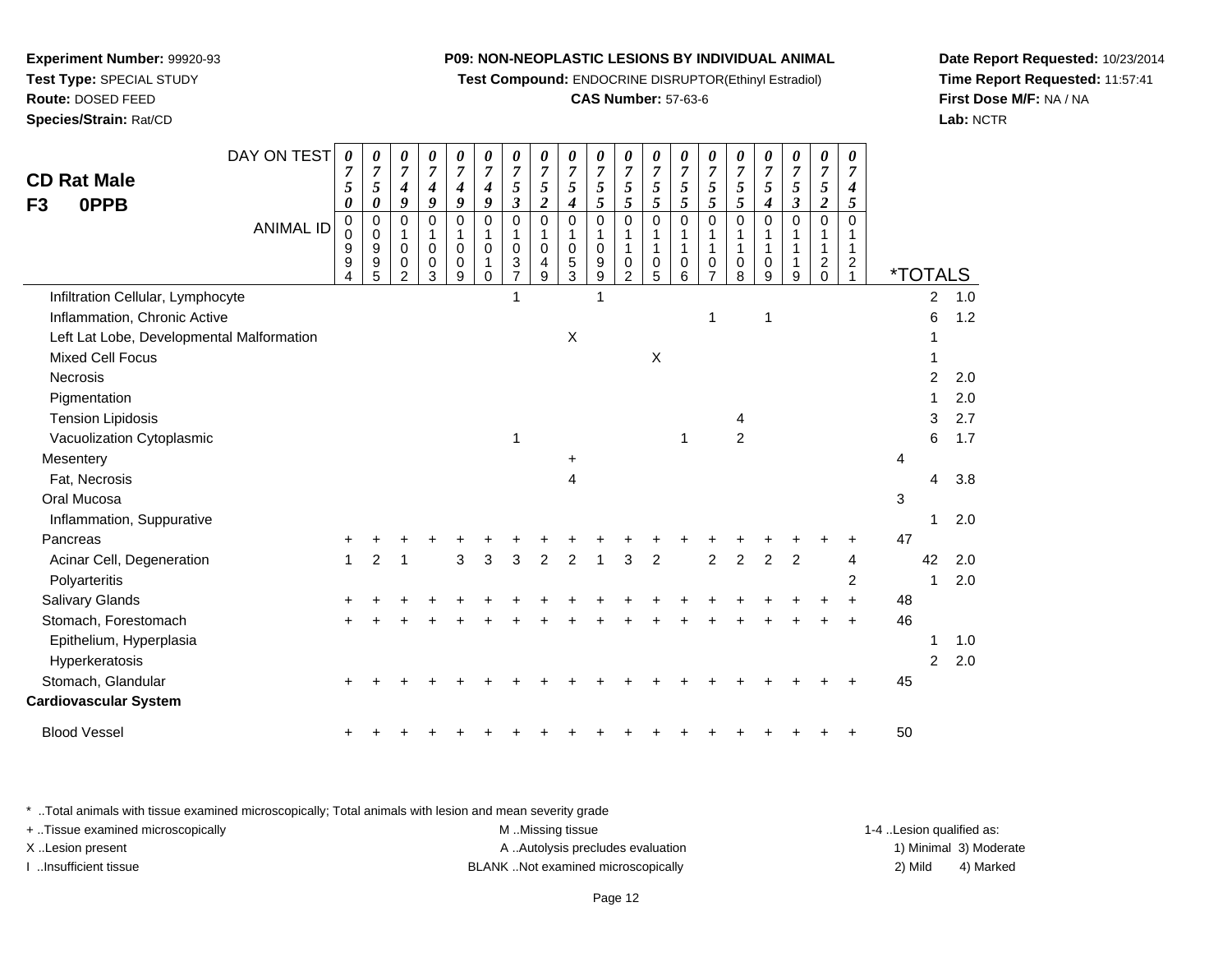**Test Compound:** ENDOCRINE DISRUPTOR(Ethinyl Estradiol)

#### **CAS Number:** 57-63-6

**Date Report Requested:** 10/23/2014**Time Report Requested:** 11:57:41**First Dose M/F:** NA / NA**Lab:** NCTR

| <b>CD Rat Male</b><br>0PPB<br>F <sub>3</sub> | DAY ON TEST      | 0<br>7<br>5<br>0                | 0<br>7<br>5<br>0      | 0<br>7<br>4<br>9             | 0<br>$\overline{7}$<br>$\boldsymbol{4}$<br>9 | 0<br>$\overline{7}$<br>$\boldsymbol{4}$<br>9 | 0<br>$\overline{7}$<br>4<br>9 | 0<br>$\overline{7}$<br>5<br>$\boldsymbol{\beta}$ | 0<br>$\overline{7}$<br>5<br>$\overline{c}$ | 0<br>$\overline{7}$<br>5<br>4          | 0<br>$\overline{7}$<br>5<br>5       | 0<br>7<br>5<br>5                     | 0<br>$\overline{7}$<br>5<br>5 | 0<br>$\overline{7}$<br>5<br>5 | 0<br>$\overline{7}$<br>5<br>5 | 0<br>$\overline{7}$<br>5<br>5          | 0<br>7<br>5<br>$\boldsymbol{4}$ | 0<br>$\overline{7}$<br>5<br>3 | 0<br>$\overline{7}$<br>5<br>$\overline{\mathbf{c}}$ | 0<br>7<br>4<br>5                    |                       |                |     |
|----------------------------------------------|------------------|---------------------------------|-----------------------|------------------------------|----------------------------------------------|----------------------------------------------|-------------------------------|--------------------------------------------------|--------------------------------------------|----------------------------------------|-------------------------------------|--------------------------------------|-------------------------------|-------------------------------|-------------------------------|----------------------------------------|---------------------------------|-------------------------------|-----------------------------------------------------|-------------------------------------|-----------------------|----------------|-----|
|                                              | <b>ANIMAL ID</b> | 0<br>$\mathbf 0$<br>9<br>9<br>4 | 0<br>0<br>9<br>9<br>5 | $\Omega$<br>1<br>0<br>0<br>2 | $\Omega$<br>1<br>$\mathbf 0$<br>0<br>3       | $\Omega$<br>1<br>$\Omega$<br>0<br>9          | $\Omega$<br>$\Omega$<br>0     | 0<br>1<br>0<br>3<br>$\overline{7}$               | $\Omega$<br>1<br>0<br>4<br>9               | $\Omega$<br>1<br>$\mathbf 0$<br>5<br>3 | $\Omega$<br>1<br>$\Omega$<br>9<br>9 | $\Omega$<br>1<br>0<br>$\overline{c}$ | 0<br>0<br>5                   | $\Omega$<br>0<br>6            | 0<br>1<br>0<br>7              | $\Omega$<br>1<br>1<br>$\mathbf 0$<br>8 | $\Omega$<br>0<br>9              | $\Omega$<br>1<br>1<br>9       | $\Omega$<br>$\overline{\mathbf{c}}$<br>0            | $\Omega$<br>$\overline{\mathbf{c}}$ | <i><b>*TOTALS</b></i> |                |     |
| Heart                                        |                  | $\ddot{}$                       | $\ddot{}$             | $+$                          | $\ddot{}$                                    |                                              | $\ddot{}$                     | $+$                                              | $+$                                        | $\ddot{}$                              |                                     | ÷                                    | $\ddot{}$                     | $+$                           | $\ddot{}$                     |                                        | $\ddot{}$                       | $\ddot{}$                     | ÷.                                                  | $\ddot{}$                           | 50                    |                |     |
| Atrium, Dilatation                           |                  |                                 |                       |                              |                                              |                                              |                               |                                                  |                                            |                                        |                                     |                                      |                               |                               |                               |                                        |                                 |                               |                                                     |                                     |                       | $\overline{2}$ | 3.0 |
| Cardiomyopathy                               |                  | $\overline{c}$                  | 1                     |                              | 3                                            |                                              |                               |                                                  | 1                                          |                                        | 2                                   |                                      |                               | 2                             | 2                             |                                        |                                 | 2                             | 3                                                   | $\overline{2}$                      |                       | 40             | 1.7 |
| Ventricle, Dilatation                        |                  |                                 |                       |                              |                                              |                                              |                               |                                                  |                                            |                                        |                                     |                                      |                               |                               |                               |                                        |                                 |                               |                                                     |                                     |                       | 1              | 3.0 |
| <b>Endocrine System</b>                      |                  |                                 |                       |                              |                                              |                                              |                               |                                                  |                                            |                                        |                                     |                                      |                               |                               |                               |                                        |                                 |                               |                                                     |                                     |                       |                |     |
| <b>Adrenal Cortex</b>                        |                  |                                 |                       |                              |                                              |                                              |                               |                                                  |                                            |                                        |                                     |                                      |                               |                               |                               |                                        |                                 |                               |                                                     |                                     | 49                    |                |     |
| <b>Accessory Adrenal Cortical Nodule</b>     |                  |                                 |                       |                              |                                              |                                              |                               |                                                  |                                            |                                        |                                     |                                      |                               |                               |                               |                                        |                                 |                               |                                                     |                                     |                       | 1              |     |
| Angiectasis                                  |                  |                                 | $\overline{2}$        |                              | $\overline{c}$                               |                                              |                               |                                                  |                                            |                                        |                                     |                                      |                               |                               |                               |                                        |                                 |                               |                                                     |                                     |                       | 3              | 2.0 |
| Bilateral, Hyperplasia                       |                  |                                 |                       |                              |                                              |                                              |                               |                                                  |                                            |                                        |                                     |                                      |                               |                               |                               |                                        |                                 |                               |                                                     |                                     |                       |                | 2.0 |
| Degeneration, Cystic                         |                  |                                 |                       |                              |                                              |                                              |                               |                                                  |                                            |                                        |                                     |                                      |                               |                               |                               |                                        |                                 |                               |                                                     |                                     |                       |                | 1.0 |
| Hyperplasia                                  |                  | $\mathbf{1}$                    |                       |                              |                                              |                                              |                               | $\mathbf{1}$                                     |                                            |                                        |                                     |                                      |                               |                               |                               | 1                                      | $\mathbf{1}$                    |                               |                                                     | $\overline{2}$                      |                       | 7              | 1.1 |
| Hypertrophy                                  |                  |                                 | $\overline{2}$        | $\overline{2}$               |                                              |                                              |                               |                                                  |                                            |                                        |                                     |                                      |                               |                               |                               |                                        |                                 |                               |                                                     |                                     |                       | 3              | 2.0 |
| Vacuolization Cytoplasmic                    |                  |                                 |                       |                              |                                              |                                              |                               |                                                  |                                            | 2                                      |                                     |                                      |                               |                               |                               |                                        |                                 |                               |                                                     |                                     |                       | 7              | 1.6 |
| Adrenal Medulla                              |                  | +                               |                       |                              |                                              |                                              |                               |                                                  |                                            | ٠                                      |                                     |                                      |                               |                               |                               |                                        |                                 |                               |                                                     |                                     | 49                    |                |     |
| Hyperplasia                                  |                  | $\overline{c}$                  |                       |                              | 2                                            |                                              |                               |                                                  |                                            | 3                                      | 3                                   |                                      |                               | $\overline{c}$                |                               | $\overline{c}$                         |                                 | $\overline{c}$                |                                                     |                                     |                       | 15             | 1.9 |
| Islets, Pancreatic                           |                  |                                 |                       |                              |                                              |                                              |                               |                                                  |                                            |                                        |                                     |                                      |                               |                               |                               |                                        |                                 |                               |                                                     | ÷                                   | 48                    |                |     |
| Hyperplasia                                  |                  |                                 |                       |                              |                                              |                                              |                               |                                                  |                                            |                                        |                                     |                                      |                               |                               |                               |                                        |                                 |                               |                                                     |                                     |                       | 7              | 1.0 |
| Parathyroid Gland                            |                  | $\ddot{}$                       |                       |                              |                                              |                                              |                               |                                                  |                                            |                                        |                                     |                                      |                               |                               |                               |                                        |                                 |                               |                                                     |                                     | 47                    |                |     |
| Hyperplasia                                  |                  |                                 |                       |                              |                                              |                                              |                               |                                                  |                                            |                                        |                                     |                                      |                               |                               |                               |                                        |                                 |                               |                                                     |                                     |                       | Δ              | 1.8 |
| <b>Pituitary Gland</b>                       |                  | ٠                               |                       |                              |                                              |                                              |                               |                                                  |                                            |                                        |                                     |                                      |                               |                               |                               |                                        |                                 |                               |                                                     | +                                   | 49                    |                |     |
| Pars Distalis, Cyst                          |                  |                                 |                       |                              |                                              |                                              |                               |                                                  |                                            |                                        |                                     |                                      |                               |                               |                               |                                        |                                 |                               |                                                     |                                     |                       | 3              |     |
| Pars Distalis, Hyperplasia                   |                  |                                 |                       |                              |                                              |                                              |                               | 1                                                | $\overline{\mathbf{c}}$                    |                                        |                                     |                                      |                               |                               |                               |                                        | 1                               |                               |                                                     |                                     |                       | 8              | 1.5 |
|                                              |                  |                                 |                       |                              |                                              |                                              |                               |                                                  |                                            |                                        |                                     |                                      |                               |                               |                               |                                        |                                 |                               |                                                     |                                     |                       |                |     |

\* ..Total animals with tissue examined microscopically; Total animals with lesion and mean severity grade

**Experiment Number:** 99920-93**Test Type:** SPECIAL STUDY**Route:** DOSED FEED**Species/Strain:** Rat/CD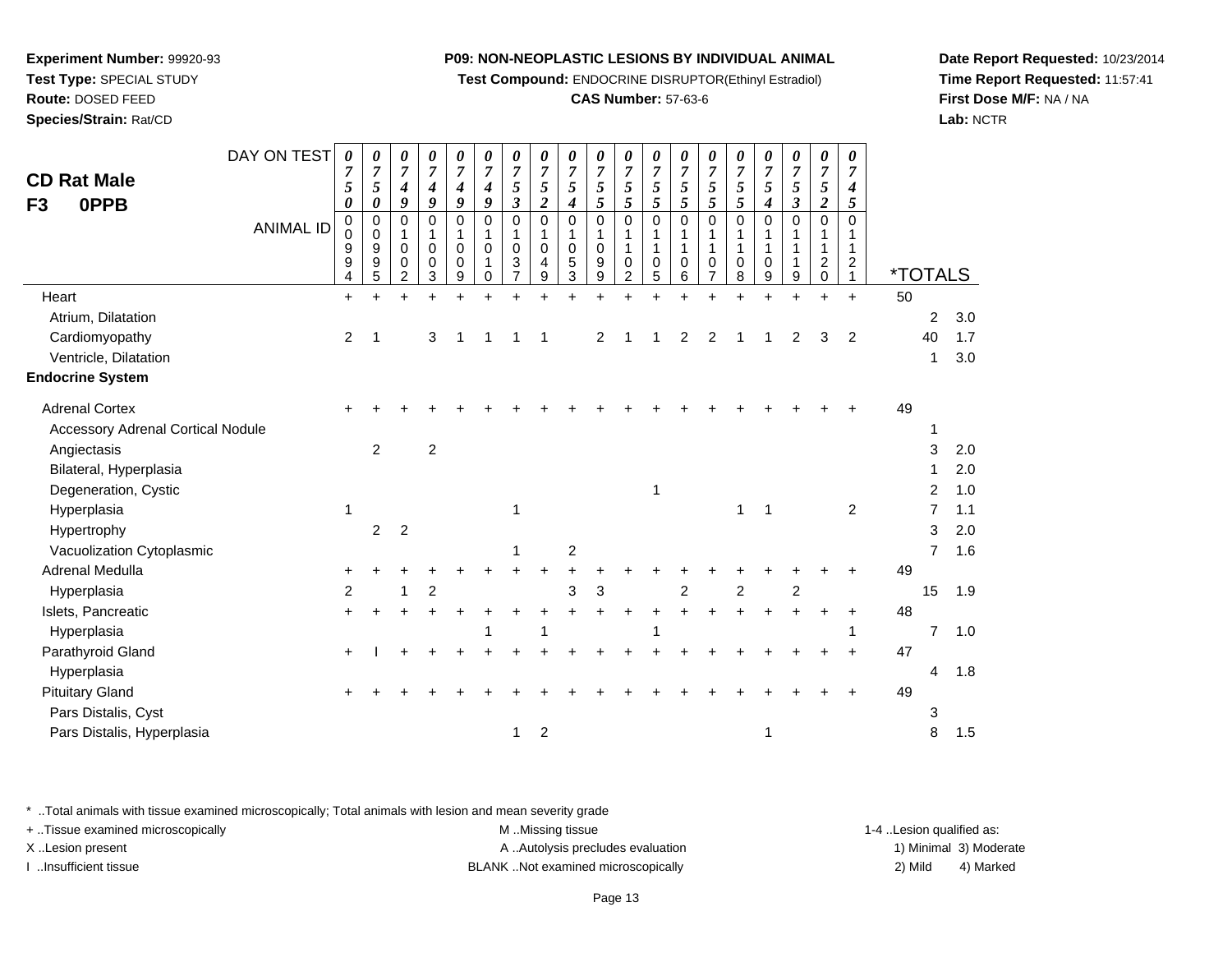**Test Compound:** ENDOCRINE DISRUPTOR(Ethinyl Estradiol)

#### **CAS Number:** 57-63-6

**Date Report Requested:** 10/23/2014**Time Report Requested:** 11:57:41**First Dose M/F:** NA / NA**Lab:** NCTR

| <b>CD Rat Male</b><br>0PPB<br>F3  | DAY ON TEST<br><b>ANIMAL ID</b> | 0<br>7<br>5<br>0<br>0<br>0<br>9<br>9 | 0<br>7<br>5<br>0<br>$\mathbf 0$<br>0<br>9<br>9 | 0<br>$\overline{7}$<br>$\boldsymbol{4}$<br>9<br>0<br>1<br>0<br>0 | 0<br>$\overline{7}$<br>4<br>9<br>0<br>0<br>0 | 0<br>$\overline{7}$<br>4<br>9<br>0<br>0<br>0 | 0<br>$\boldsymbol{7}$<br>4<br>9<br>$\mathbf 0$<br>1<br>$\mathbf 0$ | 0<br>$\overline{7}$<br>$\mathfrak{s}$<br>$\mathfrak{z}$<br>$\mathbf 0$<br>1<br>$\mathbf 0$<br>3 | 0<br>$\overline{7}$<br>5<br>$\boldsymbol{2}$<br>$\mathbf 0$<br>1<br>0<br>4 | 0<br>$\overline{7}$<br>5<br>4<br>$\mathbf 0$<br>1<br>$\mathbf 0$<br>5 | 0<br>$\overline{7}$<br>5<br>5<br>0<br>$\mathbf 1$<br>$\mathbf 0$<br>9 | 0<br>$\overline{7}$<br>5<br>5<br>0<br>1<br>1<br>0 | 0<br>$\overline{7}$<br>$\sqrt{5}$<br>5<br>$\Omega$<br>1<br>$\mathbf{1}$<br>0 | 0<br>$\overline{7}$<br>$\sqrt{5}$<br>5<br>$\mathbf 0$<br>1<br>1<br>0 | 0<br>$\overline{7}$<br>5<br>5<br>$\mathbf 0$<br>1<br>$\mathbf{1}$<br>0 | 0<br>$\overline{7}$<br>5<br>5<br>0<br>$\mathbf 1$<br>0 | 0<br>7<br>5<br>4<br>$\Omega$<br>0 | 0<br>7<br>5<br>3<br>$\Omega$<br>1 | 0<br>$\overline{7}$<br>$\sqrt{5}$<br>$\boldsymbol{2}$<br>$\pmb{0}$<br>1<br>$\mathbf{1}$<br>$\overline{c}$ | 0<br>7<br>$\boldsymbol{4}$<br>5<br>$\Omega$<br>1<br>1<br>2 |    |                       |     |
|-----------------------------------|---------------------------------|--------------------------------------|------------------------------------------------|------------------------------------------------------------------|----------------------------------------------|----------------------------------------------|--------------------------------------------------------------------|-------------------------------------------------------------------------------------------------|----------------------------------------------------------------------------|-----------------------------------------------------------------------|-----------------------------------------------------------------------|---------------------------------------------------|------------------------------------------------------------------------------|----------------------------------------------------------------------|------------------------------------------------------------------------|--------------------------------------------------------|-----------------------------------|-----------------------------------|-----------------------------------------------------------------------------------------------------------|------------------------------------------------------------|----|-----------------------|-----|
|                                   |                                 | 4                                    | 5                                              | $\overline{c}$                                                   | 3                                            | 9                                            | 0                                                                  | $\overline{7}$                                                                                  | 9                                                                          | $\mathbf{3}$                                                          | 9                                                                     | $\overline{c}$                                    | 5                                                                            | 6                                                                    | 7                                                                      | 8                                                      | 9                                 | 9                                 | 0                                                                                                         | $\mathbf{1}$                                               |    | <i><b>*TOTALS</b></i> |     |
| <b>Thyroid Gland</b>              |                                 | $+$                                  |                                                |                                                                  | $\ddot{}$                                    | $+$                                          | $+$                                                                |                                                                                                 | $\ddot{}$                                                                  | $\ddot{}$                                                             | $+$                                                                   | $\ddot{}$                                         |                                                                              | ÷.                                                                   |                                                                        |                                                        |                                   |                                   | $\ddot{}$                                                                                                 | $+$                                                        | 48 |                       |     |
| C Cell, Hyperplasia               |                                 |                                      |                                                | 1                                                                |                                              |                                              |                                                                    | 1                                                                                               |                                                                            | $\overline{c}$                                                        |                                                                       |                                                   |                                                                              |                                                                      |                                                                        |                                                        |                                   |                                   |                                                                                                           |                                                            |    | 4                     | 1.3 |
| Cyst, Squamous                    |                                 |                                      |                                                |                                                                  | $\boldsymbol{\mathsf{X}}$                    |                                              |                                                                    | $\boldsymbol{\mathsf{X}}$                                                                       |                                                                            |                                                                       | Χ                                                                     |                                                   |                                                                              |                                                                      |                                                                        | X                                                      |                                   |                                   | $\boldsymbol{\mathsf{X}}$                                                                                 |                                                            |    | 12                    |     |
| <b>General Body System</b>        |                                 |                                      |                                                |                                                                  |                                              |                                              |                                                                    |                                                                                                 |                                                                            |                                                                       |                                                                       |                                                   |                                                                              |                                                                      |                                                                        |                                                        |                                   |                                   |                                                                                                           |                                                            |    |                       |     |
| <b>NONE</b>                       |                                 |                                      |                                                |                                                                  |                                              |                                              |                                                                    |                                                                                                 |                                                                            |                                                                       |                                                                       |                                                   |                                                                              |                                                                      |                                                                        |                                                        |                                   |                                   |                                                                                                           |                                                            |    |                       |     |
| <b>Genital System</b>             |                                 |                                      |                                                |                                                                  |                                              |                                              |                                                                    |                                                                                                 |                                                                            |                                                                       |                                                                       |                                                   |                                                                              |                                                                      |                                                                        |                                                        |                                   |                                   |                                                                                                           |                                                            |    |                       |     |
| <b>Coagulating Gland</b>          |                                 |                                      |                                                |                                                                  |                                              |                                              |                                                                    |                                                                                                 |                                                                            |                                                                       |                                                                       |                                                   |                                                                              |                                                                      |                                                                        |                                                        |                                   |                                   |                                                                                                           |                                                            | 47 |                       |     |
| Atrophy                           |                                 |                                      |                                                |                                                                  |                                              |                                              |                                                                    |                                                                                                 |                                                                            |                                                                       |                                                                       |                                                   |                                                                              |                                                                      |                                                                        |                                                        |                                   |                                   |                                                                                                           |                                                            |    | 1                     | 3.0 |
| Developmental Malformation        |                                 |                                      |                                                |                                                                  | $\pmb{\times}$                               |                                              |                                                                    |                                                                                                 |                                                                            |                                                                       |                                                                       |                                                   |                                                                              |                                                                      |                                                                        |                                                        |                                   |                                   |                                                                                                           |                                                            |    | 6                     |     |
| Inflammation, Chronic Active      |                                 |                                      |                                                |                                                                  |                                              |                                              |                                                                    |                                                                                                 |                                                                            | $\overline{\mathbf{c}}$                                               |                                                                       |                                                   |                                                                              |                                                                      |                                                                        |                                                        |                                   |                                   |                                                                                                           |                                                            |    | 1                     | 2.0 |
| Epididymis                        |                                 |                                      |                                                |                                                                  |                                              |                                              |                                                                    |                                                                                                 |                                                                            |                                                                       |                                                                       |                                                   |                                                                              |                                                                      |                                                                        |                                                        |                                   |                                   |                                                                                                           |                                                            | 49 |                       |     |
| Atrophy                           |                                 |                                      |                                                |                                                                  |                                              |                                              |                                                                    |                                                                                                 | $\overline{c}$                                                             |                                                                       |                                                                       |                                                   |                                                                              |                                                                      |                                                                        |                                                        |                                   |                                   |                                                                                                           |                                                            |    | 4                     | 2.3 |
| Hypospermia                       |                                 |                                      |                                                |                                                                  |                                              |                                              |                                                                    |                                                                                                 | 4                                                                          |                                                                       |                                                                       |                                                   |                                                                              |                                                                      |                                                                        |                                                        |                                   |                                   |                                                                                                           |                                                            |    | 4                     | 4.0 |
| <b>Preputial Gland</b>            |                                 |                                      |                                                |                                                                  |                                              |                                              |                                                                    |                                                                                                 |                                                                            |                                                                       |                                                                       |                                                   |                                                                              |                                                                      |                                                                        |                                                        |                                   |                                   |                                                                                                           |                                                            | 49 |                       |     |
| Atrophy                           |                                 |                                      |                                                |                                                                  |                                              |                                              |                                                                    |                                                                                                 |                                                                            |                                                                       |                                                                       |                                                   |                                                                              |                                                                      |                                                                        |                                                        |                                   |                                   |                                                                                                           |                                                            |    | 1                     | 3.0 |
| Duct, Dilatation                  |                                 | $\mathbf{1}$                         |                                                | 4                                                                |                                              |                                              |                                                                    |                                                                                                 |                                                                            |                                                                       |                                                                       |                                                   |                                                                              |                                                                      |                                                                        | 1                                                      |                                   |                                   | $\overline{c}$                                                                                            | 1                                                          |    | 12                    | 2.0 |
| Infiltration Cellular, Lymphocyte |                                 |                                      |                                                |                                                                  |                                              |                                              | $\overline{c}$                                                     |                                                                                                 |                                                                            |                                                                       | 1                                                                     |                                                   |                                                                              | $\overline{c}$                                                       |                                                                        |                                                        | $\overline{c}$                    | $\overline{2}$                    |                                                                                                           | $\overline{2}$                                             |    | 10                    | 1.6 |
| Inflammation, Chronic Active      |                                 |                                      |                                                |                                                                  |                                              |                                              |                                                                    |                                                                                                 |                                                                            |                                                                       |                                                                       |                                                   |                                                                              |                                                                      |                                                                        |                                                        |                                   |                                   |                                                                                                           |                                                            |    | -1                    | 1.0 |
| Inflammation, Suppurative         |                                 | 4                                    |                                                | 4                                                                | -1                                           | 2                                            |                                                                    | $\ensuremath{\mathsf{3}}$                                                                       |                                                                            |                                                                       |                                                                       | $\overline{a}$                                    | 1                                                                            |                                                                      |                                                                        | $\overline{2}$                                         |                                   |                                   | $\overline{c}$                                                                                            |                                                            |    | 21                    | 2.3 |
| Prostate, Dorsal/Lateral Lobe     |                                 |                                      |                                                | $\ddot{}$                                                        |                                              |                                              |                                                                    |                                                                                                 |                                                                            |                                                                       |                                                                       |                                                   |                                                                              |                                                                      | $\ddot{}$                                                              |                                                        |                                   |                                   |                                                                                                           |                                                            | 50 |                       |     |
| Cyst                              |                                 |                                      |                                                |                                                                  |                                              |                                              |                                                                    |                                                                                                 |                                                                            |                                                                       |                                                                       |                                                   |                                                                              |                                                                      |                                                                        |                                                        |                                   |                                   |                                                                                                           |                                                            |    |                       |     |
| Inflammation, Chronic Active      |                                 |                                      |                                                |                                                                  |                                              |                                              |                                                                    |                                                                                                 |                                                                            | 4                                                                     |                                                                       | $\overline{c}$                                    |                                                                              |                                                                      |                                                                        | $\overline{\mathbf{c}}$                                | 1                                 |                                   | 1                                                                                                         |                                                            |    | 11                    | 1.5 |
|                                   |                                 |                                      |                                                |                                                                  |                                              |                                              |                                                                    |                                                                                                 |                                                                            |                                                                       |                                                                       |                                                   |                                                                              |                                                                      |                                                                        |                                                        |                                   |                                   |                                                                                                           |                                                            |    |                       |     |

\* ..Total animals with tissue examined microscopically; Total animals with lesion and mean severity grade

**Experiment Number:** 99920-93**Test Type:** SPECIAL STUDY**Route:** DOSED FEED**Species/Strain:** Rat/CD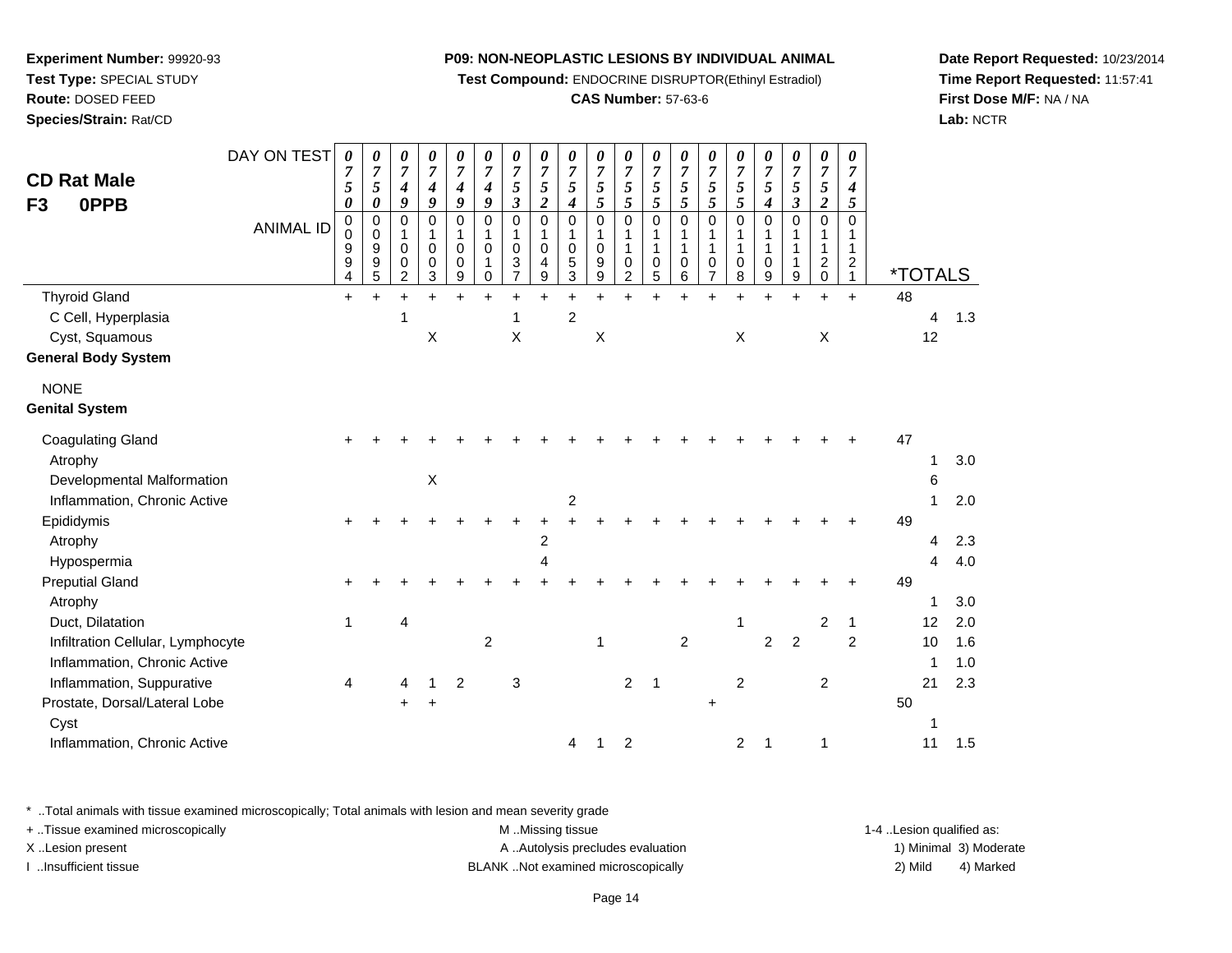**Test Compound:** ENDOCRINE DISRUPTOR(Ethinyl Estradiol)

#### **CAS Number:** 57-63-6

**Date Report Requested:** 10/23/2014**Time Report Requested:** 11:57:41**First Dose M/F:** NA / NA**Lab:** NCTR

| DAY ON TEST<br><b>CD Rat Male</b><br>0PPB<br>F3<br><b>ANIMAL ID</b>                                         | 0<br>7<br>5<br>0<br>0<br>0<br>9<br>9<br>4 | 0<br>$\overline{7}$<br>$\sqrt{5}$<br>0<br>0<br>0<br>9<br>9<br>5 | 0<br>$\overline{7}$<br>$\boldsymbol{4}$<br>9<br>0<br>0<br>0<br>2 | 0<br>$\overline{7}$<br>$\boldsymbol{4}$<br>9<br>$\Omega$<br>0<br>0<br>3 | 0<br>7<br>$\boldsymbol{4}$<br>9<br>0<br>0<br>0<br>9 | 0<br>7<br>4<br>9<br>$\Omega$<br>$\Omega$<br>$\Omega$ | 0<br>$\overline{7}$<br>5<br>$\mathfrak{z}$<br>$\Omega$<br>0<br>3<br>$\overline{7}$ | 0<br>$\overline{7}$<br>$\mathfrak{s}$<br>$\boldsymbol{2}$<br>$\mathbf 0$<br>1<br>0<br>4<br>9 | 0<br>$\overline{7}$<br>5<br>4<br>$\Omega$<br>0<br>$\,$ 5 $\,$<br>3 | 0<br>$\overline{7}$<br>5<br>$\mathfrak{s}$<br>$\mathbf 0$<br>$\mathbf{1}$<br>$\mathbf 0$<br>9<br>9 | 0<br>$\boldsymbol{7}$<br>5<br>5<br>$\mathbf 0$<br>1<br>1<br>0<br>$\overline{2}$ | 0<br>7<br>$\mathfrak{s}$<br>5<br>$\Omega$<br>0<br>5 | 0<br>$\overline{7}$<br>$\sqrt{5}$<br>5<br>0<br>1<br>1<br>0<br>6 | 0<br>$\overline{7}$<br>$\sqrt{5}$<br>$5\overline{)}$<br>$\Omega$<br>1<br>0<br>$\overline{7}$ | 0<br>$\overline{7}$<br>5<br>5<br>$\Omega$<br>$\mathbf 1$<br>0<br>8 | 0<br>$\overline{7}$<br>5<br>$\boldsymbol{4}$<br>$\Omega$<br>1<br>0<br>9 | 0<br>$\overline{7}$<br>5<br>$\boldsymbol{\beta}$<br>0<br>9 | 0<br>$\overline{7}$<br>5<br>$\boldsymbol{2}$<br>$\Omega$<br>$\overline{\mathbf{c}}$<br>$\Omega$ | 0<br>$\overline{7}$<br>4<br>5<br>$\Omega$<br>1<br>2<br>1 |          | <i><b>*TOTALS</b></i> |                   |
|-------------------------------------------------------------------------------------------------------------|-------------------------------------------|-----------------------------------------------------------------|------------------------------------------------------------------|-------------------------------------------------------------------------|-----------------------------------------------------|------------------------------------------------------|------------------------------------------------------------------------------------|----------------------------------------------------------------------------------------------|--------------------------------------------------------------------|----------------------------------------------------------------------------------------------------|---------------------------------------------------------------------------------|-----------------------------------------------------|-----------------------------------------------------------------|----------------------------------------------------------------------------------------------|--------------------------------------------------------------------|-------------------------------------------------------------------------|------------------------------------------------------------|-------------------------------------------------------------------------------------------------|----------------------------------------------------------|----------|-----------------------|-------------------|
| Inflammation, Suppurative                                                                                   | 1                                         | $\overline{2}$                                                  |                                                                  |                                                                         | $\overline{2}$                                      | $\overline{2}$                                       |                                                                                    | 1                                                                                            |                                                                    |                                                                                                    |                                                                                 | $\overline{2}$                                      |                                                                 |                                                                                              |                                                                    |                                                                         |                                                            |                                                                                                 | $\overline{2}$                                           |          | 32                    | 1.7               |
| Prostate, Ventral Lobe                                                                                      | $\ddot{}$                                 |                                                                 |                                                                  |                                                                         |                                                     |                                                      |                                                                                    |                                                                                              |                                                                    |                                                                                                    |                                                                                 |                                                     |                                                                 |                                                                                              |                                                                    |                                                                         |                                                            |                                                                                                 |                                                          | 49       |                       |                   |
| Hyperplasia<br>Infiltration Cellular, Lymphocyte<br>Inflammation, Chronic Active                            |                                           |                                                                 |                                                                  | 3                                                                       |                                                     |                                                      |                                                                                    |                                                                                              | 4                                                                  |                                                                                                    | $\overline{2}$                                                                  | $\mathbf{1}$                                        |                                                                 |                                                                                              |                                                                    |                                                                         |                                                            |                                                                                                 |                                                          |          | 4<br>5                | 2.0<br>1.0<br>1.8 |
| Inflammation, Suppurative                                                                                   |                                           |                                                                 |                                                                  |                                                                         |                                                     |                                                      |                                                                                    |                                                                                              |                                                                    |                                                                                                    |                                                                                 |                                                     |                                                                 |                                                                                              |                                                                    |                                                                         |                                                            |                                                                                                 |                                                          |          | 3                     | 1.0               |
| <b>Rete Testes</b><br><b>Dilatation</b><br>Fibrosis<br><b>Seminal Vesicle</b>                               |                                           |                                                                 |                                                                  |                                                                         |                                                     |                                                      |                                                                                    | 3                                                                                            |                                                                    |                                                                                                    |                                                                                 |                                                     |                                                                 |                                                                                              |                                                                    | $\overline{c}$                                                          |                                                            |                                                                                                 |                                                          | 46<br>44 | 4                     | 2.3<br>2.0        |
| Atrophy<br>Inflammation, Chronic Active<br>Lumen, Dilatation                                                |                                           |                                                                 |                                                                  |                                                                         |                                                     |                                                      |                                                                                    |                                                                                              | 4<br>3                                                             |                                                                                                    |                                                                                 |                                                     |                                                                 |                                                                                              |                                                                    | $\overline{2}$                                                          | 1                                                          |                                                                                                 |                                                          |          | 7<br>2                | 2.4<br>4.0<br>3.5 |
| <b>Testes</b>                                                                                               |                                           |                                                                 |                                                                  |                                                                         |                                                     |                                                      |                                                                                    |                                                                                              |                                                                    |                                                                                                    |                                                                                 |                                                     |                                                                 |                                                                                              |                                                                    |                                                                         |                                                            |                                                                                                 |                                                          | 50       |                       |                   |
| Seminif Tub, Degeneration<br><b>Hematopoietic System</b>                                                    |                                           |                                                                 |                                                                  | 4                                                                       |                                                     | 1                                                    | 1                                                                                  | 4                                                                                            | 3                                                                  |                                                                                                    | 1                                                                               |                                                     |                                                                 |                                                                                              |                                                                    | 1                                                                       |                                                            |                                                                                                 |                                                          |          | 19                    | 2.3               |
| <b>Bone Marrow</b><br>Myeloid Cell, Hyperplasia                                                             |                                           |                                                                 |                                                                  |                                                                         |                                                     |                                                      |                                                                                    |                                                                                              |                                                                    |                                                                                                    |                                                                                 |                                                     |                                                                 |                                                                                              |                                                                    | 3                                                                       |                                                            |                                                                                                 |                                                          | 49       | 3                     | 2.7               |
| Lymph Node                                                                                                  | $\ddot{}$                                 |                                                                 |                                                                  |                                                                         | +                                                   |                                                      |                                                                                    |                                                                                              |                                                                    |                                                                                                    | $\ddot{}$                                                                       |                                                     | M                                                               |                                                                                              |                                                                    | +                                                                       | $\ddot{}$                                                  |                                                                                                 | +                                                        | 14       |                       |                   |
| Lumbar, Degeneration, Cystic<br>Lumbar, Hyperplasia, Lymphoid<br>Lumbar, Infiltration Cellular, Plasma Cell | $\overline{2}$<br>4                       |                                                                 |                                                                  |                                                                         | 3                                                   |                                                      |                                                                                    |                                                                                              | 3<br>3                                                             |                                                                                                    |                                                                                 |                                                     |                                                                 |                                                                                              |                                                                    | $\overline{2}$<br>3                                                     | 2<br>$\overline{c}$                                        |                                                                                                 | 4                                                        |          | 10<br>4               | 2.8<br>2.5<br>2.8 |

\* ..Total animals with tissue examined microscopically; Total animals with lesion and mean severity grade

**Experiment Number:** 99920-93**Test Type:** SPECIAL STUDY**Route:** DOSED FEED**Species/Strain:** Rat/CD

+ ..Tissue examined microscopically examined microscopically examined as:  $M$  ..Missing tissue 1-4 ..Lesion qualified as: X..Lesion present **A ..Autolysis precludes evaluation** A ..Autolysis precludes evaluation 1) Minimal 3) Moderate

I ..Insufficient tissue BLANK ..Not examined microscopically 2) Mild 4) Marked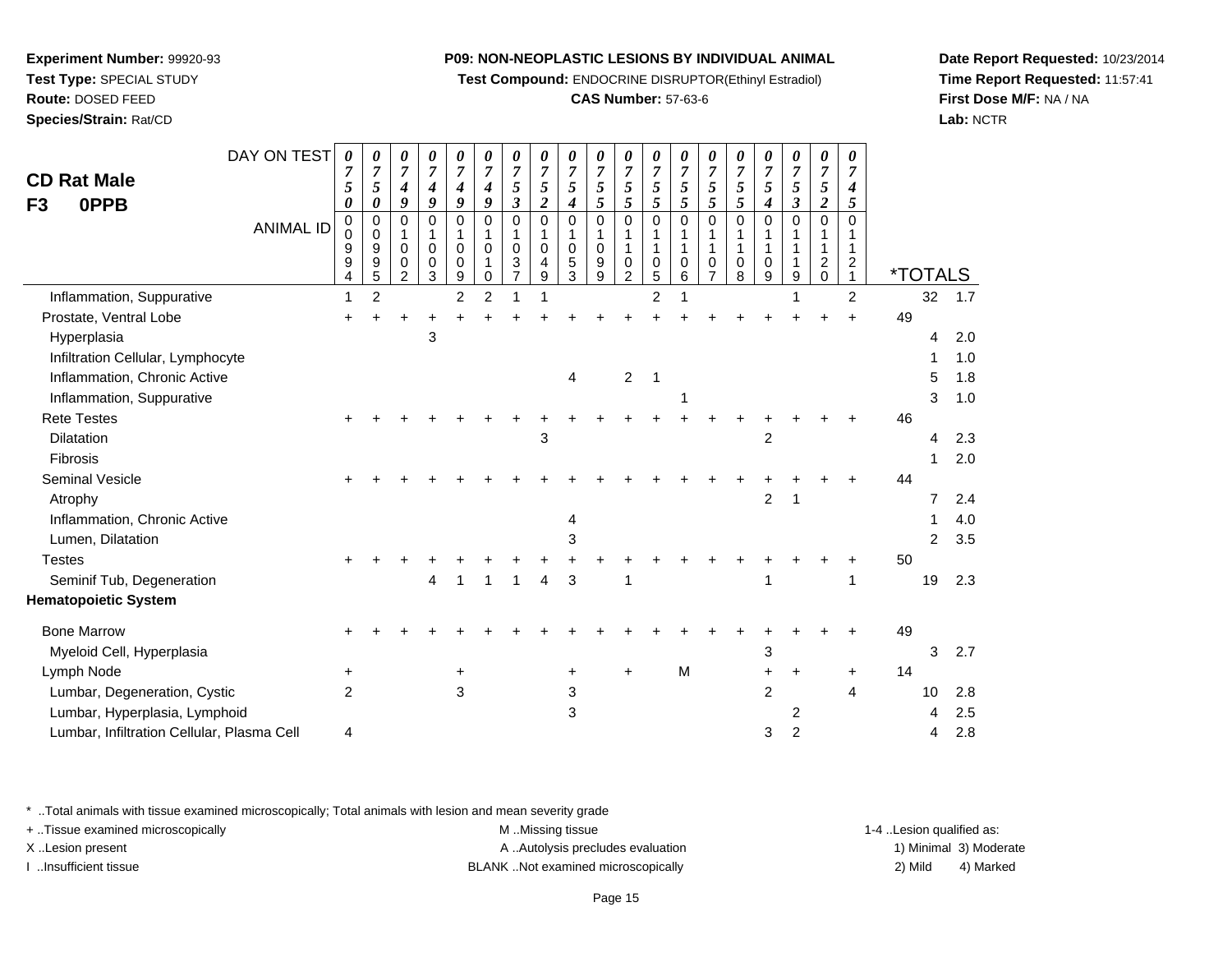**Test Compound:** ENDOCRINE DISRUPTOR(Ethinyl Estradiol)

#### **CAS Number:** 57-63-6

**Date Report Requested:** 10/23/2014**Time Report Requested:** 11:57:42**First Dose M/F:** NA / NA**Lab:** NCTR

| DAY ON TEST<br><b>CD Rat Male</b><br>0PPB<br>F3 | 0<br>5<br>0           | 0<br>7<br>5<br>0      | 0<br>$\overline{7}$<br>$\boldsymbol{4}$<br>9 | 0<br>7<br>4<br>9                         | 0<br>$\overline{7}$<br>$\boldsymbol{4}$<br>9 | 0<br>7<br>4<br>9                         | 0<br>$\overline{7}$<br>5<br>$\boldsymbol{\beta}$ | 0<br>$\overline{7}$<br>$\sqrt{5}$<br>$\boldsymbol{2}$ | 0<br>$\overline{7}$<br>5<br>4          | 0<br>$\overline{7}$<br>$\overline{5}$<br>5        | 0<br>$\overline{7}$<br>5<br>$\sqrt{5}$    | 0<br>$\overline{7}$<br>5<br>$\sqrt{5}$ | 0<br>$\overline{7}$<br>$\mathfrak{s}$<br>5 | 0<br>$\overline{7}$<br>5<br>5                   | 0<br>7<br>$\mathfrak{s}$<br>5              | 0<br>$\overline{7}$<br>5<br>$\boldsymbol{4}$ | 0<br>$\overline{7}$<br>5<br>$\boldsymbol{\beta}$ | 0<br>$\overline{7}$<br>5<br>$\boldsymbol{2}$     | 0<br>$\overline{7}$<br>$\boldsymbol{4}$<br>5 |                       |                |     |
|-------------------------------------------------|-----------------------|-----------------------|----------------------------------------------|------------------------------------------|----------------------------------------------|------------------------------------------|--------------------------------------------------|-------------------------------------------------------|----------------------------------------|---------------------------------------------------|-------------------------------------------|----------------------------------------|--------------------------------------------|-------------------------------------------------|--------------------------------------------|----------------------------------------------|--------------------------------------------------|--------------------------------------------------|----------------------------------------------|-----------------------|----------------|-----|
| <b>ANIMAL ID</b>                                | 0<br>0<br>9<br>9<br>4 | 0<br>0<br>9<br>9<br>5 | $\Omega$<br>1<br>$\mathbf 0$<br>0<br>2       | $\Omega$<br>$\mathbf 0$<br>$\Omega$<br>3 | $\Omega$<br>1<br>$\mathbf 0$<br>0<br>9       | $\Omega$<br>1<br>$\mathbf 0$<br>$\Omega$ | $\Omega$<br>$\mathbf 0$<br>3<br>$\overline{7}$   | $\mathbf 0$<br>1<br>0<br>4<br>9                       | $\Omega$<br>1<br>$\mathbf 0$<br>5<br>3 | $\mathbf 0$<br>$\mathbf 1$<br>$\pmb{0}$<br>9<br>9 | $\Omega$<br>1<br>1<br>0<br>$\overline{2}$ | $\Omega$<br>1<br>0<br>5                | $\mathbf 0$<br>1<br>1<br>0<br>6            | $\Omega$<br>$\mathbf{1}$<br>0<br>$\overline{7}$ | $\mathbf 0$<br>1<br>$\mathbf{1}$<br>0<br>8 | $\Omega$<br>1<br>1<br>$\mathbf 0$<br>9       | $\Omega$<br>9                                    | $\Omega$<br>1<br>1<br>$\overline{c}$<br>$\Omega$ | $\Omega$<br>1<br>$\overline{\mathbf{c}}$     | <i><b>*TOTALS</b></i> |                |     |
| Renal, Degeneration, Cystic                     |                       |                       |                                              |                                          |                                              |                                          |                                                  |                                                       |                                        |                                                   | $\overline{2}$                            |                                        |                                            |                                                 |                                            |                                              |                                                  |                                                  |                                              |                       | $\overline{2}$ | 2.5 |
| Renal, Infiltration Cellular, Plasma Cell       |                       |                       |                                              |                                          |                                              |                                          |                                                  |                                                       |                                        |                                                   | 3                                         |                                        |                                            |                                                 |                                            |                                              |                                                  |                                                  |                                              |                       |                | 3.0 |
| Lymph Node, Mandibular                          | +                     |                       |                                              |                                          |                                              |                                          |                                                  |                                                       |                                        |                                                   |                                           |                                        |                                            |                                                 |                                            |                                              |                                                  |                                                  |                                              | 46                    |                |     |
| Degeneration, Cystic                            | $\overline{2}$        |                       |                                              |                                          |                                              |                                          |                                                  | $\overline{2}$                                        |                                        | $\overline{c}$                                    |                                           |                                        |                                            |                                                 |                                            |                                              |                                                  |                                                  | 4                                            |                       | 10             | 2.5 |
| Hyperplasia, Lymphoid                           |                       | 3                     |                                              | $\overline{c}$                           |                                              |                                          | $\overline{c}$                                   |                                                       | 2                                      | 2                                                 | $\overline{2}$                            | $\overline{2}$                         | $\overline{2}$                             | $\overline{c}$                                  |                                            | $\overline{c}$                               | $\overline{c}$                                   |                                                  |                                              |                       | 24             | 2.2 |
| Infiltration Cellular, Plasma Cell              |                       | 2                     | 3                                            |                                          |                                              |                                          | 3                                                | $\overline{2}$                                        |                                        | 4                                                 |                                           |                                        |                                            | $\overline{c}$                                  |                                            |                                              | 3                                                | $\overline{2}$                                   | 3                                            |                       | 28             | 2.4 |
| Lymph Node, Mesenteric                          | ٠                     |                       |                                              |                                          |                                              |                                          |                                                  |                                                       |                                        |                                                   |                                           |                                        |                                            |                                                 |                                            |                                              |                                                  |                                                  |                                              | 44                    |                |     |
| Hyperplasia, Lymphoid                           |                       |                       |                                              |                                          |                                              |                                          |                                                  |                                                       |                                        |                                                   |                                           |                                        |                                            |                                                 |                                            |                                              |                                                  |                                                  |                                              |                       | $\overline{2}$ | 2.0 |
| Infiltration Cellular, Mast Cell                |                       |                       |                                              |                                          |                                              |                                          |                                                  |                                                       |                                        |                                                   |                                           |                                        |                                            |                                                 |                                            |                                              |                                                  |                                                  |                                              |                       |                | 2.0 |
| Inflammation, Granulomatous                     | $\overline{2}$        |                       |                                              |                                          |                                              | $\overline{c}$                           |                                                  |                                                       |                                        |                                                   |                                           |                                        |                                            |                                                 |                                            |                                              |                                                  |                                                  | 2                                            |                       | 11             | 1.6 |
| Spleen                                          |                       |                       |                                              |                                          |                                              |                                          |                                                  |                                                       |                                        |                                                   |                                           |                                        |                                            |                                                 |                                            |                                              |                                                  |                                                  |                                              | 49                    |                |     |
| Depletion Lymphoid                              |                       |                       |                                              |                                          |                                              |                                          |                                                  |                                                       |                                        |                                                   |                                           |                                        |                                            |                                                 |                                            |                                              |                                                  |                                                  |                                              |                       |                | 4.0 |
| Hematopoietic Cell Proliferation                | $\overline{2}$        | $\overline{2}$        |                                              |                                          |                                              |                                          |                                                  |                                                       |                                        |                                                   | $\overline{c}$                            |                                        | $\overline{2}$                             |                                                 |                                            | $\overline{2}$                               |                                                  |                                                  |                                              |                       | 13             | 1.9 |
| Hyperplasia, Lymphoid                           |                       |                       |                                              |                                          |                                              |                                          |                                                  |                                                       |                                        |                                                   |                                           |                                        |                                            |                                                 |                                            |                                              |                                                  |                                                  |                                              |                       | 2              | 1.5 |
| Pigmentation                                    | 1                     | 2                     |                                              | 1                                        | 3                                            | 2                                        | $\overline{c}$                                   | 1                                                     |                                        | 2                                                 | 2                                         |                                        | 1                                          | $\overline{2}$                                  | 2                                          |                                              |                                                  |                                                  | $\overline{2}$                               |                       | 30             | 1.7 |
| Polyarteritis                                   |                       |                       |                                              |                                          |                                              |                                          |                                                  |                                                       |                                        |                                                   |                                           |                                        |                                            |                                                 |                                            |                                              |                                                  |                                                  | 2                                            |                       | 1              | 2.0 |
| Thymus                                          |                       |                       |                                              |                                          |                                              |                                          |                                                  |                                                       | м                                      |                                                   |                                           |                                        |                                            |                                                 |                                            |                                              |                                                  |                                                  |                                              | 47                    |                |     |
| Atrophy                                         | 4                     |                       |                                              |                                          |                                              |                                          |                                                  |                                                       |                                        | 4                                                 |                                           | Δ                                      | 4                                          | 4                                               | 4                                          |                                              | 4                                                | 4                                                | 3                                            |                       | 45             | 3.9 |
| Epithel Cell, Hyperplasia                       |                       | $\overline{2}$        |                                              |                                          |                                              |                                          |                                                  |                                                       |                                        |                                                   |                                           |                                        |                                            | $\overline{2}$                                  | $\overline{c}$                             |                                              |                                                  | 1                                                | $\overline{2}$                               |                       | 8              | 1.6 |
| <b>Integumentary System</b>                     |                       |                       |                                              |                                          |                                              |                                          |                                                  |                                                       |                                        |                                                   |                                           |                                        |                                            |                                                 |                                            |                                              |                                                  |                                                  |                                              |                       |                |     |
| Mammary Gland                                   |                       |                       |                                              |                                          |                                              |                                          |                                                  |                                                       |                                        |                                                   |                                           |                                        |                                            |                                                 |                                            |                                              |                                                  |                                                  |                                              | 42                    |                |     |
| Acinus, Degeneration                            | 4                     | 3                     | 3                                            | 3                                        | $\overline{2}$                               |                                          |                                                  |                                                       | 2                                      | 3                                                 |                                           | 3                                      | 3                                          | 3                                               | $\overline{c}$                             |                                              | 4                                                |                                                  | $\overline{2}$                               |                       | 25             | 2.6 |
|                                                 |                       |                       |                                              |                                          |                                              |                                          |                                                  |                                                       |                                        |                                                   |                                           |                                        |                                            |                                                 |                                            |                                              |                                                  |                                                  |                                              |                       |                |     |

\* ..Total animals with tissue examined microscopically; Total animals with lesion and mean severity grade

**Experiment Number:** 99920-93**Test Type:** SPECIAL STUDY**Route:** DOSED FEED**Species/Strain:** Rat/CD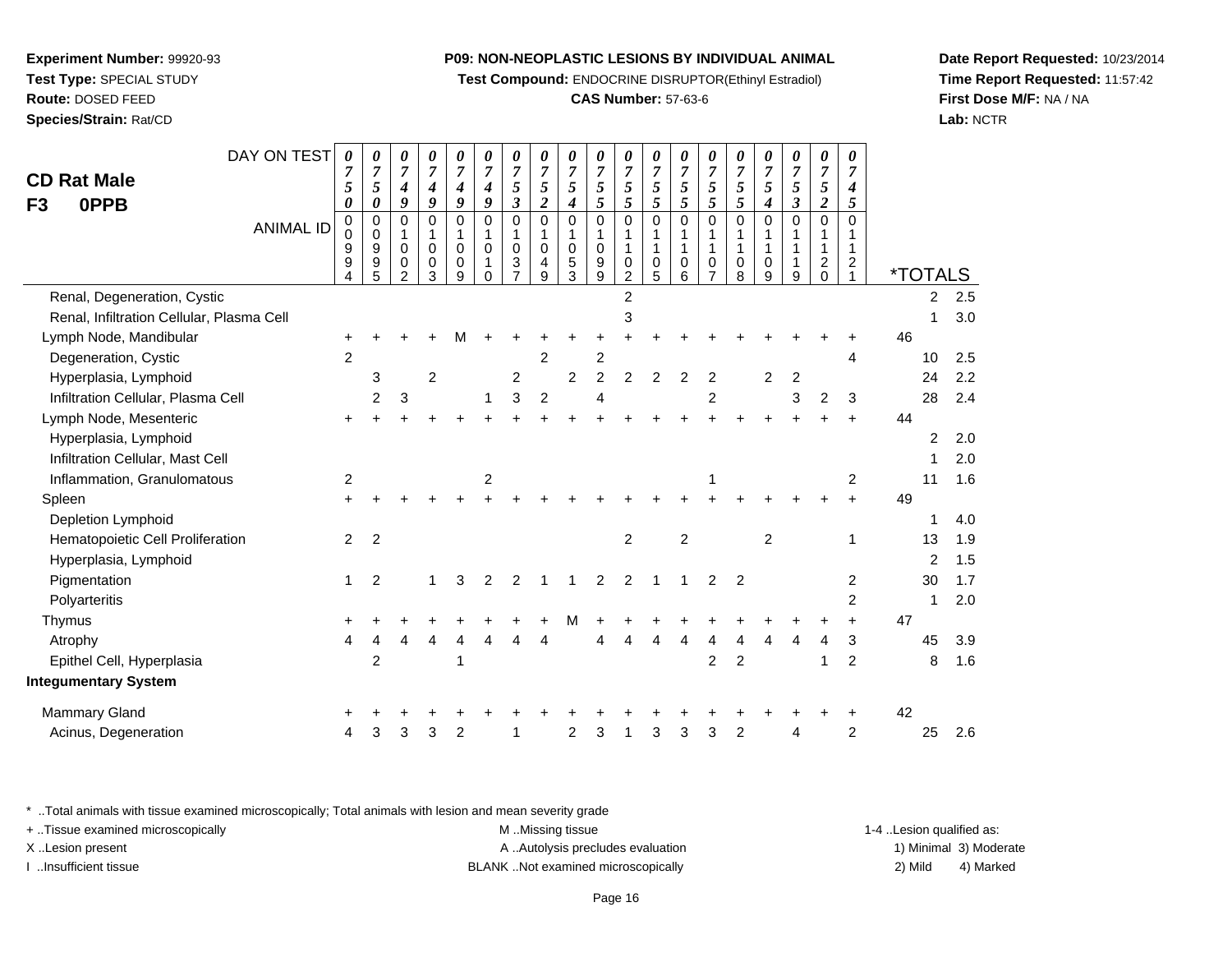**Test Compound:** ENDOCRINE DISRUPTOR(Ethinyl Estradiol)

#### **CAS Number:** 57-63-6

**Date Report Requested:** 10/23/2014**Time Report Requested:** 11:57:42**First Dose M/F:** NA / NA**Lab:** NCTR

| <b>CD Rat Male</b><br>0PPB<br>F3                                          | DAY ON TEST      | $\boldsymbol{\theta}$<br>7<br>$\mathfrak{s}$<br>0 | 0<br>$\overline{7}$<br>$\sqrt{5}$<br>$\pmb{\theta}$      | 0<br>$\overline{7}$<br>$\boldsymbol{4}$<br>9                      | 0<br>$\overline{7}$<br>$\boldsymbol{4}$<br>9 | 0<br>$\overline{7}$<br>4<br>9 | 0<br>7<br>$\boldsymbol{4}$<br>9 | 0<br>$\overline{7}$<br>5<br>$\mathfrak{z}$                    | 0<br>$\overline{7}$<br>$\sqrt{5}$<br>$\boldsymbol{2}$ | 0<br>$\boldsymbol{7}$<br>5<br>4         | 0<br>$\overline{7}$<br>5<br>5     | 0<br>$\boldsymbol{7}$<br>$\mathfrak{s}$<br>5                     | 0<br>$\boldsymbol{7}$<br>$\mathfrak{s}$<br>$\mathfrak{s}$ | 0<br>$\overline{7}$<br>$\mathfrak{s}$<br>5 | 0<br>$\overline{7}$<br>5<br>5             | 0<br>$\overline{7}$<br>5<br>5      | 0<br>$\overline{7}$<br>5<br>$\boldsymbol{4}$ | 0<br>$\boldsymbol{7}$<br>5<br>$\mathfrak{z}$ | 0<br>$\overline{7}$<br>$\sqrt{5}$<br>$\boldsymbol{2}$        | 0<br>$\overline{7}$<br>4<br>5                                           |                            |                                       |                   |
|---------------------------------------------------------------------------|------------------|---------------------------------------------------|----------------------------------------------------------|-------------------------------------------------------------------|----------------------------------------------|-------------------------------|---------------------------------|---------------------------------------------------------------|-------------------------------------------------------|-----------------------------------------|-----------------------------------|------------------------------------------------------------------|-----------------------------------------------------------|--------------------------------------------|-------------------------------------------|------------------------------------|----------------------------------------------|----------------------------------------------|--------------------------------------------------------------|-------------------------------------------------------------------------|----------------------------|---------------------------------------|-------------------|
|                                                                           | <b>ANIMAL ID</b> | $\mathbf 0$<br>0<br>9<br>9<br>4                   | $\mathbf 0$<br>$\mathbf 0$<br>$\boldsymbol{9}$<br>9<br>5 | $\mathbf 0$<br>$\mathbf{1}$<br>$\mathbf 0$<br>0<br>$\overline{2}$ | 0<br>$\mathbf{1}$<br>0<br>0<br>3             | 0<br>1<br>0<br>0<br>9         | 0<br>1<br>$\Omega$<br>$\Omega$  | $\Omega$<br>$\mathbf 1$<br>$\mathbf 0$<br>3<br>$\overline{7}$ | $\Omega$<br>1<br>$\mathbf 0$<br>4<br>9                | $\mathbf 0$<br>1<br>$\pmb{0}$<br>5<br>3 | $\Omega$<br>$\mathbf 0$<br>9<br>9 | $\pmb{0}$<br>$\mathbf{1}$<br>$\mathbf{1}$<br>0<br>$\overline{c}$ | $\mathbf 0$<br>$\mathbf{1}$<br>$\mathbf{1}$<br>0<br>5     | $\Omega$<br>$\mathbf{1}$<br>1<br>0<br>6    | $\Omega$<br>1<br>1<br>0<br>$\overline{7}$ | $\Omega$<br>$\mathbf{1}$<br>0<br>8 | $\overline{0}$<br>1<br>0<br>9                | $\Omega$<br>9                                | $\mathbf 0$<br>$\mathbf{1}$<br>$\mathbf{1}$<br>$\frac{2}{0}$ | $\Omega$<br>1<br>$\mathbf{1}$<br>$\overline{2}$<br>$\blacktriangleleft$ |                            | <i><b>*TOTALS</b></i>                 |                   |
| Alveolus, Hyperplasia<br>Ectasia<br>Lactation                             |                  |                                                   |                                                          |                                                                   |                                              |                               |                                 |                                                               |                                                       |                                         |                                   |                                                                  |                                                           |                                            |                                           | 1                                  |                                              |                                              |                                                              |                                                                         |                            | $\overline{2}$<br>3<br>$\overline{7}$ | 2.0<br>1.3<br>1.4 |
| Skin<br>Abscess<br>Cyst Epithelial Inclusion                              |                  |                                                   |                                                          |                                                                   | X                                            | $\mathsf{X}$                  |                                 |                                                               |                                                       |                                         |                                   |                                                                  |                                                           |                                            |                                           |                                    |                                              |                                              |                                                              |                                                                         | 50                         | 1<br>4                                | 4.0               |
| Fibrosis<br>Hyperkeratosis<br>Inflammation, Chronic                       |                  |                                                   |                                                          |                                                                   |                                              |                               |                                 |                                                               |                                                       |                                         |                                   |                                                                  |                                                           |                                            |                                           |                                    |                                              |                                              |                                                              |                                                                         |                            | $\mathbf{1}$<br>1<br>1                | 4.0<br>2.0<br>4.0 |
| Inflammation, Chronic Active<br>Musculoskeletal System                    |                  | 4                                                 |                                                          |                                                                   |                                              |                               |                                 |                                                               | 4                                                     | Δ                                       |                                   | 4                                                                |                                                           | 4                                          |                                           |                                    |                                              | 4                                            |                                                              | 4                                                                       |                            | 20                                    | 4.0               |
| Bone, Femur<br><b>Skeletal Muscle</b><br>Degeneration<br>Nervous System   |                  |                                                   |                                                          |                                                                   |                                              |                               |                                 |                                                               |                                                       |                                         |                                   |                                                                  |                                                           |                                            |                                           |                                    |                                              |                                              |                                                              |                                                                         | 49<br>3                    | $\mathbf{1}$                          | 1.0               |
| Brain, Brain Stem<br>Compression<br>Hemorrhage                            |                  |                                                   | $\overline{c}$                                           |                                                                   |                                              |                               |                                 |                                                               |                                                       |                                         |                                   |                                                                  |                                                           |                                            |                                           |                                    |                                              |                                              |                                                              |                                                                         | 49                         | $\overline{7}$<br>$\mathbf{1}$        | 1.9<br>2.0        |
| Brain, Cerebellum<br>Brain, Cerebrum<br>Hydrocephalus<br>Peripheral Nerve |                  |                                                   |                                                          |                                                                   |                                              |                               |                                 |                                                               |                                                       |                                         |                                   |                                                                  |                                                           |                                            |                                           |                                    |                                              |                                              |                                                              |                                                                         | 49<br>49<br>$\overline{2}$ | $\mathbf{1}$                          | 2.0               |
|                                                                           |                  |                                                   |                                                          |                                                                   |                                              |                               |                                 |                                                               |                                                       |                                         |                                   |                                                                  |                                                           |                                            |                                           |                                    |                                              |                                              |                                                              |                                                                         |                            |                                       |                   |

\* ..Total animals with tissue examined microscopically; Total animals with lesion and mean severity grade

**Experiment Number:** 99920-93**Test Type:** SPECIAL STUDY**Route:** DOSED FEED**Species/Strain:** Rat/CD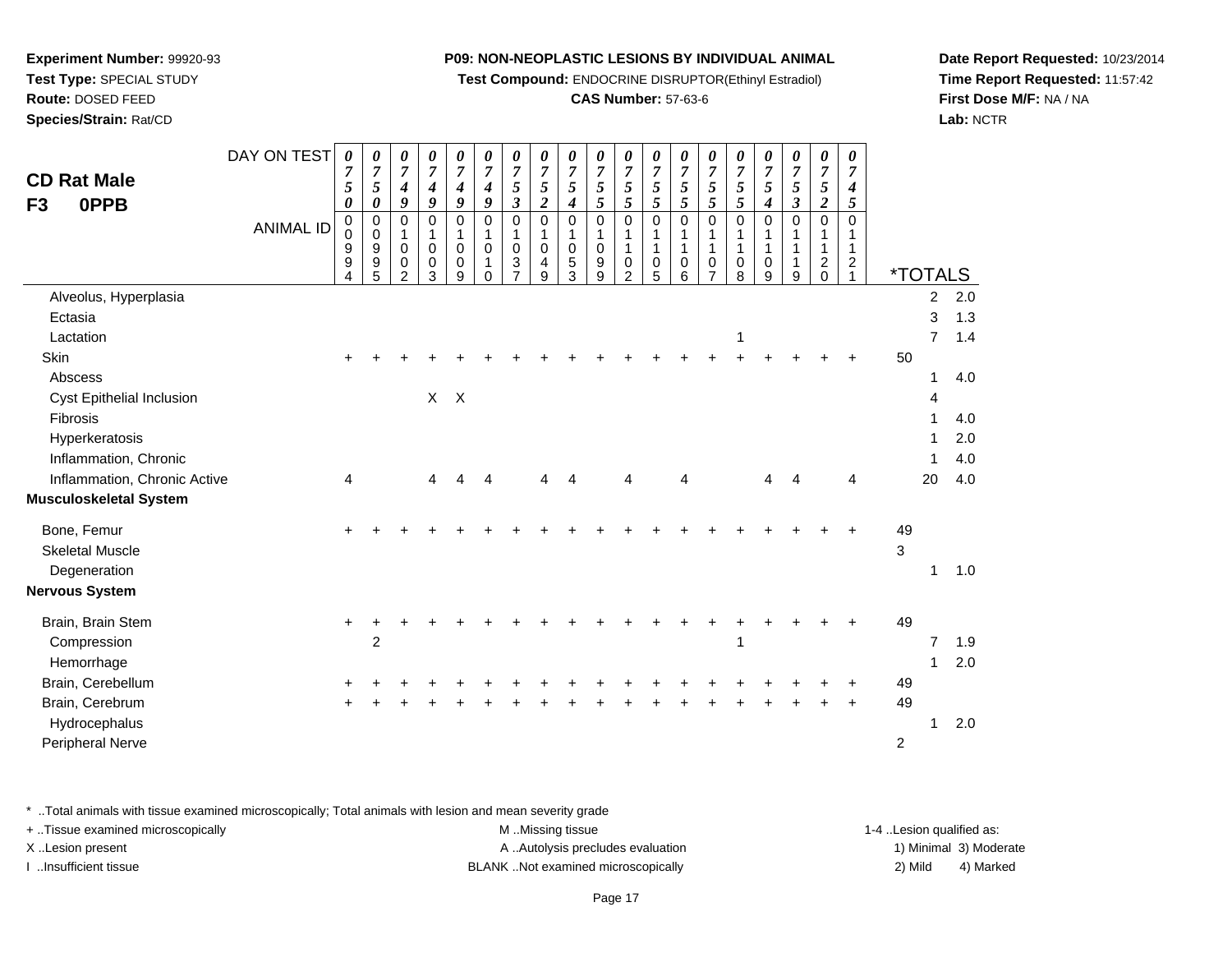**Test Compound:** ENDOCRINE DISRUPTOR(Ethinyl Estradiol)

#### **CAS Number:** 57-63-6

**Date Report Requested:** 10/23/2014**Time Report Requested:** 11:57:42**First Dose M/F:** NA / NA**Lab:** NCTR

| <b>CD Rat Male</b><br>0PPB<br>F3            | DAY ON TEST<br><b>ANIMAL ID</b> | 0<br>7<br>5<br>0<br>0<br>0<br>9<br>9<br>4 | 0<br>7<br>5<br>0<br>0<br>$\mathbf 0$<br>$\boldsymbol{9}$<br>9<br>5 | 0<br>7<br>4<br>9<br>0<br>$\mathbf 0$<br>0<br>$\mathcal{P}$ | 0<br>$\overline{7}$<br>4<br>9<br>0<br>1<br>$\mathbf 0$<br>0<br>3 | 0<br>7<br>$\boldsymbol{4}$<br>9<br>$\Omega$<br>1<br>$\mathbf 0$<br>0<br>$\mathbf{Q}$ | 0<br>7<br>$\boldsymbol{4}$<br>9<br>$\Omega$<br>1<br>$\Omega$<br>$\Omega$ | 0<br>7<br>5<br>$\boldsymbol{\beta}$<br>$\Omega$<br>1<br>$\mathbf 0$<br>3 | 0<br>$\overline{7}$<br>5<br>$\overline{c}$<br>$\mathbf 0$<br>1<br>$\mathbf 0$<br>4<br>9 | 0<br>$\overline{7}$<br>5<br>$\boldsymbol{4}$<br>0<br>$\mathbf{1}$<br>$\mathbf 0$<br>5<br>3 | 0<br>7<br>5<br>5<br>$\Omega$<br>1<br>$\pmb{0}$<br>9<br>9 | 0<br>7<br>5<br>5<br>$\mathbf 0$<br>1<br>1<br>0<br>$\mathfrak{p}$ | 0<br>7<br>$\sqrt{5}$<br>5<br>$\mathbf 0$<br>1<br>$\mathbf{1}$<br>0<br>5 | 0<br>7<br>5<br>5<br>$\Omega$<br>$\mathbf{1}$<br>0<br>6 | 0<br>$\overline{7}$<br>$\sqrt{5}$<br>5<br>$\Omega$<br>1<br>$\mathbf{1}$<br>0 | 0<br>7<br>5<br>5<br>$\Omega$<br>$\mathbf{1}$<br>0<br>8 | 0<br>7<br>5<br>4<br>$\Omega$<br>$\overline{1}$<br>$\mathbf 0$<br>9 | 0<br>$\overline{7}$<br>5<br>3<br>$\Omega$<br>1<br>9 | 0<br>7<br>5<br>$\overline{\mathbf{c}}$<br>0<br>1<br>1<br>$\overline{\mathbf{c}}$<br>0 | 0<br>7<br>$\boldsymbol{4}$<br>5<br>$\Omega$<br>1<br>$\mathbf{1}$<br>$\overline{c}$ | <i><b>*TOTALS</b></i> |                                  |     |
|---------------------------------------------|---------------------------------|-------------------------------------------|--------------------------------------------------------------------|------------------------------------------------------------|------------------------------------------------------------------|--------------------------------------------------------------------------------------|--------------------------------------------------------------------------|--------------------------------------------------------------------------|-----------------------------------------------------------------------------------------|--------------------------------------------------------------------------------------------|----------------------------------------------------------|------------------------------------------------------------------|-------------------------------------------------------------------------|--------------------------------------------------------|------------------------------------------------------------------------------|--------------------------------------------------------|--------------------------------------------------------------------|-----------------------------------------------------|---------------------------------------------------------------------------------------|------------------------------------------------------------------------------------|-----------------------|----------------------------------|-----|
| Spinal Cord<br><b>Respiratory System</b>    |                                 |                                           |                                                                    |                                                            |                                                                  |                                                                                      |                                                                          |                                                                          |                                                                                         |                                                                                            |                                                          |                                                                  |                                                                         |                                                        |                                                                              |                                                        |                                                                    |                                                     |                                                                                       |                                                                                    | $\Omega$              |                                  |     |
|                                             |                                 |                                           |                                                                    |                                                            |                                                                  |                                                                                      |                                                                          |                                                                          |                                                                                         |                                                                                            |                                                          |                                                                  |                                                                         |                                                        |                                                                              |                                                        |                                                                    |                                                     |                                                                                       |                                                                                    |                       |                                  |     |
| Lung                                        |                                 |                                           |                                                                    |                                                            |                                                                  |                                                                                      |                                                                          |                                                                          |                                                                                         |                                                                                            |                                                          |                                                                  |                                                                         |                                                        |                                                                              |                                                        |                                                                    |                                                     |                                                                                       |                                                                                    | 47                    |                                  |     |
| Alveolar Epith, Hyperplasia                 |                                 |                                           | 2                                                                  |                                                            |                                                                  | 1                                                                                    |                                                                          |                                                                          |                                                                                         |                                                                                            | 2                                                        |                                                                  |                                                                         |                                                        |                                                                              |                                                        |                                                                    |                                                     |                                                                                       |                                                                                    |                       | 3                                | 1.7 |
| Infiltration Cellular, Histiocyte           |                                 |                                           | $\overline{2}$                                                     |                                                            |                                                                  | $\mathbf{1}$                                                                         |                                                                          | $\mathbf{1}$                                                             | $\mathbf{1}$                                                                            | $\mathbf{1}$                                                                               | $\overline{c}$                                           |                                                                  |                                                                         | 1                                                      |                                                                              |                                                        | $\overline{c}$                                                     |                                                     | $\mathbf{1}$                                                                          |                                                                                    |                       | 19                               | 1.2 |
| Metaplasia, Osseous                         |                                 |                                           |                                                                    |                                                            |                                                                  |                                                                                      |                                                                          |                                                                          |                                                                                         |                                                                                            |                                                          |                                                                  |                                                                         |                                                        |                                                                              |                                                        |                                                                    |                                                     |                                                                                       |                                                                                    |                       | 1                                | 1.0 |
| <b>Nose</b><br>Inflammation, Chronic Active |                                 |                                           |                                                                    |                                                            |                                                                  |                                                                                      |                                                                          |                                                                          |                                                                                         |                                                                                            | $\overline{c}$                                           |                                                                  |                                                                         |                                                        |                                                                              |                                                        |                                                                    |                                                     |                                                                                       |                                                                                    | 49                    |                                  | 2.0 |
| Inflammation, Suppurative                   |                                 |                                           |                                                                    |                                                            |                                                                  |                                                                                      |                                                                          |                                                                          |                                                                                         |                                                                                            |                                                          |                                                                  |                                                                         |                                                        |                                                                              |                                                        |                                                                    |                                                     |                                                                                       |                                                                                    |                       | $\overline{c}$<br>$\overline{c}$ | 1.0 |
| Mucosa, Keratin Cyst                        |                                 |                                           |                                                                    |                                                            |                                                                  |                                                                                      |                                                                          |                                                                          |                                                                                         |                                                                                            |                                                          |                                                                  |                                                                         |                                                        |                                                                              |                                                        |                                                                    |                                                     |                                                                                       |                                                                                    |                       | 1                                |     |
| Trachea                                     |                                 |                                           |                                                                    |                                                            |                                                                  |                                                                                      |                                                                          |                                                                          |                                                                                         |                                                                                            |                                                          |                                                                  |                                                                         |                                                        |                                                                              |                                                        |                                                                    |                                                     |                                                                                       |                                                                                    | 49                    |                                  |     |
| <b>Special Senses System</b>                |                                 |                                           |                                                                    |                                                            |                                                                  |                                                                                      |                                                                          |                                                                          |                                                                                         |                                                                                            |                                                          |                                                                  |                                                                         |                                                        |                                                                              |                                                        |                                                                    |                                                     |                                                                                       |                                                                                    |                       |                                  |     |
| Eye                                         |                                 |                                           |                                                                    |                                                            |                                                                  |                                                                                      |                                                                          |                                                                          |                                                                                         |                                                                                            |                                                          |                                                                  |                                                                         |                                                        |                                                                              |                                                        |                                                                    |                                                     |                                                                                       |                                                                                    | 46                    |                                  |     |
| Inflammation, Chronic Active                |                                 |                                           |                                                                    |                                                            |                                                                  |                                                                                      |                                                                          |                                                                          |                                                                                         | $\overline{2}$                                                                             |                                                          |                                                                  |                                                                         |                                                        |                                                                              |                                                        |                                                                    |                                                     |                                                                                       |                                                                                    |                       | 1                                | 2.0 |
| Inflammation, Suppurative                   |                                 |                                           |                                                                    |                                                            |                                                                  |                                                                                      |                                                                          |                                                                          |                                                                                         |                                                                                            |                                                          |                                                                  |                                                                         |                                                        |                                                                              |                                                        |                                                                    |                                                     |                                                                                       |                                                                                    |                       | 1                                | 3.0 |
| <b>Harderian Gland</b>                      |                                 |                                           |                                                                    |                                                            |                                                                  |                                                                                      |                                                                          |                                                                          |                                                                                         |                                                                                            |                                                          |                                                                  |                                                                         |                                                        |                                                                              |                                                        |                                                                    |                                                     |                                                                                       |                                                                                    | 49                    |                                  |     |
| Acinus, Degeneration                        |                                 |                                           |                                                                    |                                                            |                                                                  |                                                                                      |                                                                          |                                                                          |                                                                                         | 1                                                                                          | 1                                                        |                                                                  |                                                                         |                                                        |                                                                              |                                                        |                                                                    |                                                     |                                                                                       |                                                                                    |                       | 3                                | 1.3 |
| Infiltration Cellular, Lymphocyte           |                                 |                                           |                                                                    |                                                            |                                                                  |                                                                                      |                                                                          |                                                                          |                                                                                         |                                                                                            |                                                          |                                                                  |                                                                         |                                                        |                                                                              |                                                        |                                                                    |                                                     |                                                                                       |                                                                                    |                       | 2                                | 1.5 |
| Inflammation, Suppurative                   |                                 |                                           |                                                                    |                                                            |                                                                  |                                                                                      |                                                                          |                                                                          |                                                                                         |                                                                                            |                                                          |                                                                  |                                                                         |                                                        |                                                                              |                                                        |                                                                    |                                                     |                                                                                       |                                                                                    |                       | 1                                | 1.0 |
| <b>Lacrimal Gland</b>                       |                                 |                                           |                                                                    |                                                            |                                                                  |                                                                                      |                                                                          |                                                                          |                                                                                         |                                                                                            |                                                          |                                                                  |                                                                         |                                                        |                                                                              |                                                        |                                                                    |                                                     |                                                                                       |                                                                                    | 1                     |                                  |     |
| Ectopic Harderian                           |                                 |                                           |                                                                    |                                                            |                                                                  |                                                                                      |                                                                          |                                                                          |                                                                                         |                                                                                            |                                                          |                                                                  |                                                                         |                                                        |                                                                              |                                                        |                                                                    |                                                     |                                                                                       |                                                                                    |                       | 1                                |     |
| Zymbal's Gland                              |                                 |                                           |                                                                    |                                                            |                                                                  |                                                                                      |                                                                          |                                                                          |                                                                                         |                                                                                            |                                                          |                                                                  |                                                                         |                                                        |                                                                              |                                                        |                                                                    |                                                     |                                                                                       |                                                                                    | 1                     |                                  |     |

\* ..Total animals with tissue examined microscopically; Total animals with lesion and mean severity grade

**Experiment Number:** 99920-93**Test Type:** SPECIAL STUDY**Route:** DOSED FEED**Species/Strain:** Rat/CD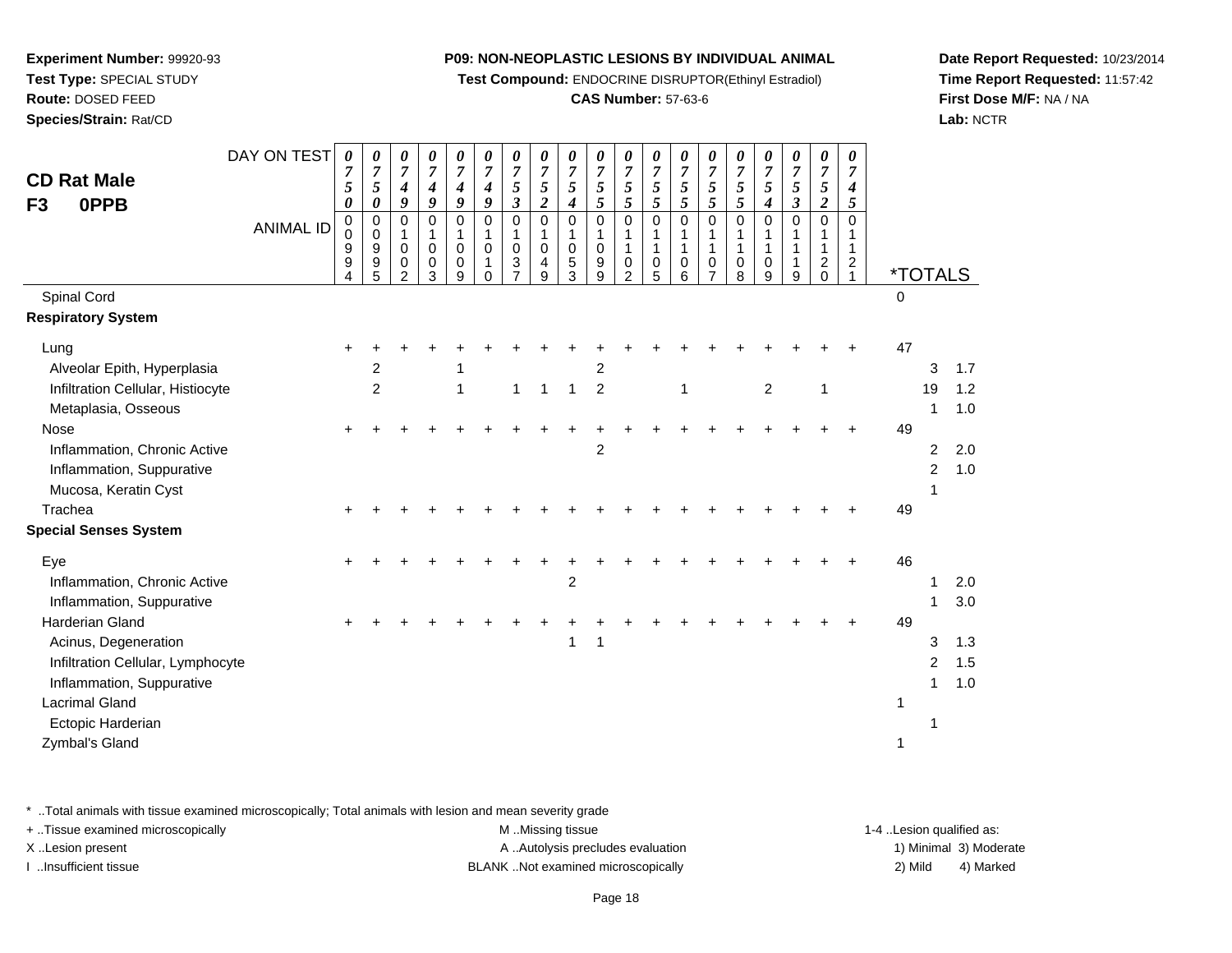**Test Compound:** ENDOCRINE DISRUPTOR(Ethinyl Estradiol)

#### **CAS Number:** 57-63-6

**Date Report Requested:** 10/23/2014**Time Report Requested:** 11:57:43**First Dose M/F:** NA / NA**Lab:** NCTR

| <b>CD Rat Male</b><br>F3<br>0PPB | DAY ON TEST      | $\boldsymbol{\theta}$<br>7<br>5<br>0 | $\boldsymbol{\theta}$<br>$\overline{7}$<br>$5\overline{)}$<br>0 | 0<br>$\overline{ }$<br>4<br>9 | 0<br>$\overline{ }$<br>4<br>9 | 0<br>$\overline{7}$<br>$\boldsymbol{4}$<br>9 | 0<br>$\overline{7}$<br>4<br>9 | 0<br>$\overline{7}$<br>$5\overline{)}$<br>3 | $\boldsymbol{\theta}$<br>$\overline{7}$<br>5<br>$\overline{2}$ | $\boldsymbol{\theta}$<br>$\boldsymbol{7}$<br>5<br>4 | 0<br>$\overline{7}$<br>5<br>5 | $\boldsymbol{7}$<br>5<br>5 | $\boldsymbol{\theta}$<br>7<br>5<br>5 | $\boldsymbol{\theta}$<br>$\overline{7}$<br>5<br>5 | 0<br>7<br>5<br>5 | 0<br>$\overline{7}$<br>5<br>5 | $\boldsymbol{\theta}$<br>$\overline{7}$<br>5<br>4 | 7<br>$5\overline{)}$<br>3 | 0<br>5<br>2   | 0<br>7<br>4<br>5 |                       |    |     |
|----------------------------------|------------------|--------------------------------------|-----------------------------------------------------------------|-------------------------------|-------------------------------|----------------------------------------------|-------------------------------|---------------------------------------------|----------------------------------------------------------------|-----------------------------------------------------|-------------------------------|----------------------------|--------------------------------------|---------------------------------------------------|------------------|-------------------------------|---------------------------------------------------|---------------------------|---------------|------------------|-----------------------|----|-----|
|                                  | <b>ANIMAL ID</b> | 0<br>$\mathbf 0$<br>9<br>9<br>4      | 0<br>$\pmb{0}$<br>9<br>$\boldsymbol{9}$<br>5                    | 0<br>0<br>2                   | 3                             | 0<br>0<br>9                                  | $\Omega$<br>0                 | $\Omega$<br>0<br>3                          | 4<br>9                                                         | 5<br>3                                              | 0<br>0<br>9<br>9              | 0<br>$\mathfrak{p}$        | 5                                    | 0<br>6                                            | $\Omega$<br>0    | $\Omega$<br>$\mathbf 0$<br>8  | 0<br>9                                            | 9                         | 2<br>$\Omega$ | 2                | <i><b>*TOTALS</b></i> |    |     |
| <b>Urinary System</b>            |                  |                                      |                                                                 |                               |                               |                                              |                               |                                             |                                                                |                                                     |                               |                            |                                      |                                                   |                  |                               |                                                   |                           |               |                  |                       |    |     |
| Kidney                           |                  | $\ddot{}$                            |                                                                 |                               |                               |                                              |                               |                                             |                                                                |                                                     |                               |                            |                                      |                                                   |                  |                               |                                                   |                           |               | ٠                | 49                    |    |     |
| Cyst                             |                  |                                      | X                                                               |                               | X                             |                                              | X                             |                                             |                                                                | X                                                   |                               |                            |                                      |                                                   |                  | X                             |                                                   |                           | $\mathsf{X}$  | $\mathsf{X}$     |                       | 18 |     |
| Hydronephrosis                   |                  |                                      |                                                                 |                               |                               |                                              |                               |                                             |                                                                |                                                     |                               |                            |                                      |                                                   |                  |                               |                                                   |                           |               |                  |                       | 2  | 1.5 |
| Nephropathy                      |                  | $\overline{2}$                       | 3                                                               | 2                             | $\mathcal{P}$                 |                                              | $\mathfrak{p}$                | $\overline{2}$                              |                                                                | 2                                                   | 3                             | 2                          |                                      |                                                   | $\overline{c}$   | $\mathfrak{p}$                |                                                   |                           |               | 4                |                       | 46 | 1.8 |
| Polyarteritis                    |                  |                                      |                                                                 |                               |                               |                                              |                               |                                             |                                                                |                                                     |                               |                            |                                      |                                                   |                  |                               |                                                   |                           |               |                  |                       | 1  | 1.0 |
| Urethra                          |                  | $\ddot{}$                            |                                                                 |                               |                               |                                              |                               |                                             |                                                                |                                                     |                               |                            |                                      |                                                   |                  |                               |                                                   |                           |               |                  | 3                     |    |     |
| <b>Urinary Bladder</b>           |                  | $\pm$                                |                                                                 |                               |                               |                                              |                               |                                             |                                                                |                                                     |                               |                            |                                      |                                                   |                  |                               |                                                   |                           |               | $\ddot{}$        | 49                    |    |     |
| Inflammation, Chronic Active     |                  |                                      |                                                                 |                               |                               |                                              |                               |                                             |                                                                |                                                     |                               |                            |                                      |                                                   |                  |                               |                                                   |                           |               |                  |                       |    | 1.0 |
|                                  |                  |                                      |                                                                 |                               |                               |                                              |                               |                                             |                                                                |                                                     |                               |                            |                                      |                                                   |                  |                               |                                                   |                           |               |                  |                       |    |     |

\* ..Total animals with tissue examined microscopically; Total animals with lesion and mean severity grade

**Experiment Number:** 99920-93**Test Type:** SPECIAL STUDY**Route:** DOSED FEED**Species/Strain:** Rat/CD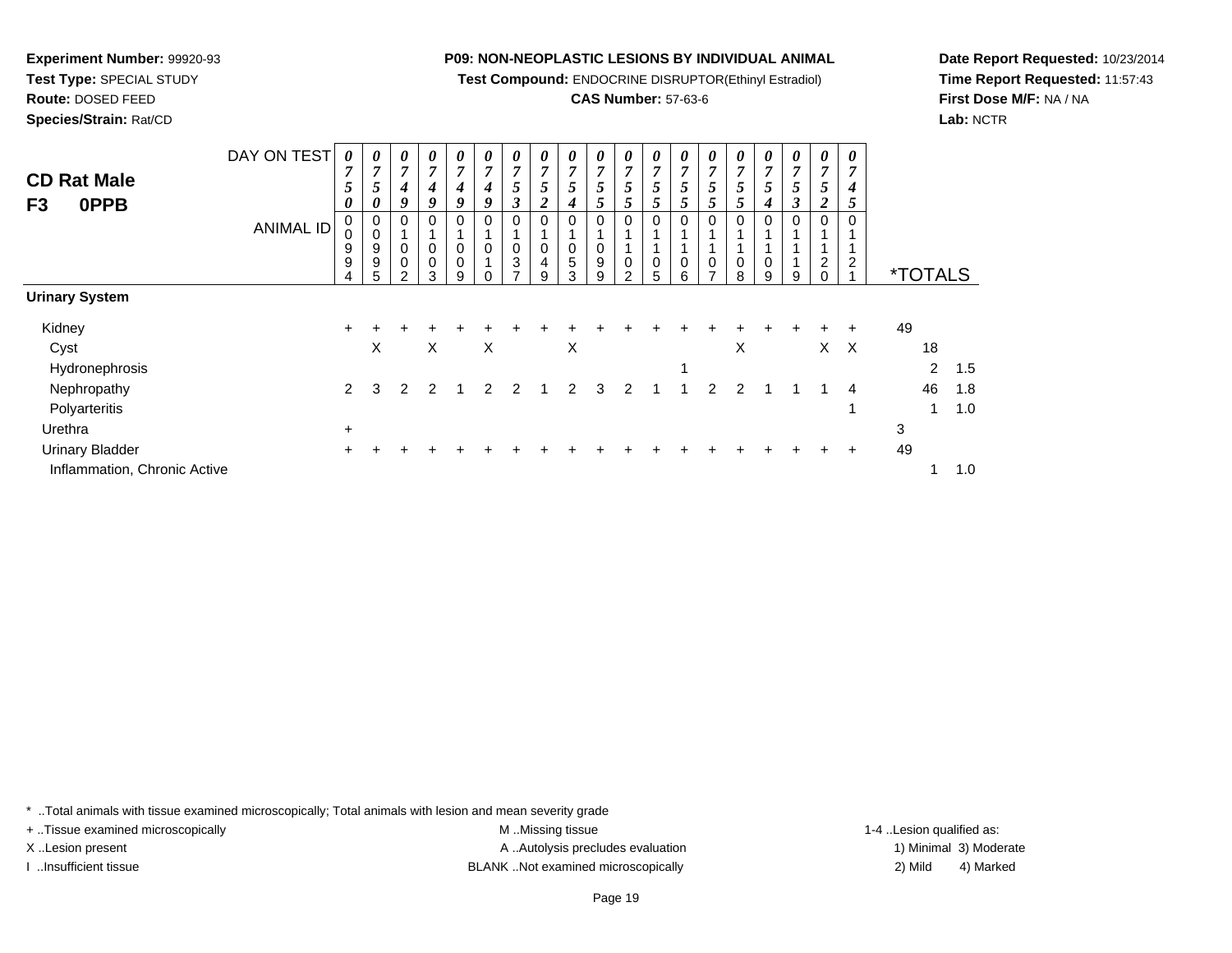**Test Compound:** ENDOCRINE DISRUPTOR(Ethinyl Estradiol)

#### **CAS Number:** 57-63-6

**Date Report Requested:** 10/23/2014**Time Report Requested:** 11:57:43**First Dose M/F:** NA / NA**Lab:** NCTR

| <b>CD Rat Male</b><br><b>F3/2PPB TO CTL</b>                   | DAY ON TEST<br><b>ANIMAL ID</b> | 0<br>3<br>$\boldsymbol{\beta}$<br>$\boldsymbol{l}$<br>$\mathbf 0$<br>0 | 0<br>$\mathfrak{z}$<br>4<br>$\overline{7}$<br>$\mathsf 0$<br>$\mathsf{O}\xspace$ | 0<br>$\boldsymbol{4}$<br>$\boldsymbol{\beta}$<br>$\boldsymbol{4}$<br>$\pmb{0}$<br>$\mathbf 0$ | $\pmb{\theta}$<br>$\mathfrak{s}$<br>$\frac{2}{7}$<br>$\pmb{0}$<br>$\mathbf 0$ | 0<br>$5\overline{)}$<br>8<br>6<br>$\mathbf 0$<br>0 | $\boldsymbol{\theta}$<br>$\sqrt{5}$<br>$\boldsymbol{9}$<br>6<br>$\pmb{0}$<br>0 | 0<br>6<br>$\boldsymbol{l}$<br>8<br>$\pmb{0}$<br>$\mathbf 0$ | 0<br>6<br>$\boldsymbol{2}$<br>$\pmb{8}$<br>$\mathbf 0$<br>$\mathbf 0$ | $\boldsymbol{\theta}$<br>$\pmb{6}$<br>$\boldsymbol{\beta}$<br>$\pmb{\theta}$<br>$\boldsymbol{0}$<br>$\pmb{0}$ | $\boldsymbol{\theta}$<br>6<br>$\boldsymbol{\beta}$<br>$\pmb{8}$<br>$\mathbf 0$<br>$\mathbf 0$ | 0<br>6<br>$\boldsymbol{4}$<br>6<br>$\mathsf 0$<br>$\mathbf 0$ | 0<br>6<br>5<br>$\boldsymbol{\beta}$<br>$\mathbf 0$<br>$\mathbf{0}$ | 0<br>6<br>6<br>$\pmb{\theta}$<br>$\pmb{0}$<br>0 | 0<br>6<br>6<br>6<br>$\mathbf 0$<br>$\mathsf{O}\xspace$ | 0<br>6<br>6<br>6<br>$\mathbf 0$<br>0 | 0<br>6<br>$\overline{7}$<br>$\mathfrak{z}$<br>$\mathbf 0$<br>0 | 0<br>6<br>$\overline{7}$<br>$\boldsymbol{4}$<br>$\mathbf 0$<br>0 | 0<br>6<br>8<br>0<br>$\mathsf 0$<br>$\boldsymbol{0}$ | $\boldsymbol{\theta}$<br>$\boldsymbol{7}$<br>$\boldsymbol{2}$<br>$\pmb{\theta}$<br>$\mathbf 0$<br>$\pmb{0}$ | $\boldsymbol{\theta}$<br>$\overline{7}$<br>$\boldsymbol{2}$<br>$\boldsymbol{4}$<br>$\mathbf 0$<br>$\mathbf 0$ | 0<br>$\overline{7}$<br>$\mathfrak{z}$<br>$\boldsymbol{\theta}$<br>$\mathsf 0$<br>$\mathbf 0$ | $\boldsymbol{\theta}$<br>$\boldsymbol{7}$<br>$\mathbf{3}$<br>4<br>0<br>0 | 0<br>$\boldsymbol{7}$<br>4<br>9<br>$\mathbf 0$<br>$\mathbf 0$ | 0<br>$\overline{7}$<br>$\boldsymbol{4}$<br>9<br>$\mathbf 0$<br>$\mathbf 0$ | 0<br>$\overline{7}$<br>$\boldsymbol{4}$<br>9<br>$\mathbf 0$<br>0 | 0<br>$\overline{7}$<br>$\mathfrak{s}$<br>$\boldsymbol{\theta}$<br>$\mathbf 0$<br>$\pmb{0}$ | 0<br>$\overline{7}$<br>$5\overline{)}$<br>$\pmb{\theta}$<br>0<br>0 | $\boldsymbol{\theta}$<br>$\overline{7}$<br>$\boldsymbol{4}$<br>$\boldsymbol{9}$<br>$\boldsymbol{0}$<br>$\mathbf 0$ | 0<br>$\overline{7}$<br>5<br>$\pmb{\theta}$<br>$\mathbf 0$<br>$\mathbf 0$ | 0<br>$\boldsymbol{7}$<br>$\boldsymbol{4}$<br>9<br>$\mathbf 0$<br>0 | 0<br>$\overline{7}$<br>$\overline{4}$<br>$\boldsymbol{q}$<br>$\mathbf 0$<br>$\Omega$ |
|---------------------------------------------------------------|---------------------------------|------------------------------------------------------------------------|----------------------------------------------------------------------------------|-----------------------------------------------------------------------------------------------|-------------------------------------------------------------------------------|----------------------------------------------------|--------------------------------------------------------------------------------|-------------------------------------------------------------|-----------------------------------------------------------------------|---------------------------------------------------------------------------------------------------------------|-----------------------------------------------------------------------------------------------|---------------------------------------------------------------|--------------------------------------------------------------------|-------------------------------------------------|--------------------------------------------------------|--------------------------------------|----------------------------------------------------------------|------------------------------------------------------------------|-----------------------------------------------------|-------------------------------------------------------------------------------------------------------------|---------------------------------------------------------------------------------------------------------------|----------------------------------------------------------------------------------------------|--------------------------------------------------------------------------|---------------------------------------------------------------|----------------------------------------------------------------------------|------------------------------------------------------------------|--------------------------------------------------------------------------------------------|--------------------------------------------------------------------|--------------------------------------------------------------------------------------------------------------------|--------------------------------------------------------------------------|--------------------------------------------------------------------|--------------------------------------------------------------------------------------|
|                                                               |                                 | $\pmb{0}$<br>$\mathbf 5$<br>6                                          | $\mathbf 0$<br>$\,6\,$<br>3                                                      | $\overline{1}$<br>$\overline{c}$<br>8                                                         | $\boldsymbol{2}$<br>$\sqrt{5}$<br>$\overline{7}$                              | 3<br>$\overline{7}$<br>4                           | 4<br>0                                                                         | 8<br>$\pmb{0}$<br>6                                         | 8<br>$\mathbf{1}$<br>2                                                | $\,8\,$<br>$\mathbf{1}$<br>3                                                                                  | 8<br>$\mathbf{1}$<br>6                                                                        | 8<br>$\overline{2}$                                           | 8<br>$\overline{a}$<br>6                                           | $\,8\,$<br>$\sqrt{3}$<br>3                      | $\,8\,$<br>$\mathbf{3}$<br>4                           | 8<br>$\sqrt{3}$<br>5                 | $\,8\,$<br>4                                                   | 8<br>4<br>3                                                      | 8<br>4<br>9                                         | $\,8\,$<br>$\bf 8$<br>6                                                                                     | 8<br>$\boldsymbol{9}$<br>3                                                                                    | 9<br>$\mathbf 0$<br>$\mathcal{D}$                                                            | $\boldsymbol{9}$<br>$\mathbf 0$<br>4                                     | $\boldsymbol{9}$<br>$\mathbf{1}$<br>$\overline{7}$            | 9<br>$\mathbf{1}$<br>8                                                     | $\boldsymbol{9}$<br>$\boldsymbol{2}$                             | $\boldsymbol{9}$<br>4<br>6                                                                 | $\boldsymbol{9}$<br>4                                              | $\boldsymbol{9}$<br>$\sqrt{5}$<br>6                                                                                | 9<br>8<br>8                                                              | 9<br>9<br>6                                                        | 9<br>9                                                                               |
| <b>Alimentary System</b>                                      |                                 |                                                                        |                                                                                  |                                                                                               |                                                                               |                                                    |                                                                                |                                                             |                                                                       |                                                                                                               |                                                                                               |                                                               |                                                                    |                                                 |                                                        |                                      |                                                                |                                                                  |                                                     |                                                                                                             |                                                                                                               |                                                                                              |                                                                          |                                                               |                                                                            |                                                                  |                                                                                            |                                                                    |                                                                                                                    |                                                                          |                                                                    |                                                                                      |
| Esophagus                                                     |                                 |                                                                        |                                                                                  |                                                                                               |                                                                               |                                                    |                                                                                |                                                             |                                                                       |                                                                                                               |                                                                                               |                                                               |                                                                    |                                                 |                                                        |                                      |                                                                |                                                                  |                                                     |                                                                                                             |                                                                                                               |                                                                                              |                                                                          |                                                               |                                                                            |                                                                  |                                                                                            |                                                                    |                                                                                                                    |                                                                          |                                                                    |                                                                                      |
| Hyperkeratosis                                                |                                 |                                                                        |                                                                                  |                                                                                               | 2                                                                             |                                                    |                                                                                |                                                             |                                                                       |                                                                                                               |                                                                                               |                                                               | 3                                                                  |                                                 |                                                        |                                      |                                                                |                                                                  | $\overline{c}$                                      |                                                                                                             |                                                                                                               |                                                                                              |                                                                          |                                                               |                                                                            |                                                                  |                                                                                            |                                                                    |                                                                                                                    |                                                                          |                                                                    |                                                                                      |
| Intestine Large, Cecum<br>Edema<br>Inflammation, Suppurative  |                                 | Α                                                                      | $\overline{1}$                                                                   |                                                                                               |                                                                               | $\pm$                                              | Α                                                                              |                                                             | A                                                                     |                                                                                                               |                                                                                               | 3                                                             |                                                                    |                                                 |                                                        |                                      |                                                                |                                                                  |                                                     |                                                                                                             |                                                                                                               |                                                                                              |                                                                          |                                                               |                                                                            |                                                                  |                                                                                            |                                                                    |                                                                                                                    |                                                                          |                                                                    |                                                                                      |
| Intestine Large, Colon                                        |                                 | Α                                                                      |                                                                                  |                                                                                               |                                                                               |                                                    |                                                                                |                                                             |                                                                       |                                                                                                               |                                                                                               |                                                               |                                                                    |                                                 |                                                        |                                      |                                                                |                                                                  |                                                     |                                                                                                             |                                                                                                               |                                                                                              |                                                                          |                                                               |                                                                            |                                                                  |                                                                                            |                                                                    |                                                                                                                    |                                                                          |                                                                    |                                                                                      |
| Intestine Large, Rectum<br>Infiltration Cellular, Lymphocyte  |                                 | Α                                                                      | $\div$                                                                           | $\ddot{}$                                                                                     | A                                                                             |                                                    |                                                                                |                                                             |                                                                       |                                                                                                               |                                                                                               |                                                               |                                                                    |                                                 |                                                        |                                      | 2                                                              |                                                                  |                                                     |                                                                                                             |                                                                                                               |                                                                                              |                                                                          |                                                               |                                                                            |                                                                  |                                                                                            |                                                                    |                                                                                                                    |                                                                          |                                                                    |                                                                                      |
| Intestine Small, Duodenum                                     |                                 | A                                                                      |                                                                                  |                                                                                               |                                                                               |                                                    |                                                                                |                                                             |                                                                       |                                                                                                               |                                                                                               |                                                               |                                                                    |                                                 |                                                        |                                      |                                                                |                                                                  |                                                     |                                                                                                             |                                                                                                               |                                                                                              |                                                                          |                                                               |                                                                            |                                                                  |                                                                                            |                                                                    |                                                                                                                    |                                                                          |                                                                    |                                                                                      |
| Intestine Small, Ileum                                        |                                 |                                                                        |                                                                                  |                                                                                               |                                                                               |                                                    |                                                                                |                                                             |                                                                       |                                                                                                               |                                                                                               |                                                               |                                                                    |                                                 |                                                        |                                      |                                                                |                                                                  |                                                     |                                                                                                             |                                                                                                               |                                                                                              |                                                                          |                                                               |                                                                            |                                                                  |                                                                                            |                                                                    |                                                                                                                    |                                                                          |                                                                    |                                                                                      |
| Intestine Small, Jejunum                                      |                                 | Α                                                                      |                                                                                  |                                                                                               |                                                                               |                                                    |                                                                                |                                                             |                                                                       |                                                                                                               |                                                                                               |                                                               |                                                                    |                                                 |                                                        |                                      |                                                                |                                                                  |                                                     |                                                                                                             |                                                                                                               |                                                                                              |                                                                          |                                                               |                                                                            |                                                                  |                                                                                            |                                                                    |                                                                                                                    |                                                                          |                                                                    |                                                                                      |
| Liver<br>Angiectasis                                          |                                 |                                                                        |                                                                                  |                                                                                               |                                                                               |                                                    |                                                                                |                                                             | $\overline{c}$                                                        |                                                                                                               |                                                                                               |                                                               |                                                                    |                                                 |                                                        |                                      |                                                                |                                                                  |                                                     |                                                                                                             |                                                                                                               |                                                                                              |                                                                          |                                                               |                                                                            |                                                                  |                                                                                            |                                                                    |                                                                                                                    |                                                                          |                                                                    |                                                                                      |
| <b>Basophilic Focus</b>                                       |                                 |                                                                        |                                                                                  |                                                                                               |                                                                               |                                                    |                                                                                |                                                             |                                                                       |                                                                                                               |                                                                                               |                                                               |                                                                    |                                                 |                                                        |                                      |                                                                |                                                                  |                                                     |                                                                                                             |                                                                                                               |                                                                                              |                                                                          |                                                               | X                                                                          |                                                                  |                                                                                            |                                                                    |                                                                                                                    | $\mathsf X$                                                              |                                                                    |                                                                                      |
| Bile Duct, Hyperplasia                                        |                                 |                                                                        |                                                                                  |                                                                                               |                                                                               |                                                    |                                                                                |                                                             |                                                                       |                                                                                                               |                                                                                               |                                                               |                                                                    |                                                 |                                                        |                                      |                                                                |                                                                  |                                                     |                                                                                                             |                                                                                                               |                                                                                              |                                                                          |                                                               |                                                                            |                                                                  |                                                                                            |                                                                    |                                                                                                                    |                                                                          |                                                                    |                                                                                      |
| <b>Biliar Tract, Fibrosis</b>                                 |                                 |                                                                        |                                                                                  |                                                                                               |                                                                               |                                                    |                                                                                |                                                             |                                                                       |                                                                                                               |                                                                                               |                                                               |                                                                    |                                                 |                                                        |                                      |                                                                |                                                                  |                                                     |                                                                                                             |                                                                                                               |                                                                                              |                                                                          |                                                               |                                                                            |                                                                  |                                                                                            |                                                                    |                                                                                                                    |                                                                          |                                                                    |                                                                                      |
| Capsule, Inflammation, Chronic Active<br>Cyst                 |                                 |                                                                        |                                                                                  |                                                                                               |                                                                               |                                                    | $\overline{a}$                                                                 |                                                             |                                                                       |                                                                                                               |                                                                                               |                                                               |                                                                    |                                                 |                                                        |                                      |                                                                |                                                                  |                                                     |                                                                                                             |                                                                                                               |                                                                                              |                                                                          |                                                               |                                                                            |                                                                  |                                                                                            |                                                                    |                                                                                                                    |                                                                          |                                                                    |                                                                                      |
| Degeneration, Cystic                                          |                                 |                                                                        |                                                                                  |                                                                                               |                                                                               |                                                    |                                                                                |                                                             |                                                                       |                                                                                                               |                                                                                               |                                                               |                                                                    |                                                 |                                                        |                                      |                                                                |                                                                  | 1                                                   |                                                                                                             | $\overline{2}$                                                                                                |                                                                                              | $\overline{c}$                                                           |                                                               |                                                                            |                                                                  |                                                                                            |                                                                    |                                                                                                                    |                                                                          |                                                                    |                                                                                      |
| <b>Eosinophilic Focus</b><br>Hematopoietic Cell Proliferation |                                 |                                                                        |                                                                                  |                                                                                               |                                                                               |                                                    |                                                                                |                                                             |                                                                       |                                                                                                               | $\boldsymbol{\mathsf{X}}$<br>1                                                                |                                                               |                                                                    |                                                 |                                                        |                                      |                                                                |                                                                  |                                                     |                                                                                                             |                                                                                                               |                                                                                              |                                                                          |                                                               |                                                                            |                                                                  | X                                                                                          | $\times$                                                           |                                                                                                                    |                                                                          |                                                                    |                                                                                      |

\* ..Total animals with tissue examined microscopically; Total animals with lesion and mean severity grade

**Experiment Number:** 99920-93**Test Type:** SPECIAL STUDY**Route:** DOSED FEED**Species/Strain:** Rat/CD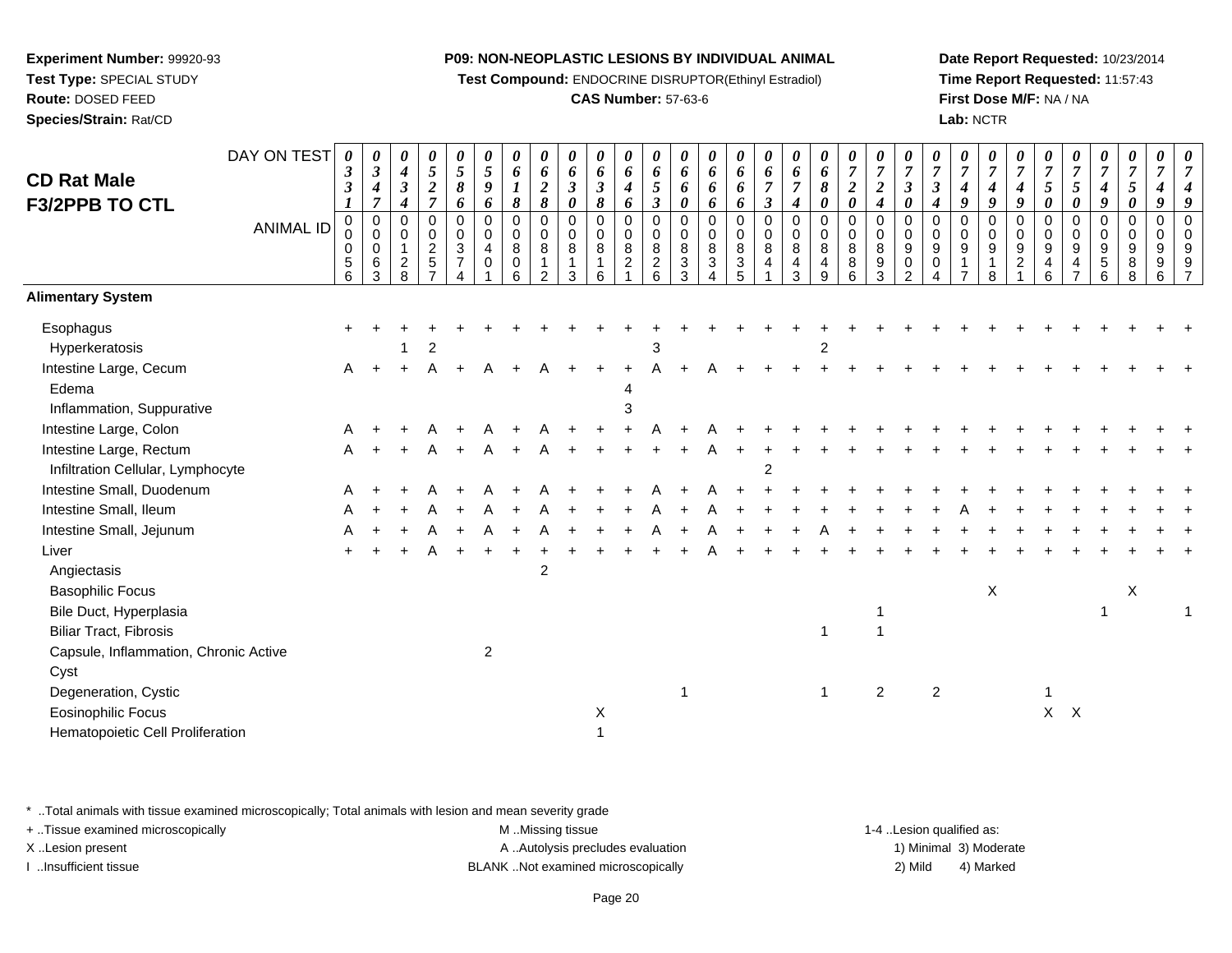**Test Compound:** ENDOCRINE DISRUPTOR(Ethinyl Estradiol)

#### **CAS Number:** 57-63-6

**Date Report Requested:** 10/23/2014**Time Report Requested:** 11:57:44**First Dose M/F:** NA / NA**Lab:** NCTR

| <b>CD Rat Male</b>                                      | DAY ON TEST      | $\boldsymbol{\beta}$<br>$\boldsymbol{\beta}$ | $\boldsymbol{\theta}$<br>$\mathbf{3}$<br>$\boldsymbol{4}$      | 0<br>$\boldsymbol{4}$<br>$\mathfrak{z}$                                        | 0<br>$\sqrt{5}$<br>$\frac{2}{7}$                                             | 0<br>$\mathfrak{S}$<br>$\pmb{8}$                                | $\boldsymbol{\theta}$<br>$\mathfrak{s}$<br>$\pmb{9}$ | 0<br>6<br>$\boldsymbol{l}$                             | $\boldsymbol{\theta}$<br>6<br>$\boldsymbol{2}$                | $\boldsymbol{\theta}$<br>$\boldsymbol{6}$<br>$\mathfrak{z}$              | $\boldsymbol{\theta}$<br>6<br>$\mathfrak{z}$ | $\boldsymbol{\theta}$<br>6<br>$\boldsymbol{4}$        | $\boldsymbol{\theta}$<br>6<br>5                             | 0<br>6<br>6                                                     | $\boldsymbol{\theta}$<br>6<br>6                     | $\boldsymbol{\theta}$<br>6<br>6                | $\boldsymbol{\theta}$<br>6<br>$\overline{7}$            | $\boldsymbol{\theta}$<br>6<br>$\overline{7}$ | $\boldsymbol{\theta}$<br>6<br>8                                                         | $\frac{\boldsymbol{0}}{7}$<br>$\overline{\mathbf{c}}$            | $\overline{7}$<br>$\boldsymbol{2}$                                           | $\overline{7}$<br>$\mathfrak{z}$                                                         | 0<br>$\overline{7}$<br>$\mathbf{3}$       | 0<br>$\overline{7}$<br>$\boldsymbol{4}$                                           | $\boldsymbol{\theta}$<br>$\overline{7}$<br>$\boldsymbol{4}$ | $\overline{7}$<br>$\boldsymbol{4}$                         | $\boldsymbol{\theta}$<br>$\overline{7}$<br>5     | $\frac{\theta}{7}$<br>$\sqrt{5}$                                                                                  | 0<br>$\overline{7}$<br>$\boldsymbol{4}$                             | $\boldsymbol{\theta}$<br>$\overline{7}$<br>5          | 0<br>$\overline{7}$<br>$\boldsymbol{4}$                                   | 0<br>$\overline{7}$<br>$\boldsymbol{4}$                       |
|---------------------------------------------------------|------------------|----------------------------------------------|----------------------------------------------------------------|--------------------------------------------------------------------------------|------------------------------------------------------------------------------|-----------------------------------------------------------------|------------------------------------------------------|--------------------------------------------------------|---------------------------------------------------------------|--------------------------------------------------------------------------|----------------------------------------------|-------------------------------------------------------|-------------------------------------------------------------|-----------------------------------------------------------------|-----------------------------------------------------|------------------------------------------------|---------------------------------------------------------|----------------------------------------------|-----------------------------------------------------------------------------------------|------------------------------------------------------------------|------------------------------------------------------------------------------|------------------------------------------------------------------------------------------|-------------------------------------------|-----------------------------------------------------------------------------------|-------------------------------------------------------------|------------------------------------------------------------|--------------------------------------------------|-------------------------------------------------------------------------------------------------------------------|---------------------------------------------------------------------|-------------------------------------------------------|---------------------------------------------------------------------------|---------------------------------------------------------------|
| <b>F3/2PPB TO CTL</b>                                   | <b>ANIMAL ID</b> | $\Omega$<br>0<br>0<br>$\mathbf 5$<br>6       | $\overline{7}$<br>$\Omega$<br>0<br>$\mathbf 0$<br>$\,6\,$<br>3 | $\boldsymbol{4}$<br>$\Omega$<br>$\mathbf 0$<br>$\overline{1}$<br>$\frac{2}{8}$ | $\Omega$<br>$\mathbf 0$<br>$\boldsymbol{2}$<br>$\,$ 5 $\,$<br>$\overline{7}$ | 6<br>$\Omega$<br>$\mathbf 0$<br>3<br>$\overline{7}$<br>$\Delta$ | 6<br>$\Omega$<br>$\mathbf 0$<br>4<br>$\mathbf 0$     | 8<br>$\mathbf 0$<br>$\mathbf 0$<br>8<br>$\pmb{0}$<br>6 | $\boldsymbol{\delta}$<br>$\Omega$<br>0<br>8<br>$\overline{2}$ | $\boldsymbol{\theta}$<br>$\mathbf 0$<br>$\mathbf 0$<br>$\, 8$<br>-1<br>3 | $\pmb{8}$<br>$\Omega$<br>0<br>8<br>1<br>6    | 6<br>$\Omega$<br>$\mathbf 0$<br>8<br>$\boldsymbol{2}$ | $\mathbf{3}$<br>$\Omega$<br>0<br>8<br>$\boldsymbol{2}$<br>6 | 0<br>$\Omega$<br>0<br>$\bf 8$<br>$\ensuremath{\mathsf{3}}$<br>3 | 6<br>$\mathbf 0$<br>0<br>$\,8\,$<br>$\sqrt{3}$<br>4 | 6<br>$\Omega$<br>0<br>$\bf 8$<br>$\frac{3}{5}$ | $\boldsymbol{\beta}$<br>$\mathbf 0$<br>0<br>$\bf8$<br>4 | 4<br>$\mathbf 0$<br>0<br>8<br>4<br>3         | 0<br>$\Omega$<br>$\mathbf 0$<br>$\overline{8}$<br>$\begin{array}{c} 4 \\ 9 \end{array}$ | $\boldsymbol{\theta}$<br>$\mathbf 0$<br>$\pmb{0}$<br>8<br>8<br>6 | $\boldsymbol{4}$<br>$\Omega$<br>0<br>8<br>$\boldsymbol{9}$<br>$\overline{3}$ | $\boldsymbol{\theta}$<br>$\Omega$<br>0<br>$\boldsymbol{9}$<br>$\pmb{0}$<br>$\mathcal{P}$ | 4<br>$\Omega$<br>0<br>9<br>$\pmb{0}$<br>4 | 9<br>$\Omega$<br>$\mathbf 0$<br>$\boldsymbol{9}$<br>$\mathbf 1$<br>$\overline{7}$ | 9<br>$\Omega$<br>0<br>9<br>8                                | 9<br>$\Omega$<br>0<br>$\boldsymbol{9}$<br>$\boldsymbol{2}$ | 0<br>$\Omega$<br>0<br>$\boldsymbol{9}$<br>4<br>6 | $\boldsymbol{\theta}$<br>$\Omega$<br>$\mathbf 0$<br>$\boldsymbol{9}$<br>$\overline{\mathbf{r}}$<br>$\overline{7}$ | $\boldsymbol{9}$<br>$\Omega$<br>$\mathbf 0$<br>9<br>$\sqrt{5}$<br>6 | $\boldsymbol{\theta}$<br>$\Omega$<br>0<br>9<br>8<br>8 | 9<br>$\Omega$<br>0<br>$\boldsymbol{9}$<br>$\boldsymbol{9}$<br>$6^{\circ}$ | $\boldsymbol{q}$<br>$\overline{0}$<br>0<br>9<br>$\frac{9}{7}$ |
| Hepatodiaphragmatic Nodule<br>Hyperplasia, Regenerative |                  |                                              |                                                                |                                                                                |                                                                              |                                                                 |                                                      |                                                        |                                                               |                                                                          |                                              |                                                       |                                                             |                                                                 |                                                     |                                                |                                                         |                                              |                                                                                         |                                                                  | X                                                                            |                                                                                          |                                           |                                                                                   | X                                                           |                                                            |                                                  |                                                                                                                   |                                                                     |                                                       |                                                                           |                                                               |
| Infiltration Cellular, Lymphocyte                       |                  |                                              |                                                                |                                                                                |                                                                              |                                                                 |                                                      |                                                        |                                                               |                                                                          |                                              |                                                       |                                                             |                                                                 |                                                     |                                                |                                                         |                                              |                                                                                         |                                                                  |                                                                              |                                                                                          |                                           | $\overline{2}$                                                                    |                                                             |                                                            |                                                  |                                                                                                                   |                                                                     |                                                       |                                                                           |                                                               |
| Inflammation, Chronic Active                            |                  |                                              |                                                                |                                                                                |                                                                              |                                                                 |                                                      |                                                        |                                                               |                                                                          |                                              |                                                       |                                                             | $\overline{2}$                                                  |                                                     |                                                | $\overline{c}$                                          |                                              |                                                                                         |                                                                  |                                                                              |                                                                                          |                                           |                                                                                   |                                                             |                                                            |                                                  |                                                                                                                   |                                                                     |                                                       |                                                                           |                                                               |
| Necrosis                                                |                  |                                              |                                                                |                                                                                |                                                                              |                                                                 |                                                      |                                                        |                                                               |                                                                          |                                              | 4                                                     |                                                             |                                                                 |                                                     |                                                | $\overline{c}$                                          |                                              |                                                                                         |                                                                  |                                                                              |                                                                                          |                                           |                                                                                   |                                                             |                                                            |                                                  |                                                                                                                   |                                                                     |                                                       |                                                                           |                                                               |
| <b>Tension Lipidosis</b>                                |                  |                                              |                                                                |                                                                                |                                                                              |                                                                 |                                                      |                                                        |                                                               |                                                                          |                                              |                                                       |                                                             |                                                                 |                                                     |                                                |                                                         |                                              |                                                                                         |                                                                  |                                                                              |                                                                                          |                                           |                                                                                   |                                                             |                                                            |                                                  |                                                                                                                   |                                                                     |                                                       |                                                                           |                                                               |
| Vacuolization Cytoplasmic                               |                  |                                              |                                                                |                                                                                |                                                                              |                                                                 |                                                      |                                                        |                                                               |                                                                          |                                              |                                                       |                                                             | 2                                                               |                                                     |                                                | 3                                                       |                                              | 2                                                                                       |                                                                  |                                                                              |                                                                                          |                                           |                                                                                   |                                                             | $\overline{2}$                                             |                                                  |                                                                                                                   |                                                                     |                                                       |                                                                           |                                                               |
| Oral Mucosa                                             |                  |                                              |                                                                |                                                                                |                                                                              |                                                                 |                                                      |                                                        |                                                               |                                                                          |                                              |                                                       |                                                             |                                                                 |                                                     |                                                |                                                         |                                              |                                                                                         |                                                                  |                                                                              |                                                                                          |                                           |                                                                                   |                                                             |                                                            |                                                  |                                                                                                                   |                                                                     |                                                       |                                                                           |                                                               |
| Gingival, Inflammation, Chronic Active                  |                  |                                              |                                                                |                                                                                |                                                                              |                                                                 |                                                      |                                                        |                                                               |                                                                          |                                              |                                                       |                                                             |                                                                 |                                                     |                                                |                                                         |                                              |                                                                                         | $\overline{2}$                                                   |                                                                              |                                                                                          |                                           |                                                                                   |                                                             |                                                            |                                                  |                                                                                                                   |                                                                     |                                                       |                                                                           |                                                               |
| Keratin Cyst                                            |                  |                                              |                                                                |                                                                                |                                                                              |                                                                 |                                                      |                                                        |                                                               |                                                                          |                                              |                                                       | X                                                           |                                                                 |                                                     |                                                |                                                         |                                              |                                                                                         |                                                                  |                                                                              | $\boldsymbol{\mathsf{X}}$                                                                |                                           |                                                                                   |                                                             |                                                            |                                                  |                                                                                                                   |                                                                     |                                                       |                                                                           |                                                               |
| Pancreas                                                |                  |                                              |                                                                |                                                                                |                                                                              |                                                                 |                                                      |                                                        |                                                               |                                                                          |                                              |                                                       |                                                             |                                                                 |                                                     |                                                |                                                         |                                              |                                                                                         |                                                                  |                                                                              |                                                                                          |                                           |                                                                                   |                                                             |                                                            |                                                  |                                                                                                                   |                                                                     |                                                       |                                                                           |                                                               |
| Acinar Cell, Degeneration                               |                  |                                              |                                                                |                                                                                | 2                                                                            | 2                                                               | 3                                                    | $\overline{2}$                                         |                                                               |                                                                          | $\overline{c}$                               |                                                       |                                                             | $\overline{2}$                                                  |                                                     | 2                                              |                                                         | 3                                            |                                                                                         |                                                                  |                                                                              | 2                                                                                        | $\mathfrak{p}$                            |                                                                                   | з                                                           |                                                            | 3                                                |                                                                                                                   |                                                                     |                                                       | 2                                                                         | $\overline{2}$                                                |
| Polyarteritis                                           |                  |                                              |                                                                |                                                                                |                                                                              |                                                                 |                                                      |                                                        |                                                               |                                                                          |                                              |                                                       |                                                             |                                                                 |                                                     |                                                |                                                         |                                              |                                                                                         |                                                                  |                                                                              |                                                                                          |                                           |                                                                                   |                                                             |                                                            |                                                  | $\overline{c}$                                                                                                    |                                                                     |                                                       |                                                                           |                                                               |
| <b>Salivary Glands</b>                                  |                  |                                              |                                                                |                                                                                |                                                                              |                                                                 |                                                      |                                                        |                                                               |                                                                          |                                              |                                                       |                                                             |                                                                 |                                                     |                                                |                                                         |                                              |                                                                                         |                                                                  |                                                                              |                                                                                          |                                           |                                                                                   |                                                             |                                                            |                                                  |                                                                                                                   |                                                                     |                                                       |                                                                           |                                                               |
| Stomach, Forestomach<br>Epithelium, Hyperplasia         |                  | A                                            |                                                                |                                                                                |                                                                              |                                                                 |                                                      |                                                        |                                                               |                                                                          |                                              |                                                       |                                                             |                                                                 |                                                     |                                                | $\overline{2}$                                          |                                              |                                                                                         |                                                                  |                                                                              |                                                                                          |                                           |                                                                                   |                                                             |                                                            |                                                  |                                                                                                                   |                                                                     |                                                       |                                                                           |                                                               |
| Hyperkeratosis                                          |                  |                                              |                                                                |                                                                                | $\overline{2}$                                                               |                                                                 |                                                      |                                                        |                                                               |                                                                          |                                              |                                                       |                                                             |                                                                 |                                                     |                                                |                                                         |                                              |                                                                                         |                                                                  |                                                                              |                                                                                          |                                           |                                                                                   |                                                             |                                                            |                                                  |                                                                                                                   |                                                                     |                                                       |                                                                           |                                                               |
| Stomach, Glandular                                      |                  | Α                                            |                                                                |                                                                                |                                                                              |                                                                 |                                                      |                                                        |                                                               |                                                                          |                                              |                                                       |                                                             |                                                                 |                                                     |                                                |                                                         |                                              |                                                                                         |                                                                  |                                                                              |                                                                                          |                                           |                                                                                   |                                                             |                                                            |                                                  |                                                                                                                   |                                                                     |                                                       |                                                                           |                                                               |
| <b>Cardiovascular System</b>                            |                  |                                              |                                                                |                                                                                |                                                                              |                                                                 |                                                      |                                                        |                                                               |                                                                          |                                              |                                                       |                                                             |                                                                 |                                                     |                                                |                                                         |                                              |                                                                                         |                                                                  |                                                                              |                                                                                          |                                           |                                                                                   |                                                             |                                                            |                                                  |                                                                                                                   |                                                                     |                                                       |                                                                           |                                                               |
| <b>Blood Vessel</b>                                     |                  |                                              |                                                                |                                                                                |                                                                              |                                                                 |                                                      |                                                        |                                                               |                                                                          |                                              |                                                       |                                                             |                                                                 |                                                     |                                                |                                                         |                                              |                                                                                         |                                                                  |                                                                              |                                                                                          |                                           |                                                                                   |                                                             |                                                            |                                                  |                                                                                                                   |                                                                     |                                                       |                                                                           |                                                               |
| Heart                                                   |                  |                                              |                                                                |                                                                                |                                                                              |                                                                 |                                                      |                                                        |                                                               |                                                                          |                                              |                                                       |                                                             |                                                                 |                                                     |                                                |                                                         |                                              |                                                                                         |                                                                  |                                                                              |                                                                                          |                                           |                                                                                   |                                                             |                                                            |                                                  |                                                                                                                   |                                                                     |                                                       |                                                                           |                                                               |
| Atrium, Dilatation                                      |                  |                                              |                                                                |                                                                                |                                                                              |                                                                 |                                                      |                                                        |                                                               |                                                                          |                                              |                                                       | 3                                                           |                                                                 | $\mathsf 3$                                         |                                                |                                                         |                                              |                                                                                         |                                                                  |                                                                              |                                                                                          |                                           |                                                                                   |                                                             |                                                            |                                                  |                                                                                                                   |                                                                     |                                                       |                                                                           |                                                               |
|                                                         |                  |                                              |                                                                |                                                                                |                                                                              |                                                                 |                                                      |                                                        |                                                               |                                                                          |                                              |                                                       |                                                             |                                                                 |                                                     |                                                |                                                         |                                              |                                                                                         |                                                                  |                                                                              |                                                                                          |                                           |                                                                                   |                                                             |                                                            |                                                  |                                                                                                                   |                                                                     |                                                       |                                                                           |                                                               |

\* ..Total animals with tissue examined microscopically; Total animals with lesion and mean severity grade

**Experiment Number:** 99920-93**Test Type:** SPECIAL STUDY**Route:** DOSED FEED**Species/Strain:** Rat/CD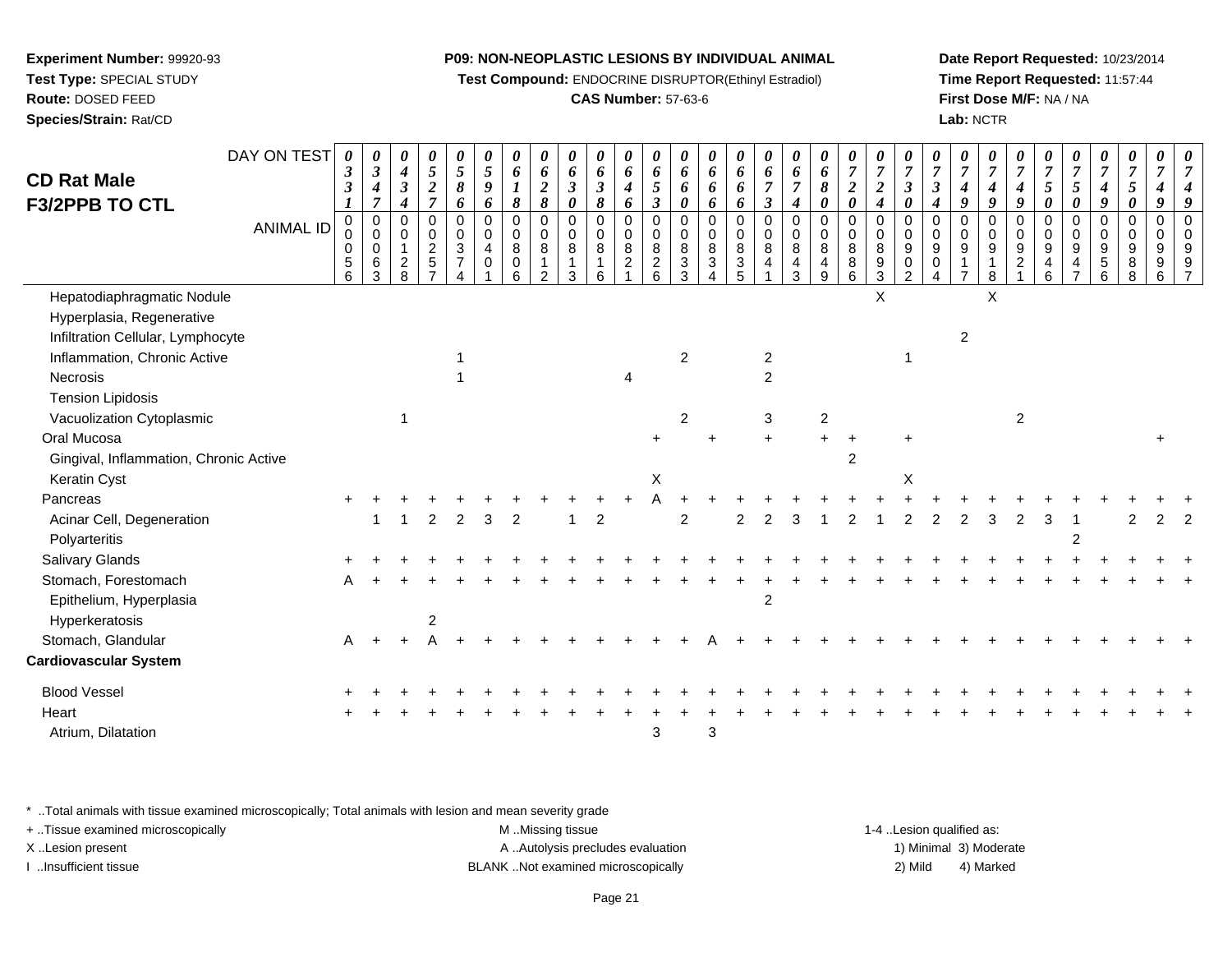**Test Compound:** ENDOCRINE DISRUPTOR(Ethinyl Estradiol)

#### **CAS Number:** 57-63-6

**Date Report Requested:** 10/23/2014**Time Report Requested:** 11:57:44**First Dose M/F:** NA / NA**Lab:** NCTR

| <b>CD Rat Male</b>                                  | DAY ON TEST      | 3<br>3                                 | 0<br>$\boldsymbol{\beta}$<br>$\boldsymbol{4}$<br>$\overline{7}$   | 0<br>$\boldsymbol{4}$<br>$\boldsymbol{\beta}$                                     | 0<br>5<br>$\frac{2}{7}$                                | 0<br>$\overline{5}$<br>8                          | $\boldsymbol{\theta}$<br>$\mathfrak{s}$<br>$\boldsymbol{g}$ | 0<br>6<br>$\boldsymbol{l}$                                     | 0<br>6<br>$\overline{\mathbf{c}}$ | 0<br>6<br>$\boldsymbol{\beta}$                                      | 0<br>$\boldsymbol{\delta}$<br>$\boldsymbol{\mathfrak{z}}$ | 0<br>6<br>$\boldsymbol{4}$                | 0<br>6<br>5                                                                 | 0<br>6<br>6                            | 0<br>6<br>6                       | 0<br>6<br>6                              | 6<br>$\overline{7}$                                    | 0<br>6<br>$\overline{7}$                          | 0<br>$\boldsymbol{6}$<br>$\pmb{8}$                | 0<br>$\boldsymbol{7}$<br>$\overline{\mathbf{c}}$                   | $\frac{\boldsymbol{\theta}}{\boldsymbol{7}}$<br>$\boldsymbol{2}$ | $\overline{7}$<br>$\boldsymbol{\beta}$               | 0<br>$\overline{7}$<br>$\boldsymbol{\beta}$           | 0<br>$\overline{7}$<br>4                               | 0<br>$\boldsymbol{7}$<br>$\boldsymbol{4}$<br>9 | 0<br>$\overline{7}$<br>4                           | $\overline{7}$<br>$\sqrt{5}$                                                   | 0<br>$\overline{7}$<br>$\sqrt{5}$                                            | 0<br>$\boldsymbol{7}$<br>$\boldsymbol{4}$ | 0<br>$\boldsymbol{7}$<br>$\mathfrak{S}$                            | 0<br>$\overline{7}$<br>4<br>$\boldsymbol{q}$ |                    |
|-----------------------------------------------------|------------------|----------------------------------------|-------------------------------------------------------------------|-----------------------------------------------------------------------------------|--------------------------------------------------------|---------------------------------------------------|-------------------------------------------------------------|----------------------------------------------------------------|-----------------------------------|---------------------------------------------------------------------|-----------------------------------------------------------|-------------------------------------------|-----------------------------------------------------------------------------|----------------------------------------|-----------------------------------|------------------------------------------|--------------------------------------------------------|---------------------------------------------------|---------------------------------------------------|--------------------------------------------------------------------|------------------------------------------------------------------|------------------------------------------------------|-------------------------------------------------------|--------------------------------------------------------|------------------------------------------------|----------------------------------------------------|--------------------------------------------------------------------------------|------------------------------------------------------------------------------|-------------------------------------------|--------------------------------------------------------------------|----------------------------------------------|--------------------|
| <b>F3/2PPB TO CTL</b>                               | <b>ANIMAL ID</b> | $\Omega$<br>0<br>0<br>$\,$ 5 $\,$<br>6 | $\Omega$<br>$\mathbf 0$<br>$\mathbf 0$<br>$\,6$<br>$\overline{3}$ | $\boldsymbol{4}$<br>$\Omega$<br>0<br>$\mathbf{1}$<br>$\overline{\mathbf{c}}$<br>8 | $\Omega$<br>0<br>$\overline{a}$<br>5<br>$\overline{7}$ | 6<br>$\mathbf 0$<br>0<br>3<br>$\overline{7}$<br>4 | 6<br>$\Omega$<br>0<br>$\overline{4}$<br>0                   | 8<br>$\mathbf 0$<br>$\mathbf 0$<br>$\,8\,$<br>$\mathbf 0$<br>6 | 8<br>0<br>0<br>$\bf8$<br>1<br>2   | $\boldsymbol{\theta}$<br>$\mathbf 0$<br>0<br>8<br>$\mathbf{1}$<br>3 | 8<br>0<br>0<br>8<br>$\mathbf{1}$<br>6                     | 6<br>$\Omega$<br>0<br>8<br>$\overline{2}$ | $\boldsymbol{\beta}$<br>$\Omega$<br>$\mathbf 0$<br>8<br>$\overline{2}$<br>6 | 0<br>$\Omega$<br>0<br>$\bf8$<br>3<br>3 | 6<br>$\Omega$<br>0<br>8<br>3<br>4 | 6<br>$\Omega$<br>0<br>8<br>$\frac{3}{5}$ | $\mathfrak{z}$<br>$\Omega$<br>0<br>8<br>$\overline{4}$ | 4<br>$\Omega$<br>$\mathbf 0$<br>$\,8\,$<br>4<br>3 | 0<br>0<br>$\mathbf 0$<br>8<br>$\overline{4}$<br>9 | $\boldsymbol{\theta}$<br>$\mathbf 0$<br>$\mathbf 0$<br>8<br>8<br>6 | $\boldsymbol{4}$<br>$\Omega$<br>0<br>8<br>$\frac{9}{3}$          | 0<br>$\Omega$<br>0<br>9<br>$\,0\,$<br>$\overline{2}$ | 4<br>$\Omega$<br>$\mathbf 0$<br>9<br>$\mathbf 0$<br>4 | $\boldsymbol{g}$<br>0<br>0<br>9<br>1<br>$\overline{7}$ | $\Omega$<br>$\mathbf 0$<br>9<br>1<br>8         | 9<br>$\Omega$<br>0<br>9<br>$\overline{\mathbf{c}}$ | $\boldsymbol{\theta}$<br>$\mathbf 0$<br>0<br>9<br>$\overline{\mathbf{4}}$<br>6 | $\boldsymbol{\theta}$<br>$\Omega$<br>$\mathbf 0$<br>9<br>4<br>$\overline{7}$ | 9<br>0<br>0<br>9<br>$\,$ 5 $\,$<br>6      | $\boldsymbol{\theta}$<br>$\mathbf 0$<br>$\mathbf 0$<br>9<br>8<br>8 | $\Omega$<br>0<br>9<br>9<br>6                 | $\Omega$<br>9<br>7 |
| Cardiomyopathy                                      |                  |                                        | $\boldsymbol{2}$                                                  | $\mathbf{3}$                                                                      |                                                        | 1                                                 | 3                                                           |                                                                | $\overline{c}$                    |                                                                     |                                                           |                                           |                                                                             | 1                                      | 2                                 |                                          |                                                        |                                                   |                                                   |                                                                    |                                                                  |                                                      |                                                       |                                                        | $\overline{a}$                                 | $\overline{2}$                                     | $\overline{2}$                                                                 |                                                                              | $\overline{2}$                            |                                                                    | $\mathfrak{p}$                               |                    |
| Endocardium, Hyperplasia<br>Metaplasia, Osseous     |                  |                                        |                                                                   |                                                                                   |                                                        |                                                   |                                                             |                                                                |                                   |                                                                     |                                                           |                                           |                                                                             |                                        |                                   |                                          |                                                        |                                                   |                                                   |                                                                    |                                                                  |                                                      |                                                       |                                                        |                                                |                                                    |                                                                                |                                                                              |                                           |                                                                    | $\mathbf{1}$                                 |                    |
| Polyarteritis                                       |                  |                                        |                                                                   |                                                                                   |                                                        |                                                   |                                                             |                                                                |                                   |                                                                     |                                                           |                                           |                                                                             | $\overline{2}$                         |                                   |                                          |                                                        |                                                   |                                                   |                                                                    |                                                                  |                                                      |                                                       |                                                        |                                                |                                                    |                                                                                |                                                                              |                                           |                                                                    |                                              |                    |
| Ventricle, Dilatation<br><b>Endocrine System</b>    |                  |                                        |                                                                   |                                                                                   |                                                        |                                                   |                                                             |                                                                |                                   |                                                                     |                                                           |                                           |                                                                             |                                        |                                   |                                          |                                                        |                                                   |                                                   |                                                                    |                                                                  |                                                      |                                                       |                                                        |                                                |                                                    |                                                                                |                                                                              |                                           |                                                                    |                                              |                    |
| <b>Adrenal Cortex</b>                               |                  |                                        |                                                                   |                                                                                   |                                                        |                                                   |                                                             |                                                                |                                   |                                                                     |                                                           |                                           |                                                                             |                                        |                                   |                                          |                                                        |                                                   |                                                   |                                                                    |                                                                  |                                                      |                                                       |                                                        |                                                |                                                    |                                                                                |                                                                              |                                           |                                                                    |                                              |                    |
| Angiectasis                                         |                  |                                        |                                                                   |                                                                                   |                                                        |                                                   |                                                             |                                                                |                                   |                                                                     |                                                           | $\overline{2}$                            |                                                                             |                                        |                                   |                                          |                                                        |                                                   |                                                   |                                                                    |                                                                  |                                                      |                                                       |                                                        |                                                |                                                    |                                                                                |                                                                              |                                           |                                                                    |                                              |                    |
| Degeneration, Cystic                                |                  |                                        |                                                                   |                                                                                   |                                                        |                                                   |                                                             |                                                                |                                   |                                                                     |                                                           |                                           |                                                                             |                                        |                                   |                                          |                                                        |                                                   |                                                   |                                                                    |                                                                  |                                                      |                                                       |                                                        |                                                |                                                    |                                                                                |                                                                              |                                           | $\overline{2}$                                                     |                                              |                    |
| Hyperplasia                                         |                  |                                        |                                                                   |                                                                                   |                                                        | $\overline{2}$                                    |                                                             |                                                                |                                   |                                                                     |                                                           |                                           |                                                                             |                                        |                                   |                                          |                                                        |                                                   | $\overline{2}$                                    |                                                                    |                                                                  | $\overline{c}$                                       |                                                       |                                                        |                                                |                                                    | $\overline{c}$                                                                 |                                                                              |                                           |                                                                    | 2                                            |                    |
| Hypertrophy                                         |                  |                                        |                                                                   |                                                                                   |                                                        |                                                   |                                                             |                                                                |                                   |                                                                     | $\sqrt{2}$                                                |                                           |                                                                             |                                        |                                   |                                          |                                                        |                                                   |                                                   |                                                                    |                                                                  |                                                      |                                                       |                                                        |                                                |                                                    |                                                                                |                                                                              |                                           |                                                                    |                                              |                    |
| Vacuolization Cytoplasmic                           |                  |                                        |                                                                   |                                                                                   |                                                        |                                                   |                                                             |                                                                |                                   |                                                                     |                                                           |                                           |                                                                             |                                        |                                   |                                          |                                                        | 2                                                 | $\overline{2}$                                    |                                                                    | $\overline{2}$                                                   |                                                      |                                                       |                                                        |                                                |                                                    |                                                                                |                                                                              |                                           |                                                                    |                                              |                    |
| <b>Adrenal Medulla</b>                              |                  |                                        |                                                                   |                                                                                   |                                                        |                                                   |                                                             |                                                                |                                   |                                                                     |                                                           |                                           |                                                                             |                                        |                                   |                                          |                                                        |                                                   |                                                   |                                                                    |                                                                  |                                                      |                                                       |                                                        |                                                |                                                    |                                                                                |                                                                              |                                           |                                                                    |                                              |                    |
| Hyperplasia                                         |                  |                                        |                                                                   |                                                                                   |                                                        |                                                   |                                                             |                                                                |                                   |                                                                     |                                                           |                                           |                                                                             |                                        |                                   |                                          |                                                        |                                                   |                                                   |                                                                    |                                                                  |                                                      |                                                       |                                                        |                                                |                                                    |                                                                                |                                                                              |                                           |                                                                    |                                              |                    |
| Islets, Pancreatic                                  |                  |                                        |                                                                   |                                                                                   |                                                        |                                                   |                                                             |                                                                |                                   |                                                                     |                                                           |                                           |                                                                             |                                        |                                   |                                          |                                                        |                                                   |                                                   |                                                                    |                                                                  |                                                      |                                                       |                                                        |                                                |                                                    |                                                                                |                                                                              |                                           |                                                                    |                                              |                    |
| Hyperplasia                                         |                  |                                        |                                                                   |                                                                                   | $\overline{2}$                                         |                                                   |                                                             |                                                                |                                   |                                                                     |                                                           |                                           |                                                                             |                                        |                                   |                                          |                                                        |                                                   |                                                   |                                                                    |                                                                  |                                                      |                                                       | $\overline{2}$                                         |                                                |                                                    |                                                                                |                                                                              |                                           |                                                                    |                                              |                    |
| Parathyroid Gland<br>Bilateral, Hyperplasia<br>Cyst |                  |                                        |                                                                   |                                                                                   |                                                        |                                                   |                                                             |                                                                |                                   |                                                                     |                                                           |                                           |                                                                             |                                        |                                   |                                          |                                                        |                                                   |                                                   |                                                                    |                                                                  |                                                      |                                                       |                                                        |                                                |                                                    |                                                                                |                                                                              |                                           |                                                                    |                                              |                    |
| Hyperplasia                                         |                  |                                        |                                                                   |                                                                                   |                                                        |                                                   |                                                             |                                                                |                                   |                                                                     |                                                           |                                           |                                                                             |                                        |                                   |                                          |                                                        |                                                   |                                                   |                                                                    |                                                                  |                                                      |                                                       |                                                        |                                                |                                                    |                                                                                |                                                                              |                                           |                                                                    |                                              |                    |
| <b>Pituitary Gland</b>                              |                  |                                        |                                                                   |                                                                                   |                                                        |                                                   |                                                             |                                                                |                                   |                                                                     |                                                           |                                           |                                                                             |                                        |                                   |                                          |                                                        |                                                   |                                                   |                                                                    |                                                                  |                                                      |                                                       |                                                        |                                                |                                                    |                                                                                |                                                                              |                                           |                                                                    |                                              |                    |
| Inflammation, Suppurative                           |                  |                                        |                                                                   |                                                                                   |                                                        |                                                   |                                                             |                                                                |                                   |                                                                     |                                                           |                                           |                                                                             |                                        |                                   |                                          |                                                        |                                                   |                                                   |                                                                    |                                                                  |                                                      |                                                       |                                                        |                                                |                                                    |                                                                                |                                                                              |                                           |                                                                    |                                              |                    |
|                                                     |                  |                                        |                                                                   |                                                                                   |                                                        |                                                   |                                                             |                                                                |                                   |                                                                     |                                                           |                                           |                                                                             |                                        |                                   |                                          |                                                        |                                                   |                                                   |                                                                    |                                                                  |                                                      |                                                       |                                                        |                                                |                                                    |                                                                                |                                                                              |                                           |                                                                    |                                              |                    |

\* ..Total animals with tissue examined microscopically; Total animals with lesion and mean severity grade

**Experiment Number:** 99920-93**Test Type:** SPECIAL STUDY**Route:** DOSED FEED**Species/Strain:** Rat/CD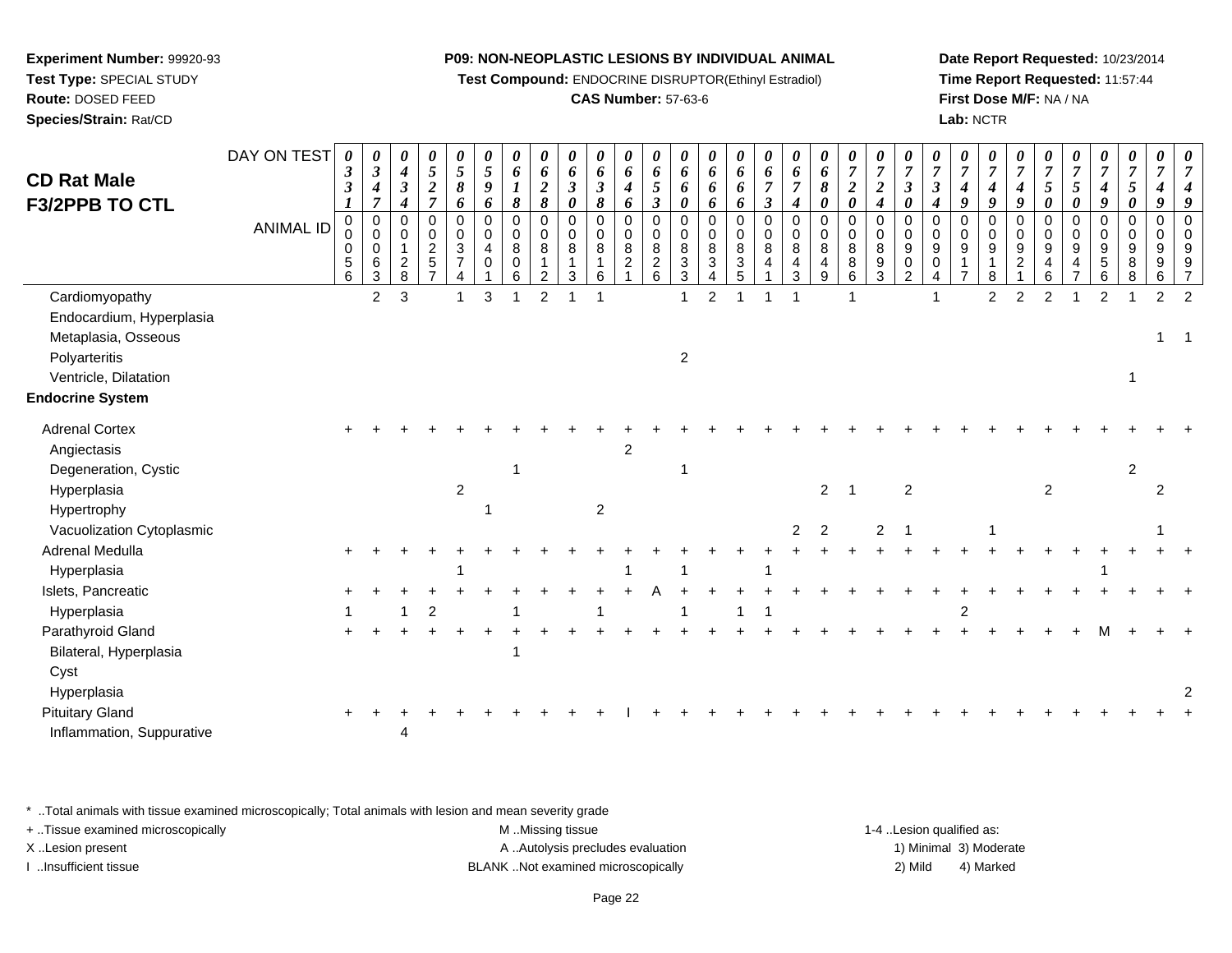**Test Compound:** ENDOCRINE DISRUPTOR(Ethinyl Estradiol)

#### **CAS Number:** 57-63-6

**Date Report Requested:** 10/23/2014**Time Report Requested:** 11:57:45**First Dose M/F:** NA / NA**Lab:** NCTR

|                              | DAY ON TEST      | $\boldsymbol{\beta}$ | 0<br>$\mathfrak{z}$                   | 0<br>$\boldsymbol{4}$ | 0<br>$\mathfrak{s}$              | $\boldsymbol{\theta}$<br>$\sqrt{5}$ | 0<br>$5\phantom{.0}$          | 0<br>6                 | 0<br>6                 | 0<br>6                             | 0<br>6               | 0<br>6                    | 0<br>6                        | 0<br>6           | 0<br>6           | $\boldsymbol{\theta}$<br>6 | 0<br>6                              | 0<br>6                          | 0<br>6           | 0<br>$\overline{7}$                  | $\boldsymbol{\theta}$<br>$\overline{7}$ | $\overline{7}$                    | 0<br>$\overline{7}$          | 0<br>$\overline{7}$            | 0<br>$\overline{7}$ | $\boldsymbol{\theta}$<br>$\overline{7}$ | $\boldsymbol{\theta}$<br>$\overline{7}$ | 0<br>$\overline{7}$           | 0<br>$\boldsymbol{7}$      | 0<br>$\overline{7}$                  | $\theta$<br>$\overline{7}$ | $\boldsymbol{\theta}$<br>$\overline{7}$ |
|------------------------------|------------------|----------------------|---------------------------------------|-----------------------|----------------------------------|-------------------------------------|-------------------------------|------------------------|------------------------|------------------------------------|----------------------|---------------------------|-------------------------------|------------------|------------------|----------------------------|-------------------------------------|---------------------------------|------------------|--------------------------------------|-----------------------------------------|-----------------------------------|------------------------------|--------------------------------|---------------------|-----------------------------------------|-----------------------------------------|-------------------------------|----------------------------|--------------------------------------|----------------------------|-----------------------------------------|
| <b>CD Rat Male</b>           |                  | $\boldsymbol{\beta}$ | $\boldsymbol{4}$                      | $\boldsymbol{\beta}$  | $\boldsymbol{2}$                 | 8                                   | 9                             |                        | $\boldsymbol{2}$       | $\boldsymbol{\beta}$               | $\boldsymbol{\beta}$ | $\boldsymbol{4}$          | $\sqrt{5}$                    | 6                | 6                | 6                          | $\boldsymbol{7}$                    | $\overline{7}$                  | $\pmb{8}$        | $\boldsymbol{2}$                     | $\boldsymbol{2}$                        | $\boldsymbol{\beta}$              | $\boldsymbol{\beta}$         | $\boldsymbol{4}$               | $\boldsymbol{4}$    | $\boldsymbol{4}$                        | $\overline{5}$                          | 5                             | $\boldsymbol{4}$           | $\mathfrak{s}$                       | $\boldsymbol{4}$           | $\overline{\boldsymbol{4}}$             |
| <b>F3/2PPB TO CTL</b>        |                  | $\bm{l}$             | $\overline{7}$                        | $\boldsymbol{4}$<br>0 | $\overline{7}$<br>$\mathbf 0$    | 6<br>$\mathbf 0$                    | 6<br>$\mathbf 0$              | $\pmb{8}$<br>$\pmb{0}$ | $\pmb{8}$<br>$\pmb{0}$ | $\boldsymbol{\theta}$<br>$\pmb{0}$ | 8<br>$\mathbf 0$     | 6<br>$\Omega$             | $\mathfrak{z}$<br>$\mathbf 0$ | 0<br>$\mathbf 0$ | 6<br>$\mathbf 0$ | 6                          | $\boldsymbol{\beta}$<br>$\mathbf 0$ | $\boldsymbol{4}$<br>$\mathsf 0$ | 0<br>$\mathbf 0$ | $\boldsymbol{\theta}$<br>$\mathbf 0$ | $\boldsymbol{4}$<br>$\mathbf 0$         | $\boldsymbol{\theta}$<br>$\Omega$ | $\boldsymbol{4}$<br>$\Omega$ | 9<br>$\mathbf 0$               | 9<br>$\mathbf 0$    | $\boldsymbol{g}$<br>$\pmb{0}$           | $\boldsymbol{\theta}$<br>$\mathbf 0$    | $\pmb{\theta}$<br>$\mathbf 0$ | 9                          | $\boldsymbol{\theta}$<br>$\mathbf 0$ | 9<br>$\mathbf 0$           | 9<br>$\Omega$                           |
|                              | <b>ANIMAL ID</b> | 0<br>$\pmb{0}$       | $\pmb{0}$<br>$\pmb{0}$<br>$\mathbf 0$ | 0<br>$\mathbf{1}$     | $\mathbf 0$<br>$\overline{2}$    | $\mathbf 0$<br>3                    | $\mathbf 0$<br>$\overline{4}$ | $\mathbf 0$<br>$\,8\,$ | $\pmb{0}$<br>$\,8\,$   | $\boldsymbol{0}$<br>$\bf8$         | 0<br>8               | $\Omega$<br>8             | $\mathbf 0$<br>8              | 0<br>8           | $\mathbf 0$<br>8 | $\mathbf 0$<br>0<br>8      | $\mathbf 0$<br>8                    | 0<br>8                          | 0<br>8           | $\mathbf 0$<br>8                     | 0<br>$\,8\,$                            | $\Omega$<br>9                     | $\Omega$<br>9                | $\pmb{0}$<br>9                 | $\Omega$<br>9       | 0<br>$\boldsymbol{9}$                   | $\mathbf 0$<br>$9\,$                    | 0<br>9                        | 0<br>0<br>$\boldsymbol{9}$ | 0<br>$\boldsymbol{9}$                | $\mathbf 0$<br>9           | $\mathbf 0$<br>9                        |
|                              |                  | $\sqrt{5}$<br>6      | 6<br>3                                | $\overline{2}$<br>8   | $\overline{5}$<br>$\overline{7}$ | $\overline{7}$                      | $\mathbf 0$                   | $\mathbf 0$<br>6       | $\overline{1}$<br>2    | $\mathbf{1}$<br>3                  | 6                    | $\overline{2}$            | $\overline{c}$<br>6           | 3<br>3           | $\sqrt{3}$       | $\mathbf{3}$<br>5          | 4                                   | 4<br>3                          | 4<br>9           | 8<br>6                               | 9<br>3                                  | 0<br>າ                            | $\mathbf 0$                  | $\mathbf{1}$<br>$\overline{ }$ | $\mathbf{1}$<br>8   | $\overline{2}$                          | $\overline{4}$<br>6                     | 4                             | 5<br>6                     | 8<br>8                               | 9<br>6                     | 9<br>$\overline{7}$                     |
| Necrosis                     |                  |                      |                                       | 4                     |                                  |                                     |                               |                        |                        |                                    |                      |                           |                               |                  |                  |                            |                                     |                                 |                  |                                      |                                         |                                   |                              |                                |                     |                                         |                                         |                               |                            |                                      |                            |                                         |
| Pars Distalis, Cyst          |                  |                      |                                       |                       | $\boldsymbol{\mathsf{X}}$        |                                     |                               |                        |                        |                                    |                      |                           |                               |                  |                  |                            |                                     |                                 |                  |                                      | $\mathsf X$                             |                                   |                              |                                |                     |                                         |                                         |                               |                            | X                                    | $X$ $X$                    |                                         |
| Pars Distalis, Hyperplasia   |                  |                      |                                       |                       |                                  | $\overline{2}$                      | $\mathbf{1}$                  |                        |                        | $\mathbf{1}$                       | $\overline{2}$       |                           | $\mathbf 1$                   |                  |                  |                            | $\mathfrak{S}$                      |                                 |                  |                                      | $\overline{2}$                          |                                   |                              |                                | $\overline{2}$      |                                         |                                         |                               |                            |                                      | 4                          | 3                                       |
| Pars Intermed, Cyst          |                  |                      |                                       |                       |                                  |                                     |                               |                        |                        |                                    |                      |                           |                               |                  |                  |                            |                                     |                                 |                  |                                      |                                         |                                   |                              |                                |                     |                                         | $\boldsymbol{\mathsf{X}}$               |                               |                            | X                                    |                            |                                         |
| <b>Thyroid Gland</b>         |                  |                      |                                       |                       |                                  |                                     |                               |                        |                        |                                    |                      |                           |                               |                  |                  |                            |                                     |                                 |                  |                                      |                                         |                                   |                              |                                |                     |                                         |                                         |                               |                            |                                      |                            |                                         |
| C Cell, Hyperplasia          |                  |                      |                                       |                       |                                  |                                     |                               |                        |                        |                                    |                      |                           |                               |                  |                  |                            |                                     |                                 |                  |                                      |                                         |                                   | 3                            |                                |                     |                                         | $\boldsymbol{2}$                        |                               |                            |                                      |                            |                                         |
| Cyst, Squamous               |                  | $\pmb{\times}$       |                                       |                       |                                  |                                     |                               |                        |                        |                                    |                      | $\boldsymbol{\mathsf{X}}$ |                               |                  |                  |                            |                                     |                                 |                  | $\times$                             |                                         |                                   |                              | X                              |                     |                                         | $\mathsf X$                             |                               |                            |                                      |                            | $\boldsymbol{\mathsf{X}}$               |
| Inflammation, Chronic Active |                  |                      |                                       |                       |                                  |                                     |                               |                        |                        |                                    |                      |                           |                               |                  |                  |                            |                                     |                                 |                  |                                      |                                         |                                   |                              |                                |                     |                                         |                                         |                               |                            |                                      |                            |                                         |
| <b>General Body System</b>   |                  |                      |                                       |                       |                                  |                                     |                               |                        |                        |                                    |                      |                           |                               |                  |                  |                            |                                     |                                 |                  |                                      |                                         |                                   |                              |                                |                     |                                         |                                         |                               |                            |                                      |                            |                                         |
| <b>NONE</b>                  |                  |                      |                                       |                       |                                  |                                     |                               |                        |                        |                                    |                      |                           |                               |                  |                  |                            |                                     |                                 |                  |                                      |                                         |                                   |                              |                                |                     |                                         |                                         |                               |                            |                                      |                            |                                         |
| <b>Genital System</b>        |                  |                      |                                       |                       |                                  |                                     |                               |                        |                        |                                    |                      |                           |                               |                  |                  |                            |                                     |                                 |                  |                                      |                                         |                                   |                              |                                |                     |                                         |                                         |                               |                            |                                      |                            |                                         |
| <b>Coagulating Gland</b>     |                  |                      |                                       |                       |                                  |                                     |                               |                        |                        |                                    |                      |                           |                               |                  |                  |                            |                                     |                                 |                  |                                      |                                         |                                   |                              |                                |                     |                                         |                                         |                               |                            |                                      |                            |                                         |
| Atrophy                      |                  |                      |                                       |                       |                                  |                                     |                               |                        |                        |                                    |                      |                           |                               |                  |                  |                            | 2                                   |                                 |                  |                                      |                                         |                                   |                              |                                |                     |                                         |                                         |                               |                            |                                      |                            |                                         |
| Developmental Malformation   |                  |                      | $\mathsf X$                           |                       |                                  |                                     |                               |                        |                        |                                    |                      |                           |                               |                  | X                |                            |                                     |                                 |                  |                                      |                                         |                                   |                              |                                | X                   |                                         |                                         |                               |                            |                                      |                            |                                         |
| Lumen, Dilatation            |                  |                      |                                       |                       | 3                                |                                     |                               |                        | 3                      |                                    |                      |                           |                               |                  |                  |                            |                                     |                                 |                  |                                      |                                         |                                   |                              |                                |                     |                                         |                                         |                               |                            |                                      |                            |                                         |
| Epididymis                   |                  |                      |                                       |                       |                                  |                                     |                               |                        |                        |                                    |                      |                           |                               |                  |                  |                            |                                     |                                 |                  |                                      |                                         |                                   |                              |                                |                     |                                         |                                         |                               |                            |                                      |                            |                                         |
| Atrophy                      |                  |                      |                                       |                       |                                  |                                     |                               |                        |                        |                                    | $\overline{2}$       |                           | 2                             |                  |                  |                            |                                     |                                 |                  |                                      |                                         | 2                                 |                              |                                |                     |                                         | 3                                       | -1                            |                            |                                      |                            |                                         |
| Hypospermia                  |                  |                      |                                       |                       |                                  | 4                                   |                               |                        |                        |                                    | 4                    |                           | $\overline{A}$                |                  |                  |                            |                                     |                                 |                  |                                      |                                         | 3                                 |                              |                                |                     |                                         | 4                                       | $\overline{4}$                |                            |                                      |                            |                                         |
| <b>Preputial Gland</b>       |                  |                      |                                       |                       |                                  |                                     |                               |                        |                        |                                    |                      |                           |                               |                  |                  |                            |                                     |                                 |                  |                                      |                                         |                                   |                              |                                |                     |                                         |                                         |                               |                            |                                      |                            |                                         |
| Abscess                      |                  |                      |                                       |                       |                                  |                                     |                               |                        |                        |                                    |                      |                           |                               |                  |                  |                            |                                     |                                 |                  |                                      |                                         |                                   |                              |                                |                     |                                         |                                         |                               |                            |                                      |                            |                                         |
| Atrophy                      |                  |                      | 3                                     |                       |                                  |                                     |                               | $\overline{2}$         |                        | $\mathbf{3}$                       |                      |                           |                               |                  |                  |                            |                                     |                                 |                  |                                      |                                         |                                   |                              |                                |                     |                                         |                                         |                               |                            |                                      |                            |                                         |
| Duct, Dilatation             |                  |                      |                                       |                       |                                  |                                     |                               |                        |                        |                                    |                      |                           |                               |                  |                  |                            |                                     |                                 | 4                |                                      |                                         |                                   |                              |                                |                     |                                         |                                         |                               |                            |                                      |                            |                                         |

\* ..Total animals with tissue examined microscopically; Total animals with lesion and mean severity grade

**Experiment Number:** 99920-93**Test Type:** SPECIAL STUDY**Route:** DOSED FEED**Species/Strain:** Rat/CD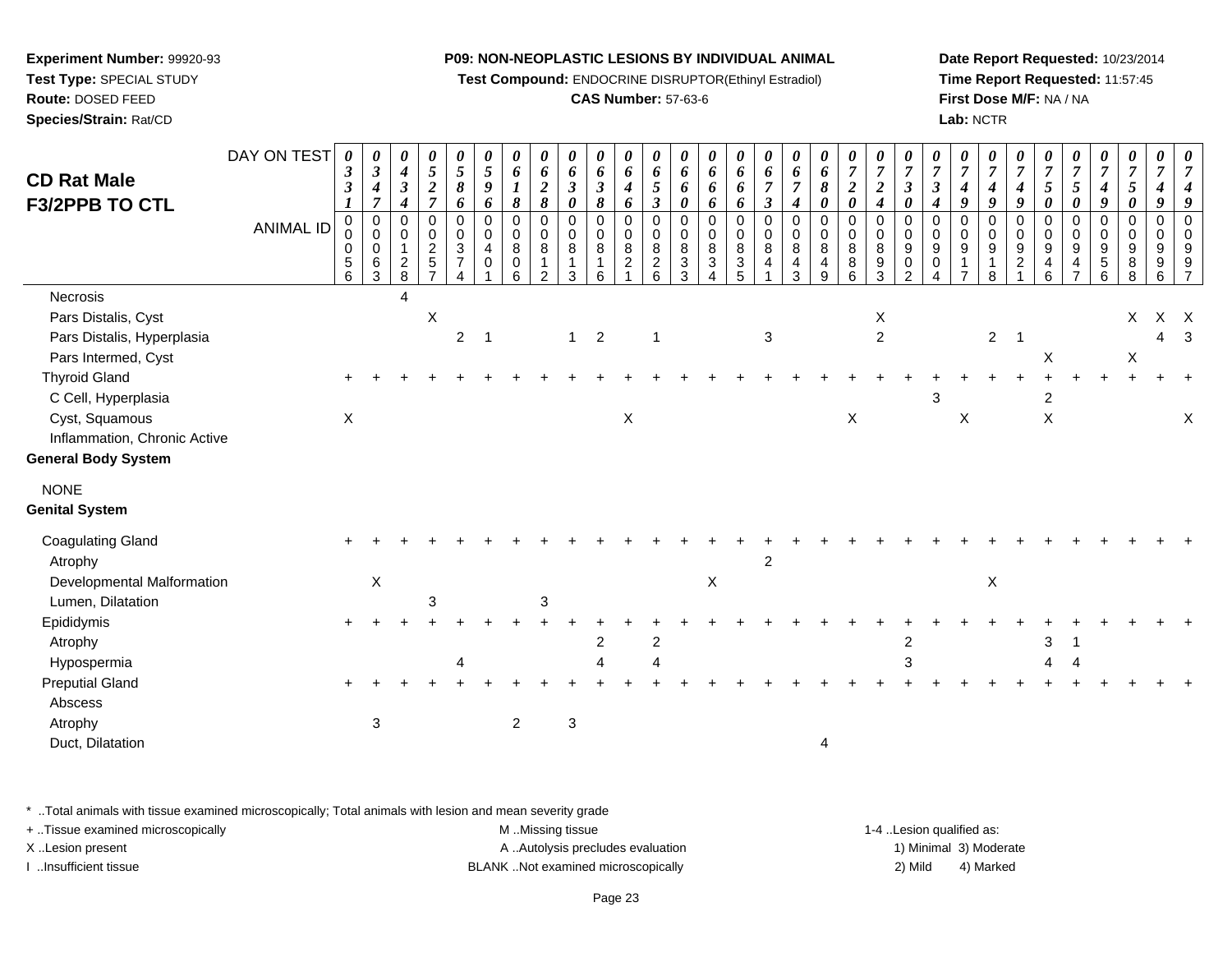**Test Compound:** ENDOCRINE DISRUPTOR(Ethinyl Estradiol)

#### **CAS Number:** 57-63-6

**Date Report Requested:** 10/23/2014**Time Report Requested:** 11:57:45**First Dose M/F:** NA / NA**Lab:** NCTR

| DAY ON TEST<br><b>CD Rat Male</b><br><b>F3/2PPB TO CTL</b><br><b>ANIMAL ID</b> | 0<br>3<br>3<br>0<br>0<br>$\,$ 5 $\,$<br>6 | $\boldsymbol{\theta}$<br>$\boldsymbol{\beta}$<br>$\boldsymbol{4}$<br>$\mathbf 0$<br>$\mathbf 0$<br>$\mathbf 0$<br>6<br>3 | 0<br>$\boldsymbol{4}$<br>$\mathfrak{z}$<br>$\boldsymbol{4}$<br>$\Omega$<br>0<br>1<br>$\overline{c}$<br>8 | 0<br>5<br>$\boldsymbol{2}$<br>$\overline{7}$<br>0<br>0<br>$\overline{c}$<br>5 | 0<br>5<br>8<br>6<br>$\mathbf 0$<br>0<br>3<br>$\overline{7}$ | 0<br>5<br>9<br>6<br>$\Omega$<br>0<br>4<br>$\Omega$ | $\boldsymbol{\theta}$<br>6<br>8<br>$\Omega$<br>$\mathbf 0$<br>8<br>0<br>6 | 0<br>6<br>$\boldsymbol{2}$<br>8<br>$\Omega$<br>0<br>8<br>$\mathbf{1}$<br>$\overline{2}$ | 0<br>6<br>$\boldsymbol{\beta}$<br>$\boldsymbol{\theta}$<br>0<br>$\mathbf 0$<br>8<br>1<br>3 | 0<br>6<br>$\boldsymbol{\beta}$<br>8<br>0<br>0<br>8<br>1<br>6 | 0<br>6<br>4<br>6<br>$\Omega$<br>0<br>8<br>$\overline{2}$ | $\boldsymbol{\theta}$<br>6<br>5<br>$\boldsymbol{\beta}$<br>$\Omega$<br>$\mathbf 0$<br>$\,8\,$<br>$\overline{c}$<br>6 | 0<br>6<br>6<br>0<br>0<br>0<br>8<br>$\sqrt{3}$<br>3 | 0<br>6<br>6<br>6<br>$\Omega$<br>$\mathbf 0$<br>8<br>3<br>4 | 0<br>6<br>6<br>6<br>$\mathbf 0$<br>0<br>8<br>3<br>5 | 0<br>6<br>$\boldsymbol{\beta}$<br>$\Omega$<br>0<br>8<br>$\overline{4}$ | $\boldsymbol{\theta}$<br>6<br>$\overline{7}$<br>4<br>$\Omega$<br>$\mathbf 0$<br>$\,8\,$<br>4<br>3 | 0<br>6<br>8<br>0<br>$\Omega$<br>0<br>$\,8\,$<br>4<br>$\boldsymbol{9}$ | 0<br>$\boldsymbol{7}$<br>$\boldsymbol{2}$<br>0<br>$\Omega$<br>$\mathbf 0$<br>8<br>8<br>6 | 0<br>$\overline{7}$<br>$\boldsymbol{2}$<br>4<br>$\mathbf 0$<br>0<br>8<br>9<br>3 | 0<br>$\overline{7}$<br>$\boldsymbol{\beta}$<br>0<br>$\Omega$<br>0<br>9<br>$\pmb{0}$<br>$\overline{2}$ | 0<br>$\overline{7}$<br>3<br>4<br>$\Omega$<br>$\Omega$<br>9<br>$\mathbf 0$ | 0<br>$\overline{7}$<br>4<br>9<br>0<br>0<br>9<br>1 | 0<br>$\overline{7}$<br>4<br>9<br>$\Omega$<br>$\mathbf 0$<br>9<br>1<br>8 | 0<br>$\overline{7}$<br>4<br>9<br>$\Omega$<br>0<br>9<br>$\overline{c}$ | 0<br>$\overline{7}$<br>5<br>0<br>0<br>$\pmb{0}$<br>9<br>$\overline{\mathbf{r}}$<br>6 | $\boldsymbol{\theta}$<br>$\overline{7}$<br>5<br>$\boldsymbol{\theta}$<br>$\Omega$<br>$\mathbf 0$<br>9<br>4 | 0<br>$\overline{7}$<br>$\boldsymbol{4}$<br>9<br>0<br>0<br>$\boldsymbol{9}$<br>$\sqrt{5}$<br>6 | 0<br>$\overline{7}$<br>5<br>$\boldsymbol{\theta}$<br>$\Omega$<br>$\mathbf 0$<br>9<br>8<br>8 | 0<br>$\overline{7}$<br>$\Omega$<br>$\Omega$<br>9<br>9<br>6 |  |
|--------------------------------------------------------------------------------|-------------------------------------------|--------------------------------------------------------------------------------------------------------------------------|----------------------------------------------------------------------------------------------------------|-------------------------------------------------------------------------------|-------------------------------------------------------------|----------------------------------------------------|---------------------------------------------------------------------------|-----------------------------------------------------------------------------------------|--------------------------------------------------------------------------------------------|--------------------------------------------------------------|----------------------------------------------------------|----------------------------------------------------------------------------------------------------------------------|----------------------------------------------------|------------------------------------------------------------|-----------------------------------------------------|------------------------------------------------------------------------|---------------------------------------------------------------------------------------------------|-----------------------------------------------------------------------|------------------------------------------------------------------------------------------|---------------------------------------------------------------------------------|-------------------------------------------------------------------------------------------------------|---------------------------------------------------------------------------|---------------------------------------------------|-------------------------------------------------------------------------|-----------------------------------------------------------------------|--------------------------------------------------------------------------------------|------------------------------------------------------------------------------------------------------------|-----------------------------------------------------------------------------------------------|---------------------------------------------------------------------------------------------|------------------------------------------------------------|--|
| Infiltration Cellular, Lymphocyte                                              |                                           |                                                                                                                          |                                                                                                          |                                                                               |                                                             |                                                    |                                                                           |                                                                                         |                                                                                            |                                                              |                                                          |                                                                                                                      |                                                    |                                                            |                                                     |                                                                        |                                                                                                   |                                                                       |                                                                                          |                                                                                 |                                                                                                       |                                                                           |                                                   | $\overline{a}$                                                          |                                                                       |                                                                                      |                                                                                                            |                                                                                               |                                                                                             |                                                            |  |
| Inflammation, Chronic Active                                                   |                                           |                                                                                                                          |                                                                                                          |                                                                               |                                                             |                                                    |                                                                           |                                                                                         |                                                                                            |                                                              |                                                          |                                                                                                                      |                                                    |                                                            |                                                     |                                                                        |                                                                                                   | $\overline{2}$                                                        |                                                                                          |                                                                                 |                                                                                                       |                                                                           |                                                   |                                                                         |                                                                       |                                                                                      |                                                                                                            |                                                                                               |                                                                                             | $\overline{2}$                                             |  |
| Inflammation, Suppurative<br>Prostate, Dorsal/Lateral Lobe                     |                                           |                                                                                                                          | 2                                                                                                        | 3                                                                             | $\overline{2}$                                              |                                                    |                                                                           |                                                                                         |                                                                                            |                                                              |                                                          | 3                                                                                                                    | 3                                                  | 2                                                          | 4                                                   | 3                                                                      |                                                                                                   |                                                                       |                                                                                          | 3                                                                               |                                                                                                       |                                                                           |                                                   |                                                                         |                                                                       |                                                                                      |                                                                                                            |                                                                                               | 2                                                                                           |                                                            |  |
| Atrophy                                                                        |                                           |                                                                                                                          |                                                                                                          |                                                                               |                                                             |                                                    |                                                                           |                                                                                         | $\overline{a}$                                                                             | $\ddot{}$                                                    |                                                          |                                                                                                                      |                                                    |                                                            |                                                     |                                                                        |                                                                                                   |                                                                       |                                                                                          |                                                                                 |                                                                                                       |                                                                           |                                                   |                                                                         |                                                                       |                                                                                      |                                                                                                            |                                                                                               |                                                                                             |                                                            |  |
| Infiltration Cellular, Lymphocyte<br>Inflammation, Chronic Active              |                                           |                                                                                                                          |                                                                                                          |                                                                               |                                                             |                                                    |                                                                           |                                                                                         |                                                                                            |                                                              |                                                          |                                                                                                                      |                                                    |                                                            |                                                     |                                                                        |                                                                                                   |                                                                       |                                                                                          |                                                                                 | $\overline{2}$                                                                                        |                                                                           |                                                   |                                                                         |                                                                       |                                                                                      |                                                                                                            |                                                                                               |                                                                                             |                                                            |  |
| Inflammation, Suppurative                                                      |                                           |                                                                                                                          | 3                                                                                                        |                                                                               | 2                                                           |                                                    |                                                                           |                                                                                         |                                                                                            |                                                              |                                                          |                                                                                                                      |                                                    |                                                            |                                                     |                                                                        |                                                                                                   | 2                                                                     |                                                                                          | 2                                                                               |                                                                                                       |                                                                           | $\overline{2}$                                    |                                                                         |                                                                       |                                                                                      | 3                                                                                                          |                                                                                               |                                                                                             |                                                            |  |
| Prostate, Ventral Lobe<br>Atrophy                                              |                                           |                                                                                                                          |                                                                                                          |                                                                               |                                                             |                                                    |                                                                           |                                                                                         | 2                                                                                          |                                                              |                                                          |                                                                                                                      |                                                    |                                                            |                                                     |                                                                        |                                                                                                   |                                                                       |                                                                                          |                                                                                 |                                                                                                       |                                                                           |                                                   |                                                                         |                                                                       |                                                                                      |                                                                                                            |                                                                                               |                                                                                             |                                                            |  |
| Hyperplasia                                                                    |                                           |                                                                                                                          |                                                                                                          |                                                                               |                                                             |                                                    |                                                                           |                                                                                         |                                                                                            |                                                              |                                                          |                                                                                                                      |                                                    |                                                            |                                                     |                                                                        |                                                                                                   |                                                                       |                                                                                          |                                                                                 |                                                                                                       |                                                                           |                                                   |                                                                         |                                                                       |                                                                                      |                                                                                                            |                                                                                               |                                                                                             |                                                            |  |
| Infiltration Cellular, Lymphocyte                                              | $\overline{c}$                            |                                                                                                                          |                                                                                                          |                                                                               |                                                             |                                                    |                                                                           |                                                                                         |                                                                                            |                                                              |                                                          |                                                                                                                      |                                                    |                                                            |                                                     |                                                                        |                                                                                                   |                                                                       |                                                                                          |                                                                                 |                                                                                                       |                                                                           |                                                   |                                                                         |                                                                       |                                                                                      |                                                                                                            |                                                                                               |                                                                                             |                                                            |  |
| Inflammation, Chronic Active<br>Inflammation, Suppurative                      |                                           |                                                                                                                          |                                                                                                          |                                                                               |                                                             |                                                    |                                                                           |                                                                                         |                                                                                            | $\overline{2}$                                               |                                                          |                                                                                                                      |                                                    |                                                            |                                                     |                                                                        |                                                                                                   |                                                                       |                                                                                          |                                                                                 |                                                                                                       |                                                                           | $\overline{c}$                                    |                                                                         | $\overline{2}$                                                        |                                                                                      |                                                                                                            |                                                                                               |                                                                                             |                                                            |  |
| <b>Rete Testes</b><br>Dilatation                                               |                                           |                                                                                                                          |                                                                                                          |                                                                               |                                                             |                                                    |                                                                           |                                                                                         |                                                                                            |                                                              | $\overline{2}$                                           | $\overline{2}$                                                                                                       |                                                    |                                                            |                                                     |                                                                        |                                                                                                   |                                                                       |                                                                                          |                                                                                 |                                                                                                       |                                                                           |                                                   |                                                                         |                                                                       |                                                                                      |                                                                                                            |                                                                                               |                                                                                             |                                                            |  |
| Fibrosis                                                                       |                                           |                                                                                                                          |                                                                                                          |                                                                               |                                                             |                                                    |                                                                           |                                                                                         |                                                                                            |                                                              |                                                          |                                                                                                                      |                                                    |                                                            |                                                     |                                                                        |                                                                                                   |                                                                       |                                                                                          |                                                                                 |                                                                                                       |                                                                           |                                                   |                                                                         |                                                                       |                                                                                      | $\mathfrak{p}$                                                                                             |                                                                                               |                                                                                             |                                                            |  |
| Seminal Vesicle<br>Atrophy                                                     | A                                         |                                                                                                                          |                                                                                                          |                                                                               |                                                             |                                                    |                                                                           |                                                                                         |                                                                                            |                                                              |                                                          |                                                                                                                      |                                                    |                                                            | 2                                                   | 2                                                                      |                                                                                                   |                                                                       |                                                                                          |                                                                                 | $\overline{2}$                                                                                        |                                                                           |                                                   |                                                                         |                                                                       |                                                                                      |                                                                                                            |                                                                                               |                                                                                             |                                                            |  |
| Lumen, Dilatation                                                              |                                           |                                                                                                                          |                                                                                                          |                                                                               |                                                             |                                                    |                                                                           |                                                                                         |                                                                                            |                                                              |                                                          |                                                                                                                      |                                                    |                                                            |                                                     |                                                                        |                                                                                                   |                                                                       |                                                                                          |                                                                                 |                                                                                                       |                                                                           |                                                   |                                                                         |                                                                       |                                                                                      |                                                                                                            |                                                                                               |                                                                                             |                                                            |  |
| <b>Testes</b>                                                                  |                                           |                                                                                                                          |                                                                                                          |                                                                               |                                                             |                                                    |                                                                           |                                                                                         |                                                                                            |                                                              |                                                          |                                                                                                                      |                                                    |                                                            |                                                     |                                                                        |                                                                                                   |                                                                       |                                                                                          |                                                                                 |                                                                                                       |                                                                           |                                                   |                                                                         |                                                                       |                                                                                      |                                                                                                            |                                                                                               |                                                                                             |                                                            |  |
| Seminif Tub, Degeneration                                                      |                                           |                                                                                                                          |                                                                                                          |                                                                               |                                                             |                                                    |                                                                           | 3                                                                                       |                                                                                            |                                                              |                                                          |                                                                                                                      |                                                    |                                                            |                                                     |                                                                        |                                                                                                   |                                                                       |                                                                                          |                                                                                 | 2                                                                                                     |                                                                           |                                                   |                                                                         |                                                                       |                                                                                      |                                                                                                            |                                                                                               |                                                                                             | 2                                                          |  |

\* ..Total animals with tissue examined microscopically; Total animals with lesion and mean severity grade

**Experiment Number:** 99920-93**Test Type:** SPECIAL STUDY**Route:** DOSED FEED**Species/Strain:** Rat/CD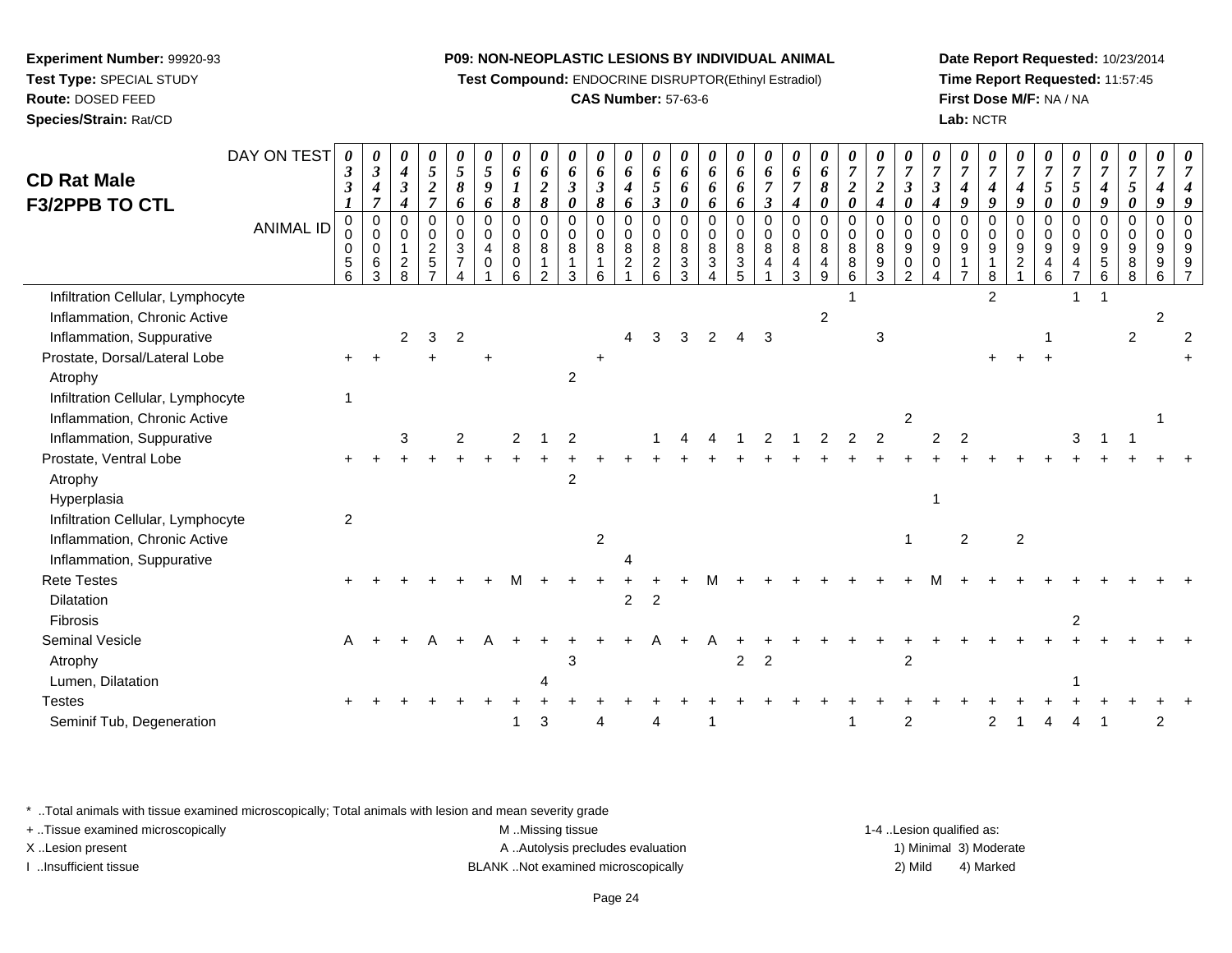**Test Compound:** ENDOCRINE DISRUPTOR(Ethinyl Estradiol)

#### **CAS Number:** 57-63-6

**Date Report Requested:** 10/23/2014**Time Report Requested:** 11:57:45**First Dose M/F:** NA / NA

 **Species/Strain:** Rat/CD**Lab:** NCTRDAY ON TEST**CD Rat Male F3/2PPB TO CTL**ANIMAL ID*0 3 3 1* 0 0 0 5 6*0 3 4 7* 0 0 0 6 3*0 4 3 4* 0 0 1 2 8*0 5 2 7* 0 0 2 5 7*0 5 8 6* 0 0 3 7 4*0 5 9 6* 0 0 4 0 1*0 6 1 8* 0 0 8 0 6*0 6 2 8* 0 0 8 1 2*0 6 3 0* 0 0 8 1 3*0 6 3 8* 0 0 8 1 6*0 6 4 6* 0 0 8 2 1*0 6 5 3* 0 0 8 2 6*0 6 6 0* 0 0 8 3 3*0 6 6 6* 0 0 8 3 4*0 6 6 6* 0 0 8 3 5*0 6 7 3* 0 0 8 4 1*0 6 7 4* 0 0 8 4 3*0 6 8 0* 0 0 8 4 9*0 7 2 0* 0 0 8 8 6*0 7 2 4* 0 0 8 9 3*0 7 3 0* 0 0 9 0 2*0 7 3 4* 0 0 9 0 4*0 7 4 9* 0 0 9 1 7*0 7 4 9* 0 0 9 1 8*0***Hematopoietic System**Bone Marrow <sup>+</sup> <sup>+</sup> <sup>+</sup> <sup>+</sup> <sup>+</sup> <sup>+</sup> <sup>+</sup> <sup>+</sup> <sup>+</sup> <sup>+</sup> <sup>+</sup> <sup>+</sup> <sup>+</sup> <sup>+</sup> <sup>+</sup> <sup>+</sup> <sup>+</sup> <sup>+</sup> <sup>+</sup> <sup>+</sup> <sup>+</sup> <sup>+</sup> <sup>+</sup> <sup>+</sup> <sup>+</sup> <sup>+</sup> <sup>+</sup> <sup>+</sup> <sup>+</sup> <sup>+</sup> <sup>+</sup> HypocellularityMyeloid Cell, HyperplasiaLymph Node $e$  + Inguinal, Degeneration, Cystic $\sim$  2 Inguinal, Infiltration Cellular, Plasma Cell1 and 2 and 2 and 2 and 2 and 2 and 2 and 2 and 2 and 2 and 2 and 2 and 2 and 2 and 2 and 2 and 2

| Hypocellularity                               |   |   |  |   |  |                |  |   |   |   |               |                |   |   |                |  |               |   |               |  |
|-----------------------------------------------|---|---|--|---|--|----------------|--|---|---|---|---------------|----------------|---|---|----------------|--|---------------|---|---------------|--|
| Myeloid Cell, Hyperplasia                     |   |   |  |   |  | $\overline{2}$ |  |   |   |   |               |                | 2 |   |                |  |               |   |               |  |
| Lymph Node                                    |   | ÷ |  |   |  | $\ddot{}$      |  |   |   | ÷ |               |                |   |   |                |  |               |   |               |  |
| Inguinal, Degeneration, Cystic                |   |   |  |   |  |                |  |   |   |   |               | 2              |   |   |                |  |               |   |               |  |
| Inguinal, Infiltration Cellular, Plasma Cell  |   |   |  |   |  |                |  |   |   |   |               | $\overline{2}$ |   |   |                |  |               |   |               |  |
| Lumbar, Degeneration, Cystic                  |   |   |  |   |  | 4              |  |   |   | 4 |               |                |   | 4 |                |  | $\mathcal{P}$ |   |               |  |
| Lumbar, Hyperplasia, Lymphoid                 |   |   |  |   |  |                |  |   |   |   |               |                |   |   |                |  |               |   | 2             |  |
| Lumbar, Infiltration Cellular, Plasma Cell    |   |   |  |   |  |                |  |   |   |   |               | 3              |   |   |                |  |               |   | $\mathcal{P}$ |  |
| Popliteal, Hyperplasia, Lymphoid              |   |   |  |   |  |                |  |   |   |   |               |                |   |   |                |  | 2             |   |               |  |
| Popliteal, Infiltration Cellular, Plasma Cell |   |   |  |   |  |                |  |   |   |   |               |                |   |   |                |  |               |   |               |  |
| Renal, Degeneration, Cystic                   |   |   |  |   |  |                |  |   |   |   |               |                |   |   |                |  | 3             |   |               |  |
| Renal, Hyperplasia, Lymphoid                  |   |   |  |   |  |                |  |   |   |   |               |                |   |   |                |  |               |   |               |  |
| Renal, Infiltration Cellular, Plasma Cell     |   |   |  |   |  |                |  |   |   |   |               |                |   |   |                |  |               |   |               |  |
| Lymph Node, Mandibular                        | A |   |  |   |  |                |  |   |   |   |               |                |   |   |                |  |               |   |               |  |
| Degeneration, Cystic                          |   |   |  |   |  |                |  |   |   | 3 |               | $\overline{2}$ |   |   | $\overline{2}$ |  |               | 2 |               |  |
| Hyperplasia, Lymphoid                         |   |   |  | 2 |  |                |  | 3 |   |   |               | $\overline{2}$ |   | 2 |                |  |               |   |               |  |
| Infiltration Cellular, Plasma Cell            |   | 3 |  |   |  |                |  | 3 | 2 | 3 | $\mathcal{P}$ | $\overline{2}$ |   | 2 |                |  | 2             |   | 3             |  |
| Lymph Node, Mesenteric                        | A |   |  |   |  |                |  |   |   |   |               |                |   |   |                |  |               |   |               |  |
| Hyperplasia, Lymphoid                         |   |   |  |   |  |                |  |   |   |   |               | $\overline{2}$ |   |   |                |  |               |   |               |  |
| Infiltration Cellular, Mast Cell              |   |   |  |   |  |                |  |   |   |   |               |                |   |   |                |  |               |   |               |  |

\* ..Total animals with tissue examined microscopically; Total animals with lesion and mean severity grade

**Experiment Number:** 99920-93**Test Type:** SPECIAL STUDY**Route:** DOSED FEED

+ ..Tissue examined microscopically examined microscopically examined as: M ..Missing tissue 1-4 ..Lesion qualified as: X..Lesion present **A ..**Autolysis precludes evaluation A ..Autolysis precludes evaluation 1) Minimal 3) Moderate

I ..Insufficient tissue BLANK ..Not examined microscopically 2) Mild 4) Marked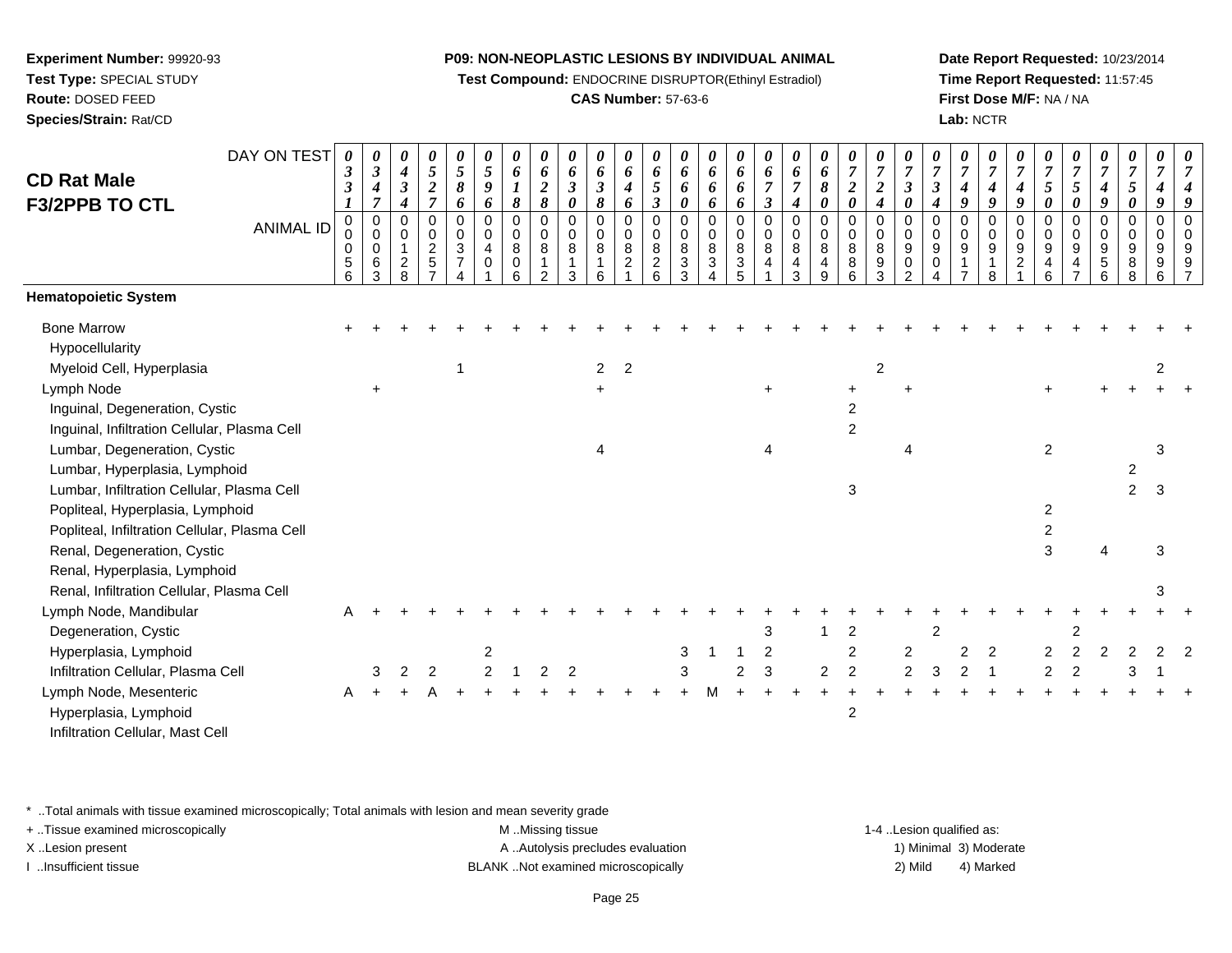**Test Compound:** ENDOCRINE DISRUPTOR(Ethinyl Estradiol)

#### **CAS Number:** 57-63-6

**Date Report Requested:** 10/23/2014**Time Report Requested:** 11:57:46**First Dose M/F:** NA / NA**Lab:** NCTR

| <b>CD Rat Male</b><br><b>F3/2PPB TO CTL</b> | DAY ON TEST<br><b>ANIMAL ID</b> | $\boldsymbol{\theta}$<br>$\boldsymbol{\beta}$<br>$\boldsymbol{\beta}$<br>1<br>$\pmb{0}$<br>0<br>$\frac{5}{6}$ | 0<br>$\mathfrak{z}$<br>$\boldsymbol{4}$<br>$\overline{7}$<br>$\pmb{0}$<br>$\mathbf 0$<br>0<br>6<br>3 | $\pmb{\theta}$<br>$\boldsymbol{4}$<br>$\boldsymbol{\beta}$<br>4<br>0<br>0<br>$\mathbf{1}$<br>$\overline{2}$<br>8 | $\boldsymbol{\theta}$<br>$\mathfrak{s}$<br>$\boldsymbol{2}$<br>$\overline{7}$<br>$\mathbf 0$<br>$\pmb{0}$<br>$\overline{2}$<br>$\overline{5}$<br>$\overline{ }$ | 0<br>$\overline{5}$<br>8<br>6<br>$\mathbf 0$<br>0<br>3<br>$\overline{7}$<br>4 | 0<br>5<br>9<br>6<br>$\Omega$<br>$\mathbf 0$<br>4<br>0 | 0<br>6<br>$\boldsymbol{l}$<br>8<br>0<br>0<br>8<br>0<br>6 | $\pmb{\theta}$<br>6<br>$\boldsymbol{2}$<br>8<br>$\pmb{0}$<br>0<br>8<br>$\mathbf 1$<br>$\overline{c}$ | $\pmb{\theta}$<br>6<br>$\boldsymbol{\beta}$<br>$\boldsymbol{\theta}$<br>$\pmb{0}$<br>$\mathbf 0$<br>$\,8\,$<br>1<br>$\sqrt{3}$ | $\pmb{\theta}$<br>6<br>$\boldsymbol{\beta}$<br>$\pmb{8}$<br>$\mathbf 0$<br>0<br>8<br>$\mathbf{1}$<br>6 | $\boldsymbol{\theta}$<br>6<br>$\boldsymbol{4}$<br>6<br>$\mathbf 0$<br>$\mathbf 0$<br>8<br>$\overline{2}$ | 0<br>6<br>5<br>$\overline{\mathbf{3}}$<br>$\Omega$<br>0<br>8<br>$\overline{c}$<br>6 | 0<br>6<br>6<br>0<br>0<br>0<br>8<br>$\sqrt{3}$<br>3 | 0<br>6<br>6<br>6<br>$\mathbf 0$<br>$\mathbf 0$<br>8<br>$\sqrt{3}$<br>Δ | $\boldsymbol{\theta}$<br>6<br>6<br>6<br>$\mathbf 0$<br>0<br>8<br>3<br>5 | $\pmb{\theta}$<br>6<br>$\overline{7}$<br>$\boldsymbol{\beta}$<br>$\mathbf 0$<br>$\mathbf 0$<br>$\,8\,$<br>4 | $\pmb{\theta}$<br>6<br>$\boldsymbol{7}$<br>4<br>$\mathbf 0$<br>$\mathbf 0$<br>8<br>$\overline{4}$<br>3 | 0<br>6<br>8<br>$\boldsymbol{\theta}$<br>$\mathbf 0$<br>$\mathbf 0$<br>8<br>4<br>$\boldsymbol{9}$ | 0<br>$\overline{7}$<br>$\boldsymbol{2}$<br>0<br>$\mathbf 0$<br>0<br>8<br>8<br>6 | 0<br>$\overline{7}$<br>$\boldsymbol{2}$<br>4<br>$\Omega$<br>0<br>8<br>9<br>3 | $\pmb{\theta}$<br>$\overline{7}$<br>$\boldsymbol{\beta}$<br>$\boldsymbol{\theta}$<br>$\mathbf 0$<br>$\mathbf 0$<br>$9\,$<br>0<br>$\overline{2}$ | 0<br>$\overline{7}$<br>$\boldsymbol{\beta}$<br>4<br>$\Omega$<br>0<br>$\boldsymbol{9}$<br>0<br>4 | 0<br>$\overline{7}$<br>4<br>9<br>$\Omega$<br>$\mathbf 0$<br>$9\,$<br>$\mathbf{1}$<br>$\overline{7}$ | 0<br>$\overline{7}$<br>4<br>9<br>$\Omega$<br>0<br>9<br>8 | 0<br>$\overline{7}$<br>$\boldsymbol{4}$<br>9<br>$\Omega$<br>$\mathbf 0$<br>$\boldsymbol{9}$<br>$\overline{2}$ | 0<br>$\overline{7}$<br>5<br>0<br>$\mathbf 0$<br>$\mathbf 0$<br>$\boldsymbol{9}$<br>4<br>6 | $\boldsymbol{\theta}$<br>$\overline{7}$<br>$\mathfrak{H}$<br>$\boldsymbol{\theta}$<br>$\mathbf 0$<br>$\mathbf 0$<br>$\boldsymbol{9}$<br>4<br>$\overline{7}$ | 0<br>$\overline{7}$<br>$\boldsymbol{4}$<br>$\boldsymbol{9}$<br>$\mathbf 0$<br>$\mathbf 0$<br>$9\,$<br>$\sqrt{5}$<br>6 | 0<br>$\boldsymbol{7}$<br>5<br>0<br>$\Omega$<br>0<br>9<br>8<br>8 | 0<br>$\boldsymbol{7}$<br>4<br>9<br>$\mathbf 0$<br>$\mathbf 0$<br>9<br>9<br>6 | $\boldsymbol{\theta}$<br>$\overline{7}$<br>$\boldsymbol{4}$<br>9<br>$\overline{0}$<br>$\mathbf 0$<br>9<br>9<br>$\overline{7}$ |
|---------------------------------------------|---------------------------------|---------------------------------------------------------------------------------------------------------------|------------------------------------------------------------------------------------------------------|------------------------------------------------------------------------------------------------------------------|-----------------------------------------------------------------------------------------------------------------------------------------------------------------|-------------------------------------------------------------------------------|-------------------------------------------------------|----------------------------------------------------------|------------------------------------------------------------------------------------------------------|--------------------------------------------------------------------------------------------------------------------------------|--------------------------------------------------------------------------------------------------------|----------------------------------------------------------------------------------------------------------|-------------------------------------------------------------------------------------|----------------------------------------------------|------------------------------------------------------------------------|-------------------------------------------------------------------------|-------------------------------------------------------------------------------------------------------------|--------------------------------------------------------------------------------------------------------|--------------------------------------------------------------------------------------------------|---------------------------------------------------------------------------------|------------------------------------------------------------------------------|-------------------------------------------------------------------------------------------------------------------------------------------------|-------------------------------------------------------------------------------------------------|-----------------------------------------------------------------------------------------------------|----------------------------------------------------------|---------------------------------------------------------------------------------------------------------------|-------------------------------------------------------------------------------------------|-------------------------------------------------------------------------------------------------------------------------------------------------------------|-----------------------------------------------------------------------------------------------------------------------|-----------------------------------------------------------------|------------------------------------------------------------------------------|-------------------------------------------------------------------------------------------------------------------------------|
| Inflammation, Granulomatous                 |                                 |                                                                                                               |                                                                                                      |                                                                                                                  |                                                                                                                                                                 |                                                                               |                                                       |                                                          |                                                                                                      |                                                                                                                                |                                                                                                        |                                                                                                          |                                                                                     |                                                    |                                                                        |                                                                         |                                                                                                             |                                                                                                        |                                                                                                  |                                                                                 |                                                                              |                                                                                                                                                 |                                                                                                 |                                                                                                     | $\overline{2}$                                           |                                                                                                               |                                                                                           |                                                                                                                                                             |                                                                                                                       |                                                                 |                                                                              |                                                                                                                               |
| Spleen                                      |                                 | $+$                                                                                                           |                                                                                                      |                                                                                                                  |                                                                                                                                                                 |                                                                               |                                                       |                                                          |                                                                                                      |                                                                                                                                |                                                                                                        |                                                                                                          |                                                                                     |                                                    |                                                                        |                                                                         |                                                                                                             |                                                                                                        |                                                                                                  |                                                                                 |                                                                              |                                                                                                                                                 |                                                                                                 |                                                                                                     |                                                          |                                                                                                               |                                                                                           |                                                                                                                                                             |                                                                                                                       |                                                                 |                                                                              |                                                                                                                               |
| Hematopoietic Cell Proliferation            |                                 |                                                                                                               |                                                                                                      |                                                                                                                  |                                                                                                                                                                 | $\overline{2}$                                                                |                                                       |                                                          |                                                                                                      | 2                                                                                                                              | $\overline{2}$                                                                                         |                                                                                                          |                                                                                     |                                                    | $\overline{2}$                                                         |                                                                         |                                                                                                             |                                                                                                        |                                                                                                  | $\overline{2}$                                                                  |                                                                              | $\overline{2}$                                                                                                                                  |                                                                                                 |                                                                                                     |                                                          |                                                                                                               |                                                                                           |                                                                                                                                                             |                                                                                                                       |                                                                 |                                                                              |                                                                                                                               |
| Hyperplasia, Lymphoid                       |                                 |                                                                                                               |                                                                                                      | $\overline{c}$                                                                                                   |                                                                                                                                                                 |                                                                               |                                                       |                                                          |                                                                                                      |                                                                                                                                |                                                                                                        |                                                                                                          |                                                                                     |                                                    |                                                                        |                                                                         | 1                                                                                                           |                                                                                                        |                                                                                                  |                                                                                 |                                                                              |                                                                                                                                                 |                                                                                                 | $\overline{2}$                                                                                      |                                                          |                                                                                                               |                                                                                           |                                                                                                                                                             |                                                                                                                       |                                                                 |                                                                              |                                                                                                                               |
| Infiltration Cellular, Polymorphnuclr       |                                 |                                                                                                               |                                                                                                      |                                                                                                                  |                                                                                                                                                                 |                                                                               |                                                       |                                                          |                                                                                                      |                                                                                                                                |                                                                                                        |                                                                                                          |                                                                                     |                                                    |                                                                        |                                                                         |                                                                                                             |                                                                                                        |                                                                                                  |                                                                                 |                                                                              | $\overline{4}$                                                                                                                                  |                                                                                                 |                                                                                                     |                                                          |                                                                                                               |                                                                                           |                                                                                                                                                             |                                                                                                                       |                                                                 |                                                                              |                                                                                                                               |
| Inflammation, Suppurative                   |                                 |                                                                                                               |                                                                                                      |                                                                                                                  |                                                                                                                                                                 |                                                                               |                                                       |                                                          |                                                                                                      |                                                                                                                                |                                                                                                        |                                                                                                          |                                                                                     | 4                                                  |                                                                        |                                                                         |                                                                                                             |                                                                                                        |                                                                                                  |                                                                                 |                                                                              |                                                                                                                                                 |                                                                                                 |                                                                                                     |                                                          |                                                                                                               |                                                                                           |                                                                                                                                                             |                                                                                                                       |                                                                 |                                                                              |                                                                                                                               |
| Necrosis                                    |                                 |                                                                                                               |                                                                                                      |                                                                                                                  |                                                                                                                                                                 |                                                                               |                                                       |                                                          |                                                                                                      |                                                                                                                                |                                                                                                        |                                                                                                          |                                                                                     |                                                    |                                                                        |                                                                         |                                                                                                             |                                                                                                        |                                                                                                  |                                                                                 |                                                                              |                                                                                                                                                 |                                                                                                 |                                                                                                     |                                                          |                                                                                                               |                                                                                           |                                                                                                                                                             |                                                                                                                       |                                                                 |                                                                              |                                                                                                                               |
| Pigmentation                                |                                 |                                                                                                               |                                                                                                      | 3                                                                                                                |                                                                                                                                                                 | 2                                                                             |                                                       | $\overline{2}$                                           |                                                                                                      | 3                                                                                                                              |                                                                                                        |                                                                                                          | 3                                                                                   |                                                    | 3                                                                      | 3                                                                       | $\overline{2}$                                                                                              | $\overline{1}$                                                                                         | $\overline{\phantom{0}}$ 1                                                                       |                                                                                 |                                                                              |                                                                                                                                                 |                                                                                                 | 3                                                                                                   |                                                          |                                                                                                               |                                                                                           | $\overline{2}$                                                                                                                                              | $\mathbf{1}$                                                                                                          | $\overline{2}$                                                  | -1                                                                           |                                                                                                                               |
| Polyarteritis                               |                                 |                                                                                                               |                                                                                                      |                                                                                                                  |                                                                                                                                                                 |                                                                               |                                                       |                                                          |                                                                                                      |                                                                                                                                |                                                                                                        |                                                                                                          |                                                                                     |                                                    |                                                                        |                                                                         |                                                                                                             |                                                                                                        |                                                                                                  |                                                                                 |                                                                              |                                                                                                                                                 |                                                                                                 |                                                                                                     |                                                          |                                                                                                               |                                                                                           |                                                                                                                                                             |                                                                                                                       |                                                                 |                                                                              |                                                                                                                               |
| Thymus                                      |                                 | A                                                                                                             |                                                                                                      |                                                                                                                  |                                                                                                                                                                 |                                                                               |                                                       |                                                          |                                                                                                      |                                                                                                                                |                                                                                                        |                                                                                                          | М                                                                                   |                                                    |                                                                        |                                                                         |                                                                                                             |                                                                                                        |                                                                                                  |                                                                                 |                                                                              |                                                                                                                                                 |                                                                                                 |                                                                                                     |                                                          |                                                                                                               |                                                                                           |                                                                                                                                                             |                                                                                                                       |                                                                 |                                                                              |                                                                                                                               |
| Atrophy                                     |                                 |                                                                                                               | 2                                                                                                    |                                                                                                                  | Λ                                                                                                                                                               | Δ                                                                             |                                                       |                                                          |                                                                                                      |                                                                                                                                | Δ                                                                                                      |                                                                                                          |                                                                                     |                                                    |                                                                        | 2                                                                       |                                                                                                             | Λ                                                                                                      | 3                                                                                                |                                                                                 |                                                                              |                                                                                                                                                 |                                                                                                 |                                                                                                     |                                                          |                                                                                                               |                                                                                           |                                                                                                                                                             |                                                                                                                       |                                                                 |                                                                              |                                                                                                                               |
| Cyst                                        |                                 |                                                                                                               |                                                                                                      |                                                                                                                  |                                                                                                                                                                 |                                                                               |                                                       |                                                          |                                                                                                      |                                                                                                                                |                                                                                                        |                                                                                                          |                                                                                     |                                                    |                                                                        |                                                                         |                                                                                                             |                                                                                                        |                                                                                                  |                                                                                 |                                                                              |                                                                                                                                                 |                                                                                                 |                                                                                                     |                                                          |                                                                                                               |                                                                                           |                                                                                                                                                             |                                                                                                                       |                                                                 |                                                                              |                                                                                                                               |
| Epithel Cell, Hyperplasia                   |                                 |                                                                                                               |                                                                                                      |                                                                                                                  |                                                                                                                                                                 |                                                                               |                                                       |                                                          |                                                                                                      |                                                                                                                                |                                                                                                        |                                                                                                          |                                                                                     |                                                    |                                                                        |                                                                         |                                                                                                             |                                                                                                        |                                                                                                  |                                                                                 |                                                                              |                                                                                                                                                 |                                                                                                 |                                                                                                     | -1                                                       |                                                                                                               |                                                                                           |                                                                                                                                                             |                                                                                                                       |                                                                 |                                                                              |                                                                                                                               |
| Polyarteritis                               |                                 |                                                                                                               |                                                                                                      |                                                                                                                  |                                                                                                                                                                 |                                                                               |                                                       |                                                          |                                                                                                      |                                                                                                                                |                                                                                                        |                                                                                                          |                                                                                     | 3                                                  |                                                                        |                                                                         |                                                                                                             |                                                                                                        |                                                                                                  |                                                                                 |                                                                              |                                                                                                                                                 |                                                                                                 |                                                                                                     |                                                          |                                                                                                               |                                                                                           |                                                                                                                                                             |                                                                                                                       |                                                                 |                                                                              |                                                                                                                               |
| <b>Integumentary System</b>                 |                                 |                                                                                                               |                                                                                                      |                                                                                                                  |                                                                                                                                                                 |                                                                               |                                                       |                                                          |                                                                                                      |                                                                                                                                |                                                                                                        |                                                                                                          |                                                                                     |                                                    |                                                                        |                                                                         |                                                                                                             |                                                                                                        |                                                                                                  |                                                                                 |                                                                              |                                                                                                                                                 |                                                                                                 |                                                                                                     |                                                          |                                                                                                               |                                                                                           |                                                                                                                                                             |                                                                                                                       |                                                                 |                                                                              |                                                                                                                               |
| Mammary Gland                               |                                 | A                                                                                                             |                                                                                                      |                                                                                                                  |                                                                                                                                                                 |                                                                               | Μ                                                     |                                                          | $\pm$                                                                                                | $\ddot{}$                                                                                                                      | M                                                                                                      | М                                                                                                        | M                                                                                   |                                                    |                                                                        |                                                                         |                                                                                                             |                                                                                                        |                                                                                                  |                                                                                 |                                                                              |                                                                                                                                                 |                                                                                                 |                                                                                                     |                                                          |                                                                                                               |                                                                                           |                                                                                                                                                             |                                                                                                                       |                                                                 |                                                                              |                                                                                                                               |
| Acinus, Degeneration                        |                                 |                                                                                                               | $\overline{2}$                                                                                       | $\overline{2}$                                                                                                   |                                                                                                                                                                 |                                                                               |                                                       |                                                          |                                                                                                      | 3                                                                                                                              |                                                                                                        |                                                                                                          |                                                                                     |                                                    | 3                                                                      |                                                                         | 4                                                                                                           | $\overline{1}$                                                                                         |                                                                                                  | $\overline{2}$                                                                  |                                                                              |                                                                                                                                                 |                                                                                                 | 4                                                                                                   |                                                          | Δ                                                                                                             | 3                                                                                         | $\overline{c}$                                                                                                                                              |                                                                                                                       |                                                                 | 3                                                                            |                                                                                                                               |
| Alveolus, Hyperplasia                       |                                 |                                                                                                               |                                                                                                      |                                                                                                                  |                                                                                                                                                                 |                                                                               |                                                       |                                                          |                                                                                                      |                                                                                                                                |                                                                                                        |                                                                                                          |                                                                                     |                                                    |                                                                        |                                                                         |                                                                                                             |                                                                                                        |                                                                                                  |                                                                                 |                                                                              |                                                                                                                                                 |                                                                                                 |                                                                                                     | $\overline{c}$                                           |                                                                                                               |                                                                                           |                                                                                                                                                             |                                                                                                                       |                                                                 |                                                                              |                                                                                                                               |
| <b>Atypical Focus</b>                       |                                 |                                                                                                               |                                                                                                      |                                                                                                                  |                                                                                                                                                                 |                                                                               |                                                       |                                                          |                                                                                                      |                                                                                                                                |                                                                                                        |                                                                                                          |                                                                                     |                                                    |                                                                        |                                                                         |                                                                                                             |                                                                                                        |                                                                                                  |                                                                                 |                                                                              |                                                                                                                                                 |                                                                                                 |                                                                                                     |                                                          |                                                                                                               |                                                                                           |                                                                                                                                                             |                                                                                                                       |                                                                 |                                                                              |                                                                                                                               |
| Cyst                                        |                                 |                                                                                                               |                                                                                                      |                                                                                                                  |                                                                                                                                                                 |                                                                               |                                                       |                                                          |                                                                                                      |                                                                                                                                |                                                                                                        |                                                                                                          |                                                                                     |                                                    |                                                                        |                                                                         |                                                                                                             |                                                                                                        |                                                                                                  |                                                                                 | X                                                                            |                                                                                                                                                 |                                                                                                 |                                                                                                     |                                                          |                                                                                                               |                                                                                           |                                                                                                                                                             |                                                                                                                       |                                                                 |                                                                              |                                                                                                                               |
| Ectasia                                     |                                 |                                                                                                               |                                                                                                      |                                                                                                                  |                                                                                                                                                                 |                                                                               |                                                       |                                                          |                                                                                                      |                                                                                                                                |                                                                                                        |                                                                                                          |                                                                                     |                                                    |                                                                        | $\boldsymbol{2}$                                                        |                                                                                                             |                                                                                                        |                                                                                                  |                                                                                 |                                                                              |                                                                                                                                                 |                                                                                                 |                                                                                                     |                                                          |                                                                                                               |                                                                                           |                                                                                                                                                             |                                                                                                                       |                                                                 |                                                                              |                                                                                                                               |
| Galactocele                                 |                                 |                                                                                                               |                                                                                                      |                                                                                                                  |                                                                                                                                                                 |                                                                               |                                                       |                                                          |                                                                                                      |                                                                                                                                |                                                                                                        |                                                                                                          |                                                                                     |                                                    |                                                                        |                                                                         |                                                                                                             |                                                                                                        |                                                                                                  |                                                                                 |                                                                              |                                                                                                                                                 |                                                                                                 |                                                                                                     |                                                          |                                                                                                               |                                                                                           |                                                                                                                                                             |                                                                                                                       |                                                                 |                                                                              |                                                                                                                               |
|                                             |                                 |                                                                                                               |                                                                                                      |                                                                                                                  |                                                                                                                                                                 |                                                                               |                                                       |                                                          |                                                                                                      |                                                                                                                                |                                                                                                        |                                                                                                          |                                                                                     |                                                    |                                                                        |                                                                         |                                                                                                             |                                                                                                        |                                                                                                  |                                                                                 |                                                                              |                                                                                                                                                 |                                                                                                 |                                                                                                     |                                                          |                                                                                                               |                                                                                           |                                                                                                                                                             |                                                                                                                       |                                                                 |                                                                              |                                                                                                                               |

\* ..Total animals with tissue examined microscopically; Total animals with lesion and mean severity grade

**Experiment Number:** 99920-93**Test Type:** SPECIAL STUDY**Route:** DOSED FEED**Species/Strain:** Rat/CD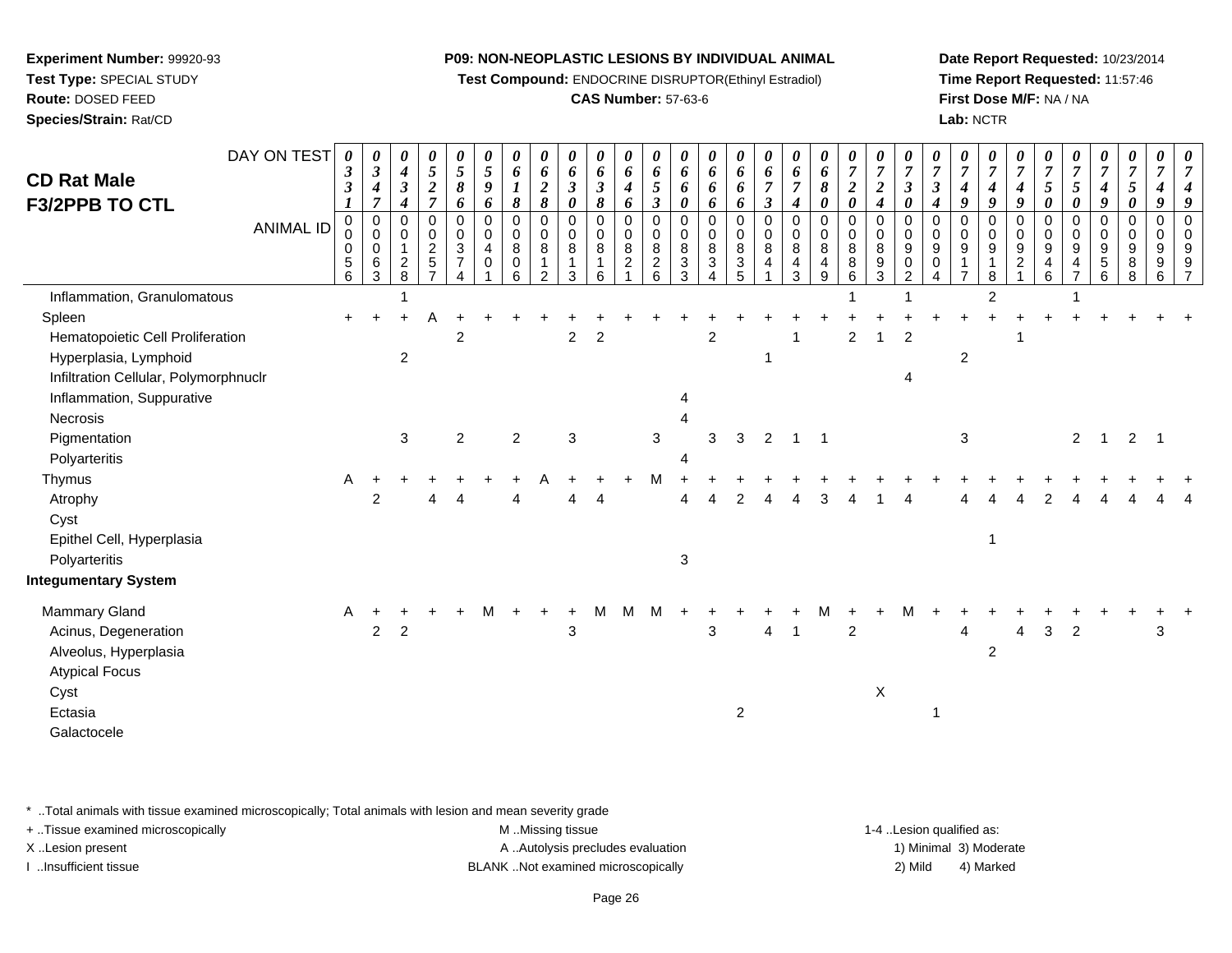**Test Compound:** ENDOCRINE DISRUPTOR(Ethinyl Estradiol)

#### **CAS Number:** 57-63-6

**Date Report Requested:** 10/23/2014**Time Report Requested:** 11:57:46**First Dose M/F:** NA / NA**Lab:** NCTR

| <b>CD Rat Male</b><br><b>F3/2PPB TO CTL</b>                             | DAY ON TEST<br><b>ANIMAL ID</b> | 0<br>$\boldsymbol{\beta}$<br>$\mathfrak{z}$<br>$\mathbf 0$<br>0<br>$\mathbf 0$<br>$5\phantom{.0}$<br>6 | $\boldsymbol{\theta}$<br>$\mathfrak{z}$<br>4<br>$\overline{7}$<br>$\pmb{0}$<br>$\mathbf 0$<br>0<br>6<br>3 | 0<br>$\boldsymbol{4}$<br>$\mathfrak{z}$<br>$\boldsymbol{4}$<br>$\mathbf 0$<br>0<br>$\mathbf{1}$<br>$\overline{2}$<br>8 | 0<br>$\overline{5}$<br>$\frac{2}{7}$<br>0<br>$\pmb{0}$<br>$\overline{c}$<br>$\sqrt{5}$<br>$\overline{ }$ | 0<br>$\overline{5}$<br>8<br>6<br>$\pmb{0}$<br>$\mathbf 0$<br>$\sqrt{3}$<br>$\overline{7}$ | 0<br>$\sqrt{5}$<br>$\boldsymbol{9}$<br>$\pmb{6}$<br>$\mathbf 0$<br>$\mathbf 0$<br>$\overline{a}$<br>0 | $\boldsymbol{\theta}$<br>6<br>$\boldsymbol{l}$<br>$\pmb{8}$<br>$\mathbf 0$<br>$\pmb{0}$<br>$\,8\,$<br>0<br>6 | $\boldsymbol{\theta}$<br>6<br>$\overline{a}$<br>8<br>$\pmb{0}$<br>$\mathbf 0$<br>8<br>2 | 0<br>6<br>$\boldsymbol{\beta}$<br>$\pmb{\theta}$<br>0<br>$\pmb{0}$<br>8<br>$\mathbf{1}$<br>3 | 0<br>$\pmb{6}$<br>$\boldsymbol{\beta}$<br>8<br>$\mathbf 0$<br>$\pmb{0}$<br>8<br>$\mathbf{1}$<br>6 | 0<br>6<br>$\boldsymbol{4}$<br>6<br>$\mathbf 0$<br>0<br>8<br>$\overline{2}$ | 0<br>6<br>$\sqrt{5}$<br>$\mathfrak{z}$<br>$\mathbf 0$<br>0<br>$\,8\,$<br>$\overline{c}$<br>6 | 0<br>6<br>6<br>0<br>$\mathbf 0$<br>0<br>8<br>3<br>$\mathfrak{S}$ | 0<br>6<br>6<br>6<br>$\mathbf 0$<br>$\pmb{0}$<br>8<br>$\mathbf{3}$<br>4 | 0<br>6<br>6<br>6<br>$\mathbf 0$<br>$\,0\,$<br>8<br>$\ensuremath{\mathsf{3}}$<br>$\overline{5}$ | 0<br>6<br>$\overline{7}$<br>$\mathfrak{z}$<br>$\mathbf 0$<br>0<br>$\bf8$<br>4 | 0<br>6<br>$\overline{7}$<br>$\boldsymbol{4}$<br>$\mathbf 0$<br>$\mathbf 0$<br>$\bf 8$<br>$\overline{\mathbf{4}}$<br>3 | 0<br>6<br>8<br>0<br>$\pmb{0}$<br>$\mathbf 0$<br>8<br>4<br>9 | 0<br>$\overline{7}$<br>$\frac{2}{\theta}$<br>0<br>0<br>$\overline{8}$<br>8<br>6 | $\frac{\theta}{7}$<br>$\boldsymbol{2}$<br>$\boldsymbol{4}$<br>$\mathbf 0$<br>$\pmb{0}$<br>8<br>$\boldsymbol{9}$<br>3 | $\boldsymbol{\theta}$<br>$\overline{7}$<br>$\boldsymbol{\beta}$<br>$\boldsymbol{\theta}$<br>$\mathbf 0$<br>$\mathbf 0$<br>$\boldsymbol{9}$<br>$\mathbf 0$<br>$\overline{2}$ | 0<br>$\overline{7}$<br>$\mathfrak{z}$<br>$\boldsymbol{4}$<br>$\mathbf 0$<br>$\mathbf 0$<br>$\boldsymbol{9}$<br>$\mathbf 0$<br>4 | $\frac{\boldsymbol{0}}{7}$<br>4<br>9<br>$\Omega$<br>0<br>9 | 0<br>$\overline{7}$<br>$\boldsymbol{4}$<br>9<br>0<br>0<br>9<br>$\mathbf{1}$<br>8 | $\boldsymbol{\theta}$<br>$\overline{7}$<br>$\boldsymbol{4}$<br>9<br>$\mathbf 0$<br>$\mathbf 0$<br>$\boldsymbol{9}$<br>$\overline{c}$ | 0<br>$\overline{7}$<br>$\mathfrak{s}$<br>$\boldsymbol{\theta}$<br>$\mathbf 0$<br>$\pmb{0}$<br>$\boldsymbol{9}$<br>$\overline{4}$<br>6 | $\boldsymbol{\theta}$<br>$\overline{7}$<br>$\overline{5}$<br>$\boldsymbol{\theta}$<br>$\mathbf 0$<br>$\mathbf 0$<br>$9\,$<br>4<br>$\overline{7}$ | 0<br>$\overline{7}$<br>$\boldsymbol{4}$<br>9<br>0<br>$\pmb{0}$<br>$\boldsymbol{9}$<br>5<br>6 | 0<br>$\boldsymbol{7}$<br>$\mathfrak{H}$<br>0<br>0<br>0<br>$\overline{9}$<br>8<br>8 | $\boldsymbol{\theta}$<br>$\overline{7}$<br>4<br>9<br>$\pmb{0}$<br>$\pmb{0}$<br>9<br>$\boldsymbol{9}$<br>6 | $\Omega$ |
|-------------------------------------------------------------------------|---------------------------------|--------------------------------------------------------------------------------------------------------|-----------------------------------------------------------------------------------------------------------|------------------------------------------------------------------------------------------------------------------------|----------------------------------------------------------------------------------------------------------|-------------------------------------------------------------------------------------------|-------------------------------------------------------------------------------------------------------|--------------------------------------------------------------------------------------------------------------|-----------------------------------------------------------------------------------------|----------------------------------------------------------------------------------------------|---------------------------------------------------------------------------------------------------|----------------------------------------------------------------------------|----------------------------------------------------------------------------------------------|------------------------------------------------------------------|------------------------------------------------------------------------|------------------------------------------------------------------------------------------------|-------------------------------------------------------------------------------|-----------------------------------------------------------------------------------------------------------------------|-------------------------------------------------------------|---------------------------------------------------------------------------------|----------------------------------------------------------------------------------------------------------------------|-----------------------------------------------------------------------------------------------------------------------------------------------------------------------------|---------------------------------------------------------------------------------------------------------------------------------|------------------------------------------------------------|----------------------------------------------------------------------------------|--------------------------------------------------------------------------------------------------------------------------------------|---------------------------------------------------------------------------------------------------------------------------------------|--------------------------------------------------------------------------------------------------------------------------------------------------|----------------------------------------------------------------------------------------------|------------------------------------------------------------------------------------|-----------------------------------------------------------------------------------------------------------|----------|
| Lactation<br>Polyarteritis                                              |                                 |                                                                                                        |                                                                                                           |                                                                                                                        |                                                                                                          |                                                                                           |                                                                                                       |                                                                                                              |                                                                                         |                                                                                              |                                                                                                   |                                                                            |                                                                                              | $\overline{2}$<br>2                                              |                                                                        | $\overline{2}$                                                                                 |                                                                               |                                                                                                                       |                                                             |                                                                                 |                                                                                                                      |                                                                                                                                                                             | $\overline{2}$                                                                                                                  |                                                            |                                                                                  |                                                                                                                                      |                                                                                                                                       |                                                                                                                                                  |                                                                                              |                                                                                    |                                                                                                           |          |
| Skin<br>Abscess<br><b>Cyst Epithelial Inclusion</b>                     |                                 |                                                                                                        |                                                                                                           |                                                                                                                        |                                                                                                          |                                                                                           |                                                                                                       |                                                                                                              |                                                                                         |                                                                                              |                                                                                                   |                                                                            |                                                                                              |                                                                  |                                                                        |                                                                                                |                                                                               |                                                                                                                       |                                                             | $\mathsf{X}$                                                                    |                                                                                                                      | $\sf X$                                                                                                                                                                     |                                                                                                                                 |                                                            |                                                                                  |                                                                                                                                      |                                                                                                                                       |                                                                                                                                                  |                                                                                              |                                                                                    | X                                                                                                         |          |
| Fibrosis<br>Inflammation, Chronic Active<br>Musculoskeletal System      |                                 |                                                                                                        |                                                                                                           |                                                                                                                        |                                                                                                          |                                                                                           |                                                                                                       |                                                                                                              |                                                                                         |                                                                                              |                                                                                                   | 4                                                                          |                                                                                              |                                                                  |                                                                        |                                                                                                | 4                                                                             |                                                                                                                       |                                                             | 4                                                                               |                                                                                                                      |                                                                                                                                                                             |                                                                                                                                 |                                                            |                                                                                  |                                                                                                                                      |                                                                                                                                       |                                                                                                                                                  |                                                                                              |                                                                                    |                                                                                                           |          |
| <b>Bone</b>                                                             |                                 |                                                                                                        |                                                                                                           |                                                                                                                        |                                                                                                          |                                                                                           |                                                                                                       |                                                                                                              |                                                                                         |                                                                                              |                                                                                                   |                                                                            |                                                                                              |                                                                  |                                                                        |                                                                                                |                                                                               |                                                                                                                       |                                                             |                                                                                 |                                                                                                                      |                                                                                                                                                                             |                                                                                                                                 |                                                            |                                                                                  |                                                                                                                                      |                                                                                                                                       |                                                                                                                                                  |                                                                                              |                                                                                    |                                                                                                           |          |
| Bone, Femur<br><b>Skeletal Muscle</b><br>Degeneration                   |                                 |                                                                                                        | $\overline{c}$                                                                                            |                                                                                                                        |                                                                                                          |                                                                                           |                                                                                                       |                                                                                                              |                                                                                         |                                                                                              |                                                                                                   | $\ddot{}$                                                                  |                                                                                              |                                                                  |                                                                        |                                                                                                |                                                                               | $\ddot{}$                                                                                                             |                                                             |                                                                                 |                                                                                                                      |                                                                                                                                                                             |                                                                                                                                 |                                                            |                                                                                  |                                                                                                                                      |                                                                                                                                       |                                                                                                                                                  |                                                                                              |                                                                                    |                                                                                                           |          |
| Nervous System                                                          |                                 |                                                                                                        |                                                                                                           |                                                                                                                        |                                                                                                          |                                                                                           |                                                                                                       |                                                                                                              |                                                                                         |                                                                                              |                                                                                                   |                                                                            |                                                                                              |                                                                  |                                                                        |                                                                                                |                                                                               |                                                                                                                       |                                                             |                                                                                 |                                                                                                                      |                                                                                                                                                                             |                                                                                                                                 |                                                            |                                                                                  |                                                                                                                                      |                                                                                                                                       |                                                                                                                                                  |                                                                                              |                                                                                    |                                                                                                           |          |
| Brain, Brain Stem<br>Compression<br>Meninges, Inflammation, Suppurative |                                 |                                                                                                        |                                                                                                           | 3<br>3                                                                                                                 |                                                                                                          |                                                                                           |                                                                                                       |                                                                                                              |                                                                                         |                                                                                              |                                                                                                   |                                                                            |                                                                                              | 3                                                                | $\overline{2}$                                                         | 3                                                                                              |                                                                               |                                                                                                                       |                                                             |                                                                                 |                                                                                                                      |                                                                                                                                                                             | 4                                                                                                                               |                                                            |                                                                                  |                                                                                                                                      |                                                                                                                                       |                                                                                                                                                  |                                                                                              |                                                                                    |                                                                                                           |          |
| Brain, Cerebellum<br>Brain, Cerebrum<br>Hydrocephalus                   |                                 |                                                                                                        |                                                                                                           |                                                                                                                        |                                                                                                          |                                                                                           |                                                                                                       |                                                                                                              |                                                                                         |                                                                                              |                                                                                                   |                                                                            |                                                                                              | $\overline{c}$                                                   |                                                                        |                                                                                                |                                                                               |                                                                                                                       |                                                             |                                                                                 |                                                                                                                      |                                                                                                                                                                             |                                                                                                                                 |                                                            |                                                                                  |                                                                                                                                      |                                                                                                                                       |                                                                                                                                                  |                                                                                              |                                                                                    |                                                                                                           |          |
| Peripheral Nerve<br>Spinal Cord                                         |                                 |                                                                                                        | Α                                                                                                         |                                                                                                                        |                                                                                                          | A                                                                                         |                                                                                                       |                                                                                                              |                                                                                         |                                                                                              |                                                                                                   | A                                                                          |                                                                                              |                                                                  |                                                                        |                                                                                                |                                                                               | A                                                                                                                     |                                                             |                                                                                 |                                                                                                                      |                                                                                                                                                                             |                                                                                                                                 |                                                            |                                                                                  |                                                                                                                                      |                                                                                                                                       |                                                                                                                                                  |                                                                                              |                                                                                    |                                                                                                           |          |
|                                                                         |                                 |                                                                                                        |                                                                                                           |                                                                                                                        |                                                                                                          |                                                                                           |                                                                                                       |                                                                                                              |                                                                                         |                                                                                              |                                                                                                   |                                                                            |                                                                                              |                                                                  |                                                                        |                                                                                                |                                                                               |                                                                                                                       |                                                             |                                                                                 |                                                                                                                      |                                                                                                                                                                             |                                                                                                                                 |                                                            |                                                                                  |                                                                                                                                      |                                                                                                                                       |                                                                                                                                                  |                                                                                              |                                                                                    |                                                                                                           |          |

\* ..Total animals with tissue examined microscopically; Total animals with lesion and mean severity grade

+ ..Tissue examined microscopically examined microscopically examined as:  $M$  ..Missing tissue 1-4 ..Lesion qualified as: X..Lesion present **A ..Autolysis precludes evaluation** A ..Autolysis precludes evaluation 1) Minimal 3) Moderate

I ..Insufficient tissue BLANK ..Not examined microscopically 2) Mild 4) Marked

### **Experiment Number:** 99920-93**Test Type:** SPECIAL STUDY**Route:** DOSED FEED

**Species/Strain:** Rat/CD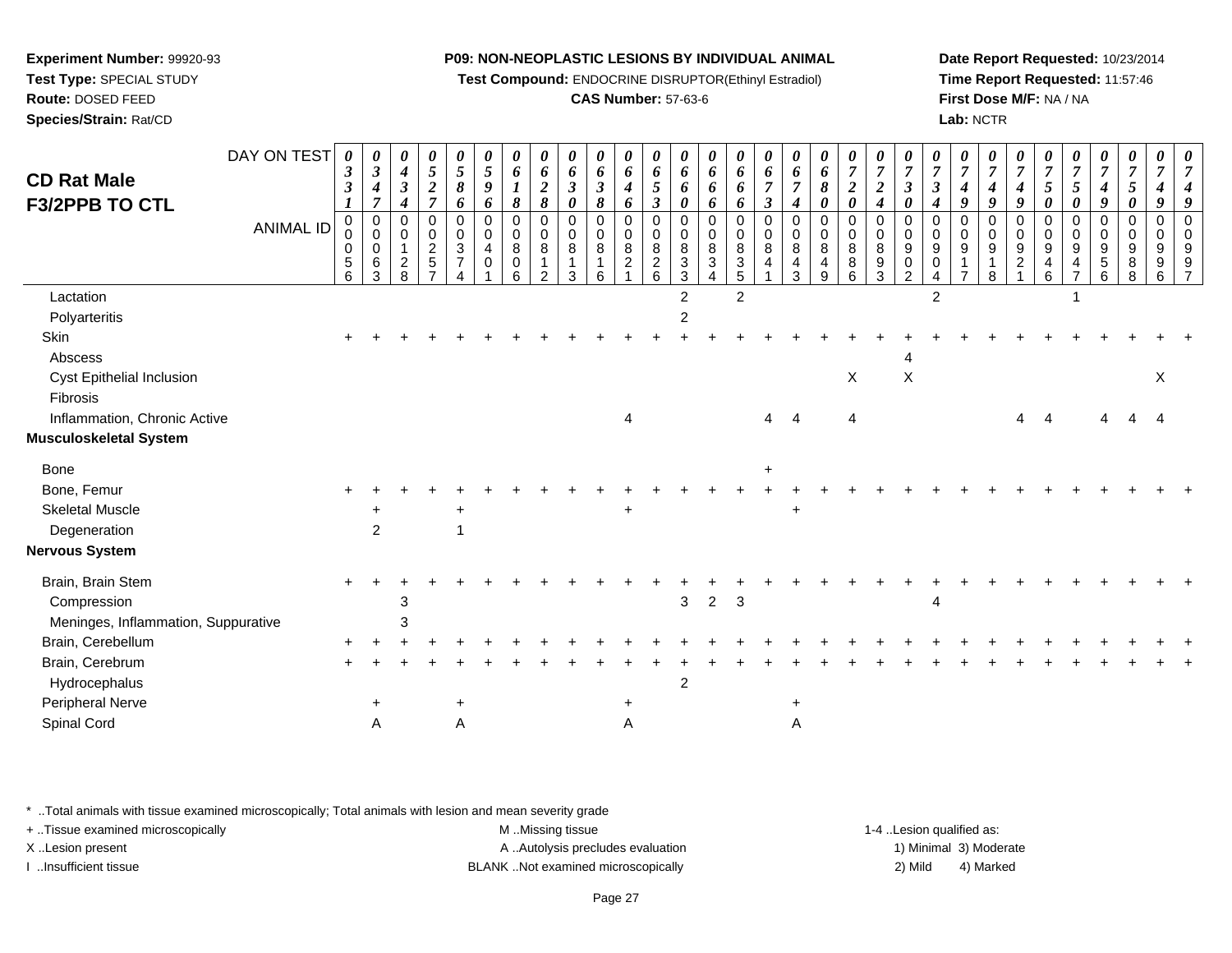**Test Compound:** ENDOCRINE DISRUPTOR(Ethinyl Estradiol)

#### **CAS Number:** 57-63-6

**Date Report Requested:** 10/23/2014**Time Report Requested:** 11:57:47**First Dose M/F:** NA / NA**Lab:** NCTR

| <b>CD Rat Male</b><br><b>F3/2PPB TO CTL</b>                                                                                                                                                                                                                                                          | DAY ON TEST<br><b>ANIMAL ID</b> | 0<br>$\boldsymbol{\beta}$<br>$\boldsymbol{\beta}$<br>$\boldsymbol{l}$<br>$\mathbf 0$<br>0<br>$\pmb{0}$<br>5 | 0<br>$\boldsymbol{\beta}$<br>$\boldsymbol{4}$<br>$\overline{7}$<br>$\mathbf 0$<br>$\mathbf 0$<br>$\pmb{0}$<br>6 | $\boldsymbol{\theta}$<br>$\boldsymbol{4}$<br>$\mathfrak{z}$<br>$\boldsymbol{4}$<br>$\mathbf 0$<br>$\mathbf 0$<br>$\overline{1}$<br>$\frac{2}{8}$ | $\boldsymbol{\theta}$<br>$\sqrt{5}$<br>$rac{2}{7}$<br>$\mathbf 0$<br>$\pmb{0}$<br>$\boldsymbol{2}$<br>$\overline{5}$ | 0<br>5<br>8<br>6<br>$\mathbf 0$<br>0<br>$\mathbf{3}$<br>7 | 0<br>$\mathfrak{s}$<br>$\pmb{9}$<br>6<br>$\mathbf 0$<br>$\mathbf 0$<br>$\overline{\mathbf{4}}$<br>0 | 0<br>6<br>$\boldsymbol{l}$<br>8<br>$\pmb{0}$<br>$\pmb{0}$<br>8<br>0 | 0<br>6<br>$\boldsymbol{2}$<br>8<br>0<br>$\mathbf 0$<br>8 | 0<br>$\pmb{6}$<br>$\mathfrak{z}$<br>$\boldsymbol{\theta}$<br>$\mathbf 0$<br>$\mathbf 0$<br>$\bf8$<br>$\mathbf{1}$ | $\boldsymbol{\theta}$<br>6<br>$\mathfrak{z}$<br>8<br>$\mathbf 0$<br>$\mathbf 0$<br>$\, 8$<br>$\mathbf{1}$ | 0<br>6<br>$\boldsymbol{4}$<br>6<br>$\Omega$<br>0<br>8<br>$\overline{c}$ | 0<br>6<br>5<br>3 <sup>1</sup><br>$\mathbf 0$<br>0<br>8<br>$\overline{a}$ | 0<br>6<br>6<br>$\boldsymbol{\theta}$<br>0<br>$\pmb{0}$<br>$\bf8$<br>3 | 0<br>6<br>6<br>6<br>$\mathbf 0$<br>$\pmb{0}$<br>$\bf 8$<br>$\sqrt{3}$ | 0<br>6<br>6<br>6<br>$\Omega$<br>0<br>8<br>$\mathbf{3}$ | $\boldsymbol{\theta}$<br>6<br>$\overline{7}$<br>$\boldsymbol{\beta}$<br>$\Omega$<br>$\mathbf 0$<br>8<br>4 | 0<br>6<br>$\overline{7}$<br>4<br>$\mathbf 0$<br>0<br>8<br>4 | 0<br>6<br>8<br>$\boldsymbol{\theta}$<br>$\mathbf 0$<br>$\mathbf 0$<br>8<br>4 | $\boldsymbol{\theta}$<br>$\boldsymbol{7}$<br>$\boldsymbol{2}$<br>$\boldsymbol{\theta}$<br>$\mathbf 0$<br>$\pmb{0}$<br>$\bf 8$<br>8 | 0<br>$\overline{7}$<br>$\boldsymbol{2}$<br>$\boldsymbol{4}$<br>$\Omega$<br>0<br>$\bf8$<br>9 | $\boldsymbol{\theta}$<br>$\overline{7}$<br>$\boldsymbol{\beta}$<br>$\boldsymbol{\theta}$<br>$\Omega$<br>$\mathbf 0$<br>9<br>$\mathbf 0$ | $\frac{\boldsymbol{\theta}}{\boldsymbol{7}}$<br>$\mathfrak{z}$<br>$\boldsymbol{4}$<br>$\Omega$<br>0<br>$\boldsymbol{9}$<br>0 | 0<br>$\boldsymbol{7}$<br>$\boldsymbol{4}$<br>9<br>0<br>$\mathbf 0$<br>$\boldsymbol{9}$<br>$\mathbf{1}$ | $\frac{\boldsymbol{0}}{7}$<br>$\boldsymbol{4}$<br>9<br>0<br>0<br>9<br>$\mathbf{1}$ | $\boldsymbol{\theta}$<br>$\overline{7}$<br>$\boldsymbol{4}$<br>9<br>$\Omega$<br>0<br>$\boldsymbol{9}$<br>$\overline{2}$ | 0<br>$\overline{7}$<br>$\sqrt{5}$<br>$\boldsymbol{\theta}$<br>$\mathbf 0$<br>0<br>$\boldsymbol{9}$<br>4 | 0<br>$\boldsymbol{7}$<br>5<br>$\boldsymbol{\theta}$<br>$\Omega$<br>0<br>9<br>4 | 0<br>$\overline{7}$<br>$\boldsymbol{4}$<br>9<br>$\Omega$<br>$\mathbf 0$<br>$9\,$<br>$\sqrt{5}$ | 0<br>$\boldsymbol{7}$<br>5<br>0<br>$\Omega$<br>0<br>9<br>8 | 0<br>$\boldsymbol{7}$<br>$\boldsymbol{4}$<br>9<br>$\Omega$<br>0<br>$\boldsymbol{9}$<br>9 | 0<br>$\overline{7}$<br>$\boldsymbol{q}$<br>$\Omega$<br>$\Omega$<br>9<br>9 |
|------------------------------------------------------------------------------------------------------------------------------------------------------------------------------------------------------------------------------------------------------------------------------------------------------|---------------------------------|-------------------------------------------------------------------------------------------------------------|-----------------------------------------------------------------------------------------------------------------|--------------------------------------------------------------------------------------------------------------------------------------------------|----------------------------------------------------------------------------------------------------------------------|-----------------------------------------------------------|-----------------------------------------------------------------------------------------------------|---------------------------------------------------------------------|----------------------------------------------------------|-------------------------------------------------------------------------------------------------------------------|-----------------------------------------------------------------------------------------------------------|-------------------------------------------------------------------------|--------------------------------------------------------------------------|-----------------------------------------------------------------------|-----------------------------------------------------------------------|--------------------------------------------------------|-----------------------------------------------------------------------------------------------------------|-------------------------------------------------------------|------------------------------------------------------------------------------|------------------------------------------------------------------------------------------------------------------------------------|---------------------------------------------------------------------------------------------|-----------------------------------------------------------------------------------------------------------------------------------------|------------------------------------------------------------------------------------------------------------------------------|--------------------------------------------------------------------------------------------------------|------------------------------------------------------------------------------------|-------------------------------------------------------------------------------------------------------------------------|---------------------------------------------------------------------------------------------------------|--------------------------------------------------------------------------------|------------------------------------------------------------------------------------------------|------------------------------------------------------------|------------------------------------------------------------------------------------------|---------------------------------------------------------------------------|
| <b>Respiratory System</b>                                                                                                                                                                                                                                                                            |                                 | $\overline{6}$                                                                                              | $\mathbf{3}$                                                                                                    |                                                                                                                                                  | $\overline{7}$                                                                                                       | 4                                                         |                                                                                                     | 6                                                                   | $\overline{2}$                                           | 3                                                                                                                 | 6                                                                                                         |                                                                         | 6                                                                        | $\overline{3}$                                                        | 4                                                                     | 5                                                      |                                                                                                           | 3                                                           | 9                                                                            | $\overline{6}$                                                                                                                     | $\overline{3}$                                                                              | $\overline{2}$                                                                                                                          | 4                                                                                                                            | $\overline{7}$                                                                                         | 8                                                                                  |                                                                                                                         | 6                                                                                                       | $\overline{7}$                                                                 | 6                                                                                              | 8                                                          | 6                                                                                        | $\overline{7}$                                                            |
| Lung<br>Alveolar Epith, Hyperplasia<br>Infiltration Cellular, Histiocyte<br>Inflammation, Chronic Active<br>Metaplasia, Osseous<br>Nose<br>Inflammation, Chronic Active<br>Inflammation, Suppurative<br>Mucosa, Keratin Cyst<br>Vomeronas Org, Dilatation<br>Trachea<br><b>Special Senses System</b> |                                 | $\mathbf 1$                                                                                                 |                                                                                                                 | $\overline{2}$<br>$\overline{2}$                                                                                                                 |                                                                                                                      |                                                           | 2<br>$\overline{2}$                                                                                 | X                                                                   |                                                          | $\overline{1}$<br>$\overline{2}$                                                                                  | $\overline{2}$                                                                                            | $\overline{c}$                                                          |                                                                          | 3                                                                     |                                                                       | $\overline{\mathbf{1}}$                                |                                                                                                           |                                                             |                                                                              | $\mathbf{1}$                                                                                                                       | $1 \quad 1$                                                                                 | $\overline{1}$                                                                                                                          |                                                                                                                              | 2                                                                                                      |                                                                                    |                                                                                                                         | 2                                                                                                       | 2<br>1                                                                         |                                                                                                |                                                            |                                                                                          | $\overline{2}$                                                            |
| Eye<br>Cataract<br>Cornea, Hemorrhage<br>Inflammation, Chronic Active<br>Inflammation, Suppurative<br>Harderian Gland<br>Acinus, Degeneration<br>Infiltration Cellular, Lymphocyte<br>Inflammation, Suppurative                                                                                      |                                 | $\pm$                                                                                                       |                                                                                                                 |                                                                                                                                                  |                                                                                                                      |                                                           |                                                                                                     |                                                                     |                                                          |                                                                                                                   |                                                                                                           |                                                                         | Χ<br>$\overline{c}$                                                      |                                                                       |                                                                       |                                                        | 4<br>3                                                                                                    |                                                             |                                                                              |                                                                                                                                    |                                                                                             |                                                                                                                                         |                                                                                                                              |                                                                                                        |                                                                                    |                                                                                                                         |                                                                                                         |                                                                                |                                                                                                |                                                            |                                                                                          |                                                                           |

\* ..Total animals with tissue examined microscopically; Total animals with lesion and mean severity grade

**Experiment Number:** 99920-93**Test Type:** SPECIAL STUDY**Route:** DOSED FEED**Species/Strain:** Rat/CD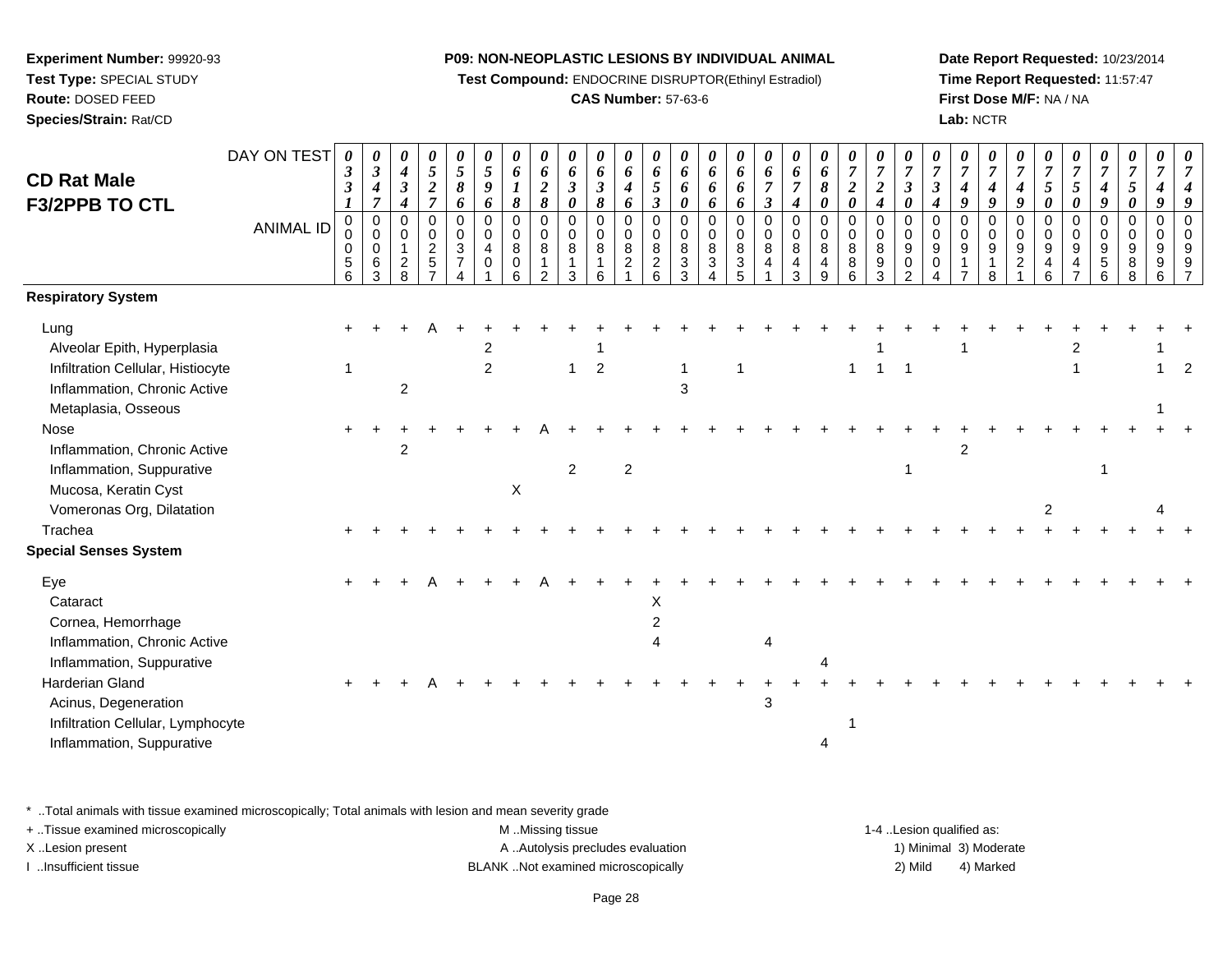**Test Compound:** ENDOCRINE DISRUPTOR(Ethinyl Estradiol)

#### **CAS Number:** 57-63-6

**Date Report Requested:** 10/23/2014**Time Report Requested:** 11:57:47**First Dose M/F:** NA / NA**Lab:** NCTR

| <b>CD Rat Male</b><br><b>F3/2PPB TO CTL</b> | DAY ON TEST | 0<br>$\mathfrak{z}$<br>$\boldsymbol{\beta}$ | 0<br>$\mathbf{3}$<br>4 | 0<br>$\boldsymbol{4}$<br>$\mathfrak{z}$ | 0<br>5<br>$\boldsymbol{2}$<br>$\overline{ }$                      | 0<br>$\mathfrak{s}$<br>8<br>6           | 5<br>$\boldsymbol{g}$<br>6                        | 0<br>6<br>8                               | 0<br>6<br>$\overline{2}$<br>8 | 0<br>6<br>$\mathfrak{z}$<br>0    | $\boldsymbol{\theta}$<br>6<br>$\boldsymbol{\beta}$<br>8 | $\boldsymbol{\theta}$<br>6<br>o         | $\theta$<br>6<br>$5\overline{)}$<br>3       | 0<br>6<br>6<br>0                                          | 0<br>6<br>6               | 6<br>6                                | $\theta$<br>6<br>$\mathbf{r}$ | $\boldsymbol{\theta}$<br>6<br>$\overline{7}$ | 0<br>6<br>$\pmb{8}$<br>$\boldsymbol{\theta}$    | $\boldsymbol{\theta}$<br>$\overline{7}$<br>$\overline{2}$<br>$\boldsymbol{\theta}$ | $\mathbf{\hat{z}}$<br>4    | 0<br>$\overline{ }$<br>$\boldsymbol{\beta}$<br>0 | 0<br>$\overline{7}$<br>$\boldsymbol{\beta}$             | 0<br>$\overline{ }$<br>4<br>9 | 0<br>$\overline{ }$<br>$\boldsymbol{4}$<br>9 | $\boldsymbol{\theta}$<br>7<br>$\boldsymbol{4}$<br>9 | $\boldsymbol{\theta}$<br>$\overline{7}$<br>$5\overline{)}$<br>0 | 0<br>$\boldsymbol{7}$<br>5<br>$\boldsymbol{\theta}$ | $\boldsymbol{\theta}$<br>$\overline{7}$<br>4<br>9 | $\theta$<br>$\overline{ }$<br>5 | $\boldsymbol{\theta}$<br>$\overline{ }$<br>4<br>Q | $\boldsymbol{\theta}$<br>$\overline{7}$<br>4<br>$\boldsymbol{g}$ |
|---------------------------------------------|-------------|---------------------------------------------|------------------------|-----------------------------------------|-------------------------------------------------------------------|-----------------------------------------|---------------------------------------------------|-------------------------------------------|-------------------------------|----------------------------------|---------------------------------------------------------|-----------------------------------------|---------------------------------------------|-----------------------------------------------------------|---------------------------|---------------------------------------|-------------------------------|----------------------------------------------|-------------------------------------------------|------------------------------------------------------------------------------------|----------------------------|--------------------------------------------------|---------------------------------------------------------|-------------------------------|----------------------------------------------|-----------------------------------------------------|-----------------------------------------------------------------|-----------------------------------------------------|---------------------------------------------------|---------------------------------|---------------------------------------------------|------------------------------------------------------------------|
|                                             | ANIMAL ID   | $\mathbf 0$<br>$\,$ 5 $\,$<br>6             | 0<br>0<br>0<br>6<br>3  | 0<br>$\frac{2}{8}$                      | 0<br>$\pmb{0}$<br>$\boldsymbol{2}$<br>$\sqrt{5}$<br>$\rightarrow$ | 0<br>$\mathbf 0$<br>3<br>$\overline{ }$ | $\pmb{0}$<br>$\boldsymbol{0}$<br>4<br>$\mathbf 0$ | 0<br>$\mathbf 0$<br>8<br>$\mathbf 0$<br>6 | 0<br>0<br>8<br>2              | $\pmb{0}$<br>$\pmb{0}$<br>8<br>3 | 0<br>8<br>6                                             | 0<br>$\mathbf 0$<br>8<br>$\overline{2}$ | 0<br>0<br>8<br>$\overline{\mathbf{c}}$<br>6 | $\mathbf 0$<br>$\mathbf 0$<br>8<br>3<br>$\mathbf{\Omega}$ | $\Omega$<br>8<br>3        | $\pmb{0}$<br>$\pmb{0}$<br>8<br>3<br>5 | 0<br>$\mathbf 0$<br>8<br>4    | 0<br>$\mathbf 0$<br>8<br>4<br>3              | 0<br>$\pmb{0}$<br>$\, 8$<br>$\overline{4}$<br>9 | $\pmb{0}$<br>$\pmb{0}$<br>8<br>8<br>6                                              | $\mathbf 0$<br>8<br>9<br>3 | 0<br>0<br>9<br>0<br>⌒                            | $\pmb{0}$<br>$\pmb{0}$<br>$\boldsymbol{9}$<br>$\pmb{0}$ | 0<br>$\pmb{0}$<br>9           | 0<br>$\pmb{0}$<br>9<br>8                     | 0<br>$\pmb{0}$<br>9<br>$\overline{c}$               | 0<br>$\pmb{0}$<br>9<br>4<br>6                                   | $\mathbf 0$<br>9<br>4<br>$\overline{ }$             | 0<br>$\pmb{0}$<br>9<br>5<br>6                     | 9<br>8<br>8                     | 0<br>$\pmb{0}$<br>9<br>9<br>6                     | 0<br>$\mathbf 0$<br>9<br>$\boldsymbol{9}$<br>$\overline{7}$      |
| Lacrimal Gland                              |             |                                             |                        |                                         |                                                                   |                                         |                                                   |                                           |                               |                                  |                                                         |                                         |                                             |                                                           |                           |                                       |                               |                                              |                                                 |                                                                                    |                            |                                                  |                                                         |                               |                                              |                                                     |                                                                 |                                                     |                                                   |                                 |                                                   |                                                                  |
| Ectopic Harderian                           |             |                                             |                        |                                         |                                                                   |                                         |                                                   |                                           |                               |                                  |                                                         |                                         |                                             |                                                           |                           |                                       |                               |                                              |                                                 |                                                                                    |                            | X                                                |                                                         |                               |                                              |                                                     |                                                                 |                                                     |                                                   |                                 |                                                   |                                                                  |
| <b>Urinary System</b>                       |             |                                             |                        |                                         |                                                                   |                                         |                                                   |                                           |                               |                                  |                                                         |                                         |                                             |                                                           |                           |                                       |                               |                                              |                                                 |                                                                                    |                            |                                                  |                                                         |                               |                                              |                                                     |                                                                 |                                                     |                                                   |                                 |                                                   |                                                                  |
| Kidney                                      |             | $+$                                         |                        | +                                       | A                                                                 |                                         |                                                   |                                           |                               |                                  |                                                         |                                         |                                             |                                                           |                           |                                       |                               |                                              |                                                 |                                                                                    |                            |                                                  |                                                         |                               |                                              |                                                     |                                                                 |                                                     |                                                   |                                 |                                                   |                                                                  |
| Cyst                                        |             |                                             |                        |                                         |                                                                   |                                         | X                                                 |                                           | X                             |                                  |                                                         | X                                       | $\times$                                    |                                                           | $\boldsymbol{\mathsf{X}}$ |                                       |                               |                                              |                                                 | X                                                                                  |                            |                                                  |                                                         |                               |                                              | X                                                   | X X                                                             |                                                     |                                                   |                                 |                                                   | X                                                                |
| Hydronephrosis                              |             |                                             |                        |                                         |                                                                   |                                         |                                                   |                                           |                               |                                  |                                                         | 3                                       | $\overline{2}$                              |                                                           |                           |                                       |                               |                                              |                                                 |                                                                                    |                            |                                                  |                                                         |                               |                                              |                                                     |                                                                 |                                                     |                                                   |                                 |                                                   |                                                                  |
| Nephropathy                                 |             |                                             | -1                     | 2                                       |                                                                   |                                         | 1                                                 | -1                                        | 3                             |                                  |                                                         |                                         | 2                                           |                                                           |                           |                                       |                               |                                              |                                                 |                                                                                    |                            |                                                  |                                                         |                               |                                              |                                                     |                                                                 |                                                     |                                                   |                                 |                                                   | 2                                                                |
| Polyarteritis                               |             |                                             |                        |                                         |                                                                   |                                         |                                                   |                                           |                               |                                  |                                                         |                                         |                                             | $\overline{2}$                                            |                           |                                       |                               |                                              |                                                 |                                                                                    |                            |                                                  |                                                         |                               |                                              |                                                     |                                                                 |                                                     |                                                   |                                 |                                                   |                                                                  |
| Transit Epithe, Hyperplasia<br>Urethra      |             |                                             | $\overline{c}$         |                                         |                                                                   |                                         |                                                   |                                           |                               |                                  |                                                         |                                         |                                             |                                                           |                           |                                       |                               | $+$                                          |                                                 |                                                                                    |                            |                                                  |                                                         |                               |                                              |                                                     |                                                                 |                                                     |                                                   |                                 |                                                   |                                                                  |
| <b>Urinary Bladder</b>                      |             | $+$                                         |                        |                                         |                                                                   |                                         |                                                   |                                           |                               |                                  |                                                         |                                         |                                             |                                                           |                           |                                       |                               |                                              |                                                 |                                                                                    |                            |                                                  |                                                         |                               |                                              |                                                     |                                                                 |                                                     |                                                   |                                 |                                                   |                                                                  |
|                                             |             |                                             |                        |                                         |                                                                   |                                         |                                                   |                                           |                               |                                  |                                                         |                                         |                                             |                                                           |                           |                                       |                               |                                              |                                                 |                                                                                    |                            |                                                  |                                                         |                               |                                              |                                                     |                                                                 |                                                     |                                                   |                                 |                                                   |                                                                  |

\* ..Total animals with tissue examined microscopically; Total animals with lesion and mean severity grade

**Experiment Number:** 99920-93**Test Type:** SPECIAL STUDY**Route:** DOSED FEED**Species/Strain:** Rat/CD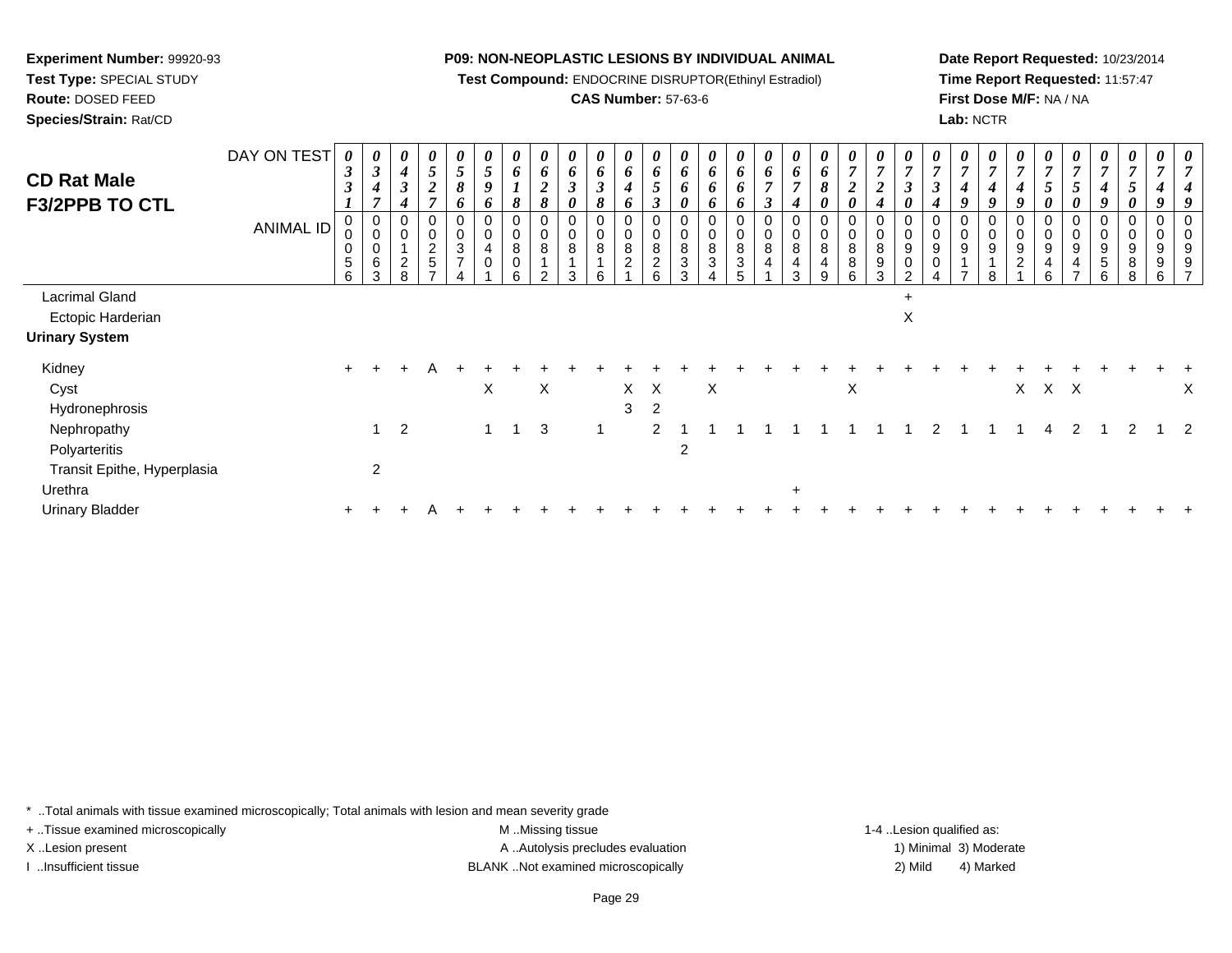**Test Compound:** ENDOCRINE DISRUPTOR(Ethinyl Estradiol)

#### **CAS Number:** 57-63-6

**Date Report Requested:** 10/23/2014**Time Report Requested:** 11:57:47**First Dose M/F:** NA / NA**Lab:** NCTR

| DAY ON TEST                           | 0              | 0                          | 0                   | 0                        | 0                                     | 0                     | 0                              | 0                         | 0              | 0           | 0                         | 0                   | 0              | 0              | 0                           | 0                       | 0                         | 0              |    |                |                       |
|---------------------------------------|----------------|----------------------------|---------------------|--------------------------|---------------------------------------|-----------------------|--------------------------------|---------------------------|----------------|-------------|---------------------------|---------------------|----------------|----------------|-----------------------------|-------------------------|---------------------------|----------------|----|----------------|-----------------------|
| <b>CD Rat Male</b>                    | 7              | $\overline{7}$             | $\overline{7}$      | $\overline{7}$           | $\overline{7}$                        | 7                     | $\overline{7}$                 | 7                         | $\overline{7}$ | 7           | $\overline{7}$            | $\overline{7}$      | $\overline{7}$ | $\overline{7}$ | 7                           | 7                       | 7                         | $\overline{7}$ |    |                |                       |
| <b>F3/2PPB TO CTL</b>                 | 4<br>9         | $\boldsymbol{4}$<br>9      | $\mathfrak{s}$<br>3 | 5<br>$\overline{2}$      | 5<br>$\overline{\mathbf{c}}$          | 5<br>$\boldsymbol{2}$ | $\sqrt{5}$<br>$\boldsymbol{4}$ | 5<br>$\boldsymbol{4}$     | 5<br>4         | 5<br>4      | 5<br>4                    | $\mathfrak{S}$<br>5 | 5<br>5         | 5<br>5         | 5<br>5                      | 5<br>5                  | 4<br>9                    | 4<br>7         |    |                |                       |
|                                       | 0              | $\mathbf 0$                | $\mathbf 0$         | $\mathbf 0$              | 0                                     | 0                     | 0                              | 0                         | $\mathbf 0$    | $\mathbf 0$ | 0                         | 0                   | 0              | 0              | 0                           | $\Omega$                | $\Omega$                  | $\Omega$       |    |                |                       |
| <b>ANIMAL ID</b>                      | $\mathbf{1}$   | $\mathbf{1}$               | 1                   | 1                        | $\mathbf{1}$                          | 1                     | 1                              | 1                         | 1              |             | 1                         |                     | 1              |                | 1                           |                         | 1                         |                |    |                |                       |
|                                       | 0<br>0         | $\mathbf 0$<br>$\mathbf 0$ | 0<br>$\overline{4}$ | $\mathsf{O}\xspace$<br>4 | $\mathsf{O}\xspace$<br>$\overline{4}$ | 0<br>$\overline{4}$   | 0<br>5                         | 0<br>5                    | $\,0\,$<br>5   | 0<br>5      | 0<br>$\sqrt{5}$           | $\mathbf 0$<br>6    | 0<br>6         | 0<br>6         | $\mathbf{1}$<br>$\mathbf 0$ | 1<br>0                  | $\mathbf{1}$<br>1         | 1<br>1         |    |                |                       |
|                                       | $\overline{7}$ | 8                          | 3                   |                          |                                       | 8                     |                                | 5                         | 6              |             | 8                         | 6                   | 7              | 9              | 3                           | 4                       | 5                         | 6              |    |                | <i><b>*TOTALS</b></i> |
| <b>Alimentary System</b>              |                |                            |                     |                          |                                       |                       |                                |                           |                |             |                           |                     |                |                |                             |                         |                           |                |    |                |                       |
| Esophagus                             |                |                            |                     |                          |                                       |                       |                                |                           |                |             |                           |                     |                |                | М                           |                         |                           |                | 48 |                |                       |
| Hyperkeratosis                        |                |                            |                     |                          |                                       |                       |                                |                           |                |             |                           |                     |                |                |                             |                         |                           |                |    | 4              | 2.0                   |
| Intestine Large, Cecum                |                |                            |                     |                          |                                       |                       |                                |                           |                |             |                           |                     |                |                |                             |                         |                           |                | 43 |                |                       |
| Edema                                 |                |                            |                     |                          |                                       |                       |                                |                           |                |             |                           |                     |                |                |                             |                         |                           |                |    | 1              | 4.0                   |
| Inflammation, Suppurative             |                |                            |                     |                          |                                       |                       |                                |                           |                |             |                           |                     |                |                |                             |                         |                           |                |    | 1              | 3.0                   |
| Intestine Large, Colon                |                |                            |                     |                          |                                       |                       |                                |                           |                |             |                           |                     |                |                |                             |                         |                           |                | 43 |                |                       |
| Intestine Large, Rectum               |                |                            |                     |                          |                                       |                       |                                |                           |                |             |                           |                     |                |                |                             |                         |                           | +              | 44 |                |                       |
| Infiltration Cellular, Lymphocyte     |                |                            |                     |                          |                                       |                       |                                |                           |                |             |                           |                     |                |                |                             |                         |                           |                |    | 1              | 2.0                   |
| Intestine Small, Duodenum             |                |                            |                     |                          |                                       |                       |                                |                           |                |             |                           |                     |                |                |                             |                         |                           |                | 43 |                |                       |
| Intestine Small, Ileum                | +              |                            | Α                   | A                        | $\ddot{}$                             | A                     |                                |                           |                |             | A                         |                     |                |                |                             |                         |                           | $\ddot{}$      | 38 |                |                       |
| Intestine Small, Jejunum              | +              |                            |                     |                          |                                       |                       |                                |                           |                |             |                           |                     |                |                |                             |                         |                           | $\ddot{}$      | 41 |                |                       |
| Liver                                 | +              |                            |                     |                          |                                       |                       |                                |                           |                |             |                           |                     |                |                |                             |                         |                           | $\ddot{}$      | 47 |                |                       |
| Angiectasis                           |                |                            |                     |                          |                                       |                       |                                |                           |                |             |                           |                     |                |                |                             |                         |                           |                |    | 1              | 2.0                   |
| <b>Basophilic Focus</b>               | $\pmb{\times}$ |                            | $\times$            |                          |                                       |                       |                                | $\boldsymbol{\mathsf{X}}$ |                |             | $\boldsymbol{\mathsf{X}}$ |                     |                |                | X                           |                         |                           |                |    | $\overline{7}$ |                       |
| Bile Duct, Hyperplasia                | $\mathbf{1}$   |                            |                     |                          |                                       |                       | $\mathbf{1}$                   |                           |                |             | $\mathbf{1}$              | 1                   |                | $\mathbf{1}$   |                             | 1                       |                           |                |    | 9              | 1.0                   |
| <b>Biliar Tract, Fibrosis</b>         |                | 1                          |                     |                          |                                       |                       |                                |                           |                |             |                           | 1                   |                |                |                             |                         |                           |                |    | 4              | 1.0                   |
| Capsule, Inflammation, Chronic Active |                |                            |                     |                          |                                       |                       |                                |                           |                |             |                           |                     |                |                |                             |                         |                           |                |    | 1              | 2.0                   |
| Cyst                                  |                |                            |                     |                          |                                       |                       |                                |                           | $\sf X$        |             |                           |                     |                |                |                             |                         |                           |                |    | 1              |                       |
| Degeneration, Cystic                  |                |                            |                     |                          |                                       |                       | 1                              |                           |                |             |                           |                     |                |                |                             | $\overline{\mathbf{c}}$ |                           |                |    | $\overline{7}$ | 1.4                   |
| <b>Eosinophilic Focus</b>             |                |                            |                     |                          |                                       |                       |                                |                           |                |             |                           |                     |                |                | X                           |                         | $\boldsymbol{\mathsf{X}}$ |                |    | 5              |                       |
| Hematopoietic Cell Proliferation      |                |                            |                     |                          |                                       |                       |                                |                           |                |             |                           |                     |                |                |                             |                         |                           |                |    | 1              | 1.0                   |
|                                       |                |                            |                     |                          |                                       |                       |                                |                           |                |             |                           |                     |                |                |                             |                         |                           |                |    |                |                       |

\* ..Total animals with tissue examined microscopically; Total animals with lesion and mean severity grade

**Experiment Number:** 99920-93**Test Type:** SPECIAL STUDY**Route:** DOSED FEED**Species/Strain:** Rat/CD

+ ..Tissue examined microscopically examined microscopically examined as:  $M$  ..Missing tissue 1-4 ..Lesion qualified as: X..Lesion present **A ..Autolysis precludes evaluation** A ..Autolysis precludes evaluation 1) Minimal 3) Moderate

I ..Insufficient tissue BLANK ..Not examined microscopically 2) Mild 4) Marked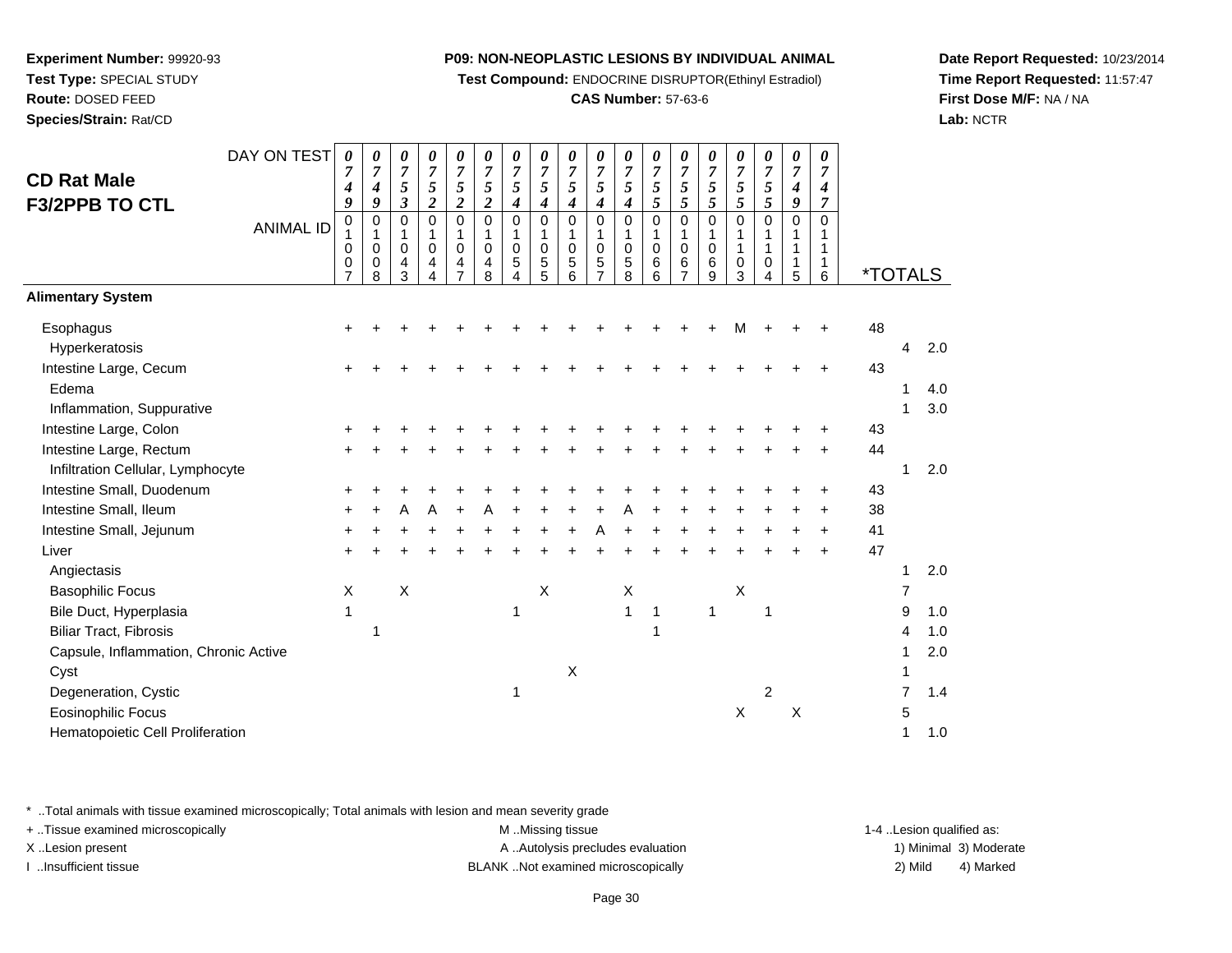**Test Compound:** ENDOCRINE DISRUPTOR(Ethinyl Estradiol)

#### **CAS Number:** 57-63-6

**Date Report Requested:** 10/23/2014**Time Report Requested:** 11:57:48**First Dose M/F:** NA / NA**Lab:** NCTR

| DAY ON TEST<br><b>CD Rat Male</b><br><b>F3/2PPB TO CTL</b>                                   | 0<br>4<br>$\boldsymbol{g}$    | 0<br>7<br>4<br>9                           | 0<br>$\overline{7}$<br>5<br>$\boldsymbol{\beta}$ | 0<br>$\boldsymbol{7}$<br>$\sqrt{5}$<br>$\boldsymbol{2}$ | 0<br>$\overline{7}$<br>$\sqrt{5}$<br>$\boldsymbol{2}$  | 0<br>$\boldsymbol{7}$<br>5<br>$\overline{2}$ | 0<br>$\overline{7}$<br>$\sqrt{5}$<br>$\boldsymbol{4}$  | 0<br>$\overline{7}$<br>$\sqrt{5}$<br>4         | 0<br>$\overline{7}$<br>5<br>4                   | 0<br>$\overline{7}$<br>5<br>4                               | 0<br>$\overline{7}$<br>5<br>$\boldsymbol{4}$        | 0<br>$\overline{7}$<br>$\frac{5}{5}$    | 0<br>$\overline{7}$<br>$\frac{5}{5}$                               | 0<br>$\boldsymbol{7}$<br>$\frac{5}{5}$         | 0<br>$\overline{7}$<br>$\frac{5}{5}$              | 0<br>7<br>$\frac{5}{5}$ | 0<br>$\overline{7}$<br>4<br>9                         | 0<br>$\overline{7}$<br>4<br>$\overline{7}$ |                       |                     |            |
|----------------------------------------------------------------------------------------------|-------------------------------|--------------------------------------------|--------------------------------------------------|---------------------------------------------------------|--------------------------------------------------------|----------------------------------------------|--------------------------------------------------------|------------------------------------------------|-------------------------------------------------|-------------------------------------------------------------|-----------------------------------------------------|-----------------------------------------|--------------------------------------------------------------------|------------------------------------------------|---------------------------------------------------|-------------------------|-------------------------------------------------------|--------------------------------------------|-----------------------|---------------------|------------|
| <b>ANIMAL ID</b>                                                                             | 0<br>0<br>0<br>$\overline{7}$ | 0<br>$\mathbf{1}$<br>$\mathbf 0$<br>0<br>8 | $\Omega$<br>1<br>$\pmb{0}$<br>4<br>3             | $\mathbf 0$<br>$\mathbf{1}$<br>$\mathbf 0$<br>4<br>4    | $\mathbf 0$<br>1<br>$\mathbf 0$<br>4<br>$\overline{7}$ | 0<br>1<br>$\mathbf 0$<br>4<br>8              | 0<br>1<br>$\mathsf 0$<br>$\mathbf 5$<br>$\overline{A}$ | $\Omega$<br>1<br>$\pmb{0}$<br>$\mathbf 5$<br>5 | 0<br>$\mathbf{1}$<br>$\,0\,$<br>$\sqrt{5}$<br>6 | $\Omega$<br>1<br>$\pmb{0}$<br>$\mathbf 5$<br>$\overline{7}$ | $\mathbf 0$<br>1<br>$\mathbf 0$<br>$\mathbf 5$<br>8 | 0<br>1<br>$\mathsf{O}\xspace$<br>6<br>6 | $\mathbf 0$<br>$\mathbf 1$<br>$\pmb{0}$<br>$\,6$<br>$\overline{7}$ | $\Omega$<br>1<br>$\mathsf{O}\xspace$<br>6<br>9 | $\Omega$<br>1<br>$\mathbf{1}$<br>$\mathbf 0$<br>3 | $\Omega$<br>1<br>0<br>4 | $\mathbf 0$<br>$\mathbf{1}$<br>$\mathbf{1}$<br>1<br>5 | 0<br>$\mathbf 1$<br>6                      | <i><b>*TOTALS</b></i> |                     |            |
| Hepatodiaphragmatic Nodule<br>Hyperplasia, Regenerative<br>Infiltration Cellular, Lymphocyte |                               |                                            |                                                  |                                                         |                                                        |                                              |                                                        |                                                |                                                 |                                                             | 1                                                   |                                         | 4                                                                  |                                                |                                                   |                         |                                                       |                                            |                       | $\overline{c}$<br>2 | 4.0<br>1.5 |
| Inflammation, Chronic Active<br>Necrosis                                                     |                               |                                            |                                                  |                                                         |                                                        |                                              |                                                        |                                                |                                                 | 1                                                           |                                                     |                                         | 1                                                                  |                                                |                                                   |                         |                                                       |                                            |                       | 7<br>4              | 1.3<br>2.0 |
| <b>Tension Lipidosis</b><br>Vacuolization Cytoplasmic<br>Oral Mucosa                         |                               |                                            |                                                  |                                                         |                                                        |                                              |                                                        | $\overline{c}$                                 |                                                 |                                                             | 1                                                   |                                         | $\ddot{}$                                                          |                                                |                                                   | 4                       |                                                       |                                            | 8                     | $\overline{7}$      | 2.0<br>2.1 |
| Gingival, Inflammation, Chronic Active<br>Keratin Cyst                                       |                               |                                            |                                                  |                                                         |                                                        |                                              |                                                        |                                                |                                                 |                                                             |                                                     |                                         | х                                                                  |                                                |                                                   |                         |                                                       |                                            |                       | 1<br>3              | 2.0        |
| Pancreas<br>Acinar Cell, Degeneration<br>Polyarteritis                                       |                               |                                            |                                                  | 3                                                       | 4                                                      | $\overline{2}$                               |                                                        | $\overline{2}$                                 | $\overline{2}$                                  | $\overline{2}$                                              | 1                                                   | 4                                       | 3                                                                  | $\overline{2}$                                 |                                                   | 1                       | $\overline{2}$                                        | 3                                          | 48                    | 39<br>1             | 2.1<br>2.0 |
| Salivary Glands<br>Stomach, Forestomach<br>Epithelium, Hyperplasia                           |                               |                                            |                                                  |                                                         |                                                        |                                              |                                                        |                                                |                                                 |                                                             |                                                     |                                         |                                                                    |                                                |                                                   |                         |                                                       | $\ddot{}$                                  | 49<br>48              | 1                   | 2.0        |
| Hyperkeratosis<br>Stomach, Glandular<br>Cardiovascular System                                |                               |                                            |                                                  |                                                         |                                                        |                                              |                                                        |                                                |                                                 |                                                             |                                                     |                                         |                                                                    |                                                |                                                   |                         |                                                       |                                            | 46                    |                     | 2.0        |
| <b>Blood Vessel</b><br>Heart<br>Atrium, Dilatation                                           |                               |                                            |                                                  |                                                         |                                                        |                                              |                                                        |                                                |                                                 |                                                             |                                                     |                                         |                                                                    |                                                |                                                   |                         |                                                       | $\ddot{}$                                  | 49<br>49              | 2                   | 3.0        |

\* ..Total animals with tissue examined microscopically; Total animals with lesion and mean severity grade

| + . Tissue examined microscopically | M Missing tissue                  | 1-4 Lesion qualified as: |                        |
|-------------------------------------|-----------------------------------|--------------------------|------------------------|
| X Lesion present                    | A Autolysis precludes evaluation  |                          | 1) Minimal 3) Moderate |
| Insufficient tissue                 | BLANKNot examined microscopically | 2) Mild                  | 4) Marked              |

**Experiment Number:** 99920-93**Test Type:** SPECIAL STUDY**Route:** DOSED FEED

# **Species/Strain:** Rat/CD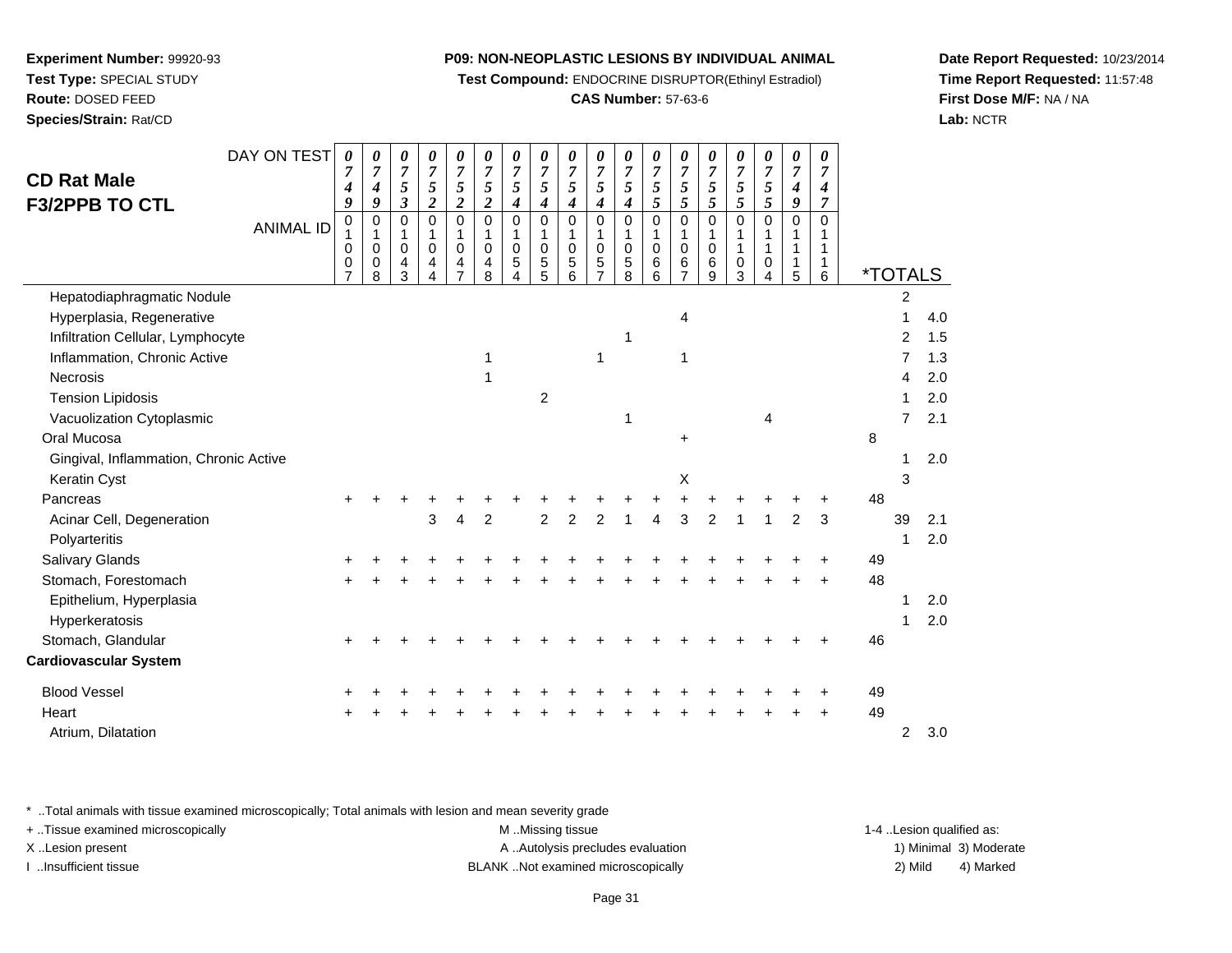**Test Compound:** ENDOCRINE DISRUPTOR(Ethinyl Estradiol)

#### **CAS Number:** 57-63-6

**Date Report Requested:** 10/23/2014**Time Report Requested:** 11:57:48**First Dose M/F:** NA / NA**Lab:** NCTR

| <b>CD Rat Male</b><br><b>F3/2PPB TO CTL</b> | DAY ON TEST<br><b>ANIMAL ID</b> | 0<br>7<br>$\boldsymbol{4}$<br>9<br>0<br>$\mathbf{1}$<br>0<br>0<br>$\overline{7}$ | 0<br>7<br>$\boldsymbol{4}$<br>9<br>0<br>$\mathbf{1}$<br>$\mathbf 0$<br>0<br>8 | 0<br>$\boldsymbol{7}$<br>$\sqrt{5}$<br>$\boldsymbol{\beta}$<br>$\mathbf 0$<br>1<br>$\pmb{0}$<br>4<br>3 | 0<br>$\overline{7}$<br>5<br>$\overline{c}$<br>0<br>$\mathbf{1}$<br>$\mathbf 0$<br>4<br>4 | 0<br>$\overline{7}$<br>5<br>$\overline{\mathbf{c}}$<br>$\mathbf 0$<br>1<br>$\pmb{0}$<br>4<br>$\overline{7}$ | 0<br>$\overline{7}$<br>5<br>$\overline{\mathbf{c}}$<br>0<br>1<br>0<br>4<br>8 | 0<br>$\overline{7}$<br>5<br>4<br>0<br>1<br>$\mathbf 0$<br>5<br>4 | 0<br>$\overline{7}$<br>5<br>$\boldsymbol{4}$<br>0<br>1<br>0<br>$\frac{5}{5}$ | 0<br>$\overline{7}$<br>5<br>$\boldsymbol{4}$<br>$\mathbf 0$<br>1<br>$\mathbf 0$<br>$\sqrt{5}$<br>$\,6$ | 0<br>$\boldsymbol{7}$<br>5<br>$\boldsymbol{4}$<br>$\mathbf 0$<br>1<br>0<br>5<br>$\overline{7}$ | 0<br>$\boldsymbol{7}$<br>5<br>$\boldsymbol{4}$<br>$\pmb{0}$<br>1<br>$\mathbf 0$<br>5<br>8 | 0<br>$\boldsymbol{7}$<br>5<br>5<br>$\mathbf 0$<br>$\mathbf{1}$<br>0<br>6<br>6 | 0<br>$\overline{7}$<br>5<br>5<br>0<br>$\mathbf{1}$<br>$\pmb{0}$<br>6<br>$\overline{7}$ | 0<br>$\overline{7}$<br>5<br>5<br>$\mathbf 0$<br>1<br>$\Omega$<br>6<br>9 | 0<br>$\overline{7}$<br>5<br>5<br>$\Omega$<br>1<br>0<br>3 | 0<br>$\overline{7}$<br>5<br>5<br>$\Omega$<br>1<br>0<br>4 | $\boldsymbol{\theta}$<br>$\overline{7}$<br>$\boldsymbol{4}$<br>9<br>$\Omega$<br>1<br>1<br>1<br>5 | 0<br>7<br>$\boldsymbol{4}$<br>$\overline{7}$<br>$\Omega$<br>1<br>$\mathbf{1}$<br>$\mathbf{1}$<br>6 |    | <i><b>*TOTALS</b></i> |     |
|---------------------------------------------|---------------------------------|----------------------------------------------------------------------------------|-------------------------------------------------------------------------------|--------------------------------------------------------------------------------------------------------|------------------------------------------------------------------------------------------|-------------------------------------------------------------------------------------------------------------|------------------------------------------------------------------------------|------------------------------------------------------------------|------------------------------------------------------------------------------|--------------------------------------------------------------------------------------------------------|------------------------------------------------------------------------------------------------|-------------------------------------------------------------------------------------------|-------------------------------------------------------------------------------|----------------------------------------------------------------------------------------|-------------------------------------------------------------------------|----------------------------------------------------------|----------------------------------------------------------|--------------------------------------------------------------------------------------------------|----------------------------------------------------------------------------------------------------|----|-----------------------|-----|
| Cardiomyopathy                              |                                 | $\mathbf{1}$                                                                     |                                                                               | 1                                                                                                      |                                                                                          |                                                                                                             |                                                                              |                                                                  |                                                                              |                                                                                                        | $\overline{2}$                                                                                 | 1                                                                                         | 1                                                                             | $\overline{2}$                                                                         |                                                                         | 1                                                        |                                                          | $\overline{2}$                                                                                   | $\overline{2}$                                                                                     |    | 37                    | 1.5 |
| Endocardium, Hyperplasia                    |                                 |                                                                                  |                                                                               |                                                                                                        |                                                                                          | 4                                                                                                           |                                                                              |                                                                  |                                                                              |                                                                                                        |                                                                                                |                                                                                           |                                                                               |                                                                                        |                                                                         |                                                          |                                                          |                                                                                                  |                                                                                                    |    | 1                     | 4.0 |
| Metaplasia, Osseous                         |                                 |                                                                                  |                                                                               |                                                                                                        |                                                                                          |                                                                                                             |                                                                              |                                                                  |                                                                              |                                                                                                        |                                                                                                |                                                                                           |                                                                               |                                                                                        |                                                                         |                                                          |                                                          |                                                                                                  |                                                                                                    |    | $\overline{2}$        | 1.0 |
| Polyarteritis                               |                                 |                                                                                  |                                                                               |                                                                                                        |                                                                                          |                                                                                                             |                                                                              |                                                                  |                                                                              |                                                                                                        |                                                                                                |                                                                                           |                                                                               |                                                                                        |                                                                         |                                                          |                                                          |                                                                                                  |                                                                                                    |    | 1                     | 2.0 |
| Ventricle, Dilatation                       |                                 |                                                                                  |                                                                               |                                                                                                        |                                                                                          |                                                                                                             |                                                                              |                                                                  |                                                                              |                                                                                                        |                                                                                                |                                                                                           |                                                                               |                                                                                        |                                                                         |                                                          |                                                          |                                                                                                  |                                                                                                    |    | $\mathbf{1}$          | 1.0 |
| <b>Endocrine System</b>                     |                                 |                                                                                  |                                                                               |                                                                                                        |                                                                                          |                                                                                                             |                                                                              |                                                                  |                                                                              |                                                                                                        |                                                                                                |                                                                                           |                                                                               |                                                                                        |                                                                         |                                                          |                                                          |                                                                                                  |                                                                                                    |    |                       |     |
| <b>Adrenal Cortex</b>                       |                                 |                                                                                  |                                                                               |                                                                                                        |                                                                                          |                                                                                                             |                                                                              |                                                                  |                                                                              |                                                                                                        |                                                                                                |                                                                                           |                                                                               |                                                                                        |                                                                         |                                                          |                                                          |                                                                                                  |                                                                                                    | 49 |                       |     |
| Angiectasis                                 |                                 |                                                                                  |                                                                               |                                                                                                        |                                                                                          |                                                                                                             |                                                                              |                                                                  |                                                                              |                                                                                                        |                                                                                                |                                                                                           |                                                                               |                                                                                        |                                                                         |                                                          |                                                          |                                                                                                  |                                                                                                    |    | 1                     | 2.0 |
| Degeneration, Cystic                        |                                 |                                                                                  |                                                                               |                                                                                                        |                                                                                          |                                                                                                             |                                                                              |                                                                  |                                                                              |                                                                                                        |                                                                                                |                                                                                           |                                                                               |                                                                                        |                                                                         |                                                          | $\overline{c}$                                           |                                                                                                  |                                                                                                    |    | 4                     | 1.5 |
| Hyperplasia                                 |                                 |                                                                                  |                                                                               |                                                                                                        |                                                                                          |                                                                                                             |                                                                              |                                                                  |                                                                              |                                                                                                        |                                                                                                |                                                                                           |                                                                               |                                                                                        | $\overline{2}$                                                          |                                                          |                                                          |                                                                                                  |                                                                                                    |    | 7                     | 1.9 |
| Hypertrophy                                 |                                 | $\overline{c}$                                                                   |                                                                               |                                                                                                        |                                                                                          |                                                                                                             |                                                                              |                                                                  |                                                                              | $\boldsymbol{2}$                                                                                       |                                                                                                |                                                                                           |                                                                               |                                                                                        |                                                                         | 2                                                        |                                                          |                                                                                                  |                                                                                                    |    | 5                     | 1.8 |
| Vacuolization Cytoplasmic                   |                                 |                                                                                  |                                                                               |                                                                                                        |                                                                                          |                                                                                                             |                                                                              |                                                                  |                                                                              |                                                                                                        |                                                                                                |                                                                                           |                                                                               |                                                                                        |                                                                         |                                                          |                                                          |                                                                                                  |                                                                                                    |    | 8                     | 1.4 |
| Adrenal Medulla                             |                                 |                                                                                  |                                                                               |                                                                                                        |                                                                                          |                                                                                                             |                                                                              |                                                                  |                                                                              |                                                                                                        |                                                                                                |                                                                                           | м                                                                             |                                                                                        |                                                                         |                                                          |                                                          |                                                                                                  |                                                                                                    | 48 |                       |     |
| Hyperplasia                                 |                                 | 1                                                                                |                                                                               | 1                                                                                                      |                                                                                          | 1                                                                                                           |                                                                              |                                                                  |                                                                              |                                                                                                        |                                                                                                |                                                                                           |                                                                               |                                                                                        |                                                                         |                                                          | 1                                                        |                                                                                                  |                                                                                                    |    | 9                     | 1.0 |
| Islets, Pancreatic                          |                                 | $\pm$                                                                            |                                                                               |                                                                                                        |                                                                                          |                                                                                                             |                                                                              |                                                                  |                                                                              |                                                                                                        |                                                                                                |                                                                                           |                                                                               |                                                                                        |                                                                         |                                                          |                                                          |                                                                                                  | $\ddot{}$                                                                                          | 48 |                       |     |
| Hyperplasia                                 |                                 |                                                                                  |                                                                               |                                                                                                        |                                                                                          |                                                                                                             |                                                                              |                                                                  |                                                                              |                                                                                                        | 1                                                                                              | 1                                                                                         |                                                                               |                                                                                        |                                                                         |                                                          |                                                          |                                                                                                  |                                                                                                    |    | 13                    | 1.2 |
| Parathyroid Gland                           |                                 | м                                                                                |                                                                               |                                                                                                        |                                                                                          |                                                                                                             | M                                                                            | M                                                                | $\ddot{}$                                                                    | M                                                                                                      |                                                                                                |                                                                                           |                                                                               |                                                                                        |                                                                         |                                                          |                                                          |                                                                                                  |                                                                                                    | 44 |                       |     |
| Bilateral, Hyperplasia                      |                                 |                                                                                  |                                                                               |                                                                                                        |                                                                                          |                                                                                                             |                                                                              |                                                                  |                                                                              |                                                                                                        |                                                                                                |                                                                                           |                                                                               |                                                                                        |                                                                         |                                                          |                                                          |                                                                                                  |                                                                                                    |    | 1                     | 1.0 |
| Cyst                                        |                                 |                                                                                  |                                                                               |                                                                                                        |                                                                                          |                                                                                                             |                                                                              |                                                                  |                                                                              |                                                                                                        |                                                                                                |                                                                                           |                                                                               |                                                                                        |                                                                         |                                                          |                                                          |                                                                                                  | $\pmb{\times}$                                                                                     |    | 1                     |     |
| Hyperplasia                                 |                                 |                                                                                  |                                                                               |                                                                                                        |                                                                                          |                                                                                                             |                                                                              |                                                                  |                                                                              |                                                                                                        | $\overline{\mathbf{c}}$                                                                        |                                                                                           |                                                                               |                                                                                        |                                                                         |                                                          |                                                          |                                                                                                  |                                                                                                    |    | $\overline{2}$        | 2.0 |
| <b>Pituitary Gland</b>                      |                                 |                                                                                  |                                                                               |                                                                                                        |                                                                                          |                                                                                                             |                                                                              |                                                                  |                                                                              |                                                                                                        |                                                                                                |                                                                                           |                                                                               |                                                                                        |                                                                         |                                                          |                                                          |                                                                                                  |                                                                                                    | 48 |                       |     |
| Inflammation, Suppurative                   |                                 |                                                                                  |                                                                               |                                                                                                        |                                                                                          |                                                                                                             |                                                                              |                                                                  |                                                                              |                                                                                                        |                                                                                                |                                                                                           |                                                                               |                                                                                        |                                                                         |                                                          |                                                          |                                                                                                  |                                                                                                    |    | 1                     | 4.0 |
|                                             |                                 |                                                                                  |                                                                               |                                                                                                        |                                                                                          |                                                                                                             |                                                                              |                                                                  |                                                                              |                                                                                                        |                                                                                                |                                                                                           |                                                                               |                                                                                        |                                                                         |                                                          |                                                          |                                                                                                  |                                                                                                    |    |                       |     |

\* ..Total animals with tissue examined microscopically; Total animals with lesion and mean severity grade

**Experiment Number:** 99920-93**Test Type:** SPECIAL STUDY**Route:** DOSED FEED**Species/Strain:** Rat/CD

| + Tissue examined microscopically | M Missing tissue                   | 1-4 Lesion qualified as: |                        |
|-----------------------------------|------------------------------------|--------------------------|------------------------|
| X Lesion present                  | A Autolysis precludes evaluation   |                          | 1) Minimal 3) Moderate |
| Insufficient tissue               | BLANK Not examined microscopically | 2) Mild                  | 4) Marked              |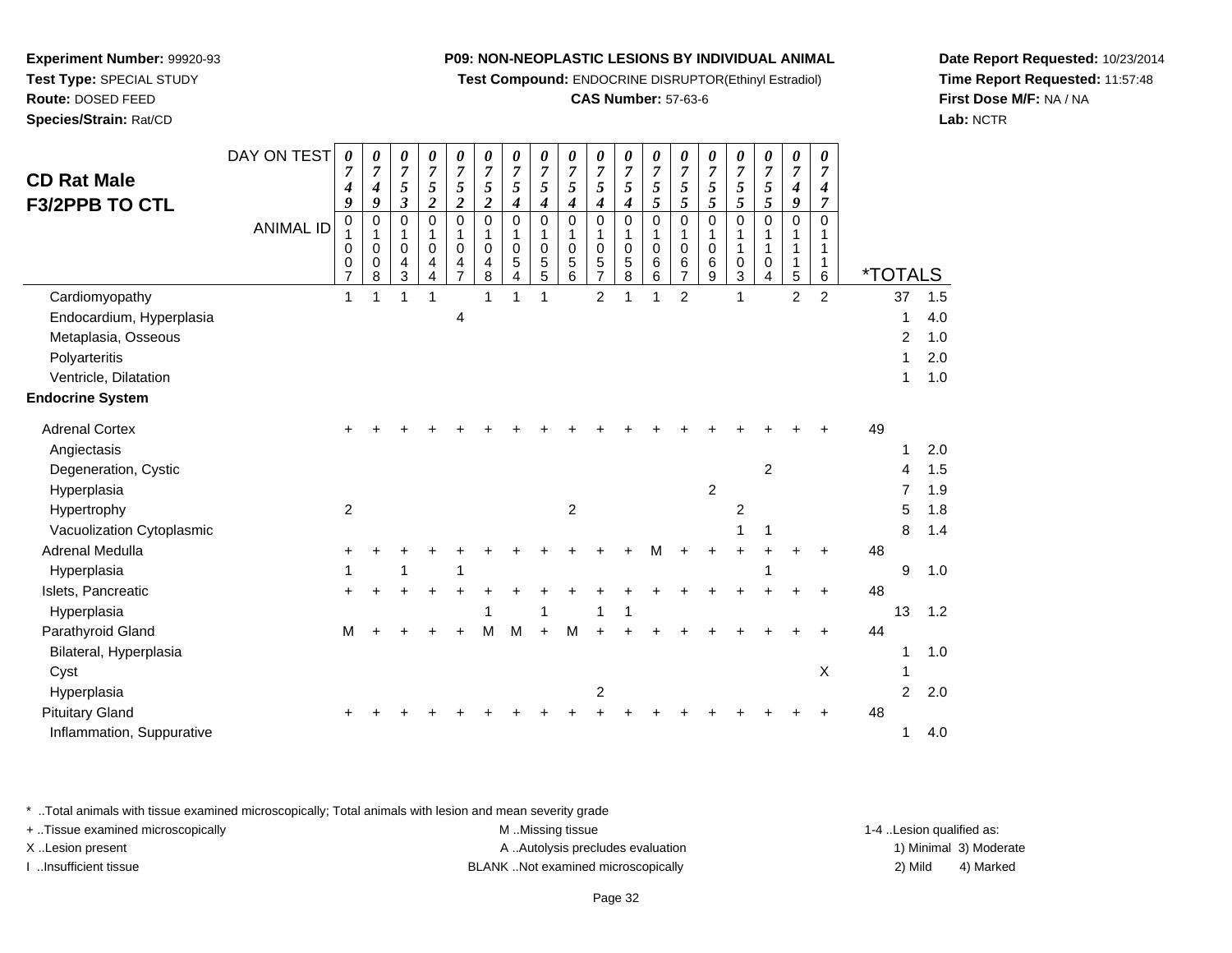**Test Compound:** ENDOCRINE DISRUPTOR(Ethinyl Estradiol)

#### **CAS Number:** 57-63-6

**Date Report Requested:** 10/23/2014**Time Report Requested:** 11:57:48**First Dose M/F:** NA / NA**Lab:** NCTR

| <b>CD Rat Male</b><br><b>F3/2PPB TO CTL</b> | DAY ON TEST<br><b>ANIMAL ID</b> | 0<br>7<br>4<br>9<br>0<br>0<br>0 | 0<br>$\overline{7}$<br>4<br>9<br>0<br>1<br>$\mathbf 0$<br>0 | 0<br>$\overline{7}$<br>$\sqrt{5}$<br>$\boldsymbol{\beta}$<br>$\mathbf 0$<br>-1<br>$\mathbf 0$<br>4 | 0<br>$\overline{7}$<br>$\mathfrak{s}$<br>$\overline{c}$<br>$\mathbf 0$<br>$\mathbf 1$<br>$\Omega$<br>4 | 0<br>$\boldsymbol{7}$<br>5<br>$\overline{2}$<br>$\mathbf 0$<br>$\mathbf{1}$<br>$\mathbf 0$<br>4 | 0<br>$\boldsymbol{7}$<br>5<br>$\boldsymbol{2}$<br>$\mathbf 0$<br>$\mathbf 1$<br>$\Omega$<br>4 | 0<br>$\overline{7}$<br>$\sqrt{5}$<br>$\boldsymbol{4}$<br>0<br>1<br>$\mathbf 0$<br>5 | 0<br>$\overline{7}$<br>5<br>4<br>0<br>1<br>$\pmb{0}$<br>5 | 0<br>$\overline{7}$<br>5<br>$\boldsymbol{4}$<br>$\mathbf 0$<br>1<br>0<br>5 | 0<br>$\overline{7}$<br>5<br>4<br>0<br>1<br>0<br>5 | 0<br>$\overline{7}$<br>5<br>4<br>0<br>1<br>$\mathbf 0$<br>$\mathbf 5$ | 0<br>$\boldsymbol{7}$<br>5<br>5<br>$\mathbf 0$<br>1<br>$\mathbf 0$<br>6 | 0<br>$\overline{7}$<br>$\sqrt{5}$<br>5<br>$\mathbf 0$<br>$\mathbf{1}$<br>$\mathbf 0$<br>6 | 0<br>$\overline{7}$<br>$\sqrt{5}$<br>5<br>$\mathbf 0$<br>$\mathbf{1}$<br>$\Omega$<br>6 | 0<br>$\boldsymbol{7}$<br>5<br>5<br>0<br>0 | 0<br>$\boldsymbol{7}$<br>5<br>5<br>$\mathbf 0$<br>1<br>1<br>0 | 0<br>$\boldsymbol{7}$<br>$\boldsymbol{4}$<br>9<br>$\mathbf 0$<br>1<br>1 | 0<br>$\overline{7}$<br>4<br>7<br>0<br>1<br>1<br>$\mathbf{1}$ |                       |                |     |
|---------------------------------------------|---------------------------------|---------------------------------|-------------------------------------------------------------|----------------------------------------------------------------------------------------------------|--------------------------------------------------------------------------------------------------------|-------------------------------------------------------------------------------------------------|-----------------------------------------------------------------------------------------------|-------------------------------------------------------------------------------------|-----------------------------------------------------------|----------------------------------------------------------------------------|---------------------------------------------------|-----------------------------------------------------------------------|-------------------------------------------------------------------------|-------------------------------------------------------------------------------------------|----------------------------------------------------------------------------------------|-------------------------------------------|---------------------------------------------------------------|-------------------------------------------------------------------------|--------------------------------------------------------------|-----------------------|----------------|-----|
| Necrosis                                    |                                 | $\overline{7}$                  | 8                                                           | 3                                                                                                  | 4                                                                                                      | $\overline{7}$                                                                                  | 8                                                                                             | 4                                                                                   | 5                                                         | 6                                                                          |                                                   | 8                                                                     | 6                                                                       |                                                                                           | 9                                                                                      | 3                                         | 4                                                             | 5                                                                       | 6                                                            | <i><b>*TOTALS</b></i> |                | 4.0 |
| Pars Distalis, Cyst                         |                                 |                                 |                                                             |                                                                                                    |                                                                                                        |                                                                                                 |                                                                                               |                                                                                     |                                                           |                                                                            |                                                   |                                                                       |                                                                         |                                                                                           |                                                                                        |                                           |                                                               |                                                                         |                                                              |                       | 5              |     |
| Pars Distalis, Hyperplasia                  |                                 | 3                               |                                                             |                                                                                                    | $\overline{2}$                                                                                         |                                                                                                 |                                                                                               |                                                                                     | $\overline{c}$                                            |                                                                            |                                                   | $\mathbf{1}$                                                          | $\overline{2}$                                                          | $\mathbf{3}$                                                                              |                                                                                        |                                           |                                                               |                                                                         | $\overline{c}$                                               |                       | 18             | 2.1 |
| Pars Intermed, Cyst                         |                                 |                                 |                                                             |                                                                                                    |                                                                                                        |                                                                                                 |                                                                                               |                                                                                     |                                                           |                                                                            |                                                   |                                                                       | Χ                                                                       |                                                                                           |                                                                                        |                                           |                                                               |                                                                         |                                                              |                       | 3              |     |
| <b>Thyroid Gland</b>                        |                                 |                                 |                                                             |                                                                                                    |                                                                                                        |                                                                                                 |                                                                                               |                                                                                     |                                                           |                                                                            |                                                   |                                                                       |                                                                         |                                                                                           |                                                                                        |                                           |                                                               |                                                                         |                                                              | 49                    |                |     |
| C Cell, Hyperplasia                         |                                 |                                 |                                                             |                                                                                                    |                                                                                                        |                                                                                                 | 1                                                                                             | 2                                                                                   |                                                           |                                                                            |                                                   |                                                                       |                                                                         |                                                                                           |                                                                                        | 2                                         | 1                                                             |                                                                         |                                                              |                       | 6              | 1.8 |
| Cyst, Squamous                              |                                 |                                 |                                                             | $\mathsf X$                                                                                        |                                                                                                        |                                                                                                 |                                                                                               |                                                                                     |                                                           |                                                                            | $\mathsf{X}$                                      | $\boldsymbol{\mathsf{X}}$                                             |                                                                         | $\mathsf X$                                                                               |                                                                                        |                                           | $\boldsymbol{\mathsf{X}}$                                     |                                                                         | $\boldsymbol{\mathsf{X}}$                                    |                       | 12             |     |
| Inflammation, Chronic Active                |                                 |                                 |                                                             |                                                                                                    |                                                                                                        |                                                                                                 |                                                                                               |                                                                                     |                                                           |                                                                            |                                                   |                                                                       |                                                                         | $\mathbf{1}$                                                                              |                                                                                        |                                           |                                                               |                                                                         |                                                              |                       | $\mathbf{1}$   | 1.0 |
| <b>General Body System</b>                  |                                 |                                 |                                                             |                                                                                                    |                                                                                                        |                                                                                                 |                                                                                               |                                                                                     |                                                           |                                                                            |                                                   |                                                                       |                                                                         |                                                                                           |                                                                                        |                                           |                                                               |                                                                         |                                                              |                       |                |     |
| <b>NONE</b>                                 |                                 |                                 |                                                             |                                                                                                    |                                                                                                        |                                                                                                 |                                                                                               |                                                                                     |                                                           |                                                                            |                                                   |                                                                       |                                                                         |                                                                                           |                                                                                        |                                           |                                                               |                                                                         |                                                              |                       |                |     |
| <b>Genital System</b>                       |                                 |                                 |                                                             |                                                                                                    |                                                                                                        |                                                                                                 |                                                                                               |                                                                                     |                                                           |                                                                            |                                                   |                                                                       |                                                                         |                                                                                           |                                                                                        |                                           |                                                               |                                                                         |                                                              |                       |                |     |
| <b>Coagulating Gland</b>                    |                                 |                                 |                                                             |                                                                                                    |                                                                                                        |                                                                                                 |                                                                                               |                                                                                     |                                                           |                                                                            |                                                   |                                                                       |                                                                         |                                                                                           |                                                                                        |                                           |                                                               |                                                                         |                                                              | 49                    |                |     |
| Atrophy                                     |                                 |                                 |                                                             |                                                                                                    |                                                                                                        |                                                                                                 |                                                                                               |                                                                                     |                                                           |                                                                            |                                                   |                                                                       |                                                                         |                                                                                           |                                                                                        |                                           |                                                               |                                                                         |                                                              |                       | 1              | 2.0 |
| Developmental Malformation                  |                                 |                                 |                                                             |                                                                                                    | $\mathsf{X}$                                                                                           | $\times$                                                                                        |                                                                                               |                                                                                     |                                                           |                                                                            |                                                   |                                                                       |                                                                         |                                                                                           |                                                                                        |                                           |                                                               |                                                                         |                                                              |                       | 5              |     |
| Lumen, Dilatation                           |                                 |                                 |                                                             |                                                                                                    |                                                                                                        |                                                                                                 |                                                                                               |                                                                                     |                                                           |                                                                            |                                                   |                                                                       |                                                                         |                                                                                           |                                                                                        |                                           |                                                               |                                                                         |                                                              |                       | $\overline{a}$ | 3.0 |
| Epididymis                                  |                                 |                                 |                                                             |                                                                                                    |                                                                                                        |                                                                                                 |                                                                                               |                                                                                     |                                                           |                                                                            |                                                   |                                                                       |                                                                         |                                                                                           |                                                                                        |                                           |                                                               |                                                                         |                                                              | 49                    |                |     |
| Atrophy                                     |                                 | 3                               |                                                             |                                                                                                    |                                                                                                        |                                                                                                 |                                                                                               |                                                                                     |                                                           |                                                                            |                                                   |                                                                       |                                                                         |                                                                                           |                                                                                        |                                           | 3                                                             |                                                                         |                                                              |                       | $\overline{7}$ | 2.3 |
| Hypospermia                                 |                                 | 4                               |                                                             |                                                                                                    |                                                                                                        |                                                                                                 |                                                                                               |                                                                                     | $\overline{\mathbf{c}}$                                   |                                                                            |                                                   |                                                                       |                                                                         |                                                                                           |                                                                                        |                                           | 4                                                             |                                                                         |                                                              |                       | 9              | 3.7 |
| <b>Preputial Gland</b>                      |                                 |                                 |                                                             |                                                                                                    |                                                                                                        |                                                                                                 |                                                                                               |                                                                                     |                                                           |                                                                            |                                                   |                                                                       |                                                                         |                                                                                           |                                                                                        |                                           |                                                               |                                                                         | $\ddot{}$                                                    | 49                    |                |     |
| Abscess                                     |                                 |                                 |                                                             |                                                                                                    |                                                                                                        |                                                                                                 | 4                                                                                             |                                                                                     |                                                           |                                                                            |                                                   |                                                                       |                                                                         |                                                                                           |                                                                                        |                                           |                                                               |                                                                         |                                                              |                       | 1              | 4.0 |
| Atrophy                                     |                                 |                                 |                                                             |                                                                                                    |                                                                                                        |                                                                                                 |                                                                                               |                                                                                     |                                                           |                                                                            |                                                   |                                                                       |                                                                         |                                                                                           |                                                                                        |                                           |                                                               | $\overline{c}$                                                          |                                                              |                       | 4              | 2.5 |
| Duct, Dilatation                            |                                 |                                 |                                                             | 3                                                                                                  |                                                                                                        | 1                                                                                               |                                                                                               |                                                                                     | 2                                                         |                                                                            | $\overline{c}$                                    |                                                                       |                                                                         |                                                                                           | 1                                                                                      |                                           | $\overline{\mathbf{c}}$                                       |                                                                         | $\overline{c}$                                               |                       | 8              | 2.1 |

\* ..Total animals with tissue examined microscopically; Total animals with lesion and mean severity grade

**Experiment Number:** 99920-93**Test Type:** SPECIAL STUDY**Route:** DOSED FEED**Species/Strain:** Rat/CD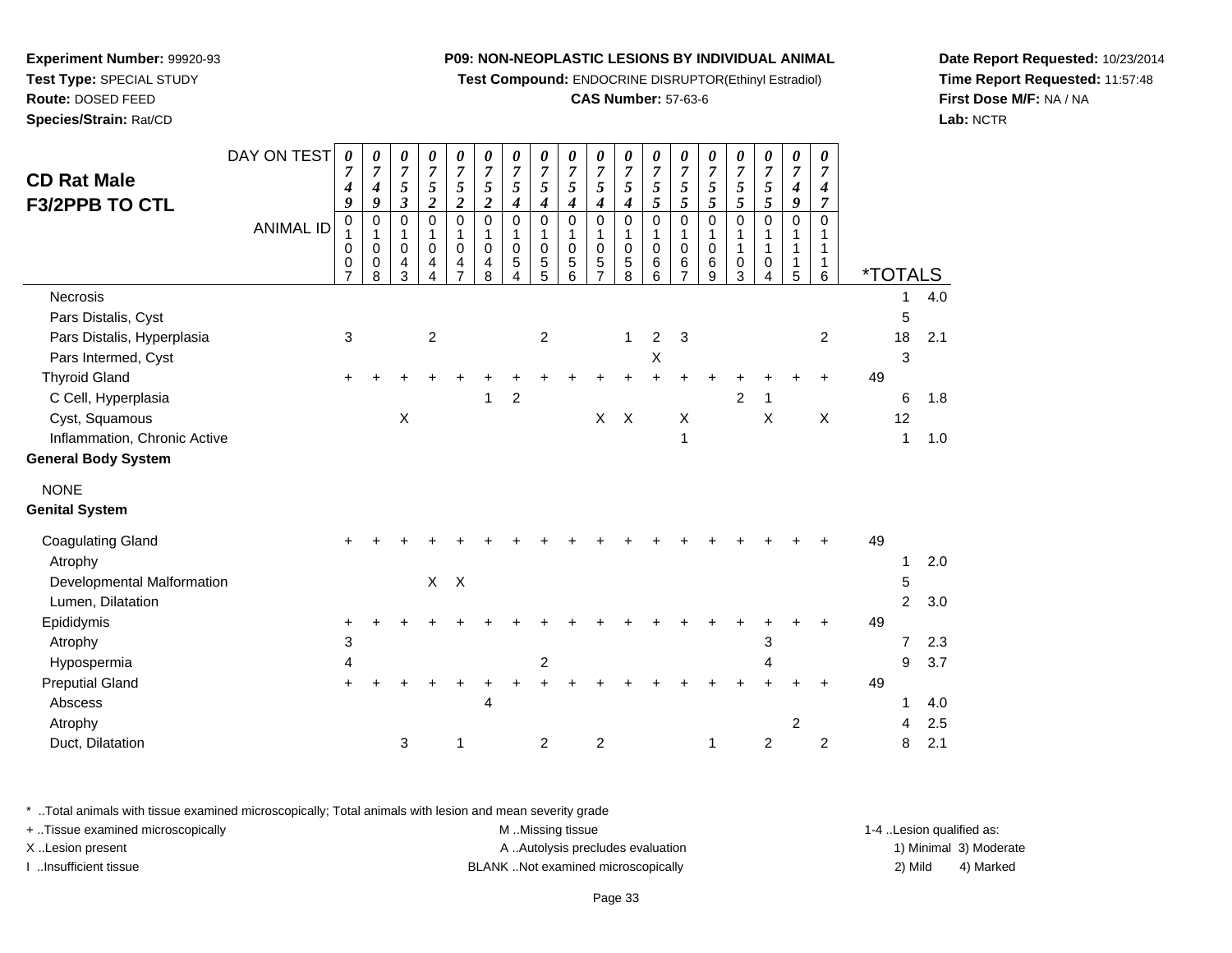**Test Compound:** ENDOCRINE DISRUPTOR(Ethinyl Estradiol)

#### **CAS Number:** 57-63-6

**Date Report Requested:** 10/23/2014**Time Report Requested:** 11:57:48**First Dose M/F:** NA / NA**Lab:** NCTR

| DAY ON TEST<br><b>CD Rat Male</b><br><b>F3/2PPB TO CTL</b> | 0<br>$\overline{7}$<br>4<br>$\boldsymbol{q}$ | 0<br>7<br>4<br>$\boldsymbol{g}$ | 0<br>$\overline{7}$<br>5<br>$\mathfrak{z}$ | 0<br>$\overline{7}$<br>5<br>$\boldsymbol{2}$ | 0<br>$\overline{7}$<br>5<br>$\boldsymbol{2}$ | 0<br>$\overline{7}$<br>$\sqrt{5}$<br>$\overline{2}$ | 0<br>$\overline{7}$<br>5<br>4   | 0<br>7<br>5<br>4                       | 0<br>7<br>5<br>4                  | 0<br>7<br>5<br>4                            | 0<br>$\overline{7}$<br>5<br>4                  | 0<br>$\overline{7}$<br>$\sqrt{5}$<br>5 | 0<br>$\overline{7}$<br>$\sqrt{5}$<br>5 | 0<br>$\boldsymbol{7}$<br>$\sqrt{5}$<br>5 | 0<br>$\overline{7}$<br>5<br>5   | 0<br>$\boldsymbol{7}$<br>5<br>5              | 0<br>7<br>4<br>9   | 0<br>7<br>4<br>7 |                  |    |                       |     |
|------------------------------------------------------------|----------------------------------------------|---------------------------------|--------------------------------------------|----------------------------------------------|----------------------------------------------|-----------------------------------------------------|---------------------------------|----------------------------------------|-----------------------------------|---------------------------------------------|------------------------------------------------|----------------------------------------|----------------------------------------|------------------------------------------|---------------------------------|----------------------------------------------|--------------------|------------------|------------------|----|-----------------------|-----|
|                                                            | <b>ANIMAL ID</b>                             | 0<br>0<br>0<br>$\overline{7}$   | 0<br>$\mathbf 0$<br>0<br>8                 | $\mathbf 0$<br>$\mathbf 0$<br>4<br>3         | $\Omega$<br>$\Omega$<br>4                    | 0<br>$\mathbf 0$<br>4                               | 0<br>1<br>$\mathbf 0$<br>4<br>8 | $\Omega$<br>1<br>$\mathbf 0$<br>5<br>4 | $\Omega$<br>$\mathbf 0$<br>5<br>5 | $\Omega$<br>$\mathbf 0$<br>$\,$ 5 $\,$<br>6 | $\Omega$<br>$\mathbf 0$<br>5<br>$\overline{7}$ | $\Omega$<br>$\mathbf 0$<br>5<br>8      | $\mathbf 0$<br>$\mathbf 0$<br>6<br>6   | $\Omega$<br>$\mathbf 0$<br>6<br>7        | 0<br>1<br>$\mathbf 0$<br>6<br>9 | $\Omega$<br>$\mathbf{1}$<br>$\mathbf 0$<br>3 | 0<br>1<br>$\Omega$ | 0<br>1<br>5      | 0<br>1<br>1<br>6 |    | <i><b>*TOTALS</b></i> |     |
| Infiltration Cellular, Lymphocyte                          |                                              | $\overline{2}$                  |                                            |                                              |                                              |                                                     |                                 |                                        |                                   |                                             |                                                |                                        |                                        |                                          |                                 |                                              |                    | $\overline{2}$   | 1                |    | 8                     | 1.4 |
| Inflammation, Chronic Active                               |                                              |                                 |                                            |                                              | 1                                            |                                                     |                                 |                                        |                                   |                                             |                                                |                                        |                                        |                                          |                                 | 1                                            |                    |                  |                  |    | 4                     | 1.5 |
| Inflammation, Suppurative                                  |                                              |                                 |                                            | 3                                            |                                              |                                                     |                                 |                                        | 2                                 | 1                                           | 1                                              |                                        | $\overline{c}$                         |                                          |                                 |                                              | $\overline{2}$     |                  |                  |    | 19                    | 2.4 |
| Prostate, Dorsal/Lateral Lobe                              |                                              |                                 |                                            | $\ddot{}$                                    | M                                            |                                                     |                                 |                                        |                                   |                                             |                                                |                                        |                                        |                                          |                                 |                                              |                    |                  |                  | 48 |                       |     |
| Atrophy                                                    |                                              |                                 |                                            |                                              |                                              |                                                     |                                 |                                        |                                   |                                             |                                                |                                        |                                        |                                          |                                 |                                              |                    |                  |                  |    | -1                    | 2.0 |
| Infiltration Cellular, Lymphocyte                          |                                              |                                 |                                            |                                              |                                              |                                                     |                                 |                                        |                                   |                                             |                                                |                                        |                                        |                                          | 1                               |                                              |                    |                  |                  |    | $\overline{2}$        | 1.0 |
| Inflammation, Chronic Active                               |                                              |                                 |                                            |                                              |                                              |                                                     |                                 | $\overline{2}$                         | $\overline{2}$                    |                                             |                                                |                                        |                                        |                                          |                                 |                                              |                    |                  |                  |    | 5                     | 1.6 |
| Inflammation, Suppurative                                  |                                              | 2                               | 2                                          |                                              |                                              | 3                                                   | 2                               |                                        |                                   |                                             | 2                                              |                                        | 2                                      | 2                                        |                                 |                                              |                    |                  | 2                |    | 30                    | 1.9 |
| Prostate, Ventral Lobe                                     |                                              |                                 |                                            |                                              | м                                            |                                                     |                                 |                                        |                                   |                                             |                                                |                                        |                                        |                                          |                                 |                                              |                    |                  | $\ddot{}$        | 48 |                       |     |
| Atrophy                                                    |                                              |                                 |                                            |                                              |                                              |                                                     |                                 |                                        |                                   |                                             |                                                |                                        |                                        |                                          |                                 |                                              |                    |                  |                  |    | 1                     | 2.0 |
| Hyperplasia                                                |                                              |                                 |                                            |                                              |                                              |                                                     |                                 |                                        |                                   |                                             | 1                                              |                                        |                                        |                                          |                                 | $\overline{2}$                               |                    |                  |                  |    | 3                     | 1.3 |
| Infiltration Cellular, Lymphocyte                          |                                              | 1                               |                                            |                                              |                                              |                                                     |                                 |                                        |                                   |                                             |                                                |                                        |                                        |                                          |                                 |                                              |                    |                  |                  |    | 4                     | 1.3 |
| Inflammation, Chronic Active                               |                                              |                                 |                                            |                                              |                                              |                                                     |                                 | 1                                      | $\overline{c}$                    |                                             |                                                |                                        |                                        |                                          |                                 |                                              | 2                  |                  |                  |    | 7                     | 1.7 |
| Inflammation, Suppurative                                  |                                              |                                 |                                            |                                              |                                              |                                                     |                                 |                                        |                                   |                                             |                                                |                                        |                                        |                                          |                                 |                                              |                    |                  |                  |    |                       | 4.0 |
| <b>Rete Testes</b>                                         |                                              |                                 |                                            |                                              |                                              |                                                     |                                 |                                        |                                   |                                             |                                                |                                        |                                        |                                          |                                 |                                              | м                  |                  |                  | 45 |                       |     |
| Dilatation                                                 |                                              |                                 |                                            |                                              |                                              |                                                     |                                 |                                        |                                   |                                             |                                                |                                        |                                        |                                          |                                 |                                              |                    |                  |                  |    | 3                     | 1.7 |
| Fibrosis                                                   |                                              | 1                               |                                            |                                              |                                              |                                                     |                                 |                                        |                                   |                                             |                                                |                                        |                                        |                                          |                                 |                                              |                    |                  |                  |    | $\overline{2}$        | 1.5 |
| <b>Seminal Vesicle</b>                                     |                                              |                                 |                                            |                                              |                                              |                                                     |                                 |                                        |                                   |                                             |                                                |                                        |                                        |                                          |                                 |                                              |                    |                  |                  | 44 |                       |     |
| Atrophy                                                    |                                              |                                 |                                            |                                              |                                              |                                                     |                                 |                                        |                                   |                                             |                                                |                                        |                                        |                                          |                                 |                                              | 2                  |                  |                  |    | 5                     | 2.2 |
| Lumen, Dilatation                                          |                                              |                                 |                                            | 4                                            |                                              | $\overline{2}$                                      |                                 |                                        |                                   |                                             |                                                |                                        |                                        |                                          |                                 |                                              |                    |                  |                  |    | 4                     | 2.8 |
| <b>Testes</b>                                              |                                              |                                 |                                            |                                              |                                              |                                                     |                                 |                                        |                                   |                                             |                                                |                                        |                                        |                                          |                                 |                                              |                    |                  | +                | 49 |                       |     |
| Seminif Tub, Degeneration                                  |                                              |                                 |                                            |                                              |                                              |                                                     |                                 |                                        | 4                                 |                                             |                                                |                                        |                                        |                                          |                                 |                                              |                    |                  |                  |    | 20                    | 2.3 |

\* ..Total animals with tissue examined microscopically; Total animals with lesion and mean severity grade

**Experiment Number:** 99920-93**Test Type:** SPECIAL STUDY**Route:** DOSED FEED**Species/Strain:** Rat/CD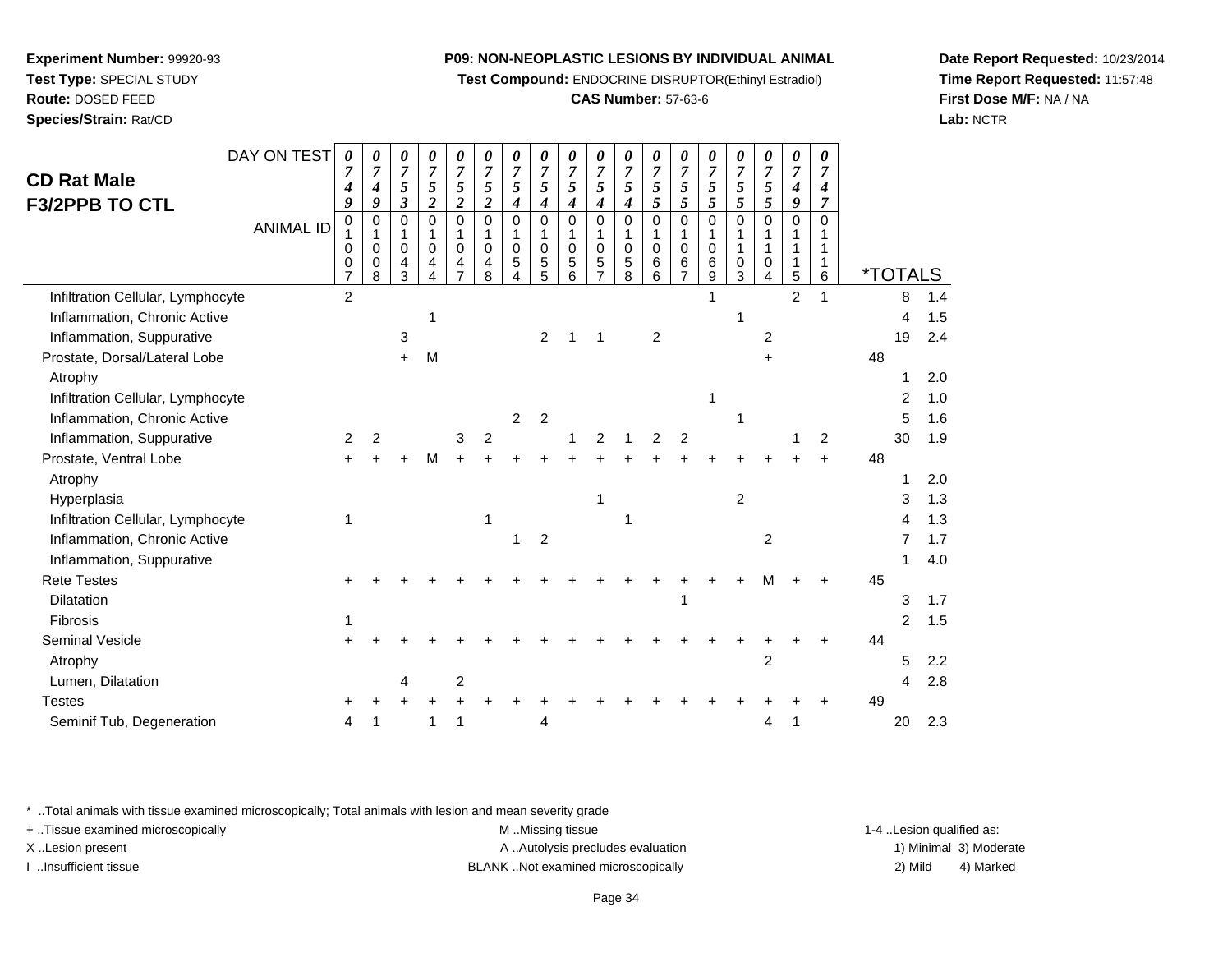**Test Compound:** ENDOCRINE DISRUPTOR(Ethinyl Estradiol)

ᅮ

#### **CAS Number:** 57-63-6

**Date Report Requested:** 10/23/2014**Time Report Requested:** 11:57:49**First Dose M/F:** NA / NA**Lab:** NCTR

| DAY ON TEST                                   | 0                                    | 0                            | 0                              | 0                  | 0<br>$\overline{7}$ | $\overline{7}$   |                    | 0<br>7           | 0                       | 0                                           | 0                | 0<br>$\overline{7}$     | $\overline{7}$                | 7                | 0<br>7      | 0              | 0                   | 0<br>7 |                       |    |     |
|-----------------------------------------------|--------------------------------------|------------------------------|--------------------------------|--------------------|---------------------|------------------|--------------------|------------------|-------------------------|---------------------------------------------|------------------|-------------------------|-------------------------------|------------------|-------------|----------------|---------------------|--------|-----------------------|----|-----|
| <b>CD Rat Male</b>                            | 7<br>4                               | 7<br>4                       | $\overline{7}$<br>5            | 7<br>$\sqrt{5}$    | 5                   | 5                | 7<br>5             | 5                | 7<br>5                  | $\overline{7}$<br>5                         | 7<br>5           | $\sqrt{5}$              | 5                             | 5                | 5           | 7<br>5         | $\overline{7}$<br>4 | 4      |                       |    |     |
| <b>F3/2PPB TO CTL</b>                         | 9                                    | 9                            | 3                              | $\overline{2}$     | $\boldsymbol{2}$    | $\boldsymbol{2}$ | 4                  | 4                | 4                       | 4                                           | 4                | 5                       | 5                             | 5                | 5           | 5              | 9                   | 7      |                       |    |     |
| <b>ANIMAL ID</b>                              | 0<br>$\Omega$<br>0<br>$\overline{7}$ | 0<br>1<br>$\Omega$<br>0<br>8 | $\Omega$<br>$\Omega$<br>4<br>3 | 0<br>$\Omega$<br>4 | 0<br>1<br>0<br>4    | 0<br>0<br>4<br>8 | 0<br>$\Omega$<br>5 | 0<br>0<br>5<br>5 | 0<br>$\Omega$<br>5<br>6 | $\Omega$<br>$\Omega$<br>5<br>$\overline{7}$ | 0<br>0<br>5<br>8 | 0<br>1<br>0<br>6<br>6   | 0<br>0<br>6<br>$\overline{7}$ | 0<br>0<br>6<br>9 | 0<br>0<br>3 | 0<br>0         | $\Omega$<br>5       | 0<br>6 | <i><b>*TOTALS</b></i> |    |     |
| <b>Hematopoietic System</b>                   |                                      |                              |                                |                    |                     |                  |                    |                  |                         |                                             |                  |                         |                               |                  |             |                |                     |        |                       |    |     |
| <b>Bone Marrow</b>                            |                                      |                              |                                |                    |                     |                  |                    |                  |                         |                                             |                  |                         |                               |                  |             |                |                     |        | 49                    |    |     |
| Hypocellularity                               |                                      |                              | $\overline{c}$                 |                    |                     |                  |                    |                  |                         |                                             |                  |                         |                               |                  |             |                |                     |        |                       |    | 2.0 |
| Myeloid Cell, Hyperplasia                     |                                      |                              |                                |                    |                     |                  |                    |                  |                         |                                             |                  |                         | 3                             |                  |             |                |                     |        |                       | 6  | 2.0 |
| Lymph Node                                    |                                      |                              |                                |                    |                     |                  |                    |                  |                         |                                             |                  |                         |                               |                  |             |                |                     |        | 16                    |    |     |
| Inguinal, Degeneration, Cystic                |                                      |                              |                                |                    |                     |                  |                    |                  |                         |                                             |                  |                         |                               |                  |             |                |                     |        |                       |    | 2.0 |
| Inguinal, Infiltration Cellular, Plasma Cell  |                                      |                              |                                |                    |                     |                  |                    |                  |                         |                                             |                  |                         |                               |                  |             |                |                     |        |                       |    | 2.0 |
| Lumbar, Degeneration, Cystic                  |                                      | 1                            |                                |                    | 3                   |                  |                    |                  |                         |                                             |                  |                         |                               |                  |             |                |                     |        |                       | 8  | 3.1 |
| Lumbar, Hyperplasia, Lymphoid                 |                                      |                              |                                |                    |                     |                  |                    |                  | 3                       |                                             |                  |                         |                               | 4                |             | 2              |                     |        |                       | 4  | 2.8 |
| Lumbar, Infiltration Cellular, Plasma Cell    |                                      | 4                            |                                |                    | 4                   |                  |                    |                  | 3                       |                                             |                  |                         |                               | 4                |             | 4              |                     |        |                       | 8  | 3.4 |
| Popliteal, Hyperplasia, Lymphoid              |                                      |                              |                                |                    |                     |                  |                    |                  |                         |                                             |                  |                         |                               |                  |             | 3              |                     |        |                       | 2  | 2.5 |
| Popliteal, Infiltration Cellular, Plasma Cell |                                      |                              |                                |                    |                     |                  |                    |                  |                         |                                             |                  |                         |                               |                  |             | 3              |                     |        |                       | 2  | 2.5 |
| Renal, Degeneration, Cystic                   |                                      |                              |                                |                    |                     |                  |                    | $\overline{2}$   |                         |                                             |                  |                         |                               | 4                |             | $\overline{2}$ |                     |        |                       | 6  | 3.0 |
| Renal, Hyperplasia, Lymphoid                  |                                      |                              |                                |                    |                     |                  |                    | 3                |                         |                                             |                  |                         |                               |                  |             |                |                     |        |                       |    | 3.0 |
| Renal, Infiltration Cellular, Plasma Cell     |                                      |                              |                                |                    |                     |                  |                    | 3                |                         |                                             |                  |                         |                               |                  |             | 3              |                     |        |                       | 3  | 3.0 |
| Lymph Node, Mandibular                        |                                      |                              |                                |                    |                     |                  |                    |                  |                         |                                             |                  |                         |                               |                  |             |                |                     |        | 48                    |    |     |
| Degeneration, Cystic                          | $\overline{2}$                       |                              | 1                              |                    |                     | 1                |                    |                  |                         |                                             |                  | $\overline{\mathbf{c}}$ |                               |                  |             |                |                     | 2      |                       | 11 | 1.7 |
| Hyperplasia, Lymphoid                         |                                      |                              | $\overline{2}$                 |                    | $\overline{c}$      |                  |                    |                  | 2                       | 2                                           | $\overline{c}$   | $\overline{c}$          | $\overline{c}$                |                  |             | $\overline{c}$ | 1                   | 2      |                       | 27 | 1.9 |
| Infiltration Cellular, Plasma Cell            | 2                                    |                              |                                |                    |                     |                  |                    |                  | 4                       |                                             |                  |                         | $\overline{c}$                |                  |             | $\overline{c}$ |                     | 3      |                       | 26 | 2.2 |
| Lymph Node, Mesenteric                        |                                      |                              |                                |                    |                     |                  |                    |                  |                         |                                             |                  |                         |                               |                  |             |                |                     |        | 46                    |    |     |
| Hyperplasia, Lymphoid                         |                                      |                              |                                |                    |                     |                  |                    |                  |                         |                                             |                  |                         |                               |                  |             |                |                     |        |                       |    | 2.0 |
| Infiltration Cellular, Mast Cell              | $\overline{c}$                       |                              |                                |                    |                     |                  |                    |                  |                         |                                             |                  |                         |                               |                  |             |                |                     |        |                       |    | 2.0 |
|                                               |                                      |                              |                                |                    |                     |                  |                    |                  |                         |                                             |                  |                         |                               |                  |             |                |                     |        |                       |    |     |

\* ..Total animals with tissue examined microscopically; Total animals with lesion and mean severity grade

+ ..Tissue examined microscopically examined microscopically examined as:  $M$  ..Missing tissue 1-4 ..Lesion qualified as: X..Lesion present **A ..Autolysis precludes evaluation** A ..Autolysis precludes evaluation 1) Minimal 3) Moderate

I ..Insufficient tissue BLANK ..Not examined microscopically 2) Mild 4) Marked

**Species/Strain:** Rat/CD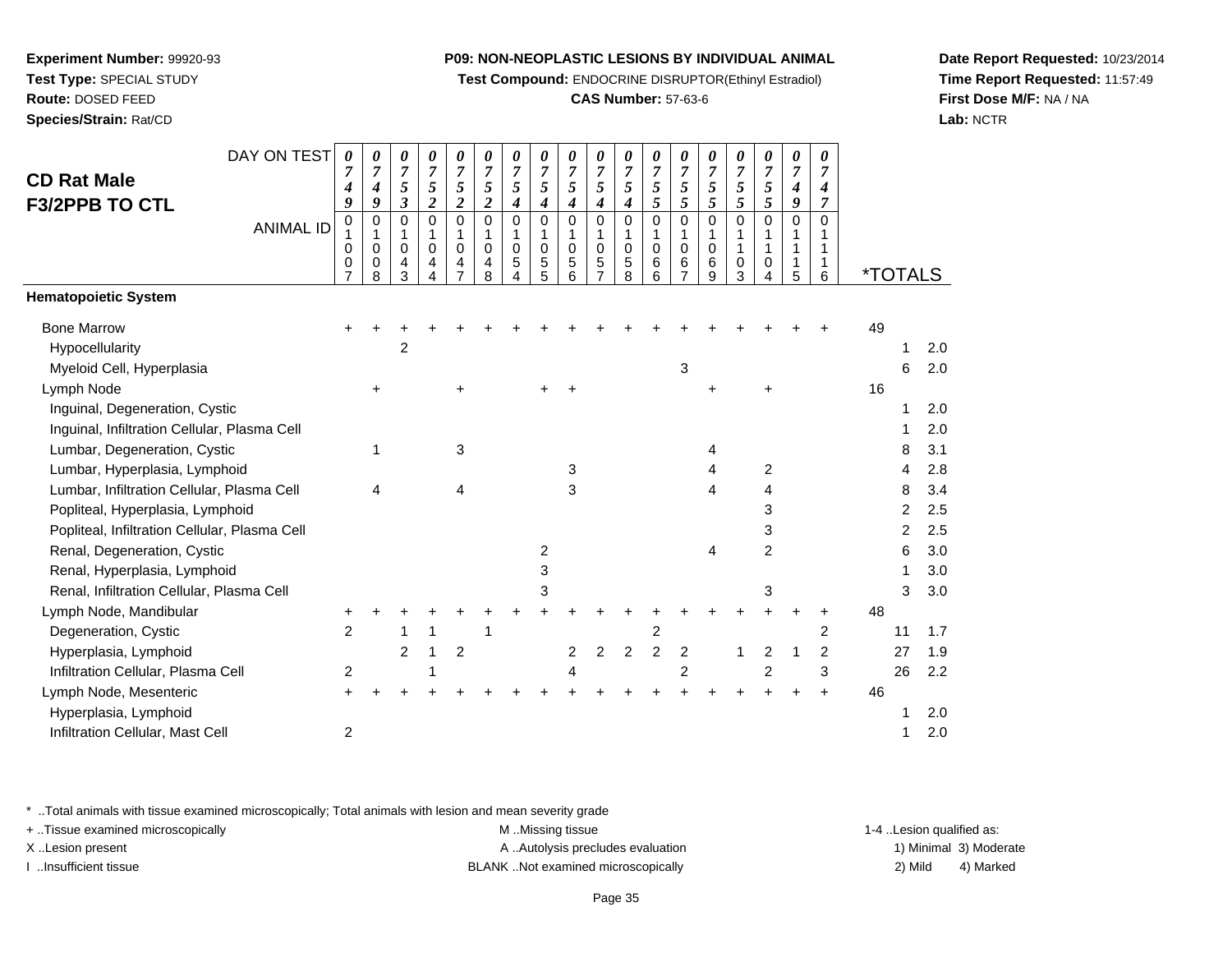**Test Compound:** ENDOCRINE DISRUPTOR(Ethinyl Estradiol)

#### **CAS Number:** 57-63-6

**Date Report Requested:** 10/23/2014**Time Report Requested:** 11:57:49**First Dose M/F:** NA / NA**Lab:** NCTR

| <b>CD Rat Male</b><br><b>F3/2PPB TO CTL</b>               | 0<br>7<br>$\boldsymbol{4}$<br>9 | 0<br>$\overline{7}$<br>$\boldsymbol{4}$<br>9 | 0<br>$\overline{7}$<br>$\sqrt{5}$<br>$\mathfrak{z}$ | 0<br>$\boldsymbol{7}$<br>$\sqrt{5}$<br>$\boldsymbol{2}$ | 0<br>$\overline{7}$<br>5<br>$\boldsymbol{2}$ | 0<br>$\overline{7}$<br>5<br>$\boldsymbol{2}$                      | 0<br>$\overline{7}$<br>5<br>$\boldsymbol{4}$       | 0<br>$\boldsymbol{7}$<br>$\mathfrak{s}$<br>4 | 0<br>$\boldsymbol{7}$<br>5<br>4  | 0<br>$\overline{7}$<br>5<br>4     | 0<br>$\boldsymbol{7}$<br>5<br>$\boldsymbol{4}$ | 0<br>$\boldsymbol{7}$<br>$\mathfrak{s}$<br>5 | 0<br>$\overline{7}$<br>5<br>5              | 0<br>$\overline{7}$<br>$\mathfrak{s}$<br>5 | 0<br>$\overline{7}$<br>5<br>5            | 0<br>$\overline{7}$<br>5<br>5 | 0<br>$\boldsymbol{7}$<br>$\boldsymbol{4}$<br>9 | $\pmb{\theta}$<br>$\overline{7}$<br>$\boldsymbol{4}$<br>$\overline{7}$ |                         |                       |            |  |
|-----------------------------------------------------------|---------------------------------|----------------------------------------------|-----------------------------------------------------|---------------------------------------------------------|----------------------------------------------|-------------------------------------------------------------------|----------------------------------------------------|----------------------------------------------|----------------------------------|-----------------------------------|------------------------------------------------|----------------------------------------------|--------------------------------------------|--------------------------------------------|------------------------------------------|-------------------------------|------------------------------------------------|------------------------------------------------------------------------|-------------------------|-----------------------|------------|--|
|                                                           | <b>ANIMAL ID</b>                | 0<br>1<br>0<br>0<br>$\overline{7}$           | 0<br>$\mathbf{1}$<br>0<br>0<br>8                    | $\Omega$<br>$\mathbf 1$<br>0<br>4<br>3                  | 0<br>$\mathbf{1}$<br>0<br>4<br>4             | $\mathbf 0$<br>$\mathbf{1}$<br>$\mathbf 0$<br>4<br>$\overline{7}$ | $\pmb{0}$<br>$\mathbf{1}$<br>$\mathbf 0$<br>4<br>8 | $\mathbf 0$<br>1<br>0<br>5                   | 0<br>$\mathbf{1}$<br>0<br>5<br>5 | $\Omega$<br>$\mathbf 0$<br>5<br>6 | 0<br>1<br>$\mathbf 0$<br>5<br>$\overline{7}$   | $\mathbf 0$<br>$\mathbf{1}$<br>0<br>5<br>8   | $\mathsf 0$<br>$\mathbf{1}$<br>0<br>6<br>6 | 0<br>$\mathbf{1}$<br>0<br>6                | $\pmb{0}$<br>$\mathbf{1}$<br>0<br>6<br>9 | 0<br>1<br>0<br>3              | 0<br>1<br>1<br>0                               | $\Omega$<br>5                                                          | $\Omega$<br>1<br>1<br>6 | <i><b>*TOTALS</b></i> |            |  |
| Inflammation, Granulomatous                               |                                 |                                              |                                                     |                                                         |                                              |                                                                   |                                                    |                                              |                                  |                                   |                                                |                                              |                                            |                                            |                                          |                               |                                                |                                                                        |                         | 6                     | 1.2        |  |
| Spleen                                                    |                                 |                                              |                                                     |                                                         |                                              |                                                                   |                                                    |                                              |                                  |                                   |                                                |                                              | ÷                                          |                                            |                                          |                               |                                                |                                                                        |                         | 48                    |            |  |
| Hematopoietic Cell Proliferation<br>Hyperplasia, Lymphoid |                                 |                                              |                                                     |                                                         | $\overline{c}$                               |                                                                   |                                                    |                                              |                                  | 3                                 |                                                |                                              |                                            | $\overline{2}$                             |                                          |                               | $\overline{c}$                                 |                                                                        |                         | 13<br>3               | 1.8<br>1.7 |  |
| Infiltration Cellular, Polymorphnuclr                     |                                 |                                              |                                                     |                                                         |                                              |                                                                   |                                                    |                                              |                                  |                                   |                                                |                                              |                                            |                                            |                                          |                               |                                                |                                                                        |                         |                       | 4.0        |  |
| Inflammation, Suppurative                                 |                                 |                                              |                                                     |                                                         |                                              |                                                                   |                                                    |                                              |                                  |                                   |                                                |                                              |                                            |                                            |                                          |                               |                                                |                                                                        |                         |                       | 4.0        |  |
| Necrosis                                                  |                                 |                                              |                                                     |                                                         |                                              |                                                                   |                                                    |                                              |                                  |                                   |                                                |                                              |                                            |                                            |                                          |                               |                                                |                                                                        |                         |                       | 4.0        |  |
| Pigmentation                                              |                                 |                                              |                                                     | 4                                                       | $\overline{2}$                               | $\overline{2}$                                                    | 3                                                  | $\mathbf{1}$                                 | $\overline{2}$                   | 1                                 | $\mathbf 1$                                    |                                              | 2                                          |                                            | $\mathbf{1}$                             | $\overline{2}$                | 3                                              | $\overline{1}$                                                         |                         | 28                    | 2.0        |  |
| Polyarteritis                                             |                                 |                                              |                                                     |                                                         |                                              |                                                                   |                                                    |                                              |                                  |                                   |                                                |                                              |                                            |                                            |                                          |                               |                                                |                                                                        |                         | 1                     | 4.0        |  |
| Thymus                                                    |                                 |                                              |                                                     |                                                         |                                              | М                                                                 |                                                    |                                              |                                  |                                   |                                                |                                              | +                                          |                                            | ٠                                        |                               |                                                |                                                                        | $\ddot{}$               | 45                    |            |  |
| Atrophy                                                   |                                 | 4                                            | 3                                                   | 4                                                       | 4                                            |                                                                   | 4                                                  | $\overline{A}$                               | 4                                | 3                                 | 4                                              | 4                                            | $\overline{c}$                             | 4                                          | $\boldsymbol{\Lambda}$                   | 4                             | 3                                              | 3                                                                      | 4                       | 41                    | 3.6        |  |
| Cyst                                                      |                                 |                                              |                                                     |                                                         |                                              |                                                                   |                                                    |                                              |                                  | $\mathsf X$                       |                                                |                                              | $\sf X$                                    |                                            |                                          |                               |                                                |                                                                        |                         | $\overline{c}$        |            |  |
| Epithel Cell, Hyperplasia                                 |                                 |                                              | $\overline{2}$                                      |                                                         |                                              |                                                                   |                                                    |                                              |                                  | $\overline{c}$                    |                                                |                                              | $\overline{2}$                             |                                            |                                          |                               | $\overline{2}$                                 | $\overline{c}$                                                         | $\overline{2}$          | $\overline{7}$        | 1.9        |  |
| Polyarteritis                                             |                                 |                                              |                                                     |                                                         |                                              |                                                                   |                                                    |                                              |                                  |                                   |                                                |                                              |                                            |                                            |                                          |                               |                                                |                                                                        |                         | 1                     | 3.0        |  |
| <b>Integumentary System</b>                               |                                 |                                              |                                                     |                                                         |                                              |                                                                   |                                                    |                                              |                                  |                                   |                                                |                                              |                                            |                                            |                                          |                               |                                                |                                                                        |                         |                       |            |  |
| <b>Mammary Gland</b>                                      |                                 |                                              |                                                     |                                                         |                                              |                                                                   |                                                    |                                              |                                  |                                   |                                                |                                              |                                            |                                            |                                          |                               |                                                |                                                                        | +                       | 42                    |            |  |
| Acinus, Degeneration                                      |                                 |                                              |                                                     | 3                                                       | 1                                            |                                                                   |                                                    |                                              | 3                                |                                   | 3                                              | $\overline{c}$                               |                                            | $\mathbf{1}$                               | $\overline{4}$                           | 3                             |                                                |                                                                        | $\overline{c}$          | 21                    | 2.6        |  |
| Alveolus, Hyperplasia                                     |                                 |                                              | 1                                                   |                                                         |                                              | $\overline{2}$                                                    | 3                                                  |                                              |                                  | $\overline{\mathbf{c}}$           |                                                |                                              |                                            |                                            |                                          |                               | 4                                              |                                                                        |                         | 6                     | 2.3        |  |
| <b>Atypical Focus</b>                                     |                                 |                                              |                                                     |                                                         |                                              |                                                                   |                                                    |                                              |                                  |                                   |                                                |                                              |                                            |                                            |                                          |                               | $\overline{c}$                                 |                                                                        |                         | 1                     | 2.0        |  |
| Cyst                                                      |                                 |                                              |                                                     |                                                         |                                              |                                                                   |                                                    |                                              |                                  |                                   |                                                |                                              |                                            |                                            |                                          |                               |                                                |                                                                        |                         | 1                     |            |  |
| Ectasia                                                   |                                 |                                              |                                                     |                                                         |                                              | $\overline{c}$                                                    |                                                    |                                              |                                  |                                   |                                                |                                              |                                            |                                            |                                          |                               | 4                                              |                                                                        |                         | 4                     | 2.3        |  |
| Galactocele                                               |                                 |                                              |                                                     |                                                         |                                              | X                                                                 |                                                    |                                              |                                  |                                   |                                                |                                              |                                            |                                            |                                          |                               | X                                              |                                                                        |                         | $\overline{c}$        |            |  |
|                                                           |                                 |                                              |                                                     |                                                         |                                              |                                                                   |                                                    |                                              |                                  |                                   |                                                |                                              |                                            |                                            |                                          |                               |                                                |                                                                        |                         |                       |            |  |

\* ..Total animals with tissue examined microscopically; Total animals with lesion and mean severity grade

**Experiment Number:** 99920-93**Test Type:** SPECIAL STUDY**Route:** DOSED FEED**Species/Strain:** Rat/CD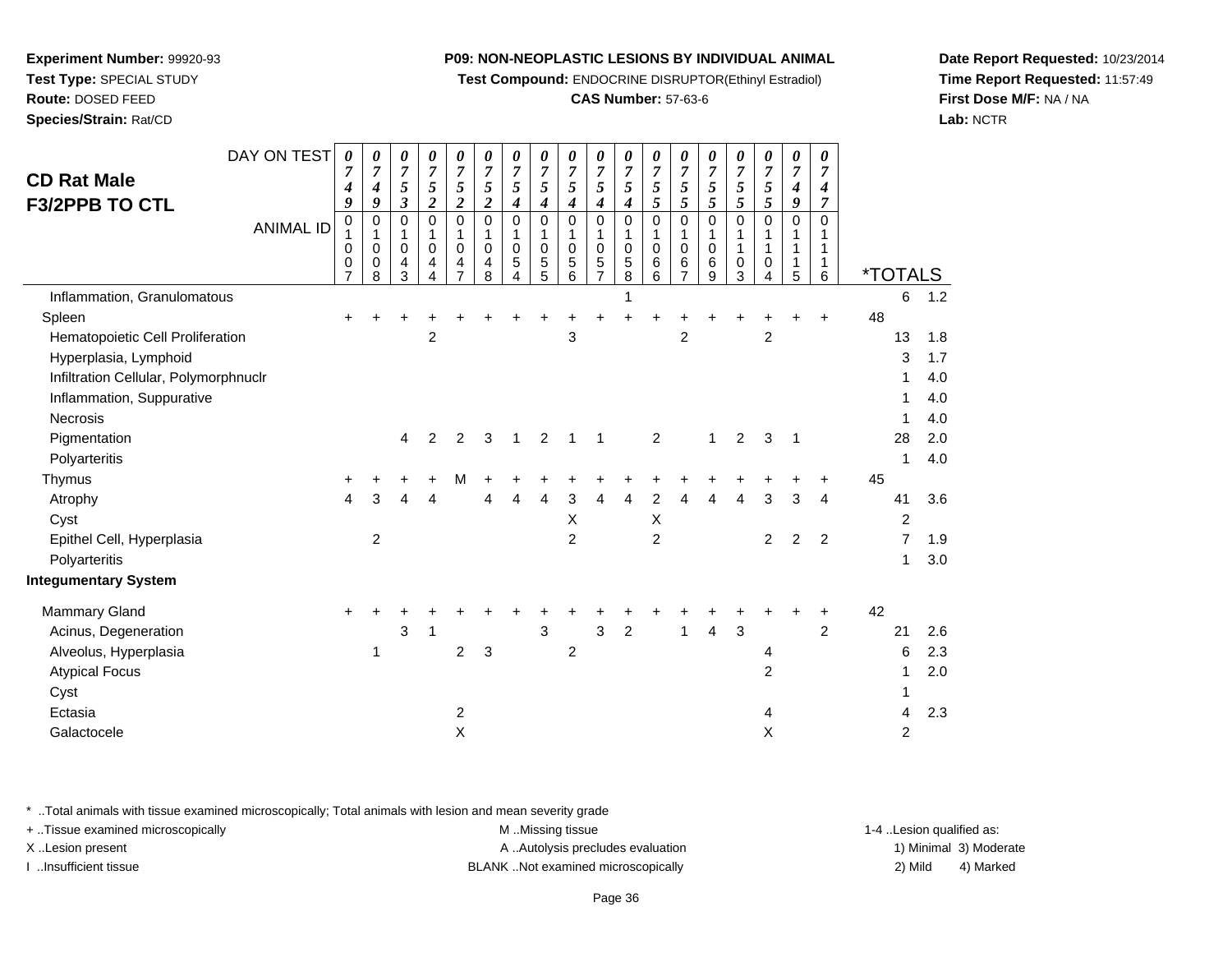**Test Compound:** ENDOCRINE DISRUPTOR(Ethinyl Estradiol)

#### **CAS Number:** 57-63-6

**Date Report Requested:** 10/23/2014**Time Report Requested:** 11:57:49**First Dose M/F:** NA / NA**Lab:** NCTR

| <b>CD Rat Male</b><br><b>F3/2PPB TO CTL</b> | DAY ON TEST      | $\pmb{\theta}$<br>7<br>4<br>9                         | 0<br>7<br>$\boldsymbol{4}$<br>9 | $\pmb{\theta}$<br>$\overline{7}$<br>$\sqrt{5}$<br>3 | 0<br>$\overline{7}$<br>$\sqrt{5}$<br>$\overline{\mathbf{c}}$ | 0<br>$\overline{7}$<br>$\mathfrak{s}$<br>$\overline{c}$ | 0<br>$\overline{7}$<br>5<br>$\boldsymbol{2}$ | 0<br>7<br>$\mathfrak{s}$<br>4     | 0<br>$\overline{7}$<br>$\sqrt{5}$<br>4  | 0<br>$\overline{7}$<br>$5\overline{)}$<br>4 | 0<br>$\overline{7}$<br>$\mathfrak{s}$<br>$\boldsymbol{4}$ | 0<br>$\overline{7}$<br>5<br>4        | 0<br>7<br>5<br>5                          | 0<br>$\overline{7}$<br>$\sqrt{5}$<br>5 | 0<br>$\overline{7}$<br>5<br>5   | 0<br>$\overline{7}$<br>5<br>5 | 0<br>$\overline{7}$<br>5<br>5 | 0<br>$\overline{7}$<br>4<br>9 | 0<br>$\overline{7}$<br>4<br>7 |    |                       |     |
|---------------------------------------------|------------------|-------------------------------------------------------|---------------------------------|-----------------------------------------------------|--------------------------------------------------------------|---------------------------------------------------------|----------------------------------------------|-----------------------------------|-----------------------------------------|---------------------------------------------|-----------------------------------------------------------|--------------------------------------|-------------------------------------------|----------------------------------------|---------------------------------|-------------------------------|-------------------------------|-------------------------------|-------------------------------|----|-----------------------|-----|
|                                             | <b>ANIMAL ID</b> | $\pmb{0}$<br>$\mathbf{1}$<br>0<br>0<br>$\overline{7}$ | $\mathbf 0$<br>0<br>0<br>8      | $\Omega$<br>1<br>$\mathbf 0$<br>4<br>3              | $\Omega$<br>1<br>$\mathbf 0$<br>4<br>4                       | $\mathbf 0$<br>1<br>$\mathbf 0$<br>4<br>$\overline{7}$  | $\Omega$<br>0<br>4<br>8                      | $\Omega$<br>$\mathbf 0$<br>5<br>4 | $\overline{0}$<br>$\mathbf 0$<br>5<br>5 | $\mathbf 0$<br>$\mathbf 0$<br>5<br>6        | 0<br>1<br>$\pmb{0}$<br>5<br>7                             | $\Omega$<br>1<br>$\pmb{0}$<br>5<br>8 | $\mathbf 0$<br>1<br>$\mathbf 0$<br>6<br>6 | $\Omega$<br>$\mathbf 0$<br>6           | 0<br>1<br>$\mathbf 0$<br>6<br>9 | $\Omega$<br>1<br>0<br>3       | $\Omega$<br>1<br>0<br>4       | $\Omega$<br>1<br>1<br>5       | $\Omega$<br>1<br>1<br>6       |    | <i><b>*TOTALS</b></i> |     |
| Lactation                                   |                  |                                                       |                                 |                                                     |                                                              | 3                                                       |                                              | $\overline{2}$                    |                                         |                                             |                                                           |                                      |                                           |                                        |                                 |                               |                               |                               |                               |    | 6                     | 2.0 |
| Polyarteritis                               |                  |                                                       |                                 |                                                     |                                                              |                                                         |                                              |                                   |                                         |                                             |                                                           |                                      |                                           |                                        |                                 |                               |                               |                               |                               |    | 1                     | 2.0 |
| Skin                                        |                  | +                                                     |                                 |                                                     |                                                              |                                                         |                                              |                                   |                                         |                                             |                                                           |                                      |                                           |                                        |                                 |                               |                               |                               |                               | 49 |                       |     |
| Abscess                                     |                  |                                                       |                                 |                                                     |                                                              |                                                         |                                              |                                   |                                         |                                             |                                                           |                                      |                                           |                                        |                                 |                               |                               |                               |                               |    | 1                     | 4.0 |
| Cyst Epithelial Inclusion                   |                  |                                                       |                                 |                                                     |                                                              |                                                         |                                              |                                   |                                         |                                             | $\times$                                                  |                                      |                                           |                                        |                                 |                               |                               |                               |                               |    | 4                     |     |
| Fibrosis                                    |                  |                                                       |                                 |                                                     | 4                                                            |                                                         |                                              |                                   |                                         |                                             |                                                           |                                      |                                           |                                        |                                 |                               |                               |                               |                               |    | 1                     | 4.0 |
| Inflammation, Chronic Active                |                  | 4                                                     | $\overline{4}$                  |                                                     | 4                                                            | $\overline{4}$                                          |                                              |                                   | 4                                       | 4                                           |                                                           |                                      |                                           |                                        |                                 |                               | 4                             |                               | 4                             |    | 17                    | 4.0 |
| <b>Musculoskeletal System</b>               |                  |                                                       |                                 |                                                     |                                                              |                                                         |                                              |                                   |                                         |                                             |                                                           |                                      |                                           |                                        |                                 |                               |                               |                               |                               |    |                       |     |
| Bone                                        |                  |                                                       |                                 |                                                     |                                                              |                                                         |                                              |                                   |                                         |                                             |                                                           |                                      |                                           |                                        |                                 |                               |                               |                               |                               | 1  |                       |     |
| Bone, Femur                                 |                  |                                                       |                                 |                                                     |                                                              |                                                         |                                              |                                   |                                         |                                             |                                                           |                                      |                                           |                                        |                                 |                               |                               |                               |                               | 49 |                       |     |
| <b>Skeletal Muscle</b>                      |                  |                                                       |                                 |                                                     |                                                              |                                                         |                                              |                                   |                                         |                                             |                                                           |                                      |                                           |                                        |                                 |                               |                               |                               |                               | 4  |                       |     |
| Degeneration                                |                  |                                                       |                                 |                                                     |                                                              |                                                         |                                              |                                   |                                         |                                             |                                                           |                                      |                                           |                                        |                                 |                               |                               |                               |                               |    | $\overline{c}$        | 1.5 |
| <b>Nervous System</b>                       |                  |                                                       |                                 |                                                     |                                                              |                                                         |                                              |                                   |                                         |                                             |                                                           |                                      |                                           |                                        |                                 |                               |                               |                               |                               |    |                       |     |
| Brain, Brain Stem                           |                  | $\ddot{}$                                             |                                 |                                                     |                                                              |                                                         |                                              |                                   |                                         |                                             |                                                           |                                      |                                           |                                        |                                 |                               |                               |                               |                               | 49 |                       |     |
| Compression                                 |                  |                                                       |                                 |                                                     |                                                              | $\overline{2}$                                          | 3                                            |                                   |                                         |                                             | $\overline{c}$                                            |                                      |                                           |                                        |                                 |                               | 3                             |                               |                               |    | 9                     | 2.8 |
| Meninges, Inflammation, Suppurative         |                  |                                                       |                                 |                                                     |                                                              |                                                         |                                              |                                   |                                         |                                             |                                                           |                                      |                                           |                                        |                                 |                               |                               |                               |                               |    | 1                     | 3.0 |
| Brain, Cerebellum                           |                  |                                                       |                                 |                                                     |                                                              |                                                         |                                              |                                   |                                         |                                             |                                                           |                                      |                                           |                                        |                                 |                               |                               |                               |                               | 49 |                       |     |
| Brain, Cerebrum                             |                  |                                                       |                                 |                                                     |                                                              |                                                         |                                              |                                   |                                         |                                             |                                                           |                                      |                                           |                                        |                                 |                               |                               |                               |                               | 49 |                       |     |
| Hydrocephalus                               |                  |                                                       |                                 |                                                     |                                                              |                                                         |                                              |                                   |                                         |                                             |                                                           |                                      |                                           |                                        |                                 |                               | $\overline{c}$                |                               |                               |    | $\overline{2}$        | 2.0 |
| Peripheral Nerve                            |                  |                                                       |                                 |                                                     |                                                              |                                                         |                                              |                                   |                                         |                                             |                                                           |                                      |                                           |                                        |                                 |                               |                               |                               |                               | 4  |                       |     |
| Spinal Cord                                 |                  |                                                       |                                 |                                                     |                                                              |                                                         |                                              |                                   |                                         |                                             |                                                           |                                      |                                           |                                        |                                 |                               |                               |                               |                               | 0  |                       |     |

\* ..Total animals with tissue examined microscopically; Total animals with lesion and mean severity grade

**Experiment Number:** 99920-93**Test Type:** SPECIAL STUDY**Route:** DOSED FEED**Species/Strain:** Rat/CD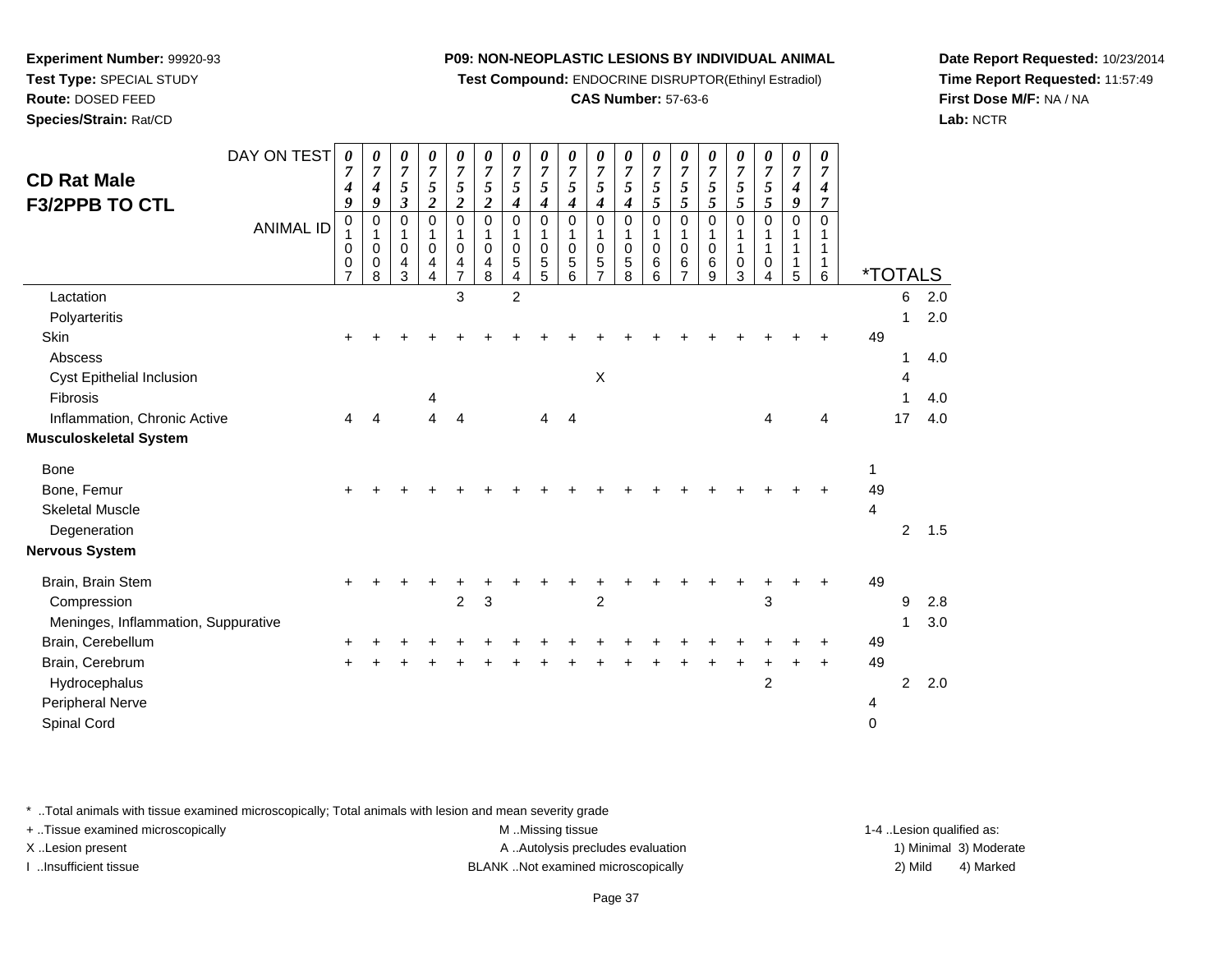**Test Compound:** ENDOCRINE DISRUPTOR(Ethinyl Estradiol)

#### **CAS Number:** 57-63-6

**Date Report Requested:** 10/23/2014**Time Report Requested:** 11:57:50**First Dose M/F:** NA / NA**Lab:** NCTR

| <b>CD Rat Male</b><br><b>F3/2PPB TO CTL</b><br><b>Respiratory System</b>                                                                                                                                                            | DAY ON TEST<br><b>ANIMAL ID</b> | 0<br>7<br>4<br>$\boldsymbol{q}$<br>0<br>0<br>0<br>7 | 0<br>7<br>$\boldsymbol{4}$<br>9<br>0<br>$\mathbf 0$<br>0<br>8 | 0<br>$\overline{7}$<br>$\sqrt{5}$<br>$\boldsymbol{\mathfrak{z}}$<br>$\mathbf 0$<br>1<br>$\mathbf 0$<br>4<br>3 | 0<br>7<br>5<br>$\overline{2}$<br>0<br>$\mathbf 1$<br>$\mathbf 0$<br>4<br>4 | $\pmb{\theta}$<br>$\overline{7}$<br>5<br>$\boldsymbol{2}$<br>0<br>1<br>0<br>4<br>$\overline{7}$ | $\pmb{\theta}$<br>$\overline{7}$<br>5<br>$\overline{2}$<br>$\mathbf 0$<br>$\mathbf{1}$<br>$\pmb{0}$<br>4<br>8 | $\boldsymbol{\theta}$<br>$\overline{7}$<br>5<br>$\boldsymbol{4}$<br>$\mathbf 0$<br>1<br>$\pmb{0}$<br>$\mathbf 5$<br>4 | $\boldsymbol{\theta}$<br>7<br>5<br>4<br>$\mathbf 0$<br>1<br>$\pmb{0}$<br>$\mathbf 5$<br>5 | 0<br>$\overline{7}$<br>5<br>4<br>0<br>1<br>0<br>5<br>6 | 0<br>$\overline{7}$<br>5<br>$\boldsymbol{4}$<br>0<br>1<br>$\pmb{0}$<br>5<br>$\overline{7}$ | 0<br>$\overline{7}$<br>5<br>$\boldsymbol{4}$<br>$\mathbf 0$<br>1<br>0<br>5<br>8 | $\boldsymbol{\theta}$<br>$\overline{7}$<br>$\mathfrak{s}$<br>5<br>$\mathbf 0$<br>1<br>$\mathbf 0$<br>6<br>6 | 0<br>$\overline{7}$<br>5<br>5<br>0<br>1<br>0<br>6<br>7 | 0<br>$\overline{7}$<br>5<br>5<br>$\mathbf 0$<br>$\mathbf{1}$<br>$\pmb{0}$<br>6<br>9 | 0<br>$\overline{7}$<br>5<br>5<br>$\mathbf 0$<br>1<br>$\mathbf{1}$<br>$\mathbf 0$<br>3 | 0<br>$\overline{7}$<br>5<br>5<br>$\Omega$<br>1<br>0<br>4 | 0<br>7<br>4<br>9<br>0<br>1<br>$\mathbf{1}$<br>5 | 0<br>$\overline{7}$<br>$\boldsymbol{4}$<br>7<br>$\Omega$<br>1<br>$\mathbf{1}$<br>$\mathbf{1}$<br>6 |          | <i><b>*TOTALS</b></i>                                    |                                        |  |
|-------------------------------------------------------------------------------------------------------------------------------------------------------------------------------------------------------------------------------------|---------------------------------|-----------------------------------------------------|---------------------------------------------------------------|---------------------------------------------------------------------------------------------------------------|----------------------------------------------------------------------------|-------------------------------------------------------------------------------------------------|---------------------------------------------------------------------------------------------------------------|-----------------------------------------------------------------------------------------------------------------------|-------------------------------------------------------------------------------------------|--------------------------------------------------------|--------------------------------------------------------------------------------------------|---------------------------------------------------------------------------------|-------------------------------------------------------------------------------------------------------------|--------------------------------------------------------|-------------------------------------------------------------------------------------|---------------------------------------------------------------------------------------|----------------------------------------------------------|-------------------------------------------------|----------------------------------------------------------------------------------------------------|----------|----------------------------------------------------------|----------------------------------------|--|
| Lung<br>Alveolar Epith, Hyperplasia<br>Infiltration Cellular, Histiocyte<br>Inflammation, Chronic Active<br>Metaplasia, Osseous<br><b>Nose</b><br>Inflammation, Chronic Active<br>Inflammation, Suppurative<br>Mucosa, Keratin Cyst |                                 |                                                     |                                                               |                                                                                                               |                                                                            |                                                                                                 | $\overline{2}$                                                                                                | $\boldsymbol{2}$<br>$\overline{2}$                                                                                    | 1                                                                                         | 1                                                      | 2                                                                                          |                                                                                 |                                                                                                             |                                                        | 1                                                                                   | 1                                                                                     | $\overline{2}$                                           |                                                 | $\ddot{}$<br>4<br>$\overline{4}$                                                                   | 48<br>48 | 8<br>19<br>$\overline{2}$<br>$\mathbf{1}$<br>2<br>6<br>1 | 1.8<br>1.5<br>2.5<br>1.0<br>2.0<br>1.5 |  |
| Vomeronas Org, Dilatation<br>Trachea<br><b>Special Senses System</b>                                                                                                                                                                |                                 |                                                     |                                                               |                                                                                                               |                                                                            |                                                                                                 |                                                                                                               |                                                                                                                       |                                                                                           |                                                        |                                                                                            |                                                                                 |                                                                                                             |                                                        |                                                                                     |                                                                                       |                                                          |                                                 |                                                                                                    | 49       | 2                                                        | 3.0                                    |  |
| Eye<br>Cataract<br>Cornea, Hemorrhage<br>Inflammation, Chronic Active<br>Inflammation, Suppurative<br>Harderian Gland<br>Acinus, Degeneration<br>Infiltration Cellular, Lymphocyte<br>Inflammation, Suppurative                     |                                 |                                                     |                                                               |                                                                                                               |                                                                            |                                                                                                 | 1                                                                                                             |                                                                                                                       |                                                                                           |                                                        |                                                                                            |                                                                                 |                                                                                                             |                                                        | $\overline{c}$                                                                      |                                                                                       |                                                          |                                                 |                                                                                                    | 47<br>48 | 1<br>1<br>2<br>1<br>3<br>1<br>1                          | 2.0<br>4.0<br>4.0<br>2.0<br>1.0<br>4.0 |  |

\* ..Total animals with tissue examined microscopically; Total animals with lesion and mean severity grade

**Experiment Number:** 99920-93**Test Type:** SPECIAL STUDY**Route:** DOSED FEED**Species/Strain:** Rat/CD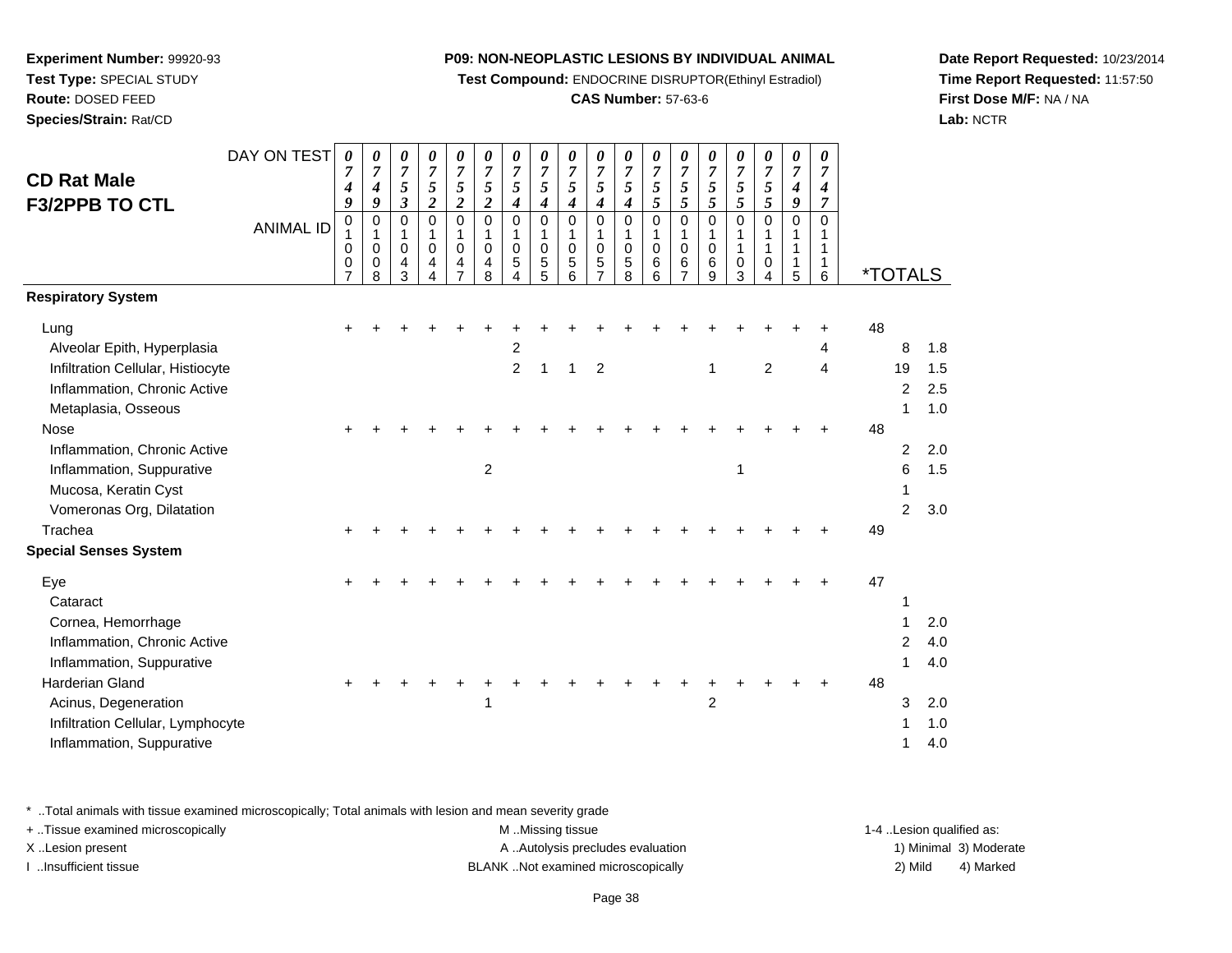**Test Compound:** ENDOCRINE DISRUPTOR(Ethinyl Estradiol)

#### **CAS Number:** 57-63-6

*0*

*0 7 5*

 $1$  2.0<br>1 2.0

48

*7 5 5*

**Date Report Requested:** 10/23/2014**Time Report Requested:** 11:57:50**First Dose M/F:** NA / NA**Lab:** NCTR

Urinary Bladder

\* ..Total animals with tissue examined microscopically; Total animals with lesion and mean severity grade

 $\mathbf{r}$  +

|                             | <b>ANIMAL ID</b> | 0<br>0<br>$\frac{0}{7}$ | 0<br>0<br>$\pmb{0}$<br>8 | 0<br>0<br>4<br>3 | $\mathbf 0$<br>$\mathbf 0$<br>4<br>4 | 0<br>$\boldsymbol{0}$<br>4<br>⇁ | 0<br>0<br>4<br>8 | 0<br>5        | 0<br>0<br>5<br>5 | 0<br>0<br>5<br>6 | 0<br>0<br>5 | 0<br>0<br>5<br>8 | 0<br>$\begin{array}{c} 0 \\ 6 \end{array}$<br>6 | 0<br>0<br>6<br>⇁ | 0<br>6<br>9 | 0<br>0<br>3 | 0<br>0<br>4 | U<br>5   | 6 | <i><b>*TOTALS</b></i> |    |     |
|-----------------------------|------------------|-------------------------|--------------------------|------------------|--------------------------------------|---------------------------------|------------------|---------------|------------------|------------------|-------------|------------------|-------------------------------------------------|------------------|-------------|-------------|-------------|----------|---|-----------------------|----|-----|
| <b>Lacrimal Gland</b>       |                  |                         |                          |                  |                                      |                                 |                  |               |                  |                  |             |                  |                                                 |                  |             |             |             |          |   |                       |    |     |
| Ectopic Harderian           |                  |                         |                          |                  |                                      |                                 |                  |               |                  |                  |             |                  |                                                 |                  |             |             |             |          |   |                       |    |     |
| <b>Urinary System</b>       |                  |                         |                          |                  |                                      |                                 |                  |               |                  |                  |             |                  |                                                 |                  |             |             |             |          |   |                       |    |     |
| Kidney                      |                  | $\pm$                   |                          |                  |                                      |                                 |                  |               |                  |                  |             |                  |                                                 |                  |             |             |             |          |   | 48                    |    |     |
| Cyst                        |                  |                         |                          |                  |                                      | X                               | $\times$         | $\times$      |                  |                  | $X$ $X$     |                  |                                                 |                  | X.          | $\times$    | X           | $\times$ |   |                       | 19 |     |
| Hydronephrosis              |                  |                         |                          |                  |                                      |                                 |                  |               |                  |                  |             |                  |                                                 |                  |             |             |             |          |   |                       | 3  | 2.0 |
| Nephropathy                 |                  | $\mathcal{P}$           |                          |                  |                                      |                                 |                  | $\mathcal{P}$ | $\mathcal{P}$    |                  |             | $\mathcal{P}$    | $\mathcal{P}$                                   | $\mathfrak{p}$   |             |             | 4           |          |   |                       | 44 | 1.5 |
| Polyarteritis               |                  |                         |                          |                  |                                      |                                 |                  |               |                  |                  |             |                  |                                                 |                  |             |             |             |          |   |                       |    | 2.0 |
| Transit Epithe, Hyperplasia |                  |                         |                          |                  |                                      |                                 |                  |               |                  |                  |             |                  |                                                 |                  |             |             |             |          |   |                       |    | 2.0 |
|                             |                  |                         |                          |                  |                                      |                                 |                  |               |                  |                  |             |                  |                                                 |                  |             |             |             |          |   |                       |    |     |

Urethra 1

| + Tissue examined microscopically | M Missing tissue | 1-4 Lesion qualified as: |
|-----------------------------------|------------------|--------------------------|

X..Lesion present **A ..**Autolysis precludes evaluation A ..Autolysis precludes evaluation 1) Minimal 3) Moderate

| M Missing tissu |
|-----------------|
| Autobiojo pro   |

I ..Insufficient tissue BLANK ..Not examined microscopically 2) Mild 4) Marked

DAY ON TEST**CD Rat MaleF3/2PPB TO CTL**

**Test Type:** SPECIAL STUDY**Route:** DOSED FEED

# **Experiment Number:** 99920-93

**Species/Strain:** Rat/CD

*0*

*7 5 2*

*0*

*7 5 4*

<sup>+</sup> <sup>+</sup> <sup>+</sup> <sup>+</sup> <sup>+</sup> <sup>+</sup> <sup>+</sup> <sup>+</sup> <sup>+</sup> <sup>+</sup> <sup>+</sup> <sup>+</sup> <sup>+</sup> <sup>+</sup> <sup>+</sup> <sup>+</sup> + 48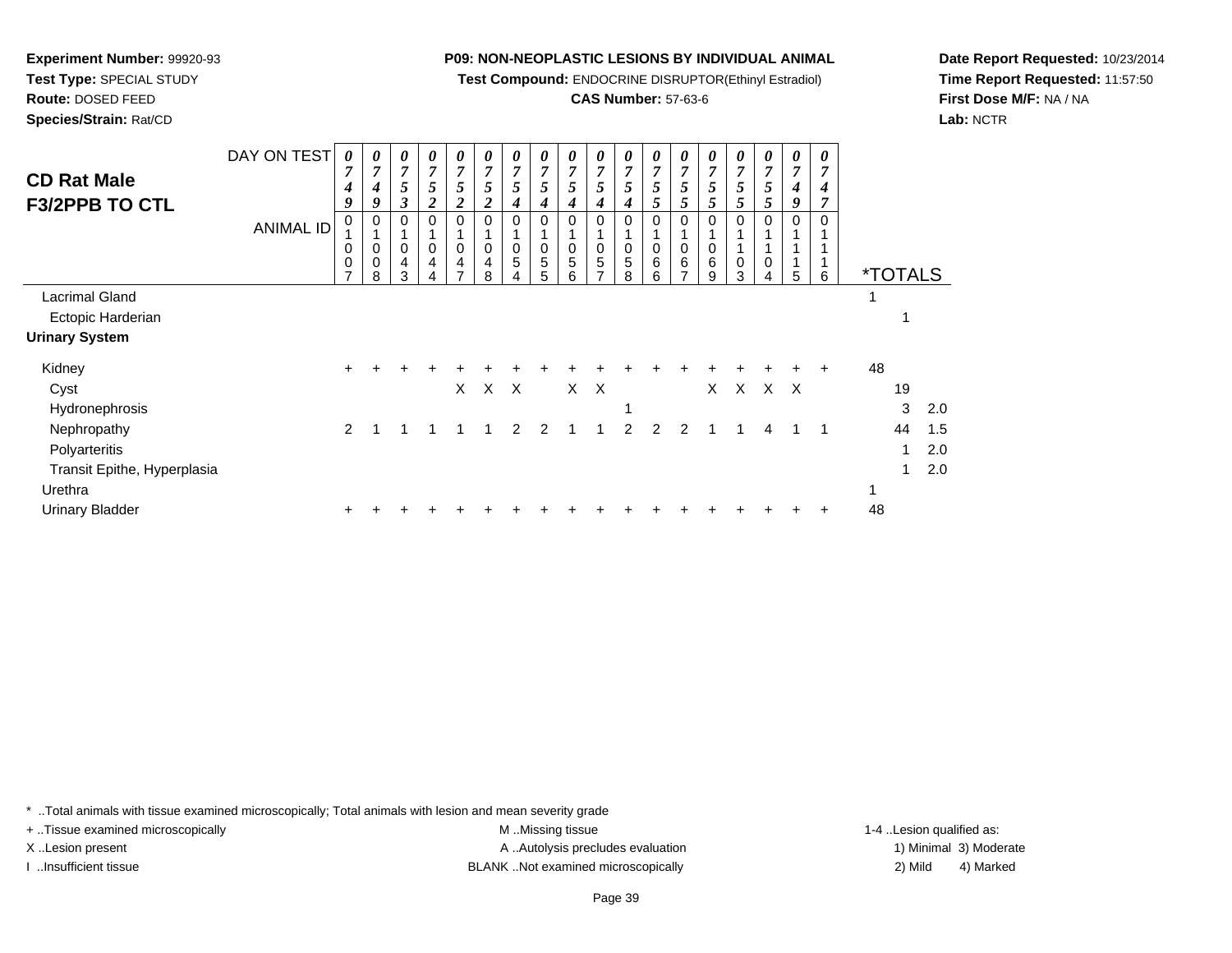**Test Compound:** ENDOCRINE DISRUPTOR(Ethinyl Estradiol)

#### **CAS Number:** 57-63-6

**Date Report Requested:** 10/23/2014**Time Report Requested:** 11:57:50**First Dose M/F:** NA / NA**Lab:** NCTR

| <b>CD Rat Male</b><br>F3/10PPBTO CTL        | DAY ON TEST<br><b>ANIMAL ID</b> | 0<br>1<br>$\boldsymbol{g}$<br>$\pmb{8}$<br>0<br>0<br>0<br>$\overline{c}$<br>$\overline{4}$ | 0<br>$\boldsymbol{\mathfrak{z}}$<br>$\pmb{\theta}$<br>$\boldsymbol{2}$<br>$\mathbf 0$<br>$\mathbf 0$<br>$\mathbf 0$<br>$\overline{4}$<br>$\overline{ }$ | 0<br>$\mathfrak{z}$<br>8<br>9<br>0<br>$\mathbf 0$<br>$\mathbf 0$<br>8<br>5 | 0<br>$\boldsymbol{4}$<br>$\boldsymbol{2}$<br>$\boldsymbol{4}$<br>0<br>0<br>6 | 0<br>$\mathfrak{s}$<br>$\boldsymbol{\beta}$<br>9<br>$\mathbf 0$<br>$\pmb{0}$<br>$\overline{2}$<br>8 | 0<br>$\sqrt{5}$<br>6<br>5<br>$\mathbf 0$<br>$\pmb{0}$<br>$\mathfrak{S}$<br>3 | 0<br>5<br>6<br>8<br>$\mathbf 0$<br>$\pmb{0}$<br>$\mathbf{3}$<br>3<br>4 | 0<br>5<br>8<br>$\boldsymbol{2}$<br>0<br>0<br>3<br>6<br>8 | 0<br>6<br>$\sqrt{5}$<br>6<br>0<br>0<br>$\,8\,$<br>3 | $\boldsymbol{\theta}$<br>$\pmb{6}$<br>$\overline{7}$<br>$\boldsymbol{4}$<br>$\pmb{0}$<br>$\pmb{0}$<br>8<br>$\overline{4}$<br>$\overline{2}$ | $\boldsymbol{\theta}$<br>6<br>$\overline{7}$<br>4<br>$\mathbf 0$<br>$\pmb{0}$<br>$\, 8$<br>$\overline{4}$<br>6 | 0<br>6<br>8<br>6<br>$\mathbf 0$<br>0<br>8<br>6<br>$\Omega$ | $\pmb{\theta}$<br>$\overline{7}$<br>$\boldsymbol{\theta}$<br>9<br>$\mathbf 0$<br>0<br>8<br>$\overline{7}$ | 0<br>6<br>9<br>9<br>0<br>$\pmb{0}$<br>8<br>$\overline{7}$<br>9 | $\boldsymbol{\theta}$<br>$\overline{7}$<br>$\boldsymbol{2}$<br>$\boldsymbol{l}$<br>$\mathbf 0$<br>$\pmb{0}$<br>$\boldsymbol{8}$<br>8<br>$\overline{7}$ | $\boldsymbol{\theta}$<br>$\overline{7}$<br>$\sqrt{2}$<br>$\boldsymbol{\theta}$<br>$\mathbf 0$<br>$\pmb{0}$<br>8<br>8<br>8 | 0<br>$\boldsymbol{7}$<br>$\boldsymbol{2}$<br>$\boldsymbol{4}$<br>$\mathbf 0$<br>$\,0\,$<br>8<br>9<br>6 | $\pmb{\theta}$<br>$\overline{7}$<br>$\boldsymbol{2}$<br>$\mathfrak{z}$<br>$\pmb{0}$<br>$\pmb{0}$<br>8<br>9 | $\pmb{\theta}$<br>$\boldsymbol{7}$<br>$\boldsymbol{\mathfrak{z}}$<br>$\overline{7}$<br>0<br>$\pmb{0}$<br>$\boldsymbol{9}$<br>0 | $\pmb{\theta}$<br>$\overline{7}$<br>$\boldsymbol{4}$<br>9<br>$\mathbf 0$<br>$\pmb{0}$<br>$\boldsymbol{9}$<br>1<br>3 | 0<br>$\overline{7}$<br>4<br>9<br>$\mathbf 0$<br>$\mathbf 0$<br>9 | 0<br>$\overline{7}$<br>$\boldsymbol{4}$<br>$\boldsymbol{g}$<br>$\mathbf 0$<br>$\mathbf 0$<br>9<br>5 | 0<br>$\overline{7}$<br>$\mathfrak{s}$<br>$\boldsymbol{\theta}$<br>0<br>$\Omega$<br>9<br>4<br>5 | $\pmb{\theta}$<br>$\overline{7}$<br>$\boldsymbol{4}$<br>9<br>$\mathbf 0$<br>0<br>9<br>4<br>8 | 0<br>$\overline{7}$<br>$\boldsymbol{4}$<br>8<br>$\mathbf 0$<br>$\mathbf 0$<br>$9\,$<br>5<br>$\overline{7}$ | 0<br>$\overline{7}$<br>4<br>8<br>0<br>$\mathbf 0$<br>9<br>$\,$ 5 $\,$<br>8 | 0<br>$\overline{7}$<br>5<br>0<br>0<br>0<br>$\boldsymbol{9}$<br>8<br>5 | 0<br>$\overline{7}$<br>$\boldsymbol{4}$<br>9<br>$\mathbf 0$<br>0<br>$\boldsymbol{9}$<br>8<br>6 | $\boldsymbol{\theta}$<br>$\overline{7}$<br>$\boldsymbol{4}$<br>$\boldsymbol{g}$<br>0<br>$\pmb{0}$<br>$\boldsymbol{9}$<br>8<br>$\overline{7}$ | $\overline{7}$<br>$\boldsymbol{4}$<br>9<br>$\mathbf 0$<br>$\overline{0}$<br>9<br>9<br>$\Omega$ |  |
|---------------------------------------------|---------------------------------|--------------------------------------------------------------------------------------------|---------------------------------------------------------------------------------------------------------------------------------------------------------|----------------------------------------------------------------------------|------------------------------------------------------------------------------|-----------------------------------------------------------------------------------------------------|------------------------------------------------------------------------------|------------------------------------------------------------------------|----------------------------------------------------------|-----------------------------------------------------|---------------------------------------------------------------------------------------------------------------------------------------------|----------------------------------------------------------------------------------------------------------------|------------------------------------------------------------|-----------------------------------------------------------------------------------------------------------|----------------------------------------------------------------|--------------------------------------------------------------------------------------------------------------------------------------------------------|---------------------------------------------------------------------------------------------------------------------------|--------------------------------------------------------------------------------------------------------|------------------------------------------------------------------------------------------------------------|--------------------------------------------------------------------------------------------------------------------------------|---------------------------------------------------------------------------------------------------------------------|------------------------------------------------------------------|-----------------------------------------------------------------------------------------------------|------------------------------------------------------------------------------------------------|----------------------------------------------------------------------------------------------|------------------------------------------------------------------------------------------------------------|----------------------------------------------------------------------------|-----------------------------------------------------------------------|------------------------------------------------------------------------------------------------|----------------------------------------------------------------------------------------------------------------------------------------------|------------------------------------------------------------------------------------------------|--|
| <b>Alimentary System</b>                    |                                 |                                                                                            |                                                                                                                                                         |                                                                            |                                                                              |                                                                                                     |                                                                              |                                                                        |                                                          |                                                     |                                                                                                                                             |                                                                                                                |                                                            |                                                                                                           |                                                                |                                                                                                                                                        |                                                                                                                           |                                                                                                        |                                                                                                            |                                                                                                                                |                                                                                                                     |                                                                  |                                                                                                     |                                                                                                |                                                                                              |                                                                                                            |                                                                            |                                                                       |                                                                                                |                                                                                                                                              |                                                                                                |  |
| Esophagus<br>Dilatation                     |                                 | $\ddot{}$                                                                                  |                                                                                                                                                         |                                                                            |                                                                              |                                                                                                     |                                                                              |                                                                        |                                                          |                                                     |                                                                                                                                             |                                                                                                                |                                                            |                                                                                                           |                                                                |                                                                                                                                                        |                                                                                                                           |                                                                                                        |                                                                                                            |                                                                                                                                |                                                                                                                     |                                                                  |                                                                                                     |                                                                                                |                                                                                              |                                                                                                            |                                                                            |                                                                       |                                                                                                |                                                                                                                                              |                                                                                                |  |
| Intestine Large, Cecum<br><b>Dilatation</b> |                                 | $\ddot{}$                                                                                  |                                                                                                                                                         | Α                                                                          | A                                                                            | A                                                                                                   |                                                                              |                                                                        | 3                                                        |                                                     |                                                                                                                                             |                                                                                                                |                                                            |                                                                                                           |                                                                |                                                                                                                                                        |                                                                                                                           |                                                                                                        |                                                                                                            |                                                                                                                                |                                                                                                                     |                                                                  |                                                                                                     |                                                                                                |                                                                                              |                                                                                                            |                                                                            |                                                                       |                                                                                                |                                                                                                                                              |                                                                                                |  |
| Intestine Large, Colon                      |                                 |                                                                                            |                                                                                                                                                         |                                                                            |                                                                              |                                                                                                     |                                                                              |                                                                        |                                                          |                                                     |                                                                                                                                             |                                                                                                                |                                                            |                                                                                                           |                                                                |                                                                                                                                                        |                                                                                                                           |                                                                                                        |                                                                                                            |                                                                                                                                |                                                                                                                     |                                                                  |                                                                                                     |                                                                                                |                                                                                              |                                                                                                            |                                                                            |                                                                       |                                                                                                |                                                                                                                                              |                                                                                                |  |
| Intestine Large, Rectum                     |                                 |                                                                                            |                                                                                                                                                         |                                                                            |                                                                              |                                                                                                     |                                                                              |                                                                        |                                                          |                                                     |                                                                                                                                             |                                                                                                                |                                                            |                                                                                                           |                                                                |                                                                                                                                                        |                                                                                                                           |                                                                                                        |                                                                                                            |                                                                                                                                |                                                                                                                     |                                                                  |                                                                                                     |                                                                                                |                                                                                              |                                                                                                            |                                                                            |                                                                       |                                                                                                |                                                                                                                                              |                                                                                                |  |
| Intestine Small, Duodenum                   |                                 |                                                                                            |                                                                                                                                                         |                                                                            |                                                                              |                                                                                                     |                                                                              |                                                                        |                                                          |                                                     |                                                                                                                                             |                                                                                                                |                                                            |                                                                                                           |                                                                |                                                                                                                                                        |                                                                                                                           |                                                                                                        |                                                                                                            |                                                                                                                                |                                                                                                                     |                                                                  |                                                                                                     |                                                                                                |                                                                                              |                                                                                                            |                                                                            |                                                                       |                                                                                                |                                                                                                                                              |                                                                                                |  |
| Intestine Small, Ileum                      |                                 |                                                                                            |                                                                                                                                                         |                                                                            |                                                                              |                                                                                                     |                                                                              |                                                                        |                                                          |                                                     |                                                                                                                                             |                                                                                                                |                                                            |                                                                                                           |                                                                |                                                                                                                                                        |                                                                                                                           |                                                                                                        |                                                                                                            |                                                                                                                                |                                                                                                                     |                                                                  |                                                                                                     |                                                                                                |                                                                                              |                                                                                                            |                                                                            |                                                                       |                                                                                                |                                                                                                                                              |                                                                                                |  |
| Intestine Small, Jejunum                    |                                 |                                                                                            |                                                                                                                                                         |                                                                            | A                                                                            | A                                                                                                   |                                                                              |                                                                        |                                                          |                                                     |                                                                                                                                             |                                                                                                                |                                                            |                                                                                                           |                                                                |                                                                                                                                                        |                                                                                                                           |                                                                                                        |                                                                                                            |                                                                                                                                |                                                                                                                     |                                                                  |                                                                                                     |                                                                                                |                                                                                              |                                                                                                            |                                                                            |                                                                       |                                                                                                |                                                                                                                                              |                                                                                                |  |
| Lymphoid Tiss, Hyperplasia                  |                                 |                                                                                            |                                                                                                                                                         |                                                                            |                                                                              |                                                                                                     |                                                                              |                                                                        |                                                          |                                                     |                                                                                                                                             |                                                                                                                |                                                            | $\overline{2}$                                                                                            |                                                                |                                                                                                                                                        |                                                                                                                           |                                                                                                        |                                                                                                            |                                                                                                                                |                                                                                                                     |                                                                  |                                                                                                     |                                                                                                |                                                                                              |                                                                                                            |                                                                            |                                                                       |                                                                                                |                                                                                                                                              |                                                                                                |  |
| Liver                                       |                                 |                                                                                            |                                                                                                                                                         |                                                                            |                                                                              |                                                                                                     |                                                                              |                                                                        |                                                          |                                                     |                                                                                                                                             |                                                                                                                |                                                            |                                                                                                           |                                                                |                                                                                                                                                        |                                                                                                                           |                                                                                                        |                                                                                                            |                                                                                                                                |                                                                                                                     |                                                                  |                                                                                                     |                                                                                                |                                                                                              |                                                                                                            |                                                                            |                                                                       |                                                                                                |                                                                                                                                              |                                                                                                |  |
| Angiectasis                                 |                                 |                                                                                            |                                                                                                                                                         |                                                                            |                                                                              |                                                                                                     |                                                                              |                                                                        |                                                          |                                                     |                                                                                                                                             |                                                                                                                |                                                            |                                                                                                           |                                                                |                                                                                                                                                        |                                                                                                                           |                                                                                                        |                                                                                                            |                                                                                                                                |                                                                                                                     |                                                                  |                                                                                                     |                                                                                                |                                                                                              |                                                                                                            |                                                                            |                                                                       |                                                                                                |                                                                                                                                              |                                                                                                |  |
| <b>Basophilic Focus</b>                     |                                 |                                                                                            |                                                                                                                                                         |                                                                            |                                                                              |                                                                                                     |                                                                              |                                                                        |                                                          |                                                     |                                                                                                                                             |                                                                                                                |                                                            |                                                                                                           |                                                                |                                                                                                                                                        |                                                                                                                           |                                                                                                        | X                                                                                                          |                                                                                                                                |                                                                                                                     |                                                                  | Χ                                                                                                   |                                                                                                |                                                                                              |                                                                                                            |                                                                            |                                                                       | X                                                                                              |                                                                                                                                              |                                                                                                |  |
| Bile Duct, Hyperplasia                      |                                 |                                                                                            |                                                                                                                                                         |                                                                            |                                                                              |                                                                                                     |                                                                              |                                                                        |                                                          |                                                     |                                                                                                                                             |                                                                                                                |                                                            | $\overline{c}$                                                                                            |                                                                |                                                                                                                                                        |                                                                                                                           |                                                                                                        | $\overline{c}$                                                                                             |                                                                                                                                |                                                                                                                     | 1                                                                |                                                                                                     |                                                                                                |                                                                                              |                                                                                                            |                                                                            |                                                                       |                                                                                                | 3                                                                                                                                            |                                                                                                |  |
| <b>Biliar Tract, Cyst</b>                   |                                 |                                                                                            |                                                                                                                                                         |                                                                            |                                                                              |                                                                                                     |                                                                              |                                                                        |                                                          |                                                     |                                                                                                                                             |                                                                                                                |                                                            |                                                                                                           |                                                                |                                                                                                                                                        |                                                                                                                           |                                                                                                        |                                                                                                            |                                                                                                                                |                                                                                                                     |                                                                  |                                                                                                     |                                                                                                |                                                                                              |                                                                                                            |                                                                            |                                                                       | X                                                                                              |                                                                                                                                              |                                                                                                |  |
| <b>Biliar Tract, Fibrosis</b>               |                                 |                                                                                            |                                                                                                                                                         |                                                                            |                                                                              |                                                                                                     |                                                                              |                                                                        |                                                          |                                                     |                                                                                                                                             |                                                                                                                | 1                                                          | $\overline{2}$                                                                                            |                                                                |                                                                                                                                                        | 1                                                                                                                         |                                                                                                        |                                                                                                            |                                                                                                                                |                                                                                                                     |                                                                  |                                                                                                     |                                                                                                |                                                                                              |                                                                                                            |                                                                            |                                                                       |                                                                                                |                                                                                                                                              |                                                                                                |  |
| Congestion                                  |                                 |                                                                                            |                                                                                                                                                         | 3                                                                          |                                                                              |                                                                                                     |                                                                              |                                                                        |                                                          |                                                     |                                                                                                                                             |                                                                                                                |                                                            |                                                                                                           |                                                                |                                                                                                                                                        |                                                                                                                           |                                                                                                        |                                                                                                            |                                                                                                                                |                                                                                                                     |                                                                  |                                                                                                     |                                                                                                |                                                                                              |                                                                                                            |                                                                            |                                                                       |                                                                                                |                                                                                                                                              |                                                                                                |  |
| Cytomegaly                                  |                                 |                                                                                            |                                                                                                                                                         |                                                                            |                                                                              |                                                                                                     |                                                                              |                                                                        |                                                          |                                                     |                                                                                                                                             |                                                                                                                |                                                            |                                                                                                           |                                                                |                                                                                                                                                        |                                                                                                                           |                                                                                                        | $\overline{c}$                                                                                             |                                                                                                                                |                                                                                                                     |                                                                  |                                                                                                     |                                                                                                |                                                                                              |                                                                                                            |                                                                            |                                                                       |                                                                                                |                                                                                                                                              |                                                                                                |  |
| Degeneration, Cystic                        |                                 |                                                                                            |                                                                                                                                                         |                                                                            |                                                                              |                                                                                                     |                                                                              |                                                                        |                                                          |                                                     |                                                                                                                                             |                                                                                                                |                                                            |                                                                                                           |                                                                |                                                                                                                                                        |                                                                                                                           |                                                                                                        |                                                                                                            |                                                                                                                                |                                                                                                                     | 2                                                                |                                                                                                     |                                                                                                |                                                                                              |                                                                                                            |                                                                            |                                                                       |                                                                                                |                                                                                                                                              |                                                                                                |  |
| Eosinophilic Focus                          |                                 |                                                                                            |                                                                                                                                                         |                                                                            |                                                                              |                                                                                                     |                                                                              |                                                                        |                                                          |                                                     |                                                                                                                                             |                                                                                                                |                                                            |                                                                                                           |                                                                |                                                                                                                                                        |                                                                                                                           |                                                                                                        |                                                                                                            |                                                                                                                                |                                                                                                                     | X                                                                |                                                                                                     |                                                                                                |                                                                                              |                                                                                                            |                                                                            |                                                                       |                                                                                                |                                                                                                                                              |                                                                                                |  |

\* ..Total animals with tissue examined microscopically; Total animals with lesion and mean severity grade

**Experiment Number:** 99920-93**Test Type:** SPECIAL STUDY**Route:** DOSED FEED**Species/Strain:** Rat/CD

Hematopoietic Cell Proliferation

+ ..Tissue examined microscopically examined microscopically examined as:  $M$  ..Missing tissue 1-4 ..Lesion qualified as: X..Lesion present **A ..Autolysis precludes evaluation** A ..Autolysis precludes evaluation 1) Minimal 3) Moderate 4) Marked I ..Insufficient tissue 2) Mild and the BLANK ..Not examined microscopically and the same 2) Mild

 $\mathsf{S}$ 

<sup>1</sup> <sup>1</sup>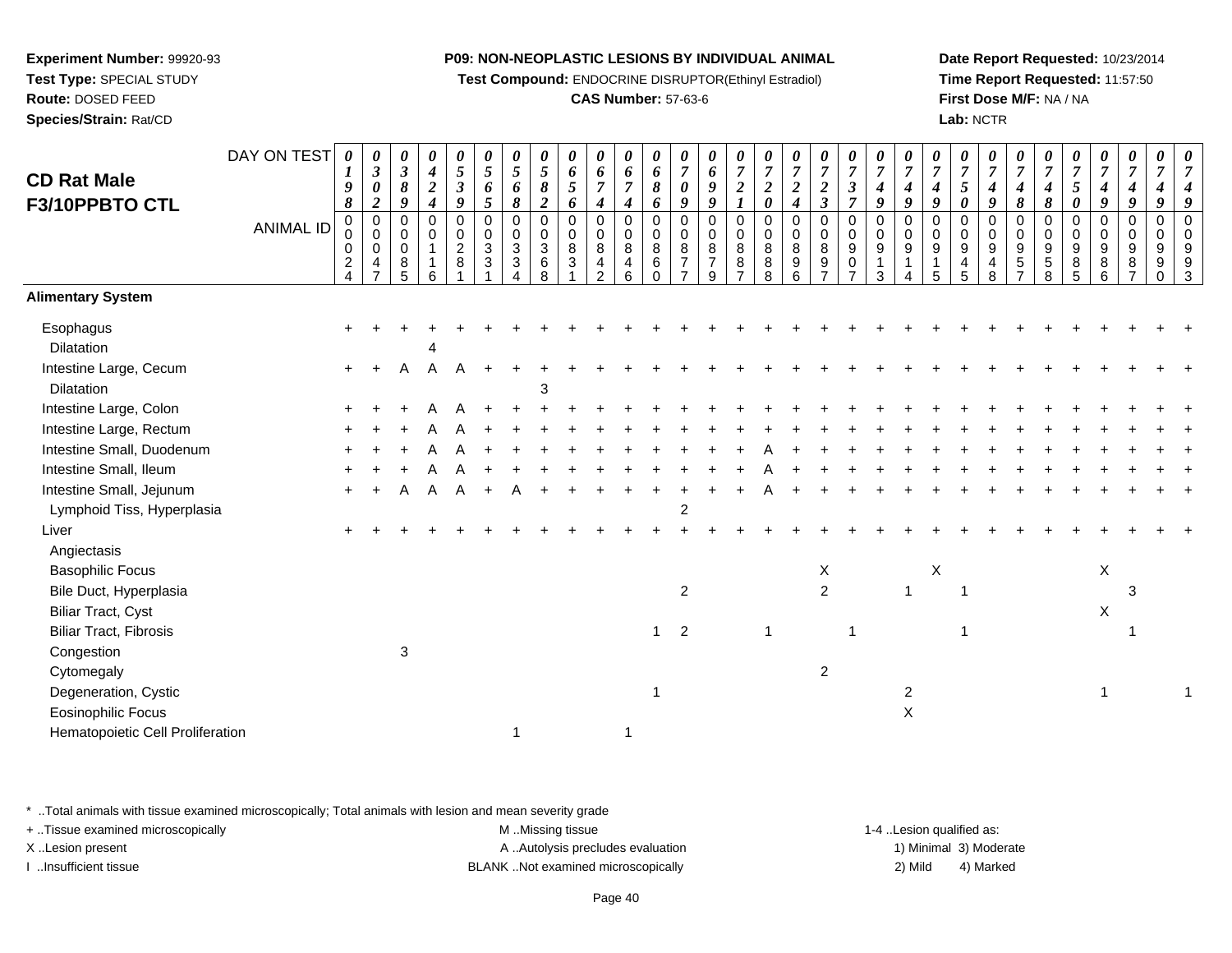**Test Compound:** ENDOCRINE DISRUPTOR(Ethinyl Estradiol)

#### **CAS Number:** 57-63-6

**Date Report Requested:** 10/23/2014**Time Report Requested:** 11:57:51**First Dose M/F:** NA / NA**Lab:** NCTR

| <b>CD Rat Male</b><br>F3/10PPBTO CTL | DAY ON TEST      | $\boldsymbol{\theta}$<br>$\boldsymbol{l}$<br>9<br>8           | 0<br>$\mathfrak{z}$<br>0<br>$\overline{2}$ | 0<br>$\mathfrak{z}$<br>$\pmb{8}$<br>9                   | $\boldsymbol{\theta}$<br>$\boldsymbol{4}$<br>$\boldsymbol{2}$<br>$\boldsymbol{4}$ | 0<br>$\sqrt{5}$<br>$\boldsymbol{\beta}$<br>$\boldsymbol{g}$ | 0<br>5<br>6<br>$\mathfrak{s}$       | $\frac{\theta}{5}$<br>6<br>8                                                            | 0<br>5<br>8<br>$\overline{2}$                           | 0<br>$\boldsymbol{6}$<br>$\mathfrak{z}$<br>6 | $\boldsymbol{\theta}$<br>6<br>$\overline{7}$<br>$\boldsymbol{4}$ | 0<br>6<br>$\overline{7}$<br>4         | 0<br>$\boldsymbol{6}$<br>$\pmb{8}$<br>6               | 0<br>$\overline{7}$<br>$\pmb{\theta}$<br>9                      | $\boldsymbol{\theta}$<br>$\boldsymbol{6}$<br>9<br>9    | $\boldsymbol{\theta}$<br>$\boldsymbol{7}$<br>$\boldsymbol{2}$<br>$\boldsymbol{l}$ | $\frac{\boldsymbol{0}}{7}$<br>$\boldsymbol{2}$<br>$\pmb{\theta}$ | $\frac{\theta}{7}$<br>$\boldsymbol{2}$<br>$\boldsymbol{4}$ | $\boldsymbol{\theta}$<br>$\overline{7}$<br>$\boldsymbol{2}$<br>$\mathfrak{z}$ | $\boldsymbol{\theta}$<br>$\overline{7}$<br>$\boldsymbol{\beta}$<br>$\overline{7}$ | $\boldsymbol{\theta}$<br>$\overline{7}$<br>$\boldsymbol{4}$<br>9    | 0<br>$\overline{7}$<br>4<br>$\boldsymbol{g}$ | 0<br>$\overline{7}$<br>$\boldsymbol{4}$<br>9 | $\boldsymbol{\theta}$<br>$\boldsymbol{7}$<br>5<br>$\pmb{\theta}$ | $\overline{7}$<br>$\boldsymbol{4}$<br>9 | $\frac{\theta}{7}$<br>$\boldsymbol{4}$<br>$\pmb{8}$                  | 0<br>$\overline{7}$<br>4<br>8                  | $\boldsymbol{\theta}$<br>$\overline{7}$<br>$\mathfrak{s}$<br>$\pmb{\theta}$ | $\boldsymbol{\theta}$<br>$\overline{7}$<br>4<br>9 | $\boldsymbol{7}$<br>$\boldsymbol{4}$<br>9 | 0<br>$\overline{7}$<br>4<br>9                       | 0<br>$\overline{7}$<br>$\boldsymbol{4}$<br>$\boldsymbol{g}$                |
|--------------------------------------|------------------|---------------------------------------------------------------|--------------------------------------------|---------------------------------------------------------|-----------------------------------------------------------------------------------|-------------------------------------------------------------|-------------------------------------|-----------------------------------------------------------------------------------------|---------------------------------------------------------|----------------------------------------------|------------------------------------------------------------------|---------------------------------------|-------------------------------------------------------|-----------------------------------------------------------------|--------------------------------------------------------|-----------------------------------------------------------------------------------|------------------------------------------------------------------|------------------------------------------------------------|-------------------------------------------------------------------------------|-----------------------------------------------------------------------------------|---------------------------------------------------------------------|----------------------------------------------|----------------------------------------------|------------------------------------------------------------------|-----------------------------------------|----------------------------------------------------------------------|------------------------------------------------|-----------------------------------------------------------------------------|---------------------------------------------------|-------------------------------------------|-----------------------------------------------------|----------------------------------------------------------------------------|
|                                      | <b>ANIMAL ID</b> | $\mathbf 0$<br>0<br>$\overline{\mathbf{c}}$<br>$\overline{4}$ | $\mathbf 0$<br>0<br>0<br>4                 | $\mathbf 0$<br>0<br>$\mathsf 0$<br>8<br>$5\phantom{.0}$ | $\mathbf 0$<br>0<br>6                                                             | $\mathbf 0$<br>0<br>$\boldsymbol{2}$<br>$\bf8$              | $\mathbf 0$<br>0<br>$\sqrt{3}$<br>3 | $\mathbf 0$<br>$\pmb{0}$<br>$\mathbf{3}$<br>$\ensuremath{\mathsf{3}}$<br>$\overline{4}$ | $\mathbf 0$<br>0<br>$\ensuremath{\mathsf{3}}$<br>6<br>8 | $\mathbf 0$<br>0<br>8<br>3                   | $\mathbf 0$<br>0<br>$\bf 8$<br>$\overline{4}$<br>$\overline{2}$  | $\mathbf 0$<br>0<br>$\,8\,$<br>4<br>6 | $\mathbf 0$<br>0<br>$\bf 8$<br>$\,6\,$<br>$\mathbf 0$ | $\mathbf 0$<br>0<br>$\bf 8$<br>$\overline{7}$<br>$\overline{7}$ | $\mathbf 0$<br>$\mathbf 0$<br>8<br>$\overline{7}$<br>9 | $\mathbf 0$<br>0<br>$\bf8$<br>8                                                   | $\mathbf 0$<br>$\pmb{0}$<br>$\overline{8}$<br>8<br>8             | $\mathbf 0$<br>0<br>$\bf 8$<br>$\boldsymbol{9}$<br>6       | $\mathbf 0$<br>$\mathbf 0$<br>$\bf 8$<br>9<br>$\overline{7}$                  | 0<br>$\mathbf 0$<br>9<br>0<br>$\overline{7}$                                      | $\mathbf 0$<br>$\mathbf 0$<br>$\boldsymbol{9}$<br>$\mathbf{1}$<br>3 | $\Omega$<br>0<br>9                           | 0<br>$\mathbf 0$<br>9<br>5                   | $\mathbf 0$<br>0<br>$\boldsymbol{9}$<br>$\overline{4}$<br>5      | 0<br>0<br>9<br>$\overline{4}$<br>8      | $\mathbf 0$<br>0<br>$\boldsymbol{9}$<br>$\sqrt{5}$<br>$\overline{7}$ | 0<br>0<br>$\boldsymbol{9}$<br>$\mathbf 5$<br>8 | $\mathbf 0$<br>$\mathbf 0$<br>$\boldsymbol{9}$<br>$\bf 8$<br>5              | $\Omega$<br>$\Omega$<br>9<br>8<br>6               | $\mathbf 0$<br>$\Omega$<br>9<br>8         | $\mathbf 0$<br>$\mathbf 0$<br>9<br>9<br>$\mathbf 0$ | $\mathbf 0$<br>$\mathbf 0$<br>$\begin{array}{c}\n9 \\ 9 \\ 3\n\end{array}$ |
| Hepatodiaphragmatic Nodule           |                  |                                                               |                                            |                                                         |                                                                                   | $\times$                                                    |                                     |                                                                                         |                                                         |                                              |                                                                  |                                       |                                                       |                                                                 |                                                        |                                                                                   |                                                                  |                                                            |                                                                               |                                                                                   |                                                                     |                                              |                                              |                                                                  |                                         |                                                                      |                                                |                                                                             |                                                   |                                           |                                                     |                                                                            |
| Infiltration Cellular, Lymphocyte    |                  |                                                               |                                            |                                                         |                                                                                   |                                                             |                                     |                                                                                         |                                                         |                                              |                                                                  |                                       |                                                       |                                                                 |                                                        |                                                                                   |                                                                  |                                                            |                                                                               | 1                                                                                 |                                                                     |                                              |                                              |                                                                  |                                         |                                                                      |                                                |                                                                             |                                                   |                                           |                                                     |                                                                            |
| Inflammation, Chronic Active         |                  |                                                               |                                            |                                                         |                                                                                   |                                                             |                                     |                                                                                         |                                                         |                                              |                                                                  |                                       |                                                       |                                                                 |                                                        |                                                                                   |                                                                  |                                                            |                                                                               |                                                                                   |                                                                     |                                              |                                              | -1                                                               |                                         |                                                                      |                                                |                                                                             |                                                   |                                           |                                                     |                                                                            |
| Karyomegaly                          |                  |                                                               |                                            |                                                         |                                                                                   |                                                             |                                     |                                                                                         |                                                         |                                              |                                                                  |                                       |                                                       |                                                                 |                                                        |                                                                                   |                                                                  |                                                            | 2                                                                             |                                                                                   |                                                                     |                                              |                                              |                                                                  |                                         |                                                                      |                                                |                                                                             |                                                   |                                           |                                                     |                                                                            |
| Necrosis                             |                  |                                                               |                                            |                                                         |                                                                                   |                                                             |                                     |                                                                                         | 4                                                       |                                              |                                                                  |                                       |                                                       |                                                                 |                                                        |                                                                                   |                                                                  |                                                            |                                                                               |                                                                                   |                                                                     |                                              |                                              |                                                                  |                                         |                                                                      |                                                |                                                                             |                                                   |                                           |                                                     |                                                                            |
| Oval Cell, Hyperplasia               |                  |                                                               |                                            |                                                         |                                                                                   |                                                             |                                     |                                                                                         |                                                         |                                              |                                                                  |                                       |                                                       |                                                                 |                                                        |                                                                                   |                                                                  |                                                            |                                                                               |                                                                                   |                                                                     |                                              |                                              |                                                                  |                                         |                                                                      |                                                |                                                                             |                                                   |                                           |                                                     |                                                                            |
| <b>Tension Lipidosis</b>             |                  |                                                               |                                            |                                                         |                                                                                   |                                                             |                                     |                                                                                         |                                                         |                                              |                                                                  |                                       |                                                       |                                                                 |                                                        |                                                                                   |                                                                  |                                                            |                                                                               |                                                                                   |                                                                     |                                              |                                              | $\overline{2}$                                                   |                                         |                                                                      |                                                |                                                                             |                                                   |                                           |                                                     |                                                                            |
| Vacuolization Cytoplasmic            |                  |                                                               |                                            |                                                         | $\overline{2}$                                                                    |                                                             |                                     | $\overline{c}$                                                                          |                                                         |                                              |                                                                  |                                       |                                                       |                                                                 |                                                        |                                                                                   | -1                                                               |                                                            | $\overline{2}$                                                                |                                                                                   |                                                                     |                                              |                                              |                                                                  |                                         |                                                                      |                                                |                                                                             | $\overline{2}$                                    |                                           |                                                     |                                                                            |
| Mesentery                            |                  |                                                               |                                            |                                                         |                                                                                   |                                                             |                                     |                                                                                         |                                                         |                                              |                                                                  |                                       |                                                       |                                                                 |                                                        |                                                                                   |                                                                  |                                                            |                                                                               |                                                                                   |                                                                     |                                              |                                              |                                                                  |                                         |                                                                      |                                                |                                                                             |                                                   |                                           |                                                     |                                                                            |
| Abscess                              |                  |                                                               |                                            |                                                         |                                                                                   |                                                             |                                     |                                                                                         |                                                         |                                              |                                                                  |                                       |                                                       |                                                                 |                                                        |                                                                                   |                                                                  |                                                            |                                                                               |                                                                                   |                                                                     |                                              |                                              |                                                                  |                                         |                                                                      |                                                |                                                                             |                                                   |                                           |                                                     |                                                                            |
| Fat, Necrosis                        |                  |                                                               |                                            |                                                         |                                                                                   |                                                             |                                     | 4                                                                                       |                                                         |                                              |                                                                  |                                       |                                                       |                                                                 |                                                        |                                                                                   |                                                                  |                                                            |                                                                               |                                                                                   |                                                                     |                                              |                                              |                                                                  |                                         |                                                                      |                                                |                                                                             |                                                   |                                           |                                                     |                                                                            |
| Oral Mucosa                          |                  |                                                               |                                            |                                                         |                                                                                   |                                                             |                                     |                                                                                         |                                                         |                                              |                                                                  |                                       |                                                       |                                                                 |                                                        |                                                                                   | $+$                                                              |                                                            |                                                                               | $\ddot{}$                                                                         |                                                                     |                                              |                                              |                                                                  |                                         |                                                                      |                                                |                                                                             |                                                   |                                           |                                                     |                                                                            |
| Inflammation, Suppurative            |                  |                                                               |                                            |                                                         |                                                                                   |                                                             |                                     |                                                                                         |                                                         |                                              |                                                                  |                                       |                                                       |                                                                 |                                                        |                                                                                   |                                                                  |                                                            |                                                                               | 3                                                                                 |                                                                     |                                              |                                              |                                                                  |                                         |                                                                      |                                                |                                                                             |                                                   |                                           |                                                     |                                                                            |
| Keratin Cyst                         |                  |                                                               |                                            |                                                         |                                                                                   |                                                             |                                     |                                                                                         | X                                                       |                                              |                                                                  |                                       |                                                       |                                                                 |                                                        |                                                                                   |                                                                  |                                                            |                                                                               | X                                                                                 |                                                                     |                                              |                                              |                                                                  |                                         |                                                                      |                                                |                                                                             |                                                   |                                           |                                                     |                                                                            |
| Pancreas                             |                  |                                                               |                                            |                                                         |                                                                                   |                                                             |                                     |                                                                                         |                                                         |                                              |                                                                  |                                       |                                                       |                                                                 |                                                        |                                                                                   |                                                                  |                                                            |                                                                               |                                                                                   |                                                                     |                                              |                                              |                                                                  |                                         |                                                                      |                                                |                                                                             |                                                   |                                           |                                                     |                                                                            |
| Acinar Cell, Degeneration            |                  |                                                               |                                            |                                                         |                                                                                   |                                                             |                                     |                                                                                         |                                                         | $\overline{2}$                               | 2                                                                | Δ                                     | 3                                                     |                                                                 |                                                        |                                                                                   |                                                                  | 3                                                          | 3                                                                             |                                                                                   |                                                                     | 2                                            |                                              | 2                                                                | 3                                       |                                                                      | 2                                              |                                                                             |                                                   |                                           |                                                     | 3                                                                          |
| Salivary Glands                      |                  |                                                               |                                            |                                                         |                                                                                   |                                                             |                                     |                                                                                         |                                                         |                                              |                                                                  |                                       |                                                       |                                                                 |                                                        |                                                                                   |                                                                  |                                                            |                                                                               |                                                                                   |                                                                     |                                              |                                              |                                                                  |                                         |                                                                      |                                                |                                                                             |                                                   |                                           |                                                     |                                                                            |
| Stomach, Forestomach                 |                  |                                                               |                                            |                                                         |                                                                                   |                                                             |                                     |                                                                                         |                                                         |                                              |                                                                  |                                       |                                                       |                                                                 |                                                        |                                                                                   |                                                                  |                                                            |                                                                               |                                                                                   |                                                                     |                                              |                                              |                                                                  |                                         |                                                                      |                                                |                                                                             |                                                   |                                           |                                                     |                                                                            |
| Edema                                |                  |                                                               |                                            |                                                         |                                                                                   |                                                             |                                     |                                                                                         |                                                         |                                              |                                                                  |                                       |                                                       |                                                                 |                                                        | 3                                                                                 |                                                                  |                                                            |                                                                               |                                                                                   |                                                                     |                                              |                                              |                                                                  | 2                                       |                                                                      |                                                |                                                                             |                                                   |                                           |                                                     |                                                                            |
| Epithelium, Hyperplasia              |                  |                                                               |                                            |                                                         |                                                                                   |                                                             |                                     | $\overline{\mathbf{c}}$                                                                 |                                                         |                                              |                                                                  |                                       |                                                       |                                                                 |                                                        |                                                                                   |                                                                  |                                                            |                                                                               |                                                                                   |                                                                     |                                              |                                              |                                                                  | $\overline{c}$                          |                                                                      |                                                |                                                                             |                                                   |                                           |                                                     |                                                                            |
| Hyperkeratosis                       |                  |                                                               |                                            |                                                         |                                                                                   |                                                             |                                     | $\overline{c}$                                                                          |                                                         |                                              |                                                                  |                                       |                                                       |                                                                 |                                                        |                                                                                   |                                                                  |                                                            |                                                                               |                                                                                   |                                                                     |                                              |                                              |                                                                  |                                         |                                                                      |                                                |                                                                             |                                                   |                                           |                                                     |                                                                            |
| Inflammation, Chronic Active         |                  |                                                               |                                            |                                                         |                                                                                   |                                                             |                                     |                                                                                         |                                                         |                                              |                                                                  |                                       |                                                       |                                                                 |                                                        |                                                                                   |                                                                  |                                                            |                                                                               |                                                                                   |                                                                     |                                              |                                              |                                                                  | 2                                       |                                                                      |                                                |                                                                             |                                                   |                                           |                                                     |                                                                            |
| Stomach, Glandular                   |                  |                                                               |                                            |                                                         |                                                                                   |                                                             |                                     |                                                                                         |                                                         |                                              |                                                                  |                                       |                                                       |                                                                 |                                                        |                                                                                   |                                                                  |                                                            |                                                                               |                                                                                   |                                                                     |                                              |                                              |                                                                  |                                         |                                                                      |                                                |                                                                             |                                                   |                                           |                                                     |                                                                            |
|                                      |                  |                                                               |                                            |                                                         |                                                                                   |                                                             |                                     |                                                                                         |                                                         |                                              |                                                                  |                                       |                                                       |                                                                 |                                                        |                                                                                   |                                                                  |                                                            |                                                                               |                                                                                   |                                                                     |                                              |                                              |                                                                  |                                         |                                                                      |                                                |                                                                             |                                                   |                                           |                                                     |                                                                            |

\* ..Total animals with tissue examined microscopically; Total animals with lesion and mean severity grade

+ ..Tissue examined microscopically examined microscopically examined as:  $M$  ..Missing tissue 1-4 ..Lesion qualified as: X..Lesion present **A ..Autolysis precludes evaluation** A ..Autolysis precludes evaluation 1) Minimal 3) Moderate I ..Insufficient tissue BLANK ..Not examined microscopically 2) Mild 4) Marked

#### **Experiment Number:** 99920-93**Test Type:** SPECIAL STUDY**Route:** DOSED FEED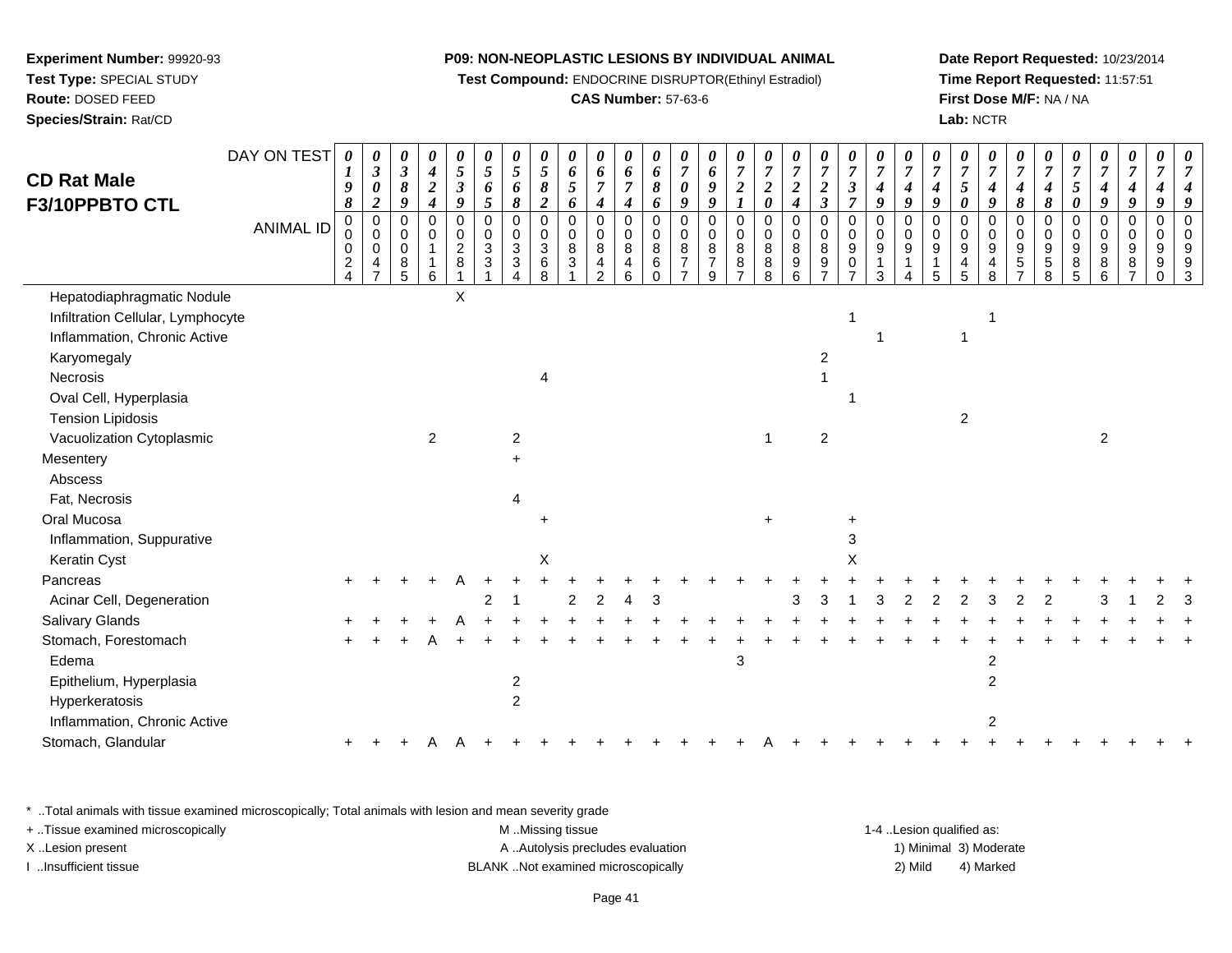**Test Compound:** ENDOCRINE DISRUPTOR(Ethinyl Estradiol)

#### **CAS Number:** 57-63-6

**Date Report Requested:** 10/23/2014**Time Report Requested:** 11:57:52**First Dose M/F:** NA / NA**Lab:** NCTR

| <b>CD Rat Male</b><br>F3/10PPBTO CTL     | DAY ON TEST      | $\boldsymbol{\theta}$<br>$\boldsymbol{I}$<br>9<br>8 | $\boldsymbol{\theta}$<br>$\boldsymbol{\beta}$<br>$\pmb{\theta}$<br>$\overline{2}$ | 0<br>$\boldsymbol{\beta}$<br>8<br>9                 | 0<br>$\boldsymbol{4}$<br>$\sqrt{2}$<br>$\boldsymbol{4}$ | $\pmb{\theta}$<br>$\mathfrak{z}$<br>$\boldsymbol{\beta}$<br>9 | $\boldsymbol{\theta}$<br>$\overline{5}$<br>6<br>5 | $\pmb{\theta}$<br>$\overline{5}$<br>6<br>8   | 0<br>$\mathfrak{S}$<br>8<br>$\boldsymbol{2}$ | 0<br>6<br>$5\overline{)}$<br>6                                | 0<br>6<br>$\overline{7}$<br>$\boldsymbol{4}$                | $\boldsymbol{\theta}$<br>6<br>$\boldsymbol{4}$  | 0<br>6<br>$\boldsymbol{\delta}$<br>6                | 0<br>$\overline{7}$<br>0<br>9                           | 0<br>6<br>$\boldsymbol{9}$<br>9                                       | 0<br>$\overline{7}$<br>$\boldsymbol{2}$ | 0<br>$\overline{7}$<br>$\boldsymbol{2}$<br>$\boldsymbol{\theta}$ | $\boldsymbol{\theta}$<br>$\overline{7}$<br>$\boldsymbol{2}$<br>$\boldsymbol{4}$ | 0<br>$\overline{7}$<br>$\boldsymbol{2}$<br>$\boldsymbol{\beta}$ | 0<br>$\boldsymbol{7}$<br>$\boldsymbol{\mathfrak{z}}$<br>$\overline{7}$ | 0<br>$\boldsymbol{7}$<br>$\boldsymbol{4}$<br>9                     | 0<br>$\overline{7}$<br>$\boldsymbol{4}$<br>9 | $\boldsymbol{\theta}$<br>$\overline{7}$<br>4<br>9 | $\boldsymbol{\theta}$<br>$\overline{7}$<br>$\sqrt{5}$<br>$\pmb{\theta}$ | 0<br>$\overline{7}$<br>$\boldsymbol{4}$<br>9             | 0<br>$\boldsymbol{7}$<br>$\boldsymbol{4}$<br>8               | 0<br>$\overline{7}$<br>$\boldsymbol{4}$<br>8        | 0<br>$\overline{7}$<br>5<br>$\boldsymbol{\theta}$ | $\boldsymbol{\theta}$<br>$\overline{7}$<br>$\boldsymbol{4}$<br>9 | 0<br>$\boldsymbol{7}$<br>$\boldsymbol{4}$<br>9 | 0<br>$\boldsymbol{7}$<br>$\boldsymbol{4}$<br>9 |  |
|------------------------------------------|------------------|-----------------------------------------------------|-----------------------------------------------------------------------------------|-----------------------------------------------------|---------------------------------------------------------|---------------------------------------------------------------|---------------------------------------------------|----------------------------------------------|----------------------------------------------|---------------------------------------------------------------|-------------------------------------------------------------|-------------------------------------------------|-----------------------------------------------------|---------------------------------------------------------|-----------------------------------------------------------------------|-----------------------------------------|------------------------------------------------------------------|---------------------------------------------------------------------------------|-----------------------------------------------------------------|------------------------------------------------------------------------|--------------------------------------------------------------------|----------------------------------------------|---------------------------------------------------|-------------------------------------------------------------------------|----------------------------------------------------------|--------------------------------------------------------------|-----------------------------------------------------|---------------------------------------------------|------------------------------------------------------------------|------------------------------------------------|------------------------------------------------|--|
|                                          | <b>ANIMAL ID</b> | $\mathbf 0$<br>0<br>$\mathbf 0$<br>$\frac{2}{4}$    | $\pmb{0}$<br>$\mathbf 0$<br>$\pmb{0}$<br>4                                        | $\mathbf 0$<br>$\mathbf 0$<br>$\mathbf 0$<br>8<br>5 | 0<br>0<br>$\mathbf{1}$<br>6                             | $\mathbf 0$<br>$\,0\,$<br>$\boldsymbol{2}$<br>8               | $\mathbf 0$<br>0<br>$\sqrt{3}$<br>$\mathbf{3}$    | $\pmb{0}$<br>0<br>$\sqrt{3}$<br>$\mathbf{3}$ | $\pmb{0}$<br>$\mathbf 0$<br>3<br>6<br>8      | $\mathsf 0$<br>$\mathsf{O}\xspace$<br>$\bf 8$<br>$\mathbf{3}$ | $\mathbf 0$<br>$\pmb{0}$<br>$\bf{8}$<br>4<br>$\mathfrak{p}$ | $\mathbf 0$<br>$\mathbf 0$<br>$\bf 8$<br>4<br>6 | $\mathbf 0$<br>$\Omega$<br>$\bf 8$<br>6<br>$\Omega$ | $\mathbf 0$<br>$\mathbf 0$<br>$\bf 8$<br>$\overline{7}$ | $\pmb{0}$<br>$\mathbf 0$<br>$\bf 8$<br>$\overline{7}$<br>$\mathbf{Q}$ | $\mathbf 0$<br>$\pmb{0}$<br>8<br>8      | $\mathbf 0$<br>0<br>$\bf8$<br>$\bf 8$<br>8                       | $\mathbf 0$<br>$\mathbf 0$<br>8<br>9<br>6                                       | $\mathbf 0$<br>0<br>$\bf 8$<br>$\boldsymbol{9}$                 | $\pmb{0}$<br>$\bar{0}$<br>$\boldsymbol{9}$<br>0<br>$\overline{ }$      | $\mathsf 0$<br>$\mathbf 0$<br>$\boldsymbol{9}$<br>$\mathbf 1$<br>3 | $\mathbf 0$<br>$\mathbf 0$<br>9              | $\mathbf 0$<br>$\Omega$<br>9                      | $\mathbf 0$<br>$\mathbf 0$<br>$\boldsymbol{9}$<br>4<br>5                | $\mathbf 0$<br>$\mathbf 0$<br>$\boldsymbol{9}$<br>4<br>8 | $\mathbf 0$<br>$\mathbf 0$<br>$\boldsymbol{9}$<br>$\sqrt{5}$ | $\mathbf 0$<br>$\mathbf 0$<br>9<br>$\,$ 5 $\,$<br>8 | $\mathbf 0$<br>$\Omega$<br>$9\,$<br>8             | $\mathbf 0$<br>0<br>$\boldsymbol{9}$<br>8<br>6                   | $\pmb{0}$<br>0<br>$\boldsymbol{9}$<br>8        | $\pmb{0}$<br>$\mathbf 0$<br>9<br>9             |  |
| Cardiovascular System                    |                  |                                                     |                                                                                   |                                                     |                                                         |                                                               |                                                   |                                              |                                              |                                                               |                                                             |                                                 |                                                     |                                                         |                                                                       |                                         |                                                                  |                                                                                 |                                                                 |                                                                        |                                                                    |                                              |                                                   |                                                                         |                                                          |                                                              |                                                     |                                                   |                                                                  |                                                |                                                |  |
| <b>Blood Vessel</b>                      |                  |                                                     |                                                                                   |                                                     |                                                         |                                                               |                                                   |                                              |                                              |                                                               |                                                             |                                                 |                                                     |                                                         |                                                                       |                                         |                                                                  |                                                                                 |                                                                 |                                                                        |                                                                    |                                              |                                                   |                                                                         |                                                          |                                                              |                                                     |                                                   |                                                                  |                                                |                                                |  |
| Heart                                    |                  |                                                     |                                                                                   |                                                     |                                                         |                                                               |                                                   |                                              |                                              |                                                               |                                                             |                                                 |                                                     |                                                         |                                                                       |                                         |                                                                  |                                                                                 |                                                                 |                                                                        |                                                                    |                                              |                                                   |                                                                         |                                                          |                                                              |                                                     |                                                   |                                                                  |                                                |                                                |  |
| Atrium, Dilatation                       |                  |                                                     |                                                                                   |                                                     |                                                         |                                                               |                                                   |                                              |                                              |                                                               |                                                             |                                                 |                                                     |                                                         |                                                                       |                                         |                                                                  |                                                                                 |                                                                 |                                                                        |                                                                    |                                              |                                                   |                                                                         |                                                          |                                                              |                                                     |                                                   |                                                                  |                                                |                                                |  |
| Cardiomyopathy                           |                  |                                                     |                                                                                   |                                                     | $\overline{2}$                                          |                                                               | $\overline{2}$                                    | 2                                            |                                              | 3                                                             |                                                             |                                                 |                                                     | 2                                                       |                                                                       | $\overline{2}$                          | $\overline{2}$                                                   | 3                                                                               | 3                                                               |                                                                        |                                                                    | $\mathfrak{p}$                               |                                                   |                                                                         | 2                                                        |                                                              |                                                     |                                                   | 3                                                                |                                                | $\overline{2}$                                 |  |
| Endocardium, Hyperplasia                 |                  |                                                     |                                                                                   |                                                     |                                                         |                                                               |                                                   |                                              |                                              |                                                               |                                                             |                                                 |                                                     |                                                         |                                                                       |                                         |                                                                  |                                                                                 |                                                                 |                                                                        |                                                                    |                                              |                                                   |                                                                         |                                                          |                                                              |                                                     |                                                   |                                                                  |                                                |                                                |  |
| Ventricle, Dilatation                    |                  |                                                     |                                                                                   |                                                     |                                                         |                                                               |                                                   |                                              |                                              |                                                               |                                                             |                                                 |                                                     |                                                         |                                                                       |                                         |                                                                  |                                                                                 |                                                                 |                                                                        |                                                                    |                                              |                                                   |                                                                         |                                                          |                                                              |                                                     |                                                   |                                                                  |                                                |                                                |  |
| <b>Endocrine System</b>                  |                  |                                                     |                                                                                   |                                                     |                                                         |                                                               |                                                   |                                              |                                              |                                                               |                                                             |                                                 |                                                     |                                                         |                                                                       |                                         |                                                                  |                                                                                 |                                                                 |                                                                        |                                                                    |                                              |                                                   |                                                                         |                                                          |                                                              |                                                     |                                                   |                                                                  |                                                |                                                |  |
| <b>Adrenal Cortex</b>                    |                  |                                                     |                                                                                   |                                                     |                                                         |                                                               |                                                   |                                              |                                              |                                                               |                                                             |                                                 |                                                     |                                                         |                                                                       |                                         |                                                                  |                                                                                 |                                                                 |                                                                        |                                                                    |                                              |                                                   |                                                                         |                                                          |                                                              |                                                     |                                                   |                                                                  |                                                |                                                |  |
| <b>Accessory Adrenal Cortical Nodule</b> |                  |                                                     |                                                                                   |                                                     |                                                         |                                                               |                                                   |                                              |                                              |                                                               |                                                             |                                                 |                                                     |                                                         |                                                                       |                                         |                                                                  |                                                                                 |                                                                 |                                                                        | $\pmb{\times}$                                                     |                                              | X                                                 |                                                                         |                                                          |                                                              |                                                     |                                                   |                                                                  |                                                |                                                |  |
| Angiectasis                              |                  |                                                     |                                                                                   |                                                     |                                                         |                                                               |                                                   |                                              |                                              |                                                               |                                                             |                                                 |                                                     |                                                         |                                                                       |                                         |                                                                  |                                                                                 |                                                                 |                                                                        |                                                                    |                                              |                                                   |                                                                         | $\overline{a}$                                           |                                                              |                                                     |                                                   |                                                                  |                                                |                                                |  |
| Degeneration, Cystic                     |                  |                                                     |                                                                                   |                                                     |                                                         |                                                               |                                                   |                                              |                                              |                                                               |                                                             |                                                 |                                                     |                                                         |                                                                       |                                         |                                                                  |                                                                                 |                                                                 |                                                                        |                                                                    |                                              |                                                   |                                                                         |                                                          |                                                              |                                                     |                                                   |                                                                  |                                                |                                                |  |
| Hyperplasia                              |                  |                                                     |                                                                                   |                                                     |                                                         |                                                               |                                                   |                                              |                                              |                                                               |                                                             |                                                 |                                                     |                                                         |                                                                       |                                         |                                                                  |                                                                                 |                                                                 |                                                                        |                                                                    |                                              |                                                   |                                                                         |                                                          |                                                              |                                                     |                                                   |                                                                  |                                                |                                                |  |
| Hypertrophy                              |                  |                                                     |                                                                                   |                                                     |                                                         |                                                               |                                                   |                                              |                                              | 3                                                             |                                                             |                                                 |                                                     |                                                         |                                                                       |                                         |                                                                  |                                                                                 |                                                                 |                                                                        |                                                                    |                                              |                                                   |                                                                         |                                                          |                                                              |                                                     |                                                   |                                                                  |                                                |                                                |  |
| Vacuolization Cytoplasmic                |                  |                                                     |                                                                                   |                                                     |                                                         |                                                               |                                                   |                                              |                                              |                                                               |                                                             |                                                 |                                                     |                                                         |                                                                       | 3                                       | 2                                                                |                                                                                 |                                                                 |                                                                        |                                                                    |                                              |                                                   |                                                                         | 2                                                        |                                                              |                                                     |                                                   |                                                                  |                                                |                                                |  |
| <b>Adrenal Medulla</b>                   |                  |                                                     |                                                                                   |                                                     |                                                         |                                                               |                                                   |                                              |                                              |                                                               |                                                             |                                                 |                                                     |                                                         |                                                                       |                                         |                                                                  |                                                                                 |                                                                 |                                                                        |                                                                    |                                              |                                                   |                                                                         |                                                          |                                                              |                                                     |                                                   |                                                                  |                                                |                                                |  |
| Hyperplasia                              |                  |                                                     |                                                                                   |                                                     |                                                         |                                                               |                                                   |                                              |                                              |                                                               |                                                             |                                                 |                                                     |                                                         |                                                                       |                                         |                                                                  |                                                                                 |                                                                 |                                                                        |                                                                    |                                              | 2                                                 |                                                                         |                                                          |                                                              |                                                     |                                                   |                                                                  |                                                |                                                |  |
| Islets, Pancreatic                       |                  |                                                     |                                                                                   |                                                     |                                                         |                                                               |                                                   |                                              |                                              |                                                               |                                                             |                                                 |                                                     |                                                         |                                                                       |                                         |                                                                  |                                                                                 |                                                                 |                                                                        |                                                                    |                                              |                                                   |                                                                         |                                                          |                                                              |                                                     |                                                   |                                                                  |                                                |                                                |  |
| Hyperplasia                              |                  |                                                     |                                                                                   |                                                     |                                                         |                                                               |                                                   |                                              |                                              |                                                               |                                                             |                                                 |                                                     |                                                         |                                                                       |                                         |                                                                  |                                                                                 |                                                                 |                                                                        |                                                                    |                                              |                                                   |                                                                         |                                                          |                                                              |                                                     |                                                   |                                                                  |                                                |                                                |  |
| Parathyroid Gland                        |                  |                                                     |                                                                                   |                                                     |                                                         |                                                               |                                                   |                                              |                                              |                                                               |                                                             |                                                 |                                                     |                                                         |                                                                       |                                         |                                                                  |                                                                                 |                                                                 |                                                                        |                                                                    |                                              |                                                   |                                                                         |                                                          |                                                              |                                                     |                                                   |                                                                  |                                                |                                                |  |
| Bilateral, Hyperplasia                   |                  |                                                     |                                                                                   |                                                     |                                                         |                                                               |                                                   |                                              |                                              |                                                               |                                                             |                                                 |                                                     |                                                         |                                                                       |                                         |                                                                  |                                                                                 |                                                                 |                                                                        |                                                                    |                                              |                                                   |                                                                         |                                                          |                                                              |                                                     |                                                   |                                                                  |                                                |                                                |  |
| Hyperplasia                              |                  |                                                     |                                                                                   |                                                     |                                                         |                                                               |                                                   |                                              |                                              |                                                               |                                                             |                                                 | 1                                                   | $\mathbf{3}$                                            |                                                                       |                                         |                                                                  |                                                                                 |                                                                 |                                                                        |                                                                    |                                              |                                                   |                                                                         |                                                          |                                                              |                                                     |                                                   |                                                                  |                                                |                                                |  |
|                                          |                  |                                                     |                                                                                   |                                                     |                                                         |                                                               |                                                   |                                              |                                              |                                                               |                                                             |                                                 |                                                     |                                                         |                                                                       |                                         |                                                                  |                                                                                 |                                                                 |                                                                        |                                                                    |                                              |                                                   |                                                                         |                                                          |                                                              |                                                     |                                                   |                                                                  |                                                |                                                |  |

\* ..Total animals with tissue examined microscopically; Total animals with lesion and mean severity grade

+ ..Tissue examined microscopically examined microscopically examined as:  $M$  ..Missing tissue 1-4 ..Lesion qualified as: X..Lesion present **A ..Autolysis precludes evaluation** A ..Autolysis precludes evaluation 1) Minimal 3) Moderate I ..Insufficient tissue BLANK ..Not examined microscopically 2) Mild 4) Marked

**Experiment Number:** 99920-93

## **Test Type:** SPECIAL STUDY**Route:** DOSED FEED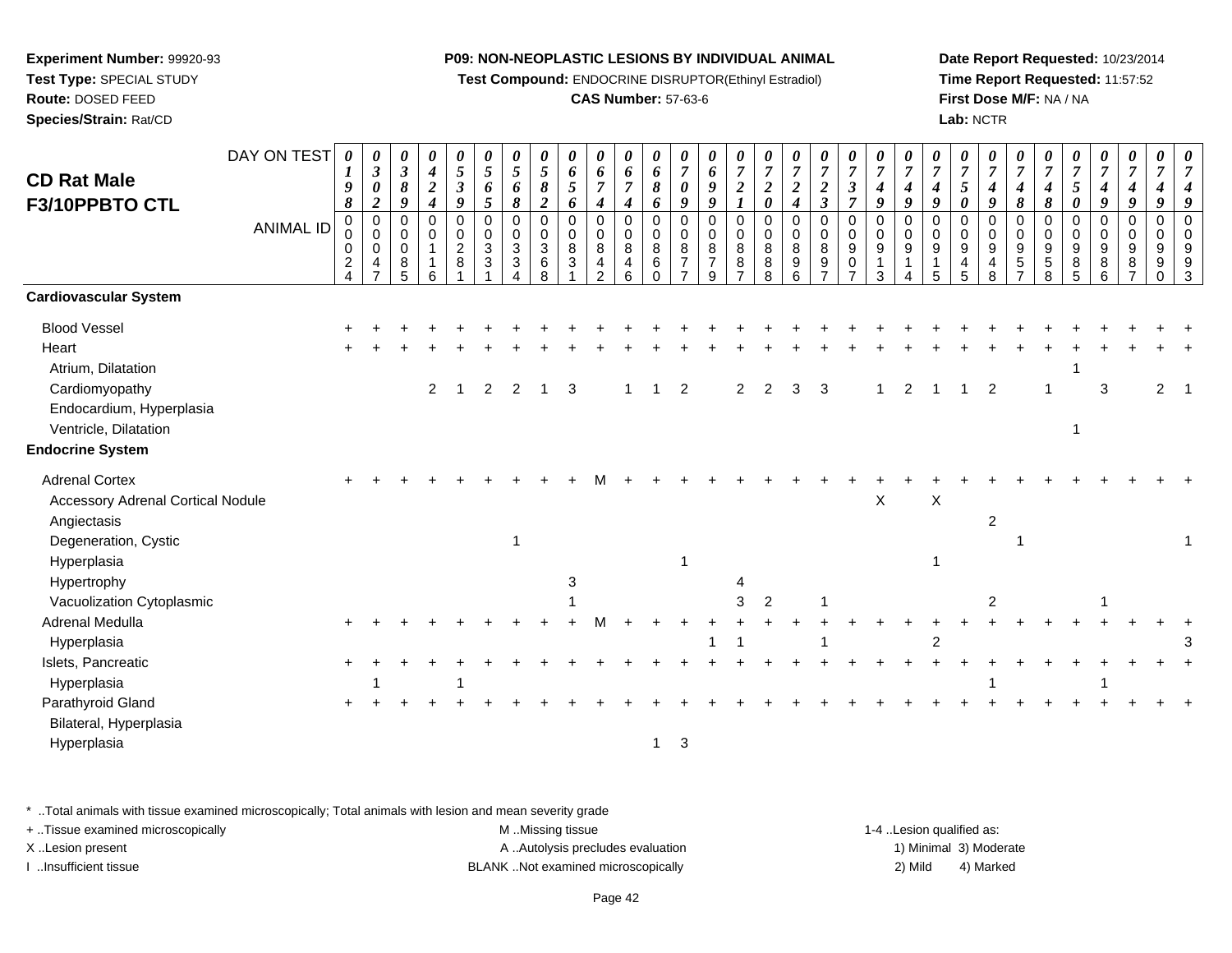**Test Compound:** ENDOCRINE DISRUPTOR(Ethinyl Estradiol)

#### **CAS Number:** 57-63-6

**Date Report Requested:** 10/23/2014**Time Report Requested:** 11:57:52**First Dose M/F:** NA / NA**Lab:** NCTR

| <b>CD Rat Male</b><br>F3/10PPBTO CTL                                                                                                         | DAY ON TEST<br><b>ANIMAL ID</b> | 9<br>8<br>$\Omega$<br>0<br>0<br>$\frac{2}{4}$ | 0<br>$\boldsymbol{\beta}$<br>$\pmb{\theta}$<br>$\boldsymbol{2}$<br>$\mathbf 0$<br>$\mathbf 0$<br>$\mathbf 0$<br>$\overline{4}$<br>$\overline{7}$ | 0<br>$\mathfrak{z}$<br>$\pmb{8}$<br>$\boldsymbol{g}$<br>$\mathbf 0$<br>0<br>$\mathbf 0$<br>8<br>5 | 0<br>$\boldsymbol{4}$<br>$\overline{\mathbf{c}}$<br>$\boldsymbol{4}$<br>$\Omega$<br>$\mathbf 0$<br>$\mathbf{1}$<br>1<br>6 | 0<br>5<br>$\mathfrak{z}$<br>9<br>$\mathbf 0$<br>0<br>$\overline{c}$<br>8<br>1 | $\boldsymbol{\theta}$<br>$\sqrt{5}$<br>6<br>5<br>$\Omega$<br>0<br>3<br>3 | $\frac{\theta}{5}$<br>6<br>8<br>$\mathbf 0$<br>$\mathbf 0$<br>$\mathbf{3}$<br>$\mathbf{3}$<br>4 | $\frac{\theta}{5}$<br>$\pmb{8}$<br>$\boldsymbol{2}$<br>0<br>$\pmb{0}$<br>3<br>6<br>8 | 0<br>6<br>5<br>6<br>0<br>0<br>8<br>3<br>$\mathbf{1}$ | 0<br>$\boldsymbol{\delta}$<br>$\overline{7}$<br>$\boldsymbol{4}$<br>$\mathbf 0$<br>$\mathbf 0$<br>8<br>4<br>$\overline{2}$ | $\boldsymbol{\theta}$<br>6<br>$\overline{7}$<br>$\boldsymbol{4}$<br>$\Omega$<br>0<br>8<br>4<br>$\,6\,$ | $\boldsymbol{\theta}$<br>$\pmb{6}$<br>8<br>6<br>$\Omega$<br>$\mathbf 0$<br>$\, 8$<br>6<br>$\mathbf 0$ | 0<br>$\overline{7}$<br>$\boldsymbol{\theta}$<br>9<br>$\Omega$<br>0<br>$\,8\,$<br>$\overline{7}$<br>$\overline{7}$ | 0<br>6<br>9<br>9<br>$\Omega$<br>$\mathbf 0$<br>8<br>$\overline{7}$<br>9 | $\frac{\theta}{7}$<br>$\overline{\mathbf{c}}$<br>$\bm{l}$<br>$\Omega$<br>$\mathbf 0$<br>8<br>8<br>$\overline{7}$ | U<br>$\boldsymbol{7}$<br>$\boldsymbol{2}$<br>$\boldsymbol{\theta}$<br>$\mathbf 0$<br>0<br>8<br>$_{8}^8$ | $\frac{\boldsymbol{0}}{7}$<br>$\boldsymbol{2}$<br>$\boldsymbol{4}$<br>$\mathbf 0$<br>$\mathbf 0$<br>$\,8\,$<br>9<br>6 | $\frac{\theta}{7}$<br>$\boldsymbol{2}$<br>$\mathfrak{z}$<br>0<br>$\mathbf 0$<br>$\bf 8$<br>$\frac{9}{7}$ | $\boldsymbol{\theta}$<br>$\overline{7}$<br>$\mathfrak{z}$<br>$\overline{7}$<br>$\Omega$<br>$\pmb{0}$<br>$\boldsymbol{9}$<br>$\frac{0}{7}$ | $\boldsymbol{\theta}$<br>$\overline{7}$<br>$\boldsymbol{4}$<br>9<br>$\Omega$<br>$\mathbf 0$<br>$\boldsymbol{9}$<br>1<br>3 | $\boldsymbol{\theta}$<br>$\overline{7}$<br>$\boldsymbol{4}$<br>9<br>$\Omega$<br>$\mathbf 0$<br>$\boldsymbol{9}$<br>$\overline{1}$<br>4 | U<br>$\overline{7}$<br>$\boldsymbol{4}$<br>9<br>$\Omega$<br>$\mathbf 0$<br>9<br>5 | 0<br>$\overline{7}$<br>$\mathfrak{s}$<br>$\boldsymbol{\theta}$<br>$\Omega$<br>0<br>$\boldsymbol{9}$<br>4<br>$\overline{5}$ | $\boldsymbol{\theta}$<br>$\overline{7}$<br>$\boldsymbol{4}$<br>9<br>$\Omega$<br>$\mathbf 0$<br>9<br>4<br>$\boldsymbol{8}$ | 0<br>$\overline{7}$<br>4<br>8<br>$\Omega$<br>0<br>9<br>5<br>$\overline{7}$ | $\boldsymbol{\theta}$<br>$\overline{7}$<br>$\boldsymbol{4}$<br>$\pmb{8}$<br>0<br>$\mathbf 0$<br>$\boldsymbol{9}$<br>$\,$ 5 $\,$<br>8 | $\boldsymbol{\theta}$<br>$\overline{7}$<br>$\mathfrak{s}$<br>0<br>$\mathbf 0$<br>0<br>$\boldsymbol{9}$<br>8<br>$\overline{5}$ | $\frac{\theta}{7}$<br>$\boldsymbol{4}$<br>9<br>$\mathbf 0$<br>$\mathbf 0$<br>$\boldsymbol{9}$<br>$\bf8$<br>$6\overline{6}$ | 0<br>$\overline{7}$<br>$\boldsymbol{4}$<br>9<br>$\Omega$<br>$\mathbf 0$<br>9<br>8<br>$\overline{7}$ | $\boldsymbol{\theta}$<br>$\overline{7}$<br>4<br>9<br>$\Omega$<br>0<br>9<br>9<br>0 | $\Omega$<br>3 |
|----------------------------------------------------------------------------------------------------------------------------------------------|---------------------------------|-----------------------------------------------|--------------------------------------------------------------------------------------------------------------------------------------------------|---------------------------------------------------------------------------------------------------|---------------------------------------------------------------------------------------------------------------------------|-------------------------------------------------------------------------------|--------------------------------------------------------------------------|-------------------------------------------------------------------------------------------------|--------------------------------------------------------------------------------------|------------------------------------------------------|----------------------------------------------------------------------------------------------------------------------------|--------------------------------------------------------------------------------------------------------|-------------------------------------------------------------------------------------------------------|-------------------------------------------------------------------------------------------------------------------|-------------------------------------------------------------------------|------------------------------------------------------------------------------------------------------------------|---------------------------------------------------------------------------------------------------------|-----------------------------------------------------------------------------------------------------------------------|----------------------------------------------------------------------------------------------------------|-------------------------------------------------------------------------------------------------------------------------------------------|---------------------------------------------------------------------------------------------------------------------------|----------------------------------------------------------------------------------------------------------------------------------------|-----------------------------------------------------------------------------------|----------------------------------------------------------------------------------------------------------------------------|---------------------------------------------------------------------------------------------------------------------------|----------------------------------------------------------------------------|--------------------------------------------------------------------------------------------------------------------------------------|-------------------------------------------------------------------------------------------------------------------------------|----------------------------------------------------------------------------------------------------------------------------|-----------------------------------------------------------------------------------------------------|-----------------------------------------------------------------------------------|---------------|
| <b>Pituitary Gland</b><br>Pars Distalis, Cyst<br>Pars Distalis, Hyperplasia<br>Pars Intermed, Cyst                                           |                                 | $+$                                           |                                                                                                                                                  | $+$                                                                                               |                                                                                                                           | $\ddot{}$<br>$\overline{2}$                                                   |                                                                          | $\pmb{\times}$                                                                                  | $\div$                                                                               |                                                      | $+$                                                                                                                        | M                                                                                                      |                                                                                                       | $\ddot{}$<br>$\overline{\mathbf{c}}$                                                                              | $\times$                                                                |                                                                                                                  |                                                                                                         |                                                                                                                       |                                                                                                          |                                                                                                                                           |                                                                                                                           | $\overline{2}$<br>$\mathsf X$                                                                                                          | $\overline{2}$                                                                    | Χ                                                                                                                          |                                                                                                                           |                                                                            | Χ                                                                                                                                    |                                                                                                                               |                                                                                                                            |                                                                                                     |                                                                                   |               |
| <b>Thyroid Gland</b><br>C Cell, Hyperplasia<br>Cyst, Squamous<br>Follicle, Cyst<br>Follicular Cel, Hyperplasia<br><b>General Body System</b> |                                 |                                               |                                                                                                                                                  |                                                                                                   |                                                                                                                           |                                                                               |                                                                          | $\overline{2}$                                                                                  |                                                                                      |                                                      |                                                                                                                            | X                                                                                                      |                                                                                                       |                                                                                                                   |                                                                         | X                                                                                                                |                                                                                                         | X                                                                                                                     |                                                                                                          |                                                                                                                                           |                                                                                                                           | $X$ $X$                                                                                                                                |                                                                                   |                                                                                                                            | X                                                                                                                         |                                                                            |                                                                                                                                      |                                                                                                                               | X                                                                                                                          |                                                                                                     |                                                                                   |               |
| <b>NONE</b><br><b>Genital System</b>                                                                                                         |                                 |                                               |                                                                                                                                                  |                                                                                                   |                                                                                                                           |                                                                               |                                                                          |                                                                                                 |                                                                                      |                                                      |                                                                                                                            |                                                                                                        |                                                                                                       |                                                                                                                   |                                                                         |                                                                                                                  |                                                                                                         |                                                                                                                       |                                                                                                          |                                                                                                                                           |                                                                                                                           |                                                                                                                                        |                                                                                   |                                                                                                                            |                                                                                                                           |                                                                            |                                                                                                                                      |                                                                                                                               |                                                                                                                            |                                                                                                     |                                                                                   |               |
| <b>Coagulating Gland</b><br>Atrophy<br>Developmental Malformation                                                                            |                                 |                                               |                                                                                                                                                  |                                                                                                   |                                                                                                                           |                                                                               |                                                                          |                                                                                                 |                                                                                      |                                                      |                                                                                                                            | 3                                                                                                      | $\boldsymbol{\mathsf{X}}$                                                                             |                                                                                                                   |                                                                         |                                                                                                                  |                                                                                                         |                                                                                                                       |                                                                                                          |                                                                                                                                           |                                                                                                                           | X                                                                                                                                      |                                                                                   |                                                                                                                            | $X$ $X$                                                                                                                   |                                                                            |                                                                                                                                      | X                                                                                                                             |                                                                                                                            |                                                                                                     |                                                                                   |               |
| Epididymis<br>Atrophy<br>Hypospermia<br>Infiltration Cellular, Lymphocyte                                                                    |                                 |                                               |                                                                                                                                                  |                                                                                                   |                                                                                                                           |                                                                               |                                                                          |                                                                                                 |                                                                                      |                                                      | 2<br>$\overline{4}$                                                                                                        |                                                                                                        |                                                                                                       |                                                                                                                   |                                                                         |                                                                                                                  |                                                                                                         |                                                                                                                       |                                                                                                          |                                                                                                                                           | $\overline{4}$                                                                                                            |                                                                                                                                        | Δ                                                                                 |                                                                                                                            |                                                                                                                           |                                                                            |                                                                                                                                      |                                                                                                                               |                                                                                                                            |                                                                                                     |                                                                                   |               |
| <b>Preputial Gland</b><br>Abscess<br>Atrophy                                                                                                 |                                 |                                               |                                                                                                                                                  |                                                                                                   |                                                                                                                           |                                                                               |                                                                          | $\overline{2}$                                                                                  |                                                                                      |                                                      |                                                                                                                            | $\overline{4}$                                                                                         |                                                                                                       |                                                                                                                   |                                                                         |                                                                                                                  |                                                                                                         |                                                                                                                       |                                                                                                          |                                                                                                                                           |                                                                                                                           |                                                                                                                                        |                                                                                   | 4                                                                                                                          |                                                                                                                           |                                                                            |                                                                                                                                      |                                                                                                                               |                                                                                                                            |                                                                                                     |                                                                                   |               |

\* ..Total animals with tissue examined microscopically; Total animals with lesion and mean severity grade

| + . Tissue examined microscopically | M Missing tissue                   | 1-4 Lesion qualified as: |                        |
|-------------------------------------|------------------------------------|--------------------------|------------------------|
| X Lesion present                    | A Autolysis precludes evaluation   |                          | 1) Minimal 3) Moderate |
| lnsufficient tissue                 | BLANK Not examined microscopically | 2) Mild                  | 4) Marked              |

**Experiment Number:** 99920-93

**Species/Strain:** Rat/CD

## **Test Type:** SPECIAL STUDY**Route:** DOSED FEED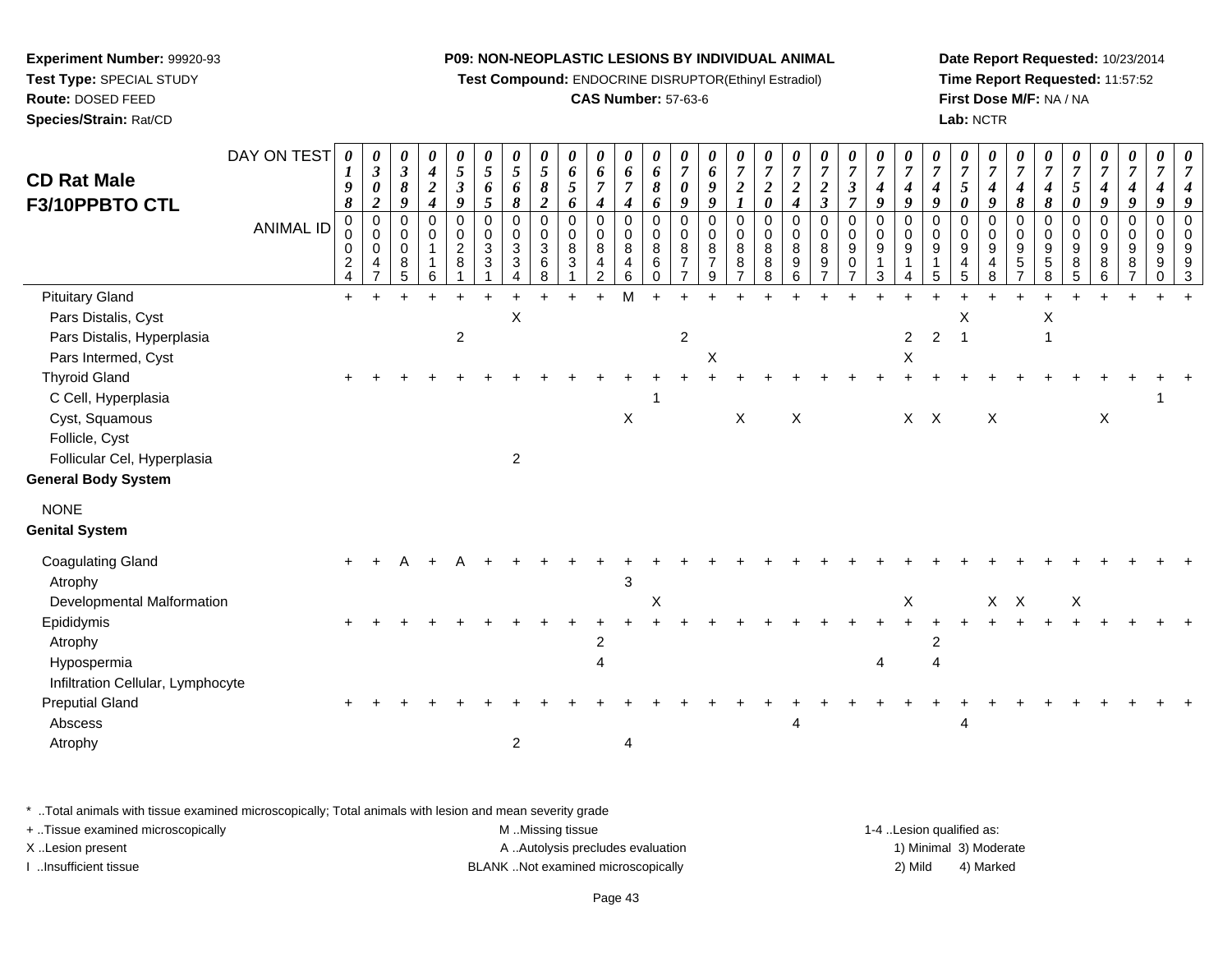**Test Compound:** ENDOCRINE DISRUPTOR(Ethinyl Estradiol)

#### **CAS Number:** 57-63-6

**Date Report Requested:** 10/23/2014**Time Report Requested:** 11:57:52**First Dose M/F:** NA / NA**Lab:** NCTR

DAY ON TEST**CD Rat Male F3/10PPBTO CTL**ANIMAL ID*0 1 9 8* 0 0 0 2 4*0 3 0 2* 0 0 0 4 7*0 3 8 9* 0 0 0 8 53 *0 4 2 4* 0 0 1 1 6*0 5 3 9* 0 0 2 8 1*0 5 6 5* 0 0 3 3 1 $\overline{2}$ *0 5 6 8* 0 0 3 3 4*0 5 8 2* 0 0 3 6 8*0 6 5 6* 0 0 8 3 1*0 6 7 4* 0 0 8 4 2*0 6 7 4* 0 0 8 4 6*0 6 8 6* 0 0 8 6 0*0 7 0 9* 0 0 8 7 7*0 6 9 9* 0 0 8 7 9*0 7 2 1* 0 0 8 8 7*0 7 2 0* 0 0 8 8 8*0 7 2 4* 0 0 8 9 6 $\overline{4}$ *0 7 2 3* 0 0 8 9 7 $\overline{2}$ *0 7 3 7* 0 0 9 0 7 $\overline{2}$ *0 7 4 9* 0 0 9 1 3*0 7 4 9* 0 0 9 1 4*0 7 4 9* 0 0 9 1 5*0 7 5 0* 0 0 9 4 5*0 7 4 9* 0 0 9 4 8*0 7 4 8* 0 0 9 5 7*0 7 4 8* 0 0 9 5 8*0 7 5 0* 0 0 9 8 5 $\overline{2}$ *0 7 4 9* 0 0 9 8 6*0 7 4 9* 0 0 9 8 7*0 7 4 9* 0 0 9 9 0Duct, Dilatationn 3 2  $\frac{3}{2}$  2 2 2 2 Infiltration Cellular, Lymphocytee 2 Inflammation, Chronic Active $e$  2 Inflammation, Suppurativee 1 2 1 2 4 2 2 2 2 2 2 1 2 3 4 1 3 Prostate, Dorsal/Lateral Lobee + <sup>+</sup> <sup>+</sup> <sup>+</sup> <sup>+</sup> <sup>+</sup> CystInflammation, Chronic Activee 2 3 1 4 3 1 Inflammation, Suppurativee 2 3 3 1 1 1 2 2 1 2 2 2 2 2 2 2 2 1 2 Prostate, Ventral Lobee + <sup>+</sup> <sup>+</sup> <sup>+</sup> <sup>+</sup> <sup>+</sup> <sup>+</sup> <sup>+</sup> <sup>+</sup> <sup>+</sup> <sup>+</sup> <sup>+</sup> <sup>+</sup> <sup>+</sup> <sup>+</sup> <sup>+</sup> <sup>+</sup> <sup>+</sup> <sup>+</sup> <sup>+</sup> <sup>+</sup> <sup>+</sup> <sup>+</sup> <sup>+</sup> <sup>+</sup> <sup>+</sup> <sup>+</sup> <sup>+</sup> <sup>+</sup> <sup>+</sup> <sup>+</sup> Hyperplasia Infiltration Cellular, Lymphocyte <sup>1</sup> <sup>1</sup> Inflammation, Chronic Activee 2 4 2 Inflammation, Suppurativee 1 3 2 Rete Testes <sup>+</sup> <sup>+</sup> <sup>M</sup> <sup>+</sup> <sup>M</sup> <sup>+</sup> <sup>+</sup> <sup>+</sup> <sup>+</sup> <sup>+</sup> <sup>+</sup> <sup>+</sup> <sup>+</sup> <sup>+</sup> <sup>M</sup> <sup>+</sup> <sup>M</sup> <sup>+</sup> <sup>+</sup> <sup>+</sup> <sup>+</sup> <sup>+</sup> <sup>+</sup> <sup>+</sup> <sup>+</sup> <sup>+</sup> <sup>+</sup> <sup>+</sup> <sup>+</sup> <sup>+</sup> <sup>+</sup> Dilatationn and  $\frac{2}{1}$  and  $\frac{2}{1}$  and  $\frac{2}{1}$  and  $\frac{2}{1}$  and  $\frac{2}{1}$  and  $\frac{2}{1}$  and  $\frac{2}{1}$  and  $\frac{2}{1}$  and  $\frac{2}{1}$  and  $\frac{2}{1}$  and  $\frac{2}{1}$  and  $\frac{2}{1}$  and  $\frac{2}{1}$  and  $\frac{2}{1}$  and  $\frac{2}{1}$  and  $\frac{2$ Fibrosis

\* ..Total animals with tissue examined microscopically; Total animals with lesion and mean severity grade

 $\mathsf y$  2

<sup>+</sup> <sup>A</sup>

e +

<sup>+</sup>

+ ..Tissue examined microscopically examined microscopically examined as: M ..Missing tissue 1-4 ..Lesion qualified as: X..Lesion present 1) Minimal 3) Moderate A ..Autolysis precludes evaluation 1 and 1) Minimal 3) Moderate I ..Insufficient tissue BLANK ..Not examined microscopically 2) Mild 4) Marked

 $\sim$  3

2 1 3 2

n 1 2 4 1 2 1 1 4 4 1

n and  $\frac{4}{2}$  and  $\frac{2}{4}$  and  $\frac{4}{2}$  and  $\frac{4}{4}$  and  $\frac{2}{4}$  and  $\frac{4}{4}$ 

<sup>A</sup> <sup>A</sup> <sup>+</sup> <sup>+</sup> <sup>+</sup> <sup>+</sup> <sup>+</sup> <sup>+</sup> <sup>+</sup> <sup>+</sup> <sup>+</sup> <sup>+</sup> <sup>+</sup> <sup>+</sup> <sup>+</sup> <sup>+</sup> <sup>+</sup> <sup>+</sup> <sup>+</sup> <sup>+</sup> <sup>+</sup> <sup>+</sup> <sup>+</sup> <sup>+</sup> <sup>+</sup> <sup>+</sup> <sup>+</sup> <sup>+</sup>

 $\overline{4}$ 

<sup>+</sup> <sup>+</sup> <sup>+</sup> <sup>+</sup> <sup>+</sup> <sup>+</sup> <sup>+</sup> <sup>+</sup> <sup>+</sup> <sup>+</sup> <sup>+</sup> <sup>+</sup> <sup>+</sup> <sup>+</sup> <sup>+</sup> <sup>+</sup> <sup>+</sup> <sup>+</sup> <sup>+</sup> <sup>+</sup> <sup>+</sup> <sup>+</sup> <sup>+</sup> <sup>+</sup> <sup>+</sup> <sup>+</sup> <sup>+</sup> <sup>+</sup> <sup>+</sup> <sup>+</sup>

#### **Experiment Number:** 99920-93**Test Type:** SPECIAL STUDY**Route:** DOSED FEED

**Species/Strain:** Rat/CD

Seminal Vesicle

**Polvarteritis** 

Lumen, Dilatation

Seminif Tub, Degeneration

Atrophy

**Testes**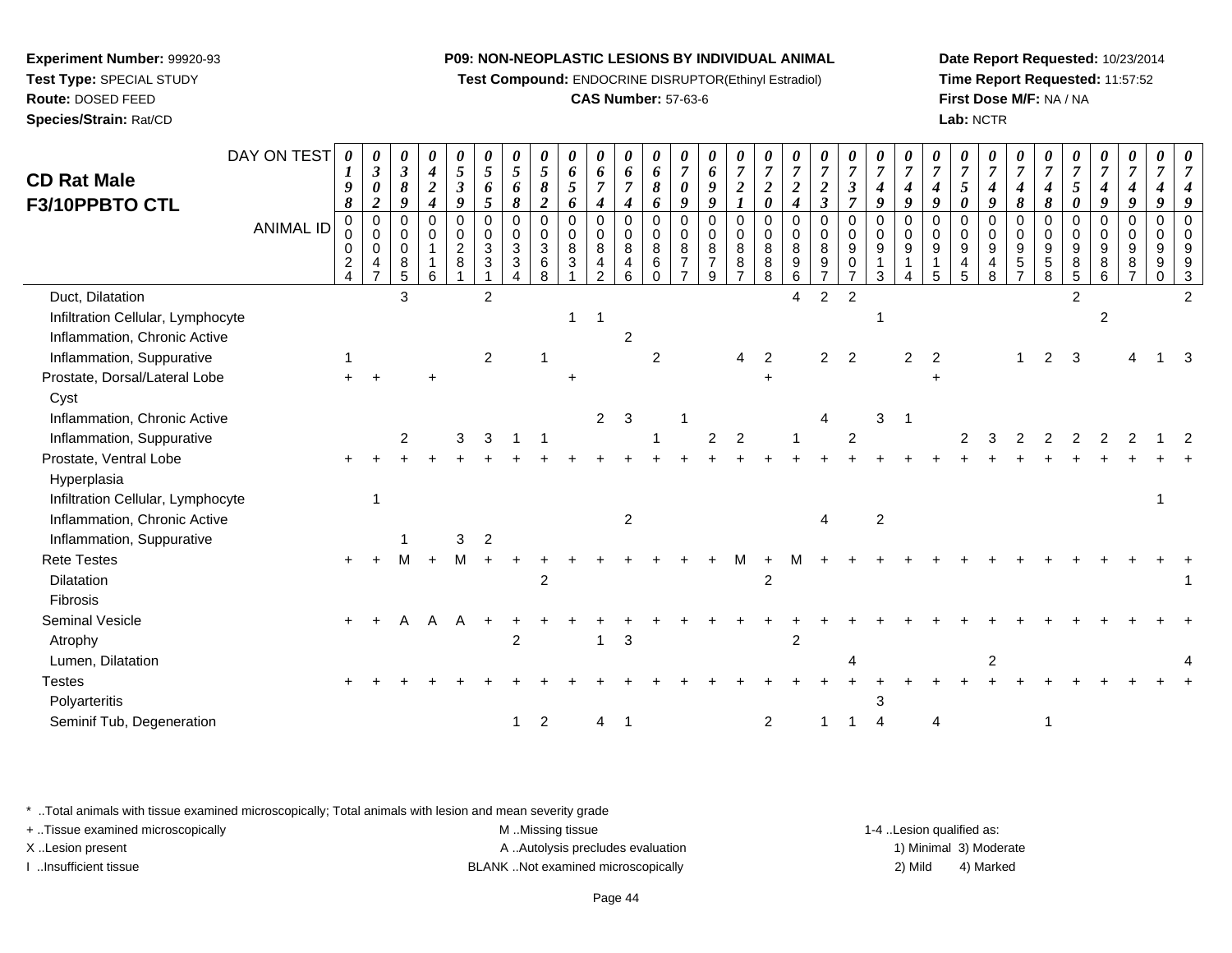**Test Compound:** ENDOCRINE DISRUPTOR(Ethinyl Estradiol)

#### **CAS Number:** 57-63-6

**Date Report Requested:** 10/23/2014**Time Report Requested:** 11:57:53**First Dose M/F:** NA / NA**Lab:** NCTR

| <b>CD Rat Male</b><br><b>F3/10PPBTO CTL</b>   | DAY ON TEST<br><b>ANIMAL ID</b> | $\theta$<br>1<br>9<br>8<br>0<br>0<br>0<br>$\overline{c}$<br>$\overline{4}$ | $\boldsymbol{\theta}$<br>$\boldsymbol{\beta}$<br>$\boldsymbol{\theta}$<br>$\boldsymbol{2}$<br>$\mathbf 0$<br>$\mathbf 0$<br>$\mathbf 0$<br>4 | 0<br>$\mathfrak{z}$<br>8<br>9<br>0<br>$\Omega$<br>0<br>8<br>5 | 0<br>$\boldsymbol{4}$<br>$\overline{2}$<br>$\boldsymbol{4}$<br>0<br>0<br>$\mathbf 1$<br>6 | 0<br>5<br>$\mathfrak{z}$<br>9<br>0<br>$\mathbf 0$<br>$\boldsymbol{2}$<br>8 | 0<br>$\mathfrak{s}$<br>6<br>5<br>0<br>$\mathbf 0$<br>$\sqrt{3}$<br>3 | $\boldsymbol{\theta}$<br>$\sqrt{5}$<br>6<br>8<br>$\mathbf 0$<br>$\pmb{0}$<br>$\mathbf{3}$<br>$\sqrt{3}$ | 0<br>5<br>8<br>$\overline{c}$<br>0<br>$\mathbf 0$<br>3<br>6<br>8 | 0<br>6<br>5<br>6<br>0<br>$\pmb{0}$<br>8<br>3 | 0<br>6<br>4<br>$\mathbf 0$<br>$\mathsf{O}\xspace$<br>8<br>4<br>C | $\theta$<br>6<br>4<br>0<br>$\mathbf 0$<br>8<br>4<br>6 | $\boldsymbol{\theta}$<br>6<br>8<br>6<br>0<br>$\mathbf 0$<br>8<br>6 | 0<br>$\overline{7}$<br>0<br>9<br>0<br>$\mathbf 0$<br>8<br>$\overline{ }$ | 0<br>6<br>9<br>9<br>0<br>0<br>8<br>$\overline{7}$<br>9 | $\theta$<br>$\overline{7}$<br>$\overline{2}$<br>$\boldsymbol{l}$<br>$\mathbf 0$<br>$\mathbf 0$<br>8<br>8 | $\boldsymbol{\theta}$<br>$\overline{7}$<br>$\boldsymbol{2}$<br>$\boldsymbol{\theta}$<br>$\mathbf 0$<br>$\mathbf 0$<br>8<br>8<br>8 | $\overline{7}$<br>$\boldsymbol{2}$<br>$\boldsymbol{4}$<br>0<br>0<br>8<br>9 | 0<br>$\overline{7}$<br>$\boldsymbol{2}$<br>$\mathfrak{z}$<br>0<br>$\mathbf 0$<br>8<br>9 | 0<br>$\overline{7}$<br>$\mathfrak{z}$<br>$\overline{7}$<br>0<br>$\mathbf 0$<br>9<br>0 | 0<br>$\boldsymbol{7}$<br>$\boldsymbol{4}$<br>$\boldsymbol{9}$<br>$\mathbf 0$<br>$\pmb{0}$<br>$\boldsymbol{9}$<br>1<br>3 | $\boldsymbol{\theta}$<br>$\overline{7}$<br>4<br>$\boldsymbol{9}$<br>$\mathbf 0$<br>$\mathbf 0$<br>9 | $\overline{7}$<br>4<br>9<br>$\mathbf 0$<br>$\mathbf 0$<br>9 | $\overline{7}$<br>5<br>0<br>0<br>$\mathbf 0$<br>9<br>4<br>5 | 0<br>$\overline{7}$<br>4<br>9<br>$\Omega$<br>$\mathbf 0$<br>9<br>4<br>8 | $\theta$<br>$\overline{7}$<br>4<br>8<br>0<br>$\mathbf 0$<br>9<br>5 | $\boldsymbol{\theta}$<br>$\overline{7}$<br>4<br>8<br>0<br>$\mathbf 0$<br>9<br>5<br>8 | $\overline{7}$<br>5<br>0<br>0<br>0<br>9<br>8<br>5 | U<br>$\overline{7}$<br>4<br>9<br>0<br>0<br>9<br>8<br>6 | 0<br>$\overline{7}$<br>$\boldsymbol{4}$<br>9<br>$\mathbf 0$<br>$\mathbf 0$<br>9<br>8 | $\overline{7}$<br>9<br>$\mathbf 0$<br>$\overline{0}$<br>9 |  |
|-----------------------------------------------|---------------------------------|----------------------------------------------------------------------------|----------------------------------------------------------------------------------------------------------------------------------------------|---------------------------------------------------------------|-------------------------------------------------------------------------------------------|----------------------------------------------------------------------------|----------------------------------------------------------------------|---------------------------------------------------------------------------------------------------------|------------------------------------------------------------------|----------------------------------------------|------------------------------------------------------------------|-------------------------------------------------------|--------------------------------------------------------------------|--------------------------------------------------------------------------|--------------------------------------------------------|----------------------------------------------------------------------------------------------------------|-----------------------------------------------------------------------------------------------------------------------------------|----------------------------------------------------------------------------|-----------------------------------------------------------------------------------------|---------------------------------------------------------------------------------------|-------------------------------------------------------------------------------------------------------------------------|-----------------------------------------------------------------------------------------------------|-------------------------------------------------------------|-------------------------------------------------------------|-------------------------------------------------------------------------|--------------------------------------------------------------------|--------------------------------------------------------------------------------------|---------------------------------------------------|--------------------------------------------------------|--------------------------------------------------------------------------------------|-----------------------------------------------------------|--|
| <b>Hematopoietic System</b>                   |                                 |                                                                            |                                                                                                                                              |                                                               |                                                                                           |                                                                            |                                                                      |                                                                                                         |                                                                  |                                              |                                                                  |                                                       |                                                                    |                                                                          |                                                        |                                                                                                          |                                                                                                                                   |                                                                            |                                                                                         |                                                                                       |                                                                                                                         |                                                                                                     |                                                             |                                                             |                                                                         |                                                                    |                                                                                      |                                                   |                                                        |                                                                                      |                                                           |  |
| <b>Bone Marrow</b>                            |                                 |                                                                            |                                                                                                                                              |                                                               |                                                                                           |                                                                            |                                                                      |                                                                                                         |                                                                  |                                              |                                                                  |                                                       |                                                                    |                                                                          |                                                        |                                                                                                          |                                                                                                                                   |                                                                            |                                                                                         |                                                                                       |                                                                                                                         |                                                                                                     |                                                             |                                                             |                                                                         |                                                                    |                                                                                      |                                                   |                                                        |                                                                                      |                                                           |  |
| Myeloid Cell, Hyperplasia                     |                                 |                                                                            |                                                                                                                                              |                                                               |                                                                                           | 2                                                                          |                                                                      | 3                                                                                                       |                                                                  |                                              |                                                                  |                                                       | 3                                                                  | 2                                                                        | 3                                                      |                                                                                                          |                                                                                                                                   | 2                                                                          |                                                                                         |                                                                                       |                                                                                                                         |                                                                                                     |                                                             | $\overline{2}$                                              |                                                                         |                                                                    |                                                                                      |                                                   |                                                        |                                                                                      |                                                           |  |
| Sinusoid, Dilatation                          |                                 |                                                                            |                                                                                                                                              |                                                               |                                                                                           |                                                                            |                                                                      |                                                                                                         |                                                                  |                                              |                                                                  |                                                       |                                                                    |                                                                          |                                                        |                                                                                                          |                                                                                                                                   |                                                                            |                                                                                         |                                                                                       |                                                                                                                         |                                                                                                     |                                                             |                                                             |                                                                         |                                                                    |                                                                                      |                                                   |                                                        |                                                                                      |                                                           |  |
| Lymph Node                                    |                                 |                                                                            |                                                                                                                                              |                                                               |                                                                                           | Α                                                                          |                                                                      |                                                                                                         |                                                                  |                                              |                                                                  |                                                       |                                                                    |                                                                          |                                                        |                                                                                                          |                                                                                                                                   |                                                                            |                                                                                         |                                                                                       |                                                                                                                         |                                                                                                     |                                                             | +                                                           |                                                                         |                                                                    |                                                                                      |                                                   |                                                        |                                                                                      |                                                           |  |
| Lumbar, Degeneration, Cystic                  |                                 |                                                                            |                                                                                                                                              |                                                               |                                                                                           |                                                                            |                                                                      |                                                                                                         |                                                                  |                                              |                                                                  |                                                       |                                                                    | 3                                                                        |                                                        |                                                                                                          |                                                                                                                                   |                                                                            |                                                                                         |                                                                                       | 3                                                                                                                       |                                                                                                     |                                                             | $\ensuremath{\mathsf{3}}$                                   |                                                                         | 3                                                                  |                                                                                      | $\overline{c}$                                    |                                                        |                                                                                      |                                                           |  |
| Lumbar, Hyperplasia, Lymphoid                 |                                 |                                                                            |                                                                                                                                              |                                                               |                                                                                           |                                                                            |                                                                      |                                                                                                         |                                                                  |                                              |                                                                  |                                                       |                                                                    |                                                                          |                                                        |                                                                                                          |                                                                                                                                   |                                                                            |                                                                                         |                                                                                       |                                                                                                                         |                                                                                                     |                                                             | $\overline{c}$                                              |                                                                         |                                                                    |                                                                                      |                                                   |                                                        |                                                                                      |                                                           |  |
| Lumbar, Infiltration Cellular, Plasma Cell    |                                 |                                                                            |                                                                                                                                              |                                                               |                                                                                           |                                                                            |                                                                      |                                                                                                         |                                                                  |                                              |                                                                  |                                                       |                                                                    |                                                                          |                                                        |                                                                                                          |                                                                                                                                   |                                                                            |                                                                                         |                                                                                       | 3                                                                                                                       |                                                                                                     |                                                             | $\overline{2}$                                              |                                                                         | 3                                                                  |                                                                                      | $\overline{a}$                                    |                                                        |                                                                                      |                                                           |  |
| Mediastinal, Degeneration, Cystic             |                                 |                                                                            |                                                                                                                                              |                                                               |                                                                                           |                                                                            |                                                                      |                                                                                                         |                                                                  |                                              |                                                                  |                                                       |                                                                    |                                                                          |                                                        |                                                                                                          |                                                                                                                                   |                                                                            | $\overline{2}$                                                                          |                                                                                       |                                                                                                                         |                                                                                                     |                                                             |                                                             |                                                                         |                                                                    |                                                                                      |                                                   |                                                        |                                                                                      |                                                           |  |
| Popliteal, Hyperplasia, Lymphoid              |                                 |                                                                            |                                                                                                                                              |                                                               |                                                                                           |                                                                            |                                                                      |                                                                                                         |                                                                  |                                              |                                                                  |                                                       |                                                                    |                                                                          |                                                        |                                                                                                          |                                                                                                                                   |                                                                            |                                                                                         |                                                                                       |                                                                                                                         |                                                                                                     |                                                             |                                                             |                                                                         |                                                                    |                                                                                      | 3                                                 |                                                        |                                                                                      |                                                           |  |
| Popliteal, Infiltration Cellular, Plasma Cell |                                 |                                                                            |                                                                                                                                              |                                                               |                                                                                           |                                                                            |                                                                      |                                                                                                         |                                                                  |                                              |                                                                  |                                                       |                                                                    |                                                                          |                                                        |                                                                                                          |                                                                                                                                   |                                                                            |                                                                                         |                                                                                       |                                                                                                                         |                                                                                                     |                                                             |                                                             |                                                                         |                                                                    |                                                                                      | 3                                                 |                                                        |                                                                                      |                                                           |  |
| Renal, Degeneration, Cystic                   |                                 |                                                                            |                                                                                                                                              |                                                               |                                                                                           |                                                                            |                                                                      |                                                                                                         |                                                                  |                                              |                                                                  |                                                       |                                                                    |                                                                          |                                                        |                                                                                                          |                                                                                                                                   |                                                                            |                                                                                         |                                                                                       |                                                                                                                         |                                                                                                     |                                                             |                                                             |                                                                         |                                                                    |                                                                                      |                                                   |                                                        |                                                                                      |                                                           |  |
| Lymph Node, Mandibular                        |                                 |                                                                            |                                                                                                                                              |                                                               |                                                                                           |                                                                            |                                                                      |                                                                                                         |                                                                  |                                              |                                                                  |                                                       |                                                                    |                                                                          |                                                        |                                                                                                          |                                                                                                                                   |                                                                            |                                                                                         |                                                                                       |                                                                                                                         |                                                                                                     |                                                             |                                                             |                                                                         |                                                                    |                                                                                      |                                                   |                                                        |                                                                                      |                                                           |  |
| Degeneration, Cystic                          |                                 |                                                                            |                                                                                                                                              |                                                               |                                                                                           |                                                                            |                                                                      |                                                                                                         |                                                                  | 2                                            |                                                                  |                                                       |                                                                    |                                                                          | 2                                                      |                                                                                                          |                                                                                                                                   |                                                                            |                                                                                         |                                                                                       |                                                                                                                         |                                                                                                     |                                                             | з                                                           |                                                                         |                                                                    |                                                                                      |                                                   |                                                        |                                                                                      | 2                                                         |  |
| Hyperplasia, Lymphoid                         |                                 | $\overline{2}$                                                             |                                                                                                                                              |                                                               |                                                                                           |                                                                            |                                                                      |                                                                                                         |                                                                  | $\overline{2}$                               |                                                                  |                                                       |                                                                    |                                                                          | $\mathcal{P}$                                          |                                                                                                          |                                                                                                                                   |                                                                            |                                                                                         | 3                                                                                     |                                                                                                                         | 2                                                                                                   |                                                             |                                                             | $\overline{2}$                                                          |                                                                    |                                                                                      | $\overline{c}$                                    |                                                        |                                                                                      |                                                           |  |
| Infiltration Cellular, Plasma Cell            |                                 |                                                                            |                                                                                                                                              | 3                                                             | 2                                                                                         | 3                                                                          |                                                                      | 2                                                                                                       |                                                                  | 2                                            |                                                                  |                                                       | 3                                                                  | 2                                                                        | $\mathcal{P}$                                          |                                                                                                          | ົ                                                                                                                                 |                                                                            | $\mathcal{P}$                                                                           | 3                                                                                     |                                                                                                                         |                                                                                                     |                                                             | $\overline{2}$                                              | 2                                                                       |                                                                    | $\overline{2}$                                                                       |                                                   |                                                        |                                                                                      | 2                                                         |  |
| Lymph Node, Mesenteric                        |                                 |                                                                            |                                                                                                                                              |                                                               |                                                                                           |                                                                            |                                                                      |                                                                                                         |                                                                  |                                              |                                                                  |                                                       |                                                                    |                                                                          |                                                        |                                                                                                          |                                                                                                                                   |                                                                            |                                                                                         |                                                                                       |                                                                                                                         |                                                                                                     |                                                             |                                                             |                                                                         |                                                                    |                                                                                      |                                                   |                                                        |                                                                                      |                                                           |  |
| Hyperplasia, Lymphoid                         |                                 | $\overline{2}$                                                             |                                                                                                                                              |                                                               |                                                                                           |                                                                            |                                                                      |                                                                                                         |                                                                  |                                              |                                                                  |                                                       |                                                                    |                                                                          |                                                        |                                                                                                          |                                                                                                                                   |                                                                            |                                                                                         |                                                                                       |                                                                                                                         |                                                                                                     |                                                             |                                                             |                                                                         |                                                                    |                                                                                      |                                                   |                                                        |                                                                                      |                                                           |  |
| Inflammation, Granulomatous                   |                                 |                                                                            |                                                                                                                                              |                                                               |                                                                                           |                                                                            |                                                                      |                                                                                                         |                                                                  |                                              |                                                                  |                                                       |                                                                    |                                                                          |                                                        |                                                                                                          |                                                                                                                                   |                                                                            |                                                                                         |                                                                                       | $\mathcal{P}$                                                                                                           |                                                                                                     | $\overline{2}$                                              |                                                             |                                                                         |                                                                    |                                                                                      |                                                   |                                                        |                                                                                      |                                                           |  |
| Spleen                                        |                                 |                                                                            |                                                                                                                                              |                                                               |                                                                                           |                                                                            |                                                                      |                                                                                                         |                                                                  |                                              |                                                                  |                                                       |                                                                    |                                                                          |                                                        |                                                                                                          |                                                                                                                                   |                                                                            |                                                                                         |                                                                                       |                                                                                                                         |                                                                                                     |                                                             |                                                             |                                                                         |                                                                    |                                                                                      |                                                   |                                                        |                                                                                      |                                                           |  |
|                                               |                                 |                                                                            |                                                                                                                                              |                                                               |                                                                                           |                                                                            |                                                                      |                                                                                                         |                                                                  |                                              |                                                                  |                                                       |                                                                    |                                                                          |                                                        |                                                                                                          |                                                                                                                                   |                                                                            |                                                                                         |                                                                                       |                                                                                                                         |                                                                                                     |                                                             |                                                             |                                                                         |                                                                    |                                                                                      |                                                   |                                                        |                                                                                      |                                                           |  |

\* ..Total animals with tissue examined microscopically; Total animals with lesion and mean severity grade

**Experiment Number:** 99920-93**Test Type:** SPECIAL STUDY**Route:** DOSED FEED**Species/Strain:** Rat/CD

Depletion Lymphoid

Hematopoietic Cell Proliferation

+ ..Tissue examined microscopically examined microscopically examined as:  $M$  ..Missing tissue 1-4 ..Lesion qualified as: X..Lesion present **A ..Autolysis precludes evaluation** A ..Autolysis precludes evaluation 1) Minimal 3) Moderate I ..Insufficient tissue BLANK ..Not examined microscopically 2) Mild 4) Marked

d  $\sim$  2

n 3 1 2 1 1 1 1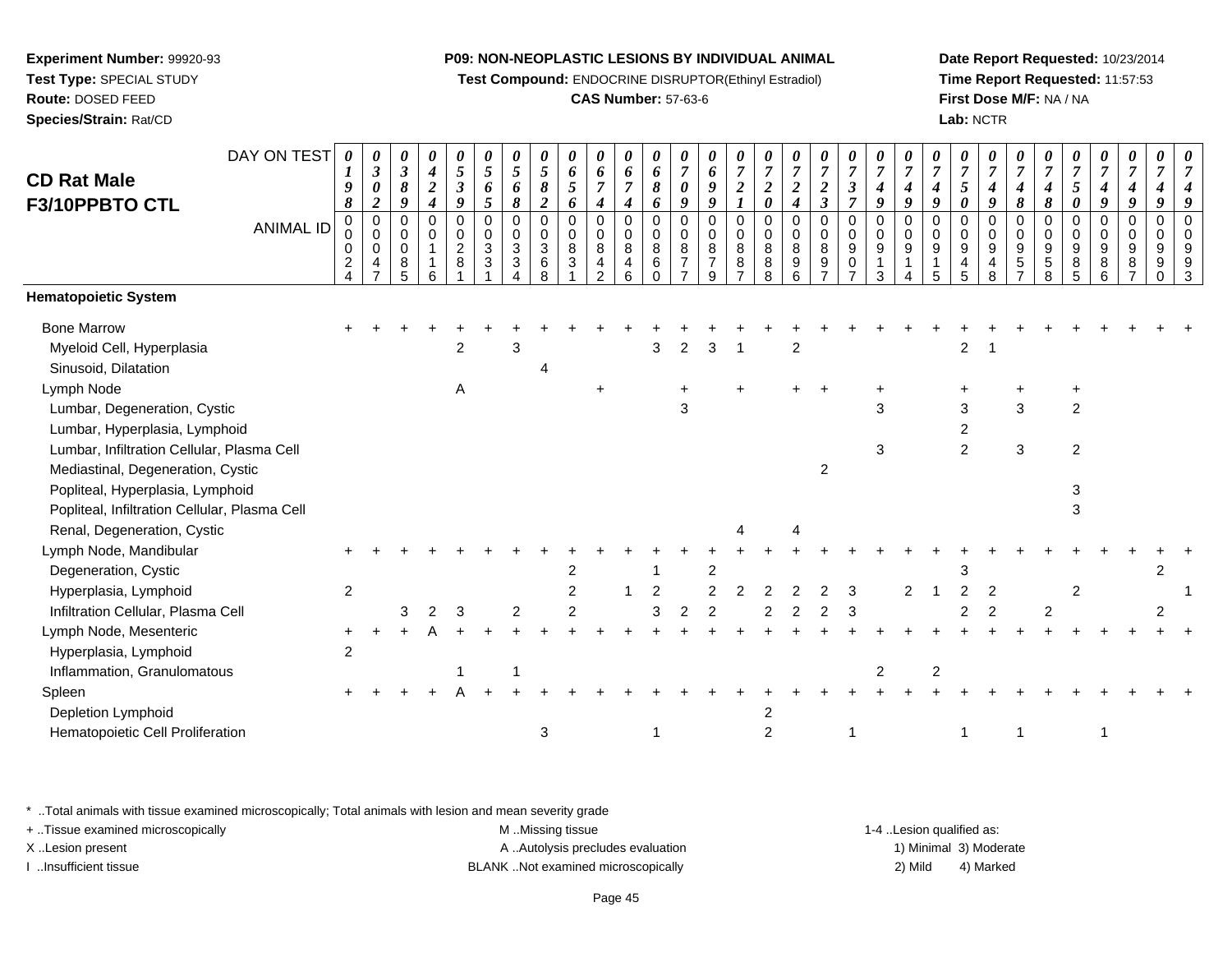**Test Compound:** ENDOCRINE DISRUPTOR(Ethinyl Estradiol)

#### **CAS Number:** 57-63-6

**Date Report Requested:** 10/23/2014**Time Report Requested:** 11:57:53**First Dose M/F:** NA / NA**Lab:** NCTR

| <b>CD Rat Male</b><br>F3/10PPBTO CTL                                                   | DAY ON TEST      | 0<br>$\boldsymbol{l}$<br>$\boldsymbol{g}$<br>8 | $\boldsymbol{\theta}$<br>$\mathfrak{z}$<br>$\pmb{\theta}$<br>$\boldsymbol{2}$ | 0<br>$\mathfrak{z}$<br>$\pmb{8}$<br>9     | 0<br>$\boldsymbol{4}$<br>$\boldsymbol{2}$<br>$\boldsymbol{4}$ | 0<br>$\overline{5}$<br>$\mathfrak{z}$<br>9             | $\boldsymbol{\theta}$<br>$\mathfrak{s}$<br>6<br>5 | $\frac{\theta}{5}$<br>6<br>8                                                          | 0<br>$\overline{5}$<br>8<br>$\boldsymbol{2}$        | 0<br>$\boldsymbol{6}$<br>$\mathfrak{s}$<br>6    | 0<br>6<br>$\overline{7}$<br>4                | 0<br>6<br>$\overline{7}$<br>$\boldsymbol{4}$ | $\boldsymbol{\theta}$<br>6<br>$\pmb{8}$<br>6 | 0<br>$\overline{7}$<br>$\boldsymbol{\theta}$<br>9                         | 0<br>6<br>$\boldsymbol{9}$<br>$\boldsymbol{g}$         | 0<br>$\overline{7}$<br>$\overline{2}$<br>$\boldsymbol{l}$ | 0<br>$\overline{7}$<br>$\boldsymbol{2}$<br>$\boldsymbol{\theta}$ | $\frac{\boldsymbol{0}}{7}$<br>$\boldsymbol{2}$<br>$\boldsymbol{4}$ | $\frac{\boldsymbol{0}}{7}$<br>$\boldsymbol{2}$<br>$\mathfrak{z}$                 | $\frac{\boldsymbol{\theta}}{\boldsymbol{7}}$<br>$\boldsymbol{\beta}$<br>$\overline{7}$ | $\frac{\theta}{7}$<br>$\boldsymbol{4}$<br>9        | $\boldsymbol{\theta}$<br>$\overline{7}$<br>$\boldsymbol{4}$<br>9 | 0<br>$\overline{7}$<br>4<br>9               | 0<br>$\overline{7}$<br>$\mathfrak{s}$<br>$\boldsymbol{\theta}$ | $\boldsymbol{\theta}$<br>$\overline{7}$<br>$\boldsymbol{4}$<br>9  | 0<br>$\overline{7}$<br>$\boldsymbol{4}$<br>$\pmb{8}$       | $\frac{\theta}{7}$<br>$\boldsymbol{4}$<br>8            | $\boldsymbol{\theta}$<br>$\overline{7}$<br>5<br>$\pmb{\theta}$ | 0<br>$\overline{7}$<br>$\boldsymbol{4}$<br>9   | $\frac{\theta}{7}$<br>$\boldsymbol{4}$<br>$\boldsymbol{g}$ | 0<br>$\overline{7}$<br>$\boldsymbol{4}$<br>9 | 0<br>$\overline{7}$<br>$\overline{4}$<br>$\boldsymbol{q}$ |
|----------------------------------------------------------------------------------------|------------------|------------------------------------------------|-------------------------------------------------------------------------------|-------------------------------------------|---------------------------------------------------------------|--------------------------------------------------------|---------------------------------------------------|---------------------------------------------------------------------------------------|-----------------------------------------------------|-------------------------------------------------|----------------------------------------------|----------------------------------------------|----------------------------------------------|---------------------------------------------------------------------------|--------------------------------------------------------|-----------------------------------------------------------|------------------------------------------------------------------|--------------------------------------------------------------------|----------------------------------------------------------------------------------|----------------------------------------------------------------------------------------|----------------------------------------------------|------------------------------------------------------------------|---------------------------------------------|----------------------------------------------------------------|-------------------------------------------------------------------|------------------------------------------------------------|--------------------------------------------------------|----------------------------------------------------------------|------------------------------------------------|------------------------------------------------------------|----------------------------------------------|-----------------------------------------------------------|
|                                                                                        | <b>ANIMAL ID</b> | $\mathbf 0$<br>0<br>$\pmb{0}$<br>$\frac{2}{4}$ | $\mathbf 0$<br>$\mathbf 0$<br>$\mathsf{O}\xspace$<br>4<br>$\overline{7}$      | $\mathbf 0$<br>0<br>$\mathbf 0$<br>8<br>5 | 0<br>0<br>$\mathbf{1}$<br>1<br>6                              | $\mathbf 0$<br>$\boldsymbol{0}$<br>$\overline{2}$<br>8 | 0<br>0<br>$\sqrt{3}$<br>$\mathbf{3}$              | $\mathbf 0$<br>$\mathbf 0$<br>$\overline{3}$<br>$\sqrt{3}$<br>$\overline{\mathbf{4}}$ | 0<br>0<br>$\ensuremath{\mathsf{3}}$<br>$\,6\,$<br>8 | $\mathbf 0$<br>$\mathbf 0$<br>8<br>$\mathbf{3}$ | $\mathbf 0$<br>0<br>8<br>4<br>$\overline{2}$ | $\mathbf 0$<br>0<br>8<br>4<br>6              | $\mathbf 0$<br>0<br>8<br>$\,6\,$<br>$\Omega$ | $\mathbf 0$<br>$\mathbf 0$<br>$\bf 8$<br>$\overline{7}$<br>$\overline{7}$ | $\mathbf 0$<br>$\mathbf 0$<br>8<br>$\overline{7}$<br>9 | $\mathbf 0$<br>0<br>$\,8\,$<br>8<br>$\overline{7}$        | $\mathbf 0$<br>0<br>8<br>8<br>8                                  | $\mathbf 0$<br>0<br>$\overline{8}$<br>9<br>6                       | $\pmb{0}$<br>$\mathbf 0$<br>$\overline{8}$<br>$\boldsymbol{9}$<br>$\overline{7}$ | $\mathbf 0$<br>0<br>$\boldsymbol{9}$<br>$\mathbf 0$<br>$\overline{7}$                  | $\mathbf 0$<br>0<br>9<br>$\overline{1}$<br>3       | $\mathbf 0$<br>0<br>$\boldsymbol{9}$<br>$\mathbf{1}$             | $\Omega$<br>0<br>$\boldsymbol{9}$<br>1<br>5 | $\mathbf 0$<br>0<br>$\boldsymbol{9}$<br>4<br>5                 | $\pmb{0}$<br>$\pmb{0}$<br>$\boldsymbol{9}$<br>$\overline{4}$<br>8 | 0<br>0<br>$\boldsymbol{9}$<br>$\sqrt{5}$<br>$\overline{7}$ | $\mathbf 0$<br>$\mathbf 0$<br>$9\,$<br>$\sqrt{5}$<br>8 | 0<br>0<br>$\boldsymbol{9}$<br>$\bf 8$<br>5                     | $\mathbf 0$<br>0<br>$\boldsymbol{9}$<br>8<br>6 | $\mathbf 0$<br>0<br>9<br>8<br>$\overline{7}$               | $\mathbf 0$<br>0<br>9<br>9<br>$\mathbf 0$    | $\Omega$<br>$\mathbf 0$<br>9<br>9<br>3                    |
| Hyperplasia, Lymphoid<br>Hyperplasia, Stromal<br>Infiltration Cellular, Polymorphnuclr |                  |                                                |                                                                               |                                           |                                                               |                                                        |                                                   |                                                                                       |                                                     |                                                 |                                              |                                              |                                              |                                                                           |                                                        |                                                           |                                                                  |                                                                    |                                                                                  |                                                                                        | $\overline{2}$<br>$\overline{2}$<br>$\overline{c}$ |                                                                  |                                             |                                                                |                                                                   |                                                            |                                                        |                                                                |                                                |                                                            |                                              |                                                           |
| Pigmentation                                                                           |                  |                                                | 2                                                                             | 2                                         | $\overline{2}$                                                |                                                        | 2                                                 | $\overline{2}$                                                                        |                                                     |                                                 |                                              | 3                                            | 2                                            | 2                                                                         |                                                        |                                                           | 2                                                                |                                                                    | $\overline{2}$                                                                   | 2                                                                                      |                                                    |                                                                  | $\overline{2}$                              |                                                                | $\overline{2}$                                                    | 3                                                          |                                                        | 2                                                              |                                                |                                                            |                                              |                                                           |
| Thymus                                                                                 |                  |                                                |                                                                               |                                           | M                                                             | $\overline{A}$                                         |                                                   |                                                                                       |                                                     |                                                 |                                              |                                              |                                              |                                                                           |                                                        |                                                           |                                                                  |                                                                    |                                                                                  |                                                                                        |                                                    |                                                                  |                                             |                                                                |                                                                   |                                                            |                                                        |                                                                |                                                |                                                            |                                              |                                                           |
| Atrophy                                                                                |                  | 3                                              |                                                                               | $\overline{2}$                            |                                                               |                                                        | Λ                                                 |                                                                                       |                                                     |                                                 |                                              |                                              |                                              | 3                                                                         |                                                        | 3                                                         |                                                                  | 3                                                                  | 3                                                                                |                                                                                        |                                                    |                                                                  |                                             |                                                                |                                                                   |                                                            |                                                        |                                                                |                                                |                                                            |                                              |                                                           |
| Cyst                                                                                   |                  |                                                |                                                                               |                                           |                                                               |                                                        |                                                   |                                                                                       |                                                     |                                                 |                                              |                                              |                                              |                                                                           |                                                        |                                                           |                                                                  |                                                                    |                                                                                  |                                                                                        |                                                    |                                                                  |                                             | $\mathsf X$                                                    |                                                                   |                                                            |                                                        |                                                                |                                                |                                                            |                                              |                                                           |
| Epithel Cell, Hyperplasia                                                              |                  |                                                |                                                                               |                                           |                                                               |                                                        |                                                   |                                                                                       |                                                     |                                                 |                                              |                                              |                                              |                                                                           |                                                        |                                                           |                                                                  |                                                                    |                                                                                  |                                                                                        |                                                    |                                                                  |                                             |                                                                |                                                                   |                                                            |                                                        | $\overline{c}$                                                 |                                                |                                                            |                                              |                                                           |
| <b>Integumentary System</b>                                                            |                  |                                                |                                                                               |                                           |                                                               |                                                        |                                                   |                                                                                       |                                                     |                                                 |                                              |                                              |                                              |                                                                           |                                                        |                                                           |                                                                  |                                                                    |                                                                                  |                                                                                        |                                                    |                                                                  |                                             |                                                                |                                                                   |                                                            |                                                        |                                                                |                                                |                                                            |                                              |                                                           |
| Mammary Gland                                                                          |                  | M                                              | M                                                                             | $\ddot{}$                                 | A                                                             | M                                                      | $+$                                               | M                                                                                     | M                                                   | M                                               | M                                            | M                                            |                                              |                                                                           |                                                        |                                                           |                                                                  |                                                                    |                                                                                  |                                                                                        |                                                    |                                                                  |                                             |                                                                |                                                                   |                                                            |                                                        |                                                                |                                                |                                                            |                                              |                                                           |
| Acinus, Degeneration                                                                   |                  |                                                |                                                                               | 3                                         |                                                               |                                                        |                                                   |                                                                                       |                                                     |                                                 |                                              |                                              | 3                                            |                                                                           |                                                        |                                                           |                                                                  |                                                                    |                                                                                  |                                                                                        |                                                    | $\overline{2}$                                                   |                                             |                                                                |                                                                   |                                                            |                                                        |                                                                | 2                                              | 2                                                          | 2                                            |                                                           |
| Alveolus, Hyperplasia                                                                  |                  |                                                |                                                                               |                                           |                                                               |                                                        |                                                   |                                                                                       |                                                     |                                                 |                                              |                                              |                                              |                                                                           |                                                        |                                                           |                                                                  |                                                                    |                                                                                  |                                                                                        |                                                    |                                                                  |                                             |                                                                |                                                                   |                                                            |                                                        |                                                                |                                                |                                                            |                                              | $\overline{2}$                                            |
| <b>Atypical Focus</b>                                                                  |                  |                                                |                                                                               |                                           |                                                               |                                                        | $\overline{2}$                                    |                                                                                       |                                                     |                                                 |                                              |                                              |                                              |                                                                           |                                                        |                                                           |                                                                  |                                                                    |                                                                                  |                                                                                        |                                                    |                                                                  |                                             |                                                                |                                                                   |                                                            |                                                        |                                                                |                                                |                                                            |                                              |                                                           |
| Ectasia                                                                                |                  |                                                |                                                                               |                                           |                                                               |                                                        | $\overline{2}$                                    |                                                                                       |                                                     |                                                 |                                              |                                              |                                              |                                                                           |                                                        |                                                           | $\mathbf{1}$                                                     |                                                                    | $2 \quad 1$                                                                      |                                                                                        |                                                    |                                                                  |                                             |                                                                |                                                                   |                                                            |                                                        |                                                                |                                                |                                                            |                                              |                                                           |
| Fibrosis                                                                               |                  |                                                |                                                                               |                                           |                                                               |                                                        |                                                   |                                                                                       |                                                     |                                                 |                                              |                                              |                                              |                                                                           |                                                        | 4                                                         |                                                                  |                                                                    |                                                                                  |                                                                                        |                                                    |                                                                  |                                             |                                                                |                                                                   |                                                            |                                                        |                                                                |                                                |                                                            |                                              |                                                           |
| Lactation                                                                              |                  |                                                |                                                                               |                                           |                                                               |                                                        | $\overline{c}$                                    |                                                                                       |                                                     |                                                 |                                              |                                              |                                              |                                                                           |                                                        |                                                           | $\overline{2}$                                                   |                                                                    | $\overline{c}$                                                                   | $\overline{1}$                                                                         |                                                    |                                                                  |                                             |                                                                |                                                                   | $\overline{2}$                                             |                                                        |                                                                |                                                |                                                            |                                              |                                                           |
| Skin                                                                                   |                  |                                                |                                                                               |                                           |                                                               |                                                        |                                                   |                                                                                       |                                                     |                                                 |                                              |                                              |                                              |                                                                           |                                                        |                                                           |                                                                  |                                                                    |                                                                                  |                                                                                        |                                                    |                                                                  |                                             |                                                                |                                                                   |                                                            |                                                        |                                                                |                                                |                                                            |                                              |                                                           |
| <b>Cyst Epithelial Inclusion</b>                                                       |                  |                                                |                                                                               |                                           |                                                               |                                                        |                                                   |                                                                                       |                                                     |                                                 |                                              | X                                            |                                              |                                                                           |                                                        |                                                           |                                                                  |                                                                    |                                                                                  |                                                                                        |                                                    |                                                                  |                                             |                                                                |                                                                   |                                                            |                                                        |                                                                |                                                |                                                            |                                              |                                                           |
| Inflammation, Chronic Active                                                           |                  |                                                |                                                                               |                                           |                                                               |                                                        |                                                   |                                                                                       |                                                     |                                                 | 4                                            |                                              |                                              |                                                                           |                                                        | 4                                                         |                                                                  |                                                                    |                                                                                  |                                                                                        | 4                                                  |                                                                  |                                             | 4                                                              | $\overline{4}$                                                    |                                                            |                                                        |                                                                |                                                |                                                            |                                              |                                                           |
| <b>Musculoskeletal System</b>                                                          |                  |                                                |                                                                               |                                           |                                                               |                                                        |                                                   |                                                                                       |                                                     |                                                 |                                              |                                              |                                              |                                                                           |                                                        |                                                           |                                                                  |                                                                    |                                                                                  |                                                                                        |                                                    |                                                                  |                                             |                                                                |                                                                   |                                                            |                                                        |                                                                |                                                |                                                            |                                              |                                                           |
| <b>Bone</b>                                                                            |                  |                                                |                                                                               |                                           |                                                               |                                                        |                                                   |                                                                                       |                                                     |                                                 |                                              |                                              |                                              |                                                                           |                                                        | ÷                                                         |                                                                  |                                                                    |                                                                                  |                                                                                        |                                                    |                                                                  |                                             |                                                                |                                                                   |                                                            |                                                        |                                                                |                                                |                                                            |                                              |                                                           |
| Bone, Femur                                                                            |                  |                                                |                                                                               |                                           |                                                               |                                                        |                                                   |                                                                                       |                                                     |                                                 |                                              |                                              |                                              |                                                                           |                                                        |                                                           |                                                                  |                                                                    |                                                                                  |                                                                                        |                                                    |                                                                  |                                             |                                                                |                                                                   |                                                            |                                                        |                                                                |                                                |                                                            |                                              |                                                           |

\* ..Total animals with tissue examined microscopically; Total animals with lesion and mean severity grade

| + Tissue examined microscopically | M Missing tissue                   | 1-4 Lesion qualified as: |                        |
|-----------------------------------|------------------------------------|--------------------------|------------------------|
| X Lesion present                  | A Autolysis precludes evaluation   |                          | 1) Minimal 3) Moderate |
| Insufficient tissue               | BLANK Not examined microscopically | 2) Mild                  | 4) Marked              |

#### **Experiment Number:** 99920-93**Test Type:** SPECIAL STUDY**Route:** DOSED FEED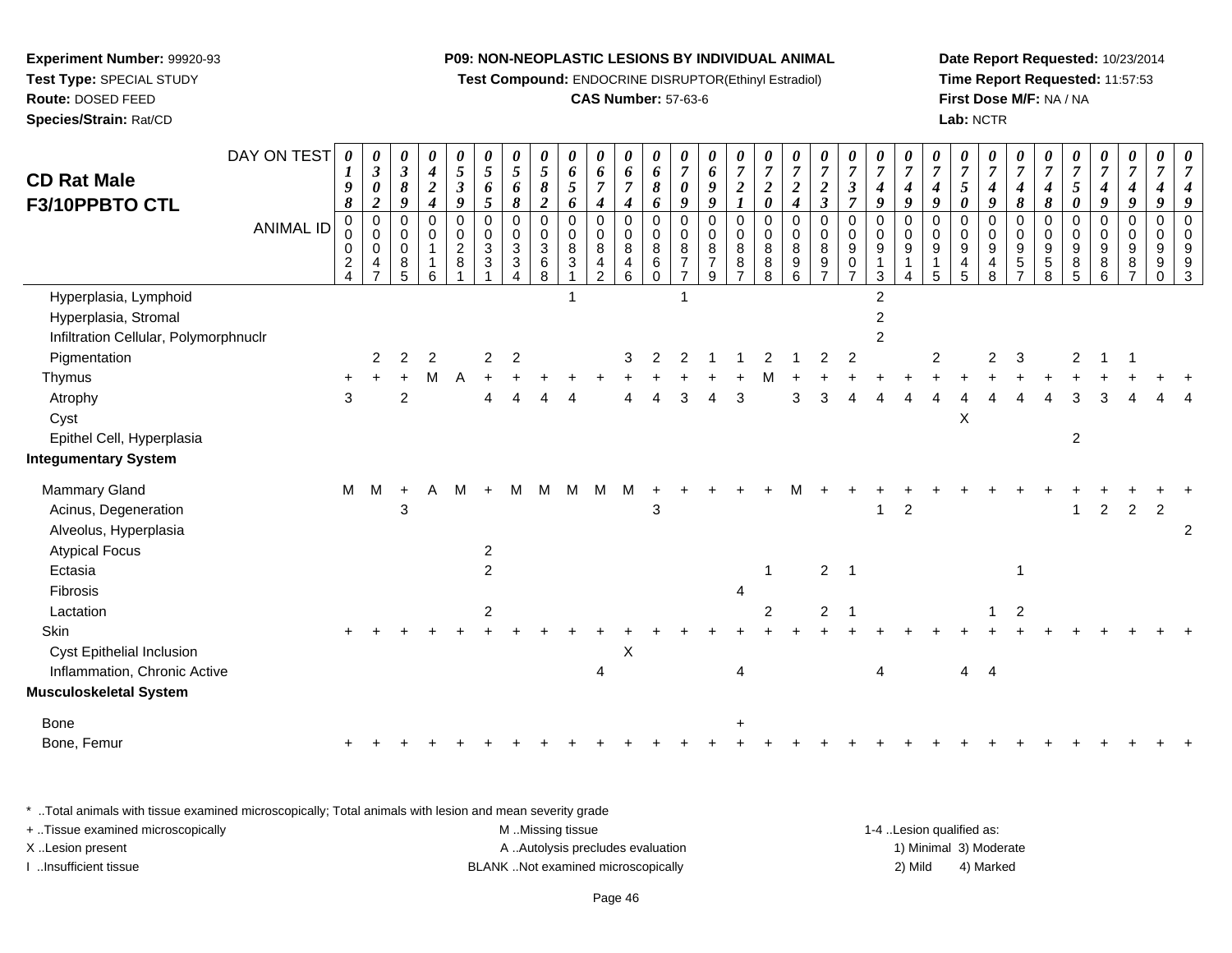**Test Compound:** ENDOCRINE DISRUPTOR(Ethinyl Estradiol)

#### **CAS Number:** 57-63-6

**Date Report Requested:** 10/23/2014**Time Report Requested:** 11:57:54**First Dose M/F:** NA / NA**Lab:** NCTR

| <b>CD Rat Male</b><br>F3/10PPBTO CTL                                   | DAY ON TEST      | 0<br>1<br>9<br>$\pmb{8}$ | 0<br>$\mathfrak{z}$<br>$\boldsymbol{\theta}$<br>$\boldsymbol{2}$ | 0<br>$\mathfrak{z}$<br>8<br>9                    | 0<br>$\boldsymbol{4}$<br>$\boldsymbol{2}$<br>$\boldsymbol{4}$ | $\boldsymbol{\theta}$<br>5<br>$\boldsymbol{\beta}$<br>9 | 0<br>$\mathfrak{s}$<br>6<br>$\sqrt{5}$                       | 0<br>5<br>6<br>8                                       | 0<br>$5\overline{)}$<br>8<br>$\boldsymbol{2}$        | 0<br>6<br>$5\overline{)}$<br>6        | $\boldsymbol{\theta}$<br>6<br>$\overline{7}$<br>4                | 0<br>6<br>7<br>4                       | 0<br>6<br>8<br>6                  | 0<br>$\overline{7}$<br>0<br>9                                       | 0<br>6<br>9<br>9                                    | $\theta$<br>$\overline{7}$<br>$\boldsymbol{2}$ | $\overline{7}$<br>$\boldsymbol{2}$<br>$\pmb{\theta}$ | 0<br>$\overline{7}$<br>$\overline{2}$<br>$\boldsymbol{4}$ | 0<br>$\overline{7}$<br>$\boldsymbol{2}$<br>$\boldsymbol{\beta}$ | $\boldsymbol{\theta}$<br>$\overline{7}$<br>$\mathfrak{z}$<br>$\overline{\tau}$ | $\boldsymbol{\theta}$<br>$\overline{7}$<br>$\boldsymbol{4}$<br>9 | $\boldsymbol{\theta}$<br>$\overline{7}$<br>$\boldsymbol{4}$<br>$\boldsymbol{g}$ | 0<br>$\overline{7}$<br>4<br>9     | 0<br>$\overline{7}$<br>5<br>$\boldsymbol{\theta}$      | $\overline{7}$<br>$\boldsymbol{4}$<br>9 | $\boldsymbol{\theta}$<br>$\overline{7}$<br>4<br>8 | $\boldsymbol{\theta}$<br>$\overline{7}$<br>4<br>8 | $\boldsymbol{\theta}$<br>$\boldsymbol{7}$<br>$\sqrt{5}$<br>$\pmb{\theta}$ | 0<br>$\overline{7}$<br>$\boldsymbol{4}$<br>9 | 0<br>$\overline{7}$<br>$\boldsymbol{4}$<br>9        | $\boldsymbol{\theta}$<br>$\overline{7}$<br>9 | 7                                   |
|------------------------------------------------------------------------|------------------|--------------------------|------------------------------------------------------------------|--------------------------------------------------|---------------------------------------------------------------|---------------------------------------------------------|--------------------------------------------------------------|--------------------------------------------------------|------------------------------------------------------|---------------------------------------|------------------------------------------------------------------|----------------------------------------|-----------------------------------|---------------------------------------------------------------------|-----------------------------------------------------|------------------------------------------------|------------------------------------------------------|-----------------------------------------------------------|-----------------------------------------------------------------|--------------------------------------------------------------------------------|------------------------------------------------------------------|---------------------------------------------------------------------------------|-----------------------------------|--------------------------------------------------------|-----------------------------------------|---------------------------------------------------|---------------------------------------------------|---------------------------------------------------------------------------|----------------------------------------------|-----------------------------------------------------|----------------------------------------------|-------------------------------------|
|                                                                        | <b>ANIMAL ID</b> | 0<br>0<br>$\frac{2}{4}$  | $\pmb{0}$<br>$\Omega$<br>$\mathbf 0$<br>4                        | $\mathbf 0$<br>$\Omega$<br>$\mathbf 0$<br>8<br>5 | $\mathbf 0$<br>0<br>$\mathbf{1}$<br>1<br>6                    | $\mathbf 0$<br>$\mathbf 0$<br>$\overline{c}$<br>8       | $\mathbf 0$<br>$\mathbf 0$<br>$\ensuremath{\mathsf{3}}$<br>3 | $\pmb{0}$<br>$\pmb{0}$<br>$\mathbf{3}$<br>$\mathbf{3}$ | $\mathbf 0$<br>$\mathbf 0$<br>$\mathbf{3}$<br>6<br>8 | $\mathbf 0$<br>$\mathbf{0}$<br>8<br>3 | $\mathbf 0$<br>$\Omega$<br>8<br>$\overline{4}$<br>$\overline{2}$ | $\mathbf 0$<br>$\Omega$<br>8<br>4<br>6 | $\mathbf 0$<br>$\Omega$<br>8<br>6 | $\mathbf 0$<br>$\mathbf 0$<br>8<br>$\overline{7}$<br>$\overline{7}$ | $\mathbf 0$<br>$\Omega$<br>8<br>$\overline{7}$<br>9 | 0<br>$\Omega$<br>8<br>8                        | $\overline{0}$<br>$\Omega$<br>$\,8\,$<br>8<br>8      | $\mathbf 0$<br>0<br>8<br>9<br>6                           | $\mathbf 0$<br>$\mathbf 0$<br>8<br>9<br>$\overline{7}$          | $\pmb{0}$<br>$\Omega$<br>9<br>$\mathbf 0$                                      | $\mathbf 0$<br>$\Omega$<br>9<br>$\overline{1}$<br>3              | $\mathbf 0$<br>$\Omega$<br>$9\,$<br>$\mathbf{1}$                                | $\mathbf 0$<br>$\Omega$<br>9<br>5 | $\mathbf 0$<br>$\mathbf 0$<br>$\overline{9}$<br>4<br>5 | $\mathbf 0$<br>0<br>9<br>4<br>8         | $\Omega$<br>$\Omega$<br>9<br>5                    | $\Omega$<br>$\Omega$<br>9<br>$\sqrt{5}$<br>8      | $\mathbf 0$<br>0<br>9<br>8<br>5                                           | 0<br>0<br>9<br>8<br>6                        | $\mathbf 0$<br>$\Omega$<br>9<br>8<br>$\overline{ }$ | $\Omega$<br>0<br>9<br>9<br>$\mathbf 0$       | $\Omega$<br>$\Omega$<br>9<br>9<br>3 |
| <b>Skeletal Muscle</b>                                                 |                  | $+$                      |                                                                  |                                                  |                                                               |                                                         |                                                              |                                                        |                                                      |                                       | $+$                                                              |                                        |                                   |                                                                     |                                                     |                                                |                                                      |                                                           | $+$                                                             |                                                                                |                                                                  |                                                                                 |                                   |                                                        |                                         |                                                   |                                                   |                                                                           |                                              |                                                     |                                              |                                     |
| Degeneration                                                           |                  | $\overline{2}$           |                                                                  |                                                  |                                                               |                                                         |                                                              |                                                        |                                                      |                                       |                                                                  |                                        |                                   |                                                                     |                                                     |                                                |                                                      |                                                           |                                                                 |                                                                                |                                                                  |                                                                                 |                                   |                                                        |                                         |                                                   |                                                   |                                                                           |                                              |                                                     |                                              |                                     |
| Nervous System                                                         |                  |                          |                                                                  |                                                  |                                                               |                                                         |                                                              |                                                        |                                                      |                                       |                                                                  |                                        |                                   |                                                                     |                                                     |                                                |                                                      |                                                           |                                                                 |                                                                                |                                                                  |                                                                                 |                                   |                                                        |                                         |                                                   |                                                   |                                                                           |                                              |                                                     |                                              |                                     |
| Brain, Brain Stem                                                      |                  | $+$                      |                                                                  |                                                  |                                                               |                                                         |                                                              |                                                        |                                                      |                                       |                                                                  |                                        |                                   |                                                                     |                                                     |                                                |                                                      |                                                           |                                                                 |                                                                                |                                                                  |                                                                                 |                                   |                                                        |                                         |                                                   |                                                   |                                                                           |                                              |                                                     |                                              |                                     |
| Compression                                                            |                  |                          |                                                                  | 3                                                |                                                               |                                                         |                                                              |                                                        |                                                      |                                       |                                                                  |                                        |                                   |                                                                     |                                                     |                                                |                                                      | 3                                                         | 3                                                               | $\overline{c}$                                                                 |                                                                  |                                                                                 |                                   |                                                        | 2                                       | 2                                                 |                                                   |                                                                           |                                              |                                                     |                                              |                                     |
| Brain, Cerebellum                                                      |                  |                          |                                                                  |                                                  |                                                               |                                                         |                                                              |                                                        |                                                      |                                       |                                                                  |                                        |                                   |                                                                     |                                                     |                                                |                                                      |                                                           |                                                                 |                                                                                |                                                                  |                                                                                 |                                   |                                                        |                                         |                                                   |                                                   |                                                                           |                                              |                                                     |                                              |                                     |
| Brain, Cerebrum                                                        |                  |                          |                                                                  |                                                  |                                                               |                                                         |                                                              |                                                        |                                                      |                                       |                                                                  |                                        |                                   |                                                                     |                                                     |                                                |                                                      |                                                           |                                                                 |                                                                                |                                                                  |                                                                                 |                                   |                                                        |                                         |                                                   |                                                   |                                                                           |                                              |                                                     |                                              |                                     |
| Gliosis                                                                |                  |                          |                                                                  |                                                  |                                                               |                                                         |                                                              |                                                        |                                                      |                                       |                                                                  |                                        |                                   |                                                                     |                                                     |                                                |                                                      |                                                           | $\overline{2}$                                                  |                                                                                |                                                                  |                                                                                 |                                   |                                                        |                                         |                                                   |                                                   |                                                                           |                                              |                                                     |                                              |                                     |
| Hydrocephalus                                                          |                  |                          |                                                                  |                                                  |                                                               |                                                         |                                                              |                                                        |                                                      |                                       |                                                                  |                                        |                                   |                                                                     |                                                     |                                                |                                                      |                                                           |                                                                 |                                                                                |                                                                  |                                                                                 |                                   |                                                        |                                         |                                                   |                                                   |                                                                           |                                              |                                                     |                                              |                                     |
| Peripheral Nerve                                                       |                  | Α                        |                                                                  |                                                  |                                                               |                                                         |                                                              |                                                        |                                                      |                                       | $\ddot{}$                                                        |                                        |                                   |                                                                     |                                                     |                                                |                                                      |                                                           |                                                                 |                                                                                |                                                                  |                                                                                 |                                   |                                                        |                                         |                                                   |                                                   |                                                                           |                                              |                                                     |                                              |                                     |
| Spinal Cord                                                            |                  | Α                        |                                                                  |                                                  |                                                               |                                                         |                                                              |                                                        |                                                      |                                       | Α                                                                |                                        |                                   |                                                                     |                                                     |                                                |                                                      |                                                           | A                                                               |                                                                                |                                                                  |                                                                                 |                                   |                                                        |                                         |                                                   |                                                   |                                                                           |                                              |                                                     |                                              |                                     |
| <b>Respiratory System</b>                                              |                  |                          |                                                                  |                                                  |                                                               |                                                         |                                                              |                                                        |                                                      |                                       |                                                                  |                                        |                                   |                                                                     |                                                     |                                                |                                                      |                                                           |                                                                 |                                                                                |                                                                  |                                                                                 |                                   |                                                        |                                         |                                                   |                                                   |                                                                           |                                              |                                                     |                                              |                                     |
| Lung<br>Alveolar Epith, Hyperplasia                                    |                  | $\ddot{}$                |                                                                  |                                                  |                                                               |                                                         |                                                              |                                                        |                                                      |                                       |                                                                  |                                        |                                   |                                                                     |                                                     |                                                |                                                      |                                                           |                                                                 |                                                                                |                                                                  |                                                                                 |                                   |                                                        |                                         |                                                   |                                                   |                                                                           |                                              |                                                     |                                              |                                     |
| Infiltration Cellular, Histiocyte<br>Infiltration Cellular, Lymphocyte |                  |                          |                                                                  |                                                  |                                                               |                                                         | $\mathbf{1}$                                                 | $\overline{\phantom{0}}$ 1                             |                                                      |                                       |                                                                  |                                        |                                   |                                                                     |                                                     |                                                | 1                                                    |                                                           |                                                                 |                                                                                | $\overline{1}$                                                   |                                                                                 | 3                                 |                                                        | $\mathbf{1}$                            | $\overline{2}$                                    |                                                   |                                                                           |                                              |                                                     |                                              |                                     |
| Metaplasia, Osseous<br>Polyarteritis                                   |                  |                          |                                                                  |                                                  |                                                               |                                                         |                                                              |                                                        |                                                      | $\overline{1}$                        |                                                                  |                                        |                                   |                                                                     |                                                     |                                                |                                                      |                                                           |                                                                 |                                                                                |                                                                  |                                                                                 |                                   |                                                        |                                         |                                                   |                                                   |                                                                           |                                              |                                                     |                                              |                                     |
| Nose<br>Inflammation, Chronic Active                                   |                  |                          |                                                                  |                                                  |                                                               |                                                         |                                                              |                                                        |                                                      |                                       |                                                                  |                                        |                                   |                                                                     |                                                     |                                                |                                                      |                                                           |                                                                 |                                                                                |                                                                  |                                                                                 |                                   |                                                        |                                         |                                                   |                                                   |                                                                           |                                              |                                                     |                                              |                                     |
| Inflammation, Suppurative<br>Mucosa, Keratin Cyst                      |                  |                          |                                                                  |                                                  |                                                               |                                                         |                                                              |                                                        |                                                      |                                       | X                                                                |                                        |                                   |                                                                     | $\overline{2}$                                      |                                                | $\overline{2}$                                       |                                                           | $\mathbf{1}$                                                    |                                                                                |                                                                  | $\overline{2}$                                                                  |                                   |                                                        |                                         |                                                   |                                                   |                                                                           |                                              |                                                     |                                              |                                     |
|                                                                        |                  |                          |                                                                  |                                                  |                                                               |                                                         |                                                              |                                                        |                                                      |                                       |                                                                  |                                        |                                   |                                                                     |                                                     |                                                |                                                      |                                                           |                                                                 |                                                                                |                                                                  |                                                                                 |                                   |                                                        |                                         |                                                   |                                                   |                                                                           |                                              |                                                     |                                              |                                     |

\* ..Total animals with tissue examined microscopically; Total animals with lesion and mean severity grade

**Experiment Number:** 99920-93**Test Type:** SPECIAL STUDY**Route:** DOSED FEED**Species/Strain:** Rat/CD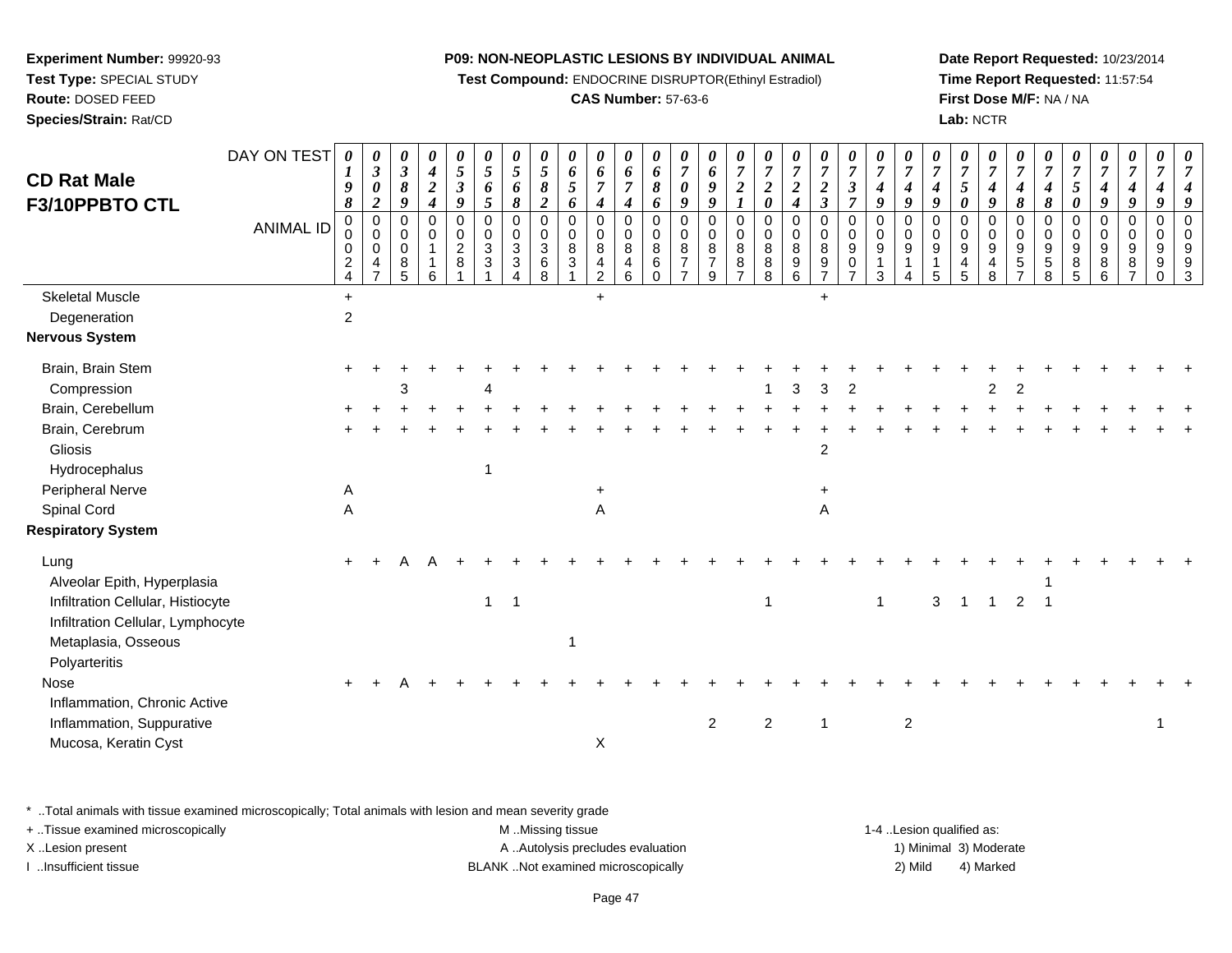**Test Compound:** ENDOCRINE DISRUPTOR(Ethinyl Estradiol)

#### **CAS Number:** 57-63-6

**Date Report Requested:** 10/23/2014**Time Report Requested:** 11:57:54**First Dose M/F:** NA / NA**Lab:** NCTR

| <b>CD Rat Male</b><br>F3/10PPBTO CTL<br>Trachea | DAY ON TEST<br><b>ANIMAL ID</b> | 0<br>$\boldsymbol{I}$<br>9<br>8<br>$\pmb{0}$<br>0<br>0<br>$\frac{2}{4}$<br>$+$ | $\boldsymbol{\theta}$<br>$\boldsymbol{\beta}$<br>$\pmb{\theta}$<br>$\boldsymbol{2}$<br>$\mathbf 0$<br>$\mathbf 0$<br>$\mathbf 0$<br>4 | $\boldsymbol{\theta}$<br>$\mathfrak{z}$<br>8<br>9<br>$\pmb{0}$<br>$\mathbf 0$<br>$\mathbf 0$<br>8<br>5 | 0<br>$\boldsymbol{4}$<br>$\boldsymbol{2}$<br>$\overline{\mathbf{4}}$<br>$\pmb{0}$<br>$\mathbf 0$<br>$\mathbf{1}$<br>$\mathbf{1}$<br>6 | 0<br>$\mathfrak{s}$<br>$\boldsymbol{\beta}$<br>9<br>0<br>0<br>$\overline{c}$<br>8 | 0<br>$\sqrt{5}$<br>6<br>5<br>$\pmb{0}$<br>0<br>$\sqrt{3}$<br>$\ensuremath{\mathsf{3}}$ | $\pmb{\theta}$<br>$\mathfrak{s}$<br>6<br>$\pmb{8}$<br>$\pmb{0}$<br>$\pmb{0}$<br>$\ensuremath{\mathsf{3}}$<br>$\sqrt{3}$ | $\boldsymbol{\theta}$<br>$\sqrt{5}$<br>$\pmb{8}$<br>$\boldsymbol{2}$<br>$\pmb{0}$<br>$\mathsf{O}\xspace$<br>$\ensuremath{\mathsf{3}}$<br>$\,6\,$<br>8 | $\pmb{\theta}$<br>6<br>$\overline{5}$<br>$\pmb{6}$<br>$\pmb{0}$<br>$\mathbf 0$<br>8<br>$\sqrt{3}$ | 0<br>6<br>$\overline{7}$<br>4<br>$\pmb{0}$<br>0<br>8<br>4<br>2 | $\boldsymbol{\theta}$<br>6<br>$\overline{7}$<br>4<br>$\mathbf 0$<br>$\mathbf 0$<br>8<br>4<br>6 | $\pmb{\theta}$<br>6<br>8<br>6<br>$\pmb{0}$<br>$\mathbf 0$<br>8<br>6<br>$\Omega$ | 0<br>$\boldsymbol{7}$<br>$\boldsymbol{\theta}$<br>9<br>0<br>$\mathbf 0$<br>8<br>$\overline{7}$ | $\boldsymbol{\theta}$<br>6<br>9<br>9<br>$\pmb{0}$<br>$\mathbf 0$<br>8<br>$\overline{7}$<br>9 | 0<br>$\overline{7}$<br>$\boldsymbol{2}$<br>$\boldsymbol{l}$<br>$\pmb{0}$<br>$\mathbf 0$<br>8<br>8 | 0<br>$\overline{7}$<br>$\boldsymbol{2}$<br>$\boldsymbol{\theta}$<br>$\pmb{0}$<br>$\mathbf 0$<br>8<br>8<br>8 | 0<br>$\overline{7}$<br>$\boldsymbol{2}$<br>$\boldsymbol{4}$<br>0<br>0<br>8<br>9<br>6 | 0<br>$\boldsymbol{7}$<br>$\boldsymbol{2}$<br>$\mathfrak{z}$<br>$\pmb{0}$<br>$\mathbf 0$<br>$\,8\,$<br>$\boldsymbol{9}$<br>$\overline{7}$ | 0<br>$\boldsymbol{7}$<br>$\boldsymbol{\beta}$<br>$\overline{7}$<br>$\pmb{0}$<br>$\mathbf 0$<br>$\boldsymbol{9}$<br>$\pmb{0}$<br>$\overline{7}$ | $\boldsymbol{\theta}$<br>$\overline{7}$<br>$\boldsymbol{4}$<br>9<br>$\pmb{0}$<br>$\mathbf 0$<br>9<br>-1<br>3 | $\boldsymbol{\theta}$<br>$\overline{7}$<br>$\boldsymbol{4}$<br>9<br>$\pmb{0}$<br>$\mathbf 0$<br>9<br>1 | 0<br>$\overline{7}$<br>4<br>9<br>0<br>0<br>9<br>5 | 0<br>$\boldsymbol{7}$<br>$\mathfrak{s}$<br>0<br>$\pmb{0}$<br>$\mathbf 0$<br>$\boldsymbol{9}$<br>4<br>5 | 0<br>$\boldsymbol{7}$<br>$\boldsymbol{4}$<br>9<br>$\pmb{0}$<br>$\mathbf 0$<br>9<br>4<br>8 | 0<br>$\overline{7}$<br>4<br>8<br>$\mathbf 0$<br>$\mathbf 0$<br>9<br>5 | 0<br>$\overline{7}$<br>4<br>8<br>$\pmb{0}$<br>$\mathbf 0$<br>$\boldsymbol{9}$<br>$\sqrt{5}$<br>8 | 0<br>$\overline{7}$<br>$5\overline{)}$<br>0<br>0<br>$\mathbf 0$<br>$\boldsymbol{9}$<br>8<br>5 | 0<br>$\overline{7}$<br>$\boldsymbol{4}$<br>9<br>$\mathbf 0$<br>$\mathbf 0$<br>$\boldsymbol{9}$<br>8<br>6 | 0<br>$\overline{7}$<br>4<br>9<br>$\mathbf 0$<br>$\mathbf 0$<br>9<br>8 | 0<br>$\overline{7}$<br>Q<br>$\pmb{0}$<br>0<br>9<br>9<br>0 | 0<br>7<br>9<br>$\mathbf 0$<br>$\mathbf 0$<br>9<br>9<br>3 |
|-------------------------------------------------|---------------------------------|--------------------------------------------------------------------------------|---------------------------------------------------------------------------------------------------------------------------------------|--------------------------------------------------------------------------------------------------------|---------------------------------------------------------------------------------------------------------------------------------------|-----------------------------------------------------------------------------------|----------------------------------------------------------------------------------------|-------------------------------------------------------------------------------------------------------------------------|-------------------------------------------------------------------------------------------------------------------------------------------------------|---------------------------------------------------------------------------------------------------|----------------------------------------------------------------|------------------------------------------------------------------------------------------------|---------------------------------------------------------------------------------|------------------------------------------------------------------------------------------------|----------------------------------------------------------------------------------------------|---------------------------------------------------------------------------------------------------|-------------------------------------------------------------------------------------------------------------|--------------------------------------------------------------------------------------|------------------------------------------------------------------------------------------------------------------------------------------|------------------------------------------------------------------------------------------------------------------------------------------------|--------------------------------------------------------------------------------------------------------------|--------------------------------------------------------------------------------------------------------|---------------------------------------------------|--------------------------------------------------------------------------------------------------------|-------------------------------------------------------------------------------------------|-----------------------------------------------------------------------|--------------------------------------------------------------------------------------------------|-----------------------------------------------------------------------------------------------|----------------------------------------------------------------------------------------------------------|-----------------------------------------------------------------------|-----------------------------------------------------------|----------------------------------------------------------|
| <b>Special Senses System</b>                    |                                 |                                                                                |                                                                                                                                       |                                                                                                        |                                                                                                                                       |                                                                                   |                                                                                        |                                                                                                                         |                                                                                                                                                       |                                                                                                   |                                                                |                                                                                                |                                                                                 |                                                                                                |                                                                                              |                                                                                                   |                                                                                                             |                                                                                      |                                                                                                                                          |                                                                                                                                                |                                                                                                              |                                                                                                        |                                                   |                                                                                                        |                                                                                           |                                                                       |                                                                                                  |                                                                                               |                                                                                                          |                                                                       |                                                           |                                                          |
|                                                 |                                 |                                                                                |                                                                                                                                       |                                                                                                        |                                                                                                                                       |                                                                                   |                                                                                        |                                                                                                                         |                                                                                                                                                       |                                                                                                   |                                                                |                                                                                                |                                                                                 |                                                                                                |                                                                                              |                                                                                                   |                                                                                                             |                                                                                      |                                                                                                                                          |                                                                                                                                                |                                                                                                              |                                                                                                        |                                                   |                                                                                                        |                                                                                           |                                                                       |                                                                                                  |                                                                                               |                                                                                                          |                                                                       |                                                           |                                                          |
| Ear                                             |                                 |                                                                                |                                                                                                                                       |                                                                                                        |                                                                                                                                       |                                                                                   |                                                                                        |                                                                                                                         |                                                                                                                                                       |                                                                                                   |                                                                |                                                                                                |                                                                                 |                                                                                                |                                                                                              |                                                                                                   |                                                                                                             |                                                                                      |                                                                                                                                          |                                                                                                                                                |                                                                                                              |                                                                                                        |                                                   |                                                                                                        |                                                                                           |                                                                       |                                                                                                  |                                                                                               |                                                                                                          |                                                                       |                                                           |                                                          |
| Eye                                             |                                 | $\ddot{}$                                                                      |                                                                                                                                       |                                                                                                        |                                                                                                                                       |                                                                                   |                                                                                        |                                                                                                                         |                                                                                                                                                       |                                                                                                   |                                                                |                                                                                                |                                                                                 |                                                                                                |                                                                                              |                                                                                                   |                                                                                                             |                                                                                      |                                                                                                                                          |                                                                                                                                                |                                                                                                              |                                                                                                        |                                                   |                                                                                                        |                                                                                           |                                                                       |                                                                                                  |                                                                                               |                                                                                                          |                                                                       |                                                           |                                                          |
| Inflammation, Chronic Active                    |                                 |                                                                                |                                                                                                                                       |                                                                                                        |                                                                                                                                       |                                                                                   |                                                                                        |                                                                                                                         |                                                                                                                                                       |                                                                                                   |                                                                |                                                                                                |                                                                                 |                                                                                                |                                                                                              |                                                                                                   |                                                                                                             |                                                                                      |                                                                                                                                          |                                                                                                                                                |                                                                                                              |                                                                                                        |                                                   |                                                                                                        |                                                                                           |                                                                       |                                                                                                  |                                                                                               |                                                                                                          |                                                                       |                                                           |                                                          |
| <b>Harderian Gland</b>                          |                                 |                                                                                |                                                                                                                                       |                                                                                                        |                                                                                                                                       |                                                                                   |                                                                                        |                                                                                                                         |                                                                                                                                                       |                                                                                                   |                                                                |                                                                                                |                                                                                 |                                                                                                |                                                                                              |                                                                                                   |                                                                                                             |                                                                                      |                                                                                                                                          |                                                                                                                                                |                                                                                                              |                                                                                                        |                                                   |                                                                                                        |                                                                                           |                                                                       |                                                                                                  |                                                                                               |                                                                                                          |                                                                       |                                                           |                                                          |
| Acinus, Degeneration                            |                                 |                                                                                |                                                                                                                                       |                                                                                                        |                                                                                                                                       |                                                                                   |                                                                                        |                                                                                                                         |                                                                                                                                                       |                                                                                                   |                                                                |                                                                                                |                                                                                 |                                                                                                |                                                                                              |                                                                                                   |                                                                                                             |                                                                                      |                                                                                                                                          |                                                                                                                                                |                                                                                                              |                                                                                                        |                                                   |                                                                                                        |                                                                                           |                                                                       |                                                                                                  |                                                                                               |                                                                                                          |                                                                       |                                                           |                                                          |
| Infiltration Cellular, Lymphocyte               |                                 |                                                                                |                                                                                                                                       |                                                                                                        |                                                                                                                                       |                                                                                   |                                                                                        |                                                                                                                         |                                                                                                                                                       |                                                                                                   |                                                                |                                                                                                |                                                                                 |                                                                                                |                                                                                              |                                                                                                   |                                                                                                             |                                                                                      |                                                                                                                                          |                                                                                                                                                |                                                                                                              |                                                                                                        |                                                   |                                                                                                        |                                                                                           |                                                                       |                                                                                                  |                                                                                               | $\overline{c}$                                                                                           |                                                                       |                                                           |                                                          |
| <b>Lacrimal Gland</b>                           |                                 |                                                                                |                                                                                                                                       |                                                                                                        |                                                                                                                                       |                                                                                   |                                                                                        |                                                                                                                         |                                                                                                                                                       |                                                                                                   | $\ddot{}$                                                      |                                                                                                |                                                                                 | $\ddot{}$                                                                                      |                                                                                              |                                                                                                   |                                                                                                             |                                                                                      |                                                                                                                                          |                                                                                                                                                |                                                                                                              |                                                                                                        |                                                   |                                                                                                        |                                                                                           |                                                                       |                                                                                                  |                                                                                               |                                                                                                          |                                                                       |                                                           |                                                          |
| Ectopic Harderian                               |                                 |                                                                                |                                                                                                                                       |                                                                                                        |                                                                                                                                       |                                                                                   |                                                                                        |                                                                                                                         |                                                                                                                                                       |                                                                                                   | $\boldsymbol{\mathsf{X}}$                                      |                                                                                                |                                                                                 | $\mathsf X$                                                                                    |                                                                                              |                                                                                                   |                                                                                                             |                                                                                      |                                                                                                                                          |                                                                                                                                                |                                                                                                              |                                                                                                        |                                                   |                                                                                                        |                                                                                           |                                                                       |                                                                                                  |                                                                                               |                                                                                                          |                                                                       |                                                           |                                                          |
| Zymbal's Gland                                  |                                 |                                                                                |                                                                                                                                       |                                                                                                        |                                                                                                                                       |                                                                                   |                                                                                        | $\ddot{}$                                                                                                               |                                                                                                                                                       |                                                                                                   |                                                                |                                                                                                | $\ddot{}$                                                                       |                                                                                                |                                                                                              |                                                                                                   |                                                                                                             |                                                                                      |                                                                                                                                          |                                                                                                                                                |                                                                                                              |                                                                                                        |                                                   |                                                                                                        |                                                                                           |                                                                       |                                                                                                  |                                                                                               |                                                                                                          |                                                                       |                                                           |                                                          |
| Inflammation, Suppurative                       |                                 |                                                                                |                                                                                                                                       |                                                                                                        |                                                                                                                                       |                                                                                   |                                                                                        |                                                                                                                         |                                                                                                                                                       |                                                                                                   |                                                                |                                                                                                | 4                                                                               |                                                                                                |                                                                                              |                                                                                                   |                                                                                                             |                                                                                      |                                                                                                                                          |                                                                                                                                                |                                                                                                              |                                                                                                        |                                                   |                                                                                                        |                                                                                           |                                                                       |                                                                                                  |                                                                                               |                                                                                                          |                                                                       |                                                           |                                                          |
| <b>Urinary System</b>                           |                                 |                                                                                |                                                                                                                                       |                                                                                                        |                                                                                                                                       |                                                                                   |                                                                                        |                                                                                                                         |                                                                                                                                                       |                                                                                                   |                                                                |                                                                                                |                                                                                 |                                                                                                |                                                                                              |                                                                                                   |                                                                                                             |                                                                                      |                                                                                                                                          |                                                                                                                                                |                                                                                                              |                                                                                                        |                                                   |                                                                                                        |                                                                                           |                                                                       |                                                                                                  |                                                                                               |                                                                                                          |                                                                       |                                                           |                                                          |
| Kidney                                          |                                 |                                                                                |                                                                                                                                       |                                                                                                        |                                                                                                                                       |                                                                                   |                                                                                        |                                                                                                                         |                                                                                                                                                       |                                                                                                   |                                                                |                                                                                                |                                                                                 |                                                                                                |                                                                                              |                                                                                                   |                                                                                                             |                                                                                      |                                                                                                                                          |                                                                                                                                                |                                                                                                              |                                                                                                        |                                                   |                                                                                                        |                                                                                           |                                                                       |                                                                                                  |                                                                                               |                                                                                                          |                                                                       |                                                           |                                                          |
| Cyst                                            |                                 |                                                                                |                                                                                                                                       |                                                                                                        |                                                                                                                                       |                                                                                   |                                                                                        |                                                                                                                         |                                                                                                                                                       |                                                                                                   |                                                                |                                                                                                |                                                                                 |                                                                                                |                                                                                              |                                                                                                   |                                                                                                             |                                                                                      |                                                                                                                                          |                                                                                                                                                | $\mathsf X$                                                                                                  |                                                                                                        | X                                                 | $\mathsf{X}$                                                                                           | $\mathsf{X}$                                                                              |                                                                       |                                                                                                  | $\boldsymbol{\mathsf{X}}$                                                                     |                                                                                                          | X                                                                     |                                                           | X                                                        |
| Hydronephrosis                                  |                                 |                                                                                |                                                                                                                                       |                                                                                                        |                                                                                                                                       | $\overline{\mathbf{c}}$                                                           |                                                                                        |                                                                                                                         |                                                                                                                                                       |                                                                                                   |                                                                |                                                                                                |                                                                                 |                                                                                                |                                                                                              |                                                                                                   |                                                                                                             |                                                                                      |                                                                                                                                          |                                                                                                                                                |                                                                                                              |                                                                                                        |                                                   |                                                                                                        |                                                                                           |                                                                       |                                                                                                  |                                                                                               |                                                                                                          |                                                                       |                                                           |                                                          |
| Nephropathy                                     |                                 |                                                                                |                                                                                                                                       |                                                                                                        |                                                                                                                                       | $\overline{2}$                                                                    |                                                                                        | 2                                                                                                                       | 3                                                                                                                                                     | 3                                                                                                 |                                                                |                                                                                                |                                                                                 |                                                                                                |                                                                                              |                                                                                                   |                                                                                                             |                                                                                      |                                                                                                                                          |                                                                                                                                                |                                                                                                              |                                                                                                        |                                                   |                                                                                                        |                                                                                           |                                                                       |                                                                                                  |                                                                                               |                                                                                                          |                                                                       |                                                           |                                                          |
| Pelvis, Inflammation, Suppurative               |                                 |                                                                                |                                                                                                                                       |                                                                                                        |                                                                                                                                       |                                                                                   |                                                                                        | $\overline{2}$                                                                                                          |                                                                                                                                                       |                                                                                                   |                                                                |                                                                                                |                                                                                 |                                                                                                |                                                                                              |                                                                                                   |                                                                                                             |                                                                                      |                                                                                                                                          |                                                                                                                                                |                                                                                                              |                                                                                                        |                                                   |                                                                                                        |                                                                                           |                                                                       |                                                                                                  |                                                                                               |                                                                                                          |                                                                       |                                                           |                                                          |
| Renal Tubule, Hyperplasia                       |                                 |                                                                                |                                                                                                                                       |                                                                                                        |                                                                                                                                       |                                                                                   |                                                                                        |                                                                                                                         |                                                                                                                                                       |                                                                                                   |                                                                |                                                                                                |                                                                                 |                                                                                                |                                                                                              |                                                                                                   |                                                                                                             |                                                                                      |                                                                                                                                          |                                                                                                                                                |                                                                                                              |                                                                                                        |                                                   |                                                                                                        | $\overline{c}$                                                                            |                                                                       |                                                                                                  |                                                                                               |                                                                                                          |                                                                       |                                                           |                                                          |
| Transit Epithe, Hyperplasia                     |                                 |                                                                                |                                                                                                                                       |                                                                                                        |                                                                                                                                       |                                                                                   |                                                                                        | $\overline{c}$                                                                                                          |                                                                                                                                                       |                                                                                                   |                                                                |                                                                                                |                                                                                 |                                                                                                |                                                                                              |                                                                                                   |                                                                                                             |                                                                                      |                                                                                                                                          |                                                                                                                                                |                                                                                                              |                                                                                                        |                                                   |                                                                                                        |                                                                                           |                                                                       |                                                                                                  |                                                                                               |                                                                                                          |                                                                       |                                                           |                                                          |
| Urethra                                         |                                 |                                                                                |                                                                                                                                       |                                                                                                        |                                                                                                                                       |                                                                                   |                                                                                        |                                                                                                                         |                                                                                                                                                       |                                                                                                   |                                                                |                                                                                                |                                                                                 |                                                                                                |                                                                                              | ÷                                                                                                 |                                                                                                             |                                                                                      |                                                                                                                                          |                                                                                                                                                |                                                                                                              |                                                                                                        |                                                   |                                                                                                        |                                                                                           |                                                                       |                                                                                                  |                                                                                               |                                                                                                          |                                                                       |                                                           |                                                          |
| <b>Urinary Bladder</b>                          |                                 |                                                                                |                                                                                                                                       |                                                                                                        |                                                                                                                                       |                                                                                   |                                                                                        |                                                                                                                         |                                                                                                                                                       |                                                                                                   |                                                                |                                                                                                |                                                                                 |                                                                                                |                                                                                              |                                                                                                   |                                                                                                             |                                                                                      |                                                                                                                                          |                                                                                                                                                |                                                                                                              |                                                                                                        |                                                   |                                                                                                        |                                                                                           |                                                                       |                                                                                                  |                                                                                               |                                                                                                          |                                                                       |                                                           |                                                          |
|                                                 |                                 |                                                                                |                                                                                                                                       |                                                                                                        |                                                                                                                                       |                                                                                   |                                                                                        |                                                                                                                         |                                                                                                                                                       |                                                                                                   |                                                                |                                                                                                |                                                                                 |                                                                                                |                                                                                              |                                                                                                   |                                                                                                             |                                                                                      |                                                                                                                                          |                                                                                                                                                |                                                                                                              |                                                                                                        |                                                   |                                                                                                        |                                                                                           |                                                                       |                                                                                                  |                                                                                               |                                                                                                          |                                                                       |                                                           |                                                          |

\* ..Total animals with tissue examined microscopically; Total animals with lesion and mean severity grade

**Experiment Number:** 99920-93**Test Type:** SPECIAL STUDY**Route:** DOSED FEED**Species/Strain:** Rat/CD

| + . Tissue examined microscopically | M Missing tissue                   | 1-4 Lesion qualified as: |                        |
|-------------------------------------|------------------------------------|--------------------------|------------------------|
| X Lesion present                    | A Autolysis precludes evaluation   |                          | 1) Minimal 3) Moderate |
| lnsufficient tissue                 | BLANK Not examined microscopically | 2) Mild                  | 4) Marked              |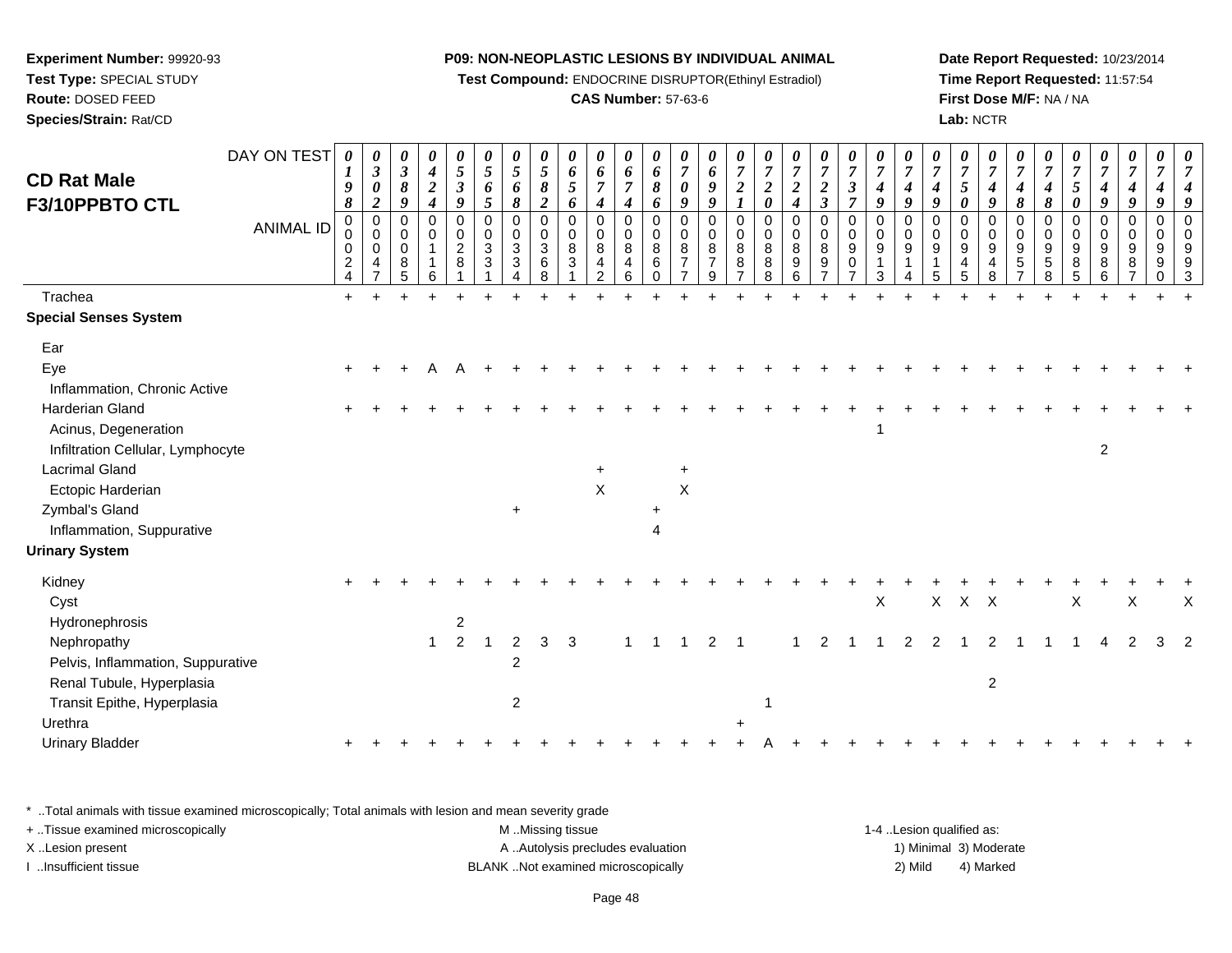**Experiment Number:** 99920-93**Test Type:** SPECIAL STUDY

**Route:** DOSED FEED

**Species/Strain:** Rat/CD

#### **P09: NON-NEOPLASTIC LESIONS BY INDIVIDUAL ANIMAL**

**Test Compound:** ENDOCRINE DISRUPTOR(Ethinyl Estradiol)

#### **CAS Number:** 57-63-6

**Date Report Requested:** 10/23/2014**Time Report Requested:** 11:57:54**First Dose M/F:** NA / NA**Lab:** NCTR

#### DAY ON TEST**CD Rat Male F3/10PPBTO CTL**ANIMAL ID*0 1 9 8* 0 0 0 2 4*0 3 0 2* 0 0 0 4 7*0 3 8 9* 0 0 0 8 5*0 4 2 4* 0 0 1 1 6*0 5 3 9* 0 0 2 8 1*0 5 6 5* 0 0 3 3 1*0 5 6 8* 0 0 3 3 4*0 5 8 2* 0 0 3 6 8*0 6 5 6*0<br>0<br>8<br>3<br>1 *0 6 7 4* 0 0 8 4 2*0 6 7 4* 0 0 8 4 6*0 6 8 6* 0 0 8 6 0*0 7 0 9* 0 0 8 7 7*0 6 9 9* 0 0 8 7 9*0 7 2 1* 0 0 8 8 7*0 7 2 0* 0 0 8 8 8*0 7 2 4* 0 0 8 9 6*0 7 2 3* 0 0 8 9 7*0 7 3 7* 0 0 9 0 7*0 7 4 9*0<br>0<br>9<br>1 3*0 7 4 9* 0 0 9 1 4*0 7 4 9* 0 0 9 1 5*0 7 5 0* 0 0 9 4 5*0 7 4 9* 0 0 9 4 8*0 7 4 8* 0 0 9 5 7*0 7 4 8* 0 0 9 5 8*0 7 5 0* 0 0 9 8 5*0 7 4 9* 0 0 9 8 6*0 7 4 9* 0 0 9 8 7*0 7 4 9* 0 0 9 9 0*0 7 4 9* 0 0 99 3

 $\overline{4}$ 

Hemorrhage $\epsilon$  and  $\epsilon$  and  $\epsilon$  and  $\epsilon$  and  $\epsilon$  and  $\epsilon$  and  $\epsilon$  and  $\epsilon$  and  $\epsilon$  and  $\epsilon$  and  $\epsilon$  and  $\epsilon$  and  $\epsilon$  and  $\epsilon$  and  $\epsilon$  and  $\epsilon$  and  $\epsilon$  and  $\epsilon$  and  $\epsilon$  and  $\epsilon$  and  $\epsilon$  and  $\epsilon$  and  $\epsilon$  and  $\epsilon$  and  $\epsilon$ 

Inflammation, Suppurative $\epsilon$  3

\* ..Total animals with tissue examined microscopically; Total animals with lesion and mean severity grade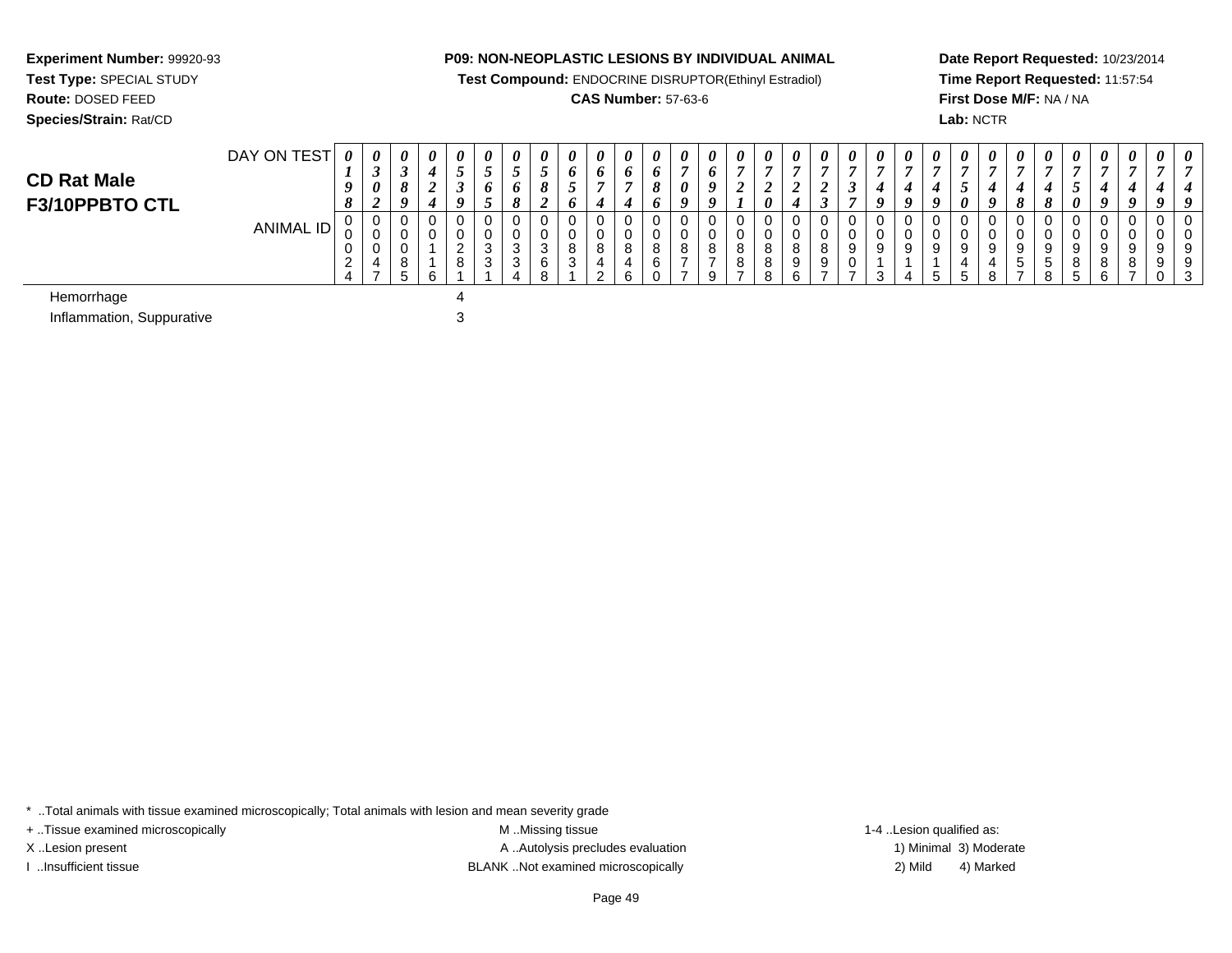**Test Compound:** ENDOCRINE DISRUPTOR(Ethinyl Estradiol)

#### **CAS Number:** 57-63-6

**Date Report Requested:** 10/23/2014**Time Report Requested:** 11:57:55**First Dose M/F:** NA / NA**Lab:** NCTR

| <b>CD Rat Male</b><br>F3/10PPBTO CTL                 | DAY ON TEST      | 0<br>5<br>3      | 0<br>$\overline{7}$<br>5<br>$\boldsymbol{\beta}$ | 0<br>$\overline{7}$<br>5<br>3 | 0<br>$\overline{7}$<br>5<br>$\boldsymbol{\beta}$ | 0<br>7<br>5<br>$\boldsymbol{4}$ | 0<br>$\overline{7}$<br>5<br>4                         | 0<br>$\overline{7}$<br>5<br>4 | 0<br>$\overline{7}$<br>5<br>$\boldsymbol{4}$ | 0<br>$\overline{7}$<br>5<br>$\boldsymbol{4}$ | 0<br>$\overline{7}$<br>$\sqrt{5}$<br>$\boldsymbol{4}$ | 0<br>$\overline{7}$<br>5<br>$\boldsymbol{4}$        | 0<br>$\overline{7}$<br>5<br>5 | 0<br>$\overline{7}$<br>5<br>5 | 0<br>$\overline{7}$<br>5<br>5                     | 0<br>$\overline{7}$<br>$\mathfrak{s}$<br>5 | 0<br>$\overline{7}$<br>5<br>$\boldsymbol{4}$ | 0<br>7<br>5<br>4         | 0<br>$\overline{7}$<br>5<br>$\boldsymbol{4}$       | 0<br>$\overline{7}$<br>5<br>$\boldsymbol{4}$ |          |                |                       |
|------------------------------------------------------|------------------|------------------|--------------------------------------------------|-------------------------------|--------------------------------------------------|---------------------------------|-------------------------------------------------------|-------------------------------|----------------------------------------------|----------------------------------------------|-------------------------------------------------------|-----------------------------------------------------|-------------------------------|-------------------------------|---------------------------------------------------|--------------------------------------------|----------------------------------------------|--------------------------|----------------------------------------------------|----------------------------------------------|----------|----------------|-----------------------|
|                                                      | <b>ANIMAL ID</b> | 0<br>0<br>3<br>0 | 0<br>1<br>0<br>3<br>5                            | 0<br>1<br>0<br>3<br>6         | $\mathbf 0$<br>$\mathbf 0$<br>3<br>9             | 0<br>1<br>0<br>6                | $\mathbf 0$<br>1<br>$\mathbf 0$<br>6<br>$\mathcal{P}$ | $\mathbf 0$<br>0<br>6<br>3    | 0<br>$\mathbf{1}$<br>$\mathbf 0$<br>6<br>4   | 0<br>0<br>6<br>5                             | 0<br>$\mathbf{1}$<br>$\pmb{0}$<br>$\,6\,$<br>8        | $\mathbf 0$<br>1<br>0<br>$\overline{7}$<br>$\Omega$ | 0<br>$\mathbf 0$<br>9         | 0<br>1<br>0<br>9<br>8         | $\mathbf 0$<br>1<br>$\mathbf{1}$<br>0<br>$\Omega$ | $\mathbf 0$<br>$\mathbf{1}$<br>0           | 0<br>$\mathbf{1}$<br>1<br>$\Omega$           | $\Omega$<br>$\mathbf{1}$ | $\mathbf 0$<br>$\mathbf{1}$<br>1<br>$\overline{7}$ | $\Omega$<br>1<br>1<br>8                      |          |                | <i><b>*TOTALS</b></i> |
| <b>Alimentary System</b>                             |                  |                  |                                                  |                               |                                                  |                                 |                                                       |                               |                                              |                                              |                                                       |                                                     |                               |                               |                                                   |                                            |                                              |                          |                                                    |                                              |          |                |                       |
| Esophagus<br>Dilatation                              |                  |                  |                                                  |                               |                                                  |                                 |                                                       |                               |                                              |                                              |                                                       |                                                     |                               |                               |                                                   |                                            |                                              |                          |                                                    |                                              | 50       | 1              | 4.0                   |
| Intestine Large, Cecum<br>Dilatation                 |                  |                  |                                                  |                               |                                                  |                                 |                                                       |                               |                                              |                                              |                                                       |                                                     |                               |                               |                                                   |                                            |                                              |                          |                                                    |                                              | 47       | 1              | 3.0                   |
| Intestine Large, Colon                               |                  |                  |                                                  |                               |                                                  |                                 |                                                       |                               |                                              |                                              |                                                       |                                                     |                               |                               |                                                   |                                            |                                              |                          |                                                    |                                              | 48       |                |                       |
| Intestine Large, Rectum<br>Intestine Small, Duodenum |                  |                  |                                                  |                               |                                                  |                                 |                                                       |                               |                                              |                                              |                                                       |                                                     |                               |                               |                                                   |                                            |                                              |                          |                                                    |                                              | 48<br>47 |                |                       |
| Intestine Small, Ileum                               |                  |                  |                                                  |                               |                                                  |                                 |                                                       |                               |                                              |                                              |                                                       |                                                     |                               |                               |                                                   |                                            |                                              |                          |                                                    |                                              | 47       |                |                       |
| Intestine Small, Jejunum                             |                  |                  |                                                  |                               |                                                  |                                 |                                                       |                               |                                              |                                              |                                                       |                                                     |                               |                               |                                                   |                                            |                                              |                          |                                                    | $\ddot{}$                                    | 45       |                |                       |
| Lymphoid Tiss, Hyperplasia                           |                  |                  |                                                  |                               |                                                  |                                 |                                                       |                               |                                              |                                              |                                                       |                                                     |                               |                               |                                                   |                                            |                                              |                          |                                                    |                                              |          | 1              | 2.0                   |
| Liver                                                |                  |                  |                                                  |                               |                                                  |                                 |                                                       |                               |                                              |                                              |                                                       |                                                     |                               |                               |                                                   |                                            |                                              |                          |                                                    |                                              | 50       |                |                       |
| Angiectasis                                          |                  |                  |                                                  | 3                             |                                                  |                                 |                                                       |                               |                                              |                                              |                                                       |                                                     |                               |                               |                                                   |                                            |                                              |                          |                                                    |                                              |          | 1              | 3.0                   |
| <b>Basophilic Focus</b>                              |                  |                  | $\boldsymbol{\mathsf{X}}$                        |                               |                                                  |                                 |                                                       |                               | X                                            |                                              |                                                       |                                                     |                               |                               |                                                   |                                            |                                              |                          |                                                    |                                              |          | 5              |                       |
| Bile Duct, Hyperplasia                               |                  |                  |                                                  |                               |                                                  | $\overline{2}$                  | $\overline{c}$                                        | $\overline{1}$                |                                              |                                              |                                                       |                                                     | 1                             | $\mathbf{1}$                  |                                                   |                                            |                                              | 1                        |                                                    |                                              |          | 11             | 1.5                   |
| <b>Biliar Tract, Cyst</b>                            |                  |                  |                                                  |                               |                                                  |                                 |                                                       |                               |                                              |                                              |                                                       |                                                     |                               |                               |                                                   |                                            |                                              |                          |                                                    |                                              |          | 1              |                       |
| <b>Biliar Tract, Fibrosis</b>                        |                  |                  |                                                  |                               |                                                  |                                 |                                                       |                               |                                              |                                              |                                                       | 1                                                   |                               |                               |                                                   |                                            |                                              |                          |                                                    |                                              |          | 7              | 1.1                   |
| Congestion                                           |                  |                  |                                                  |                               |                                                  |                                 |                                                       |                               |                                              |                                              |                                                       |                                                     |                               |                               |                                                   |                                            |                                              |                          |                                                    |                                              |          | 1              | 3.0                   |
| Cytomegaly                                           |                  |                  |                                                  |                               |                                                  |                                 |                                                       |                               |                                              |                                              |                                                       |                                                     |                               |                               |                                                   |                                            |                                              |                          |                                                    |                                              |          | 1              | 2.0                   |
| Degeneration, Cystic                                 |                  |                  |                                                  |                               |                                                  |                                 |                                                       |                               |                                              |                                              |                                                       |                                                     |                               |                               |                                                   | 1                                          |                                              |                          | 1                                                  |                                              |          | 6              | 1.2                   |
| <b>Eosinophilic Focus</b>                            |                  |                  |                                                  |                               |                                                  | $\boldsymbol{\mathsf{X}}$       |                                                       |                               |                                              |                                              |                                                       |                                                     |                               | X                             |                                                   | $\pmb{\times}$                             |                                              |                          |                                                    |                                              |          | 4              |                       |
| Hematopoietic Cell Proliferation                     |                  |                  |                                                  |                               |                                                  |                                 |                                                       |                               |                                              |                                              |                                                       |                                                     |                               |                               |                                                   |                                            |                                              |                          |                                                    |                                              |          | $\overline{2}$ | 1.0                   |

\* ..Total animals with tissue examined microscopically; Total animals with lesion and mean severity grade

+ ..Tissue examined microscopically examined microscopically examined as:  $M$  ..Missing tissue 1-4 ..Lesion qualified as:

**Experiment Number:** 99920-93**Test Type:** SPECIAL STUDY**Route:** DOSED FEED**Species/Strain:** Rat/CD

X..Lesion present **A ..Autolysis precludes evaluation** A ..Autolysis precludes evaluation 1) Minimal 3) Moderate

I ..Insufficient tissue BLANK ..Not examined microscopically 2) Mild 4) Marked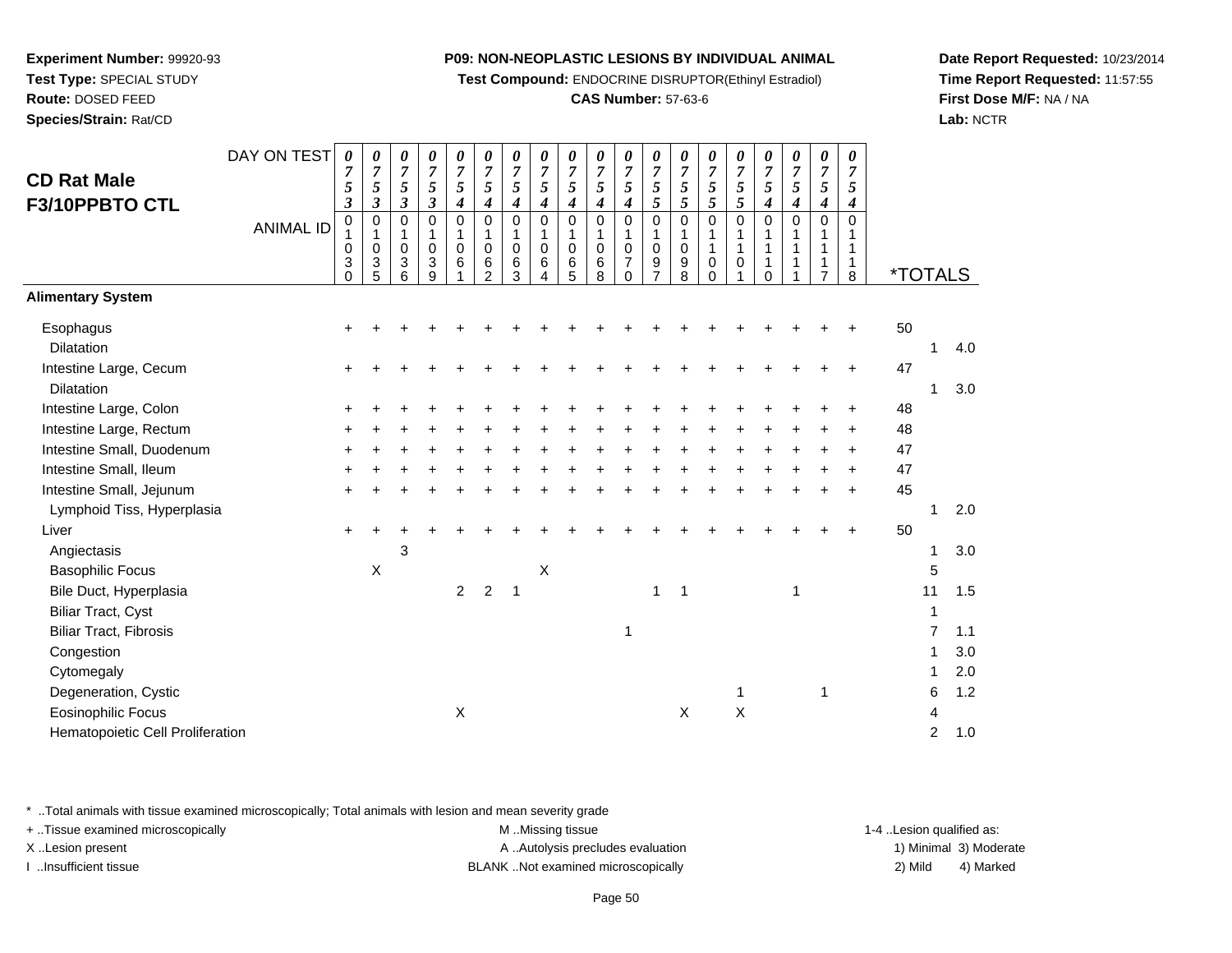**Test Compound:** ENDOCRINE DISRUPTOR(Ethinyl Estradiol)

#### **CAS Number:** 57-63-6

**Date Report Requested:** 10/23/2014**Time Report Requested:** 11:57:55**First Dose M/F:** NA / NA**Lab:** NCTR

| DAY ON TEST<br><b>CD Rat Male</b><br>F3/10PPBTO CTL | 0<br>$\overline{7}$<br>5<br>3 | 0<br>$\overline{7}$<br>5<br>3 | 0<br>$\boldsymbol{7}$<br>5<br>3 | 0<br>$\overline{7}$<br>5<br>$\boldsymbol{\beta}$ | 0<br>$\overline{7}$<br>5<br>4        | 0<br>$\overline{7}$<br>5<br>4                           | 0<br>$\overline{7}$<br>5<br>4   | 0<br>$\boldsymbol{7}$<br>5<br>4           | 0<br>$\overline{7}$<br>5<br>$\boldsymbol{4}$          | 0<br>$\overline{7}$<br>5<br>$\boldsymbol{4}$ | 0<br>$\overline{7}$<br>5<br>$\boldsymbol{4}$         | 0<br>$\overline{7}$<br>5<br>5      | 0<br>$\overline{7}$<br>5<br>5 | 0<br>$\boldsymbol{7}$<br>5<br>5 | 0<br>$\overline{7}$<br>5<br>5 | 0<br>$\overline{7}$<br>5<br>4 | 0<br>$\overline{7}$<br>$\sqrt{5}$<br>4 | 0<br>$\overline{7}$<br>5<br>4   | 0<br>$\overline{7}$<br>5<br>$\boldsymbol{4}$ |    |                       |     |
|-----------------------------------------------------|-------------------------------|-------------------------------|---------------------------------|--------------------------------------------------|--------------------------------------|---------------------------------------------------------|---------------------------------|-------------------------------------------|-------------------------------------------------------|----------------------------------------------|------------------------------------------------------|------------------------------------|-------------------------------|---------------------------------|-------------------------------|-------------------------------|----------------------------------------|---------------------------------|----------------------------------------------|----|-----------------------|-----|
| <b>ANIMAL ID</b>                                    | 0<br>0<br>3<br>$\Omega$       | 0<br>1<br>0<br>3<br>5         | 0<br>1<br>0<br>3<br>6           | 0<br>1<br>0<br>3<br>9                            | $\mathbf 0$<br>1<br>$\mathbf 0$<br>6 | $\mathbf 0$<br>$\mathbf{1}$<br>0<br>6<br>$\overline{2}$ | $\mathbf 0$<br>1<br>0<br>6<br>3 | $\mathbf 0$<br>1<br>$\mathbf 0$<br>6<br>4 | $\mathbf 0$<br>$\mathbf 1$<br>$\pmb{0}$<br>$6\over 5$ | $\mathbf 0$<br>1<br>0<br>6<br>8              | $\mathbf 0$<br>$\mathbf{1}$<br>0<br>7<br>$\mathbf 0$ | 0<br>1<br>0<br>9<br>$\overline{7}$ | 0<br>1<br>0<br>9<br>8         | 0<br>1<br>1<br>0<br>$\mathbf 0$ | 0<br>1<br>1<br>$\Omega$<br>1  | $\mathbf 0$<br>$\Omega$       | 0                                      | $\Omega$<br>1<br>$\overline{7}$ | $\mathbf 0$<br>$\mathbf 1$<br>1<br>8         |    | <i><b>*TOTALS</b></i> |     |
| Hepatodiaphragmatic Nodule                          |                               |                               |                                 |                                                  |                                      |                                                         |                                 |                                           | X                                                     |                                              |                                                      |                                    |                               |                                 |                               | X                             |                                        |                                 | X                                            |    | 4                     |     |
| Infiltration Cellular, Lymphocyte                   |                               | 1                             |                                 |                                                  |                                      |                                                         |                                 |                                           |                                                       |                                              |                                                      |                                    |                               |                                 |                               |                               |                                        |                                 |                                              |    | 4                     | 1.0 |
| Inflammation, Chronic Active                        |                               |                               |                                 |                                                  |                                      |                                                         | 1                               |                                           |                                                       |                                              |                                                      |                                    |                               |                                 |                               |                               |                                        |                                 |                                              |    | 3                     | 1.0 |
| Karyomegaly                                         |                               |                               |                                 |                                                  |                                      |                                                         |                                 |                                           |                                                       |                                              |                                                      |                                    |                               |                                 |                               |                               |                                        |                                 |                                              |    |                       | 2.0 |
| Necrosis                                            |                               |                               |                                 |                                                  |                                      |                                                         |                                 |                                           |                                                       |                                              |                                                      |                                    |                               |                                 |                               |                               |                                        |                                 |                                              |    | 2                     | 2.5 |
| Oval Cell, Hyperplasia                              |                               |                               |                                 |                                                  |                                      |                                                         |                                 |                                           |                                                       |                                              |                                                      |                                    |                               |                                 |                               |                               |                                        |                                 |                                              |    |                       | 1.0 |
| <b>Tension Lipidosis</b>                            |                               |                               |                                 | $\overline{c}$                                   |                                      |                                                         |                                 |                                           |                                                       |                                              |                                                      |                                    |                               |                                 |                               |                               |                                        |                                 |                                              |    | 2                     | 2.0 |
| Vacuolization Cytoplasmic                           |                               |                               |                                 | 1                                                |                                      |                                                         |                                 |                                           |                                                       |                                              |                                                      |                                    |                               |                                 |                               |                               |                                        |                                 |                                              |    | 6                     | 1.7 |
| Mesentery                                           |                               | $\pm$                         |                                 |                                                  | $\ddot{}$                            |                                                         |                                 |                                           | $\ddot{}$                                             | ÷                                            |                                                      |                                    |                               |                                 |                               |                               |                                        | $+$                             |                                              | 6  |                       |     |
| Abscess                                             |                               |                               |                                 |                                                  |                                      |                                                         |                                 |                                           |                                                       | Δ                                            |                                                      |                                    |                               |                                 |                               |                               |                                        |                                 |                                              |    |                       | 4.0 |
| Fat, Necrosis                                       |                               | 4                             |                                 |                                                  | 2                                    |                                                         |                                 |                                           | 4                                                     |                                              |                                                      |                                    |                               |                                 |                               |                               |                                        |                                 |                                              |    | 4                     | 3.5 |
| Oral Mucosa                                         |                               |                               |                                 | +                                                |                                      |                                                         |                                 |                                           |                                                       |                                              |                                                      |                                    |                               |                                 |                               |                               |                                        |                                 |                                              | 4  |                       |     |
| Inflammation, Suppurative                           |                               |                               |                                 |                                                  |                                      |                                                         |                                 |                                           |                                                       |                                              |                                                      |                                    |                               |                                 |                               |                               |                                        |                                 |                                              |    | 1                     | 3.0 |
| Keratin Cyst                                        |                               |                               |                                 | Χ                                                |                                      |                                                         |                                 |                                           |                                                       |                                              |                                                      |                                    |                               |                                 |                               |                               |                                        |                                 |                                              |    | 3                     |     |
| Pancreas                                            | +                             |                               |                                 |                                                  |                                      |                                                         |                                 |                                           |                                                       |                                              |                                                      |                                    |                               |                                 |                               |                               |                                        |                                 |                                              | 49 |                       |     |
| Acinar Cell, Degeneration                           | $\overline{c}$                | 2                             |                                 |                                                  | $\overline{2}$                       |                                                         | $\overline{c}$                  | $\overline{c}$                            | 4                                                     | $\overline{2}$                               |                                                      | $\overline{c}$                     | 2                             | $\overline{c}$                  | 3                             | 3                             |                                        |                                 |                                              |    | 36                    | 2.3 |
| <b>Salivary Glands</b>                              |                               |                               |                                 |                                                  |                                      |                                                         |                                 |                                           |                                                       |                                              |                                                      |                                    |                               |                                 |                               |                               |                                        |                                 |                                              | 49 |                       |     |
| Stomach, Forestomach                                |                               |                               |                                 |                                                  |                                      |                                                         |                                 |                                           |                                                       |                                              |                                                      |                                    |                               |                                 |                               |                               |                                        |                                 |                                              | 49 |                       |     |
| Edema                                               |                               |                               |                                 |                                                  |                                      |                                                         |                                 |                                           |                                                       |                                              |                                                      |                                    |                               |                                 |                               |                               |                                        |                                 |                                              |    | 2                     | 2.5 |
| Epithelium, Hyperplasia                             |                               |                               |                                 |                                                  |                                      |                                                         |                                 |                                           |                                                       |                                              |                                                      |                                    |                               |                                 |                               |                               |                                        |                                 |                                              |    | $\overline{2}$        | 2.0 |
| Hyperkeratosis                                      |                               |                               |                                 |                                                  |                                      |                                                         |                                 |                                           |                                                       |                                              |                                                      |                                    |                               |                                 |                               |                               |                                        |                                 |                                              |    |                       | 2.0 |
| Inflammation, Chronic Active                        |                               |                               |                                 |                                                  |                                      |                                                         |                                 |                                           |                                                       |                                              |                                                      |                                    |                               |                                 |                               |                               |                                        |                                 |                                              |    |                       | 2.0 |
| Stomach, Glandular                                  |                               |                               |                                 |                                                  |                                      |                                                         |                                 |                                           |                                                       |                                              |                                                      |                                    |                               |                                 |                               |                               |                                        |                                 |                                              | 47 |                       |     |

\* ..Total animals with tissue examined microscopically; Total animals with lesion and mean severity grade

**Experiment Number:** 99920-93**Test Type:** SPECIAL STUDY**Route:** DOSED FEED**Species/Strain:** Rat/CD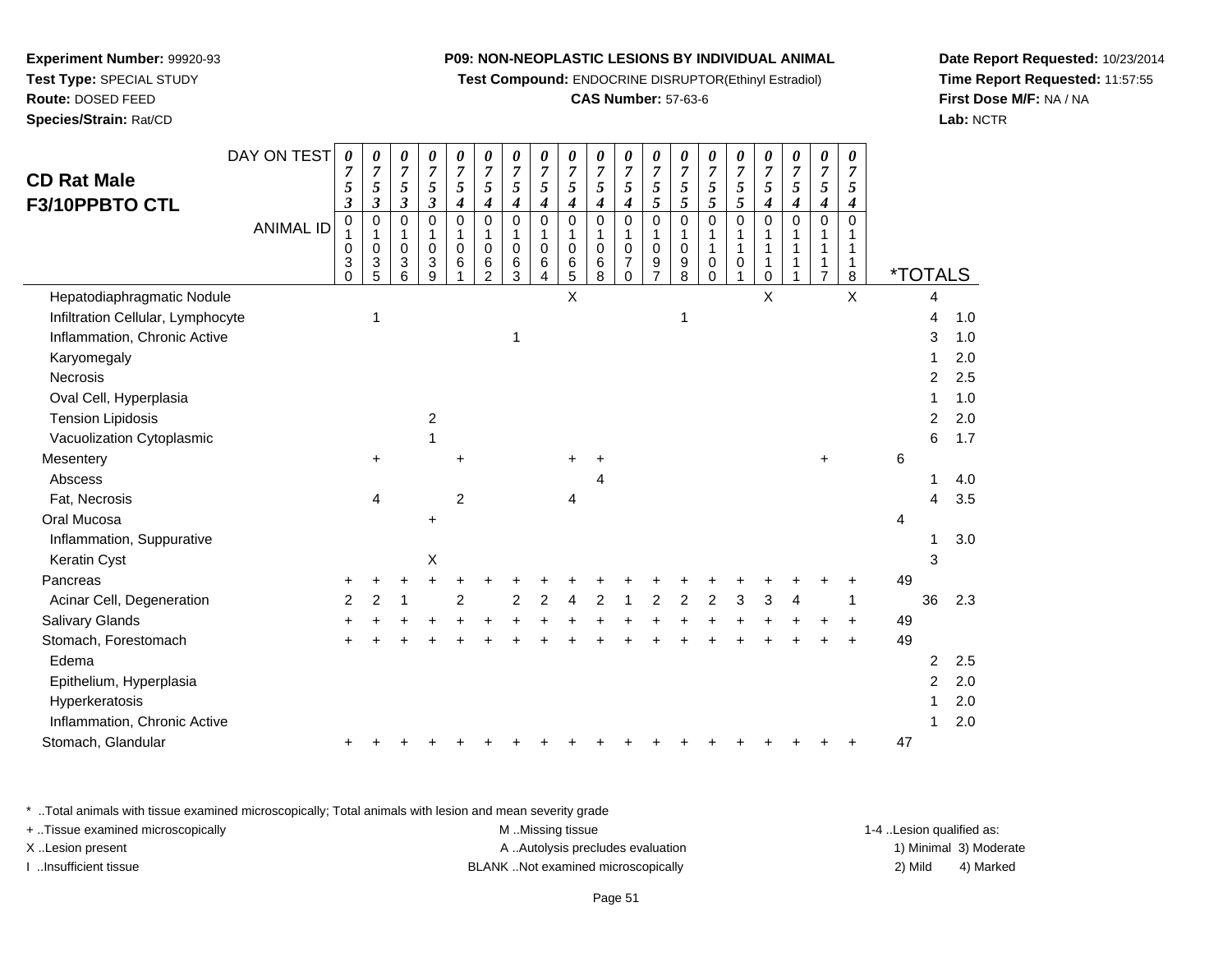**Test Compound:** ENDOCRINE DISRUPTOR(Ethinyl Estradiol)

#### **CAS Number:** 57-63-6

**Date Report Requested:** 10/23/2014**Time Report Requested:** 11:57:55**First Dose M/F:** NA / NA**Lab:** NCTR

| <b>CD Rat Male</b><br>F3/10PPBTO CTL     | DAY ON TEST<br><b>ANIMAL ID</b> | 0<br>7<br>5<br>3<br>0<br>1<br>0 | 0<br>$\overline{7}$<br>$\mathfrak{s}$<br>$\boldsymbol{\beta}$<br>$\pmb{0}$<br>1<br>$\mathbf 0$ | 0<br>$\overline{7}$<br>$\sqrt{5}$<br>$\mathfrak{z}$<br>$\pmb{0}$<br>1<br>$\mathbf 0$ | 0<br>$\overline{7}$<br>5<br>$\mathfrak{z}$<br>0<br>1<br>$\mathbf 0$ | $\boldsymbol{\theta}$<br>$\overline{7}$<br>5<br>$\boldsymbol{4}$<br>0<br>1<br>0 | 0<br>7<br>5<br>4<br>$\Omega$<br>$\mathbf 0$ | 0<br>7<br>5<br>4<br>0<br>1<br>0 | 0<br>$\overline{7}$<br>$\sqrt{5}$<br>$\boldsymbol{4}$<br>$\pmb{0}$<br>1<br>$\mathbf 0$ | 0<br>$\overline{7}$<br>$\sqrt{5}$<br>4<br>0<br>1<br>$\mathbf 0$ | $\boldsymbol{\theta}$<br>$\overline{7}$<br>5<br>$\boldsymbol{4}$<br>$\pmb{0}$<br>$\mathbf{1}$<br>$\pmb{0}$ | 0<br>$\overline{7}$<br>$\sqrt{5}$<br>$\boldsymbol{4}$<br>$\mathsf 0$<br>1<br>$\pmb{0}$ | 0<br>$\overline{7}$<br>$\sqrt{5}$<br>5<br>0<br>1<br>0 | 0<br>$\overline{7}$<br>$\sqrt{5}$<br>5<br>$\boldsymbol{0}$<br>1<br>0 | $\boldsymbol{\theta}$<br>$\overline{7}$<br>$\sqrt{5}$<br>5<br>$\mathsf 0$<br>1<br>$\mathbf{1}$ | $\boldsymbol{\theta}$<br>$\overline{7}$<br>$\sqrt{5}$<br>5<br>$\mathbf 0$<br>1<br>1 | 0<br>7<br>$\mathfrak{s}$<br>4<br>$\Omega$<br>1 | 0<br>$\overline{7}$<br>5<br>4<br>0<br>1 | 0<br>$\overline{7}$<br>5<br>4<br>0<br>1<br>1 | $\boldsymbol{\theta}$<br>$\overline{7}$<br>5<br>4<br>$\Omega$<br>1<br>1 |                       |    |     |
|------------------------------------------|---------------------------------|---------------------------------|------------------------------------------------------------------------------------------------|--------------------------------------------------------------------------------------|---------------------------------------------------------------------|---------------------------------------------------------------------------------|---------------------------------------------|---------------------------------|----------------------------------------------------------------------------------------|-----------------------------------------------------------------|------------------------------------------------------------------------------------------------------------|----------------------------------------------------------------------------------------|-------------------------------------------------------|----------------------------------------------------------------------|------------------------------------------------------------------------------------------------|-------------------------------------------------------------------------------------|------------------------------------------------|-----------------------------------------|----------------------------------------------|-------------------------------------------------------------------------|-----------------------|----|-----|
|                                          |                                 | 3<br>$\Omega$                   | 3<br>5                                                                                         | 3<br>6                                                                               | 3<br>9                                                              | 6                                                                               | $\,6$<br>$\mathfrak{p}$                     | 6<br>3                          | 6<br>4                                                                                 | 6<br>5                                                          | 6<br>8                                                                                                     | $\overline{7}$<br>$\Omega$                                                             | 9<br>$\overline{7}$                                   | 9<br>$\overline{8}$                                                  | $\,0\,$<br>$\Omega$                                                                            | 0                                                                                   | 1<br>$\Omega$                                  | 1                                       | 1<br>$\overline{7}$                          | 1<br>8                                                                  | <i><b>*TOTALS</b></i> |    |     |
| <b>Cardiovascular System</b>             |                                 |                                 |                                                                                                |                                                                                      |                                                                     |                                                                                 |                                             |                                 |                                                                                        |                                                                 |                                                                                                            |                                                                                        |                                                       |                                                                      |                                                                                                |                                                                                     |                                                |                                         |                                              |                                                                         |                       |    |     |
| <b>Blood Vessel</b>                      |                                 |                                 |                                                                                                |                                                                                      |                                                                     |                                                                                 |                                             |                                 |                                                                                        |                                                                 |                                                                                                            |                                                                                        |                                                       |                                                                      |                                                                                                |                                                                                     |                                                |                                         |                                              |                                                                         | 50                    |    |     |
| Heart                                    |                                 |                                 |                                                                                                |                                                                                      |                                                                     |                                                                                 |                                             |                                 |                                                                                        |                                                                 |                                                                                                            |                                                                                        |                                                       |                                                                      |                                                                                                |                                                                                     |                                                |                                         |                                              |                                                                         | 50                    |    |     |
| Atrium, Dilatation                       |                                 |                                 |                                                                                                |                                                                                      |                                                                     |                                                                                 |                                             |                                 |                                                                                        |                                                                 |                                                                                                            |                                                                                        |                                                       |                                                                      |                                                                                                |                                                                                     |                                                |                                         |                                              |                                                                         |                       | 1  | 1.0 |
| Cardiomyopathy                           |                                 | $\overline{2}$                  | 2                                                                                              | 1                                                                                    | 1                                                                   | $\overline{2}$                                                                  | 1                                           |                                 |                                                                                        | 1                                                               | $\overline{2}$                                                                                             |                                                                                        | 1                                                     |                                                                      | 2                                                                                              | 1                                                                                   | 2                                              | $\overline{c}$                          | $\overline{2}$                               |                                                                         |                       | 38 | 1.7 |
| Endocardium, Hyperplasia                 |                                 |                                 |                                                                                                |                                                                                      |                                                                     |                                                                                 |                                             |                                 |                                                                                        |                                                                 |                                                                                                            |                                                                                        |                                                       | $\overline{c}$                                                       |                                                                                                |                                                                                     |                                                |                                         |                                              |                                                                         |                       | 1  | 2.0 |
| Ventricle, Dilatation                    |                                 |                                 |                                                                                                |                                                                                      |                                                                     |                                                                                 |                                             |                                 |                                                                                        |                                                                 |                                                                                                            |                                                                                        |                                                       |                                                                      |                                                                                                |                                                                                     |                                                |                                         |                                              |                                                                         |                       | 1  | 1.0 |
| <b>Endocrine System</b>                  |                                 |                                 |                                                                                                |                                                                                      |                                                                     |                                                                                 |                                             |                                 |                                                                                        |                                                                 |                                                                                                            |                                                                                        |                                                       |                                                                      |                                                                                                |                                                                                     |                                                |                                         |                                              |                                                                         |                       |    |     |
| <b>Adrenal Cortex</b>                    |                                 |                                 |                                                                                                |                                                                                      |                                                                     |                                                                                 |                                             |                                 |                                                                                        |                                                                 |                                                                                                            |                                                                                        |                                                       |                                                                      |                                                                                                |                                                                                     |                                                |                                         |                                              |                                                                         | 49                    |    |     |
| <b>Accessory Adrenal Cortical Nodule</b> |                                 |                                 |                                                                                                |                                                                                      |                                                                     |                                                                                 |                                             | $\boldsymbol{\mathsf{X}}$       |                                                                                        |                                                                 |                                                                                                            |                                                                                        |                                                       |                                                                      |                                                                                                |                                                                                     |                                                |                                         |                                              | $\boldsymbol{\mathsf{X}}$                                               |                       | 4  |     |
| Angiectasis                              |                                 |                                 |                                                                                                |                                                                                      |                                                                     |                                                                                 |                                             |                                 |                                                                                        |                                                                 |                                                                                                            |                                                                                        |                                                       |                                                                      |                                                                                                |                                                                                     |                                                |                                         |                                              |                                                                         |                       | 1  | 2.0 |
| Degeneration, Cystic                     |                                 |                                 |                                                                                                |                                                                                      |                                                                     |                                                                                 |                                             |                                 |                                                                                        | 2                                                               |                                                                                                            | 4                                                                                      |                                                       |                                                                      |                                                                                                |                                                                                     |                                                |                                         |                                              |                                                                         |                       | 5  | 1.8 |
| Hyperplasia                              |                                 |                                 |                                                                                                |                                                                                      | 1                                                                   |                                                                                 |                                             |                                 |                                                                                        |                                                                 |                                                                                                            |                                                                                        |                                                       |                                                                      |                                                                                                |                                                                                     |                                                |                                         |                                              |                                                                         |                       | 3  | 1.0 |
| Hypertrophy                              |                                 |                                 |                                                                                                |                                                                                      |                                                                     |                                                                                 | $\overline{c}$                              |                                 |                                                                                        |                                                                 |                                                                                                            |                                                                                        |                                                       |                                                                      |                                                                                                | 1                                                                                   |                                                |                                         |                                              |                                                                         |                       | 4  | 2.5 |
| Vacuolization Cytoplasmic                |                                 |                                 |                                                                                                |                                                                                      |                                                                     |                                                                                 |                                             |                                 |                                                                                        |                                                                 |                                                                                                            |                                                                                        |                                                       | 1                                                                    |                                                                                                |                                                                                     |                                                |                                         |                                              |                                                                         |                       | 9  | 1.4 |
| Adrenal Medulla                          |                                 |                                 |                                                                                                |                                                                                      |                                                                     |                                                                                 |                                             |                                 |                                                                                        |                                                                 |                                                                                                            |                                                                                        |                                                       |                                                                      |                                                                                                |                                                                                     |                                                |                                         |                                              |                                                                         | 49                    |    |     |
| Hyperplasia                              |                                 |                                 |                                                                                                |                                                                                      |                                                                     |                                                                                 |                                             |                                 |                                                                                        |                                                                 |                                                                                                            |                                                                                        |                                                       |                                                                      |                                                                                                | $\overline{2}$                                                                      |                                                | $\overline{c}$                          |                                              |                                                                         |                       | 8  | 1.6 |
| Islets, Pancreatic                       |                                 |                                 |                                                                                                |                                                                                      |                                                                     |                                                                                 |                                             |                                 |                                                                                        |                                                                 |                                                                                                            |                                                                                        |                                                       |                                                                      |                                                                                                |                                                                                     |                                                |                                         |                                              | $\ddot{}$                                                               | 50                    |    |     |
| Hyperplasia                              |                                 |                                 |                                                                                                |                                                                                      |                                                                     |                                                                                 |                                             | 1                               |                                                                                        | 3                                                               |                                                                                                            |                                                                                        | 1                                                     |                                                                      |                                                                                                |                                                                                     |                                                |                                         |                                              |                                                                         |                       | 8  | 1.3 |
| Parathyroid Gland                        |                                 |                                 |                                                                                                |                                                                                      |                                                                     |                                                                                 |                                             |                                 |                                                                                        |                                                                 |                                                                                                            |                                                                                        |                                                       |                                                                      |                                                                                                |                                                                                     |                                                |                                         |                                              |                                                                         | 50                    |    |     |
| Bilateral, Hyperplasia                   |                                 |                                 |                                                                                                |                                                                                      |                                                                     |                                                                                 | 3                                           |                                 |                                                                                        |                                                                 |                                                                                                            |                                                                                        |                                                       |                                                                      |                                                                                                |                                                                                     |                                                |                                         |                                              |                                                                         |                       |    | 3.0 |
| Hyperplasia                              |                                 | 1                               |                                                                                                |                                                                                      |                                                                     |                                                                                 |                                             |                                 |                                                                                        | 1                                                               |                                                                                                            |                                                                                        |                                                       |                                                                      | $\overline{\mathbf{c}}$                                                                        | 1                                                                                   |                                                |                                         |                                              | 1                                                                       |                       | 7  | 1.4 |
|                                          |                                 |                                 |                                                                                                |                                                                                      |                                                                     |                                                                                 |                                             |                                 |                                                                                        |                                                                 |                                                                                                            |                                                                                        |                                                       |                                                                      |                                                                                                |                                                                                     |                                                |                                         |                                              |                                                                         |                       |    |     |

\* ..Total animals with tissue examined microscopically; Total animals with lesion and mean severity grade

**Experiment Number:** 99920-93**Test Type:** SPECIAL STUDY**Route:** DOSED FEED**Species/Strain:** Rat/CD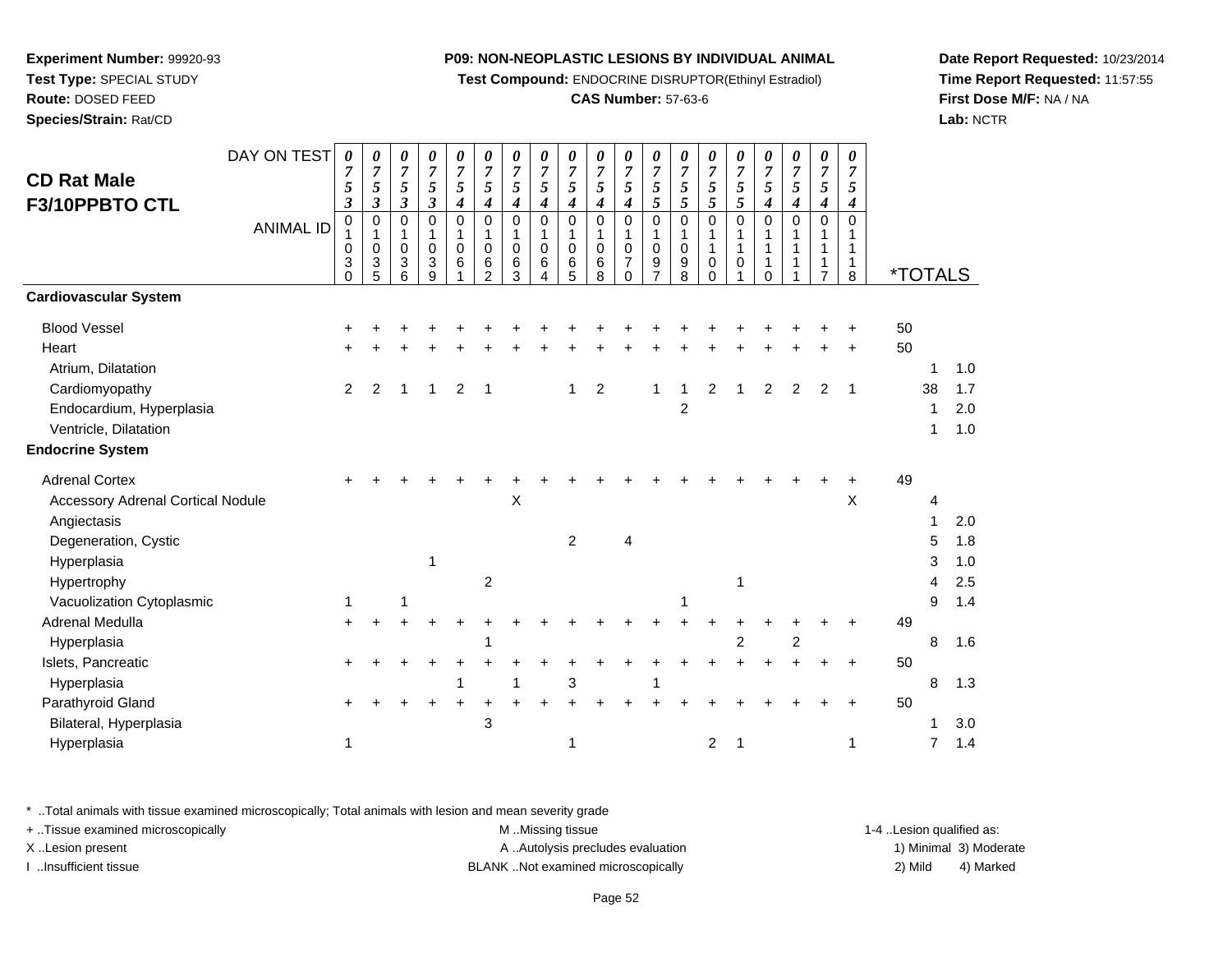**Test Compound:** ENDOCRINE DISRUPTOR(Ethinyl Estradiol)

#### **CAS Number:** 57-63-6

**Date Report Requested:** 10/23/2014**Time Report Requested:** 11:57:56**First Dose M/F:** NA / NA**Lab:** NCTR

| <b>CD Rat Male</b><br>F3/10PPBTO CTL              | DAY ON TEST      | 0<br>$\overline{7}$<br>5<br>3 | 0<br>$\boldsymbol{7}$<br>$\sqrt{5}$<br>3 | 0<br>$\overline{7}$<br>$\mathfrak{s}$<br>$\mathfrak{z}$ | 0<br>$\overline{7}$<br>$\sqrt{5}$<br>$\mathfrak{z}$  | 0<br>$\overline{7}$<br>$\sqrt{5}$<br>4 | 0<br>$\overline{7}$<br>5<br>4                  | 0<br>$\overline{7}$<br>5<br>4 | 0<br>$\overline{7}$<br>$\mathfrak{s}$<br>$\boldsymbol{4}$ | 0<br>$\overline{7}$<br>5<br>$\boldsymbol{4}$ | 0<br>$\overline{7}$<br>$\sqrt{5}$<br>4 | 0<br>$\overline{7}$<br>5<br>4                  | 0<br>$\overline{7}$<br>5<br>5 | 0<br>$\overline{7}$<br>5<br>5             | 0<br>$\overline{7}$<br>5<br>5             | 0<br>$\overline{7}$<br>$\sqrt{5}$<br>5 | 0<br>$\overline{7}$<br>5<br>4 | 0<br>$\overline{7}$<br>5<br>$\boldsymbol{4}$ | 0<br>$\overline{7}$<br>5<br>$\boldsymbol{4}$            | 0<br>$\overline{7}$<br>5<br>4 |    |                       |     |
|---------------------------------------------------|------------------|-------------------------------|------------------------------------------|---------------------------------------------------------|------------------------------------------------------|----------------------------------------|------------------------------------------------|-------------------------------|-----------------------------------------------------------|----------------------------------------------|----------------------------------------|------------------------------------------------|-------------------------------|-------------------------------------------|-------------------------------------------|----------------------------------------|-------------------------------|----------------------------------------------|---------------------------------------------------------|-------------------------------|----|-----------------------|-----|
|                                                   | <b>ANIMAL ID</b> | $\mathbf 0$<br>0<br>3<br>0    | 0<br>1<br>0<br>3<br>5                    | $\mathbf 0$<br>1<br>$\mathbf 0$<br>3<br>6               | $\mathbf 0$<br>$\mathbf{1}$<br>$\mathbf 0$<br>3<br>9 | $\Omega$<br>1<br>$\Omega$<br>6         | $\mathbf 0$<br>$\Omega$<br>6<br>$\overline{2}$ | 0<br>1<br>0<br>6<br>3         | $\mathbf 0$<br>$\mathbf{1}$<br>$\mathbf 0$<br>6<br>4      | 0<br>$\mathbf{1}$<br>$\mathbf 0$<br>6<br>5   | $\mathbf 0$<br>1<br>$\Omega$<br>6<br>8 | $\mathbf 0$<br>$\Omega$<br>$\overline{7}$<br>0 | 0<br>1<br>0<br>9<br>7         | $\mathbf 0$<br>1<br>$\mathbf 0$<br>9<br>8 | $\mathbf 0$<br>1<br>1<br>$\mathbf 0$<br>0 | $\Omega$<br>0                          | $\Omega$<br>0                 | 0<br>1<br>1<br>1                             | $\mathbf 0$<br>1<br>1<br>$\mathbf{1}$<br>$\overline{7}$ | $\mathbf 0$<br>1<br>1<br>8    |    | <i><b>*TOTALS</b></i> |     |
| <b>Pituitary Gland</b>                            |                  | $\ddot{}$                     |                                          |                                                         |                                                      |                                        |                                                | $\ddot{}$                     |                                                           | Ŧ.                                           | $\ddot{}$                              | +                                              | ÷                             |                                           | $\ddot{}$                                 | $+$                                    |                               | $\ddot{}$                                    |                                                         | $\ddot{}$                     | 49 |                       |     |
| Pars Distalis, Cyst                               |                  | Х                             |                                          |                                                         |                                                      |                                        |                                                |                               |                                                           |                                              |                                        | X                                              |                               |                                           |                                           | Χ                                      |                               |                                              |                                                         |                               |    | 6                     |     |
| Pars Distalis, Hyperplasia<br>Pars Intermed, Cyst |                  | 1                             |                                          |                                                         |                                                      | $\ensuremath{\mathsf{3}}$              |                                                |                               | 1                                                         | $\mathbf{1}$                                 |                                        |                                                |                               | $\overline{c}$                            |                                           | $\mathbf{1}$                           |                               | $\overline{c}$                               | 1                                                       | $\mathbf{3}$                  |    | 15<br>$\overline{c}$  | 1.7 |
| <b>Thyroid Gland</b>                              |                  |                               |                                          |                                                         |                                                      |                                        |                                                |                               |                                                           |                                              |                                        |                                                |                               |                                           |                                           |                                        |                               |                                              |                                                         |                               | 50 |                       |     |
| C Cell, Hyperplasia                               |                  |                               |                                          |                                                         |                                                      |                                        |                                                |                               |                                                           |                                              |                                        |                                                |                               |                                           |                                           |                                        |                               |                                              |                                                         | 1                             |    | 4                     | 1.0 |
| Cyst, Squamous                                    |                  |                               |                                          | $\mathsf X$                                             |                                                      |                                        |                                                | X                             |                                                           | $\mathsf X$                                  |                                        |                                                |                               | X                                         | $\mathsf{X}$                              |                                        |                               |                                              | $\pmb{\times}$                                          |                               |    | 13                    |     |
| Follicle, Cyst                                    |                  |                               | $\boldsymbol{\mathsf{X}}$                |                                                         |                                                      |                                        |                                                |                               |                                                           |                                              |                                        |                                                |                               |                                           |                                           |                                        |                               |                                              |                                                         |                               |    |                       |     |
| Follicular Cel, Hyperplasia                       |                  |                               |                                          |                                                         |                                                      |                                        |                                                |                               |                                                           |                                              |                                        |                                                |                               |                                           |                                           |                                        |                               |                                              |                                                         |                               |    | 1                     | 2.0 |
| <b>General Body System</b>                        |                  |                               |                                          |                                                         |                                                      |                                        |                                                |                               |                                                           |                                              |                                        |                                                |                               |                                           |                                           |                                        |                               |                                              |                                                         |                               |    |                       |     |
| <b>NONE</b>                                       |                  |                               |                                          |                                                         |                                                      |                                        |                                                |                               |                                                           |                                              |                                        |                                                |                               |                                           |                                           |                                        |                               |                                              |                                                         |                               |    |                       |     |
| <b>Genital System</b>                             |                  |                               |                                          |                                                         |                                                      |                                        |                                                |                               |                                                           |                                              |                                        |                                                |                               |                                           |                                           |                                        |                               |                                              |                                                         |                               |    |                       |     |
| <b>Coagulating Gland</b>                          |                  |                               |                                          |                                                         |                                                      |                                        |                                                |                               |                                                           |                                              |                                        |                                                |                               |                                           |                                           |                                        |                               |                                              |                                                         |                               | 48 |                       |     |
| Atrophy                                           |                  |                               |                                          |                                                         |                                                      |                                        |                                                |                               |                                                           |                                              |                                        |                                                |                               |                                           |                                           |                                        |                               |                                              |                                                         |                               |    | 1                     | 3.0 |
| Developmental Malformation                        |                  |                               |                                          |                                                         |                                                      |                                        |                                                |                               |                                                           |                                              |                                        |                                                |                               |                                           |                                           |                                        | Χ                             |                                              |                                                         |                               |    | 6                     |     |
| Epididymis                                        |                  |                               |                                          |                                                         |                                                      |                                        |                                                |                               |                                                           |                                              |                                        |                                                |                               |                                           |                                           |                                        |                               |                                              |                                                         |                               | 50 |                       |     |
| Atrophy                                           |                  | 2                             | 3                                        |                                                         | 3                                                    |                                        |                                                | 3                             |                                                           |                                              |                                        |                                                |                               |                                           |                                           | 3                                      |                               |                                              |                                                         |                               |    | 7                     | 2.6 |
| Hypospermia                                       |                  | $\overline{4}$                | 4                                        |                                                         | 4                                                    |                                        |                                                | 4                             |                                                           |                                              |                                        |                                                |                               |                                           |                                           | 4                                      |                               |                                              |                                                         |                               |    | 8                     | 4.0 |
| Infiltration Cellular, Lymphocyte                 |                  |                               | $\overline{c}$                           |                                                         |                                                      | 1                                      |                                                |                               |                                                           |                                              |                                        |                                                |                               |                                           |                                           |                                        |                               |                                              |                                                         |                               |    | $\overline{c}$        | 1.5 |
| <b>Preputial Gland</b>                            |                  | +                             |                                          |                                                         |                                                      |                                        |                                                |                               |                                                           |                                              |                                        |                                                |                               |                                           |                                           |                                        |                               |                                              |                                                         |                               | 50 |                       |     |
| Abscess                                           |                  |                               |                                          |                                                         |                                                      |                                        |                                                |                               |                                                           |                                              |                                        |                                                |                               |                                           |                                           |                                        |                               |                                              |                                                         |                               |    | 2                     | 4.0 |
| Atrophy                                           |                  |                               | $\overline{c}$                           |                                                         |                                                      |                                        |                                                |                               |                                                           |                                              |                                        |                                                |                               |                                           |                                           |                                        |                               |                                              |                                                         |                               |    | 3                     | 2.7 |

\* ..Total animals with tissue examined microscopically; Total animals with lesion and mean severity grade

**Experiment Number:** 99920-93**Test Type:** SPECIAL STUDY**Route:** DOSED FEED**Species/Strain:** Rat/CD

| + Tissue examined microscopically | M Missing tissue                   | 1-4 Lesion qualified as: |                        |
|-----------------------------------|------------------------------------|--------------------------|------------------------|
| X Lesion present                  | A Autolysis precludes evaluation   |                          | 1) Minimal 3) Moderate |
| …Insufficient tissue              | BLANK Not examined microscopically | 2) Mild                  | 4) Marked              |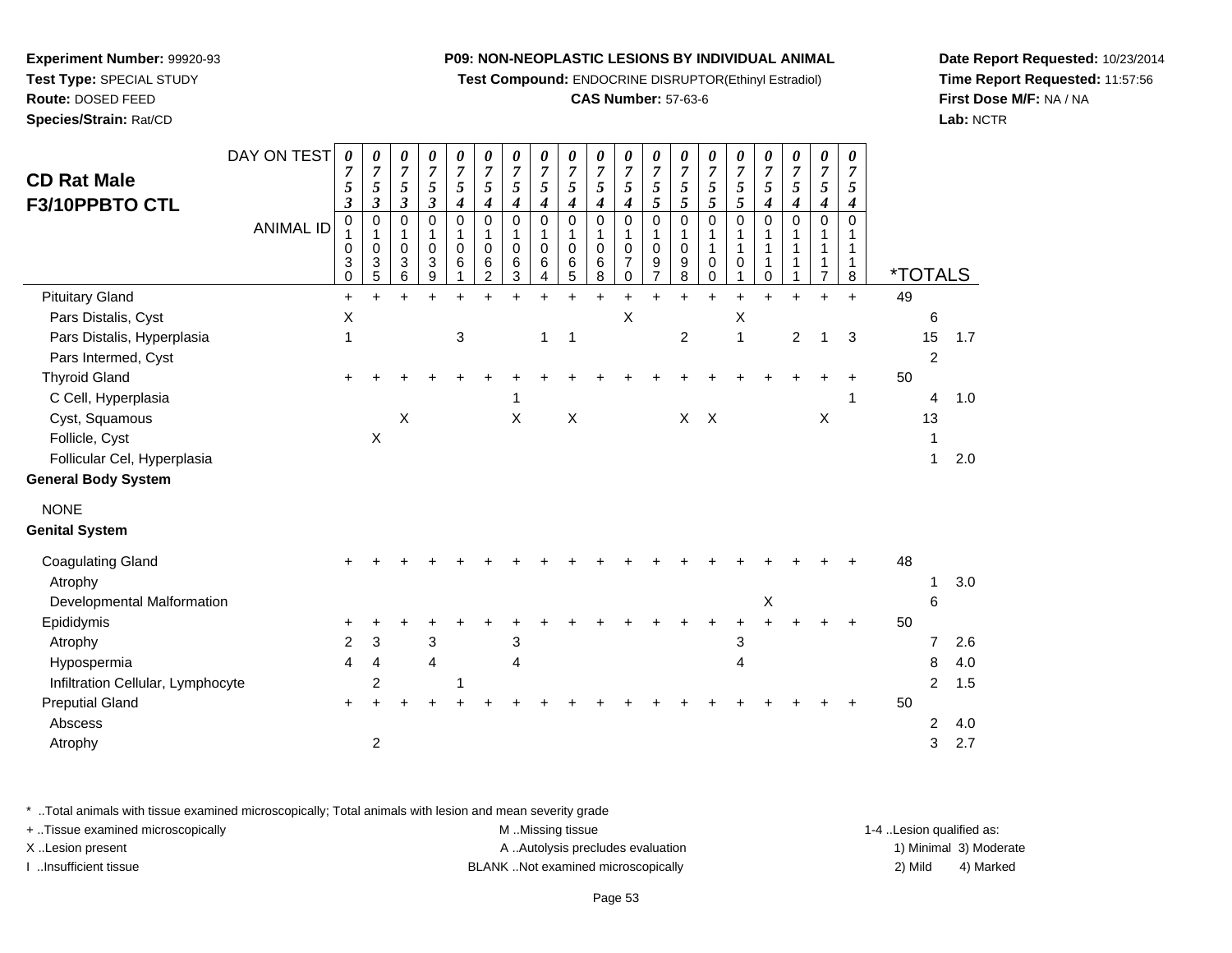**Test Compound:** ENDOCRINE DISRUPTOR(Ethinyl Estradiol)

#### **CAS Number:** 57-63-6

**Date Report Requested:** 10/23/2014**Time Report Requested:** 11:57:56**First Dose M/F:** NA / NA**Lab:** NCTR

| <b>CD Rat Male</b><br>F3/10PPBTO CTL | DAY ON TEST<br><b>ANIMAL ID</b> | 0<br>7<br>5<br>3<br>0<br>0<br>3 | 0<br>$\overline{7}$<br>$\mathfrak{s}$<br>3<br>0<br>1<br>0<br>$\mathbf{3}$ | 0<br>$\overline{7}$<br>5<br>3<br>0<br>1<br>$\mathbf 0$<br>3 | 0<br>$\overline{7}$<br>5<br>$\boldsymbol{\beta}$<br>$\Omega$<br>$\mathbf 0$<br>3 | 0<br>7<br>5<br>$\boldsymbol{4}$<br>$\Omega$<br>$\mathbf 0$<br>6 | 0<br>7<br>5<br>4<br>$\mathbf 0$<br>0<br>6 | 0<br>$\overline{7}$<br>5<br>$\boldsymbol{4}$<br>$\mathbf 0$<br>$\mathbf 0$<br>$\,6\,$ | 0<br>$\overline{7}$<br>5<br>4<br>$\mathbf 0$<br>$\mathbf 0$<br>6 | 0<br>$\overline{7}$<br>$\mathfrak{S}$<br>$\boldsymbol{4}$<br>$\mathbf 0$<br>$\mathbf 0$<br>6 | 0<br>$\overline{7}$<br>5<br>$\boldsymbol{4}$<br>0<br>$\mathbf 0$<br>$\,6$ | 0<br>7<br>5<br>4<br>$\mathbf 0$<br>$\mathbf 0$<br>$\overline{7}$ | 0<br>$\overline{7}$<br>$\mathfrak{s}$<br>5<br>$\Omega$<br>$\mathbf 0$<br>9 | 0<br>$\overline{7}$<br>5<br>5<br>$\Omega$<br>$\mathbf 0$<br>9 | 0<br>$\overline{7}$<br>$\mathfrak{s}$<br>5<br>0<br>$\mathbf{1}$<br>$\mathbf 0$ | 0<br>7<br>5<br>5<br>$\mathbf 0$<br>1<br>0 | 0<br>7<br>5<br>4<br>0 | 0<br>$\overline{7}$<br>5<br>4<br>$\Omega$<br>1 | 0<br>7<br>5<br>4<br>$\Omega$<br>1 | 0<br>$\overline{7}$<br>5<br>$\boldsymbol{4}$<br>$\Omega$<br>1<br>1 |                       |                |     |
|--------------------------------------|---------------------------------|---------------------------------|---------------------------------------------------------------------------|-------------------------------------------------------------|----------------------------------------------------------------------------------|-----------------------------------------------------------------|-------------------------------------------|---------------------------------------------------------------------------------------|------------------------------------------------------------------|----------------------------------------------------------------------------------------------|---------------------------------------------------------------------------|------------------------------------------------------------------|----------------------------------------------------------------------------|---------------------------------------------------------------|--------------------------------------------------------------------------------|-------------------------------------------|-----------------------|------------------------------------------------|-----------------------------------|--------------------------------------------------------------------|-----------------------|----------------|-----|
|                                      |                                 | 0                               | 5                                                                         | 6                                                           | 9                                                                                |                                                                 | $\overline{2}$                            | 3                                                                                     |                                                                  | 5                                                                                            | 8                                                                         | 0                                                                | $\overline{7}$                                                             | 8                                                             | $\Omega$                                                                       |                                           | 0                     |                                                | $\overline{7}$                    | 8                                                                  | <i><b>*TOTALS</b></i> |                |     |
| Duct, Dilatation                     |                                 |                                 |                                                                           |                                                             |                                                                                  |                                                                 |                                           |                                                                                       |                                                                  |                                                                                              |                                                                           |                                                                  | $\overline{2}$                                                             | 3                                                             |                                                                                |                                           | $\overline{2}$        |                                                |                                   | $\mathcal{P}$                                                      |                       | 11             | 2.4 |
| Infiltration Cellular, Lymphocyte    |                                 |                                 | $\overline{2}$                                                            |                                                             |                                                                                  |                                                                 | 1                                         |                                                                                       |                                                                  | -1                                                                                           |                                                                           |                                                                  |                                                                            |                                                               | 1                                                                              |                                           |                       | 1                                              |                                   |                                                                    |                       | 9              | 1.2 |
| Inflammation, Chronic Active         |                                 |                                 |                                                                           |                                                             |                                                                                  |                                                                 |                                           |                                                                                       |                                                                  |                                                                                              |                                                                           |                                                                  |                                                                            |                                                               |                                                                                |                                           |                       |                                                |                                   |                                                                    |                       |                | 2.0 |
| Inflammation, Suppurative            |                                 | 3                               |                                                                           |                                                             |                                                                                  | $\overline{2}$                                                  | $\overline{2}$                            |                                                                                       |                                                                  |                                                                                              | 3                                                                         |                                                                  |                                                                            | 3                                                             |                                                                                | $\overline{2}$                            | 2                     |                                                |                                   | 3                                                                  |                       | 24             | 2.3 |
| Prostate, Dorsal/Lateral Lobe        |                                 |                                 |                                                                           |                                                             |                                                                                  |                                                                 |                                           |                                                                                       |                                                                  |                                                                                              |                                                                           |                                                                  |                                                                            |                                                               |                                                                                |                                           |                       |                                                |                                   |                                                                    | 50                    |                |     |
| Cyst                                 |                                 |                                 |                                                                           |                                                             |                                                                                  |                                                                 |                                           |                                                                                       |                                                                  |                                                                                              |                                                                           |                                                                  |                                                                            |                                                               |                                                                                |                                           |                       | X                                              |                                   | X                                                                  |                       | $\overline{c}$ |     |
| Inflammation, Chronic Active         |                                 |                                 |                                                                           |                                                             |                                                                                  |                                                                 |                                           | $\mathbf 1$                                                                           |                                                                  |                                                                                              |                                                                           |                                                                  |                                                                            |                                                               |                                                                                |                                           |                       |                                                |                                   |                                                                    |                       | $\overline{7}$ | 2.1 |
| Inflammation, Suppurative            |                                 | 2                               |                                                                           | 2                                                           | 2                                                                                | 1                                                               | $\overline{2}$                            |                                                                                       | $\overline{c}$                                                   |                                                                                              | 1                                                                         |                                                                  |                                                                            |                                                               | 2                                                                              |                                           | 2                     | 2                                              |                                   | 2                                                                  |                       | 34             | 1.8 |
| Prostate, Ventral Lobe               |                                 |                                 |                                                                           |                                                             |                                                                                  | $\ddot{}$                                                       | $\ddot{}$                                 |                                                                                       |                                                                  |                                                                                              |                                                                           |                                                                  |                                                                            |                                                               |                                                                                |                                           |                       |                                                |                                   | $\ddot{}$                                                          | 50                    |                |     |
| Hyperplasia                          |                                 |                                 |                                                                           |                                                             |                                                                                  |                                                                 | $\overline{c}$                            |                                                                                       |                                                                  |                                                                                              |                                                                           |                                                                  |                                                                            |                                                               |                                                                                |                                           |                       |                                                |                                   | $\overline{c}$                                                     |                       | $\overline{c}$ | 2.0 |
| Infiltration Cellular, Lymphocyte    |                                 |                                 |                                                                           |                                                             |                                                                                  |                                                                 |                                           |                                                                                       |                                                                  |                                                                                              |                                                                           |                                                                  |                                                                            |                                                               |                                                                                |                                           |                       |                                                |                                   |                                                                    |                       | 2              | 1.0 |
| Inflammation, Chronic Active         |                                 |                                 |                                                                           |                                                             |                                                                                  |                                                                 |                                           |                                                                                       |                                                                  |                                                                                              |                                                                           |                                                                  |                                                                            |                                                               |                                                                                |                                           |                       |                                                |                                   | $\overline{2}$                                                     |                       | 4              | 2.5 |
| Inflammation, Suppurative            |                                 |                                 |                                                                           |                                                             | 4                                                                                |                                                                 |                                           |                                                                                       |                                                                  |                                                                                              |                                                                           |                                                                  |                                                                            |                                                               |                                                                                |                                           |                       |                                                |                                   |                                                                    |                       | 4              | 2.5 |
| <b>Rete Testes</b>                   |                                 | $+$                             |                                                                           |                                                             | M                                                                                |                                                                 | м                                         |                                                                                       |                                                                  |                                                                                              |                                                                           |                                                                  |                                                                            |                                                               |                                                                                |                                           |                       |                                                |                                   |                                                                    | 43                    |                |     |
| Dilatation                           |                                 |                                 | 3                                                                         |                                                             |                                                                                  |                                                                 |                                           |                                                                                       |                                                                  |                                                                                              |                                                                           |                                                                  |                                                                            |                                                               |                                                                                |                                           |                       |                                                |                                   |                                                                    |                       | 4              | 2.0 |
| Fibrosis                             |                                 |                                 |                                                                           |                                                             |                                                                                  |                                                                 |                                           | 3                                                                                     |                                                                  |                                                                                              |                                                                           |                                                                  |                                                                            |                                                               |                                                                                |                                           |                       |                                                |                                   |                                                                    |                       |                | 3.0 |
| <b>Seminal Vesicle</b>               |                                 |                                 |                                                                           |                                                             |                                                                                  |                                                                 |                                           |                                                                                       |                                                                  |                                                                                              |                                                                           |                                                                  |                                                                            |                                                               |                                                                                |                                           |                       |                                                |                                   |                                                                    | 47                    |                |     |
| Atrophy                              |                                 |                                 |                                                                           |                                                             |                                                                                  |                                                                 |                                           |                                                                                       |                                                                  |                                                                                              |                                                                           |                                                                  |                                                                            |                                                               |                                                                                |                                           |                       |                                                |                                   |                                                                    |                       | 4              | 2.0 |
| Lumen, Dilatation                    |                                 |                                 |                                                                           |                                                             |                                                                                  |                                                                 |                                           |                                                                                       |                                                                  |                                                                                              |                                                                           |                                                                  |                                                                            |                                                               |                                                                                |                                           |                       |                                                |                                   |                                                                    |                       | 3              | 3.3 |
| <b>Testes</b>                        |                                 |                                 |                                                                           |                                                             |                                                                                  |                                                                 |                                           |                                                                                       |                                                                  |                                                                                              |                                                                           |                                                                  |                                                                            |                                                               |                                                                                |                                           |                       |                                                |                                   |                                                                    | 50                    |                |     |
| Polyarteritis                        |                                 |                                 |                                                                           |                                                             |                                                                                  |                                                                 |                                           |                                                                                       |                                                                  |                                                                                              |                                                                           |                                                                  |                                                                            |                                                               |                                                                                |                                           |                       |                                                |                                   |                                                                    |                       |                | 3.0 |
| Seminif Tub, Degeneration            |                                 |                                 |                                                                           |                                                             |                                                                                  |                                                                 |                                           |                                                                                       |                                                                  |                                                                                              |                                                                           |                                                                  |                                                                            |                                                               |                                                                                | 4                                         |                       |                                                |                                   |                                                                    |                       | 17             | 2.7 |
|                                      |                                 |                                 |                                                                           |                                                             |                                                                                  |                                                                 |                                           |                                                                                       |                                                                  |                                                                                              |                                                                           |                                                                  |                                                                            |                                                               |                                                                                |                                           |                       |                                                |                                   |                                                                    |                       |                |     |

\* ..Total animals with tissue examined microscopically; Total animals with lesion and mean severity grade

**Experiment Number:** 99920-93**Test Type:** SPECIAL STUDY**Route:** DOSED FEED**Species/Strain:** Rat/CD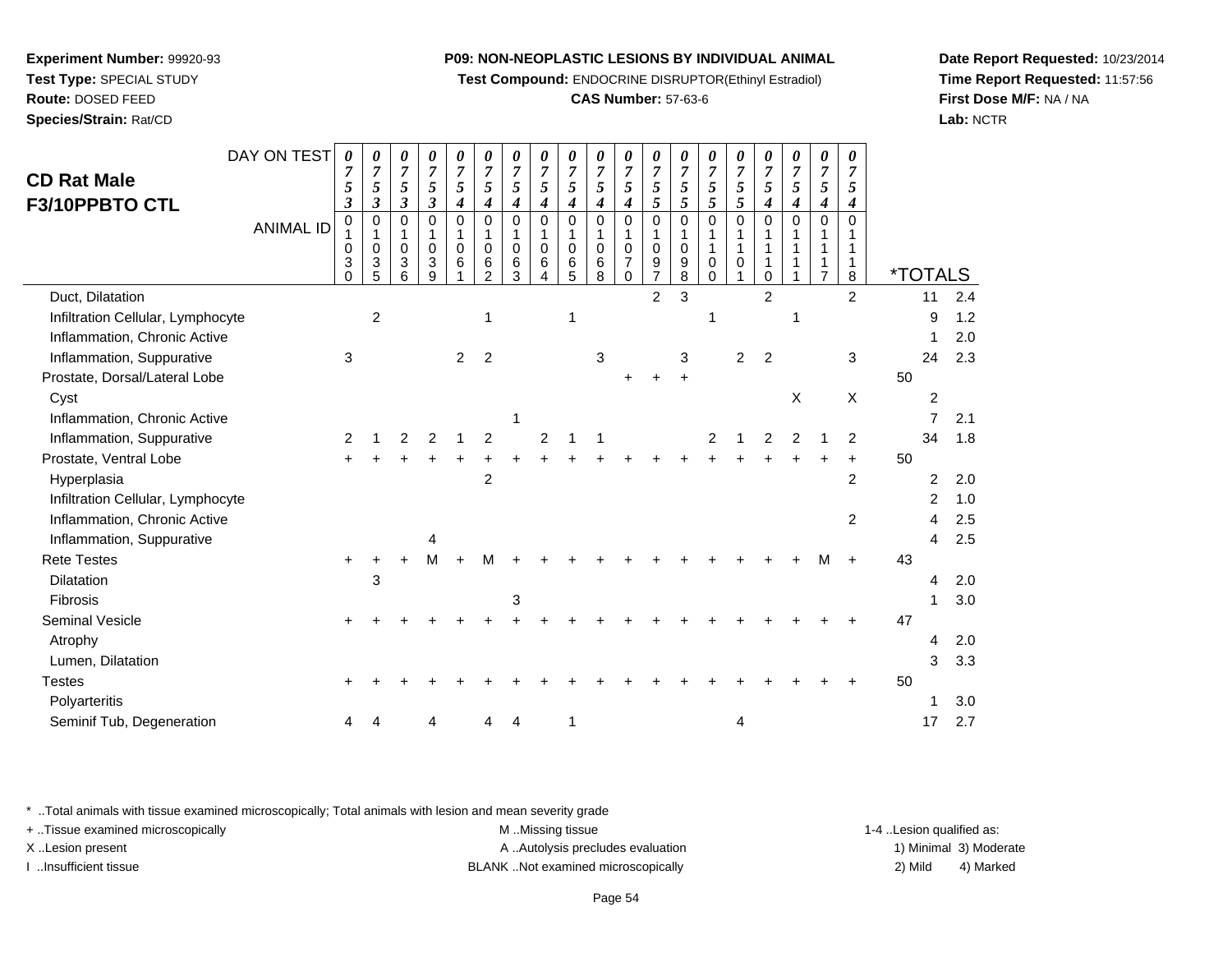**Test Compound:** ENDOCRINE DISRUPTOR(Ethinyl Estradiol)

#### **CAS Number:** 57-63-6

**Date Report Requested:** 10/23/2014**Time Report Requested:** 11:57:56**First Dose M/F:** NA / NA**Lab:** NCTR

| DAY ON TEST                                   | 0              | 0        | 0              | 0              | 0              | $\boldsymbol{\theta}$ | 0                     | 0                | 0              | 0                   | 0                     | 0               | 0                |                | 0             | 0        | 0              | 0              | 0              |                       |   |     |
|-----------------------------------------------|----------------|----------|----------------|----------------|----------------|-----------------------|-----------------------|------------------|----------------|---------------------|-----------------------|-----------------|------------------|----------------|---------------|----------|----------------|----------------|----------------|-----------------------|---|-----|
| <b>CD Rat Male</b>                            | 7              | 7        | $\overline{7}$ | $\overline{7}$ | 7              | $\overline{7}$        | $\overline{7}$        | $\overline{7}$   | $\overline{7}$ | $\overline{7}$<br>5 | 7                     | $\overline{7}$  | $\overline{7}$   | 7              | 7             | 7        | $\overline{7}$ | $\overline{7}$ | $\overline{7}$ |                       |   |     |
| F3/10PPBTO CTL                                | 5<br>3         | 5<br>3   | 5<br>3         | 5<br>3         | 5<br>4         | 5<br>4                | 5<br>$\boldsymbol{4}$ | 5<br>4           | 5<br>4         | 4                   | 5<br>$\boldsymbol{4}$ | 5<br>$\sqrt{5}$ | 5<br>5           | 5<br>5         | 5<br>5        | 5<br>4   | 5<br>4         | 5<br>4         | 5<br>4         |                       |   |     |
|                                               | 0              | $\Omega$ | 0              | $\Omega$       | $\Omega$       | $\Omega$              | $\Omega$              | $\Omega$         | $\Omega$       | $\Omega$            | $\Omega$              | $\Omega$        | $\mathbf 0$      | $\Omega$       | $\Omega$      | $\Omega$ | $\Omega$       | $\mathbf 0$    | $\Omega$       |                       |   |     |
| <b>ANIMAL ID</b>                              |                | 1        |                |                | 1              | 1                     | 1                     | 1                | 1              | 1                   | 1                     | 1               | 1                |                |               |          |                | 1              |                |                       |   |     |
|                                               | 0<br>3         | 0<br>3   | $\Omega$<br>3  | 0<br>3         | 0<br>6         | 0<br>6                | $\Omega$<br>6         | $\mathbf 0$<br>6 | 0<br>6         | 0<br>6              | $\Omega$<br>7         | $\Omega$<br>9   | $\mathbf 0$<br>9 | 1<br>0         | 1<br>$\Omega$ | 1        |                | 1              |                |                       |   |     |
|                                               | $\Omega$       | 5        | 6              | 9              |                | $\mathfrak{p}$        | 3                     | 4                | 5              | 8                   | $\Omega$              |                 | 8                | 0              |               | $\Omega$ |                | $\overline{7}$ | 8              | <i><b>*TOTALS</b></i> |   |     |
| <b>Hematopoietic System</b>                   |                |          |                |                |                |                       |                       |                  |                |                     |                       |                 |                  |                |               |          |                |                |                |                       |   |     |
| <b>Bone Marrow</b>                            |                |          |                |                |                |                       |                       |                  |                |                     |                       |                 |                  |                |               |          |                |                |                | 50                    |   |     |
| Myeloid Cell, Hyperplasia                     |                |          |                |                |                |                       |                       |                  |                | $\overline{2}$      |                       |                 |                  |                |               |          | 1              |                | $\overline{2}$ | 12                    |   | 2.0 |
| Sinusoid, Dilatation                          |                |          |                |                |                |                       |                       |                  |                |                     |                       |                 |                  |                |               |          |                |                |                |                       | 1 | 4.0 |
| Lymph Node                                    |                |          |                |                |                |                       |                       |                  |                | +                   |                       |                 |                  |                |               |          |                |                |                | 13                    |   |     |
| Lumbar, Degeneration, Cystic                  |                |          |                |                |                |                       |                       | 3                |                |                     | 3                     |                 |                  |                |               |          |                |                |                |                       | 7 | 2.9 |
| Lumbar, Hyperplasia, Lymphoid                 |                |          |                |                |                |                       |                       | 3                |                |                     |                       |                 |                  |                |               |          |                |                |                |                       | 2 | 2.5 |
| Lumbar, Infiltration Cellular, Plasma Cell    |                |          |                |                |                |                       |                       | 3                |                |                     |                       |                 |                  |                |               |          |                |                |                |                       | 5 | 2.6 |
| Mediastinal, Degeneration, Cystic             |                |          |                |                |                |                       |                       |                  |                |                     |                       |                 |                  |                |               |          |                |                |                |                       |   | 2.0 |
| Popliteal, Hyperplasia, Lymphoid              |                |          |                | 3              |                |                       |                       |                  |                |                     |                       |                 |                  |                |               |          |                |                |                |                       | 2 | 3.0 |
| Popliteal, Infiltration Cellular, Plasma Cell |                |          |                | 3              |                |                       |                       |                  |                |                     |                       |                 |                  |                |               |          |                |                |                |                       | 2 | 3.0 |
| Renal, Degeneration, Cystic                   |                |          |                |                |                |                       |                       |                  |                | 3                   |                       |                 |                  |                |               |          |                |                |                |                       | 3 | 3.7 |
| Lymph Node, Mandibular                        |                |          |                |                |                |                       |                       |                  |                |                     |                       |                 |                  |                |               |          |                |                |                | 50                    |   |     |
| Degeneration, Cystic                          |                | 2        |                |                | 2              | $\overline{2}$        |                       |                  | 2              |                     |                       |                 |                  |                | 1             |          |                |                |                | 11                    |   | 1.8 |
| Hyperplasia, Lymphoid                         |                | 3        | $\overline{2}$ | $\overline{2}$ | 2              |                       | $\overline{2}$        | $\overline{2}$   |                | 2                   | 2                     |                 | 3                |                | 3             | 2        |                | 2              | 2              | 29                    |   | 2.0 |
| Infiltration Cellular, Plasma Cell            | $\overline{2}$ | 2        |                |                | $\overline{2}$ | $\overline{2}$        | $\overline{2}$        | $\overline{2}$   |                | $\overline{c}$      | $\overline{2}$        |                 | $\overline{2}$   | $\overline{c}$ |               |          | $\overline{2}$ | $\overline{c}$ | $\overline{2}$ | 30                    |   | 2.1 |
| Lymph Node, Mesenteric                        |                |          |                |                |                |                       |                       |                  |                |                     |                       |                 |                  |                |               |          |                |                | $\ddot{}$      | 49                    |   |     |
| Hyperplasia, Lymphoid                         |                |          |                |                |                |                       |                       |                  |                |                     |                       |                 |                  |                |               |          |                |                |                | 1                     |   | 2.0 |
| Inflammation, Granulomatous                   |                |          |                |                |                |                       | 2                     |                  |                | 2                   |                       |                 | $\overline{c}$   |                |               | 2        |                |                |                | 10                    |   | 1.6 |
| Spleen                                        |                |          |                |                |                |                       |                       |                  |                |                     |                       |                 |                  |                |               |          |                |                |                | 49                    |   |     |
| Depletion Lymphoid                            |                |          |                |                |                |                       |                       |                  |                |                     |                       |                 |                  |                |               |          |                |                |                |                       |   | 2.0 |
| Hematopoietic Cell Proliferation              |                |          |                |                |                |                       |                       |                  |                |                     |                       |                 | 1                |                |               |          |                |                |                |                       | 8 | 1.4 |
|                                               |                |          |                |                |                |                       |                       |                  |                |                     |                       |                 |                  |                |               |          |                |                |                |                       |   |     |

\* ..Total animals with tissue examined microscopically; Total animals with lesion and mean severity grade

**Experiment Number:** 99920-93**Test Type:** SPECIAL STUDY**Route:** DOSED FEED**Species/Strain:** Rat/CD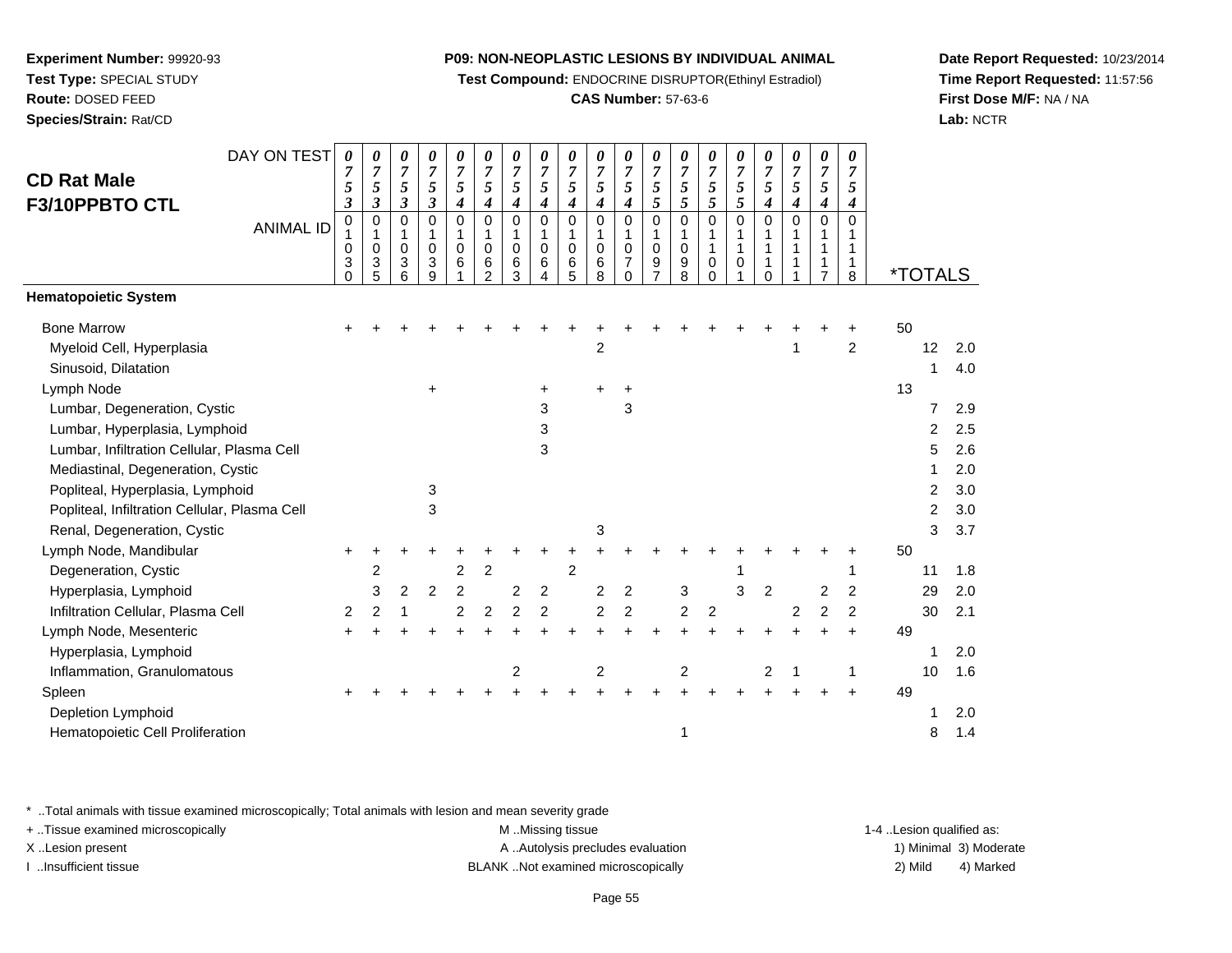**Test Compound:** ENDOCRINE DISRUPTOR(Ethinyl Estradiol)

#### **CAS Number:** 57-63-6

**Date Report Requested:** 10/23/2014**Time Report Requested:** 11:57:57**First Dose M/F:** NA / NA**Lab:** NCTR

| DAY ON TEST<br><b>CD Rat Male</b><br>F3/10PPBTO CTL<br><b>ANIMAL ID</b> | 0<br>7<br>5<br>3<br>0<br>0<br>3<br>$\Omega$ | 0<br>$\overline{7}$<br>$\mathfrak{s}$<br>3<br>0<br>1<br>$\mathbf 0$<br>3<br>5 | 0<br>$\overline{7}$<br>5<br>$\boldsymbol{\beta}$<br>0<br>1<br>$\mathbf 0$<br>3<br>6 | $\pmb{\theta}$<br>$\boldsymbol{7}$<br>$\mathfrak{s}$<br>$\mathfrak{z}$<br>$\mathbf 0$<br>1<br>0<br>3<br>9 | 0<br>$\overline{7}$<br>5<br>4<br>0<br>1<br>$\pmb{0}$<br>6 | 0<br>7<br>5<br>4<br>$\mathbf 0$<br>0<br>6<br>$\overline{c}$ | 0<br>$\overline{7}$<br>$\mathfrak{s}$<br>4<br>$\mathbf 0$<br>1<br>$\mathbf 0$<br>$\,6\,$<br>3 | 0<br>$\overline{7}$<br>5<br>$\boldsymbol{4}$<br>$\mathbf 0$<br>1<br>$\mathbf 0$<br>6<br>4 | 0<br>$\overline{7}$<br>5<br>$\boldsymbol{4}$<br>$\mathbf 0$<br>$\mathbf 0$<br>6<br>5 | 0<br>7<br>5<br>4<br>$\mathbf 0$<br>$\mathbf 0$<br>$\,6$<br>8 | 0<br>7<br>5<br>4<br>$\mathbf 0$<br>0<br>7<br>0 | 0<br>$\overline{7}$<br>$\sqrt{5}$<br>5<br>$\mathbf 0$<br>1<br>$\mathbf 0$<br>$\boldsymbol{9}$<br>$\overline{7}$ | 0<br>$\overline{7}$<br>5<br>5<br>$\mathbf 0$<br>1<br>0<br>9<br>8 | 0<br>$\overline{7}$<br>5<br>5<br>$\mathbf 0$<br>$\mathbf{1}$<br>0<br>$\mathbf 0$ | 0<br>7<br>5<br>5<br>0<br>$\mathbf{1}$<br>0 | 0<br>7<br>5<br>4<br>$\mathbf 0$<br>$\mathbf{1}$<br>$\mathbf 1$<br>$\Omega$ | 0<br>$\overline{7}$<br>5<br>$\boldsymbol{4}$<br>$\Omega$<br>1<br>1 | 0<br>$\overline{7}$<br>5<br>4<br>$\mathbf 0$<br>$\mathbf{1}$<br>-1<br>$\overline{7}$ | 0<br>$\overline{7}$<br>5<br>4<br>$\Omega$<br>$\mathbf{1}$<br>1<br>8 |              | <i><b>*TOTALS</b></i> |     |
|-------------------------------------------------------------------------|---------------------------------------------|-------------------------------------------------------------------------------|-------------------------------------------------------------------------------------|-----------------------------------------------------------------------------------------------------------|-----------------------------------------------------------|-------------------------------------------------------------|-----------------------------------------------------------------------------------------------|-------------------------------------------------------------------------------------------|--------------------------------------------------------------------------------------|--------------------------------------------------------------|------------------------------------------------|-----------------------------------------------------------------------------------------------------------------|------------------------------------------------------------------|----------------------------------------------------------------------------------|--------------------------------------------|----------------------------------------------------------------------------|--------------------------------------------------------------------|--------------------------------------------------------------------------------------|---------------------------------------------------------------------|--------------|-----------------------|-----|
| Hyperplasia, Lymphoid                                                   |                                             |                                                                               |                                                                                     |                                                                                                           |                                                           | $\overline{2}$                                              |                                                                                               |                                                                                           |                                                                                      |                                                              |                                                |                                                                                                                 |                                                                  |                                                                                  |                                            |                                                                            |                                                                    |                                                                                      |                                                                     |              | 4                     | 1.5 |
| Hyperplasia, Stromal                                                    |                                             |                                                                               | 4                                                                                   |                                                                                                           |                                                           |                                                             |                                                                                               |                                                                                           |                                                                                      |                                                              |                                                |                                                                                                                 |                                                                  |                                                                                  |                                            |                                                                            |                                                                    |                                                                                      |                                                                     |              | 2                     | 3.0 |
| Infiltration Cellular, Polymorphnuclr                                   |                                             |                                                                               |                                                                                     |                                                                                                           |                                                           |                                                             |                                                                                               |                                                                                           |                                                                                      |                                                              |                                                |                                                                                                                 |                                                                  |                                                                                  |                                            |                                                                            |                                                                    |                                                                                      |                                                                     |              | 1                     | 2.0 |
| Pigmentation                                                            | 1                                           | 2                                                                             |                                                                                     | $\overline{c}$                                                                                            | 2                                                         |                                                             | $\overline{c}$                                                                                |                                                                                           |                                                                                      |                                                              |                                                | 2                                                                                                               | 2                                                                |                                                                                  | 1                                          |                                                                            | $\overline{2}$                                                     |                                                                                      |                                                                     |              | 29                    | 1.8 |
| Thymus                                                                  | ٠                                           |                                                                               |                                                                                     |                                                                                                           |                                                           |                                                             |                                                                                               |                                                                                           |                                                                                      |                                                              |                                                |                                                                                                                 |                                                                  |                                                                                  |                                            |                                                                            |                                                                    |                                                                                      |                                                                     | 47           |                       |     |
| Atrophy                                                                 | 4                                           | Δ                                                                             |                                                                                     | Δ                                                                                                         | 3                                                         |                                                             | Δ                                                                                             |                                                                                           | Δ                                                                                    | 4                                                            | 3                                              | Δ                                                                                                               |                                                                  |                                                                                  | $\lambda$                                  |                                                                            |                                                                    |                                                                                      | 4                                                                   |              | 45                    | 3.8 |
| Cyst                                                                    |                                             |                                                                               |                                                                                     |                                                                                                           |                                                           |                                                             |                                                                                               |                                                                                           |                                                                                      |                                                              |                                                |                                                                                                                 |                                                                  |                                                                                  |                                            |                                                                            |                                                                    |                                                                                      |                                                                     |              | 1                     |     |
| Epithel Cell, Hyperplasia                                               |                                             |                                                                               |                                                                                     |                                                                                                           |                                                           |                                                             |                                                                                               |                                                                                           |                                                                                      |                                                              |                                                |                                                                                                                 |                                                                  |                                                                                  |                                            |                                                                            |                                                                    |                                                                                      |                                                                     |              | 1                     | 2.0 |
| <b>Integumentary System</b>                                             |                                             |                                                                               |                                                                                     |                                                                                                           |                                                           |                                                             |                                                                                               |                                                                                           |                                                                                      |                                                              |                                                |                                                                                                                 |                                                                  |                                                                                  |                                            |                                                                            |                                                                    |                                                                                      |                                                                     |              |                       |     |
| Mammary Gland                                                           | +                                           |                                                                               |                                                                                     |                                                                                                           |                                                           |                                                             |                                                                                               |                                                                                           |                                                                                      |                                                              |                                                |                                                                                                                 |                                                                  |                                                                                  |                                            |                                                                            |                                                                    |                                                                                      |                                                                     | 40           |                       |     |
| Acinus, Degeneration                                                    | $\mathbf 1$                                 | 4                                                                             |                                                                                     |                                                                                                           |                                                           | 4                                                           | $\overline{4}$                                                                                |                                                                                           |                                                                                      |                                                              |                                                | $\overline{c}$                                                                                                  | $\overline{2}$                                                   | $\mathbf{3}$                                                                     |                                            | 4                                                                          |                                                                    |                                                                                      |                                                                     |              | 17                    | 2.4 |
| Alveolus, Hyperplasia                                                   |                                             |                                                                               | 1                                                                                   |                                                                                                           |                                                           |                                                             |                                                                                               |                                                                                           |                                                                                      |                                                              |                                                |                                                                                                                 |                                                                  |                                                                                  | 1                                          |                                                                            |                                                                    |                                                                                      | 1                                                                   |              | 4                     | 1.3 |
| <b>Atypical Focus</b>                                                   |                                             |                                                                               |                                                                                     |                                                                                                           |                                                           |                                                             |                                                                                               |                                                                                           |                                                                                      |                                                              |                                                |                                                                                                                 |                                                                  |                                                                                  |                                            |                                                                            |                                                                    |                                                                                      |                                                                     |              |                       | 2.0 |
| Ectasia                                                                 |                                             |                                                                               |                                                                                     | 2                                                                                                         |                                                           |                                                             |                                                                                               |                                                                                           |                                                                                      |                                                              |                                                |                                                                                                                 |                                                                  |                                                                                  |                                            |                                                                            |                                                                    |                                                                                      |                                                                     |              | 6                     | 1.5 |
| Fibrosis                                                                |                                             |                                                                               |                                                                                     |                                                                                                           |                                                           |                                                             |                                                                                               |                                                                                           |                                                                                      |                                                              |                                                |                                                                                                                 |                                                                  |                                                                                  |                                            |                                                                            |                                                                    |                                                                                      |                                                                     |              | 1                     | 4.0 |
| Lactation                                                               |                                             |                                                                               |                                                                                     | $\overline{c}$                                                                                            |                                                           |                                                             |                                                                                               |                                                                                           |                                                                                      |                                                              |                                                |                                                                                                                 |                                                                  |                                                                                  |                                            |                                                                            |                                                                    |                                                                                      |                                                                     |              | 7                     | 1.7 |
| Skin                                                                    | $\ddot{}$                                   |                                                                               |                                                                                     |                                                                                                           |                                                           |                                                             |                                                                                               |                                                                                           |                                                                                      |                                                              |                                                |                                                                                                                 |                                                                  |                                                                                  |                                            |                                                                            |                                                                    |                                                                                      |                                                                     | 50           |                       |     |
| Cyst Epithelial Inclusion                                               |                                             | X                                                                             |                                                                                     |                                                                                                           |                                                           |                                                             |                                                                                               |                                                                                           |                                                                                      |                                                              |                                                |                                                                                                                 |                                                                  |                                                                                  |                                            |                                                                            |                                                                    |                                                                                      |                                                                     |              | $\overline{c}$        |     |
| Inflammation, Chronic Active                                            |                                             |                                                                               |                                                                                     | 4                                                                                                         |                                                           |                                                             |                                                                                               | Δ                                                                                         |                                                                                      | 4                                                            |                                                |                                                                                                                 |                                                                  |                                                                                  |                                            |                                                                            |                                                                    | 4                                                                                    | 4                                                                   |              | 10                    | 4.0 |
| <b>Musculoskeletal System</b>                                           |                                             |                                                                               |                                                                                     |                                                                                                           |                                                           |                                                             |                                                                                               |                                                                                           |                                                                                      |                                                              |                                                |                                                                                                                 |                                                                  |                                                                                  |                                            |                                                                            |                                                                    |                                                                                      |                                                                     |              |                       |     |
| <b>Bone</b>                                                             |                                             |                                                                               |                                                                                     |                                                                                                           |                                                           |                                                             |                                                                                               |                                                                                           |                                                                                      |                                                              |                                                |                                                                                                                 |                                                                  |                                                                                  |                                            |                                                                            |                                                                    |                                                                                      |                                                                     | $\mathbf{1}$ |                       |     |
| Bone, Femur                                                             |                                             |                                                                               |                                                                                     |                                                                                                           |                                                           |                                                             |                                                                                               |                                                                                           |                                                                                      |                                                              |                                                |                                                                                                                 |                                                                  |                                                                                  |                                            |                                                                            |                                                                    |                                                                                      |                                                                     | 50           |                       |     |

\* ..Total animals with tissue examined microscopically; Total animals with lesion and mean severity grade

**Experiment Number:** 99920-93**Test Type:** SPECIAL STUDY**Route:** DOSED FEED**Species/Strain:** Rat/CD

| + Tissue examined microscopically | M Missing tissue                   | 1-4 Lesion qualified as: |                        |
|-----------------------------------|------------------------------------|--------------------------|------------------------|
| X Lesion present                  | A Autolysis precludes evaluation   |                          | 1) Minimal 3) Moderate |
| Insufficient tissue               | BLANK Not examined microscopically | 2) Mild                  | 4) Marked              |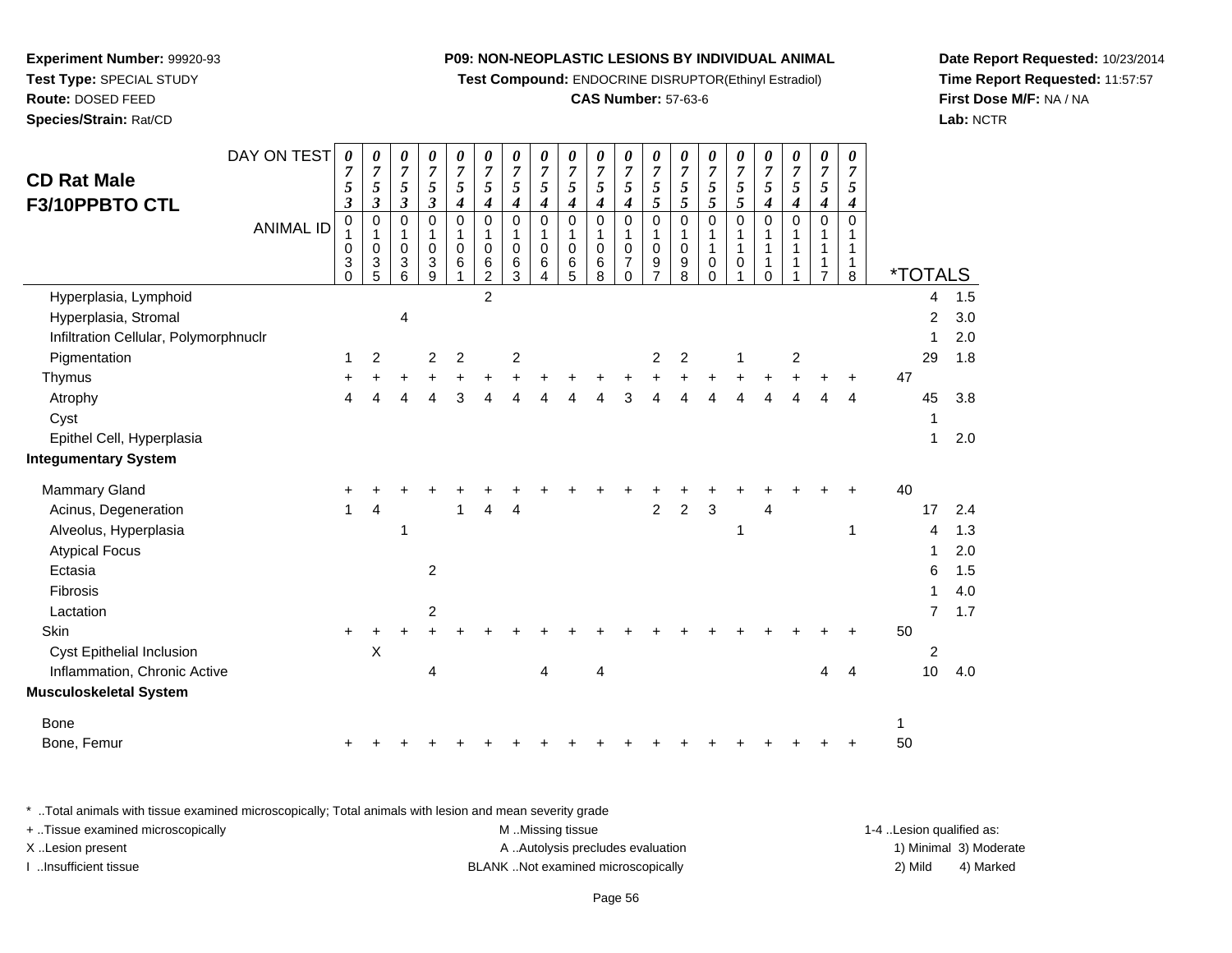**Test Compound:** ENDOCRINE DISRUPTOR(Ethinyl Estradiol)

#### **CAS Number:** 57-63-6

**Date Report Requested:** 10/23/2014**Time Report Requested:** 11:57:57**First Dose M/F:** NA / NA**Lab:** NCTR

| <b>CD Rat Male</b><br>F3/10PPBTO CTL                            | DAY ON TEST      | $\boldsymbol{\theta}$<br>7<br>$\sqrt{5}$<br>$\boldsymbol{\beta}$ | 0<br>$\overline{7}$<br>$\mathfrak{s}$<br>3 | 0<br>$\overline{7}$<br>$\sqrt{5}$<br>$\boldsymbol{\beta}$ | 0<br>$\overline{7}$<br>5<br>$\boldsymbol{\beta}$    | 0<br>$\overline{7}$<br>$\mathfrak{s}$<br>$\boldsymbol{4}$ | 0<br>$\overline{7}$<br>5<br>4           | 0<br>$\overline{7}$<br>5<br>4             | 0<br>$\overline{7}$<br>5<br>4        | 0<br>$\overline{7}$<br>5<br>$\boldsymbol{4}$ | 0<br>$\overline{7}$<br>5<br>$\boldsymbol{4}$ | 0<br>$\overline{7}$<br>$\sqrt{5}$<br>4                        | 0<br>$\overline{7}$<br>5<br>5        | 0<br>$\overline{7}$<br>5<br>5                            | 0<br>$\overline{7}$<br>5<br>5 | 0<br>$\overline{7}$<br>$\sqrt{5}$<br>5 | $\boldsymbol{\theta}$<br>$\overline{7}$<br>5<br>$\boldsymbol{4}$ | 0<br>7<br>5<br>4                 | 0<br>$\overline{7}$<br>5<br>4 | 0<br>$\overline{7}$<br>5<br>4               |                       |                  |     |
|-----------------------------------------------------------------|------------------|------------------------------------------------------------------|--------------------------------------------|-----------------------------------------------------------|-----------------------------------------------------|-----------------------------------------------------------|-----------------------------------------|-------------------------------------------|--------------------------------------|----------------------------------------------|----------------------------------------------|---------------------------------------------------------------|--------------------------------------|----------------------------------------------------------|-------------------------------|----------------------------------------|------------------------------------------------------------------|----------------------------------|-------------------------------|---------------------------------------------|-----------------------|------------------|-----|
|                                                                 | <b>ANIMAL ID</b> | $\pmb{0}$<br>0<br>3<br>$\Omega$                                  | $\pmb{0}$<br>1<br>$\mathbf 0$<br>3<br>5    | $\mathbf 0$<br>1<br>$\mathbf 0$<br>3<br>6                 | $\mathbf 0$<br>$\mathbf 1$<br>$\mathbf 0$<br>3<br>9 | $\mathbf 0$<br>$\mathbf 0$<br>6                           | 0<br>$\mathbf 0$<br>6<br>$\overline{2}$ | $\mathbf 0$<br>1<br>$\mathbf 0$<br>6<br>3 | $\mathbf 0$<br>1<br>$\mathbf 0$<br>6 | $\overline{0}$<br>$\mathbf 0$<br>6<br>5      | $\mathbf 0$<br>1<br>$\mathsf 0$<br>6<br>8    | $\mathbf 0$<br>1<br>$\mathbf 0$<br>$\overline{7}$<br>$\Omega$ | $\mathbf 0$<br>1<br>$\mathbf 0$<br>9 | $\mathbf 0$<br>1<br>$\mathbf 0$<br>$\boldsymbol{9}$<br>8 | 0<br>1<br>1<br>0<br>0         | 0<br>1<br>$\mathbf{1}$<br>0            | $\Omega$<br>1<br>1<br>$\Omega$                                   | $\mathbf 0$<br>$\mathbf{1}$<br>1 | $\mathbf 0$<br>1<br>1<br>7    | 0<br>1<br>$\mathbf{1}$<br>$\mathbf{1}$<br>8 | <i><b>*TOTALS</b></i> |                  |     |
| <b>Skeletal Muscle</b><br>Degeneration<br><b>Nervous System</b> |                  |                                                                  |                                            |                                                           |                                                     |                                                           |                                         |                                           |                                      |                                              |                                              |                                                               |                                      |                                                          |                               |                                        |                                                                  |                                  |                               |                                             | 3                     | $\mathbf{1}$     | 2.0 |
| Brain, Brain Stem                                               |                  | $\pm$                                                            |                                            |                                                           |                                                     |                                                           |                                         |                                           |                                      |                                              |                                              |                                                               |                                      |                                                          |                               |                                        |                                                                  |                                  |                               |                                             | 50                    |                  |     |
| Compression                                                     |                  |                                                                  |                                            |                                                           |                                                     |                                                           |                                         |                                           |                                      |                                              |                                              |                                                               |                                      |                                                          |                               |                                        |                                                                  |                                  |                               |                                             |                       | $\boldsymbol{9}$ | 2.3 |
| Brain, Cerebellum                                               |                  |                                                                  |                                            |                                                           |                                                     |                                                           |                                         |                                           |                                      |                                              |                                              |                                                               |                                      |                                                          |                               |                                        |                                                                  |                                  |                               |                                             | 50                    |                  |     |
| Brain, Cerebrum                                                 |                  |                                                                  |                                            |                                                           |                                                     |                                                           |                                         |                                           |                                      |                                              |                                              |                                                               |                                      |                                                          |                               |                                        |                                                                  |                                  |                               |                                             | 50                    |                  |     |
| Gliosis                                                         |                  |                                                                  |                                            |                                                           |                                                     |                                                           |                                         |                                           |                                      |                                              |                                              |                                                               |                                      |                                                          |                               |                                        |                                                                  |                                  |                               |                                             |                       | 1                | 2.0 |
| Hydrocephalus                                                   |                  |                                                                  |                                            |                                                           |                                                     |                                                           |                                         |                                           |                                      |                                              |                                              |                                                               |                                      |                                                          |                               |                                        |                                                                  |                                  |                               |                                             |                       | 1                | 1.0 |
| Peripheral Nerve                                                |                  |                                                                  |                                            |                                                           |                                                     |                                                           |                                         |                                           |                                      |                                              |                                              |                                                               |                                      |                                                          |                               |                                        |                                                                  |                                  |                               |                                             | $\overline{c}$        |                  |     |
| Spinal Cord                                                     |                  |                                                                  |                                            |                                                           |                                                     |                                                           |                                         |                                           |                                      |                                              |                                              |                                                               |                                      |                                                          |                               |                                        |                                                                  |                                  |                               |                                             | $\mathbf 0$           |                  |     |
| <b>Respiratory System</b>                                       |                  |                                                                  |                                            |                                                           |                                                     |                                                           |                                         |                                           |                                      |                                              |                                              |                                                               |                                      |                                                          |                               |                                        |                                                                  |                                  |                               |                                             |                       |                  |     |
| Lung                                                            |                  |                                                                  |                                            |                                                           |                                                     |                                                           |                                         |                                           |                                      |                                              |                                              |                                                               |                                      |                                                          |                               |                                        |                                                                  |                                  |                               |                                             | 48                    |                  |     |
| Alveolar Epith, Hyperplasia                                     |                  |                                                                  |                                            |                                                           |                                                     | $\overline{2}$                                            |                                         | 1                                         |                                      |                                              |                                              |                                                               |                                      |                                                          |                               |                                        |                                                                  |                                  |                               |                                             |                       | 3                | 1.3 |
| Infiltration Cellular, Histiocyte                               |                  | $\mathbf{1}$                                                     | $\overline{1}$                             |                                                           |                                                     |                                                           |                                         | 1                                         | $\overline{1}$                       |                                              |                                              |                                                               |                                      |                                                          |                               |                                        |                                                                  |                                  |                               | 1                                           |                       | 14               | 1.2 |
| Infiltration Cellular, Lymphocyte                               |                  |                                                                  |                                            |                                                           |                                                     | $\overline{c}$                                            |                                         |                                           |                                      |                                              |                                              |                                                               |                                      |                                                          |                               |                                        |                                                                  |                                  |                               |                                             |                       | 1                | 2.0 |
| Metaplasia, Osseous                                             |                  |                                                                  |                                            |                                                           |                                                     |                                                           |                                         |                                           |                                      |                                              |                                              |                                                               |                                      |                                                          |                               |                                        |                                                                  |                                  |                               |                                             |                       | 1                | 1.0 |
| Polyarteritis                                                   |                  |                                                                  |                                            |                                                           |                                                     |                                                           |                                         |                                           |                                      |                                              |                                              |                                                               |                                      |                                                          |                               |                                        |                                                                  |                                  | 3                             |                                             |                       | 1                | 3.0 |
| Nose                                                            |                  |                                                                  |                                            |                                                           |                                                     |                                                           |                                         |                                           |                                      |                                              |                                              |                                                               |                                      |                                                          |                               |                                        |                                                                  |                                  |                               |                                             | 49                    |                  |     |
| Inflammation, Chronic Active                                    |                  |                                                                  |                                            |                                                           |                                                     |                                                           |                                         |                                           |                                      | $\overline{2}$                               |                                              |                                                               |                                      |                                                          |                               |                                        |                                                                  |                                  |                               |                                             |                       | 1                | 2.0 |
| Inflammation, Suppurative                                       |                  |                                                                  |                                            | $\overline{\mathbf{c}}$                                   |                                                     |                                                           |                                         |                                           | $\overline{c}$                       |                                              |                                              |                                                               |                                      | $\overline{c}$                                           |                               |                                        |                                                                  |                                  |                               |                                             |                       | 8                | 1.8 |
| Mucosa, Keratin Cyst                                            |                  |                                                                  |                                            |                                                           |                                                     |                                                           |                                         |                                           |                                      |                                              |                                              |                                                               |                                      |                                                          |                               |                                        |                                                                  |                                  |                               |                                             |                       | $\mathbf{1}$     |     |

\* ..Total animals with tissue examined microscopically; Total animals with lesion and mean severity grade

**Experiment Number:** 99920-93**Test Type:** SPECIAL STUDY**Route:** DOSED FEED**Species/Strain:** Rat/CD

| + Tissue examined microscopically | M Missing tissue                  | 1-4 Lesion qualified as: |                        |
|-----------------------------------|-----------------------------------|--------------------------|------------------------|
| X Lesion present                  | A Autolysis precludes evaluation  |                          | 1) Minimal 3) Moderate |
| Insufficient tissue               | BLANKNot examined microscopically | 2) Mild                  | 4) Marked              |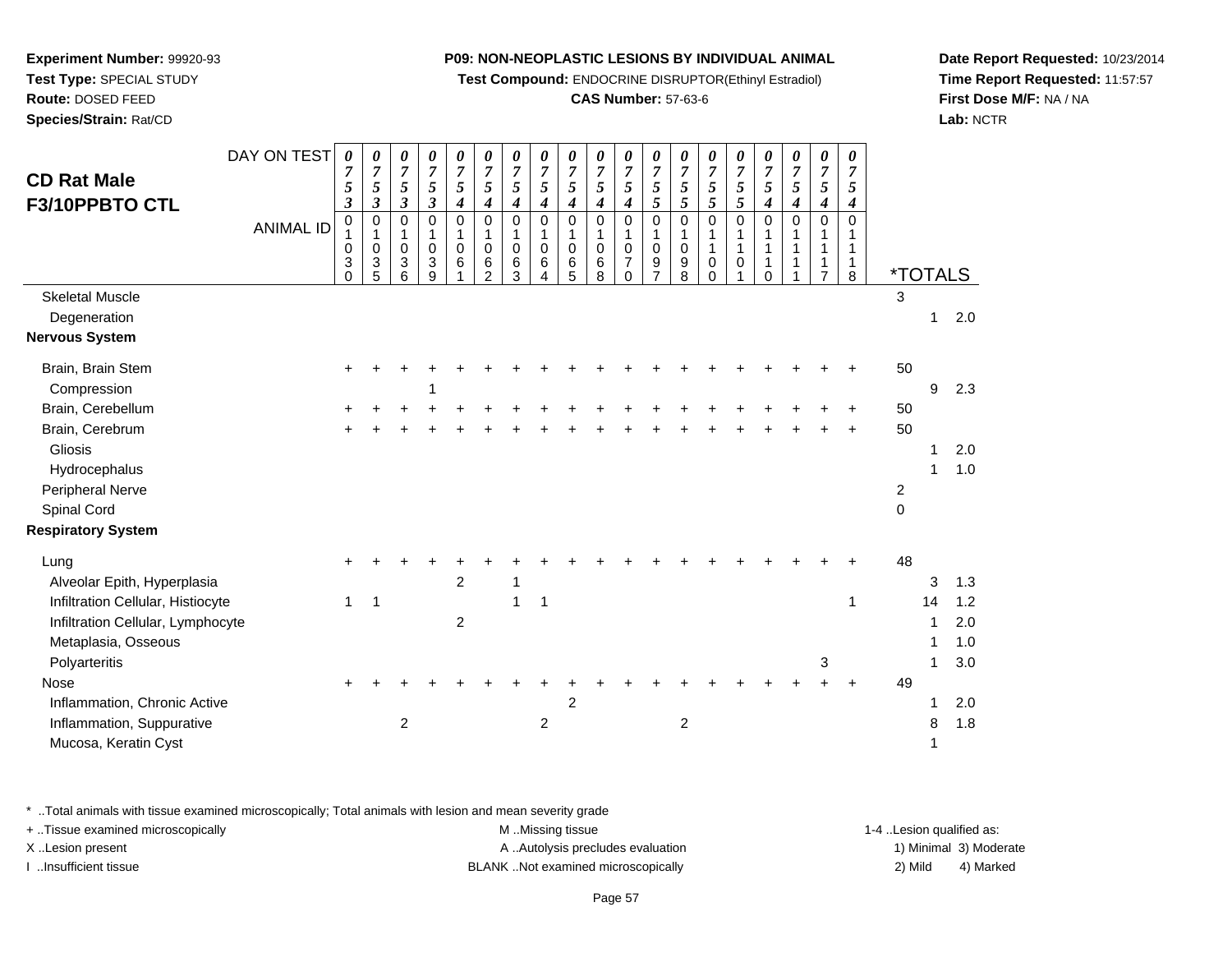**Test Compound:** ENDOCRINE DISRUPTOR(Ethinyl Estradiol)

#### **CAS Number:** 57-63-6

**Date Report Requested:** 10/23/2014**Time Report Requested:** 11:57:57**First Dose M/F:** NA / NA**Lab:** NCTR

| <b>CD Rat Male</b>                | DAY ON TEST      | 0<br>7    | 0<br>7                             | 0<br>$\overline{7}$       | 0<br>$\overline{7}$                | 0<br>$\overline{7}$ | 0<br>7                    | 0<br>7         | 0<br>$\overline{7}$ | 0<br>7           | $\pmb{\theta}$<br>$\overline{7}$ | 0<br>$\overline{7}$       | 0<br>7      | 0<br>$\overline{7}$ | 0<br>$\overline{7}$ | 0<br>7              | 0<br>7         | 0<br>$\overline{7}$       | 0<br>7      | 0<br>7                    |                       |                |     |
|-----------------------------------|------------------|-----------|------------------------------------|---------------------------|------------------------------------|---------------------|---------------------------|----------------|---------------------|------------------|----------------------------------|---------------------------|-------------|---------------------|---------------------|---------------------|----------------|---------------------------|-------------|---------------------------|-----------------------|----------------|-----|
| F3/10PPBTO CTL                    |                  | 5<br>3    | $\sqrt{5}$<br>$\boldsymbol{\beta}$ | 5<br>$\boldsymbol{\beta}$ | $\sqrt{5}$<br>$\boldsymbol{\beta}$ | 5<br>4              | 5<br>4                    | 5<br>4         | $\mathfrak{s}$<br>4 | 5<br>4           | 5<br>$\boldsymbol{4}$            | 5<br>$\boldsymbol{4}$     | 5<br>5      | 5<br>5              | 5<br>5              | 5<br>$\mathfrak{s}$ | 5<br>4         | 5<br>4                    | 5<br>4      | 5<br>4                    |                       |                |     |
|                                   | <b>ANIMAL ID</b> | 0         | $\mathbf 0$                        | $\mathbf 0$               | $\mathbf 0$                        | $\mathbf 0$         | 0                         | 0              | $\mathbf 0$         | $\mathbf 0$      | $\mathbf 0$                      | $\mathbf 0$               | 0           | $\mathbf 0$         | $\mathbf 0$         | $\mathbf 0$         | $\mathbf 0$    | $\Omega$                  | $\mathbf 0$ | $\Omega$                  |                       |                |     |
|                                   |                  | 0         | 1<br>$\mathbf 0$                   | $\mathbf 0$               | 1<br>0                             | $\mathbf 0$         | $\mathbf 0$               | 0              | 1<br>0              | 1<br>$\mathbf 0$ | 1<br>$\mathbf 0$                 | 1<br>0                    | $\mathbf 0$ | 1<br>$\mathbf 0$    | 1<br>$\mathbf{1}$   | $\mathbf{1}$        | 1              | 1                         | 1           | 1                         |                       |                |     |
|                                   |                  | 3         | $\ensuremath{\mathsf{3}}$          | 3                         | 3                                  | 6                   | $\,6$                     | 6              | $\,6$               | 6                | 6                                | $\overline{7}$            | 9           | 9                   | 0                   | 0                   |                |                           | 1           | 1                         |                       |                |     |
|                                   |                  | 0         | 5                                  | 6                         | 9                                  |                     | $\overline{2}$            | 3              | 4                   | 5                | 8                                | 0                         |             | 8                   | 0                   | 1                   | 0              |                           | 7           | 8                         | <i><b>*TOTALS</b></i> |                |     |
| Trachea                           |                  | $+$       |                                    |                           |                                    |                     |                           |                |                     |                  |                                  |                           |             |                     |                     |                     |                |                           | $\ddot{}$   | $+$                       | 50                    |                |     |
| <b>Special Senses System</b>      |                  |           |                                    |                           |                                    |                     |                           |                |                     |                  |                                  |                           |             |                     |                     |                     |                |                           |             |                           |                       |                |     |
| Ear                               |                  | +         |                                    |                           |                                    |                     |                           |                |                     |                  |                                  |                           |             |                     |                     |                     |                |                           |             |                           | 1                     |                |     |
| Eye                               |                  | $\ddot{}$ |                                    |                           |                                    |                     |                           |                |                     |                  |                                  |                           |             |                     |                     |                     |                |                           |             |                           | 48                    |                |     |
| Inflammation, Chronic Active      |                  |           |                                    |                           | 2                                  |                     |                           |                |                     |                  |                                  |                           |             |                     |                     |                     |                |                           |             |                           |                       | 1              | 2.0 |
| Harderian Gland                   |                  | $\ddot{}$ |                                    |                           |                                    |                     |                           |                |                     |                  |                                  |                           |             |                     |                     |                     |                |                           |             |                           | 50                    |                |     |
| Acinus, Degeneration              |                  |           |                                    |                           |                                    |                     |                           |                | 1                   |                  |                                  |                           |             |                     |                     |                     | $\overline{2}$ |                           |             |                           |                       | 3              | 1.3 |
| Infiltration Cellular, Lymphocyte |                  |           |                                    |                           |                                    |                     |                           |                |                     |                  |                                  |                           |             |                     |                     |                     |                |                           |             |                           |                       | 1              | 2.0 |
| <b>Lacrimal Gland</b>             |                  |           |                                    |                           |                                    |                     |                           |                |                     |                  |                                  |                           |             |                     |                     |                     |                |                           |             |                           | $\overline{c}$        |                |     |
| Ectopic Harderian                 |                  |           |                                    |                           |                                    |                     |                           |                |                     |                  |                                  |                           |             |                     |                     |                     |                |                           |             |                           |                       | $\overline{2}$ |     |
| Zymbal's Gland                    |                  |           |                                    |                           |                                    |                     |                           |                |                     |                  |                                  |                           |             |                     |                     |                     |                |                           |             |                           | $\overline{c}$        |                |     |
| Inflammation, Suppurative         |                  |           |                                    |                           |                                    |                     |                           |                |                     |                  |                                  |                           |             |                     |                     |                     |                |                           |             |                           |                       | 1              | 4.0 |
| <b>Urinary System</b>             |                  |           |                                    |                           |                                    |                     |                           |                |                     |                  |                                  |                           |             |                     |                     |                     |                |                           |             |                           |                       |                |     |
| Kidney                            |                  | $\pm$     |                                    |                           |                                    |                     |                           |                |                     |                  |                                  |                           |             |                     |                     |                     |                |                           |             |                           | 50                    |                |     |
| Cyst                              |                  |           | $\pmb{\times}$                     | X                         |                                    | $\mathsf{X}$        | $\boldsymbol{\mathsf{X}}$ |                | $\mathsf{X}$        | $\mathsf{X}$     | $\boldsymbol{\mathsf{X}}$        | $\boldsymbol{\mathsf{X}}$ |             |                     |                     |                     | $\mathsf{X}$   | $\boldsymbol{\mathsf{X}}$ |             | $\boldsymbol{\mathsf{X}}$ |                       | 18             |     |
| Hydronephrosis                    |                  |           |                                    |                           |                                    |                     |                           |                |                     |                  |                                  |                           |             |                     |                     | 3                   |                |                           |             |                           |                       | 3              | 2.0 |
| Nephropathy                       |                  | 1         | 2                                  | 2                         | $\mathfrak{p}$                     | 2                   | 2                         | $\mathfrak{p}$ | 2                   | $\overline{2}$   | 2                                |                           |             |                     | $\overline{2}$      | $\mathbf{1}$        | $\overline{2}$ | 2                         | 2           |                           |                       | 44             | 1.7 |
| Pelvis, Inflammation, Suppurative |                  |           |                                    |                           |                                    |                     |                           |                |                     |                  |                                  |                           |             |                     |                     |                     |                |                           |             |                           |                       | 1              | 2.0 |
| Renal Tubule, Hyperplasia         |                  |           |                                    |                           |                                    |                     |                           |                |                     |                  |                                  |                           |             |                     |                     |                     |                |                           |             |                           |                       | 1              | 2.0 |
| Transit Epithe, Hyperplasia       |                  |           |                                    |                           | 1                                  |                     |                           | $\overline{c}$ |                     |                  |                                  |                           |             |                     |                     |                     |                |                           |             |                           |                       | 4              | 1.5 |
| Urethra                           |                  |           |                                    |                           |                                    |                     |                           |                |                     |                  |                                  |                           |             |                     |                     |                     |                |                           |             |                           | 1                     |                |     |
| <b>Urinary Bladder</b>            |                  | +         |                                    |                           |                                    |                     |                           |                |                     |                  |                                  |                           |             |                     |                     |                     |                |                           |             |                           | 49                    |                |     |

\* ..Total animals with tissue examined microscopically; Total animals with lesion and mean severity grade

**Experiment Number:** 99920-93**Test Type:** SPECIAL STUDY**Route:** DOSED FEED**Species/Strain:** Rat/CD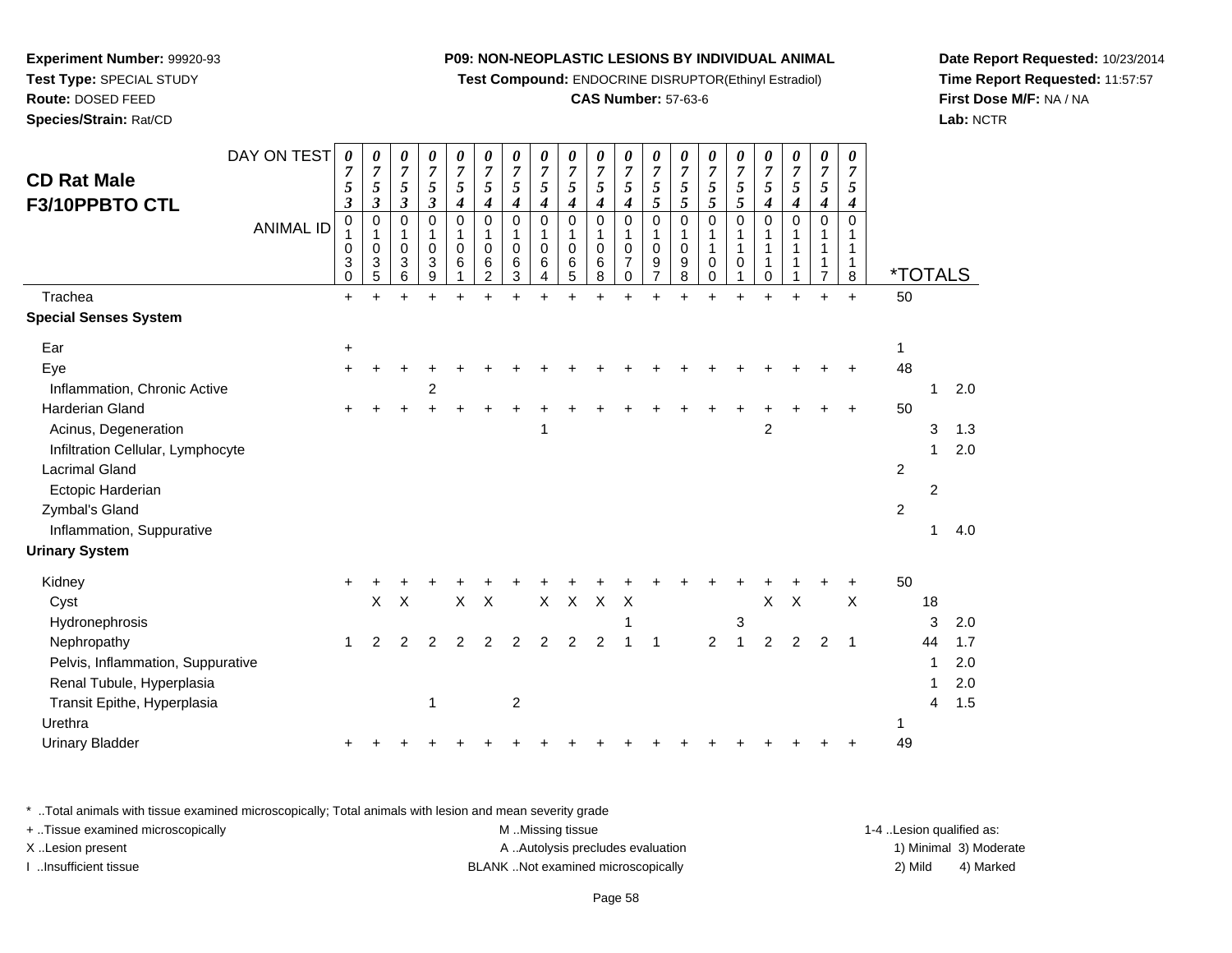**Test Compound:** ENDOCRINE DISRUPTOR(Ethinyl Estradiol)

#### **CAS Number:** 57-63-6

**Date Report Requested:** 10/23/2014**Time Report Requested:** 11:57:58**First Dose M/F:** NA / NA**Lab:** NCTR

### **Test Type:** SPECIAL STUDY**Route:** DOSED FEED

**Experiment Number:** 99920-93

**Species/Strain:** Rat/CD

**F3/10PPBTO CTL**

**CD Rat Male**

| le<br>O CTL | DAY ON TEST<br><b>ANIMAL ID</b> | $\boldsymbol{\theta}$<br>◡<br>◡<br>0<br>◠ | 0<br>C<br>J<br>0<br>3 | $\boldsymbol{U}$<br>◠ | $\boldsymbol{\theta}$<br>7<br>C<br>3<br>0<br>0<br>3 | U<br><br>-<br>O<br>6 | 0<br>J<br>4<br>6 | $\boldsymbol{\theta}$<br>J<br>4<br>6 | $\boldsymbol{\theta}$<br>-<br>ر.<br>4<br>0<br>6 | U<br>U<br>υ<br>6 | $\boldsymbol{\theta}$<br>7<br>4<br>0<br>U<br>6 | 0<br>Ć<br>4<br>0<br>0 | J<br>J<br>9 | U<br>C<br>J<br>9 | $\boldsymbol{\theta}$<br>σ<br>Ć<br>5<br>0<br>0 | $\boldsymbol{\theta}$<br>نم<br>- | $\boldsymbol{\theta}$<br>J.<br>--<br>0 | $\theta$<br><br>Δ<br>- | 0<br>.,<br>4<br>0 |                       |
|-------------|---------------------------------|-------------------------------------------|-----------------------|-----------------------|-----------------------------------------------------|----------------------|------------------|--------------------------------------|-------------------------------------------------|------------------|------------------------------------------------|-----------------------|-------------|------------------|------------------------------------------------|----------------------------------|----------------------------------------|------------------------|-------------------|-----------------------|
|             |                                 |                                           | 5                     | ี                     | a                                                   |                      | റ                | ົ                                    | 4                                               | 5                | 8                                              |                       |             | o                |                                                |                                  |                                        |                        | 8                 | <i><b>*TOTALS</b></i> |
| е           |                                 |                                           |                       |                       |                                                     |                      |                  |                                      |                                                 |                  |                                                |                       |             |                  |                                                |                                  |                                        |                        |                   | 4.0                   |
|             |                                 |                                           |                       |                       |                                                     |                      |                  |                                      |                                                 |                  |                                                |                       |             |                  |                                                |                                  |                                        |                        |                   |                       |

Hemorrhage

Inflammation, Suppurative

<u>ALS</u>  $1 \quad 4.0$ 

 $e$  and the set of  $1-3.0$ 

\* ..Total animals with tissue examined microscopically; Total animals with lesion and mean severity grade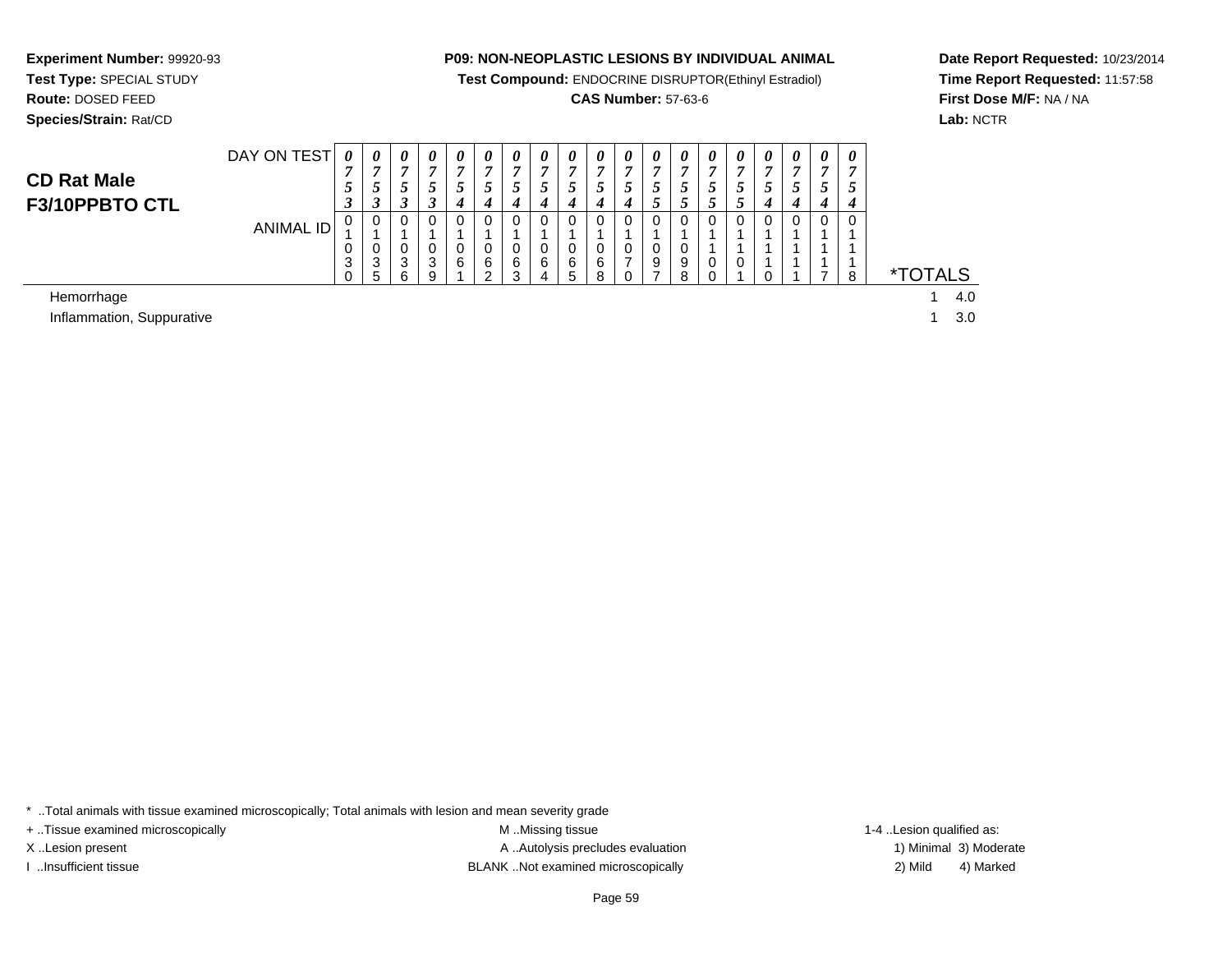**Test Compound:** ENDOCRINE DISRUPTOR(Ethinyl Estradiol)

#### **CAS Number:** 57-63-6

**Date Report Requested:** 10/23/2014**Time Report Requested:** 11:57:58**First Dose M/F:** NA / NA**Lab:** NCTR

| <b>CD Rat Male</b><br>F3/50PPBTO CTL<br><b>Alimentary System</b> | DAY ON TEST<br><b>ANIMAL ID</b> | 0<br>0<br>9<br>0<br>0<br>0<br>4 | 0<br>$\boldsymbol{l}$<br>$\boldsymbol{\beta}$<br>9<br>$\boldsymbol{0}$<br>$\mathbf 0$<br>$\mathbf 0$<br>$\overline{1}$<br>9 | 0<br>$\mathfrak{s}$<br>0<br>$\boldsymbol{4}$<br>$\Omega$<br>0<br>$\boldsymbol{2}$<br>9 | $\pmb{\theta}$<br>$\sqrt{5}$<br>$\sqrt{5}$<br>$\boldsymbol{\beta}$<br>$\mathbf 0$<br>$\pmb{0}$<br>$\mathbf{3}$ | $\pmb{\theta}$<br>$\sqrt{5}$<br>6<br>9<br>$\pmb{0}$<br>$\pmb{0}$<br>$\sqrt{3}$<br>$\sqrt{3}$<br>2 | 0<br>6<br>0<br>8<br>0<br>0<br>$\overline{7}$<br>0<br>5 | 0<br>6<br>$\boldsymbol{2}$<br>$\sqrt{5}$<br>$\overline{0}$<br>$\mathbf 0$<br>8 | 0<br>6<br>5<br>5<br>0<br>0<br>8<br>$\boldsymbol{2}$ | $\pmb{\theta}$<br>6<br>$\sqrt{5}$<br>5<br>$\pmb{0}$<br>$\pmb{0}$<br>$\,8\,$<br>$\boldsymbol{2}$<br>5 | 0<br>6<br>$\overline{7}$<br>$\boldsymbol{4}$<br>$\pmb{0}$<br>$\pmb{0}$<br>$\,8\,$<br>4<br>4 | 0<br>$\overline{7}$<br>$\boldsymbol{\theta}$<br>$\boldsymbol{\beta}$<br>$\mathbf 0$<br>0<br>$\bf 8$<br>$\,6\,$<br>9 | 0<br>$\overline{7}$<br>$\boldsymbol{\theta}$<br>$\boldsymbol{g}$<br>$\mathbf 0$<br>$\mathbf 0$<br>8<br>$\overline{7}$<br>6 | 0<br>$\overline{7}$<br>0<br>9<br>$\Omega$<br>$\Omega$<br>8<br>$\overline{7}$<br>8 | $\pmb{\theta}$<br>$\overline{7}$<br>$\boldsymbol{l}$<br>6<br>0<br>$\mathbf 0$<br>$\bf 8$<br>8 | $\pmb{\theta}$<br>$\overline{7}$<br>$\boldsymbol{\beta}$<br>$\pmb{8}$<br>$\pmb{0}$<br>$\mathbf 0$<br>$\boldsymbol{9}$<br>$\pmb{0}$<br>6 | 0<br>$\overline{7}$<br>$\boldsymbol{4}$<br>$\boldsymbol{9}$<br>$\mathbf 0$<br>0<br>$\boldsymbol{9}$<br>-1<br>6 | $\overline{7}$<br>9<br>$\mathbf 0$<br>$\mathbf 0$<br>$\boldsymbol{9}$<br>$\boldsymbol{2}$<br>$\mathcal{D}$ | 0<br>$\overline{7}$<br>4<br>9<br>$\mathbf 0$<br>0<br>9<br>5 | 0<br>$\overline{7}$<br>$\boldsymbol{4}$<br>9<br>$\pmb{0}$<br>0<br>$9\,$<br>$5\phantom{.0}$<br>9 | 0<br>$\overline{7}$<br>4<br>9<br>$\pmb{0}$<br>$\pmb{0}$<br>$\boldsymbol{9}$<br>$\,6\,$<br>$\Omega$ | $\boldsymbol{\theta}$<br>$\overline{7}$<br>$\boldsymbol{4}$<br>$\boldsymbol{g}$<br>$\mathbf 0$<br>$\mathbf 0$<br>9<br>6 | 0<br>$\overline{7}$<br>4<br>9<br>$\overline{0}$<br>$\mathbf 0$<br>9<br>$\,6$<br>$\mathcal{D}$ | $\pmb{\theta}$<br>$\overline{7}$<br>5<br>0<br>$\Omega$<br>$\mathbf 0$<br>9<br>8<br>$\mathbf{Q}$ | $\pmb{\theta}$<br>$\overline{7}$<br>$\sqrt{5}$<br>$\boldsymbol{\theta}$<br>0<br>0<br>$\boldsymbol{9}$<br>9 | 0<br>$\overline{7}$<br>5<br>$\boldsymbol{\theta}$<br>$\mathbf 0$<br>$\mathbf 0$<br>$\boldsymbol{9}$<br>$\boldsymbol{9}$<br>2 | 0<br>$\overline{7}$<br>$\boldsymbol{4}$<br>9<br>$\mathbf 0$<br>$\mathbf 0$<br>$\boldsymbol{9}$<br>9<br>8 | $\overline{7}$<br>$\overline{4}$<br>9<br>$\Omega$<br>$\mathbf 0$<br>$9\,$<br>9<br>9 | 0<br>$\overline{7}$<br>4<br>9<br>$\Omega$<br>$\mathbf 0$<br>$\Omega$ | $\pmb{\theta}$<br>$\boldsymbol{7}$<br>$\boldsymbol{4}$<br>9<br>$\mathbf 0$<br>$\mathbf{1}$<br>$\mathbf 0$<br>0 | 0<br>$\overline{7}$<br>4<br>9<br>$\mathbf 0$<br>$\mathbf 0$<br>$\Omega$ |  |
|------------------------------------------------------------------|---------------------------------|---------------------------------|-----------------------------------------------------------------------------------------------------------------------------|----------------------------------------------------------------------------------------|----------------------------------------------------------------------------------------------------------------|---------------------------------------------------------------------------------------------------|--------------------------------------------------------|--------------------------------------------------------------------------------|-----------------------------------------------------|------------------------------------------------------------------------------------------------------|---------------------------------------------------------------------------------------------|---------------------------------------------------------------------------------------------------------------------|----------------------------------------------------------------------------------------------------------------------------|-----------------------------------------------------------------------------------|-----------------------------------------------------------------------------------------------|-----------------------------------------------------------------------------------------------------------------------------------------|----------------------------------------------------------------------------------------------------------------|------------------------------------------------------------------------------------------------------------|-------------------------------------------------------------|-------------------------------------------------------------------------------------------------|----------------------------------------------------------------------------------------------------|-------------------------------------------------------------------------------------------------------------------------|-----------------------------------------------------------------------------------------------|-------------------------------------------------------------------------------------------------|------------------------------------------------------------------------------------------------------------|------------------------------------------------------------------------------------------------------------------------------|----------------------------------------------------------------------------------------------------------|-------------------------------------------------------------------------------------|----------------------------------------------------------------------|----------------------------------------------------------------------------------------------------------------|-------------------------------------------------------------------------|--|
|                                                                  |                                 |                                 |                                                                                                                             |                                                                                        |                                                                                                                |                                                                                                   |                                                        |                                                                                |                                                     |                                                                                                      |                                                                                             |                                                                                                                     |                                                                                                                            |                                                                                   |                                                                                               |                                                                                                                                         |                                                                                                                |                                                                                                            |                                                             |                                                                                                 |                                                                                                    |                                                                                                                         |                                                                                               |                                                                                                 |                                                                                                            |                                                                                                                              |                                                                                                          |                                                                                     |                                                                      |                                                                                                                |                                                                         |  |
| Esophagus<br>Hyperkeratosis                                      |                                 |                                 |                                                                                                                             |                                                                                        |                                                                                                                | 2                                                                                                 |                                                        |                                                                                |                                                     |                                                                                                      |                                                                                             |                                                                                                                     |                                                                                                                            |                                                                                   |                                                                                               |                                                                                                                                         |                                                                                                                |                                                                                                            |                                                             |                                                                                                 |                                                                                                    |                                                                                                                         |                                                                                               |                                                                                                 |                                                                                                            |                                                                                                                              |                                                                                                          |                                                                                     |                                                                      |                                                                                                                |                                                                         |  |
| Intestine Large, Cecum                                           |                                 |                                 |                                                                                                                             |                                                                                        | А                                                                                                              |                                                                                                   |                                                        |                                                                                |                                                     |                                                                                                      |                                                                                             |                                                                                                                     |                                                                                                                            |                                                                                   |                                                                                               |                                                                                                                                         |                                                                                                                |                                                                                                            |                                                             |                                                                                                 |                                                                                                    |                                                                                                                         |                                                                                               |                                                                                                 |                                                                                                            |                                                                                                                              |                                                                                                          |                                                                                     |                                                                      |                                                                                                                |                                                                         |  |
| Inflammation, Chronic Active                                     |                                 | 4                               |                                                                                                                             |                                                                                        |                                                                                                                |                                                                                                   |                                                        |                                                                                |                                                     |                                                                                                      |                                                                                             |                                                                                                                     |                                                                                                                            |                                                                                   |                                                                                               |                                                                                                                                         |                                                                                                                |                                                                                                            |                                                             |                                                                                                 |                                                                                                    |                                                                                                                         |                                                                                               |                                                                                                 |                                                                                                            |                                                                                                                              |                                                                                                          |                                                                                     |                                                                      |                                                                                                                |                                                                         |  |
| Necrosis                                                         |                                 | $\overline{\mathbf{4}}$         |                                                                                                                             |                                                                                        |                                                                                                                |                                                                                                   |                                                        |                                                                                |                                                     |                                                                                                      |                                                                                             |                                                                                                                     |                                                                                                                            |                                                                                   |                                                                                               |                                                                                                                                         |                                                                                                                |                                                                                                            |                                                             |                                                                                                 |                                                                                                    |                                                                                                                         |                                                                                               |                                                                                                 |                                                                                                            |                                                                                                                              |                                                                                                          |                                                                                     |                                                                      |                                                                                                                |                                                                         |  |
| Polyarteritis                                                    |                                 |                                 |                                                                                                                             |                                                                                        |                                                                                                                |                                                                                                   |                                                        |                                                                                |                                                     |                                                                                                      |                                                                                             |                                                                                                                     |                                                                                                                            |                                                                                   | 2                                                                                             |                                                                                                                                         |                                                                                                                |                                                                                                            |                                                             |                                                                                                 |                                                                                                    |                                                                                                                         |                                                                                               |                                                                                                 |                                                                                                            |                                                                                                                              |                                                                                                          |                                                                                     |                                                                      |                                                                                                                |                                                                         |  |
| Intestine Large, Colon                                           |                                 |                                 |                                                                                                                             |                                                                                        |                                                                                                                |                                                                                                   |                                                        |                                                                                |                                                     |                                                                                                      |                                                                                             |                                                                                                                     |                                                                                                                            |                                                                                   |                                                                                               |                                                                                                                                         |                                                                                                                |                                                                                                            |                                                             |                                                                                                 |                                                                                                    |                                                                                                                         |                                                                                               |                                                                                                 |                                                                                                            |                                                                                                                              |                                                                                                          |                                                                                     |                                                                      |                                                                                                                |                                                                         |  |
| Intestine Large, Rectum                                          |                                 |                                 |                                                                                                                             |                                                                                        |                                                                                                                |                                                                                                   |                                                        |                                                                                |                                                     |                                                                                                      |                                                                                             |                                                                                                                     |                                                                                                                            |                                                                                   |                                                                                               |                                                                                                                                         |                                                                                                                |                                                                                                            |                                                             |                                                                                                 |                                                                                                    |                                                                                                                         |                                                                                               |                                                                                                 |                                                                                                            |                                                                                                                              |                                                                                                          |                                                                                     |                                                                      |                                                                                                                |                                                                         |  |
| Inflammation, Chronic Active                                     |                                 | 3                               |                                                                                                                             |                                                                                        |                                                                                                                |                                                                                                   |                                                        |                                                                                |                                                     |                                                                                                      |                                                                                             |                                                                                                                     |                                                                                                                            |                                                                                   |                                                                                               |                                                                                                                                         |                                                                                                                |                                                                                                            |                                                             |                                                                                                 |                                                                                                    |                                                                                                                         |                                                                                               |                                                                                                 |                                                                                                            |                                                                                                                              |                                                                                                          |                                                                                     |                                                                      |                                                                                                                |                                                                         |  |
| Necrosis                                                         |                                 | 3                               |                                                                                                                             |                                                                                        |                                                                                                                |                                                                                                   |                                                        |                                                                                |                                                     |                                                                                                      |                                                                                             |                                                                                                                     |                                                                                                                            |                                                                                   |                                                                                               |                                                                                                                                         |                                                                                                                |                                                                                                            |                                                             |                                                                                                 |                                                                                                    |                                                                                                                         |                                                                                               |                                                                                                 |                                                                                                            |                                                                                                                              |                                                                                                          |                                                                                     |                                                                      |                                                                                                                |                                                                         |  |
| Intestine Small, Duodenum                                        |                                 |                                 |                                                                                                                             |                                                                                        |                                                                                                                |                                                                                                   |                                                        |                                                                                |                                                     |                                                                                                      |                                                                                             |                                                                                                                     |                                                                                                                            |                                                                                   |                                                                                               |                                                                                                                                         |                                                                                                                |                                                                                                            |                                                             |                                                                                                 |                                                                                                    |                                                                                                                         |                                                                                               |                                                                                                 |                                                                                                            |                                                                                                                              |                                                                                                          |                                                                                     |                                                                      |                                                                                                                |                                                                         |  |
| Intestine Small, Ileum                                           |                                 |                                 |                                                                                                                             | $\ddot{}$                                                                              | A                                                                                                              |                                                                                                   |                                                        |                                                                                |                                                     |                                                                                                      |                                                                                             |                                                                                                                     |                                                                                                                            |                                                                                   |                                                                                               |                                                                                                                                         |                                                                                                                |                                                                                                            |                                                             |                                                                                                 |                                                                                                    |                                                                                                                         |                                                                                               |                                                                                                 |                                                                                                            |                                                                                                                              |                                                                                                          |                                                                                     |                                                                      |                                                                                                                |                                                                         |  |
| Inflammation, Chronic Active                                     |                                 |                                 |                                                                                                                             |                                                                                        |                                                                                                                |                                                                                                   |                                                        |                                                                                |                                                     |                                                                                                      |                                                                                             |                                                                                                                     |                                                                                                                            |                                                                                   |                                                                                               |                                                                                                                                         |                                                                                                                |                                                                                                            |                                                             |                                                                                                 |                                                                                                    |                                                                                                                         |                                                                                               |                                                                                                 |                                                                                                            |                                                                                                                              |                                                                                                          |                                                                                     |                                                                      |                                                                                                                |                                                                         |  |
| Necrosis                                                         |                                 | 4                               |                                                                                                                             |                                                                                        |                                                                                                                |                                                                                                   |                                                        |                                                                                |                                                     |                                                                                                      |                                                                                             |                                                                                                                     |                                                                                                                            |                                                                                   |                                                                                               |                                                                                                                                         |                                                                                                                |                                                                                                            |                                                             |                                                                                                 |                                                                                                    |                                                                                                                         |                                                                                               |                                                                                                 |                                                                                                            |                                                                                                                              |                                                                                                          |                                                                                     |                                                                      |                                                                                                                |                                                                         |  |
| Ulcer                                                            |                                 | 3                               |                                                                                                                             |                                                                                        |                                                                                                                |                                                                                                   |                                                        |                                                                                |                                                     |                                                                                                      |                                                                                             |                                                                                                                     |                                                                                                                            |                                                                                   |                                                                                               |                                                                                                                                         |                                                                                                                |                                                                                                            |                                                             |                                                                                                 |                                                                                                    |                                                                                                                         |                                                                                               |                                                                                                 |                                                                                                            |                                                                                                                              |                                                                                                          |                                                                                     |                                                                      |                                                                                                                |                                                                         |  |
| Intestine Small, Jejunum                                         |                                 |                                 |                                                                                                                             |                                                                                        |                                                                                                                |                                                                                                   |                                                        |                                                                                |                                                     |                                                                                                      |                                                                                             |                                                                                                                     |                                                                                                                            |                                                                                   |                                                                                               |                                                                                                                                         |                                                                                                                |                                                                                                            |                                                             |                                                                                                 |                                                                                                    |                                                                                                                         |                                                                                               |                                                                                                 |                                                                                                            |                                                                                                                              |                                                                                                          |                                                                                     |                                                                      |                                                                                                                |                                                                         |  |
| Liver<br>Angiectasis                                             |                                 |                                 |                                                                                                                             |                                                                                        |                                                                                                                |                                                                                                   | $\overline{c}$                                         |                                                                                |                                                     |                                                                                                      |                                                                                             |                                                                                                                     |                                                                                                                            | $\overline{c}$                                                                    |                                                                                               |                                                                                                                                         |                                                                                                                |                                                                                                            |                                                             |                                                                                                 |                                                                                                    |                                                                                                                         |                                                                                               |                                                                                                 |                                                                                                            | $\overline{c}$                                                                                                               |                                                                                                          |                                                                                     |                                                                      |                                                                                                                |                                                                         |  |
| <b>Basophilic Focus</b>                                          |                                 |                                 |                                                                                                                             |                                                                                        |                                                                                                                |                                                                                                   |                                                        |                                                                                |                                                     |                                                                                                      |                                                                                             |                                                                                                                     |                                                                                                                            |                                                                                   | X                                                                                             | $\mathsf{X}$                                                                                                                            |                                                                                                                | $\mathsf X$                                                                                                |                                                             |                                                                                                 |                                                                                                    | $\mathsf X$                                                                                                             |                                                                                               |                                                                                                 |                                                                                                            |                                                                                                                              |                                                                                                          |                                                                                     |                                                                      | X                                                                                                              |                                                                         |  |
| Bile Duct, Hyperplasia<br><b>Biliar Tract, Cyst</b>              |                                 | $\boldsymbol{2}$                |                                                                                                                             |                                                                                        |                                                                                                                |                                                                                                   |                                                        |                                                                                |                                                     |                                                                                                      |                                                                                             |                                                                                                                     |                                                                                                                            |                                                                                   |                                                                                               |                                                                                                                                         |                                                                                                                |                                                                                                            |                                                             | 1                                                                                               | $\overline{1}$                                                                                     | $\pmb{\times}$                                                                                                          |                                                                                               |                                                                                                 |                                                                                                            |                                                                                                                              |                                                                                                          |                                                                                     |                                                                      |                                                                                                                |                                                                         |  |

\* ..Total animals with tissue examined microscopically; Total animals with lesion and mean severity grade

**Experiment Number:** 99920-93**Test Type:** SPECIAL STUDY**Route:** DOSED FEED**Species/Strain:** Rat/CD

+ ..Tissue examined microscopically examined microscopically examined as:  $M$  ..Missing tissue 1-4 ..Lesion qualified as: X..Lesion present **A ..Autolysis precludes evaluation** A ..Autolysis precludes evaluation 1) Minimal 3) Moderate

I ..Insufficient tissue BLANK ..Not examined microscopically 2) Mild 4) Marked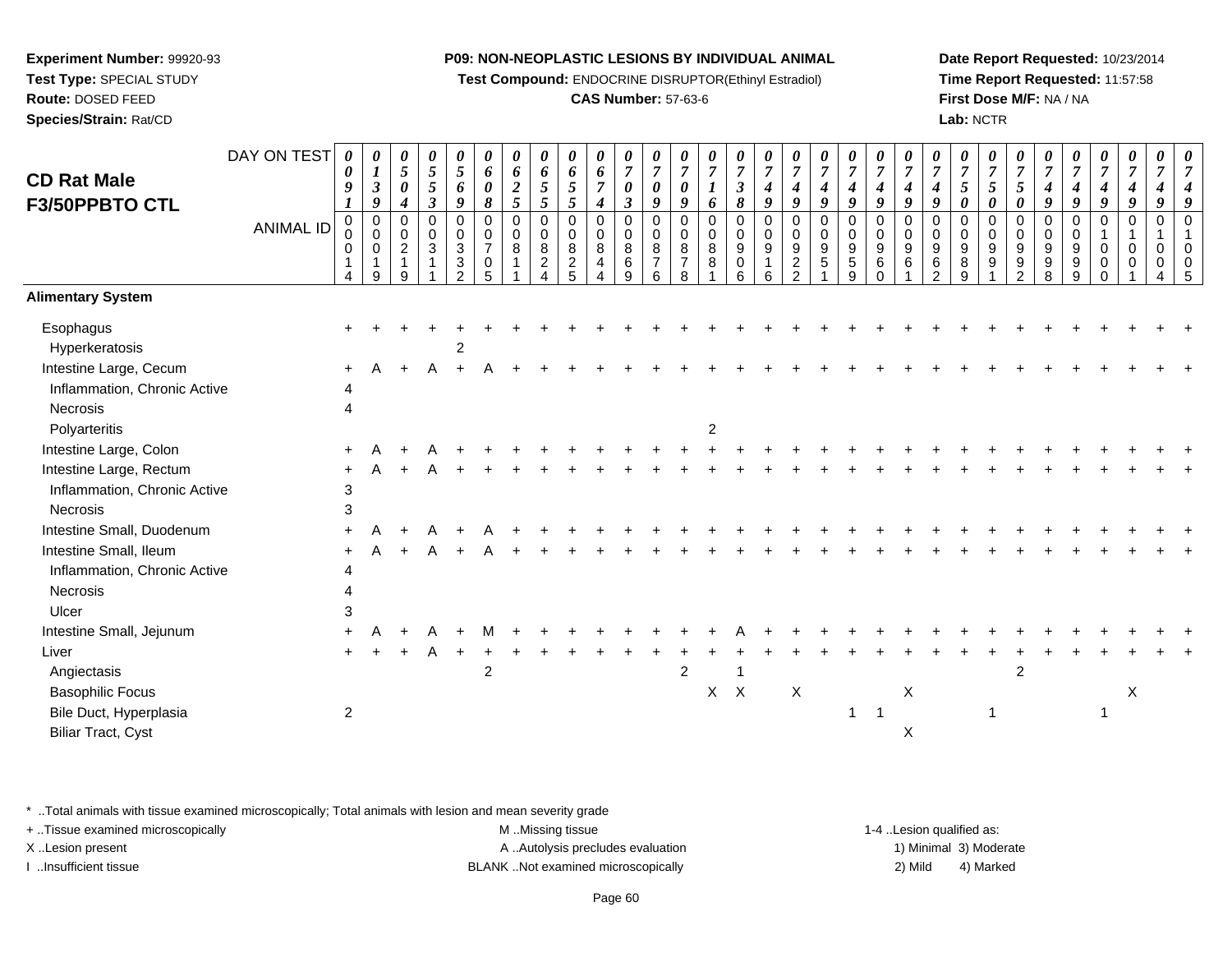**Test Compound:** ENDOCRINE DISRUPTOR(Ethinyl Estradiol)

#### **CAS Number:** 57-63-6

**Date Report Requested:** 10/23/2014**Time Report Requested:** 11:57:59**First Dose M/F:** NA / NA**Lab:** NCTR

| <b>CD Rat Male</b><br><b>F3/50PPBTO CTL</b> | DAY ON TEST      | $\boldsymbol{\theta}$<br>0<br>9<br>$\mathbf 0$ | 0<br>$\boldsymbol{\mathit{1}}$<br>$\mathbf{3}$<br>9<br>0 | 0<br>$\mathfrak{s}$<br>$\pmb{\theta}$<br>$\boldsymbol{4}$<br>0 | 0<br>$\sqrt{5}$<br>5<br>$\boldsymbol{\beta}$<br>$\pmb{0}$ | 0<br>$\sqrt{5}$<br>6<br>9<br>$\mathbf 0$        | 0<br>$\pmb{6}$<br>$\boldsymbol{\theta}$<br>8<br>$\pmb{0}$ | 0<br>6<br>$\boldsymbol{2}$<br>5<br>0 | $\boldsymbol{\theta}$<br>6<br>$\mathfrak{s}$<br>$\mathfrak{s}$<br>$\mathbf 0$ | 0<br>6<br>5<br>5<br>$\mathbf 0$ | 0<br>6<br>$\boldsymbol{7}$<br>4<br>$\mathbf 0$ | 0<br>$\overline{7}$<br>$\pmb{\theta}$<br>$\boldsymbol{\beta}$<br>$\mathbf 0$ | 0<br>$\boldsymbol{7}$<br>0<br>9<br>$\Omega$ | 0<br>$\overline{7}$<br>$\boldsymbol{\theta}$<br>9<br>$\mathbf 0$ | $\boldsymbol{\theta}$<br>$\overline{7}$<br>6<br>$\Omega$ | $\overline{7}$<br>$\boldsymbol{\beta}$<br>8<br>$\Omega$ | 0<br>$\overline{7}$<br>4<br>9<br>$\mathbf 0$ | 0<br>$\boldsymbol{7}$<br>$\boldsymbol{4}$<br>9<br>$\mathbf 0$ | 0<br>$\overline{7}$<br>$\boldsymbol{4}$<br>9<br>$\mathbf 0$ | 0<br>$\overline{7}$<br>4<br>9<br>$\Omega$ | 0<br>$\overline{7}$<br>$\boldsymbol{4}$<br>9<br>$\Omega$ | 0<br>$\overline{7}$<br>4<br>9<br>0 | $\boldsymbol{\theta}$<br>$\overline{7}$<br>4<br>9<br>$\Omega$        | $\boldsymbol{\theta}$<br>$\overline{7}$<br>5<br>0<br>$\Omega$ | $\overline{7}$<br>$\mathfrak{s}$<br>0<br>0 | $\boldsymbol{\theta}$<br>$\overline{7}$<br>$\mathfrak{s}$<br>0<br>$\mathbf 0$ | 0<br>$\overline{7}$<br>$\boldsymbol{4}$<br>9<br>$\mathbf 0$ | 0<br>$\overline{7}$<br>$\boldsymbol{4}$<br>9<br>$\mathbf 0$ | 0<br>$\overline{7}$<br>$\boldsymbol{4}$<br>9<br>$\Omega$ | 0<br>$\overline{7}$<br>4<br>9<br>$\Omega$ | 0<br>$\overline{7}$<br>4<br>9<br>$\mathbf 0$ | 0<br>$\boldsymbol{7}$<br>$\boldsymbol{4}$<br>$\pmb{9}$<br>$\mathbf 0$        |
|---------------------------------------------|------------------|------------------------------------------------|----------------------------------------------------------|----------------------------------------------------------------|-----------------------------------------------------------|-------------------------------------------------|-----------------------------------------------------------|--------------------------------------|-------------------------------------------------------------------------------|---------------------------------|------------------------------------------------|------------------------------------------------------------------------------|---------------------------------------------|------------------------------------------------------------------|----------------------------------------------------------|---------------------------------------------------------|----------------------------------------------|---------------------------------------------------------------|-------------------------------------------------------------|-------------------------------------------|----------------------------------------------------------|------------------------------------|----------------------------------------------------------------------|---------------------------------------------------------------|--------------------------------------------|-------------------------------------------------------------------------------|-------------------------------------------------------------|-------------------------------------------------------------|----------------------------------------------------------|-------------------------------------------|----------------------------------------------|------------------------------------------------------------------------------|
|                                             | <b>ANIMAL ID</b> | 0<br>$\mathbf{1}$<br>$\overline{4}$            | 0<br>0<br>9                                              | $\pmb{0}$<br>$\overline{2}$<br>$\mathbf{1}$<br>9               | $\pmb{0}$<br>$\mathfrak{S}$<br>1                          | 0<br>$\sqrt{3}$<br>$\sqrt{3}$<br>$\overline{2}$ | $\pmb{0}$<br>$\overline{7}$<br>$\pmb{0}$<br>5             | $\mathbf 0$<br>$\bf 8$<br>1          | $\mathbf 0$<br>8<br>$\boldsymbol{2}$                                          | 0<br>8<br>$\frac{2}{5}$         | $\mathbf 0$<br>8<br>4                          | 0<br>8<br>6<br>9                                                             | 0<br>$\bf 8$<br>$\overline{7}$<br>6         | $\mathbf 0$<br>$\bf 8$<br>$\overline{7}$<br>8                    | 0<br>$\bf8$<br>8                                         | $\mathbf 0$<br>$\boldsymbol{9}$<br>0<br>6               | 0<br>$\mathsf g$<br>6                        | 0<br>$\overline{9}$<br>$\overline{a}$<br>$\overline{2}$       | $\pmb{0}$<br>$\overline{9}$<br>$\sqrt{5}$                   | 0<br>$\boldsymbol{9}$<br>$\sqrt{5}$<br>9  | $\mathbf 0$<br>$\boldsymbol{9}$<br>6                     | 0<br>$\boldsymbol{9}$<br>6         | $\mathbf 0$<br>$\boldsymbol{9}$<br>$6\phantom{1}6$<br>$\mathfrak{p}$ | 0<br>$\boldsymbol{9}$<br>8<br>9                               | $\mathbf 0$<br>$\boldsymbol{9}$<br>9       | 0<br>$\boldsymbol{9}$<br>$\boldsymbol{9}$<br>$\overline{2}$                   | 0<br>$\boldsymbol{9}$<br>$\boldsymbol{9}$<br>8              | $\mathbf 0$<br>$\boldsymbol{9}$<br>9<br>9                   | $\mathbf 0$<br>0<br>0                                    | $\Omega$<br>$\mathbf 0$                   | $\Omega$<br>0<br>4                           | $\mathbf{1}$<br>$\mathsf{O}\xspace$<br>$\begin{array}{c} 0 \\ 5 \end{array}$ |
| <b>Biliar Tract, Fibrosis</b>               |                  | $\overline{2}$                                 |                                                          |                                                                |                                                           |                                                 |                                                           |                                      |                                                                               |                                 |                                                |                                                                              |                                             |                                                                  |                                                          |                                                         |                                              |                                                               |                                                             |                                           |                                                          |                                    |                                                                      |                                                               |                                            |                                                                               |                                                             |                                                             |                                                          |                                           |                                              |                                                                              |
| Cyst Multilocular                           |                  |                                                |                                                          |                                                                |                                                           |                                                 |                                                           |                                      |                                                                               |                                 |                                                |                                                                              |                                             |                                                                  |                                                          |                                                         |                                              |                                                               |                                                             |                                           |                                                          |                                    |                                                                      |                                                               |                                            |                                                                               |                                                             |                                                             |                                                          |                                           |                                              |                                                                              |
| Degeneration, Cystic                        |                  |                                                |                                                          |                                                                |                                                           |                                                 |                                                           |                                      |                                                                               |                                 |                                                |                                                                              |                                             |                                                                  |                                                          |                                                         |                                              | $\overline{a}$                                                |                                                             |                                           |                                                          |                                    |                                                                      |                                                               |                                            |                                                                               |                                                             |                                                             |                                                          |                                           |                                              |                                                                              |
| Eosinophilic Focus                          |                  |                                                |                                                          |                                                                |                                                           |                                                 |                                                           |                                      |                                                                               |                                 |                                                |                                                                              |                                             |                                                                  |                                                          |                                                         |                                              |                                                               |                                                             |                                           |                                                          |                                    |                                                                      | $\mathsf X$                                                   |                                            | $X$ $X$                                                                       |                                                             |                                                             | X                                                        |                                           |                                              |                                                                              |
| Hematopoietic Cell Proliferation            |                  |                                                |                                                          |                                                                |                                                           |                                                 |                                                           |                                      |                                                                               | $\mathbf 1$                     |                                                |                                                                              |                                             |                                                                  |                                                          |                                                         |                                              |                                                               |                                                             |                                           |                                                          |                                    |                                                                      |                                                               |                                            |                                                                               |                                                             |                                                             |                                                          |                                           |                                              |                                                                              |
| Hepatodiaphragmatic Nodule                  |                  |                                                |                                                          |                                                                |                                                           |                                                 |                                                           |                                      |                                                                               |                                 |                                                |                                                                              |                                             |                                                                  | $\mathsf X$                                              |                                                         |                                              |                                                               |                                                             |                                           | $\mathsf X$                                              |                                    |                                                                      |                                                               |                                            | X                                                                             |                                                             |                                                             |                                                          |                                           |                                              |                                                                              |
| Hyperplasia                                 |                  |                                                |                                                          |                                                                |                                                           |                                                 |                                                           |                                      |                                                                               |                                 |                                                |                                                                              |                                             |                                                                  |                                                          |                                                         |                                              |                                                               |                                                             |                                           |                                                          |                                    |                                                                      |                                                               |                                            |                                                                               |                                                             |                                                             |                                                          |                                           | $\overline{2}$                               |                                                                              |
| Inflammation, Chronic Active                |                  | 3                                              |                                                          |                                                                |                                                           |                                                 |                                                           |                                      |                                                                               |                                 |                                                |                                                                              |                                             |                                                                  |                                                          |                                                         |                                              |                                                               |                                                             |                                           |                                                          |                                    |                                                                      |                                                               |                                            |                                                                               |                                                             |                                                             |                                                          | $\overline{c}$                            |                                              |                                                                              |
| Inflammation, Suppurative                   |                  |                                                |                                                          |                                                                |                                                           |                                                 |                                                           |                                      |                                                                               |                                 |                                                |                                                                              | $\overline{c}$                              |                                                                  |                                                          |                                                         |                                              |                                                               |                                                             |                                           |                                                          |                                    |                                                                      |                                                               |                                            |                                                                               |                                                             |                                                             |                                                          |                                           |                                              |                                                                              |
| Necrosis                                    |                  | 3                                              |                                                          |                                                                |                                                           |                                                 |                                                           |                                      |                                                                               |                                 |                                                |                                                                              | $\overline{c}$                              |                                                                  |                                                          |                                                         |                                              |                                                               |                                                             |                                           |                                                          |                                    |                                                                      |                                                               |                                            |                                                                               |                                                             |                                                             |                                                          |                                           |                                              |                                                                              |
| Oval Cell, Hyperplasia                      |                  | $\overline{c}$                                 |                                                          |                                                                |                                                           |                                                 |                                                           |                                      |                                                                               |                                 |                                                |                                                                              |                                             |                                                                  |                                                          |                                                         |                                              |                                                               |                                                             |                                           |                                                          |                                    |                                                                      |                                                               |                                            |                                                                               |                                                             |                                                             |                                                          |                                           |                                              |                                                                              |
| <b>Tension Lipidosis</b>                    |                  |                                                |                                                          |                                                                |                                                           |                                                 |                                                           |                                      | $\overline{2}$                                                                |                                 |                                                |                                                                              | $\overline{c}$                              |                                                                  |                                                          |                                                         |                                              |                                                               |                                                             |                                           |                                                          |                                    |                                                                      |                                                               |                                            |                                                                               |                                                             |                                                             |                                                          |                                           |                                              |                                                                              |
| Vacuolization Cytoplasmic                   |                  |                                                |                                                          |                                                                |                                                           |                                                 |                                                           | 4                                    |                                                                               |                                 |                                                |                                                                              |                                             |                                                                  |                                                          |                                                         |                                              |                                                               |                                                             |                                           |                                                          |                                    |                                                                      |                                                               |                                            |                                                                               |                                                             |                                                             |                                                          |                                           |                                              |                                                                              |
| Mesentery                                   |                  |                                                |                                                          |                                                                |                                                           |                                                 |                                                           |                                      |                                                                               |                                 |                                                |                                                                              |                                             |                                                                  |                                                          |                                                         |                                              |                                                               | $\ddot{}$<br>$\overline{4}$                                 |                                           |                                                          |                                    |                                                                      |                                                               |                                            |                                                                               |                                                             |                                                             |                                                          |                                           |                                              |                                                                              |
| Fat, Necrosis<br>Oral Mucosa                |                  |                                                |                                                          |                                                                |                                                           |                                                 |                                                           |                                      |                                                                               |                                 |                                                |                                                                              |                                             |                                                                  |                                                          |                                                         |                                              |                                                               |                                                             |                                           |                                                          |                                    |                                                                      |                                                               |                                            |                                                                               |                                                             |                                                             |                                                          | $\ddot{}$                                 |                                              |                                                                              |
| Keratin Cyst                                |                  |                                                |                                                          |                                                                |                                                           |                                                 |                                                           |                                      |                                                                               |                                 |                                                |                                                                              |                                             |                                                                  |                                                          |                                                         |                                              |                                                               |                                                             |                                           |                                                          |                                    |                                                                      |                                                               |                                            |                                                                               |                                                             |                                                             |                                                          |                                           |                                              |                                                                              |
| Pancreas                                    |                  |                                                |                                                          |                                                                |                                                           |                                                 |                                                           |                                      |                                                                               |                                 |                                                |                                                                              |                                             |                                                                  |                                                          |                                                         |                                              |                                                               |                                                             |                                           |                                                          |                                    |                                                                      |                                                               |                                            |                                                                               |                                                             |                                                             |                                                          |                                           |                                              |                                                                              |
| Acinar Cell, Degeneration                   |                  | 4                                              |                                                          |                                                                |                                                           | $\overline{2}$                                  |                                                           |                                      |                                                                               |                                 |                                                |                                                                              |                                             |                                                                  |                                                          |                                                         | 2                                            |                                                               |                                                             |                                           |                                                          |                                    |                                                                      |                                                               |                                            |                                                                               | 3                                                           |                                                             | $\overline{2}$                                           |                                           | $\overline{2}$                               | 3                                                                            |
| Infiltration Cellular, Lymphocyte           |                  | 4                                              |                                                          |                                                                |                                                           |                                                 |                                                           |                                      |                                                                               |                                 |                                                |                                                                              |                                             |                                                                  |                                                          |                                                         |                                              |                                                               |                                                             |                                           |                                                          |                                    |                                                                      |                                                               |                                            |                                                                               |                                                             |                                                             |                                                          |                                           |                                              |                                                                              |
| Polyarteritis                               |                  |                                                |                                                          |                                                                |                                                           |                                                 |                                                           |                                      |                                                                               |                                 |                                                |                                                                              |                                             |                                                                  | 3                                                        |                                                         |                                              |                                                               |                                                             |                                           |                                                          |                                    |                                                                      |                                                               |                                            |                                                                               |                                                             |                                                             |                                                          |                                           |                                              |                                                                              |
| Salivary Glands                             |                  |                                                |                                                          |                                                                |                                                           |                                                 |                                                           |                                      |                                                                               |                                 |                                                |                                                                              |                                             |                                                                  |                                                          |                                                         |                                              |                                                               |                                                             |                                           |                                                          |                                    |                                                                      |                                                               |                                            |                                                                               |                                                             |                                                             |                                                          |                                           |                                              |                                                                              |
| Infiltration Cellular, Lymphocyte           |                  | 4                                              |                                                          |                                                                |                                                           |                                                 |                                                           |                                      |                                                                               |                                 |                                                |                                                                              |                                             |                                                                  |                                                          |                                                         |                                              |                                                               |                                                             |                                           |                                                          |                                    |                                                                      |                                                               |                                            |                                                                               |                                                             |                                                             |                                                          |                                           |                                              |                                                                              |
|                                             |                  |                                                |                                                          |                                                                |                                                           |                                                 |                                                           |                                      |                                                                               |                                 |                                                |                                                                              |                                             |                                                                  |                                                          |                                                         |                                              |                                                               |                                                             |                                           |                                                          |                                    |                                                                      |                                                               |                                            |                                                                               |                                                             |                                                             |                                                          |                                           |                                              |                                                                              |

\* ..Total animals with tissue examined microscopically; Total animals with lesion and mean severity grade

+ ..Tissue examined microscopically examined microscopically examined as:  $M$  ..Missing tissue 1-4 ..Lesion qualified as: X..Lesion present **A ..Autolysis precludes evaluation** A ..Autolysis precludes evaluation 1) Minimal 3) Moderate I ..Insufficient tissue BLANK ..Not examined microscopically 2) Mild 4) Marked

**Experiment Number:** 99920-93**Test Type:** SPECIAL STUDY**Route:** DOSED FEED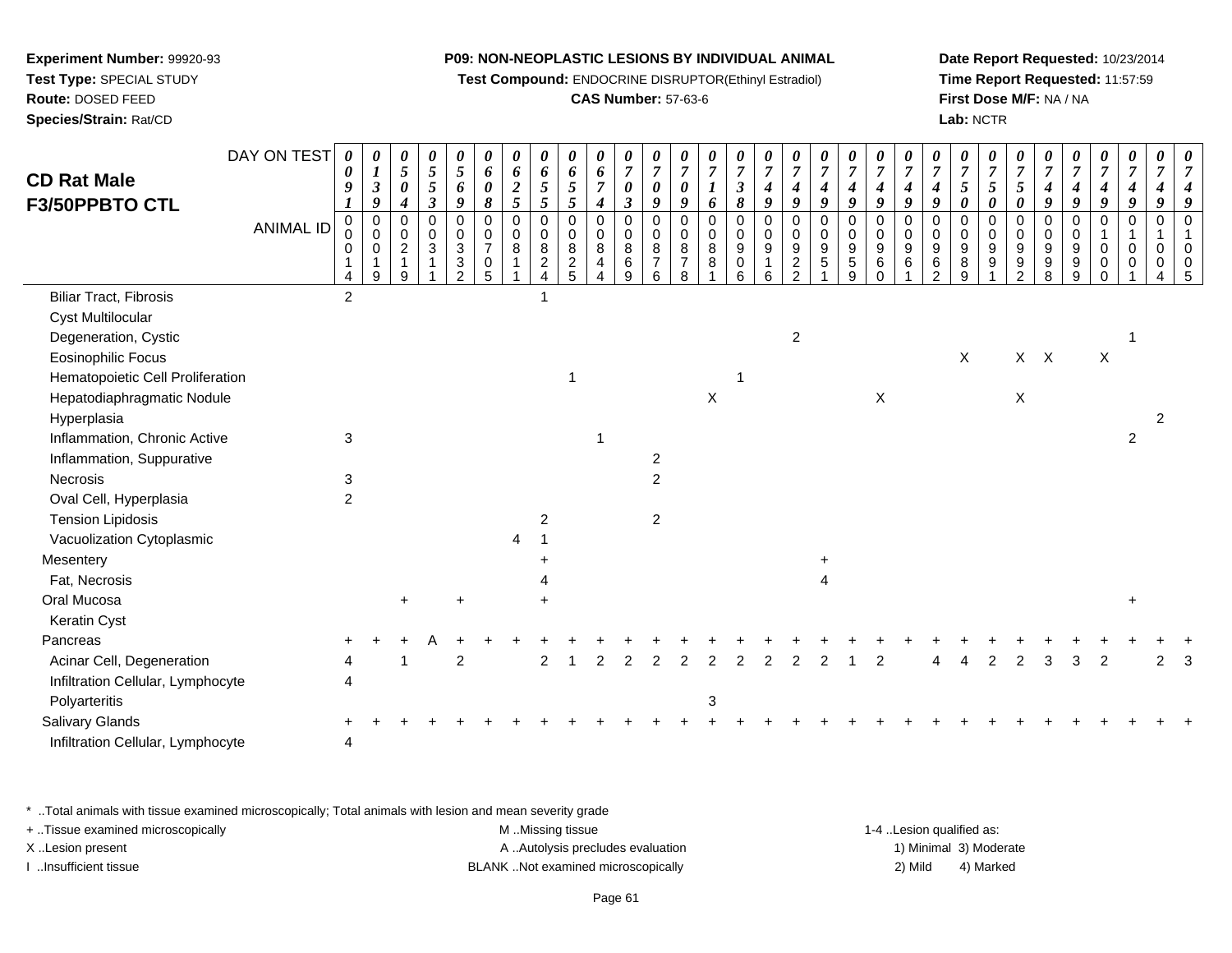**Test Compound:** ENDOCRINE DISRUPTOR(Ethinyl Estradiol)

#### **CAS Number:** 57-63-6

**Date Report Requested:** 10/23/2014**Time Report Requested:** 11:57:59**First Dose M/F:** NA / NA**Lab:** NCTR

| <b>CD Rat Male</b><br>F3/50PPBTO CTL        | DAY ON TEST      | 0<br>0<br>9 | 0<br>$\boldsymbol{l}$<br>$\boldsymbol{\beta}$<br>9 | 0<br>$\sqrt{5}$<br>0<br>4                       | 0<br>$\mathfrak{s}$<br>$\mathfrak{s}$<br>$\mathfrak{z}$ | $\boldsymbol{\theta}$<br>5<br>6<br>9 | 0<br>6<br>0<br>8                          | 0<br>6<br>$\boldsymbol{2}$<br>5 | 0<br>6<br>5<br>$\mathfrak{H}$                                                  | 0<br>6<br>$\sqrt{5}$<br>$\overline{5}$         | 0<br>6<br>7<br>4                          | 0<br>$\overline{7}$<br>0<br>$\boldsymbol{\beta}$ | $\overline{7}$<br>0<br>9                  | 0<br>7<br>0<br>9                          | 0<br>$\overline{7}$<br>1<br>6     | $\boldsymbol{\theta}$<br>$\overline{7}$<br>$\boldsymbol{\beta}$<br>8 | $\overline{7}$<br>4<br>9     | 0<br>$\overline{7}$<br>4<br>9                                       | 0<br>$\overline{7}$<br>4<br>9                   | 0<br>$\overline{7}$<br>4<br>9                 | $\boldsymbol{\theta}$<br>$\overline{7}$<br>$\boldsymbol{4}$<br>9 | 7<br>4<br>9                    | 0<br>$\overline{7}$<br>4<br>9                                   | 0<br>$\boldsymbol{7}$<br>5<br>0      | 0<br>$\overline{7}$<br>5<br>0                    | 0<br>$\overline{7}$<br>5<br>0               | $\overline{7}$<br>$\boldsymbol{4}$<br>9 | 0<br>$\overline{7}$<br>4<br>9               | 0<br>$\boldsymbol{7}$<br>4<br>9 | 0<br>$\overline{7}$<br>4<br>9 | 0<br>$\overline{7}$<br>9  | $\theta$<br>$\overline{7}$<br>9                |
|---------------------------------------------|------------------|-------------|----------------------------------------------------|-------------------------------------------------|---------------------------------------------------------|--------------------------------------|-------------------------------------------|---------------------------------|--------------------------------------------------------------------------------|------------------------------------------------|-------------------------------------------|--------------------------------------------------|-------------------------------------------|-------------------------------------------|-----------------------------------|----------------------------------------------------------------------|------------------------------|---------------------------------------------------------------------|-------------------------------------------------|-----------------------------------------------|------------------------------------------------------------------|--------------------------------|-----------------------------------------------------------------|--------------------------------------|--------------------------------------------------|---------------------------------------------|-----------------------------------------|---------------------------------------------|---------------------------------|-------------------------------|---------------------------|------------------------------------------------|
|                                             | <b>ANIMAL ID</b> | 0<br>0<br>4 | $\pmb{0}$<br>$\mathbf 0$<br>$\mathbf 0$<br>1<br>9  | 0<br>0<br>$\boldsymbol{2}$<br>$\mathbf{1}$<br>9 | $\Omega$<br>0<br>$\mathbf{3}$<br>1                      | $\Omega$<br>0<br>3<br>3<br>2         | $\Omega$<br>0<br>$\overline{7}$<br>0<br>5 | $\mathbf 0$<br>0<br>$\,8\,$     | $\pmb{0}$<br>$\mathbf 0$<br>$\bf8$<br>$\overline{c}$<br>$\boldsymbol{\Lambda}$ | $\pmb{0}$<br>$\mathbf 0$<br>8<br>$\frac{2}{5}$ | $\Omega$<br>0<br>8<br>$\overline{4}$<br>4 | $\Omega$<br>$\Omega$<br>8<br>6<br>9              | $\Omega$<br>0<br>8<br>$\overline{ }$<br>6 | $\Omega$<br>0<br>8<br>$\overline{7}$<br>8 | $\Omega$<br>$\mathbf 0$<br>8<br>8 | $\Omega$<br>0<br>9<br>0<br>6                                         | $\Omega$<br>0<br>9<br>1<br>6 | $\mathbf 0$<br>$\mathbf 0$<br>9<br>$\overline{a}$<br>$\overline{2}$ | $\Omega$<br>0<br>$\boldsymbol{9}$<br>$\sqrt{5}$ | $\Omega$<br>0<br>$9\,$<br>$\overline{5}$<br>9 | $\mathbf{0}$<br>0<br>$\boldsymbol{9}$<br>$\,6\,$<br>0            | $\Omega$<br>$\Omega$<br>9<br>6 | $\Omega$<br>$\Omega$<br>$\boldsymbol{9}$<br>6<br>$\mathfrak{p}$ | 0<br>0<br>$\boldsymbol{9}$<br>8<br>9 | $\Omega$<br>$\mathbf 0$<br>$\boldsymbol{9}$<br>9 | $\Omega$<br>0<br>$\boldsymbol{9}$<br>9<br>2 | $\Omega$<br>$\Omega$<br>$9\,$<br>9<br>8 | $\Omega$<br>0<br>$\boldsymbol{9}$<br>9<br>9 | $\Omega$<br>0<br>0              | $\Omega$<br>$\mathbf 0$<br>0  | $\Omega$<br>$\Omega$<br>0 | $\Omega$<br>-1<br>$\mathbf 0$<br>$\Omega$<br>5 |
| Stomach, Forestomach                        |                  | $+$         |                                                    |                                                 |                                                         |                                      |                                           |                                 |                                                                                |                                                |                                           |                                                  |                                           |                                           |                                   |                                                                      |                              |                                                                     |                                                 |                                               |                                                                  |                                |                                                                 |                                      |                                                  |                                             |                                         |                                             |                                 |                               |                           |                                                |
| Hyperkeratosis                              |                  |             |                                                    |                                                 |                                                         | $\overline{c}$                       |                                           |                                 |                                                                                |                                                |                                           |                                                  |                                           |                                           |                                   |                                                                      |                              |                                                                     |                                                 |                                               |                                                                  |                                |                                                                 |                                      |                                                  |                                             |                                         |                                             |                                 |                               |                           |                                                |
| Stomach, Glandular                          |                  | $\ddot{}$   | A                                                  |                                                 |                                                         |                                      |                                           |                                 |                                                                                |                                                |                                           |                                                  |                                           |                                           |                                   |                                                                      |                              |                                                                     |                                                 |                                               |                                                                  |                                |                                                                 |                                      |                                                  |                                             |                                         |                                             |                                 |                               |                           |                                                |
| Infiltration Cellular, Lymphocyte           |                  | 3           |                                                    |                                                 |                                                         |                                      |                                           |                                 |                                                                                |                                                |                                           |                                                  |                                           |                                           |                                   |                                                                      |                              |                                                                     |                                                 |                                               |                                                                  |                                |                                                                 |                                      |                                                  |                                             |                                         |                                             |                                 |                               |                           |                                                |
| <b>Cardiovascular System</b>                |                  |             |                                                    |                                                 |                                                         |                                      |                                           |                                 |                                                                                |                                                |                                           |                                                  |                                           |                                           |                                   |                                                                      |                              |                                                                     |                                                 |                                               |                                                                  |                                |                                                                 |                                      |                                                  |                                             |                                         |                                             |                                 |                               |                           |                                                |
| <b>Blood Vessel</b>                         |                  |             |                                                    |                                                 |                                                         |                                      |                                           |                                 |                                                                                |                                                |                                           |                                                  |                                           |                                           |                                   |                                                                      |                              |                                                                     |                                                 |                                               |                                                                  |                                |                                                                 |                                      |                                                  |                                             |                                         |                                             |                                 |                               |                           |                                                |
| Heart                                       |                  |             |                                                    |                                                 |                                                         |                                      |                                           |                                 |                                                                                |                                                |                                           |                                                  |                                           |                                           |                                   |                                                                      |                              |                                                                     |                                                 |                                               |                                                                  |                                |                                                                 |                                      |                                                  |                                             |                                         |                                             |                                 |                               |                           |                                                |
| Cardiomyopathy<br>Inflammation, Suppurative |                  |             |                                                    |                                                 | 3                                                       |                                      |                                           |                                 |                                                                                |                                                |                                           | 2                                                | $\overline{2}$<br>$\overline{c}$          |                                           |                                   |                                                                      |                              |                                                                     |                                                 |                                               |                                                                  |                                |                                                                 |                                      |                                                  |                                             |                                         |                                             |                                 |                               |                           |                                                |
| Ventricle, Dilatation                       |                  |             |                                                    |                                                 |                                                         |                                      |                                           |                                 |                                                                                |                                                |                                           |                                                  |                                           |                                           |                                   |                                                                      |                              |                                                                     |                                                 |                                               |                                                                  |                                |                                                                 |                                      |                                                  |                                             |                                         |                                             |                                 | 2                             |                           |                                                |
| <b>Endocrine System</b>                     |                  |             |                                                    |                                                 |                                                         |                                      |                                           |                                 |                                                                                |                                                |                                           |                                                  |                                           |                                           |                                   |                                                                      |                              |                                                                     |                                                 |                                               |                                                                  |                                |                                                                 |                                      |                                                  |                                             |                                         |                                             |                                 |                               |                           |                                                |
| <b>Adrenal Cortex</b>                       |                  |             |                                                    |                                                 |                                                         |                                      |                                           |                                 |                                                                                |                                                |                                           |                                                  |                                           |                                           |                                   |                                                                      |                              |                                                                     |                                                 |                                               |                                                                  |                                |                                                                 |                                      |                                                  |                                             |                                         |                                             |                                 |                               |                           |                                                |
| <b>Accessory Adrenal Cortical Nodule</b>    |                  |             |                                                    |                                                 |                                                         |                                      |                                           |                                 |                                                                                |                                                |                                           |                                                  |                                           |                                           |                                   |                                                                      |                              |                                                                     |                                                 |                                               |                                                                  |                                |                                                                 |                                      |                                                  |                                             |                                         |                                             |                                 |                               |                           |                                                |
| Angiectasis                                 |                  |             |                                                    |                                                 |                                                         |                                      |                                           |                                 |                                                                                |                                                |                                           |                                                  |                                           |                                           |                                   |                                                                      | $\overline{a}$               |                                                                     |                                                 |                                               |                                                                  |                                |                                                                 |                                      |                                                  |                                             |                                         |                                             |                                 |                               |                           |                                                |
| Degeneration, Cystic                        |                  |             |                                                    |                                                 |                                                         |                                      |                                           |                                 |                                                                                |                                                |                                           |                                                  |                                           |                                           |                                   |                                                                      |                              |                                                                     |                                                 |                                               |                                                                  |                                |                                                                 |                                      |                                                  |                                             |                                         |                                             |                                 |                               |                           |                                                |
| Hyperplasia                                 |                  |             |                                                    |                                                 |                                                         |                                      |                                           |                                 |                                                                                |                                                |                                           |                                                  | 3                                         | $\mathbf{3}$                              |                                   |                                                                      |                              |                                                                     |                                                 |                                               |                                                                  |                                |                                                                 |                                      |                                                  |                                             |                                         |                                             |                                 |                               | 2                         |                                                |
| Hypertrophy                                 |                  |             |                                                    |                                                 |                                                         |                                      |                                           |                                 |                                                                                |                                                |                                           |                                                  |                                           |                                           |                                   |                                                                      |                              |                                                                     |                                                 |                                               |                                                                  |                                |                                                                 |                                      | $\overline{2}$                                   | $\overline{1}$                              |                                         |                                             |                                 |                               |                           |                                                |
| Vacuolization Cytoplasmic                   |                  |             |                                                    |                                                 |                                                         |                                      |                                           |                                 |                                                                                |                                                |                                           |                                                  |                                           |                                           | 2                                 |                                                                      |                              |                                                                     |                                                 |                                               |                                                                  |                                |                                                                 |                                      |                                                  |                                             |                                         |                                             |                                 | 2                             |                           |                                                |
| Adrenal Medulla                             |                  |             |                                                    |                                                 |                                                         |                                      |                                           |                                 |                                                                                |                                                |                                           |                                                  |                                           |                                           |                                   |                                                                      |                              |                                                                     |                                                 |                                               |                                                                  |                                |                                                                 |                                      |                                                  |                                             |                                         |                                             |                                 |                               |                           |                                                |
| Hyperplasia                                 |                  |             |                                                    |                                                 |                                                         |                                      |                                           |                                 |                                                                                |                                                |                                           |                                                  |                                           |                                           | $\overline{ }$                    | 3                                                                    | 3                            |                                                                     |                                                 |                                               |                                                                  |                                |                                                                 |                                      |                                                  |                                             |                                         |                                             | 3                               |                               |                           |                                                |
| Islets, Pancreatic                          |                  |             |                                                    |                                                 |                                                         |                                      |                                           |                                 |                                                                                |                                                |                                           |                                                  |                                           |                                           |                                   |                                                                      |                              |                                                                     |                                                 |                                               |                                                                  |                                |                                                                 |                                      |                                                  |                                             |                                         |                                             |                                 |                               |                           |                                                |
| Degeneration                                |                  |             |                                                    |                                                 |                                                         |                                      |                                           |                                 |                                                                                |                                                |                                           |                                                  |                                           |                                           |                                   |                                                                      |                              |                                                                     |                                                 |                                               |                                                                  |                                |                                                                 |                                      |                                                  |                                             |                                         |                                             |                                 |                               |                           |                                                |

\* ..Total animals with tissue examined microscopically; Total animals with lesion and mean severity grade

**Experiment Number:** 99920-93**Test Type:** SPECIAL STUDY**Route:** DOSED FEED**Species/Strain:** Rat/CD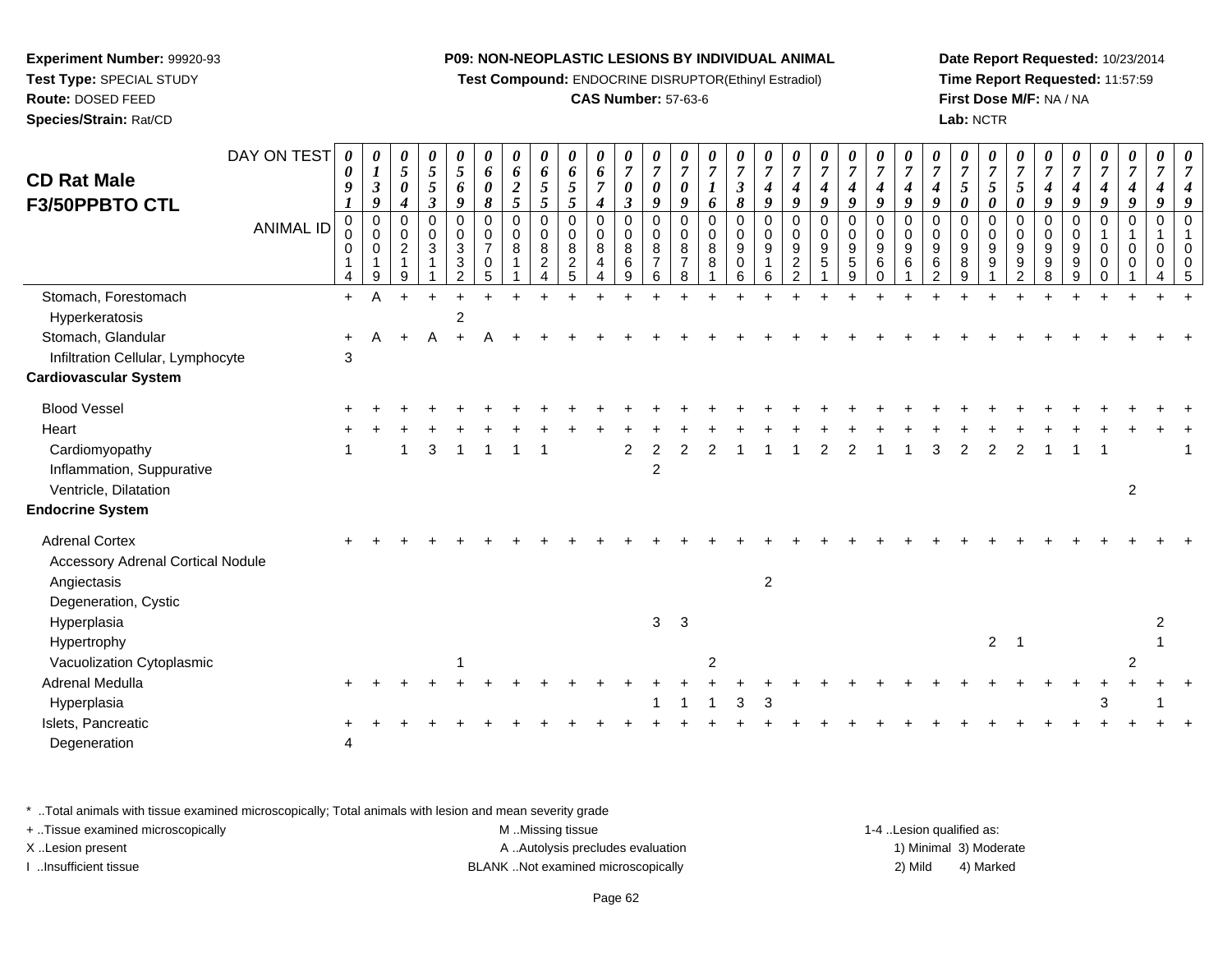**Test Compound:** ENDOCRINE DISRUPTOR(Ethinyl Estradiol)

#### **CAS Number:** 57-63-6

**Date Report Requested:** 10/23/2014**Time Report Requested:** 11:58:00**First Dose M/F:** NA / NA**Lab:** NCTR

| <b>CD Rat Male</b><br>F3/50PPBTO CTL | DAY ON TEST<br><b>ANIMAL ID</b> | 0<br>0<br>9<br>$\mathbf 0$<br>$\mathbf 0$<br>4 | $\boldsymbol{\theta}$<br>$\boldsymbol{l}$<br>$\boldsymbol{\beta}$<br>9<br>$\pmb{0}$<br>$\mathbf 0$<br>$\mathbf 0$<br>$\mathbf{1}$<br>9 | $\pmb{\theta}$<br>$\sqrt{5}$<br>$\boldsymbol{\theta}$<br>4<br>0<br>0<br>$\sqrt{2}$<br>$\mathbf{1}$<br>9 | 0<br>$\mathfrak{s}$<br>$\mathfrak{s}$<br>$\boldsymbol{\beta}$<br>$\pmb{0}$<br>$\mathbf 0$<br>$\mathbf{3}$<br>1 | 0<br>$\sqrt{5}$<br>6<br>9<br>$\mathbf 0$<br>0<br>3<br>3<br>2 | 0<br>6<br>0<br>8<br>$\mathbf 0$<br>0<br>$\overline{7}$<br>$\mathbf 0$<br>5 | $\boldsymbol{\theta}$<br>6<br>$\boldsymbol{2}$<br>$\sqrt{5}$<br>$\mathbf 0$<br>$\pmb{0}$<br>$\,8\,$ | $\boldsymbol{\theta}$<br>6<br>$\mathfrak{H}$<br>$\mathfrak{H}$<br>$\pmb{0}$<br>$\pmb{0}$<br>$\bf 8$<br>$\sqrt{2}$<br>$\overline{4}$ | $\pmb{\theta}$<br>$\pmb{6}$<br>$\sqrt{5}$<br>$\mathfrak{s}$<br>$\pmb{0}$<br>$\mathbf 0$<br>8<br>$rac{2}{5}$ | $\pmb{\theta}$<br>6<br>7<br>4<br>$\mathbf 0$<br>$\Omega$<br>8<br>4<br>4 | 0<br>$\overline{7}$<br>0<br>$\boldsymbol{\beta}$<br>$\mathbf 0$<br>$\Omega$<br>8<br>$\,6\,$<br>9 | 0<br>$\overline{7}$<br>0<br>9<br>$\mathbf 0$<br>0<br>8<br>$\overline{7}$<br>6 | 0<br>$\overline{7}$<br>0<br>9<br>0<br>$\mathbf 0$<br>8<br>$\overline{7}$<br>8 | 0<br>$\boldsymbol{7}$<br>$\boldsymbol{l}$<br>6<br>$\mathbf 0$<br>$\mathbf 0$<br>8<br>8 | 0<br>$\overline{7}$<br>$\boldsymbol{\beta}$<br>8<br>$\mathbf 0$<br>$\mathbf 0$<br>$9\,$<br>$\mathbf 0$<br>6 | 0<br>$\overline{7}$<br>4<br>9<br>$\mathbf 0$<br>$\mathbf 0$<br>$\boldsymbol{9}$<br>$\mathbf 1$<br>6 | 0<br>$\overline{7}$<br>$\boldsymbol{4}$<br>9<br>$\mathbf 0$<br>$\pmb{0}$<br>$\boldsymbol{9}$<br>$\overline{a}$<br>$\Omega$ | 0<br>$\overline{7}$<br>$\boldsymbol{4}$<br>$\boldsymbol{g}$<br>$\mathbf 0$<br>0<br>$\boldsymbol{9}$<br>$\sqrt{5}$ | $\pmb{\theta}$<br>$\overline{7}$<br>4<br>9<br>$\mathbf 0$<br>$\mathbf 0$<br>$\boldsymbol{9}$<br>$\,$ 5 $\,$<br>9 | 0<br>$\overline{7}$<br>4<br>9<br>$\mathbf 0$<br>0<br>9<br>6<br>$\Omega$ | 7<br>4<br>9<br>$\mathbf 0$<br>$\Omega$<br>9<br>6 | 0<br>$\overline{7}$<br>4<br>9<br>$\mathbf 0$<br>$\Omega$<br>$\boldsymbol{9}$<br>6<br>$\mathcal{P}$ | 0<br>$\overline{7}$<br>5<br>0<br>0<br>0<br>9<br>8<br>9 | 0<br>$\overline{7}$<br>5<br>0<br>$\mathbf 0$<br>$\Omega$<br>$\boldsymbol{9}$<br>$\boldsymbol{9}$ | 0<br>$\overline{7}$<br>$\mathfrak{H}$<br>$\boldsymbol{\theta}$<br>$\mathbf 0$<br>$\mathbf 0$<br>9<br>9<br>2 | 0<br>$\overline{7}$<br>$\boldsymbol{4}$<br>9<br>$\mathbf 0$<br>$\mathbf 0$<br>9<br>$\boldsymbol{9}$<br>8 | 0<br>$\overline{7}$<br>4<br>9<br>0<br>0<br>9<br>9<br>9 | 0<br>$\boldsymbol{7}$<br>$\boldsymbol{4}$<br>9<br>$\mathbf 0$<br>0<br>0<br>$\Omega$ | 0<br>$\overline{7}$<br>$\boldsymbol{4}$<br>9<br>$\mathbf 0$<br>0<br>$\mathbf 0$ | 0<br>7<br>9<br>$\mathbf 0$<br>$\mathbf 0$<br>0<br>4 | 7<br>$\mathbf 0$<br>-1<br>$\mathbf 0$<br>$\Omega$<br>5 |
|--------------------------------------|---------------------------------|------------------------------------------------|----------------------------------------------------------------------------------------------------------------------------------------|---------------------------------------------------------------------------------------------------------|----------------------------------------------------------------------------------------------------------------|--------------------------------------------------------------|----------------------------------------------------------------------------|-----------------------------------------------------------------------------------------------------|-------------------------------------------------------------------------------------------------------------------------------------|-------------------------------------------------------------------------------------------------------------|-------------------------------------------------------------------------|--------------------------------------------------------------------------------------------------|-------------------------------------------------------------------------------|-------------------------------------------------------------------------------|----------------------------------------------------------------------------------------|-------------------------------------------------------------------------------------------------------------|-----------------------------------------------------------------------------------------------------|----------------------------------------------------------------------------------------------------------------------------|-------------------------------------------------------------------------------------------------------------------|------------------------------------------------------------------------------------------------------------------|-------------------------------------------------------------------------|--------------------------------------------------|----------------------------------------------------------------------------------------------------|--------------------------------------------------------|--------------------------------------------------------------------------------------------------|-------------------------------------------------------------------------------------------------------------|----------------------------------------------------------------------------------------------------------|--------------------------------------------------------|-------------------------------------------------------------------------------------|---------------------------------------------------------------------------------|-----------------------------------------------------|--------------------------------------------------------|
| Hyperplasia                          |                                 |                                                |                                                                                                                                        |                                                                                                         |                                                                                                                |                                                              |                                                                            |                                                                                                     |                                                                                                                                     |                                                                                                             |                                                                         |                                                                                                  |                                                                               |                                                                               |                                                                                        |                                                                                                             |                                                                                                     |                                                                                                                            |                                                                                                                   |                                                                                                                  |                                                                         |                                                  |                                                                                                    |                                                        |                                                                                                  |                                                                                                             |                                                                                                          |                                                        |                                                                                     |                                                                                 |                                                     |                                                        |
| Parathyroid Gland                    |                                 |                                                |                                                                                                                                        |                                                                                                         |                                                                                                                |                                                              |                                                                            |                                                                                                     |                                                                                                                                     |                                                                                                             |                                                                         |                                                                                                  |                                                                               |                                                                               |                                                                                        |                                                                                                             |                                                                                                     |                                                                                                                            |                                                                                                                   |                                                                                                                  |                                                                         |                                                  |                                                                                                    |                                                        |                                                                                                  |                                                                                                             |                                                                                                          |                                                        |                                                                                     |                                                                                 |                                                     |                                                        |
| Hyperplasia                          |                                 |                                                |                                                                                                                                        |                                                                                                         |                                                                                                                |                                                              |                                                                            |                                                                                                     |                                                                                                                                     |                                                                                                             |                                                                         |                                                                                                  |                                                                               |                                                                               |                                                                                        |                                                                                                             |                                                                                                     |                                                                                                                            |                                                                                                                   |                                                                                                                  |                                                                         |                                                  |                                                                                                    |                                                        |                                                                                                  |                                                                                                             |                                                                                                          |                                                        |                                                                                     |                                                                                 |                                                     |                                                        |
| <b>Pituitary Gland</b>               |                                 |                                                |                                                                                                                                        |                                                                                                         |                                                                                                                |                                                              |                                                                            |                                                                                                     |                                                                                                                                     |                                                                                                             |                                                                         |                                                                                                  |                                                                               |                                                                               |                                                                                        |                                                                                                             |                                                                                                     |                                                                                                                            |                                                                                                                   |                                                                                                                  |                                                                         |                                                  |                                                                                                    |                                                        |                                                                                                  |                                                                                                             |                                                                                                          |                                                        |                                                                                     |                                                                                 |                                                     |                                                        |
| Pars Distalis, Cyst                  |                                 |                                                |                                                                                                                                        |                                                                                                         |                                                                                                                |                                                              |                                                                            |                                                                                                     |                                                                                                                                     |                                                                                                             |                                                                         | X                                                                                                |                                                                               |                                                                               |                                                                                        |                                                                                                             |                                                                                                     |                                                                                                                            |                                                                                                                   |                                                                                                                  | $\boldsymbol{\mathsf{X}}$                                               |                                                  |                                                                                                    |                                                        | $X$ $X$                                                                                          |                                                                                                             |                                                                                                          |                                                        |                                                                                     |                                                                                 |                                                     |                                                        |
| Pars Distalis, Hyperplasia           |                                 |                                                |                                                                                                                                        |                                                                                                         |                                                                                                                |                                                              |                                                                            |                                                                                                     |                                                                                                                                     |                                                                                                             | $\overline{2}$                                                          |                                                                                                  | 3                                                                             |                                                                               |                                                                                        |                                                                                                             |                                                                                                     |                                                                                                                            |                                                                                                                   |                                                                                                                  |                                                                         |                                                  |                                                                                                    |                                                        |                                                                                                  |                                                                                                             |                                                                                                          |                                                        |                                                                                     |                                                                                 |                                                     |                                                        |
| Pars Intermed, Cyst                  |                                 |                                                |                                                                                                                                        |                                                                                                         |                                                                                                                | Χ                                                            |                                                                            |                                                                                                     | $\mathsf X$                                                                                                                         |                                                                                                             |                                                                         |                                                                                                  |                                                                               |                                                                               |                                                                                        |                                                                                                             |                                                                                                     |                                                                                                                            |                                                                                                                   |                                                                                                                  |                                                                         |                                                  |                                                                                                    |                                                        |                                                                                                  |                                                                                                             |                                                                                                          |                                                        |                                                                                     |                                                                                 |                                                     |                                                        |
| <b>Thyroid Gland</b>                 |                                 |                                                |                                                                                                                                        |                                                                                                         |                                                                                                                |                                                              |                                                                            |                                                                                                     |                                                                                                                                     |                                                                                                             |                                                                         |                                                                                                  |                                                                               |                                                                               |                                                                                        |                                                                                                             |                                                                                                     |                                                                                                                            |                                                                                                                   |                                                                                                                  |                                                                         |                                                  |                                                                                                    |                                                        |                                                                                                  |                                                                                                             |                                                                                                          |                                                        |                                                                                     |                                                                                 |                                                     |                                                        |
| C Cell, Hyperplasia                  |                                 |                                                |                                                                                                                                        |                                                                                                         |                                                                                                                |                                                              |                                                                            |                                                                                                     |                                                                                                                                     |                                                                                                             |                                                                         |                                                                                                  |                                                                               |                                                                               |                                                                                        |                                                                                                             |                                                                                                     |                                                                                                                            |                                                                                                                   |                                                                                                                  |                                                                         |                                                  |                                                                                                    |                                                        |                                                                                                  |                                                                                                             |                                                                                                          |                                                        |                                                                                     |                                                                                 |                                                     | $\overline{2}$                                         |
| Cyst, Squamous                       |                                 |                                                |                                                                                                                                        |                                                                                                         |                                                                                                                |                                                              | $\mathsf X$                                                                |                                                                                                     |                                                                                                                                     |                                                                                                             |                                                                         | $\boldsymbol{\mathsf{X}}$                                                                        |                                                                               |                                                                               |                                                                                        | $\mathsf X$                                                                                                 |                                                                                                     |                                                                                                                            | $\pmb{\times}$                                                                                                    |                                                                                                                  |                                                                         |                                                  |                                                                                                    |                                                        |                                                                                                  |                                                                                                             |                                                                                                          |                                                        |                                                                                     |                                                                                 |                                                     |                                                        |
| <b>General Body System</b>           |                                 |                                                |                                                                                                                                        |                                                                                                         |                                                                                                                |                                                              |                                                                            |                                                                                                     |                                                                                                                                     |                                                                                                             |                                                                         |                                                                                                  |                                                                               |                                                                               |                                                                                        |                                                                                                             |                                                                                                     |                                                                                                                            |                                                                                                                   |                                                                                                                  |                                                                         |                                                  |                                                                                                    |                                                        |                                                                                                  |                                                                                                             |                                                                                                          |                                                        |                                                                                     |                                                                                 |                                                     |                                                        |
| <b>Tissue NOS</b>                    |                                 |                                                |                                                                                                                                        |                                                                                                         | $\ddot{}$                                                                                                      |                                                              |                                                                            |                                                                                                     |                                                                                                                                     |                                                                                                             |                                                                         |                                                                                                  |                                                                               |                                                                               |                                                                                        |                                                                                                             |                                                                                                     |                                                                                                                            |                                                                                                                   |                                                                                                                  |                                                                         |                                                  |                                                                                                    |                                                        |                                                                                                  |                                                                                                             |                                                                                                          |                                                        |                                                                                     |                                                                                 |                                                     |                                                        |
| <b>Genital System</b>                |                                 |                                                |                                                                                                                                        |                                                                                                         |                                                                                                                |                                                              |                                                                            |                                                                                                     |                                                                                                                                     |                                                                                                             |                                                                         |                                                                                                  |                                                                               |                                                                               |                                                                                        |                                                                                                             |                                                                                                     |                                                                                                                            |                                                                                                                   |                                                                                                                  |                                                                         |                                                  |                                                                                                    |                                                        |                                                                                                  |                                                                                                             |                                                                                                          |                                                        |                                                                                     |                                                                                 |                                                     |                                                        |
| <b>Coagulating Gland</b>             |                                 |                                                |                                                                                                                                        |                                                                                                         |                                                                                                                |                                                              |                                                                            |                                                                                                     |                                                                                                                                     |                                                                                                             |                                                                         |                                                                                                  |                                                                               |                                                                               |                                                                                        |                                                                                                             |                                                                                                     |                                                                                                                            |                                                                                                                   |                                                                                                                  |                                                                         |                                                  |                                                                                                    |                                                        |                                                                                                  |                                                                                                             |                                                                                                          |                                                        |                                                                                     |                                                                                 |                                                     |                                                        |
| Atrophy                              |                                 | 4                                              |                                                                                                                                        |                                                                                                         |                                                                                                                |                                                              |                                                                            | 2                                                                                                   |                                                                                                                                     |                                                                                                             |                                                                         |                                                                                                  |                                                                               |                                                                               |                                                                                        |                                                                                                             |                                                                                                     |                                                                                                                            |                                                                                                                   |                                                                                                                  |                                                                         |                                                  |                                                                                                    |                                                        |                                                                                                  |                                                                                                             |                                                                                                          |                                                        |                                                                                     |                                                                                 |                                                     |                                                        |
| Developmental Malformation           |                                 |                                                |                                                                                                                                        |                                                                                                         |                                                                                                                | $X$ $X$                                                      |                                                                            |                                                                                                     |                                                                                                                                     |                                                                                                             |                                                                         |                                                                                                  | X                                                                             |                                                                               |                                                                                        |                                                                                                             |                                                                                                     | X                                                                                                                          |                                                                                                                   |                                                                                                                  |                                                                         |                                                  |                                                                                                    |                                                        | X                                                                                                |                                                                                                             | $\mathsf X$                                                                                              |                                                        |                                                                                     |                                                                                 |                                                     |                                                        |
| Inflammation, Suppurative            |                                 |                                                |                                                                                                                                        |                                                                                                         |                                                                                                                |                                                              |                                                                            |                                                                                                     |                                                                                                                                     |                                                                                                             |                                                                         |                                                                                                  | 4                                                                             |                                                                               |                                                                                        |                                                                                                             |                                                                                                     |                                                                                                                            |                                                                                                                   |                                                                                                                  |                                                                         |                                                  |                                                                                                    |                                                        |                                                                                                  |                                                                                                             |                                                                                                          |                                                        |                                                                                     |                                                                                 |                                                     |                                                        |
| Lumen, Dilatation                    |                                 |                                                |                                                                                                                                        |                                                                                                         |                                                                                                                |                                                              |                                                                            |                                                                                                     |                                                                                                                                     |                                                                                                             |                                                                         |                                                                                                  |                                                                               |                                                                               |                                                                                        |                                                                                                             |                                                                                                     |                                                                                                                            |                                                                                                                   |                                                                                                                  |                                                                         |                                                  |                                                                                                    |                                                        |                                                                                                  |                                                                                                             |                                                                                                          |                                                        |                                                                                     |                                                                                 |                                                     |                                                        |
| <b>Ductus Deferens</b>               |                                 |                                                |                                                                                                                                        |                                                                                                         |                                                                                                                |                                                              |                                                                            |                                                                                                     |                                                                                                                                     |                                                                                                             |                                                                         |                                                                                                  |                                                                               |                                                                               |                                                                                        |                                                                                                             |                                                                                                     |                                                                                                                            |                                                                                                                   |                                                                                                                  |                                                                         |                                                  |                                                                                                    |                                                        |                                                                                                  |                                                                                                             |                                                                                                          |                                                        |                                                                                     |                                                                                 |                                                     |                                                        |
| Dilatation                           |                                 |                                                |                                                                                                                                        |                                                                                                         |                                                                                                                |                                                              |                                                                            |                                                                                                     |                                                                                                                                     |                                                                                                             |                                                                         |                                                                                                  |                                                                               |                                                                               |                                                                                        |                                                                                                             |                                                                                                     |                                                                                                                            |                                                                                                                   |                                                                                                                  |                                                                         |                                                  |                                                                                                    |                                                        |                                                                                                  |                                                                                                             |                                                                                                          |                                                        |                                                                                     |                                                                                 |                                                     |                                                        |
| Inflammation, Chronic Active         |                                 |                                                |                                                                                                                                        |                                                                                                         |                                                                                                                |                                                              |                                                                            |                                                                                                     |                                                                                                                                     |                                                                                                             |                                                                         |                                                                                                  |                                                                               |                                                                               |                                                                                        |                                                                                                             |                                                                                                     |                                                                                                                            |                                                                                                                   |                                                                                                                  |                                                                         |                                                  |                                                                                                    |                                                        |                                                                                                  |                                                                                                             |                                                                                                          |                                                        |                                                                                     |                                                                                 |                                                     |                                                        |
| Epididymis                           |                                 |                                                |                                                                                                                                        |                                                                                                         |                                                                                                                |                                                              |                                                                            |                                                                                                     |                                                                                                                                     |                                                                                                             |                                                                         |                                                                                                  |                                                                               |                                                                               |                                                                                        |                                                                                                             |                                                                                                     |                                                                                                                            |                                                                                                                   |                                                                                                                  |                                                                         |                                                  |                                                                                                    |                                                        |                                                                                                  |                                                                                                             |                                                                                                          |                                                        |                                                                                     |                                                                                 |                                                     |                                                        |
|                                      |                                 |                                                |                                                                                                                                        |                                                                                                         |                                                                                                                |                                                              |                                                                            |                                                                                                     |                                                                                                                                     |                                                                                                             |                                                                         |                                                                                                  |                                                                               |                                                                               |                                                                                        |                                                                                                             |                                                                                                     |                                                                                                                            |                                                                                                                   |                                                                                                                  |                                                                         |                                                  |                                                                                                    |                                                        |                                                                                                  |                                                                                                             |                                                                                                          |                                                        |                                                                                     |                                                                                 |                                                     |                                                        |

\* ..Total animals with tissue examined microscopically; Total animals with lesion and mean severity grade

+ ..Tissue examined microscopically examined microscopically examined as:  $M$  ..Missing tissue 1-4 ..Lesion qualified as: X..Lesion present **A ..Autolysis precludes evaluation** A ..Autolysis precludes evaluation 1) Minimal 3) Moderate I ..Insufficient tissue BLANK ..Not examined microscopically 2) Mild 4) Marked

#### **Test Type:** SPECIAL STUDY**Route:** DOSED FEED

**Experiment Number:** 99920-93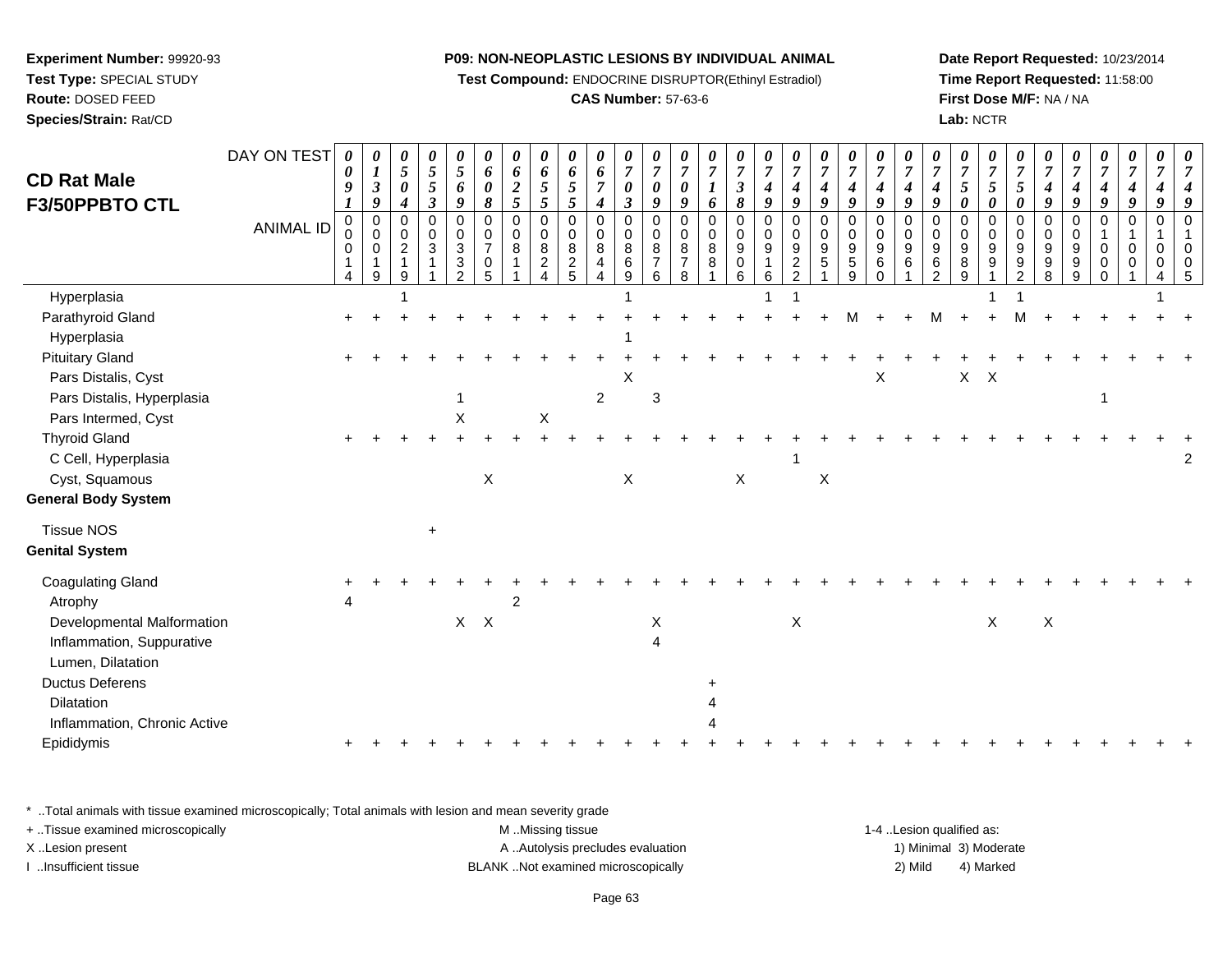**Test Compound:** ENDOCRINE DISRUPTOR(Ethinyl Estradiol)

#### **CAS Number:** 57-63-6

**Date Report Requested:** 10/23/2014**Time Report Requested:** 11:58:00**First Dose M/F:** NA / NA**Lab:** NCTR

| <b>CD Rat Male</b>                | DAY ON TEST      | 0<br>0<br>9           | 0<br>$\boldsymbol{l}$<br>$\mathfrak{z}$                   | 0<br>$\mathfrak{S}$<br>$\boldsymbol{\theta}$ | $\boldsymbol{\theta}$<br>$\sqrt{5}$<br>5                   | 0<br>$\overline{5}$<br>6                                                   | $\boldsymbol{\theta}$<br>6<br>$\boldsymbol{\theta}$                   | 0<br>6<br>$\boldsymbol{2}$ | 0<br>6<br>$5\overline{)}$                                           | $\boldsymbol{\theta}$<br>6<br>5                           | $\boldsymbol{\theta}$<br>$\boldsymbol{6}$<br>$\overline{7}$                | U<br>$\overline{7}$<br>$\boldsymbol{\theta}$                         | $\frac{\boldsymbol{0}}{7}$<br>$\boldsymbol{\theta}$  | $\frac{\theta}{7}$<br>$\boldsymbol{\theta}$                                                          | $\boldsymbol{\theta}$<br>$\boldsymbol{7}$<br>$\boldsymbol{l}$ | $\overline{7}$<br>$\mathfrak{z}$                      | $\boldsymbol{\theta}$<br>$\overline{7}$<br>$\boldsymbol{4}$     | $\frac{\boldsymbol{0}}{7}$<br>4           | U<br>$\overline{7}$<br>$\boldsymbol{4}$ | $\boldsymbol{\theta}$<br>$\overline{7}$<br>$\boldsymbol{4}$                | $\boldsymbol{7}$<br>$\boldsymbol{4}$             | U<br>$\overline{7}$<br>$\boldsymbol{4}$     | 0<br>$\overline{7}$<br>$\boldsymbol{4}$                                 | U<br>$\overline{7}$<br>5                                            | U<br>$\overline{7}$<br>5     | $\boldsymbol{\theta}$<br>$\overline{7}$<br>$\mathfrak{s}$                                 | 0<br>$\overline{7}$<br>$\boldsymbol{4}$           | U<br>$\boldsymbol{7}$<br>$\boldsymbol{4}$ | $\boldsymbol{\theta}$<br>$\overline{7}$<br>$\boldsymbol{4}$ | $\boldsymbol{\theta}$<br>$\overline{7}$<br>$\boldsymbol{4}$   | 0<br>$\overline{7}$<br>4          | 0<br>$\overline{7}$<br>$\boldsymbol{4}$ |
|-----------------------------------|------------------|-----------------------|-----------------------------------------------------------|----------------------------------------------|------------------------------------------------------------|----------------------------------------------------------------------------|-----------------------------------------------------------------------|----------------------------|---------------------------------------------------------------------|-----------------------------------------------------------|----------------------------------------------------------------------------|----------------------------------------------------------------------|------------------------------------------------------|------------------------------------------------------------------------------------------------------|---------------------------------------------------------------|-------------------------------------------------------|-----------------------------------------------------------------|-------------------------------------------|-----------------------------------------|----------------------------------------------------------------------------|--------------------------------------------------|---------------------------------------------|-------------------------------------------------------------------------|---------------------------------------------------------------------|------------------------------|-------------------------------------------------------------------------------------------|---------------------------------------------------|-------------------------------------------|-------------------------------------------------------------|---------------------------------------------------------------|-----------------------------------|-----------------------------------------|
| <b>F3/50PPBTO CTL</b>             | <b>ANIMAL ID</b> | 1<br>0<br>0<br>1<br>4 | 9<br>0<br>$\mathbf 0$<br>$\mathsf 0$<br>$\mathbf{1}$<br>9 | 4<br>0<br>$\mathbf 0$<br>$\overline{2}$<br>9 | $\mathfrak{z}$<br>$\mathbf 0$<br>$\pmb{0}$<br>$\mathbf{3}$ | $\boldsymbol{g}$<br>$\mathbf 0$<br>$\mathbf 0$<br>3<br>3<br>$\overline{2}$ | 8<br>$\mathbf 0$<br>$\mathbf 0$<br>$\overline{7}$<br>$\mathbf 0$<br>5 | 5<br>0<br>0<br>8           | $5\overline{)}$<br>$\mathbf 0$<br>$\mathbf 0$<br>8<br>$\frac{2}{4}$ | 5<br>$\mathbf 0$<br>$\pmb{0}$<br>$\bf 8$<br>$\frac{2}{5}$ | $\boldsymbol{4}$<br>$\mathbf 0$<br>$\mathbf 0$<br>8<br>$\overline{4}$<br>4 | $\mathbf{3}$<br>$\mathbf 0$<br>$\mathbf 0$<br>$\bf8$<br>$\,6\,$<br>9 | 9<br>$\Omega$<br>0<br>$\,8\,$<br>$\overline{7}$<br>6 | $\boldsymbol{g}$<br>$\mathbf 0$<br>$\mathsf{O}\xspace$<br>$\begin{array}{c} 8 \\ 7 \end{array}$<br>8 | 6<br>$\mathbf 0$<br>$\pmb{0}$<br>8<br>8                       | 8<br>$\Omega$<br>$\mathbf 0$<br>9<br>$\mathbf 0$<br>6 | 9<br>$\mathbf 0$<br>$\mathbf 0$<br>$9\,$<br>$\overline{1}$<br>6 | 9<br>0<br>$\pmb{0}$<br>9<br>$\frac{2}{2}$ | 9<br>$\Omega$<br>$\mathbf 0$<br>9<br>5  | 9<br>$\Omega$<br>$\mathbf 0$<br>$\begin{array}{c} 9 \\ 5 \end{array}$<br>9 | 9<br>$\Omega$<br>0<br>$\boldsymbol{9}$<br>6<br>0 | 9<br>$\Omega$<br>0<br>$\boldsymbol{9}$<br>6 | 9<br>$\Omega$<br>$\mathbf 0$<br>$\boldsymbol{9}$<br>6<br>$\overline{2}$ | $\boldsymbol{\theta}$<br>$\Omega$<br>$\mathbf 0$<br>9<br>8<br>$9\,$ | 0<br>$\Omega$<br>0<br>9<br>9 | 0<br>$\mathbf 0$<br>$\mathbf 0$<br>$\boldsymbol{9}$<br>$\boldsymbol{9}$<br>$\overline{2}$ | 9<br>0<br>$\pmb{0}$<br>9<br>$\boldsymbol{9}$<br>8 | 9<br>0<br>0<br>9<br>9<br>$\overline{9}$   | 9<br>$\Omega$<br>$\overline{1}$<br>0<br>0<br>0              | $\boldsymbol{g}$<br>$\Omega$<br>$\mathbf{1}$<br>0<br>$\Omega$ | 9<br>$\Omega$<br>1<br>0<br>0<br>4 | 9<br>$\Omega$<br>$\mathbf 0$<br>0<br>5  |
| Atrophy                           |                  |                       |                                                           |                                              |                                                            |                                                                            |                                                                       | $\overline{2}$             |                                                                     |                                                           |                                                                            |                                                                      |                                                      |                                                                                                      |                                                               |                                                       |                                                                 | $\overline{2}$                            |                                         |                                                                            |                                                  |                                             |                                                                         | $\overline{2}$                                                      |                              |                                                                                           |                                                   |                                           | 3                                                           |                                                               |                                   |                                         |
| Granuloma Sperm                   |                  |                       |                                                           |                                              |                                                            |                                                                            |                                                                       |                            |                                                                     |                                                           |                                                                            |                                                                      |                                                      |                                                                                                      | $\boldsymbol{\Lambda}$                                        |                                                       |                                                                 |                                           |                                         |                                                                            |                                                  |                                             |                                                                         |                                                                     |                              |                                                                                           |                                                   |                                           |                                                             |                                                               |                                   |                                         |
| Hypospermia                       |                  |                       |                                                           |                                              |                                                            |                                                                            |                                                                       | $\overline{2}$             |                                                                     |                                                           |                                                                            |                                                                      |                                                      |                                                                                                      |                                                               |                                                       |                                                                 | 4                                         |                                         |                                                                            |                                                  |                                             |                                                                         | Δ                                                                   |                              |                                                                                           |                                                   |                                           |                                                             |                                                               |                                   |                                         |
| Polyarteritis                     |                  |                       |                                                           |                                              |                                                            |                                                                            |                                                                       |                            |                                                                     |                                                           |                                                                            |                                                                      |                                                      |                                                                                                      | 3                                                             |                                                       |                                                                 |                                           |                                         |                                                                            |                                                  |                                             |                                                                         |                                                                     |                              |                                                                                           |                                                   |                                           |                                                             |                                                               |                                   |                                         |
| Penis                             |                  |                       |                                                           |                                              |                                                            |                                                                            |                                                                       |                            |                                                                     |                                                           |                                                                            |                                                                      |                                                      |                                                                                                      |                                                               |                                                       |                                                                 |                                           |                                         |                                                                            |                                                  |                                             |                                                                         |                                                                     |                              |                                                                                           |                                                   |                                           |                                                             |                                                               |                                   |                                         |
| <b>Preputial Gland</b>            |                  | M                     |                                                           |                                              |                                                            |                                                                            |                                                                       |                            |                                                                     |                                                           |                                                                            |                                                                      |                                                      |                                                                                                      |                                                               |                                                       |                                                                 |                                           |                                         |                                                                            |                                                  |                                             |                                                                         |                                                                     |                              |                                                                                           |                                                   |                                           |                                                             |                                                               |                                   |                                         |
| Abscess                           |                  |                       |                                                           |                                              |                                                            |                                                                            |                                                                       |                            |                                                                     |                                                           |                                                                            |                                                                      |                                                      |                                                                                                      |                                                               |                                                       |                                                                 |                                           |                                         |                                                                            |                                                  |                                             |                                                                         |                                                                     |                              |                                                                                           |                                                   |                                           |                                                             |                                                               |                                   |                                         |
| Atrophy                           |                  |                       |                                                           |                                              |                                                            |                                                                            |                                                                       |                            |                                                                     |                                                           |                                                                            |                                                                      |                                                      | 3                                                                                                    |                                                               |                                                       |                                                                 |                                           |                                         |                                                                            |                                                  |                                             |                                                                         |                                                                     |                              |                                                                                           |                                                   |                                           |                                                             |                                                               |                                   |                                         |
| Duct, Dilatation                  |                  |                       |                                                           |                                              |                                                            |                                                                            | $\overline{c}$                                                        |                            |                                                                     | $\sqrt{3}$                                                |                                                                            | Δ                                                                    |                                                      |                                                                                                      |                                                               |                                                       |                                                                 |                                           |                                         |                                                                            |                                                  |                                             |                                                                         |                                                                     |                              |                                                                                           |                                                   |                                           |                                                             |                                                               |                                   |                                         |
| Infiltration Cellular, Lymphocyte |                  |                       |                                                           |                                              |                                                            |                                                                            |                                                                       |                            |                                                                     |                                                           |                                                                            |                                                                      |                                                      |                                                                                                      |                                                               |                                                       |                                                                 |                                           |                                         |                                                                            |                                                  |                                             |                                                                         |                                                                     |                              |                                                                                           |                                                   | 2                                         |                                                             |                                                               |                                   |                                         |
| Inflammation, Chronic Active      |                  |                       |                                                           |                                              |                                                            |                                                                            |                                                                       |                            |                                                                     |                                                           |                                                                            |                                                                      |                                                      |                                                                                                      |                                                               |                                                       |                                                                 |                                           |                                         |                                                                            |                                                  |                                             |                                                                         |                                                                     |                              |                                                                                           |                                                   |                                           |                                                             |                                                               |                                   |                                         |
| Inflammation, Suppurative         |                  |                       |                                                           | $\overline{2}$                               |                                                            | っ                                                                          |                                                                       |                            | $\mathcal{P}$                                                       |                                                           |                                                                            | 4                                                                    | $\boldsymbol{\varDelta}$                             |                                                                                                      |                                                               |                                                       |                                                                 | 1                                         |                                         |                                                                            |                                                  |                                             | $\overline{c}$                                                          |                                                                     |                              |                                                                                           |                                                   |                                           |                                                             |                                                               |                                   |                                         |
| Keratin Cyst                      |                  |                       |                                                           |                                              |                                                            |                                                                            |                                                                       |                            |                                                                     |                                                           |                                                                            |                                                                      |                                                      |                                                                                                      |                                                               |                                                       |                                                                 |                                           |                                         |                                                                            |                                                  |                                             |                                                                         |                                                                     |                              |                                                                                           |                                                   |                                           |                                                             | $\boldsymbol{\mathsf{X}}$                                     |                                   |                                         |
| Prostate, Dorsal/Lateral Lobe     |                  |                       |                                                           |                                              |                                                            |                                                                            |                                                                       |                            |                                                                     |                                                           |                                                                            |                                                                      |                                                      |                                                                                                      |                                                               |                                                       |                                                                 |                                           | ÷                                       |                                                                            |                                                  |                                             |                                                                         |                                                                     |                              |                                                                                           | $\ddot{}$                                         |                                           |                                                             |                                                               |                                   |                                         |
| Atrophy                           |                  |                       |                                                           |                                              |                                                            |                                                                            |                                                                       | 3                          |                                                                     |                                                           |                                                                            |                                                                      |                                                      |                                                                                                      |                                                               |                                                       |                                                                 |                                           |                                         |                                                                            |                                                  |                                             |                                                                         |                                                                     |                              |                                                                                           |                                                   |                                           |                                                             |                                                               |                                   |                                         |
| Dilatation                        |                  |                       |                                                           |                                              |                                                            |                                                                            |                                                                       |                            |                                                                     |                                                           |                                                                            |                                                                      |                                                      |                                                                                                      |                                                               |                                                       |                                                                 |                                           |                                         |                                                                            |                                                  |                                             |                                                                         |                                                                     |                              |                                                                                           |                                                   |                                           |                                                             |                                                               |                                   |                                         |
| Hemorrhage                        |                  |                       |                                                           |                                              |                                                            |                                                                            |                                                                       |                            |                                                                     |                                                           |                                                                            | $\overline{c}$                                                       |                                                      |                                                                                                      |                                                               |                                                       |                                                                 |                                           |                                         |                                                                            |                                                  |                                             |                                                                         |                                                                     |                              |                                                                                           |                                                   |                                           |                                                             |                                                               |                                   |                                         |
| Inflammation, Chronic Active      |                  |                       |                                                           |                                              |                                                            |                                                                            |                                                                       |                            |                                                                     |                                                           |                                                                            | $\overline{c}$                                                       |                                                      |                                                                                                      |                                                               |                                                       |                                                                 |                                           |                                         |                                                                            |                                                  |                                             |                                                                         |                                                                     |                              |                                                                                           |                                                   |                                           |                                                             |                                                               | 2                                 |                                         |
| Inflammation, Suppurative         |                  |                       |                                                           | 2                                            |                                                            |                                                                            |                                                                       | $\overline{2}$             |                                                                     |                                                           |                                                                            |                                                                      |                                                      |                                                                                                      |                                                               | 2                                                     |                                                                 | 2                                         |                                         | 2                                                                          |                                                  |                                             |                                                                         |                                                                     |                              |                                                                                           |                                                   |                                           |                                                             |                                                               |                                   |                                         |
| Prostate, Ventral Lobe            |                  |                       |                                                           |                                              |                                                            |                                                                            |                                                                       |                            |                                                                     |                                                           |                                                                            |                                                                      |                                                      |                                                                                                      |                                                               |                                                       |                                                                 |                                           |                                         |                                                                            |                                                  |                                             |                                                                         |                                                                     |                              |                                                                                           |                                                   |                                           |                                                             |                                                               |                                   |                                         |
| Atrophy                           |                  |                       |                                                           |                                              |                                                            |                                                                            |                                                                       | 3                          |                                                                     |                                                           |                                                                            |                                                                      |                                                      |                                                                                                      |                                                               |                                                       |                                                                 |                                           |                                         |                                                                            |                                                  |                                             |                                                                         |                                                                     |                              |                                                                                           |                                                   |                                           |                                                             |                                                               |                                   |                                         |
| Dilatation                        |                  |                       |                                                           |                                              |                                                            |                                                                            |                                                                       |                            |                                                                     |                                                           |                                                                            |                                                                      |                                                      |                                                                                                      |                                                               |                                                       |                                                                 |                                           |                                         |                                                                            |                                                  |                                             |                                                                         |                                                                     |                              |                                                                                           |                                                   |                                           |                                                             |                                                               |                                   |                                         |
| Hemorrhage                        |                  |                       |                                                           |                                              |                                                            |                                                                            |                                                                       |                            |                                                                     |                                                           |                                                                            | $\overline{\mathbf{c}}$                                              |                                                      |                                                                                                      |                                                               |                                                       |                                                                 |                                           |                                         |                                                                            |                                                  |                                             |                                                                         |                                                                     |                              |                                                                                           |                                                   |                                           |                                                             |                                                               |                                   |                                         |

\* ..Total animals with tissue examined microscopically; Total animals with lesion and mean severity grade

+ ..Tissue examined microscopically examined microscopically examined as:  $M$  ..Missing tissue 1-4 ..Lesion qualified as: X..Lesion present **A ..Autolysis precludes evaluation** A ..Autolysis precludes evaluation 1) Minimal 3) Moderate I ..Insufficient tissue BLANK ..Not examined microscopically 2) Mild 4) Marked

#### **Experiment Number:** 99920-93**Test Type:** SPECIAL STUDY

**Route:** DOSED FEED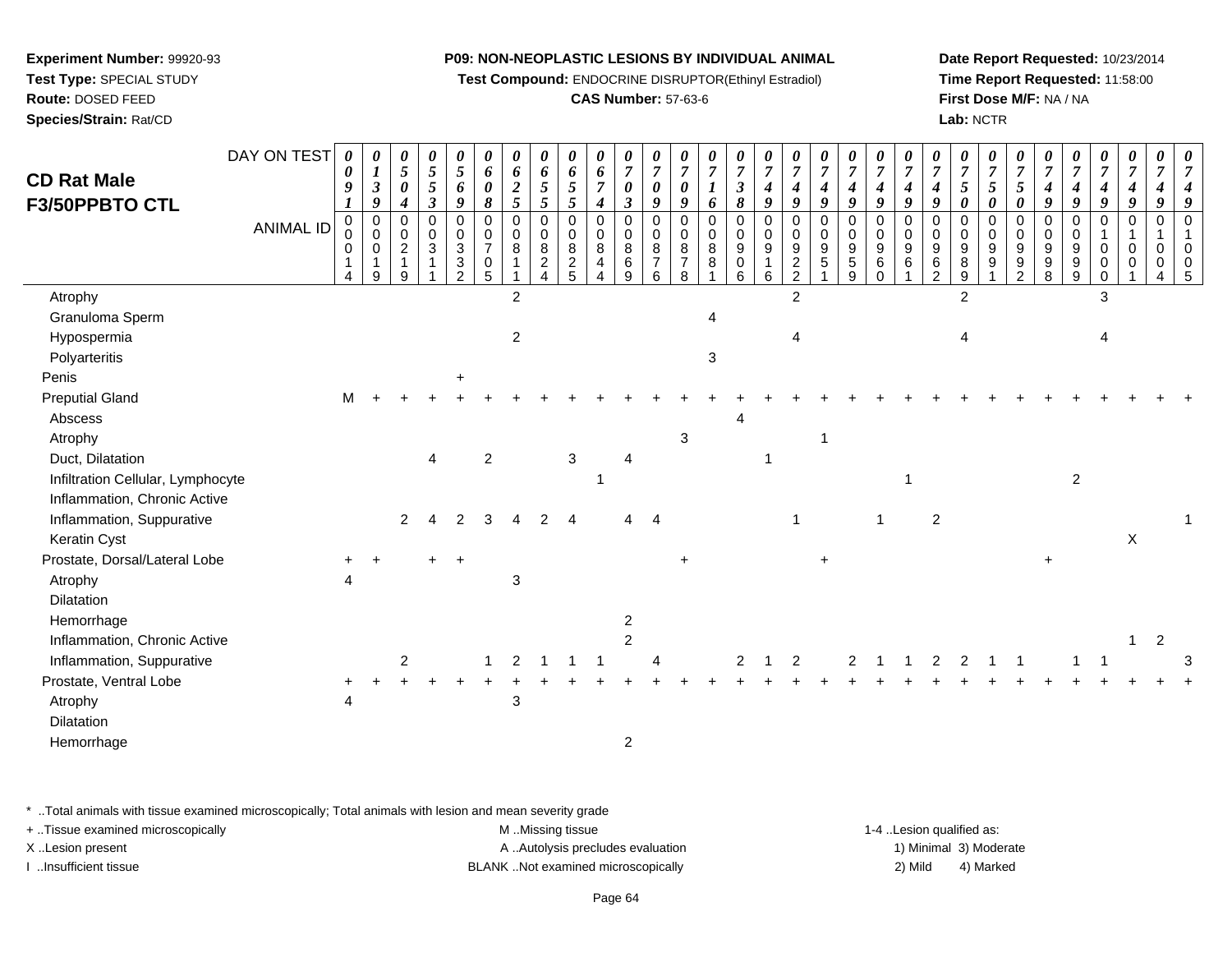**Test Compound:** ENDOCRINE DISRUPTOR(Ethinyl Estradiol)

#### **CAS Number:** 57-63-6

**Date Report Requested:** 10/23/2014**Time Report Requested:** 11:58:00**First Dose M/F:** NA / NA**Lab:** NCTR

| <b>CD Rat Male</b><br><b>F3/50PPBTO CTL</b>  | DAY ON TEST      | 0<br>0<br>9 | 0<br>$\bm{l}$<br>$\boldsymbol{\beta}$<br>9        | 0<br>5<br>0<br>4                              | 0<br>$\mathfrak{s}$<br>$\mathfrak{s}$<br>$\boldsymbol{\mathfrak{z}}$ | 0<br>5<br>6<br>9                                  | 0<br>6<br>$\boldsymbol{\theta}$<br>8                             | 0<br>6<br>$\boldsymbol{2}$<br>$\sqrt{5}$ | 0<br>6<br>$\mathfrak{I}$<br>$\mathfrak{s}$ | 0<br>6<br>$\mathfrak{s}$<br>$\mathfrak{s}$                                | 0<br>6<br>$\overline{\tau}$<br>4 | 0<br>$\overline{7}$<br>$\boldsymbol{\theta}$<br>$\boldsymbol{\beta}$ | 0<br>$\overline{7}$<br>0<br>$\boldsymbol{q}$              | 0<br>$\overline{7}$<br>$\boldsymbol{\theta}$<br>9            | 0<br>$\overline{7}$<br>$\boldsymbol{l}$<br>6 | 0<br>7<br>3<br>8             | $\overline{7}$<br>4<br>9   | 0<br>$\overline{7}$<br>4<br>9                                                     | 0<br>$\overline{7}$<br>$\boldsymbol{4}$<br>9                 | 0<br>$\overline{7}$<br>$\boldsymbol{4}$<br>9            | 0<br>7<br>4<br>9                              | 0<br>$\overline{7}$<br>4<br>9                    | 0<br>$\overline{\tau}$<br>4<br>9                    | 0<br>7<br>5<br>0                       | 0<br>$\boldsymbol{7}$<br>5<br>0                  | 0<br>$\overline{7}$<br>$\mathfrak{s}$<br>$\boldsymbol{\theta}$ | 0<br>$\overline{7}$<br>4<br>9             | 0<br>$\overline{7}$<br>$\boldsymbol{4}$<br>$\boldsymbol{q}$ | 0<br>$\overline{7}$<br>$\boldsymbol{4}$<br>9 | 0<br>$\overline{7}$<br>$\boldsymbol{4}$<br>9 | 0<br>7<br>9                |  |
|----------------------------------------------|------------------|-------------|---------------------------------------------------|-----------------------------------------------|----------------------------------------------------------------------|---------------------------------------------------|------------------------------------------------------------------|------------------------------------------|--------------------------------------------|---------------------------------------------------------------------------|----------------------------------|----------------------------------------------------------------------|-----------------------------------------------------------|--------------------------------------------------------------|----------------------------------------------|------------------------------|----------------------------|-----------------------------------------------------------------------------------|--------------------------------------------------------------|---------------------------------------------------------|-----------------------------------------------|--------------------------------------------------|-----------------------------------------------------|----------------------------------------|--------------------------------------------------|----------------------------------------------------------------|-------------------------------------------|-------------------------------------------------------------|----------------------------------------------|----------------------------------------------|----------------------------|--|
|                                              | <b>ANIMAL ID</b> | 0<br>0<br>4 | $\pmb{0}$<br>$\mathbf 0$<br>$\mathbf 0$<br>1<br>9 | 0<br>0<br>$\overline{c}$<br>$\mathbf{1}$<br>9 | $\mathbf 0$<br>$\mathbf 0$<br>$\mathbf{3}$                           | $\Omega$<br>0<br>$\sqrt{3}$<br>3<br>$\mathcal{P}$ | $\mathbf 0$<br>$\mathbf 0$<br>$\overline{7}$<br>$\mathbf 0$<br>5 | $\mathbf 0$<br>$\mathbf 0$<br>$\,8\,$    | 0<br>0<br>$\bf 8$<br>$\boldsymbol{2}$      | $\mathbf 0$<br>$\mathbf 0$<br>$\,8\,$<br>$\overline{c}$<br>$\overline{5}$ | 0<br>0<br>8<br>$\overline{4}$    | $\mathbf 0$<br>$\mathbf 0$<br>$\bf 8$<br>$\,6\,$<br>9                | $\Omega$<br>$\mathbf 0$<br>$\,8\,$<br>$\overline{7}$<br>6 | $\mathbf 0$<br>$\mathbf 0$<br>$\bf 8$<br>$\overline{7}$<br>8 | $\mathbf 0$<br>$\mathbf 0$<br>$\bf8$<br>8    | $\Omega$<br>0<br>9<br>0<br>6 | 0<br>$\mathbf 0$<br>9<br>6 | $\Omega$<br>$\mathbf 0$<br>$\boldsymbol{9}$<br>$\boldsymbol{2}$<br>$\overline{2}$ | $\mathbf 0$<br>$\mathbf 0$<br>$\boldsymbol{9}$<br>$\sqrt{5}$ | $\mathbf 0$<br>0<br>$\boldsymbol{9}$<br>$\sqrt{5}$<br>9 | $\Omega$<br>$\mathbf 0$<br>9<br>6<br>$\Omega$ | $\Omega$<br>$\mathbf 0$<br>$\boldsymbol{9}$<br>6 | $\Omega$<br>$\mathbf 0$<br>9<br>6<br>$\mathfrak{p}$ | $\Omega$<br>$\mathbf 0$<br>9<br>8<br>9 | $\Omega$<br>$\mathbf 0$<br>$\boldsymbol{9}$<br>9 | $\mathbf 0$<br>0<br>9<br>9<br>$\overline{2}$                   | $\mathbf 0$<br>$\mathbf 0$<br>9<br>9<br>8 | $\mathbf 0$<br>0<br>9<br>9<br>9                             | $\Omega$<br>0<br>0<br>0                      | $\Omega$<br>$\Omega$<br>0                    | $\mathbf 0$<br>1<br>0<br>0 |  |
| Hyperplasia                                  |                  |             |                                                   |                                               |                                                                      |                                                   |                                                                  |                                          |                                            |                                                                           |                                  |                                                                      |                                                           |                                                              |                                              |                              |                            |                                                                                   |                                                              |                                                         |                                               |                                                  |                                                     |                                        |                                                  |                                                                |                                           |                                                             |                                              |                                              |                            |  |
| Infiltration Cellular, Lymphocyte            |                  |             | $\overline{a}$                                    |                                               |                                                                      | -1                                                |                                                                  |                                          |                                            |                                                                           |                                  |                                                                      |                                                           |                                                              |                                              |                              |                            |                                                                                   |                                                              |                                                         |                                               |                                                  | $\overline{c}$                                      |                                        |                                                  |                                                                |                                           |                                                             |                                              |                                              |                            |  |
| Inflammation, Chronic Active                 |                  |             |                                                   |                                               |                                                                      |                                                   |                                                                  | $\overline{c}$                           |                                            |                                                                           |                                  | $\overline{2}$                                                       | -1                                                        |                                                              |                                              |                              |                            |                                                                                   |                                                              |                                                         |                                               |                                                  |                                                     |                                        |                                                  |                                                                |                                           |                                                             |                                              |                                              |                            |  |
| Inflammation, Suppurative                    |                  |             |                                                   |                                               |                                                                      |                                                   |                                                                  |                                          |                                            |                                                                           |                                  |                                                                      |                                                           |                                                              |                                              |                              |                            |                                                                                   |                                                              |                                                         |                                               |                                                  |                                                     |                                        |                                                  |                                                                |                                           |                                                             |                                              |                                              |                            |  |
| <b>Rete Testes</b>                           |                  |             |                                                   |                                               |                                                                      |                                                   |                                                                  |                                          |                                            |                                                                           |                                  |                                                                      |                                                           |                                                              | м                                            |                              |                            |                                                                                   |                                                              |                                                         |                                               |                                                  |                                                     |                                        |                                                  |                                                                |                                           |                                                             |                                              |                                              |                            |  |
| <b>Dilatation</b>                            |                  |             |                                                   |                                               |                                                                      |                                                   |                                                                  |                                          |                                            |                                                                           |                                  |                                                                      |                                                           |                                                              |                                              |                              |                            | 2                                                                                 |                                                              |                                                         |                                               |                                                  |                                                     |                                        |                                                  |                                                                |                                           |                                                             |                                              |                                              |                            |  |
| <b>Seminal Vesicle</b>                       |                  |             |                                                   |                                               |                                                                      |                                                   |                                                                  |                                          |                                            |                                                                           |                                  |                                                                      |                                                           |                                                              |                                              |                              |                            |                                                                                   |                                                              |                                                         |                                               |                                                  |                                                     |                                        |                                                  |                                                                |                                           |                                                             |                                              |                                              |                            |  |
| Atrophy                                      |                  | 4           |                                                   |                                               |                                                                      | 3                                                 |                                                                  | 3                                        |                                            | $\overline{2}$                                                            |                                  |                                                                      |                                                           | $\overline{2}$                                               | $\overline{2}$                               |                              |                            |                                                                                   |                                                              |                                                         |                                               |                                                  |                                                     |                                        |                                                  |                                                                | 2                                         |                                                             |                                              | $\overline{2}$                               |                            |  |
| Inflammation, Suppurative                    |                  |             |                                                   |                                               |                                                                      |                                                   |                                                                  |                                          |                                            |                                                                           |                                  |                                                                      | 3                                                         |                                                              |                                              |                              |                            |                                                                                   |                                                              |                                                         |                                               |                                                  |                                                     |                                        |                                                  |                                                                |                                           |                                                             |                                              |                                              |                            |  |
| Lumen, Dilatation                            |                  |             |                                                   |                                               |                                                                      |                                                   |                                                                  |                                          |                                            |                                                                           |                                  | $\overline{c}$                                                       | 3                                                         |                                                              |                                              |                              |                            |                                                                                   |                                                              |                                                         |                                               |                                                  |                                                     |                                        |                                                  |                                                                |                                           |                                                             | 3                                            |                                              |                            |  |
| <b>Testes</b>                                |                  |             |                                                   |                                               |                                                                      |                                                   |                                                                  |                                          |                                            |                                                                           |                                  |                                                                      |                                                           |                                                              |                                              |                              |                            |                                                                                   |                                                              |                                                         |                                               |                                                  |                                                     |                                        |                                                  |                                                                |                                           |                                                             |                                              |                                              |                            |  |
| Polyarteritis                                |                  |             |                                                   |                                               |                                                                      |                                                   |                                                                  |                                          |                                            |                                                                           |                                  |                                                                      |                                                           |                                                              | $\overline{c}$                               |                              |                            |                                                                                   |                                                              |                                                         |                                               |                                                  |                                                     |                                        |                                                  |                                                                |                                           |                                                             |                                              |                                              |                            |  |
| Seminif Tub, Degeneration                    |                  |             |                                                   |                                               |                                                                      |                                                   |                                                                  | $\overline{2}$                           |                                            |                                                                           | 4                                |                                                                      |                                                           |                                                              | $\overline{2}$                               |                              |                            | 4                                                                                 | $\overline{1}$                                               | $\overline{1}$                                          |                                               |                                                  |                                                     | 4                                      |                                                  |                                                                |                                           |                                                             | 4                                            |                                              |                            |  |
| <b>Hematopoietic System</b>                  |                  |             |                                                   |                                               |                                                                      |                                                   |                                                                  |                                          |                                            |                                                                           |                                  |                                                                      |                                                           |                                                              |                                              |                              |                            |                                                                                   |                                                              |                                                         |                                               |                                                  |                                                     |                                        |                                                  |                                                                |                                           |                                                             |                                              |                                              |                            |  |
| <b>Bone Marrow</b>                           |                  |             |                                                   |                                               |                                                                      |                                                   |                                                                  |                                          |                                            |                                                                           |                                  |                                                                      |                                                           |                                                              |                                              |                              |                            |                                                                                   |                                                              |                                                         |                                               |                                                  |                                                     |                                        |                                                  |                                                                |                                           |                                                             |                                              |                                              |                            |  |
| Erythroid Cell, Hyperplasia                  |                  |             |                                                   |                                               | $\overline{2}$                                                       |                                                   |                                                                  |                                          |                                            | 2                                                                         |                                  |                                                                      |                                                           |                                                              |                                              |                              |                            |                                                                                   |                                                              |                                                         |                                               |                                                  |                                                     |                                        |                                                  |                                                                |                                           |                                                             |                                              |                                              |                            |  |
| Hypocellularity                              |                  |             |                                                   |                                               |                                                                      |                                                   |                                                                  |                                          |                                            |                                                                           |                                  |                                                                      |                                                           |                                                              |                                              |                              |                            |                                                                                   |                                                              |                                                         |                                               |                                                  |                                                     |                                        |                                                  |                                                                |                                           |                                                             |                                              |                                              |                            |  |
| Myeloid Cell, Hyperplasia                    |                  | 4           |                                                   |                                               |                                                                      | $\overline{2}$                                    |                                                                  |                                          |                                            |                                                                           |                                  |                                                                      | 3                                                         |                                                              | 2                                            |                              |                            |                                                                                   |                                                              |                                                         |                                               |                                                  |                                                     |                                        |                                                  |                                                                |                                           |                                                             |                                              | 3                                            |                            |  |
| Lymph Node                                   |                  | $\ddot{}$   |                                                   |                                               | A                                                                    |                                                   |                                                                  |                                          |                                            |                                                                           |                                  |                                                                      |                                                           |                                                              |                                              |                              |                            |                                                                                   |                                                              |                                                         |                                               |                                                  |                                                     |                                        |                                                  |                                                                |                                           |                                                             |                                              |                                              |                            |  |
| Axillary, Degeneration, Cystic               |                  |             |                                                   |                                               |                                                                      |                                                   |                                                                  |                                          |                                            |                                                                           |                                  |                                                                      |                                                           |                                                              |                                              |                              |                            |                                                                                   |                                                              |                                                         |                                               |                                                  |                                                     |                                        |                                                  |                                                                |                                           |                                                             |                                              |                                              |                            |  |
| Axillary, Hyperplasia, Lymphoid              |                  |             |                                                   |                                               |                                                                      |                                                   |                                                                  |                                          |                                            |                                                                           |                                  |                                                                      |                                                           |                                                              |                                              |                              |                            |                                                                                   |                                                              |                                                         |                                               |                                                  |                                                     |                                        |                                                  |                                                                |                                           |                                                             |                                              |                                              |                            |  |
| Axillary, Infiltration Cellular, Plasma Cell |                  |             |                                                   |                                               |                                                                      |                                                   |                                                                  |                                          |                                            |                                                                           | З                                |                                                                      |                                                           |                                                              |                                              |                              |                            |                                                                                   |                                                              |                                                         |                                               |                                                  |                                                     |                                        |                                                  |                                                                |                                           |                                                             |                                              |                                              |                            |  |

\* ..Total animals with tissue examined microscopically; Total animals with lesion and mean severity grade

+ ..Tissue examined microscopically examined microscopically examined as:  $M$  ..Missing tissue 1-4 ..Lesion qualified as:

**Experiment Number:** 99920-93**Test Type:** SPECIAL STUDY**Route:** DOSED FEED**Species/Strain:** Rat/CD

X..Lesion present **A ..Autolysis precludes evaluation** A ..Autolysis precludes evaluation 1) Minimal 3) Moderate

I ..Insufficient tissue BLANK ..Not examined microscopically 2) Mild 4) Marked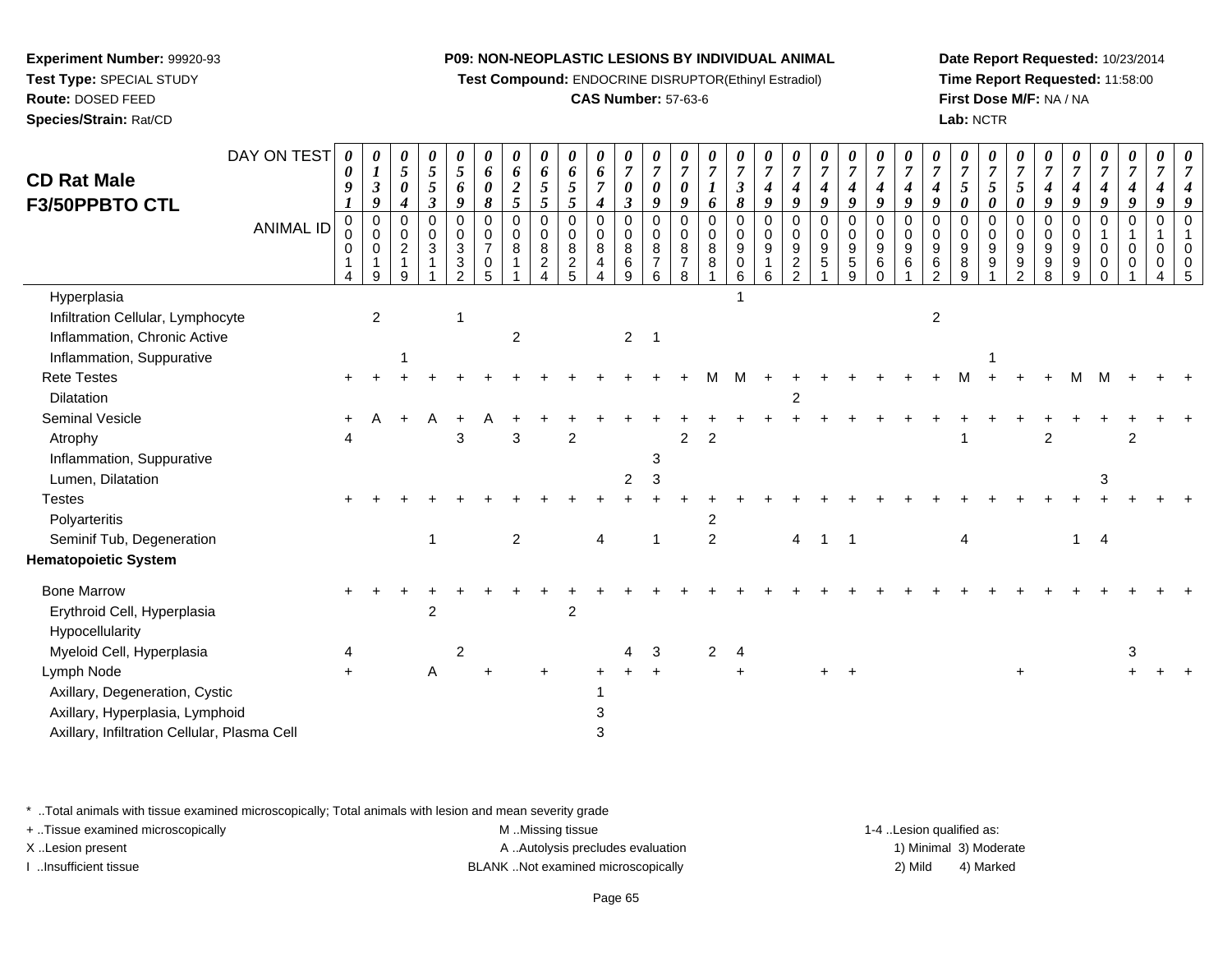**Test Compound:** ENDOCRINE DISRUPTOR(Ethinyl Estradiol)

#### **CAS Number:** 57-63-6

**Date Report Requested:** 10/23/2014**Time Report Requested:** 11:58:01**First Dose M/F:** NA / NA**Lab:** NCTR

| <b>CD Rat Male</b><br><b>F3/50PPBTO CTL</b>               | DAY ON TEST<br><b>ANIMAL ID</b> | 0<br>0<br>9<br>0<br>$\Omega$<br>$\mathbf{1}$<br>$\overline{4}$ | 0<br>$\boldsymbol{l}$<br>$\boldsymbol{\beta}$<br>9<br>$\mathbf 0$<br>$\mathbf 0$<br>$\mathbf 0$<br>9 | 0<br>$\sqrt{5}$<br>$\boldsymbol{\theta}$<br>$\boldsymbol{4}$<br>$\mathbf 0$<br>0<br>$\overline{2}$<br>$\overline{\mathbf{1}}$<br>9 | 0<br>$\mathfrak{s}$<br>$\sqrt{5}$<br>$\mathfrak{z}$<br>0<br>0<br>3<br>1 | 0<br>5<br>6<br>9<br>0<br>0<br>3<br>3<br>$\overline{2}$ | 0<br>6<br>0<br>8<br>0<br>0<br>$\overline{7}$<br>0<br>5 | 0<br>6<br>$\boldsymbol{2}$<br>5<br>0<br>0<br>8 | 0<br>6<br>5<br>$\mathfrak{s}$<br>$\mathbf 0$<br>$\mathbf 0$<br>8<br>$\overline{2}$<br>4 | 0<br>6<br>$\mathfrak{s}$<br>5<br>$\mathbf 0$<br>$\mathbf 0$<br>$\,8\,$<br>$\overline{c}$<br>5 | 0<br>6<br>$\overline{7}$<br>4<br>$\mathbf 0$<br>0<br>8<br>4<br>4 | $\boldsymbol{\theta}$<br>$\overline{7}$<br>$\boldsymbol{\theta}$<br>$\boldsymbol{\beta}$<br>0<br>0<br>8<br>$\,6$<br>9 | 0<br>$\overline{7}$<br>0<br>$\boldsymbol{q}$<br>0<br>$\mathbf 0$<br>8<br>$\overline{7}$<br>6 | 0<br>$\overline{7}$<br>0<br>9<br>0<br>0<br>8<br>$\overline{7}$<br>8 | $\boldsymbol{\theta}$<br>$\overline{7}$<br>1<br>6<br>$\mathbf 0$<br>$\mathbf 0$<br>8<br>8 | $\boldsymbol{\theta}$<br>$\overline{7}$<br>$\mathfrak{z}$<br>$\pmb{8}$<br>$\mathbf 0$<br>0<br>9<br>$\mathbf 0$<br>6 | $\overline{7}$<br>4<br>9<br>0<br>0<br>9<br>6 | 0<br>$\overline{7}$<br>$\boldsymbol{4}$<br>9<br>0<br>0<br>9<br>$\frac{2}{2}$ | $\boldsymbol{\theta}$<br>$\overline{7}$<br>$\boldsymbol{4}$<br>9<br>0<br>$\mathbf 0$<br>9<br>$\sqrt{5}$ | 0<br>$\boldsymbol{7}$<br>$\boldsymbol{4}$<br>9<br>$\mathbf 0$<br>$\mathbf 0$<br>$9\,$<br>$\sqrt{5}$<br>9 | $\boldsymbol{\theta}$<br>$\overline{7}$<br>4<br>9<br>0<br>$\mathbf 0$<br>9<br>$\,6$<br>0 | $\overline{7}$<br>4<br>9<br>$\Omega$<br>$\Omega$<br>9<br>6 | $\overline{7}$<br>$\boldsymbol{4}$<br>9<br>$\Omega$<br>0<br>9<br>6<br>2 | 0<br>$\boldsymbol{7}$<br>5<br>0<br>0<br>0<br>9<br>8<br>9 | U<br>$\overline{7}$<br>5<br>0<br>$\mathbf 0$<br>0<br>9<br>9 | 0<br>$\overline{7}$<br>$\mathfrak{s}$<br>$\boldsymbol{\theta}$<br>$\mathbf 0$<br>$\mathbf 0$<br>9<br>$9\,$<br>$\overline{2}$ | $\boldsymbol{\theta}$<br>$\overline{7}$<br>4<br>9<br>$\mathbf 0$<br>$\mathbf 0$<br>9<br>9<br>8 | 0<br>$\overline{7}$<br>4<br>9<br>0<br>0<br>9<br>9<br>9 | 0<br>$\boldsymbol{7}$<br>$\boldsymbol{4}$<br>9<br>0<br>$\mathbf 0$<br>0 | $\boldsymbol{\theta}$<br>$\overline{7}$<br>$\boldsymbol{4}$<br>9<br>$\mathbf 0$<br>$\Omega$<br>$\Omega$ | 0<br>$\overline{7}$<br>9<br>0<br>$\Omega$<br>0 | $\overline{7}$<br>q<br>$\Omega$<br>-1<br>$\Omega$<br>$\Omega$<br>.5 |
|-----------------------------------------------------------|---------------------------------|----------------------------------------------------------------|------------------------------------------------------------------------------------------------------|------------------------------------------------------------------------------------------------------------------------------------|-------------------------------------------------------------------------|--------------------------------------------------------|--------------------------------------------------------|------------------------------------------------|-----------------------------------------------------------------------------------------|-----------------------------------------------------------------------------------------------|------------------------------------------------------------------|-----------------------------------------------------------------------------------------------------------------------|----------------------------------------------------------------------------------------------|---------------------------------------------------------------------|-------------------------------------------------------------------------------------------|---------------------------------------------------------------------------------------------------------------------|----------------------------------------------|------------------------------------------------------------------------------|---------------------------------------------------------------------------------------------------------|----------------------------------------------------------------------------------------------------------|------------------------------------------------------------------------------------------|------------------------------------------------------------|-------------------------------------------------------------------------|----------------------------------------------------------|-------------------------------------------------------------|------------------------------------------------------------------------------------------------------------------------------|------------------------------------------------------------------------------------------------|--------------------------------------------------------|-------------------------------------------------------------------------|---------------------------------------------------------------------------------------------------------|------------------------------------------------|---------------------------------------------------------------------|
| Hemal, Degeneration, Cystic                               |                                 |                                                                |                                                                                                      |                                                                                                                                    |                                                                         |                                                        |                                                        |                                                |                                                                                         |                                                                                               |                                                                  | 2                                                                                                                     |                                                                                              |                                                                     |                                                                                           |                                                                                                                     |                                              |                                                                              |                                                                                                         |                                                                                                          |                                                                                          |                                                            |                                                                         |                                                          |                                                             |                                                                                                                              |                                                                                                |                                                        |                                                                         |                                                                                                         |                                                |                                                                     |
| Lumbar, Degeneration, Cystic                              |                                 |                                                                |                                                                                                      |                                                                                                                                    |                                                                         |                                                        | 2                                                      |                                                |                                                                                         |                                                                                               |                                                                  |                                                                                                                       | 4                                                                                            |                                                                     |                                                                                           | 3                                                                                                                   |                                              |                                                                              | $\overline{2}$                                                                                          | 4                                                                                                        |                                                                                          |                                                            |                                                                         |                                                          |                                                             | 4                                                                                                                            |                                                                                                |                                                        |                                                                         | 3                                                                                                       |                                                |                                                                     |
| Lumbar, Hyperplasia, Lymphoid                             |                                 |                                                                |                                                                                                      |                                                                                                                                    |                                                                         |                                                        | 3                                                      |                                                |                                                                                         |                                                                                               |                                                                  |                                                                                                                       |                                                                                              |                                                                     |                                                                                           |                                                                                                                     |                                              |                                                                              |                                                                                                         |                                                                                                          |                                                                                          |                                                            |                                                                         |                                                          |                                                             |                                                                                                                              |                                                                                                |                                                        |                                                                         |                                                                                                         |                                                |                                                                     |
| Lumbar, Infiltration Cellular, Plasma Cell                |                                 |                                                                |                                                                                                      |                                                                                                                                    |                                                                         |                                                        |                                                        |                                                |                                                                                         |                                                                                               | $\overline{2}$                                                   |                                                                                                                       |                                                                                              |                                                                     |                                                                                           |                                                                                                                     |                                              |                                                                              |                                                                                                         |                                                                                                          |                                                                                          |                                                            |                                                                         |                                                          |                                                             | 3                                                                                                                            |                                                                                                |                                                        |                                                                         |                                                                                                         |                                                |                                                                     |
| Pancreatic, Hyperplasia, Lymphoid                         |                                 | 3                                                              |                                                                                                      |                                                                                                                                    |                                                                         |                                                        |                                                        |                                                |                                                                                         |                                                                                               |                                                                  |                                                                                                                       |                                                                                              |                                                                     |                                                                                           |                                                                                                                     |                                              |                                                                              |                                                                                                         |                                                                                                          |                                                                                          |                                                            |                                                                         |                                                          |                                                             |                                                                                                                              |                                                                                                |                                                        |                                                                         |                                                                                                         |                                                |                                                                     |
| Pancreatic, Inflammation, Granulomatous                   |                                 |                                                                |                                                                                                      |                                                                                                                                    |                                                                         |                                                        |                                                        |                                                | 2                                                                                       |                                                                                               |                                                                  |                                                                                                                       |                                                                                              |                                                                     |                                                                                           |                                                                                                                     |                                              |                                                                              |                                                                                                         |                                                                                                          |                                                                                          |                                                            |                                                                         |                                                          |                                                             |                                                                                                                              |                                                                                                |                                                        |                                                                         |                                                                                                         |                                                |                                                                     |
| Pancreatic, Necrosis                                      |                                 | $\mathbf{3}$                                                   |                                                                                                      |                                                                                                                                    |                                                                         |                                                        |                                                        |                                                |                                                                                         |                                                                                               |                                                                  |                                                                                                                       |                                                                                              |                                                                     |                                                                                           |                                                                                                                     |                                              |                                                                              |                                                                                                         |                                                                                                          |                                                                                          |                                                            |                                                                         |                                                          |                                                             |                                                                                                                              |                                                                                                |                                                        |                                                                         |                                                                                                         |                                                |                                                                     |
| Popliteal, Hyperplasia, Lymphoid                          |                                 |                                                                |                                                                                                      |                                                                                                                                    |                                                                         |                                                        |                                                        |                                                |                                                                                         |                                                                                               |                                                                  | 3                                                                                                                     |                                                                                              |                                                                     |                                                                                           |                                                                                                                     |                                              |                                                                              |                                                                                                         |                                                                                                          |                                                                                          |                                                            |                                                                         |                                                          |                                                             |                                                                                                                              |                                                                                                |                                                        |                                                                         |                                                                                                         |                                                |                                                                     |
| Popliteal, Infiltration Cellular, Plasma Cell             |                                 |                                                                |                                                                                                      |                                                                                                                                    |                                                                         |                                                        |                                                        |                                                |                                                                                         |                                                                                               |                                                                  | $\overline{c}$                                                                                                        |                                                                                              |                                                                     |                                                                                           |                                                                                                                     |                                              |                                                                              |                                                                                                         |                                                                                                          |                                                                                          |                                                            |                                                                         |                                                          |                                                             |                                                                                                                              |                                                                                                |                                                        |                                                                         |                                                                                                         |                                                |                                                                     |
| Renal, Degeneration, Cystic                               |                                 |                                                                |                                                                                                      |                                                                                                                                    |                                                                         |                                                        |                                                        |                                                |                                                                                         |                                                                                               |                                                                  |                                                                                                                       |                                                                                              |                                                                     |                                                                                           |                                                                                                                     |                                              |                                                                              |                                                                                                         |                                                                                                          |                                                                                          |                                                            |                                                                         |                                                          |                                                             |                                                                                                                              |                                                                                                |                                                        |                                                                         |                                                                                                         |                                                |                                                                     |
| Lymph Node, Mandibular                                    |                                 |                                                                |                                                                                                      |                                                                                                                                    |                                                                         |                                                        |                                                        |                                                |                                                                                         |                                                                                               |                                                                  |                                                                                                                       |                                                                                              |                                                                     |                                                                                           |                                                                                                                     |                                              |                                                                              |                                                                                                         |                                                                                                          |                                                                                          |                                                            |                                                                         |                                                          |                                                             |                                                                                                                              |                                                                                                |                                                        |                                                                         |                                                                                                         |                                                |                                                                     |
| Degeneration, Cystic                                      |                                 |                                                                |                                                                                                      |                                                                                                                                    |                                                                         | 4                                                      |                                                        | 3                                              | -1                                                                                      |                                                                                               |                                                                  |                                                                                                                       |                                                                                              |                                                                     |                                                                                           |                                                                                                                     |                                              |                                                                              |                                                                                                         |                                                                                                          | $\overline{2}$                                                                           |                                                            |                                                                         | 2                                                        |                                                             |                                                                                                                              |                                                                                                |                                                        |                                                                         |                                                                                                         |                                                |                                                                     |
| Hyperplasia, Lymphoid                                     |                                 | 4                                                              |                                                                                                      | $\overline{2}$                                                                                                                     |                                                                         |                                                        | 2                                                      |                                                |                                                                                         | $\mathcal{P}$                                                                                 |                                                                  |                                                                                                                       |                                                                                              | 2                                                                   |                                                                                           | 2                                                                                                                   |                                              | 2                                                                            | $\overline{c}$                                                                                          |                                                                                                          |                                                                                          |                                                            | $\overline{c}$                                                          |                                                          |                                                             |                                                                                                                              |                                                                                                |                                                        |                                                                         |                                                                                                         |                                                |                                                                     |
| Infiltration Cellular, Plasma Cell                        |                                 |                                                                |                                                                                                      |                                                                                                                                    |                                                                         | 2                                                      | $\overline{2}$                                         | 3                                              | -1                                                                                      | 2                                                                                             |                                                                  |                                                                                                                       |                                                                                              |                                                                     | $\overline{2}$                                                                            | $\overline{2}$                                                                                                      |                                              | 3                                                                            | 3                                                                                                       | -1                                                                                                       |                                                                                          |                                                            | $\overline{2}$                                                          |                                                          |                                                             |                                                                                                                              | 2                                                                                              | $\overline{2}$                                         |                                                                         |                                                                                                         | $\overline{2}$                                 |                                                                     |
| <b>Necrosis</b>                                           |                                 | 3                                                              |                                                                                                      |                                                                                                                                    |                                                                         |                                                        |                                                        |                                                |                                                                                         |                                                                                               |                                                                  |                                                                                                                       |                                                                                              |                                                                     |                                                                                           |                                                                                                                     |                                              |                                                                              |                                                                                                         |                                                                                                          |                                                                                          |                                                            |                                                                         |                                                          |                                                             |                                                                                                                              |                                                                                                |                                                        |                                                                         |                                                                                                         |                                                |                                                                     |
| Lymph Node, Mesenteric                                    |                                 | 4                                                              |                                                                                                      |                                                                                                                                    |                                                                         |                                                        |                                                        |                                                |                                                                                         |                                                                                               |                                                                  |                                                                                                                       |                                                                                              |                                                                     |                                                                                           |                                                                                                                     |                                              |                                                                              |                                                                                                         |                                                                                                          |                                                                                          |                                                            |                                                                         |                                                          |                                                             |                                                                                                                              |                                                                                                |                                                        |                                                                         |                                                                                                         |                                                |                                                                     |
| Hyperplasia, Lymphoid<br>Infiltration Cellular, Mast Cell |                                 |                                                                |                                                                                                      |                                                                                                                                    |                                                                         |                                                        |                                                        |                                                |                                                                                         |                                                                                               |                                                                  |                                                                                                                       |                                                                                              |                                                                     |                                                                                           |                                                                                                                     |                                              |                                                                              |                                                                                                         |                                                                                                          |                                                                                          |                                                            |                                                                         |                                                          |                                                             |                                                                                                                              |                                                                                                |                                                        |                                                                         |                                                                                                         |                                                |                                                                     |
| Inflammation, Granulomatous                               |                                 |                                                                |                                                                                                      |                                                                                                                                    |                                                                         |                                                        |                                                        |                                                |                                                                                         |                                                                                               | $\overline{c}$                                                   |                                                                                                                       |                                                                                              |                                                                     |                                                                                           |                                                                                                                     |                                              |                                                                              | $\overline{2}$                                                                                          | $\overline{\mathbf{1}}$                                                                                  |                                                                                          | 3                                                          |                                                                         | 1                                                        |                                                             |                                                                                                                              | $\overline{c}$                                                                                 |                                                        |                                                                         |                                                                                                         |                                                |                                                                     |
| Pigmentation                                              |                                 |                                                                |                                                                                                      |                                                                                                                                    |                                                                         |                                                        |                                                        |                                                |                                                                                         | 3                                                                                             |                                                                  |                                                                                                                       |                                                                                              |                                                                     |                                                                                           |                                                                                                                     |                                              |                                                                              |                                                                                                         |                                                                                                          |                                                                                          |                                                            |                                                                         |                                                          |                                                             |                                                                                                                              |                                                                                                |                                                        |                                                                         |                                                                                                         |                                                |                                                                     |
| Spleen                                                    |                                 |                                                                |                                                                                                      |                                                                                                                                    |                                                                         |                                                        |                                                        |                                                |                                                                                         |                                                                                               |                                                                  |                                                                                                                       |                                                                                              |                                                                     |                                                                                           |                                                                                                                     |                                              |                                                                              |                                                                                                         |                                                                                                          |                                                                                          |                                                            |                                                                         |                                                          |                                                             |                                                                                                                              |                                                                                                |                                                        |                                                                         |                                                                                                         |                                                |                                                                     |
| Depletion Lymphoid                                        |                                 | 3                                                              |                                                                                                      |                                                                                                                                    |                                                                         |                                                        |                                                        |                                                |                                                                                         |                                                                                               |                                                                  |                                                                                                                       |                                                                                              |                                                                     |                                                                                           |                                                                                                                     |                                              |                                                                              |                                                                                                         |                                                                                                          |                                                                                          |                                                            |                                                                         |                                                          |                                                             |                                                                                                                              |                                                                                                |                                                        |                                                                         |                                                                                                         |                                                |                                                                     |
| Hematopoietic Cell Proliferation                          |                                 |                                                                |                                                                                                      | 2                                                                                                                                  |                                                                         |                                                        |                                                        |                                                |                                                                                         |                                                                                               |                                                                  |                                                                                                                       | 3                                                                                            |                                                                     |                                                                                           | $\overline{c}$                                                                                                      |                                              |                                                                              |                                                                                                         |                                                                                                          |                                                                                          |                                                            |                                                                         |                                                          |                                                             |                                                                                                                              |                                                                                                |                                                        |                                                                         | 2                                                                                                       |                                                |                                                                     |
|                                                           |                                 |                                                                |                                                                                                      |                                                                                                                                    |                                                                         |                                                        |                                                        |                                                |                                                                                         |                                                                                               |                                                                  |                                                                                                                       |                                                                                              |                                                                     |                                                                                           |                                                                                                                     |                                              |                                                                              |                                                                                                         |                                                                                                          |                                                                                          |                                                            |                                                                         |                                                          |                                                             |                                                                                                                              |                                                                                                |                                                        |                                                                         |                                                                                                         |                                                |                                                                     |

\* ..Total animals with tissue examined microscopically; Total animals with lesion and mean severity grade

+ ..Tissue examined microscopically examined microscopically examined as:  $M$  ..Missing tissue 1-4 ..Lesion qualified as: X..Lesion present **A ..Autolysis precludes evaluation** A ..Autolysis precludes evaluation 1) Minimal 3) Moderate I ..Insufficient tissue BLANK ..Not examined microscopically 2) Mild 4) Marked

**Experiment Number:** 99920-93**Test Type:** SPECIAL STUDY**Route:** DOSED FEED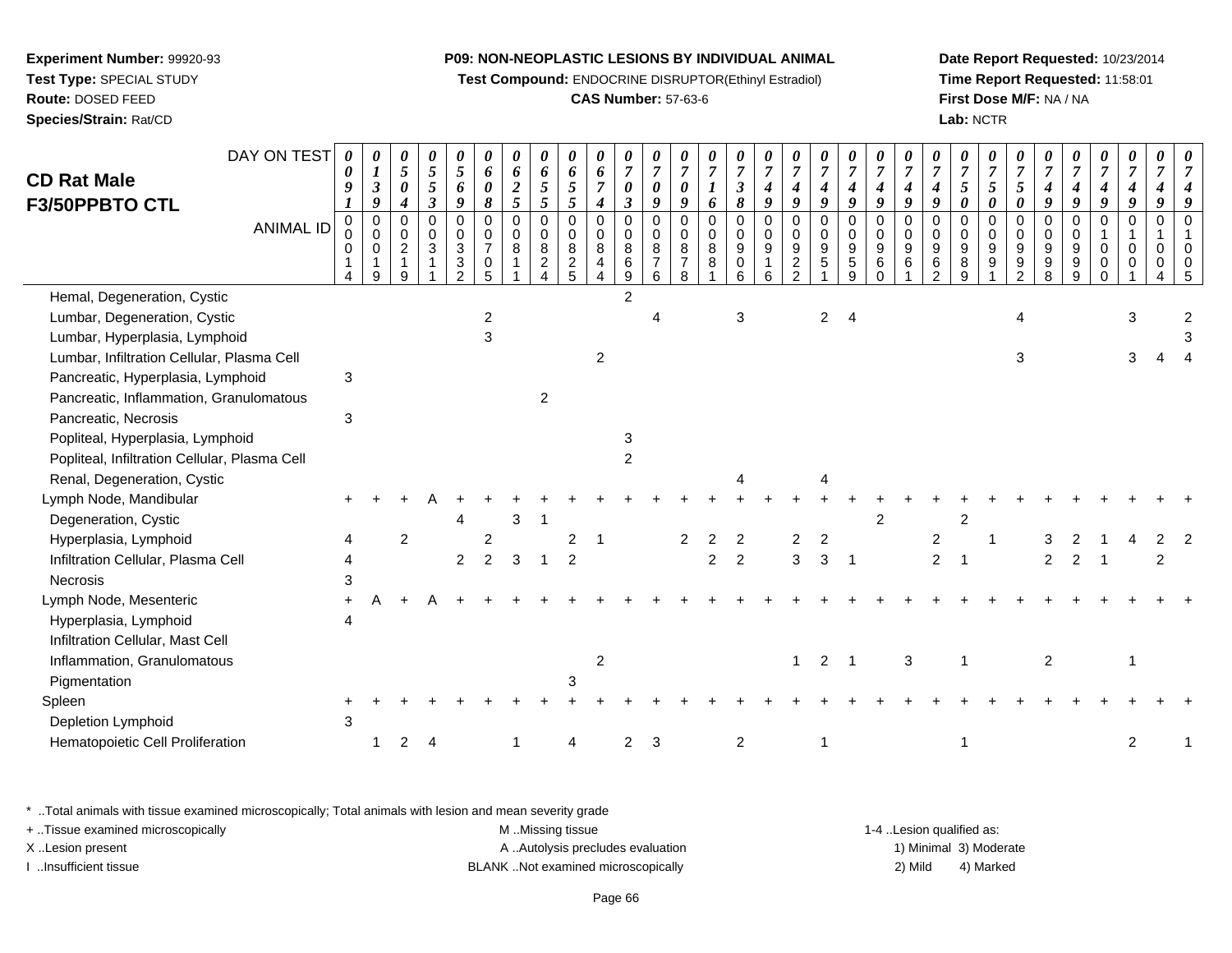**Test Compound:** ENDOCRINE DISRUPTOR(Ethinyl Estradiol)

#### **CAS Number:** 57-63-6

**Date Report Requested:** 10/23/2014**Time Report Requested:** 11:58:01**First Dose M/F:** NA / NA**Lab:** NCTR

|                              | 0<br>0<br>9                                                                 | 0<br>$\boldsymbol{l}$<br>$\mathfrak{z}$                     | 0<br>$\overline{5}$<br>$\boldsymbol{\theta}$           | 0<br>5<br>5                           | $\frac{\theta}{5}$<br>6                         | $\boldsymbol{\theta}$<br>6<br>$\boldsymbol{\theta}$ | 0<br>$\boldsymbol{6}$<br>$\boldsymbol{2}$ | 0<br>$\boldsymbol{6}$<br>$\overline{5}$ | 0<br>6<br>5                                | 0<br>$\boldsymbol{\delta}$<br>$\overline{7}$ | $\boldsymbol{\theta}$<br>$\overline{7}$<br>$\pmb{\theta}$ | $\overline{7}$<br>$\boldsymbol{\theta}$<br>9 | 0<br>$\overline{7}$<br>0                | 0<br>$\overline{7}$<br>$\boldsymbol{l}$ | $\frac{\boldsymbol{0}}{7}$<br>$\boldsymbol{\mathfrak{z}}$ | $\overline{7}$<br>$\boldsymbol{4}$         | $\boldsymbol{\theta}$<br>$\overline{7}$<br>$\boldsymbol{4}$<br>9 | $\frac{\boldsymbol{0}}{7}$<br>4           | $\boldsymbol{\theta}$<br>$\overline{7}$<br>$\boldsymbol{4}$        | $\frac{\boldsymbol{0}}{7}$<br>$\boldsymbol{4}$ | $\overline{7}$<br>$\boldsymbol{4}$            | $\overline{7}$<br>4<br>9                       | 0<br>$\overline{7}$<br>5    | 0<br>$\overline{7}$<br>$\mathfrak{I}$               | $\boldsymbol{\theta}$<br>$\overline{7}$<br>5     | $\boldsymbol{7}$<br>$\boldsymbol{4}$                        | $\boldsymbol{\theta}$<br>$\overline{7}$<br>$\boldsymbol{4}$  | 0<br>$\overline{7}$<br>$\boldsymbol{4}$ | 0<br>$\overline{7}$<br>$\boldsymbol{4}$                      | 0<br>$\overline{7}$        |          |
|------------------------------|-----------------------------------------------------------------------------|-------------------------------------------------------------|--------------------------------------------------------|---------------------------------------|-------------------------------------------------|-----------------------------------------------------|-------------------------------------------|-----------------------------------------|--------------------------------------------|----------------------------------------------|-----------------------------------------------------------|----------------------------------------------|-----------------------------------------|-----------------------------------------|-----------------------------------------------------------|--------------------------------------------|------------------------------------------------------------------|-------------------------------------------|--------------------------------------------------------------------|------------------------------------------------|-----------------------------------------------|------------------------------------------------|-----------------------------|-----------------------------------------------------|--------------------------------------------------|-------------------------------------------------------------|--------------------------------------------------------------|-----------------------------------------|--------------------------------------------------------------|----------------------------|----------|
| <b>ANIMAL ID</b>             | $\mathbf 0$<br>0<br>4                                                       | $\mathsf{O}\xspace$<br>$\mathbf 0$<br>$\mathbf 0$<br>1<br>9 | $\mathbf 0$<br>$\mathbf 0$<br>$\overline{2}$<br>1<br>9 | $\mathbf 0$<br>0<br>$\mathbf{3}$<br>1 | 0<br>0<br>$\overline{3}$<br>3<br>$\overline{2}$ | $\mathbf 0$<br>0<br>$\overline{7}$<br>0<br>5        | $\mathsf{O}\xspace$<br>$\mathbf 0$<br>8   | 0<br>0<br>$\bf 8$<br>$\frac{2}{4}$      | $\mathbf 0$<br>0<br>$\bf 8$<br>$rac{2}{5}$ | 0<br>0<br>8<br>4<br>4                        | $\mathbf 0$<br>0<br>$\bf 8$<br>$\,6\,$<br>$\overline{9}$  | $\Omega$<br>0<br>8<br>$\overline{7}$<br>6    | 0<br>0<br>$\bf8$<br>$\overline{7}$<br>8 | $\mathbf 0$<br>0<br>$\,8\,$<br>8        | 0<br>0<br>9<br>0<br>6                                     | $\mathbf 0$<br>0<br>9<br>$\mathbf{1}$<br>6 | $\mathbf 0$<br>$\mathbf 0$<br>$\boldsymbol{9}$<br>$\frac{2}{2}$  | 0<br>0<br>$\boldsymbol{9}$<br>$\,$ 5 $\,$ | $\mathbf 0$<br>$\mathbf 0$<br>$\boldsymbol{9}$<br>$\,$ 5 $\,$<br>9 | $\mathbf 0$<br>0<br>9<br>6<br>$\Omega$         | $\mathbf 0$<br>0<br>$\boldsymbol{9}$<br>$\,6$ | $\mathbf 0$<br>0<br>$\boldsymbol{9}$<br>6<br>2 | 0<br>0<br>9<br>$\bf 8$<br>9 | $\mathbf 0$<br>$\mathbf 0$<br>$\boldsymbol{9}$<br>9 | $\mathbf 0$<br>0<br>9<br>$9\,$<br>$\overline{2}$ | $\pmb{0}$<br>0<br>$\boldsymbol{9}$<br>$\boldsymbol{9}$<br>8 | $\mathbf 0$<br>$\mathbf 0$<br>$9\,$<br>$\boldsymbol{9}$<br>9 | 0<br>$\mathbf{1}$<br>0<br>0<br>$\Omega$ | $\overline{0}$<br>$\mathbf{1}$<br>$\mathbf 0$<br>$\mathbf 0$ | $\mathbf 0$<br>0<br>0<br>4 | $\Omega$ |
|                              |                                                                             |                                                             |                                                        |                                       |                                                 |                                                     |                                           |                                         |                                            |                                              |                                                           | 2                                            |                                         | $\mathcal{P}$                           |                                                           |                                            |                                                                  |                                           |                                                                    |                                                |                                               |                                                |                             |                                                     |                                                  |                                                             |                                                              |                                         |                                                              |                            |          |
|                              |                                                                             |                                                             |                                                        |                                       |                                                 |                                                     |                                           |                                         |                                            |                                              | 4                                                         | $\overline{c}$                               |                                         |                                         | $\sqrt{3}$                                                |                                            |                                                                  |                                           |                                                                    |                                                |                                               |                                                |                             |                                                     |                                                  |                                                             |                                                              |                                         |                                                              |                            |          |
|                              | $\overline{c}$                                                              |                                                             |                                                        |                                       |                                                 |                                                     |                                           |                                         |                                            |                                              |                                                           | $\overline{2}$                               |                                         |                                         |                                                           |                                            |                                                                  |                                           |                                                                    |                                                |                                               |                                                |                             |                                                     |                                                  |                                                             |                                                              |                                         |                                                              |                            |          |
|                              |                                                                             |                                                             | 2                                                      |                                       |                                                 | $\overline{2}$                                      | 3                                         | $\overline{2}$                          |                                            | 2                                            |                                                           |                                              | $\mathbf{3}$                            |                                         |                                                           |                                            |                                                                  |                                           | 2                                                                  |                                                | 2                                             |                                                |                             |                                                     | 3                                                |                                                             | $\mathfrak{p}$                                               | 2                                       |                                                              |                            |          |
|                              |                                                                             |                                                             |                                                        | м                                     |                                                 |                                                     |                                           | М                                       |                                            |                                              |                                                           |                                              |                                         |                                         |                                                           |                                            |                                                                  |                                           |                                                                    |                                                |                                               |                                                |                             |                                                     |                                                  |                                                             | M                                                            | M                                       |                                                              |                            |          |
|                              | 4                                                                           |                                                             | 3                                                      |                                       |                                                 |                                                     |                                           |                                         |                                            |                                              |                                                           |                                              |                                         |                                         |                                                           |                                            |                                                                  |                                           |                                                                    |                                                |                                               |                                                |                             |                                                     |                                                  |                                                             |                                                              |                                         |                                                              |                            |          |
|                              |                                                                             |                                                             |                                                        |                                       |                                                 |                                                     |                                           |                                         |                                            |                                              |                                                           |                                              |                                         | 2                                       |                                                           |                                            |                                                                  |                                           |                                                                    |                                                |                                               |                                                | $\overline{c}$              |                                                     |                                                  |                                                             |                                                              |                                         |                                                              |                            |          |
|                              |                                                                             |                                                             |                                                        |                                       |                                                 |                                                     |                                           |                                         |                                            |                                              |                                                           |                                              |                                         |                                         |                                                           |                                            |                                                                  |                                           |                                                                    |                                                |                                               |                                                |                             |                                                     |                                                  |                                                             |                                                              |                                         |                                                              |                            |          |
|                              |                                                                             |                                                             |                                                        |                                       |                                                 | м                                                   |                                           | м                                       | M                                          | м                                            |                                                           |                                              |                                         |                                         |                                                           |                                            |                                                                  |                                           |                                                                    |                                                |                                               |                                                |                             |                                                     |                                                  |                                                             |                                                              |                                         |                                                              |                            |          |
|                              | 2                                                                           |                                                             | $\overline{2}$                                         |                                       | 3                                               |                                                     |                                           |                                         |                                            |                                              | Δ                                                         |                                              | 3                                       | 2                                       | $\Delta$                                                  | $\overline{c}$                             |                                                                  | $\overline{c}$                            |                                                                    | $\overline{c}$                                 |                                               |                                                | 3                           | 2                                                   |                                                  |                                                             | 2                                                            |                                         |                                                              |                            |          |
|                              |                                                                             |                                                             |                                                        |                                       |                                                 |                                                     |                                           |                                         |                                            |                                              |                                                           |                                              |                                         |                                         |                                                           |                                            | $\overline{2}$                                                   |                                           | $\overline{a}$                                                     |                                                | $\mathbf{1}$                                  | $\overline{1}$                                 |                             |                                                     |                                                  |                                                             |                                                              | $\overline{c}$                          |                                                              |                            |          |
|                              |                                                                             |                                                             |                                                        |                                       |                                                 |                                                     |                                           |                                         |                                            |                                              |                                                           |                                              |                                         |                                         |                                                           |                                            |                                                                  |                                           |                                                                    |                                                |                                               |                                                |                             |                                                     |                                                  |                                                             |                                                              |                                         | $\overline{c}$                                               |                            |          |
|                              |                                                                             |                                                             |                                                        |                                       |                                                 |                                                     | 3                                         |                                         |                                            |                                              |                                                           |                                              |                                         |                                         |                                                           |                                            |                                                                  |                                           | 2                                                                  |                                                |                                               |                                                |                             |                                                     |                                                  |                                                             |                                                              |                                         |                                                              | 2                          |          |
|                              |                                                                             |                                                             |                                                        |                                       |                                                 |                                                     |                                           |                                         |                                            |                                              |                                                           |                                              |                                         |                                         |                                                           |                                            |                                                                  |                                           | X                                                                  |                                                |                                               |                                                |                             |                                                     |                                                  |                                                             |                                                              |                                         |                                                              | X                          |          |
|                              |                                                                             |                                                             |                                                        |                                       |                                                 |                                                     | 3                                         |                                         |                                            |                                              |                                                           |                                              |                                         |                                         |                                                           |                                            |                                                                  |                                           | 3                                                                  |                                                |                                               |                                                |                             |                                                     |                                                  |                                                             |                                                              |                                         |                                                              |                            |          |
|                              |                                                                             |                                                             |                                                        |                                       |                                                 |                                                     |                                           |                                         |                                            |                                              |                                                           |                                              |                                         |                                         |                                                           |                                            |                                                                  |                                           |                                                                    |                                                |                                               |                                                |                             |                                                     |                                                  |                                                             |                                                              |                                         |                                                              |                            |          |
|                              |                                                                             |                                                             |                                                        |                                       |                                                 |                                                     |                                           |                                         |                                            |                                              |                                                           |                                              |                                         |                                         |                                                           |                                            |                                                                  |                                           |                                                                    |                                                |                                               |                                                |                             |                                                     |                                                  |                                                             |                                                              |                                         |                                                              |                            |          |
| Inflammation, Chronic Active |                                                                             |                                                             |                                                        |                                       |                                                 |                                                     |                                           |                                         |                                            | $\overline{4}$                               | $\overline{4}$                                            |                                              |                                         |                                         |                                                           |                                            |                                                                  | $\overline{4}$                            | $\overline{4}$                                                     |                                                |                                               |                                                |                             |                                                     |                                                  |                                                             |                                                              |                                         |                                                              |                            |          |
|                              |                                                                             |                                                             |                                                        |                                       |                                                 |                                                     |                                           |                                         |                                            |                                              |                                                           |                                              |                                         |                                         |                                                           |                                            |                                                                  |                                           |                                                                    |                                                |                                               |                                                |                             |                                                     |                                                  |                                                             |                                                              |                                         |                                                              |                            |          |
|                              |                                                                             |                                                             |                                                        |                                       |                                                 |                                                     |                                           |                                         |                                            |                                              |                                                           |                                              |                                         |                                         |                                                           |                                            |                                                                  |                                           |                                                                    |                                                |                                               |                                                |                             |                                                     |                                                  |                                                             |                                                              |                                         |                                                              |                            |          |
|                              |                                                                             |                                                             |                                                        |                                       |                                                 |                                                     |                                           |                                         |                                            |                                              |                                                           |                                              |                                         |                                         |                                                           |                                            |                                                                  |                                           |                                                                    |                                                |                                               |                                                |                             |                                                     |                                                  |                                                             |                                                              |                                         |                                                              |                            |          |
|                              | Infiltration Cellular, Plasma Cell<br>Infiltration Cellular, Polymorphnuclr | DAY ON TEST<br>1                                            | 9                                                      | $\boldsymbol{4}$                      | $\boldsymbol{\beta}$                            | 9                                                   | 8                                         | 5                                       | 5                                          | 5                                            | $\boldsymbol{4}$<br>X                                     | $\boldsymbol{\beta}$                         |                                         | 9<br>X                                  | 6                                                         | 8                                          | $\boldsymbol{g}$                                                 |                                           | 9                                                                  | 9                                              | 9                                             | 9                                              |                             | 0                                                   | $\boldsymbol{\theta}$                            | 0                                                           | 9                                                            | 9                                       | 9                                                            | 9                          | 9        |

\* ..Total animals with tissue examined microscopically; Total animals with lesion and mean severity grade

**Experiment Number:** 99920-93**Test Type:** SPECIAL STUDY**Route:** DOSED FEED**Species/Strain:** Rat/CD

| + Tissue examined microscopically | M Missing tissue                   | 1-4 Lesion qualified as: |                        |
|-----------------------------------|------------------------------------|--------------------------|------------------------|
| X Lesion present                  | A Autolysis precludes evaluation   |                          | 1) Minimal 3) Moderate |
| Insufficient tissue               | BLANK Not examined microscopically | 2) Mild                  | 4) Marked              |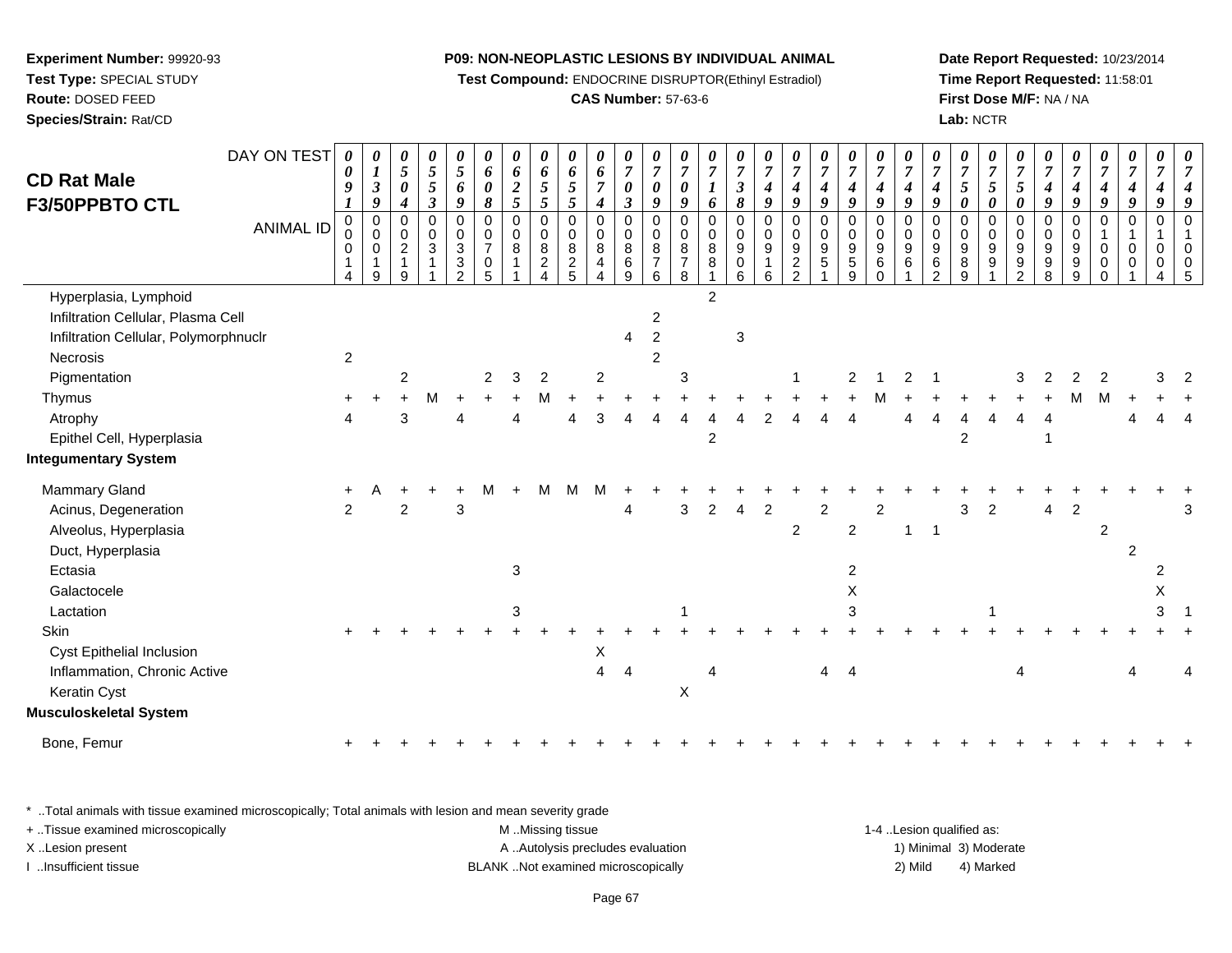**Test Compound:** ENDOCRINE DISRUPTOR(Ethinyl Estradiol)

#### **CAS Number:** 57-63-6

**Date Report Requested:** 10/23/2014**Time Report Requested:** 11:58:02**First Dose M/F:** NA / NA**Lab:** NCTR

| <b>CD Rat Male</b><br>F3/50PPBTO CTL                                                                   | DAY ON TEST      | 0<br>0<br>9        | 0<br>$\boldsymbol{l}$<br>$\mathfrak{z}$<br>9         | $\boldsymbol{\theta}$<br>$\mathfrak{s}$<br>$\pmb{\theta}$<br>$\boldsymbol{4}$ | 0<br>$\mathfrak{s}$<br>5<br>$\boldsymbol{\beta}$ | $\frac{\theta}{5}$<br>6<br>9                                               | $\boldsymbol{\theta}$<br>6<br>$\pmb{\theta}$<br>8   | 0<br>6<br>$\frac{2}{5}$       | $\boldsymbol{\theta}$<br>6<br>5<br>5                             | 0<br>6<br>$\sqrt{5}$<br>$\mathfrak{H}$              | 0<br>6<br>$\overline{7}$<br>$\boldsymbol{4}$                 | $\frac{\theta}{7}$<br>$\pmb{\theta}$<br>$\boldsymbol{\beta}$ | $\boldsymbol{7}$<br>$\pmb{\theta}$<br>9             | 0<br>$\overline{7}$<br>0<br>9             | $\frac{\boldsymbol{0}}{7}$<br>$\boldsymbol{l}$<br>6 | $\boldsymbol{\theta}$<br>$\overline{7}$<br>$\mathfrak{z}$<br>$\boldsymbol{\delta}$ | $\frac{\theta}{7}$<br>$\boldsymbol{4}$<br>9           | $\boldsymbol{7}$<br>$\boldsymbol{4}$<br>9                    | $\frac{\boldsymbol{0}}{7}$<br>$\boldsymbol{4}$<br>$\boldsymbol{q}$  | $\frac{\boldsymbol{0}}{7}$<br>$\boldsymbol{4}$<br>9 | $\frac{\theta}{7}$<br>$\boldsymbol{4}$<br>9                      | $\boldsymbol{\theta}$<br>$\overline{7}$<br>$\boldsymbol{4}$<br>9 | $\overline{7}$<br>$\boldsymbol{4}$<br>9            | $\frac{\boldsymbol{0}}{7}$<br>5<br>0 | $\frac{\theta}{7}$<br>5<br>0      | $\frac{\theta}{7}$<br>5<br>0                                      | $\boldsymbol{\theta}$<br>$\overline{7}$<br>$\boldsymbol{4}$<br>9 | $\overline{7}$<br>$\boldsymbol{4}$<br>9           | $\frac{\boldsymbol{0}}{7}$<br>$\boldsymbol{4}$<br>9 | $\boldsymbol{\theta}$<br>$\overline{7}$<br>$\boldsymbol{4}$<br>9 | $\overline{7}$            |  |
|--------------------------------------------------------------------------------------------------------|------------------|--------------------|------------------------------------------------------|-------------------------------------------------------------------------------|--------------------------------------------------|----------------------------------------------------------------------------|-----------------------------------------------------|-------------------------------|------------------------------------------------------------------|-----------------------------------------------------|--------------------------------------------------------------|--------------------------------------------------------------|-----------------------------------------------------|-------------------------------------------|-----------------------------------------------------|------------------------------------------------------------------------------------|-------------------------------------------------------|--------------------------------------------------------------|---------------------------------------------------------------------|-----------------------------------------------------|------------------------------------------------------------------|------------------------------------------------------------------|----------------------------------------------------|--------------------------------------|-----------------------------------|-------------------------------------------------------------------|------------------------------------------------------------------|---------------------------------------------------|-----------------------------------------------------|------------------------------------------------------------------|---------------------------|--|
|                                                                                                        | <b>ANIMAL ID</b> | $\Omega$<br>0<br>0 | $\mathbf 0$<br>0<br>$\mathbf 0$<br>$\mathbf{1}$<br>9 | $\Omega$<br>$\pmb{0}$<br>$\overline{2}$<br>Q                                  | $\Omega$<br>$\mathbf 0$<br>3                     | $\mathbf 0$<br>$\mathbf 0$<br>$\mathbf{3}$<br>$\sqrt{3}$<br>$\mathfrak{p}$ | $\Omega$<br>$\mathbf 0$<br>$\overline{7}$<br>0<br>5 | $\mathbf 0$<br>$\pmb{0}$<br>8 | 0<br>$\pmb{0}$<br>8<br>$\overline{c}$<br>$\overline{\mathbf{A}}$ | $\mathbf 0$<br>$\overline{0}$<br>8<br>$\frac{2}{5}$ | $\mathbf 0$<br>0<br>8<br>$\overline{\mathbf{4}}$<br>$\Delta$ | $\Omega$<br>$\mathbf 0$<br>8<br>6<br>9                       | $\Omega$<br>$\mathbf 0$<br>8<br>$\overline{7}$<br>6 | $\Omega$<br>0<br>8<br>$\overline{7}$<br>8 | $\Omega$<br>$\overline{0}$<br>8<br>8                | $\Omega$<br>$\mathbf 0$<br>$\overline{9}$<br>$\pmb{0}$<br>6                        | $\Omega$<br>$\mathbf 0$<br>$9\,$<br>$\mathbf{1}$<br>6 | $\Omega$<br>$\mathbf 0$<br>$\boldsymbol{9}$<br>$\frac{2}{2}$ | $\mathbf 0$<br>$\mathbf 0$<br>$\begin{array}{c} 9 \\ 5 \end{array}$ | $\Omega$<br>$\mathbf 0$<br>9<br>$\sqrt{5}$<br>9     | $\Omega$<br>$\mathbf 0$<br>$\boldsymbol{9}$<br>$\,6$<br>$\Omega$ | $\Omega$<br>$\mathbf 0$<br>9<br>6                                | $\Omega$<br>$\mathbf 0$<br>9<br>6<br>$\mathcal{P}$ | $\Omega$<br>0<br>9<br>8<br>q         | $\Omega$<br>$\mathbf 0$<br>9<br>9 | $\Omega$<br>$\mathbf 0$<br>$\boldsymbol{9}$<br>9<br>$\mathcal{P}$ | $\Omega$<br>$\mathbf 0$<br>9<br>9<br>8                           | $\Omega$<br>$\mathbf 0$<br>9<br>9<br>$\mathsf{Q}$ | 0<br>0<br>0                                         | $\Omega$<br>0<br>0                                               | $\Omega$<br>$\Omega$<br>0 |  |
| <b>Nervous System</b>                                                                                  |                  |                    |                                                      |                                                                               |                                                  |                                                                            |                                                     |                               |                                                                  |                                                     |                                                              |                                                              |                                                     |                                           |                                                     |                                                                                    |                                                       |                                                              |                                                                     |                                                     |                                                                  |                                                                  |                                                    |                                      |                                   |                                                                   |                                                                  |                                                   |                                                     |                                                                  |                           |  |
| <b>Brain</b>                                                                                           |                  |                    |                                                      |                                                                               |                                                  |                                                                            |                                                     |                               |                                                                  |                                                     |                                                              |                                                              |                                                     |                                           |                                                     |                                                                                    |                                                       |                                                              |                                                                     |                                                     |                                                                  |                                                                  |                                                    |                                      |                                   |                                                                   |                                                                  |                                                   |                                                     |                                                                  |                           |  |
| Brain, Brain Stem<br>Compression                                                                       |                  |                    |                                                      |                                                                               |                                                  |                                                                            |                                                     |                               |                                                                  |                                                     |                                                              |                                                              |                                                     |                                           |                                                     |                                                                                    |                                                       |                                                              |                                                                     |                                                     |                                                                  |                                                                  |                                                    |                                      |                                   |                                                                   |                                                                  |                                                   |                                                     |                                                                  |                           |  |
| Brain, Cerebellum<br>Brain, Cerebrum<br>Gliosis                                                        |                  |                    |                                                      |                                                                               |                                                  |                                                                            |                                                     |                               |                                                                  |                                                     |                                                              |                                                              |                                                     |                                           |                                                     |                                                                                    |                                                       |                                                              |                                                                     |                                                     |                                                                  |                                                                  |                                                    |                                      |                                   |                                                                   |                                                                  |                                                   |                                                     |                                                                  |                           |  |
| Hydrocephalus<br><b>Respiratory System</b>                                                             |                  |                    |                                                      |                                                                               |                                                  |                                                                            |                                                     |                               |                                                                  |                                                     |                                                              |                                                              |                                                     |                                           |                                                     |                                                                                    |                                                       |                                                              |                                                                     |                                                     |                                                                  |                                                                  |                                                    |                                      |                                   |                                                                   |                                                                  |                                                   |                                                     |                                                                  |                           |  |
| Lung<br>Alveolar Epith, Hyperplasia                                                                    |                  |                    |                                                      |                                                                               |                                                  |                                                                            |                                                     |                               |                                                                  |                                                     |                                                              |                                                              |                                                     |                                           |                                                     |                                                                                    |                                                       |                                                              |                                                                     |                                                     |                                                                  |                                                                  |                                                    |                                      |                                   |                                                                   |                                                                  |                                                   |                                                     |                                                                  |                           |  |
| Infiltration Cellular, Histiocyte<br>Infiltration Cellular, Lymphocyte<br>Inflammation, Chronic Active |                  | $\overline{4}$     |                                                      |                                                                               |                                                  |                                                                            |                                                     |                               |                                                                  | $\mathbf{1}$                                        | $\overline{1}$                                               |                                                              | 3                                                   |                                           |                                                     | -1                                                                                 |                                                       | -1                                                           |                                                                     | $\overline{2}$                                      |                                                                  |                                                                  |                                                    |                                      |                                   |                                                                   | $\mathbf{1}$                                                     |                                                   |                                                     |                                                                  | -1                        |  |
| Nose<br>Infiltration Cellular, Lymphocyte                                                              |                  | 3                  |                                                      |                                                                               |                                                  |                                                                            |                                                     |                               |                                                                  |                                                     |                                                              |                                                              |                                                     |                                           |                                                     |                                                                                    |                                                       |                                                              |                                                                     |                                                     |                                                                  |                                                                  |                                                    |                                      |                                   |                                                                   |                                                                  |                                                   |                                                     |                                                                  |                           |  |
| Inflammation, Chronic Active<br>Inflammation, Suppurative<br>Mucosa, Keratin Cyst                      |                  |                    |                                                      |                                                                               |                                                  |                                                                            |                                                     |                               | $\overline{4}$                                                   |                                                     |                                                              |                                                              |                                                     |                                           |                                                     | $\overline{2}$                                                                     |                                                       |                                                              |                                                                     |                                                     |                                                                  |                                                                  |                                                    |                                      |                                   |                                                                   | $\overline{c}$                                                   | X                                                 |                                                     |                                                                  |                           |  |
| Trachea<br><b>Special Senses System</b>                                                                |                  |                    |                                                      |                                                                               |                                                  |                                                                            |                                                     |                               |                                                                  |                                                     |                                                              |                                                              |                                                     |                                           |                                                     |                                                                                    |                                                       |                                                              |                                                                     |                                                     |                                                                  |                                                                  |                                                    |                                      |                                   |                                                                   |                                                                  |                                                   |                                                     |                                                                  |                           |  |

\* ..Total animals with tissue examined microscopically; Total animals with lesion and mean severity grade

**Experiment Number:** 99920-93**Test Type:** SPECIAL STUDY**Route:** DOSED FEED**Species/Strain:** Rat/CD

+ ..Tissue examined microscopically examined microscopically examined as:  $M$  ..Missing tissue 1-4 ..Lesion qualified as: X..Lesion present **A ..Autolysis precludes evaluation** A ..Autolysis precludes evaluation 1) Minimal 3) Moderate

I ..Insufficient tissue BLANK ..Not examined microscopically 2) Mild 4) Marked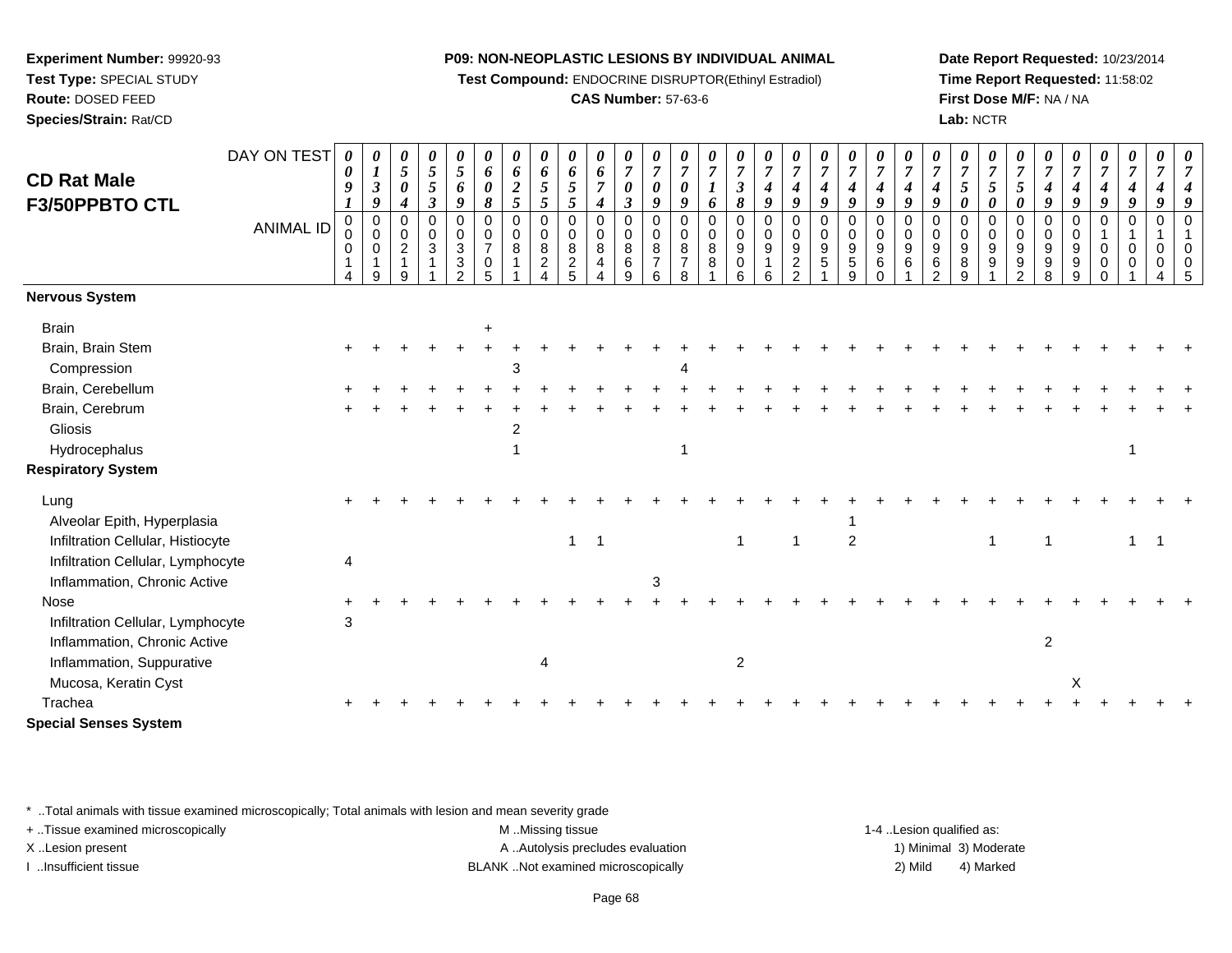**Test Compound:** ENDOCRINE DISRUPTOR(Ethinyl Estradiol)

#### **CAS Number:** 57-63-6

**Date Report Requested:** 10/23/2014**Time Report Requested:** 11:58:02**First Dose M/F:** NA / NA**Lab:** NCTR

| <b>CD Rat Male</b><br><b>F3/50PPBTO CTL</b>                    | DAY ON TEST<br><b>ANIMAL ID</b> | 0<br>0<br>9<br>0<br>0<br>$\mathbf 1$<br>4 | 0<br>$\boldsymbol{\beta}$<br>9<br>$\pmb{0}$<br>0<br>$\pmb{0}$<br>9 | 0<br>$\sqrt{5}$<br>$\boldsymbol{\theta}$<br>$\boldsymbol{4}$<br>0<br>0<br>$\boldsymbol{2}$<br>$\overline{1}$<br>9 | 0<br>$\sqrt{5}$<br>$\sqrt{5}$<br>$\mathfrak{z}$<br>$\mathbf 0$<br>$\mathbf 0$<br>$\mathbf{3}$<br>$\mathbf{1}$ | 0<br>5<br>6<br>9<br>0<br>0<br>3<br>3<br>$\mathcal{P}$ | 0<br>6<br>0<br>8<br>$\mathbf 0$<br>0<br>$\overline{7}$<br>0<br>5 | 0<br>6<br>$\boldsymbol{2}$<br>5<br>$\mathbf 0$<br>0<br>8 | 0<br>6<br>5<br>$\mathfrak{s}$<br>0<br>$\mathbf 0$<br>$\bf8$<br>$\overline{2}$<br>4 | 0<br>6<br>$\sqrt{5}$<br>$\mathfrak{s}$<br>$\pmb{0}$<br>$\pmb{0}$<br>8<br>$\frac{2}{5}$ | 0<br>6<br>$\overline{7}$<br>$\boldsymbol{4}$<br>$\mathbf 0$<br>0<br>$8\phantom{1}$<br>$\overline{4}$<br>4 | $\overline{7}$<br>$\boldsymbol{\theta}$<br>3<br>$\mathbf 0$<br>$\mathbf 0$<br>8<br>$\,6$<br>9 | 0<br>$\overline{7}$<br>$\boldsymbol{\theta}$<br>$\boldsymbol{q}$<br>$\mathbf 0$<br>0<br>8<br>$\overline{7}$<br>6 | 0<br>$\boldsymbol{7}$<br>0<br>9<br>0<br>0<br>8<br>$\overline{7}$<br>8 | 0<br>$\overline{7}$<br>6<br>$\Omega$<br>0<br>8<br>8 | 0<br>$\overline{7}$<br>$\mathfrak{z}$<br>8<br>$\mathbf 0$<br>0<br>9<br>$\mathbf 0$<br>6 | 7<br>9<br>$\Omega$<br>$\Omega$<br>9<br>6 | 0<br>$\overline{7}$<br>4<br>9<br>$\mathbf 0$<br>0<br>9<br>$\overline{a}$<br>$\mathfrak{p}$ | 0<br>$\boldsymbol{7}$<br>$\boldsymbol{4}$<br>9<br>0<br>0<br>9<br>$\sqrt{5}$ | 0<br>$\overline{7}$<br>$\boldsymbol{4}$<br>$\boldsymbol{q}$<br>$\mathbf 0$<br>$\pmb{0}$<br>$\boldsymbol{9}$<br>$\sqrt{5}$<br>9 | 0<br>$\overline{7}$<br>4<br>9<br>$\Omega$<br>0<br>9<br>$\,6$<br>$\Omega$ | 9<br>$\Omega$<br>$\Omega$<br>9<br>6 | 4<br>9<br>$\Omega$<br>0<br>9<br>6<br>ົ | 0<br>$\overline{7}$<br>5<br>0<br>0<br>0<br>9<br>8<br>9 | 0<br>$\overline{7}$<br>5<br>0<br>$\mathbf 0$<br>0<br>$\boldsymbol{9}$<br>9 | 0<br>$\overline{7}$<br>$\mathfrak{s}$<br>$\boldsymbol{\theta}$<br>$\mathbf 0$<br>0<br>$\boldsymbol{9}$<br>$9\,$<br>$\mathfrak{p}$ | $\overline{7}$<br>$\boldsymbol{4}$<br>9<br>$\Omega$<br>0<br>9<br>9<br>8 | 0<br>$\overline{7}$<br>4<br>9<br>0<br>0<br>9<br>9<br>9 | 0<br>$\boldsymbol{7}$<br>$\boldsymbol{4}$<br>9<br>$\Omega$<br>0<br>0<br>$\Omega$ | $\overline{7}$<br>$\boldsymbol{4}$<br>9<br>$\Omega$<br>$\Omega$<br>$\Omega$ | $\Omega$<br>$\Omega$<br>0<br>4 | $\Omega$<br>0<br>5 |
|----------------------------------------------------------------|---------------------------------|-------------------------------------------|--------------------------------------------------------------------|-------------------------------------------------------------------------------------------------------------------|---------------------------------------------------------------------------------------------------------------|-------------------------------------------------------|------------------------------------------------------------------|----------------------------------------------------------|------------------------------------------------------------------------------------|----------------------------------------------------------------------------------------|-----------------------------------------------------------------------------------------------------------|-----------------------------------------------------------------------------------------------|------------------------------------------------------------------------------------------------------------------|-----------------------------------------------------------------------|-----------------------------------------------------|-----------------------------------------------------------------------------------------|------------------------------------------|--------------------------------------------------------------------------------------------|-----------------------------------------------------------------------------|--------------------------------------------------------------------------------------------------------------------------------|--------------------------------------------------------------------------|-------------------------------------|----------------------------------------|--------------------------------------------------------|----------------------------------------------------------------------------|-----------------------------------------------------------------------------------------------------------------------------------|-------------------------------------------------------------------------|--------------------------------------------------------|----------------------------------------------------------------------------------|-----------------------------------------------------------------------------|--------------------------------|--------------------|
| Ear                                                            |                                 |                                           |                                                                    |                                                                                                                   |                                                                                                               |                                                       |                                                                  |                                                          |                                                                                    |                                                                                        |                                                                                                           |                                                                                               |                                                                                                                  |                                                                       |                                                     |                                                                                         |                                          |                                                                                            |                                                                             |                                                                                                                                |                                                                          |                                     |                                        |                                                        |                                                                            |                                                                                                                                   |                                                                         |                                                        |                                                                                  |                                                                             |                                |                    |
| Eye                                                            |                                 |                                           |                                                                    |                                                                                                                   |                                                                                                               |                                                       |                                                                  |                                                          |                                                                                    |                                                                                        |                                                                                                           |                                                                                               |                                                                                                                  |                                                                       |                                                     |                                                                                         |                                          |                                                                                            |                                                                             |                                                                                                                                |                                                                          |                                     |                                        |                                                        |                                                                            |                                                                                                                                   |                                                                         |                                                        |                                                                                  |                                                                             |                                |                    |
| <b>Bilateral, Cataract</b>                                     |                                 |                                           |                                                                    |                                                                                                                   |                                                                                                               |                                                       |                                                                  |                                                          |                                                                                    |                                                                                        |                                                                                                           | X                                                                                             |                                                                                                                  |                                                                       |                                                     |                                                                                         |                                          |                                                                                            |                                                                             |                                                                                                                                |                                                                          |                                     |                                        |                                                        |                                                                            |                                                                                                                                   |                                                                         |                                                        |                                                                                  |                                                                             |                                |                    |
| Retina, Degeneration                                           |                                 |                                           |                                                                    |                                                                                                                   |                                                                                                               |                                                       |                                                                  |                                                          |                                                                                    |                                                                                        |                                                                                                           |                                                                                               |                                                                                                                  |                                                                       |                                                     |                                                                                         |                                          |                                                                                            | $\overline{2}$                                                              |                                                                                                                                |                                                                          |                                     |                                        |                                                        |                                                                            |                                                                                                                                   |                                                                         |                                                        |                                                                                  |                                                                             |                                |                    |
| <b>Harderian Gland</b>                                         |                                 |                                           |                                                                    |                                                                                                                   |                                                                                                               |                                                       |                                                                  |                                                          |                                                                                    |                                                                                        |                                                                                                           |                                                                                               |                                                                                                                  |                                                                       |                                                     |                                                                                         |                                          |                                                                                            |                                                                             |                                                                                                                                |                                                                          |                                     |                                        |                                                        |                                                                            |                                                                                                                                   |                                                                         |                                                        |                                                                                  |                                                                             |                                |                    |
| Infiltration Cellular, Lymphocyte<br>Inflammation, Suppurative |                                 |                                           |                                                                    |                                                                                                                   |                                                                                                               |                                                       |                                                                  |                                                          |                                                                                    |                                                                                        |                                                                                                           |                                                                                               |                                                                                                                  |                                                                       |                                                     |                                                                                         |                                          |                                                                                            |                                                                             |                                                                                                                                |                                                                          |                                     |                                        |                                                        |                                                                            |                                                                                                                                   |                                                                         | 1                                                      |                                                                                  |                                                                             |                                |                    |
| <b>Lacrimal Gland</b>                                          |                                 |                                           |                                                                    |                                                                                                                   |                                                                                                               |                                                       |                                                                  |                                                          | $\ddot{}$                                                                          |                                                                                        |                                                                                                           |                                                                                               |                                                                                                                  |                                                                       |                                                     |                                                                                         |                                          |                                                                                            |                                                                             |                                                                                                                                |                                                                          |                                     |                                        |                                                        |                                                                            |                                                                                                                                   |                                                                         |                                                        |                                                                                  |                                                                             |                                |                    |
| Ectopic Harderian                                              |                                 |                                           |                                                                    |                                                                                                                   |                                                                                                               |                                                       |                                                                  |                                                          | $\pmb{\times}$                                                                     |                                                                                        |                                                                                                           |                                                                                               |                                                                                                                  |                                                                       |                                                     |                                                                                         |                                          |                                                                                            |                                                                             |                                                                                                                                |                                                                          |                                     |                                        |                                                        |                                                                            |                                                                                                                                   |                                                                         |                                                        |                                                                                  |                                                                             |                                |                    |
| <b>Urinary System</b>                                          |                                 |                                           |                                                                    |                                                                                                                   |                                                                                                               |                                                       |                                                                  |                                                          |                                                                                    |                                                                                        |                                                                                                           |                                                                                               |                                                                                                                  |                                                                       |                                                     |                                                                                         |                                          |                                                                                            |                                                                             |                                                                                                                                |                                                                          |                                     |                                        |                                                        |                                                                            |                                                                                                                                   |                                                                         |                                                        |                                                                                  |                                                                             |                                |                    |
| Kidney                                                         |                                 |                                           |                                                                    |                                                                                                                   |                                                                                                               |                                                       |                                                                  |                                                          |                                                                                    |                                                                                        |                                                                                                           |                                                                                               |                                                                                                                  |                                                                       |                                                     |                                                                                         |                                          |                                                                                            |                                                                             |                                                                                                                                |                                                                          |                                     |                                        |                                                        |                                                                            |                                                                                                                                   |                                                                         |                                                        |                                                                                  |                                                                             |                                |                    |
| Cyst                                                           |                                 |                                           |                                                                    | X                                                                                                                 | $\mathsf{X}$                                                                                                  |                                                       |                                                                  |                                                          |                                                                                    |                                                                                        |                                                                                                           |                                                                                               | X                                                                                                                | $\mathsf{X}$                                                          |                                                     |                                                                                         |                                          | $\mathsf{X}^-$                                                                             | $X$ $X$                                                                     |                                                                                                                                |                                                                          |                                     | X                                      |                                                        |                                                                            | $\mathsf X$                                                                                                                       | $\times$                                                                |                                                        | X                                                                                |                                                                             | $X$ $X$                        |                    |
| Hemorrhage                                                     |                                 |                                           | $\overline{2}$                                                     |                                                                                                                   |                                                                                                               |                                                       |                                                                  |                                                          |                                                                                    |                                                                                        |                                                                                                           |                                                                                               |                                                                                                                  |                                                                       |                                                     |                                                                                         |                                          |                                                                                            |                                                                             |                                                                                                                                |                                                                          |                                     |                                        |                                                        |                                                                            |                                                                                                                                   |                                                                         |                                                        |                                                                                  |                                                                             |                                |                    |
| Hydronephrosis                                                 |                                 |                                           |                                                                    |                                                                                                                   |                                                                                                               |                                                       |                                                                  |                                                          |                                                                                    | 4                                                                                      |                                                                                                           |                                                                                               | $\overline{2}$                                                                                                   |                                                                       | 4                                                   |                                                                                         |                                          |                                                                                            |                                                                             |                                                                                                                                |                                                                          |                                     |                                        |                                                        |                                                                            |                                                                                                                                   |                                                                         |                                                        |                                                                                  |                                                                             |                                |                    |
| Infiltration Cellular, Lymphocyte                              |                                 | $\overline{c}$                            |                                                                    |                                                                                                                   |                                                                                                               |                                                       |                                                                  |                                                          |                                                                                    |                                                                                        |                                                                                                           |                                                                                               |                                                                                                                  |                                                                       |                                                     |                                                                                         |                                          |                                                                                            |                                                                             |                                                                                                                                |                                                                          |                                     |                                        |                                                        |                                                                            |                                                                                                                                   |                                                                         |                                                        |                                                                                  |                                                                             |                                |                    |
| Inflammation, Suppurative                                      |                                 |                                           |                                                                    |                                                                                                                   |                                                                                                               |                                                       |                                                                  |                                                          |                                                                                    |                                                                                        |                                                                                                           |                                                                                               | 3                                                                                                                |                                                                       |                                                     |                                                                                         |                                          |                                                                                            |                                                                             |                                                                                                                                |                                                                          |                                     |                                        |                                                        |                                                                            |                                                                                                                                   |                                                                         |                                                        |                                                                                  |                                                                             |                                |                    |
| Nephropathy                                                    |                                 |                                           |                                                                    |                                                                                                                   |                                                                                                               |                                                       |                                                                  |                                                          |                                                                                    |                                                                                        |                                                                                                           |                                                                                               |                                                                                                                  |                                                                       |                                                     |                                                                                         |                                          |                                                                                            |                                                                             |                                                                                                                                |                                                                          |                                     |                                        |                                                        |                                                                            |                                                                                                                                   |                                                                         |                                                        |                                                                                  |                                                                             |                                |                    |
| Polycystic Kidney                                              |                                 |                                           |                                                                    |                                                                                                                   |                                                                                                               |                                                       |                                                                  |                                                          |                                                                                    |                                                                                        |                                                                                                           |                                                                                               |                                                                                                                  |                                                                       |                                                     |                                                                                         |                                          |                                                                                            |                                                                             |                                                                                                                                |                                                                          |                                     |                                        |                                                        |                                                                            |                                                                                                                                   |                                                                         |                                                        |                                                                                  |                                                                             |                                |                    |
| Transit Epithe, Hyperplasia                                    |                                 |                                           |                                                                    |                                                                                                                   |                                                                                                               |                                                       |                                                                  |                                                          |                                                                                    |                                                                                        |                                                                                                           |                                                                                               |                                                                                                                  |                                                                       |                                                     |                                                                                         |                                          |                                                                                            |                                                                             |                                                                                                                                |                                                                          |                                     |                                        |                                                        |                                                                            |                                                                                                                                   |                                                                         |                                                        |                                                                                  |                                                                             |                                |                    |
| <b>Urinary Bladder</b>                                         |                                 |                                           |                                                                    |                                                                                                                   |                                                                                                               |                                                       |                                                                  |                                                          |                                                                                    |                                                                                        |                                                                                                           |                                                                                               |                                                                                                                  |                                                                       |                                                     |                                                                                         |                                          |                                                                                            |                                                                             |                                                                                                                                |                                                                          |                                     |                                        |                                                        |                                                                            |                                                                                                                                   |                                                                         |                                                        |                                                                                  |                                                                             |                                |                    |
| Dilatation                                                     |                                 |                                           |                                                                    |                                                                                                                   |                                                                                                               |                                                       |                                                                  |                                                          |                                                                                    |                                                                                        |                                                                                                           |                                                                                               | 4                                                                                                                |                                                                       |                                                     |                                                                                         |                                          |                                                                                            |                                                                             |                                                                                                                                |                                                                          |                                     |                                        |                                                        |                                                                            |                                                                                                                                   |                                                                         |                                                        |                                                                                  |                                                                             |                                |                    |

\* ..Total animals with tissue examined microscopically; Total animals with lesion and mean severity grade

+ ..Tissue examined microscopically examined microscopically examined as:  $M$  ..Missing tissue 1-4 ..Lesion qualified as: X..Lesion present **A ..Autolysis precludes evaluation** A ..Autolysis precludes evaluation 1) Minimal 3) Moderate

I ..Insufficient tissue BLANK ..Not examined microscopically 2) Mild 4) Marked

#### **Experiment Number:** 99920-93**Test Type:** SPECIAL STUDY**Route:** DOSED FEED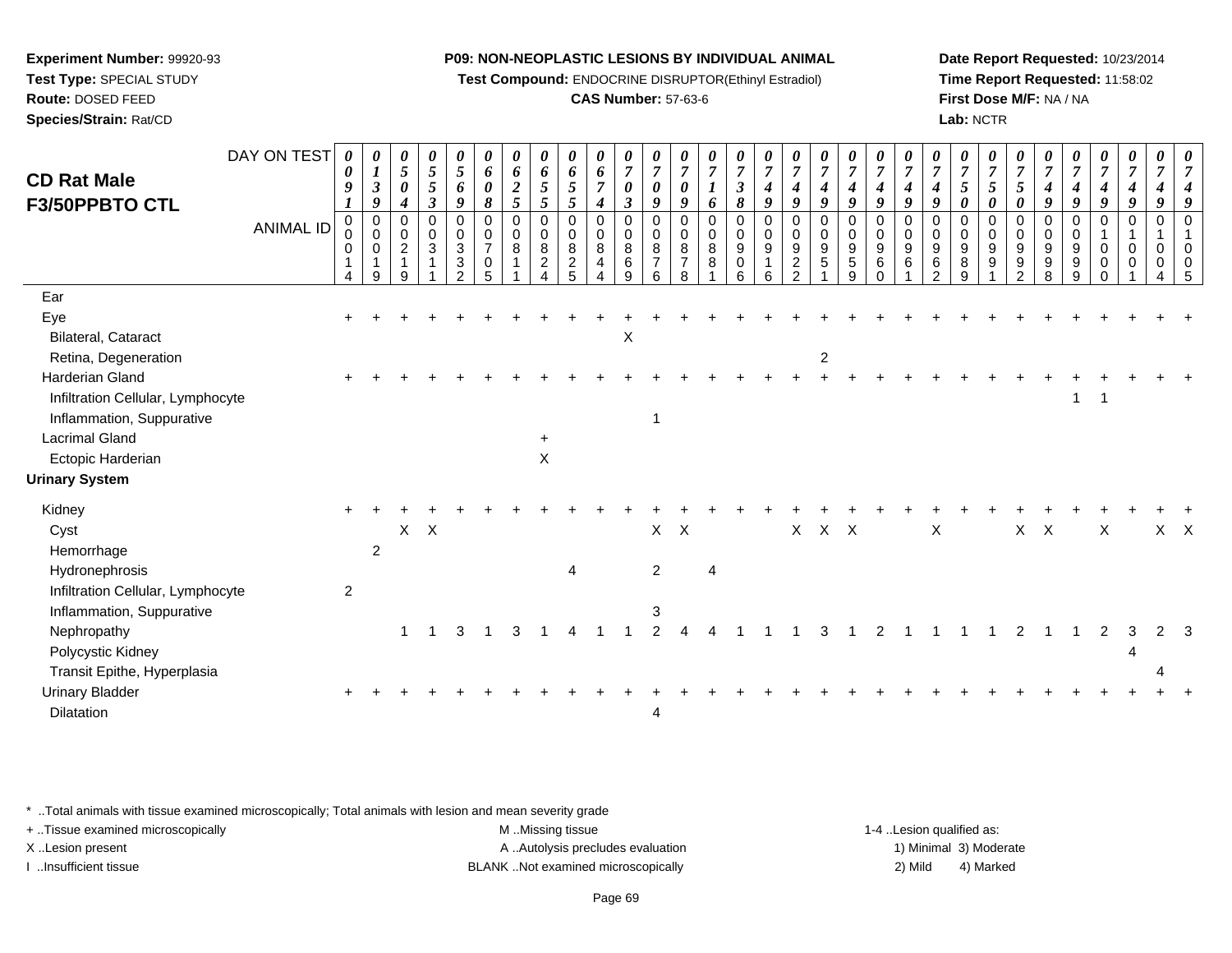**Test Compound:** ENDOCRINE DISRUPTOR(Ethinyl Estradiol)

#### **CAS Number:** 57-63-6

**Date Report Requested:** 10/23/2014**Time Report Requested:** 11:58:02**First Dose M/F:** NA / NA**Lab:** NCTR

| <b>CD Rat Male</b><br>F3/50PPBTO CTL                                                                 | DAY ON TEST      | 0<br>4<br>9      | 0<br>$\overline{7}$<br>$\boldsymbol{4}$<br>9 | 0<br>7<br>$\boldsymbol{4}$<br>$\boldsymbol{g}$      | 0<br>$\overline{7}$<br>$\boldsymbol{4}$<br>9       | 0<br>$\overline{7}$<br>4<br>9 | 0<br>7<br>5<br>$\boldsymbol{4}$ | 0<br>$\overline{7}$<br>$\sqrt{5}$<br>$\boldsymbol{4}$ | 0<br>$\overline{7}$<br>5<br>$\boldsymbol{\beta}$     | 0<br>$\overline{7}$<br>5<br>$\boldsymbol{\mathfrak{z}}$ | 0<br>$\overline{7}$<br>5<br>$\boldsymbol{2}$ | 0<br>$\overline{7}$<br>$\overline{5}$<br>$\boldsymbol{2}$ | 0<br>$\overline{7}$<br>5<br>$\boldsymbol{2}$                   | 0<br>$\overline{7}$<br>$\sqrt{5}$<br>$\boldsymbol{2}$ | 0<br>$\overline{7}$<br>5<br>$\boldsymbol{2}$ | 0<br>$\overline{7}$<br>5<br>$\boldsymbol{4}$ | 0<br>$\overline{7}$<br>5<br>4                                  | 0<br>$\overline{7}$<br>5<br>$\sqrt{5}$ | 0<br>$\overline{7}$<br>5<br>4              | 0<br>$\overline{7}$<br>5<br>4 |                       |                  |                   |
|------------------------------------------------------------------------------------------------------|------------------|------------------|----------------------------------------------|-----------------------------------------------------|----------------------------------------------------|-------------------------------|---------------------------------|-------------------------------------------------------|------------------------------------------------------|---------------------------------------------------------|----------------------------------------------|-----------------------------------------------------------|----------------------------------------------------------------|-------------------------------------------------------|----------------------------------------------|----------------------------------------------|----------------------------------------------------------------|----------------------------------------|--------------------------------------------|-------------------------------|-----------------------|------------------|-------------------|
|                                                                                                      | <b>ANIMAL ID</b> | 0<br>0<br>0<br>6 | $\mathbf 0$<br>1<br>0<br>1                   | $\Omega$<br>1<br>$\mathbf 0$<br>1<br>$\overline{2}$ | $\Omega$<br>$\mathbf{1}$<br>$\mathbf 0$<br>-1<br>3 | 0<br>$\Omega$                 | 0<br>1<br>$\mathbf 0$<br>3      | $\mathbf 0$<br>$\mathbf{1}$<br>$\pmb{0}$<br>3<br>2    | $\mathbf 0$<br>$\mathbf{1}$<br>$\mathbf 0$<br>3<br>3 | 0<br>$\mathbf{1}$<br>$\pmb{0}$<br>3<br>4                | $\overline{0}$<br>1<br>$\mathbf 0$<br>4<br>0 | $\mathbf 0$<br>1<br>$\pmb{0}$<br>4                        | $\Omega$<br>$\mathbf{1}$<br>$\mathbf 0$<br>4<br>$\overline{2}$ | $\Omega$<br>$\mathbf 0$<br>4<br>5                     | $\Omega$<br>$\mathbf 0$<br>4<br>6            | 0<br>$\mathbf{1}$<br>0<br>5<br>9             | $\mathbf 0$<br>$\mathbf{1}$<br>$\mathbf 0$<br>6<br>$\mathbf 0$ | $\Omega$<br>-1<br>$\overline{2}$       | $\mathbf 0$<br>1<br>$\mathbf{1}$<br>1<br>3 | $\Omega$<br>4                 | <i><b>*TOTALS</b></i> |                  |                   |
| <b>Alimentary System</b>                                                                             |                  |                  |                                              |                                                     |                                                    |                               |                                 |                                                       |                                                      |                                                         |                                              |                                                           |                                                                |                                                       |                                              |                                              |                                                                |                                        |                                            |                               |                       |                  |                   |
| Esophagus<br>Hyperkeratosis                                                                          |                  | $\ddot{}$        |                                              |                                                     |                                                    |                               |                                 |                                                       |                                                      |                                                         |                                              |                                                           |                                                                |                                                       |                                              |                                              |                                                                |                                        |                                            | ÷                             | 50                    | 1                | 2.0               |
| Intestine Large, Cecum<br>Inflammation, Chronic Active<br>Necrosis<br>Polyarteritis                  |                  |                  |                                              |                                                     |                                                    |                               |                                 |                                                       |                                                      |                                                         |                                              |                                                           |                                                                |                                                       |                                              |                                              |                                                                |                                        |                                            |                               | 47                    | 1<br>1           | 4.0<br>4.0<br>2.0 |
| Intestine Large, Colon<br>Intestine Large, Rectum<br>Inflammation, Chronic Active<br><b>Necrosis</b> |                  |                  |                                              |                                                     |                                                    |                               |                                 |                                                       |                                                      |                                                         |                                              |                                                           |                                                                |                                                       |                                              |                                              |                                                                |                                        |                                            |                               | 48<br>48              | 1                | 3.0<br>3.0        |
| Intestine Small, Duodenum<br>Intestine Small, Ileum<br>Inflammation, Chronic Active                  |                  | ÷                |                                              |                                                     |                                                    |                               |                                 |                                                       |                                                      |                                                         |                                              |                                                           |                                                                |                                                       |                                              |                                              |                                                                |                                        |                                            | $\pm$                         | 47<br>47              | 1                | 4.0               |
| Necrosis<br>Ulcer                                                                                    |                  |                  |                                              |                                                     |                                                    |                               |                                 |                                                       |                                                      |                                                         |                                              |                                                           |                                                                |                                                       |                                              |                                              |                                                                |                                        |                                            |                               |                       | 1                | 4.0<br>3.0        |
| Intestine Small, Jejunum<br>Liver                                                                    |                  |                  |                                              |                                                     |                                                    |                               |                                 |                                                       |                                                      |                                                         |                                              |                                                           |                                                                |                                                       |                                              |                                              |                                                                |                                        |                                            |                               | 46<br>49              |                  |                   |
| Angiectasis<br><b>Basophilic Focus</b><br>Bile Duct, Hyperplasia<br><b>Biliar Tract, Cyst</b>        |                  |                  |                                              |                                                     |                                                    |                               |                                 |                                                       |                                                      | $\boldsymbol{2}$                                        |                                              |                                                           |                                                                |                                                       |                                              |                                              |                                                                | $\mathsf{X}$                           | $\mathsf{X}$                               |                               |                       | 5<br>7<br>5<br>1 | 1.8<br>1.2        |

\* ..Total animals with tissue examined microscopically; Total animals with lesion and mean severity grade

**Experiment Number:** 99920-93**Test Type:** SPECIAL STUDY**Route:** DOSED FEED**Species/Strain:** Rat/CD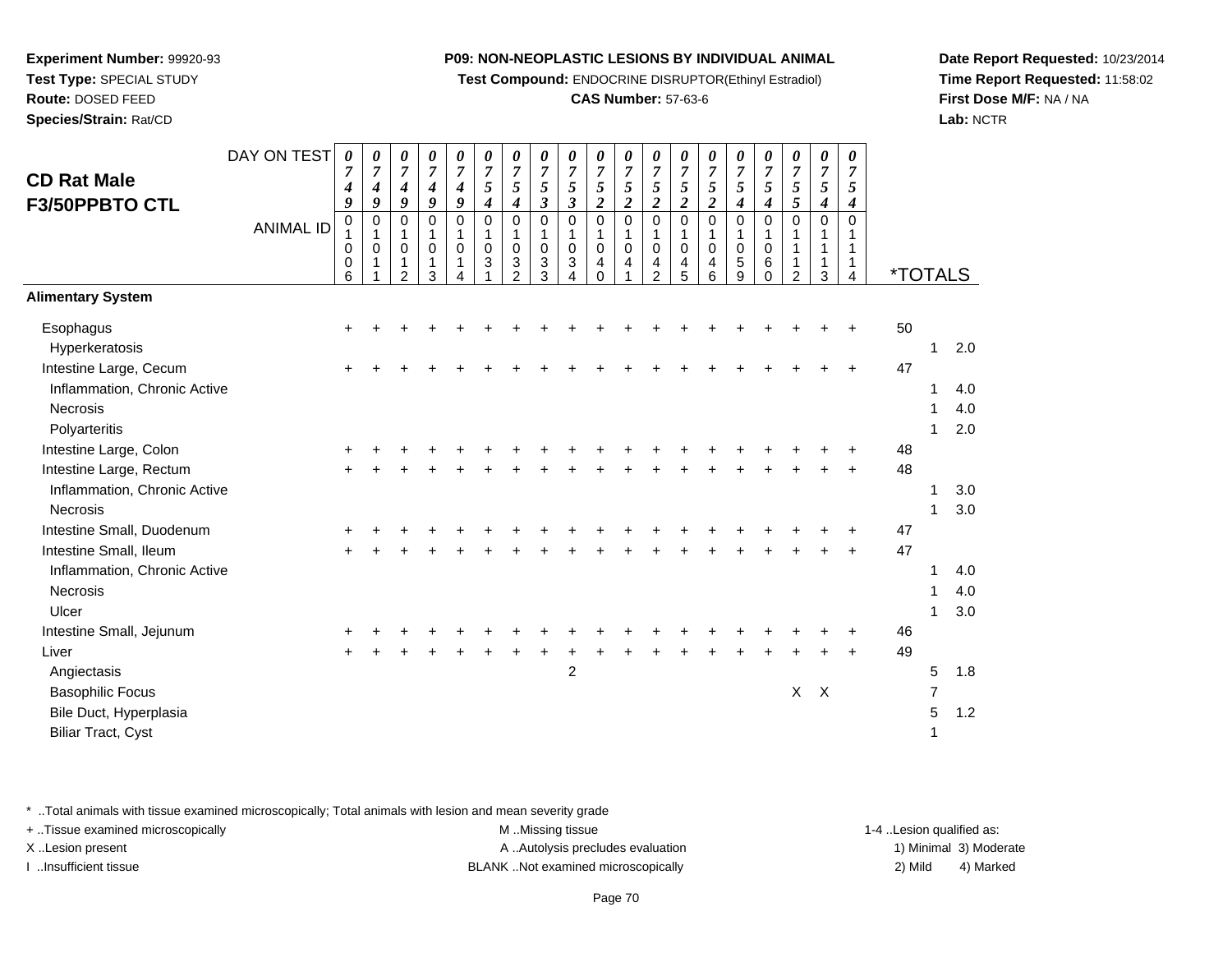**Test Compound:** ENDOCRINE DISRUPTOR(Ethinyl Estradiol)

#### **CAS Number:** 57-63-6

**Date Report Requested:** 10/23/2014**Time Report Requested:** 11:58:03**First Dose M/F:** NA / NA**Lab:** NCTR

| DAY ON TEST<br><b>CD Rat Male</b><br>F3/50PPBTO CTL | 0<br>7<br>4<br>9                | 0<br>$\overline{7}$<br>4<br>9 | 0<br>$\overline{7}$<br>$\boldsymbol{4}$<br>9 | 0<br>$\overline{7}$<br>4<br>9 | 0<br>$\overline{7}$<br>$\boldsymbol{4}$<br>9 | 0<br>$\overline{7}$<br>5<br>$\boldsymbol{4}$ | 0<br>$\overline{7}$<br>5<br>$\boldsymbol{4}$  | $\pmb{\theta}$<br>$\boldsymbol{7}$<br>$\sqrt{5}$<br>$\boldsymbol{\beta}$ | 0<br>$\overline{7}$<br>5<br>$\mathfrak{z}$ | 0<br>$\overline{7}$<br>$\overline{5}$<br>$\boldsymbol{2}$ | 0<br>$\overline{7}$<br>5<br>$\boldsymbol{2}$ | 0<br>$\overline{7}$<br>5<br>$\boldsymbol{2}$            | 0<br>$\overline{7}$<br>5<br>$\overline{\mathbf{c}}$ | 0<br>$\overline{7}$<br>5<br>$\boldsymbol{2}$ | 0<br>$\overline{7}$<br>5<br>$\boldsymbol{4}$ | 0<br>$\overline{7}$<br>5<br>$\boldsymbol{4}$ | 0<br>$\boldsymbol{7}$<br>5<br>5 | 0<br>$\overline{7}$<br>$\mathfrak{s}$<br>$\boldsymbol{4}$ | 0<br>$\overline{7}$<br>5<br>4 |    |                       |     |
|-----------------------------------------------------|---------------------------------|-------------------------------|----------------------------------------------|-------------------------------|----------------------------------------------|----------------------------------------------|-----------------------------------------------|--------------------------------------------------------------------------|--------------------------------------------|-----------------------------------------------------------|----------------------------------------------|---------------------------------------------------------|-----------------------------------------------------|----------------------------------------------|----------------------------------------------|----------------------------------------------|---------------------------------|-----------------------------------------------------------|-------------------------------|----|-----------------------|-----|
| <b>ANIMAL ID</b>                                    | $\mathbf 0$<br>1<br>0<br>0<br>6 | 0<br>$\mathbf{1}$<br>0        | 0<br>1<br>0<br>$\overline{2}$                | 0<br>0<br>3                   | 0<br>1<br>$\mathbf 0$<br>4                   | $\mathbf 0$<br>1<br>$\mathbf 0$<br>3         | $\mathbf 0$<br>-1<br>0<br>3<br>$\overline{2}$ | $\mathbf 0$<br>1<br>$\mathbf 0$<br>$\ensuremath{\mathsf{3}}$<br>3        | 0<br>0<br>3<br>4                           | $\pmb{0}$<br>1<br>0<br>$\overline{\mathbf{r}}$<br>0       | $\mathbf 0$<br>1<br>$\mathbf 0$<br>4         | 0<br>$\mathbf{1}$<br>$\mathbf 0$<br>4<br>$\overline{c}$ | 0<br>1<br>0<br>4<br>5                               | $\mathbf 0$<br>1<br>0<br>4<br>6              | $\mathbf 0$<br>1<br>0<br>5<br>9              | $\mathbf 0$<br>1<br>0<br>6<br>$\mathbf 0$    | $\Omega$<br>$\overline{2}$      | $\mathbf 0$<br>1<br>1<br>3                                | $\Omega$<br>1<br>4            |    | <i><b>*TOTALS</b></i> |     |
| <b>Biliar Tract, Fibrosis</b>                       |                                 |                               |                                              |                               |                                              |                                              |                                               |                                                                          |                                            |                                                           |                                              |                                                         |                                                     |                                              |                                              |                                              |                                 |                                                           |                               |    | 3                     | 1.3 |
| <b>Cyst Multilocular</b>                            |                                 |                               |                                              |                               |                                              |                                              |                                               |                                                                          |                                            |                                                           |                                              |                                                         |                                                     |                                              |                                              | $\boldsymbol{\mathsf{X}}$                    |                                 |                                                           |                               |    |                       |     |
| Degeneration, Cystic                                |                                 |                               | $\overline{2}$                               |                               |                                              |                                              |                                               |                                                                          |                                            |                                                           |                                              |                                                         |                                                     |                                              |                                              |                                              | 1                               | 1                                                         |                               |    | 5                     | 1.4 |
| <b>Eosinophilic Focus</b>                           |                                 |                               |                                              |                               |                                              |                                              |                                               |                                                                          |                                            |                                                           |                                              |                                                         |                                                     |                                              |                                              |                                              |                                 |                                                           | Χ                             |    | 5                     |     |
| Hematopoietic Cell Proliferation                    |                                 |                               |                                              |                               |                                              | 1                                            |                                               |                                                                          |                                            |                                                           |                                              |                                                         |                                                     |                                              |                                              |                                              |                                 |                                                           |                               |    | 3                     | 1.0 |
| Hepatodiaphragmatic Nodule                          |                                 |                               |                                              |                               |                                              |                                              |                                               |                                                                          |                                            |                                                           |                                              |                                                         |                                                     | X                                            |                                              | $\mathsf{X}$                                 |                                 | $\times$                                                  | $\times$                      |    | 7                     |     |
| Hyperplasia                                         |                                 |                               |                                              |                               |                                              |                                              |                                               |                                                                          |                                            |                                                           |                                              |                                                         |                                                     |                                              |                                              |                                              |                                 |                                                           |                               |    | 1                     | 2.0 |
| Inflammation, Chronic Active                        |                                 |                               |                                              |                               |                                              |                                              | 4                                             |                                                                          |                                            |                                                           |                                              |                                                         |                                                     |                                              |                                              |                                              |                                 |                                                           |                               |    | 4                     | 2.5 |
| Inflammation, Suppurative                           |                                 |                               |                                              |                               |                                              |                                              |                                               |                                                                          |                                            |                                                           |                                              |                                                         |                                                     |                                              |                                              |                                              |                                 |                                                           |                               |    | 1                     | 2.0 |
| Necrosis                                            |                                 |                               |                                              |                               |                                              |                                              | 4                                             |                                                                          |                                            |                                                           |                                              |                                                         |                                                     |                                              |                                              |                                              |                                 |                                                           |                               |    | 3                     | 3.0 |
| Oval Cell, Hyperplasia                              |                                 |                               |                                              |                               |                                              |                                              |                                               |                                                                          |                                            |                                                           |                                              |                                                         |                                                     |                                              |                                              |                                              |                                 |                                                           |                               |    | 1                     | 2.0 |
| <b>Tension Lipidosis</b>                            |                                 |                               |                                              |                               |                                              |                                              |                                               |                                                                          |                                            |                                                           |                                              |                                                         |                                                     |                                              |                                              |                                              |                                 |                                                           |                               |    | $\overline{2}$        | 2.0 |
| Vacuolization Cytoplasmic                           |                                 |                               |                                              |                               |                                              |                                              |                                               |                                                                          |                                            |                                                           |                                              |                                                         |                                                     |                                              | $\overline{2}$                               |                                              |                                 |                                                           |                               |    | 3                     | 2.3 |
| Mesentery                                           |                                 |                               |                                              |                               |                                              |                                              |                                               |                                                                          | $\ddot{}$                                  |                                                           |                                              |                                                         |                                                     |                                              |                                              |                                              |                                 |                                                           |                               | 3  |                       |     |
| Fat, Necrosis                                       |                                 |                               |                                              |                               |                                              |                                              |                                               |                                                                          | 4                                          |                                                           |                                              |                                                         |                                                     |                                              |                                              |                                              |                                 |                                                           |                               |    | 3                     | 4.0 |
| Oral Mucosa                                         |                                 |                               |                                              |                               |                                              |                                              |                                               |                                                                          |                                            |                                                           |                                              |                                                         |                                                     |                                              |                                              |                                              |                                 |                                                           |                               | 6  |                       |     |
| Keratin Cyst                                        |                                 |                               |                                              |                               |                                              |                                              |                                               |                                                                          |                                            |                                                           | X                                            |                                                         |                                                     |                                              |                                              |                                              |                                 |                                                           |                               |    |                       |     |
| Pancreas                                            |                                 |                               |                                              |                               |                                              |                                              |                                               |                                                                          |                                            |                                                           |                                              |                                                         |                                                     |                                              |                                              |                                              |                                 |                                                           |                               | 49 |                       |     |
| Acinar Cell, Degeneration                           | $\overline{2}$                  |                               |                                              | 3                             |                                              | $\overline{c}$                               |                                               | $\overline{2}$                                                           | $\overline{2}$                             |                                                           |                                              |                                                         | $\overline{2}$                                      |                                              | 3                                            | $\overline{2}$                               | $\overline{2}$                  | $\overline{2}$                                            | 3                             |    | 40                    | 2.1 |
| Infiltration Cellular, Lymphocyte                   |                                 |                               |                                              |                               |                                              |                                              |                                               |                                                                          |                                            |                                                           |                                              |                                                         |                                                     |                                              |                                              |                                              |                                 |                                                           |                               |    |                       | 4.0 |
| Polyarteritis                                       |                                 |                               |                                              |                               |                                              |                                              |                                               |                                                                          |                                            |                                                           |                                              |                                                         |                                                     |                                              |                                              |                                              |                                 |                                                           |                               |    | 1                     | 3.0 |
| Salivary Glands                                     |                                 |                               |                                              |                               |                                              |                                              |                                               |                                                                          |                                            |                                                           |                                              |                                                         |                                                     |                                              |                                              |                                              |                                 |                                                           |                               | 50 |                       |     |
| Infiltration Cellular, Lymphocyte                   |                                 |                               |                                              |                               |                                              |                                              |                                               |                                                                          |                                            |                                                           |                                              |                                                         |                                                     |                                              |                                              |                                              |                                 |                                                           |                               |    | 1                     | 4.0 |

\* ..Total animals with tissue examined microscopically; Total animals with lesion and mean severity grade

**Experiment Number:** 99920-93**Test Type:** SPECIAL STUDY**Route:** DOSED FEED**Species/Strain:** Rat/CD

| + Tissue examined microscopically | M Missing tissue                   | 1-4 Lesion qualified as: |                        |
|-----------------------------------|------------------------------------|--------------------------|------------------------|
| X Lesion present                  | A Autolysis precludes evaluation   |                          | 1) Minimal 3) Moderate |
| …Insufficient tissue              | BLANK Not examined microscopically | 2) Mild                  | 4) Marked              |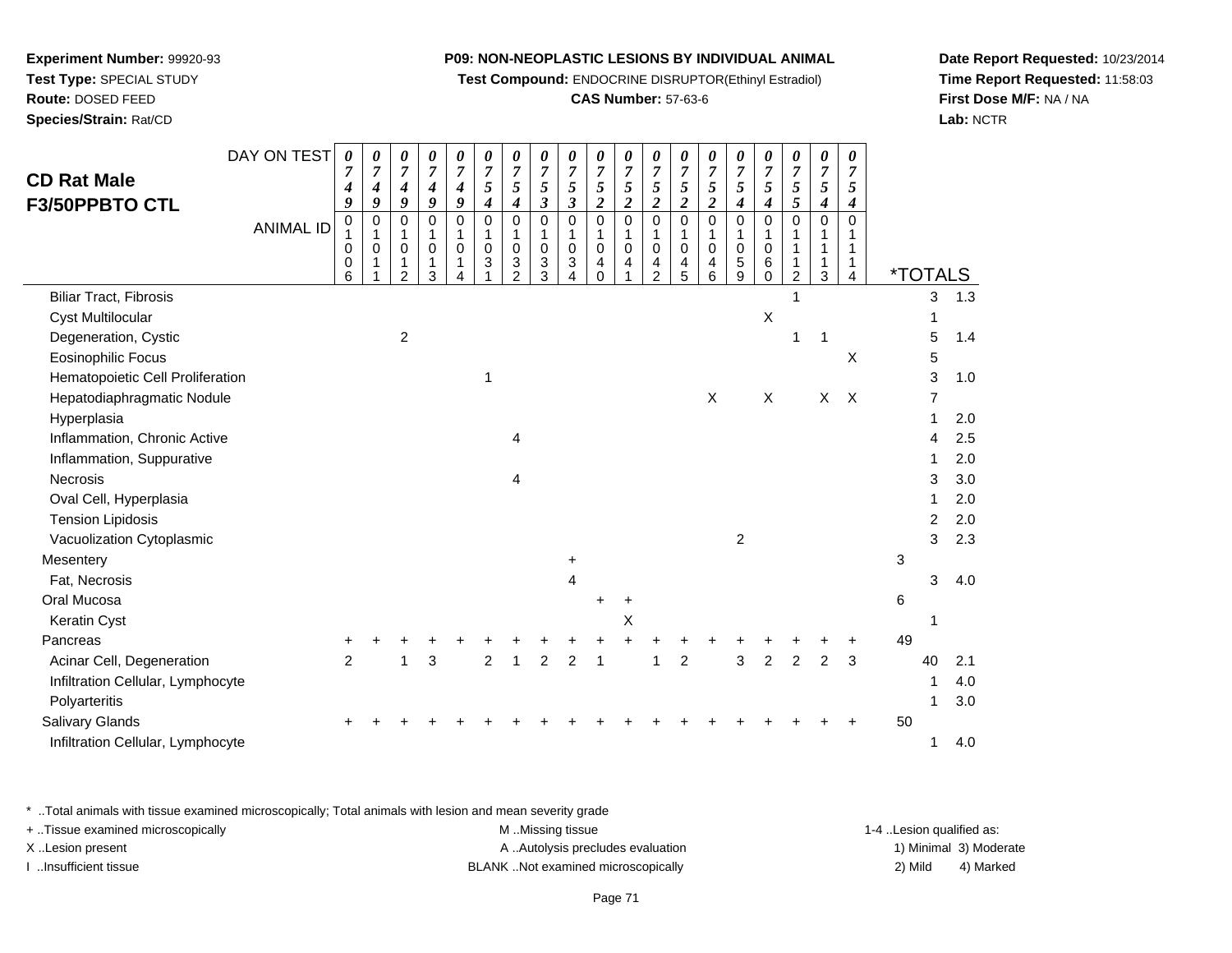**Test Compound:** ENDOCRINE DISRUPTOR(Ethinyl Estradiol)

#### **CAS Number:** 57-63-6

**Date Report Requested:** 10/23/2014**Time Report Requested:** 11:58:03**First Dose M/F:** NA / NA**Lab:** NCTR

| DAY ON TEST<br><b>CD Rat Male</b><br>F3/50PPBTO CTL                                                                                                                 | 0<br>7<br>4<br>9           | 0<br>7<br>$\boldsymbol{4}$<br>9 | 0<br>$\boldsymbol{7}$<br>$\boldsymbol{4}$<br>9 | 0<br>$\overline{7}$<br>$\boldsymbol{4}$<br>9 | 0<br>7<br>$\boldsymbol{4}$<br>9 | 0<br>$\boldsymbol{7}$<br>$\mathfrak{s}$<br>$\boldsymbol{4}$ | 0<br>$\overline{7}$<br>5<br>$\boldsymbol{4}$ | 0<br>$\overline{7}$<br>5<br>$\boldsymbol{\beta}$    | 0<br>$\overline{7}$<br>5<br>$\boldsymbol{\beta}$    | 0<br>$\overline{7}$<br>5<br>$\overline{\mathbf{c}}$ | 0<br>$\overline{7}$<br>$\mathfrak{s}$<br>$\overline{2}$ | 0<br>$\overline{7}$<br>$\mathfrak{s}$<br>$\boldsymbol{2}$ | 0<br>$\overline{7}$<br>$\sqrt{5}$<br>$\boldsymbol{2}$ | 0<br>$\overline{7}$<br>5<br>$\boldsymbol{2}$ | 0<br>7<br>5<br>4        | 0<br>$\overline{7}$<br>5<br>$\boldsymbol{4}$ | 0<br>$\overline{7}$<br>5<br>5 | 0<br>$\overline{7}$<br>5<br>$\boldsymbol{4}$ | 0<br>$\overline{7}$<br>5<br>4 |                       |                       |                                 |
|---------------------------------------------------------------------------------------------------------------------------------------------------------------------|----------------------------|---------------------------------|------------------------------------------------|----------------------------------------------|---------------------------------|-------------------------------------------------------------|----------------------------------------------|-----------------------------------------------------|-----------------------------------------------------|-----------------------------------------------------|---------------------------------------------------------|-----------------------------------------------------------|-------------------------------------------------------|----------------------------------------------|-------------------------|----------------------------------------------|-------------------------------|----------------------------------------------|-------------------------------|-----------------------|-----------------------|---------------------------------|
| <b>ANIMAL ID</b>                                                                                                                                                    | 0<br>$\mathbf 0$<br>0<br>6 | $\mathbf 0$<br>1<br>$\Omega$    | 0<br>$\mathbf 1$<br>0<br>$\overline{2}$        | 0<br>1<br>0<br>3                             | $\Omega$<br>0<br>4              | 0<br>1<br>$\mathbf 0$<br>3                                  | $\Omega$<br>1<br>$\Omega$<br>3<br>2          | $\mathbf 0$<br>$\mathbf 1$<br>$\mathbf 0$<br>3<br>3 | $\mathbf 0$<br>$\mathbf 1$<br>$\mathbf 0$<br>3<br>4 | 0<br>$\mathbf 0$<br>4<br>$\Omega$                   | 0<br>1<br>$\mathbf 0$<br>4                              | $\mathbf 0$<br>1<br>$\Omega$<br>4<br>2                    | $\Omega$<br>$\mathbf 1$<br>$\Omega$<br>4<br>5         | $\mathbf 0$<br>1<br>$\mathbf 0$<br>4<br>6    | $\Omega$<br>0<br>5<br>9 | 0<br>$\mathbf 0$<br>6<br>$\Omega$            | $\Omega$<br>$\overline{2}$    | $\Omega$<br>-1<br>3                          | $\Omega$<br>1<br>1<br>4       | <i><b>*TOTALS</b></i> |                       |                                 |
| Stomach, Forestomach<br>Hyperkeratosis<br>Stomach, Glandular<br>Infiltration Cellular, Lymphocyte                                                                   | $+$                        | ÷                               | ÷                                              | $\ddot{}$                                    | $\ddot{}$                       |                                                             |                                              |                                                     | $\ddot{}$                                           | $\ddot{}$                                           | ÷                                                       |                                                           |                                                       | $\ddot{}$                                    | $\ddot{}$               | ÷                                            |                               | $\ddot{}$                                    | $\ddot{}$                     | 49<br>47              | 1<br>1                | 2.0<br>3.0                      |
| <b>Cardiovascular System</b>                                                                                                                                        |                            |                                 |                                                |                                              |                                 |                                                             |                                              |                                                     |                                                     |                                                     |                                                         |                                                           |                                                       |                                              |                         |                                              |                               |                                              |                               |                       |                       |                                 |
| <b>Blood Vessel</b><br>Heart<br>Cardiomyopathy<br>Inflammation, Suppurative<br>Ventricle, Dilatation<br><b>Endocrine System</b>                                     |                            | 2                               | 2                                              |                                              | $\overline{2}$                  |                                                             | 2                                            |                                                     |                                                     |                                                     |                                                         |                                                           |                                                       | 2                                            | 3                       |                                              | $\overline{2}$                |                                              | -1                            | 50<br>50              | 42<br>1<br>1          | 1.5<br>2.0<br>2.0               |
| <b>Adrenal Cortex</b><br><b>Accessory Adrenal Cortical Nodule</b><br>Angiectasis<br>Degeneration, Cystic<br>Hyperplasia<br>Hypertrophy<br>Vacuolization Cytoplasmic |                            |                                 |                                                |                                              | 1<br>1                          |                                                             |                                              |                                                     |                                                     |                                                     | 1                                                       |                                                           | Χ                                                     |                                              |                         |                                              |                               |                                              | 1                             | 50                    | 1<br>2<br>4<br>4<br>4 | 1.5<br>1.0<br>2.3<br>1.3<br>1.5 |
| Adrenal Medulla<br>Hyperplasia<br>Islets, Pancreatic<br>Degeneration                                                                                                |                            |                                 |                                                |                                              |                                 |                                                             |                                              |                                                     |                                                     |                                                     |                                                         |                                                           | $\overline{2}$                                        |                                              |                         |                                              |                               |                                              |                               | 50<br>50              | 10<br>1               | 1.7<br>4.0                      |

\* ..Total animals with tissue examined microscopically; Total animals with lesion and mean severity grade

**Experiment Number:** 99920-93**Test Type:** SPECIAL STUDY**Route:** DOSED FEED**Species/Strain:** Rat/CD

| + Tissue examined microscopically | M Missing tissue                   | 1-4 Lesion qualified as: |                        |
|-----------------------------------|------------------------------------|--------------------------|------------------------|
| X Lesion present                  | A Autolysis precludes evaluation   |                          | 1) Minimal 3) Moderate |
| Insufficient tissue               | BLANK Not examined microscopically | 2) Mild                  | 4) Marked              |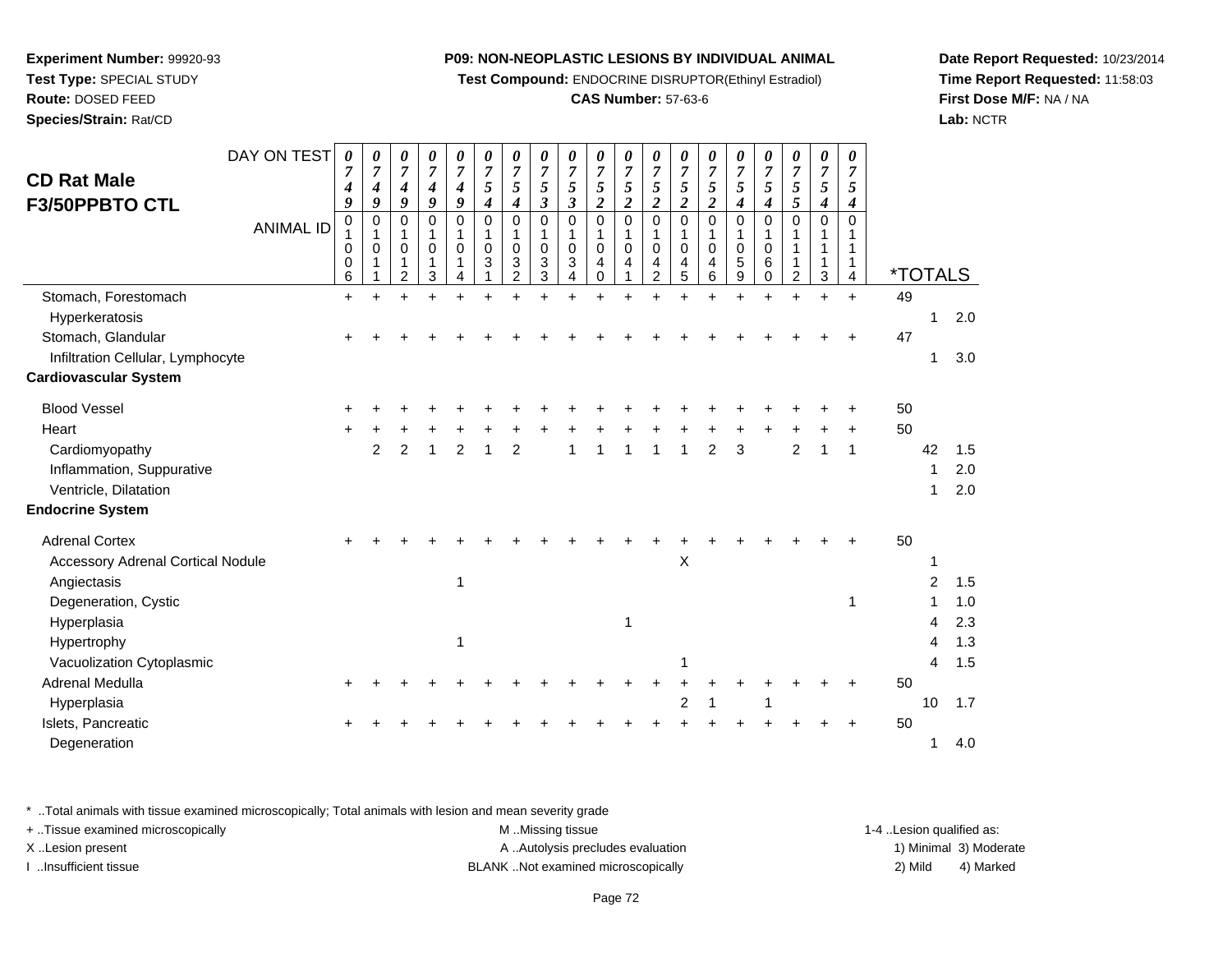**Test Compound:** ENDOCRINE DISRUPTOR(Ethinyl Estradiol)

# **CAS Number:** 57-63-6

**Date Report Requested:** 10/23/2014**Time Report Requested:** 11:58:03**First Dose M/F:** NA / NA**Lab:** NCTR

| <b>CD Rat Male</b><br>F3/50PPBTO CTL | DAY ON TEST      | 0<br>7<br>$\boldsymbol{4}$<br>9 | 0<br>$\overline{7}$<br>4<br>9 | 0<br>$\overline{7}$<br>4<br>9                | 0<br>$\overline{7}$<br>4<br>9 | 0<br>$\overline{7}$<br>$\boldsymbol{4}$<br>9 | 0<br>$\overline{7}$<br>5<br>$\boldsymbol{4}$ | 0<br>$\boldsymbol{7}$<br>5<br>$\boldsymbol{4}$ | 0<br>$\overline{7}$<br>5<br>3   | 0<br>$\boldsymbol{7}$<br>5<br>$\boldsymbol{\beta}$ | 0<br>$\overline{7}$<br>5<br>$\overline{2}$ | $\boldsymbol{\theta}$<br>$\overline{7}$<br>5<br>$\boldsymbol{2}$ | 0<br>$\overline{7}$<br>5<br>$\boldsymbol{2}$    | 0<br>$\overline{7}$<br>$\sqrt{5}$<br>$\boldsymbol{2}$ | 0<br>$\overline{7}$<br>5<br>$\overline{c}$ | 0<br>$\overline{7}$<br>5<br>$\boldsymbol{4}$ | 0<br>$\overline{7}$<br>5<br>4            | 0<br>$\boldsymbol{7}$<br>5<br>5 | 0<br>$\overline{7}$<br>$\sqrt{5}$<br>$\boldsymbol{4}$ | $\boldsymbol{\theta}$<br>$\overline{7}$<br>5<br>$\boldsymbol{4}$ |              |                       |     |
|--------------------------------------|------------------|---------------------------------|-------------------------------|----------------------------------------------|-------------------------------|----------------------------------------------|----------------------------------------------|------------------------------------------------|---------------------------------|----------------------------------------------------|--------------------------------------------|------------------------------------------------------------------|-------------------------------------------------|-------------------------------------------------------|--------------------------------------------|----------------------------------------------|------------------------------------------|---------------------------------|-------------------------------------------------------|------------------------------------------------------------------|--------------|-----------------------|-----|
|                                      | <b>ANIMAL ID</b> | 0<br>1<br>0<br>0<br>6           | 0<br>1<br>0                   | $\mathbf 0$<br>1<br>0<br>1<br>$\overline{2}$ | $\Omega$<br>0<br>3            | $\mathbf 0$<br>1<br>$\mathbf 0$<br>$\Delta$  | $\Omega$<br>1<br>0<br>3                      | $\Omega$<br>1<br>0<br>3<br>$\overline{2}$      | $\mathbf 0$<br>1<br>0<br>3<br>3 | $\mathbf 0$<br>1<br>$\mathbf 0$<br>3<br>4          | $\mathbf 0$<br>1<br>$\mathbf 0$<br>4<br>0  | $\Omega$<br>1<br>$\mathbf 0$<br>4                                | $\overline{0}$<br>1<br>0<br>4<br>$\overline{a}$ | $\mathbf 0$<br>1<br>0<br>4<br>5                       | $\Omega$<br>$\mathbf 0$<br>4<br>6          | $\Omega$<br>1<br>$\mathbf 0$<br>5<br>9       | $\Omega$<br>$\mathbf 0$<br>6<br>$\Omega$ | $\Omega$<br>$\overline{c}$      | $\Omega$<br>1<br>1<br>$\mathbf{3}$                    | $\Omega$<br>1<br>4                                               |              | <i><b>*TOTALS</b></i> |     |
| Hyperplasia                          |                  |                                 |                               |                                              |                               |                                              |                                              |                                                |                                 |                                                    |                                            |                                                                  |                                                 |                                                       |                                            | $\overline{2}$                               |                                          |                                 |                                                       |                                                                  |              | 10                    | 1.1 |
| Parathyroid Gland                    |                  | M                               |                               |                                              |                               |                                              |                                              |                                                |                                 |                                                    |                                            |                                                                  |                                                 |                                                       |                                            |                                              |                                          |                                 |                                                       |                                                                  | 46           |                       |     |
| Hyperplasia                          |                  |                                 | 2                             | 2                                            |                               |                                              |                                              |                                                |                                 |                                                    |                                            |                                                                  | 2                                               |                                                       |                                            | $\overline{\mathbf{c}}$                      |                                          |                                 |                                                       |                                                                  |              | 6                     | 1.7 |
| <b>Pituitary Gland</b>               |                  | +                               |                               |                                              |                               |                                              |                                              |                                                |                                 |                                                    |                                            |                                                                  |                                                 |                                                       |                                            |                                              |                                          |                                 |                                                       |                                                                  | 50           |                       |     |
| Pars Distalis, Cyst                  |                  | X                               |                               |                                              |                               |                                              |                                              |                                                |                                 |                                                    |                                            |                                                                  |                                                 |                                                       |                                            |                                              |                                          |                                 |                                                       | X                                                                |              | 6                     |     |
| Pars Distalis, Hyperplasia           |                  | $\overline{2}$                  | $\overline{2}$                | $\overline{c}$                               | $\mathbf{3}$                  |                                              |                                              |                                                |                                 |                                                    |                                            | $\overline{c}$                                                   |                                                 | $\overline{c}$                                        |                                            | 4                                            | $\mathbf{1}$                             |                                 | $\overline{c}$                                        |                                                                  |              | 13                    | 2.1 |
| Pars Intermed, Cyst                  |                  |                                 |                               |                                              |                               |                                              |                                              |                                                |                                 |                                                    |                                            |                                                                  |                                                 |                                                       |                                            |                                              |                                          |                                 |                                                       |                                                                  |              | 2                     |     |
| <b>Thyroid Gland</b>                 |                  |                                 |                               |                                              |                               |                                              |                                              |                                                |                                 |                                                    |                                            |                                                                  |                                                 |                                                       |                                            |                                              |                                          |                                 |                                                       |                                                                  | 50           |                       |     |
| C Cell, Hyperplasia                  |                  |                                 |                               |                                              |                               |                                              |                                              |                                                |                                 |                                                    |                                            |                                                                  | $\overline{c}$                                  |                                                       |                                            |                                              |                                          |                                 |                                                       |                                                                  |              | 3                     | 1.7 |
| Cyst, Squamous                       |                  | $\pmb{\times}$                  |                               | $\pmb{\times}$                               | $\mathsf{X}$                  |                                              |                                              |                                                | $X$ $X$                         |                                                    |                                            |                                                                  |                                                 |                                                       |                                            |                                              |                                          |                                 |                                                       |                                                                  |              | 9                     |     |
| <b>General Body System</b>           |                  |                                 |                               |                                              |                               |                                              |                                              |                                                |                                 |                                                    |                                            |                                                                  |                                                 |                                                       |                                            |                                              |                                          |                                 |                                                       |                                                                  |              |                       |     |
| <b>Tissue NOS</b>                    |                  |                                 |                               |                                              |                               |                                              |                                              |                                                |                                 |                                                    |                                            |                                                                  |                                                 |                                                       |                                            |                                              |                                          |                                 |                                                       |                                                                  | 1            |                       |     |
| <b>Genital System</b>                |                  |                                 |                               |                                              |                               |                                              |                                              |                                                |                                 |                                                    |                                            |                                                                  |                                                 |                                                       |                                            |                                              |                                          |                                 |                                                       |                                                                  |              |                       |     |
| <b>Coagulating Gland</b>             |                  |                                 |                               |                                              |                               |                                              |                                              |                                                |                                 |                                                    |                                            |                                                                  |                                                 |                                                       |                                            |                                              |                                          |                                 |                                                       |                                                                  | 50           |                       |     |
| Atrophy                              |                  |                                 |                               |                                              |                               |                                              |                                              |                                                |                                 |                                                    |                                            |                                                                  |                                                 |                                                       |                                            |                                              |                                          |                                 |                                                       |                                                                  |              | $\overline{c}$        | 3.0 |
| Developmental Malformation           |                  |                                 | $\mathsf{X}$                  | $\mathsf{X}$                                 | $\mathsf{X}$                  |                                              |                                              |                                                |                                 |                                                    |                                            |                                                                  |                                                 |                                                       |                                            |                                              |                                          |                                 |                                                       |                                                                  |              | 9                     |     |
| Inflammation, Suppurative            |                  |                                 |                               |                                              |                               |                                              |                                              |                                                |                                 |                                                    |                                            |                                                                  |                                                 |                                                       |                                            |                                              |                                          |                                 |                                                       |                                                                  |              | 1                     | 4.0 |
| Lumen, Dilatation                    |                  |                                 |                               |                                              |                               |                                              |                                              |                                                |                                 |                                                    |                                            |                                                                  |                                                 | $\overline{2}$                                        |                                            |                                              |                                          |                                 |                                                       |                                                                  |              | 1                     | 2.0 |
| <b>Ductus Deferens</b>               |                  |                                 |                               |                                              |                               |                                              |                                              |                                                |                                 |                                                    |                                            |                                                                  |                                                 |                                                       |                                            |                                              |                                          |                                 |                                                       |                                                                  | $\mathbf{1}$ |                       |     |
| Dilatation                           |                  |                                 |                               |                                              |                               |                                              |                                              |                                                |                                 |                                                    |                                            |                                                                  |                                                 |                                                       |                                            |                                              |                                          |                                 |                                                       |                                                                  |              | 1                     | 4.0 |
| Inflammation, Chronic Active         |                  |                                 |                               |                                              |                               |                                              |                                              |                                                |                                 |                                                    |                                            |                                                                  |                                                 |                                                       |                                            |                                              |                                          |                                 |                                                       |                                                                  |              | 1                     | 4.0 |
| Epididymis                           |                  |                                 |                               |                                              |                               |                                              |                                              |                                                |                                 |                                                    |                                            |                                                                  |                                                 |                                                       |                                            |                                              |                                          |                                 |                                                       |                                                                  | 50           |                       |     |

\* ..Total animals with tissue examined microscopically; Total animals with lesion and mean severity grade

| + Tissue examined microscopically | M Missing tissue                   | 1-4 Lesion qualified as: |                        |
|-----------------------------------|------------------------------------|--------------------------|------------------------|
| X Lesion present                  | A Autolysis precludes evaluation   |                          | 1) Minimal 3) Moderate |
| I …Insufficient tissue            | BLANK Not examined microscopically | 2) Mild                  | 4) Marked              |

**Experiment Number:** 99920-93**Test Type:** SPECIAL STUDY**Route:** DOSED FEED

**Species/Strain:** Rat/CD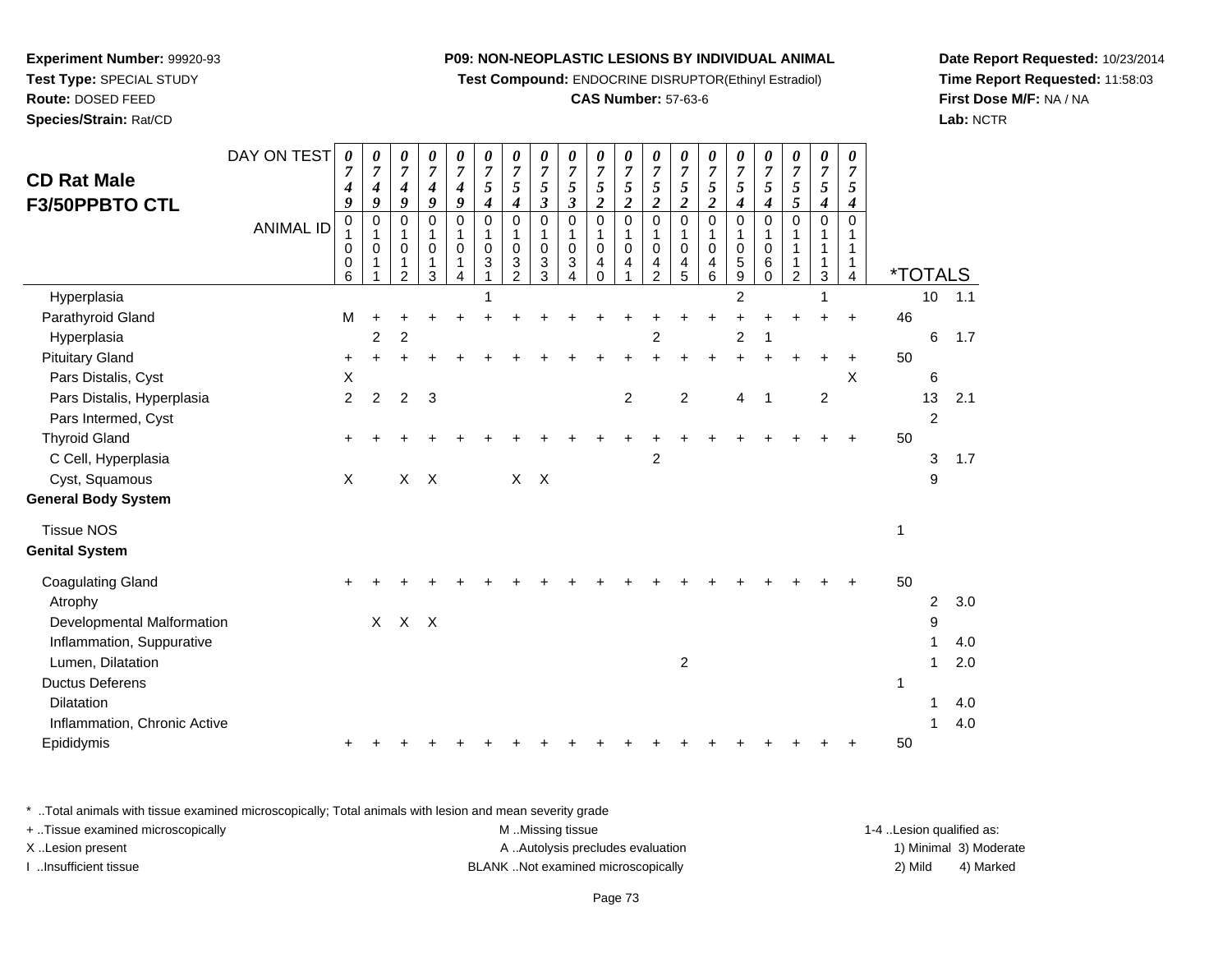**Test Compound:** ENDOCRINE DISRUPTOR(Ethinyl Estradiol)

#### **CAS Number:** 57-63-6

**Date Report Requested:** 10/23/2014**Time Report Requested:** 11:58:04**First Dose M/F:** NA / NA**Lab:** NCTR

| <b>CD Rat Male</b><br>F3/50PPBTO CTL | DAY ON TEST      | 0<br>7<br>4<br>9 | 0<br>$\overline{7}$<br>4<br>$\boldsymbol{g}$ | 0<br>$\overline{7}$<br>4<br>9 | 0<br>7<br>4<br>9      | 0<br>7<br>4<br>9   | 0<br>$\boldsymbol{7}$<br>$\sqrt{5}$<br>$\boldsymbol{4}$ | 0<br>$\overline{7}$<br>$\mathfrak{s}$<br>$\boldsymbol{4}$ | 0<br>$\overline{7}$<br>5<br>$\mathfrak{z}$ | 0<br>$\boldsymbol{7}$<br>5<br>3 | 0<br>7<br>5<br>$\overline{\mathbf{c}}$ | 0<br>$\overline{7}$<br>$\sqrt{5}$<br>$\overline{2}$ | 0<br>$\overline{7}$<br>5<br>$\overline{c}$ | 0<br>$\overline{7}$<br>5<br>$\overline{2}$ | 0<br>5<br>$\boldsymbol{2}$                | 0<br>7<br>5<br>$\boldsymbol{4}$ | 0<br>$\overline{7}$<br>$\overline{5}$<br>$\boldsymbol{4}$ | 0<br>$\overline{7}$<br>5<br>5 | 0<br>$\overline{7}$<br>5<br>4 | 0<br>$\overline{7}$<br>5<br>4        |                       |                |     |
|--------------------------------------|------------------|------------------|----------------------------------------------|-------------------------------|-----------------------|--------------------|---------------------------------------------------------|-----------------------------------------------------------|--------------------------------------------|---------------------------------|----------------------------------------|-----------------------------------------------------|--------------------------------------------|--------------------------------------------|-------------------------------------------|---------------------------------|-----------------------------------------------------------|-------------------------------|-------------------------------|--------------------------------------|-----------------------|----------------|-----|
|                                      | <b>ANIMAL ID</b> | 0<br>0<br>0<br>6 | 0<br>1<br>$\mathbf 0$                        | 0<br>1<br>$\mathbf 0$<br>2    | 0<br>$\mathbf 0$<br>3 | 0<br>1<br>$\Omega$ | 0<br>$\mathbf{1}$<br>$\mathbf 0$<br>3                   | $\mathbf 0$<br>1<br>0<br>3<br>$\mathcal{P}$               | $\mathbf 0$<br>1<br>0<br>3<br>3            | 0<br>1<br>$\mathbf 0$<br>3<br>4 | 0<br>1<br>0<br>4<br>0                  | 0<br>$\mathbf{1}$<br>0<br>4                         | 0<br>1<br>$\Omega$<br>4<br>$\mathcal{P}$   | $\Omega$<br>1<br>$\mathbf 0$<br>4<br>5     | $\mathbf 0$<br>1<br>$\mathbf 0$<br>4<br>6 | 0<br>1<br>0<br>5<br>9           | 0<br>$\mathbf{1}$<br>0<br>6<br>$\Omega$                   | $\Omega$<br>1<br>1<br>2       | $\Omega$<br>1<br>1<br>3       | $\Omega$<br>1<br>1<br>$\overline{4}$ | <i><b>*TOTALS</b></i> |                |     |
| Atrophy                              |                  | $\overline{c}$   |                                              |                               |                       |                    |                                                         |                                                           |                                            |                                 |                                        |                                                     |                                            |                                            |                                           |                                 |                                                           |                               |                               |                                      |                       | 5              | 2.2 |
| Granuloma Sperm                      |                  |                  |                                              |                               |                       |                    |                                                         |                                                           |                                            |                                 |                                        |                                                     |                                            |                                            |                                           |                                 |                                                           |                               |                               |                                      |                       |                | 4.0 |
| Hypospermia                          |                  | 4                |                                              |                               |                       |                    |                                                         |                                                           |                                            | $\overline{c}$                  |                                        |                                                     |                                            | 4                                          |                                           |                                 |                                                           |                               |                               |                                      |                       | 7              | 3.4 |
| Polyarteritis                        |                  |                  |                                              |                               |                       |                    |                                                         |                                                           |                                            |                                 |                                        |                                                     |                                            |                                            |                                           |                                 |                                                           |                               |                               |                                      |                       | 1              | 3.0 |
| Penis                                |                  |                  |                                              |                               |                       |                    |                                                         |                                                           |                                            |                                 |                                        |                                                     |                                            |                                            |                                           |                                 |                                                           |                               |                               |                                      | $\mathbf{1}$          |                |     |
| <b>Preputial Gland</b>               |                  |                  |                                              |                               |                       |                    |                                                         |                                                           |                                            |                                 |                                        |                                                     |                                            |                                            |                                           |                                 |                                                           |                               |                               |                                      | 49                    |                |     |
| Abscess                              |                  |                  |                                              |                               |                       |                    |                                                         |                                                           |                                            |                                 |                                        |                                                     |                                            | 4                                          |                                           |                                 |                                                           |                               |                               |                                      |                       | 2              | 4.0 |
| Atrophy                              |                  |                  |                                              |                               |                       |                    |                                                         |                                                           |                                            |                                 |                                        |                                                     |                                            |                                            |                                           |                                 |                                                           |                               |                               |                                      |                       | 2              | 2.0 |
| Duct, Dilatation                     |                  |                  | $\overline{2}$                               | $\mathbf 1$                   |                       |                    | 3                                                       |                                                           | 3                                          |                                 | 3                                      |                                                     |                                            |                                            | $\overline{c}$                            |                                 | $\overline{c}$                                            |                               |                               |                                      |                       | 12             | 2.5 |
| Infiltration Cellular, Lymphocyte    |                  | $\overline{2}$   |                                              |                               |                       |                    |                                                         |                                                           |                                            |                                 |                                        |                                                     |                                            |                                            |                                           | $\mathbf{1}$                    |                                                           | $\overline{1}$                |                               | $\mathbf{1}$                         |                       | 7              | 1.3 |
| Inflammation, Chronic Active         |                  |                  |                                              | $\overline{c}$                |                       |                    |                                                         |                                                           |                                            |                                 |                                        |                                                     |                                            |                                            |                                           |                                 | $\mathbf{1}$                                              |                               |                               |                                      |                       | $\overline{2}$ | 1.5 |
| Inflammation, Suppurative            |                  |                  | $\overline{c}$                               |                               | 1                     |                    | $\mathbf{3}$                                            | 4                                                         | $\overline{c}$                             | 1                               | 3                                      |                                                     | $\overline{a}$                             |                                            | $\mathbf{3}$                              |                                 |                                                           |                               |                               |                                      |                       | 22             | 2.5 |
| Keratin Cyst                         |                  |                  |                                              |                               |                       |                    |                                                         | $\pmb{\times}$                                            |                                            |                                 |                                        |                                                     |                                            |                                            |                                           |                                 |                                                           |                               |                               |                                      |                       | $\overline{2}$ |     |
| Prostate, Dorsal/Lateral Lobe        |                  |                  |                                              |                               |                       |                    |                                                         |                                                           |                                            |                                 |                                        |                                                     | $\ddot{}$                                  |                                            |                                           |                                 |                                                           |                               |                               |                                      | 50                    |                |     |
| Atrophy                              |                  |                  |                                              |                               |                       |                    |                                                         |                                                           |                                            |                                 |                                        |                                                     |                                            |                                            |                                           |                                 |                                                           |                               |                               |                                      |                       | 2              | 3.5 |
| Dilatation                           |                  |                  |                                              |                               |                       |                    |                                                         |                                                           |                                            |                                 |                                        |                                                     |                                            | $\overline{c}$                             |                                           |                                 |                                                           |                               |                               |                                      |                       |                | 2.0 |
| Hemorrhage                           |                  |                  |                                              |                               |                       |                    |                                                         |                                                           |                                            |                                 |                                        |                                                     |                                            |                                            |                                           |                                 |                                                           |                               |                               |                                      |                       |                | 2.0 |
| Inflammation, Chronic Active         |                  |                  |                                              |                               |                       |                    |                                                         |                                                           |                                            |                                 |                                        |                                                     |                                            |                                            | 1                                         |                                 | 3                                                         |                               |                               |                                      |                       | 5              | 1.8 |
| Inflammation, Suppurative            |                  | 2                | 2                                            | 2                             |                       |                    |                                                         |                                                           | 2                                          | $\overline{c}$                  |                                        | 2                                                   |                                            | $\overline{\mathbf{c}}$                    |                                           | $\overline{c}$                  |                                                           | 2                             |                               | $\overline{2}$                       |                       | 36             | 1.6 |
| Prostate, Ventral Lobe               |                  |                  |                                              |                               |                       |                    |                                                         |                                                           |                                            |                                 |                                        |                                                     |                                            |                                            |                                           |                                 |                                                           |                               |                               | $\ddot{}$                            | 50                    |                |     |
| Atrophy                              |                  |                  |                                              |                               |                       |                    |                                                         |                                                           |                                            |                                 |                                        |                                                     |                                            |                                            |                                           |                                 |                                                           |                               |                               |                                      |                       | 2              | 3.5 |
| <b>Dilatation</b>                    |                  |                  |                                              |                               |                       |                    |                                                         |                                                           |                                            |                                 |                                        |                                                     |                                            | $\overline{c}$                             |                                           |                                 |                                                           |                               |                               |                                      |                       |                | 2.0 |
| Hemorrhage                           |                  |                  |                                              |                               |                       |                    |                                                         |                                                           |                                            |                                 |                                        |                                                     |                                            |                                            |                                           |                                 |                                                           |                               |                               |                                      |                       | 1              | 2.0 |

\* ..Total animals with tissue examined microscopically; Total animals with lesion and mean severity grade

| + Tissue examined microscopically | M Missing tissue                  | 1-4 Lesion qualified as: |                        |
|-----------------------------------|-----------------------------------|--------------------------|------------------------|
| X Lesion present                  | A Autolysis precludes evaluation  |                          | 1) Minimal 3) Moderate |
| …Insufficient tissue              | BLANKNot examined microscopically | 2) Mild                  | 4) Marked              |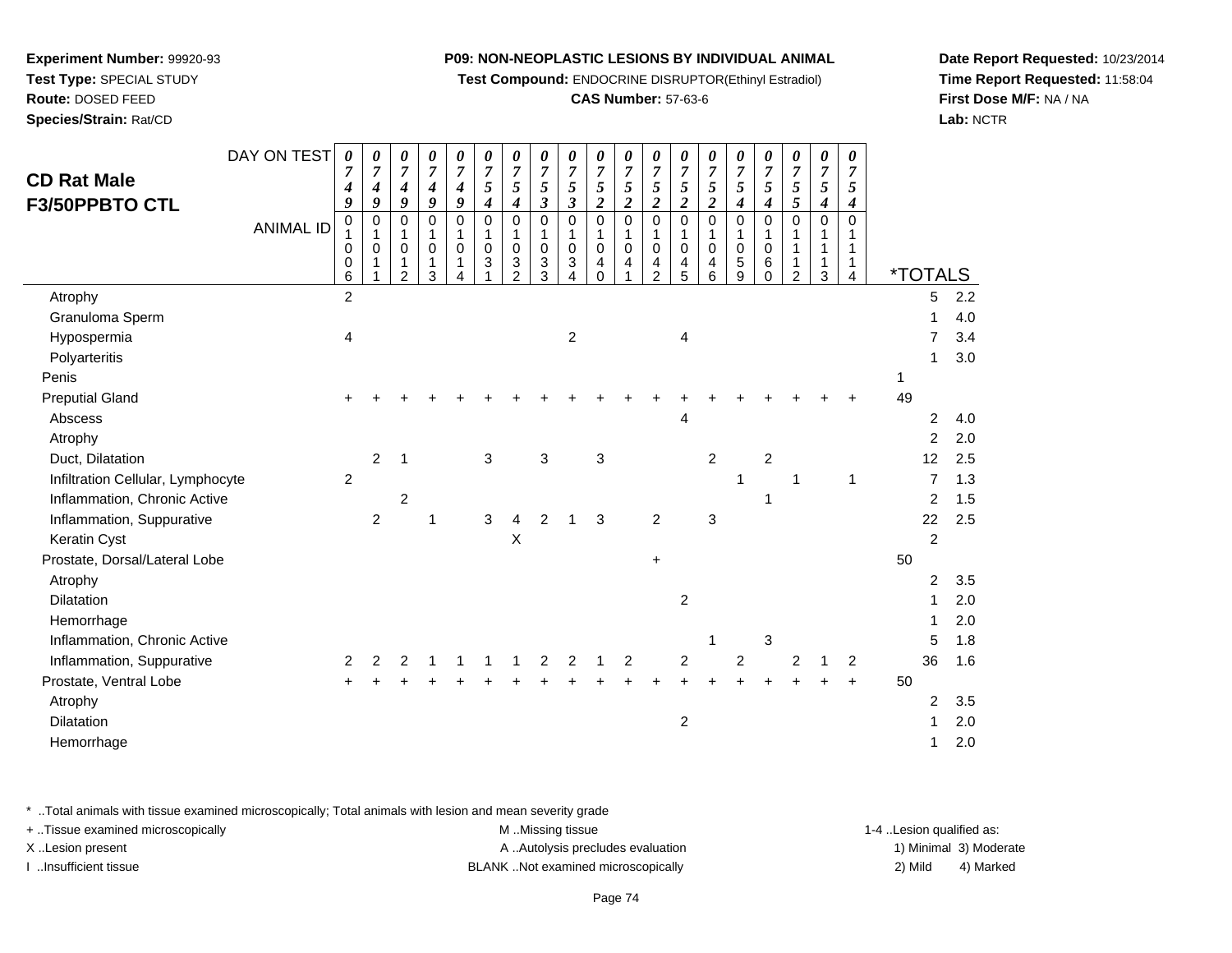**Test Compound:** ENDOCRINE DISRUPTOR(Ethinyl Estradiol)

#### **CAS Number:** 57-63-6

**Date Report Requested:** 10/23/2014**Time Report Requested:** 11:58:04**First Dose M/F:** NA / NA**Lab:** NCTR

| <b>CD Rat Male</b><br>F3/50PPBTO CTL         | DAY ON TEST<br><b>ANIMAL ID</b> | 0<br>7<br>4<br>9<br>$\mathbf 0$<br>0<br>0 | 0<br>$\overline{7}$<br>4<br>9<br>0<br>1<br>$\mathbf 0$<br>1 | 0<br>$\overline{7}$<br>4<br>9<br>$\Omega$<br>0<br>1 | 0<br>7<br>$\boldsymbol{4}$<br>9<br>$\Omega$<br>1<br>0<br>1 | 0<br>7<br>4<br>9<br>$\mathbf 0$<br>$\Omega$<br>1 | 0<br>7<br>$\mathfrak{s}$<br>4<br>$\mathbf 0$<br>1<br>$\Omega$<br>3 | 0<br>7<br>5<br>4<br>$\Omega$<br>$\mathbf 0$<br>3 | 0<br>$\overline{7}$<br>5<br>$\boldsymbol{\beta}$<br>$\Omega$<br>$\mathbf 0$<br>3 | 0<br>$\overline{7}$<br>5<br>$\boldsymbol{\beta}$<br>0<br>1<br>0<br>3 | 0<br>7<br>5<br>$\boldsymbol{2}$<br>$\pmb{0}$<br>1<br>$\mathbf 0$<br>4 | 0<br>7<br>5<br>$\boldsymbol{2}$<br>$\mathbf 0$<br>$\Omega$<br>4 | 0<br>7<br>5<br>$\boldsymbol{2}$<br>$\Omega$<br>$\Omega$<br>4 | 0<br>$\overline{7}$<br>5<br>$\overline{2}$<br>$\mathbf 0$<br>$\mathbf 0$<br>4 | 0<br>5<br>$\overline{c}$<br>$\Omega$<br>0<br>4 | 0<br>7<br>5<br>4<br>$\Omega$<br>0<br>5 | 0<br>$\overline{7}$<br>$\mathfrak{I}$<br>4<br>$\mathbf 0$<br>1<br>$\mathbf 0$<br>6 | 0<br>7<br>5<br>5<br>$\Omega$<br>1<br>1 | 0<br>$\overline{7}$<br>5<br>$\boldsymbol{4}$<br>$\Omega$ | 0<br>5<br>4<br>$\Omega$<br>1 |                       |                |     |
|----------------------------------------------|---------------------------------|-------------------------------------------|-------------------------------------------------------------|-----------------------------------------------------|------------------------------------------------------------|--------------------------------------------------|--------------------------------------------------------------------|--------------------------------------------------|----------------------------------------------------------------------------------|----------------------------------------------------------------------|-----------------------------------------------------------------------|-----------------------------------------------------------------|--------------------------------------------------------------|-------------------------------------------------------------------------------|------------------------------------------------|----------------------------------------|------------------------------------------------------------------------------------|----------------------------------------|----------------------------------------------------------|------------------------------|-----------------------|----------------|-----|
|                                              |                                 | 6                                         |                                                             | $\overline{2}$                                      | 3                                                          |                                                  |                                                                    | $\overline{2}$                                   | 3                                                                                | 4                                                                    | $\Omega$                                                              |                                                                 | $\mathcal{P}$                                                | 5                                                                             | 6                                              | 9                                      | $\Omega$                                                                           | $\overline{2}$                         | 3                                                        | 4                            | <i><b>*TOTALS</b></i> |                |     |
| Hyperplasia                                  |                                 |                                           |                                                             |                                                     |                                                            |                                                  |                                                                    |                                                  |                                                                                  | $\overline{2}$                                                       |                                                                       |                                                                 |                                                              |                                                                               |                                                |                                        |                                                                                    |                                        |                                                          |                              |                       | 3              | 1.3 |
| Infiltration Cellular, Lymphocyte            |                                 |                                           |                                                             |                                                     |                                                            |                                                  |                                                                    |                                                  |                                                                                  |                                                                      |                                                                       |                                                                 |                                                              |                                                                               |                                                |                                        |                                                                                    |                                        |                                                          |                              |                       | 3              | 1.7 |
| Inflammation, Chronic Active                 |                                 |                                           |                                                             |                                                     |                                                            |                                                  |                                                                    |                                                  |                                                                                  |                                                                      |                                                                       |                                                                 |                                                              |                                                                               |                                                |                                        | $\overline{c}$                                                                     |                                        | $\overline{2}$                                           |                              |                       | 5              | 1.8 |
| Inflammation, Suppurative                    |                                 |                                           |                                                             |                                                     |                                                            |                                                  |                                                                    |                                                  |                                                                                  |                                                                      |                                                                       |                                                                 |                                                              |                                                                               |                                                |                                        |                                                                                    |                                        |                                                          |                              |                       | $\overline{2}$ | 1.0 |
| <b>Rete Testes</b>                           |                                 | M                                         |                                                             |                                                     |                                                            |                                                  |                                                                    |                                                  |                                                                                  |                                                                      |                                                                       |                                                                 |                                                              |                                                                               |                                                |                                        |                                                                                    |                                        |                                                          |                              | 44                    |                |     |
| Dilatation                                   |                                 |                                           |                                                             |                                                     |                                                            |                                                  |                                                                    |                                                  |                                                                                  |                                                                      |                                                                       |                                                                 |                                                              |                                                                               |                                                | $\overline{\mathbf{c}}$                |                                                                                    |                                        |                                                          |                              |                       | $\overline{2}$ | 2.0 |
| <b>Seminal Vesicle</b>                       |                                 |                                           |                                                             |                                                     |                                                            |                                                  |                                                                    |                                                  |                                                                                  |                                                                      |                                                                       |                                                                 |                                                              |                                                                               |                                                |                                        |                                                                                    |                                        |                                                          | $\ddot{}$                    | 47                    |                |     |
| Atrophy                                      |                                 |                                           |                                                             |                                                     |                                                            |                                                  |                                                                    |                                                  |                                                                                  |                                                                      |                                                                       |                                                                 |                                                              |                                                                               |                                                |                                        | $\overline{c}$                                                                     |                                        |                                                          |                              |                       | 10             | 2.3 |
| Inflammation, Suppurative                    |                                 |                                           |                                                             |                                                     |                                                            |                                                  |                                                                    |                                                  |                                                                                  |                                                                      |                                                                       |                                                                 |                                                              |                                                                               |                                                |                                        |                                                                                    |                                        |                                                          |                              |                       |                | 3.0 |
| Lumen, Dilatation                            |                                 |                                           |                                                             |                                                     |                                                            |                                                  |                                                                    |                                                  |                                                                                  | 3                                                                    |                                                                       |                                                                 | 1                                                            | 3                                                                             |                                                |                                        |                                                                                    |                                        |                                                          |                              |                       | 6              | 2.5 |
| <b>Testes</b>                                |                                 |                                           |                                                             |                                                     |                                                            |                                                  |                                                                    |                                                  |                                                                                  |                                                                      |                                                                       |                                                                 |                                                              |                                                                               |                                                |                                        |                                                                                    |                                        |                                                          |                              | 50                    |                |     |
| Polyarteritis                                |                                 |                                           |                                                             |                                                     |                                                            |                                                  |                                                                    |                                                  |                                                                                  |                                                                      |                                                                       |                                                                 |                                                              |                                                                               |                                                |                                        |                                                                                    |                                        |                                                          |                              |                       | 1              | 2.0 |
| Seminif Tub, Degeneration                    |                                 | $\overline{4}$                            |                                                             |                                                     |                                                            |                                                  |                                                                    | $\overline{2}$                                   | $\overline{2}$                                                                   | 3                                                                    |                                                                       |                                                                 |                                                              |                                                                               |                                                | 4                                      | 3                                                                                  | 3                                      |                                                          |                              |                       | 19             | 2.5 |
| <b>Hematopoietic System</b>                  |                                 |                                           |                                                             |                                                     |                                                            |                                                  |                                                                    |                                                  |                                                                                  |                                                                      |                                                                       |                                                                 |                                                              |                                                                               |                                                |                                        |                                                                                    |                                        |                                                          |                              |                       |                |     |
| <b>Bone Marrow</b>                           |                                 |                                           |                                                             |                                                     |                                                            |                                                  |                                                                    |                                                  |                                                                                  |                                                                      |                                                                       |                                                                 |                                                              |                                                                               |                                                |                                        |                                                                                    |                                        |                                                          |                              | 50                    |                |     |
| Erythroid Cell, Hyperplasia                  |                                 |                                           |                                                             |                                                     |                                                            |                                                  |                                                                    |                                                  |                                                                                  |                                                                      |                                                                       |                                                                 |                                                              |                                                                               |                                                |                                        |                                                                                    |                                        |                                                          |                              |                       | $\overline{2}$ | 2.0 |
| Hypocellularity                              |                                 |                                           |                                                             |                                                     |                                                            |                                                  |                                                                    |                                                  |                                                                                  |                                                                      |                                                                       | $\overline{c}$                                                  |                                                              |                                                                               |                                                |                                        |                                                                                    | $\overline{c}$                         |                                                          |                              |                       | 2              | 2.0 |
| Myeloid Cell, Hyperplasia                    |                                 |                                           |                                                             |                                                     |                                                            |                                                  |                                                                    |                                                  |                                                                                  |                                                                      |                                                                       |                                                                 |                                                              |                                                                               |                                                |                                        |                                                                                    |                                        |                                                          |                              |                       | 7              | 3.1 |
| Lymph Node                                   |                                 |                                           |                                                             |                                                     |                                                            |                                                  |                                                                    |                                                  |                                                                                  | +                                                                    |                                                                       |                                                                 |                                                              |                                                                               | +                                              |                                        |                                                                                    |                                        |                                                          |                              | 16                    |                |     |
| Axillary, Degeneration, Cystic               |                                 |                                           |                                                             |                                                     |                                                            |                                                  |                                                                    |                                                  |                                                                                  |                                                                      |                                                                       |                                                                 |                                                              |                                                                               |                                                |                                        |                                                                                    |                                        |                                                          |                              |                       | 1              | 1.0 |
| Axillary, Hyperplasia, Lymphoid              |                                 |                                           |                                                             |                                                     |                                                            |                                                  |                                                                    |                                                  |                                                                                  |                                                                      |                                                                       |                                                                 |                                                              |                                                                               |                                                |                                        |                                                                                    |                                        |                                                          |                              |                       |                | 3.0 |
| Axillary, Infiltration Cellular, Plasma Cell |                                 |                                           |                                                             |                                                     |                                                            |                                                  |                                                                    |                                                  |                                                                                  |                                                                      |                                                                       |                                                                 |                                                              |                                                                               |                                                |                                        |                                                                                    |                                        |                                                          |                              |                       |                | 3.0 |
|                                              |                                 |                                           |                                                             |                                                     |                                                            |                                                  |                                                                    |                                                  |                                                                                  |                                                                      |                                                                       |                                                                 |                                                              |                                                                               |                                                |                                        |                                                                                    |                                        |                                                          |                              |                       |                |     |

\* ..Total animals with tissue examined microscopically; Total animals with lesion and mean severity grade

| + Tissue examined microscopically | M Missing tissue                  | 1-4 Lesion qualified as: |                        |
|-----------------------------------|-----------------------------------|--------------------------|------------------------|
| X Lesion present                  | A Autolysis precludes evaluation  |                          | 1) Minimal 3) Moderate |
| Insufficient tissue               | BLANKNot examined microscopically | 2) Mild                  | 4) Marked              |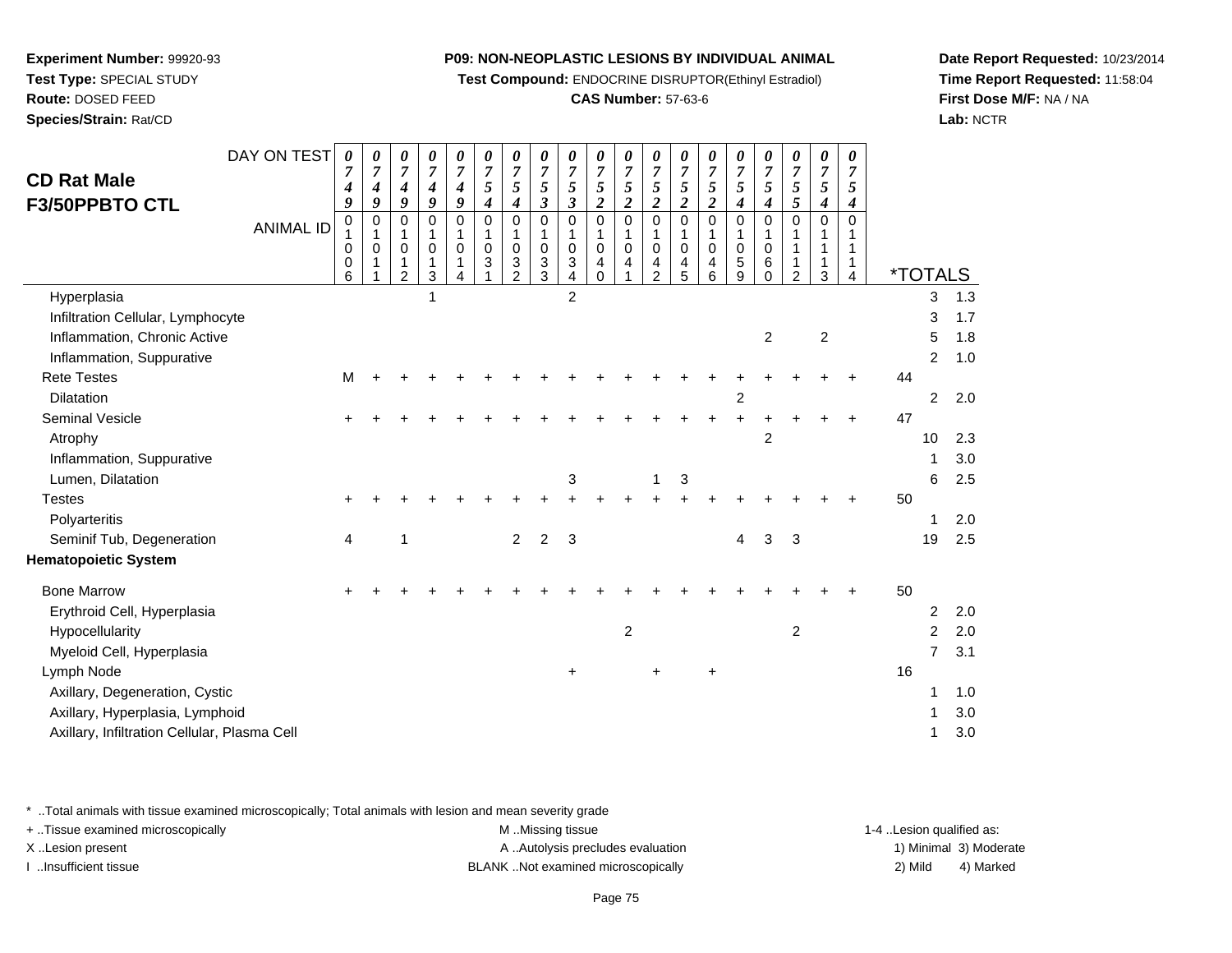**Test Compound:** ENDOCRINE DISRUPTOR(Ethinyl Estradiol)

#### **CAS Number:** 57-63-6

*0 7*

*0 7*

*0 7*

*0 7*

*0 7*

*0 7*

*0 7*

*0 7*

*0 7*

**Date Report Requested:** 10/23/2014**Time Report Requested:** 11:58:04**First Dose M/F:** NA / NA**Lab:** NCTR

| <b>CD Rat Male</b>                            | 4<br>$\boldsymbol{g}$ | 4<br>$\boldsymbol{g}$ | 4<br>9                   | 7<br>4<br>9                                 | 4<br>9                          | 5<br>$\boldsymbol{4}$   | 5<br>4                                     | 5<br>$\boldsymbol{\beta}$               | 5<br>$\boldsymbol{\mathfrak{z}}$                    | 5<br>$\boldsymbol{2}$                  | 5<br>$\boldsymbol{2}$                             | 5<br>$\overline{c}$                              | 5<br>$\boldsymbol{2}$           | 5<br>$\overline{\mathbf{c}}$ | $\mathfrak{s}$<br>$\boldsymbol{4}$               | 5<br>$\boldsymbol{4}$                         | 5<br>5                                         | 5<br>4                       | 7<br>5<br>4                  |                       |                |     |
|-----------------------------------------------|-----------------------|-----------------------|--------------------------|---------------------------------------------|---------------------------------|-------------------------|--------------------------------------------|-----------------------------------------|-----------------------------------------------------|----------------------------------------|---------------------------------------------------|--------------------------------------------------|---------------------------------|------------------------------|--------------------------------------------------|-----------------------------------------------|------------------------------------------------|------------------------------|------------------------------|-----------------------|----------------|-----|
| F3/50PPBTO CTL<br><b>ANIMAL ID</b>            | 0<br>0<br>0<br>6      | 0<br>1<br>0           | 0<br>0<br>$\mathfrak{p}$ | $\Omega$<br>$\mathbf 1$<br>$\mathbf 0$<br>3 | $\mathbf 0$<br>$\mathbf 0$<br>4 | $\Omega$<br>1<br>0<br>3 | $\mathbf 0$<br>$\mathbf{1}$<br>0<br>3<br>2 | $\Omega$<br>$\mathbf{1}$<br>0<br>3<br>3 | $\mathbf 0$<br>$\mathbf 1$<br>$\mathbf 0$<br>3<br>4 | $\mathbf 0$<br>1<br>0<br>4<br>$\Omega$ | $\mathbf 0$<br>1<br>$\mathbf 0$<br>$\overline{4}$ | $\Omega$<br>1<br>$\Omega$<br>4<br>$\mathfrak{p}$ | $\mathbf 0$<br>1<br>0<br>4<br>5 | 0<br>0<br>4<br>6             | $\mathbf 0$<br>1<br>$\mathbf 0$<br>$\frac{5}{9}$ | $\Omega$<br>1<br>$\mathbf 0$<br>6<br>$\Omega$ | $\Omega$<br>1<br>$\mathbf 1$<br>$\overline{2}$ | $\Omega$<br>1<br>1<br>1<br>3 | $\Omega$<br>1<br>1<br>1<br>4 | <i><b>*TOTALS</b></i> |                |     |
| Hemal, Degeneration, Cystic                   |                       |                       |                          |                                             |                                 |                         |                                            |                                         |                                                     |                                        |                                                   |                                                  |                                 |                              |                                                  |                                               |                                                |                              |                              |                       | 1              | 2.0 |
| Lumbar, Degeneration, Cystic                  |                       |                       |                          |                                             |                                 |                         |                                            |                                         | $\overline{c}$                                      |                                        |                                                   | 4                                                |                                 |                              |                                                  |                                               |                                                |                              |                              |                       | 10             | 3.0 |
| Lumbar, Hyperplasia, Lymphoid                 |                       |                       |                          |                                             |                                 |                         |                                            |                                         | $\overline{c}$                                      |                                        |                                                   |                                                  |                                 |                              |                                                  |                                               |                                                |                              |                              |                       | 3              | 2.7 |
| Lumbar, Infiltration Cellular, Plasma Cell    |                       |                       |                          |                                             |                                 |                         |                                            |                                         |                                                     |                                        |                                                   |                                                  |                                 |                              |                                                  |                                               |                                                |                              |                              |                       | 5              | 3.2 |
| Pancreatic, Hyperplasia, Lymphoid             |                       |                       |                          |                                             |                                 |                         |                                            |                                         |                                                     |                                        |                                                   |                                                  |                                 |                              |                                                  |                                               |                                                |                              |                              |                       |                | 3.0 |
| Pancreatic, Inflammation, Granulomatous       |                       |                       |                          |                                             |                                 |                         |                                            |                                         |                                                     |                                        |                                                   |                                                  |                                 |                              |                                                  |                                               |                                                |                              |                              |                       | 1              | 2.0 |
| Pancreatic, Necrosis                          |                       |                       |                          |                                             |                                 |                         |                                            |                                         |                                                     |                                        |                                                   |                                                  |                                 |                              |                                                  |                                               |                                                |                              |                              |                       | 1              | 3.0 |
| Popliteal, Hyperplasia, Lymphoid              |                       |                       |                          |                                             |                                 |                         |                                            |                                         |                                                     |                                        |                                                   |                                                  |                                 | $\overline{c}$               |                                                  |                                               |                                                |                              |                              |                       | 2              | 2.5 |
| Popliteal, Infiltration Cellular, Plasma Cell |                       |                       |                          |                                             |                                 |                         |                                            |                                         |                                                     |                                        |                                                   |                                                  |                                 | $\overline{2}$               |                                                  |                                               |                                                |                              |                              |                       | 2              | 2.0 |
| Renal, Degeneration, Cystic                   |                       |                       |                          |                                             |                                 |                         |                                            |                                         |                                                     |                                        |                                                   |                                                  |                                 |                              |                                                  |                                               |                                                |                              |                              |                       | $\overline{2}$ | 4.0 |
| Lymph Node, Mandibular                        |                       |                       |                          |                                             |                                 |                         |                                            |                                         |                                                     |                                        |                                                   |                                                  |                                 |                              |                                                  |                                               |                                                |                              |                              | 49                    |                |     |
| Degeneration, Cystic                          | 2                     |                       |                          |                                             |                                 |                         |                                            |                                         |                                                     |                                        |                                                   |                                                  |                                 |                              |                                                  |                                               |                                                |                              |                              |                       | 7              | 2.1 |
| Hyperplasia, Lymphoid                         | 2                     |                       | 1                        |                                             | $\overline{c}$                  | 2                       | 3                                          | 2                                       |                                                     | $\overline{c}$                         |                                                   | 1                                                |                                 |                              |                                                  | 3                                             |                                                | $\overline{c}$               |                              |                       | 28             | 2.1 |
| Infiltration Cellular, Plasma Cell            | $\overline{2}$        | 1                     | $\overline{2}$           | $\overline{c}$                              | $\overline{2}$                  | 2                       |                                            | 3                                       |                                                     | $\overline{2}$                         | $\overline{2}$                                    |                                                  | $\overline{2}$                  |                              |                                                  |                                               |                                                | $\overline{2}$               |                              |                       | 28             | 2.0 |
| <b>Necrosis</b>                               |                       |                       |                          |                                             |                                 |                         |                                            |                                         |                                                     |                                        |                                                   |                                                  |                                 |                              |                                                  |                                               |                                                |                              |                              |                       | 1              | 3.0 |
| Lymph Node, Mesenteric                        |                       |                       |                          |                                             |                                 |                         |                                            |                                         |                                                     |                                        |                                                   |                                                  |                                 |                              |                                                  |                                               |                                                |                              |                              | 48                    |                |     |
| Hyperplasia, Lymphoid                         |                       |                       |                          |                                             |                                 |                         |                                            |                                         |                                                     |                                        |                                                   |                                                  |                                 |                              |                                                  |                                               |                                                |                              |                              |                       | 1              | 4.0 |
| Infiltration Cellular, Mast Cell              |                       |                       |                          |                                             |                                 |                         |                                            |                                         |                                                     |                                        |                                                   |                                                  |                                 |                              |                                                  |                                               |                                                | $\overline{2}$               |                              |                       |                | 2.0 |
| Inflammation, Granulomatous                   |                       |                       |                          |                                             |                                 |                         |                                            |                                         |                                                     |                                        |                                                   |                                                  |                                 |                              |                                                  |                                               |                                                |                              |                              |                       | 8              | 1.6 |
| Pigmentation                                  |                       |                       |                          |                                             |                                 |                         |                                            |                                         |                                                     |                                        |                                                   |                                                  |                                 |                              |                                                  |                                               |                                                |                              |                              |                       | 1              | 3.0 |
| Spleen                                        |                       |                       |                          |                                             |                                 |                         |                                            |                                         |                                                     |                                        |                                                   |                                                  |                                 |                              |                                                  |                                               |                                                |                              |                              | 50                    |                |     |
| Depletion Lymphoid                            |                       |                       |                          |                                             |                                 |                         |                                            |                                         |                                                     |                                        |                                                   |                                                  |                                 |                              |                                                  |                                               |                                                |                              |                              |                       | 1              | 3.0 |
| Hematopoietic Cell Proliferation              |                       |                       |                          |                                             |                                 |                         | 4                                          |                                         |                                                     |                                        |                                                   |                                                  | 1                               |                              |                                                  |                                               |                                                |                              |                              |                       | 15             | 2.0 |
|                                               |                       |                       |                          |                                             |                                 |                         |                                            |                                         |                                                     |                                        |                                                   |                                                  |                                 |                              |                                                  |                                               |                                                |                              |                              |                       |                |     |

\* ..Total animals with tissue examined microscopically; Total animals with lesion and mean severity grade

DAY ON TEST *0 7*

*0 7*

*0 7*

*0 7*

*0 7*

*0 7*

*0 7*

*0 7*

*0 7*

*0 7*

| + Tissue examined microscopically | M Missing tissue                   | 1-4 Lesion qualified as: |                        |
|-----------------------------------|------------------------------------|--------------------------|------------------------|
| X Lesion present                  | A Autolysis precludes evaluation   |                          | 1) Minimal 3) Moderate |
| Insufficient tissue               | BLANK Not examined microscopically | 2) Mild                  | 4) Marked              |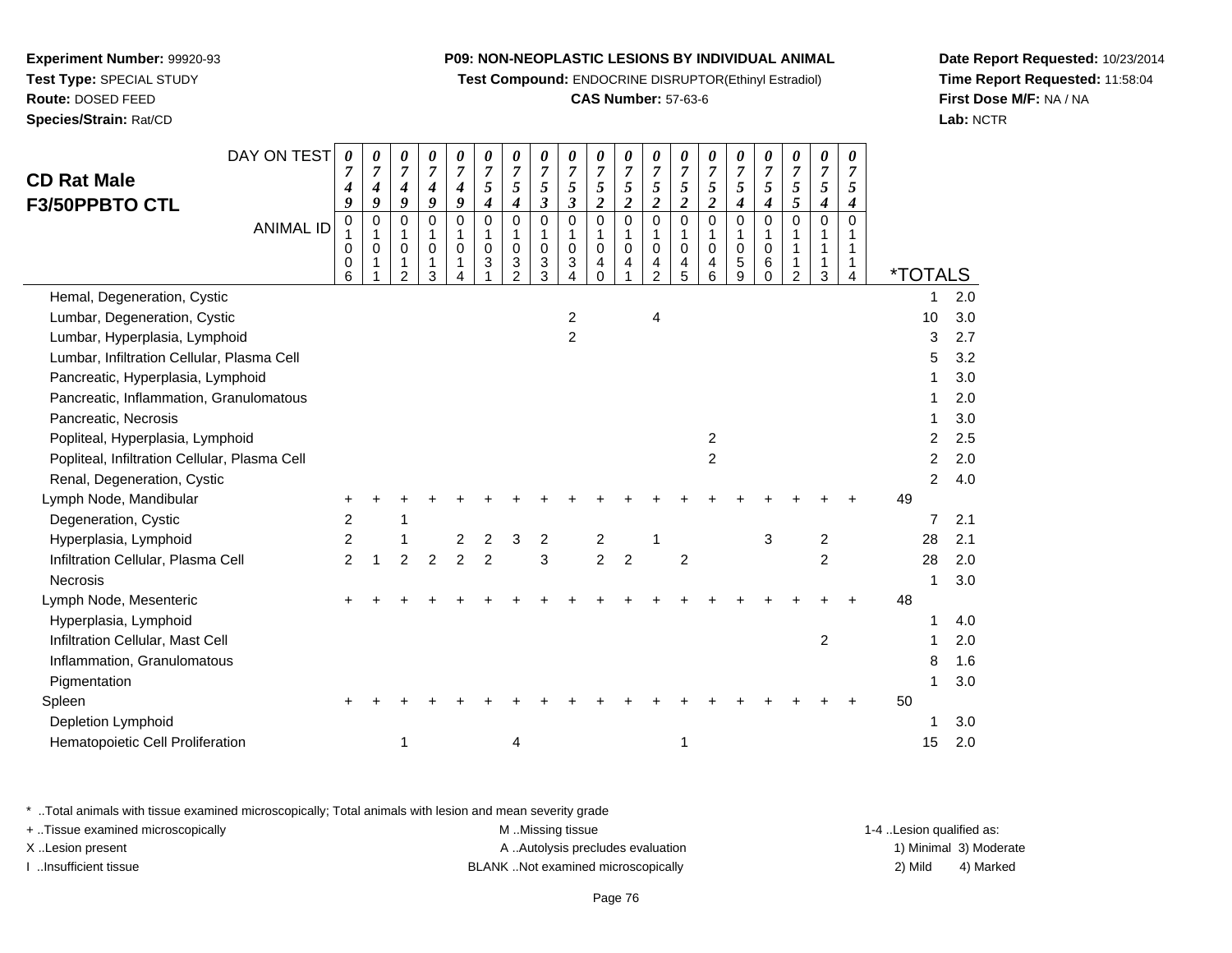**Test Compound:** ENDOCRINE DISRUPTOR(Ethinyl Estradiol)

#### **CAS Number:** 57-63-6

**Date Report Requested:** 10/23/2014**Time Report Requested:** 11:58:05**First Dose M/F:** NA / NA**Lab:** NCTR

| <b>CD Rat Male</b><br><b>F3/50PPBTO CTL</b>                                                                      | DAY ON TEST<br><b>ANIMAL ID</b> | $\boldsymbol{\theta}$<br>7<br>4<br>9<br>0<br>0<br>0<br>6 | 0<br>7<br>4<br>9<br>$\mathbf 0$<br>0 | 0<br>$\overline{7}$<br>4<br>9<br>0<br>1<br>0<br>1<br>2 | 0<br>$\overline{7}$<br>4<br>9<br>0<br>1<br>$\mathbf 0$<br>1<br>3 | 0<br>$\overline{7}$<br>4<br>9<br>$\mathbf 0$<br>1<br>$\mathbf 0$<br>1<br>4 | 0<br>$\overline{7}$<br>5<br>$\boldsymbol{4}$<br>$\mathbf 0$<br>1<br>0<br>3 | 0<br>7<br>5<br>4<br>$\mathbf 0$<br>$\mathbf 0$<br>3<br>2 | $\pmb{\theta}$<br>$\overline{7}$<br>5<br>$\boldsymbol{\beta}$<br>$\mathbf 0$<br>1<br>$\mathbf 0$<br>$\sqrt{3}$<br>3 | 0<br>$\overline{7}$<br>5<br>$\overline{\mathbf{3}}$<br>$\mathbf 0$<br>1<br>$\mathsf{O}\xspace$<br>3 | 0<br>$\overline{7}$<br>$\mathfrak{s}$<br>$\overline{c}$<br>$\mathbf 0$<br>1<br>$\mathbf 0$<br>4<br>$\Omega$ | 0<br>$\overline{7}$<br>$\overline{5}$<br>$\overline{c}$<br>$\mathbf 0$<br>1<br>$\pmb{0}$<br>4 | 0<br>$\overline{7}$<br>5<br>$\boldsymbol{2}$<br>$\mathbf 0$<br>$\mathbf 0$<br>4<br>$\overline{2}$ | 0<br>$\overline{7}$<br>5<br>$\overline{c}$<br>$\mathbf 0$<br>0<br>4<br>5 | 0<br>7<br>5<br>$\overline{\mathbf{c}}$<br>$\mathbf 0$<br>0<br>4<br>6 | 0<br>7<br>5<br>4<br>$\mathbf 0$<br>$\pmb{0}$<br>5<br>9 | 0<br>7<br>5<br>4<br>0<br>0<br>6<br>0 | 0<br>7<br>5<br>5<br>0<br>1<br>1<br>$\overline{c}$ | 0<br>$\overline{7}$<br>5<br>4<br>$\mathbf 0$<br>1<br>$\mathbf 1$<br>$\mathbf 1$<br>$\mathbf{3}$ | 0<br>$\overline{7}$<br>5<br>4<br>$\Omega$<br>1<br>1<br>4 | <i><b>*TOTALS</b></i> |                               |                          |
|------------------------------------------------------------------------------------------------------------------|---------------------------------|----------------------------------------------------------|--------------------------------------|--------------------------------------------------------|------------------------------------------------------------------|----------------------------------------------------------------------------|----------------------------------------------------------------------------|----------------------------------------------------------|---------------------------------------------------------------------------------------------------------------------|-----------------------------------------------------------------------------------------------------|-------------------------------------------------------------------------------------------------------------|-----------------------------------------------------------------------------------------------|---------------------------------------------------------------------------------------------------|--------------------------------------------------------------------------|----------------------------------------------------------------------|--------------------------------------------------------|--------------------------------------|---------------------------------------------------|-------------------------------------------------------------------------------------------------|----------------------------------------------------------|-----------------------|-------------------------------|--------------------------|
| Hyperplasia, Lymphoid<br>Infiltration Cellular, Plasma Cell<br>Infiltration Cellular, Polymorphnuclr<br>Necrosis |                                 |                                                          |                                      |                                                        |                                                                  | $\overline{2}$                                                             |                                                                            |                                                          |                                                                                                                     |                                                                                                     |                                                                                                             |                                                                                               |                                                                                                   |                                                                          |                                                                      |                                                        |                                      |                                                   |                                                                                                 |                                                          |                       | 2<br>1<br>3<br>$\overline{2}$ | 2.0<br>2.0<br>3.0<br>2.0 |
| Pigmentation                                                                                                     |                                 |                                                          | 2                                    |                                                        |                                                                  | 2                                                                          |                                                                            |                                                          | 3                                                                                                                   | 4                                                                                                   |                                                                                                             |                                                                                               |                                                                                                   |                                                                          |                                                                      |                                                        | 2                                    | 2                                                 |                                                                                                 |                                                          |                       | 27                            | 2.0                      |
| Thymus                                                                                                           |                                 | +                                                        |                                      |                                                        |                                                                  |                                                                            |                                                                            |                                                          |                                                                                                                     |                                                                                                     |                                                                                                             |                                                                                               |                                                                                                   |                                                                          |                                                                      |                                                        |                                      |                                                   |                                                                                                 |                                                          | 45                    |                               |                          |
| Atrophy                                                                                                          |                                 | 4                                                        |                                      |                                                        |                                                                  | 4                                                                          | 4                                                                          | 3                                                        | 4                                                                                                                   | 4                                                                                                   |                                                                                                             |                                                                                               | 4                                                                                                 | 4                                                                        | 4                                                                    | 4                                                      | 4                                    |                                                   |                                                                                                 | 4                                                        |                       | 43                            | 3.9                      |
| Epithel Cell, Hyperplasia                                                                                        |                                 |                                                          |                                      |                                                        |                                                                  |                                                                            |                                                                            |                                                          |                                                                                                                     |                                                                                                     |                                                                                                             |                                                                                               |                                                                                                   |                                                                          | $\overline{c}$                                                       |                                                        |                                      |                                                   |                                                                                                 |                                                          |                       | $\overline{4}$                | 1.8                      |
| <b>Integumentary System</b>                                                                                      |                                 |                                                          |                                      |                                                        |                                                                  |                                                                            |                                                                            |                                                          |                                                                                                                     |                                                                                                     |                                                                                                             |                                                                                               |                                                                                                   |                                                                          |                                                                      |                                                        |                                      |                                                   |                                                                                                 |                                                          |                       |                               |                          |
| Mammary Gland                                                                                                    |                                 | $\ddot{}$                                                |                                      |                                                        |                                                                  |                                                                            |                                                                            |                                                          |                                                                                                                     |                                                                                                     |                                                                                                             |                                                                                               |                                                                                                   |                                                                          |                                                                      |                                                        |                                      |                                                   |                                                                                                 | +                                                        | 45                    |                               |                          |
| Acinus, Degeneration                                                                                             |                                 |                                                          | 4                                    | $\mathbf{3}$                                           |                                                                  | 4                                                                          | $\overline{2}$                                                             | $\overline{2}$                                           | $\overline{4}$                                                                                                      |                                                                                                     |                                                                                                             |                                                                                               | $\overline{c}$                                                                                    |                                                                          |                                                                      | 3                                                      | 3                                    | 3                                                 | 3                                                                                               |                                                          |                       | 26                            | 2.8                      |
| Alveolus, Hyperplasia                                                                                            |                                 |                                                          |                                      |                                                        | 1                                                                |                                                                            |                                                                            |                                                          |                                                                                                                     | 1                                                                                                   |                                                                                                             | $\overline{c}$                                                                                |                                                                                                   | 3                                                                        |                                                                      |                                                        |                                      |                                                   |                                                                                                 |                                                          |                       | 9                             | 1.7                      |
| Duct, Hyperplasia                                                                                                |                                 |                                                          |                                      |                                                        |                                                                  |                                                                            |                                                                            |                                                          |                                                                                                                     |                                                                                                     |                                                                                                             |                                                                                               |                                                                                                   |                                                                          |                                                                      |                                                        |                                      |                                                   |                                                                                                 |                                                          |                       | 1                             | 2.0                      |
| Ectasia                                                                                                          |                                 |                                                          |                                      |                                                        |                                                                  |                                                                            |                                                                            |                                                          |                                                                                                                     |                                                                                                     |                                                                                                             |                                                                                               |                                                                                                   | 2                                                                        |                                                                      |                                                        |                                      |                                                   |                                                                                                 |                                                          |                       | 4                             | 2.3                      |
| Galactocele                                                                                                      |                                 |                                                          |                                      |                                                        |                                                                  |                                                                            |                                                                            |                                                          |                                                                                                                     |                                                                                                     |                                                                                                             |                                                                                               |                                                                                                   |                                                                          |                                                                      |                                                        |                                      |                                                   |                                                                                                 |                                                          |                       | $\overline{c}$                |                          |
| Lactation                                                                                                        |                                 |                                                          |                                      | 1                                                      |                                                                  |                                                                            |                                                                            |                                                          |                                                                                                                     |                                                                                                     |                                                                                                             |                                                                                               |                                                                                                   | $\overline{c}$                                                           |                                                                      |                                                        |                                      |                                                   |                                                                                                 |                                                          |                       | 8                             | 1.9                      |
| <b>Skin</b>                                                                                                      |                                 |                                                          |                                      |                                                        |                                                                  |                                                                            |                                                                            |                                                          |                                                                                                                     |                                                                                                     |                                                                                                             |                                                                                               |                                                                                                   |                                                                          |                                                                      |                                                        |                                      |                                                   |                                                                                                 |                                                          | 50                    |                               |                          |
| Cyst Epithelial Inclusion                                                                                        |                                 |                                                          |                                      |                                                        |                                                                  |                                                                            |                                                                            |                                                          |                                                                                                                     |                                                                                                     |                                                                                                             |                                                                                               |                                                                                                   |                                                                          |                                                                      |                                                        |                                      | $\boldsymbol{\mathsf{X}}$                         |                                                                                                 |                                                          |                       | $\overline{c}$                |                          |
| Inflammation, Chronic Active                                                                                     |                                 | 4                                                        |                                      | 4                                                      |                                                                  |                                                                            |                                                                            |                                                          | Δ                                                                                                                   |                                                                                                     |                                                                                                             |                                                                                               | 4                                                                                                 |                                                                          |                                                                      |                                                        |                                      |                                                   |                                                                                                 |                                                          |                       | 13                            | 4.0                      |
| Keratin Cyst                                                                                                     |                                 |                                                          |                                      |                                                        |                                                                  |                                                                            |                                                                            |                                                          |                                                                                                                     |                                                                                                     |                                                                                                             |                                                                                               |                                                                                                   |                                                                          |                                                                      |                                                        |                                      |                                                   |                                                                                                 |                                                          |                       | 1                             |                          |
| Musculoskeletal System                                                                                           |                                 |                                                          |                                      |                                                        |                                                                  |                                                                            |                                                                            |                                                          |                                                                                                                     |                                                                                                     |                                                                                                             |                                                                                               |                                                                                                   |                                                                          |                                                                      |                                                        |                                      |                                                   |                                                                                                 |                                                          |                       |                               |                          |
| Bone, Femur                                                                                                      |                                 | ٠                                                        |                                      |                                                        |                                                                  |                                                                            |                                                                            |                                                          |                                                                                                                     |                                                                                                     |                                                                                                             |                                                                                               |                                                                                                   |                                                                          |                                                                      |                                                        |                                      |                                                   |                                                                                                 |                                                          | 50                    |                               |                          |
|                                                                                                                  |                                 |                                                          |                                      |                                                        |                                                                  |                                                                            |                                                                            |                                                          |                                                                                                                     |                                                                                                     |                                                                                                             |                                                                                               |                                                                                                   |                                                                          |                                                                      |                                                        |                                      |                                                   |                                                                                                 |                                                          |                       |                               |                          |

\* ..Total animals with tissue examined microscopically; Total animals with lesion and mean severity grade

| + Tissue examined microscopically | M Missing tissue                  | 1-4 Lesion qualified as: |                        |
|-----------------------------------|-----------------------------------|--------------------------|------------------------|
| X Lesion present                  | A Autolysis precludes evaluation  |                          | 1) Minimal 3) Moderate |
| Insufficient tissue               | BLANKNot examined microscopically | 2) Mild                  | 4) Marked              |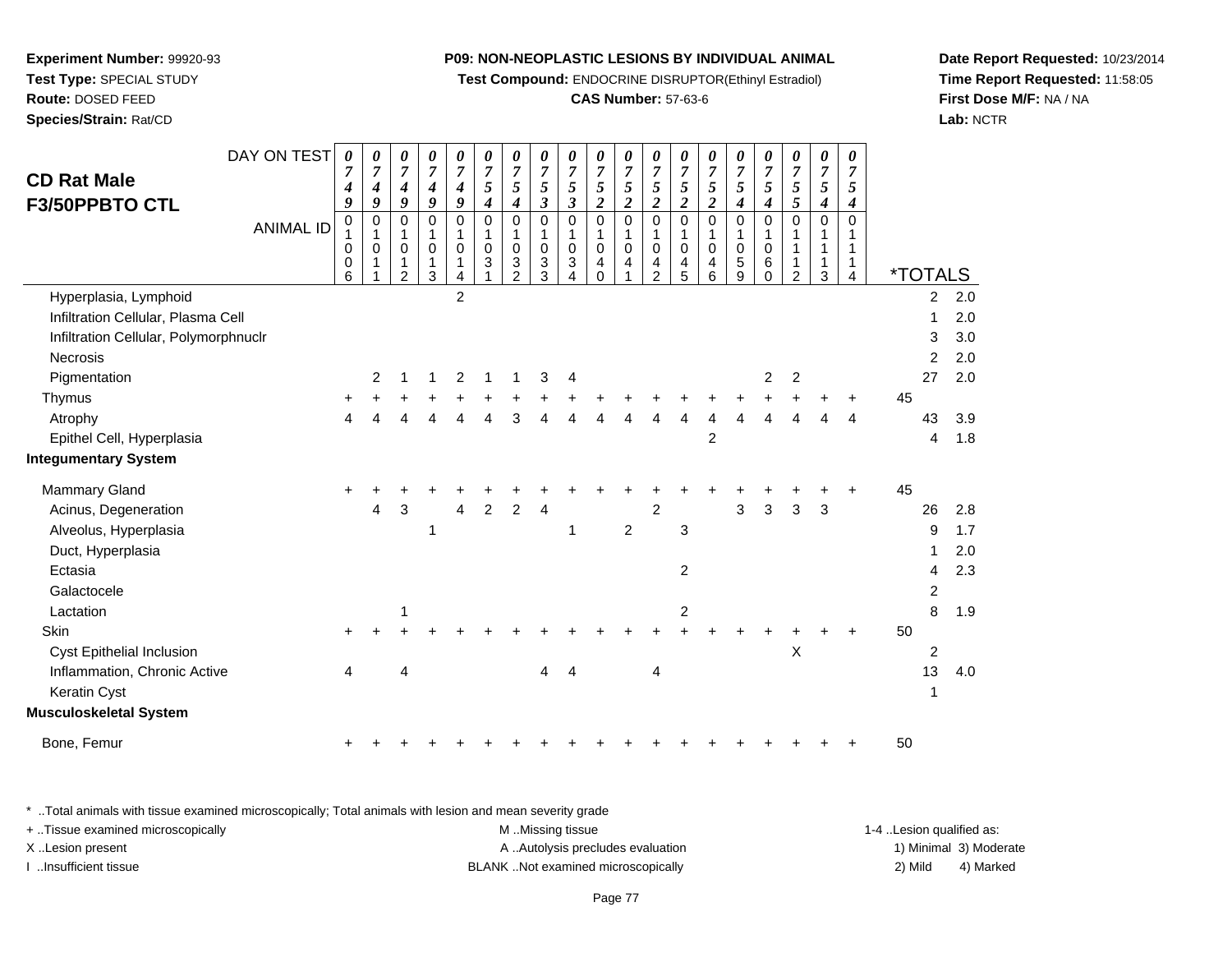**Test Compound:** ENDOCRINE DISRUPTOR(Ethinyl Estradiol)

#### **CAS Number:** 57-63-6

**Date Report Requested:** 10/23/2014**Time Report Requested:** 11:58:05**First Dose M/F:** NA / NA**Lab:** NCTR

| <b>CD Rat Male</b><br>F3/50PPBTO CTL                                                                                                          | DAY ON TEST<br><b>ANIMAL ID</b> | 0<br>7<br>4<br>9<br>0<br>0<br>0<br>6 | 0<br>7<br>4<br>9<br>$\mathbf 0$<br>$\mathbf{1}$<br>0 | $\pmb{\theta}$<br>$\overline{7}$<br>$\boldsymbol{4}$<br>9<br>0<br>0<br>$\overline{2}$ | 0<br>$\overline{7}$<br>$\boldsymbol{4}$<br>9<br>0<br>1<br>$\mathbf 0$<br>1<br>3 | 0<br>$\overline{7}$<br>4<br>9<br>0<br>$\mathbf 0$<br>Δ | 0<br>7<br>5<br>4<br>$\Omega$<br>$\mathbf 0$<br>3 | 0<br>$\overline{7}$<br>5<br>4<br>0<br>0<br>3<br>$\mathfrak{p}$ | 0<br>$\overline{7}$<br>$\mathfrak{s}$<br>$\mathfrak{z}$<br>$\mathbf 0$<br>$\mathbf{1}$<br>0<br>3<br>3 | 0<br>$\overline{7}$<br>5<br>$\boldsymbol{\beta}$<br>$\mathbf 0$<br>1<br>$\mathbf 0$<br>3<br>4 | 0<br>$\overline{7}$<br>5<br>$\overline{2}$<br>$\mathbf 0$<br>$\mathbf{1}$<br>$\mathbf 0$<br>4<br>$\Omega$ | 0<br>$\overline{7}$<br>5<br>$\overline{c}$<br>0<br>1<br>$\mathbf 0$<br>4 | 0<br>7<br>5<br>$\boldsymbol{2}$<br>$\mathbf 0$<br>0<br>4<br>$\overline{2}$ | 0<br>$\overline{7}$<br>5<br>2<br>0<br>1<br>0<br>4<br>5 | 0<br>$\overline{7}$<br>5<br>$\overline{\mathbf{c}}$<br>$\mathbf 0$<br>1<br>$\mathbf 0$<br>4<br>6 | 0<br>$\overline{7}$<br>5<br>4<br>$\Omega$<br>1<br>$\mathbf 0$<br>5<br>9 | 0<br>7<br>5<br>4<br>$\Omega$<br>$\mathbf 0$<br>6<br>$\Omega$ | 0<br>$\overline{7}$<br>5<br>5<br>$\Omega$<br>$\mathbf{1}$<br>$\overline{2}$ | 0<br>$\overline{7}$<br>5<br>4<br>0<br>1<br>1<br>1<br>3 | 0<br>7<br>5<br>4<br>$\Omega$<br>1<br>4 | <i><b>*TOTALS</b></i> |                  |                            |
|-----------------------------------------------------------------------------------------------------------------------------------------------|---------------------------------|--------------------------------------|------------------------------------------------------|---------------------------------------------------------------------------------------|---------------------------------------------------------------------------------|--------------------------------------------------------|--------------------------------------------------|----------------------------------------------------------------|-------------------------------------------------------------------------------------------------------|-----------------------------------------------------------------------------------------------|-----------------------------------------------------------------------------------------------------------|--------------------------------------------------------------------------|----------------------------------------------------------------------------|--------------------------------------------------------|--------------------------------------------------------------------------------------------------|-------------------------------------------------------------------------|--------------------------------------------------------------|-----------------------------------------------------------------------------|--------------------------------------------------------|----------------------------------------|-----------------------|------------------|----------------------------|
| Nervous System                                                                                                                                |                                 |                                      |                                                      |                                                                                       |                                                                                 |                                                        |                                                  |                                                                |                                                                                                       |                                                                                               |                                                                                                           |                                                                          |                                                                            |                                                        |                                                                                                  |                                                                         |                                                              |                                                                             |                                                        |                                        |                       |                  |                            |
| <b>Brain</b><br>Brain, Brain Stem<br>Compression                                                                                              |                                 |                                      |                                                      |                                                                                       |                                                                                 |                                                        |                                                  |                                                                |                                                                                                       |                                                                                               |                                                                                                           |                                                                          |                                                                            |                                                        |                                                                                                  |                                                                         |                                                              |                                                                             |                                                        |                                        | 1<br>50               | 2                | 3.5                        |
| Brain, Cerebellum<br>Brain, Cerebrum<br><b>Gliosis</b>                                                                                        |                                 |                                      |                                                      |                                                                                       |                                                                                 |                                                        |                                                  |                                                                |                                                                                                       |                                                                                               |                                                                                                           |                                                                          |                                                                            |                                                        |                                                                                                  |                                                                         |                                                              |                                                                             |                                                        | $\ddot{}$                              | 50<br>50              | 1                | 2.0                        |
| Hydrocephalus<br><b>Respiratory System</b>                                                                                                    |                                 |                                      |                                                      |                                                                                       |                                                                                 |                                                        |                                                  |                                                                |                                                                                                       |                                                                                               |                                                                                                           |                                                                          |                                                                            |                                                        |                                                                                                  |                                                                         |                                                              |                                                                             |                                                        |                                        |                       | 3                | 1.0                        |
| Lung<br>Alveolar Epith, Hyperplasia<br>Infiltration Cellular, Histiocyte<br>Infiltration Cellular, Lymphocyte<br>Inflammation, Chronic Active |                                 | $\pm$                                | 1<br>1                                               | 1<br>$\overline{2}$                                                                   |                                                                                 | $\overline{c}$<br>$\overline{2}$                       | $\mathbf{1}$                                     |                                                                |                                                                                                       |                                                                                               |                                                                                                           |                                                                          |                                                                            | $\mathbf{1}$                                           |                                                                                                  |                                                                         |                                                              |                                                                             |                                                        |                                        | 50                    | 4<br>14<br>1     | 1.3<br>$1.2$<br>4.0<br>3.0 |
| Nose<br>Infiltration Cellular, Lymphocyte<br>Inflammation, Chronic Active<br>Inflammation, Suppurative<br>Mucosa, Keratin Cyst                |                                 |                                      |                                                      |                                                                                       |                                                                                 |                                                        |                                                  |                                                                |                                                                                                       |                                                                                               |                                                                                                           |                                                                          |                                                                            |                                                        | 1                                                                                                |                                                                         |                                                              |                                                                             |                                                        |                                        | 50                    | 1<br>1<br>3<br>1 | 3.0<br>2.0<br>2.3          |
| Trachea                                                                                                                                       |                                 |                                      |                                                      |                                                                                       |                                                                                 |                                                        |                                                  |                                                                |                                                                                                       |                                                                                               |                                                                                                           |                                                                          |                                                                            |                                                        |                                                                                                  |                                                                         |                                                              |                                                                             |                                                        |                                        | 50                    |                  |                            |
| <b>Special Senses System</b>                                                                                                                  |                                 |                                      |                                                      |                                                                                       |                                                                                 |                                                        |                                                  |                                                                |                                                                                                       |                                                                                               |                                                                                                           |                                                                          |                                                                            |                                                        |                                                                                                  |                                                                         |                                                              |                                                                             |                                                        |                                        |                       |                  |                            |

\* ..Total animals with tissue examined microscopically; Total animals with lesion and mean severity grade

**Experiment Number:** 99920-93**Test Type:** SPECIAL STUDY**Route:** DOSED FEED**Species/Strain:** Rat/CD

+ ..Tissue examined microscopically examined microscopically examined as:  $M$  ..Missing tissue 1-4 ..Lesion qualified as: X..Lesion present **A ..Autolysis precludes evaluation** A ..Autolysis precludes evaluation 1) Minimal 3) Moderate

I ..Insufficient tissue BLANK ..Not examined microscopically 2) Mild 4) Marked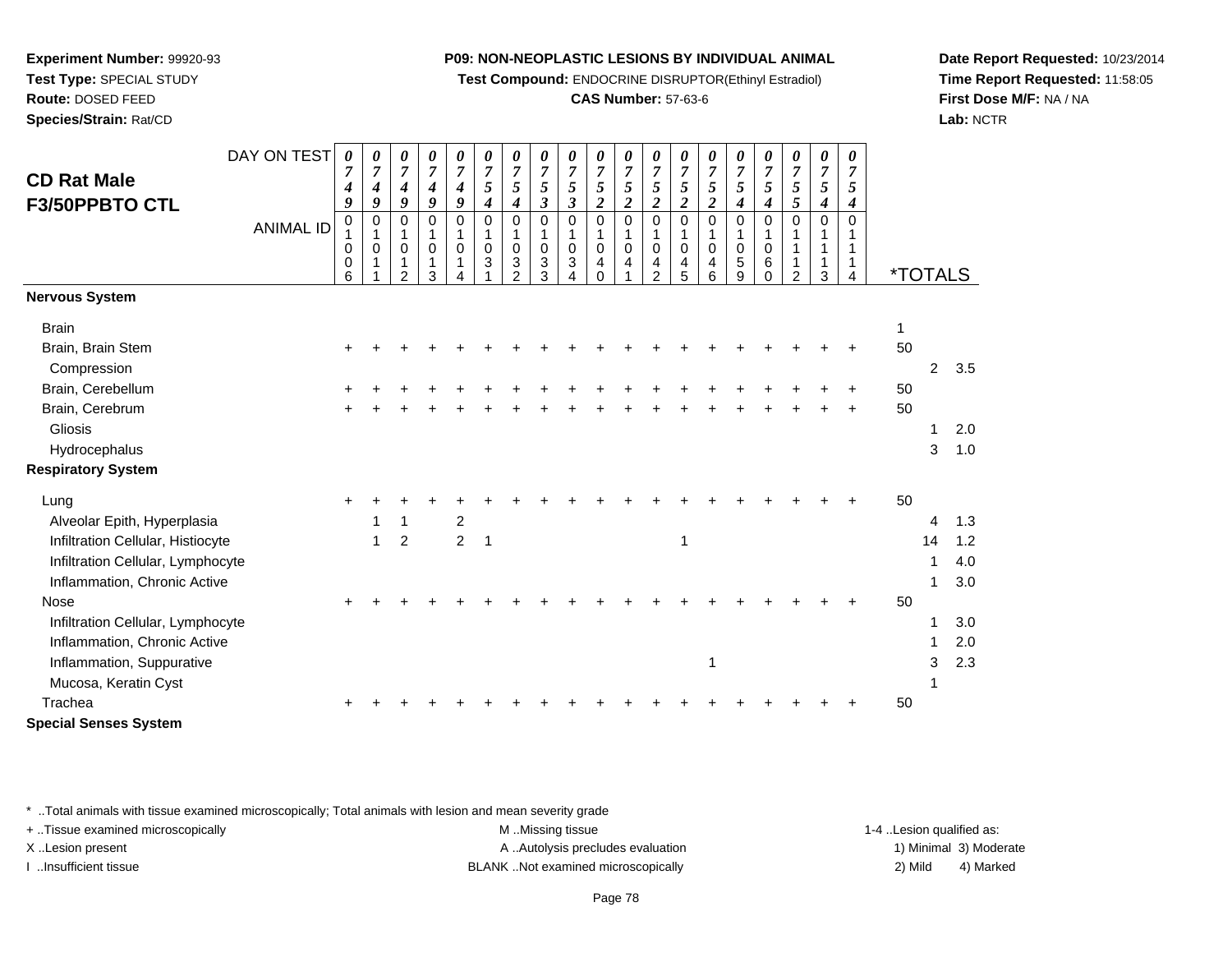**Test Compound:** ENDOCRINE DISRUPTOR(Ethinyl Estradiol)

#### **CAS Number:** 57-63-6

**Date Report Requested:** 10/23/2014**Time Report Requested:** 11:58:06**First Dose M/F:** NA / NA**Lab:** NCTR

| <b>CD Rat Male</b><br><b>F3/50PPBTO CTL</b> | DAY ON TEST<br><b>ANIMAL ID</b> | 0<br>4<br>9<br>0<br>0<br>0<br>6 | 0<br>4<br>9<br>0<br>0 | 0<br>$\overline{7}$<br>4<br>9<br>0<br>0<br>1<br>2 | 0<br>7<br>4<br>9<br>0<br>0<br>1<br>3 | 0<br>$\boldsymbol{4}$<br>9<br>$\Omega$<br>1<br>$\mathbf 0$<br>1 | 0<br>5<br>$\boldsymbol{4}$<br>$\Omega$<br>0<br>3 | 0<br>7<br>5<br>$\boldsymbol{4}$<br>$\Omega$<br>0<br>3<br>$\mathcal{P}$ | 0<br>$\overline{7}$<br>5<br>$\boldsymbol{\beta}$<br>$\mathbf 0$<br>0<br>3<br>3 | 0<br>$\overline{7}$<br>5<br>3<br>$\mathbf 0$<br>$\mathbf 0$<br>3 | 0<br>5<br>$\overline{\mathbf{c}}$<br>$\mathbf{0}$<br>$\mathbf 0$<br>4<br>U | 0<br>5<br>$\overline{c}$<br>0<br>0<br>4 | 0<br>$\overline{7}$<br>$\sqrt{5}$<br>$\boldsymbol{2}$<br>0<br>$\mathbf 0$<br>4<br>2 | 0<br>$\overline{7}$<br>5<br>$\boldsymbol{2}$<br>$\mathbf 0$<br>1<br>0<br>4<br>5 | 0<br>7<br>5<br>$\overline{c}$<br>$\mathbf 0$<br>$\mathbf 0$<br>4<br>6 | 0<br>7<br>5<br>$\boldsymbol{4}$<br>$\Omega$<br>1<br>0<br>5<br>9 | 0<br>7<br>5<br>$\boldsymbol{4}$<br>$\Omega$<br>0<br>6<br>0 | 0<br>$\boldsymbol{7}$<br>$\sqrt{5}$<br>5<br>0<br>$\mathbf{1}$<br>$\mathbf 1$<br>$\overline{2}$ | 0<br>7<br>5<br>4<br>0<br>1<br>1<br>3 | 0<br>7<br>5<br>4<br>$\Omega$<br>1<br>1<br>4 | <i><b>*TOTALS</b></i> |    |     |
|---------------------------------------------|---------------------------------|---------------------------------|-----------------------|---------------------------------------------------|--------------------------------------|-----------------------------------------------------------------|--------------------------------------------------|------------------------------------------------------------------------|--------------------------------------------------------------------------------|------------------------------------------------------------------|----------------------------------------------------------------------------|-----------------------------------------|-------------------------------------------------------------------------------------|---------------------------------------------------------------------------------|-----------------------------------------------------------------------|-----------------------------------------------------------------|------------------------------------------------------------|------------------------------------------------------------------------------------------------|--------------------------------------|---------------------------------------------|-----------------------|----|-----|
| Ear                                         |                                 |                                 |                       |                                                   |                                      |                                                                 |                                                  |                                                                        |                                                                                |                                                                  |                                                                            |                                         |                                                                                     |                                                                                 |                                                                       |                                                                 |                                                            |                                                                                                |                                      |                                             |                       |    |     |
| Eye                                         |                                 |                                 |                       |                                                   |                                      |                                                                 |                                                  |                                                                        |                                                                                |                                                                  |                                                                            |                                         |                                                                                     |                                                                                 |                                                                       |                                                                 |                                                            |                                                                                                |                                      | +                                           | 50                    |    |     |
| Bilateral, Cataract                         |                                 |                                 |                       |                                                   |                                      |                                                                 |                                                  |                                                                        |                                                                                |                                                                  |                                                                            |                                         | X                                                                                   |                                                                                 |                                                                       |                                                                 | $\mathsf X$                                                |                                                                                                |                                      |                                             |                       | 3  |     |
| Retina, Degeneration                        |                                 |                                 |                       |                                                   |                                      |                                                                 |                                                  |                                                                        |                                                                                |                                                                  |                                                                            |                                         |                                                                                     |                                                                                 |                                                                       |                                                                 |                                                            |                                                                                                |                                      |                                             |                       | 1  | 2.0 |
| <b>Harderian Gland</b>                      |                                 |                                 |                       |                                                   |                                      |                                                                 |                                                  |                                                                        |                                                                                |                                                                  |                                                                            |                                         |                                                                                     |                                                                                 |                                                                       |                                                                 |                                                            |                                                                                                |                                      |                                             | 50                    |    |     |
| Infiltration Cellular, Lymphocyte           |                                 |                                 |                       |                                                   |                                      |                                                                 |                                                  |                                                                        | 1                                                                              | 1                                                                |                                                                            |                                         |                                                                                     |                                                                                 |                                                                       |                                                                 |                                                            |                                                                                                |                                      |                                             |                       | 4  | 1.0 |
| Inflammation, Suppurative                   |                                 |                                 |                       |                                                   |                                      |                                                                 |                                                  |                                                                        |                                                                                |                                                                  |                                                                            |                                         |                                                                                     |                                                                                 |                                                                       |                                                                 |                                                            |                                                                                                |                                      |                                             |                       | 1  | 1.0 |
| <b>Lacrimal Gland</b>                       |                                 |                                 |                       |                                                   |                                      |                                                                 |                                                  |                                                                        |                                                                                |                                                                  |                                                                            |                                         |                                                                                     |                                                                                 |                                                                       |                                                                 |                                                            |                                                                                                |                                      |                                             | 1                     |    |     |
| Ectopic Harderian                           |                                 |                                 |                       |                                                   |                                      |                                                                 |                                                  |                                                                        |                                                                                |                                                                  |                                                                            |                                         |                                                                                     |                                                                                 |                                                                       |                                                                 |                                                            |                                                                                                |                                      |                                             |                       |    |     |
| <b>Urinary System</b>                       |                                 |                                 |                       |                                                   |                                      |                                                                 |                                                  |                                                                        |                                                                                |                                                                  |                                                                            |                                         |                                                                                     |                                                                                 |                                                                       |                                                                 |                                                            |                                                                                                |                                      |                                             |                       |    |     |
| Kidney                                      |                                 |                                 |                       |                                                   |                                      |                                                                 |                                                  |                                                                        |                                                                                |                                                                  |                                                                            |                                         |                                                                                     |                                                                                 |                                                                       |                                                                 |                                                            |                                                                                                |                                      |                                             | 50                    |    |     |
| Cyst                                        |                                 | X                               | $\times$              |                                                   | $\mathsf{X}$                         | $\times$                                                        | $\times$                                         | $\mathsf{X}$                                                           |                                                                                |                                                                  | X                                                                          | $\times$                                |                                                                                     | $\mathsf{X}$                                                                    | $\mathsf{X}$                                                          | $\mathsf{X}$                                                    |                                                            | X X X                                                                                          |                                      |                                             |                       | 27 |     |
| Hemorrhage                                  |                                 |                                 |                       |                                                   |                                      |                                                                 |                                                  |                                                                        |                                                                                |                                                                  |                                                                            |                                         |                                                                                     |                                                                                 |                                                                       |                                                                 |                                                            |                                                                                                |                                      |                                             |                       | 1  | 2.0 |
| Hydronephrosis                              |                                 |                                 |                       |                                                   |                                      |                                                                 |                                                  |                                                                        |                                                                                |                                                                  |                                                                            |                                         |                                                                                     |                                                                                 |                                                                       |                                                                 |                                                            |                                                                                                |                                      |                                             |                       | 3  | 3.3 |
| Infiltration Cellular, Lymphocyte           |                                 |                                 |                       |                                                   |                                      |                                                                 |                                                  |                                                                        |                                                                                |                                                                  |                                                                            |                                         |                                                                                     |                                                                                 |                                                                       |                                                                 |                                                            |                                                                                                |                                      |                                             |                       | 1  | 2.0 |
| Inflammation, Suppurative                   |                                 |                                 |                       |                                                   |                                      |                                                                 |                                                  |                                                                        |                                                                                |                                                                  |                                                                            |                                         |                                                                                     |                                                                                 |                                                                       |                                                                 |                                                            |                                                                                                |                                      |                                             |                       |    | 3.0 |
| Nephropathy                                 |                                 | $\overline{2}$                  |                       | 2                                                 |                                      | 2                                                               | 2                                                | 3                                                                      |                                                                                |                                                                  | 2                                                                          |                                         |                                                                                     |                                                                                 | 2                                                                     | $\overline{2}$                                                  | 3                                                          | 2                                                                                              | 2                                    | 1                                           |                       | 48 | 1.8 |
| Polycystic Kidney                           |                                 |                                 |                       |                                                   |                                      |                                                                 |                                                  |                                                                        |                                                                                |                                                                  |                                                                            |                                         |                                                                                     |                                                                                 |                                                                       |                                                                 |                                                            |                                                                                                |                                      |                                             |                       | 1  | 4.0 |
| Transit Epithe, Hyperplasia                 |                                 |                                 |                       |                                                   |                                      |                                                                 |                                                  |                                                                        |                                                                                |                                                                  |                                                                            |                                         |                                                                                     |                                                                                 |                                                                       |                                                                 |                                                            |                                                                                                |                                      |                                             |                       | 1  | 4.0 |
| <b>Urinary Bladder</b>                      |                                 | +                               |                       |                                                   |                                      |                                                                 |                                                  |                                                                        |                                                                                |                                                                  |                                                                            |                                         |                                                                                     |                                                                                 |                                                                       |                                                                 |                                                            |                                                                                                |                                      | +                                           | 50                    |    |     |
| Dilatation                                  |                                 |                                 |                       |                                                   |                                      |                                                                 |                                                  |                                                                        |                                                                                |                                                                  |                                                                            |                                         |                                                                                     |                                                                                 |                                                                       |                                                                 |                                                            |                                                                                                |                                      |                                             |                       |    | 4.0 |
|                                             |                                 |                                 |                       |                                                   |                                      |                                                                 |                                                  |                                                                        |                                                                                |                                                                  |                                                                            | *** END OF MALE DATA***                 |                                                                                     |                                                                                 |                                                                       |                                                                 |                                                            |                                                                                                |                                      |                                             |                       |    |     |

\* ..Total animals with tissue examined microscopically; Total animals with lesion and mean severity grade

**Experiment Number:** 99920-93**Test Type:** SPECIAL STUDY**Route:** DOSED FEED**Species/Strain:** Rat/CD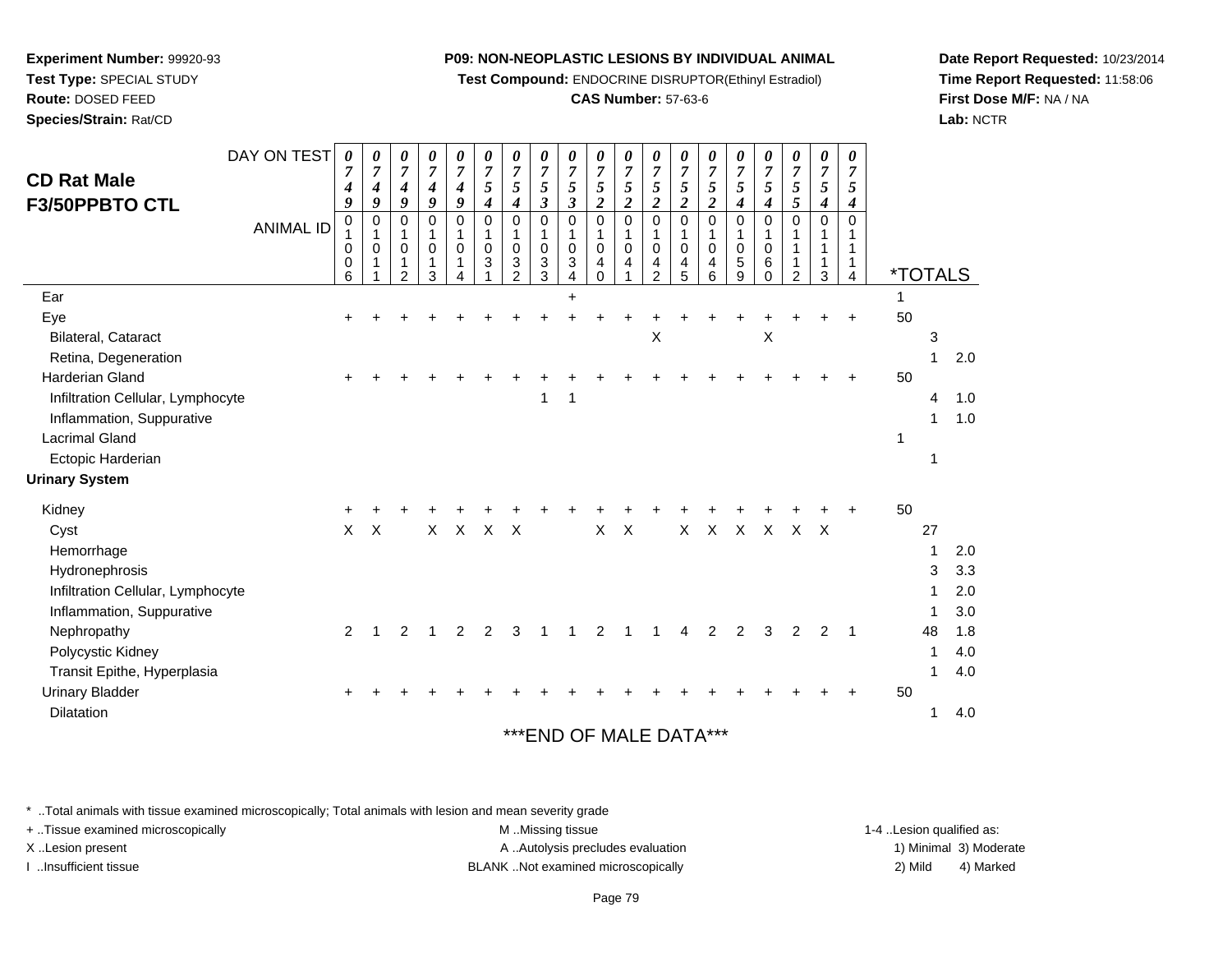**Test Compound:** ENDOCRINE DISRUPTOR(Ethinyl Estradiol)

#### **CAS Number:** 57-63-6

**Date Report Requested:** 10/23/2014**Time Report Requested:** 11:58:06**First Dose M/F:** NA / NA**Lab:** NCTR

**Experiment Number:** 99920-93

| <b>CD Rat Female</b><br>F <sub>3</sub><br>0PPB | DAY ON TEST<br><b>ANIMAL ID</b> | 0<br>0<br>4<br>$\overline{7}$<br>0<br>0 | 0<br>$\boldsymbol{4}$<br>$\overline{7}$<br>4<br>$\mathbf 0$<br>$\pmb{0}$ | 0<br>$\mathfrak{s}$<br>$\pmb{\theta}$<br>$\boldsymbol{4}$<br>$\pmb{0}$<br>0 | 0<br>5<br>1<br>8<br>$\mathbf 0$<br>0    | 0<br>$\mathfrak{s}$<br>$\boldsymbol{4}$<br>$\boldsymbol{\delta}$<br>$\mathbf 0$<br>$\mathbf 0$ | 0<br>$\sqrt{5}$<br>$\overline{7}$<br>$\boldsymbol{l}$<br>$\pmb{0}$<br>0 | $\boldsymbol{\theta}$<br>$\sqrt{5}$<br>$\boldsymbol{7}$<br>$\sqrt{5}$<br>$\mathbf 0$<br>$\frac{0}{3}$ | $\boldsymbol{\theta}$<br>$\sqrt{5}$<br>$\overline{7}$<br>$\boldsymbol{g}$<br>$\mathbf 0$<br>$\mathbf 0$ | 0<br>6<br>$\pmb{\theta}$<br>$\overline{2}$<br>$\pmb{0}$<br>$\pmb{0}$ | 0<br>6<br>0<br>$\boldsymbol{\beta}$<br>$\mathbf 0$<br>0 | 0<br>6<br>$\boldsymbol{4}$<br>$\boldsymbol{4}$<br>$\mathbf 0$<br>0 | 0<br>6<br>4<br>$\pmb{0}$<br>0 | 0<br>6<br>5<br>0<br>0 | 0<br>6<br>$\mathfrak{s}$<br>$\pmb{0}$<br>$\pmb{0}$ | 0<br>6<br>$\overline{5}$<br>6<br>$\mathbf 0$<br>$\mathbf 0$ | 0<br>6<br>$\sqrt{5}$<br>6<br>$\mathbf 0$<br>$\mathbf 0$ | 0<br>6<br>$\overline{7}$<br>0<br>$\mathbf 0$ | 0<br>6<br>8<br>0<br>$\mathbf 0$<br>$\mathbf 0$ | 0<br>6<br>$\pmb{8}$<br>0<br>$\pmb{0}$<br>$\mathsf 0$ | $\boldsymbol{\theta}$<br>6<br>$\boldsymbol{9}$<br>$\boldsymbol{2}$<br>$\pmb{0}$<br>$\mathsf{O}\xspace$ | 0<br>$\overline{7}$<br>$\pmb{\theta}$<br>$\pmb{8}$<br>$\mathbf 0$<br>$\mathbf 0$ | 0<br>$\boldsymbol{7}$<br>$\pmb{\theta}$<br>6<br>0<br>0 | 0<br>$\boldsymbol{7}$<br>$\frac{2}{2}$<br>$\pmb{0}$<br>$\mathbf 0$ | 0<br>$\overline{7}$<br>$\boldsymbol{2}$<br>6<br>$\pmb{0}$<br>$\pmb{0}$ | 0<br>$\overline{7}$<br>$\boldsymbol{2}$<br>0<br>0 | $\pmb{\theta}$<br>$\overline{7}$<br>$\boldsymbol{4}$<br>$\boldsymbol{g}$<br>$\mathbf 0$<br>$\pmb{0}$ | 0<br>$\boldsymbol{7}$<br>4<br>9<br>0<br>0              | 0<br>$\overline{7}$<br>$\boldsymbol{4}$<br>9<br>$\mathbf 0$<br>$\mathbf 0$ | 0<br>$\overline{7}$<br>4<br>9<br>$\mathbf 0$<br>0 | 0<br>$\overline{7}$<br>5<br>0<br>0<br>0 | 7<br>5<br>$\boldsymbol{\theta}$<br>$\Omega$<br>$\mathbf 0$ |
|------------------------------------------------|---------------------------------|-----------------------------------------|--------------------------------------------------------------------------|-----------------------------------------------------------------------------|-----------------------------------------|------------------------------------------------------------------------------------------------|-------------------------------------------------------------------------|-------------------------------------------------------------------------------------------------------|---------------------------------------------------------------------------------------------------------|----------------------------------------------------------------------|---------------------------------------------------------|--------------------------------------------------------------------|-------------------------------|-----------------------|----------------------------------------------------|-------------------------------------------------------------|---------------------------------------------------------|----------------------------------------------|------------------------------------------------|------------------------------------------------------|--------------------------------------------------------------------------------------------------------|----------------------------------------------------------------------------------|--------------------------------------------------------|--------------------------------------------------------------------|------------------------------------------------------------------------|---------------------------------------------------|------------------------------------------------------------------------------------------------------|--------------------------------------------------------|----------------------------------------------------------------------------|---------------------------------------------------|-----------------------------------------|------------------------------------------------------------|
|                                                |                                 | 0<br>0<br>6                             | $\overline{7}$                                                           | $\overline{2}$<br>$\mathbf{1}$<br>Δ                                         | $\boldsymbol{2}$<br>$\overline{4}$<br>2 | $\overline{2}$<br>9<br>8                                                                       | $\sqrt{3}$<br>$\sqrt{3}$<br>$\overline{7}$                              | $\overline{4}$<br>6                                                                                   | $\overline{3}$<br>$6\phantom{a}$<br>$\overline{7}$                                                      | $\overline{4}$<br>$\sqrt{5}$<br>$\overline{1}$                       | 5<br>5<br>3                                             | 8<br>1<br>8                                                        | $\bf 8$<br>1<br>9             | 8<br>$\frac{2}{2}$    | $\bf 8$<br>$\frac{2}{3}$                           | $\bf 8$<br>$\sqrt{2}$<br>$\overline{7}$                     | $\bf8$<br>$\boldsymbol{2}$<br>8                         | $\overline{8}$<br>3<br>9                     | $\bf 8$<br>$\overline{4}$<br>$\overline{7}$    | $\,8\,$<br>$\overline{5}$<br>$\overline{2}$          | $\bf8$<br>$\,6\,$                                                                                      | $\bf 8$<br>$\overline{7}$<br>$\mathfrak{p}$                                      | 8<br>$\overline{7}$<br>5                               | $\bf 8$<br>$\boldsymbol{9}$<br>$\overline{2}$                      | $\bf 8$<br>$\boldsymbol{9}$<br>8                                       | 9<br>0                                            | $\begin{array}{c} 9 \\ 2 \\ 3 \end{array}$                                                           | $\boldsymbol{9}$<br>$\overline{c}$<br>$\boldsymbol{9}$ | $\boldsymbol{9}$<br>$\ensuremath{\mathsf{3}}$<br>$\Omega$                  | 9<br>4<br>$\mathcal{P}$                           | 9<br>6<br>$\mathbf{3}$                  | 9<br>6<br>5                                                |
| <b>Alimentary System</b>                       |                                 |                                         |                                                                          |                                                                             |                                         |                                                                                                |                                                                         |                                                                                                       |                                                                                                         |                                                                      |                                                         |                                                                    |                               |                       |                                                    |                                                             |                                                         |                                              |                                                |                                                      |                                                                                                        |                                                                                  |                                                        |                                                                    |                                                                        |                                                   |                                                                                                      |                                                        |                                                                            |                                                   |                                         |                                                            |
| Esophagus                                      |                                 |                                         |                                                                          |                                                                             |                                         |                                                                                                |                                                                         |                                                                                                       |                                                                                                         |                                                                      |                                                         |                                                                    |                               |                       |                                                    |                                                             |                                                         |                                              |                                                |                                                      |                                                                                                        |                                                                                  |                                                        |                                                                    |                                                                        |                                                   |                                                                                                      |                                                        |                                                                            |                                                   |                                         |                                                            |
| Intestine Large, Cecum                         |                                 |                                         |                                                                          |                                                                             |                                         |                                                                                                |                                                                         |                                                                                                       |                                                                                                         |                                                                      |                                                         |                                                                    |                               |                       |                                                    |                                                             |                                                         |                                              |                                                |                                                      |                                                                                                        |                                                                                  |                                                        |                                                                    |                                                                        |                                                   |                                                                                                      |                                                        |                                                                            |                                                   |                                         |                                                            |
| Intestine Large, Colon                         |                                 |                                         |                                                                          |                                                                             |                                         |                                                                                                |                                                                         |                                                                                                       |                                                                                                         |                                                                      |                                                         |                                                                    |                               |                       |                                                    |                                                             |                                                         |                                              |                                                |                                                      |                                                                                                        |                                                                                  |                                                        |                                                                    |                                                                        |                                                   |                                                                                                      |                                                        |                                                                            |                                                   |                                         |                                                            |
| Intestine Large, Rectum                        |                                 |                                         |                                                                          |                                                                             |                                         |                                                                                                |                                                                         |                                                                                                       |                                                                                                         |                                                                      |                                                         |                                                                    |                               |                       |                                                    |                                                             |                                                         |                                              |                                                |                                                      |                                                                                                        |                                                                                  |                                                        |                                                                    |                                                                        |                                                   |                                                                                                      |                                                        |                                                                            |                                                   |                                         |                                                            |
| Intestine Small, Duodenum                      |                                 |                                         |                                                                          |                                                                             |                                         |                                                                                                |                                                                         |                                                                                                       |                                                                                                         |                                                                      |                                                         |                                                                    |                               |                       |                                                    |                                                             |                                                         |                                              |                                                |                                                      |                                                                                                        |                                                                                  |                                                        |                                                                    |                                                                        |                                                   |                                                                                                      |                                                        |                                                                            |                                                   |                                         |                                                            |
| Intestine Small, Ileum                         |                                 |                                         |                                                                          |                                                                             |                                         |                                                                                                |                                                                         |                                                                                                       |                                                                                                         |                                                                      |                                                         |                                                                    |                               |                       |                                                    |                                                             |                                                         |                                              |                                                |                                                      |                                                                                                        |                                                                                  |                                                        |                                                                    |                                                                        |                                                   |                                                                                                      |                                                        |                                                                            |                                                   |                                         |                                                            |
| Intestine Small, Jejunum                       |                                 |                                         |                                                                          |                                                                             |                                         |                                                                                                |                                                                         |                                                                                                       |                                                                                                         |                                                                      |                                                         |                                                                    |                               |                       |                                                    |                                                             |                                                         |                                              |                                                |                                                      |                                                                                                        |                                                                                  |                                                        |                                                                    |                                                                        |                                                   |                                                                                                      |                                                        |                                                                            |                                                   |                                         |                                                            |
| Liver                                          |                                 |                                         |                                                                          |                                                                             |                                         |                                                                                                |                                                                         |                                                                                                       |                                                                                                         |                                                                      |                                                         |                                                                    |                               |                       |                                                    |                                                             |                                                         |                                              |                                                |                                                      |                                                                                                        |                                                                                  |                                                        |                                                                    |                                                                        |                                                   |                                                                                                      |                                                        |                                                                            |                                                   |                                         |                                                            |
| Angiectasis                                    |                                 |                                         |                                                                          |                                                                             |                                         |                                                                                                | 2                                                                       |                                                                                                       |                                                                                                         |                                                                      | $\overline{2}$                                          |                                                                    |                               |                       |                                                    |                                                             |                                                         |                                              |                                                |                                                      |                                                                                                        |                                                                                  |                                                        | 2                                                                  |                                                                        | $\overline{2}$                                    |                                                                                                      |                                                        |                                                                            | 3                                                 |                                         |                                                            |
| <b>Basophilic Focus</b>                        |                                 |                                         |                                                                          |                                                                             |                                         |                                                                                                |                                                                         |                                                                                                       |                                                                                                         |                                                                      |                                                         |                                                                    |                               |                       |                                                    |                                                             |                                                         |                                              |                                                |                                                      |                                                                                                        |                                                                                  |                                                        |                                                                    |                                                                        |                                                   |                                                                                                      |                                                        |                                                                            |                                                   |                                         |                                                            |
| Bile Duct, Hyperplasia                         |                                 |                                         |                                                                          |                                                                             |                                         |                                                                                                |                                                                         | $\overline{2}$                                                                                        |                                                                                                         |                                                                      |                                                         | 3                                                                  |                               |                       |                                                    |                                                             |                                                         |                                              |                                                |                                                      |                                                                                                        |                                                                                  | 2                                                      |                                                                    |                                                                        |                                                   |                                                                                                      |                                                        |                                                                            |                                                   | $1 \quad$                               | $\overline{2}$                                             |
| <b>Cyst Multilocular</b>                       |                                 |                                         |                                                                          |                                                                             |                                         |                                                                                                |                                                                         |                                                                                                       |                                                                                                         |                                                                      |                                                         |                                                                    |                               |                       |                                                    |                                                             |                                                         |                                              |                                                |                                                      |                                                                                                        | X                                                                                |                                                        |                                                                    |                                                                        |                                                   |                                                                                                      |                                                        |                                                                            |                                                   |                                         |                                                            |
| <b>Eosinophilic Focus</b>                      |                                 |                                         |                                                                          |                                                                             |                                         |                                                                                                |                                                                         |                                                                                                       |                                                                                                         |                                                                      |                                                         |                                                                    |                               |                       | $\boldsymbol{\mathsf{X}}$                          |                                                             |                                                         |                                              |                                                |                                                      |                                                                                                        |                                                                                  |                                                        |                                                                    |                                                                        |                                                   |                                                                                                      | X                                                      |                                                                            |                                                   |                                         |                                                            |
| Hematopoietic Cell Proliferation               |                                 |                                         |                                                                          |                                                                             | $\overline{2}$                          |                                                                                                |                                                                         |                                                                                                       |                                                                                                         |                                                                      |                                                         |                                                                    |                               |                       |                                                    |                                                             |                                                         |                                              |                                                |                                                      |                                                                                                        |                                                                                  |                                                        |                                                                    |                                                                        |                                                   |                                                                                                      |                                                        |                                                                            |                                                   |                                         |                                                            |
| Hepatodiaphragmatic Nodule                     |                                 |                                         |                                                                          |                                                                             |                                         |                                                                                                |                                                                         |                                                                                                       |                                                                                                         |                                                                      |                                                         |                                                                    |                               |                       |                                                    |                                                             |                                                         |                                              |                                                |                                                      |                                                                                                        |                                                                                  |                                                        |                                                                    |                                                                        |                                                   |                                                                                                      |                                                        |                                                                            |                                                   |                                         |                                                            |
| Infiltration Cellular, Lymphocyte              |                                 |                                         |                                                                          |                                                                             |                                         |                                                                                                |                                                                         |                                                                                                       |                                                                                                         |                                                                      |                                                         |                                                                    |                               |                       |                                                    |                                                             |                                                         |                                              |                                                |                                                      |                                                                                                        |                                                                                  | 1                                                      |                                                                    |                                                                        |                                                   |                                                                                                      |                                                        |                                                                            |                                                   |                                         |                                                            |
| Inflammation, Chronic Active                   |                                 |                                         |                                                                          | $\mathbf 1$                                                                 | $\mathbf 1$                             | $\overline{1}$                                                                                 |                                                                         | $\overline{2}$                                                                                        |                                                                                                         |                                                                      |                                                         |                                                                    |                               |                       |                                                    |                                                             | 1                                                       |                                              | 1                                              |                                                      |                                                                                                        |                                                                                  |                                                        |                                                                    |                                                                        |                                                   | -1                                                                                                   |                                                        |                                                                            |                                                   |                                         |                                                            |
| Necrosis                                       |                                 |                                         |                                                                          |                                                                             |                                         |                                                                                                |                                                                         |                                                                                                       |                                                                                                         |                                                                      |                                                         |                                                                    |                               |                       |                                                    |                                                             |                                                         |                                              |                                                |                                                      |                                                                                                        |                                                                                  |                                                        |                                                                    |                                                                        |                                                   |                                                                                                      |                                                        |                                                                            |                                                   |                                         |                                                            |
| Periportal, Inflammation, Chronic              |                                 |                                         |                                                                          |                                                                             |                                         |                                                                                                |                                                                         |                                                                                                       |                                                                                                         |                                                                      |                                                         |                                                                    | $\mathbf{1}$                  |                       |                                                    |                                                             |                                                         |                                              |                                                |                                                      |                                                                                                        |                                                                                  |                                                        |                                                                    |                                                                        |                                                   |                                                                                                      |                                                        |                                                                            |                                                   |                                         |                                                            |
| <b>Tension Lipidosis</b>                       |                                 |                                         |                                                                          |                                                                             |                                         |                                                                                                |                                                                         |                                                                                                       |                                                                                                         |                                                                      |                                                         |                                                                    |                               |                       |                                                    |                                                             |                                                         |                                              |                                                |                                                      |                                                                                                        |                                                                                  |                                                        |                                                                    |                                                                        |                                                   |                                                                                                      |                                                        |                                                                            |                                                   |                                         |                                                            |
| Vacuolization Cytoplasmic                      |                                 |                                         | $\overline{c}$                                                           |                                                                             |                                         |                                                                                                |                                                                         |                                                                                                       |                                                                                                         | $\overline{2}$                                                       |                                                         |                                                                    |                               | 3                     |                                                    |                                                             |                                                         | 4                                            | 2                                              |                                                      | $\overline{2}$                                                                                         |                                                                                  |                                                        | 3                                                                  |                                                                        |                                                   |                                                                                                      |                                                        |                                                                            |                                                   |                                         | $\overline{2}$                                             |

\* ..Total animals with tissue examined microscopically; Total animals with lesion and mean severity grade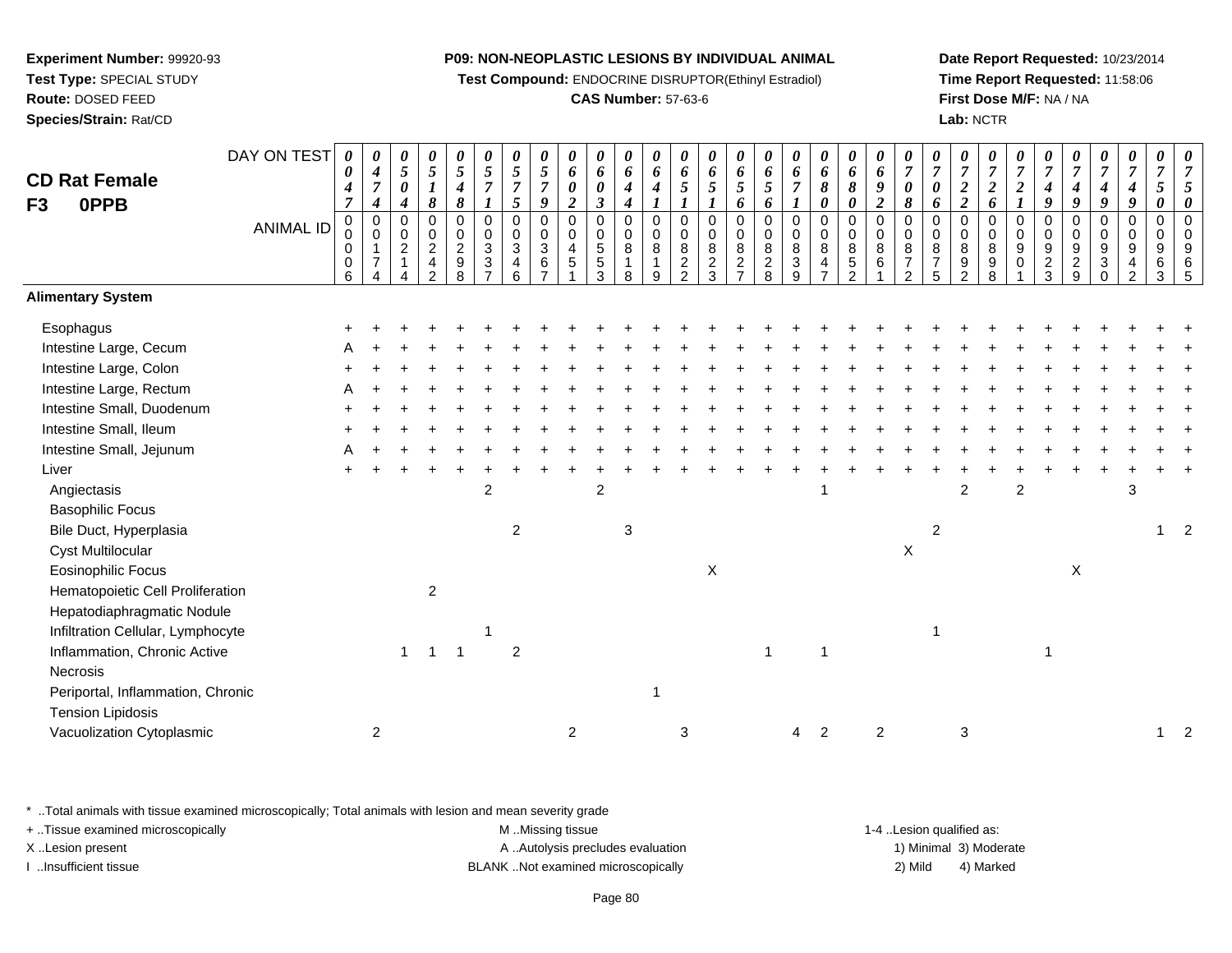**Test Compound:** ENDOCRINE DISRUPTOR(Ethinyl Estradiol)

#### **CAS Number:** 57-63-6

**Date Report Requested:** 10/23/2014**Time Report Requested:** 11:58:07**First Dose M/F:** NA / NA**Lab:** NCTR

| <b>CD Rat Female</b><br><b>OPPB</b><br>F3 | DAY ON TEST      | 0<br>0<br>$\boldsymbol{4}$<br>7 | 0<br>$\boldsymbol{4}$<br>$\overline{7}$<br>$\boldsymbol{4}$ | 0<br>$5\overline{)}$<br>$\boldsymbol{\theta}$<br>$\boldsymbol{4}$ | 0<br>$5\overline{)}$<br>1<br>8                  | 0<br>$\mathfrak{s}$<br>$\boldsymbol{4}$<br>8 | $\theta$<br>$\sqrt{5}$<br>$\overline{7}$<br>$\bm{l}$ | 0<br>$\overline{5}$<br>$\overline{7}$<br>$\mathfrak{s}$       | $\boldsymbol{\theta}$<br>$\mathfrak{s}$<br>$\overline{7}$<br>9 | 0<br>6<br>$\pmb{\theta}$<br>$\overline{2}$                     | 0<br>$\boldsymbol{6}$<br>$\boldsymbol{\theta}$<br>$\boldsymbol{\beta}$ | 0<br>6<br>$\boldsymbol{4}$<br>$\boldsymbol{4}$ | 0<br>6<br>4                          | 0<br>6<br>$\mathfrak{I}$                              | 0<br>6<br>5<br>$\boldsymbol{l}$                                   | 0<br>6<br>$5\overline{)}$<br>6                  | 0<br>6<br>$\mathfrak{s}$<br>6 | 0<br>$\boldsymbol{6}$<br>$\overline{7}$                    | $\boldsymbol{\theta}$<br>6<br>$\pmb{8}$<br>$\boldsymbol{\theta}$    | 0<br>6<br>$\pmb{8}$<br>$\boldsymbol{\theta}$           | $\boldsymbol{\theta}$<br>6<br>9<br>$\overline{2}$ | 0<br>$\overline{7}$<br>0<br>8                     | $\boldsymbol{\theta}$<br>$\overline{7}$<br>0<br>6 | 0<br>$\overline{7}$<br>$\boldsymbol{2}$<br>$\overline{2}$                  | 0<br>$\overline{7}$<br>$\boldsymbol{2}$<br>6 | $\boldsymbol{\theta}$<br>$\overline{7}$<br>$\overline{2}$<br>$\boldsymbol{l}$ | $\boldsymbol{\theta}$<br>$\overline{7}$<br>4<br>9 | 0<br>$\overline{7}$<br>4<br>9                               | 0<br>$\overline{7}$<br>$\boldsymbol{4}$<br>9         | 0<br>$\overline{7}$<br>$\boldsymbol{4}$<br>9           | 0<br>$\overline{7}$<br>$\mathfrak{s}$<br>0 | 7                    |
|-------------------------------------------|------------------|---------------------------------|-------------------------------------------------------------|-------------------------------------------------------------------|-------------------------------------------------|----------------------------------------------|------------------------------------------------------|---------------------------------------------------------------|----------------------------------------------------------------|----------------------------------------------------------------|------------------------------------------------------------------------|------------------------------------------------|--------------------------------------|-------------------------------------------------------|-------------------------------------------------------------------|-------------------------------------------------|-------------------------------|------------------------------------------------------------|---------------------------------------------------------------------|--------------------------------------------------------|---------------------------------------------------|---------------------------------------------------|---------------------------------------------------|----------------------------------------------------------------------------|----------------------------------------------|-------------------------------------------------------------------------------|---------------------------------------------------|-------------------------------------------------------------|------------------------------------------------------|--------------------------------------------------------|--------------------------------------------|----------------------|
|                                           | <b>ANIMAL ID</b> | 0<br>0<br>0<br>0<br>6           | $\mathbf 0$<br>$\mathbf 0$<br>$\overline{7}$                | $\mathbf 0$<br>0<br>$\overline{c}$<br>$\mathbf{1}$<br>4           | 0<br>0<br>$\overline{c}$<br>$\overline{4}$<br>2 | $\mathbf 0$<br>0<br>$\overline{c}$<br>9<br>8 | $\mathbf 0$<br>0<br>$\sqrt{3}$<br>$\sqrt{3}$         | $\mathbf 0$<br>$\pmb{0}$<br>$\sqrt{3}$<br>$\overline{4}$<br>6 | 0<br>0<br>$\ensuremath{\mathsf{3}}$<br>6<br>$\overline{7}$     | $\mathbf 0$<br>$\mathsf 0$<br>$\overline{4}$<br>$\overline{5}$ | $\mathbf 0$<br>0<br>$\sqrt{5}$<br>$\sqrt{5}$<br>3                      | $\mathbf 0$<br>0<br>8<br>$\mathbf{1}$<br>8     | $\mathbf 0$<br>$\mathbf 0$<br>8<br>9 | 0<br>0<br>$\,8\,$<br>$\overline{c}$<br>$\overline{2}$ | $\mathbf 0$<br>$\mathbf 0$<br>8<br>$\overline{c}$<br>$\mathbf{3}$ | 0<br>0<br>8<br>$\overline{c}$<br>$\overline{7}$ | 0<br>0<br>8<br>$\frac{2}{8}$  | $\mathbf 0$<br>$\mathbf 0$<br>$\,8\,$<br>$\mathbf{3}$<br>9 | $\mathbf 0$<br>$\mathbf 0$<br>8<br>$\overline{a}$<br>$\overline{7}$ | $\mathbf 0$<br>$\mathbf 0$<br>$\bf 8$<br>$\frac{5}{2}$ | 0<br>$\mathbf 0$<br>8<br>6                        | 0<br>0<br>8<br>$\boldsymbol{7}$<br>$\mathfrak{p}$ | 0<br>$\mathbf 0$<br>8<br>$\overline{7}$<br>5      | $\mathbf 0$<br>$\mathbf 0$<br>$\bf8$<br>$\boldsymbol{9}$<br>$\overline{2}$ | $\mathbf 0$<br>0<br>8<br>9<br>8              | $\mathbf 0$<br>0<br>9<br>$\mathbf 0$                                          | 0<br>0<br>9<br>$\frac{2}{3}$                      | $\mathbf 0$<br>0<br>$\boldsymbol{9}$<br>$\overline{c}$<br>9 | 0<br>0<br>9<br>$\ensuremath{\mathsf{3}}$<br>$\Omega$ | $\mathbf 0$<br>$\mathbf 0$<br>9<br>4<br>$\overline{2}$ | $\mathbf 0$<br>$\mathbf 0$<br>9<br>6<br>3  | $\Omega$<br>$\Omega$ |
| Mesentery                                 |                  |                                 |                                                             |                                                                   |                                                 |                                              |                                                      |                                                               | $+$                                                            |                                                                |                                                                        |                                                |                                      |                                                       |                                                                   |                                                 |                               |                                                            |                                                                     | $+$                                                    |                                                   |                                                   |                                                   |                                                                            |                                              |                                                                               |                                                   |                                                             |                                                      |                                                        |                                            |                      |
| Fat, Necrosis                             |                  |                                 |                                                             |                                                                   |                                                 |                                              |                                                      |                                                               |                                                                |                                                                |                                                                        |                                                |                                      |                                                       |                                                                   |                                                 |                               |                                                            |                                                                     |                                                        |                                                   |                                                   |                                                   |                                                                            |                                              |                                                                               |                                                   |                                                             |                                                      |                                                        |                                            |                      |
| Oral Mucosa                               |                  |                                 |                                                             |                                                                   |                                                 |                                              |                                                      | $\overline{1}$                                                |                                                                |                                                                |                                                                        |                                                |                                      |                                                       |                                                                   |                                                 |                               |                                                            |                                                                     |                                                        |                                                   | +                                                 |                                                   |                                                                            |                                              |                                                                               |                                                   |                                                             |                                                      |                                                        |                                            |                      |
| Pancreas                                  |                  |                                 |                                                             |                                                                   |                                                 |                                              |                                                      |                                                               |                                                                |                                                                |                                                                        |                                                |                                      |                                                       |                                                                   |                                                 |                               |                                                            |                                                                     |                                                        |                                                   |                                                   |                                                   |                                                                            |                                              |                                                                               |                                                   |                                                             |                                                      |                                                        |                                            |                      |
| Acinar Cell, Degeneration                 |                  |                                 |                                                             |                                                                   |                                                 |                                              |                                                      |                                                               | $\mathbf{3}$                                                   |                                                                |                                                                        |                                                | $\overline{2}$                       | $\overline{c}$                                        |                                                                   | $\overline{c}$                                  |                               |                                                            |                                                                     |                                                        |                                                   | 4                                                 |                                                   |                                                                            |                                              | $\overline{c}$                                                                |                                                   |                                                             | Δ                                                    |                                                        | 2                                          |                      |
| Inflammation, Chronic                     |                  |                                 |                                                             |                                                                   |                                                 |                                              |                                                      |                                                               |                                                                |                                                                |                                                                        |                                                |                                      |                                                       |                                                                   |                                                 |                               |                                                            |                                                                     |                                                        |                                                   |                                                   |                                                   |                                                                            |                                              |                                                                               |                                                   |                                                             |                                                      |                                                        |                                            |                      |
| Salivary Glands                           |                  |                                 |                                                             |                                                                   |                                                 |                                              |                                                      |                                                               |                                                                |                                                                |                                                                        |                                                |                                      |                                                       |                                                                   |                                                 |                               |                                                            |                                                                     |                                                        |                                                   |                                                   |                                                   |                                                                            |                                              |                                                                               |                                                   |                                                             |                                                      |                                                        |                                            |                      |
| Parotid GI, Degeneration                  |                  |                                 |                                                             |                                                                   |                                                 |                                              |                                                      |                                                               | Δ                                                              |                                                                |                                                                        |                                                |                                      |                                                       |                                                                   |                                                 |                               |                                                            |                                                                     |                                                        |                                                   |                                                   |                                                   |                                                                            |                                              |                                                                               |                                                   |                                                             |                                                      |                                                        |                                            |                      |
| Stomach, Forestomach                      |                  |                                 |                                                             |                                                                   |                                                 |                                              |                                                      |                                                               |                                                                |                                                                |                                                                        |                                                |                                      |                                                       |                                                                   |                                                 |                               |                                                            |                                                                     |                                                        |                                                   |                                                   |                                                   |                                                                            |                                              |                                                                               |                                                   |                                                             |                                                      |                                                        |                                            |                      |
| Edema                                     |                  |                                 |                                                             |                                                                   |                                                 |                                              |                                                      |                                                               |                                                                | 3                                                              |                                                                        |                                                |                                      |                                                       |                                                                   |                                                 |                               | 2                                                          |                                                                     |                                                        |                                                   |                                                   |                                                   |                                                                            |                                              |                                                                               |                                                   |                                                             |                                                      |                                                        |                                            |                      |
| Hyperplasia                               |                  |                                 |                                                             |                                                                   |                                                 |                                              |                                                      |                                                               |                                                                |                                                                |                                                                        |                                                |                                      |                                                       |                                                                   |                                                 |                               | $\overline{2}$                                             | $\overline{2}$                                                      |                                                        |                                                   |                                                   |                                                   |                                                                            |                                              |                                                                               |                                                   |                                                             |                                                      |                                                        |                                            |                      |
| Inflammation                              |                  |                                 |                                                             |                                                                   |                                                 |                                              |                                                      |                                                               |                                                                | $\overline{a}$                                                 |                                                                        |                                                |                                      |                                                       |                                                                   |                                                 |                               | $\overline{2}$                                             | $\overline{2}$                                                      |                                                        |                                                   |                                                   |                                                   |                                                                            |                                              |                                                                               |                                                   |                                                             |                                                      |                                                        |                                            |                      |
| Keratin Cyst                              |                  |                                 |                                                             |                                                                   |                                                 |                                              |                                                      |                                                               |                                                                |                                                                |                                                                        |                                                |                                      |                                                       |                                                                   |                                                 |                               |                                                            |                                                                     |                                                        |                                                   |                                                   |                                                   |                                                                            |                                              |                                                                               |                                                   |                                                             |                                                      |                                                        |                                            |                      |
| Stomach, Glandular                        |                  |                                 |                                                             |                                                                   |                                                 |                                              |                                                      |                                                               |                                                                |                                                                |                                                                        |                                                |                                      |                                                       |                                                                   |                                                 |                               |                                                            |                                                                     |                                                        |                                                   |                                                   |                                                   |                                                                            |                                              |                                                                               |                                                   |                                                             |                                                      |                                                        |                                            |                      |
| <b>Cardiovascular System</b>              |                  |                                 |                                                             |                                                                   |                                                 |                                              |                                                      |                                                               |                                                                |                                                                |                                                                        |                                                |                                      |                                                       |                                                                   |                                                 |                               |                                                            |                                                                     |                                                        |                                                   |                                                   |                                                   |                                                                            |                                              |                                                                               |                                                   |                                                             |                                                      |                                                        |                                            |                      |
| <b>Blood Vessel</b>                       |                  |                                 |                                                             |                                                                   |                                                 |                                              |                                                      |                                                               |                                                                |                                                                |                                                                        |                                                |                                      |                                                       |                                                                   |                                                 |                               |                                                            |                                                                     |                                                        |                                                   |                                                   |                                                   |                                                                            |                                              |                                                                               |                                                   |                                                             |                                                      |                                                        |                                            |                      |
| Heart                                     |                  |                                 |                                                             |                                                                   |                                                 |                                              |                                                      |                                                               |                                                                |                                                                |                                                                        |                                                |                                      |                                                       |                                                                   |                                                 |                               |                                                            |                                                                     |                                                        |                                                   |                                                   |                                                   |                                                                            |                                              |                                                                               |                                                   |                                                             |                                                      |                                                        |                                            |                      |
| Cardiomyopathy                            |                  |                                 |                                                             | $\overline{2}$                                                    |                                                 | $\overline{\mathbf{1}}$                      |                                                      |                                                               |                                                                | 1                                                              | -1                                                                     | 2                                              | $\overline{2}$                       | -1                                                    |                                                                   | 1                                               | $\mathbf 1$                   |                                                            | 3                                                                   |                                                        | 1                                                 |                                                   |                                                   |                                                                            |                                              |                                                                               |                                                   | 1                                                           |                                                      | 2                                                      | 2                                          |                      |
| <b>Endocrine System</b>                   |                  |                                 |                                                             |                                                                   |                                                 |                                              |                                                      |                                                               |                                                                |                                                                |                                                                        |                                                |                                      |                                                       |                                                                   |                                                 |                               |                                                            |                                                                     |                                                        |                                                   |                                                   |                                                   |                                                                            |                                              |                                                                               |                                                   |                                                             |                                                      |                                                        |                                            |                      |
| <b>Adrenal Cortex</b><br>Atrophy          |                  |                                 |                                                             |                                                                   |                                                 |                                              |                                                      |                                                               |                                                                |                                                                |                                                                        |                                                |                                      |                                                       |                                                                   |                                                 |                               |                                                            |                                                                     |                                                        |                                                   |                                                   |                                                   |                                                                            |                                              |                                                                               |                                                   |                                                             |                                                      |                                                        |                                            |                      |
| Degeneration, Cystic                      |                  |                                 | 2                                                           | 2                                                                 |                                                 | 3                                            |                                                      | 2                                                             |                                                                | 2                                                              | 3                                                                      |                                                | 2                                    | 2                                                     |                                                                   |                                                 |                               |                                                            |                                                                     |                                                        |                                                   |                                                   |                                                   |                                                                            |                                              |                                                                               |                                                   |                                                             |                                                      |                                                        | 3                                          |                      |
|                                           |                  |                                 |                                                             |                                                                   |                                                 |                                              |                                                      |                                                               |                                                                |                                                                |                                                                        |                                                |                                      |                                                       |                                                                   |                                                 |                               |                                                            |                                                                     |                                                        |                                                   |                                                   |                                                   |                                                                            |                                              |                                                                               |                                                   |                                                             |                                                      |                                                        |                                            |                      |

\* ..Total animals with tissue examined microscopically; Total animals with lesion and mean severity grade

+ ..Tissue examined microscopically examined microscopically examined as:  $M$  ..Missing tissue 1-4 ..Lesion qualified as: X..Lesion present **A ..Autolysis precludes evaluation** A ..Autolysis precludes evaluation 1) Minimal 3) Moderate I ..Insufficient tissue BLANK ..Not examined microscopically 2) Mild 4) Marked

# **Experiment Number:** 99920-93**Test Type:** SPECIAL STUDY

**Route:** DOSED FEED

**Species/Strain:** Rat/CD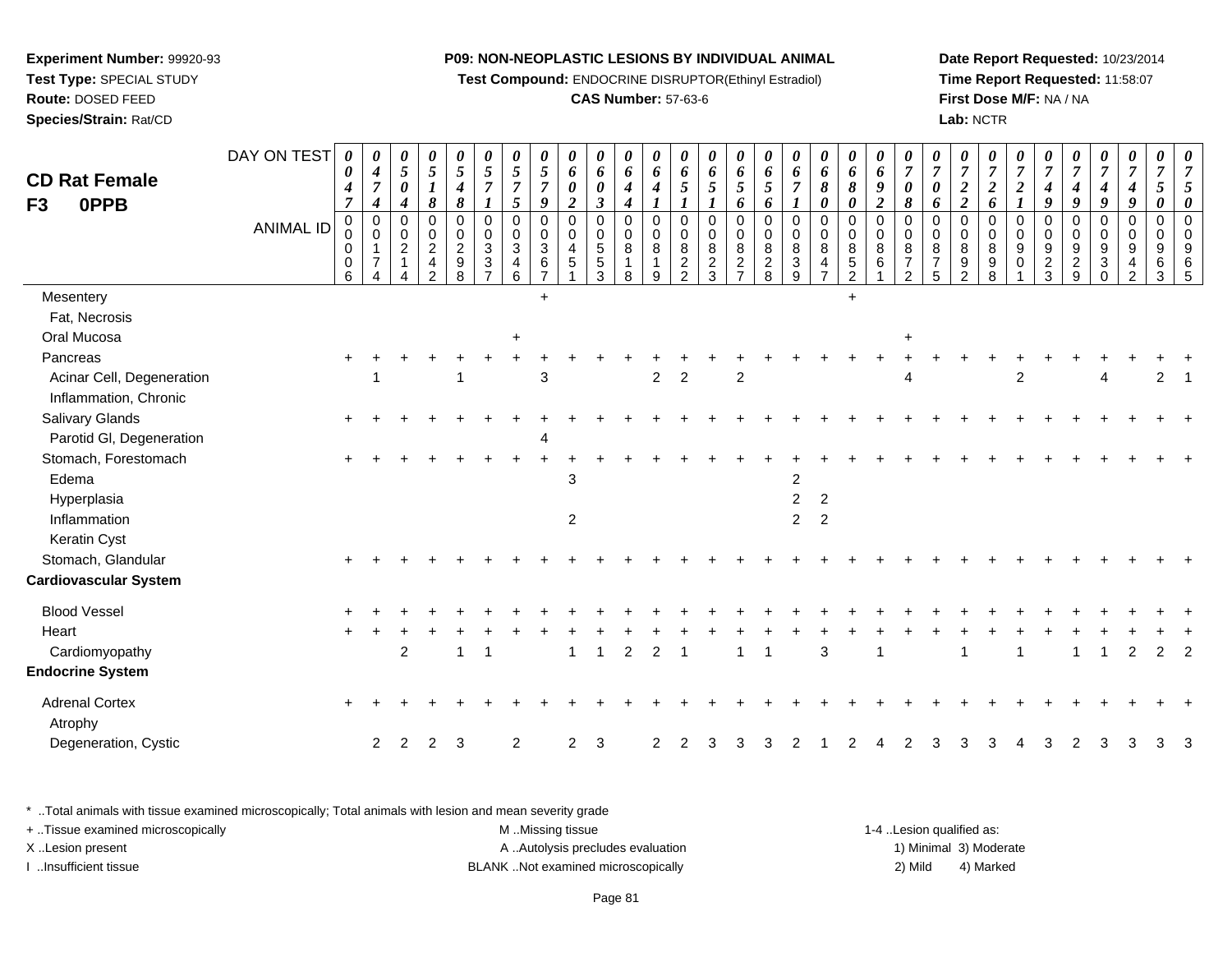**Test Compound:** ENDOCRINE DISRUPTOR(Ethinyl Estradiol)

### **CAS Number:** 57-63-6

**Date Report Requested:** 10/23/2014**Time Report Requested:** 11:58:07**First Dose M/F:** NA / NA**Lab:** NCTR

| <b>CD Rat Female</b><br>F3<br>0PPB | DAY ON TEST<br><b>ANIMAL ID</b> | 0<br>4<br>$\overline{7}$<br>0<br>0<br>0<br>0 | 0<br>$\boldsymbol{4}$<br>$\overline{7}$<br>4<br>0<br>$\pmb{0}$<br>$\overline{7}$ | 0<br>$\mathfrak{s}$<br>0<br>$\boldsymbol{4}$<br>0<br>$\mathbf 0$<br>$\sqrt{2}$<br>1 | 0<br>$\mathfrak{s}$<br>$\boldsymbol{l}$<br>$\boldsymbol{\delta}$<br>0<br>$\pmb{0}$<br>$\overline{c}$<br>$\overline{4}$<br>$\overline{2}$ | 0<br>$\overline{5}$<br>$\boldsymbol{4}$<br>8<br>$\mathbf 0$<br>$\mathbf 0$<br>$\overline{c}$<br>$\boldsymbol{9}$<br>8 | 0<br>5<br>$\overline{7}$<br>$\boldsymbol{l}$<br>0<br>$\pmb{0}$<br>$\ensuremath{\mathsf{3}}$<br>$\mathbf{3}$<br>$\overline{7}$ | 0<br>5<br>$\overline{7}$<br>5<br>0<br>0<br>$\overline{3}$<br>4<br>6 | $\pmb{\theta}$<br>$\mathfrak{S}$<br>$\boldsymbol{7}$<br>9<br>$\,0\,$<br>$\boldsymbol{0}$<br>$\ensuremath{\mathsf{3}}$<br>$\,6\,$<br>$\overline{7}$ | $\pmb{\theta}$<br>6<br>$\pmb{\theta}$<br>$\overline{2}$<br>$\mathbf 0$<br>$\mathsf{O}\xspace$<br>$\overline{4}$<br>$\sqrt{5}$ | 0<br>6<br>$\boldsymbol{\theta}$<br>$\mathfrak{z}$<br>0<br>$\pmb{0}$<br>$\,$ 5 $\,$<br>$\,$ 5 $\,$<br>3 | 0<br>6<br>$\boldsymbol{4}$<br>$\boldsymbol{4}$<br>$\mathbf 0$<br>$\pmb{0}$<br>8<br>$\overline{1}$<br>8 | 0<br>6<br>4<br>0<br>0<br>8<br>$\mathbf{1}$<br>9 | 0<br>6<br>5<br>$\mathbf{I}$<br>0<br>0<br>8<br>$\overline{c}$<br>$\overline{2}$ | 0<br>$\pmb{6}$<br>5<br>$\mathbf 0$<br>$\pmb{0}$<br>$\overline{8}$<br>$\sqrt{2}$<br>3 | 0<br>6<br>5<br>6<br>$\mathbf 0$<br>$\mathsf 0$<br>$\bf 8$<br>$\boldsymbol{2}$<br>$\overline{ }$ | 0<br>$\pmb{6}$<br>$\mathfrak{s}$<br>6<br>0<br>$\boldsymbol{0}$<br>$\, 8$<br>$\sqrt{2}$<br>8 | 0<br>6<br>$\overline{7}$<br>1<br>$\pmb{0}$<br>$\mathbf 0$<br>$\, 8$<br>$\ensuremath{\mathsf{3}}$<br>9 | 0<br>6<br>8<br>$\boldsymbol{\theta}$<br>0<br>$\mathsf 0$<br>8<br>$\overline{\mathbf{4}}$<br>$\overline{ }$ | 0<br>$\boldsymbol{\delta}$<br>$\pmb{8}$<br>$\boldsymbol{\theta}$<br>0<br>$\mathsf 0$<br>$\bf 8$<br>5<br>$\overline{2}$ | 0<br>6<br>$\boldsymbol{g}$<br>$\overline{2}$<br>$\mathbf 0$<br>$\pmb{0}$<br>$\bf 8$<br>$\,6\,$ | 0<br>$\overline{7}$<br>$\pmb{\theta}$<br>$\pmb{8}$<br>0<br>$\mathsf 0$<br>$\bf 8$<br>$\overline{7}$<br>$\mathfrak{D}$ | $\boldsymbol{\theta}$<br>$\overline{7}$<br>$\boldsymbol{\theta}$<br>6<br>0<br>$\mathbf 0$<br>$\frac{8}{7}$<br>5 | 0<br>$\boldsymbol{7}$<br>$\frac{2}{2}$<br>$\mathbf 0$<br>$\mathbf 0$<br>$\, 8$<br>$\boldsymbol{9}$<br>$\overline{2}$ | 0<br>$\overline{7}$<br>$\boldsymbol{2}$<br>6<br>0<br>$\pmb{0}$<br>8<br>$\boldsymbol{9}$<br>8 | $\overline{7}$<br>$\frac{2}{1}$<br>0<br>0<br>$\boldsymbol{9}$<br>0 | 0<br>$\overline{7}$<br>$\boldsymbol{4}$<br>9<br>$\mathbf 0$<br>$\pmb{0}$<br>$\boldsymbol{9}$<br>$\sqrt{2}$ | 0<br>$\boldsymbol{7}$<br>$\boldsymbol{4}$<br>$\boldsymbol{g}$<br>0<br>$\overline{0}$<br>$\frac{9}{2}$ | 0<br>$\boldsymbol{7}$<br>$\boldsymbol{4}$<br>9<br>$\mathbf 0$<br>$\mathbf 0$<br>$\boldsymbol{9}$<br>$\ensuremath{\mathsf{3}}$ | $\boldsymbol{\theta}$<br>$\overline{7}$<br>$\boldsymbol{4}$<br>$\boldsymbol{9}$<br>$\mathbf 0$<br>0<br>$\boldsymbol{9}$<br>$\overline{4}$ | 0<br>$\boldsymbol{7}$<br>5<br>0<br>0<br>$\mathbf 0$<br>$\boldsymbol{9}$<br>6<br>3 | 0<br>$\overline{7}$<br>5<br>$\boldsymbol{\theta}$<br>$\mathbf 0$<br>$\mathbf 0$<br>9<br>6 |
|------------------------------------|---------------------------------|----------------------------------------------|----------------------------------------------------------------------------------|-------------------------------------------------------------------------------------|------------------------------------------------------------------------------------------------------------------------------------------|-----------------------------------------------------------------------------------------------------------------------|-------------------------------------------------------------------------------------------------------------------------------|---------------------------------------------------------------------|----------------------------------------------------------------------------------------------------------------------------------------------------|-------------------------------------------------------------------------------------------------------------------------------|--------------------------------------------------------------------------------------------------------|--------------------------------------------------------------------------------------------------------|-------------------------------------------------|--------------------------------------------------------------------------------|--------------------------------------------------------------------------------------|-------------------------------------------------------------------------------------------------|---------------------------------------------------------------------------------------------|-------------------------------------------------------------------------------------------------------|------------------------------------------------------------------------------------------------------------|------------------------------------------------------------------------------------------------------------------------|------------------------------------------------------------------------------------------------|-----------------------------------------------------------------------------------------------------------------------|-----------------------------------------------------------------------------------------------------------------|----------------------------------------------------------------------------------------------------------------------|----------------------------------------------------------------------------------------------|--------------------------------------------------------------------|------------------------------------------------------------------------------------------------------------|-------------------------------------------------------------------------------------------------------|-------------------------------------------------------------------------------------------------------------------------------|-------------------------------------------------------------------------------------------------------------------------------------------|-----------------------------------------------------------------------------------|-------------------------------------------------------------------------------------------|
| Hypertrophy                        |                                 | 6                                            | 4                                                                                | 4<br>$\overline{c}$                                                                 |                                                                                                                                          |                                                                                                                       | $\overline{2}$                                                                                                                |                                                                     |                                                                                                                                                    |                                                                                                                               |                                                                                                        |                                                                                                        |                                                 |                                                                                |                                                                                      |                                                                                                 |                                                                                             |                                                                                                       |                                                                                                            |                                                                                                                        |                                                                                                |                                                                                                                       |                                                                                                                 |                                                                                                                      |                                                                                              |                                                                    | 3                                                                                                          | 9                                                                                                     | $\mathbf 0$<br>$\overline{2}$                                                                                                 | $\overline{2}$                                                                                                                            |                                                                                   | 5                                                                                         |
| Adrenal Medulla                    |                                 |                                              |                                                                                  |                                                                                     |                                                                                                                                          |                                                                                                                       |                                                                                                                               |                                                                     |                                                                                                                                                    |                                                                                                                               |                                                                                                        |                                                                                                        |                                                 |                                                                                |                                                                                      |                                                                                                 |                                                                                             |                                                                                                       |                                                                                                            |                                                                                                                        |                                                                                                |                                                                                                                       |                                                                                                                 |                                                                                                                      |                                                                                              |                                                                    |                                                                                                            |                                                                                                       |                                                                                                                               |                                                                                                                                           |                                                                                   |                                                                                           |
| Islets, Pancreatic                 |                                 |                                              |                                                                                  |                                                                                     |                                                                                                                                          |                                                                                                                       |                                                                                                                               |                                                                     |                                                                                                                                                    |                                                                                                                               |                                                                                                        |                                                                                                        |                                                 |                                                                                |                                                                                      |                                                                                                 |                                                                                             |                                                                                                       |                                                                                                            |                                                                                                                        |                                                                                                |                                                                                                                       |                                                                                                                 |                                                                                                                      |                                                                                              |                                                                    |                                                                                                            |                                                                                                       |                                                                                                                               |                                                                                                                                           |                                                                                   |                                                                                           |
| Parathyroid Gland                  |                                 |                                              |                                                                                  |                                                                                     |                                                                                                                                          |                                                                                                                       |                                                                                                                               |                                                                     |                                                                                                                                                    |                                                                                                                               |                                                                                                        |                                                                                                        |                                                 |                                                                                |                                                                                      |                                                                                                 |                                                                                             |                                                                                                       |                                                                                                            |                                                                                                                        |                                                                                                |                                                                                                                       |                                                                                                                 |                                                                                                                      |                                                                                              |                                                                    |                                                                                                            |                                                                                                       |                                                                                                                               |                                                                                                                                           |                                                                                   |                                                                                           |
| <b>Pituitary Gland</b>             |                                 |                                              |                                                                                  |                                                                                     |                                                                                                                                          |                                                                                                                       |                                                                                                                               |                                                                     |                                                                                                                                                    |                                                                                                                               |                                                                                                        |                                                                                                        |                                                 |                                                                                |                                                                                      |                                                                                                 |                                                                                             |                                                                                                       |                                                                                                            |                                                                                                                        |                                                                                                |                                                                                                                       |                                                                                                                 |                                                                                                                      |                                                                                              |                                                                    |                                                                                                            |                                                                                                       |                                                                                                                               |                                                                                                                                           |                                                                                   |                                                                                           |
| Angiectasis                        |                                 |                                              |                                                                                  |                                                                                     |                                                                                                                                          |                                                                                                                       |                                                                                                                               |                                                                     |                                                                                                                                                    |                                                                                                                               |                                                                                                        |                                                                                                        |                                                 |                                                                                |                                                                                      |                                                                                                 |                                                                                             |                                                                                                       |                                                                                                            |                                                                                                                        |                                                                                                |                                                                                                                       |                                                                                                                 |                                                                                                                      |                                                                                              |                                                                    |                                                                                                            |                                                                                                       |                                                                                                                               |                                                                                                                                           |                                                                                   |                                                                                           |
| Degeneration, Cystic               |                                 |                                              |                                                                                  |                                                                                     |                                                                                                                                          |                                                                                                                       |                                                                                                                               |                                                                     |                                                                                                                                                    |                                                                                                                               |                                                                                                        |                                                                                                        |                                                 |                                                                                |                                                                                      |                                                                                                 |                                                                                             |                                                                                                       |                                                                                                            |                                                                                                                        |                                                                                                |                                                                                                                       |                                                                                                                 |                                                                                                                      |                                                                                              |                                                                    |                                                                                                            |                                                                                                       |                                                                                                                               |                                                                                                                                           |                                                                                   |                                                                                           |
| Hypertrophy, Focal                 |                                 |                                              |                                                                                  | $\overline{c}$                                                                      |                                                                                                                                          |                                                                                                                       |                                                                                                                               |                                                                     |                                                                                                                                                    |                                                                                                                               |                                                                                                        |                                                                                                        |                                                 |                                                                                |                                                                                      |                                                                                                 |                                                                                             |                                                                                                       |                                                                                                            |                                                                                                                        |                                                                                                |                                                                                                                       |                                                                                                                 |                                                                                                                      |                                                                                              |                                                                    |                                                                                                            |                                                                                                       |                                                                                                                               |                                                                                                                                           |                                                                                   |                                                                                           |
| Necrosis                           |                                 |                                              |                                                                                  |                                                                                     |                                                                                                                                          |                                                                                                                       |                                                                                                                               |                                                                     | $\overline{2}$                                                                                                                                     |                                                                                                                               |                                                                                                        |                                                                                                        |                                                 |                                                                                |                                                                                      |                                                                                                 |                                                                                             |                                                                                                       |                                                                                                            |                                                                                                                        |                                                                                                |                                                                                                                       |                                                                                                                 |                                                                                                                      |                                                                                              |                                                                    |                                                                                                            |                                                                                                       |                                                                                                                               |                                                                                                                                           |                                                                                   |                                                                                           |
| Pars Distalis, Cyst                |                                 |                                              |                                                                                  |                                                                                     |                                                                                                                                          |                                                                                                                       |                                                                                                                               |                                                                     |                                                                                                                                                    |                                                                                                                               |                                                                                                        |                                                                                                        |                                                 |                                                                                |                                                                                      |                                                                                                 |                                                                                             |                                                                                                       |                                                                                                            |                                                                                                                        |                                                                                                |                                                                                                                       |                                                                                                                 |                                                                                                                      |                                                                                              |                                                                    |                                                                                                            |                                                                                                       | X                                                                                                                             |                                                                                                                                           |                                                                                   |                                                                                           |
| Pars Distalis, Hyperplasia         |                                 |                                              |                                                                                  |                                                                                     |                                                                                                                                          |                                                                                                                       |                                                                                                                               |                                                                     |                                                                                                                                                    |                                                                                                                               |                                                                                                        |                                                                                                        |                                                 |                                                                                |                                                                                      |                                                                                                 |                                                                                             |                                                                                                       |                                                                                                            |                                                                                                                        |                                                                                                |                                                                                                                       |                                                                                                                 |                                                                                                                      |                                                                                              |                                                                    |                                                                                                            |                                                                                                       | $\overline{2}$                                                                                                                |                                                                                                                                           |                                                                                   |                                                                                           |
| <b>Thyroid Gland</b>               |                                 |                                              |                                                                                  |                                                                                     |                                                                                                                                          |                                                                                                                       |                                                                                                                               |                                                                     |                                                                                                                                                    |                                                                                                                               |                                                                                                        |                                                                                                        |                                                 |                                                                                |                                                                                      |                                                                                                 |                                                                                             |                                                                                                       |                                                                                                            |                                                                                                                        |                                                                                                |                                                                                                                       |                                                                                                                 |                                                                                                                      |                                                                                              |                                                                    |                                                                                                            |                                                                                                       |                                                                                                                               |                                                                                                                                           |                                                                                   |                                                                                           |
| C Cell, Hyperplasia                |                                 |                                              |                                                                                  |                                                                                     |                                                                                                                                          |                                                                                                                       |                                                                                                                               |                                                                     |                                                                                                                                                    |                                                                                                                               |                                                                                                        |                                                                                                        |                                                 |                                                                                |                                                                                      |                                                                                                 |                                                                                             |                                                                                                       |                                                                                                            |                                                                                                                        |                                                                                                |                                                                                                                       |                                                                                                                 |                                                                                                                      |                                                                                              |                                                                    |                                                                                                            |                                                                                                       |                                                                                                                               | 2                                                                                                                                         |                                                                                   |                                                                                           |
| Infiltration Cellular, Lymphocyte  |                                 |                                              |                                                                                  |                                                                                     |                                                                                                                                          |                                                                                                                       |                                                                                                                               |                                                                     |                                                                                                                                                    |                                                                                                                               |                                                                                                        |                                                                                                        |                                                 |                                                                                |                                                                                      |                                                                                                 |                                                                                             |                                                                                                       |                                                                                                            |                                                                                                                        |                                                                                                |                                                                                                                       |                                                                                                                 |                                                                                                                      |                                                                                              |                                                                    |                                                                                                            |                                                                                                       |                                                                                                                               |                                                                                                                                           |                                                                                   |                                                                                           |
| Ultimobranchial Cyst               |                                 |                                              |                                                                                  |                                                                                     |                                                                                                                                          |                                                                                                                       |                                                                                                                               |                                                                     |                                                                                                                                                    |                                                                                                                               |                                                                                                        |                                                                                                        |                                                 |                                                                                |                                                                                      |                                                                                                 |                                                                                             |                                                                                                       |                                                                                                            |                                                                                                                        |                                                                                                |                                                                                                                       |                                                                                                                 |                                                                                                                      |                                                                                              |                                                                    |                                                                                                            |                                                                                                       |                                                                                                                               |                                                                                                                                           |                                                                                   |                                                                                           |
| <b>General Body System</b>         |                                 |                                              |                                                                                  |                                                                                     |                                                                                                                                          |                                                                                                                       |                                                                                                                               |                                                                     |                                                                                                                                                    |                                                                                                                               |                                                                                                        |                                                                                                        |                                                 |                                                                                |                                                                                      |                                                                                                 |                                                                                             |                                                                                                       |                                                                                                            |                                                                                                                        |                                                                                                |                                                                                                                       |                                                                                                                 |                                                                                                                      |                                                                                              |                                                                    |                                                                                                            |                                                                                                       |                                                                                                                               |                                                                                                                                           |                                                                                   |                                                                                           |
| <b>NONE</b>                        |                                 |                                              |                                                                                  |                                                                                     |                                                                                                                                          |                                                                                                                       |                                                                                                                               |                                                                     |                                                                                                                                                    |                                                                                                                               |                                                                                                        |                                                                                                        |                                                 |                                                                                |                                                                                      |                                                                                                 |                                                                                             |                                                                                                       |                                                                                                            |                                                                                                                        |                                                                                                |                                                                                                                       |                                                                                                                 |                                                                                                                      |                                                                                              |                                                                    |                                                                                                            |                                                                                                       |                                                                                                                               |                                                                                                                                           |                                                                                   |                                                                                           |
| <b>Genital System</b>              |                                 |                                              |                                                                                  |                                                                                     |                                                                                                                                          |                                                                                                                       |                                                                                                                               |                                                                     |                                                                                                                                                    |                                                                                                                               |                                                                                                        |                                                                                                        |                                                 |                                                                                |                                                                                      |                                                                                                 |                                                                                             |                                                                                                       |                                                                                                            |                                                                                                                        |                                                                                                |                                                                                                                       |                                                                                                                 |                                                                                                                      |                                                                                              |                                                                    |                                                                                                            |                                                                                                       |                                                                                                                               |                                                                                                                                           |                                                                                   |                                                                                           |
| <b>Clitoral Gland</b>              |                                 |                                              |                                                                                  |                                                                                     |                                                                                                                                          |                                                                                                                       |                                                                                                                               |                                                                     |                                                                                                                                                    |                                                                                                                               |                                                                                                        |                                                                                                        |                                                 |                                                                                |                                                                                      |                                                                                                 |                                                                                             |                                                                                                       |                                                                                                            |                                                                                                                        |                                                                                                |                                                                                                                       |                                                                                                                 |                                                                                                                      |                                                                                              |                                                                    |                                                                                                            |                                                                                                       |                                                                                                                               |                                                                                                                                           |                                                                                   |                                                                                           |
| Atrophy                            |                                 |                                              |                                                                                  |                                                                                     |                                                                                                                                          |                                                                                                                       |                                                                                                                               |                                                                     |                                                                                                                                                    |                                                                                                                               |                                                                                                        |                                                                                                        |                                                 |                                                                                |                                                                                      | 3                                                                                               | 3                                                                                           |                                                                                                       |                                                                                                            |                                                                                                                        |                                                                                                |                                                                                                                       |                                                                                                                 |                                                                                                                      | $\overline{2}$                                                                               |                                                                    |                                                                                                            |                                                                                                       | $\overline{c}$                                                                                                                |                                                                                                                                           |                                                                                   |                                                                                           |
| Duct, Dilatation                   |                                 |                                              |                                                                                  |                                                                                     |                                                                                                                                          |                                                                                                                       |                                                                                                                               |                                                                     |                                                                                                                                                    | $\overline{2}$                                                                                                                |                                                                                                        | 3                                                                                                      |                                                 | $\overline{2}$                                                                 |                                                                                      | $\overline{2}$                                                                                  |                                                                                             | $\overline{c}$                                                                                        |                                                                                                            |                                                                                                                        |                                                                                                |                                                                                                                       |                                                                                                                 |                                                                                                                      |                                                                                              |                                                                    |                                                                                                            |                                                                                                       | $\overline{2}$                                                                                                                |                                                                                                                                           |                                                                                   |                                                                                           |
|                                    |                                 |                                              |                                                                                  |                                                                                     |                                                                                                                                          |                                                                                                                       |                                                                                                                               |                                                                     |                                                                                                                                                    |                                                                                                                               |                                                                                                        |                                                                                                        |                                                 |                                                                                |                                                                                      |                                                                                                 |                                                                                             |                                                                                                       |                                                                                                            |                                                                                                                        |                                                                                                |                                                                                                                       |                                                                                                                 |                                                                                                                      |                                                                                              |                                                                    |                                                                                                            |                                                                                                       |                                                                                                                               |                                                                                                                                           |                                                                                   |                                                                                           |

\* ..Total animals with tissue examined microscopically; Total animals with lesion and mean severity grade

| + Tissue examined microscopically | M Missing tissue                   | 1-4 Lesion qualified as: |                        |
|-----------------------------------|------------------------------------|--------------------------|------------------------|
| X Lesion present                  | A Autolysis precludes evaluation   |                          | 1) Minimal 3) Moderate |
| …Insufficient tissue              | BLANK Not examined microscopically | 2) Mild                  | 4) Marked              |

<sup>2</sup> <sup>1</sup> <sup>3</sup> <sup>3</sup> <sup>1</sup> <sup>3</sup> <sup>3</sup> <sup>1</sup> <sup>2</sup> <sup>2</sup> <sup>2</sup> <sup>2</sup>

**Test Type:** SPECIAL STUDY**Route:** DOSED FEED

**Species/Strain:** Rat/CD

Inflammation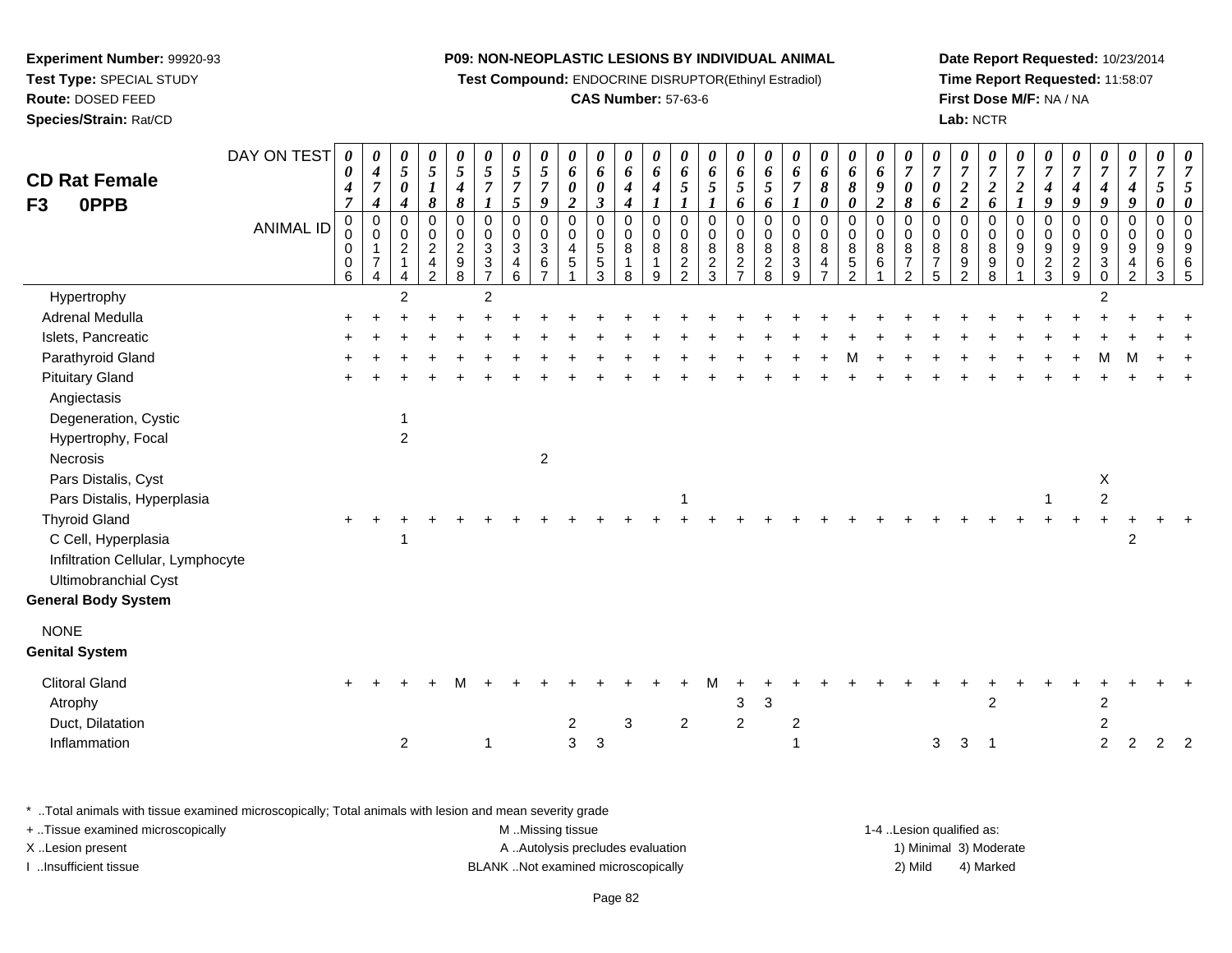**Test Compound:** ENDOCRINE DISRUPTOR(Ethinyl Estradiol)

#### **CAS Number:** 57-63-6

**Date Report Requested:** 10/23/2014**Time Report Requested:** 11:58:07**First Dose M/F:** NA / NA**Lab:** NCTR

| <b>CD Rat Female</b>                         | DAY ON TEST      | 0<br>0<br>$\boldsymbol{4}$      | 0<br>$\boldsymbol{4}$<br>$\overline{7}$                           | 0<br>$\mathfrak{s}$<br>$\pmb{\theta}$              | 0<br>$\mathfrak{s}$<br>$\boldsymbol{l}$                                             | 0<br>$\mathfrak{s}$<br>$\boldsymbol{4}$                    | 0<br>$\sqrt{5}$<br>$\overline{7}$                                    | 0<br>$\sqrt{5}$<br>$\overline{7}$                             | 0<br>$\sqrt{5}$<br>$\boldsymbol{7}$           | 0<br>6<br>$\boldsymbol{\theta}$                   | 0<br>6<br>$\boldsymbol{\theta}$                        | 0<br>6<br>$\boldsymbol{4}$                           | 0<br>6<br>$\boldsymbol{4}$ | $\boldsymbol{\theta}$<br>6<br>$5\overline{)}$                            | 0<br>6<br>$\overline{5}$                         | $\theta$<br>6<br>5                              | 0<br>6<br>$\overline{5}$     | 0<br>6<br>$\overline{7}$                                                     | 0<br>6<br>8                                                         | 0<br>6<br>$\boldsymbol{\delta}$                       | $\boldsymbol{\theta}$<br>6<br>$\boldsymbol{g}$ | 0<br>$\boldsymbol{7}$<br>$\boldsymbol{\theta}$         | 0<br>$\overline{7}$<br>0                     | 0<br>$\overline{7}$<br>$\boldsymbol{2}$                | $\boldsymbol{\theta}$<br>$\overline{7}$<br>$\boldsymbol{2}$ | $\boldsymbol{\theta}$<br>$\overline{7}$<br>$\overline{2}$ | 0<br>$\boldsymbol{7}$<br>$\boldsymbol{4}$   | 0<br>$\overline{7}$<br>4 | 0<br>$\overline{7}$<br>$\boldsymbol{4}$                            | 0<br>$\overline{7}$<br>$\boldsymbol{4}$                             | 0<br>$\overline{7}$<br>$\overline{5}$ | $\overline{7}$<br>5            |
|----------------------------------------------|------------------|---------------------------------|-------------------------------------------------------------------|----------------------------------------------------|-------------------------------------------------------------------------------------|------------------------------------------------------------|----------------------------------------------------------------------|---------------------------------------------------------------|-----------------------------------------------|---------------------------------------------------|--------------------------------------------------------|------------------------------------------------------|----------------------------|--------------------------------------------------------------------------|--------------------------------------------------|-------------------------------------------------|------------------------------|------------------------------------------------------------------------------|---------------------------------------------------------------------|-------------------------------------------------------|------------------------------------------------|--------------------------------------------------------|----------------------------------------------|--------------------------------------------------------|-------------------------------------------------------------|-----------------------------------------------------------|---------------------------------------------|--------------------------|--------------------------------------------------------------------|---------------------------------------------------------------------|---------------------------------------|--------------------------------|
| 0PPB<br>F3                                   |                  | $\overline{7}$                  | $\boldsymbol{4}$                                                  | 4                                                  | 8                                                                                   | 8                                                          | $\boldsymbol{l}$                                                     | 5                                                             | 9                                             | $\overline{2}$                                    | $\boldsymbol{\beta}$                                   | $\boldsymbol{4}$                                     |                            |                                                                          | $\boldsymbol{l}$                                 | 6                                               | 6                            |                                                                              | 0                                                                   | 0                                                     | $\overline{c}$                                 | 8                                                      | 6                                            | $\overline{2}$                                         | 6                                                           |                                                           | 9                                           | 9                        | 9                                                                  | 9                                                                   | $\boldsymbol{\theta}$                 | $\theta$                       |
|                                              | <b>ANIMAL ID</b> | $\mathbf 0$<br>0<br>0<br>0<br>6 | $\mathsf{O}\xspace$<br>$\mathbf 0$<br>$\overline{7}$<br>$\lambda$ | $\mathbf 0$<br>0<br>$\overline{c}$<br>$\mathbf{1}$ | $\overline{0}$<br>$\mathbf 0$<br>$\overline{c}$<br>$\overline{4}$<br>$\mathfrak{p}$ | 0<br>0<br>$\overline{\mathbf{c}}$<br>$\boldsymbol{9}$<br>8 | $\mathbf 0$<br>0<br>3<br>$\ensuremath{\mathsf{3}}$<br>$\overline{7}$ | $\mathbf 0$<br>$\pmb{0}$<br>$\sqrt{3}$<br>$\overline{4}$<br>6 | 0<br>0<br>$\mathbf{3}$<br>6<br>$\overline{7}$ | $\mathbf 0$<br>$\mathbf 0$<br>$\overline{4}$<br>5 | $\mathbf 0$<br>$\mathbf 0$<br>5<br>$\overline{5}$<br>3 | $\mathbf 0$<br>$\mathbf 0$<br>8<br>$\mathbf{1}$<br>8 | $\mathbf 0$<br>0<br>8<br>9 | $\mathbf 0$<br>$\mathbf 0$<br>$\begin{array}{c} 8 \\ 2 \\ 2 \end{array}$ | $\mathbf 0$<br>$\mathbf 0$<br>8<br>$\frac{2}{3}$ | 0<br>0<br>8<br>$\overline{c}$<br>$\overline{7}$ | 0<br>0<br>8<br>$\frac{2}{8}$ | $\mathbf 0$<br>$\pmb{0}$<br>8<br>$\ensuremath{\mathsf{3}}$<br>$\overline{9}$ | $\mathbf 0$<br>$\mathbf 0$<br>8<br>$\overline{4}$<br>$\overline{ }$ | $\mathbf 0$<br>0<br>8<br>$\sqrt{5}$<br>$\overline{2}$ | $\mathbf 0$<br>$\mathbf 0$<br>8<br>6           | $\mathbf 0$<br>$\mathbf 0$<br>8<br>$\overline{7}$<br>2 | $\mathbf 0$<br>0<br>8<br>$\overline{7}$<br>5 | $\mathbf 0$<br>$\mathbf 0$<br>8<br>9<br>$\overline{2}$ | $\mathbf 0$<br>$\mathbf 0$<br>8<br>$\boldsymbol{9}$<br>8    | $\mathbf 0$<br>$\mathbf 0$<br>$9\,$<br>$\mathbf 0$        | $\mathbf 0$<br>$\mathbf 0$<br>$\frac{9}{2}$ | 0<br>0<br>$\frac{9}{2}$  | 0<br>$\mathbf{0}$<br>9<br>$\ensuremath{\mathsf{3}}$<br>$\mathbf 0$ | $\mathbf 0$<br>$\mathbf 0$<br>9<br>$\overline{4}$<br>$\overline{2}$ | 0<br>$\mathbf 0$<br>9<br>$\,6$<br>3   | $\Omega$<br>$\Omega$<br>9<br>5 |
| Inflammation, Suppurative                    |                  |                                 |                                                                   |                                                    |                                                                                     |                                                            |                                                                      |                                                               |                                               |                                                   |                                                        |                                                      |                            |                                                                          |                                                  |                                                 |                              |                                                                              |                                                                     |                                                       |                                                |                                                        |                                              |                                                        |                                                             |                                                           |                                             |                          |                                                                    |                                                                     |                                       |                                |
| Ovary                                        |                  | M                               |                                                                   |                                                    |                                                                                     |                                                            |                                                                      |                                                               |                                               |                                                   |                                                        |                                                      |                            |                                                                          |                                                  |                                                 |                              |                                                                              |                                                                     |                                                       |                                                |                                                        |                                              |                                                        |                                                             |                                                           |                                             |                          |                                                                    |                                                                     |                                       |                                |
| Atrophy                                      |                  |                                 | $\overline{c}$                                                    |                                                    | $\overline{c}$                                                                      | $\overline{2}$                                             | 3                                                                    | 3                                                             |                                               |                                                   | 2                                                      | 2                                                    | Δ                          | 2                                                                        | 2                                                | 3                                               |                              |                                                                              | 2                                                                   |                                                       | 2                                              |                                                        |                                              | 2                                                      |                                                             | 2                                                         | 3                                           |                          | 2                                                                  |                                                                     |                                       |                                |
| Corpus Luteum, Cyst                          |                  |                                 |                                                                   |                                                    |                                                                                     |                                                            |                                                                      |                                                               |                                               |                                                   |                                                        |                                                      |                            |                                                                          |                                                  |                                                 | $\times$                     |                                                                              |                                                                     |                                                       |                                                |                                                        |                                              |                                                        |                                                             |                                                           |                                             |                          |                                                                    |                                                                     |                                       |                                |
| Cyst                                         |                  |                                 |                                                                   | $\sf X$                                            |                                                                                     |                                                            | $X$ $X$                                                              |                                                               |                                               |                                                   |                                                        |                                                      | X                          |                                                                          | X                                                |                                                 |                              |                                                                              |                                                                     |                                                       |                                                |                                                        |                                              |                                                        |                                                             |                                                           |                                             | X                        |                                                                    |                                                                     |                                       | X                              |
| Hyperplasia, Sertoliform                     |                  |                                 |                                                                   |                                                    |                                                                                     |                                                            |                                                                      | $\overline{c}$                                                |                                               |                                                   |                                                        | $\mathbf{1}$                                         | $\overline{2}$             | $\overline{\phantom{0}}$                                                 |                                                  |                                                 |                              |                                                                              |                                                                     |                                                       |                                                |                                                        | $\mathbf{1}$                                 | $\overline{1}$                                         |                                                             |                                                           | 1                                           | $\mathbf{1}$             | $\overline{2}$                                                     |                                                                     |                                       | $\overline{c}$                 |
| Interstit Cell, Hyperplasia                  |                  |                                 |                                                                   |                                                    |                                                                                     |                                                            |                                                                      |                                                               |                                               |                                                   |                                                        |                                                      |                            |                                                                          |                                                  |                                                 |                              |                                                                              |                                                                     |                                                       |                                                |                                                        |                                              |                                                        |                                                             |                                                           |                                             |                          |                                                                    |                                                                     |                                       |                                |
| Rete Ovarii, Cyst                            |                  |                                 |                                                                   |                                                    |                                                                                     |                                                            |                                                                      | $\sqrt{3}$                                                    |                                               |                                                   |                                                        |                                                      |                            |                                                                          |                                                  |                                                 |                              |                                                                              |                                                                     |                                                       |                                                |                                                        |                                              |                                                        |                                                             |                                                           |                                             |                          |                                                                    |                                                                     |                                       |                                |
| Oviduct                                      |                  | м                               |                                                                   |                                                    |                                                                                     |                                                            |                                                                      |                                                               |                                               |                                                   |                                                        |                                                      |                            |                                                                          |                                                  |                                                 |                              |                                                                              |                                                                     |                                                       |                                                |                                                        |                                              |                                                        |                                                             |                                                           |                                             |                          |                                                                    |                                                                     |                                       |                                |
| <b>Uterus</b>                                |                  |                                 |                                                                   |                                                    |                                                                                     |                                                            |                                                                      |                                                               |                                               |                                                   |                                                        |                                                      |                            |                                                                          |                                                  |                                                 |                              |                                                                              |                                                                     |                                                       |                                                |                                                        |                                              |                                                        |                                                             |                                                           |                                             |                          |                                                                    |                                                                     |                                       |                                |
| Adenomyosis                                  |                  |                                 |                                                                   |                                                    |                                                                                     |                                                            |                                                                      |                                                               |                                               |                                                   |                                                        |                                                      |                            |                                                                          |                                                  |                                                 |                              |                                                                              |                                                                     |                                                       |                                                |                                                        |                                              |                                                        |                                                             |                                                           |                                             |                          |                                                                    |                                                                     |                                       |                                |
| <b>Dilatation</b>                            |                  |                                 |                                                                   |                                                    |                                                                                     |                                                            |                                                                      |                                                               |                                               |                                                   |                                                        |                                                      |                            |                                                                          |                                                  |                                                 |                              |                                                                              |                                                                     |                                                       |                                                |                                                        | $\overline{c}$                               |                                                        |                                                             |                                                           |                                             |                          |                                                                    |                                                                     |                                       |                                |
| Endometrium, Hyperplasia                     |                  |                                 |                                                                   |                                                    |                                                                                     |                                                            |                                                                      |                                                               |                                               |                                                   |                                                        |                                                      |                            |                                                                          |                                                  |                                                 |                              |                                                                              | 2                                                                   |                                                       |                                                |                                                        |                                              |                                                        | $\overline{2}$                                              |                                                           |                                             |                          |                                                                    |                                                                     |                                       |                                |
| Endometrium, Hyperplasia, Cystic             |                  |                                 | $\overline{2}$                                                    |                                                    |                                                                                     |                                                            |                                                                      |                                                               | $\mathbf{3}$                                  | $\overline{1}$                                    |                                                        |                                                      | $\ensuremath{\mathsf{3}}$  |                                                                          |                                                  |                                                 |                              | $\boldsymbol{2}$                                                             |                                                                     | 3                                                     | $\overline{4}$                                 |                                                        |                                              |                                                        |                                                             |                                                           |                                             |                          |                                                                    |                                                                     |                                       |                                |
| Hyperplasia, Atypical, Focal<br>Inflammation |                  |                                 |                                                                   |                                                    |                                                                                     |                                                            |                                                                      |                                                               | $\overline{2}$                                |                                                   |                                                        |                                                      |                            |                                                                          |                                                  |                                                 |                              |                                                                              |                                                                     |                                                       |                                                |                                                        |                                              |                                                        |                                                             |                                                           |                                             |                          |                                                                    |                                                                     |                                       |                                |
| Metaplasia, Squamous                         |                  |                                 |                                                                   |                                                    |                                                                                     |                                                            |                                                                      |                                                               |                                               |                                                   |                                                        |                                                      |                            |                                                                          |                                                  |                                                 |                              |                                                                              |                                                                     |                                                       |                                                |                                                        |                                              |                                                        |                                                             |                                                           |                                             |                          |                                                                    |                                                                     |                                       |                                |
| Vagina                                       |                  | M                               |                                                                   |                                                    |                                                                                     |                                                            |                                                                      |                                                               |                                               |                                                   |                                                        |                                                      |                            |                                                                          |                                                  |                                                 |                              |                                                                              |                                                                     |                                                       |                                                |                                                        |                                              |                                                        |                                                             |                                                           |                                             |                          |                                                                    |                                                                     |                                       |                                |
| Inflammation                                 |                  |                                 |                                                                   |                                                    |                                                                                     |                                                            |                                                                      |                                                               | 3                                             |                                                   | $\overline{2}$                                         |                                                      |                            |                                                                          | $\overline{2}$                                   | $\overline{2}$                                  |                              | $\overline{2}$                                                               | 2                                                                   |                                                       |                                                |                                                        |                                              | 3                                                      |                                                             | $\overline{2}$                                            |                                             |                          |                                                                    |                                                                     |                                       |                                |
| Mucocyte, Hyperplasia                        |                  |                                 |                                                                   | $\overline{2}$                                     |                                                                                     | 2                                                          | 3                                                                    |                                                               | $\mathbf{1}$                                  | $\mathbf{3}$                                      |                                                        | 3                                                    |                            | $\overline{c}$                                                           |                                                  |                                                 | 2                            | $\overline{2}$                                                               | $\overline{2}$                                                      |                                                       | 3                                              | 3                                                      |                                              | 3                                                      | 2                                                           | 2                                                         |                                             |                          |                                                                    |                                                                     |                                       |                                |
| <b>Hematopoietic System</b>                  |                  |                                 |                                                                   |                                                    |                                                                                     |                                                            |                                                                      |                                                               |                                               |                                                   |                                                        |                                                      |                            |                                                                          |                                                  |                                                 |                              |                                                                              |                                                                     |                                                       |                                                |                                                        |                                              |                                                        |                                                             |                                                           |                                             |                          |                                                                    |                                                                     |                                       |                                |
| <b>Bone Marrow</b>                           |                  |                                 |                                                                   |                                                    |                                                                                     |                                                            |                                                                      |                                                               |                                               |                                                   |                                                        |                                                      |                            |                                                                          |                                                  |                                                 |                              |                                                                              |                                                                     |                                                       |                                                |                                                        |                                              |                                                        |                                                             |                                                           |                                             |                          |                                                                    |                                                                     |                                       |                                |
|                                              |                  |                                 |                                                                   |                                                    |                                                                                     |                                                            |                                                                      |                                                               |                                               |                                                   |                                                        |                                                      |                            |                                                                          |                                                  |                                                 |                              |                                                                              |                                                                     |                                                       |                                                |                                                        |                                              |                                                        |                                                             |                                                           |                                             |                          |                                                                    |                                                                     |                                       |                                |

\* ..Total animals with tissue examined microscopically; Total animals with lesion and mean severity grade

| + Tissue examined microscopically | M Missing tissue                   | 1-4 Lesion qualified as: |                        |
|-----------------------------------|------------------------------------|--------------------------|------------------------|
| X Lesion present                  | A Autolysis precludes evaluation   |                          | 1) Minimal 3) Moderate |
| Insufficient tissue               | BLANK Not examined microscopically | 2) Mild                  | 4) Marked              |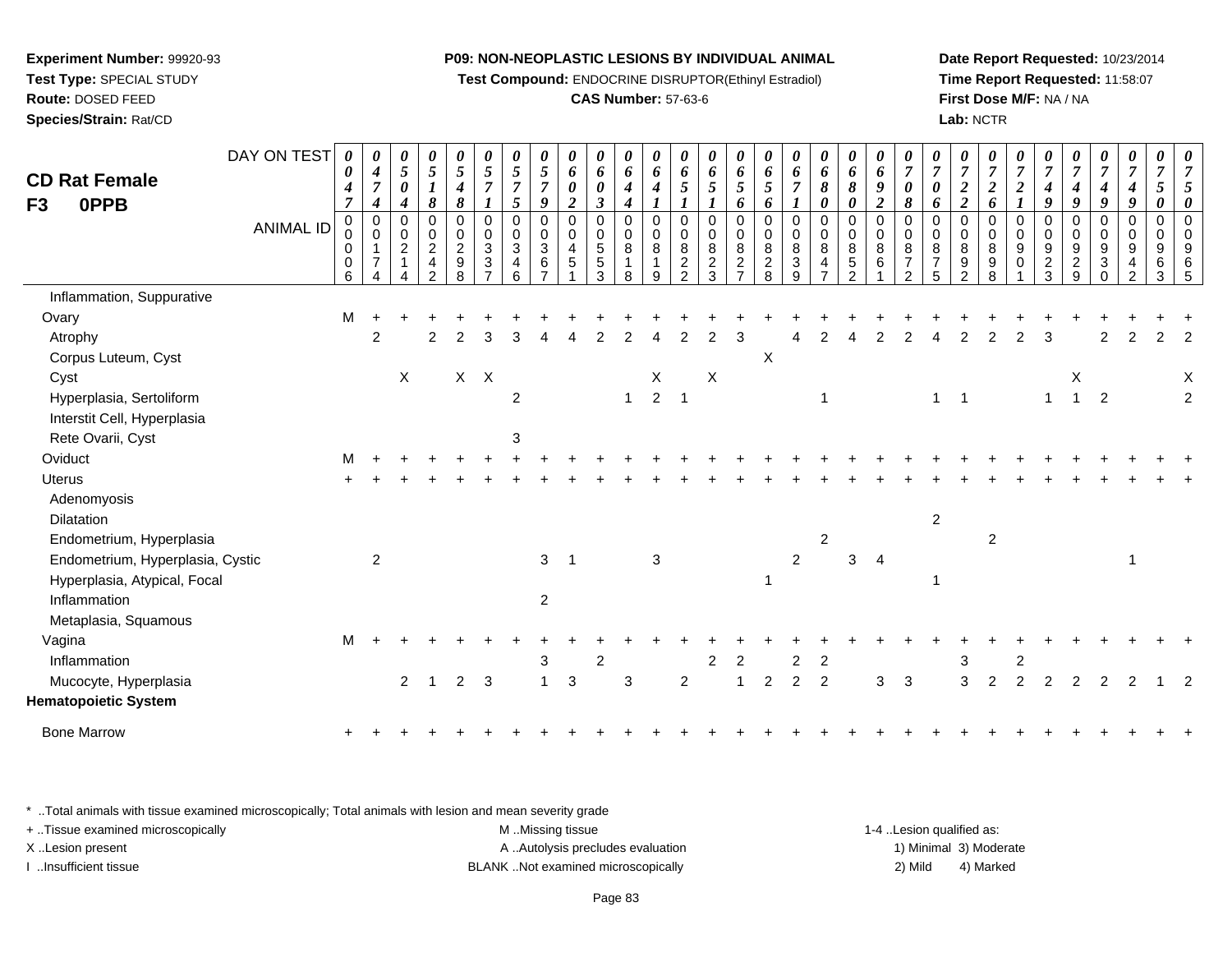**Test Compound:** ENDOCRINE DISRUPTOR(Ethinyl Estradiol)

#### **CAS Number:** 57-63-6

**Date Report Requested:** 10/23/2014**Time Report Requested:** 11:58:08**First Dose M/F:** NA / NA**Lab:** NCTR

0<br>9<br>4<br>2

*7 2 6*

0<br>9<br>0<br>1

0

**Route:** DOSED FEED **Species/Strain:** Rat/CDDAY ON TEST**CD Rat FemaleF3 0PPB**ANIMAL ID*0 0 4 7* 0 0 0 0 6*0 4 7 4* 0 0 1 7 4*0 5 0 4*0<br>0<br>2<br>1 4*0 5 1 8* 0 0 2 4 2*0 5 4 8* 0 0 2 9 8 $\overline{2}$ *0 5 7 1* 0 0 3 3 7*0 5 7 5* 0 0 3 4 6*0 5 7 9* 0 0 3 6 7*0 6 0 2* 0 0 4 5 1*0 6 0 3* 0 0 5 5 3*0 6 4 4* 0 0 8 1 8*0 6 4 1* 0 0 8 1 9*0 6 5 1* 0 0 8 2 2*0 6 5 1* 0 0 8 2 3*0 6 5 6* 0 0 8 2 7*0 6 5 6* 0 0 8 2 8*0 6 7 1* 0 0 8 3 9*0 6 8 0* 0 0 8 4 7*0 6 8 0* 0 0 8 5 2*0 6 9 2*0<br>0<br>8<br>6<br>1 *0 7 0 8* 0 0 8 7 2*0 7 0 6* 0 0 8 7 5*0 7 2 2* 0 0 8 9 2*0*Hyperplasiaa  $\sim$  2 Lymph Node $e$  + Axillary, Hyperplasia, Lymphoidd  $\sim$  2 Axillary, Infiltration Cellular, Plasma Cell $\sim$  4 <sup>3</sup> Lumbar, Degeneration, Cystic

| Lymph Node                                    |   |               |  |   |  |  |  |   |   |  |  |   |   |   |  |   |  |   |  |
|-----------------------------------------------|---|---------------|--|---|--|--|--|---|---|--|--|---|---|---|--|---|--|---|--|
| Axillary, Hyperplasia, Lymphoid               |   |               |  |   |  |  |  |   |   |  |  |   |   |   |  |   |  |   |  |
| Axillary, Infiltration Cellular, Plasma Cell  |   |               |  |   |  |  |  |   |   |  |  |   |   |   |  |   |  |   |  |
| Lumbar, Degeneration, Cystic                  |   |               |  |   |  |  |  |   | 2 |  |  |   |   |   |  | 3 |  |   |  |
| Lumbar, Hyperplasia, Lymphoid                 |   |               |  |   |  |  |  | 2 |   |  |  |   |   |   |  |   |  |   |  |
| Lumbar, Infiltration Cellular, Plasma Cell    |   |               |  |   |  |  |  | 3 | 3 |  |  |   |   | 2 |  | 3 |  |   |  |
| Popliteal, Degeneration, Cystic               |   |               |  |   |  |  |  |   |   |  |  |   |   |   |  |   |  |   |  |
| Popliteal, Hyperplasia, Lymphoid              |   |               |  |   |  |  |  |   |   |  |  |   |   |   |  |   |  |   |  |
| Popliteal, Infiltration Cellular, Plasma Cell |   |               |  |   |  |  |  |   | 3 |  |  |   |   |   |  |   |  | 3 |  |
| Renal, Degeneration, Cystic                   |   |               |  |   |  |  |  |   |   |  |  |   |   |   |  |   |  |   |  |
| Renal, Hyperplasia, Lymphoid                  |   |               |  |   |  |  |  |   |   |  |  |   |   |   |  |   |  |   |  |
| Renal, Infiltration Cellular, Plasma Cell     |   |               |  |   |  |  |  |   |   |  |  |   |   |   |  |   |  |   |  |
| Lymph Node, Mandibular                        | A |               |  |   |  |  |  |   |   |  |  |   |   |   |  |   |  |   |  |
| Degeneration, Cystic                          |   |               |  |   |  |  |  |   |   |  |  |   | 2 |   |  |   |  |   |  |
| Hyperplasia, Lymphoid                         |   |               |  |   |  |  |  |   |   |  |  |   |   |   |  |   |  |   |  |
| Infiltration Cellular, Plasma Cell            |   | $\mathcal{P}$ |  | 2 |  |  |  |   |   |  |  |   |   |   |  |   |  |   |  |
| Lymph Node, Mesenteric                        | A |               |  |   |  |  |  |   |   |  |  |   |   |   |  |   |  |   |  |
| Degeneration, Cystic                          |   |               |  |   |  |  |  |   |   |  |  |   |   |   |  |   |  |   |  |
| Hyperplasia, Lymphoid                         |   |               |  |   |  |  |  |   |   |  |  | 3 |   |   |  |   |  |   |  |
| Infiltration Cellular, Plasma Cell            |   |               |  |   |  |  |  |   |   |  |  |   | 2 |   |  |   |  |   |  |
| Inflammation, Chronic                         |   |               |  |   |  |  |  |   |   |  |  |   |   |   |  |   |  |   |  |
| Spleen                                        |   |               |  |   |  |  |  |   |   |  |  |   |   |   |  |   |  |   |  |
|                                               |   |               |  |   |  |  |  |   |   |  |  |   |   |   |  |   |  |   |  |

\* ..Total animals with tissue examined microscopically; Total animals with lesion and mean severity grade

**Experiment Number:** 99920-93**Test Type:** SPECIAL STUDY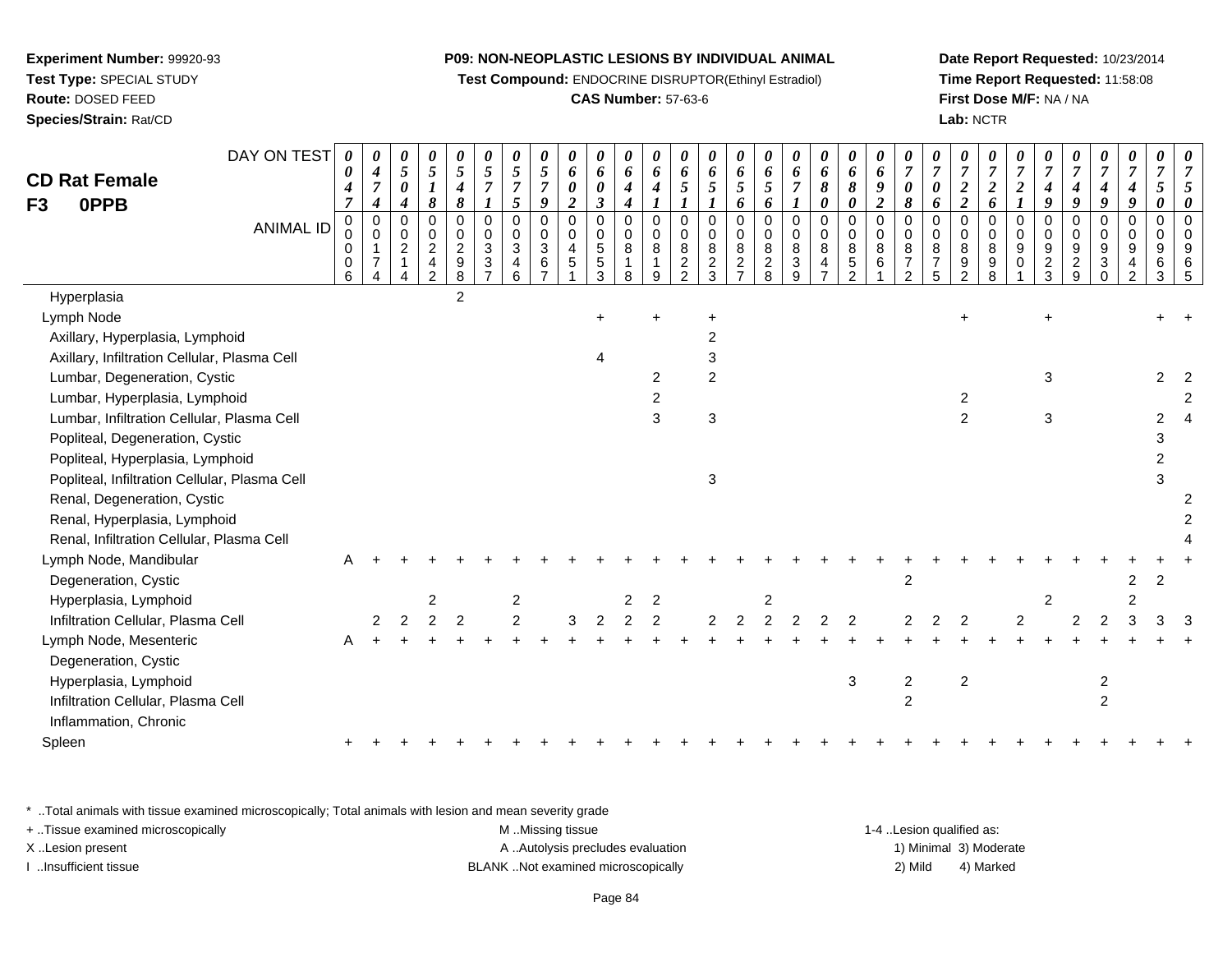**Experiment Number:** 99920-93

**Test Type:** SPECIAL STUDY

**Route:** DOSED FEED

**Species/Strain:** Rat/CD

#### **Test Compound:** ENDOCRINE DISRUPTOR(Ethinyl Estradiol)

# **CAS Number:** 57-63-6

**Date Report Requested:** 10/23/2014**Time Report Requested:** 11:58:08**First Dose M/F:** NA / NA**Lab:** NCTR

| <b>CD Rat Female</b>             | DAY ON TEST      | 0<br>0<br>4                            | 0<br>$\boldsymbol{4}$<br>$\overline{7}$                                                 | 0<br>$\mathfrak{s}$<br>$\pmb{\theta}$                       | $\boldsymbol{\theta}$<br>$\mathfrak{s}$<br>$\boldsymbol{l}$                           | 0<br>$\sqrt{5}$<br>$\boldsymbol{4}$                              | 0<br>$5\overline{)}$<br>$\overline{7}$       | 0<br>$\mathfrak{s}$<br>$\overline{7}$             | 0<br>$\sqrt{5}$<br>$\overline{7}$                                 | 0<br>6<br>$\boldsymbol{\theta}$                                    | $\boldsymbol{\theta}$<br>$\boldsymbol{6}$<br>$\pmb{\theta}$        | $\boldsymbol{\theta}$<br>6<br>$\boldsymbol{4}$                           | $\boldsymbol{\theta}$<br>6<br>$\boldsymbol{4}$            | 0<br>6<br>5                                   | 0<br>6<br>5                            | 0<br>$\pmb{6}$<br>5                                       | 0<br>6<br>5                                          | 0<br>6<br>$\overline{7}$                         | 0<br>6<br>8                                       | 0<br>6<br>8                                                                  | 0<br>6<br>9                                         | $\boldsymbol{\theta}$<br>$\boldsymbol{7}$<br>$\boldsymbol{\theta}$    | $\boldsymbol{\theta}$<br>$\overline{7}$<br>0             | 0<br>$\overline{7}$<br>$\boldsymbol{2}$                  | $\boldsymbol{\theta}$<br>$\overline{7}$<br>$\boldsymbol{2}$                      | 0<br>$\overline{7}$<br>$\boldsymbol{2}$ | $\overline{7}$<br>$\boldsymbol{4}$                    | 0<br>$\overline{7}$<br>4                                         | $\frac{\boldsymbol{\theta}}{\boldsymbol{7}}$<br>$\boldsymbol{4}$         | 0<br>$\boldsymbol{7}$<br>$\boldsymbol{4}$    | 0<br>$\overline{7}$<br>$\sqrt{5}$ | $\boldsymbol{\theta}$<br>$\overline{7}$<br>5                                                   |
|----------------------------------|------------------|----------------------------------------|-----------------------------------------------------------------------------------------|-------------------------------------------------------------|---------------------------------------------------------------------------------------|------------------------------------------------------------------|----------------------------------------------|---------------------------------------------------|-------------------------------------------------------------------|--------------------------------------------------------------------|--------------------------------------------------------------------|--------------------------------------------------------------------------|-----------------------------------------------------------|-----------------------------------------------|----------------------------------------|-----------------------------------------------------------|------------------------------------------------------|--------------------------------------------------|---------------------------------------------------|------------------------------------------------------------------------------|-----------------------------------------------------|-----------------------------------------------------------------------|----------------------------------------------------------|----------------------------------------------------------|----------------------------------------------------------------------------------|-----------------------------------------|-------------------------------------------------------|------------------------------------------------------------------|--------------------------------------------------------------------------|----------------------------------------------|-----------------------------------|------------------------------------------------------------------------------------------------|
| <b>OPPB</b><br>F <sub>3</sub>    | <b>ANIMAL ID</b> | $\Omega$<br>$\mathbf 0$<br>0<br>0<br>6 | $\boldsymbol{4}$<br>$\mathbf 0$<br>$\mathbf 0$<br>$\overline{1}$<br>$\overline{7}$<br>4 | $\boldsymbol{4}$<br>0<br>$\mathbf 0$<br>$\overline{2}$<br>1 | 8<br>$\mathbf 0$<br>$\mathbf 0$<br>$\overline{c}$<br>$\overline{4}$<br>$\overline{2}$ | 8<br>0<br>$\mathbf 0$<br>$\overline{c}$<br>$\boldsymbol{9}$<br>8 | $\mathbf 0$<br>0<br>3<br>3<br>$\overline{7}$ | 5<br>0<br>$\mathbf 0$<br>3<br>$\overline{4}$<br>6 | $\boldsymbol{q}$<br>$\mathbf 0$<br>$\pmb{0}$<br>$\mathbf{3}$<br>6 | $\overline{2}$<br>0<br>$\mathbf 0$<br>$\overline{4}$<br>$\sqrt{5}$ | $\mathfrak{z}$<br>$\mathbf 0$<br>$\mathbf 0$<br>5<br>$\frac{5}{3}$ | $\boldsymbol{4}$<br>$\mathbf 0$<br>$\mathbf 0$<br>8<br>$\mathbf{1}$<br>8 | $\mathbf{I}$<br>$\mathbf 0$<br>$\mathbf 0$<br>8<br>1<br>9 | $\Omega$<br>$\mathbf 0$<br>8<br>$\frac{2}{2}$ | 0<br>$\mathsf 0$<br>8<br>$\frac{2}{3}$ | 6<br>$\mathbf 0$<br>$\pmb{0}$<br>$\bf 8$<br>$\frac{2}{7}$ | 6<br>$\mathbf 0$<br>$\mathbf 0$<br>8<br>$_{\rm 8}^2$ | $\mathbf 0$<br>$\mathbf 0$<br>8<br>$\frac{3}{9}$ | 0<br>0<br>$\mathbf 0$<br>8<br>4<br>$\overline{7}$ | $\boldsymbol{\theta}$<br>$\overline{0}$<br>$\mathbf 0$<br>8<br>$\frac{5}{2}$ | $\overline{2}$<br>$\Omega$<br>$\mathbf 0$<br>8<br>6 | 8<br>$\Omega$<br>$\mathbf 0$<br>8<br>$\overline{7}$<br>$\overline{2}$ | 6<br>$\Omega$<br>$\mathbf 0$<br>8<br>$\overline{7}$<br>5 | $\overline{2}$<br>$\Omega$<br>$\mathbf 0$<br>8<br>9<br>2 | 6<br>$\Omega$<br>$\mathbf 0$<br>$\,8\,$<br>$\begin{array}{c} 9 \\ 8 \end{array}$ | 1<br>0<br>$\mathbf 0$<br>9<br>0         | 9<br>$\mathbf 0$<br>$\mathbf 0$<br>9<br>$\frac{2}{3}$ | $\boldsymbol{g}$<br>0<br>$\mathbf 0$<br>9<br>$\overline{c}$<br>9 | 9<br>0<br>0<br>$\boldsymbol{9}$<br>$\ensuremath{\mathsf{3}}$<br>$\Omega$ | 9<br>$\mathbf 0$<br>$\pmb{0}$<br>9<br>4<br>2 | 0<br>$\Omega$<br>0<br>9<br>6<br>3 | $\boldsymbol{\theta}$<br>$\Omega$<br>$\mathbf 0$<br>9<br>$\begin{array}{c} 6 \\ 5 \end{array}$ |
| Hematopoietic Cell Proliferation |                  |                                        | $\overline{2}$                                                                          |                                                             | 3                                                                                     |                                                                  |                                              |                                                   |                                                                   |                                                                    | $\overline{2}$                                                     |                                                                          | 3                                                         | $\overline{c}$                                |                                        |                                                           |                                                      |                                                  | $\overline{2}$                                    |                                                                              | $\overline{2}$                                      | $\overline{c}$                                                        |                                                          |                                                          |                                                                                  | $\overline{2}$                          |                                                       |                                                                  |                                                                          |                                              |                                   |                                                                                                |
| Pigmentation                     |                  |                                        |                                                                                         |                                                             |                                                                                       |                                                                  |                                              | $\overline{2}$                                    | $\overline{1}$                                                    | $\boldsymbol{2}$                                                   |                                                                    |                                                                          |                                                           |                                               |                                        | 3                                                         |                                                      | $\overline{c}$                                   |                                                   | $\overline{2}$                                                               |                                                     | $\overline{2}$                                                        | $\overline{c}$                                           | 3                                                        |                                                                                  |                                         |                                                       | $\overline{c}$                                                   |                                                                          | $\overline{2}$                               |                                   |                                                                                                |
| Thymus                           |                  |                                        |                                                                                         |                                                             |                                                                                       |                                                                  |                                              |                                                   |                                                                   |                                                                    |                                                                    |                                                                          |                                                           |                                               |                                        |                                                           |                                                      |                                                  |                                                   |                                                                              |                                                     |                                                                       |                                                          |                                                          |                                                                                  |                                         |                                                       |                                                                  |                                                                          |                                              |                                   |                                                                                                |
| Cyst                             |                  |                                        |                                                                                         |                                                             | X                                                                                     |                                                                  | X                                            | $\mathsf{X}$                                      |                                                                   | X                                                                  |                                                                    |                                                                          |                                                           |                                               |                                        | X                                                         |                                                      |                                                  |                                                   | X                                                                            |                                                     |                                                                       | X.                                                       | $\mathsf{X}$                                             |                                                                                  | $X$ $X$                                 |                                                       |                                                                  |                                                                          |                                              | X                                 |                                                                                                |
| <b>Integumentary System</b>      |                  |                                        |                                                                                         |                                                             |                                                                                       |                                                                  |                                              |                                                   |                                                                   |                                                                    |                                                                    |                                                                          |                                                           |                                               |                                        |                                                           |                                                      |                                                  |                                                   |                                                                              |                                                     |                                                                       |                                                          |                                                          |                                                                                  |                                         |                                                       |                                                                  |                                                                          |                                              |                                   |                                                                                                |
| Mammary Gland                    |                  |                                        |                                                                                         |                                                             |                                                                                       |                                                                  |                                              |                                                   |                                                                   |                                                                    |                                                                    |                                                                          |                                                           |                                               |                                        |                                                           |                                                      |                                                  |                                                   |                                                                              |                                                     |                                                                       |                                                          |                                                          |                                                                                  |                                         |                                                       |                                                                  |                                                                          |                                              |                                   |                                                                                                |
| Alveolus, Hyperplasia            |                  |                                        |                                                                                         |                                                             |                                                                                       |                                                                  | 3                                            |                                                   |                                                                   | 3                                                                  |                                                                    | 4                                                                        |                                                           | 3                                             |                                        | $\overline{2}$                                            | 2                                                    |                                                  |                                                   | 4                                                                            | $\overline{2}$                                      |                                                                       |                                                          | 2                                                        | 2                                                                                | 3                                       |                                                       |                                                                  | $\overline{2}$                                                           | 3                                            |                                   |                                                                                                |
| <b>Atypical Focus</b>            |                  |                                        |                                                                                         |                                                             | $\mathbf{1}$                                                                          |                                                                  |                                              |                                                   |                                                                   |                                                                    |                                                                    |                                                                          |                                                           |                                               |                                        |                                                           |                                                      |                                                  |                                                   |                                                                              |                                                     |                                                                       |                                                          |                                                          |                                                                                  |                                         |                                                       |                                                                  |                                                                          |                                              |                                   |                                                                                                |
| Galactocele                      |                  |                                        |                                                                                         |                                                             |                                                                                       |                                                                  |                                              |                                                   |                                                                   |                                                                    |                                                                    |                                                                          |                                                           |                                               |                                        |                                                           |                                                      |                                                  |                                                   | $\mathsf{X}$                                                                 |                                                     |                                                                       |                                                          |                                                          |                                                                                  |                                         |                                                       |                                                                  |                                                                          |                                              |                                   |                                                                                                |
| Lactation                        |                  |                                        |                                                                                         |                                                             |                                                                                       |                                                                  |                                              |                                                   | $\boldsymbol{2}$                                                  |                                                                    |                                                                    |                                                                          | 1                                                         |                                               | $\overline{2}$                         | $\overline{2}$                                            |                                                      |                                                  |                                                   | $\overline{c}$                                                               | -1                                                  |                                                                       |                                                          | $\overline{2}$                                           |                                                                                  |                                         |                                                       |                                                                  |                                                                          |                                              |                                   |                                                                                                |
| Skin                             |                  |                                        |                                                                                         |                                                             |                                                                                       |                                                                  |                                              |                                                   |                                                                   |                                                                    |                                                                    |                                                                          |                                                           |                                               |                                        |                                                           |                                                      |                                                  |                                                   |                                                                              |                                                     |                                                                       |                                                          |                                                          |                                                                                  |                                         |                                                       |                                                                  |                                                                          |                                              |                                   |                                                                                                |
| Abscess                          |                  |                                        |                                                                                         |                                                             |                                                                                       |                                                                  |                                              |                                                   |                                                                   |                                                                    | $\boldsymbol{\Lambda}$                                             |                                                                          |                                                           |                                               |                                        |                                                           |                                                      |                                                  |                                                   |                                                                              |                                                     |                                                                       |                                                          |                                                          |                                                                                  |                                         |                                                       |                                                                  |                                                                          |                                              |                                   |                                                                                                |
| Cyst Epithelial Inclusion        |                  |                                        |                                                                                         | $\mathsf X$                                                 |                                                                                       |                                                                  |                                              |                                                   |                                                                   |                                                                    |                                                                    |                                                                          |                                                           |                                               |                                        |                                                           |                                                      |                                                  |                                                   |                                                                              |                                                     |                                                                       |                                                          |                                                          |                                                                                  |                                         |                                                       |                                                                  |                                                                          |                                              |                                   |                                                                                                |
| Inflammation                     |                  |                                        |                                                                                         |                                                             | 4                                                                                     |                                                                  |                                              |                                                   |                                                                   |                                                                    |                                                                    | 4                                                                        | $\overline{2}$                                            |                                               |                                        |                                                           |                                                      |                                                  |                                                   | 4                                                                            |                                                     |                                                                       | 3                                                        | 4                                                        |                                                                                  |                                         | 4                                                     |                                                                  |                                                                          |                                              |                                   |                                                                                                |
| <b>Musculoskeletal System</b>    |                  |                                        |                                                                                         |                                                             |                                                                                       |                                                                  |                                              |                                                   |                                                                   |                                                                    |                                                                    |                                                                          |                                                           |                                               |                                        |                                                           |                                                      |                                                  |                                                   |                                                                              |                                                     |                                                                       |                                                          |                                                          |                                                                                  |                                         |                                                       |                                                                  |                                                                          |                                              |                                   |                                                                                                |
| Bone, Femur                      |                  |                                        |                                                                                         |                                                             |                                                                                       |                                                                  |                                              |                                                   |                                                                   |                                                                    |                                                                    |                                                                          |                                                           |                                               |                                        |                                                           |                                                      |                                                  |                                                   |                                                                              |                                                     |                                                                       |                                                          |                                                          |                                                                                  |                                         |                                                       |                                                                  |                                                                          |                                              |                                   |                                                                                                |
| <b>Skeletal Muscle</b>           |                  |                                        |                                                                                         |                                                             |                                                                                       |                                                                  |                                              |                                                   |                                                                   |                                                                    |                                                                    |                                                                          |                                                           |                                               |                                        |                                                           |                                                      |                                                  |                                                   | $\ddot{}$                                                                    |                                                     |                                                                       |                                                          |                                                          |                                                                                  |                                         |                                                       |                                                                  |                                                                          |                                              |                                   |                                                                                                |
| Inflammation, Chronic Active     |                  |                                        |                                                                                         |                                                             |                                                                                       |                                                                  |                                              | $\overline{2}$                                    |                                                                   |                                                                    |                                                                    |                                                                          |                                                           |                                               |                                        |                                                           |                                                      |                                                  |                                                   |                                                                              |                                                     |                                                                       |                                                          |                                                          |                                                                                  |                                         |                                                       |                                                                  |                                                                          |                                              |                                   |                                                                                                |
| <b>Nervous System</b>            |                  |                                        |                                                                                         |                                                             |                                                                                       |                                                                  |                                              |                                                   |                                                                   |                                                                    |                                                                    |                                                                          |                                                           |                                               |                                        |                                                           |                                                      |                                                  |                                                   |                                                                              |                                                     |                                                                       |                                                          |                                                          |                                                                                  |                                         |                                                       |                                                                  |                                                                          |                                              |                                   |                                                                                                |
| Brain, Brain Stem                |                  |                                        |                                                                                         |                                                             |                                                                                       |                                                                  |                                              |                                                   |                                                                   |                                                                    |                                                                    |                                                                          |                                                           |                                               |                                        |                                                           |                                                      |                                                  |                                                   |                                                                              |                                                     |                                                                       |                                                          |                                                          |                                                                                  |                                         |                                                       |                                                                  |                                                                          |                                              |                                   |                                                                                                |
| Compression                      |                  |                                        |                                                                                         |                                                             |                                                                                       |                                                                  |                                              |                                                   |                                                                   | 3                                                                  |                                                                    |                                                                          | 2                                                         |                                               |                                        | 3                                                         |                                                      | 3                                                | 3                                                 |                                                                              |                                                     | $\overline{c}$                                                        | 1                                                        | 3                                                        |                                                                                  |                                         |                                                       |                                                                  |                                                                          | $\overline{c}$                               |                                   |                                                                                                |

\* ..Total animals with tissue examined microscopically; Total animals with lesion and mean severity grade

| + Tissue examined microscopically | M Missing tissue                   | 1-4 Lesion qualified as: |                        |
|-----------------------------------|------------------------------------|--------------------------|------------------------|
| X Lesion present                  | A Autolysis precludes evaluation   |                          | 1) Minimal 3) Moderate |
| Insufficient tissue               | BLANK Not examined microscopically | 2) Mild                  | 4) Marked              |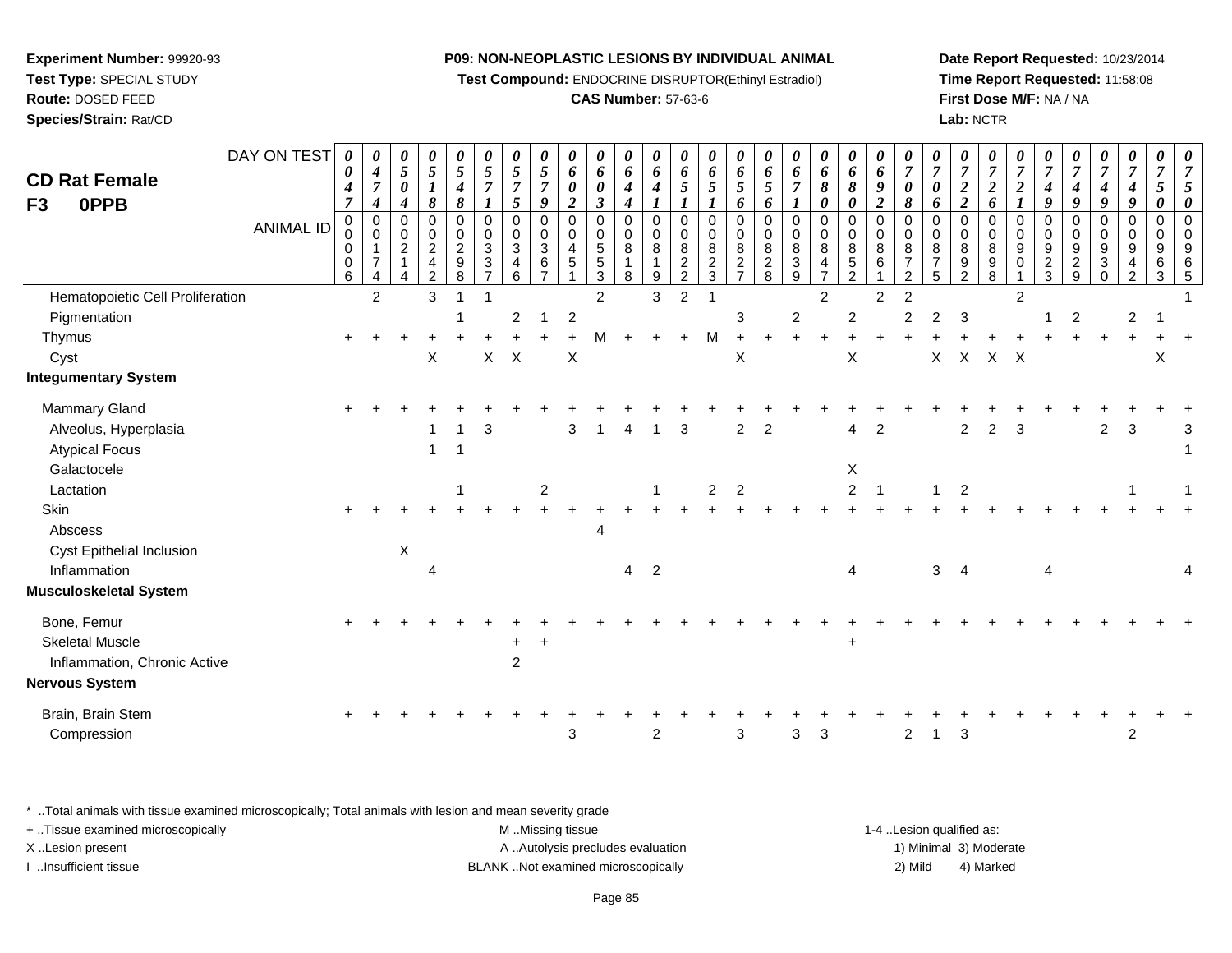**Test Compound:** ENDOCRINE DISRUPTOR(Ethinyl Estradiol)

#### **CAS Number:** 57-63-6

**Date Report Requested:** 10/23/2014**Time Report Requested:** 11:58:08**First Dose M/F:** NA / NA**Lab:** NCTR

| <b>CD Rat Female</b><br>F3<br>0PPB                                                     | DAY ON TEST<br><b>ANIMAL ID</b> | 0<br>0<br>$\boldsymbol{4}$<br>$\overline{7}$<br>$\mathbf 0$<br>0<br>0 | $\boldsymbol{\theta}$<br>$\boldsymbol{4}$<br>$\overline{7}$<br>$\boldsymbol{4}$<br>$\pmb{0}$<br>$\mathbf 0$<br>$\mathbf{1}$<br>$\overline{7}$ | $\pmb{\theta}$<br>5<br>$\boldsymbol{\theta}$<br>4<br>0<br>$\mathbf 0$<br>$\sqrt{2}$<br>$\mathbf{1}$ | 0<br>5<br>$\boldsymbol{l}$<br>8<br>$\pmb{0}$<br>$\mathbf 0$<br>$\overline{2}$<br>4 | 0<br>5<br>4<br>$\pmb{8}$<br>$\mathbf 0$<br>$\Omega$<br>$\overline{2}$<br>9 | 0<br>5<br>$\boldsymbol{l}$<br>$\mathbf 0$<br>0<br>$\mathbf{3}$<br>$\mathbf{3}$ | 0<br>5<br>$\overline{7}$<br>5<br>$\mathsf 0$<br>$\pmb{0}$<br>$\sqrt{3}$<br>4 | $\boldsymbol{\theta}$<br>$\sqrt{5}$<br>$\overline{7}$<br>9<br>$\pmb{0}$<br>$\mathbf 0$<br>$\sqrt{3}$<br>6 | $\pmb{\theta}$<br>6<br>$\boldsymbol{\theta}$<br>$\boldsymbol{2}$<br>$\mathbf 0$<br>$\mathbf 0$<br>$\overline{4}$<br>$\sqrt{5}$ | 0<br>6<br>0<br>3<br>$\pmb{0}$<br>$\Omega$<br>5<br>5 | 0<br>6<br>$\boldsymbol{4}$<br>$\boldsymbol{4}$<br>$\mathbf 0$<br>$\Omega$<br>8 | 0<br>6<br>4<br>$\mathbf 0$<br>$\mathbf 0$<br>8 | $\boldsymbol{\theta}$<br>6<br>5<br>$\mathsf 0$<br>$\mathbf 0$<br>8<br>$\overline{c}$ | $\boldsymbol{\theta}$<br>6<br>5<br>$\pmb{0}$<br>$\mathbf 0$<br>8<br>$\overline{c}$ | $\boldsymbol{\theta}$<br>6<br>5<br>6<br>$\pmb{0}$<br>$\mathbf 0$<br>8<br>$\overline{c}$ | 0<br>6<br>5<br>6<br>$\mathbf 0$<br>0<br>8<br>$\overline{c}$ | 0<br>6<br>$\overline{7}$<br>$\pmb{0}$<br>$\mathbf 0$<br>8<br>3 | 0<br>6<br>8<br>0<br>0<br>$\mathbf 0$<br>8<br>4 | $\boldsymbol{\theta}$<br>6<br>8<br>$\boldsymbol{\theta}$<br>$\boldsymbol{0}$<br>$\mathbf 0$<br>$\, 8$<br>$\sqrt{5}$ | 0<br>6<br>9<br>$\boldsymbol{2}$<br>$\mathbf 0$<br>$\Omega$<br>8<br>6 | 0<br>$\overline{7}$<br>$\boldsymbol{\theta}$<br>8<br>$\mathbf 0$<br>$\Omega$<br>8<br>$\overline{7}$ | 0<br>$\overline{7}$<br>0<br>6<br>$\Omega$<br>$\Omega$<br>8<br>$\overline{7}$ | 0<br>$\overline{7}$<br>$\boldsymbol{2}$<br>$\overline{2}$<br>$\pmb{0}$<br>0<br>8<br>9 | $\pmb{\theta}$<br>$\overline{7}$<br>$\boldsymbol{2}$<br>6<br>$\mathbf 0$<br>$\Omega$<br>8<br>9 | 0<br>$\overline{7}$<br>$\boldsymbol{2}$<br>$\mathbf 0$<br>$\Omega$<br>9<br>0 | 0<br>$\overline{7}$<br>$\boldsymbol{4}$<br>9<br>$\mathbf 0$<br>$\Omega$<br>9<br>$\overline{c}$ | 0<br>$\overline{7}$<br>4<br>9<br>0<br>$\mathbf 0$<br>9<br>$\overline{c}$ | 0<br>$\boldsymbol{7}$<br>$\boldsymbol{4}$<br>9<br>$\pmb{0}$<br>$\mathbf 0$<br>$9\,$<br>3 | 0<br>$\overline{7}$<br>$\boldsymbol{4}$<br>9<br>$\pmb{0}$<br>$\Omega$<br>9<br>4 | $\boldsymbol{\theta}$<br>$\overline{7}$<br>5<br>0<br>$\mathbf 0$<br>0<br>9<br>6 | $\overline{7}$<br>5<br>$\boldsymbol{\theta}$<br>$\mathbf 0$<br>$\Omega$<br>9<br>6 |
|----------------------------------------------------------------------------------------|---------------------------------|-----------------------------------------------------------------------|-----------------------------------------------------------------------------------------------------------------------------------------------|-----------------------------------------------------------------------------------------------------|------------------------------------------------------------------------------------|----------------------------------------------------------------------------|--------------------------------------------------------------------------------|------------------------------------------------------------------------------|-----------------------------------------------------------------------------------------------------------|--------------------------------------------------------------------------------------------------------------------------------|-----------------------------------------------------|--------------------------------------------------------------------------------|------------------------------------------------|--------------------------------------------------------------------------------------|------------------------------------------------------------------------------------|-----------------------------------------------------------------------------------------|-------------------------------------------------------------|----------------------------------------------------------------|------------------------------------------------|---------------------------------------------------------------------------------------------------------------------|----------------------------------------------------------------------|-----------------------------------------------------------------------------------------------------|------------------------------------------------------------------------------|---------------------------------------------------------------------------------------|------------------------------------------------------------------------------------------------|------------------------------------------------------------------------------|------------------------------------------------------------------------------------------------|--------------------------------------------------------------------------|------------------------------------------------------------------------------------------|---------------------------------------------------------------------------------|---------------------------------------------------------------------------------|-----------------------------------------------------------------------------------|
|                                                                                        |                                 | 6                                                                     | Δ                                                                                                                                             |                                                                                                     | $\overline{2}$                                                                     | 8                                                                          |                                                                                | 6                                                                            | $\overline{7}$                                                                                            | $\overline{ }$                                                                                                                 | 3                                                   |                                                                                | 9                                              | $\overline{2}$                                                                       | $\mathbf{3}$                                                                       | $\overline{ }$                                                                          | 8                                                           | 9                                                              |                                                | $\overline{2}$                                                                                                      |                                                                      | ົ                                                                                                   | 5                                                                            | $\overline{2}$                                                                        | 8                                                                                              |                                                                              | 3                                                                                              | 9                                                                        | $\Omega$                                                                                 | $\overline{2}$                                                                  | 3                                                                               | -5                                                                                |
| Brain, Cerebellum<br>Hydrocephalus                                                     |                                 | $+$                                                                   |                                                                                                                                               |                                                                                                     |                                                                                    |                                                                            |                                                                                |                                                                              |                                                                                                           | $\overline{2}$                                                                                                                 |                                                     |                                                                                |                                                |                                                                                      |                                                                                    |                                                                                         |                                                             |                                                                |                                                |                                                                                                                     |                                                                      |                                                                                                     |                                                                              |                                                                                       |                                                                                                |                                                                              |                                                                                                | М                                                                        |                                                                                          |                                                                                 |                                                                                 |                                                                                   |
| Brain, Cerebrum                                                                        |                                 |                                                                       |                                                                                                                                               |                                                                                                     |                                                                                    |                                                                            |                                                                                |                                                                              |                                                                                                           |                                                                                                                                |                                                     |                                                                                |                                                |                                                                                      |                                                                                    |                                                                                         |                                                             |                                                                |                                                |                                                                                                                     |                                                                      |                                                                                                     |                                                                              |                                                                                       |                                                                                                |                                                                              |                                                                                                |                                                                          |                                                                                          |                                                                                 |                                                                                 |                                                                                   |
| Hydrocephalus<br><b>Respiratory System</b>                                             |                                 |                                                                       |                                                                                                                                               |                                                                                                     |                                                                                    |                                                                            |                                                                                |                                                                              |                                                                                                           |                                                                                                                                |                                                     |                                                                                |                                                |                                                                                      |                                                                                    | 2                                                                                       |                                                             |                                                                |                                                |                                                                                                                     |                                                                      |                                                                                                     |                                                                              |                                                                                       |                                                                                                |                                                                              |                                                                                                |                                                                          |                                                                                          |                                                                                 |                                                                                 |                                                                                   |
|                                                                                        |                                 |                                                                       |                                                                                                                                               |                                                                                                     |                                                                                    |                                                                            |                                                                                |                                                                              |                                                                                                           |                                                                                                                                |                                                     |                                                                                |                                                |                                                                                      |                                                                                    |                                                                                         |                                                             |                                                                |                                                |                                                                                                                     |                                                                      |                                                                                                     |                                                                              |                                                                                       |                                                                                                |                                                                              |                                                                                                |                                                                          |                                                                                          |                                                                                 |                                                                                 |                                                                                   |
| Lung<br>Alveolar Epith, Hyperplasia                                                    |                                 |                                                                       |                                                                                                                                               |                                                                                                     |                                                                                    |                                                                            |                                                                                |                                                                              |                                                                                                           |                                                                                                                                |                                                     | 3                                                                              |                                                |                                                                                      |                                                                                    |                                                                                         |                                                             |                                                                |                                                |                                                                                                                     |                                                                      |                                                                                                     |                                                                              |                                                                                       |                                                                                                |                                                                              |                                                                                                |                                                                          |                                                                                          |                                                                                 |                                                                                 |                                                                                   |
| Artery, Mineralization                                                                 |                                 |                                                                       |                                                                                                                                               |                                                                                                     |                                                                                    |                                                                            |                                                                                |                                                                              |                                                                                                           |                                                                                                                                |                                                     |                                                                                |                                                |                                                                                      |                                                                                    |                                                                                         |                                                             |                                                                |                                                |                                                                                                                     |                                                                      |                                                                                                     |                                                                              |                                                                                       |                                                                                                |                                                                              |                                                                                                |                                                                          |                                                                                          |                                                                                 |                                                                                 |                                                                                   |
| Hemorrhage                                                                             |                                 |                                                                       |                                                                                                                                               |                                                                                                     |                                                                                    |                                                                            |                                                                                |                                                                              |                                                                                                           | $\overline{2}$                                                                                                                 |                                                     |                                                                                |                                                |                                                                                      |                                                                                    |                                                                                         |                                                             |                                                                |                                                |                                                                                                                     |                                                                      |                                                                                                     |                                                                              |                                                                                       |                                                                                                |                                                                              |                                                                                                |                                                                          |                                                                                          | 2                                                                               |                                                                                 |                                                                                   |
| Infiltration Cellular, Histiocyte<br>Inflammation                                      |                                 |                                                                       |                                                                                                                                               |                                                                                                     |                                                                                    |                                                                            |                                                                                | -1                                                                           |                                                                                                           |                                                                                                                                |                                                     |                                                                                |                                                |                                                                                      |                                                                                    | $\overline{c}$<br>2                                                                     | $\overline{1}$                                              |                                                                |                                                |                                                                                                                     |                                                                      |                                                                                                     |                                                                              | 1                                                                                     |                                                                                                | $\overline{1}$                                                               |                                                                                                |                                                                          |                                                                                          |                                                                                 |                                                                                 |                                                                                   |
| <b>Nose</b>                                                                            |                                 |                                                                       |                                                                                                                                               |                                                                                                     |                                                                                    |                                                                            |                                                                                |                                                                              |                                                                                                           |                                                                                                                                |                                                     |                                                                                |                                                |                                                                                      |                                                                                    |                                                                                         |                                                             |                                                                |                                                |                                                                                                                     |                                                                      |                                                                                                     |                                                                              |                                                                                       |                                                                                                |                                                                              |                                                                                                |                                                                          |                                                                                          |                                                                                 |                                                                                 |                                                                                   |
| Goblet Cell, Hyperplasia                                                               |                                 |                                                                       |                                                                                                                                               |                                                                                                     |                                                                                    |                                                                            |                                                                                |                                                                              |                                                                                                           |                                                                                                                                |                                                     |                                                                                |                                                |                                                                                      |                                                                                    | 2                                                                                       |                                                             |                                                                |                                                | $\overline{2}$                                                                                                      |                                                                      |                                                                                                     |                                                                              |                                                                                       |                                                                                                |                                                                              |                                                                                                |                                                                          |                                                                                          |                                                                                 |                                                                                 |                                                                                   |
| Inflammation                                                                           |                                 |                                                                       |                                                                                                                                               |                                                                                                     |                                                                                    |                                                                            |                                                                                |                                                                              |                                                                                                           |                                                                                                                                |                                                     |                                                                                | $\overline{c}$                                 |                                                                                      |                                                                                    |                                                                                         |                                                             |                                                                |                                                |                                                                                                                     |                                                                      |                                                                                                     |                                                                              |                                                                                       |                                                                                                | $\overline{2}$                                                               | $\overline{1}$                                                                                 |                                                                          |                                                                                          |                                                                                 |                                                                                 |                                                                                   |
| Nasolacrim Dct, Inflammation                                                           |                                 |                                                                       |                                                                                                                                               |                                                                                                     | $\overline{2}$                                                                     | $\overline{2}$                                                             | $\overline{2}$                                                                 | 2                                                                            |                                                                                                           | $\overline{c}$                                                                                                                 |                                                     |                                                                                |                                                |                                                                                      | $\overline{2}$                                                                     |                                                                                         | 1                                                           |                                                                | $\overline{2}$                                 | $\overline{2}$                                                                                                      | $\overline{2}$                                                       |                                                                                                     |                                                                              |                                                                                       | $\overline{2}$                                                                                 |                                                                              |                                                                                                |                                                                          |                                                                                          |                                                                                 | 2                                                                               | $\overline{2}$                                                                    |
| Olfactory Epi, Hyaline Droplet                                                         |                                 |                                                                       |                                                                                                                                               |                                                                                                     |                                                                                    |                                                                            |                                                                                | 3                                                                            |                                                                                                           | $\overline{2}$                                                                                                                 |                                                     |                                                                                |                                                |                                                                                      | $\overline{2}$                                                                     |                                                                                         |                                                             |                                                                |                                                |                                                                                                                     | 2                                                                    | 2                                                                                                   |                                                                              | $\overline{2}$                                                                        |                                                                                                |                                                                              |                                                                                                |                                                                          |                                                                                          | 2                                                                               | $\overline{2}$                                                                  |                                                                                   |
| Respirat Epith, Hyperplasia<br>Trachea<br>Inflammation<br><b>Special Senses System</b> |                                 |                                                                       |                                                                                                                                               |                                                                                                     |                                                                                    |                                                                            |                                                                                |                                                                              |                                                                                                           |                                                                                                                                |                                                     |                                                                                |                                                |                                                                                      |                                                                                    |                                                                                         |                                                             |                                                                |                                                |                                                                                                                     |                                                                      |                                                                                                     |                                                                              |                                                                                       |                                                                                                |                                                                              |                                                                                                |                                                                          |                                                                                          |                                                                                 |                                                                                 |                                                                                   |
| Eye<br>Bilateral, Retina, Degeneration                                                 |                                 |                                                                       |                                                                                                                                               |                                                                                                     |                                                                                    |                                                                            |                                                                                |                                                                              |                                                                                                           |                                                                                                                                |                                                     |                                                                                |                                                |                                                                                      |                                                                                    |                                                                                         |                                                             |                                                                |                                                |                                                                                                                     |                                                                      |                                                                                                     |                                                                              |                                                                                       |                                                                                                |                                                                              |                                                                                                |                                                                          |                                                                                          |                                                                                 | 3                                                                               |                                                                                   |
|                                                                                        |                                 |                                                                       |                                                                                                                                               |                                                                                                     |                                                                                    |                                                                            |                                                                                |                                                                              |                                                                                                           |                                                                                                                                |                                                     |                                                                                |                                                |                                                                                      |                                                                                    |                                                                                         |                                                             |                                                                |                                                |                                                                                                                     |                                                                      |                                                                                                     |                                                                              |                                                                                       |                                                                                                |                                                                              |                                                                                                |                                                                          |                                                                                          |                                                                                 |                                                                                 |                                                                                   |

\* ..Total animals with tissue examined microscopically; Total animals with lesion and mean severity grade

| + Tissue examined microscopically | M Missing tissue                   | 1-4 Lesion qualified as: |                        |
|-----------------------------------|------------------------------------|--------------------------|------------------------|
| X Lesion present                  | A Autolysis precludes evaluation   |                          | 1) Minimal 3) Moderate |
| …Insufficient tissue              | BLANK Not examined microscopically | 2) Mild                  | 4) Marked              |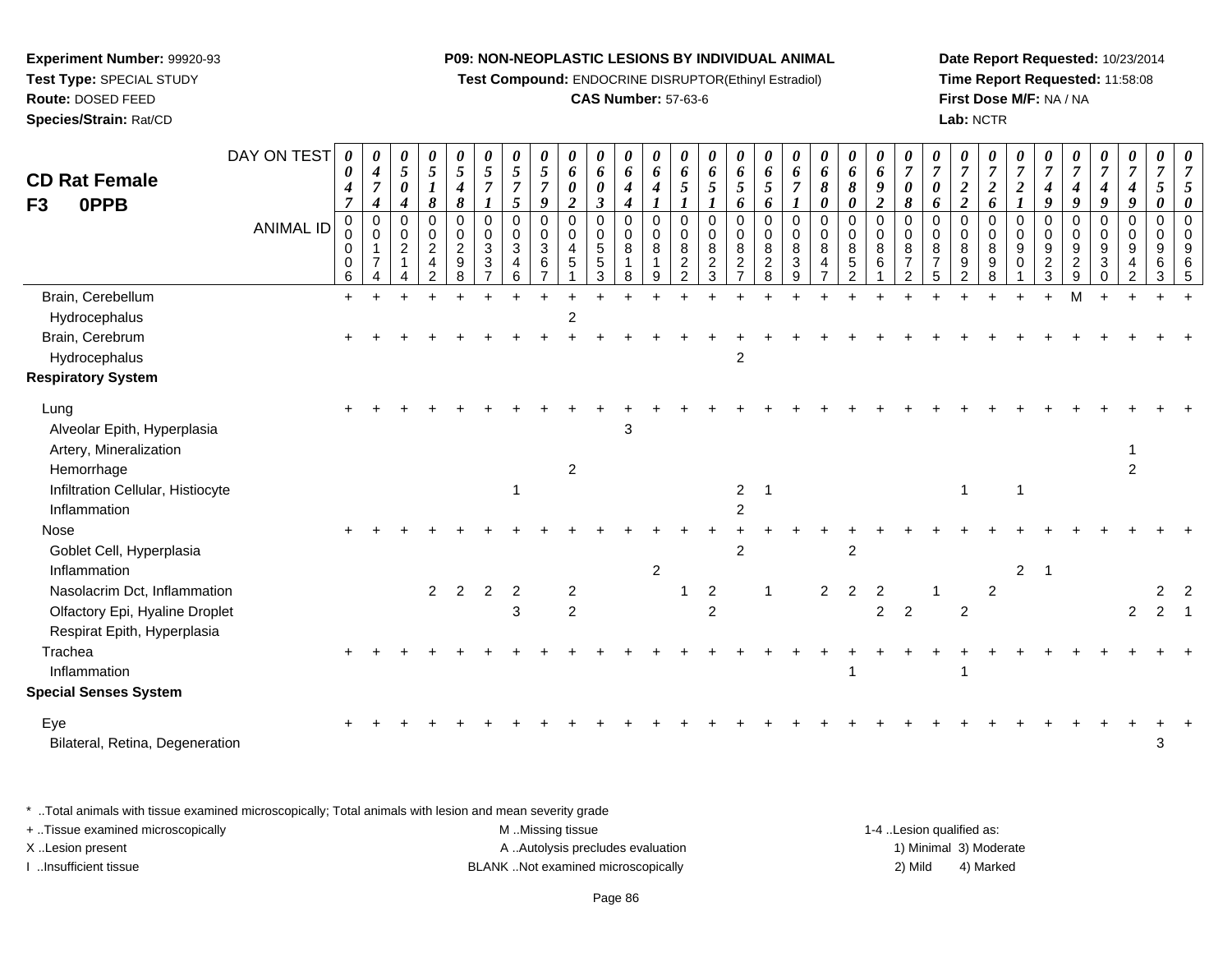**Test Compound:** ENDOCRINE DISRUPTOR(Ethinyl Estradiol)

### **CAS Number:** 57-63-6

**Date Report Requested:** 10/23/2014**Time Report Requested:** 11:58:09**First Dose M/F:** NA / NA**Lab:** NCTR

| <b>CD Rat Female</b><br>0PPB<br>F <sub>3</sub> | DAY ON TEST<br><b>ANIMAL ID</b> | $\boldsymbol{\theta}$<br>0<br>4<br>0<br>0<br>$\pmb{0}$<br>6 | $\boldsymbol{\theta}$<br>4<br>$\overline{7}$<br>4<br>$_{\rm 0}^{\rm 0}$<br>$\overline{ }$<br>4 | 0<br>5<br>0<br>4<br>0<br>0<br>$\overline{c}$<br>$\overline{A}$ | $\boldsymbol{\theta}$<br>5<br>$\boldsymbol{l}$<br>8<br>$\boldsymbol{0}$<br>$\pmb{0}$<br>$\overline{c}$<br>$\overline{4}$<br>$\overline{2}$ | $\pmb{\theta}$<br>5<br>4<br>8<br>0<br>$\mathbf 0$<br>$\overline{2}$<br>9<br>8 | 0<br>5<br>0<br>$\mathbf{3}$<br>$\sqrt{3}$<br>$\overline{\phantom{a}}$ | 0<br>5<br>$\overline{ }$<br>0<br>$\pmb{0}$<br>$\sqrt{3}$<br>4<br>6 | 0<br>5<br>7<br>O<br>0<br>0<br>$\mathbf{3}$<br>6 | $\boldsymbol{\theta}$<br>6<br>$\boldsymbol{\theta}$<br>2<br>$\pmb{0}$<br>$\pmb{0}$<br>$\overline{4}$<br>$\sqrt{5}$ | $\boldsymbol{\theta}$<br>6<br>$\boldsymbol{\theta}$<br>3<br>0<br>$\pmb{0}$<br>5<br>$\sqrt{5}$<br>3 | $\boldsymbol{\theta}$<br>6<br>4<br>$\mathbf 0$<br>8<br>8 | 0<br>6<br>0<br>$\mathbf 0$<br>8<br>9 | 0<br>6<br>5<br>0<br>0<br>$\,8\,$<br>$\overline{c}$<br>$\mathfrak{p}$ | 0<br>6<br>$\mathfrak{F}$<br>0<br>$\pmb{0}$<br>$\bf 8$<br>$\boldsymbol{2}$<br>3 | 0<br>6<br>5<br>6<br>0<br>$\pmb{0}$<br>8<br>$\overline{c}$ | $\boldsymbol{\theta}$<br>6<br>5<br>o<br>$\pmb{0}$<br>8<br>$\overline{2}$<br>8 | 0<br>6<br>$\overline{7}$<br>0<br>$\pmb{0}$<br>8<br>$\sqrt{3}$<br>9 | $\boldsymbol{\theta}$<br>6<br>8<br>0<br>$\boldsymbol{0}$<br>8<br>4<br>$\overline{ }$ | 0<br>6<br>$\pmb{8}$<br>0<br>$\mathbf 0$<br>8<br>5<br>C | $\boldsymbol{\theta}$<br>6<br>9<br>$\mathbf 0$<br>8<br>6 | 0<br>0<br>ð<br>0<br>8<br>◠ | 0<br>$\overline{7}$<br>0<br>6<br>$\mathbf 0$<br>0<br>8<br>$\overline{ }$<br>5 | $\pmb{\theta}$<br>$\overline{7}$<br>$\boldsymbol{2}$<br>$\overline{2}$<br>$\pmb{0}$<br>8<br>9<br>2 | $\boldsymbol{\theta}$<br>$\overline{7}$<br>$\boldsymbol{2}$<br>6<br>0<br>$\pmb{0}$<br>8<br>9<br>8 | 0<br>7<br>$\overline{c}$<br>0<br>9<br>$\Omega$ | 0<br>7<br>4<br>O<br>0<br>0<br>9<br>$\overline{c}$<br>3 | 0<br>$\boldsymbol{0}$<br>0<br>$\pmb{0}$<br>9<br>$\overline{2}$<br>9 | $\pmb{\theta}$<br>4<br>$\boldsymbol{0}$<br>0<br>9<br>$\sqrt{3}$<br>$\Omega$ | $\boldsymbol{\theta}$<br>$\overline{ }$<br>4<br>O<br>0<br>0<br>9<br>4<br>2 | $\boldsymbol{\theta}$<br>$\overline{7}$<br>5<br>9<br>6<br>3 | $\boldsymbol{\theta}$<br>$\overline{7}$<br>5<br>$\boldsymbol{\theta}$<br>0<br>$\pmb{0}$<br>$\boldsymbol{9}$<br>$\,6\,$<br>5 |
|------------------------------------------------|---------------------------------|-------------------------------------------------------------|------------------------------------------------------------------------------------------------|----------------------------------------------------------------|--------------------------------------------------------------------------------------------------------------------------------------------|-------------------------------------------------------------------------------|-----------------------------------------------------------------------|--------------------------------------------------------------------|-------------------------------------------------|--------------------------------------------------------------------------------------------------------------------|----------------------------------------------------------------------------------------------------|----------------------------------------------------------|--------------------------------------|----------------------------------------------------------------------|--------------------------------------------------------------------------------|-----------------------------------------------------------|-------------------------------------------------------------------------------|--------------------------------------------------------------------|--------------------------------------------------------------------------------------|--------------------------------------------------------|----------------------------------------------------------|----------------------------|-------------------------------------------------------------------------------|----------------------------------------------------------------------------------------------------|---------------------------------------------------------------------------------------------------|------------------------------------------------|--------------------------------------------------------|---------------------------------------------------------------------|-----------------------------------------------------------------------------|----------------------------------------------------------------------------|-------------------------------------------------------------|-----------------------------------------------------------------------------------------------------------------------------|
| Inflammation                                   |                                 |                                                             |                                                                                                |                                                                |                                                                                                                                            |                                                                               |                                                                       | 3                                                                  |                                                 |                                                                                                                    |                                                                                                    |                                                          |                                      |                                                                      |                                                                                |                                                           |                                                                               |                                                                    |                                                                                      |                                                        |                                                          |                            |                                                                               |                                                                                                    |                                                                                                   |                                                |                                                        |                                                                     |                                                                             |                                                                            |                                                             |                                                                                                                             |
| Retina, Degeneration                           |                                 |                                                             |                                                                                                |                                                                |                                                                                                                                            |                                                                               |                                                                       |                                                                    |                                                 |                                                                                                                    |                                                                                                    |                                                          |                                      |                                                                      |                                                                                |                                                           |                                                                               |                                                                    |                                                                                      |                                                        |                                                          |                            |                                                                               |                                                                                                    |                                                                                                   | $\overline{2}$                                 |                                                        |                                                                     |                                                                             |                                                                            |                                                             |                                                                                                                             |
| Harderian Gland                                |                                 |                                                             |                                                                                                |                                                                |                                                                                                                                            |                                                                               |                                                                       |                                                                    |                                                 |                                                                                                                    |                                                                                                    |                                                          |                                      |                                                                      |                                                                                |                                                           |                                                                               |                                                                    |                                                                                      |                                                        |                                                          |                            |                                                                               |                                                                                                    |                                                                                                   |                                                |                                                        |                                                                     |                                                                             |                                                                            |                                                             |                                                                                                                             |
| Hyperplasia                                    |                                 |                                                             |                                                                                                |                                                                |                                                                                                                                            |                                                                               |                                                                       |                                                                    |                                                 |                                                                                                                    |                                                                                                    |                                                          |                                      |                                                                      |                                                                                |                                                           |                                                                               |                                                                    |                                                                                      | $\overline{c}$                                         |                                                          |                            |                                                                               |                                                                                                    |                                                                                                   |                                                |                                                        |                                                                     |                                                                             |                                                                            |                                                             |                                                                                                                             |
| Infiltration Cellular, Lymphocyte              |                                 |                                                             |                                                                                                |                                                                |                                                                                                                                            |                                                                               |                                                                       |                                                                    |                                                 |                                                                                                                    |                                                                                                    |                                                          |                                      |                                                                      |                                                                                |                                                           |                                                                               |                                                                    |                                                                                      |                                                        |                                                          |                            |                                                                               |                                                                                                    |                                                                                                   |                                                |                                                        |                                                                     |                                                                             |                                                                            |                                                             |                                                                                                                             |
| Inflammation                                   |                                 |                                                             |                                                                                                |                                                                |                                                                                                                                            |                                                                               |                                                                       |                                                                    |                                                 |                                                                                                                    |                                                                                                    | $\overline{2}$                                           |                                      |                                                                      |                                                                                |                                                           |                                                                               |                                                                    |                                                                                      |                                                        |                                                          |                            |                                                                               |                                                                                                    |                                                                                                   |                                                |                                                        |                                                                     |                                                                             |                                                                            |                                                             |                                                                                                                             |
| <b>Urinary System</b>                          |                                 |                                                             |                                                                                                |                                                                |                                                                                                                                            |                                                                               |                                                                       |                                                                    |                                                 |                                                                                                                    |                                                                                                    |                                                          |                                      |                                                                      |                                                                                |                                                           |                                                                               |                                                                    |                                                                                      |                                                        |                                                          |                            |                                                                               |                                                                                                    |                                                                                                   |                                                |                                                        |                                                                     |                                                                             |                                                                            |                                                             |                                                                                                                             |
| Kidney                                         |                                 | $\pm$                                                       |                                                                                                |                                                                |                                                                                                                                            |                                                                               |                                                                       |                                                                    |                                                 |                                                                                                                    |                                                                                                    |                                                          |                                      |                                                                      |                                                                                |                                                           |                                                                               |                                                                    |                                                                                      |                                                        |                                                          |                            |                                                                               |                                                                                                    |                                                                                                   |                                                |                                                        |                                                                     |                                                                             |                                                                            |                                                             |                                                                                                                             |
| Cyst                                           |                                 |                                                             |                                                                                                |                                                                | X                                                                                                                                          |                                                                               | $\mathsf X$                                                           |                                                                    |                                                 |                                                                                                                    |                                                                                                    |                                                          |                                      |                                                                      |                                                                                |                                                           |                                                                               | X                                                                  |                                                                                      | $\boldsymbol{\mathsf{X}}$                              |                                                          |                            |                                                                               |                                                                                                    |                                                                                                   | X                                              |                                                        |                                                                     |                                                                             |                                                                            | X                                                           |                                                                                                                             |
| Hydronephrosis                                 |                                 |                                                             |                                                                                                |                                                                |                                                                                                                                            |                                                                               |                                                                       |                                                                    |                                                 |                                                                                                                    |                                                                                                    |                                                          |                                      |                                                                      |                                                                                |                                                           |                                                                               |                                                                    |                                                                                      |                                                        |                                                          |                            |                                                                               |                                                                                                    |                                                                                                   |                                                |                                                        |                                                                     |                                                                             |                                                                            |                                                             |                                                                                                                             |
| Inflammation                                   |                                 |                                                             |                                                                                                |                                                                |                                                                                                                                            |                                                                               |                                                                       |                                                                    |                                                 |                                                                                                                    |                                                                                                    |                                                          |                                      |                                                                      |                                                                                |                                                           |                                                                               |                                                                    |                                                                                      |                                                        |                                                          |                            |                                                                               |                                                                                                    |                                                                                                   |                                                |                                                        |                                                                     |                                                                             |                                                                            |                                                             |                                                                                                                             |
| Mineralization                                 |                                 |                                                             | 3                                                                                              | 3                                                              |                                                                                                                                            | $\overline{1}$                                                                |                                                                       |                                                                    |                                                 |                                                                                                                    | $\overline{c}$                                                                                     |                                                          | 2                                    |                                                                      | 3                                                                              | 2                                                         | 2                                                                             |                                                                    |                                                                                      |                                                        |                                                          |                            |                                                                               |                                                                                                    | $\mathbf 1$                                                                                       |                                                |                                                        | $\overline{2}$                                                      |                                                                             |                                                                            |                                                             |                                                                                                                             |
| Nephropathy                                    |                                 |                                                             |                                                                                                |                                                                |                                                                                                                                            |                                                                               |                                                                       |                                                                    |                                                 |                                                                                                                    |                                                                                                    |                                                          |                                      |                                                                      |                                                                                |                                                           | 2                                                                             |                                                                    |                                                                                      |                                                        |                                                          |                            |                                                                               |                                                                                                    |                                                                                                   |                                                |                                                        |                                                                     |                                                                             |                                                                            | $\overline{2}$                                              |                                                                                                                             |
| <b>Urinary Bladder</b>                         |                                 |                                                             |                                                                                                |                                                                |                                                                                                                                            |                                                                               |                                                                       |                                                                    |                                                 |                                                                                                                    |                                                                                                    |                                                          |                                      |                                                                      |                                                                                |                                                           |                                                                               |                                                                    |                                                                                      |                                                        |                                                          |                            |                                                                               |                                                                                                    |                                                                                                   |                                                |                                                        |                                                                     |                                                                             |                                                                            |                                                             |                                                                                                                             |
|                                                |                                 |                                                             |                                                                                                |                                                                |                                                                                                                                            |                                                                               |                                                                       |                                                                    |                                                 |                                                                                                                    |                                                                                                    |                                                          |                                      |                                                                      |                                                                                |                                                           |                                                                               |                                                                    |                                                                                      |                                                        |                                                          |                            |                                                                               |                                                                                                    |                                                                                                   |                                                |                                                        |                                                                     |                                                                             |                                                                            |                                                             |                                                                                                                             |

\* ..Total animals with tissue examined microscopically; Total animals with lesion and mean severity grade

+ ..Tissue examined microscopically examined microscopically examined as:  $M$  ..Missing tissue 1-4 ..Lesion qualified as:

**Experiment Number:** 99920-93**Test Type:** SPECIAL STUDY**Route:** DOSED FEED**Species/Strain:** Rat/CD

X..Lesion present **A ..Autolysis precludes evaluation** A ..Autolysis precludes evaluation 1) Minimal 3) Moderate I ..Insufficient tissue BLANK ..Not examined microscopically 2) Mild 4) Marked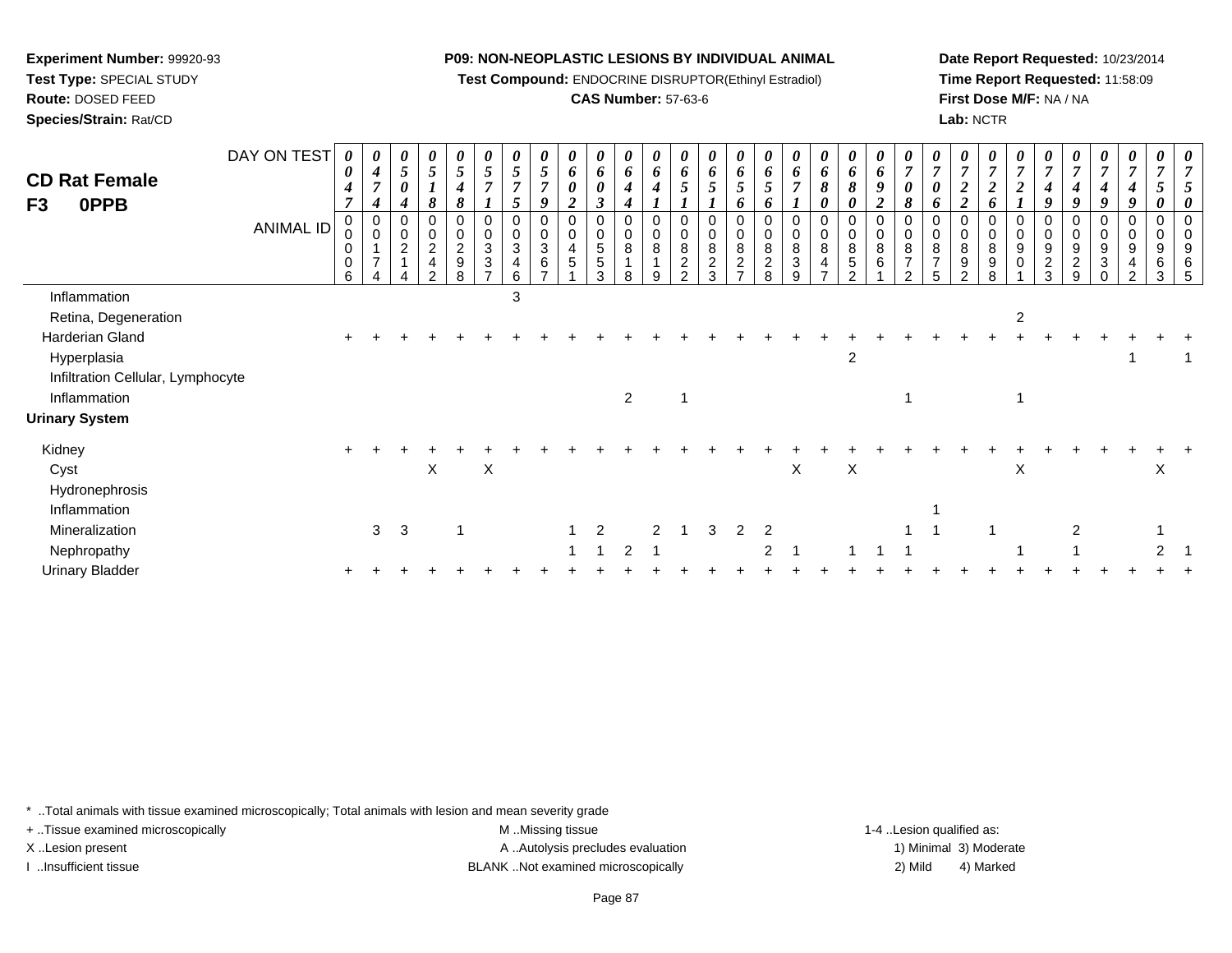**Test Compound:** ENDOCRINE DISRUPTOR(Ethinyl Estradiol)

### **CAS Number:** 57-63-6

*0 7*

*0 7*

*0 7*

*0 7*

*0 7*

*0 7*

*0 7*

*0 7*

*0 7*

*0 7*

*0 7*

**Date Report Requested:** 10/23/2014**Time Report Requested:** 11:58:09**First Dose M/F:** NA / NA**Lab:** NCTR

\* ..Total animals with tissue examined microscopically; Total animals with lesion and mean severity grade

DAY ON TEST *0 7*

*0 7*

*0 7*

*0 7*

*0 7*

*0 7*

*0 7*

*0 7*

*0 7*

*0 7*

| <b>CD Rat Female</b><br>0PPB<br>F <sub>3</sub> | 5<br>0                | 4<br>9                                                    | $\sqrt{5}$<br>$\pmb{\theta}$        | $\mathfrak{s}$<br>$\pmb{\theta}$  | 7<br>$\sqrt{5}$<br>$\pmb{\theta}$                   | 7<br>5<br>$\pmb{\theta}$                                             | 7<br>5<br>$\boldsymbol{\theta}$           | 4<br>9                                          | $\boldsymbol{9}$                               | 4<br>9                                     | 4<br>$\boldsymbol{9}$                                     | $\mathfrak{s}$<br>4                | $\mathfrak{s}$<br>4                                           | 7<br>5<br>$\boldsymbol{4}$                 | $\mathfrak{s}$<br>$\boldsymbol{\beta}$                         | 5<br>5                              | $\mathfrak{s}$<br>5          | 5<br>$\boldsymbol{4}$          | $\sqrt{5}$<br>$\sqrt{5}$                                                             | $\mathfrak{s}$<br>5 | 7<br>5<br>3                             |                       |     |
|------------------------------------------------|-----------------------|-----------------------------------------------------------|-------------------------------------|-----------------------------------|-----------------------------------------------------|----------------------------------------------------------------------|-------------------------------------------|-------------------------------------------------|------------------------------------------------|--------------------------------------------|-----------------------------------------------------------|------------------------------------|---------------------------------------------------------------|--------------------------------------------|----------------------------------------------------------------|-------------------------------------|------------------------------|--------------------------------|--------------------------------------------------------------------------------------|---------------------|-----------------------------------------|-----------------------|-----|
| <b>ANIMAL ID</b>                               | 0<br>0<br>9<br>6<br>6 | 0<br>$\mathbf 0$<br>9<br>$\overline{6}$<br>$\overline{7}$ | 0<br>0<br>$\frac{9}{7}$<br>$\Omega$ | $\mathbf 0$<br>0<br>$\frac{9}{7}$ | 0<br>$\mathbf 0$<br>$\frac{9}{7}$<br>$\mathfrak{p}$ | $\overline{0}$<br>$\pmb{0}$<br>9<br>$\overline{7}$<br>$\overline{7}$ | $\overline{0}$<br>0<br>$\frac{9}{7}$<br>8 | $\overline{0}$<br>0<br>9<br>$\overline{7}$<br>9 | $\mathbf 0$<br>0<br>$\boldsymbol{9}$<br>8<br>3 | $\overline{0}$<br>0<br>$\overline{c}$<br>6 | $\mathbf 0$<br>$\mathbf{1}$<br>$\pmb{0}$<br>$\frac{2}{7}$ | $\mathbf 0$<br>1<br>$\pmb{0}$<br>8 | $\pmb{0}$<br>$\mathbf{1}$<br>$\pmb{0}$<br>8<br>$\overline{2}$ | $\mathbf 0$<br>$\mathbf{1}$<br>0<br>8<br>5 | $\Omega$<br>$\mathbf{1}$<br>$\pmb{0}$<br>$\boldsymbol{9}$<br>6 | $\Omega$<br>1<br>1<br>$\frac{2}{2}$ | 0<br>1<br>1<br>$\frac{2}{3}$ | $\Omega$<br>1<br>$\frac{2}{7}$ | $\mathbf 0$<br>$\mathbf{1}$<br>$\mathbf{1}$<br>$\ensuremath{\mathsf{3}}$<br>$\Omega$ | 0<br>1<br>1<br>3    | 0<br>1<br>$\mathbf{1}$<br>$\frac{3}{5}$ | <i><b>*TOTALS</b></i> |     |
| <b>Alimentary System</b>                       |                       |                                                           |                                     |                                   |                                                     |                                                                      |                                           |                                                 |                                                |                                            |                                                           |                                    |                                                               |                                            |                                                                |                                     |                              |                                |                                                                                      |                     |                                         |                       |     |
| Esophagus                                      |                       |                                                           |                                     |                                   |                                                     |                                                                      |                                           |                                                 |                                                |                                            |                                                           |                                    |                                                               |                                            |                                                                |                                     |                              |                                |                                                                                      |                     |                                         | 52                    |     |
| Intestine Large, Cecum                         |                       |                                                           |                                     |                                   |                                                     |                                                                      |                                           |                                                 |                                                |                                            |                                                           |                                    |                                                               |                                            |                                                                |                                     |                              |                                |                                                                                      |                     |                                         | 51                    |     |
| Intestine Large, Colon                         |                       |                                                           |                                     |                                   |                                                     |                                                                      |                                           |                                                 |                                                |                                            |                                                           |                                    |                                                               |                                            |                                                                |                                     |                              |                                |                                                                                      |                     |                                         | 52                    |     |
| Intestine Large, Rectum                        |                       |                                                           |                                     |                                   |                                                     |                                                                      |                                           |                                                 |                                                |                                            |                                                           |                                    |                                                               |                                            |                                                                |                                     |                              |                                |                                                                                      |                     |                                         | 51                    |     |
| Intestine Small, Duodenum                      |                       |                                                           |                                     |                                   |                                                     |                                                                      |                                           |                                                 |                                                |                                            |                                                           |                                    |                                                               |                                            |                                                                |                                     |                              |                                |                                                                                      |                     |                                         | 52                    |     |
| Intestine Small, Ileum                         |                       |                                                           |                                     |                                   |                                                     |                                                                      |                                           |                                                 |                                                |                                            |                                                           |                                    |                                                               |                                            |                                                                |                                     |                              |                                |                                                                                      |                     |                                         | 52                    |     |
| Intestine Small, Jejunum                       |                       |                                                           |                                     |                                   |                                                     |                                                                      |                                           |                                                 |                                                |                                            |                                                           |                                    |                                                               |                                            |                                                                |                                     |                              |                                |                                                                                      |                     |                                         | 51                    |     |
| Liver                                          |                       |                                                           |                                     |                                   |                                                     |                                                                      |                                           |                                                 |                                                |                                            |                                                           |                                    |                                                               |                                            |                                                                |                                     |                              |                                |                                                                                      |                     |                                         | 52                    |     |
| Angiectasis                                    |                       |                                                           |                                     |                                   |                                                     |                                                                      |                                           |                                                 |                                                |                                            | $\overline{c}$                                            |                                    |                                                               |                                            |                                                                | 2                                   |                              |                                |                                                                                      |                     |                                         | 8                     | 2.0 |
| <b>Basophilic Focus</b>                        |                       |                                                           |                                     |                                   |                                                     |                                                                      | Χ                                         |                                                 |                                                |                                            |                                                           |                                    |                                                               |                                            |                                                                |                                     |                              |                                |                                                                                      |                     |                                         |                       |     |
| Bile Duct, Hyperplasia                         |                       | $\overline{c}$                                            |                                     |                                   |                                                     | 1                                                                    |                                           | 1                                               |                                                | $\mathbf{1}$                               |                                                           | 1                                  |                                                               |                                            |                                                                |                                     |                              |                                | $\overline{c}$                                                                       |                     |                                         | 12                    | 1.6 |
| Cyst Multilocular                              |                       |                                                           |                                     |                                   |                                                     |                                                                      |                                           |                                                 |                                                |                                            |                                                           |                                    | X                                                             |                                            |                                                                |                                     |                              |                                |                                                                                      |                     |                                         | $\overline{c}$        |     |
| <b>Eosinophilic Focus</b>                      |                       |                                                           |                                     |                                   |                                                     |                                                                      |                                           |                                                 |                                                |                                            |                                                           |                                    |                                                               |                                            |                                                                |                                     |                              |                                |                                                                                      |                     |                                         | $\overline{2}$        |     |
| Hematopoietic Cell Proliferation               |                       |                                                           |                                     |                                   |                                                     |                                                                      |                                           |                                                 |                                                |                                            |                                                           |                                    |                                                               |                                            |                                                                |                                     |                              |                                |                                                                                      |                     |                                         | 1                     | 2.0 |
| Hepatodiaphragmatic Nodule                     |                       |                                                           |                                     |                                   |                                                     |                                                                      |                                           |                                                 |                                                |                                            |                                                           |                                    |                                                               |                                            |                                                                | $\mathsf{X}$                        | $\boldsymbol{\mathsf{X}}$    |                                | $X$ $X$                                                                              |                     |                                         | 4                     |     |
| Infiltration Cellular, Lymphocyte              |                       |                                                           |                                     |                                   |                                                     |                                                                      |                                           |                                                 |                                                |                                            |                                                           |                                    |                                                               |                                            |                                                                |                                     |                              |                                |                                                                                      |                     |                                         | $\overline{c}$        | 1.0 |
| Inflammation, Chronic Active                   |                       |                                                           |                                     |                                   |                                                     |                                                                      |                                           |                                                 |                                                |                                            |                                                           |                                    |                                                               |                                            | $\overline{2}$                                                 | 1                                   |                              |                                |                                                                                      |                     |                                         | 10                    | 1.2 |
| <b>Necrosis</b>                                |                       |                                                           |                                     |                                   |                                                     |                                                                      |                                           |                                                 |                                                |                                            |                                                           | 1                                  |                                                               |                                            |                                                                |                                     |                              |                                |                                                                                      |                     |                                         |                       | 1.0 |
| Periportal, Inflammation, Chronic              |                       |                                                           |                                     |                                   |                                                     |                                                                      |                                           |                                                 |                                                |                                            |                                                           |                                    |                                                               |                                            |                                                                |                                     |                              |                                |                                                                                      |                     | 1                                       | 3                     | 1.0 |
| <b>Tension Lipidosis</b>                       |                       |                                                           |                                     |                                   |                                                     |                                                                      |                                           |                                                 |                                                |                                            | 3                                                         |                                    |                                                               | $\overline{2}$                             |                                                                |                                     |                              |                                |                                                                                      |                     |                                         | $\overline{2}$        | 2.5 |
| Vacuolization Cytoplasmic                      |                       | 2                                                         | 3                                   | 3                                 |                                                     |                                                                      |                                           |                                                 |                                                |                                            |                                                           |                                    |                                                               | 1                                          |                                                                | $\overline{a}$                      | 2                            |                                |                                                                                      |                     |                                         | 16                    | 2.2 |

+ ..Tissue examined microscopically examined microscopically examined as:  $M$  ..Missing tissue 1-4 ..Lesion qualified as:

X..Lesion present **A ..Autolysis precludes evaluation** A ..Autolysis precludes evaluation 1) Minimal 3) Moderate I ..Insufficient tissue BLANK ..Not examined microscopically 2) Mild 4) Marked

**Experiment Number:** 99920-93**Test Type:** SPECIAL STUDY

**Route:** DOSED FEED

**Species/Strain:** Rat/CD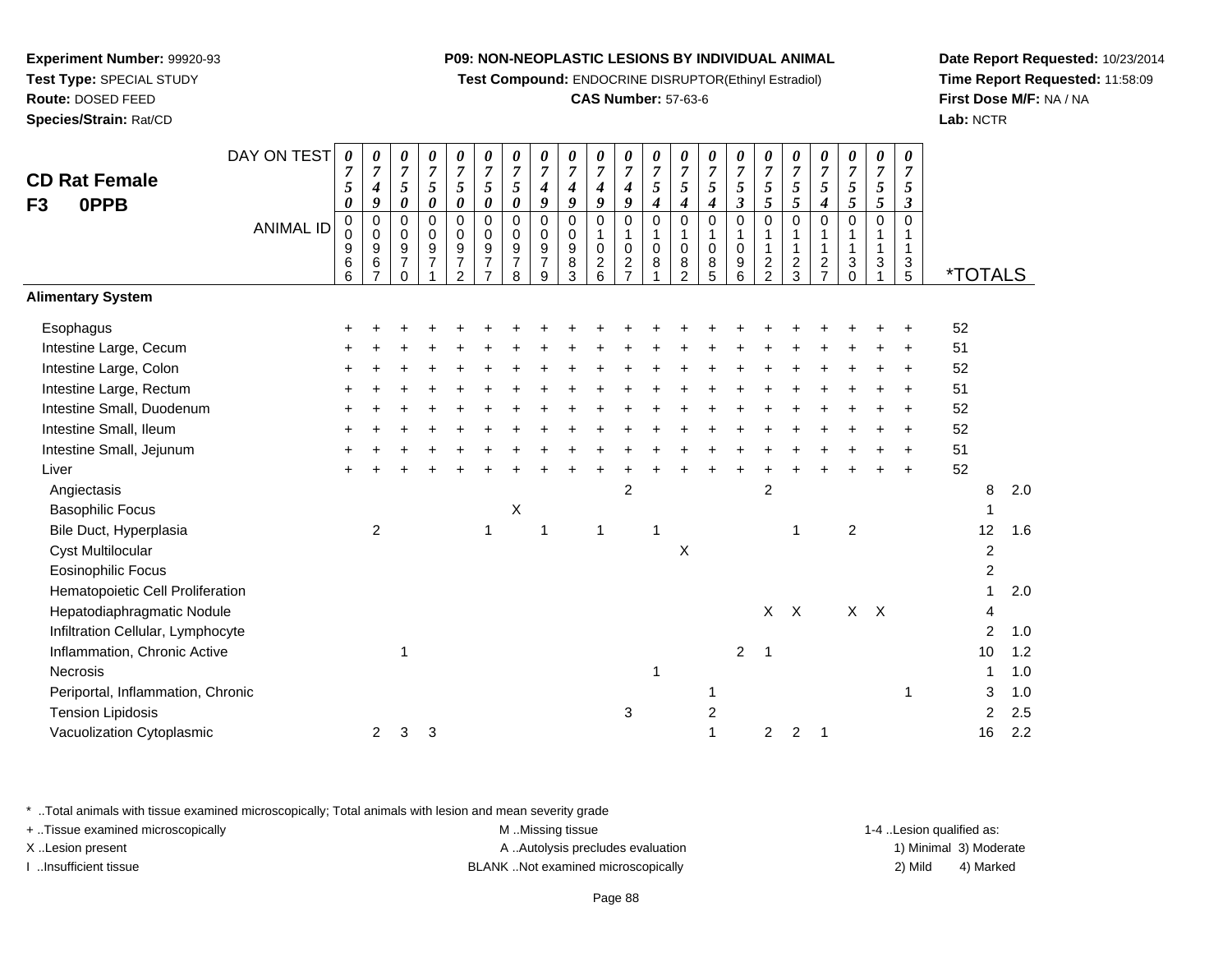**Test Compound:** ENDOCRINE DISRUPTOR(Ethinyl Estradiol)

#### **CAS Number:** 57-63-6

**Date Report Requested:** 10/23/2014**Time Report Requested:** 11:58:09**First Dose M/F:** NA / NA**Lab:** NCTR

| <b>CD Rat Female</b><br>0PPB<br>F <sub>3</sub> | DAY ON TEST      | 0<br>$\overline{7}$<br>5<br>$\pmb{\theta}$ | 0<br>$\overline{7}$<br>$\boldsymbol{4}$<br>$\boldsymbol{g}$ | 0<br>$\overline{7}$<br>5<br>$\boldsymbol{\theta}$                          | 0<br>$\overline{7}$<br>5<br>$\boldsymbol{\theta}$      | 0<br>7<br>5<br>0                                                     | $\overline{7}$<br>5<br>0                                                           | 0<br>$\overline{7}$<br>5<br>0             | 0<br>$\overline{7}$<br>$\boldsymbol{4}$<br>9        | 0<br>$\boldsymbol{7}$<br>4<br>9        | 0<br>$\overline{7}$<br>$\boldsymbol{4}$<br>9        | 0<br>$\overline{7}$<br>$\boldsymbol{4}$<br>9  | 0<br>$\overline{7}$<br>5<br>4 | 0<br>$\boldsymbol{7}$<br>5<br>$\boldsymbol{4}$    | 0<br>$\overline{7}$<br>5<br>$\boldsymbol{4}$ | 0<br>$\overline{7}$<br>$\mathfrak{s}$<br>$\mathfrak{z}$       | 0<br>$\overline{7}$<br>$\frac{5}{5}$           | 0<br>$\overline{7}$<br>$\frac{5}{5}$    | 0<br>$\overline{7}$<br>$\mathfrak{s}$<br>$\boldsymbol{4}$ | 0<br>7<br>5<br>5                | 0<br>$\overline{7}$<br>$\mathfrak{s}$<br>$\sqrt{5}$ | 0<br>7<br>5<br>3        |                |                       |     |
|------------------------------------------------|------------------|--------------------------------------------|-------------------------------------------------------------|----------------------------------------------------------------------------|--------------------------------------------------------|----------------------------------------------------------------------|------------------------------------------------------------------------------------|-------------------------------------------|-----------------------------------------------------|----------------------------------------|-----------------------------------------------------|-----------------------------------------------|-------------------------------|---------------------------------------------------|----------------------------------------------|---------------------------------------------------------------|------------------------------------------------|-----------------------------------------|-----------------------------------------------------------|---------------------------------|-----------------------------------------------------|-------------------------|----------------|-----------------------|-----|
|                                                | <b>ANIMAL ID</b> | 0<br>$\mathbf 0$<br>9<br>$\,6$<br>6        | 0<br>$\mathbf 0$<br>9<br>$\,6\,$<br>$\overline{7}$          | $\pmb{0}$<br>$\mathbf 0$<br>$\boldsymbol{9}$<br>$\overline{7}$<br>$\Omega$ | $\mathbf 0$<br>0<br>$\boldsymbol{9}$<br>$\overline{7}$ | $\mathbf 0$<br>0<br>$\boldsymbol{9}$<br>$\overline{\mathbf{7}}$<br>2 | $\mathbf 0$<br>$\mathbf 0$<br>$\boldsymbol{9}$<br>$\overline{7}$<br>$\overline{7}$ | 0<br>$\Omega$<br>9<br>$\overline{7}$<br>8 | $\Omega$<br>$\mathbf 0$<br>9<br>$\overline{7}$<br>9 | $\Omega$<br>$\mathbf 0$<br>9<br>8<br>3 | $\Omega$<br>1<br>$\mathbf 0$<br>$\overline{2}$<br>6 | $\Omega$<br>1<br>$\mathbf 0$<br>$\frac{2}{7}$ | 0<br>$\mathbf 0$<br>8         | $\Omega$<br>$\mathbf{1}$<br>$\mathbf 0$<br>8<br>2 | $\Omega$<br>1<br>$\mathbf 0$<br>8<br>5       | $\Omega$<br>$\mathbf 1$<br>$\mathbf 0$<br>9<br>$6\phantom{a}$ | $\Omega$<br>1<br>$\mathbf{1}$<br>$\frac{2}{2}$ | 0<br>1<br>$\mathbf{1}$<br>$\frac{2}{3}$ | $\mathbf 0$<br>1<br>$\mathbf{1}$<br>$\frac{2}{7}$         | $\overline{0}$<br>3<br>$\Omega$ | $\mathbf 0$<br>1<br>$\mathbf{1}$<br>3               | $\Omega$<br>1<br>3<br>5 |                | <i><b>*TOTALS</b></i> |     |
| Mesentery                                      |                  |                                            |                                                             |                                                                            |                                                        |                                                                      |                                                                                    |                                           |                                                     |                                        |                                                     |                                               |                               |                                                   |                                              |                                                               |                                                | $+$                                     |                                                           |                                 |                                                     |                         | 3              |                       |     |
| Fat, Necrosis                                  |                  |                                            |                                                             |                                                                            |                                                        |                                                                      |                                                                                    |                                           |                                                     |                                        |                                                     |                                               |                               |                                                   |                                              |                                                               |                                                | $\overline{2}$                          |                                                           |                                 |                                                     |                         |                | $\mathbf{1}$          | 2.0 |
| Oral Mucosa                                    |                  |                                            |                                                             |                                                                            |                                                        |                                                                      |                                                                                    |                                           |                                                     |                                        |                                                     |                                               |                               |                                                   |                                              |                                                               |                                                |                                         |                                                           |                                 |                                                     |                         | $\overline{2}$ |                       |     |
| Pancreas                                       |                  |                                            |                                                             |                                                                            |                                                        |                                                                      |                                                                                    |                                           |                                                     |                                        |                                                     |                                               |                               |                                                   |                                              |                                                               |                                                |                                         |                                                           |                                 |                                                     |                         | 52             |                       |     |
| Acinar Cell, Degeneration                      |                  | $\overline{2}$                             | 3                                                           |                                                                            | $\overline{c}$                                         | $\overline{2}$                                                       |                                                                                    |                                           |                                                     | $\overline{2}$                         | $\overline{c}$                                      | $\mathbf 1$                                   |                               | $\overline{c}$                                    |                                              | 4                                                             |                                                |                                         | 1                                                         | 2                               |                                                     | 1                       |                | 23                    | 2.1 |
| Inflammation, Chronic                          |                  |                                            |                                                             |                                                                            |                                                        |                                                                      |                                                                                    |                                           |                                                     |                                        |                                                     |                                               |                               |                                                   |                                              |                                                               |                                                |                                         |                                                           |                                 |                                                     |                         |                | 1                     | 1.0 |
| Salivary Glands                                |                  | $+$                                        |                                                             |                                                                            |                                                        |                                                                      |                                                                                    |                                           |                                                     |                                        |                                                     |                                               |                               |                                                   |                                              |                                                               |                                                |                                         |                                                           |                                 |                                                     |                         | 52             |                       |     |
| Parotid GI, Degeneration                       |                  |                                            |                                                             |                                                                            |                                                        |                                                                      |                                                                                    |                                           |                                                     |                                        |                                                     |                                               |                               |                                                   |                                              |                                                               |                                                |                                         |                                                           |                                 |                                                     |                         |                | 1                     | 4.0 |
| Stomach, Forestomach                           |                  |                                            |                                                             |                                                                            |                                                        |                                                                      |                                                                                    |                                           |                                                     |                                        |                                                     |                                               |                               |                                                   |                                              |                                                               |                                                |                                         |                                                           |                                 |                                                     |                         | 52             |                       |     |
| Edema                                          |                  |                                            |                                                             |                                                                            |                                                        |                                                                      |                                                                                    |                                           |                                                     |                                        |                                                     |                                               |                               |                                                   |                                              |                                                               |                                                |                                         |                                                           |                                 |                                                     |                         |                | $\overline{2}$        | 2.5 |
| Hyperplasia                                    |                  |                                            |                                                             |                                                                            |                                                        |                                                                      |                                                                                    |                                           |                                                     |                                        |                                                     |                                               |                               |                                                   |                                              |                                                               |                                                |                                         |                                                           |                                 |                                                     |                         |                | $\overline{c}$        | 2.0 |
| Inflammation                                   |                  |                                            |                                                             |                                                                            |                                                        |                                                                      |                                                                                    |                                           |                                                     |                                        |                                                     |                                               |                               |                                                   |                                              |                                                               |                                                |                                         |                                                           |                                 |                                                     |                         |                | 3                     | 2.0 |
| Keratin Cyst                                   |                  |                                            |                                                             | $\mathsf X$                                                                |                                                        |                                                                      |                                                                                    |                                           |                                                     |                                        |                                                     |                                               |                               |                                                   |                                              |                                                               |                                                |                                         |                                                           |                                 |                                                     |                         |                | 1                     |     |
| Stomach, Glandular                             |                  |                                            |                                                             |                                                                            |                                                        |                                                                      |                                                                                    |                                           |                                                     |                                        |                                                     |                                               |                               |                                                   |                                              |                                                               |                                                |                                         |                                                           |                                 |                                                     |                         | 52             |                       |     |
| <b>Cardiovascular System</b>                   |                  |                                            |                                                             |                                                                            |                                                        |                                                                      |                                                                                    |                                           |                                                     |                                        |                                                     |                                               |                               |                                                   |                                              |                                                               |                                                |                                         |                                                           |                                 |                                                     |                         |                |                       |     |
| <b>Blood Vessel</b>                            |                  |                                            |                                                             |                                                                            |                                                        |                                                                      |                                                                                    |                                           |                                                     |                                        |                                                     |                                               |                               |                                                   |                                              |                                                               |                                                |                                         |                                                           |                                 |                                                     |                         | 52             |                       |     |
| Heart                                          |                  |                                            |                                                             |                                                                            |                                                        |                                                                      |                                                                                    |                                           |                                                     |                                        |                                                     |                                               |                               |                                                   |                                              |                                                               |                                                |                                         |                                                           |                                 |                                                     | +                       | 52             |                       |     |
| Cardiomyopathy                                 |                  | 1                                          |                                                             |                                                                            |                                                        | $\overline{2}$                                                       | $\overline{c}$                                                                     | $\overline{c}$                            | $\overline{c}$                                      | 1                                      | $\overline{a}$                                      | $\mathbf 1$                                   |                               | 1                                                 | 1                                            |                                                               |                                                |                                         | 1                                                         |                                 |                                                     | $\overline{2}$          |                | 33                    | 1.4 |
| <b>Endocrine System</b>                        |                  |                                            |                                                             |                                                                            |                                                        |                                                                      |                                                                                    |                                           |                                                     |                                        |                                                     |                                               |                               |                                                   |                                              |                                                               |                                                |                                         |                                                           |                                 |                                                     |                         |                |                       |     |
| <b>Adrenal Cortex</b>                          |                  |                                            |                                                             |                                                                            |                                                        |                                                                      |                                                                                    |                                           |                                                     |                                        |                                                     |                                               |                               |                                                   |                                              |                                                               |                                                |                                         |                                                           |                                 |                                                     |                         | 52             |                       |     |
| Atrophy                                        |                  |                                            |                                                             |                                                                            |                                                        |                                                                      |                                                                                    |                                           |                                                     |                                        |                                                     |                                               |                               | 2                                                 |                                              |                                                               |                                                |                                         |                                                           |                                 |                                                     |                         |                | 1                     | 2.0 |
| Degeneration, Cystic                           |                  | 4                                          | 2                                                           | 3                                                                          | 3                                                      | 2                                                                    | 3                                                                                  |                                           | 2                                                   | 2                                      |                                                     | 4                                             | 4                             | $\overline{2}$                                    | $\overline{c}$                               | 3                                                             | 3                                              | 3                                       | 3                                                         | 3                               | 3                                                   | 2                       |                | 48                    | 2.6 |
|                                                |                  |                                            |                                                             |                                                                            |                                                        |                                                                      |                                                                                    |                                           |                                                     |                                        |                                                     |                                               |                               |                                                   |                                              |                                                               |                                                |                                         |                                                           |                                 |                                                     |                         |                |                       |     |

\* ..Total animals with tissue examined microscopically; Total animals with lesion and mean severity grade

| + Tissue examined microscopically | M Missing tissue                   | 1-4 Lesion qualified as: |                        |
|-----------------------------------|------------------------------------|--------------------------|------------------------|
| X Lesion present                  | A Autolysis precludes evaluation   |                          | 1) Minimal 3) Moderate |
| …Insufficient tissue              | BLANK Not examined microscopically | 2) Mild                  | 4) Marked              |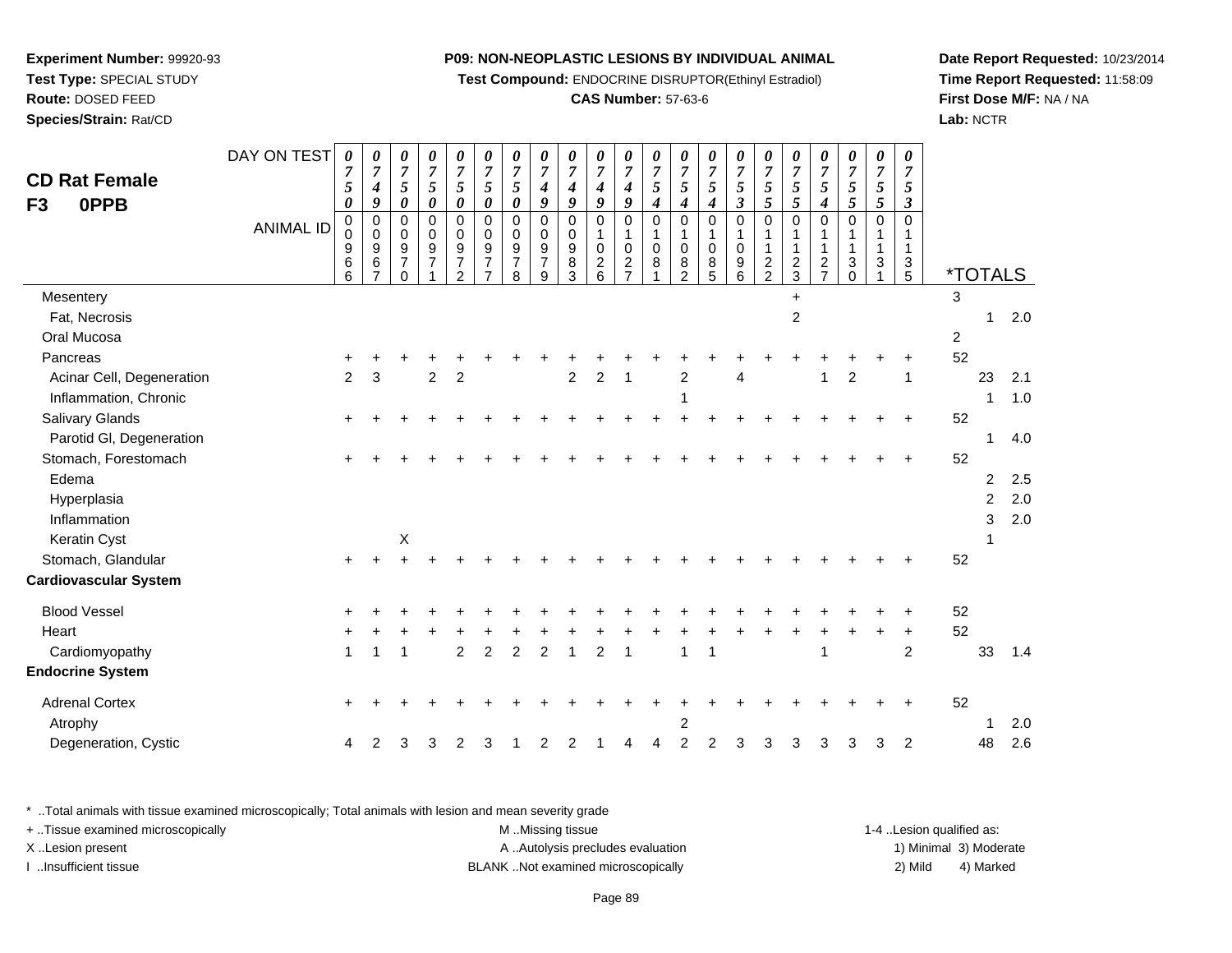**Test Compound:** ENDOCRINE DISRUPTOR(Ethinyl Estradiol)

#### **CAS Number:** 57-63-6

**Date Report Requested:** 10/23/2014**Time Report Requested:** 11:58:09**First Dose M/F:** NA / NA**Lab:** NCTR

|                       | <b>CD Rat Female</b>                               | DAY ON TEST      | 0<br>$\overline{7}$<br>5<br>0            | 0<br>$\overline{7}$<br>$\boldsymbol{4}$<br>9                 | 0<br>7<br>5<br>$\boldsymbol{\theta}$                            | 0<br>$\boldsymbol{7}$<br>5<br>$\boldsymbol{\theta}$    | 0<br>$\overline{7}$<br>$\sqrt{5}$<br>$\boldsymbol{\theta}$ | 0<br>$\overline{7}$<br>5<br>0                                         | 0<br>$\overline{7}$<br>$\mathfrak{s}$<br>0                  | $\pmb{\theta}$<br>$\overline{7}$<br>4<br>9   | $\pmb{\theta}$<br>$\overline{7}$<br>4<br>9 | 0<br>$\overline{7}$<br>4<br>9             | 0<br>$\overline{7}$<br>4<br>9                                      | 0<br>$\overline{7}$<br>5<br>4     | 0<br>$\overline{7}$<br>5<br>4                       | 0<br>$\overline{7}$<br>5<br>4     | 0<br>$\overline{7}$<br>5<br>$\boldsymbol{\beta}$ | 0<br>$\boldsymbol{7}$<br>$\mathfrak{S}$<br>5                           | 0<br>$\overline{7}$<br>5<br>5                     | 0<br>$\boldsymbol{7}$<br>5<br>$\boldsymbol{4}$                  | 0<br>$\overline{7}$<br>$\sqrt{5}$<br>5                                       | 0<br>$\overline{7}$<br>$\mathfrak{s}$<br>5            | 0<br>$\overline{7}$<br>5<br>$\boldsymbol{\beta}$         |    |                       |     |
|-----------------------|----------------------------------------------------|------------------|------------------------------------------|--------------------------------------------------------------|-----------------------------------------------------------------|--------------------------------------------------------|------------------------------------------------------------|-----------------------------------------------------------------------|-------------------------------------------------------------|----------------------------------------------|--------------------------------------------|-------------------------------------------|--------------------------------------------------------------------|-----------------------------------|-----------------------------------------------------|-----------------------------------|--------------------------------------------------|------------------------------------------------------------------------|---------------------------------------------------|-----------------------------------------------------------------|------------------------------------------------------------------------------|-------------------------------------------------------|----------------------------------------------------------|----|-----------------------|-----|
| F <sub>3</sub>        | 0PPB                                               | <b>ANIMAL ID</b> | 0<br>0<br>$\boldsymbol{9}$<br>$\,6$<br>6 | $\mathbf 0$<br>$\mathbf 0$<br>9<br>$\,6\,$<br>$\overline{7}$ | $\Omega$<br>0<br>$\boldsymbol{9}$<br>$\overline{7}$<br>$\Omega$ | $\mathbf 0$<br>0<br>$\boldsymbol{9}$<br>$\overline{7}$ | $\mathbf 0$<br>0<br>9<br>$\overline{7}$<br>$\overline{2}$  | $\Omega$<br>0<br>$\boldsymbol{9}$<br>$\overline{7}$<br>$\overline{7}$ | $\mathbf 0$<br>0<br>$\boldsymbol{9}$<br>$\overline{7}$<br>8 | $\mathbf 0$<br>0<br>9<br>$\overline{7}$<br>9 | $\mathbf 0$<br>0<br>9<br>8<br>3            | $\Omega$<br>1<br>0<br>$\overline{c}$<br>6 | $\Omega$<br>1<br>$\mathbf 0$<br>$\boldsymbol{2}$<br>$\overline{7}$ | $\Omega$<br>1<br>$\mathbf 0$<br>8 | $\Omega$<br>1<br>$\mathbf 0$<br>8<br>$\overline{2}$ | $\Omega$<br>$\mathbf 0$<br>8<br>5 | $\mathbf 0$<br>1<br>$\mathsf 0$<br>9<br>6        | $\mathbf 0$<br>1<br>$\mathbf{1}$<br>$\boldsymbol{2}$<br>$\overline{2}$ | $\mathbf 0$<br>1<br>$\mathbf{1}$<br>$\frac{2}{3}$ | $\mathbf 0$<br>$\mathbf{1}$<br>$\overline{c}$<br>$\overline{7}$ | $\overline{0}$<br>1<br>$\mathbf{1}$<br>$\ensuremath{\mathsf{3}}$<br>$\Omega$ | $\overline{0}$<br>1<br>1<br>$\ensuremath{\mathsf{3}}$ | $\Omega$<br>$\mathbf{1}$<br>$\sqrt{3}$<br>$\overline{5}$ |    | <i><b>*TOTALS</b></i> |     |
|                       | Hypertrophy                                        |                  |                                          |                                                              |                                                                 |                                                        |                                                            |                                                                       |                                                             |                                              |                                            |                                           |                                                                    |                                   |                                                     |                                   |                                                  |                                                                        |                                                   |                                                                 |                                                                              |                                                       |                                                          |    | 3                     | 2.0 |
|                       | Adrenal Medulla                                    |                  |                                          |                                                              |                                                                 |                                                        |                                                            |                                                                       |                                                             |                                              |                                            |                                           |                                                                    |                                   |                                                     |                                   |                                                  |                                                                        |                                                   |                                                                 |                                                                              |                                                       |                                                          | 52 |                       |     |
|                       | Islets, Pancreatic                                 |                  |                                          |                                                              |                                                                 |                                                        |                                                            |                                                                       |                                                             |                                              |                                            |                                           |                                                                    |                                   |                                                     |                                   |                                                  |                                                                        |                                                   |                                                                 |                                                                              |                                                       |                                                          | 52 |                       |     |
|                       | Parathyroid Gland                                  |                  | м                                        |                                                              |                                                                 |                                                        |                                                            |                                                                       |                                                             |                                              |                                            |                                           |                                                                    |                                   |                                                     |                                   |                                                  |                                                                        |                                                   |                                                                 |                                                                              |                                                       |                                                          | 48 |                       |     |
|                       | <b>Pituitary Gland</b>                             |                  |                                          |                                                              |                                                                 |                                                        |                                                            |                                                                       |                                                             |                                              |                                            |                                           |                                                                    |                                   |                                                     |                                   |                                                  |                                                                        |                                                   |                                                                 |                                                                              |                                                       | ÷                                                        | 52 |                       |     |
|                       | Angiectasis                                        |                  |                                          | 3                                                            |                                                                 |                                                        |                                                            |                                                                       |                                                             |                                              |                                            |                                           | $\overline{c}$                                                     |                                   |                                                     |                                   |                                                  |                                                                        |                                                   |                                                                 |                                                                              |                                                       |                                                          |    | $\overline{c}$        | 2.5 |
|                       | Degeneration, Cystic                               |                  |                                          |                                                              |                                                                 |                                                        |                                                            |                                                                       |                                                             |                                              |                                            |                                           |                                                                    |                                   |                                                     |                                   |                                                  |                                                                        |                                                   |                                                                 |                                                                              |                                                       |                                                          |    | 1                     | 1.0 |
|                       | Hypertrophy, Focal                                 |                  |                                          |                                                              |                                                                 |                                                        |                                                            |                                                                       |                                                             |                                              |                                            |                                           |                                                                    |                                   |                                                     |                                   |                                                  |                                                                        |                                                   |                                                                 |                                                                              |                                                       |                                                          |    |                       | 2.0 |
| Necrosis              |                                                    |                  |                                          |                                                              |                                                                 |                                                        |                                                            |                                                                       |                                                             |                                              |                                            |                                           |                                                                    |                                   |                                                     |                                   |                                                  |                                                                        |                                                   |                                                                 |                                                                              |                                                       |                                                          |    | 1                     | 2.0 |
|                       | Pars Distalis, Cyst                                |                  |                                          |                                                              |                                                                 |                                                        |                                                            |                                                                       |                                                             |                                              |                                            |                                           |                                                                    |                                   |                                                     |                                   |                                                  |                                                                        |                                                   | $\pmb{\times}$                                                  |                                                                              |                                                       |                                                          |    | 2                     |     |
|                       | Pars Distalis, Hyperplasia                         |                  |                                          | 2                                                            |                                                                 |                                                        | 3                                                          |                                                                       | $\overline{\mathbf{c}}$                                     |                                              |                                            |                                           |                                                                    |                                   |                                                     |                                   |                                                  |                                                                        |                                                   |                                                                 |                                                                              |                                                       |                                                          |    | 6                     | 1.8 |
|                       | <b>Thyroid Gland</b>                               |                  |                                          |                                                              |                                                                 |                                                        |                                                            |                                                                       |                                                             |                                              |                                            |                                           |                                                                    |                                   |                                                     |                                   |                                                  |                                                                        |                                                   |                                                                 |                                                                              |                                                       |                                                          | 52 |                       |     |
|                       | C Cell, Hyperplasia                                |                  |                                          |                                                              |                                                                 |                                                        | 3                                                          |                                                                       |                                                             |                                              |                                            |                                           |                                                                    |                                   |                                                     |                                   |                                                  |                                                                        |                                                   |                                                                 |                                                                              |                                                       |                                                          |    | 3                     | 2.0 |
|                       | Infiltration Cellular, Lymphocyte                  |                  |                                          |                                                              |                                                                 |                                                        |                                                            |                                                                       |                                                             |                                              |                                            |                                           |                                                                    |                                   |                                                     |                                   |                                                  |                                                                        | $\overline{c}$                                    |                                                                 |                                                                              |                                                       |                                                          |    |                       | 2.0 |
|                       | Ultimobranchial Cyst<br><b>General Body System</b> |                  |                                          |                                                              |                                                                 |                                                        |                                                            |                                                                       |                                                             |                                              |                                            |                                           |                                                                    |                                   |                                                     |                                   | $\mathbf{3}$                                     | $\boldsymbol{2}$                                                       |                                                   |                                                                 |                                                                              |                                                       |                                                          |    | $\overline{2}$        | 2.5 |
| <b>NONE</b>           |                                                    |                  |                                          |                                                              |                                                                 |                                                        |                                                            |                                                                       |                                                             |                                              |                                            |                                           |                                                                    |                                   |                                                     |                                   |                                                  |                                                                        |                                                   |                                                                 |                                                                              |                                                       |                                                          |    |                       |     |
| <b>Genital System</b> |                                                    |                  |                                          |                                                              |                                                                 |                                                        |                                                            |                                                                       |                                                             |                                              |                                            |                                           |                                                                    |                                   |                                                     |                                   |                                                  |                                                                        |                                                   |                                                                 |                                                                              |                                                       |                                                          |    |                       |     |
|                       | <b>Clitoral Gland</b>                              |                  |                                          |                                                              |                                                                 |                                                        |                                                            |                                                                       |                                                             |                                              |                                            |                                           |                                                                    |                                   |                                                     |                                   |                                                  |                                                                        |                                                   |                                                                 |                                                                              |                                                       |                                                          | 50 |                       |     |
| Atrophy               |                                                    |                  | 3                                        |                                                              |                                                                 |                                                        | 3                                                          |                                                                       |                                                             |                                              |                                            |                                           |                                                                    |                                   |                                                     |                                   |                                                  |                                                                        |                                                   |                                                                 |                                                                              |                                                       |                                                          |    | 6                     | 2.7 |
|                       | Duct, Dilatation                                   |                  | 3                                        | $\overline{c}$                                               |                                                                 |                                                        |                                                            |                                                                       |                                                             |                                              |                                            |                                           |                                                                    |                                   |                                                     |                                   | $\overline{c}$                                   |                                                                        |                                                   |                                                                 |                                                                              |                                                       |                                                          |    | 9                     | 2.2 |
|                       | Inflammation                                       |                  | $\overline{2}$                           | $\overline{c}$                                               | 1                                                               |                                                        |                                                            |                                                                       | 2                                                           | 3                                            | 3                                          |                                           |                                                                    | -1                                |                                                     | 3                                 | $\overline{2}$                                   | $\overline{\mathbf{c}}$                                                | 3                                                 | 1                                                               | 3                                                                            |                                                       |                                                          |    | 26                    | 2.1 |

\* ..Total animals with tissue examined microscopically; Total animals with lesion and mean severity grade

| + Tissue examined microscopically | M Missina tissue                   | 1-4 Lesion qualified as: |                        |
|-----------------------------------|------------------------------------|--------------------------|------------------------|
| X Lesion present                  | A Autolysis precludes evaluation   |                          | 1) Minimal 3) Moderate |
| Insufficient tissue               | BLANK Not examined microscopically | 2) Mild                  | 4) Marked              |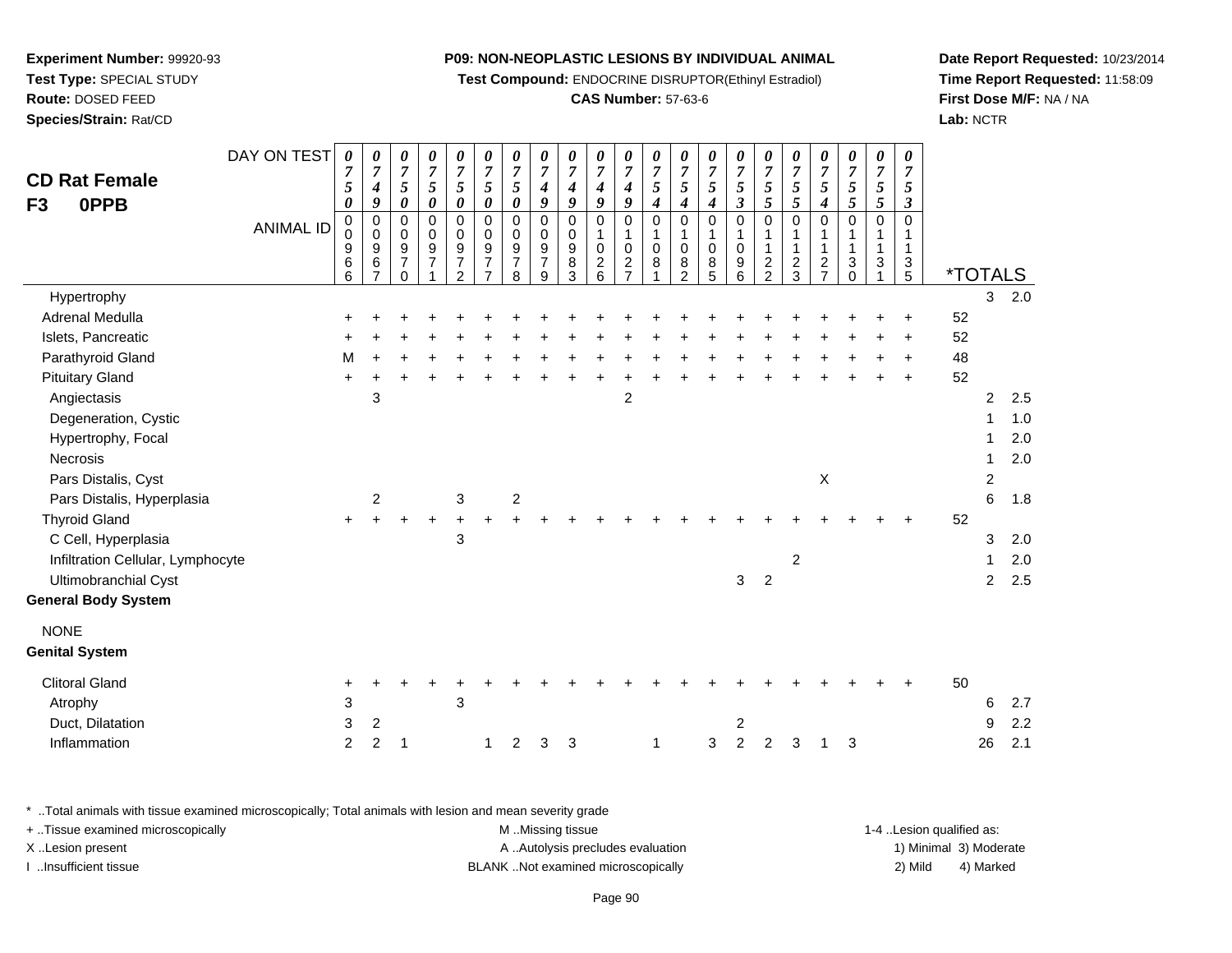**Test Compound:** ENDOCRINE DISRUPTOR(Ethinyl Estradiol)

#### **CAS Number:** 57-63-6

**Date Report Requested:** 10/23/2014**Time Report Requested:** 11:58:10**First Dose M/F:** NA / NA**Lab:** NCTR

|                                  | DAY ON TEST      | $\boldsymbol{\theta}$           | 0<br>$\boldsymbol{7}$                    | $\boldsymbol{\theta}$<br>$\boldsymbol{7}$               | 0<br>$\boldsymbol{7}$                                | 0<br>$\boldsymbol{7}$                                                     | 0<br>$\overline{7}$                             | 0<br>$\overline{7}$                            | 0                                  | 0                                  | 0                                            | 0<br>$\overline{7}$                                       | 0<br>7                                | 0<br>$\overline{7}$                                               | 0<br>7                                 | 0<br>$\overline{7}$                        | 0<br>$\boldsymbol{7}$                                        | 0<br>$\overline{7}$                    | 0<br>$\overline{7}$                             | 0<br>$\boldsymbol{7}$                                                     | $\pmb{\theta}$<br>$\boldsymbol{7}$  | 0<br>$\overline{7}$     |                       |    |     |
|----------------------------------|------------------|---------------------------------|------------------------------------------|---------------------------------------------------------|------------------------------------------------------|---------------------------------------------------------------------------|-------------------------------------------------|------------------------------------------------|------------------------------------|------------------------------------|----------------------------------------------|-----------------------------------------------------------|---------------------------------------|-------------------------------------------------------------------|----------------------------------------|--------------------------------------------|--------------------------------------------------------------|----------------------------------------|-------------------------------------------------|---------------------------------------------------------------------------|-------------------------------------|-------------------------|-----------------------|----|-----|
| <b>CD Rat Female</b>             |                  | 7<br>5                          | $\boldsymbol{4}$                         | 5                                                       | $\sqrt{5}$                                           | 5                                                                         | 5                                               | 5                                              | 7<br>4                             | $\overline{7}$<br>$\boldsymbol{4}$ | 7<br>4                                       | $\boldsymbol{4}$                                          | 5                                     | 5                                                                 | 5                                      | 5                                          | 5                                                            | 5                                      | 5                                               | $\sqrt{5}$                                                                | $\mathfrak{s}$                      | 5                       |                       |    |     |
| 0PPB<br>F <sub>3</sub>           |                  | 0                               | 9                                        | $\boldsymbol{\theta}$                                   | $\pmb{\theta}$                                       | $\boldsymbol{\theta}$                                                     | 0                                               | 0                                              | 9                                  | 9                                  | 9                                            | 9                                                         | 4                                     | 4                                                                 | 4                                      | $\boldsymbol{\beta}$                       | 5                                                            | 5                                      | 4                                               | 5                                                                         | 5                                   | 3                       |                       |    |     |
|                                  | <b>ANIMAL ID</b> | 0<br>$\mathbf 0$<br>9<br>6<br>6 | 0<br>0<br>9<br>$\,6\,$<br>$\overline{7}$ | $\mathbf 0$<br>$\mathbf 0$<br>$\frac{9}{7}$<br>$\Omega$ | 0<br>$\pmb{0}$<br>$\boldsymbol{9}$<br>$\overline{7}$ | $\mathbf 0$<br>0<br>$\boldsymbol{9}$<br>$\boldsymbol{7}$<br>$\mathcal{P}$ | 0<br>0<br>9<br>$\overline{7}$<br>$\overline{7}$ | $\mathbf 0$<br>0<br>9<br>$\boldsymbol{7}$<br>8 | 0<br>0<br>9<br>$\overline{7}$<br>9 | 0<br>0<br>9<br>8<br>3              | 0<br>1<br>$\mathbf 0$<br>$\overline{a}$<br>6 | 0<br>1<br>$\mathbf 0$<br>$\overline{c}$<br>$\overline{7}$ | 0<br>$\mathbf{1}$<br>$\mathbf 0$<br>8 | $\mathbf 0$<br>$\mathbf{1}$<br>$\mathbf 0$<br>8<br>$\overline{2}$ | $\Omega$<br>1<br>$\mathbf 0$<br>8<br>5 | 0<br>$\mathbf{1}$<br>$\mathbf 0$<br>9<br>6 | $\mathbf 0$<br>$\mathbf{1}$<br>$\mathbf{1}$<br>$\frac{2}{2}$ | $\mathbf 0$<br>1<br>1<br>$\frac{2}{3}$ | $\mathbf 0$<br>$\mathbf{1}$<br>$\boldsymbol{2}$ | $\mathbf 0$<br>1<br>$\mathbf{1}$<br>$\ensuremath{\mathsf{3}}$<br>$\Omega$ | $\mathbf 0$<br>1<br>1<br>$\sqrt{3}$ | $\Omega$<br>1<br>3<br>5 | <i><b>*TOTALS</b></i> |    |     |
| Inflammation, Suppurative        |                  |                                 |                                          |                                                         |                                                      |                                                                           |                                                 |                                                |                                    |                                    |                                              |                                                           |                                       | $\overline{2}$                                                    |                                        |                                            |                                                              |                                        |                                                 |                                                                           |                                     |                         |                       | 1  | 2.0 |
| Ovary                            |                  |                                 |                                          |                                                         |                                                      |                                                                           |                                                 |                                                |                                    |                                    |                                              |                                                           |                                       |                                                                   |                                        |                                            |                                                              |                                        |                                                 |                                                                           |                                     |                         | 51                    |    |     |
| Atrophy                          |                  | 4                               | $\overline{2}$                           | 2                                                       | 2                                                    | $\overline{2}$                                                            |                                                 |                                                | 3                                  |                                    |                                              |                                                           | $\mathfrak{p}$                        | 4                                                                 | $\overline{2}$                         | 3                                          | $\overline{2}$                                               | 3                                      | $\overline{2}$                                  |                                                                           | Δ                                   | 4                       |                       | 47 | 2.7 |
| Corpus Luteum, Cyst              |                  |                                 |                                          |                                                         |                                                      |                                                                           |                                                 |                                                |                                    |                                    |                                              |                                                           |                                       |                                                                   |                                        |                                            |                                                              |                                        |                                                 |                                                                           |                                     |                         |                       |    |     |
| Cyst                             |                  |                                 | X                                        | $\times$                                                |                                                      |                                                                           | $\boldsymbol{\mathsf{X}}$                       |                                                |                                    |                                    |                                              |                                                           |                                       |                                                                   |                                        |                                            | X                                                            | $\boldsymbol{X}$                       |                                                 | X                                                                         |                                     |                         |                       | 13 |     |
| Hyperplasia, Sertoliform         |                  |                                 | 1                                        | $\mathbf 1$                                             |                                                      |                                                                           |                                                 | 2                                              |                                    | $\overline{c}$                     | $\overline{1}$                               |                                                           |                                       | 2                                                                 |                                        | $\overline{2}$                             | $\overline{2}$                                               |                                        | $\overline{c}$                                  |                                                                           |                                     |                         |                       | 22 | 1.5 |
| Interstit Cell, Hyperplasia      |                  |                                 |                                          |                                                         |                                                      |                                                                           | 3                                               | $\overline{c}$                                 |                                    |                                    |                                              | $\overline{2}$                                            |                                       |                                                                   |                                        |                                            |                                                              |                                        |                                                 |                                                                           |                                     | $\overline{c}$          |                       | 4  | 2.3 |
| Rete Ovarii, Cyst                |                  |                                 |                                          |                                                         |                                                      |                                                                           |                                                 |                                                |                                    |                                    |                                              |                                                           |                                       |                                                                   |                                        |                                            |                                                              | $\overline{c}$                         |                                                 |                                                                           |                                     |                         |                       | 2  | 2.5 |
| Oviduct                          |                  |                                 |                                          |                                                         |                                                      |                                                                           |                                                 |                                                |                                    |                                    |                                              |                                                           |                                       |                                                                   |                                        |                                            |                                                              |                                        |                                                 |                                                                           |                                     |                         | 51                    |    |     |
| <b>Uterus</b>                    |                  |                                 |                                          |                                                         |                                                      |                                                                           |                                                 |                                                |                                    |                                    |                                              |                                                           |                                       |                                                                   |                                        |                                            |                                                              |                                        |                                                 |                                                                           |                                     |                         | 52                    |    |     |
| Adenomyosis                      |                  |                                 |                                          |                                                         |                                                      |                                                                           |                                                 |                                                |                                    | 3                                  |                                              |                                                           |                                       |                                                                   |                                        |                                            |                                                              |                                        |                                                 |                                                                           |                                     |                         |                       | 1  | 3.0 |
| Dilatation                       |                  |                                 |                                          |                                                         |                                                      |                                                                           |                                                 |                                                |                                    |                                    |                                              |                                                           |                                       |                                                                   |                                        |                                            |                                                              |                                        |                                                 |                                                                           |                                     |                         |                       |    | 2.0 |
| Endometrium, Hyperplasia         |                  | $\overline{\mathbf{c}}$         |                                          |                                                         |                                                      |                                                                           |                                                 | $\overline{c}$                                 |                                    | $\mathbf{3}$                       |                                              |                                                           | $\overline{c}$                        |                                                                   |                                        |                                            |                                                              |                                        |                                                 |                                                                           |                                     |                         |                       | 6  | 2.2 |
| Endometrium, Hyperplasia, Cystic |                  | 3                               |                                          |                                                         |                                                      |                                                                           | 3                                               |                                                |                                    |                                    |                                              | $\overline{c}$                                            |                                       | $\overline{c}$                                                    | 1                                      |                                            |                                                              |                                        |                                                 | $\overline{2}$                                                            | $\overline{2}$                      |                         |                       | 15 | 2.3 |
| Hyperplasia, Atypical, Focal     |                  |                                 |                                          |                                                         |                                                      |                                                                           |                                                 |                                                |                                    |                                    |                                              | $\overline{2}$                                            |                                       |                                                                   | $\overline{2}$                         |                                            |                                                              |                                        |                                                 |                                                                           |                                     | 3                       |                       | 6  | 1.7 |
| Inflammation                     |                  |                                 |                                          |                                                         |                                                      |                                                                           |                                                 |                                                |                                    |                                    |                                              |                                                           |                                       | 2                                                                 |                                        |                                            |                                                              |                                        |                                                 |                                                                           |                                     |                         |                       | 2  | 2.0 |
| Metaplasia, Squamous             |                  |                                 |                                          |                                                         |                                                      |                                                                           |                                                 |                                                |                                    |                                    |                                              | 2                                                         |                                       |                                                                   |                                        |                                            |                                                              |                                        |                                                 |                                                                           |                                     |                         |                       | 1  | 2.0 |
| Vagina                           |                  |                                 |                                          |                                                         |                                                      |                                                                           |                                                 |                                                |                                    |                                    |                                              |                                                           |                                       |                                                                   |                                        |                                            |                                                              |                                        |                                                 |                                                                           |                                     |                         | 51                    |    |     |
| Inflammation                     |                  | $\overline{c}$                  | $\overline{c}$                           |                                                         |                                                      | 2                                                                         |                                                 |                                                |                                    |                                    |                                              |                                                           |                                       |                                                                   |                                        |                                            | $\overline{2}$                                               |                                        |                                                 | $\overline{c}$                                                            | -1                                  |                         |                       | 14 | 2.1 |
| Mucocyte, Hyperplasia            |                  | $\overline{2}$                  | $\overline{2}$                           | 3                                                       | 3                                                    | $\overline{2}$                                                            | $\overline{2}$                                  | 3                                              | 2                                  |                                    | $\overline{2}$                               |                                                           | $\overline{2}$                        |                                                                   | 3                                      | $\overline{c}$                             |                                                              | 2                                      | $\overline{c}$                                  | $\overline{c}$                                                            |                                     |                         |                       | 39 | 2.1 |
| <b>Hematopoietic System</b>      |                  |                                 |                                          |                                                         |                                                      |                                                                           |                                                 |                                                |                                    |                                    |                                              |                                                           |                                       |                                                                   |                                        |                                            |                                                              |                                        |                                                 |                                                                           |                                     |                         |                       |    |     |
| <b>Bone Marrow</b>               |                  |                                 |                                          |                                                         |                                                      |                                                                           |                                                 |                                                |                                    |                                    |                                              |                                                           |                                       |                                                                   |                                        |                                            |                                                              |                                        |                                                 |                                                                           |                                     |                         | 52                    |    |     |

\* ..Total animals with tissue examined microscopically; Total animals with lesion and mean severity grade

| + Tissue examined microscopically | M Missing tissue                   | 1-4 Lesion qualified as: |                        |
|-----------------------------------|------------------------------------|--------------------------|------------------------|
| X Lesion present                  | A Autolysis precludes evaluation   |                          | 1) Minimal 3) Moderate |
| Insufficient tissue               | BLANK Not examined microscopically | 2) Mild                  | 4) Marked              |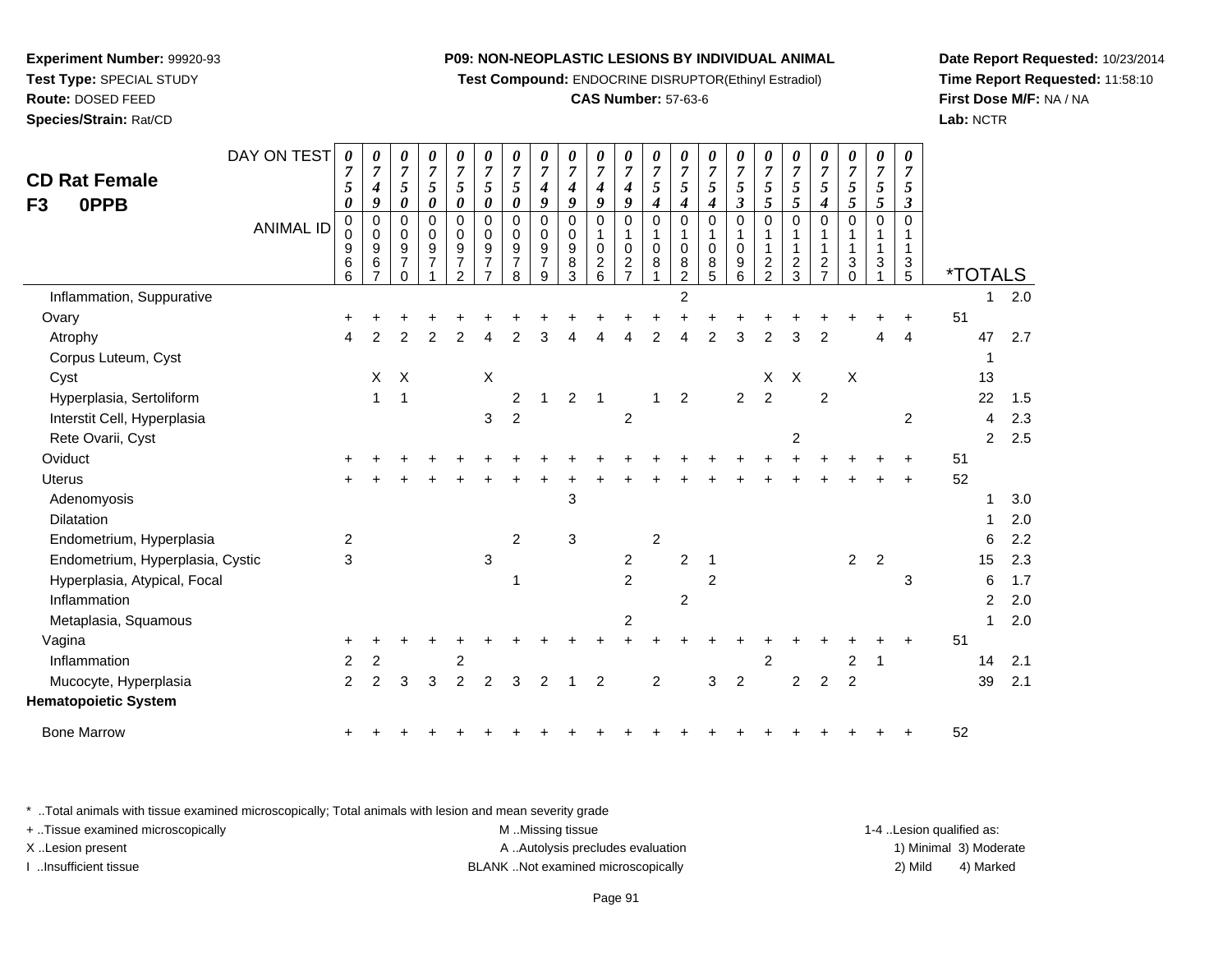**Test Compound:** ENDOCRINE DISRUPTOR(Ethinyl Estradiol)

### **CAS Number:** 57-63-6

**Date Report Requested:** 10/23/2014**Time Report Requested:** 11:58:10**First Dose M/F:** NA / NA**Lab:** NCTR

| DAY ON TEST<br><b>CD Rat Female</b><br>F3<br>0PPB | 0<br>7<br>5<br>0      | 0<br>$\overline{7}$<br>4<br>9                | 0<br>$\overline{7}$<br>5<br>0                              | $\overline{7}$<br>5<br>0  | 0<br>$\overline{7}$<br>5<br>0                             | 0<br>$\overline{7}$<br>$\sqrt{5}$<br>$\boldsymbol{\theta}$          | 0<br>$\overline{7}$<br>5<br>$\boldsymbol{\theta}$ | 0<br>7<br>4<br>9                                            | 0<br>$\overline{7}$<br>$\boldsymbol{4}$<br>9 | 7<br>4<br>9                                   | 0<br>$\overline{7}$<br>4<br>9                             | 0<br>$\overline{7}$<br>$\sqrt{5}$<br>$\boldsymbol{4}$ | 0<br>$\overline{7}$<br>5<br>$\boldsymbol{4}$ | 0<br>$\overline{7}$<br>$\mathfrak{s}$<br>$\boldsymbol{4}$ | 0<br>$\overline{7}$<br>5<br>$\boldsymbol{\beta}$ | 0<br>$\overline{7}$<br>5<br>5                                   | $\overline{7}$<br>5<br>5       | 0<br>$\overline{7}$<br>5<br>4           | 0<br>$\overline{7}$<br>$\sqrt{5}$<br>5            | 0<br>$\overline{7}$<br>5<br>5 | 0<br>$\overline{7}$<br>5<br>$\mathfrak{z}$ |                       |                |     |
|---------------------------------------------------|-----------------------|----------------------------------------------|------------------------------------------------------------|---------------------------|-----------------------------------------------------------|---------------------------------------------------------------------|---------------------------------------------------|-------------------------------------------------------------|----------------------------------------------|-----------------------------------------------|-----------------------------------------------------------|-------------------------------------------------------|----------------------------------------------|-----------------------------------------------------------|--------------------------------------------------|-----------------------------------------------------------------|--------------------------------|-----------------------------------------|---------------------------------------------------|-------------------------------|--------------------------------------------|-----------------------|----------------|-----|
| <b>ANIMAL ID</b>                                  | 0<br>0<br>9<br>6<br>6 | 0<br>$\mathbf 0$<br>9<br>6<br>$\overline{7}$ | $\Omega$<br>$\mathbf 0$<br>9<br>$\overline{7}$<br>$\Omega$ | $\Omega$<br>$\Omega$<br>9 | 0<br>$\mathbf 0$<br>9<br>$\overline{7}$<br>$\overline{2}$ | $\mathbf 0$<br>$\mathbf 0$<br>9<br>$\overline{7}$<br>$\overline{7}$ | $\mathbf 0$<br>0<br>9<br>7<br>8                   | 0<br>$\mathbf 0$<br>$\boldsymbol{9}$<br>$\overline{7}$<br>9 | $\mathbf 0$<br>0<br>9<br>8<br>3              | $\Omega$<br>0<br>$\overline{\mathbf{c}}$<br>6 | $\mathbf 0$<br>1<br>0<br>$\overline{2}$<br>$\overline{7}$ | $\Omega$<br>0<br>8                                    | $\mathbf 0$<br>0<br>8<br>$\overline{2}$      | $\mathbf 0$<br>1<br>0<br>8<br>5                           | 0<br>1<br>0<br>9<br>6                            | $\Omega$<br>1<br>1<br>$\overline{\mathbf{c}}$<br>$\overline{2}$ | $\Omega$<br>1<br>$\frac{2}{3}$ | $\mathbf 0$<br>1<br>2<br>$\overline{7}$ | $\mathbf 0$<br>1<br>$\mathbf{1}$<br>3<br>$\Omega$ | $\mathbf 0$<br>1<br>1<br>3    | 0<br>$\mathbf{1}$<br>$\frac{3}{5}$         | <i><b>*TOTALS</b></i> |                |     |
| Hyperplasia                                       |                       |                                              |                                                            |                           |                                                           |                                                                     |                                                   |                                                             |                                              |                                               |                                                           |                                                       |                                              |                                                           |                                                  |                                                                 |                                |                                         |                                                   |                               |                                            |                       | 1              | 2.0 |
| Lymph Node                                        | $\ddot{}$             |                                              |                                                            |                           |                                                           |                                                                     |                                                   |                                                             |                                              |                                               |                                                           |                                                       |                                              | $\ddot{}$                                                 |                                                  | $\ddot{}$                                                       |                                |                                         |                                                   |                               |                                            | 10                    |                |     |
| Axillary, Hyperplasia, Lymphoid                   |                       |                                              |                                                            |                           |                                                           |                                                                     |                                                   |                                                             |                                              |                                               |                                                           |                                                       |                                              |                                                           |                                                  |                                                                 |                                |                                         |                                                   |                               |                                            |                       | 1              | 2.0 |
| Axillary, Infiltration Cellular, Plasma Cell      |                       |                                              |                                                            |                           |                                                           |                                                                     |                                                   |                                                             |                                              |                                               |                                                           |                                                       |                                              |                                                           |                                                  |                                                                 |                                |                                         |                                                   |                               |                                            |                       | 2              | 3.5 |
| Lumbar, Degeneration, Cystic                      | 3                     |                                              |                                                            |                           |                                                           |                                                                     |                                                   |                                                             |                                              |                                               |                                                           |                                                       |                                              | 3                                                         |                                                  | 3                                                               |                                |                                         |                                                   |                               |                                            |                       | 8              | 2.5 |
| Lumbar, Hyperplasia, Lymphoid                     | $\overline{c}$        |                                              |                                                            |                           |                                                           |                                                                     |                                                   |                                                             |                                              |                                               |                                                           |                                                       |                                              | 3                                                         |                                                  | 3                                                               |                                |                                         |                                                   |                               |                                            |                       | 6              | 2.3 |
| Lumbar, Infiltration Cellular, Plasma Cell        | 3                     |                                              |                                                            |                           |                                                           |                                                                     |                                                   |                                                             |                                              |                                               |                                                           |                                                       |                                              | 3                                                         |                                                  | $\mathbf{3}$                                                    |                                |                                         |                                                   |                               |                                            |                       | 9              | 2.9 |
| Popliteal, Degeneration, Cystic                   |                       |                                              |                                                            |                           |                                                           |                                                                     |                                                   |                                                             |                                              |                                               |                                                           |                                                       |                                              |                                                           |                                                  |                                                                 |                                |                                         |                                                   |                               |                                            |                       | 1              | 3.0 |
| Popliteal, Hyperplasia, Lymphoid                  |                       |                                              |                                                            |                           |                                                           |                                                                     |                                                   |                                                             |                                              |                                               |                                                           |                                                       |                                              |                                                           |                                                  |                                                                 |                                |                                         |                                                   |                               |                                            |                       | 1              | 2.0 |
| Popliteal, Infiltration Cellular, Plasma Cell     |                       |                                              |                                                            |                           |                                                           |                                                                     |                                                   |                                                             |                                              |                                               |                                                           |                                                       |                                              |                                                           |                                                  |                                                                 |                                |                                         |                                                   |                               |                                            |                       | 2              | 3.0 |
| Renal, Degeneration, Cystic                       |                       |                                              |                                                            |                           |                                                           |                                                                     |                                                   |                                                             |                                              |                                               |                                                           |                                                       |                                              |                                                           |                                                  |                                                                 |                                |                                         |                                                   |                               |                                            |                       | 1              | 2.0 |
| Renal, Hyperplasia, Lymphoid                      |                       |                                              |                                                            |                           |                                                           |                                                                     |                                                   |                                                             |                                              |                                               |                                                           |                                                       |                                              |                                                           |                                                  |                                                                 |                                |                                         |                                                   |                               |                                            |                       |                | 2.0 |
| Renal, Infiltration Cellular, Plasma Cell         |                       |                                              |                                                            |                           |                                                           |                                                                     |                                                   |                                                             |                                              |                                               |                                                           |                                                       |                                              |                                                           |                                                  |                                                                 |                                |                                         |                                                   |                               |                                            |                       | 1              | 4.0 |
| Lymph Node, Mandibular                            |                       |                                              |                                                            |                           |                                                           |                                                                     |                                                   |                                                             |                                              |                                               |                                                           |                                                       |                                              |                                                           |                                                  |                                                                 |                                |                                         |                                                   |                               |                                            | 51                    |                |     |
| Degeneration, Cystic                              |                       |                                              |                                                            |                           |                                                           |                                                                     |                                                   |                                                             |                                              |                                               |                                                           |                                                       | $\overline{\mathbf{c}}$                      |                                                           |                                                  |                                                                 |                                |                                         |                                                   | 2                             | $\overline{c}$                             |                       | 6              | 2.0 |
| Hyperplasia, Lymphoid                             |                       |                                              |                                                            | $\overline{c}$            |                                                           | $\overline{\mathbf{c}}$                                             |                                                   |                                                             |                                              |                                               | 2                                                         |                                                       | $\overline{c}$                               |                                                           |                                                  |                                                                 |                                |                                         |                                                   |                               | $\overline{2}$                             |                       | 12             | 2.0 |
| Infiltration Cellular, Plasma Cell                | 3                     |                                              | 2                                                          | $\overline{2}$            | 3                                                         | $\overline{2}$                                                      | 3                                                 | $\overline{2}$                                              |                                              | 3                                             | $\overline{2}$                                            | 3                                                     | 3                                            | $\overline{2}$                                            | $\overline{2}$                                   | $\overline{c}$                                                  | $\overline{2}$                 |                                         | 3                                                 | 3                             | 3                                          |                       | 42             | 2.3 |
| Lymph Node, Mesenteric                            |                       |                                              |                                                            |                           |                                                           |                                                                     |                                                   |                                                             |                                              |                                               |                                                           |                                                       |                                              |                                                           |                                                  |                                                                 |                                |                                         |                                                   |                               | $\ddot{}$                                  | 51                    |                |     |
| Degeneration, Cystic                              |                       |                                              |                                                            |                           |                                                           |                                                                     |                                                   |                                                             |                                              |                                               |                                                           |                                                       |                                              |                                                           |                                                  |                                                                 |                                |                                         |                                                   |                               | 3                                          |                       |                | 3.0 |
| Hyperplasia, Lymphoid                             |                       |                                              |                                                            |                           | $\overline{c}$                                            |                                                                     |                                                   |                                                             |                                              |                                               |                                                           |                                                       |                                              |                                                           |                                                  |                                                                 |                                |                                         |                                                   |                               |                                            |                       | 5              | 2.2 |
| Infiltration Cellular, Plasma Cell                |                       |                                              |                                                            |                           |                                                           |                                                                     |                                                   |                                                             |                                              |                                               |                                                           |                                                       |                                              |                                                           |                                                  |                                                                 |                                |                                         |                                                   |                               |                                            |                       | $\overline{c}$ | 2.0 |
| Inflammation, Chronic                             |                       |                                              |                                                            |                           |                                                           |                                                                     |                                                   |                                                             |                                              |                                               |                                                           |                                                       |                                              |                                                           | 3                                                |                                                                 |                                |                                         |                                                   |                               |                                            |                       | 1              | 3.0 |
| Spleen                                            |                       |                                              |                                                            |                           |                                                           |                                                                     |                                                   |                                                             |                                              |                                               |                                                           |                                                       |                                              |                                                           |                                                  |                                                                 |                                |                                         |                                                   |                               |                                            | 52                    |                |     |
|                                                   |                       |                                              |                                                            |                           |                                                           |                                                                     |                                                   |                                                             |                                              |                                               |                                                           |                                                       |                                              |                                                           |                                                  |                                                                 |                                |                                         |                                                   |                               |                                            |                       |                |     |

\* ..Total animals with tissue examined microscopically; Total animals with lesion and mean severity grade

**Experiment Number:** 99920-93**Test Type:** SPECIAL STUDY**Route:** DOSED FEED**Species/Strain:** Rat/CD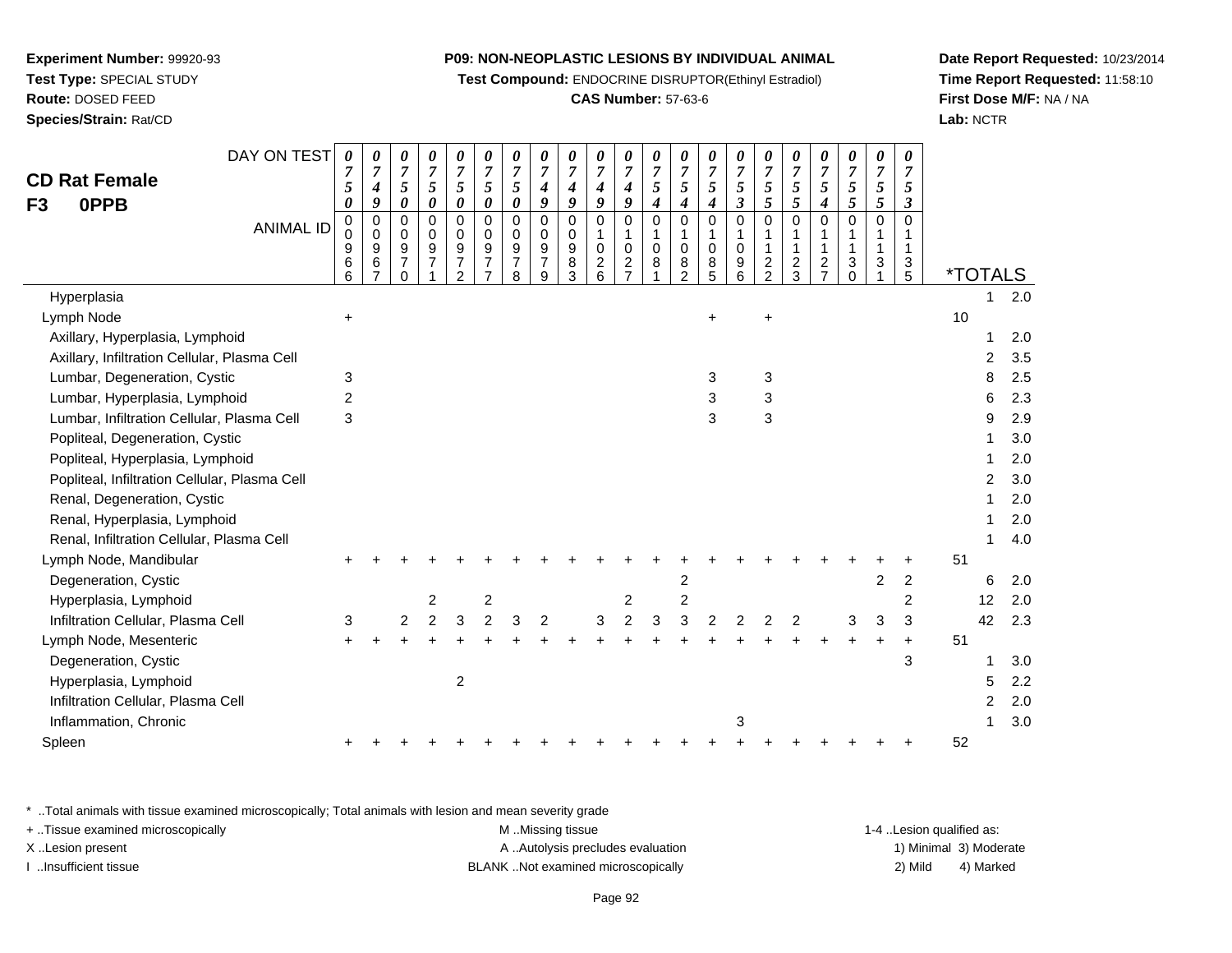**Test Compound:** ENDOCRINE DISRUPTOR(Ethinyl Estradiol)

#### **CAS Number:** 57-63-6

**Date Report Requested:** 10/23/2014**Time Report Requested:** 11:58:10**First Dose M/F:** NA / NA**Lab:** NCTR

| <b>CD Rat Female</b><br><b>OPPB</b><br>F3 | DAY ON TEST      | 0<br>$\overline{7}$<br>5<br>$\boldsymbol{\theta}$ | 0<br>7<br>4<br>9                          | 0<br>$\overline{7}$<br>5<br>0             | 0<br>$\overline{7}$<br>$\mathfrak{s}$<br>0                       | 0<br>$\boldsymbol{7}$<br>5<br>0                                       | 0<br>$\boldsymbol{7}$<br>5<br>$\boldsymbol{\theta}$              | 0<br>$\overline{7}$<br>5<br>0                                 | 0<br>$\overline{7}$<br>4<br>9                                 | 0<br>$\overline{7}$<br>4<br>9       | $\boldsymbol{\theta}$<br>$\overline{7}$<br>4<br>9     | 0<br>$\overline{7}$<br>4<br>9                   | 0<br>$\overline{7}$<br>5<br>4        | 0<br>7<br>5<br>4                                    | 0<br>$\overline{7}$<br>5<br>$\boldsymbol{4}$ | 0<br>$\overline{7}$<br>5<br>$\mathfrak{z}$           | $\overline{7}$<br>5<br>5       | 0<br>$\boldsymbol{7}$<br>5<br>5              | $\boldsymbol{\theta}$<br>$\overline{7}$<br>$\mathfrak{s}$<br>4 | $\overline{7}$<br>$\mathfrak{s}$<br>5 | 0<br>$\overline{7}$<br>5<br>5 | 0<br>$\overline{7}$<br>5<br>3 |         |                       |     |
|-------------------------------------------|------------------|---------------------------------------------------|-------------------------------------------|-------------------------------------------|------------------------------------------------------------------|-----------------------------------------------------------------------|------------------------------------------------------------------|---------------------------------------------------------------|---------------------------------------------------------------|-------------------------------------|-------------------------------------------------------|-------------------------------------------------|--------------------------------------|-----------------------------------------------------|----------------------------------------------|------------------------------------------------------|--------------------------------|----------------------------------------------|----------------------------------------------------------------|---------------------------------------|-------------------------------|-------------------------------|---------|-----------------------|-----|
|                                           | <b>ANIMAL ID</b> | 0<br>$\mathbf 0$<br>9<br>$\,6$<br>6               | $\mathbf 0$<br>$\mathbf 0$<br>9<br>6<br>7 | 0<br>0<br>9<br>$\overline{7}$<br>$\Omega$ | $\mathbf 0$<br>$\mathbf 0$<br>$\boldsymbol{9}$<br>$\overline{7}$ | 0<br>$\Omega$<br>$\boldsymbol{9}$<br>$\overline{7}$<br>$\mathfrak{p}$ | $\mathbf 0$<br>$\mathbf 0$<br>$\boldsymbol{9}$<br>$\overline{7}$ | $\mathbf 0$<br>0<br>$\boldsymbol{9}$<br>$\boldsymbol{7}$<br>8 | $\mathbf 0$<br>0<br>$\boldsymbol{9}$<br>$\boldsymbol{7}$<br>9 | $\Omega$<br>$\Omega$<br>9<br>8<br>3 | 0<br>1<br>$\mathbf 0$<br>$\sqrt{2}$<br>$6\phantom{1}$ | 0<br>1<br>0<br>$\overline{c}$<br>$\overline{7}$ | $\mathbf 0$<br>1<br>$\mathbf 0$<br>8 | $\Omega$<br>1<br>$\mathbf 0$<br>8<br>$\overline{2}$ | $\mathbf 0$<br>$\mathbf 0$<br>8<br>5         | $\mathbf 0$<br>$\mathbf{1}$<br>$\mathbf 0$<br>9<br>6 | $\Omega$<br>1<br>$\frac{2}{2}$ | $\mathsf 0$<br>$\mathbf{1}$<br>$\frac{2}{3}$ | $\Omega$<br>1<br>1<br>$\overline{c}$<br>$\overline{7}$         | $\Omega$<br>3<br>$\Omega$             | 0<br>3                        | $\Omega$<br>3<br>5            |         | <i><b>*TOTALS</b></i> |     |
| Hematopoietic Cell Proliferation          |                  |                                                   |                                           |                                           |                                                                  |                                                                       |                                                                  |                                                               |                                                               |                                     |                                                       |                                                 |                                      |                                                     |                                              |                                                      |                                |                                              |                                                                |                                       |                               |                               |         | 14                    | 1.8 |
| Pigmentation                              |                  | $\overline{2}$                                    |                                           | $\overline{c}$                            |                                                                  | 2                                                                     | $\overline{2}$                                                   |                                                               | $\overline{c}$                                                |                                     |                                                       |                                                 |                                      | 1                                                   |                                              |                                                      | $\overline{a}$                 | 1                                            |                                                                |                                       | 2                             | -1                            |         | 27                    | 1.7 |
| Thymus                                    |                  | $\ddot{}$                                         |                                           |                                           |                                                                  |                                                                       |                                                                  |                                                               |                                                               |                                     |                                                       |                                                 |                                      |                                                     |                                              |                                                      | $\ddot{}$                      |                                              |                                                                |                                       |                               | $\ddot{}$                     | 50      |                       |     |
| Cyst                                      |                  |                                                   |                                           |                                           |                                                                  |                                                                       |                                                                  |                                                               |                                                               | $\mathsf{X}$                        | $\mathsf{X}$                                          | $\mathsf{X}$                                    |                                      |                                                     |                                              |                                                      |                                | X                                            | $\boldsymbol{\mathsf{X}}$                                      |                                       |                               |                               |         | 16                    |     |
| <b>Integumentary System</b>               |                  |                                                   |                                           |                                           |                                                                  |                                                                       |                                                                  |                                                               |                                                               |                                     |                                                       |                                                 |                                      |                                                     |                                              |                                                      |                                |                                              |                                                                |                                       |                               |                               |         |                       |     |
| <b>Mammary Gland</b>                      |                  |                                                   |                                           |                                           |                                                                  |                                                                       |                                                                  |                                                               |                                                               |                                     |                                                       |                                                 |                                      |                                                     |                                              |                                                      |                                |                                              |                                                                |                                       |                               |                               | 52      |                       |     |
| Alveolus, Hyperplasia                     |                  | 3                                                 |                                           | 3                                         |                                                                  |                                                                       | 2                                                                | $\overline{2}$                                                | 3                                                             |                                     | 1                                                     |                                                 | $\overline{c}$                       | $\overline{c}$                                      | 3                                            | 3                                                    | 3                              |                                              | 3                                                              | 3                                     | 2                             | -1                            |         | 35                    | 2.3 |
| <b>Atypical Focus</b>                     |                  | $\overline{2}$                                    | 2                                         |                                           |                                                                  | 1                                                                     |                                                                  |                                                               |                                                               |                                     |                                                       |                                                 |                                      | $\overline{2}$                                      |                                              | 3                                                    | $\mathbf{3}$                   |                                              | $\overline{2}$                                                 | $\sqrt{3}$                            | $\mathbf 1$                   |                               |         | 12                    | 1.8 |
| Galactocele                               |                  | Χ                                                 |                                           |                                           |                                                                  |                                                                       |                                                                  |                                                               |                                                               |                                     |                                                       |                                                 |                                      |                                                     |                                              |                                                      |                                |                                              |                                                                |                                       |                               |                               |         | $\overline{c}$        |     |
| Lactation                                 |                  | 3                                                 |                                           |                                           |                                                                  |                                                                       | 2                                                                | $\overline{2}$                                                |                                                               |                                     | 1                                                     |                                                 |                                      |                                                     |                                              |                                                      |                                |                                              |                                                                | 3                                     | 2                             | $\overline{1}$                |         | 19                    | 1.6 |
| Skin                                      |                  |                                                   |                                           |                                           |                                                                  |                                                                       |                                                                  |                                                               |                                                               |                                     |                                                       |                                                 |                                      |                                                     |                                              |                                                      |                                |                                              |                                                                |                                       |                               |                               | 52      |                       |     |
| Abscess                                   |                  |                                                   |                                           |                                           |                                                                  |                                                                       |                                                                  |                                                               |                                                               |                                     |                                                       |                                                 |                                      |                                                     |                                              |                                                      |                                |                                              |                                                                |                                       |                               |                               |         | 1                     | 4.0 |
| <b>Cyst Epithelial Inclusion</b>          |                  |                                                   |                                           |                                           |                                                                  |                                                                       |                                                                  |                                                               |                                                               |                                     |                                                       |                                                 |                                      |                                                     |                                              |                                                      |                                |                                              |                                                                |                                       |                               |                               |         | 1                     |     |
| Inflammation                              |                  | 4                                                 |                                           | 4                                         | $\overline{4}$                                                   |                                                                       |                                                                  |                                                               |                                                               |                                     |                                                       |                                                 | 4                                    |                                                     | 4                                            | $\overline{4}$                                       | $\overline{4}$                 |                                              |                                                                |                                       |                               |                               |         | 15                    | 3.8 |
| Musculoskeletal System                    |                  |                                                   |                                           |                                           |                                                                  |                                                                       |                                                                  |                                                               |                                                               |                                     |                                                       |                                                 |                                      |                                                     |                                              |                                                      |                                |                                              |                                                                |                                       |                               |                               |         |                       |     |
| Bone, Femur<br><b>Skeletal Muscle</b>     |                  |                                                   |                                           |                                           |                                                                  |                                                                       |                                                                  |                                                               |                                                               |                                     |                                                       |                                                 |                                      |                                                     |                                              |                                                      |                                |                                              |                                                                |                                       |                               |                               | 52<br>3 |                       |     |
| Inflammation, Chronic Active              |                  |                                                   |                                           |                                           |                                                                  |                                                                       |                                                                  |                                                               |                                                               |                                     |                                                       |                                                 |                                      |                                                     |                                              |                                                      |                                |                                              |                                                                |                                       |                               |                               |         | 1                     | 2.0 |
| Nervous System                            |                  |                                                   |                                           |                                           |                                                                  |                                                                       |                                                                  |                                                               |                                                               |                                     |                                                       |                                                 |                                      |                                                     |                                              |                                                      |                                |                                              |                                                                |                                       |                               |                               |         |                       |     |
| Brain, Brain Stem                         |                  |                                                   |                                           |                                           |                                                                  |                                                                       |                                                                  |                                                               |                                                               |                                     |                                                       |                                                 |                                      |                                                     |                                              |                                                      |                                |                                              |                                                                |                                       |                               |                               | 52      |                       |     |
| Compression                               |                  | $\overline{2}$                                    |                                           |                                           |                                                                  |                                                                       |                                                                  |                                                               | $\overline{c}$                                                |                                     |                                                       |                                                 |                                      |                                                     |                                              |                                                      |                                |                                              |                                                                | 3                                     |                               | $\overline{c}$                |         | 13                    | 2.4 |

\* ..Total animals with tissue examined microscopically; Total animals with lesion and mean severity grade

| + Tissue examined microscopically | M Missing tissue                   | 1-4 Lesion qualified as: |                        |
|-----------------------------------|------------------------------------|--------------------------|------------------------|
| X Lesion present                  | A Autolysis precludes evaluation   |                          | 1) Minimal 3) Moderate |
| l  Insufficient tissue            | BLANK Not examined microscopically | 2) Mild                  | 4) Marked              |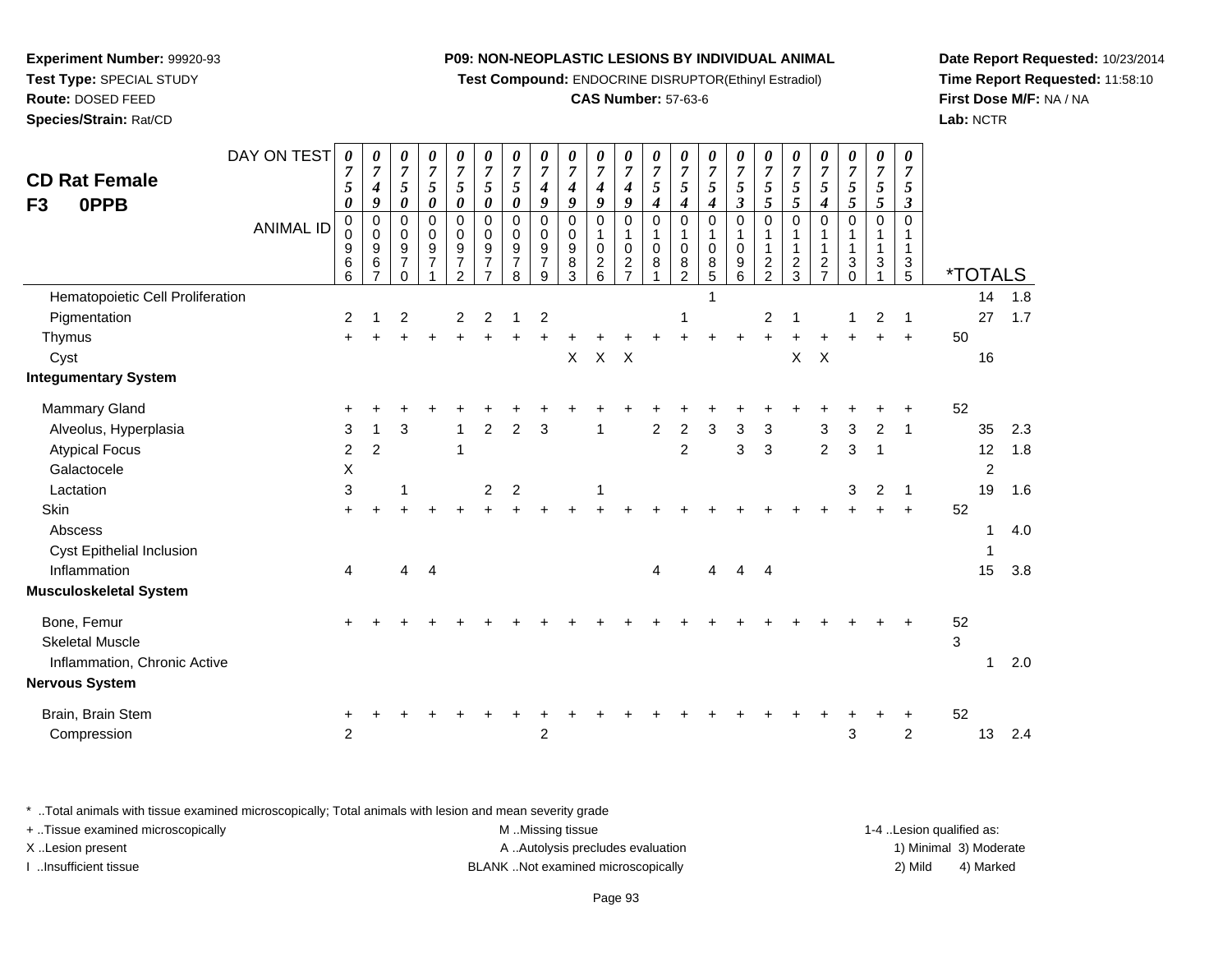**Test Compound:** ENDOCRINE DISRUPTOR(Ethinyl Estradiol)

#### **CAS Number:** 57-63-6

**Date Report Requested:** 10/23/2014**Time Report Requested:** 11:58:11**First Dose M/F:** NA / NA**Lab:** NCTR

| <b>CD Rat Female</b><br>F3<br>0PPB                                                                                                                                                                                  | DAY ON TEST      | 0<br>$\overline{7}$<br>5<br>$\boldsymbol{\theta}$ | 7<br>4<br>9                            | 0<br>$\overline{7}$<br>5<br>0                    | 0<br>$\overline{7}$<br>5<br>0               | 0<br>$\overline{7}$<br>5<br>0                                  | 0<br>$\overline{7}$<br>5<br>0                                            | 0<br>$\overline{7}$<br>5<br>$\boldsymbol{\theta}$ | 0<br>7<br>4<br>9                          | 0<br>$\overline{7}$<br>4<br>9 | 0<br>$\overline{7}$<br>$\boldsymbol{4}$<br>9   | 0<br>$\boldsymbol{7}$<br>$\boldsymbol{4}$<br>9 | $\boldsymbol{\theta}$<br>$\overline{7}$<br>5<br>4 | $\boldsymbol{\theta}$<br>$\overline{7}$<br>5<br>4 | 7<br>5<br>4                       | 0<br>$\overline{7}$<br>5<br>$\boldsymbol{\beta}$ | 0<br>$\overline{7}$<br>5<br>$5\overline{)}$                  | 0<br>$\overline{7}$<br>5<br>$\mathfrak{s}$           | $\overline{7}$<br>5<br>$\boldsymbol{4}$                              | 0<br>$\overline{7}$<br>5<br>5            | 7<br>5<br>5                        | 0<br>7<br>5<br>$\boldsymbol{\beta}$              |                       |                                            |                                        |
|---------------------------------------------------------------------------------------------------------------------------------------------------------------------------------------------------------------------|------------------|---------------------------------------------------|----------------------------------------|--------------------------------------------------|---------------------------------------------|----------------------------------------------------------------|--------------------------------------------------------------------------|---------------------------------------------------|-------------------------------------------|-------------------------------|------------------------------------------------|------------------------------------------------|---------------------------------------------------|---------------------------------------------------|-----------------------------------|--------------------------------------------------|--------------------------------------------------------------|------------------------------------------------------|----------------------------------------------------------------------|------------------------------------------|------------------------------------|--------------------------------------------------|-----------------------|--------------------------------------------|----------------------------------------|
|                                                                                                                                                                                                                     | <b>ANIMAL ID</b> | 0<br>$\Omega$<br>9<br>6<br>6                      | $\mathbf 0$<br>$\Omega$<br>9<br>6<br>7 | $\Omega$<br>$\Omega$<br>9<br>$\overline{7}$<br>0 | $\Omega$<br>$\Omega$<br>9<br>$\overline{7}$ | 0<br>0<br>$\boldsymbol{9}$<br>$\overline{7}$<br>$\overline{2}$ | $\mathbf 0$<br>0<br>$\boldsymbol{9}$<br>$\overline{7}$<br>$\overline{7}$ | $\mathbf 0$<br>0<br>9<br>$\overline{7}$<br>8      | $\Omega$<br>0<br>9<br>$\overline{7}$<br>9 | $\Omega$<br>0<br>9<br>8<br>3  | $\Omega$<br>$\mathbf 0$<br>$\overline{2}$<br>6 | $\Omega$<br>$\mathbf 0$<br>2<br>$\overline{7}$ | $\Omega$<br>$\mathbf 0$<br>8                      | $\Omega$<br>$\mathbf 0$<br>8<br>2                 | $\Omega$<br>$\mathbf 0$<br>8<br>5 | $\Omega$<br>$\mathbf 0$<br>9<br>6                | $\Omega$<br>$\mathbf{1}$<br>$\overline{c}$<br>$\overline{2}$ | $\Omega$<br>1<br>$\mathbf{1}$<br>$\overline{c}$<br>3 | $\mathbf 0$<br>1<br>$\mathbf{1}$<br>$\overline{c}$<br>$\overline{7}$ | $\overline{0}$<br>$\mathbf{1}$<br>3<br>0 | $\Omega$<br>1<br>$\mathbf{1}$<br>3 | $\Omega$<br>$\mathbf{1}$<br>3<br>$5\phantom{.0}$ | <i><b>*TOTALS</b></i> |                                            |                                        |
| Brain, Cerebellum<br>Hydrocephalus<br>Brain, Cerebrum<br>Hydrocephalus                                                                                                                                              |                  | $+$                                               |                                        |                                                  |                                             |                                                                |                                                                          |                                                   |                                           |                               |                                                |                                                |                                                   |                                                   |                                   |                                                  |                                                              | $\ddot{}$                                            | $\ddot{}$                                                            |                                          |                                    | $+$                                              | 51<br>52              | 1<br>-1                                    | 2.0<br>2.0                             |
| <b>Respiratory System</b>                                                                                                                                                                                           |                  |                                                   |                                        |                                                  |                                             |                                                                |                                                                          |                                                   |                                           |                               |                                                |                                                |                                                   |                                                   |                                   |                                                  |                                                              |                                                      |                                                                      |                                          |                                    |                                                  |                       |                                            |                                        |
| Lung<br>Alveolar Epith, Hyperplasia<br>Artery, Mineralization<br>Hemorrhage<br>Infiltration Cellular, Histiocyte                                                                                                    |                  |                                                   |                                        | $\mathbf{1}$                                     | $\overline{1}$                              |                                                                | $\mathbf{1}$                                                             |                                                   |                                           |                               |                                                |                                                |                                                   |                                                   | 1                                 |                                                  | $\boldsymbol{2}$                                             |                                                      |                                                                      |                                          |                                    |                                                  | 52                    | 1<br>$\overline{2}$<br>10                  | 3.0<br>1.0<br>2.0<br>1.2               |
| Inflammation                                                                                                                                                                                                        |                  |                                                   |                                        |                                                  |                                             |                                                                |                                                                          |                                                   |                                           |                               |                                                |                                                |                                                   |                                                   |                                   |                                                  |                                                              |                                                      |                                                                      |                                          |                                    |                                                  |                       | 1                                          | 2.0                                    |
| <b>Nose</b><br>Goblet Cell, Hyperplasia<br>Inflammation<br>Nasolacrim Dct, Inflammation<br>Olfactory Epi, Hyaline Droplet<br>Respirat Epith, Hyperplasia<br>Trachea<br>Inflammation<br><b>Special Senses System</b> |                  | $\overline{2}$<br>$\mathbf{1}$                    |                                        | $\overline{2}$<br>$\mathbf{1}$                   | $\overline{c}$<br>$\overline{2}$            | $\overline{2}$                                                 | $\overline{2}$                                                           | $\overline{c}$                                    | $\overline{2}$                            | $\overline{c}$                | 1<br>$\mathbf 1$                               | $\overline{2}$                                 |                                                   | $\overline{2}$                                    | 1                                 |                                                  | $\overline{c}$<br>$\overline{2}$<br>$\overline{c}$           | $\overline{2}$                                       | $\overline{2}$                                                       |                                          | 1                                  | $\overline{c}$<br>$\overline{c}$                 | 52<br>52              | 3<br>8<br>26<br>15<br>-1<br>$\overline{2}$ | 2.0<br>1.8<br>1.8<br>1.8<br>2.0<br>1.0 |
| Eye                                                                                                                                                                                                                 |                  |                                                   |                                        |                                                  |                                             |                                                                |                                                                          |                                                   |                                           |                               |                                                |                                                |                                                   |                                                   |                                   |                                                  |                                                              |                                                      |                                                                      |                                          |                                    |                                                  | 52                    |                                            |                                        |
| Bilateral, Retina, Degeneration                                                                                                                                                                                     |                  |                                                   |                                        | 2                                                |                                             |                                                                | $\overline{c}$                                                           |                                                   |                                           |                               |                                                |                                                |                                                   |                                                   |                                   |                                                  |                                                              |                                                      |                                                                      |                                          |                                    |                                                  |                       | 3                                          | 2.3                                    |
|                                                                                                                                                                                                                     |                  |                                                   |                                        |                                                  |                                             |                                                                |                                                                          |                                                   |                                           |                               |                                                |                                                |                                                   |                                                   |                                   |                                                  |                                                              |                                                      |                                                                      |                                          |                                    |                                                  |                       |                                            |                                        |

\* ..Total animals with tissue examined microscopically; Total animals with lesion and mean severity grade

| + . Tissue examined microscopically | M Missing tissue                   | 1-4 Lesion qualified as: |                        |
|-------------------------------------|------------------------------------|--------------------------|------------------------|
| X Lesion present                    | A Autolysis precludes evaluation   |                          | 1) Minimal 3) Moderate |
| Insufficient tissue                 | BLANK Not examined microscopically | 2) Mild                  | 4) Marked              |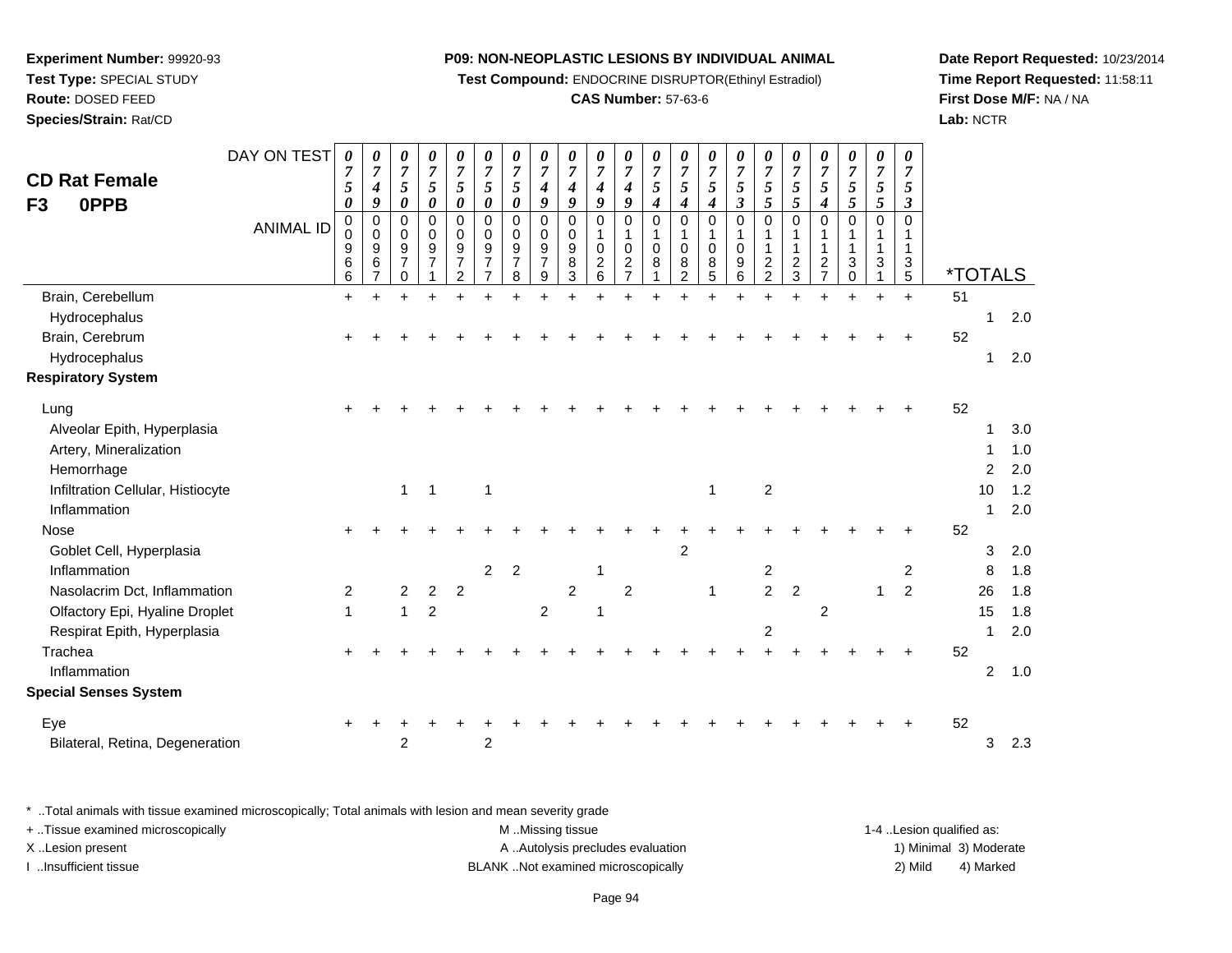**Test Compound:** ENDOCRINE DISRUPTOR(Ethinyl Estradiol)

### **CAS Number:** 57-63-6

**Date Report Requested:** 10/23/2014**Time Report Requested:** 11:58:11**First Dose M/F:** NA / NA**Lab:** NCTR

| <b>CD Rat Female</b><br>0PPB<br>F3 | DAY ON TEST<br><b>ANIMAL ID</b> | $\pmb{\theta}$<br>$\overline{7}$<br>5<br>0<br>0<br>$\mathbf 0$<br>9<br>6<br>6 | 0<br>4<br>0<br>0<br>9<br>6 | 0<br>$\overline{7}$<br>5<br>0<br>0<br>0<br>9<br>7 | 0<br>$\overline{7}$<br>5<br>0<br>$\Omega$<br>$\mathbf 0$<br>9<br>$\overline{7}$ | $\pmb{\theta}$<br>$\overline{7}$<br>5<br>0<br>$\Omega$<br>0<br>$\boldsymbol{9}$<br>$\overline{7}$<br>$\mathcal{P}$ | $\pmb{\theta}$<br>$\overline{7}$<br>5<br>0<br>$\Omega$<br>0<br>9<br>$\overline{7}$ | 0<br>7<br>$\mathbf{0}$<br>9<br>$\overline{7}$<br>8 | 0<br>$\overline{7}$<br>4<br>9<br>$\mathbf 0$<br>0<br>9<br>$\overline{7}$<br>9 | 0<br>$\overline{7}$<br>4<br>Q<br>$\Omega$<br>0<br>9<br>8<br>3 | 0<br>$\overline{7}$<br>4<br>9<br>$\Omega$<br>$\mathbf 0$<br>$\overline{c}$<br>6 | 0<br>$\overline{7}$<br>$\boldsymbol{4}$<br>9<br>0<br>0<br>$\overline{c}$ | 0<br>$\overline{7}$<br>5<br>0<br>0<br>8 | 0<br>$\overline{7}$<br>5<br>0<br>8<br>2 | 0<br>$\overline{7}$<br>5<br>0<br>0<br>8<br>5 | $\boldsymbol{\theta}$<br>$\overline{7}$<br>5<br>3<br>0<br>$\mathbf 0$<br>9<br>6 | 0<br>$\overline{7}$<br>5<br>5<br>2<br>$\mathcal{P}$ | $\pmb{\theta}$<br>$\boldsymbol{7}$<br>5<br>5<br>$\Omega$<br>$\boldsymbol{2}$<br>3 | 0<br>$\overline{7}$<br>5<br>4<br>$\overline{2}$<br>$\overline{ }$ | 0<br>5<br>5<br>3 | 0<br>$\overline{7}$<br>5<br>5<br>3 | 0<br>5<br>3<br>3<br>5 | <i><b>*TOTALS</b></i> |                |     |
|------------------------------------|---------------------------------|-------------------------------------------------------------------------------|----------------------------|---------------------------------------------------|---------------------------------------------------------------------------------|--------------------------------------------------------------------------------------------------------------------|------------------------------------------------------------------------------------|----------------------------------------------------|-------------------------------------------------------------------------------|---------------------------------------------------------------|---------------------------------------------------------------------------------|--------------------------------------------------------------------------|-----------------------------------------|-----------------------------------------|----------------------------------------------|---------------------------------------------------------------------------------|-----------------------------------------------------|-----------------------------------------------------------------------------------|-------------------------------------------------------------------|------------------|------------------------------------|-----------------------|-----------------------|----------------|-----|
| Inflammation                       |                                 |                                                                               |                            |                                                   |                                                                                 |                                                                                                                    |                                                                                    |                                                    |                                                                               |                                                               |                                                                                 |                                                                          |                                         |                                         |                                              |                                                                                 |                                                     |                                                                                   |                                                                   |                  |                                    |                       |                       |                | 3.0 |
| Retina, Degeneration               |                                 |                                                                               |                            |                                                   |                                                                                 |                                                                                                                    |                                                                                    |                                                    |                                                                               |                                                               |                                                                                 |                                                                          |                                         |                                         |                                              |                                                                                 |                                                     |                                                                                   |                                                                   |                  |                                    |                       |                       | $\overline{2}$ | 1.5 |
| Harderian Gland                    |                                 |                                                                               |                            |                                                   |                                                                                 |                                                                                                                    |                                                                                    |                                                    |                                                                               |                                                               |                                                                                 |                                                                          |                                         |                                         |                                              |                                                                                 |                                                     |                                                                                   |                                                                   |                  |                                    |                       | 52                    |                |     |
| Hyperplasia                        |                                 |                                                                               |                            |                                                   |                                                                                 |                                                                                                                    |                                                                                    |                                                    |                                                                               |                                                               |                                                                                 |                                                                          |                                         |                                         |                                              |                                                                                 |                                                     |                                                                                   |                                                                   |                  |                                    |                       |                       | 3              | 1.3 |
| Infiltration Cellular, Lymphocyte  |                                 |                                                                               |                            |                                                   |                                                                                 |                                                                                                                    |                                                                                    |                                                    |                                                                               |                                                               |                                                                                 |                                                                          |                                         |                                         |                                              |                                                                                 |                                                     |                                                                                   |                                                                   |                  |                                    |                       |                       |                | 1.0 |
| Inflammation                       |                                 |                                                                               |                            |                                                   |                                                                                 |                                                                                                                    |                                                                                    |                                                    |                                                                               |                                                               |                                                                                 |                                                                          |                                         |                                         |                                              |                                                                                 |                                                     |                                                                                   |                                                                   |                  |                                    | 1                     |                       | 8              | 1.1 |
| <b>Urinary System</b>              |                                 |                                                                               |                            |                                                   |                                                                                 |                                                                                                                    |                                                                                    |                                                    |                                                                               |                                                               |                                                                                 |                                                                          |                                         |                                         |                                              |                                                                                 |                                                     |                                                                                   |                                                                   |                  |                                    |                       |                       |                |     |
| Kidney                             |                                 |                                                                               |                            |                                                   |                                                                                 |                                                                                                                    |                                                                                    |                                                    |                                                                               |                                                               |                                                                                 |                                                                          |                                         |                                         |                                              |                                                                                 |                                                     |                                                                                   |                                                                   |                  |                                    |                       | 52                    |                |     |
| Cyst                               |                                 |                                                                               |                            |                                                   | $X$ $X$                                                                         |                                                                                                                    |                                                                                    |                                                    |                                                                               |                                                               |                                                                                 |                                                                          |                                         |                                         | $X$ $X$                                      |                                                                                 |                                                     |                                                                                   |                                                                   |                  |                                    |                       |                       | 10             |     |
| Hydronephrosis                     |                                 |                                                                               |                            |                                                   |                                                                                 |                                                                                                                    |                                                                                    |                                                    |                                                                               |                                                               |                                                                                 |                                                                          |                                         |                                         |                                              |                                                                                 |                                                     |                                                                                   |                                                                   | $\overline{2}$   |                                    |                       |                       |                | 2.0 |
| Inflammation                       |                                 |                                                                               |                            |                                                   | $\overline{c}$                                                                  |                                                                                                                    |                                                                                    |                                                    |                                                                               |                                                               |                                                                                 |                                                                          |                                         |                                         | $\overline{2}$                               |                                                                                 |                                                     |                                                                                   |                                                                   |                  |                                    |                       |                       | 3              | 1.7 |
| Mineralization                     |                                 |                                                                               |                            |                                                   |                                                                                 |                                                                                                                    |                                                                                    |                                                    |                                                                               |                                                               | 1                                                                               |                                                                          |                                         |                                         |                                              |                                                                                 | 2                                                   |                                                                                   |                                                                   | $\overline{c}$   |                                    | $\overline{c}$        |                       | 22             | 1.6 |
| Nephropathy                        |                                 | 2                                                                             |                            |                                                   | 2                                                                               |                                                                                                                    | 2                                                                                  | 3                                                  | $\overline{2}$                                                                |                                                               | $\overline{2}$                                                                  |                                                                          |                                         |                                         |                                              |                                                                                 |                                                     |                                                                                   |                                                                   |                  |                                    | 2                     |                       | 26             | 1.4 |
| <b>Urinary Bladder</b>             |                                 |                                                                               |                            |                                                   |                                                                                 |                                                                                                                    |                                                                                    |                                                    |                                                                               |                                                               |                                                                                 |                                                                          |                                         |                                         |                                              |                                                                                 |                                                     |                                                                                   |                                                                   |                  |                                    |                       | 52                    |                |     |
|                                    |                                 |                                                                               |                            |                                                   |                                                                                 |                                                                                                                    |                                                                                    |                                                    |                                                                               |                                                               |                                                                                 |                                                                          |                                         |                                         |                                              |                                                                                 |                                                     |                                                                                   |                                                                   |                  |                                    |                       |                       |                |     |

\* ..Total animals with tissue examined microscopically; Total animals with lesion and mean severity grade

**Experiment Number:** 99920-93**Test Type:** SPECIAL STUDY**Route:** DOSED FEED**Species/Strain:** Rat/CD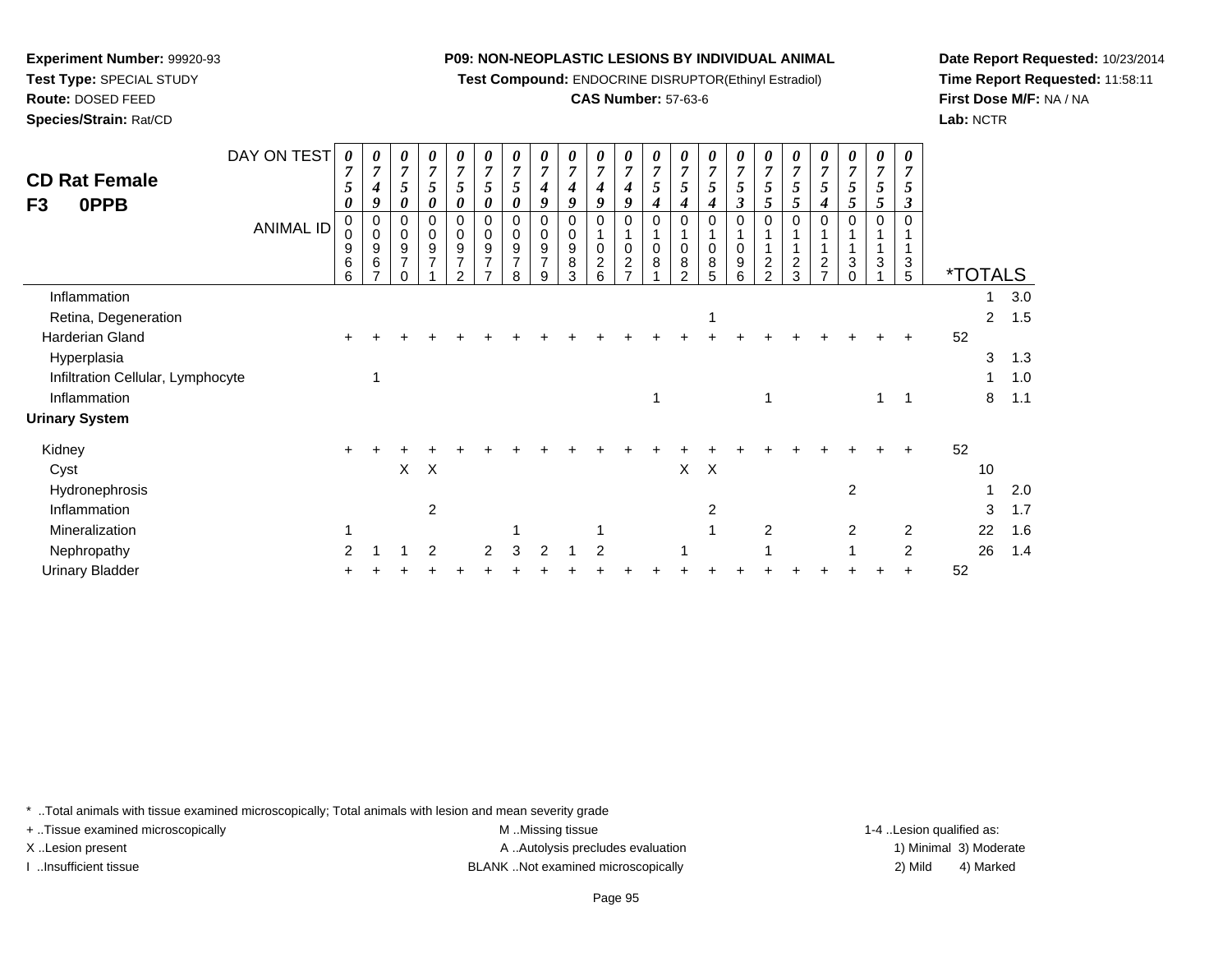**Test Compound:** ENDOCRINE DISRUPTOR(Ethinyl Estradiol)

#### **CAS Number:** 57-63-6

**Date Report Requested:** 10/23/2014**Time Report Requested:** 11:58:11**First Dose M/F:** NA / NA**Lab:** NCTR

|                                               | DAY ON TEST      | 0<br>4                        | 0<br>$\boldsymbol{4}$                             | $\frac{\theta}{5}$                               | 0<br>$\sqrt{5}$                                         | 0<br>5                                               | 0<br>5                                             | 0<br>5                                            | 0<br>6                                  | 0<br>$\mathfrak{z}$                        | $\boldsymbol{\theta}$<br>$\pmb{6}$                       | 0<br>6                                       | 0<br>6                                            | 0<br>6                           | 0<br>6                                 | 0<br>6                                              | 0<br>$\overline{7}$                                    | 0<br>$\overline{7}$                       | 0<br>$\overline{7}$                  | $\pmb{\theta}$<br>$\overline{7}$          | $\frac{\boldsymbol{\theta}}{\boldsymbol{7}}$ | 0<br>$\overline{7}$                      | 0<br>$\overline{7}$                  | 0<br>$\overline{7}$                  | $\boldsymbol{\theta}$<br>$\overline{7}$                              | 0<br>$\overline{7}$                     | 0<br>$\overline{7}$                 | 0<br>$\overline{7}$                          | 0<br>$\overline{7}$                           | $\boldsymbol{\theta}$<br>$\overline{7}$          | 0<br>$\overline{7}$                     |  |
|-----------------------------------------------|------------------|-------------------------------|---------------------------------------------------|--------------------------------------------------|---------------------------------------------------------|------------------------------------------------------|----------------------------------------------------|---------------------------------------------------|-----------------------------------------|--------------------------------------------|----------------------------------------------------------|----------------------------------------------|---------------------------------------------------|----------------------------------|----------------------------------------|-----------------------------------------------------|--------------------------------------------------------|-------------------------------------------|--------------------------------------|-------------------------------------------|----------------------------------------------|------------------------------------------|--------------------------------------|--------------------------------------|----------------------------------------------------------------------|-----------------------------------------|-------------------------------------|----------------------------------------------|-----------------------------------------------|--------------------------------------------------|-----------------------------------------|--|
| <b>CD Rat Female</b><br><b>F3/2PPB TO CTL</b> |                  | 1<br>$\pmb{8}$<br>$\mathbf 0$ | $\frac{9}{5}$<br>$\overline{0}$                   | $\boldsymbol{2}$<br>$\overline{\mathbf{c}}$<br>0 | $\boldsymbol{4}$<br>$\mathbf 0$                         | $\boldsymbol{4}$<br>$\pmb{8}$<br>$\mathbf 0$         | $\sqrt{5}$<br>$\overline{7}$<br>$\mathbf 0$        | $\boldsymbol{g}$<br>$\overline{7}$<br>$\mathbf 0$ | $\pmb{\theta}$<br>9<br>$\boldsymbol{0}$ | $\pmb{9}$<br>$\boldsymbol{g}$<br>$\pmb{0}$ | $\boldsymbol{2}$<br>$\boldsymbol{4}$<br>$\boldsymbol{0}$ | $\boldsymbol{2}$<br>$\mathbf 0$              | $\boldsymbol{7}$<br>$\mathfrak{z}$<br>$\mathbf 0$ | 8<br>0<br>$\mathbf 0$            | $\pmb{8}$<br>$\boldsymbol{\beta}$<br>0 | $\boldsymbol{9}$<br>$\boldsymbol{6}$<br>$\mathbf 0$ | $\boldsymbol{\theta}$<br>$\pmb{\theta}$<br>$\mathbf 0$ | $\boldsymbol{\theta}$<br>8<br>$\mathbf 0$ | $\boldsymbol{l}$<br>8<br>$\mathbf 0$ | $\boldsymbol{2}$<br>$\boldsymbol{2}$<br>0 | $\boldsymbol{2}$<br>6<br>$\mathbf 0$         | $\boldsymbol{\beta}$<br>6<br>$\mathbf 0$ | $\boldsymbol{4}$<br>9<br>$\mathbf 0$ | $\boldsymbol{4}$<br>9<br>$\mathbf 0$ | $\boldsymbol{4}$<br>9<br>$\mathbf 0$                                 | $\boldsymbol{4}$<br>9<br>$\mathbf 0$    | 4<br>9<br>$\mathbf 0$               | $\boldsymbol{4}$<br>9<br>$\mathbf 0$         | $\boldsymbol{4}$<br>9<br>$\mathsf 0$          | $\sqrt{5}$<br>$\boldsymbol{\theta}$<br>$\pmb{0}$ | 5<br>$\boldsymbol{\theta}$<br>$\pmb{0}$ |  |
|                                               | <b>ANIMAL ID</b> | 0<br>$\mathbf{1}$<br>0<br>8   | $\mathbf 0$<br>$\overline{2}$<br>$\mathbf 0$<br>5 | 0<br>$\overline{a}$<br>4<br>9                    | $^{\rm 0}_{\rm 2}$<br>$\bf 8$<br>$\boldsymbol{\Lambda}$ | $\pmb{0}$<br>$\overline{2}$<br>$\boldsymbol{9}$<br>9 | $\mathbf 0$<br>$\mathbf{3}$<br>1<br>$\overline{2}$ | $\mathbf 0$<br>$\mathbf{3}$<br>9<br>9             | $\frac{0}{7}$<br>0<br>6                 | $_{8}^{\rm 0}$<br>$\mathbf 0$<br>3         | $\pmb{0}$<br>$\bf8$<br>$\mathbf 0$<br>8                  | $\mathbf 0$<br>8<br>$\mathbf{1}$<br>$\Omega$ | 0<br>8<br>4<br>$\Omega$                           | $\pmb{0}$<br>8<br>$\overline{5}$ | 0<br>8<br>$\sqrt{5}$<br>$\overline{z}$ | $\mathsf 0$<br>8<br>6<br>4                          | $\mathbf 0$<br>8<br>$\,6$<br>8                         | 0<br>8<br>$\overline{7}$<br>3             | $\pmb{0}$<br>8<br>$\frac{8}{5}$      | $\pmb{0}$<br>$\bf8$<br>8<br>9             | $\mathbf 0$<br>$\,8\,$<br>9<br>9             | $\mathbf 0$<br>9<br>0<br>3               | $\mathbf 0$<br>$\frac{9}{2}$         | 0<br>$\boldsymbol{9}$<br>3           | 0<br>$\boldsymbol{9}$<br>$\ensuremath{\mathsf{3}}$<br>$\mathfrak{p}$ | $\mathbf 0$<br>$9\,$<br>$\sqrt{3}$<br>4 | $\mathbf 0$<br>9<br>$\sqrt{3}$<br>5 | 0<br>$\boldsymbol{9}$<br>$\overline{4}$<br>3 | $\pmb{0}$<br>$\boldsymbol{9}$<br>$\,6\,$<br>8 | $\pmb{0}$<br>9<br>$\overline{7}$<br>3            | $\mathbf 0$<br>9<br>$\overline{7}$      |  |
| <b>Alimentary System</b>                      |                  |                               |                                                   |                                                  |                                                         |                                                      |                                                    |                                                   |                                         |                                            |                                                          |                                              |                                                   |                                  |                                        |                                                     |                                                        |                                           |                                      |                                           |                                              |                                          |                                      |                                      |                                                                      |                                         |                                     |                                              |                                               |                                                  |                                         |  |
| Esophagus                                     |                  |                               |                                                   |                                                  |                                                         |                                                      |                                                    |                                                   |                                         |                                            |                                                          |                                              |                                                   |                                  |                                        |                                                     |                                                        |                                           |                                      |                                           |                                              |                                          |                                      |                                      |                                                                      |                                         |                                     |                                              |                                               |                                                  |                                         |  |
| Intestine Large, Cecum                        |                  |                               |                                                   |                                                  |                                                         |                                                      |                                                    |                                                   |                                         |                                            |                                                          |                                              |                                                   |                                  |                                        |                                                     |                                                        |                                           |                                      |                                           |                                              |                                          |                                      |                                      |                                                                      |                                         |                                     |                                              |                                               |                                                  |                                         |  |
| Intestine Large, Colon                        |                  |                               |                                                   |                                                  |                                                         |                                                      |                                                    |                                                   |                                         |                                            |                                                          |                                              |                                                   |                                  |                                        |                                                     |                                                        |                                           |                                      |                                           |                                              |                                          |                                      |                                      |                                                                      |                                         |                                     |                                              |                                               |                                                  |                                         |  |
| Intestine Large, Rectum                       |                  |                               |                                                   |                                                  |                                                         |                                                      |                                                    |                                                   |                                         |                                            |                                                          |                                              |                                                   |                                  |                                        |                                                     |                                                        |                                           |                                      |                                           |                                              |                                          |                                      |                                      |                                                                      |                                         |                                     |                                              |                                               |                                                  |                                         |  |
| Intestine Small, Duodenum                     |                  |                               |                                                   |                                                  |                                                         |                                                      |                                                    |                                                   |                                         |                                            |                                                          |                                              |                                                   |                                  |                                        |                                                     |                                                        |                                           |                                      |                                           |                                              |                                          |                                      |                                      |                                                                      |                                         |                                     |                                              |                                               |                                                  |                                         |  |
| Intestine Small, Ileum                        |                  |                               |                                                   |                                                  |                                                         |                                                      |                                                    |                                                   |                                         |                                            |                                                          |                                              |                                                   |                                  |                                        |                                                     |                                                        |                                           |                                      |                                           |                                              |                                          |                                      |                                      |                                                                      |                                         |                                     |                                              |                                               |                                                  |                                         |  |
| Intestine Small, Jejunum                      |                  |                               |                                                   |                                                  |                                                         |                                                      |                                                    |                                                   |                                         |                                            |                                                          |                                              |                                                   |                                  |                                        |                                                     |                                                        |                                           |                                      |                                           |                                              |                                          |                                      |                                      |                                                                      |                                         |                                     |                                              |                                               |                                                  |                                         |  |
| Liver                                         |                  |                               |                                                   |                                                  |                                                         |                                                      |                                                    |                                                   |                                         |                                            |                                                          |                                              |                                                   |                                  |                                        |                                                     |                                                        |                                           |                                      |                                           |                                              |                                          |                                      |                                      |                                                                      |                                         |                                     |                                              |                                               |                                                  |                                         |  |
| Angiectasis                                   |                  |                               |                                                   |                                                  |                                                         |                                                      |                                                    |                                                   |                                         |                                            |                                                          |                                              |                                                   |                                  |                                        |                                                     |                                                        |                                           |                                      |                                           |                                              |                                          |                                      |                                      |                                                                      |                                         |                                     |                                              |                                               |                                                  |                                         |  |
| <b>Basophilic Focus</b>                       |                  |                               |                                                   |                                                  | $\boldsymbol{\mathsf{X}}$                               |                                                      |                                                    |                                                   |                                         |                                            | $\boldsymbol{\mathsf{X}}$                                |                                              |                                                   |                                  |                                        |                                                     |                                                        |                                           |                                      |                                           |                                              |                                          |                                      |                                      |                                                                      |                                         |                                     |                                              |                                               |                                                  |                                         |  |
| Bile Duct, Hyperplasia                        |                  |                               |                                                   | $\overline{c}$                                   |                                                         |                                                      |                                                    |                                                   | -1                                      |                                            |                                                          |                                              |                                                   |                                  |                                        |                                                     |                                                        |                                           | $\overline{2}$                       | $\overline{2}$                            |                                              | $\mathbf{1}$                             | $\overline{2}$                       | -1                                   |                                                                      |                                         | $\overline{c}$                      |                                              |                                               |                                                  |                                         |  |
| Centrilobular, Necrosis                       |                  |                               |                                                   |                                                  |                                                         |                                                      |                                                    |                                                   |                                         |                                            |                                                          |                                              |                                                   |                                  |                                        |                                                     |                                                        |                                           | 3                                    |                                           |                                              |                                          |                                      |                                      |                                                                      |                                         |                                     |                                              |                                               |                                                  |                                         |  |
| Cyst                                          |                  |                               |                                                   |                                                  |                                                         |                                                      |                                                    |                                                   |                                         |                                            |                                                          |                                              |                                                   |                                  |                                        |                                                     |                                                        |                                           |                                      |                                           |                                              |                                          |                                      |                                      | X                                                                    |                                         |                                     |                                              |                                               |                                                  |                                         |  |
| Degeneration, Cystic                          |                  |                               |                                                   |                                                  |                                                         |                                                      |                                                    |                                                   |                                         |                                            |                                                          |                                              |                                                   | $\overline{c}$                   |                                        |                                                     |                                                        |                                           |                                      |                                           |                                              | 1                                        |                                      |                                      |                                                                      |                                         |                                     |                                              |                                               |                                                  |                                         |  |
| Eosinophilic Focus                            |                  |                               |                                                   |                                                  |                                                         |                                                      |                                                    |                                                   |                                         |                                            |                                                          |                                              |                                                   | $\pmb{\times}$                   |                                        |                                                     |                                                        |                                           |                                      |                                           |                                              |                                          |                                      |                                      |                                                                      |                                         |                                     |                                              |                                               |                                                  |                                         |  |
| Hematopoietic Cell Proliferation              |                  |                               |                                                   |                                                  |                                                         |                                                      |                                                    |                                                   |                                         |                                            |                                                          |                                              |                                                   |                                  |                                        |                                                     |                                                        |                                           |                                      |                                           |                                              |                                          |                                      |                                      |                                                                      |                                         |                                     |                                              |                                               |                                                  |                                         |  |
| Hepatodiaphragmatic Nodule                    |                  |                               |                                                   | X                                                |                                                         |                                                      |                                                    |                                                   | X                                       |                                            |                                                          |                                              |                                                   |                                  |                                        |                                                     |                                                        |                                           |                                      |                                           |                                              |                                          |                                      |                                      |                                                                      |                                         |                                     |                                              |                                               |                                                  |                                         |  |
| Inflammation, Chronic Active                  |                  |                               |                                                   |                                                  |                                                         |                                                      |                                                    |                                                   |                                         |                                            |                                                          |                                              |                                                   |                                  |                                        |                                                     |                                                        |                                           |                                      |                                           |                                              |                                          |                                      |                                      |                                                                      | 1                                       |                                     |                                              |                                               |                                                  |                                         |  |
| Left Lat Lobe, Developmental Malformation     |                  |                               |                                                   |                                                  |                                                         |                                                      |                                                    |                                                   | X                                       |                                            |                                                          |                                              |                                                   |                                  |                                        |                                                     |                                                        |                                           |                                      |                                           |                                              |                                          |                                      |                                      |                                                                      |                                         |                                     |                                              |                                               |                                                  |                                         |  |
| Median Lobe, Developmental Malformation       |                  |                               |                                                   |                                                  |                                                         |                                                      |                                                    |                                                   |                                         |                                            |                                                          |                                              |                                                   |                                  |                                        |                                                     |                                                        |                                           |                                      |                                           |                                              |                                          |                                      | X                                    |                                                                      |                                         |                                     |                                              |                                               |                                                  |                                         |  |
| <b>Necrosis</b>                               |                  |                               |                                                   |                                                  |                                                         |                                                      | 1                                                  |                                                   |                                         |                                            |                                                          |                                              |                                                   |                                  |                                        |                                                     | 3                                                      |                                           |                                      |                                           |                                              |                                          |                                      |                                      |                                                                      |                                         |                                     |                                              |                                               |                                                  |                                         |  |

\* ..Total animals with tissue examined microscopically; Total animals with lesion and mean severity grade

**Experiment Number:** 99920-93**Test Type:** SPECIAL STUDY**Route:** DOSED FEED**Species/Strain:** Rat/CD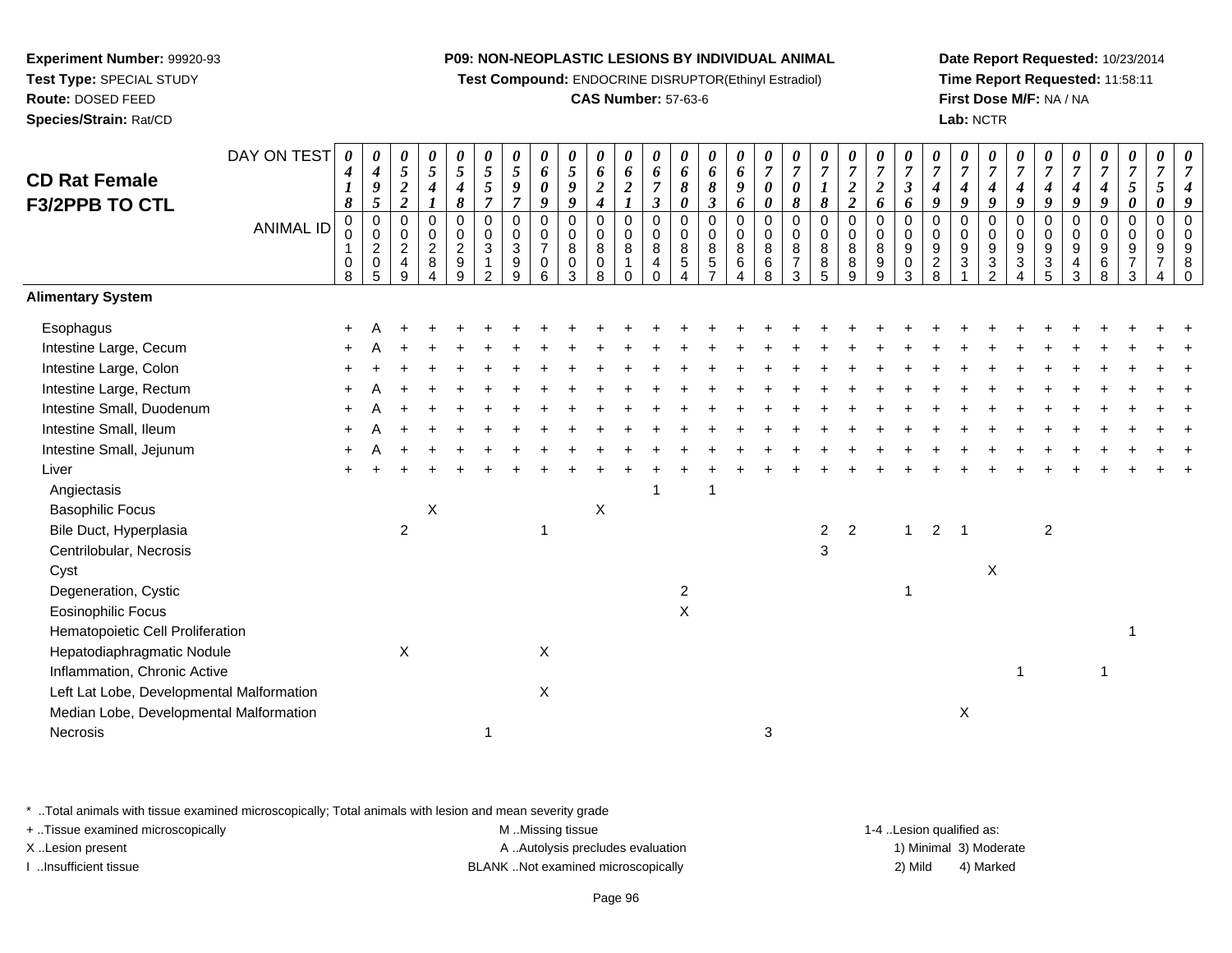**Test Compound:** ENDOCRINE DISRUPTOR(Ethinyl Estradiol)

#### **CAS Number:** 57-63-6

**Date Report Requested:** 10/23/2014**Time Report Requested:** 11:58:12**First Dose M/F:** NA / NA**Lab:** NCTR

| <b>CD Rat Female</b><br>F3/2PPB TO CTL | DAY ON TEST      | 0<br>4<br>$\boldsymbol{l}$<br>8 | 0<br>$\boldsymbol{4}$<br>9<br>5             | 0<br>$\sqrt{5}$<br>$\boldsymbol{2}$<br>$\boldsymbol{2}$             | 0<br>$\mathfrak{s}$<br>$\boldsymbol{4}$<br>$\boldsymbol{l}$ | $\boldsymbol{\theta}$<br>$\overline{5}$<br>4<br>8   | 0<br>$\mathfrak{s}$<br>5<br>$\overline{7}$                                  | $\boldsymbol{\theta}$<br>$\mathfrak{s}$<br>9<br>$\overline{\tau}$ | 0<br>6<br>$\pmb{\theta}$<br>$\boldsymbol{g}$                   | 0<br>$\overline{5}$<br>$\boldsymbol{9}$<br>$\boldsymbol{9}$ | $\boldsymbol{\theta}$<br>6<br>$\boldsymbol{2}$<br>$\boldsymbol{4}$ | 0<br>6<br>$\boldsymbol{2}$<br>$\boldsymbol{l}$ | 0<br>6<br>$\overline{7}$<br>$\mathfrak{z}$ | 0<br>6<br>8<br>0      | 0<br>6<br>$\pmb{8}$<br>$\mathfrak{z}$          | 0<br>6<br>$\boldsymbol{9}$<br>6 | 0<br>$\boldsymbol{7}$<br>$\boldsymbol{\theta}$<br>0 | 0<br>$\overline{7}$<br>0<br>8      | $\boldsymbol{\theta}$<br>$\overline{7}$<br>$\boldsymbol{l}$<br>8 | $\boldsymbol{\theta}$<br>$\overline{7}$<br>$\boldsymbol{2}$<br>$\overline{2}$ | $\boldsymbol{\theta}$<br>$\overline{7}$<br>$\boldsymbol{2}$<br>6 | U<br>$\overline{7}$<br>$\boldsymbol{\beta}$<br>6 | 0<br>$\overline{7}$<br>4<br>9                            | 0<br>$\boldsymbol{7}$<br>$\boldsymbol{4}$<br>9                            | $\boldsymbol{\theta}$<br>$\overline{7}$<br>4<br>9                     | $\boldsymbol{\theta}$<br>$\overline{7}$<br>$\boldsymbol{4}$<br>9 | $\boldsymbol{\theta}$<br>$\overline{7}$<br>4<br>9        | 0<br>$\overline{7}$<br>4<br>9 | 0<br>$\overline{7}$<br>$\boldsymbol{4}$<br>9 | 0<br>$\overline{7}$<br>$\mathfrak{s}$<br>0   | 0<br>$\overline{7}$<br>5<br>0 | 0<br>$\overline{7}$<br>$\overline{4}$<br>9       |
|----------------------------------------|------------------|---------------------------------|---------------------------------------------|---------------------------------------------------------------------|-------------------------------------------------------------|-----------------------------------------------------|-----------------------------------------------------------------------------|-------------------------------------------------------------------|----------------------------------------------------------------|-------------------------------------------------------------|--------------------------------------------------------------------|------------------------------------------------|--------------------------------------------|-----------------------|------------------------------------------------|---------------------------------|-----------------------------------------------------|------------------------------------|------------------------------------------------------------------|-------------------------------------------------------------------------------|------------------------------------------------------------------|--------------------------------------------------|----------------------------------------------------------|---------------------------------------------------------------------------|-----------------------------------------------------------------------|------------------------------------------------------------------|----------------------------------------------------------|-------------------------------|----------------------------------------------|----------------------------------------------|-------------------------------|--------------------------------------------------|
|                                        | <b>ANIMAL ID</b> | 0<br>0<br>8                     | $\pmb{0}$<br>$\pmb{0}$<br>$^2_{\rm 0}$<br>5 | 0<br>0<br>$\sqrt{2}$<br>$\overline{\mathbf{4}}$<br>$\boldsymbol{9}$ | $\mathbf 0$<br>$\pmb{0}$<br>$\overline{c}$<br>8             | 0<br>0<br>$\boldsymbol{2}$<br>$\boldsymbol{9}$<br>9 | $\mathbf 0$<br>$\mathbf 0$<br>$\mathbf{3}$<br>$\mathbf{1}$<br>$\mathcal{P}$ | 0<br>$\mathbf 0$<br>$\sqrt{3}$<br>9<br>9                          | $\pmb{0}$<br>$\mathbf 0$<br>$\overline{7}$<br>$\mathbf 0$<br>6 | $\mathbf 0$<br>$\mathbf 0$<br>$\bf8$<br>0<br>3              | 0<br>0<br>8<br>0<br>8                                              | 0<br>$\mathbf 0$<br>8                          | 0<br>0<br>8<br>4<br>$\Omega$               | 0<br>0<br>8<br>5<br>4 | $\mathbf 0$<br>$\pmb{0}$<br>8<br>$\frac{5}{7}$ | 0<br>0<br>$\,8\,$<br>6<br>4     | 0<br>$\mathbf 0$<br>8<br>6<br>8                     | 0<br>0<br>8<br>$\overline{7}$<br>3 | 0<br>0<br>$\bf 8$<br>$\begin{array}{c} 8 \\ 5 \end{array}$       | $\pmb{0}$<br>$\mathbf 0$<br>$\,8\,$<br>8<br>9                                 | 0<br>0<br>$\,8\,$<br>9<br>9                                      | $\mathbf 0$<br>$\mathbf 0$<br>9<br>0<br>3        | $\Omega$<br>0<br>$\boldsymbol{9}$<br>$\overline{c}$<br>8 | $\mathbf 0$<br>$\pmb{0}$<br>$\boldsymbol{9}$<br>$\ensuremath{\mathsf{3}}$ | $\mathbf 0$<br>$\mathbf 0$<br>$\boldsymbol{9}$<br>3<br>$\mathfrak{p}$ | 0<br>$\mathbf 0$<br>9<br>3                                       | $\mathbf 0$<br>$\mathbf 0$<br>$9\,$<br>$\mathbf{3}$<br>5 | 0<br>0<br>9<br>4<br>3         | 0<br>0<br>9<br>6<br>8                        | $\mathbf 0$<br>0<br>9<br>$\overline{7}$<br>3 | 0<br>$\mathbf 0$<br>9         | $\mathbf 0$<br>$\mathbf 0$<br>9<br>8<br>$\Omega$ |
| Periportal, Inflammation, Chronic      |                  |                                 |                                             |                                                                     |                                                             |                                                     |                                                                             |                                                                   |                                                                |                                                             |                                                                    |                                                |                                            |                       |                                                |                                 |                                                     |                                    |                                                                  |                                                                               |                                                                  |                                                  |                                                          |                                                                           |                                                                       |                                                                  |                                                          |                               |                                              |                                              |                               |                                                  |
| <b>Tension Lipidosis</b>               |                  |                                 |                                             |                                                                     |                                                             |                                                     |                                                                             |                                                                   |                                                                |                                                             |                                                                    |                                                |                                            |                       |                                                |                                 |                                                     |                                    |                                                                  |                                                                               |                                                                  |                                                  |                                                          | $\overline{c}$                                                            |                                                                       |                                                                  |                                                          |                               |                                              |                                              |                               |                                                  |
| Vacuolization Cytoplasmic              |                  |                                 |                                             |                                                                     |                                                             |                                                     |                                                                             |                                                                   |                                                                |                                                             |                                                                    | $\mathbf{3}$                                   |                                            | $\overline{2}$        |                                                | $\overline{c}$                  | 4                                                   |                                    | $\overline{2}$                                                   |                                                                               |                                                                  | 2 <sup>7</sup>                                   | $\overline{2}$                                           |                                                                           |                                                                       |                                                                  |                                                          | $\overline{a}$                | 3                                            |                                              |                               |                                                  |
| Mesentery                              |                  |                                 |                                             |                                                                     |                                                             |                                                     |                                                                             |                                                                   |                                                                |                                                             |                                                                    |                                                | $\ddot{}$                                  |                       |                                                |                                 |                                                     |                                    |                                                                  |                                                                               |                                                                  |                                                  |                                                          | $\ddot{}$                                                                 |                                                                       |                                                                  |                                                          |                               |                                              |                                              |                               |                                                  |
| Fat, Necrosis                          |                  |                                 |                                             |                                                                     |                                                             |                                                     |                                                                             |                                                                   |                                                                |                                                             |                                                                    |                                                | 3                                          |                       |                                                |                                 |                                                     |                                    |                                                                  |                                                                               |                                                                  |                                                  |                                                          |                                                                           |                                                                       |                                                                  |                                                          |                               | 3                                            |                                              |                               |                                                  |
| Oral Mucosa                            |                  |                                 |                                             |                                                                     | $+$                                                         |                                                     |                                                                             |                                                                   |                                                                |                                                             |                                                                    |                                                |                                            |                       |                                                |                                 |                                                     |                                    | $+$                                                              |                                                                               |                                                                  |                                                  |                                                          |                                                                           |                                                                       |                                                                  |                                                          |                               |                                              |                                              |                               | $\ddot{}$                                        |
| Gingival, Inflammation                 |                  |                                 |                                             |                                                                     |                                                             |                                                     |                                                                             |                                                                   |                                                                |                                                             |                                                                    |                                                |                                            |                       |                                                |                                 |                                                     |                                    | 3                                                                |                                                                               |                                                                  |                                                  |                                                          |                                                                           |                                                                       |                                                                  |                                                          |                               |                                              |                                              |                               |                                                  |
| Keratin Cyst                           |                  |                                 |                                             |                                                                     | X                                                           |                                                     |                                                                             |                                                                   |                                                                |                                                             |                                                                    |                                                |                                            |                       |                                                |                                 |                                                     |                                    |                                                                  |                                                                               |                                                                  |                                                  |                                                          |                                                                           |                                                                       |                                                                  |                                                          |                               |                                              |                                              |                               |                                                  |
| Pancreas                               |                  |                                 |                                             |                                                                     |                                                             |                                                     |                                                                             |                                                                   |                                                                |                                                             |                                                                    |                                                |                                            |                       |                                                |                                 |                                                     |                                    |                                                                  |                                                                               |                                                                  |                                                  |                                                          |                                                                           |                                                                       |                                                                  |                                                          |                               |                                              |                                              |                               |                                                  |
| Acinar Cell, Degeneration              |                  |                                 |                                             |                                                                     |                                                             | 3                                                   | 3                                                                           | 2                                                                 | 2                                                              |                                                             |                                                                    |                                                |                                            |                       | 2                                              | $\overline{c}$                  |                                                     | З                                  |                                                                  |                                                                               | $\overline{2}$                                                   |                                                  |                                                          |                                                                           |                                                                       | 3                                                                |                                                          |                               | 2                                            | 3                                            |                               |                                                  |
| Inflammation, Chronic                  |                  |                                 |                                             |                                                                     |                                                             |                                                     |                                                                             |                                                                   |                                                                |                                                             |                                                                    |                                                |                                            |                       |                                                |                                 | $\overline{2}$                                      |                                    |                                                                  |                                                                               |                                                                  |                                                  |                                                          | 1                                                                         |                                                                       |                                                                  | $\overline{2}$                                           |                               |                                              |                                              |                               |                                                  |
| Lipomatosis                            |                  |                                 |                                             |                                                                     |                                                             |                                                     |                                                                             |                                                                   |                                                                |                                                             |                                                                    |                                                |                                            |                       |                                                |                                 | 3                                                   |                                    |                                                                  |                                                                               |                                                                  |                                                  |                                                          |                                                                           |                                                                       |                                                                  |                                                          |                               |                                              |                                              |                               |                                                  |
| <b>Salivary Glands</b>                 |                  |                                 |                                             |                                                                     |                                                             |                                                     |                                                                             |                                                                   |                                                                |                                                             |                                                                    |                                                |                                            |                       |                                                |                                 |                                                     |                                    |                                                                  |                                                                               |                                                                  |                                                  |                                                          |                                                                           |                                                                       |                                                                  |                                                          |                               |                                              |                                              |                               |                                                  |
| Stomach, Forestomach                   |                  |                                 |                                             |                                                                     |                                                             |                                                     |                                                                             |                                                                   |                                                                |                                                             |                                                                    |                                                |                                            |                       |                                                |                                 |                                                     |                                    |                                                                  |                                                                               |                                                                  |                                                  |                                                          |                                                                           |                                                                       |                                                                  |                                                          |                               |                                              |                                              |                               |                                                  |
| Stomach, Glandular                     |                  | $\ddot{}$                       |                                             |                                                                     |                                                             |                                                     |                                                                             |                                                                   |                                                                |                                                             |                                                                    |                                                |                                            |                       |                                                |                                 |                                                     |                                    |                                                                  |                                                                               |                                                                  |                                                  |                                                          |                                                                           |                                                                       |                                                                  |                                                          |                               |                                              |                                              |                               |                                                  |
| Tongue                                 |                  |                                 | $\ddot{}$                                   |                                                                     |                                                             |                                                     |                                                                             |                                                                   |                                                                |                                                             |                                                                    |                                                |                                            |                       |                                                |                                 |                                                     |                                    |                                                                  |                                                                               |                                                                  |                                                  |                                                          |                                                                           |                                                                       |                                                                  |                                                          |                               |                                              |                                              |                               |                                                  |
| <b>Cardiovascular System</b>           |                  |                                 |                                             |                                                                     |                                                             |                                                     |                                                                             |                                                                   |                                                                |                                                             |                                                                    |                                                |                                            |                       |                                                |                                 |                                                     |                                    |                                                                  |                                                                               |                                                                  |                                                  |                                                          |                                                                           |                                                                       |                                                                  |                                                          |                               |                                              |                                              |                               |                                                  |
| <b>Blood Vessel</b>                    |                  |                                 |                                             |                                                                     |                                                             |                                                     |                                                                             |                                                                   |                                                                |                                                             |                                                                    |                                                |                                            |                       |                                                |                                 |                                                     |                                    |                                                                  |                                                                               |                                                                  |                                                  |                                                          |                                                                           |                                                                       |                                                                  |                                                          |                               |                                              |                                              |                               |                                                  |
| Heart                                  |                  |                                 |                                             |                                                                     |                                                             |                                                     |                                                                             |                                                                   |                                                                |                                                             |                                                                    |                                                |                                            |                       |                                                |                                 |                                                     |                                    |                                                                  |                                                                               |                                                                  |                                                  |                                                          |                                                                           |                                                                       |                                                                  |                                                          |                               |                                              |                                              |                               |                                                  |
| Cardiomyopathy                         |                  |                                 |                                             | 1                                                                   | -1                                                          | $\overline{1}$                                      |                                                                             |                                                                   |                                                                |                                                             |                                                                    |                                                |                                            |                       |                                                | 3                               | 1                                                   | $\sqrt{2}$                         |                                                                  |                                                                               |                                                                  |                                                  |                                                          |                                                                           |                                                                       |                                                                  |                                                          | 1                             |                                              |                                              |                               | $\overline{2}$                                   |
| <b>Endocrine System</b>                |                  |                                 |                                             |                                                                     |                                                             |                                                     |                                                                             |                                                                   |                                                                |                                                             |                                                                    |                                                |                                            |                       |                                                |                                 |                                                     |                                    |                                                                  |                                                                               |                                                                  |                                                  |                                                          |                                                                           |                                                                       |                                                                  |                                                          |                               |                                              |                                              |                               |                                                  |
| <b>Adrenal Cortex</b>                  |                  |                                 |                                             |                                                                     |                                                             |                                                     |                                                                             |                                                                   |                                                                |                                                             |                                                                    |                                                |                                            |                       |                                                |                                 |                                                     |                                    |                                                                  |                                                                               |                                                                  |                                                  |                                                          |                                                                           |                                                                       |                                                                  |                                                          |                               |                                              |                                              |                               |                                                  |
|                                        |                  |                                 |                                             |                                                                     |                                                             |                                                     |                                                                             |                                                                   |                                                                |                                                             |                                                                    |                                                |                                            |                       |                                                |                                 |                                                     |                                    |                                                                  |                                                                               |                                                                  |                                                  |                                                          |                                                                           |                                                                       |                                                                  |                                                          |                               |                                              |                                              |                               |                                                  |

\* ..Total animals with tissue examined microscopically; Total animals with lesion and mean severity grade

+ ..Tissue examined microscopically examined microscopically examined as:  $M$  ..Missing tissue 1-4 ..Lesion qualified as: X..Lesion present **A ..Autolysis precludes evaluation** A ..Autolysis precludes evaluation 1) Minimal 3) Moderate I ..Insufficient tissue BLANK ..Not examined microscopically 2) Mild 4) Marked

# **Experiment Number:** 99920-93**Test Type:** SPECIAL STUDY**Route:** DOSED FEED

**Species/Strain:** Rat/CD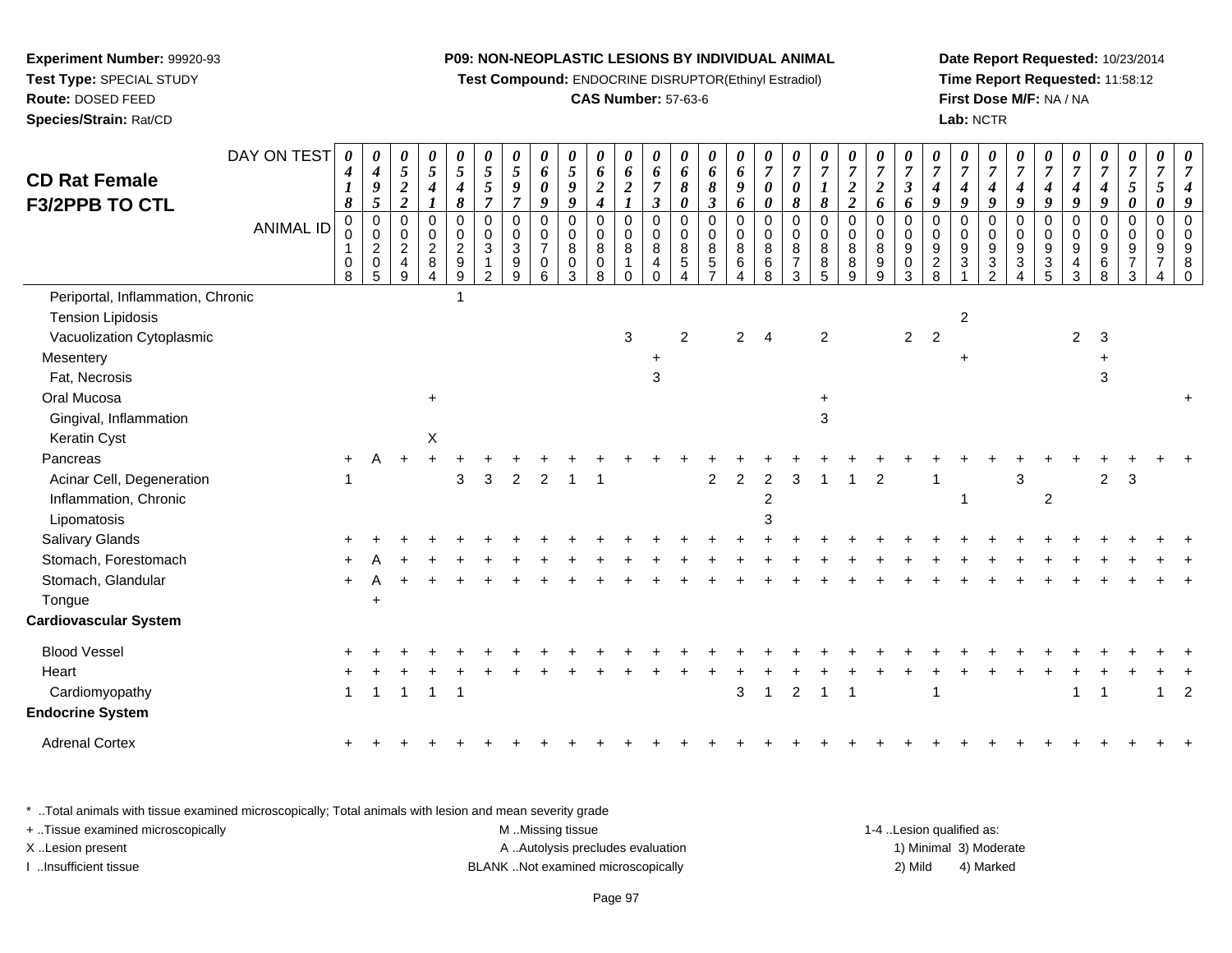**Test Compound:** ENDOCRINE DISRUPTOR(Ethinyl Estradiol)

#### **CAS Number:** 57-63-6

**Date Report Requested:** 10/23/2014**Time Report Requested:** 11:58:12**First Dose M/F:** NA / NA**Lab:** NCTR

| <b>CD Rat Female</b><br><b>F3/2PPB TO CTL</b> | DAY ON TEST<br>ANIMAL ID | 0<br>4<br>8<br>0<br>0<br>0<br>8 | 0<br>$\boldsymbol{4}$<br>9<br>5<br>$\pmb{0}$<br>$\pmb{0}$<br>$\frac{2}{0}$<br>5 | 0<br>$\overline{5}$<br>$\boldsymbol{2}$<br>$\boldsymbol{2}$<br>0<br>$\mathbf 0$<br>$\sqrt{2}$<br>$\overline{4}$<br>$\mathbf{q}$ | 0<br>5<br>4<br>0<br>0<br>$\overline{c}$<br>8 | 0<br>$\mathfrak{s}$<br>$\boldsymbol{4}$<br>8<br>0<br>$\pmb{0}$<br>$\frac{2}{9}$<br>$\mathbf{Q}$ | 0<br>5<br>5<br>$\overline{7}$<br>0<br>$\,0\,$<br>$\sqrt{3}$<br>$\mathcal{P}$ | 0<br>5<br>9<br>7<br>0<br>0<br>$\mathbf{3}$<br>$9\,$<br>9 | 0<br>6<br>$\boldsymbol{\theta}$<br>9<br>0<br>$\mathbf 0$<br>$\overline{7}$<br>0<br>6 | 0<br>$\mathfrak{H}$<br>9<br>9<br>0<br>$\mathbf 0$<br>8<br>0<br>3 | 0<br>6<br>$\boldsymbol{2}$<br>$\boldsymbol{4}$<br>0<br>$\pmb{0}$<br>8<br>$\,0\,$<br>8 | 0<br>6<br>$\boldsymbol{2}$<br>$\mathbf 0$<br>$\pmb{0}$<br>8<br>1<br>$\Omega$ | 0<br>6<br>$\overline{7}$<br>$\boldsymbol{\beta}$<br>0<br>0<br>8<br>$\overline{4}$<br>$\Omega$ | 0<br>6<br>8<br>0<br>0<br>0<br>8<br>$\sqrt{5}$ | $\boldsymbol{\theta}$<br>6<br>8<br>3<br>0<br>$\pmb{0}$<br>8<br>$\mathbf 5$<br>$\overline{ }$ | 0<br>6<br>9<br>6<br>0<br>$\mathbf 0$<br>8<br>6 | $\boldsymbol{\theta}$<br>$\overline{7}$<br>$\boldsymbol{\theta}$<br>$\boldsymbol{\theta}$<br>0<br>0<br>8<br>$\,6$<br>8 | 7<br>0<br>8<br>0<br>0<br>8<br>$\overline{7}$<br>3 | 0<br>7<br>8<br>0<br>0<br>$\bf 8$<br>8<br>5 | 0<br>7<br>$\boldsymbol{2}$<br>$\overline{\mathbf{c}}$<br>0<br>0<br>8<br>8<br>9 | 0<br>$\overline{7}$<br>$\boldsymbol{2}$<br>6<br>0<br>$\mathbf 0$<br>8<br>9<br>9 | 0<br>$\boldsymbol{7}$<br>$\boldsymbol{\beta}$<br>6<br>0<br>0<br>9<br>0<br>3 | 7<br>$\boldsymbol{4}$<br>9<br>0<br>0<br>9<br>$\frac{2}{8}$ | 0<br>4<br>9<br>0<br>0<br>9<br>$\sqrt{3}$ | 0<br>$\overline{7}$<br>4<br>9<br>0<br>0<br>9<br>$\ensuremath{\mathsf{3}}$<br>$\mathfrak{D}$ | $\boldsymbol{\theta}$<br>$\overline{7}$<br>4<br>9<br>0<br>$\mathbf 0$<br>9<br>$\ensuremath{\mathsf{3}}$ | 0<br>$\overline{7}$<br>4<br>9<br>0<br>0<br>9<br>3<br>5 | 9<br>0<br>0<br>9<br>$\overline{4}$<br>3 | 0<br>4<br>9<br>0<br>$\mathbf 0$<br>9<br>$\,6$<br>8 | 0<br>$\boldsymbol{7}$<br>5<br>$\boldsymbol{\theta}$<br>0<br>0<br>9<br>$\overline{7}$<br>3 | 5<br>0<br>$\mathbf 0$<br>$\mathbf 0$<br>9 |  |
|-----------------------------------------------|--------------------------|---------------------------------|---------------------------------------------------------------------------------|---------------------------------------------------------------------------------------------------------------------------------|----------------------------------------------|-------------------------------------------------------------------------------------------------|------------------------------------------------------------------------------|----------------------------------------------------------|--------------------------------------------------------------------------------------|------------------------------------------------------------------|---------------------------------------------------------------------------------------|------------------------------------------------------------------------------|-----------------------------------------------------------------------------------------------|-----------------------------------------------|----------------------------------------------------------------------------------------------|------------------------------------------------|------------------------------------------------------------------------------------------------------------------------|---------------------------------------------------|--------------------------------------------|--------------------------------------------------------------------------------|---------------------------------------------------------------------------------|-----------------------------------------------------------------------------|------------------------------------------------------------|------------------------------------------|---------------------------------------------------------------------------------------------|---------------------------------------------------------------------------------------------------------|--------------------------------------------------------|-----------------------------------------|----------------------------------------------------|-------------------------------------------------------------------------------------------|-------------------------------------------|--|
| Angiectasis                                   |                          |                                 |                                                                                 |                                                                                                                                 |                                              |                                                                                                 |                                                                              |                                                          |                                                                                      |                                                                  |                                                                                       |                                                                              |                                                                                               |                                               |                                                                                              |                                                |                                                                                                                        |                                                   |                                            |                                                                                |                                                                                 |                                                                             |                                                            |                                          |                                                                                             |                                                                                                         |                                                        |                                         | 3                                                  |                                                                                           |                                           |  |
| Degeneration, Cystic                          |                          |                                 |                                                                                 | 3                                                                                                                               |                                              |                                                                                                 |                                                                              | 3                                                        |                                                                                      |                                                                  |                                                                                       |                                                                              |                                                                                               |                                               | $\mathfrak{p}$                                                                               |                                                |                                                                                                                        | 2                                                 |                                            | 3                                                                              |                                                                                 |                                                                             |                                                            |                                          | 3                                                                                           | 2                                                                                                       | 3                                                      | $\overline{2}$                          |                                                    |                                                                                           |                                           |  |
| Hypertrophy<br>Infarct                        |                          |                                 |                                                                                 | $\overline{c}$                                                                                                                  |                                              |                                                                                                 | $\overline{2}$                                                               |                                                          |                                                                                      |                                                                  |                                                                                       |                                                                              |                                                                                               | 2                                             |                                                                                              | 2<br>2                                         |                                                                                                                        | $\overline{c}$                                    |                                            |                                                                                |                                                                                 |                                                                             |                                                            |                                          |                                                                                             |                                                                                                         | $\overline{2}$                                         |                                         |                                                    | $\overline{2}$                                                                            |                                           |  |
| Adrenal Medulla                               |                          |                                 |                                                                                 |                                                                                                                                 |                                              |                                                                                                 |                                                                              |                                                          |                                                                                      |                                                                  |                                                                                       |                                                                              |                                                                                               |                                               |                                                                                              |                                                |                                                                                                                        |                                                   |                                            |                                                                                |                                                                                 |                                                                             |                                                            |                                          |                                                                                             |                                                                                                         |                                                        |                                         |                                                    |                                                                                           |                                           |  |
| Atrophy                                       |                          |                                 |                                                                                 |                                                                                                                                 |                                              |                                                                                                 |                                                                              |                                                          |                                                                                      |                                                                  |                                                                                       |                                                                              |                                                                                               |                                               |                                                                                              |                                                |                                                                                                                        |                                                   |                                            |                                                                                |                                                                                 |                                                                             |                                                            |                                          |                                                                                             |                                                                                                         |                                                        |                                         |                                                    |                                                                                           |                                           |  |
| Islets, Pancreatic                            |                          | $+$                             |                                                                                 |                                                                                                                                 |                                              |                                                                                                 |                                                                              |                                                          |                                                                                      |                                                                  |                                                                                       |                                                                              |                                                                                               |                                               |                                                                                              |                                                |                                                                                                                        |                                                   |                                            |                                                                                |                                                                                 |                                                                             |                                                            |                                          |                                                                                             |                                                                                                         |                                                        |                                         |                                                    |                                                                                           |                                           |  |
| Hyperplasia                                   |                          |                                 |                                                                                 |                                                                                                                                 |                                              |                                                                                                 |                                                                              |                                                          |                                                                                      |                                                                  |                                                                                       |                                                                              |                                                                                               |                                               |                                                                                              |                                                |                                                                                                                        |                                                   |                                            |                                                                                |                                                                                 |                                                                             |                                                            |                                          |                                                                                             |                                                                                                         |                                                        |                                         |                                                    |                                                                                           |                                           |  |
| Parathyroid Gland                             |                          | $\ddot{}$                       |                                                                                 |                                                                                                                                 |                                              |                                                                                                 |                                                                              |                                                          |                                                                                      |                                                                  |                                                                                       |                                                                              |                                                                                               |                                               |                                                                                              |                                                |                                                                                                                        |                                                   |                                            |                                                                                |                                                                                 |                                                                             |                                                            |                                          |                                                                                             |                                                                                                         |                                                        |                                         |                                                    |                                                                                           |                                           |  |
| Hyperplasia                                   |                          |                                 |                                                                                 |                                                                                                                                 |                                              |                                                                                                 |                                                                              |                                                          |                                                                                      |                                                                  |                                                                                       |                                                                              |                                                                                               |                                               |                                                                                              |                                                | $\overline{c}$                                                                                                         |                                                   |                                            |                                                                                |                                                                                 |                                                                             |                                                            |                                          |                                                                                             |                                                                                                         |                                                        |                                         |                                                    |                                                                                           |                                           |  |
| Thrombosis                                    |                          |                                 |                                                                                 |                                                                                                                                 |                                              |                                                                                                 |                                                                              |                                                          |                                                                                      |                                                                  |                                                                                       |                                                                              |                                                                                               |                                               |                                                                                              |                                                |                                                                                                                        |                                                   | 3                                          |                                                                                |                                                                                 |                                                                             |                                                            |                                          |                                                                                             |                                                                                                         |                                                        |                                         |                                                    |                                                                                           |                                           |  |
| <b>Pituitary Gland</b>                        |                          |                                 |                                                                                 |                                                                                                                                 |                                              |                                                                                                 |                                                                              |                                                          |                                                                                      |                                                                  |                                                                                       |                                                                              |                                                                                               |                                               |                                                                                              |                                                |                                                                                                                        |                                                   |                                            |                                                                                |                                                                                 |                                                                             |                                                            |                                          |                                                                                             |                                                                                                         |                                                        |                                         |                                                    |                                                                                           |                                           |  |
| Angiectasis                                   |                          |                                 |                                                                                 |                                                                                                                                 |                                              |                                                                                                 |                                                                              |                                                          |                                                                                      |                                                                  |                                                                                       |                                                                              | 2                                                                                             |                                               |                                                                                              |                                                |                                                                                                                        |                                                   |                                            |                                                                                |                                                                                 |                                                                             |                                                            |                                          |                                                                                             |                                                                                                         |                                                        |                                         |                                                    |                                                                                           |                                           |  |
| Pars Distalis, Cyst                           |                          |                                 |                                                                                 |                                                                                                                                 |                                              |                                                                                                 |                                                                              |                                                          |                                                                                      |                                                                  |                                                                                       |                                                                              |                                                                                               |                                               |                                                                                              |                                                |                                                                                                                        |                                                   |                                            |                                                                                |                                                                                 |                                                                             |                                                            |                                          |                                                                                             |                                                                                                         |                                                        |                                         |                                                    |                                                                                           |                                           |  |
| Pars Distalis, Hyperplasia                    |                          |                                 |                                                                                 |                                                                                                                                 |                                              |                                                                                                 |                                                                              |                                                          |                                                                                      |                                                                  |                                                                                       |                                                                              |                                                                                               | $2 \quad 3$                                   |                                                                                              |                                                |                                                                                                                        |                                                   |                                            |                                                                                |                                                                                 |                                                                             |                                                            |                                          |                                                                                             |                                                                                                         |                                                        | $\overline{c}$                          |                                                    |                                                                                           |                                           |  |
| Pars Intermed, Cyst                           |                          |                                 |                                                                                 |                                                                                                                                 | Χ                                            |                                                                                                 |                                                                              |                                                          |                                                                                      |                                                                  |                                                                                       |                                                                              |                                                                                               |                                               |                                                                                              |                                                |                                                                                                                        |                                                   |                                            |                                                                                |                                                                                 |                                                                             |                                                            |                                          |                                                                                             |                                                                                                         |                                                        |                                         |                                                    |                                                                                           |                                           |  |
| <b>Thyroid Gland</b>                          |                          | $+$                             | A                                                                               |                                                                                                                                 |                                              |                                                                                                 |                                                                              |                                                          |                                                                                      |                                                                  |                                                                                       |                                                                              |                                                                                               |                                               |                                                                                              |                                                |                                                                                                                        |                                                   |                                            |                                                                                |                                                                                 |                                                                             |                                                            |                                          |                                                                                             |                                                                                                         |                                                        |                                         |                                                    |                                                                                           |                                           |  |
| C Cell, Hyperplasia                           |                          |                                 |                                                                                 |                                                                                                                                 | 2                                            |                                                                                                 |                                                                              |                                                          |                                                                                      |                                                                  |                                                                                       |                                                                              |                                                                                               |                                               |                                                                                              |                                                |                                                                                                                        |                                                   |                                            |                                                                                |                                                                                 |                                                                             |                                                            |                                          |                                                                                             |                                                                                                         |                                                        |                                         |                                                    | 3                                                                                         |                                           |  |
| Ultimobranchial Cyst                          |                          |                                 |                                                                                 |                                                                                                                                 |                                              |                                                                                                 |                                                                              |                                                          |                                                                                      |                                                                  |                                                                                       |                                                                              |                                                                                               |                                               |                                                                                              |                                                |                                                                                                                        |                                                   |                                            |                                                                                |                                                                                 |                                                                             |                                                            |                                          |                                                                                             |                                                                                                         |                                                        |                                         |                                                    |                                                                                           |                                           |  |
| <b>General Body System</b>                    |                          |                                 |                                                                                 |                                                                                                                                 |                                              |                                                                                                 |                                                                              |                                                          |                                                                                      |                                                                  |                                                                                       |                                                                              |                                                                                               |                                               |                                                                                              |                                                |                                                                                                                        |                                                   |                                            |                                                                                |                                                                                 |                                                                             |                                                            |                                          |                                                                                             |                                                                                                         |                                                        |                                         |                                                    |                                                                                           |                                           |  |

NONE**Genital System**

\* ..Total animals with tissue examined microscopically; Total animals with lesion and mean severity grade

**Experiment Number:** 99920-93**Test Type:** SPECIAL STUDY**Route:** DOSED FEED**Species/Strain:** Rat/CD

+ ..Tissue examined microscopically examined microscopically examined as:  $M$  ..Missing tissue 1-4 ..Lesion qualified as: X..Lesion present **A ..Autolysis precludes evaluation** A ..Autolysis precludes evaluation 1) Minimal 3) Moderate

I ..Insufficient tissue BLANK ..Not examined microscopically 2) Mild 4) Marked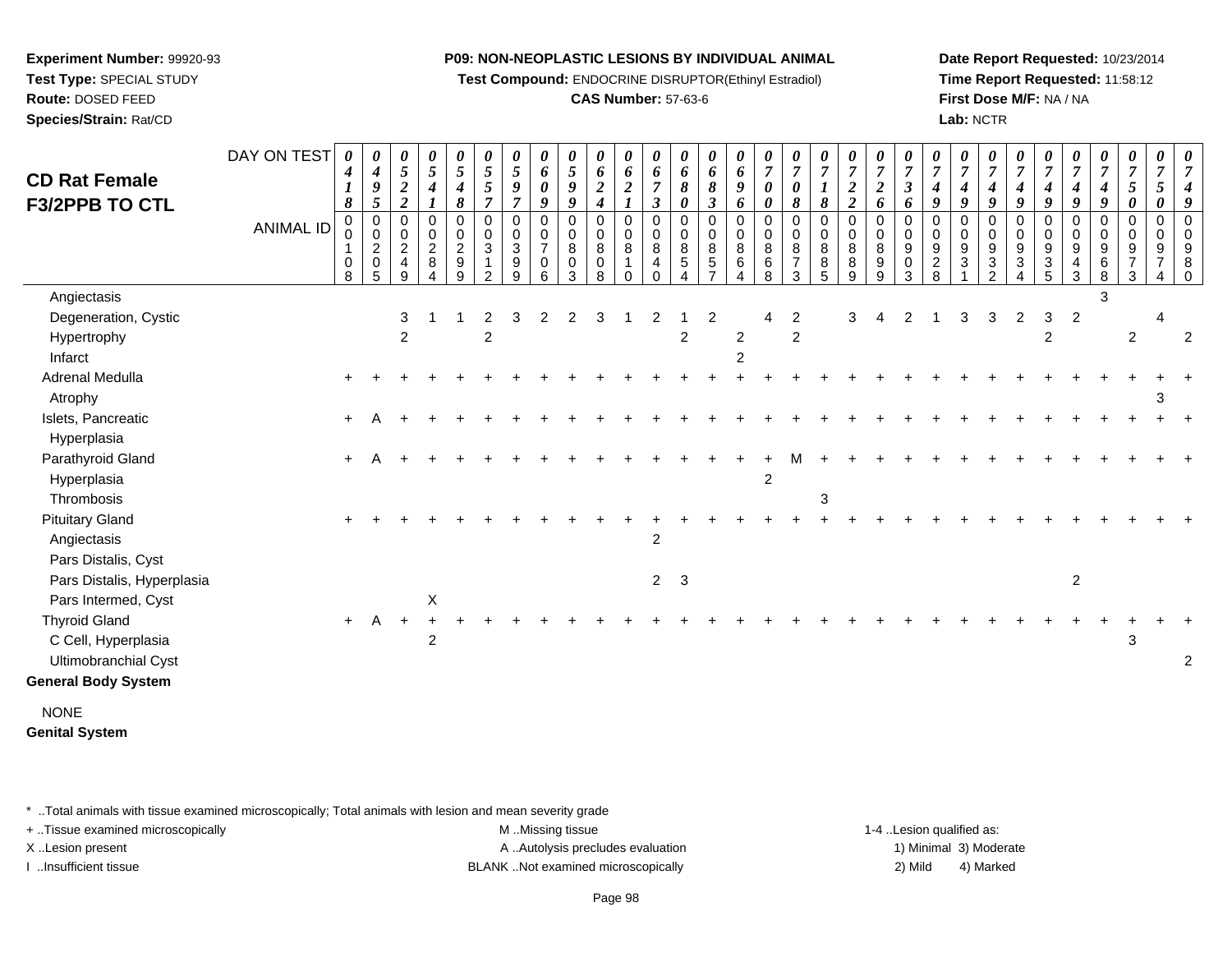**Test Compound:** ENDOCRINE DISRUPTOR(Ethinyl Estradiol)

#### **CAS Number:** 57-63-6

**Date Report Requested:** 10/23/2014**Time Report Requested:** 11:58:13**First Dose M/F:** NA / NA**Lab:** NCTR

| <b>CD Rat Female</b><br><b>F3/2PPB TO CTL</b>           | DAY ON TEST      | 0<br>4<br>1<br>8                | $\boldsymbol{\theta}$<br>$\boldsymbol{4}$<br>9<br>$\mathfrak{s}$ | $\pmb{\theta}$<br>$\mathfrak{s}$<br>$\boldsymbol{2}$<br>$\boldsymbol{2}$ | $\boldsymbol{\theta}$<br>$\mathfrak{s}$<br>4<br>$\boldsymbol{l}$ | $\pmb{\theta}$<br>$\overline{\mathfrak{s}}$<br>4<br>8                 | $\pmb{\theta}$<br>$\sqrt{5}$<br>5<br>$\overline{7}$                            | $\pmb{\theta}$<br>$\sqrt{5}$<br>9<br>$\overline{7}$ | 0<br>6<br>$\pmb{\theta}$<br>9                | $\boldsymbol{\theta}$<br>$\mathfrak{s}$<br>$\boldsymbol{g}$<br>$\boldsymbol{g}$ | 0<br>6<br>$\overline{c}$<br>4   | $\pmb{\theta}$<br>6<br>$\boldsymbol{2}$<br>$\mathbf{I}$  | $\pmb{\theta}$<br>6<br>$\overline{7}$<br>$\boldsymbol{\beta}$ | $\boldsymbol{\theta}$<br>6<br>$\boldsymbol{\delta}$<br>$\boldsymbol{\theta}$ | $\boldsymbol{\theta}$<br>6<br>$\pmb{8}$<br>$\mathfrak{z}$       | 0<br>6<br>9<br>6      | 0<br>$\boldsymbol{7}$<br>0<br>0 | $\boldsymbol{\theta}$<br>$\overline{7}$<br>0<br>8          | $\boldsymbol{\theta}$<br>$\boldsymbol{7}$<br>$\boldsymbol{l}$<br>$\pmb{8}$ | $\pmb{\theta}$<br>$\overline{7}$<br>$\boldsymbol{2}$<br>$\boldsymbol{2}$ | 0<br>$\overline{7}$<br>$\overline{2}$<br>6 | $\boldsymbol{\theta}$<br>$\overline{7}$<br>$\boldsymbol{\beta}$<br>6 | $\pmb{\theta}$<br>$\overline{7}$<br>4<br>9                  | 0<br>$\boldsymbol{7}$<br>4<br>9          | $\boldsymbol{\theta}$<br>$\overline{7}$<br>$\boldsymbol{4}$<br>9      | $\boldsymbol{\theta}$<br>$\overline{7}$<br>4<br>9 | $\pmb{\theta}$<br>$\overline{7}$<br>4<br>9                                     | 0<br>$\overline{7}$<br>4<br>$\boldsymbol{q}$ | 0<br>$\boldsymbol{7}$<br>$\boldsymbol{4}$<br>9 | $\boldsymbol{\theta}$<br>$\overline{7}$<br>$\mathfrak{s}$<br>$\boldsymbol{\theta}$ | 0<br>$\overline{7}$<br>5<br>0 | 7                         |
|---------------------------------------------------------|------------------|---------------------------------|------------------------------------------------------------------|--------------------------------------------------------------------------|------------------------------------------------------------------|-----------------------------------------------------------------------|--------------------------------------------------------------------------------|-----------------------------------------------------|----------------------------------------------|---------------------------------------------------------------------------------|---------------------------------|----------------------------------------------------------|---------------------------------------------------------------|------------------------------------------------------------------------------|-----------------------------------------------------------------|-----------------------|---------------------------------|------------------------------------------------------------|----------------------------------------------------------------------------|--------------------------------------------------------------------------|--------------------------------------------|----------------------------------------------------------------------|-------------------------------------------------------------|------------------------------------------|-----------------------------------------------------------------------|---------------------------------------------------|--------------------------------------------------------------------------------|----------------------------------------------|------------------------------------------------|------------------------------------------------------------------------------------|-------------------------------|---------------------------|
|                                                         | <b>ANIMAL ID</b> | 0<br>0<br>$\mathbf 1$<br>0<br>8 | $\mathbf 0$<br>$\mathbf 0$<br>$\overline{c}$<br>$\pmb{0}$<br>5   | 0<br>$\mathbf 0$<br>$\overline{c}$<br>$\overline{\mathbf{4}}$<br>9       | $\mathbf 0$<br>$\mathbf 0$<br>$\overline{c}$<br>8<br>4           | $\mathbf 0$<br>$\mathbf 0$<br>$\overline{c}$<br>$\boldsymbol{9}$<br>9 | $\mathbf 0$<br>0<br>$\ensuremath{\mathsf{3}}$<br>$\mathbf 1$<br>$\overline{2}$ | $\pmb{0}$<br>$\mathbf 0$<br>$\sqrt{3}$<br>9<br>9    | 0<br>$\mathbf 0$<br>$\overline{7}$<br>0<br>6 | $\pmb{0}$<br>$\mathbf 0$<br>$\bf 8$<br>$\pmb{0}$<br>3                           | $\mathbf 0$<br>0<br>8<br>0<br>8 | $\mathbf 0$<br>$\Omega$<br>8<br>$\mathbf{1}$<br>$\Omega$ | $\mathbf 0$<br>$\mathbf 0$<br>8<br>4<br>0                     | 0<br>$\mathbf 0$<br>$\bf8$<br>$\,$ 5 $\,$<br>4                               | $\mathbf 0$<br>$\mathbf 0$<br>8<br>$\sqrt{5}$<br>$\overline{7}$ | 0<br>0<br>8<br>6<br>4 | 0<br>$\mathbf 0$<br>8<br>6<br>8 | $\pmb{0}$<br>$\mathbf 0$<br>$\bf 8$<br>$\overline{7}$<br>3 | 0<br>$\mathbf 0$<br>$\bf8$<br>8<br>$\sqrt{5}$                              | $\mathsf 0$<br>$\pmb{0}$<br>$\bf 8$<br>8<br>$\boldsymbol{9}$             | 0<br>$\mathbf 0$<br>8<br>9<br>9            | $\mathbf 0$<br>$\mathbf 0$<br>$\boldsymbol{9}$<br>$\pmb{0}$<br>3     | $\mathbf 0$<br>0<br>$\boldsymbol{9}$<br>$\overline{c}$<br>8 | 0<br>0<br>9<br>$\ensuremath{\mathsf{3}}$ | $\mathbf 0$<br>$\mathbf 0$<br>$9\,$<br>$\mathbf{3}$<br>$\overline{2}$ | 0<br>$\mathbf 0$<br>$9\,$<br>$\sqrt{3}$<br>4      | $\pmb{0}$<br>$\mathbf 0$<br>$\boldsymbol{9}$<br>$\ensuremath{\mathsf{3}}$<br>5 | 0<br>0<br>9<br>4<br>3                        | 0<br>0<br>$\boldsymbol{9}$<br>6<br>8           | $\pmb{0}$<br>$\mathbf 0$<br>$9\,$<br>$\overline{7}$<br>3                           | $\pmb{0}$<br>0<br>9<br>7      | $\Omega$<br>$\Omega$<br>9 |
| <b>Clitoral Gland</b>                                   |                  | $+$                             |                                                                  |                                                                          |                                                                  |                                                                       |                                                                                |                                                     |                                              |                                                                                 |                                 |                                                          |                                                               |                                                                              |                                                                 |                       |                                 |                                                            |                                                                            |                                                                          |                                            |                                                                      |                                                             |                                          |                                                                       |                                                   |                                                                                |                                              |                                                |                                                                                    |                               |                           |
| Atrophy                                                 |                  |                                 |                                                                  |                                                                          |                                                                  |                                                                       |                                                                                |                                                     |                                              |                                                                                 |                                 |                                                          |                                                               |                                                                              |                                                                 |                       | $\overline{2}$                  |                                                            | 3                                                                          |                                                                          |                                            |                                                                      |                                                             |                                          |                                                                       |                                                   |                                                                                |                                              | $\overline{c}$                                 |                                                                                    |                               |                           |
| Duct, Dilatation                                        |                  |                                 |                                                                  |                                                                          |                                                                  | $\boldsymbol{2}$                                                      |                                                                                |                                                     | 3                                            | $\overline{c}$                                                                  |                                 |                                                          | $\overline{c}$                                                |                                                                              |                                                                 | $\overline{c}$        | $\sqrt{2}$                      |                                                            |                                                                            |                                                                          |                                            |                                                                      |                                                             |                                          |                                                                       | $\ensuremath{\mathsf{3}}$                         |                                                                                | $\boldsymbol{2}$                             |                                                |                                                                                    |                               |                           |
| Duct, Hyperplasia, Squamous                             |                  |                                 |                                                                  |                                                                          |                                                                  |                                                                       |                                                                                |                                                     |                                              |                                                                                 |                                 |                                                          |                                                               |                                                                              |                                                                 |                       |                                 |                                                            |                                                                            |                                                                          |                                            |                                                                      |                                                             |                                          |                                                                       |                                                   |                                                                                |                                              |                                                |                                                                                    |                               |                           |
| Infiltration Cellular, Mast Cell                        |                  |                                 |                                                                  |                                                                          |                                                                  |                                                                       |                                                                                |                                                     |                                              |                                                                                 |                                 |                                                          |                                                               | 3                                                                            |                                                                 |                       |                                 |                                                            |                                                                            |                                                                          |                                            |                                                                      |                                                             |                                          |                                                                       |                                                   |                                                                                |                                              |                                                |                                                                                    |                               |                           |
| Inflammation                                            |                  |                                 |                                                                  | $\overline{2}$                                                           | $\overline{2}$                                                   |                                                                       |                                                                                |                                                     |                                              | $\overline{2}$                                                                  |                                 |                                                          | $\overline{c}$                                                |                                                                              | $\mathbf{3}$                                                    |                       |                                 | $2^{\circ}$                                                | $\overline{2}$                                                             |                                                                          | $\overline{2}$                             |                                                                      |                                                             |                                          | $\overline{1}$                                                        | 3                                                 | $\mathbf{3}$                                                                   | $\overline{2}$                               |                                                |                                                                                    |                               |                           |
| Keratin Cyst                                            |                  |                                 |                                                                  |                                                                          |                                                                  |                                                                       |                                                                                |                                                     |                                              |                                                                                 |                                 |                                                          |                                                               |                                                                              |                                                                 |                       |                                 |                                                            |                                                                            |                                                                          |                                            |                                                                      |                                                             |                                          |                                                                       |                                                   |                                                                                |                                              |                                                |                                                                                    |                               |                           |
| Ovary                                                   |                  |                                 |                                                                  |                                                                          |                                                                  |                                                                       |                                                                                |                                                     |                                              |                                                                                 |                                 |                                                          |                                                               |                                                                              |                                                                 |                       |                                 |                                                            |                                                                            |                                                                          |                                            |                                                                      |                                                             |                                          |                                                                       |                                                   |                                                                                |                                              |                                                |                                                                                    |                               |                           |
| Atrophy                                                 |                  |                                 | 1                                                                | Δ                                                                        |                                                                  |                                                                       |                                                                                |                                                     | 3                                            | $\overline{2}$                                                                  |                                 |                                                          |                                                               |                                                                              | З                                                               |                       |                                 | 2                                                          | Δ                                                                          | 2                                                                        |                                            |                                                                      | 2                                                           | 3                                        |                                                                       | 2                                                 |                                                                                | 2                                            |                                                |                                                                                    |                               |                           |
| Corpus Luteum, Cyst                                     |                  |                                 |                                                                  |                                                                          |                                                                  |                                                                       |                                                                                |                                                     |                                              |                                                                                 |                                 |                                                          |                                                               |                                                                              |                                                                 |                       |                                 |                                                            |                                                                            |                                                                          |                                            |                                                                      |                                                             |                                          |                                                                       |                                                   |                                                                                |                                              |                                                |                                                                                    |                               |                           |
| Cyst                                                    |                  |                                 |                                                                  |                                                                          |                                                                  |                                                                       |                                                                                |                                                     |                                              |                                                                                 |                                 |                                                          |                                                               |                                                                              | $X$ X                                                           |                       |                                 |                                                            |                                                                            |                                                                          | X                                          |                                                                      |                                                             |                                          | X                                                                     |                                                   | X                                                                              |                                              |                                                |                                                                                    | X                             |                           |
| Hyperplasia, Sertoliform<br>Interstit Cell, Hyperplasia |                  |                                 |                                                                  |                                                                          |                                                                  |                                                                       |                                                                                |                                                     |                                              |                                                                                 |                                 |                                                          |                                                               | $\overline{c}$                                                               | $\overline{4}$                                                  | $\overline{2}$        |                                 |                                                            | $\overline{1}$                                                             |                                                                          |                                            |                                                                      |                                                             |                                          | $\mathbf{3}$                                                          |                                                   |                                                                                | $\boldsymbol{2}$                             |                                                |                                                                                    | $\mathfrak{p}$                | 3                         |
| Oviduct                                                 |                  |                                 |                                                                  |                                                                          |                                                                  |                                                                       |                                                                                |                                                     |                                              |                                                                                 |                                 |                                                          |                                                               |                                                                              |                                                                 |                       |                                 |                                                            |                                                                            |                                                                          |                                            |                                                                      |                                                             |                                          |                                                                       |                                                   |                                                                                |                                              |                                                |                                                                                    |                               |                           |
| <b>Uterus</b>                                           |                  |                                 |                                                                  |                                                                          |                                                                  |                                                                       |                                                                                |                                                     |                                              |                                                                                 |                                 |                                                          |                                                               |                                                                              |                                                                 |                       |                                 |                                                            |                                                                            |                                                                          |                                            |                                                                      |                                                             |                                          |                                                                       |                                                   |                                                                                |                                              |                                                |                                                                                    |                               |                           |
| Adenomyosis                                             |                  |                                 |                                                                  |                                                                          |                                                                  |                                                                       |                                                                                |                                                     |                                              |                                                                                 |                                 |                                                          |                                                               |                                                                              |                                                                 |                       |                                 |                                                            |                                                                            |                                                                          |                                            |                                                                      |                                                             |                                          |                                                                       |                                                   |                                                                                |                                              |                                                |                                                                                    |                               |                           |
| Atrophy                                                 |                  |                                 |                                                                  |                                                                          |                                                                  |                                                                       |                                                                                |                                                     |                                              | $\overline{c}$                                                                  |                                 |                                                          |                                                               |                                                                              |                                                                 |                       |                                 |                                                            |                                                                            |                                                                          |                                            |                                                                      |                                                             |                                          |                                                                       |                                                   |                                                                                |                                              |                                                |                                                                                    |                               |                           |
| <b>Dilatation</b>                                       |                  |                                 |                                                                  |                                                                          |                                                                  |                                                                       |                                                                                |                                                     | 3                                            |                                                                                 |                                 |                                                          |                                                               |                                                                              |                                                                 |                       |                                 |                                                            |                                                                            |                                                                          |                                            |                                                                      |                                                             |                                          |                                                                       |                                                   |                                                                                |                                              |                                                |                                                                                    |                               |                           |
| Endometrium, Hyperplasia                                |                  |                                 |                                                                  |                                                                          |                                                                  |                                                                       |                                                                                |                                                     |                                              |                                                                                 |                                 |                                                          |                                                               |                                                                              | 2                                                               |                       | 2                               |                                                            |                                                                            |                                                                          |                                            |                                                                      |                                                             |                                          |                                                                       |                                                   |                                                                                |                                              |                                                |                                                                                    |                               |                           |
| Endometrium, Hyperplasia, Cystic                        |                  |                                 |                                                                  |                                                                          |                                                                  |                                                                       |                                                                                | $\sqrt{2}$                                          |                                              |                                                                                 |                                 |                                                          |                                                               |                                                                              | 4                                                               |                       |                                 |                                                            |                                                                            |                                                                          |                                            |                                                                      |                                                             | $\overline{2}$                           | $\overline{c}$                                                        |                                                   | $\overline{c}$                                                                 |                                              |                                                |                                                                                    |                               |                           |
| Hyperplasia, Atypical, Focal                            |                  |                                 |                                                                  | $\overline{\mathbf{c}}$                                                  |                                                                  |                                                                       |                                                                                |                                                     |                                              |                                                                                 | 1                               | $\overline{2}$                                           |                                                               |                                                                              |                                                                 |                       |                                 |                                                            |                                                                            |                                                                          | $\overline{2}$                             | -1                                                                   |                                                             |                                          | $\overline{2}$                                                        |                                                   |                                                                                |                                              |                                                |                                                                                    | 2                             |                           |
| Metaplasia, Squamous                                    |                  |                                 |                                                                  |                                                                          |                                                                  |                                                                       |                                                                                |                                                     |                                              |                                                                                 |                                 |                                                          |                                                               |                                                                              |                                                                 |                       |                                 |                                                            |                                                                            |                                                                          |                                            |                                                                      |                                                             |                                          | 2                                                                     |                                                   |                                                                                |                                              |                                                |                                                                                    | $\overline{2}$                |                           |
| Vagina                                                  |                  |                                 |                                                                  |                                                                          |                                                                  |                                                                       |                                                                                |                                                     |                                              |                                                                                 |                                 |                                                          |                                                               |                                                                              |                                                                 |                       |                                 |                                                            |                                                                            |                                                                          |                                            |                                                                      |                                                             |                                          |                                                                       |                                                   |                                                                                |                                              |                                                |                                                                                    |                               |                           |
|                                                         |                  |                                 |                                                                  |                                                                          |                                                                  |                                                                       |                                                                                |                                                     |                                              |                                                                                 |                                 |                                                          |                                                               |                                                                              |                                                                 |                       |                                 |                                                            |                                                                            |                                                                          |                                            |                                                                      |                                                             |                                          |                                                                       |                                                   |                                                                                |                                              |                                                |                                                                                    |                               |                           |

\* ..Total animals with tissue examined microscopically; Total animals with lesion and mean severity grade

+ ..Tissue examined microscopically examined microscopically examined as:  $M$  ..Missing tissue 1-4 ..Lesion qualified as: X..Lesion present **A ..Autolysis precludes evaluation** A ..Autolysis precludes evaluation 1) Minimal 3) Moderate I ..Insufficient tissue BLANK ..Not examined microscopically 2) Mild 4) Marked

# **Experiment Number:** 99920-93**Test Type:** SPECIAL STUDY**Route:** DOSED FEED

**Species/Strain:** Rat/CD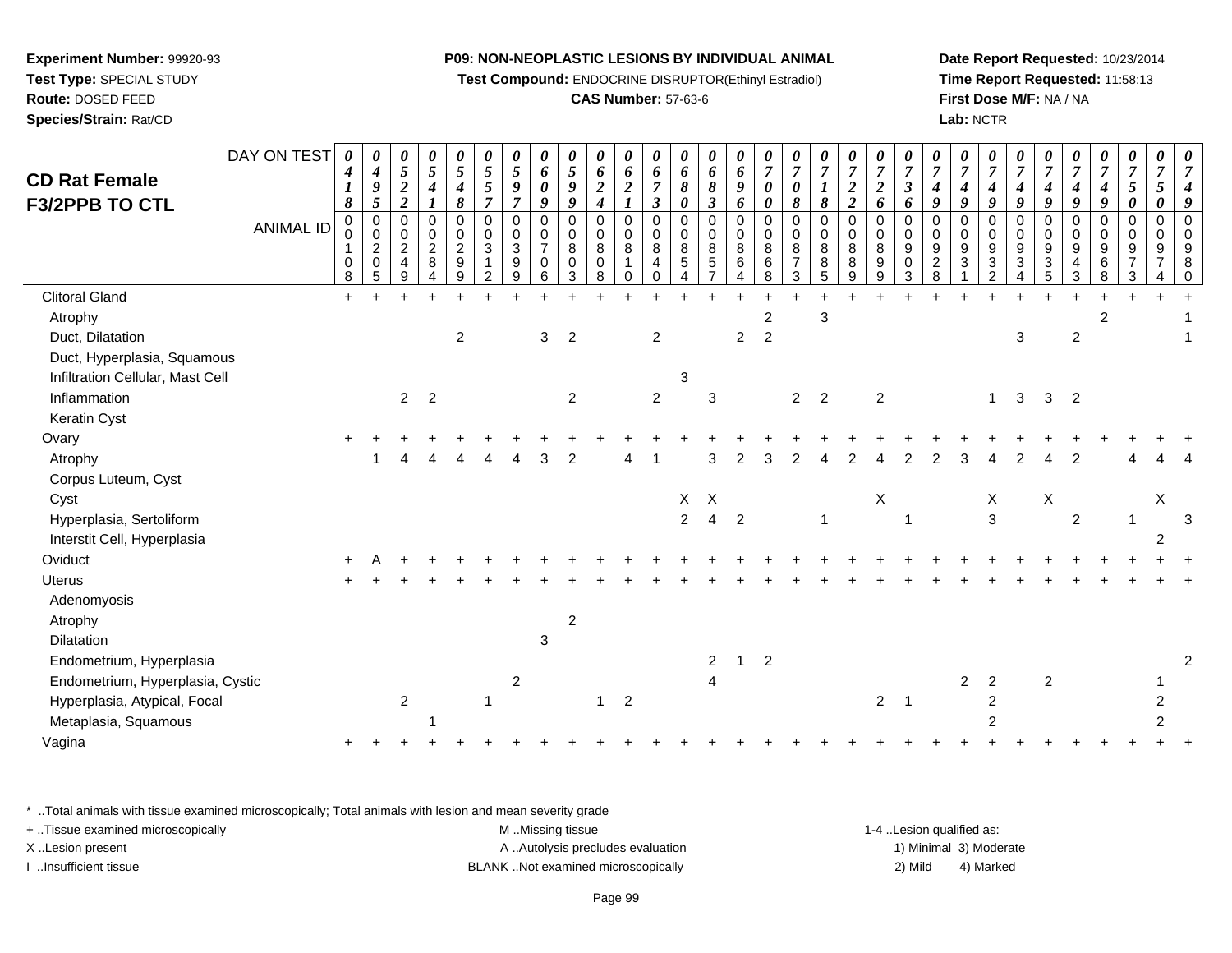**Test Compound:** ENDOCRINE DISRUPTOR(Ethinyl Estradiol)

#### **CAS Number:** 57-63-6

**Date Report Requested:** 10/23/2014**Time Report Requested:** 11:58:13**First Dose M/F:** NA / NA**Lab:** NCTR

| <b>CD Rat Female</b><br><b>F3/2PPB TO CTL</b>                                | DAY ON TEST<br><b>ANIMAL ID</b> | 0<br>1<br>8<br>$\mathbf 0$<br>$\mathbf{1}$<br>0<br>8 | 0<br>4<br>$\boldsymbol{g}$<br>5<br>$\mathbf 0$<br>$\mathbf 0$<br>$\sqrt{2}$<br>$\pmb{0}$<br>5 | 0<br>$\mathfrak{s}$<br>$\boldsymbol{2}$<br>$\overline{2}$<br>$\mathbf 0$<br>$\mathbf 0$<br>$\overline{2}$<br>$\overline{4}$<br>9 | 0<br>$\overline{5}$<br>$\boldsymbol{4}$<br>$\boldsymbol{l}$<br>$\mathbf 0$<br>$\mathbf 0$<br>$\sqrt{2}$<br>8<br>4 | 0<br>5<br>4<br>8<br>$\mathbf 0$<br>0<br>$\overline{c}$<br>9<br>9 | 0<br>5<br>5<br>$\overline{7}$<br>$\mathbf 0$<br>0<br>3 | 0<br>5<br>$\boldsymbol{g}$<br>$\overline{7}$<br>$\mathbf 0$<br>0<br>$\sqrt{3}$<br>$\boldsymbol{9}$<br>9 | 0<br>6<br>0<br>9<br>0<br>0<br>$\overline{7}$<br>0<br>6 | $\boldsymbol{\theta}$<br>5<br>$\pmb{9}$<br>9<br>$\mathbf 0$<br>$\pmb{0}$<br>$\bf 8$<br>0<br>3 | 0<br>6<br>$\overline{\mathbf{c}}$<br>$\boldsymbol{4}$<br>$\mathbf 0$<br>0<br>8<br>0<br>8 | 6<br>$\boldsymbol{2}$<br>$\mathbf{I}$<br>$\mathbf 0$<br>$\Omega$<br>8 | 0<br>6<br>$\overline{7}$<br>$\mathbf{3}$<br>$\mathbf 0$<br>$\mathbf 0$<br>$\bf 8$<br>4 | 0<br>6<br>8<br>0<br>0<br>0<br>8<br>5 | 0<br>6<br>$\boldsymbol{\delta}$<br>$\mathfrak{z}$<br>$\mathbf 0$<br>$\Omega$<br>8<br>$\sqrt{5}$ | 0<br>6<br>9<br>6<br>$\mathbf 0$<br>$\mathbf 0$<br>8<br>6<br>4 | 7<br>0<br>$\mathbf 0$<br>0<br>8<br>6<br>8 | 0<br>$\overline{7}$<br>0<br>8<br>0<br>$\mathbf 0$<br>8<br>$\overline{7}$<br>3 | 0<br>$\boldsymbol{7}$<br>$\boldsymbol{l}$<br>8<br>0<br>0<br>8<br>8<br>5 | 0<br>$\overline{7}$<br>$\boldsymbol{2}$<br>$\overline{2}$<br>$\mathbf 0$<br>$\mathbf 0$<br>$\bf 8$<br>8<br>9 | 0<br>$\overline{7}$<br>$\overline{\mathbf{c}}$<br>6<br>$\mathbf 0$<br>0<br>8<br>9<br>9 | $\overline{7}$<br>$\boldsymbol{\beta}$<br>6<br>$\mathbf 0$<br>$\Omega$<br>9<br>$\mathbf 0$<br>3 | $\overline{7}$<br>$\boldsymbol{4}$<br>9<br>$\Omega$<br>$\Omega$<br>9<br>$\overline{c}$ | 0<br>$\overline{7}$<br>4<br>9<br>0<br>$\mathbf 0$<br>$\boldsymbol{9}$<br>3 | 0<br>$\overline{7}$<br>4<br>9<br>$\mathbf 0$<br>$\Omega$<br>$\boldsymbol{9}$<br>$\sqrt{3}$<br>C | 0<br>$\overline{7}$<br>$\boldsymbol{4}$<br>9<br>$\mathbf 0$<br>0<br>$9\,$<br>$\mathbf{3}$ | 7<br>4<br>9<br>$\mathbf 0$<br>$\mathbf 0$<br>$\boldsymbol{9}$<br>$\ensuremath{\mathsf{3}}$<br>5 | 0<br>$\overline{7}$<br>4<br>9<br>0<br>0<br>9<br>4<br>3 | 0<br>$\boldsymbol{7}$<br>$\boldsymbol{4}$<br>9<br>0<br>$\mathbf 0$<br>9<br>6<br>8 | 0<br>$\overline{7}$<br>5<br>0<br>$\mathbf 0$<br>0<br>9<br>7<br>3 | $5\overline{)}$<br>0<br>$\mathbf 0$<br>$\Omega$<br>9 | 9<br>$\Omega$<br>$\Omega$<br>9 |
|------------------------------------------------------------------------------|---------------------------------|------------------------------------------------------|-----------------------------------------------------------------------------------------------|----------------------------------------------------------------------------------------------------------------------------------|-------------------------------------------------------------------------------------------------------------------|------------------------------------------------------------------|--------------------------------------------------------|---------------------------------------------------------------------------------------------------------|--------------------------------------------------------|-----------------------------------------------------------------------------------------------|------------------------------------------------------------------------------------------|-----------------------------------------------------------------------|----------------------------------------------------------------------------------------|--------------------------------------|-------------------------------------------------------------------------------------------------|---------------------------------------------------------------|-------------------------------------------|-------------------------------------------------------------------------------|-------------------------------------------------------------------------|--------------------------------------------------------------------------------------------------------------|----------------------------------------------------------------------------------------|-------------------------------------------------------------------------------------------------|----------------------------------------------------------------------------------------|----------------------------------------------------------------------------|-------------------------------------------------------------------------------------------------|-------------------------------------------------------------------------------------------|-------------------------------------------------------------------------------------------------|--------------------------------------------------------|-----------------------------------------------------------------------------------|------------------------------------------------------------------|------------------------------------------------------|--------------------------------|
| Hemorrhage                                                                   |                                 |                                                      |                                                                                               |                                                                                                                                  |                                                                                                                   |                                                                  |                                                        |                                                                                                         |                                                        |                                                                                               |                                                                                          |                                                                       |                                                                                        |                                      |                                                                                                 |                                                               |                                           |                                                                               |                                                                         |                                                                                                              |                                                                                        |                                                                                                 |                                                                                        |                                                                            |                                                                                                 |                                                                                           |                                                                                                 |                                                        |                                                                                   | 3                                                                |                                                      |                                |
| Inflammation                                                                 |                                 | $\overline{2}$                                       |                                                                                               |                                                                                                                                  |                                                                                                                   |                                                                  |                                                        |                                                                                                         |                                                        |                                                                                               |                                                                                          |                                                                       |                                                                                        | 2                                    |                                                                                                 | 2                                                             | 2                                         |                                                                               | 3                                                                       | 2                                                                                                            | $\overline{2}$                                                                         |                                                                                                 |                                                                                        |                                                                            |                                                                                                 |                                                                                           |                                                                                                 | 2                                                      |                                                                                   |                                                                  |                                                      |                                |
| Mucocyte, Hyperplasia<br><b>Hematopoietic System</b>                         |                                 |                                                      |                                                                                               |                                                                                                                                  |                                                                                                                   | $\overline{c}$                                                   |                                                        |                                                                                                         | $\mathbf{3}$                                           | $\overline{c}$                                                                                | 3                                                                                        |                                                                       | 3                                                                                      | 3                                    | 2                                                                                               | Λ                                                             |                                           | 3                                                                             |                                                                         | $\overline{2}$                                                                                               |                                                                                        | 2                                                                                               | 2                                                                                      | 3                                                                          |                                                                                                 | 2                                                                                         | $\overline{2}$                                                                                  | $\overline{2}$                                         |                                                                                   | 3                                                                |                                                      |                                |
| <b>Bone Marrow</b>                                                           |                                 |                                                      |                                                                                               |                                                                                                                                  |                                                                                                                   |                                                                  |                                                        |                                                                                                         |                                                        |                                                                                               |                                                                                          |                                                                       |                                                                                        |                                      |                                                                                                 |                                                               |                                           |                                                                               |                                                                         |                                                                                                              |                                                                                        |                                                                                                 |                                                                                        |                                                                            |                                                                                                 |                                                                                           |                                                                                                 |                                                        |                                                                                   |                                                                  |                                                      |                                |
| Lymph Node                                                                   |                                 |                                                      |                                                                                               |                                                                                                                                  |                                                                                                                   |                                                                  |                                                        |                                                                                                         |                                                        |                                                                                               |                                                                                          |                                                                       |                                                                                        |                                      |                                                                                                 |                                                               |                                           |                                                                               |                                                                         |                                                                                                              |                                                                                        |                                                                                                 |                                                                                        |                                                                            |                                                                                                 |                                                                                           |                                                                                                 |                                                        |                                                                                   |                                                                  |                                                      |                                |
| Axillary, Infiltration Cellular, Plasma Cell                                 |                                 |                                                      |                                                                                               |                                                                                                                                  |                                                                                                                   |                                                                  |                                                        |                                                                                                         |                                                        |                                                                                               |                                                                                          |                                                                       |                                                                                        |                                      |                                                                                                 |                                                               |                                           |                                                                               |                                                                         |                                                                                                              |                                                                                        |                                                                                                 |                                                                                        |                                                                            |                                                                                                 |                                                                                           |                                                                                                 |                                                        |                                                                                   |                                                                  |                                                      |                                |
| Lumbar, Degeneration, Cystic                                                 |                                 |                                                      |                                                                                               |                                                                                                                                  |                                                                                                                   |                                                                  |                                                        |                                                                                                         |                                                        |                                                                                               |                                                                                          |                                                                       |                                                                                        |                                      |                                                                                                 |                                                               |                                           |                                                                               |                                                                         | $\overline{2}$                                                                                               |                                                                                        | 4                                                                                               | 3                                                                                      | 3                                                                          |                                                                                                 |                                                                                           |                                                                                                 |                                                        |                                                                                   |                                                                  | 3                                                    |                                |
| Lumbar, Hemorrhage                                                           |                                 |                                                      |                                                                                               |                                                                                                                                  |                                                                                                                   |                                                                  |                                                        |                                                                                                         |                                                        |                                                                                               |                                                                                          |                                                                       |                                                                                        |                                      |                                                                                                 |                                                               |                                           |                                                                               |                                                                         |                                                                                                              |                                                                                        |                                                                                                 |                                                                                        |                                                                            |                                                                                                 |                                                                                           |                                                                                                 |                                                        |                                                                                   |                                                                  |                                                      |                                |
| Lumbar, Hyperplasia, Lymphoid                                                |                                 |                                                      |                                                                                               |                                                                                                                                  |                                                                                                                   |                                                                  |                                                        |                                                                                                         |                                                        |                                                                                               | $\overline{c}$                                                                           |                                                                       |                                                                                        |                                      |                                                                                                 |                                                               |                                           |                                                                               |                                                                         | $\overline{2}$                                                                                               |                                                                                        |                                                                                                 | $\overline{c}$                                                                         | 3                                                                          |                                                                                                 |                                                                                           |                                                                                                 |                                                        |                                                                                   |                                                                  | $\overline{c}$                                       |                                |
| Lumbar, Infiltration Cellular, Plasma Cell                                   |                                 |                                                      |                                                                                               |                                                                                                                                  |                                                                                                                   |                                                                  |                                                        |                                                                                                         |                                                        |                                                                                               | 2                                                                                        |                                                                       |                                                                                        |                                      |                                                                                                 |                                                               |                                           |                                                                               |                                                                         | $\overline{2}$                                                                                               |                                                                                        |                                                                                                 | 3                                                                                      | 3                                                                          |                                                                                                 |                                                                                           |                                                                                                 |                                                        | 3                                                                                 |                                                                  | 3                                                    |                                |
| Popliteal, Degeneration, Cystic                                              |                                 |                                                      |                                                                                               |                                                                                                                                  |                                                                                                                   |                                                                  |                                                        |                                                                                                         |                                                        |                                                                                               |                                                                                          |                                                                       |                                                                                        |                                      |                                                                                                 |                                                               |                                           |                                                                               |                                                                         |                                                                                                              |                                                                                        |                                                                                                 |                                                                                        |                                                                            |                                                                                                 |                                                                                           |                                                                                                 |                                                        |                                                                                   |                                                                  | $\boldsymbol{2}$                                     |                                |
| Popliteal, Hyperplasia, Lymphoid                                             |                                 |                                                      |                                                                                               |                                                                                                                                  |                                                                                                                   |                                                                  |                                                        |                                                                                                         |                                                        |                                                                                               |                                                                                          |                                                                       |                                                                                        |                                      |                                                                                                 |                                                               |                                           |                                                                               |                                                                         |                                                                                                              |                                                                                        |                                                                                                 |                                                                                        |                                                                            |                                                                                                 |                                                                                           |                                                                                                 |                                                        | 2                                                                                 |                                                                  | $\overline{c}$                                       |                                |
| Popliteal, Infiltration Cellular, Plasma Cell<br>Renal, Degeneration, Cystic |                                 |                                                      |                                                                                               |                                                                                                                                  |                                                                                                                   |                                                                  |                                                        |                                                                                                         |                                                        |                                                                                               |                                                                                          |                                                                       |                                                                                        |                                      |                                                                                                 |                                                               |                                           |                                                                               |                                                                         | 3                                                                                                            |                                                                                        |                                                                                                 |                                                                                        |                                                                            |                                                                                                 |                                                                                           |                                                                                                 |                                                        |                                                                                   |                                                                  |                                                      |                                |
| Renal, Hyperplasia, Lymphoid                                                 |                                 |                                                      |                                                                                               |                                                                                                                                  |                                                                                                                   |                                                                  |                                                        |                                                                                                         |                                                        |                                                                                               |                                                                                          |                                                                       |                                                                                        |                                      |                                                                                                 |                                                               |                                           |                                                                               |                                                                         | 3                                                                                                            |                                                                                        |                                                                                                 |                                                                                        |                                                                            |                                                                                                 |                                                                                           |                                                                                                 |                                                        |                                                                                   |                                                                  |                                                      |                                |
| Renal, Infiltration Cellular, Plasma Cell                                    |                                 |                                                      |                                                                                               |                                                                                                                                  |                                                                                                                   |                                                                  |                                                        |                                                                                                         |                                                        |                                                                                               |                                                                                          |                                                                       |                                                                                        |                                      |                                                                                                 |                                                               |                                           |                                                                               |                                                                         |                                                                                                              |                                                                                        |                                                                                                 |                                                                                        | 3                                                                          |                                                                                                 |                                                                                           |                                                                                                 |                                                        |                                                                                   |                                                                  |                                                      |                                |
| Lymph Node, Mandibular                                                       |                                 |                                                      |                                                                                               |                                                                                                                                  |                                                                                                                   |                                                                  |                                                        |                                                                                                         |                                                        |                                                                                               |                                                                                          |                                                                       |                                                                                        |                                      |                                                                                                 |                                                               |                                           |                                                                               |                                                                         |                                                                                                              |                                                                                        |                                                                                                 |                                                                                        |                                                                            |                                                                                                 |                                                                                           |                                                                                                 |                                                        |                                                                                   |                                                                  |                                                      |                                |
| Degeneration, Cystic                                                         |                                 |                                                      |                                                                                               |                                                                                                                                  |                                                                                                                   |                                                                  |                                                        |                                                                                                         |                                                        |                                                                                               |                                                                                          |                                                                       |                                                                                        |                                      |                                                                                                 |                                                               |                                           |                                                                               |                                                                         | 2                                                                                                            |                                                                                        | 2                                                                                               |                                                                                        |                                                                            |                                                                                                 | 2                                                                                         |                                                                                                 |                                                        |                                                                                   |                                                                  |                                                      |                                |
| Hyperplasia, Lymphoid                                                        |                                 |                                                      |                                                                                               |                                                                                                                                  |                                                                                                                   | 2                                                                |                                                        | $\overline{2}$                                                                                          |                                                        |                                                                                               |                                                                                          |                                                                       |                                                                                        |                                      | $\overline{2}$                                                                                  |                                                               |                                           |                                                                               |                                                                         |                                                                                                              | $\overline{c}$                                                                         |                                                                                                 |                                                                                        |                                                                            | $\overline{c}$                                                                                  | $\overline{c}$                                                                            |                                                                                                 |                                                        |                                                                                   |                                                                  |                                                      |                                |
| Infiltration Cellular, Plasma Cell                                           |                                 |                                                      | 2                                                                                             | 2                                                                                                                                |                                                                                                                   | 3                                                                | $\mathfrak{p}$                                         | $\mathcal{P}$                                                                                           |                                                        | ⌒                                                                                             | っ                                                                                        | 2                                                                     | 2                                                                                      | $\mathcal{P}$                        |                                                                                                 |                                                               |                                           | 3                                                                             | 2                                                                       |                                                                                                              | $\mathcal{P}$                                                                          | 3                                                                                               |                                                                                        | 3                                                                          | $\mathcal{P}$                                                                                   | 3                                                                                         | $\mathcal{P}$                                                                                   | 2                                                      |                                                                                   |                                                                  |                                                      |                                |
| Lymph Node, Mesenteric                                                       |                                 |                                                      |                                                                                               |                                                                                                                                  |                                                                                                                   |                                                                  |                                                        |                                                                                                         |                                                        |                                                                                               |                                                                                          |                                                                       |                                                                                        |                                      |                                                                                                 |                                                               |                                           |                                                                               |                                                                         |                                                                                                              |                                                                                        |                                                                                                 |                                                                                        |                                                                            |                                                                                                 |                                                                                           |                                                                                                 |                                                        |                                                                                   |                                                                  |                                                      |                                |
|                                                                              |                                 |                                                      |                                                                                               |                                                                                                                                  |                                                                                                                   |                                                                  |                                                        |                                                                                                         |                                                        |                                                                                               |                                                                                          |                                                                       |                                                                                        |                                      |                                                                                                 |                                                               |                                           |                                                                               |                                                                         |                                                                                                              |                                                                                        |                                                                                                 |                                                                                        |                                                                            |                                                                                                 |                                                                                           |                                                                                                 |                                                        |                                                                                   |                                                                  |                                                      |                                |

\* ..Total animals with tissue examined microscopically; Total animals with lesion and mean severity grade

**Experiment Number:** 99920-93**Test Type:** SPECIAL STUDY**Route:** DOSED FEED**Species/Strain:** Rat/CD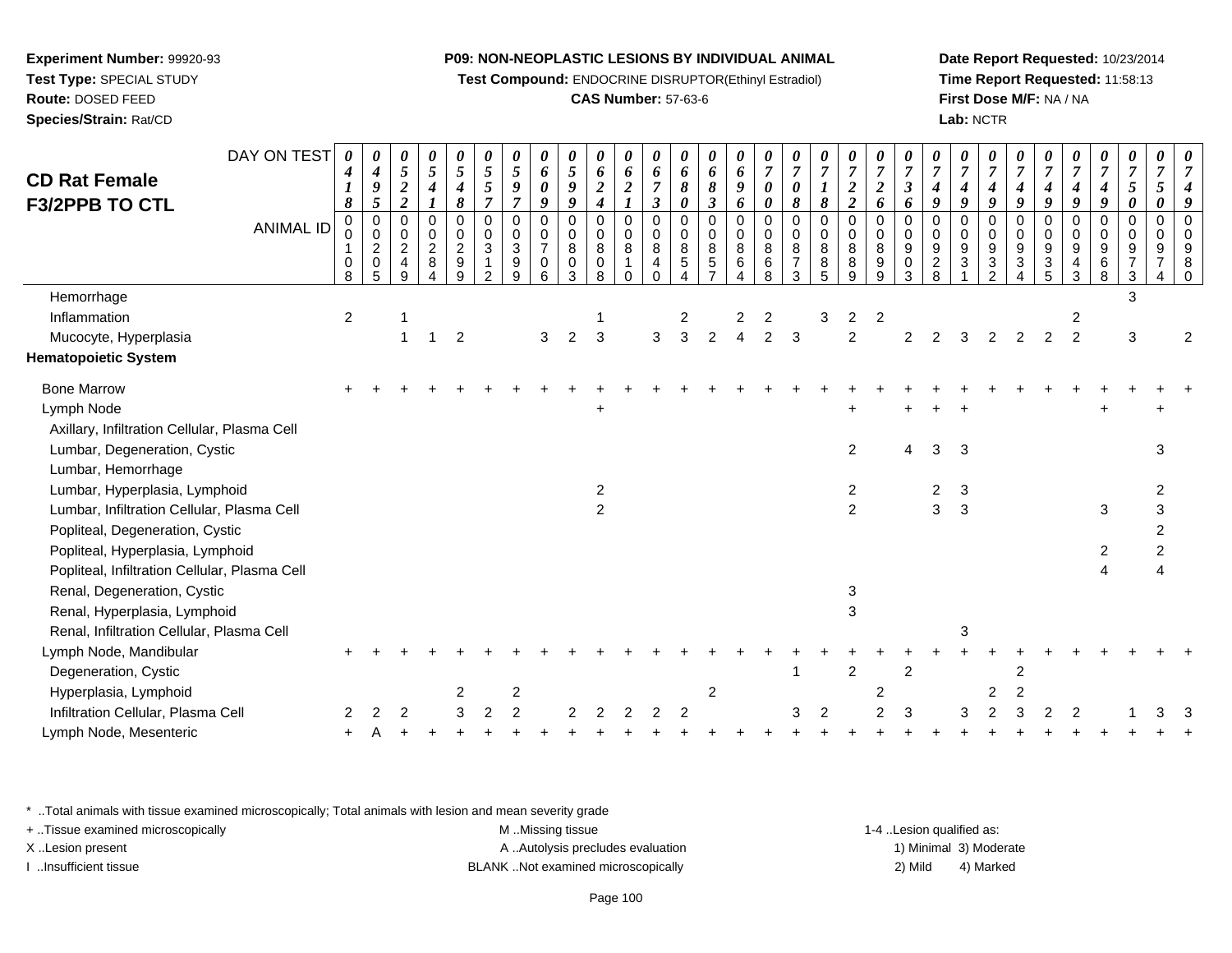**Test Compound:** ENDOCRINE DISRUPTOR(Ethinyl Estradiol)

#### **CAS Number:** 57-63-6

**Date Report Requested:** 10/23/2014**Time Report Requested:** 11:58:13**First Dose M/F:** NA / NA**Lab:** NCTR

|                                  |                                  | 9                                      |                                                                       | 4                                                                                          | $\boldsymbol{4}$                     | $\mathfrak{s}$                                                        | 9                                                         | $\boldsymbol{\theta}$                                                               | 9                                                                     | $\boldsymbol{2}$                                                            | $\boldsymbol{2}$                                                  |                    | 8                                               | 8                                 | 9                                                        | $\boldsymbol{\theta}$      | $\boldsymbol{\theta}$                                                                         | $\boldsymbol{l}$                                                                   |                                                                  | $\boldsymbol{2}$                                                               | $\boldsymbol{\beta}$                                             | 4                                               | 4                                                     | 4                                    | $\boldsymbol{4}$                                        | $\boldsymbol{4}$                                                                   | 4                                                             | $\boldsymbol{4}$                                                       | $\mathfrak{s}$                          | 5                                                                                            |                                              |
|----------------------------------|----------------------------------|----------------------------------------|-----------------------------------------------------------------------|--------------------------------------------------------------------------------------------|--------------------------------------|-----------------------------------------------------------------------|-----------------------------------------------------------|-------------------------------------------------------------------------------------|-----------------------------------------------------------------------|-----------------------------------------------------------------------------|-------------------------------------------------------------------|--------------------|-------------------------------------------------|-----------------------------------|----------------------------------------------------------|----------------------------|-----------------------------------------------------------------------------------------------|------------------------------------------------------------------------------------|------------------------------------------------------------------|--------------------------------------------------------------------------------|------------------------------------------------------------------|-------------------------------------------------|-------------------------------------------------------|--------------------------------------|---------------------------------------------------------|------------------------------------------------------------------------------------|---------------------------------------------------------------|------------------------------------------------------------------------|-----------------------------------------|----------------------------------------------------------------------------------------------|----------------------------------------------|
|                                  |                                  |                                        |                                                                       |                                                                                            |                                      |                                                                       |                                                           |                                                                                     |                                                                       |                                                                             |                                                                   |                    |                                                 |                                   |                                                          |                            |                                                                                               |                                                                                    |                                                                  |                                                                                |                                                                  |                                                 |                                                       |                                      |                                                         |                                                                                    |                                                               |                                                                        |                                         |                                                                                              |                                              |
| <b>ANIMAL ID</b>                 |                                  |                                        |                                                                       |                                                                                            |                                      |                                                                       |                                                           |                                                                                     |                                                                       |                                                                             | $\mathbf 0$                                                       | $\mathbf 0$        |                                                 | $\mathbf 0$                       |                                                          |                            |                                                                                               |                                                                                    |                                                                  |                                                                                | 0                                                                | $\Omega$                                        | 0                                                     | $\mathbf 0$                          | $\mathbf 0$                                             |                                                                                    |                                                               |                                                                        |                                         | $\mathbf 0$                                                                                  | $\Omega$                                     |
|                                  |                                  | $\overline{c}$                         | $\overline{2}$                                                        | $\overline{c}$                                                                             | $\overline{a}$                       | 3                                                                     | $\sqrt{3}$                                                | $\overline{7}$                                                                      | 8                                                                     | 8                                                                           | 8                                                                 | 8                  | 8                                               | 8                                 | 8                                                        | 8                          | 8                                                                                             | 8                                                                                  | 8                                                                | 8                                                                              | 9                                                                | 9                                               | 9                                                     | 9                                    | 9                                                       | 9                                                                                  | 9                                                             | 9                                                                      | 9                                       | 9                                                                                            |                                              |
|                                  | 8                                | 5                                      | 9                                                                     | 4                                                                                          | 9                                    | 2                                                                     | 9                                                         | 6                                                                                   | 3                                                                     | 8                                                                           | $\Omega$                                                          | $\Omega$           | 4                                               |                                   | 4                                                        | 8                          | 3                                                                                             | $\overline{5}$                                                                     | 9                                                                | 9                                                                              | 3                                                                |                                                 |                                                       | $\mathcal{P}$                        |                                                         |                                                                                    | 3                                                             | 8                                                                      | 3                                       | 4                                                                                            | 8                                            |
|                                  |                                  |                                        |                                                                       |                                                                                            |                                      |                                                                       |                                                           |                                                                                     |                                                                       |                                                                             |                                                                   |                    |                                                 |                                   | $\overline{2}$                                           |                            |                                                                                               | $\overline{2}$                                                                     |                                                                  |                                                                                |                                                                  |                                                 |                                                       |                                      |                                                         |                                                                                    |                                                               |                                                                        |                                         |                                                                                              |                                              |
|                                  |                                  |                                        |                                                                       |                                                                                            |                                      |                                                                       |                                                           |                                                                                     |                                                                       |                                                                             |                                                                   |                    |                                                 |                                   |                                                          |                            |                                                                                               |                                                                                    |                                                                  |                                                                                |                                                                  |                                                 |                                                       |                                      |                                                         |                                                                                    |                                                               |                                                                        |                                         |                                                                                              |                                              |
| Hematopoietic Cell Proliferation |                                  |                                        |                                                                       |                                                                                            |                                      |                                                                       |                                                           | $\overline{2}$                                                                      | $\overline{2}$                                                        | 2                                                                           |                                                                   |                    |                                                 | $\overline{2}$                    |                                                          | $\overline{2}$             | 2                                                                                             | 3                                                                                  | $\overline{2}$                                                   | 1                                                                              | 2                                                                |                                                 |                                                       |                                      |                                                         |                                                                                    |                                                               |                                                                        | 2                                       |                                                                                              |                                              |
|                                  |                                  |                                        |                                                                       |                                                                                            |                                      |                                                                       |                                                           |                                                                                     |                                                                       |                                                                             |                                                                   |                    |                                                 |                                   |                                                          |                            |                                                                                               |                                                                                    |                                                                  |                                                                                |                                                                  |                                                 |                                                       |                                      |                                                         |                                                                                    |                                                               | 3                                                                      | $\overline{2}$                          |                                                                                              |                                              |
|                                  | 2                                | 2                                      |                                                                       |                                                                                            | 2                                    |                                                                       | 2                                                         |                                                                                     |                                                                       | 2                                                                           |                                                                   |                    |                                                 | $\overline{2}$                    | $\overline{2}$                                           |                            |                                                                                               |                                                                                    |                                                                  |                                                                                |                                                                  |                                                 |                                                       | $\overline{2}$                       | $\overline{2}$                                          | $\overline{2}$                                                                     |                                                               |                                                                        |                                         | 2                                                                                            |                                              |
|                                  | $\ddot{}$                        |                                        |                                                                       |                                                                                            |                                      |                                                                       |                                                           |                                                                                     |                                                                       |                                                                             |                                                                   |                    |                                                 |                                   |                                                          |                            |                                                                                               |                                                                                    |                                                                  |                                                                                | м                                                                |                                                 |                                                       |                                      |                                                         |                                                                                    |                                                               |                                                                        |                                         |                                                                                              |                                              |
|                                  |                                  |                                        |                                                                       |                                                                                            |                                      |                                                                       |                                                           |                                                                                     |                                                                       |                                                                             |                                                                   | $\pmb{\times}$     |                                                 |                                   |                                                          |                            |                                                                                               | X                                                                                  |                                                                  |                                                                                |                                                                  |                                                 |                                                       | X                                    |                                                         |                                                                                    |                                                               |                                                                        | X                                       |                                                                                              | х                                            |
|                                  |                                  |                                        |                                                                       |                                                                                            |                                      |                                                                       |                                                           |                                                                                     |                                                                       |                                                                             |                                                                   |                    |                                                 |                                   |                                                          |                            |                                                                                               |                                                                                    |                                                                  |                                                                                |                                                                  |                                                 |                                                       |                                      |                                                         |                                                                                    |                                                               |                                                                        |                                         |                                                                                              |                                              |
|                                  |                                  |                                        |                                                                       |                                                                                            |                                      |                                                                       |                                                           |                                                                                     |                                                                       |                                                                             |                                                                   |                    |                                                 |                                   |                                                          |                            |                                                                                               |                                                                                    |                                                                  |                                                                                |                                                                  |                                                 |                                                       |                                      |                                                         |                                                                                    |                                                               |                                                                        |                                         |                                                                                              |                                              |
|                                  |                                  |                                        |                                                                       |                                                                                            | 2                                    |                                                                       |                                                           | 3                                                                                   |                                                                       | 3                                                                           |                                                                   |                    | 3                                               |                                   |                                                          |                            | 2                                                                                             |                                                                                    |                                                                  | $\overline{2}$                                                                 |                                                                  | 2                                               | 3                                                     | 3                                    | 2                                                       | 2                                                                                  |                                                               |                                                                        |                                         |                                                                                              |                                              |
|                                  |                                  |                                        |                                                                       |                                                                                            |                                      |                                                                       |                                                           |                                                                                     |                                                                       |                                                                             |                                                                   |                    |                                                 |                                   |                                                          |                            |                                                                                               |                                                                                    |                                                                  |                                                                                |                                                                  |                                                 |                                                       | $\boldsymbol{2}$                     |                                                         |                                                                                    |                                                               |                                                                        |                                         | 2                                                                                            |                                              |
|                                  |                                  |                                        |                                                                       |                                                                                            | X                                    |                                                                       |                                                           |                                                                                     |                                                                       |                                                                             |                                                                   |                    |                                                 |                                   |                                                          |                            |                                                                                               |                                                                                    |                                                                  |                                                                                |                                                                  |                                                 |                                                       |                                      |                                                         |                                                                                    |                                                               |                                                                        |                                         |                                                                                              |                                              |
|                                  |                                  |                                        |                                                                       |                                                                                            | $\overline{2}$                       |                                                                       |                                                           |                                                                                     |                                                                       |                                                                             |                                                                   |                    |                                                 |                                   |                                                          |                            |                                                                                               |                                                                                    |                                                                  | $\overline{2}$                                                                 |                                                                  |                                                 |                                                       |                                      |                                                         |                                                                                    |                                                               |                                                                        |                                         | $\overline{2}$                                                                               |                                              |
|                                  |                                  |                                        |                                                                       |                                                                                            |                                      |                                                                       |                                                           |                                                                                     |                                                                       |                                                                             |                                                                   |                    |                                                 |                                   |                                                          |                            |                                                                                               |                                                                                    |                                                                  |                                                                                |                                                                  |                                                 |                                                       |                                      |                                                         |                                                                                    |                                                               |                                                                        |                                         |                                                                                              |                                              |
|                                  |                                  |                                        |                                                                       |                                                                                            |                                      |                                                                       |                                                           |                                                                                     |                                                                       |                                                                             |                                                                   |                    |                                                 |                                   |                                                          |                            |                                                                                               |                                                                                    |                                                                  |                                                                                |                                                                  |                                                 |                                                       |                                      |                                                         |                                                                                    |                                                               |                                                                        |                                         |                                                                                              |                                              |
|                                  |                                  |                                        | 4                                                                     |                                                                                            |                                      |                                                                       |                                                           |                                                                                     | 4                                                                     |                                                                             |                                                                   |                    |                                                 |                                   |                                                          |                            |                                                                                               | Λ                                                                                  |                                                                  |                                                                                |                                                                  |                                                 |                                                       |                                      |                                                         |                                                                                    |                                                               |                                                                        |                                         |                                                                                              |                                              |
|                                  |                                  |                                        |                                                                       |                                                                                            |                                      |                                                                       |                                                           |                                                                                     |                                                                       |                                                                             |                                                                   |                    |                                                 |                                   |                                                          |                            |                                                                                               |                                                                                    |                                                                  |                                                                                |                                                                  |                                                 |                                                       |                                      |                                                         |                                                                                    |                                                               |                                                                        |                                         |                                                                                              |                                              |
|                                  |                                  |                                        |                                                                       |                                                                                            |                                      |                                                                       |                                                           |                                                                                     |                                                                       |                                                                             |                                                                   |                    |                                                 |                                   |                                                          |                            |                                                                                               |                                                                                    |                                                                  |                                                                                |                                                                  |                                                 |                                                       |                                      |                                                         |                                                                                    |                                                               |                                                                        |                                         |                                                                                              |                                              |
|                                  |                                  |                                        |                                                                       |                                                                                            |                                      |                                                                       |                                                           |                                                                                     |                                                                       |                                                                             |                                                                   |                    |                                                 |                                   |                                                          | 3                          |                                                                                               |                                                                                    |                                                                  |                                                                                |                                                                  |                                                 |                                                       |                                      |                                                         |                                                                                    |                                                               |                                                                        |                                         |                                                                                              |                                              |
|                                  |                                  |                                        |                                                                       |                                                                                            |                                      |                                                                       |                                                           |                                                                                     |                                                                       |                                                                             |                                                                   |                    |                                                 |                                   |                                                          |                            |                                                                                               |                                                                                    |                                                                  |                                                                                |                                                                  |                                                 |                                                       |                                      |                                                         |                                                                                    |                                                               |                                                                        |                                         |                                                                                              |                                              |
|                                  |                                  |                                        |                                                                       |                                                                                            |                                      |                                                                       |                                                           |                                                                                     |                                                                       |                                                                             |                                                                   |                    |                                                 |                                   |                                                          |                            |                                                                                               |                                                                                    |                                                                  |                                                                                |                                                                  |                                                 |                                                       |                                      |                                                         |                                                                                    |                                                               |                                                                        |                                         |                                                                                              |                                              |
|                                  |                                  |                                        |                                                                       |                                                                                            |                                      |                                                                       | 3                                                         |                                                                                     |                                                                       |                                                                             |                                                                   |                    |                                                 |                                   |                                                          |                            |                                                                                               |                                                                                    |                                                                  |                                                                                |                                                                  |                                                 |                                                       |                                      |                                                         |                                                                                    |                                                               |                                                                        |                                         |                                                                                              |                                              |
|                                  | Cartilage, Sternum, Degeneration | DAY ON TEST<br>4<br>8<br>$\Omega$<br>0 | 0<br>$\boldsymbol{4}$<br>5<br>$\mathbf 0$<br>$\mathbf 0$<br>$\pmb{0}$ | $\boldsymbol{\theta}$<br>$\sqrt{5}$<br>$\frac{2}{2}$<br>$\mathbf 0$<br>0<br>$\overline{a}$ | 0<br>5<br>1<br>$\mathbf 0$<br>0<br>8 | 0<br>$\mathfrak{s}$<br>$\boldsymbol{\delta}$<br>$\mathbf 0$<br>0<br>9 | 0<br>$\mathfrak{s}$<br>$\overline{7}$<br>$\mathbf 0$<br>0 | 0<br>$\sqrt{5}$<br>$\overline{7}$<br>$\mathbf 0$<br>$\mathbf 0$<br>$\boldsymbol{9}$ | $\boldsymbol{\theta}$<br>$\pmb{6}$<br>$\boldsymbol{g}$<br>0<br>0<br>0 | 0<br>$\mathfrak{s}$<br>9<br>$\mathbf 0$<br>0<br>$\mathbf 0$<br>$\mathsf{X}$ | 0<br>$\pmb{6}$<br>$\boldsymbol{4}$<br>0<br>0<br>0<br>$\mathsf{X}$ | 0<br>6<br>$\Omega$ | 0<br>6<br>$\boldsymbol{\beta}$<br>$\Omega$<br>4 | 0<br>6<br>0<br>$\Omega$<br>0<br>5 | 0<br>6<br>$\mathfrak{z}$<br>$\mathbf 0$<br>$\frac{5}{7}$ | 0<br>6<br>6<br>0<br>0<br>6 | $\theta$<br>$\overline{7}$<br>$\boldsymbol{\theta}$<br>$\mathbf 0$<br>0<br>$\,6$<br>$\ddot{}$ | $\boldsymbol{\theta}$<br>$\overline{7}$<br>8<br>$\mathbf 0$<br>0<br>$\overline{7}$ | $\frac{\boldsymbol{\theta}}{\boldsymbol{7}}$<br>8<br>0<br>0<br>8 | 0<br>$\boldsymbol{7}$<br>$\frac{2}{2}$<br>$\boldsymbol{0}$<br>$\mathbf 0$<br>8 | $\frac{\boldsymbol{\theta}}{\boldsymbol{7}}$<br>6<br>0<br>0<br>9 | 0<br>$\overline{7}$<br>6<br>$\Omega$<br>$\,0\,$ | 0<br>$\overline{7}$<br>9<br>$\Omega$<br>$\frac{2}{8}$ | 0<br>$\boldsymbol{7}$<br>9<br>0<br>3 | 0<br>$\boldsymbol{7}$<br>9<br>$\mathbf 0$<br>$\sqrt{3}$ | $\frac{\boldsymbol{\theta}}{\boldsymbol{7}}$<br>9<br>$\Omega$<br>3<br>$\mathsf{X}$ | 0<br>$\overline{7}$<br>9<br>$\mathbf 0$<br>0<br>$\frac{3}{5}$ | 0<br>$\overline{7}$<br>9<br>$\mathbf 0$<br>$\mathbf 0$<br>4<br>$X$ $X$ | 0<br>$\overline{7}$<br>9<br>0<br>0<br>6 | 0<br>$\overline{7}$<br>$\boldsymbol{\theta}$<br>$\mathbf 0$<br>$\mathbf 0$<br>$\overline{7}$ | 0<br>$\overline{7}$<br>0<br>$\mathbf 0$<br>7 |

\* ..Total animals with tissue examined microscopically; Total animals with lesion and mean severity grade

**Experiment Number:** 99920-93**Test Type:** SPECIAL STUDY**Route:** DOSED FEED**Species/Strain:** Rat/CD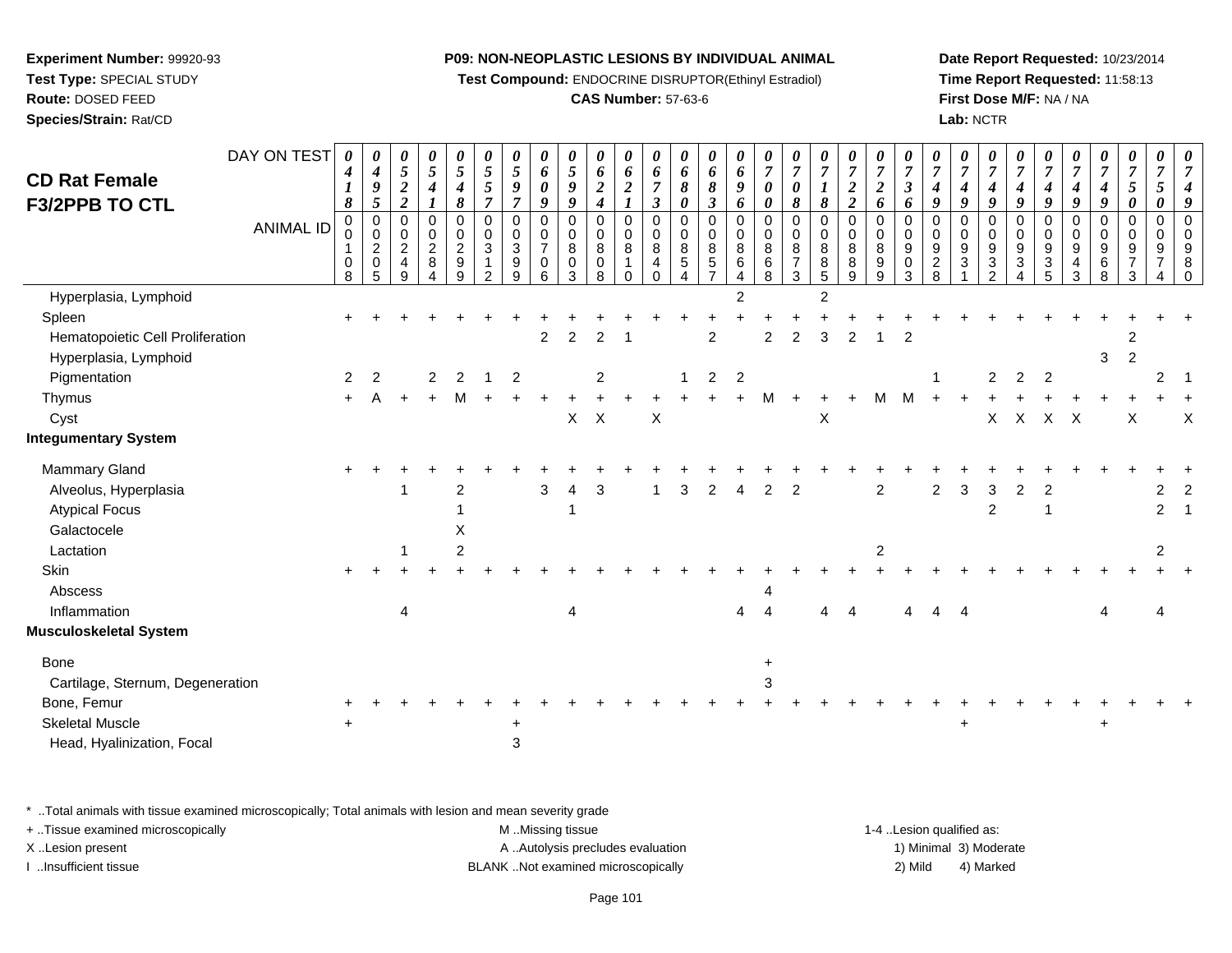**Test Compound:** ENDOCRINE DISRUPTOR(Ethinyl Estradiol)

#### **CAS Number:** 57-63-6

**Date Report Requested:** 10/23/2014**Time Report Requested:** 11:58:14**First Dose M/F:** NA / NA**Lab:** NCTR

| <b>CD Rat Female</b>                                                                                                      | DAY ON TEST      | $\boldsymbol{\theta}$<br>4<br>$\boldsymbol{l}$ | 0<br>$\boldsymbol{4}$<br>9                                | 0<br>$\mathfrak{H}$<br>$\frac{2}{2}$                   | $\boldsymbol{\theta}$<br>$\sqrt{5}$<br>$\boldsymbol{4}$                                          | 0<br>$\mathfrak{s}$<br>$\boldsymbol{4}$                   | 0<br>$\mathfrak{s}$<br>5                                                 | 0<br>5<br>9                                       | 0<br>6<br>$\boldsymbol{\theta}$                             | $\boldsymbol{\theta}$<br>$\mathfrak{s}$<br>$\boldsymbol{g}$         | $\boldsymbol{\theta}$<br>$\pmb{6}$<br>$\boldsymbol{2}$                             | 0<br>6<br>$\boldsymbol{2}$                                                        | 0<br>6<br>$\overline{7}$                              | 0<br>6<br>$\pmb{8}$                                                                                      | 0<br>6<br>$\pmb{8}$                                                                | 0<br>6<br>$\boldsymbol{9}$                           | $\boldsymbol{\theta}$<br>$\overline{7}$<br>$\boldsymbol{\theta}$ | 0<br>$\boldsymbol{7}$<br>$\pmb{\theta}$      | 0<br>$\boldsymbol{7}$<br>$\boldsymbol{l}$   | 0<br>$\boldsymbol{7}$<br>$\boldsymbol{2}$               | 0<br>$\boldsymbol{7}$<br>$\boldsymbol{2}$           | 0<br>$\overline{7}$<br>$\mathfrak{z}$                      | $\boldsymbol{\theta}$<br>$\overline{7}$<br>$\boldsymbol{4}$                         | $\boldsymbol{\theta}$<br>$\boldsymbol{7}$<br>$\boldsymbol{4}$ | $\boldsymbol{\theta}$<br>$\overline{7}$<br>4             | 0<br>$\overline{7}$<br>$\boldsymbol{4}$                                                                           | 0<br>$\overline{7}$<br>4                                        | 0<br>$\boldsymbol{7}$<br>$\boldsymbol{4}$   | $\boldsymbol{\theta}$<br>$\boldsymbol{7}$<br>$\boldsymbol{4}$    | 0<br>$\overline{7}$<br>$\sqrt{5}$                                  | 0<br>$\overline{7}$<br>5          | $\boldsymbol{\theta}$<br>$\overline{7}$<br>$\boldsymbol{4}$ |
|---------------------------------------------------------------------------------------------------------------------------|------------------|------------------------------------------------|-----------------------------------------------------------|--------------------------------------------------------|--------------------------------------------------------------------------------------------------|-----------------------------------------------------------|--------------------------------------------------------------------------|---------------------------------------------------|-------------------------------------------------------------|---------------------------------------------------------------------|------------------------------------------------------------------------------------|-----------------------------------------------------------------------------------|-------------------------------------------------------|----------------------------------------------------------------------------------------------------------|------------------------------------------------------------------------------------|------------------------------------------------------|------------------------------------------------------------------|----------------------------------------------|---------------------------------------------|---------------------------------------------------------|-----------------------------------------------------|------------------------------------------------------------|-------------------------------------------------------------------------------------|---------------------------------------------------------------|----------------------------------------------------------|-------------------------------------------------------------------------------------------------------------------|-----------------------------------------------------------------|---------------------------------------------|------------------------------------------------------------------|--------------------------------------------------------------------|-----------------------------------|-------------------------------------------------------------|
| <b>F3/2PPB TO CTL</b>                                                                                                     | <b>ANIMAL ID</b> | 8<br>$\mathbf 0$<br>0<br>$\pmb{0}$<br>8        | 5<br>0<br>$\mathbf 0$<br>$\overline{c}$<br>$\pmb{0}$<br>5 | $\Omega$<br>0<br>$\overline{c}$<br>$\overline{4}$<br>9 | $\boldsymbol{l}$<br>$\mathbf 0$<br>$\mathbf 0$<br>$\overline{2}$<br>8<br>$\overline{\mathbf{4}}$ | $\pmb{8}$<br>$\mathbf 0$<br>0<br>$\overline{2}$<br>9<br>9 | $\overline{7}$<br>$\mathbf 0$<br>$\mathbf 0$<br>3<br>1<br>$\overline{2}$ | $\overline{7}$<br>$\mathbf 0$<br>0<br>3<br>9<br>9 | 9<br>0<br>$\mathbf 0$<br>$\overline{7}$<br>$\mathbf 0$<br>6 | $\boldsymbol{q}$<br>$\mathbf 0$<br>$\mathbf 0$<br>$\,8\,$<br>0<br>3 | $\overline{\mathcal{A}}$<br>$\mathbf 0$<br>$\mathbf 0$<br>$\bf8$<br>$\pmb{0}$<br>8 | $\boldsymbol{l}$<br>$\Omega$<br>$\mathbf 0$<br>$\bf8$<br>$\mathbf{1}$<br>$\Omega$ | $\mathfrak{z}$<br>$\Omega$<br>0<br>8<br>4<br>$\Omega$ | $\boldsymbol{\theta}$<br>$\mathbf 0$<br>$\mathsf{O}\xspace$<br>8<br>$\sqrt{5}$<br>$\boldsymbol{\Lambda}$ | $\mathfrak{z}$<br>$\mathbf 0$<br>$\mathbf 0$<br>8<br>$\mathbf 5$<br>$\overline{7}$ | 6<br>$\Omega$<br>0<br>8<br>$\,6\,$<br>$\overline{4}$ | 0<br>$\mathbf 0$<br>$\mathbf 0$<br>$\,8\,$<br>$\,6$<br>8         | 8<br>0<br>0<br>$\bf8$<br>$\overline{7}$<br>3 | 8<br>$\Omega$<br>$\mathsf 0$<br>8<br>8<br>5 | $\overline{2}$<br>$\mathbf 0$<br>0<br>8<br>$\bf 8$<br>9 | 6<br>$\mathbf 0$<br>0<br>8<br>$\boldsymbol{9}$<br>9 | 6<br>$\Omega$<br>0<br>$\boldsymbol{9}$<br>$\mathbf 0$<br>3 | $\boldsymbol{g}$<br>$\mathbf 0$<br>$\mathbf 0$<br>$\boldsymbol{9}$<br>$\frac{2}{8}$ | 9<br>$\Omega$<br>$\mathbf 0$<br>$9\,$<br>$\sqrt{3}$<br>1      | 9<br>$\Omega$<br>$\mathbf 0$<br>9<br>3<br>$\overline{c}$ | $\boldsymbol{g}$<br>$\mathbf 0$<br>$\mathbf 0$<br>$\boldsymbol{9}$<br>$\ensuremath{\mathsf{3}}$<br>$\overline{A}$ | $\boldsymbol{q}$<br>0<br>0<br>$\boldsymbol{9}$<br>$\frac{3}{5}$ | 9<br>$\Omega$<br>$\mathbf 0$<br>9<br>4<br>3 | 9<br>$\Omega$<br>$\mathbf 0$<br>$\boldsymbol{9}$<br>$\,6\,$<br>8 | $\boldsymbol{\theta}$<br>$\Omega$<br>0<br>9<br>$\overline{7}$<br>3 | 0<br>$\Omega$<br>0<br>9<br>7<br>4 | 9<br>$\Omega$<br>$\mathbf 0$<br>9<br>8<br>$\mathbf 0$       |
| Nervous System                                                                                                            |                  |                                                |                                                           |                                                        |                                                                                                  |                                                           |                                                                          |                                                   |                                                             |                                                                     |                                                                                    |                                                                                   |                                                       |                                                                                                          |                                                                                    |                                                      |                                                                  |                                              |                                             |                                                         |                                                     |                                                            |                                                                                     |                                                               |                                                          |                                                                                                                   |                                                                 |                                             |                                                                  |                                                                    |                                   |                                                             |
| Brain, Brain Stem<br>Compression<br>Hemorrhage                                                                            |                  |                                                |                                                           | 3                                                      |                                                                                                  | 3                                                         |                                                                          |                                                   |                                                             | $\overline{2}$                                                      |                                                                                    |                                                                                   |                                                       |                                                                                                          |                                                                                    | 3                                                    |                                                                  |                                              |                                             |                                                         |                                                     |                                                            |                                                                                     |                                                               |                                                          |                                                                                                                   | 3<br>$\overline{c}$                                             |                                             |                                                                  |                                                                    |                                   | $\overline{\mathbf{c}}$                                     |
| Brain, Cerebellum<br>Brain, Cerebrum<br>Peripheral Nerve<br>Spinal Cord<br><b>Respiratory System</b>                      |                  |                                                |                                                           |                                                        |                                                                                                  |                                                           |                                                                          |                                                   |                                                             |                                                                     |                                                                                    |                                                                                   |                                                       |                                                                                                          |                                                                                    |                                                      |                                                                  |                                              |                                             |                                                         |                                                     |                                                            |                                                                                     |                                                               |                                                          |                                                                                                                   |                                                                 |                                             |                                                                  |                                                                    |                                   |                                                             |
| Lung<br>Alveolar Epith, Hyperplasia<br>Infiltration Cellular, Histiocyte<br>Inflammation<br>Mineralization                |                  |                                                |                                                           |                                                        |                                                                                                  |                                                           |                                                                          |                                                   | $\mathbf{1}$                                                |                                                                     |                                                                                    | $\mathbf{1}$                                                                      | $\overline{1}$                                        | $\overline{2}$                                                                                           | $\overline{1}$                                                                     |                                                      | $\mathbf{3}$<br>$\overline{2}$                                   |                                              | $\mathbf 1$                                 | $\overline{1}$                                          |                                                     | $\mathbf 1$                                                |                                                                                     |                                                               |                                                          |                                                                                                                   |                                                                 |                                             |                                                                  |                                                                    |                                   |                                                             |
| <b>Nose</b><br>Goblet Cell, Hyperplasia<br>Inflammation<br>Nasolacrim Dct, Inflammation<br>Olfactory Epi, Hyaline Droplet |                  |                                                |                                                           | $\overline{2}$                                         |                                                                                                  | 2                                                         | 2                                                                        | 2<br>2                                            |                                                             | 2                                                                   |                                                                                    |                                                                                   | 2                                                     | 2                                                                                                        | $\overline{2}$                                                                     | $\overline{c}$<br>$\overline{c}$                     |                                                                  | $\overline{c}$                               |                                             |                                                         | $\overline{2}$                                      | $\overline{2}$                                             |                                                                                     | $\overline{c}$<br>2                                           | $\overline{c}$<br>2                                      | $\overline{2}$                                                                                                    | $\overline{2}$                                                  |                                             | $\overline{2}$                                                   |                                                                    | 2                                 |                                                             |
| Respirat Epith, Hyperplasia<br>Trachea<br>Inflammation                                                                    |                  |                                                |                                                           |                                                        |                                                                                                  |                                                           |                                                                          |                                                   |                                                             |                                                                     |                                                                                    |                                                                                   |                                                       |                                                                                                          |                                                                                    |                                                      |                                                                  |                                              |                                             |                                                         |                                                     |                                                            |                                                                                     |                                                               | 3                                                        |                                                                                                                   |                                                                 |                                             |                                                                  |                                                                    |                                   | 2                                                           |

\* ..Total animals with tissue examined microscopically; Total animals with lesion and mean severity grade

| + Tissue examined microscopically | M Missing tissue                   | 1-4 Lesion qualified as: |                        |
|-----------------------------------|------------------------------------|--------------------------|------------------------|
| X Lesion present                  | A Autolysis precludes evaluation   |                          | 1) Minimal 3) Moderate |
| Insufficient tissue               | BLANK Not examined microscopically | 2) Mild                  | 4) Marked              |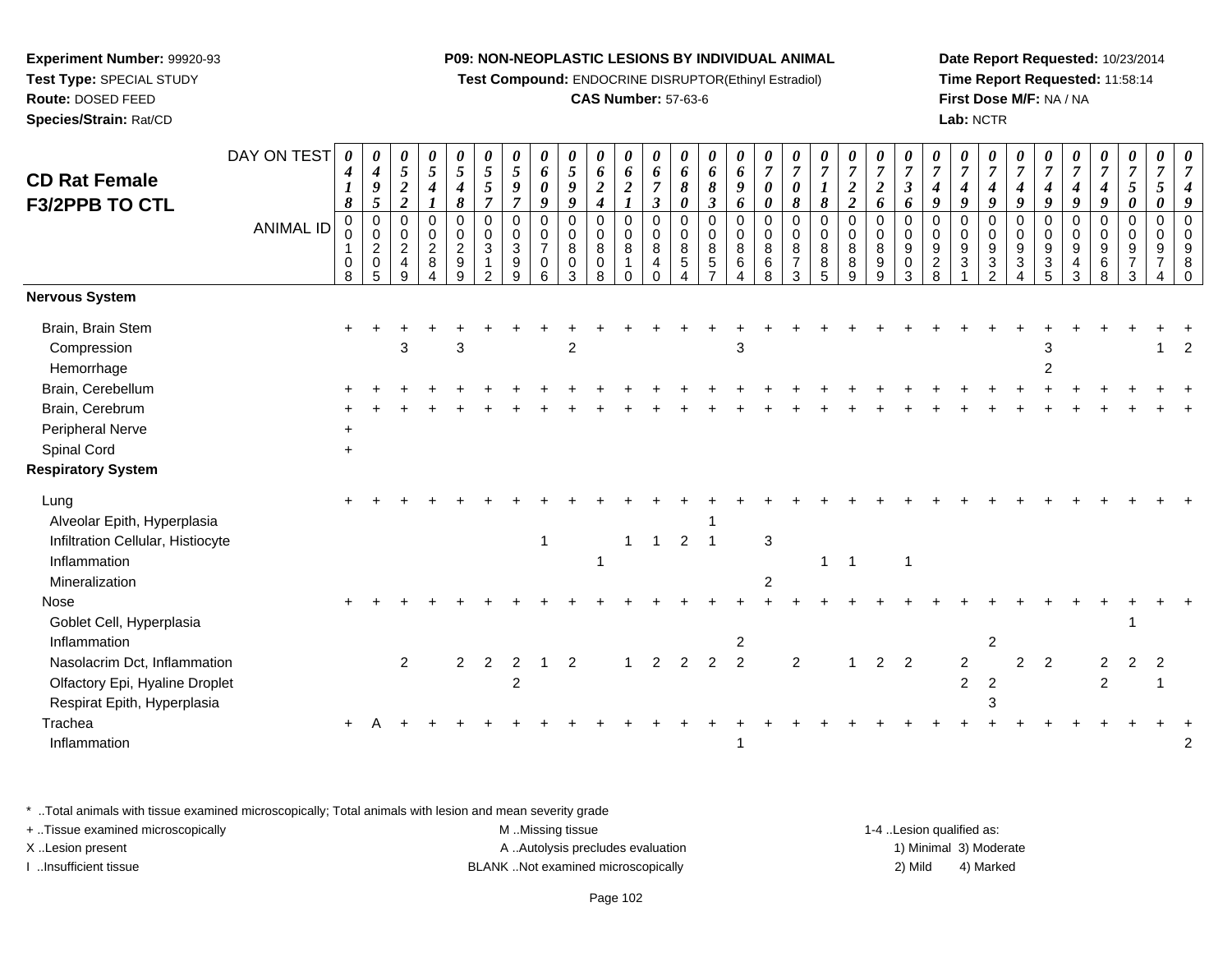**Test Compound:** ENDOCRINE DISRUPTOR(Ethinyl Estradiol)

#### **CAS Number:** 57-63-6

**Date Report Requested:** 10/23/2014**Time Report Requested:** 11:58:14**First Dose M/F:** NA / NA**Lab:** NCTR

| <b>CD Rat Female</b><br>F3/2PPB TO CTL | DAY ON TEST<br><b>ANIMAL ID</b> | 4<br>$\boldsymbol{I}$<br>8<br>$\mathbf 0$<br>0<br>8 | 0<br>$\boldsymbol{4}$<br>9<br>$\sqrt{5}$<br>$\pmb{0}$<br>$\pmb{0}$<br>$\sqrt{2}$<br>$\pmb{0}$<br>$\overline{5}$ | 0<br>$\sqrt{5}$<br>$\boldsymbol{2}$<br>$\boldsymbol{2}$<br>0<br>0<br>$\sqrt{2}$<br>4<br>9 | 0<br>$\mathfrak{s}$<br>4<br>$\mathbf 0$<br>$\mathbf 0$<br>$\overline{2}$<br>8 | 0<br>$\sqrt{5}$<br>$\boldsymbol{4}$<br>8<br>0<br>0<br>$\overline{c}$<br>$\boldsymbol{9}$<br>9 | $\boldsymbol{\theta}$<br>$\sqrt{5}$<br>$\sqrt{5}$<br>$\overline{7}$<br>$\mathbf 0$<br>$\pmb{0}$<br>$\ensuremath{\mathsf{3}}$<br>$\mathbf{1}$<br>$\mathcal{P}$ | $\boldsymbol{\theta}$<br>$\sqrt{5}$<br>9<br>$\overline{7}$<br>0<br>$\pmb{0}$<br>$\sqrt{3}$<br>$\boldsymbol{9}$<br>9 | $\boldsymbol{\theta}$<br>6<br>$\boldsymbol{\theta}$<br>9<br>$\pmb{0}$<br>$\mathbf 0$<br>$\overline{7}$<br>$\mathbf 0$<br>6 | $\boldsymbol{\theta}$<br>$\sqrt{5}$<br>$\boldsymbol{9}$<br>$\boldsymbol{9}$<br>$\pmb{0}$<br>$\pmb{0}$<br>$\bf 8$<br>0<br>3 | $\boldsymbol{\theta}$<br>6<br>$\boldsymbol{2}$<br>4<br>0<br>0<br>8<br>0<br>8 | 0<br>6<br>$\sqrt{2}$<br>$\mathbf 0$<br>0<br>8 | $\boldsymbol{\theta}$<br>6<br>$\mathbf{3}$<br>$\Omega$<br>0<br>$\bf 8$<br>4 | 0<br>6<br>8<br>0<br>0<br>0<br>8<br>$\sqrt{5}$ | $\boldsymbol{\theta}$<br>6<br>$\pmb{8}$<br>$\boldsymbol{\beta}$<br>$\mathbf 0$<br>$\mathbf 0$<br>$\, 8$<br>$\sqrt{5}$<br>$\overline{\phantom{a}}$ | $\boldsymbol{\theta}$<br>6<br>9<br>6<br>$\mathbf 0$<br>0<br>$\bf 8$<br>$\,6$<br>Δ | U<br>$\overline{7}$<br>$\boldsymbol{\theta}$<br>0<br>$\mathbf 0$<br>$\bf 8$<br>$\,6\,$<br>8 | 0<br>$\overline{7}$<br>0<br>8<br>$\pmb{0}$<br>$\mathbf 0$<br>8<br>$\overline{7}$<br>3 | 0<br>$\overline{7}$<br>$\boldsymbol{l}$<br>$\pmb{8}$<br>0<br>0<br>$\bf 8$<br>$\frac{8}{5}$ | 0<br>$\overline{7}$<br>$\boldsymbol{2}$<br>$\overline{2}$<br>$\pmb{0}$<br>$\mathbf 0$<br>$\bf 8$<br>$\bf 8$<br>9 | $\boldsymbol{\theta}$<br>$\overline{7}$<br>$\overline{\mathbf{c}}$<br>6<br>0<br>0<br>$\bf 8$<br>$\boldsymbol{9}$<br>9 | $\overline{7}$<br>3<br>6<br>$\Omega$<br>0<br>$\boldsymbol{9}$<br>$\mathbf 0$<br>3 | 0<br>$\overline{7}$<br>9<br>$\Omega$<br>0<br>$\boldsymbol{9}$<br>$\overline{c}$<br>8 | 0<br>$\overline{7}$<br>$\boldsymbol{4}$<br>9<br>0<br>$\pmb{0}$<br>$\boldsymbol{9}$<br>$\overline{3}$ | U<br>$\overline{7}$<br>4<br>9<br>0<br>$\pmb{0}$<br>$\boldsymbol{9}$<br>$\ensuremath{\mathsf{3}}$<br>$\mathcal{P}$ | 0<br>$\overline{7}$<br>$\boldsymbol{4}$<br>9<br>0<br>0<br>$\boldsymbol{9}$<br>$\sqrt{3}$ | $\overline{7}$<br>$\boldsymbol{4}$<br>9<br>$\mathbf 0$<br>$\pmb{0}$<br>$\boldsymbol{9}$<br>$\sqrt{3}$<br>5 | 0<br>$\overline{7}$<br>4<br>9<br>0<br>0<br>$\boldsymbol{9}$<br>4<br>3 | 0<br>$\boldsymbol{7}$<br>$\boldsymbol{4}$<br>9<br>0<br>0<br>9<br>$\overline{6}$<br>8 | $\boldsymbol{\theta}$<br>$\boldsymbol{7}$<br>$\mathfrak{s}$<br>0<br>$\mathbf 0$<br>0<br>$\boldsymbol{9}$<br>$\overline{7}$<br>3 | 0<br>$\overline{7}$<br>5<br>0<br>$\mathbf 0$<br>0<br>9<br>$\overline{7}$ | $\overline{7}$<br>9<br>$\Omega$<br>$\mathbf 0$<br>9<br>8 |
|----------------------------------------|---------------------------------|-----------------------------------------------------|-----------------------------------------------------------------------------------------------------------------|-------------------------------------------------------------------------------------------|-------------------------------------------------------------------------------|-----------------------------------------------------------------------------------------------|---------------------------------------------------------------------------------------------------------------------------------------------------------------|---------------------------------------------------------------------------------------------------------------------|----------------------------------------------------------------------------------------------------------------------------|----------------------------------------------------------------------------------------------------------------------------|------------------------------------------------------------------------------|-----------------------------------------------|-----------------------------------------------------------------------------|-----------------------------------------------|---------------------------------------------------------------------------------------------------------------------------------------------------|-----------------------------------------------------------------------------------|---------------------------------------------------------------------------------------------|---------------------------------------------------------------------------------------|--------------------------------------------------------------------------------------------|------------------------------------------------------------------------------------------------------------------|-----------------------------------------------------------------------------------------------------------------------|-----------------------------------------------------------------------------------|--------------------------------------------------------------------------------------|------------------------------------------------------------------------------------------------------|-------------------------------------------------------------------------------------------------------------------|------------------------------------------------------------------------------------------|------------------------------------------------------------------------------------------------------------|-----------------------------------------------------------------------|--------------------------------------------------------------------------------------|---------------------------------------------------------------------------------------------------------------------------------|--------------------------------------------------------------------------|----------------------------------------------------------|
| <b>Special Senses System</b>           |                                 |                                                     |                                                                                                                 |                                                                                           |                                                                               |                                                                                               |                                                                                                                                                               |                                                                                                                     |                                                                                                                            |                                                                                                                            |                                                                              |                                               |                                                                             |                                               |                                                                                                                                                   |                                                                                   |                                                                                             |                                                                                       |                                                                                            |                                                                                                                  |                                                                                                                       |                                                                                   |                                                                                      |                                                                                                      |                                                                                                                   |                                                                                          |                                                                                                            |                                                                       |                                                                                      |                                                                                                                                 |                                                                          |                                                          |
| Eye                                    |                                 |                                                     |                                                                                                                 |                                                                                           |                                                                               |                                                                                               |                                                                                                                                                               |                                                                                                                     |                                                                                                                            |                                                                                                                            |                                                                              |                                               |                                                                             |                                               |                                                                                                                                                   |                                                                                   |                                                                                             |                                                                                       |                                                                                            |                                                                                                                  |                                                                                                                       |                                                                                   |                                                                                      |                                                                                                      |                                                                                                                   |                                                                                          |                                                                                                            |                                                                       |                                                                                      |                                                                                                                                 |                                                                          |                                                          |
| <b>Bilateral, Cataract</b>             |                                 |                                                     | Χ                                                                                                               |                                                                                           |                                                                               |                                                                                               |                                                                                                                                                               |                                                                                                                     |                                                                                                                            |                                                                                                                            |                                                                              |                                               |                                                                             |                                               |                                                                                                                                                   |                                                                                   |                                                                                             |                                                                                       |                                                                                            |                                                                                                                  |                                                                                                                       |                                                                                   |                                                                                      |                                                                                                      |                                                                                                                   |                                                                                          |                                                                                                            |                                                                       |                                                                                      |                                                                                                                                 |                                                                          |                                                          |
| Bilateral, Retina, Degeneration        |                                 |                                                     |                                                                                                                 |                                                                                           |                                                                               |                                                                                               |                                                                                                                                                               |                                                                                                                     |                                                                                                                            |                                                                                                                            | $\overline{2}$                                                               |                                               |                                                                             |                                               |                                                                                                                                                   |                                                                                   |                                                                                             |                                                                                       |                                                                                            |                                                                                                                  |                                                                                                                       |                                                                                   |                                                                                      |                                                                                                      |                                                                                                                   |                                                                                          |                                                                                                            |                                                                       |                                                                                      |                                                                                                                                 |                                                                          |                                                          |
| Cataract                               |                                 |                                                     |                                                                                                                 |                                                                                           | X                                                                             |                                                                                               |                                                                                                                                                               |                                                                                                                     |                                                                                                                            |                                                                                                                            |                                                                              |                                               |                                                                             |                                               |                                                                                                                                                   |                                                                                   |                                                                                             |                                                                                       |                                                                                            |                                                                                                                  |                                                                                                                       |                                                                                   |                                                                                      |                                                                                                      |                                                                                                                   |                                                                                          |                                                                                                            |                                                                       |                                                                                      |                                                                                                                                 |                                                                          |                                                          |
| Retina, Degeneration                   |                                 |                                                     |                                                                                                                 |                                                                                           | $\overline{2}$                                                                |                                                                                               |                                                                                                                                                               |                                                                                                                     |                                                                                                                            |                                                                                                                            |                                                                              |                                               |                                                                             |                                               |                                                                                                                                                   |                                                                                   |                                                                                             |                                                                                       |                                                                                            |                                                                                                                  |                                                                                                                       |                                                                                   |                                                                                      |                                                                                                      | 2                                                                                                                 |                                                                                          |                                                                                                            |                                                                       |                                                                                      |                                                                                                                                 |                                                                          |                                                          |
| <b>Harderian Gland</b>                 |                                 |                                                     |                                                                                                                 |                                                                                           |                                                                               |                                                                                               |                                                                                                                                                               |                                                                                                                     |                                                                                                                            |                                                                                                                            |                                                                              |                                               |                                                                             |                                               |                                                                                                                                                   |                                                                                   |                                                                                             |                                                                                       |                                                                                            |                                                                                                                  |                                                                                                                       |                                                                                   |                                                                                      |                                                                                                      |                                                                                                                   |                                                                                          |                                                                                                            |                                                                       |                                                                                      |                                                                                                                                 |                                                                          |                                                          |
| Hyperplasia                            |                                 |                                                     |                                                                                                                 |                                                                                           |                                                                               | 2                                                                                             |                                                                                                                                                               |                                                                                                                     |                                                                                                                            |                                                                                                                            |                                                                              |                                               |                                                                             |                                               |                                                                                                                                                   |                                                                                   |                                                                                             |                                                                                       |                                                                                            |                                                                                                                  |                                                                                                                       |                                                                                   |                                                                                      |                                                                                                      |                                                                                                                   |                                                                                          |                                                                                                            |                                                                       |                                                                                      |                                                                                                                                 |                                                                          |                                                          |
| Infiltration Cellular, Lymphocyte      |                                 |                                                     |                                                                                                                 |                                                                                           |                                                                               |                                                                                               |                                                                                                                                                               |                                                                                                                     |                                                                                                                            |                                                                                                                            |                                                                              |                                               |                                                                             |                                               |                                                                                                                                                   |                                                                                   |                                                                                             |                                                                                       |                                                                                            |                                                                                                                  |                                                                                                                       |                                                                                   |                                                                                      |                                                                                                      |                                                                                                                   |                                                                                          |                                                                                                            |                                                                       |                                                                                      |                                                                                                                                 |                                                                          |                                                          |
| Inflammation                           |                                 |                                                     |                                                                                                                 |                                                                                           |                                                                               |                                                                                               |                                                                                                                                                               |                                                                                                                     |                                                                                                                            |                                                                                                                            |                                                                              |                                               |                                                                             |                                               |                                                                                                                                                   |                                                                                   |                                                                                             | $\overline{2}$                                                                        |                                                                                            | -1                                                                                                               | $\overline{1}$                                                                                                        |                                                                                   |                                                                                      |                                                                                                      |                                                                                                                   |                                                                                          | 1                                                                                                          |                                                                       |                                                                                      |                                                                                                                                 |                                                                          |                                                          |
| <b>Urinary System</b>                  |                                 |                                                     |                                                                                                                 |                                                                                           |                                                                               |                                                                                               |                                                                                                                                                               |                                                                                                                     |                                                                                                                            |                                                                                                                            |                                                                              |                                               |                                                                             |                                               |                                                                                                                                                   |                                                                                   |                                                                                             |                                                                                       |                                                                                            |                                                                                                                  |                                                                                                                       |                                                                                   |                                                                                      |                                                                                                      |                                                                                                                   |                                                                                          |                                                                                                            |                                                                       |                                                                                      |                                                                                                                                 |                                                                          |                                                          |
| Kidney                                 |                                 |                                                     |                                                                                                                 |                                                                                           |                                                                               |                                                                                               |                                                                                                                                                               |                                                                                                                     |                                                                                                                            |                                                                                                                            |                                                                              |                                               |                                                                             |                                               |                                                                                                                                                   |                                                                                   |                                                                                             |                                                                                       |                                                                                            |                                                                                                                  |                                                                                                                       |                                                                                   |                                                                                      |                                                                                                      |                                                                                                                   |                                                                                          |                                                                                                            |                                                                       |                                                                                      |                                                                                                                                 |                                                                          |                                                          |
| Cyst                                   |                                 | $\mathsf{X}$                                        |                                                                                                                 |                                                                                           |                                                                               |                                                                                               |                                                                                                                                                               |                                                                                                                     | $X$ $X$                                                                                                                    |                                                                                                                            |                                                                              |                                               |                                                                             |                                               | X                                                                                                                                                 |                                                                                   |                                                                                             |                                                                                       | $X$ $X$                                                                                    |                                                                                                                  |                                                                                                                       |                                                                                   |                                                                                      |                                                                                                      |                                                                                                                   |                                                                                          |                                                                                                            |                                                                       |                                                                                      | $\mathsf{X}$                                                                                                                    | $\boldsymbol{X}$                                                         |                                                          |
| Epithelium, Pelvis, Hyperplasia        |                                 |                                                     |                                                                                                                 |                                                                                           |                                                                               | $\overline{2}$                                                                                |                                                                                                                                                               |                                                                                                                     |                                                                                                                            |                                                                                                                            |                                                                              |                                               |                                                                             |                                               |                                                                                                                                                   |                                                                                   |                                                                                             |                                                                                       |                                                                                            |                                                                                                                  |                                                                                                                       |                                                                                   |                                                                                      |                                                                                                      |                                                                                                                   |                                                                                          |                                                                                                            |                                                                       |                                                                                      |                                                                                                                                 |                                                                          |                                                          |
| Hydronephrosis                         |                                 | $\overline{2}$                                      |                                                                                                                 |                                                                                           |                                                                               |                                                                                               |                                                                                                                                                               |                                                                                                                     |                                                                                                                            |                                                                                                                            |                                                                              |                                               |                                                                             |                                               |                                                                                                                                                   |                                                                                   |                                                                                             |                                                                                       |                                                                                            |                                                                                                                  |                                                                                                                       |                                                                                   |                                                                                      |                                                                                                      |                                                                                                                   |                                                                                          |                                                                                                            |                                                                       |                                                                                      |                                                                                                                                 |                                                                          |                                                          |
| Infiltration Cellular, Lymphocyte      |                                 |                                                     |                                                                                                                 |                                                                                           |                                                                               |                                                                                               |                                                                                                                                                               |                                                                                                                     |                                                                                                                            |                                                                                                                            |                                                                              |                                               |                                                                             |                                               |                                                                                                                                                   |                                                                                   |                                                                                             |                                                                                       |                                                                                            |                                                                                                                  |                                                                                                                       |                                                                                   |                                                                                      |                                                                                                      |                                                                                                                   |                                                                                          |                                                                                                            |                                                                       |                                                                                      |                                                                                                                                 |                                                                          |                                                          |
| Inflammation                           |                                 |                                                     |                                                                                                                 |                                                                                           |                                                                               |                                                                                               |                                                                                                                                                               |                                                                                                                     |                                                                                                                            |                                                                                                                            |                                                                              |                                               |                                                                             |                                               |                                                                                                                                                   |                                                                                   |                                                                                             |                                                                                       |                                                                                            | -1                                                                                                               |                                                                                                                       | $\overline{c}$                                                                    |                                                                                      |                                                                                                      |                                                                                                                   |                                                                                          |                                                                                                            |                                                                       |                                                                                      | 2                                                                                                                               |                                                                          |                                                          |
| Mineralization                         |                                 |                                                     | -1                                                                                                              |                                                                                           |                                                                               | $\boldsymbol{2}$                                                                              |                                                                                                                                                               |                                                                                                                     |                                                                                                                            | $\overline{2}$                                                                                                             |                                                                              |                                               |                                                                             |                                               |                                                                                                                                                   |                                                                                   |                                                                                             |                                                                                       |                                                                                            |                                                                                                                  |                                                                                                                       |                                                                                   |                                                                                      |                                                                                                      |                                                                                                                   |                                                                                          |                                                                                                            |                                                                       |                                                                                      |                                                                                                                                 |                                                                          |                                                          |
| Nephropathy                            |                                 | 2                                                   |                                                                                                                 |                                                                                           |                                                                               |                                                                                               |                                                                                                                                                               |                                                                                                                     |                                                                                                                            |                                                                                                                            |                                                                              | $\mathcal{P}$                                 |                                                                             |                                               |                                                                                                                                                   |                                                                                   |                                                                                             |                                                                                       |                                                                                            |                                                                                                                  |                                                                                                                       | 2                                                                                 | -1                                                                                   |                                                                                                      |                                                                                                                   |                                                                                          |                                                                                                            |                                                                       |                                                                                      |                                                                                                                                 | $\mathcal{P}$                                                            |                                                          |
| <b>Urinary Bladder</b>                 |                                 |                                                     |                                                                                                                 |                                                                                           |                                                                               |                                                                                               |                                                                                                                                                               |                                                                                                                     |                                                                                                                            |                                                                                                                            |                                                                              |                                               |                                                                             |                                               |                                                                                                                                                   |                                                                                   |                                                                                             |                                                                                       |                                                                                            |                                                                                                                  |                                                                                                                       |                                                                                   |                                                                                      |                                                                                                      |                                                                                                                   |                                                                                          |                                                                                                            |                                                                       |                                                                                      |                                                                                                                                 |                                                                          |                                                          |
|                                        |                                 |                                                     |                                                                                                                 |                                                                                           |                                                                               |                                                                                               |                                                                                                                                                               |                                                                                                                     |                                                                                                                            |                                                                                                                            |                                                                              |                                               |                                                                             |                                               |                                                                                                                                                   |                                                                                   |                                                                                             |                                                                                       |                                                                                            |                                                                                                                  |                                                                                                                       |                                                                                   |                                                                                      |                                                                                                      |                                                                                                                   |                                                                                          |                                                                                                            |                                                                       |                                                                                      |                                                                                                                                 |                                                                          |                                                          |

\* ..Total animals with tissue examined microscopically; Total animals with lesion and mean severity grade

+ ..Tissue examined microscopically examined microscopically examined as:  $M$  ..Missing tissue 1-4 ..Lesion qualified as: X..Lesion present **A ..Autolysis precludes evaluation** A ..Autolysis precludes evaluation 1) Minimal 3) Moderate

I ..Insufficient tissue BLANK ..Not examined microscopically 2) Mild 4) Marked

# **Experiment Number:** 99920-93**Test Type:** SPECIAL STUDY**Route:** DOSED FEED

**Species/Strain:** Rat/CD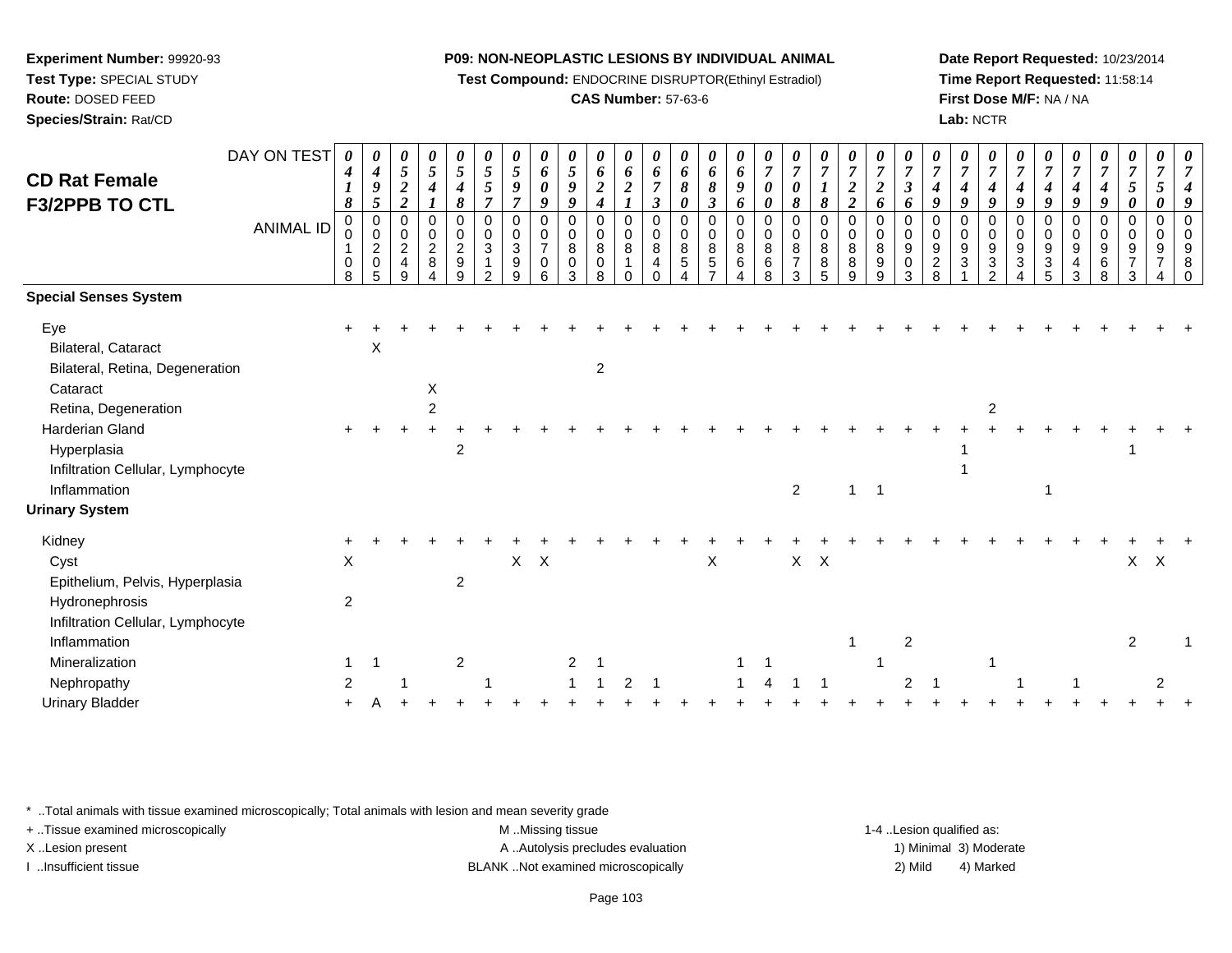**Test Compound:** ENDOCRINE DISRUPTOR(Ethinyl Estradiol)

### **CAS Number:** 57-63-6

**Date Report Requested:** 10/23/2014**Time Report Requested:** 11:58:14**First Dose M/F:** NA / NA**Lab:** NCTR

| <b>CD Rat Female</b><br><b>F3/2PPB TO CTL</b> | DAY ON TEST<br><b>ANIMAL ID</b> | 0<br>7<br>4<br>9<br>$\,0\,$<br>0<br>9<br>8 | 0<br>$\overline{7}$<br>5<br>0<br>0<br>$\Omega$ | 0<br>$\boldsymbol{7}$<br>5<br>0<br>$\mathbf 0$<br>1<br>$\mathbf 0$<br>$\overline{\mathbf{c}}$<br>$\overline{2}$ | 0<br>$\overline{7}$<br>$\boldsymbol{4}$<br>9<br>$\Omega$<br>1<br>$\mathbf 0$<br>$\overline{\mathbf{c}}$<br>3 | 0<br>7<br>5<br>$\boldsymbol{2}$<br>$\mathbf 0$<br>1<br>0<br>5<br>$\Omega$ | 0<br>$\overline{7}$<br>5<br>5<br>$\Omega$<br>$\mathbf 0$<br>7 | $\pmb{\theta}$<br>$\overline{7}$<br>5<br>5<br>$\overline{0}$<br>1<br>$\mathbf 0$<br>$\overline{7}$<br>5 | 0<br>$\overline{7}$<br>5<br>4<br>$\Omega$<br>$\mathbf 0$<br>7<br>6 | $\boldsymbol{\theta}$<br>$\overline{7}$<br>5<br>$\boldsymbol{4}$<br>$\Omega$<br>$\mathbf{1}$<br>$\mathbf 0$<br>8<br>3 | 0<br>$\overline{7}$<br>5<br>$\boldsymbol{4}$<br>$\mathbf 0$<br>$\mathsf 0$<br>8<br>$\overline{4}$ | 0<br>7<br>5<br>4<br>$\Omega$<br>$\Omega$<br>8 | 0<br>$\overline{7}$<br>5<br>$\boldsymbol{4}$<br>$\Omega$<br>1<br>$\mathbf 0$<br>8<br>8 | 0<br>$\overline{7}$<br>5<br>4<br>$\Omega$<br>1<br>$\mathbf 0$<br>9<br>$\overline{2}$ | 0<br>$\overline{7}$<br>5<br>$\boldsymbol{4}$<br>0<br>$\mathbf 0$<br>9<br>3 | 0<br>$\overline{7}$<br>5<br>4<br>0<br>$\mathbf 0$<br>9<br>4 | 0<br>$\overline{7}$<br>$\mathfrak{s}$<br>$\mathfrak{s}$<br>$\Omega$<br>1<br>$\mathbf{1}$<br>$\overline{c}$<br>4 | 0<br>7<br>5<br>$\mathfrak{s}$<br>$\Omega$<br>1<br>3<br>$\overline{c}$ | 0<br>$\overline{7}$<br>$\boldsymbol{4}$<br>9<br>$\Omega$<br>$\mathbf{1}$<br>3<br>3 | 0<br>$\overline{7}$<br>4<br>$\overline{7}$<br>$\Omega$<br>$\mathbf{1}$<br>3<br>4 | <i><b>*TOTALS</b></i> |    |     |
|-----------------------------------------------|---------------------------------|--------------------------------------------|------------------------------------------------|-----------------------------------------------------------------------------------------------------------------|--------------------------------------------------------------------------------------------------------------|---------------------------------------------------------------------------|---------------------------------------------------------------|---------------------------------------------------------------------------------------------------------|--------------------------------------------------------------------|-----------------------------------------------------------------------------------------------------------------------|---------------------------------------------------------------------------------------------------|-----------------------------------------------|----------------------------------------------------------------------------------------|--------------------------------------------------------------------------------------|----------------------------------------------------------------------------|-------------------------------------------------------------|-----------------------------------------------------------------------------------------------------------------|-----------------------------------------------------------------------|------------------------------------------------------------------------------------|----------------------------------------------------------------------------------|-----------------------|----|-----|
| <b>Alimentary System</b>                      |                                 |                                            |                                                |                                                                                                                 |                                                                                                              |                                                                           |                                                               |                                                                                                         |                                                                    |                                                                                                                       |                                                                                                   |                                               |                                                                                        |                                                                                      |                                                                            |                                                             |                                                                                                                 |                                                                       |                                                                                    |                                                                                  |                       |    |     |
| Esophagus                                     |                                 |                                            |                                                |                                                                                                                 |                                                                                                              |                                                                           |                                                               |                                                                                                         |                                                                    |                                                                                                                       |                                                                                                   |                                               |                                                                                        |                                                                                      |                                                                            |                                                             |                                                                                                                 |                                                                       |                                                                                    |                                                                                  | 49                    |    |     |
| Intestine Large, Cecum                        |                                 |                                            |                                                |                                                                                                                 |                                                                                                              |                                                                           |                                                               |                                                                                                         |                                                                    |                                                                                                                       |                                                                                                   |                                               |                                                                                        |                                                                                      |                                                                            |                                                             |                                                                                                                 |                                                                       |                                                                                    |                                                                                  | 49                    |    |     |
| Intestine Large, Colon                        |                                 |                                            |                                                |                                                                                                                 |                                                                                                              |                                                                           |                                                               |                                                                                                         |                                                                    |                                                                                                                       |                                                                                                   |                                               |                                                                                        |                                                                                      |                                                                            |                                                             |                                                                                                                 |                                                                       |                                                                                    |                                                                                  | 50                    |    |     |
| Intestine Large, Rectum                       |                                 | ÷                                          |                                                |                                                                                                                 |                                                                                                              |                                                                           |                                                               |                                                                                                         |                                                                    |                                                                                                                       |                                                                                                   |                                               |                                                                                        |                                                                                      |                                                                            |                                                             |                                                                                                                 |                                                                       |                                                                                    |                                                                                  | 49                    |    |     |
| Intestine Small, Duodenum                     |                                 |                                            |                                                |                                                                                                                 |                                                                                                              |                                                                           |                                                               |                                                                                                         |                                                                    |                                                                                                                       |                                                                                                   |                                               |                                                                                        |                                                                                      |                                                                            |                                                             |                                                                                                                 |                                                                       |                                                                                    |                                                                                  | 49                    |    |     |
| Intestine Small, Ileum                        |                                 | ÷                                          |                                                |                                                                                                                 |                                                                                                              |                                                                           |                                                               |                                                                                                         |                                                                    |                                                                                                                       |                                                                                                   |                                               |                                                                                        |                                                                                      |                                                                            |                                                             |                                                                                                                 |                                                                       |                                                                                    |                                                                                  | 49                    |    |     |
| Intestine Small, Jejunum                      |                                 |                                            |                                                |                                                                                                                 |                                                                                                              |                                                                           |                                                               |                                                                                                         |                                                                    |                                                                                                                       |                                                                                                   |                                               |                                                                                        |                                                                                      |                                                                            |                                                             |                                                                                                                 |                                                                       |                                                                                    |                                                                                  | 49                    |    |     |
| Liver                                         |                                 |                                            |                                                |                                                                                                                 |                                                                                                              |                                                                           |                                                               |                                                                                                         |                                                                    |                                                                                                                       |                                                                                                   |                                               |                                                                                        |                                                                                      |                                                                            |                                                             |                                                                                                                 |                                                                       |                                                                                    | $\pm$                                                                            | 50                    |    |     |
| Angiectasis                                   |                                 | 1                                          | 1                                              |                                                                                                                 |                                                                                                              |                                                                           |                                                               |                                                                                                         |                                                                    |                                                                                                                       |                                                                                                   |                                               |                                                                                        |                                                                                      |                                                                            |                                                             |                                                                                                                 |                                                                       |                                                                                    |                                                                                  |                       | 5  | 1.0 |
| <b>Basophilic Focus</b>                       |                                 |                                            |                                                |                                                                                                                 |                                                                                                              |                                                                           |                                                               |                                                                                                         |                                                                    |                                                                                                                       | Х                                                                                                 |                                               |                                                                                        |                                                                                      |                                                                            |                                                             |                                                                                                                 |                                                                       |                                                                                    |                                                                                  |                       | 3  |     |
| Bile Duct, Hyperplasia                        |                                 | $\mathbf{1}$                               |                                                |                                                                                                                 | $\overline{2}$                                                                                               |                                                                           |                                                               | 1                                                                                                       |                                                                    |                                                                                                                       | $\overline{2}$                                                                                    |                                               | 1                                                                                      |                                                                                      | 1                                                                          |                                                             |                                                                                                                 | 1                                                                     |                                                                                    | 1                                                                                |                       | 16 | 1.4 |
| Centrilobular, Necrosis                       |                                 |                                            |                                                |                                                                                                                 |                                                                                                              |                                                                           |                                                               |                                                                                                         |                                                                    |                                                                                                                       |                                                                                                   |                                               |                                                                                        |                                                                                      |                                                                            |                                                             |                                                                                                                 |                                                                       |                                                                                    |                                                                                  |                       | 1  | 3.0 |
| Cyst                                          |                                 |                                            |                                                |                                                                                                                 |                                                                                                              |                                                                           |                                                               |                                                                                                         |                                                                    |                                                                                                                       |                                                                                                   |                                               |                                                                                        |                                                                                      |                                                                            |                                                             |                                                                                                                 |                                                                       |                                                                                    |                                                                                  |                       |    |     |
| Degeneration, Cystic                          |                                 | 3                                          |                                                |                                                                                                                 |                                                                                                              |                                                                           |                                                               |                                                                                                         |                                                                    |                                                                                                                       |                                                                                                   |                                               |                                                                                        |                                                                                      |                                                                            |                                                             |                                                                                                                 |                                                                       |                                                                                    |                                                                                  |                       | 3  | 2.0 |
| <b>Eosinophilic Focus</b>                     |                                 |                                            |                                                |                                                                                                                 |                                                                                                              |                                                                           |                                                               |                                                                                                         |                                                                    |                                                                                                                       |                                                                                                   | $\times$                                      |                                                                                        |                                                                                      | Χ                                                                          |                                                             |                                                                                                                 |                                                                       |                                                                                    |                                                                                  |                       | 3  |     |
| Hematopoietic Cell Proliferation              |                                 |                                            | 1                                              |                                                                                                                 |                                                                                                              |                                                                           |                                                               |                                                                                                         | 1                                                                  |                                                                                                                       |                                                                                                   |                                               |                                                                                        |                                                                                      |                                                                            |                                                             |                                                                                                                 |                                                                       |                                                                                    |                                                                                  |                       | 3  | 1.0 |
| Hepatodiaphragmatic Nodule                    |                                 |                                            |                                                |                                                                                                                 |                                                                                                              |                                                                           |                                                               |                                                                                                         |                                                                    |                                                                                                                       |                                                                                                   |                                               |                                                                                        | X                                                                                    |                                                                            |                                                             |                                                                                                                 |                                                                       |                                                                                    | X                                                                                |                       | 4  |     |
| Inflammation, Chronic Active                  |                                 | 1                                          |                                                | 1                                                                                                               |                                                                                                              |                                                                           |                                                               |                                                                                                         |                                                                    |                                                                                                                       |                                                                                                   |                                               |                                                                                        |                                                                                      |                                                                            |                                                             |                                                                                                                 |                                                                       |                                                                                    |                                                                                  |                       | 5  | 1.0 |
| Left Lat Lobe, Developmental Malformation     |                                 |                                            |                                                |                                                                                                                 |                                                                                                              |                                                                           |                                                               |                                                                                                         |                                                                    |                                                                                                                       |                                                                                                   |                                               |                                                                                        |                                                                                      |                                                                            |                                                             |                                                                                                                 |                                                                       |                                                                                    |                                                                                  |                       |    |     |
| Median Lobe, Developmental Malformation       |                                 |                                            |                                                |                                                                                                                 |                                                                                                              |                                                                           |                                                               |                                                                                                         |                                                                    |                                                                                                                       |                                                                                                   |                                               |                                                                                        |                                                                                      |                                                                            |                                                             |                                                                                                                 |                                                                       |                                                                                    |                                                                                  |                       |    |     |
| Necrosis                                      |                                 |                                            |                                                |                                                                                                                 |                                                                                                              |                                                                           |                                                               |                                                                                                         | $\overline{c}$                                                     |                                                                                                                       |                                                                                                   |                                               |                                                                                        |                                                                                      |                                                                            |                                                             |                                                                                                                 |                                                                       |                                                                                    |                                                                                  |                       | 3  | 2.0 |

\* ..Total animals with tissue examined microscopically; Total animals with lesion and mean severity grade

| + Tissue examined microscopically | M Missing tissue                  | 1-4 Lesion qualified as: |                        |
|-----------------------------------|-----------------------------------|--------------------------|------------------------|
| X Lesion present                  | A Autolysis precludes evaluation  |                          | 1) Minimal 3) Moderate |
| lnsufficient tissue               | BLANKNot examined microscopically | 2) Mild                  | 4) Marked              |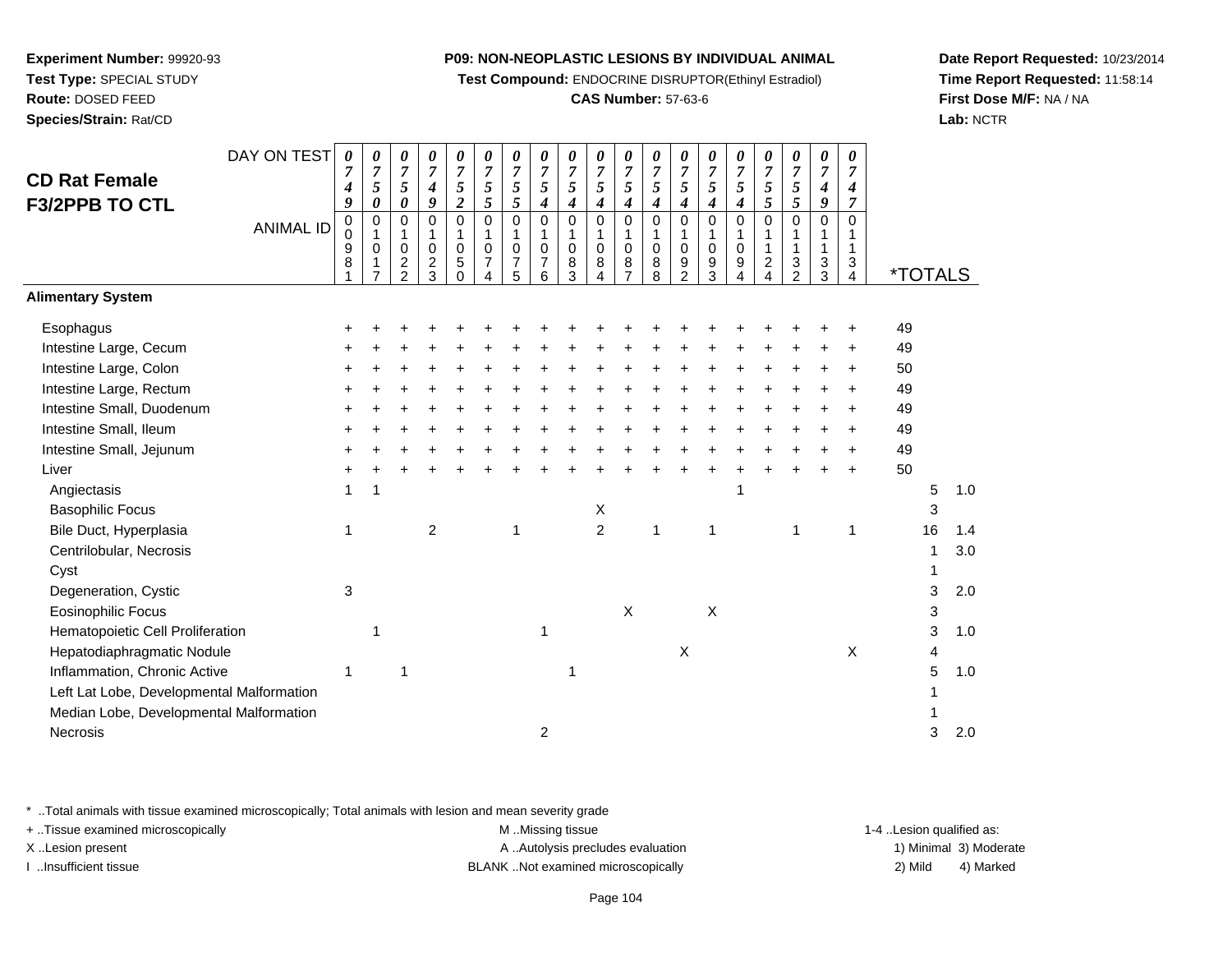**Test Compound:** ENDOCRINE DISRUPTOR(Ethinyl Estradiol)

# **CAS Number:** 57-63-6

**Date Report Requested:** 10/23/2014**Time Report Requested:** 11:58:15**First Dose M/F:** NA / NA**Lab:** NCTR

| <b>CD Rat Female</b><br><b>F3/2PPB TO CTL</b> | DAY ON TEST<br><b>ANIMAL ID</b> | 0<br>4<br>9<br>$\pmb{0}$<br>0<br>9<br>8 | 0<br>$\overline{7}$<br>5<br>0<br>$\mathbf 0$<br>$\mathbf 0$ | 0<br>$\overline{7}$<br>5<br>0<br>0<br>1<br>0<br>$\overline{\mathbf{c}}$ | 0<br>$\overline{7}$<br>4<br>9<br>$\mathbf 0$<br>$\mathbf 0$<br>$\overline{c}$ | 0<br>$\overline{7}$<br>5<br>$\overline{\mathbf{c}}$<br>0<br>1<br>$\pmb{0}$<br>5 | 0<br>7<br>5<br>5<br>$\Omega$<br>1<br>0<br>$\overline{7}$ | 0<br>$\overline{7}$<br>5<br>5<br>0<br>0<br>$\overline{7}$ | 0<br>$\overline{7}$<br>5<br>4<br>$\mathbf 0$<br>1<br>0<br>$\overline{7}$ | 0<br>$\overline{7}$<br>5<br>4<br>$\mathbf 0$<br>1<br>$\mathbf 0$<br>8 | 0<br>$\boldsymbol{7}$<br>5<br>$\boldsymbol{4}$<br>$\mathbf 0$<br>$\mathbf 0$<br>8 | 0<br>$\overline{7}$<br>5<br>4<br>$\mathbf 0$<br>1<br>0<br>8 | 0<br>7<br>5<br>4<br>$\Omega$<br>0<br>8 | 0<br>$\overline{7}$<br>5<br>4<br>$\mathbf 0$<br>$\mathbf 0$<br>9 | 0<br>7<br>5<br>4<br>0<br>0<br>9 | 0<br>7<br>5<br>4<br>$\Omega$<br>0<br>$\boldsymbol{9}$ | 0<br>7<br>5<br>5<br>$\mathbf 0$<br>1<br>$\overline{c}$ | 0<br>7<br>5<br>5<br>$\Omega$<br>1<br>$\mathbf{1}$<br>3 | 0<br>$\overline{7}$<br>4<br>9<br>$\mathbf 0$<br>$\mathbf 1$<br>$\ensuremath{\mathsf{3}}$ | 0<br>$\overline{7}$<br>4<br>7<br>$\Omega$<br>1<br>3 |                |                       |     |
|-----------------------------------------------|---------------------------------|-----------------------------------------|-------------------------------------------------------------|-------------------------------------------------------------------------|-------------------------------------------------------------------------------|---------------------------------------------------------------------------------|----------------------------------------------------------|-----------------------------------------------------------|--------------------------------------------------------------------------|-----------------------------------------------------------------------|-----------------------------------------------------------------------------------|-------------------------------------------------------------|----------------------------------------|------------------------------------------------------------------|---------------------------------|-------------------------------------------------------|--------------------------------------------------------|--------------------------------------------------------|------------------------------------------------------------------------------------------|-----------------------------------------------------|----------------|-----------------------|-----|
|                                               |                                 |                                         | $\overline{7}$                                              | $\overline{2}$                                                          | 3                                                                             | $\mathbf 0$                                                                     | 4                                                        | $\sqrt{5}$                                                | 6                                                                        | 3                                                                     | $\overline{4}$                                                                    | $\overline{7}$                                              | 8                                      | $\overline{2}$                                                   | 3                               | 4                                                     | 4                                                      | $\overline{2}$                                         | 3                                                                                        | 4                                                   |                | <i><b>*TOTALS</b></i> |     |
| Periportal, Inflammation, Chronic             |                                 |                                         |                                                             |                                                                         |                                                                               |                                                                                 |                                                          | $\overline{2}$                                            |                                                                          |                                                                       |                                                                                   |                                                             |                                        |                                                                  |                                 |                                                       |                                                        |                                                        |                                                                                          |                                                     |                | 3                     | 1.3 |
| <b>Tension Lipidosis</b>                      |                                 |                                         |                                                             |                                                                         |                                                                               |                                                                                 |                                                          |                                                           |                                                                          |                                                                       |                                                                                   | $\overline{2}$                                              |                                        | 2                                                                |                                 |                                                       |                                                        |                                                        |                                                                                          |                                                     |                | 3                     | 2.0 |
| Vacuolization Cytoplasmic                     |                                 |                                         |                                                             |                                                                         |                                                                               |                                                                                 |                                                          |                                                           |                                                                          |                                                                       |                                                                                   |                                                             | 3                                      | 3                                                                |                                 |                                                       |                                                        |                                                        |                                                                                          |                                                     |                | 11                    | 2.5 |
| Mesentery                                     |                                 |                                         |                                                             |                                                                         |                                                                               |                                                                                 |                                                          |                                                           |                                                                          |                                                                       |                                                                                   |                                                             |                                        |                                                                  |                                 |                                                       |                                                        |                                                        |                                                                                          |                                                     | 3              |                       |     |
| Fat, Necrosis                                 |                                 |                                         |                                                             |                                                                         |                                                                               |                                                                                 |                                                          |                                                           |                                                                          |                                                                       |                                                                                   |                                                             |                                        |                                                                  |                                 |                                                       |                                                        |                                                        |                                                                                          |                                                     |                | 2                     | 3.0 |
| Oral Mucosa                                   |                                 |                                         |                                                             |                                                                         |                                                                               | $\ddot{}$                                                                       |                                                          |                                                           |                                                                          |                                                                       |                                                                                   |                                                             |                                        |                                                                  |                                 |                                                       |                                                        |                                                        |                                                                                          |                                                     | $\overline{4}$ |                       |     |
| Gingival, Inflammation                        |                                 |                                         |                                                             |                                                                         |                                                                               |                                                                                 |                                                          |                                                           |                                                                          |                                                                       |                                                                                   |                                                             |                                        |                                                                  |                                 |                                                       |                                                        |                                                        |                                                                                          |                                                     |                | 1                     | 3.0 |
| Keratin Cyst                                  |                                 |                                         |                                                             |                                                                         |                                                                               | X                                                                               |                                                          |                                                           |                                                                          |                                                                       |                                                                                   |                                                             |                                        |                                                                  |                                 |                                                       |                                                        |                                                        |                                                                                          |                                                     |                | 2                     |     |
| Pancreas                                      |                                 | ٠                                       |                                                             |                                                                         |                                                                               |                                                                                 |                                                          |                                                           |                                                                          |                                                                       |                                                                                   |                                                             |                                        |                                                                  |                                 |                                                       |                                                        |                                                        |                                                                                          |                                                     | 49             |                       |     |
| Acinar Cell, Degeneration                     |                                 | 1                                       | 1                                                           | $\overline{2}$                                                          |                                                                               | 1                                                                               | $\overline{c}$                                           | $\overline{c}$                                            |                                                                          | $\overline{2}$                                                        |                                                                                   | $\overline{2}$                                              | $\overline{c}$                         | -1                                                               |                                 | $\overline{c}$                                        |                                                        | 1                                                      | 1                                                                                        | 1                                                   |                | 33                    | 1.7 |
| Inflammation, Chronic                         |                                 |                                         | 1                                                           |                                                                         |                                                                               |                                                                                 |                                                          |                                                           |                                                                          |                                                                       |                                                                                   |                                                             |                                        |                                                                  |                                 |                                                       |                                                        |                                                        |                                                                                          |                                                     |                | 4                     | 1.5 |
| Lipomatosis                                   |                                 |                                         |                                                             |                                                                         |                                                                               |                                                                                 |                                                          |                                                           |                                                                          |                                                                       |                                                                                   |                                                             |                                        |                                                                  |                                 |                                                       |                                                        |                                                        |                                                                                          |                                                     |                | 1                     | 3.0 |
| <b>Salivary Glands</b>                        |                                 | +                                       |                                                             |                                                                         |                                                                               |                                                                                 |                                                          |                                                           |                                                                          |                                                                       |                                                                                   |                                                             |                                        |                                                                  |                                 |                                                       |                                                        |                                                        |                                                                                          |                                                     | 50             |                       |     |
| Stomach, Forestomach                          |                                 |                                         |                                                             |                                                                         |                                                                               |                                                                                 |                                                          |                                                           |                                                                          |                                                                       |                                                                                   |                                                             |                                        |                                                                  |                                 |                                                       |                                                        |                                                        |                                                                                          |                                                     | 49             |                       |     |
| Stomach, Glandular                            |                                 | $\div$                                  |                                                             |                                                                         |                                                                               |                                                                                 |                                                          |                                                           |                                                                          |                                                                       |                                                                                   |                                                             |                                        |                                                                  |                                 |                                                       |                                                        |                                                        |                                                                                          |                                                     | 49             |                       |     |
| Tongue                                        |                                 |                                         |                                                             |                                                                         |                                                                               |                                                                                 |                                                          |                                                           |                                                                          |                                                                       |                                                                                   |                                                             |                                        |                                                                  |                                 |                                                       |                                                        |                                                        |                                                                                          |                                                     | $\mathbf{1}$   |                       |     |
| <b>Cardiovascular System</b>                  |                                 |                                         |                                                             |                                                                         |                                                                               |                                                                                 |                                                          |                                                           |                                                                          |                                                                       |                                                                                   |                                                             |                                        |                                                                  |                                 |                                                       |                                                        |                                                        |                                                                                          |                                                     |                |                       |     |
| <b>Blood Vessel</b>                           |                                 |                                         |                                                             |                                                                         |                                                                               |                                                                                 |                                                          |                                                           |                                                                          |                                                                       |                                                                                   |                                                             |                                        |                                                                  |                                 |                                                       |                                                        |                                                        |                                                                                          |                                                     | 50             |                       |     |
| Heart                                         |                                 | $\ddot{}$                               |                                                             |                                                                         |                                                                               |                                                                                 |                                                          |                                                           |                                                                          |                                                                       |                                                                                   |                                                             |                                        |                                                                  |                                 |                                                       |                                                        |                                                        |                                                                                          | $\ddot{}$                                           | 50             |                       |     |
| Cardiomyopathy                                |                                 |                                         | 1                                                           | 1                                                                       | 2                                                                             | $\overline{2}$                                                                  |                                                          | 1                                                         |                                                                          | 1                                                                     | 1                                                                                 | 1                                                           |                                        | 1                                                                |                                 | $\overline{c}$                                        |                                                        | 1                                                      |                                                                                          | 1                                                   |                | 28                    | 1.3 |
| <b>Endocrine System</b>                       |                                 |                                         |                                                             |                                                                         |                                                                               |                                                                                 |                                                          |                                                           |                                                                          |                                                                       |                                                                                   |                                                             |                                        |                                                                  |                                 |                                                       |                                                        |                                                        |                                                                                          |                                                     |                |                       |     |
| <b>Adrenal Cortex</b>                         |                                 | ٠                                       |                                                             |                                                                         |                                                                               |                                                                                 |                                                          |                                                           |                                                                          |                                                                       |                                                                                   |                                                             |                                        |                                                                  |                                 |                                                       |                                                        |                                                        |                                                                                          |                                                     | 50             |                       |     |
|                                               |                                 |                                         |                                                             |                                                                         |                                                                               |                                                                                 |                                                          |                                                           |                                                                          |                                                                       |                                                                                   |                                                             |                                        |                                                                  |                                 |                                                       |                                                        |                                                        |                                                                                          |                                                     |                |                       |     |

\* ..Total animals with tissue examined microscopically; Total animals with lesion and mean severity grade

| + Tissue examined microscopically | M Missing tissue                   | 1-4 Lesion qualified as: |                        |
|-----------------------------------|------------------------------------|--------------------------|------------------------|
| X Lesion present                  | A Autolysis precludes evaluation   |                          | 1) Minimal 3) Moderate |
| …Insufficient tissue              | BLANK Not examined microscopically | 2) Mild                  | 4) Marked              |

# **Experiment Number:** 99920-93**Test Type:** SPECIAL STUDY**Route:** DOSED FEED

**Species/Strain:** Rat/CD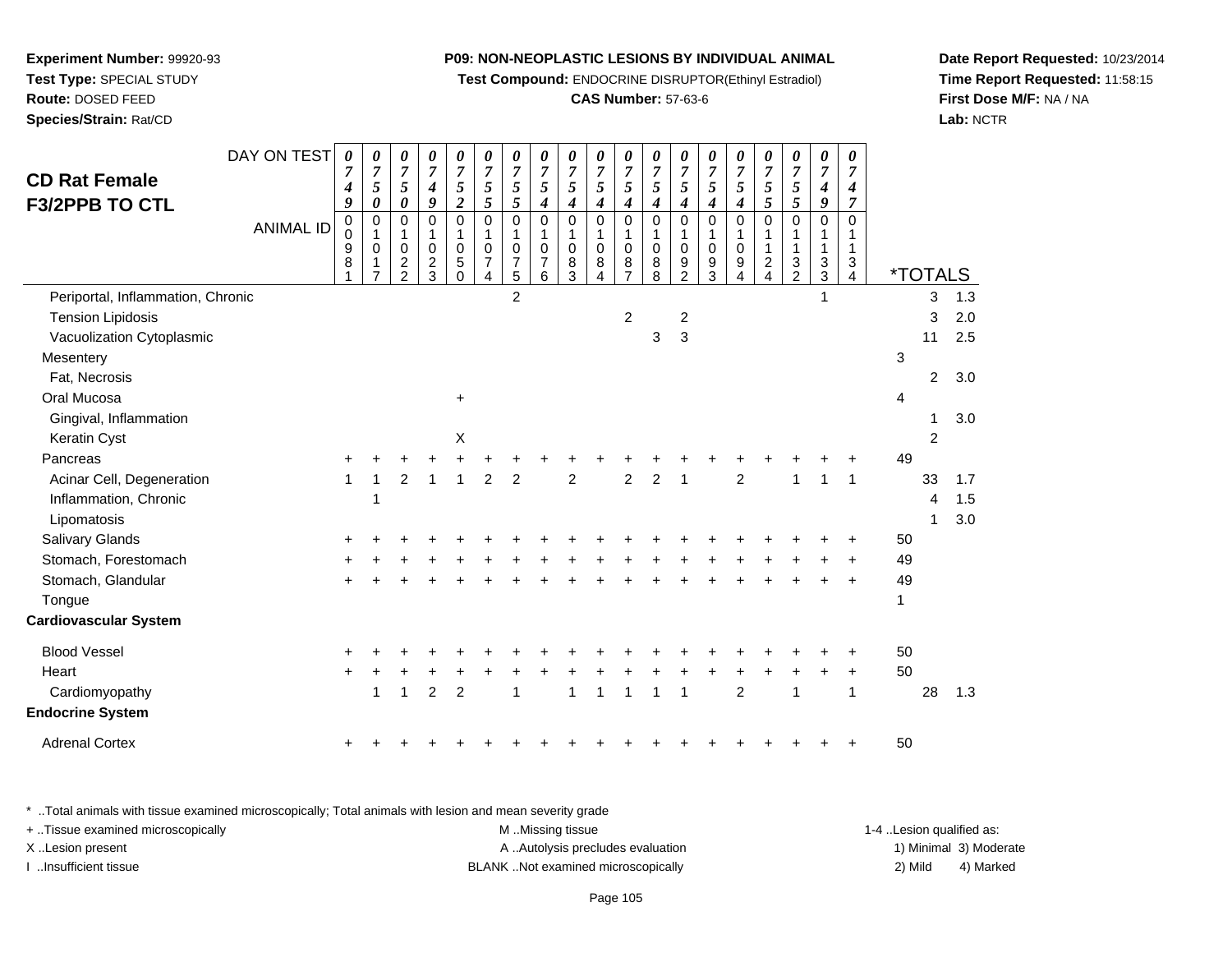**Test Compound:** ENDOCRINE DISRUPTOR(Ethinyl Estradiol)

#### **CAS Number:** 57-63-6

**Date Report Requested:** 10/23/2014**Time Report Requested:** 11:58:15**First Dose M/F:** NA / NA**Lab:** NCTR

| <b>CD Rat Female</b><br><b>F3/2PPB TO CTL</b> | DAY ON TEST      | 0<br>7<br>4<br>9 | 0<br>7<br>$\mathfrak{s}$<br>0                  | 0<br>$\overline{7}$<br>5<br>0                     | 0<br>$\overline{7}$<br>$\boldsymbol{4}$<br>9 | 0<br>7<br>5<br>$\overline{c}$         | 0<br>7<br>5<br>5          | 0<br>$\overline{7}$<br>5<br>5        | 0<br>$\overline{7}$<br>$\mathfrak{s}$<br>$\boldsymbol{4}$ | 0<br>$\overline{7}$<br>5<br>4 | 0<br>$\overline{7}$<br>5<br>$\boldsymbol{4}$ | 0<br>$\overline{7}$<br>5<br>$\boldsymbol{4}$         | 0<br>5<br>4             | 0<br>7<br>5<br>$\boldsymbol{4}$           | 0<br>$\overline{7}$<br>5<br>4              | 0<br>$\overline{7}$<br>5<br>$\boldsymbol{4}$ | 0<br>7<br>5<br>5                                           | 0<br>$\overline{7}$<br>5<br>$\overline{5}$      | 0<br>$\overline{7}$<br>4<br>9 | 0<br>$\overline{7}$<br>4<br>$\overline{7}$ |                       |                |                |
|-----------------------------------------------|------------------|------------------|------------------------------------------------|---------------------------------------------------|----------------------------------------------|---------------------------------------|---------------------------|--------------------------------------|-----------------------------------------------------------|-------------------------------|----------------------------------------------|------------------------------------------------------|-------------------------|-------------------------------------------|--------------------------------------------|----------------------------------------------|------------------------------------------------------------|-------------------------------------------------|-------------------------------|--------------------------------------------|-----------------------|----------------|----------------|
|                                               | <b>ANIMAL ID</b> | 0<br>0<br>9<br>8 | $\mathbf 0$<br>$\Omega$<br>1<br>$\overline{7}$ | 0<br>$\Omega$<br>$\overline{c}$<br>$\overline{2}$ | $\Omega$<br>1<br>$\Omega$<br>2<br>3          | $\Omega$<br>$\Omega$<br>5<br>$\Omega$ | $\Omega$<br>$\Omega$<br>7 | 0<br>$\Omega$<br>$\overline{7}$<br>5 | 0<br>1<br>$\mathbf 0$<br>$\overline{7}$<br>6              | 0<br>$\mathbf{0}$<br>8<br>3   | 0<br>1<br>$\mathbf 0$<br>8<br>4              | $\mathbf 0$<br>1<br>$\pmb{0}$<br>8<br>$\overline{7}$ | 0<br>$\Omega$<br>8<br>8 | 0<br>1<br>$\Omega$<br>9<br>$\overline{2}$ | 0<br>1<br>$\mathbf 0$<br>9<br>$\mathbf{3}$ | 0<br>1<br>$\Omega$<br>9<br>4                 | $\Omega$<br>1<br>$\overline{\mathbf{c}}$<br>$\overline{A}$ | $\Omega$<br>$\mathbf{1}$<br>3<br>$\overline{2}$ | 0<br>$\mathbf 1$<br>3<br>3    | $\Omega$<br>3<br>4                         | <i><b>*TOTALS</b></i> |                |                |
| Angiectasis                                   |                  |                  |                                                |                                                   |                                              |                                       |                           |                                      |                                                           |                               |                                              |                                                      |                         |                                           |                                            |                                              |                                                            |                                                 |                               |                                            |                       | 1              | 3.0            |
| Degeneration, Cystic                          |                  | 3                | 3                                              | 3                                                 | 3                                            |                                       |                           |                                      | 2                                                         | 2                             | 3                                            | 3                                                    | 3                       | 3                                         | 2                                          | 3                                            | 2                                                          | 3                                               | 3                             |                                            |                       | 42             | 2.4            |
| Hypertrophy<br>Infarct                        |                  |                  |                                                |                                                   |                                              | $\overline{c}$                        |                           |                                      |                                                           |                               |                                              |                                                      |                         |                                           |                                            |                                              |                                                            |                                                 |                               |                                            |                       | 9<br>1         | $2.0\,$<br>2.0 |
| Adrenal Medulla                               |                  | +                |                                                |                                                   |                                              |                                       |                           |                                      |                                                           |                               |                                              |                                                      |                         |                                           |                                            |                                              |                                                            |                                                 |                               |                                            | 50                    |                |                |
| Atrophy                                       |                  |                  |                                                |                                                   |                                              |                                       |                           |                                      |                                                           |                               |                                              |                                                      |                         |                                           |                                            |                                              |                                                            |                                                 |                               |                                            |                       | 1              | 3.0            |
| Islets, Pancreatic                            |                  | $\pm$            |                                                |                                                   |                                              |                                       |                           |                                      |                                                           |                               |                                              |                                                      |                         |                                           |                                            |                                              |                                                            |                                                 |                               | ÷                                          | 49                    |                |                |
| Hyperplasia                                   |                  |                  |                                                |                                                   |                                              |                                       |                           |                                      |                                                           |                               | $\overline{2}$                               |                                                      |                         |                                           |                                            |                                              |                                                            |                                                 |                               |                                            |                       | 1              | 2.0            |
| Parathyroid Gland                             |                  | +                |                                                |                                                   | М                                            | м                                     |                           |                                      |                                                           |                               |                                              |                                                      |                         |                                           |                                            |                                              |                                                            |                                                 |                               |                                            | 45                    |                |                |
| Hyperplasia                                   |                  |                  |                                                |                                                   |                                              |                                       |                           |                                      |                                                           |                               |                                              |                                                      |                         |                                           |                                            |                                              |                                                            |                                                 |                               |                                            |                       | 1              | 2.0            |
| Thrombosis                                    |                  |                  |                                                |                                                   |                                              |                                       |                           |                                      |                                                           |                               |                                              |                                                      |                         |                                           |                                            |                                              |                                                            |                                                 |                               |                                            |                       | 1              | $3.0\,$        |
| <b>Pituitary Gland</b>                        |                  | $\pm$            |                                                |                                                   |                                              |                                       |                           |                                      |                                                           |                               |                                              |                                                      |                         |                                           |                                            |                                              |                                                            |                                                 |                               |                                            | 50                    |                |                |
| Angiectasis                                   |                  |                  |                                                |                                                   |                                              | $\overline{2}$                        |                           |                                      |                                                           |                               |                                              |                                                      |                         |                                           |                                            |                                              |                                                            |                                                 |                               |                                            |                       | $\overline{2}$ | 2.0            |
| Pars Distalis, Cyst                           |                  |                  |                                                |                                                   |                                              |                                       |                           |                                      |                                                           |                               |                                              |                                                      |                         | $\times$                                  |                                            |                                              |                                                            |                                                 |                               |                                            |                       | 1              |                |
| Pars Distalis, Hyperplasia                    |                  |                  |                                                |                                                   |                                              |                                       |                           |                                      |                                                           |                               |                                              |                                                      |                         |                                           |                                            |                                              |                                                            |                                                 |                               |                                            |                       | 3              | 2.3            |
| Pars Intermed, Cyst                           |                  |                  |                                                |                                                   |                                              |                                       |                           |                                      |                                                           |                               |                                              |                                                      |                         |                                           |                                            |                                              |                                                            |                                                 |                               |                                            |                       | 1              |                |
| <b>Thyroid Gland</b>                          |                  |                  |                                                |                                                   |                                              |                                       |                           |                                      |                                                           |                               |                                              |                                                      |                         |                                           |                                            |                                              |                                                            |                                                 |                               |                                            | 49                    |                |                |
| C Cell, Hyperplasia                           |                  |                  |                                                |                                                   |                                              |                                       |                           |                                      |                                                           |                               |                                              |                                                      |                         |                                           | $\overline{c}$                             |                                              |                                                            |                                                 |                               |                                            |                       | 3              | 2.3            |
| Ultimobranchial Cyst                          |                  |                  | $\overline{2}$                                 |                                                   |                                              |                                       | 3                         |                                      |                                                           |                               |                                              |                                                      |                         |                                           | $\overline{c}$                             |                                              |                                                            | 3                                               |                               |                                            |                       | 5              | 2.4            |
| <b>General Body System</b>                    |                  |                  |                                                |                                                   |                                              |                                       |                           |                                      |                                                           |                               |                                              |                                                      |                         |                                           |                                            |                                              |                                                            |                                                 |                               |                                            |                       |                |                |

NONE**Genital System**

\* ..Total animals with tissue examined microscopically; Total animals with lesion and mean severity grade

**Experiment Number:** 99920-93**Test Type:** SPECIAL STUDY**Route:** DOSED FEED**Species/Strain:** Rat/CD

+ ..Tissue examined microscopically examined microscopically examined as:  $M$  ..Missing tissue 1-4 ..Lesion qualified as: X..Lesion present **A ..Autolysis precludes evaluation** A ..Autolysis precludes evaluation 1) Minimal 3) Moderate

I ..Insufficient tissue BLANK ..Not examined microscopically 2) Mild 4) Marked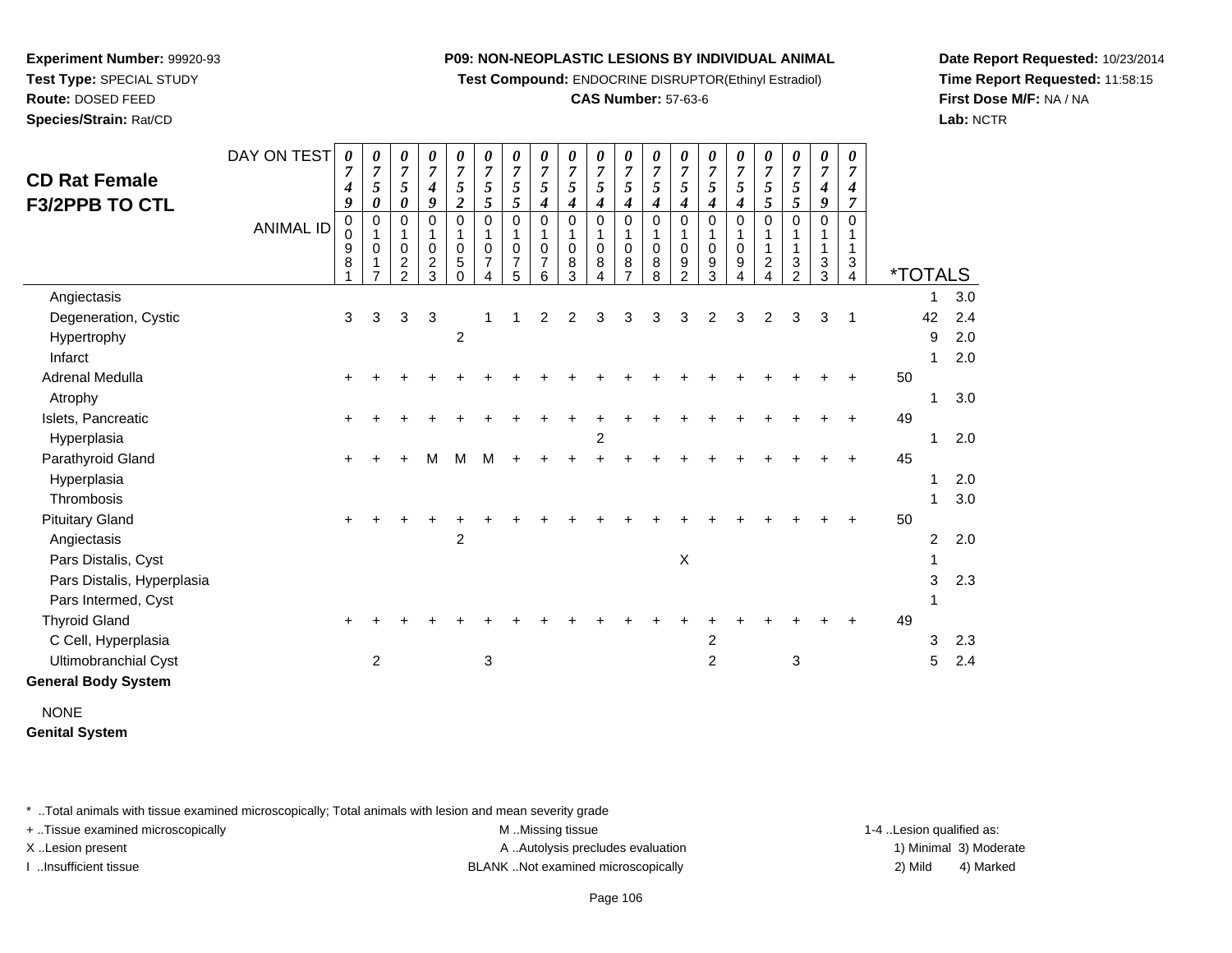**Test Compound:** ENDOCRINE DISRUPTOR(Ethinyl Estradiol)

#### **CAS Number:** 57-63-6

**Date Report Requested:** 10/23/2014**Time Report Requested:** 11:58:15**First Dose M/F:** NA / NA**Lab:** NCTR

| <b>CD Rat Female</b><br><b>F3/2PPB TO CTL</b> | DAY ON TEST<br><b>ANIMAL ID</b> | 0<br>4<br>9<br>0<br>0<br>9<br>8 | 0<br>5<br>0<br>0<br>1<br>$\Omega$ | 0<br>$\overline{7}$<br>$\sqrt{5}$<br>$\boldsymbol{\theta}$<br>0<br>1<br>$\mathbf 0$<br>$\overline{\mathbf{c}}$<br>$\overline{2}$ | 0<br>7<br>4<br>9<br>0<br>1<br>$\Omega$<br>2<br>3 | 0<br>$\overline{7}$<br>5<br>$\overline{c}$<br>$\mathbf 0$<br>1<br>$\mathbf 0$<br>5<br>$\Omega$ | 0<br>$\overline{7}$<br>5<br>5<br>$\Omega$<br>1<br>$\Omega$<br>$\overline{7}$<br>4 | 0<br>$\overline{7}$<br>5<br>5<br>$\mathbf 0$<br>0<br>$\overline{7}$<br>5 | 0<br>$\boldsymbol{7}$<br>5<br>4<br>0<br>1<br>0<br>7<br>6 | 0<br>$\boldsymbol{7}$<br>5<br>4<br>0<br>1<br>$\mathbf 0$<br>8<br>3 | 0<br>$\overline{7}$<br>5<br>$\boldsymbol{4}$<br>$\mathbf 0$<br>$\mathbf{1}$<br>$\pmb{0}$<br>8<br>4 | 0<br>$\overline{7}$<br>5<br>$\boldsymbol{4}$<br>0<br>1<br>$\mathbf 0$<br>8 | 0<br>$\overline{7}$<br>$\sqrt{5}$<br>$\boldsymbol{4}$<br>$\mathbf 0$<br>-1<br>0<br>8<br>8 | 0<br>$\overline{7}$<br>5<br>4<br>0<br>1<br>$\pmb{0}$<br>9<br>$\overline{2}$ | 0<br>$\overline{7}$<br>5<br>4<br>0<br>1<br>0<br>9<br>3 | 0<br>$\boldsymbol{7}$<br>5<br>$\boldsymbol{4}$<br>$\mathbf 0$<br>1<br>$\mathbf 0$<br>9<br>4 | 0<br>$\overline{7}$<br>$\mathfrak{s}$<br>5<br>$\mathbf 0$<br>1<br>1<br>$\overline{2}$<br>4 | 0<br>$\overline{7}$<br>$\sqrt{5}$<br>5<br>$\Omega$<br>1<br>3<br>2 | 0<br>$\overline{7}$<br>4<br>9<br>0<br>1<br>$\mathbf{1}$<br>3<br>3 | 0<br>$\overline{7}$<br>4<br>$\overline{7}$<br>$\Omega$<br>1<br>3<br>4 | <i><b>*TOTALS</b></i> |                |     |
|-----------------------------------------------|---------------------------------|---------------------------------|-----------------------------------|----------------------------------------------------------------------------------------------------------------------------------|--------------------------------------------------|------------------------------------------------------------------------------------------------|-----------------------------------------------------------------------------------|--------------------------------------------------------------------------|----------------------------------------------------------|--------------------------------------------------------------------|----------------------------------------------------------------------------------------------------|----------------------------------------------------------------------------|-------------------------------------------------------------------------------------------|-----------------------------------------------------------------------------|--------------------------------------------------------|---------------------------------------------------------------------------------------------|--------------------------------------------------------------------------------------------|-------------------------------------------------------------------|-------------------------------------------------------------------|-----------------------------------------------------------------------|-----------------------|----------------|-----|
| <b>Clitoral Gland</b>                         |                                 | $+$                             |                                   |                                                                                                                                  |                                                  | $\ddot{}$                                                                                      |                                                                                   |                                                                          | $\ddot{}$                                                | $\ddot{}$                                                          | $\ddot{}$                                                                                          |                                                                            |                                                                                           | $\ddot{}$                                                                   |                                                        | ÷                                                                                           |                                                                                            | ÷                                                                 | $\ddot{}$                                                         | $+$                                                                   | 50                    |                |     |
| Atrophy                                       |                                 |                                 |                                   |                                                                                                                                  |                                                  |                                                                                                |                                                                                   |                                                                          |                                                          |                                                                    |                                                                                                    |                                                                            |                                                                                           |                                                                             | 3                                                      |                                                                                             |                                                                                            |                                                                   |                                                                   |                                                                       |                       | 5              | 2.2 |
| Duct, Dilatation                              |                                 |                                 | $\overline{c}$                    |                                                                                                                                  |                                                  |                                                                                                |                                                                                   |                                                                          |                                                          |                                                                    | $\overline{c}$                                                                                     |                                                                            |                                                                                           |                                                                             | 2                                                      |                                                                                             | $\overline{c}$                                                                             |                                                                   |                                                                   |                                                                       |                       | 13             | 2.1 |
| Duct, Hyperplasia, Squamous                   |                                 |                                 |                                   |                                                                                                                                  |                                                  |                                                                                                | $\overline{c}$                                                                    |                                                                          |                                                          |                                                                    |                                                                                                    |                                                                            |                                                                                           |                                                                             |                                                        |                                                                                             |                                                                                            |                                                                   |                                                                   |                                                                       |                       | 1              | 2.0 |
| Infiltration Cellular, Mast Cell              |                                 |                                 |                                   |                                                                                                                                  |                                                  |                                                                                                |                                                                                   |                                                                          |                                                          |                                                                    |                                                                                                    |                                                                            |                                                                                           |                                                                             |                                                        |                                                                                             |                                                                                            |                                                                   |                                                                   |                                                                       |                       |                | 3.0 |
| Inflammation                                  |                                 | $\overline{2}$                  | 2                                 | 4                                                                                                                                | 1                                                |                                                                                                | $\overline{2}$                                                                    | 2                                                                        | 2                                                        |                                                                    |                                                                                                    | 3                                                                          | 3                                                                                         | 4                                                                           |                                                        |                                                                                             |                                                                                            | $\overline{2}$                                                    |                                                                   | 2                                                                     |                       | 26             | 2.2 |
| Keratin Cyst                                  |                                 |                                 |                                   |                                                                                                                                  |                                                  |                                                                                                |                                                                                   |                                                                          |                                                          |                                                                    |                                                                                                    |                                                                            |                                                                                           |                                                                             |                                                        |                                                                                             |                                                                                            |                                                                   |                                                                   | X                                                                     |                       | 1              |     |
| Ovary                                         |                                 |                                 |                                   |                                                                                                                                  |                                                  |                                                                                                |                                                                                   |                                                                          |                                                          |                                                                    |                                                                                                    |                                                                            |                                                                                           |                                                                             |                                                        |                                                                                             |                                                                                            |                                                                   |                                                                   | +                                                                     | 50                    |                |     |
| Atrophy                                       |                                 | 4                               |                                   | 3                                                                                                                                | 3                                                | 1                                                                                              | 2                                                                                 | $\overline{2}$                                                           | 4                                                        |                                                                    | 3                                                                                                  | $\overline{2}$                                                             | $\overline{c}$                                                                            | $\overline{2}$                                                              | $\overline{2}$                                         | 4                                                                                           | $\overline{2}$                                                                             | 4                                                                 | 2                                                                 | $\overline{2}$                                                        |                       | 46             | 2.8 |
| Corpus Luteum, Cyst                           |                                 |                                 |                                   |                                                                                                                                  |                                                  | Χ                                                                                              |                                                                                   |                                                                          |                                                          |                                                                    |                                                                                                    |                                                                            | X                                                                                         |                                                                             |                                                        |                                                                                             |                                                                                            |                                                                   |                                                                   |                                                                       |                       | $\overline{c}$ |     |
| Cyst                                          |                                 | х                               |                                   |                                                                                                                                  |                                                  |                                                                                                |                                                                                   |                                                                          | х                                                        |                                                                    | $\boldsymbol{\mathsf{X}}$                                                                          |                                                                            |                                                                                           | X                                                                           | $\boldsymbol{\mathsf{X}}$                              |                                                                                             |                                                                                            |                                                                   |                                                                   | X                                                                     |                       | 12             |     |
| Hyperplasia, Sertoliform                      |                                 | 1                               | 1                                 | 1                                                                                                                                | $\overline{c}$                                   |                                                                                                | $\overline{c}$                                                                    |                                                                          | 3                                                        | 1                                                                  |                                                                                                    | $\overline{c}$                                                             |                                                                                           | $\mathbf{1}$                                                                |                                                        |                                                                                             |                                                                                            | 1                                                                 |                                                                   | 1                                                                     |                       | 20             | 1.8 |
| Interstit Cell, Hyperplasia                   |                                 |                                 |                                   |                                                                                                                                  |                                                  |                                                                                                |                                                                                   |                                                                          |                                                          |                                                                    |                                                                                                    |                                                                            |                                                                                           |                                                                             |                                                        | 3                                                                                           |                                                                                            |                                                                   |                                                                   | 2                                                                     |                       | 3              | 2.3 |
| Oviduct                                       |                                 |                                 |                                   |                                                                                                                                  |                                                  |                                                                                                |                                                                                   |                                                                          |                                                          |                                                                    |                                                                                                    |                                                                            |                                                                                           |                                                                             |                                                        |                                                                                             |                                                                                            |                                                                   |                                                                   |                                                                       | 49                    |                |     |
| <b>Uterus</b>                                 |                                 |                                 |                                   |                                                                                                                                  |                                                  |                                                                                                |                                                                                   |                                                                          |                                                          |                                                                    |                                                                                                    |                                                                            |                                                                                           |                                                                             |                                                        |                                                                                             |                                                                                            |                                                                   |                                                                   |                                                                       | 50                    |                |     |
| Adenomyosis                                   |                                 |                                 |                                   |                                                                                                                                  |                                                  |                                                                                                |                                                                                   |                                                                          |                                                          |                                                                    |                                                                                                    |                                                                            |                                                                                           |                                                                             |                                                        |                                                                                             |                                                                                            |                                                                   | 4                                                                 |                                                                       |                       |                | 4.0 |
| Atrophy                                       |                                 |                                 |                                   |                                                                                                                                  |                                                  |                                                                                                |                                                                                   |                                                                          |                                                          |                                                                    |                                                                                                    |                                                                            |                                                                                           |                                                                             |                                                        |                                                                                             |                                                                                            |                                                                   |                                                                   |                                                                       |                       |                | 2.0 |
| <b>Dilatation</b>                             |                                 |                                 |                                   |                                                                                                                                  |                                                  |                                                                                                |                                                                                   |                                                                          |                                                          |                                                                    |                                                                                                    |                                                                            |                                                                                           |                                                                             |                                                        |                                                                                             |                                                                                            |                                                                   |                                                                   |                                                                       |                       |                | 3.0 |
| Endometrium, Hyperplasia                      |                                 | 2                               |                                   |                                                                                                                                  |                                                  |                                                                                                |                                                                                   |                                                                          |                                                          |                                                                    |                                                                                                    |                                                                            |                                                                                           |                                                                             |                                                        | 3                                                                                           |                                                                                            |                                                                   |                                                                   |                                                                       |                       | 6              | 2.0 |
| Endometrium, Hyperplasia, Cystic              |                                 | 3                               | $\overline{c}$                    |                                                                                                                                  |                                                  |                                                                                                |                                                                                   |                                                                          |                                                          |                                                                    |                                                                                                    | 1                                                                          |                                                                                           |                                                                             |                                                        |                                                                                             |                                                                                            |                                                                   |                                                                   |                                                                       |                       | 9              | 2.1 |
| Hyperplasia, Atypical, Focal                  |                                 |                                 | 1                                 |                                                                                                                                  | 1                                                |                                                                                                |                                                                                   | 1                                                                        | $\mathbf{1}$                                             |                                                                    | $\overline{c}$                                                                                     |                                                                            |                                                                                           |                                                                             |                                                        | 1                                                                                           |                                                                                            | 1                                                                 |                                                                   |                                                                       |                       | 16             | 1.4 |
| Metaplasia, Squamous                          |                                 |                                 |                                   |                                                                                                                                  |                                                  |                                                                                                |                                                                                   |                                                                          |                                                          |                                                                    |                                                                                                    |                                                                            |                                                                                           |                                                                             |                                                        |                                                                                             |                                                                                            |                                                                   |                                                                   |                                                                       |                       | Δ              | 1.5 |
| Vagina                                        |                                 | +                               |                                   |                                                                                                                                  |                                                  |                                                                                                |                                                                                   |                                                                          |                                                          |                                                                    |                                                                                                    |                                                                            |                                                                                           |                                                                             |                                                        |                                                                                             |                                                                                            |                                                                   |                                                                   |                                                                       | 50                    |                |     |
|                                               |                                 |                                 |                                   |                                                                                                                                  |                                                  |                                                                                                |                                                                                   |                                                                          |                                                          |                                                                    |                                                                                                    |                                                                            |                                                                                           |                                                                             |                                                        |                                                                                             |                                                                                            |                                                                   |                                                                   |                                                                       |                       |                |     |

\* ..Total animals with tissue examined microscopically; Total animals with lesion and mean severity grade

**Experiment Number:** 99920-93**Test Type:** SPECIAL STUDY**Route:** DOSED FEED**Species/Strain:** Rat/CD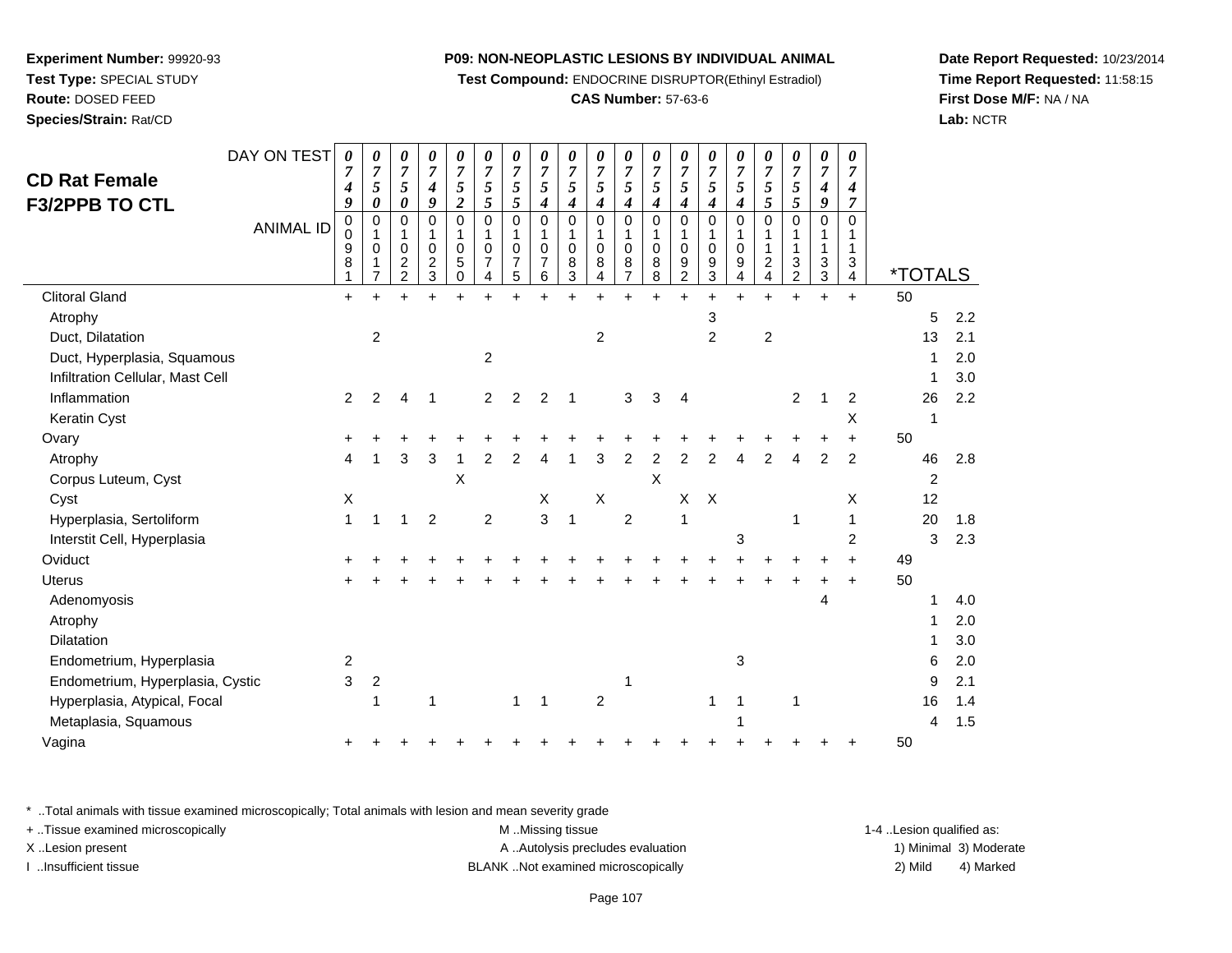**Test Compound:** ENDOCRINE DISRUPTOR(Ethinyl Estradiol)

### **CAS Number:** 57-63-6

**Date Report Requested:** 10/23/2014**Time Report Requested:** 11:58:15**First Dose M/F:** NA / NA**Lab:** NCTR

| <b>CD Rat Female</b>                          | DAY ON TEST      | $\boldsymbol{\theta}$<br>4 | 0<br>5 | 0<br>7<br>5                                     | 0<br>7<br>4             | 0<br>7<br>5                                                | 0<br>7<br>5                     | 0<br>7<br>5             | 0<br>7<br>5                     | 0<br>7<br>5                       | 0<br>$\overline{7}$<br>5 | 0<br>5         | 0<br>7<br>5                     | 0<br>7<br>5                                 | 0<br>7<br>5                       | 0<br>5                    | 0<br>7<br>5                | 0<br>7<br>5                   | 0<br>7<br>4 | 0<br>$\overline{7}$<br>4        |                       |    |     |
|-----------------------------------------------|------------------|----------------------------|--------|-------------------------------------------------|-------------------------|------------------------------------------------------------|---------------------------------|-------------------------|---------------------------------|-----------------------------------|--------------------------|----------------|---------------------------------|---------------------------------------------|-----------------------------------|---------------------------|----------------------------|-------------------------------|-------------|---------------------------------|-----------------------|----|-----|
| <b>F3/2PPB TO CTL</b>                         |                  | 9                          | 0      | 0                                               | 9                       | $\overline{\mathbf{c}}$                                    | 5                               | 5                       | 4                               | 4                                 | 4                        | 4              | 4                               | 4                                           | 4                                 | 4                         | 5                          | 5                             | 9           | $\overline{7}$                  |                       |    |     |
|                                               | <b>ANIMAL ID</b> | $\mathbf 0$<br>0<br>9<br>8 | 0<br>0 | 0<br>1<br>0<br>$\overline{c}$<br>$\overline{2}$ | $\Omega$<br>0<br>2<br>3 | $\mathbf 0$<br>1<br>$\mathbf 0$<br>$\mathbf 5$<br>$\Omega$ | $\Omega$<br>0<br>$\overline{7}$ | $\Omega$<br>0<br>7<br>5 | 0<br>1<br>$\mathbf 0$<br>7<br>6 | $\Omega$<br>$\mathbf 0$<br>8<br>3 | 0<br>1<br>0<br>8<br>4    | 0<br>0<br>8    | 0<br>1<br>$\mathbf 0$<br>8<br>8 | $\Omega$<br>$\Omega$<br>9<br>$\overline{2}$ | $\Omega$<br>$\mathbf 0$<br>9<br>3 | $\Omega$<br>$\Omega$<br>9 | $\Omega$<br>$\overline{c}$ | 0<br>1<br>3<br>$\overline{2}$ | 0<br>3<br>3 | $\mathbf 0$<br>1<br>1<br>3<br>4 | <i><b>*TOTALS</b></i> |    |     |
| Hemorrhage                                    |                  |                            |        |                                                 |                         |                                                            |                                 |                         |                                 |                                   |                          |                |                                 |                                             |                                   |                           |                            |                               |             |                                 |                       | 1  | 3.0 |
| Inflammation                                  |                  |                            |        | $\overline{c}$                                  |                         | $\overline{\mathbf{c}}$                                    |                                 |                         | 1                               |                                   |                          |                |                                 | $\overline{c}$                              |                                   |                           |                            | 1                             |             |                                 |                       | 16 | 1.8 |
| Mucocyte, Hyperplasia                         |                  |                            | 4      | $\overline{2}$                                  | 4                       | $\overline{2}$                                             | $\overline{c}$                  | 4                       |                                 |                                   | Δ                        |                | 3                               | $\overline{2}$                              | $\mathbf{1}$                      | 1                         | $\overline{c}$             |                               | 3           | 3                               |                       | 39 | 2.3 |
| <b>Hematopoietic System</b>                   |                  |                            |        |                                                 |                         |                                                            |                                 |                         |                                 |                                   |                          |                |                                 |                                             |                                   |                           |                            |                               |             |                                 |                       |    |     |
| <b>Bone Marrow</b>                            |                  |                            |        |                                                 |                         |                                                            |                                 |                         |                                 |                                   |                          |                |                                 |                                             |                                   |                           |                            |                               |             |                                 | 50                    |    |     |
| Lymph Node                                    |                  |                            |        |                                                 |                         |                                                            |                                 |                         |                                 |                                   |                          |                |                                 |                                             |                                   |                           |                            | +                             |             |                                 | 17                    |    |     |
| Axillary, Infiltration Cellular, Plasma Cell  |                  |                            |        |                                                 |                         |                                                            |                                 |                         | $\overline{c}$                  |                                   |                          |                |                                 |                                             |                                   |                           |                            |                               |             |                                 |                       | 1  | 2.0 |
| Lumbar, Degeneration, Cystic                  |                  | 3                          | 2      | 3                                               | 3                       |                                                            |                                 |                         | 3                               |                                   |                          |                | $\overline{2}$                  | 2                                           | 2                                 |                           |                            | 3                             |             |                                 |                       | 14 | 2.7 |
| Lumbar, Hemorrhage                            |                  |                            |        |                                                 |                         |                                                            |                                 |                         |                                 |                                   |                          |                |                                 |                                             | 3                                 |                           |                            |                               |             |                                 |                       |    | 3.0 |
| Lumbar, Hyperplasia, Lymphoid                 |                  |                            | 3      | 3                                               | $\overline{c}$          |                                                            |                                 |                         |                                 |                                   |                          |                | 3                               | 3                                           |                                   |                           |                            | 2                             |             |                                 |                       | 11 | 2.5 |
| Lumbar, Infiltration Cellular, Plasma Cell    |                  | $\overline{2}$             | 3      | 3                                               | 3                       |                                                            |                                 |                         | 4                               |                                   |                          |                | 3                               | 3                                           | 3                                 |                           |                            | 3                             |             |                                 |                       | 15 | 2.9 |
| Popliteal, Degeneration, Cystic               |                  | $\overline{2}$             |        |                                                 |                         |                                                            |                                 |                         |                                 | $\overline{c}$                    |                          |                |                                 |                                             |                                   |                           |                            |                               |             |                                 |                       | 3  | 2.0 |
| Popliteal, Hyperplasia, Lymphoid              |                  |                            |        |                                                 |                         |                                                            |                                 |                         |                                 | 2                                 |                          |                | 3                               | $\overline{2}$                              |                                   |                           |                            |                               |             |                                 |                       | 5  | 2.2 |
| Popliteal, Infiltration Cellular, Plasma Cell |                  | 4                          |        |                                                 |                         |                                                            |                                 |                         | 3                               | 3                                 |                          |                | 3                               | 3                                           |                                   |                           |                            |                               |             |                                 |                       |    | 3.4 |
| Renal, Degeneration, Cystic                   |                  | 3                          |        |                                                 |                         |                                                            |                                 |                         |                                 |                                   |                          |                |                                 |                                             |                                   |                           |                            |                               |             |                                 |                       | 2  | 3.0 |
| Renal, Hyperplasia, Lymphoid                  |                  |                            |        |                                                 |                         |                                                            |                                 |                         |                                 |                                   |                          |                |                                 |                                             |                                   |                           |                            |                               |             |                                 |                       |    | 3.0 |
| Renal, Infiltration Cellular, Plasma Cell     |                  | 3                          |        |                                                 |                         |                                                            |                                 |                         |                                 |                                   |                          |                |                                 |                                             |                                   |                           |                            |                               |             |                                 |                       | 2  | 3.0 |
| Lymph Node, Mandibular                        |                  | +                          |        |                                                 |                         |                                                            |                                 |                         |                                 |                                   |                          |                |                                 |                                             |                                   |                           |                            |                               |             | +                               | 50                    |    |     |
| Degeneration, Cystic                          |                  |                            | 2      |                                                 | 4                       |                                                            |                                 |                         |                                 | $\overline{c}$                    |                          |                |                                 |                                             |                                   | 3                         |                            |                               |             | $\overline{2}$                  |                       | 9  | 2.2 |
| Hyperplasia, Lymphoid                         |                  |                            |        |                                                 |                         |                                                            |                                 |                         |                                 | 2                                 |                          |                |                                 |                                             | 2                                 |                           |                            |                               | 2           |                                 |                       | 9  | 2.0 |
| Infiltration Cellular, Plasma Cell            |                  | 3                          | 3      |                                                 |                         | $\mathfrak{p}$                                             |                                 |                         | 2                               | $\overline{2}$                    | $\overline{2}$           | $\overline{2}$ |                                 | 2                                           | $\overline{2}$                    | 3                         |                            | 3                             | 2           | 3                               |                       | 38 | 2.3 |
| Lymph Node, Mesenteric                        |                  |                            |        |                                                 |                         |                                                            |                                 |                         |                                 |                                   |                          |                |                                 |                                             |                                   |                           |                            |                               |             | +                               | 49                    |    |     |
|                                               |                  |                            |        |                                                 |                         |                                                            |                                 |                         |                                 |                                   |                          |                |                                 |                                             |                                   |                           |                            |                               |             |                                 |                       |    |     |

\* ..Total animals with tissue examined microscopically; Total animals with lesion and mean severity grade

**Experiment Number:** 99920-93**Test Type:** SPECIAL STUDY**Route:** DOSED FEED**Species/Strain:** Rat/CD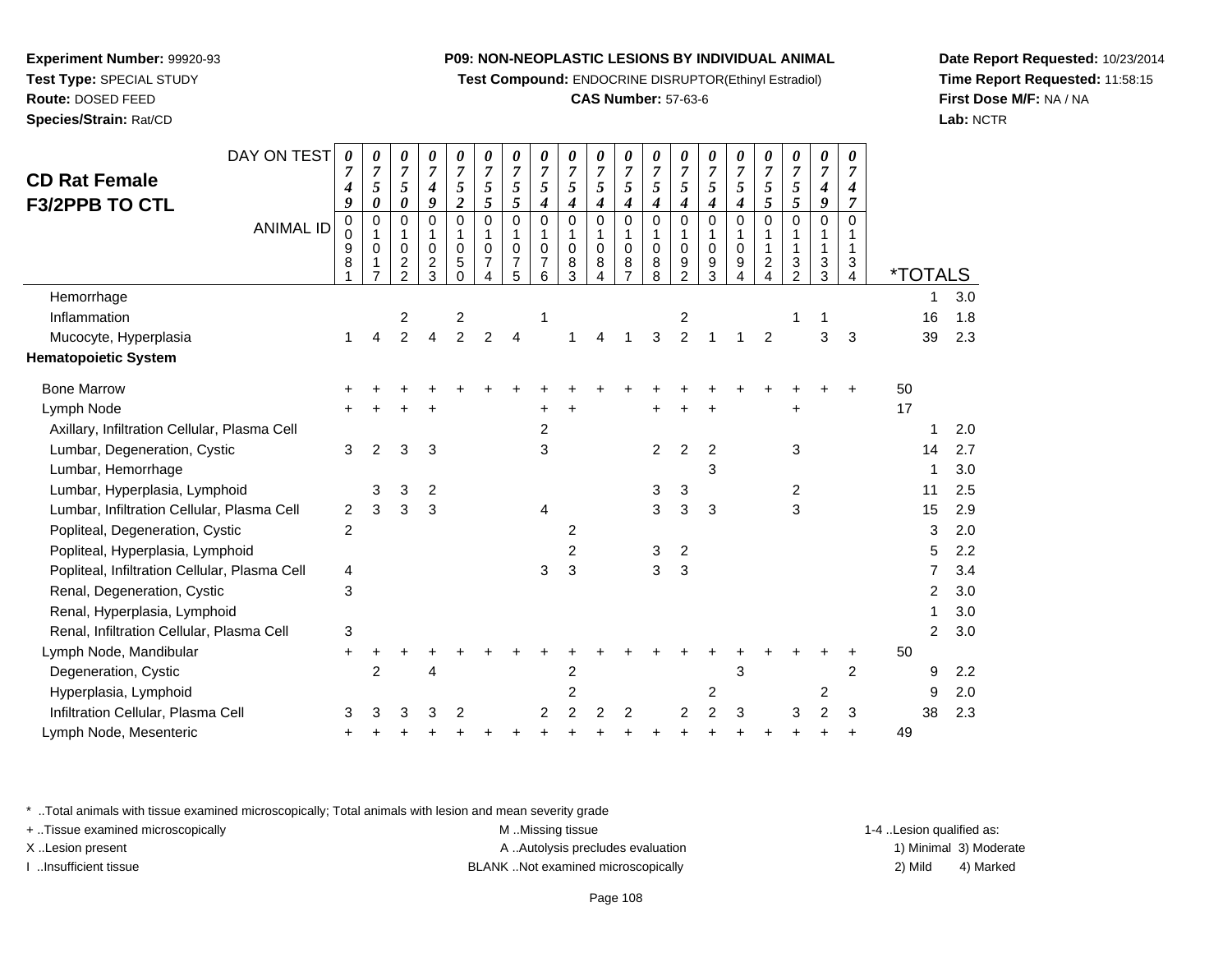**Test Compound:** ENDOCRINE DISRUPTOR(Ethinyl Estradiol)

#### **CAS Number:** 57-63-6

**Date Report Requested:** 10/23/2014**Time Report Requested:** 11:58:16**First Dose M/F:** NA / NA**Lab:** NCTR

| <b>CD Rat Female</b><br><b>F3/2PPB TO CTL</b>                                                                          | DAY ON TEST<br><b>ANIMAL ID</b> | 0<br>4<br>9<br>0<br>0<br>9<br>8 | 0<br>$\boldsymbol{7}$<br>$\mathfrak{s}$<br>0<br>$\mathbf 0$<br>1<br>$\mathbf 0$<br>1<br>$\overline{7}$ | 0<br>$\boldsymbol{7}$<br>5<br>0<br>$\Omega$<br>1<br>0<br>$\overline{c}$<br>$\mathcal{P}$ | 0<br>$\overline{7}$<br>$\boldsymbol{4}$<br>9<br>$\Omega$<br>0<br>$\overline{c}$<br>3 | 0<br>$\overline{7}$<br>5<br>$\boldsymbol{2}$<br>0<br>$\mathbf 0$<br>5<br>$\Omega$ | 0<br>$\overline{7}$<br>5<br>5<br>$\Omega$<br>0<br>$\overline{7}$ | 0<br>$\overline{7}$<br>$\sqrt{5}$<br>$\sqrt{5}$<br>$\mathbf 0$<br>$\mathbf 0$<br>$\overline{7}$<br>5 | 0<br>$\overline{7}$<br>5<br>4<br>$\mathbf 0$<br>1<br>0<br>7<br>6 | 0<br>$\boldsymbol{7}$<br>5<br>4<br>0<br>$\mathsf{O}\xspace$<br>8<br>3 | 0<br>$\overline{7}$<br>5<br>4<br>0<br>1<br>0<br>8<br>4 | 0<br>$\overline{7}$<br>$\sqrt{5}$<br>4<br>$\mathbf 0$<br>1<br>$\pmb{0}$<br>8 | 0<br>$\overline{7}$<br>5<br>4<br>$\Omega$<br>$\mathbf{1}$<br>$\mathbf 0$<br>8<br>8 | 0<br>$\overline{7}$<br>5<br>4<br>$\Omega$<br>0<br>9<br>2 | 0<br>$\overline{7}$<br>5<br>4<br>$\mathbf 0$<br>0<br>9<br>3 | 0<br>$\overline{7}$<br>5<br>4<br>0<br>1<br>$\mathbf 0$<br>$\boldsymbol{9}$<br>4 | 0<br>$\overline{7}$<br>5<br>5<br>$\mathbf 0$<br>$\mathbf{1}$<br>$\boldsymbol{2}$<br>$\boldsymbol{\Lambda}$ | 0<br>$\overline{7}$<br>5<br>5<br>$\Omega$<br>1<br>3<br>2 | 0<br>$\overline{7}$<br>4<br>9<br>$\mathbf 0$<br>1<br>$\mathbf{1}$<br>3<br>3 | 0<br>7<br>4<br>7<br>$\Omega$<br>$\mathbf{1}$<br>3<br>4 |              | <i><b>*TOTALS</b></i>     |                   |
|------------------------------------------------------------------------------------------------------------------------|---------------------------------|---------------------------------|--------------------------------------------------------------------------------------------------------|------------------------------------------------------------------------------------------|--------------------------------------------------------------------------------------|-----------------------------------------------------------------------------------|------------------------------------------------------------------|------------------------------------------------------------------------------------------------------|------------------------------------------------------------------|-----------------------------------------------------------------------|--------------------------------------------------------|------------------------------------------------------------------------------|------------------------------------------------------------------------------------|----------------------------------------------------------|-------------------------------------------------------------|---------------------------------------------------------------------------------|------------------------------------------------------------------------------------------------------------|----------------------------------------------------------|-----------------------------------------------------------------------------|--------------------------------------------------------|--------------|---------------------------|-------------------|
| Hyperplasia, Lymphoid<br>Spleen<br>Hematopoietic Cell Proliferation<br>Hyperplasia, Lymphoid                           |                                 | +<br>$\overline{2}$             | 1                                                                                                      |                                                                                          |                                                                                      |                                                                                   |                                                                  |                                                                                                      | 3                                                                |                                                                       |                                                        |                                                                              |                                                                                    |                                                          |                                                             |                                                                                 |                                                                                                            |                                                          |                                                                             |                                                        | 50           | $\overline{2}$<br>15<br>2 | 2.0<br>1.9<br>2.5 |
| Pigmentation<br>Thymus<br>Cyst                                                                                         |                                 | +<br>$\boldsymbol{\mathsf{X}}$  | $\overline{2}$                                                                                         |                                                                                          | 2<br>$\ddot{}$                                                                       | +<br>X                                                                            |                                                                  | 1                                                                                                    | $\ddot{}$                                                        | $\ddot{}$<br>$\mathsf{X}$                                             | $\overline{2}$<br>$\ddot{}$                            | 2<br>$\mathsf{X}$                                                            | $\mathbf{1}$<br>$\mathsf{X}$                                                       | $\sf X$                                                  | $\pm$                                                       | 3<br>+<br>$\times$                                                              | 1                                                                                                          | 2<br>$\pmb{\times}$                                      | $\ddot{}$                                                                   | $\overline{2}$<br>$\ddot{}$<br>X                       | 45           | 26<br>19                  | 1.8               |
| <b>Integumentary System</b><br>Mammary Gland<br>Alveolus, Hyperplasia<br><b>Atypical Focus</b><br>Galactocele          |                                 | +<br>3<br>$\overline{2}$        | ٠<br>3<br>3                                                                                            | 3<br>$\mathbf{1}$                                                                        | 4<br>$\mathbf{1}$                                                                    |                                                                                   | 3<br>3                                                           | $\ensuremath{\mathsf{3}}$<br>3                                                                       | 3<br>$\mathbf{1}$                                                |                                                                       | +<br>4<br>1                                            | 1<br>1                                                                       | 3<br>$\mathbf{1}$                                                                  | $\overline{2}$                                           | 3<br>$\overline{c}$                                         | 3<br>$\overline{2}$                                                             | $\overline{2}$                                                                                             | $\overline{c}$<br>$\overline{2}$                         | 3<br>$\overline{2}$                                                         | $\ddot{}$<br>$\overline{2}$                            | 50           | 36<br>21<br>1             | 2.5<br>1.7        |
| Lactation<br>Skin<br>Abscess<br>Inflammation<br><b>Musculoskeletal System</b>                                          |                                 | $\overline{c}$<br>$+$<br>4      | 4                                                                                                      |                                                                                          |                                                                                      |                                                                                   |                                                                  |                                                                                                      | 4                                                                | 4                                                                     |                                                        |                                                                              |                                                                                    | Δ                                                        | 4                                                           | $\overline{c}$                                                                  |                                                                                                            | 4                                                        |                                                                             |                                                        | 50           | 6<br>1<br>21              | 1.8<br>4.0<br>4.0 |
| <b>Bone</b><br>Cartilage, Sternum, Degeneration<br>Bone, Femur<br><b>Skeletal Muscle</b><br>Head, Hyalinization, Focal |                                 |                                 |                                                                                                        |                                                                                          |                                                                                      |                                                                                   |                                                                  |                                                                                                      |                                                                  |                                                                       |                                                        |                                                                              |                                                                                    |                                                          |                                                             |                                                                                 |                                                                                                            |                                                          |                                                                             |                                                        | 1<br>50<br>4 | 1<br>1                    | 3.0<br>3.0        |

\* ..Total animals with tissue examined microscopically; Total animals with lesion and mean severity grade

**Experiment Number:** 99920-93**Test Type:** SPECIAL STUDY**Route:** DOSED FEED**Species/Strain:** Rat/CD

| + Tissue examined microscopically | M Missing tissue                   | 1-4 Lesion qualified as: |                        |
|-----------------------------------|------------------------------------|--------------------------|------------------------|
| X Lesion present                  | A Autolysis precludes evaluation   |                          | 1) Minimal 3) Moderate |
| lnsufficient tissue               | BLANK Not examined microscopically | 2) Mild                  | 4) Marked              |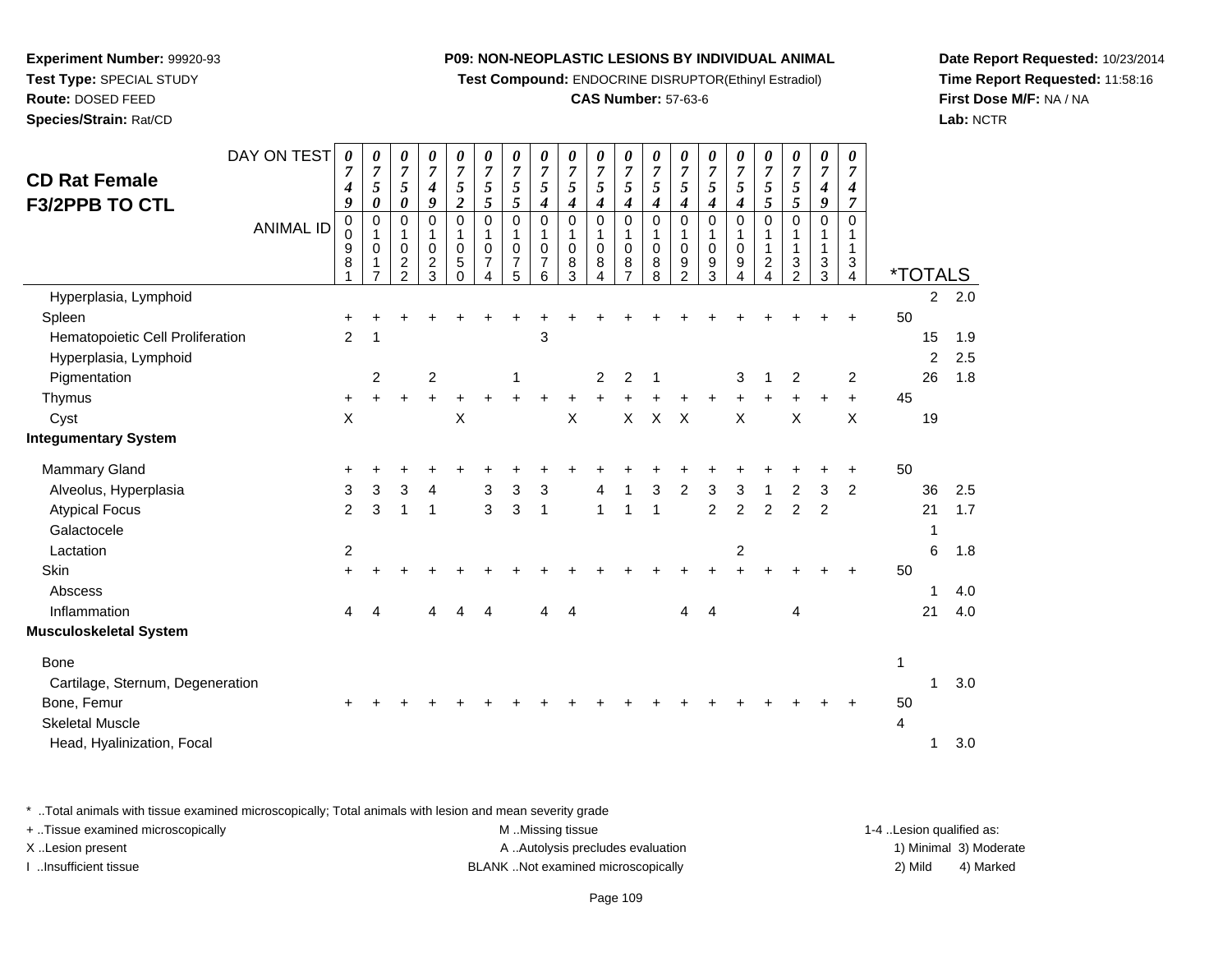**Test Compound:** ENDOCRINE DISRUPTOR(Ethinyl Estradiol)

#### **CAS Number:** 57-63-6

**Date Report Requested:** 10/23/2014**Time Report Requested:** 11:58:16**First Dose M/F:** NA / NA**Lab:** NCTR

| <b>CD Rat Female</b><br><b>F3/2PPB TO CTL</b>                                                                                                                        | DAY ON TEST<br><b>ANIMAL ID</b> | 0<br>$\overline{7}$<br>4<br>9<br>0<br>$\mathbf 0$<br>9<br>8 | 0<br>$\overline{7}$<br>$\sqrt{5}$<br>0<br>$\mathbf 0$<br>$\mathbf{1}$<br>$\Omega$<br>1 | 0<br>$\overline{7}$<br>5<br>0<br>$\mathbf 0$<br>$\mathbf{1}$<br>0<br>$\overline{c}$ | 0<br>$\overline{7}$<br>4<br>9<br>$\mathbf 0$<br>1<br>$\pmb{0}$<br>$\overline{c}$ | 0<br>$\overline{7}$<br>5<br>$\overline{2}$<br>0<br>1<br>0<br>5 | 0<br>$\overline{7}$<br>5<br>5<br>0<br>1<br>$\mathbf 0$<br>$\overline{7}$ | 0<br>$\boldsymbol{7}$<br>$\mathfrak{s}$<br>5<br>$\mathbf 0$<br>1<br>0<br>$\overline{7}$ | 0<br>$\overline{7}$<br>5<br>$\boldsymbol{4}$<br>$\mathbf 0$<br>1<br>0<br>$\overline{7}$ | 0<br>$\overline{7}$<br>5<br>$\boldsymbol{4}$<br>$\mathbf 0$<br>1<br>$\mathbf 0$<br>8 | 0<br>$\overline{7}$<br>5 <sup>5</sup><br>$\boldsymbol{4}$<br>$\overline{0}$<br>$\mathbf 0$<br>8 | 0<br>$\overline{7}$<br>5<br>$\boldsymbol{4}$<br>$\mathbf 0$<br>1<br>0<br>8 | 0<br>$\overline{7}$<br>$\overline{5}$<br>$\boldsymbol{4}$<br>$\mathbf 0$<br>1<br>$\mathbf 0$<br>8 | 0<br>$\overline{7}$<br>$\sqrt{5}$<br>$\boldsymbol{4}$<br>$\Omega$<br>$\Omega$<br>9 | 0<br>$\overline{7}$<br>5<br>$\boldsymbol{4}$<br>0<br>1<br>0<br>9 | 0<br>$\overline{7}$<br>5<br>$\boldsymbol{4}$<br>$\mathbf 0$<br>1<br>0<br>9 | 0<br>$\overline{7}$<br>5<br>5<br>0<br>1<br>$\overline{c}$ | 0<br>$\overline{7}$<br>5<br>5<br>0<br>1<br>3 | 0<br>$\overline{7}$<br>$\boldsymbol{4}$<br>9<br>0<br>1<br>1<br>3 | 0<br>$\overline{7}$<br>$\boldsymbol{4}$<br>$\overline{7}$<br>$\Omega$<br>1<br>1<br>3 | <i><b>*TOTALS</b></i>    |                        |                                        |
|----------------------------------------------------------------------------------------------------------------------------------------------------------------------|---------------------------------|-------------------------------------------------------------|----------------------------------------------------------------------------------------|-------------------------------------------------------------------------------------|----------------------------------------------------------------------------------|----------------------------------------------------------------|--------------------------------------------------------------------------|-----------------------------------------------------------------------------------------|-----------------------------------------------------------------------------------------|--------------------------------------------------------------------------------------|-------------------------------------------------------------------------------------------------|----------------------------------------------------------------------------|---------------------------------------------------------------------------------------------------|------------------------------------------------------------------------------------|------------------------------------------------------------------|----------------------------------------------------------------------------|-----------------------------------------------------------|----------------------------------------------|------------------------------------------------------------------|--------------------------------------------------------------------------------------|--------------------------|------------------------|----------------------------------------|
| Nervous System                                                                                                                                                       |                                 |                                                             |                                                                                        | $\overline{2}$                                                                      | 3                                                                                | $\Omega$                                                       |                                                                          | 5                                                                                       | 6                                                                                       | 3                                                                                    | 4                                                                                               |                                                                            | 8                                                                                                 | 2                                                                                  | 3                                                                | 4                                                                          | 4                                                         | $\overline{2}$                               | 3                                                                | 4                                                                                    |                          |                        |                                        |
| Brain, Brain Stem<br>Compression<br>Hemorrhage<br>Brain, Cerebellum<br>Brain, Cerebrum<br>Peripheral Nerve<br>Spinal Cord<br><b>Respiratory System</b>               |                                 |                                                             |                                                                                        |                                                                                     |                                                                                  |                                                                |                                                                          |                                                                                         |                                                                                         |                                                                                      | 2                                                                                               |                                                                            |                                                                                                   |                                                                                    |                                                                  | 3                                                                          |                                                           |                                              |                                                                  |                                                                                      | 50<br>50<br>50<br>1<br>1 | 11<br>$\mathbf{1}$     | 2.2<br>2.0                             |
| Lung<br>Alveolar Epith, Hyperplasia<br>Infiltration Cellular, Histiocyte<br>Inflammation<br>Mineralization<br>Nose                                                   |                                 | 1<br>÷                                                      |                                                                                        |                                                                                     |                                                                                  |                                                                | 1                                                                        | $\overline{2}$<br>$\overline{2}$                                                        |                                                                                         | $\overline{a}$<br>$\overline{2}$                                                     |                                                                                                 | $\overline{a}$                                                             | $\overline{1}$                                                                                    |                                                                                    | $\overline{1}$                                                   |                                                                            |                                                           | 1                                            |                                                                  | $\overline{2}$                                                                       | 50<br>50                 | 4<br>14<br>4<br>1      | 1.5<br>1.5<br>1.0<br>2.0               |
| Goblet Cell, Hyperplasia<br>Inflammation<br>Nasolacrim Dct, Inflammation<br>Olfactory Epi, Hyaline Droplet<br>Respirat Epith, Hyperplasia<br>Trachea<br>Inflammation |                                 |                                                             |                                                                                        | 2                                                                                   | 2<br>$\overline{c}$                                                              | $\overline{2}$                                                 |                                                                          | $\overline{2}$                                                                          | 1<br>$\overline{2}$                                                                     | 2                                                                                    | 2<br>$\overline{2}$                                                                             |                                                                            | 1                                                                                                 | $\overline{a}$                                                                     | $\overline{2}$                                                   | $\overline{2}$<br>$\overline{c}$                                           | 2                                                         |                                              |                                                                  | 2                                                                                    | 49                       | 3<br>2<br>34<br>8<br>1 | 1.0<br>2.0<br>1.9<br>1.9<br>3.0<br>1.5 |
|                                                                                                                                                                      |                                 |                                                             |                                                                                        |                                                                                     |                                                                                  |                                                                |                                                                          |                                                                                         |                                                                                         |                                                                                      |                                                                                                 |                                                                            |                                                                                                   |                                                                                    |                                                                  |                                                                            |                                                           |                                              |                                                                  |                                                                                      |                          | $\overline{c}$         |                                        |

\* ..Total animals with tissue examined microscopically; Total animals with lesion and mean severity grade

**Experiment Number:** 99920-93**Test Type:** SPECIAL STUDY**Route:** DOSED FEED**Species/Strain:** Rat/CD

| + Tissue examined microscopically | M Missing tissue                   | 1-4 Lesion qualified as: |                        |
|-----------------------------------|------------------------------------|--------------------------|------------------------|
| X Lesion present                  | A Autolysis precludes evaluation   |                          | 1) Minimal 3) Moderate |
| Insufficient tissue               | BLANK Not examined microscopically | 2) Mild                  | 4) Marked              |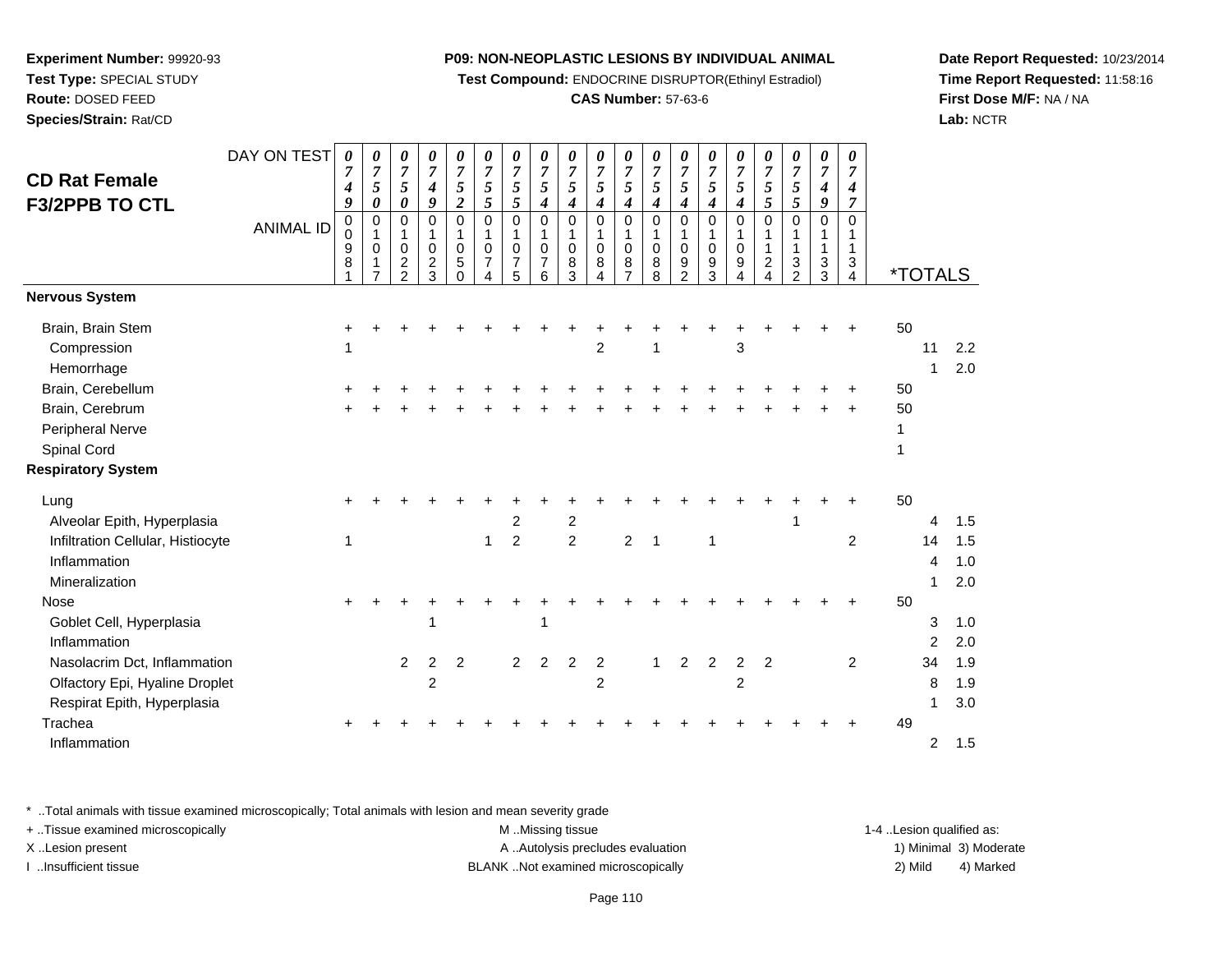**Test Compound:** ENDOCRINE DISRUPTOR(Ethinyl Estradiol)

#### **CAS Number:** 57-63-6

<sup>+</sup> <sup>+</sup> <sup>+</sup> <sup>+</sup> <sup>+</sup> <sup>+</sup> <sup>+</sup> <sup>+</sup> <sup>+</sup> <sup>+</sup> <sup>+</sup> <sup>+</sup> <sup>+</sup> <sup>+</sup> <sup>+</sup> <sup>+</sup> <sup>+</sup> + 50

<sup>+</sup> <sup>+</sup> <sup>+</sup> <sup>+</sup> <sup>+</sup> <sup>+</sup> <sup>+</sup> <sup>+</sup> <sup>+</sup> <sup>+</sup> <sup>+</sup> <sup>+</sup> <sup>+</sup> <sup>+</sup> <sup>+</sup> <sup>+</sup> <sup>+</sup> + 50

n 2 2 2.0

e 2 1.0

<sup>4</sup> \*TOTALS

 $\mathcal{P}$ 

 $2^{\circ}$ 

**Date Report Requested:** 10/23/2014**Time Report Requested:** 11:58:16**First Dose M/F:** NA / NA**Lab:** NCTR

| Urinary System                                                                                                   |       |  |                |                           |                  |  |                                   |  |   |   |                |  |   |                |                          |
|------------------------------------------------------------------------------------------------------------------|-------|--|----------------|---------------------------|------------------|--|-----------------------------------|--|---|---|----------------|--|---|----------------|--------------------------|
| Kidney                                                                                                           |       |  |                |                           |                  |  |                                   |  |   |   |                |  |   | 50             |                          |
| Cyst                                                                                                             |       |  | $\times$       | $\boldsymbol{\mathsf{X}}$ |                  |  |                                   |  | X |   |                |  | X | 12             |                          |
| Epithelium, Pelvis, Hyperplasia                                                                                  |       |  |                |                           |                  |  |                                   |  |   |   |                |  |   |                | 2.0                      |
| Hydronephrosis                                                                                                   |       |  |                |                           |                  |  |                                   |  |   |   |                |  |   |                | 2.0                      |
| Infiltration Cellular, Lymphocyte                                                                                |       |  |                |                           |                  |  |                                   |  |   |   |                |  |   | $\overline{2}$ | 1.0                      |
| Inflammation                                                                                                     |       |  |                |                           |                  |  |                                   |  |   | 2 |                |  |   | 5              | 1.6                      |
| Mineralization                                                                                                   |       |  | $\overline{2}$ |                           |                  |  |                                   |  |   |   |                |  |   | 14             | 1.2                      |
| Nephropathy                                                                                                      |       |  |                | 2                         |                  |  |                                   |  |   |   | $\overline{2}$ |  |   | 23             | 1.4                      |
| <b>Urinary Bladder</b>                                                                                           | $\pm$ |  |                |                           |                  |  |                                   |  |   |   |                |  |   | 49             |                          |
|                                                                                                                  |       |  |                |                           |                  |  |                                   |  |   |   |                |  |   |                |                          |
| Displement Sotal animals with tissue examined microscopically; Total animals with lesion and mean severity grade |       |  |                |                           |                  |  |                                   |  |   |   |                |  |   |                |                          |
| + Tissue examined microscopically                                                                                |       |  |                |                           | M Missing tissue |  |                                   |  |   |   |                |  |   |                | 1-4 Lesion qualified as: |
| X Lesion present                                                                                                 |       |  |                |                           |                  |  | A  Autolysis precludes evaluation |  |   |   |                |  |   |                | 1) Minimal 3) Moderate   |

I ..Insufficient tissue BLANK ..Not examined microscopically 2) Mild 4) Marked

# **Experiment Number:** 99920-93**Test Type:** SPECIAL STUDY

DAY ON TEST

*0 7 5*

*0 7 5*

*0*

*7 5 5*

t de la construction de la construction de la construction de la construction de la construction de la construction<br>La construction de la construction de la construction de la construction de la construction de la construc

a and the contract of  $1$  and  $4$  1.3

n 2 1 2 1 2 1 8 1.3

0 8 3

n 2 2 2.0

t de la construction de la construction de la construction de la construction de la construction de la construction<br>La construction de la construction de la construction de la construction de la construction de la construc

0 1

0 5 0

 *0*0 1

0 1 7

9 8 1

ANIMAL ID

 $e$  +

 $\alpha$  +

**Route:** DOSED FEED**Species/Strain:** Rat/CD

**CD Rat FemaleF3/2PPB TO CTL**

**Special Senses System**

Bilateral, Cataract

Retina, Degeneration

Bilateral, Retina, Degeneration

Infiltration Cellular, Lymphocyte

Eye

**Cataract** 

Harderian Gland

Hyperplasia

Inflammation

**Urinary System**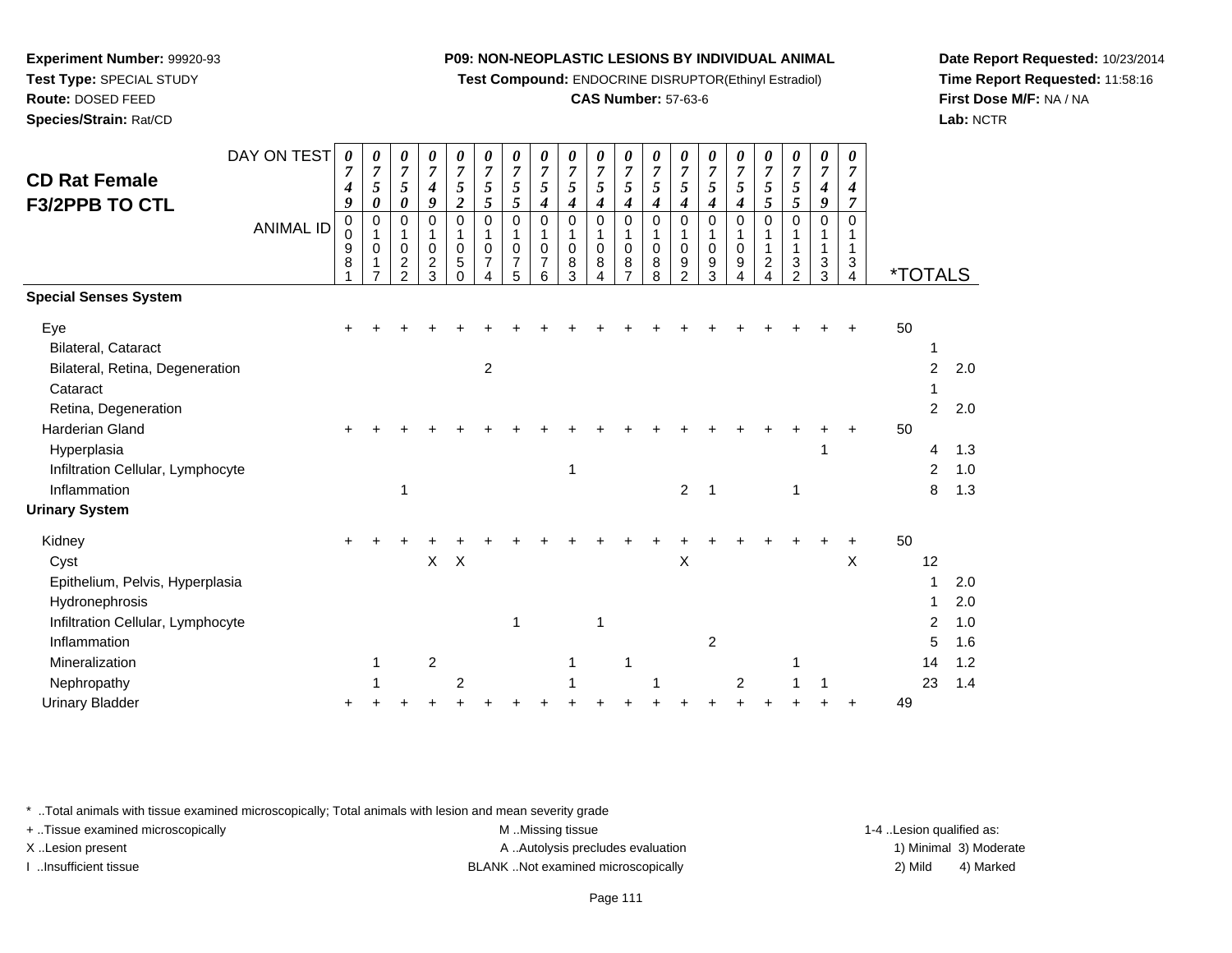**Test Compound:** ENDOCRINE DISRUPTOR(Ethinyl Estradiol)

#### **CAS Number:** 57-63-6

**Date Report Requested:** 10/23/2014**Time Report Requested:** 11:58:16**First Dose M/F:** NA / NA**Lab:** NCTR

|                                             | DAY ON TEST      |                                        | 0                                                                           | 0                                                      | 0                                                                      | 0                                                                 | 0                                                                         | 0                                | 0                                                 | $\boldsymbol{\theta}$                                                | 0                                                   | 0                                                                | 0                                            | 0                                        | 0                                                                 | 0                                        | $\boldsymbol{\theta}$                               | 0                                                  | 0                                       | 0                                            | 0                                                                 | 0                                              | $\boldsymbol{\theta}$                       | 0                                                     | 0                                      | 0                                 | 0                                                   | 0                                        | $\boldsymbol{\theta}$                                                   | 0                                                      | 0                                      | $\boldsymbol{\theta}$                                  |
|---------------------------------------------|------------------|----------------------------------------|-----------------------------------------------------------------------------|--------------------------------------------------------|------------------------------------------------------------------------|-------------------------------------------------------------------|---------------------------------------------------------------------------|----------------------------------|---------------------------------------------------|----------------------------------------------------------------------|-----------------------------------------------------|------------------------------------------------------------------|----------------------------------------------|------------------------------------------|-------------------------------------------------------------------|------------------------------------------|-----------------------------------------------------|----------------------------------------------------|-----------------------------------------|----------------------------------------------|-------------------------------------------------------------------|------------------------------------------------|---------------------------------------------|-------------------------------------------------------|----------------------------------------|-----------------------------------|-----------------------------------------------------|------------------------------------------|-------------------------------------------------------------------------|--------------------------------------------------------|----------------------------------------|--------------------------------------------------------|
| <b>CD Rat Female</b>                        |                  | 1                                      | $\boldsymbol{I}$                                                            | $\boldsymbol{4}$                                       | $\overline{\mathbf{5}}$                                                | $\overline{5}$                                                    | 5                                                                         | 6                                | 6                                                 | $\pmb{6}$                                                            | 6                                                   | 6                                                                | 6                                            | 6                                        | 6                                                                 | 6                                        | 6                                                   | $\pmb{6}$                                          | 6                                       | $\boldsymbol{6}$                             | 6                                                                 | $\overline{7}$                                 | $\overline{7}$                              | $\overline{7}$                                        | $\overline{7}$                         | $\overline{7}$                    | $\overline{7}$                                      | $\overline{7}$                           | $\overline{7}$                                                          | $\overline{7}$                                         | $\overline{7}$                         | $\overline{7}$                                         |
| F3/10PPBTO CTL                              |                  | $\boldsymbol{\beta}$<br>9              | $\pmb{8}$<br>$\overline{2}$                                                 | $\boldsymbol{g}$<br>0                                  | $\boldsymbol{\beta}$<br>$\boldsymbol{2}$                               | $\boldsymbol{4}$<br>$\boldsymbol{\theta}$                         | 5<br>6                                                                    | $\pmb{\theta}$<br>$\mathfrak{z}$ | $\pmb{\theta}$<br>8                               | $\boldsymbol{2}$<br>$\pmb{\theta}$                                   | $\boldsymbol{2}$<br>$\boldsymbol{\theta}$           | $\mathfrak{z}$<br>6                                              | 5<br>5                                       | 6<br>6                                   | $\overline{7}$<br>$\pmb{\theta}$                                  | $\pmb{8}$<br>$\boldsymbol{\theta}$       | $\pmb{8}$<br>$\overline{2}$                         | $\pmb{8}$<br>$\overline{7}$                        | $\pmb{8}$<br>$\overline{7}$             | $\boldsymbol{g}$<br>$\boldsymbol{2}$         | $\boldsymbol{g}$<br>8                                             | $\boldsymbol{\theta}$<br>6                     | $\boldsymbol{l}$<br>6                       | $\boldsymbol{l}$<br>$\mathbf{3}$                      | $\overline{7}$                         | $\frac{2}{1}$                     | $\boldsymbol{2}$<br>8                               | $\boldsymbol{\beta}$<br>$\boldsymbol{4}$ | $\boldsymbol{\beta}$<br>9                                               | $\boldsymbol{4}$<br>9                                  | 4<br>9                                 | $\boldsymbol{4}$<br>9                                  |
|                                             | <b>ANIMAL ID</b> | $\mathbf 0$<br>0<br>0<br>$\frac{2}{0}$ | $\pmb{0}$<br>$\mathbf 0$<br>$\pmb{0}$<br>$\boldsymbol{2}$<br>$\overline{2}$ | $\mathbf 0$<br>$\mathbf 0$<br>$\overline{1}$<br>9<br>3 | $\pmb{0}$<br>$\mathsf 0$<br>$\overline{c}$<br>$\,6\,$<br>$\mathcal{P}$ | $\pmb{0}$<br>$\mathbf 0$<br>$\overline{2}$<br>$\overline{7}$<br>8 | $\mathbf 0$<br>$\mathbf 0$<br>$\mathbf{3}$<br>$\mathbf 0$<br>$\mathbf{Q}$ | 0<br>0<br>6<br>0<br>5            | 0<br>$\frac{0}{7}$<br>$\pmb{0}$<br>$\overline{7}$ | $\pmb{0}$<br>$\mathbf 0$<br>$\bf 8$<br>$\mathbf 0$<br>$\overline{7}$ | $\mathbf 0$<br>$\mathbf 0$<br>8<br>$\mathbf 0$<br>9 | $\mathbf 0$<br>$\Omega$<br>8<br>$\overline{1}$<br>$\overline{ }$ | 0<br>$\mathbf 0$<br>8<br>$\overline{2}$<br>9 | 0<br>0<br>$\bf 8$<br>3<br>$\overline{7}$ | $\pmb{0}$<br>$_{\rm 8}^{\rm 0}$<br>$\ensuremath{\mathsf{3}}$<br>8 | $\mathbf 0$<br>0<br>8<br>$\sqrt{5}$<br>3 | $\mathbf 0$<br>$\mathbf 0$<br>8<br>$\,$ 5 $\,$<br>5 | 0<br>$\mathbf 0$<br>$\bf 8$<br>$\overline{5}$<br>8 | $\mathbf 0$<br>$\pmb{0}$<br>8<br>5<br>9 | 0<br>$\mathbf 0$<br>8<br>6<br>$\overline{2}$ | $\mathbf 0$<br>$\mathbf 0$<br>$\bf8$<br>$\,6\,$<br>$\overline{5}$ | $\mathsf 0$<br>$\Omega$<br>8<br>$\overline{7}$ | 0<br>$\mathbf 0$<br>$\bf8$<br>8<br>$\Omega$ | $\mathbf 0$<br>$\mathbf 0$<br>8<br>8<br>$\mathcal{P}$ | $\mathbf 0$<br>$\Omega$<br>8<br>8<br>4 | $\mathbf 0$<br>$\Omega$<br>8<br>9 | $\pmb{0}$<br>0<br>$\boldsymbol{9}$<br>0<br>$\Omega$ | 0<br>0<br>9<br>$\mathbf 0$<br>5          | $\boldsymbol{0}$<br>$\mathbf 0$<br>$\boldsymbol{9}$<br>$\mathbf 0$<br>8 | $\mathbf 0$<br>$\mathbf 0$<br>9<br>$\overline{2}$<br>Δ | $\mathbf 0$<br>$\Omega$<br>9<br>3<br>6 | $\mathsf 0$<br>$\mathbf 0$<br>$\overline{9}$<br>3<br>7 |
| <b>Alimentary System</b>                    |                  |                                        |                                                                             |                                                        |                                                                        |                                                                   |                                                                           |                                  |                                                   |                                                                      |                                                     |                                                                  |                                              |                                          |                                                                   |                                          |                                                     |                                                    |                                         |                                              |                                                                   |                                                |                                             |                                                       |                                        |                                   |                                                     |                                          |                                                                         |                                                        |                                        |                                                        |
| Esophagus                                   |                  |                                        |                                                                             |                                                        |                                                                        |                                                                   |                                                                           |                                  |                                                   |                                                                      |                                                     |                                                                  |                                              |                                          |                                                                   |                                          |                                                     |                                                    |                                         |                                              |                                                                   |                                                |                                             |                                                       |                                        |                                   |                                                     |                                          |                                                                         |                                                        |                                        |                                                        |
| Intestine Large, Cecum<br>Dilatation        |                  |                                        |                                                                             |                                                        |                                                                        |                                                                   |                                                                           |                                  |                                                   |                                                                      |                                                     |                                                                  |                                              |                                          |                                                                   |                                          |                                                     |                                                    |                                         |                                              |                                                                   | $\overline{2}$                                 |                                             |                                                       |                                        |                                   |                                                     |                                          |                                                                         |                                                        |                                        |                                                        |
| Inflammation, Chronic                       |                  | 3                                      |                                                                             |                                                        |                                                                        |                                                                   |                                                                           |                                  |                                                   |                                                                      |                                                     |                                                                  |                                              |                                          |                                                                   |                                          |                                                     |                                                    |                                         |                                              |                                                                   |                                                |                                             |                                                       |                                        |                                   |                                                     |                                          |                                                                         |                                                        |                                        |                                                        |
| Intestine Large, Colon<br><b>Dilatation</b> |                  |                                        |                                                                             |                                                        |                                                                        |                                                                   |                                                                           |                                  |                                                   |                                                                      |                                                     |                                                                  |                                              |                                          |                                                                   |                                          |                                                     | 3                                                  |                                         |                                              |                                                                   |                                                |                                             |                                                       |                                        |                                   |                                                     |                                          |                                                                         |                                                        |                                        |                                                        |
| Intestine Large, Rectum                     |                  |                                        |                                                                             |                                                        |                                                                        |                                                                   |                                                                           |                                  |                                                   |                                                                      |                                                     |                                                                  |                                              |                                          |                                                                   |                                          |                                                     |                                                    |                                         |                                              |                                                                   |                                                |                                             |                                                       |                                        |                                   |                                                     |                                          |                                                                         |                                                        |                                        |                                                        |
| Inflammation, Chronic                       |                  | 3                                      |                                                                             |                                                        |                                                                        |                                                                   |                                                                           |                                  |                                                   |                                                                      |                                                     |                                                                  |                                              |                                          |                                                                   |                                          |                                                     |                                                    |                                         |                                              |                                                                   |                                                |                                             |                                                       |                                        |                                   |                                                     |                                          |                                                                         |                                                        |                                        |                                                        |
| Intestine Small, Duodenum                   |                  |                                        |                                                                             |                                                        |                                                                        |                                                                   |                                                                           |                                  |                                                   |                                                                      |                                                     |                                                                  |                                              |                                          |                                                                   |                                          |                                                     |                                                    |                                         |                                              |                                                                   |                                                |                                             |                                                       |                                        |                                   |                                                     |                                          |                                                                         |                                                        |                                        |                                                        |
| Intestine Small, Ileum                      |                  |                                        |                                                                             |                                                        |                                                                        |                                                                   |                                                                           |                                  |                                                   |                                                                      |                                                     |                                                                  |                                              |                                          |                                                                   |                                          |                                                     |                                                    |                                         |                                              |                                                                   |                                                |                                             |                                                       |                                        |                                   |                                                     |                                          |                                                                         |                                                        |                                        |                                                        |
| Lymphoid Tiss, Inflammation, Chronic Active |                  | 3                                      |                                                                             |                                                        |                                                                        |                                                                   |                                                                           |                                  |                                                   |                                                                      |                                                     |                                                                  |                                              |                                          |                                                                   |                                          |                                                     |                                                    |                                         |                                              |                                                                   |                                                |                                             |                                                       |                                        |                                   |                                                     |                                          |                                                                         |                                                        |                                        |                                                        |
| Intestine Small, Jejunum                    |                  | $\ddot{}$                              |                                                                             |                                                        |                                                                        |                                                                   |                                                                           |                                  |                                                   |                                                                      |                                                     |                                                                  |                                              |                                          |                                                                   |                                          |                                                     |                                                    |                                         |                                              |                                                                   |                                                |                                             |                                                       |                                        |                                   |                                                     |                                          |                                                                         |                                                        |                                        |                                                        |
| Inflammation, Chronic                       |                  | 3                                      |                                                                             |                                                        |                                                                        |                                                                   |                                                                           |                                  |                                                   |                                                                      |                                                     |                                                                  |                                              |                                          |                                                                   |                                          |                                                     |                                                    |                                         |                                              |                                                                   |                                                |                                             |                                                       |                                        |                                   |                                                     |                                          |                                                                         |                                                        |                                        |                                                        |
| Liver                                       |                  |                                        |                                                                             |                                                        |                                                                        |                                                                   |                                                                           |                                  |                                                   |                                                                      |                                                     |                                                                  |                                              |                                          |                                                                   |                                          |                                                     |                                                    |                                         |                                              |                                                                   |                                                |                                             |                                                       |                                        |                                   |                                                     |                                          |                                                                         |                                                        |                                        |                                                        |
| Angiectasis                                 |                  |                                        |                                                                             |                                                        |                                                                        |                                                                   |                                                                           |                                  |                                                   |                                                                      |                                                     |                                                                  |                                              |                                          |                                                                   |                                          |                                                     |                                                    |                                         |                                              |                                                                   |                                                |                                             |                                                       |                                        |                                   |                                                     |                                          |                                                                         |                                                        |                                        |                                                        |
| Bile Duct, Hyperplasia                      |                  |                                        |                                                                             | $\overline{2}$                                         |                                                                        |                                                                   | 3                                                                         |                                  |                                                   | $\overline{2}$                                                       |                                                     |                                                                  |                                              |                                          | $\overline{1}$                                                    |                                          |                                                     |                                                    |                                         |                                              | $\overline{c}$                                                    |                                                | $\overline{c}$                              |                                                       |                                        |                                   |                                                     |                                          |                                                                         |                                                        | $1 \quad 1$                            |                                                        |
| <b>Cyst Multilocular</b>                    |                  |                                        |                                                                             |                                                        |                                                                        |                                                                   |                                                                           |                                  |                                                   |                                                                      |                                                     |                                                                  |                                              |                                          |                                                                   |                                          |                                                     |                                                    |                                         |                                              |                                                                   |                                                |                                             |                                                       |                                        |                                   |                                                     |                                          |                                                                         |                                                        |                                        |                                                        |
| Degeneration, Cystic                        |                  |                                        |                                                                             |                                                        |                                                                        |                                                                   |                                                                           |                                  |                                                   |                                                                      |                                                     |                                                                  |                                              |                                          |                                                                   |                                          |                                                     |                                                    |                                         |                                              |                                                                   |                                                |                                             |                                                       |                                        |                                   |                                                     |                                          |                                                                         |                                                        |                                        |                                                        |
| <b>Eosinophilic Focus</b>                   |                  |                                        |                                                                             |                                                        |                                                                        |                                                                   |                                                                           |                                  |                                                   |                                                                      |                                                     |                                                                  |                                              |                                          | X                                                                 |                                          |                                                     |                                                    |                                         |                                              |                                                                   |                                                |                                             |                                                       |                                        |                                   |                                                     | X                                        |                                                                         |                                                        |                                        |                                                        |
| Hematopoietic Cell Proliferation            |                  |                                        |                                                                             |                                                        |                                                                        | 1                                                                 |                                                                           |                                  |                                                   |                                                                      |                                                     |                                                                  |                                              |                                          |                                                                   |                                          |                                                     |                                                    |                                         |                                              |                                                                   |                                                |                                             |                                                       |                                        |                                   |                                                     |                                          |                                                                         |                                                        |                                        |                                                        |
| Hepatodiaphragmatic Nodule                  |                  |                                        |                                                                             |                                                        |                                                                        |                                                                   |                                                                           |                                  |                                                   |                                                                      |                                                     |                                                                  |                                              |                                          |                                                                   |                                          |                                                     |                                                    |                                         |                                              |                                                                   |                                                |                                             |                                                       |                                        |                                   |                                                     |                                          |                                                                         |                                                        |                                        |                                                        |

\* ..Total animals with tissue examined microscopically; Total animals with lesion and mean severity grade

**Experiment Number:** 99920-93**Test Type:** SPECIAL STUDY**Route:** DOSED FEED**Species/Strain:** Rat/CD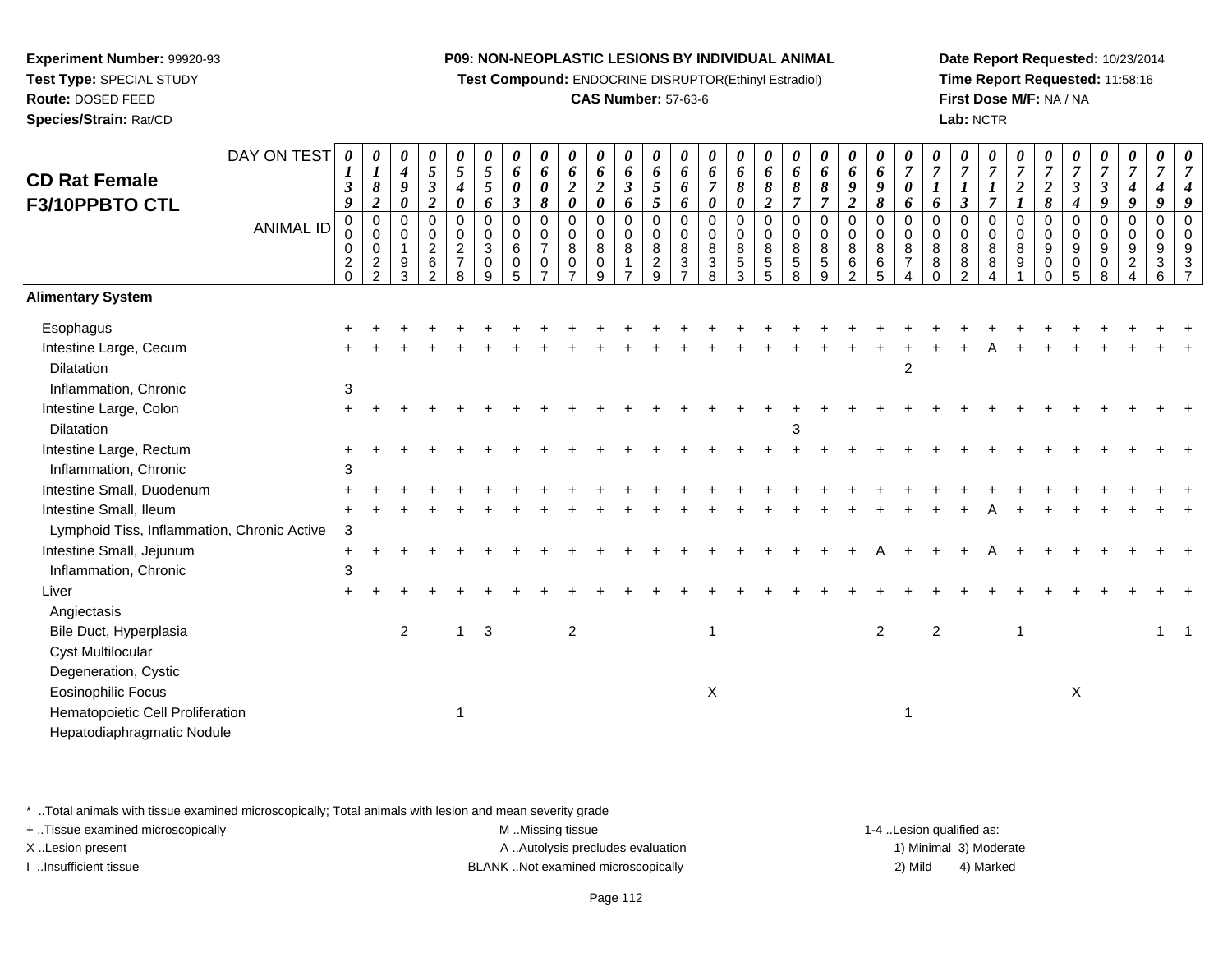**Test Compound:** ENDOCRINE DISRUPTOR(Ethinyl Estradiol)

#### **CAS Number:** 57-63-6

**Date Report Requested:** 10/23/2014**Time Report Requested:** 11:58:17**First Dose M/F:** NA / NA**Lab:** NCTR

| <b>CD Rat Female</b>              | DAY ON TEST      | 0<br>$\boldsymbol{\beta}$ | 0<br>8                                                                    | $\boldsymbol{\theta}$<br>$\boldsymbol{4}$<br>$\boldsymbol{g}$ | $\pmb{\theta}$<br>$\sqrt{5}$<br>$\boldsymbol{\beta}$                      | 0<br>5<br>4                                     | 0<br>5<br>$\mathfrak{s}$                 | 0<br>6<br>0                         | 0<br>6<br>0                                       | $\pmb{\theta}$<br>6<br>$\boldsymbol{2}$                    | $\boldsymbol{\theta}$<br>6<br>$\overline{2}$        | 0<br>6<br>$\boldsymbol{\beta}$ | 0<br>6<br>5                                            | 0<br>6<br>6                 | 0<br>6<br>$\overline{7}$                             | 0<br>6<br>8                                   | 0<br>6<br>8                               | 0<br>6<br>8           | 0<br>6<br>$\pmb{8}$                           | $\pmb{\theta}$<br>6<br>$\boldsymbol{g}$                      | 0<br>6<br>9                     | 0<br>$\overline{7}$<br>$\boldsymbol{\theta}$   | 0<br>$\overline{7}$            | 0<br>$\overline{7}$             | 0<br>$\overline{7}$                        | 0<br>$\overline{7}$<br>$\boldsymbol{2}$  | $\overline{7}$<br>$\boldsymbol{2}$                                        | 0<br>$\overline{7}$<br>$\boldsymbol{\beta}$ | 0<br>$\boldsymbol{7}$<br>$\mathfrak{z}$ | 0<br>$\overline{7}$                        | $\boldsymbol{\theta}$<br>$\overline{7}$    | 0<br>$\overline{7}$                     |
|-----------------------------------|------------------|---------------------------|---------------------------------------------------------------------------|---------------------------------------------------------------|---------------------------------------------------------------------------|-------------------------------------------------|------------------------------------------|-------------------------------------|---------------------------------------------------|------------------------------------------------------------|-----------------------------------------------------|--------------------------------|--------------------------------------------------------|-----------------------------|------------------------------------------------------|-----------------------------------------------|-------------------------------------------|-----------------------|-----------------------------------------------|--------------------------------------------------------------|---------------------------------|------------------------------------------------|--------------------------------|---------------------------------|--------------------------------------------|------------------------------------------|---------------------------------------------------------------------------|---------------------------------------------|-----------------------------------------|--------------------------------------------|--------------------------------------------|-----------------------------------------|
| F3/10PPBTO CTL                    |                  | 9                         | $\boldsymbol{2}$                                                          | $\pmb{\theta}$                                                | $\overline{2}$                                                            | $\boldsymbol{\theta}$                           | 6                                        | 3                                   | $\pmb{8}$                                         | $\pmb{\theta}$                                             | $\boldsymbol{\theta}$                               | 6                              | 5                                                      | 6                           | $\boldsymbol{\theta}$                                | 0                                             | $\boldsymbol{2}$                          | $\overline{7}$        | $\overline{7}$                                | $\boldsymbol{2}$                                             | 8                               | 6                                              | 6                              | $\boldsymbol{\beta}$            | $\overline{7}$                             | $\boldsymbol{l}$                         | $\boldsymbol{\delta}$                                                     | 4                                           | 9                                       | 4<br>9                                     | 9                                          | 9                                       |
|                                   | <b>ANIMAL ID</b> | 0<br>0<br>$\frac{2}{0}$   | $\pmb{0}$<br>$\pmb{0}$<br>$\mathbf 0$<br>$\overline{c}$<br>$\overline{2}$ | $\mathbf 0$<br>0<br>$\overline{1}$<br>9<br>3                  | $\mathbf 0$<br>$\pmb{0}$<br>$\boldsymbol{2}$<br>$\,6\,$<br>$\overline{2}$ | 0<br>0<br>$\overline{c}$<br>$\overline{7}$<br>8 | $\mathbf 0$<br>0<br>$\sqrt{3}$<br>0<br>9 | $\pmb{0}$<br>0<br>6<br>$\,0\,$<br>5 | 0<br>$\mathbf 0$<br>$\overline{7}$<br>$\mathbf 0$ | $\pmb{0}$<br>$\mathbf 0$<br>$\,8\,$<br>0<br>$\overline{7}$ | $\mathbf 0$<br>$\mathbf 0$<br>8<br>$\mathbf 0$<br>9 | $\Omega$<br>0<br>8             | $\mathbf 0$<br>$\mathbf 0$<br>8<br>$\overline{c}$<br>9 | 0<br>0<br>8<br>$\mathbf{3}$ | $\mathbf 0$<br>$\mathbf 0$<br>8<br>$\mathbf{3}$<br>8 | $\mathbf 0$<br>0<br>$\bf8$<br>$\sqrt{5}$<br>3 | $\mathbf 0$<br>0<br>8<br>$\mathbf 5$<br>5 | 0<br>0<br>8<br>5<br>8 | 0<br>$\pmb{0}$<br>$\bf 8$<br>$\,$ 5 $\,$<br>9 | $\mathbf 0$<br>$\mathbf 0$<br>8<br>$\,6\,$<br>$\overline{2}$ | $\mathbf 0$<br>0<br>8<br>6<br>5 | $\Omega$<br>$\mathbf 0$<br>8<br>$\overline{7}$ | $\Omega$<br>$\Omega$<br>8<br>8 | $\mathbf 0$<br>0<br>8<br>8<br>2 | $\mathbf 0$<br>$\mathbf 0$<br>$\,8\,$<br>8 | $\mathbf 0$<br>$\mathbf 0$<br>8<br>$9\,$ | $\mathbf 0$<br>$\mathbf 0$<br>$\boldsymbol{9}$<br>$\mathbf 0$<br>$\Omega$ | 0<br>0<br>9<br>$\pmb{0}$<br>$5\phantom{.0}$ | 0<br>0<br>$9\,$<br>0<br>8               | $\pmb{0}$<br>0<br>9<br>$\overline{c}$<br>4 | $\mathbf 0$<br>0<br>9<br>$\mathbf{3}$<br>6 | $\overline{0}$<br>$\mathbf 0$<br>9<br>3 |
| Infiltration Cellular, Lymphocyte |                  |                           |                                                                           |                                                               |                                                                           |                                                 |                                          |                                     |                                                   |                                                            |                                                     |                                |                                                        |                             |                                                      |                                               |                                           |                       |                                               |                                                              |                                 |                                                |                                |                                 |                                            |                                          |                                                                           |                                             |                                         |                                            |                                            |                                         |
| Inflammation, Chronic Active      |                  |                           |                                                                           |                                                               |                                                                           |                                                 |                                          |                                     |                                                   |                                                            |                                                     |                                |                                                        |                             |                                                      |                                               |                                           |                       |                                               |                                                              |                                 |                                                |                                |                                 |                                            |                                          |                                                                           |                                             |                                         |                                            |                                            |                                         |
| Periportal, Inflammation, Chronic |                  | $\ensuremath{\mathsf{3}}$ |                                                                           |                                                               |                                                                           |                                                 |                                          |                                     |                                                   |                                                            |                                                     |                                |                                                        |                             |                                                      |                                               |                                           |                       |                                               |                                                              |                                 |                                                |                                |                                 |                                            |                                          |                                                                           |                                             |                                         |                                            | $1 \quad 1$                                |                                         |
| <b>Tension Lipidosis</b>          |                  |                           |                                                                           |                                                               |                                                                           |                                                 |                                          |                                     |                                                   |                                                            |                                                     |                                |                                                        |                             |                                                      |                                               |                                           |                       |                                               |                                                              |                                 |                                                |                                |                                 |                                            |                                          |                                                                           |                                             |                                         |                                            |                                            |                                         |
| Vacuolization Cytoplasmic         |                  |                           |                                                                           |                                                               |                                                                           |                                                 |                                          |                                     |                                                   | 2 <sub>2</sub>                                             |                                                     |                                |                                                        |                             |                                                      |                                               |                                           | $\overline{2}$        |                                               | $\overline{2}$                                               |                                 |                                                |                                |                                 |                                            |                                          |                                                                           |                                             |                                         |                                            |                                            |                                         |
| Mesentery                         |                  |                           |                                                                           |                                                               |                                                                           |                                                 |                                          |                                     |                                                   |                                                            |                                                     |                                |                                                        |                             |                                                      |                                               |                                           |                       |                                               |                                                              |                                 |                                                |                                |                                 |                                            |                                          |                                                                           |                                             |                                         |                                            |                                            |                                         |
| Fat, Necrosis                     |                  |                           |                                                                           |                                                               |                                                                           |                                                 |                                          |                                     |                                                   |                                                            |                                                     |                                |                                                        |                             |                                                      |                                               |                                           |                       | 3                                             |                                                              |                                 |                                                |                                |                                 |                                            |                                          |                                                                           |                                             |                                         |                                            |                                            |                                         |
| Oral Mucosa                       |                  |                           |                                                                           |                                                               |                                                                           |                                                 | $\ddot{}$                                |                                     |                                                   |                                                            |                                                     |                                |                                                        |                             |                                                      | $\ddot{}$                                     |                                           |                       | $+$                                           |                                                              |                                 | $\ddot{}$                                      |                                |                                 |                                            |                                          |                                                                           |                                             |                                         |                                            |                                            |                                         |
| Abscess                           |                  |                           |                                                                           |                                                               |                                                                           |                                                 |                                          |                                     |                                                   |                                                            |                                                     |                                |                                                        |                             |                                                      |                                               |                                           |                       |                                               |                                                              |                                 |                                                |                                |                                 |                                            |                                          |                                                                           |                                             |                                         |                                            |                                            |                                         |
| Gingival, Inflammation            |                  |                           |                                                                           |                                                               |                                                                           |                                                 |                                          |                                     |                                                   |                                                            |                                                     |                                |                                                        |                             |                                                      |                                               |                                           |                       |                                               |                                                              |                                 |                                                |                                |                                 |                                            |                                          |                                                                           |                                             |                                         |                                            |                                            |                                         |
| Keratin Cyst                      |                  |                           |                                                                           |                                                               |                                                                           |                                                 |                                          |                                     |                                                   |                                                            |                                                     |                                |                                                        |                             |                                                      | X                                             |                                           |                       |                                               |                                                              |                                 |                                                |                                |                                 |                                            |                                          |                                                                           |                                             |                                         |                                            |                                            |                                         |
| Pancreas                          |                  |                           |                                                                           |                                                               |                                                                           |                                                 |                                          |                                     |                                                   |                                                            |                                                     |                                |                                                        |                             |                                                      |                                               |                                           |                       |                                               |                                                              |                                 |                                                |                                |                                 |                                            |                                          |                                                                           |                                             |                                         |                                            |                                            |                                         |
| Acinar Cell, Degeneration         |                  |                           |                                                                           |                                                               |                                                                           |                                                 |                                          |                                     | $\overline{2}$                                    | $\overline{1}$                                             | $\overline{2}$                                      | $\overline{2}$                 |                                                        |                             |                                                      |                                               | 2                                         |                       |                                               |                                                              | $\overline{2}$                  | 2                                              |                                |                                 | 3                                          | 3                                        |                                                                           | 1                                           |                                         |                                            | 3                                          | $\overline{2}$                          |
| Inflammation, Chronic             |                  | $\overline{4}$            |                                                                           |                                                               |                                                                           |                                                 |                                          |                                     |                                                   |                                                            |                                                     |                                |                                                        |                             |                                                      |                                               |                                           |                       |                                               |                                                              |                                 |                                                |                                |                                 |                                            |                                          |                                                                           |                                             |                                         |                                            |                                            |                                         |
| Lipomatosis                       |                  |                           |                                                                           |                                                               |                                                                           |                                                 |                                          |                                     |                                                   |                                                            |                                                     |                                |                                                        |                             |                                                      |                                               |                                           |                       |                                               |                                                              |                                 |                                                |                                |                                 |                                            |                                          |                                                                           |                                             |                                         |                                            |                                            |                                         |
| Salivary Glands                   |                  |                           |                                                                           |                                                               |                                                                           |                                                 |                                          |                                     |                                                   |                                                            |                                                     |                                |                                                        |                             |                                                      |                                               |                                           |                       |                                               |                                                              |                                 |                                                |                                |                                 |                                            |                                          |                                                                           |                                             |                                         |                                            |                                            |                                         |
| Inflammation, Chronic             |                  | 3                         |                                                                           |                                                               |                                                                           |                                                 |                                          |                                     |                                                   |                                                            |                                                     |                                |                                                        |                             |                                                      |                                               |                                           |                       |                                               |                                                              |                                 |                                                |                                |                                 |                                            |                                          |                                                                           |                                             |                                         |                                            |                                            |                                         |
| Stomach, Forestomach              |                  |                           |                                                                           |                                                               |                                                                           |                                                 |                                          |                                     |                                                   |                                                            |                                                     |                                |                                                        |                             |                                                      |                                               |                                           |                       |                                               |                                                              |                                 |                                                |                                |                                 |                                            |                                          |                                                                           |                                             |                                         |                                            |                                            |                                         |
| Edema                             |                  |                           |                                                                           | 3                                                             |                                                                           |                                                 |                                          |                                     |                                                   |                                                            |                                                     |                                |                                                        |                             |                                                      |                                               |                                           |                       |                                               |                                                              |                                 |                                                |                                |                                 |                                            |                                          |                                                                           |                                             |                                         |                                            |                                            |                                         |
| Hyperplasia                       |                  |                           |                                                                           | 3                                                             |                                                                           |                                                 |                                          |                                     |                                                   |                                                            |                                                     |                                |                                                        |                             |                                                      |                                               |                                           |                       |                                               |                                                              |                                 |                                                |                                |                                 |                                            |                                          |                                                                           |                                             |                                         |                                            |                                            |                                         |
| Inflammation                      |                  |                           |                                                                           |                                                               |                                                                           |                                                 |                                          |                                     |                                                   |                                                            |                                                     |                                |                                                        |                             |                                                      |                                               |                                           |                       |                                               |                                                              |                                 |                                                |                                | 3                               |                                            |                                          |                                                                           |                                             |                                         |                                            |                                            |                                         |
| Keratin Cyst                      |                  |                           |                                                                           |                                                               |                                                                           |                                                 |                                          |                                     |                                                   |                                                            |                                                     |                                |                                                        |                             |                                                      |                                               |                                           |                       |                                               |                                                              |                                 |                                                |                                |                                 |                                            |                                          |                                                                           |                                             |                                         |                                            |                                            |                                         |
| Stomach, Glandular                |                  |                           |                                                                           |                                                               |                                                                           |                                                 |                                          |                                     |                                                   |                                                            |                                                     |                                |                                                        |                             |                                                      |                                               |                                           |                       |                                               |                                                              |                                 |                                                |                                |                                 |                                            |                                          |                                                                           |                                             |                                         |                                            |                                            |                                         |
|                                   |                  |                           |                                                                           |                                                               |                                                                           |                                                 |                                          |                                     |                                                   |                                                            |                                                     |                                |                                                        |                             |                                                      |                                               |                                           |                       |                                               |                                                              |                                 |                                                |                                |                                 |                                            |                                          |                                                                           |                                             |                                         |                                            |                                            |                                         |

\* ..Total animals with tissue examined microscopically; Total animals with lesion and mean severity grade

+ ..Tissue examined microscopically examined microscopically examined as:  $M$  ..Missing tissue 1-4 ..Lesion qualified as: X..Lesion present **A ..Autolysis precludes evaluation** A ..Autolysis precludes evaluation 1) Minimal 3) Moderate I ..Insufficient tissue BLANK ..Not examined microscopically 2) Mild 4) Marked

**Experiment Number:** 99920-93**Test Type:** SPECIAL STUDY**Route:** DOSED FEED

**Species/Strain:** Rat/CD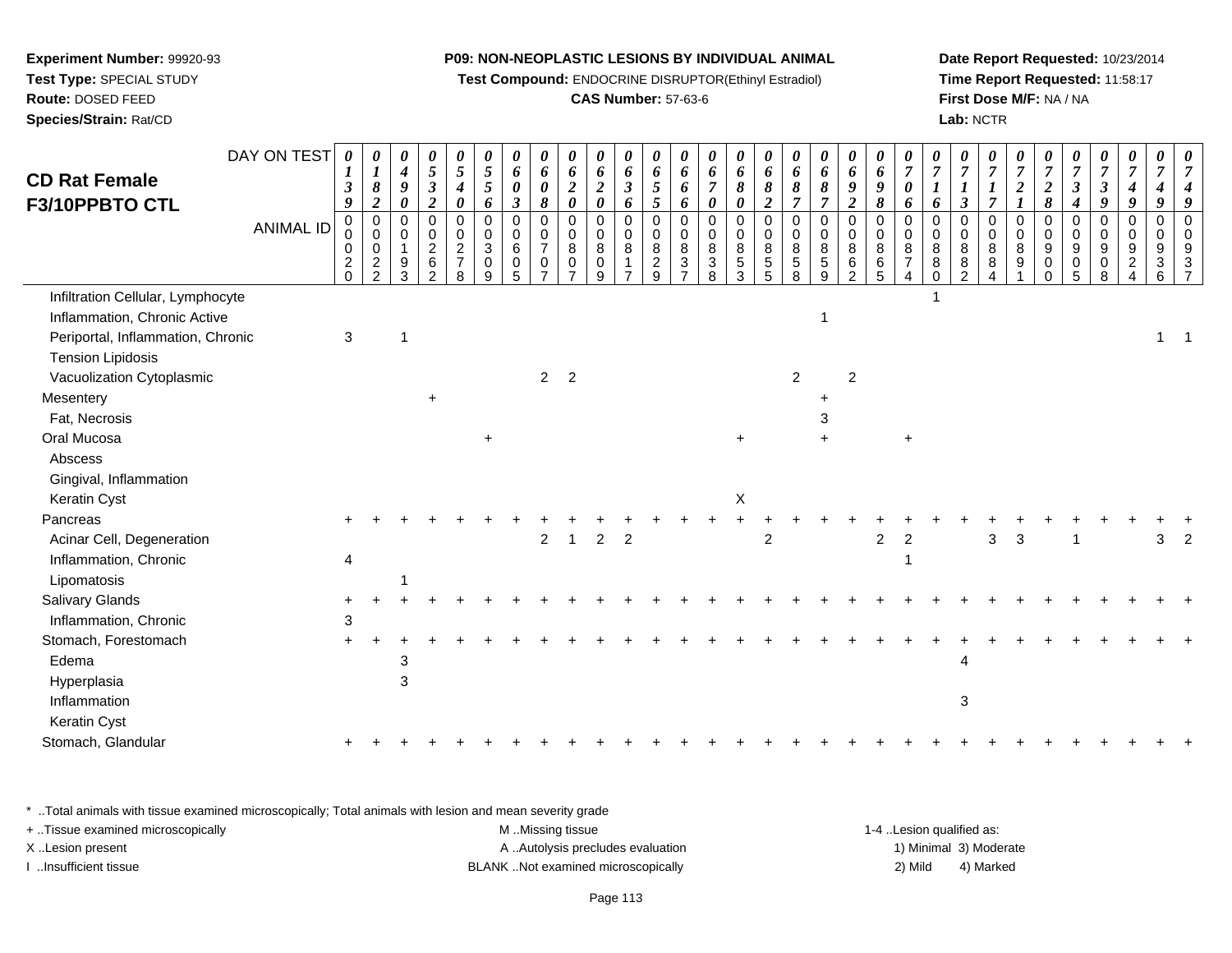**Test Compound:** ENDOCRINE DISRUPTOR(Ethinyl Estradiol)

#### **CAS Number:** 57-63-6

**Date Report Requested:** 10/23/2014**Time Report Requested:** 11:58:18**First Dose M/F:** NA / NA**Lab:** NCTR

| <b>CD Rat Female</b><br>F3/10PPBTO CTL<br>Infiltration Cellular, Lymphocyte<br><b>Cardiovascular System</b> | DAY ON TEST<br><b>ANIMAL ID</b> | 0<br>$\boldsymbol{I}$<br>$\boldsymbol{\beta}$<br>9<br>$\pmb{0}$<br>0<br>$\mathbf 0$<br>$\frac{2}{0}$<br>3 | 0<br>$\boldsymbol{l}$<br>$\pmb{8}$<br>$\overline{2}$<br>$\pmb{0}$<br>$\mathbf 0$<br>$\mathbf 0$<br>$\overline{2}$<br>$\overline{2}$ | 0<br>4<br>9<br>$\boldsymbol{\theta}$<br>$\Omega$<br>$\mathbf 0$<br>$\mathbf{1}$<br>9<br>3 | 0<br>$\mathfrak{s}$<br>$\boldsymbol{\beta}$<br>$\overline{2}$<br>0<br>$\mathsf 0$<br>$\overline{2}$<br>$\,6\,$<br>$\overline{2}$ | 0<br>$5\phantom{.0}$<br>$\boldsymbol{4}$<br>0<br>$\mathbf 0$<br>$\pmb{0}$<br>$\frac{2}{7}$<br>8 | 0<br>$\mathfrak{s}$<br>$\mathfrak{s}$<br>6<br>$\mathbf 0$<br>$\mathbf 0$<br>$\ensuremath{\mathsf{3}}$<br>$\mathbf 0$<br>9 | 0<br>6<br>$\boldsymbol{\theta}$<br>$\boldsymbol{\beta}$<br>$\mathbf 0$<br>$\mathbf 0$<br>6<br>0<br>$\overline{5}$ | 0<br>6<br>$\boldsymbol{\theta}$<br>8<br>$\mathbf 0$<br>$\mathbf 0$<br>$\overline{7}$<br>0<br>$\overline{ }$ | 0<br>6<br>$\boldsymbol{2}$<br>$\boldsymbol{\theta}$<br>$\,0\,$<br>$\mathsf{O}\xspace$<br>8<br>0<br>$\overline{7}$ | 0<br>$\boldsymbol{6}$<br>$\boldsymbol{2}$<br>$\boldsymbol{\theta}$<br>$\pmb{0}$<br>$\mathsf{O}\xspace$<br>8<br>0<br>9 | 0<br>6<br>3<br>6<br>$\Omega$<br>$\mathbf 0$<br>8 | $\boldsymbol{\theta}$<br>6<br>5<br>$\mathfrak{s}$<br>$\Omega$<br>$\mathbf 0$<br>8<br>$\frac{2}{9}$ | 0<br>6<br>6<br>6<br>$\mathbf 0$<br>0<br>8<br>3<br>$\overline{z}$ | 0<br>6<br>7<br>$\boldsymbol{\theta}$<br>$\mathbf 0$<br>$\mathbf 0$<br>8<br>3<br>8 | 0<br>6<br>8<br>$\boldsymbol{\theta}$<br>$\mathbf 0$<br>0<br>8<br>5<br>$\overline{3}$ | 0<br>6<br>8<br>$\boldsymbol{2}$<br>$\Omega$<br>0<br>$\bf 8$<br>$\frac{5}{5}$ | $\boldsymbol{\theta}$<br>6<br>8<br>$\overline{7}$<br>$\mathbf 0$<br>$\mathbf 0$<br>$\bf 8$<br>$\sqrt{5}$<br>8 | 0<br>6<br>$\pmb{8}$<br>$\overline{7}$<br>0<br>$\mathbf 0$<br>8<br>5<br>9 | 0<br>6<br>9<br>$\overline{\mathbf{c}}$<br>$\mathbf 0$<br>$\mathbf 0$<br>$\,8\,$<br>6<br>$\mathfrak{p}$ | 0<br>$\boldsymbol{6}$<br>9<br>$\boldsymbol{\delta}$<br>$\mathbf 0$<br>0<br>8<br>6<br>$\overline{5}$ | 0<br>$\overline{7}$<br>$\boldsymbol{\theta}$<br>6<br>$\mathbf 0$<br>0<br>8<br>$\overline{7}$ | 0<br>$\overline{7}$<br>6<br>$\Omega$<br>$\mathbf 0$<br>$\bf 8$<br>8<br>$\Omega$ | $\pmb{\theta}$<br>$\overline{7}$<br>$\mathfrak{z}$<br>0<br>0<br>8<br>8<br>$\overline{2}$ | $\boldsymbol{\theta}$<br>$\overline{7}$<br>$\boldsymbol{l}$<br>$\overline{7}$<br>$\mathbf 0$<br>$\mathbf 0$<br>8<br>8 | 0<br>$\overline{7}$<br>$\boldsymbol{2}$<br>$\Omega$<br>$\mathbf 0$<br>8<br>9 | 0<br>$\boldsymbol{7}$<br>$\boldsymbol{2}$<br>8<br>$\mathbf 0$<br>$\mathbf 0$<br>9<br>0 | 0<br>$\overline{7}$<br>3<br>4<br>$\mathbf 0$<br>$\mathbf 0$<br>$\boldsymbol{9}$<br>0<br>5 | $\boldsymbol{\theta}$<br>$\overline{7}$<br>$\boldsymbol{\beta}$<br>9<br>$\pmb{0}$<br>$\mathbf 0$<br>$\boldsymbol{9}$<br>0<br>8 | 0<br>$\overline{7}$<br>$\boldsymbol{4}$<br>$\boldsymbol{g}$<br>$\mathbf 0$<br>$\mathbf 0$<br>$9\,$<br>$\overline{2}$<br>4 | 0<br>$\overline{7}$<br>9<br>$\Omega$<br>$\mathbf 0$<br>9<br>3<br>6 |  |
|-------------------------------------------------------------------------------------------------------------|---------------------------------|-----------------------------------------------------------------------------------------------------------|-------------------------------------------------------------------------------------------------------------------------------------|-------------------------------------------------------------------------------------------|----------------------------------------------------------------------------------------------------------------------------------|-------------------------------------------------------------------------------------------------|---------------------------------------------------------------------------------------------------------------------------|-------------------------------------------------------------------------------------------------------------------|-------------------------------------------------------------------------------------------------------------|-------------------------------------------------------------------------------------------------------------------|-----------------------------------------------------------------------------------------------------------------------|--------------------------------------------------|----------------------------------------------------------------------------------------------------|------------------------------------------------------------------|-----------------------------------------------------------------------------------|--------------------------------------------------------------------------------------|------------------------------------------------------------------------------|---------------------------------------------------------------------------------------------------------------|--------------------------------------------------------------------------|--------------------------------------------------------------------------------------------------------|-----------------------------------------------------------------------------------------------------|----------------------------------------------------------------------------------------------|---------------------------------------------------------------------------------|------------------------------------------------------------------------------------------|-----------------------------------------------------------------------------------------------------------------------|------------------------------------------------------------------------------|----------------------------------------------------------------------------------------|-------------------------------------------------------------------------------------------|--------------------------------------------------------------------------------------------------------------------------------|---------------------------------------------------------------------------------------------------------------------------|--------------------------------------------------------------------|--|
| <b>Blood Vessel</b>                                                                                         |                                 |                                                                                                           |                                                                                                                                     |                                                                                           |                                                                                                                                  |                                                                                                 |                                                                                                                           |                                                                                                                   |                                                                                                             |                                                                                                                   |                                                                                                                       |                                                  |                                                                                                    |                                                                  |                                                                                   |                                                                                      |                                                                              |                                                                                                               |                                                                          |                                                                                                        |                                                                                                     |                                                                                              |                                                                                 |                                                                                          |                                                                                                                       |                                                                              |                                                                                        |                                                                                           |                                                                                                                                |                                                                                                                           |                                                                    |  |
| Heart                                                                                                       |                                 |                                                                                                           |                                                                                                                                     |                                                                                           |                                                                                                                                  |                                                                                                 |                                                                                                                           |                                                                                                                   |                                                                                                             |                                                                                                                   |                                                                                                                       |                                                  |                                                                                                    |                                                                  |                                                                                   |                                                                                      |                                                                              |                                                                                                               |                                                                          |                                                                                                        |                                                                                                     |                                                                                              |                                                                                 |                                                                                          |                                                                                                                       |                                                                              |                                                                                        |                                                                                           |                                                                                                                                |                                                                                                                           |                                                                    |  |
| Cardiomyopathy                                                                                              |                                 |                                                                                                           |                                                                                                                                     |                                                                                           |                                                                                                                                  |                                                                                                 |                                                                                                                           |                                                                                                                   |                                                                                                             |                                                                                                                   |                                                                                                                       |                                                  |                                                                                                    |                                                                  |                                                                                   |                                                                                      |                                                                              | $\overline{\mathbf{1}}$                                                                                       |                                                                          | $\overline{c}$                                                                                         |                                                                                                     |                                                                                              | $\overline{c}$                                                                  |                                                                                          | $\overline{c}$                                                                                                        |                                                                              |                                                                                        |                                                                                           |                                                                                                                                |                                                                                                                           |                                                                    |  |
| <b>Endocrine System</b>                                                                                     |                                 |                                                                                                           |                                                                                                                                     |                                                                                           |                                                                                                                                  |                                                                                                 |                                                                                                                           |                                                                                                                   |                                                                                                             |                                                                                                                   |                                                                                                                       |                                                  |                                                                                                    |                                                                  |                                                                                   |                                                                                      |                                                                              |                                                                                                               |                                                                          |                                                                                                        |                                                                                                     |                                                                                              |                                                                                 |                                                                                          |                                                                                                                       |                                                                              |                                                                                        |                                                                                           |                                                                                                                                |                                                                                                                           |                                                                    |  |
| <b>Adrenal Cortex</b><br>Angiectasis                                                                        |                                 |                                                                                                           |                                                                                                                                     |                                                                                           |                                                                                                                                  |                                                                                                 |                                                                                                                           |                                                                                                                   |                                                                                                             |                                                                                                                   |                                                                                                                       |                                                  |                                                                                                    |                                                                  |                                                                                   |                                                                                      |                                                                              |                                                                                                               |                                                                          |                                                                                                        |                                                                                                     |                                                                                              |                                                                                 |                                                                                          |                                                                                                                       |                                                                              |                                                                                        |                                                                                           |                                                                                                                                |                                                                                                                           | 2                                                                  |  |
| Atrophy                                                                                                     |                                 |                                                                                                           |                                                                                                                                     |                                                                                           |                                                                                                                                  |                                                                                                 |                                                                                                                           |                                                                                                                   |                                                                                                             |                                                                                                                   |                                                                                                                       |                                                  |                                                                                                    |                                                                  |                                                                                   |                                                                                      |                                                                              |                                                                                                               |                                                                          |                                                                                                        |                                                                                                     |                                                                                              |                                                                                 | $\overline{c}$                                                                           |                                                                                                                       |                                                                              |                                                                                        |                                                                                           |                                                                                                                                |                                                                                                                           |                                                                    |  |
| Degeneration, Cystic                                                                                        |                                 |                                                                                                           |                                                                                                                                     |                                                                                           |                                                                                                                                  | -1                                                                                              |                                                                                                                           |                                                                                                                   | $\overline{2}$                                                                                              | $\overline{2}$                                                                                                    | $\overline{2}$                                                                                                        | 2                                                |                                                                                                    |                                                                  | 3                                                                                 | 3                                                                                    |                                                                              | 3                                                                                                             |                                                                          | $\overline{2}$                                                                                         | $\overline{2}$                                                                                      | $\overline{2}$                                                                               | $\overline{4}$                                                                  |                                                                                          |                                                                                                                       |                                                                              |                                                                                        |                                                                                           | 3                                                                                                                              | 3                                                                                                                         |                                                                    |  |
| Hypertrophy                                                                                                 |                                 |                                                                                                           |                                                                                                                                     |                                                                                           |                                                                                                                                  |                                                                                                 |                                                                                                                           |                                                                                                                   |                                                                                                             |                                                                                                                   |                                                                                                                       |                                                  |                                                                                                    |                                                                  |                                                                                   |                                                                                      |                                                                              |                                                                                                               |                                                                          |                                                                                                        |                                                                                                     |                                                                                              |                                                                                 |                                                                                          |                                                                                                                       |                                                                              |                                                                                        |                                                                                           |                                                                                                                                | $\overline{c}$                                                                                                            |                                                                    |  |
| Adrenal Medulla                                                                                             |                                 |                                                                                                           |                                                                                                                                     |                                                                                           |                                                                                                                                  |                                                                                                 |                                                                                                                           |                                                                                                                   |                                                                                                             |                                                                                                                   |                                                                                                                       |                                                  |                                                                                                    |                                                                  |                                                                                   |                                                                                      |                                                                              |                                                                                                               |                                                                          |                                                                                                        |                                                                                                     |                                                                                              |                                                                                 |                                                                                          |                                                                                                                       |                                                                              |                                                                                        |                                                                                           |                                                                                                                                |                                                                                                                           |                                                                    |  |
| Islets, Pancreatic                                                                                          |                                 |                                                                                                           |                                                                                                                                     |                                                                                           |                                                                                                                                  |                                                                                                 |                                                                                                                           |                                                                                                                   |                                                                                                             |                                                                                                                   |                                                                                                                       |                                                  |                                                                                                    |                                                                  |                                                                                   |                                                                                      |                                                                              |                                                                                                               |                                                                          |                                                                                                        |                                                                                                     |                                                                                              |                                                                                 |                                                                                          |                                                                                                                       |                                                                              |                                                                                        |                                                                                           |                                                                                                                                |                                                                                                                           |                                                                    |  |
| Parathyroid Gland                                                                                           |                                 |                                                                                                           |                                                                                                                                     |                                                                                           |                                                                                                                                  |                                                                                                 |                                                                                                                           |                                                                                                                   |                                                                                                             |                                                                                                                   |                                                                                                                       |                                                  |                                                                                                    |                                                                  |                                                                                   |                                                                                      |                                                                              |                                                                                                               |                                                                          |                                                                                                        |                                                                                                     |                                                                                              |                                                                                 |                                                                                          |                                                                                                                       |                                                                              |                                                                                        |                                                                                           |                                                                                                                                |                                                                                                                           |                                                                    |  |
| Inflammation                                                                                                |                                 | 2                                                                                                         |                                                                                                                                     |                                                                                           |                                                                                                                                  |                                                                                                 |                                                                                                                           |                                                                                                                   |                                                                                                             |                                                                                                                   |                                                                                                                       |                                                  |                                                                                                    |                                                                  |                                                                                   |                                                                                      |                                                                              |                                                                                                               |                                                                          |                                                                                                        |                                                                                                     |                                                                                              |                                                                                 |                                                                                          |                                                                                                                       |                                                                              |                                                                                        |                                                                                           |                                                                                                                                |                                                                                                                           |                                                                    |  |
| <b>Pituitary Gland</b>                                                                                      |                                 |                                                                                                           |                                                                                                                                     |                                                                                           |                                                                                                                                  |                                                                                                 |                                                                                                                           |                                                                                                                   |                                                                                                             |                                                                                                                   |                                                                                                                       |                                                  |                                                                                                    |                                                                  |                                                                                   |                                                                                      |                                                                              |                                                                                                               |                                                                          |                                                                                                        |                                                                                                     |                                                                                              |                                                                                 |                                                                                          |                                                                                                                       |                                                                              |                                                                                        |                                                                                           |                                                                                                                                |                                                                                                                           |                                                                    |  |
| Pars Distalis, Hyperplasia                                                                                  |                                 |                                                                                                           |                                                                                                                                     |                                                                                           | $\mathcal{P}$                                                                                                                    |                                                                                                 | 3                                                                                                                         |                                                                                                                   |                                                                                                             |                                                                                                                   |                                                                                                                       |                                                  |                                                                                                    |                                                                  |                                                                                   |                                                                                      |                                                                              |                                                                                                               |                                                                          |                                                                                                        |                                                                                                     |                                                                                              |                                                                                 |                                                                                          |                                                                                                                       |                                                                              |                                                                                        |                                                                                           |                                                                                                                                |                                                                                                                           |                                                                    |  |
| <b>Thyroid Gland</b>                                                                                        |                                 |                                                                                                           |                                                                                                                                     |                                                                                           |                                                                                                                                  |                                                                                                 |                                                                                                                           |                                                                                                                   |                                                                                                             |                                                                                                                   |                                                                                                                       |                                                  |                                                                                                    |                                                                  |                                                                                   |                                                                                      |                                                                              |                                                                                                               |                                                                          |                                                                                                        |                                                                                                     |                                                                                              |                                                                                 |                                                                                          |                                                                                                                       |                                                                              |                                                                                        |                                                                                           |                                                                                                                                |                                                                                                                           |                                                                    |  |
| C Cell, Hyperplasia                                                                                         |                                 |                                                                                                           |                                                                                                                                     |                                                                                           |                                                                                                                                  |                                                                                                 |                                                                                                                           |                                                                                                                   |                                                                                                             |                                                                                                                   |                                                                                                                       |                                                  |                                                                                                    |                                                                  |                                                                                   |                                                                                      |                                                                              |                                                                                                               |                                                                          |                                                                                                        |                                                                                                     |                                                                                              |                                                                                 |                                                                                          |                                                                                                                       |                                                                              | $\overline{2}$                                                                         |                                                                                           |                                                                                                                                |                                                                                                                           |                                                                    |  |
| Cyst                                                                                                        |                                 |                                                                                                           |                                                                                                                                     |                                                                                           | $\mathsf{X}$                                                                                                                     |                                                                                                 |                                                                                                                           |                                                                                                                   |                                                                                                             |                                                                                                                   |                                                                                                                       |                                                  |                                                                                                    |                                                                  |                                                                                   |                                                                                      |                                                                              |                                                                                                               |                                                                          |                                                                                                        |                                                                                                     |                                                                                              |                                                                                 |                                                                                          |                                                                                                                       |                                                                              |                                                                                        |                                                                                           |                                                                                                                                |                                                                                                                           |                                                                    |  |
| Inflammation, Chronic<br>Ultimobranchial Cyst                                                               |                                 |                                                                                                           |                                                                                                                                     |                                                                                           |                                                                                                                                  |                                                                                                 |                                                                                                                           |                                                                                                                   |                                                                                                             |                                                                                                                   |                                                                                                                       |                                                  | $\overline{2}$                                                                                     | 3                                                                |                                                                                   |                                                                                      |                                                                              |                                                                                                               |                                                                          |                                                                                                        |                                                                                                     |                                                                                              |                                                                                 | 3                                                                                        |                                                                                                                       |                                                                              |                                                                                        |                                                                                           |                                                                                                                                |                                                                                                                           |                                                                    |  |
|                                                                                                             |                                 |                                                                                                           |                                                                                                                                     |                                                                                           |                                                                                                                                  |                                                                                                 |                                                                                                                           |                                                                                                                   |                                                                                                             |                                                                                                                   |                                                                                                                       |                                                  |                                                                                                    |                                                                  |                                                                                   |                                                                                      |                                                                              |                                                                                                               |                                                                          |                                                                                                        |                                                                                                     |                                                                                              |                                                                                 |                                                                                          |                                                                                                                       |                                                                              |                                                                                        |                                                                                           |                                                                                                                                |                                                                                                                           |                                                                    |  |

\* ..Total animals with tissue examined microscopically; Total animals with lesion and mean severity grade

| + . Tissue examined microscopically | M Missing tissue                   | 1-4 Lesion qualified as: |                        |
|-------------------------------------|------------------------------------|--------------------------|------------------------|
| X Lesion present                    | A Autolysis precludes evaluation   |                          | 1) Minimal 3) Moderate |
| …Insufficient tissue                | BLANK Not examined microscopically | 2) Mild                  | 4) Marked              |

**Experiment Number:** 99920-93**Test Type:** SPECIAL STUDY

**Route:** DOSED FEED

**Species/Strain:** Rat/CD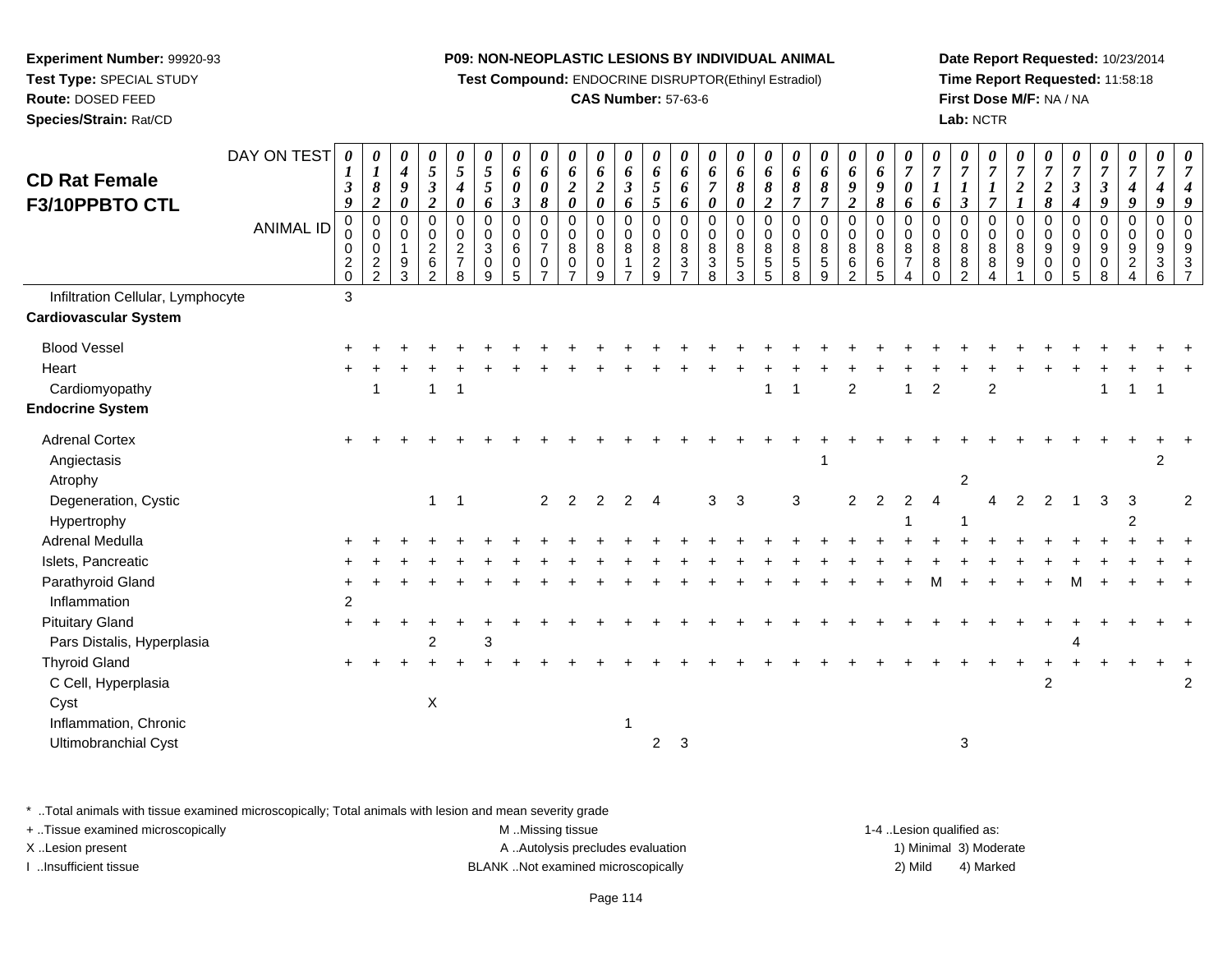**Test Compound:** ENDOCRINE DISRUPTOR(Ethinyl Estradiol)

#### **CAS Number:** 57-63-6

**Date Report Requested:** 10/23/2014**Time Report Requested:** 11:58:18**First Dose M/F:** NA / NA**Lab:** NCTR

| <b>CD Rat Female</b>                                                                                      | DAY ON TEST      | 0<br>$\boldsymbol{l}$<br>$\boldsymbol{\beta}$  | 0<br>$\boldsymbol{l}$<br>8                                                              | 0<br>$\boldsymbol{4}$<br>9 | 0<br>$\sqrt{5}$<br>$\mathfrak{z}$                                     | 0<br>$\sqrt{5}$<br>$\boldsymbol{4}$                                               | 0<br>$\sqrt{5}$<br>5       | 0<br>6<br>0                                                 | $\begin{array}{c} \boldsymbol{\mathit{0}} \\ \boldsymbol{\mathit{6}} \end{array}$<br>$\pmb{\theta}$ | 0<br>6<br>$\boldsymbol{2}$                                       | 0<br>$\boldsymbol{6}$<br>$\boldsymbol{2}$                                                       | 0<br>6<br>$\boldsymbol{\beta}$                    | 0<br>6<br>5                                           | 0<br>6<br>6                             | 0<br>6<br>$\overline{7}$                         | 0<br>$\boldsymbol{6}$<br>$\pmb{8}$                                                | 0<br>6<br>$\pmb{8}$                                 | 0<br>6<br>8                                                 | 0<br>6<br>8                                              | 0<br>6<br>9                                                           | 0<br>$\boldsymbol{6}$<br>9                                           | 0<br>$\overline{7}$<br>$\pmb{\theta}$ | $\theta$<br>$\overline{7}$                         | $\frac{\boldsymbol{0}}{7}$              | $\frac{\boldsymbol{0}}{7}$                                     | 0<br>$\overline{7}$<br>$\boldsymbol{2}$   | 0<br>$\overline{7}$<br>$\boldsymbol{2}$   | $\overline{7}$<br>3                                           | $\frac{\boldsymbol{0}}{7}$<br>$\boldsymbol{\beta}$ | 0<br>$\boldsymbol{7}$<br>$\boldsymbol{4}$   | 0<br>$\overline{7}$<br>$\boldsymbol{4}$                                                              |                |
|-----------------------------------------------------------------------------------------------------------|------------------|------------------------------------------------|-----------------------------------------------------------------------------------------|----------------------------|-----------------------------------------------------------------------|-----------------------------------------------------------------------------------|----------------------------|-------------------------------------------------------------|-----------------------------------------------------------------------------------------------------|------------------------------------------------------------------|-------------------------------------------------------------------------------------------------|---------------------------------------------------|-------------------------------------------------------|-----------------------------------------|--------------------------------------------------|-----------------------------------------------------------------------------------|-----------------------------------------------------|-------------------------------------------------------------|----------------------------------------------------------|-----------------------------------------------------------------------|----------------------------------------------------------------------|---------------------------------------|----------------------------------------------------|-----------------------------------------|----------------------------------------------------------------|-------------------------------------------|-------------------------------------------|---------------------------------------------------------------|----------------------------------------------------|---------------------------------------------|------------------------------------------------------------------------------------------------------|----------------|
| F3/10PPBTO CTL                                                                                            | <b>ANIMAL ID</b> | 9<br>$\Omega$<br>0<br>0<br>$\overline{c}$<br>0 | $\boldsymbol{2}$<br>$\mathbf 0$<br>$\mathbf 0$<br>0<br>$\overline{c}$<br>$\mathfrak{p}$ | 0<br>0<br>0<br>9<br>3      | $\boldsymbol{2}$<br>0<br>$\pmb{0}$<br>$\frac{2}{6}$<br>$\overline{2}$ | $\boldsymbol{\theta}$<br>$\mathbf 0$<br>$\mathsf{O}\xspace$<br>$\frac{2}{7}$<br>8 | 6<br>0<br>0<br>3<br>0<br>9 | $\mathfrak{z}$<br>$\mathbf 0$<br>$\mathbf 0$<br>6<br>0<br>5 | 8<br>0<br>0<br>$\overline{7}$<br>0<br>$\overline{z}$                                                | $\pmb{\theta}$<br>$\pmb{0}$<br>$\mathbf 0$<br>8<br>$\frac{0}{7}$ | $\boldsymbol{\theta}$<br>$\mathbf 0$<br>$\mathsf{O}\xspace$<br>$\bf 8$<br>$\boldsymbol{0}$<br>9 | 6<br>$\mathbf 0$<br>0<br>8<br>1<br>$\overline{7}$ | 5<br>$\mathbf 0$<br>$\mathbf 0$<br>8<br>$\frac{2}{9}$ | 6<br>0<br>0<br>8<br>3<br>$\overline{ }$ | 0<br>0<br>$\mathbf 0$<br>$\bf8$<br>$\frac{3}{8}$ | $\boldsymbol{\theta}$<br>$\mathbf 0$<br>$\mathsf{O}\xspace$<br>8<br>$\frac{5}{3}$ | $\boldsymbol{2}$<br>0<br>0<br>8<br>$\mathbf 5$<br>5 | $\overline{7}$<br>$\mathbf 0$<br>$\mathbf 0$<br>8<br>5<br>8 | $\overline{7}$<br>0<br>$\mathbf 0$<br>8<br>$\frac{5}{9}$ | $\overline{2}$<br>$\pmb{0}$<br>$\mathbf 0$<br>$\bf8$<br>$\frac{6}{2}$ | $\pmb{8}$<br>$\mathbf 0$<br>$\mathsf{O}\xspace$<br>8<br>$\,6\,$<br>5 | 6<br>0<br>0<br>8<br>7<br>4            | 6<br>$\Omega$<br>$\mathbf 0$<br>8<br>8<br>$\Omega$ | 3<br>0<br>0<br>8<br>8<br>$\mathfrak{D}$ | $\overline{7}$<br>0<br>$\mathbf 0$<br>$\,8\,$<br>$\frac{8}{4}$ | $\Omega$<br>$\mathsf{O}\xspace$<br>8<br>9 | 8<br>0<br>0<br>9<br>$\pmb{0}$<br>$\Omega$ | $\boldsymbol{4}$<br>$\mathbf 0$<br>$\mathbf 0$<br>9<br>0<br>5 | 9<br>0<br>0<br>9<br>0<br>8                         | 9<br>0<br>$\mathbf 0$<br>9<br>$\frac{2}{4}$ | 9<br>$\mathbf 0$<br>$\mathsf{O}\xspace$<br>$\boldsymbol{9}$<br>$\begin{array}{c} 3 \\ 6 \end{array}$ | $\frac{3}{7}$  |
| <b>General Body System</b>                                                                                |                  |                                                |                                                                                         |                            |                                                                       |                                                                                   |                            |                                                             |                                                                                                     |                                                                  |                                                                                                 |                                                   |                                                       |                                         |                                                  |                                                                                   |                                                     |                                                             |                                                          |                                                                       |                                                                      |                                       |                                                    |                                         |                                                                |                                           |                                           |                                                               |                                                    |                                             |                                                                                                      |                |
| <b>Tissue NOS</b><br><b>Genital System</b>                                                                |                  |                                                |                                                                                         |                            |                                                                       |                                                                                   |                            |                                                             |                                                                                                     |                                                                  |                                                                                                 |                                                   |                                                       |                                         |                                                  |                                                                                   |                                                     |                                                             |                                                          |                                                                       |                                                                      |                                       |                                                    |                                         |                                                                |                                           |                                           |                                                               |                                                    |                                             |                                                                                                      |                |
| <b>Clitoral Gland</b><br>Atrophy<br>Duct, Dilatation<br>Duct, Hyperplasia, Squamous<br>Duct, Inflammation |                  | 3                                              |                                                                                         |                            |                                                                       |                                                                                   |                            | $\overline{c}$<br>$\overline{c}$                            |                                                                                                     |                                                                  |                                                                                                 |                                                   | $\overline{c}$<br>3                                   |                                         |                                                  | $\mathbf{3}$                                                                      |                                                     |                                                             |                                                          |                                                                       |                                                                      |                                       |                                                    | 3<br>$\overline{2}$                     |                                                                |                                           |                                           |                                                               |                                                    | $\overline{c}$<br>$\overline{2}$            |                                                                                                      |                |
| Hyperplasia<br>Inflammation<br>Keratin Cyst                                                               |                  |                                                | $\mathbf{1}$                                                                            | 2 <sub>2</sub>             |                                                                       |                                                                                   |                            |                                                             |                                                                                                     |                                                                  |                                                                                                 | $2 \quad 2 \quad 2$                               |                                                       |                                         |                                                  | 3                                                                                 | 2                                                   |                                                             | 2 <sup>1</sup>                                           | $\overline{\phantom{0}}$                                              |                                                                      | $\overline{2}$                        |                                                    | $\mathbf{3}$                            |                                                                |                                           | $\mathbf{3}$                              |                                                               | 4                                                  |                                             |                                                                                                      |                |
| Ovary<br>Atrophy<br>Corpus Luteum, Cyst                                                                   |                  | 3                                              |                                                                                         | $\overline{c}$             | 4                                                                     | $\boldsymbol{\Lambda}$                                                            |                            | 3                                                           | 3<br>X                                                                                              | 3                                                                | 2<br>$\boldsymbol{\mathsf{X}}$                                                                  |                                                   |                                                       |                                         |                                                  |                                                                                   |                                                     |                                                             |                                                          |                                                                       |                                                                      |                                       |                                                    |                                         |                                                                |                                           |                                           |                                                               |                                                    |                                             |                                                                                                      |                |
| Cyst<br>Hyperplasia, Sertoliform<br>Rete Ovarii, Cyst                                                     |                  |                                                |                                                                                         |                            | X                                                                     |                                                                                   |                            | $\boldsymbol{\mathsf{X}}$<br>$\overline{c}$                 | 1<br>$\overline{2}$                                                                                 |                                                                  |                                                                                                 | $\overline{c}$                                    | X<br>$\overline{1}$                                   | $\times$<br>$\overline{2}$              | 2<br>$\overline{2}$                              | X<br>$\overline{2}$                                                               |                                                     | $\mathsf X$<br>$\overline{2}$                               | $\mathsf{X}$<br>$\overline{2}$                           |                                                                       | 4                                                                    | $\overline{c}$                        | X<br>$\mathbf{1}$                                  | $\mathsf{X}$<br>$\overline{1}$          |                                                                |                                           | $\mathbf{1}$                              |                                                               | X                                                  | 3                                           | $\overline{1}$                                                                                       | Χ              |
| Oviduct<br><b>Uterus</b><br>Adenomyosis                                                                   |                  |                                                |                                                                                         |                            |                                                                       |                                                                                   |                            |                                                             |                                                                                                     |                                                                  |                                                                                                 |                                                   |                                                       |                                         |                                                  |                                                                                   |                                                     |                                                             |                                                          |                                                                       |                                                                      |                                       |                                                    |                                         |                                                                |                                           |                                           |                                                               |                                                    |                                             |                                                                                                      |                |
| Atrophy<br>Endometrium, Hyperplasia                                                                       |                  |                                                |                                                                                         |                            |                                                                       |                                                                                   |                            | $\overline{c}$                                              |                                                                                                     |                                                                  |                                                                                                 |                                                   |                                                       |                                         |                                                  | 3                                                                                 |                                                     | $\overline{c}$                                              |                                                          |                                                                       |                                                                      |                                       | 3                                                  |                                         |                                                                | 3                                         |                                           |                                                               |                                                    |                                             |                                                                                                      | $\overline{c}$ |

\* ..Total animals with tissue examined microscopically; Total animals with lesion and mean severity grade

**Experiment Number:** 99920-93**Test Type:** SPECIAL STUDY**Route:** DOSED FEED**Species/Strain:** Rat/CD

+ ..Tissue examined microscopically examined microscopically examined as:  $M$  ..Missing tissue 1-4 ..Lesion qualified as: X..Lesion present **A ..Autolysis precludes evaluation** A ..Autolysis precludes evaluation 1) Minimal 3) Moderate I ..Insufficient tissue BLANK ..Not examined microscopically 2) Mild 4) Marked

a a 3 2 3 2 3 2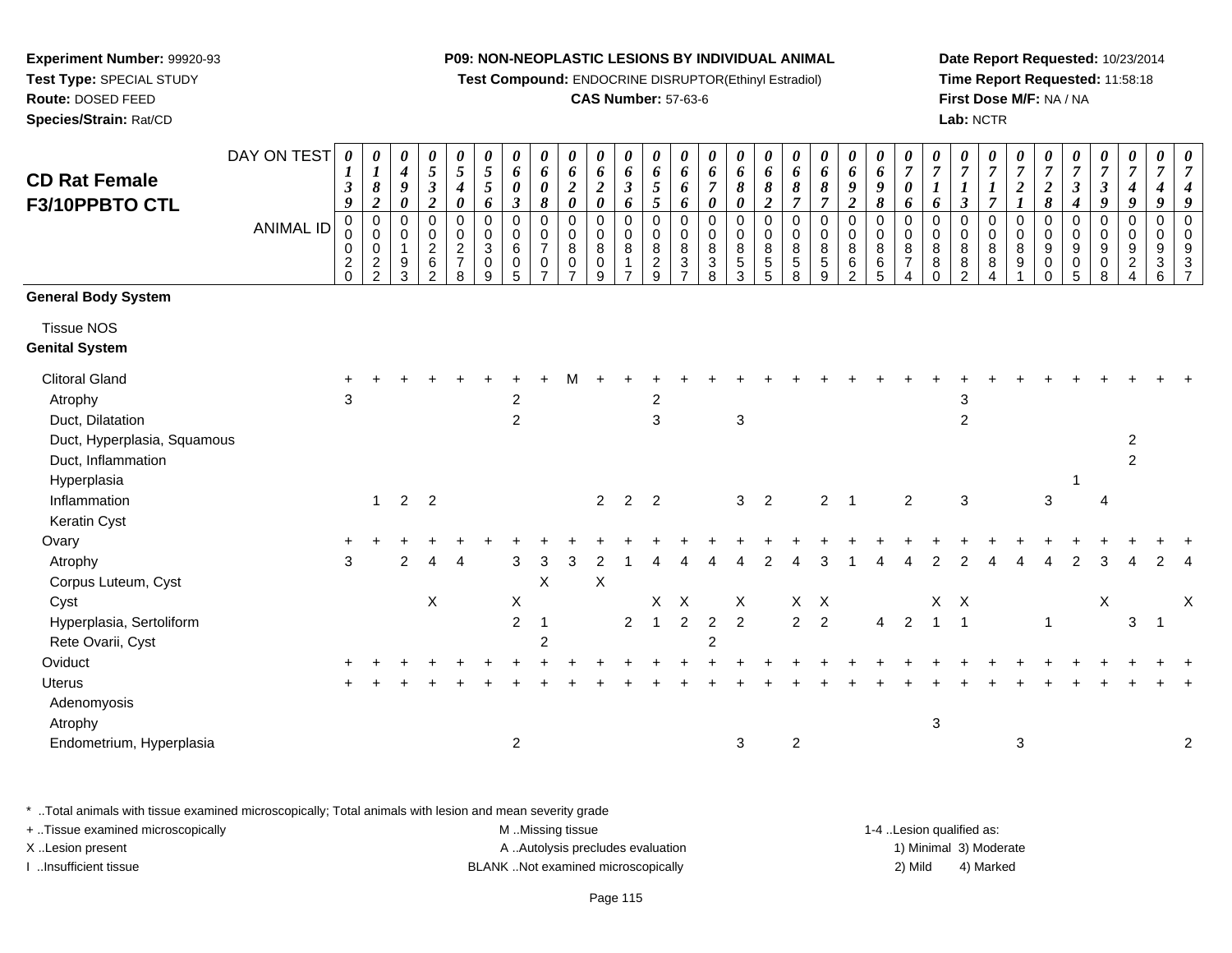**Test Compound:** ENDOCRINE DISRUPTOR(Ethinyl Estradiol)

#### **CAS Number:** 57-63-6

**Date Report Requested:** 10/23/2014**Time Report Requested:** 11:58:18**First Dose M/F:** NA / NA**Lab:** NCTR

| <b>CD Rat Female</b><br><b>F3/10PPBTO CTL</b> | DAY ON TEST<br><b>ANIMAL ID</b> | $\boldsymbol{\theta}$<br>1<br>$\boldsymbol{\beta}$<br>9<br>0<br>0<br>$^2_{0}$ | 0<br>$\pmb{8}$<br>$\overline{a}$<br>$\mathsf 0$<br>$\mathbf 0$<br>0<br>$\overline{c}$<br>2 | 0<br>$\boldsymbol{4}$<br>9<br>0<br>0<br>0<br>$\overline{1}$<br>9<br>3 | $\boldsymbol{\theta}$<br>$\mathfrak{s}$<br>$\boldsymbol{\beta}$<br>$\boldsymbol{2}$<br>$\mathbf 0$<br>0<br>$\overline{2}$<br>$\,6\,$<br>$\overline{2}$ | 0<br>$\sqrt{5}$<br>$\boldsymbol{4}$<br>0<br>0<br>0<br>$\overline{c}$<br>$\overline{7}$<br>8 | 0<br>5<br>5<br>6<br>$\mathbf 0$<br>$\mathbf 0$<br>3<br>$\mathbf 0$<br>$\mathbf{Q}$ | 0<br>6<br>0<br>$\boldsymbol{\beta}$<br>$\mathbf 0$<br>0<br>6<br>0<br>5 | 0<br>6<br>$\boldsymbol{\theta}$<br>8<br>0<br>0<br>$\overline{7}$<br>0<br>$\overline{7}$ | 0<br>6<br>$\boldsymbol{2}$<br>$\boldsymbol{\theta}$<br>$\mathbf 0$<br>0<br>8<br>0 | 0<br>6<br>$\boldsymbol{2}$<br>$\boldsymbol{\theta}$<br>$\mathbf 0$<br>0<br>8<br>0<br>9 | 0<br>6<br>$\boldsymbol{\beta}$<br>6<br>$\mathbf 0$<br>0<br>8<br>1<br>$\overline{7}$ | 0<br>6<br>5<br>5<br>$\mathbf 0$<br>0<br>8<br>$\overline{c}$<br>9 | 0<br>6<br>6<br>6<br>0<br>0<br>8<br>$\sqrt{3}$<br>$\overline{7}$ | 0<br>6<br>$\overline{7}$<br>0<br>$\mathbf 0$<br>0<br>8<br>3<br>8 | 0<br>6<br>8<br>0<br>$\mathbf 0$<br>0<br>8<br>$\sqrt{5}$<br>3 | 0<br>6<br>8<br>$\boldsymbol{2}$<br>$\mathbf 0$<br>0<br>8<br>$\sqrt{5}$<br>5 | 0<br>6<br>8<br>7<br>0<br>0<br>8<br>$\sqrt{5}$<br>8 | 0<br>6<br>8<br>7<br>$\mathbf 0$<br>$\mathbf 0$<br>8<br>5<br>9 | 0<br>6<br>9<br>$\boldsymbol{2}$<br>$\mathbf 0$<br>0<br>8<br>6<br>$\overline{2}$ | 0<br>6<br>9<br>8<br>$\mathbf 0$<br>0<br>8<br>6<br>5 | 0<br>$\overline{7}$<br>0<br>6<br>$\mathbf 0$<br>0<br>8 | $\boldsymbol{\theta}$<br>$\overline{7}$<br>$\boldsymbol{I}$<br>6<br>$\mathbf 0$<br>0<br>8<br>8<br>$\Omega$ | 0<br>$\overline{7}$<br>$\boldsymbol{l}$<br>$\boldsymbol{\beta}$<br>$\mathbf 0$<br>0<br>8<br>8<br>2 | 0<br>$\overline{7}$<br>7<br>$\mathbf 0$<br>0<br>8<br>8 | 0<br>$\overline{7}$<br>$\boldsymbol{2}$<br>$\boldsymbol{l}$<br>$\mathbf 0$<br>0<br>8<br>9 | 0<br>$\overline{7}$<br>$\boldsymbol{2}$<br>8<br>$\mathbf 0$<br>0<br>$\boldsymbol{9}$<br>$\pmb{0}$<br>$\Omega$ | 0<br>$\overline{7}$<br>$\boldsymbol{\beta}$<br>4<br>0<br>0<br>9<br>0<br>5 | 0<br>$\overline{7}$<br>$\boldsymbol{\beta}$<br>9<br>$\mathbf 0$<br>$\Omega$<br>9<br>0<br>8 | 0<br>$\overline{7}$<br>4<br>9<br>$\mathbf 0$<br>0<br>9<br>$\overline{2}$ | 0<br>$\overline{7}$<br>$\mathbf 0$<br>$\Omega$<br>9<br>3<br>6 | 0<br>$\overline{7}$<br>4<br>9<br>$\mathbf 0$<br>0<br>9<br>3 |
|-----------------------------------------------|---------------------------------|-------------------------------------------------------------------------------|--------------------------------------------------------------------------------------------|-----------------------------------------------------------------------|--------------------------------------------------------------------------------------------------------------------------------------------------------|---------------------------------------------------------------------------------------------|------------------------------------------------------------------------------------|------------------------------------------------------------------------|-----------------------------------------------------------------------------------------|-----------------------------------------------------------------------------------|----------------------------------------------------------------------------------------|-------------------------------------------------------------------------------------|------------------------------------------------------------------|-----------------------------------------------------------------|------------------------------------------------------------------|--------------------------------------------------------------|-----------------------------------------------------------------------------|----------------------------------------------------|---------------------------------------------------------------|---------------------------------------------------------------------------------|-----------------------------------------------------|--------------------------------------------------------|------------------------------------------------------------------------------------------------------------|----------------------------------------------------------------------------------------------------|--------------------------------------------------------|-------------------------------------------------------------------------------------------|---------------------------------------------------------------------------------------------------------------|---------------------------------------------------------------------------|--------------------------------------------------------------------------------------------|--------------------------------------------------------------------------|---------------------------------------------------------------|-------------------------------------------------------------|
| Endometrium, Hyperplasia, Cystic              |                                 |                                                                               |                                                                                            |                                                                       |                                                                                                                                                        |                                                                                             |                                                                                    |                                                                        |                                                                                         |                                                                                   |                                                                                        | $\overline{2}$                                                                      | 3                                                                |                                                                 | $\overline{c}$                                                   |                                                              |                                                                             |                                                    |                                                               |                                                                                 | 3                                                   | 2                                                      |                                                                                                            |                                                                                                    |                                                        | $\overline{2}$                                                                            |                                                                                                               |                                                                           |                                                                                            |                                                                          |                                                               |                                                             |
| Hyperplasia, Atypical, Focal                  |                                 |                                                                               |                                                                                            |                                                                       |                                                                                                                                                        |                                                                                             |                                                                                    | -1                                                                     |                                                                                         |                                                                                   |                                                                                        |                                                                                     |                                                                  |                                                                 | $\boldsymbol{2}$                                                 | 3                                                            |                                                                             |                                                    |                                                               |                                                                                 | $\overline{2}$                                      |                                                        |                                                                                                            |                                                                                                    |                                                        | 3                                                                                         |                                                                                                               |                                                                           |                                                                                            |                                                                          |                                                               | $\overline{2}$                                              |
| Inflammation                                  |                                 |                                                                               |                                                                                            |                                                                       |                                                                                                                                                        |                                                                                             |                                                                                    |                                                                        |                                                                                         |                                                                                   |                                                                                        |                                                                                     |                                                                  |                                                                 |                                                                  |                                                              |                                                                             |                                                    |                                                               |                                                                                 |                                                     |                                                        |                                                                                                            |                                                                                                    |                                                        |                                                                                           |                                                                                                               |                                                                           |                                                                                            |                                                                          |                                                               |                                                             |
| Metaplasia, Squamous                          |                                 |                                                                               |                                                                                            |                                                                       |                                                                                                                                                        |                                                                                             |                                                                                    |                                                                        |                                                                                         |                                                                                   |                                                                                        |                                                                                     | 2                                                                |                                                                 |                                                                  |                                                              |                                                                             |                                                    |                                                               |                                                                                 |                                                     |                                                        |                                                                                                            |                                                                                                    |                                                        |                                                                                           |                                                                                                               |                                                                           |                                                                                            | 2                                                                        |                                                               |                                                             |
| Vagina                                        |                                 |                                                                               |                                                                                            |                                                                       |                                                                                                                                                        |                                                                                             |                                                                                    |                                                                        |                                                                                         |                                                                                   |                                                                                        |                                                                                     |                                                                  |                                                                 |                                                                  |                                                              |                                                                             |                                                    |                                                               |                                                                                 |                                                     |                                                        |                                                                                                            |                                                                                                    |                                                        |                                                                                           |                                                                                                               |                                                                           |                                                                                            |                                                                          |                                                               |                                                             |
| Epithelium, Atrophy                           |                                 |                                                                               |                                                                                            |                                                                       |                                                                                                                                                        |                                                                                             |                                                                                    |                                                                        |                                                                                         |                                                                                   |                                                                                        |                                                                                     |                                                                  |                                                                 |                                                                  |                                                              |                                                                             |                                                    |                                                               |                                                                                 |                                                     |                                                        |                                                                                                            |                                                                                                    |                                                        |                                                                                           |                                                                                                               |                                                                           |                                                                                            |                                                                          |                                                               |                                                             |
| Inflammation                                  |                                 | 3                                                                             |                                                                                            | 3                                                                     | 2                                                                                                                                                      |                                                                                             |                                                                                    |                                                                        | 3                                                                                       | 2                                                                                 |                                                                                        |                                                                                     |                                                                  |                                                                 |                                                                  |                                                              |                                                                             |                                                    | 2                                                             |                                                                                 |                                                     | 2                                                      | 2                                                                                                          |                                                                                                    |                                                        |                                                                                           | $\overline{2}$                                                                                                | 2                                                                         | 2                                                                                          |                                                                          |                                                               |                                                             |
| Mucocyte, Hyperplasia                         |                                 |                                                                               |                                                                                            | 3                                                                     | 2                                                                                                                                                      |                                                                                             | $\overline{c}$                                                                     |                                                                        |                                                                                         | $\mathcal{P}$                                                                     | 3                                                                                      |                                                                                     | 2                                                                |                                                                 | 2                                                                |                                                              | 3                                                                           |                                                    | $\overline{2}$                                                |                                                                                 | 3                                                   |                                                        | 3                                                                                                          | $\overline{2}$                                                                                     | $\mathcal{P}$                                          | 3                                                                                         |                                                                                                               | $\overline{2}$                                                            | 3                                                                                          |                                                                          | 3                                                             | $\overline{2}$                                              |
| <b>Hematopoietic System</b>                   |                                 |                                                                               |                                                                                            |                                                                       |                                                                                                                                                        |                                                                                             |                                                                                    |                                                                        |                                                                                         |                                                                                   |                                                                                        |                                                                                     |                                                                  |                                                                 |                                                                  |                                                              |                                                                             |                                                    |                                                               |                                                                                 |                                                     |                                                        |                                                                                                            |                                                                                                    |                                                        |                                                                                           |                                                                                                               |                                                                           |                                                                                            |                                                                          |                                                               |                                                             |
| <b>Bone Marrow</b>                            |                                 |                                                                               |                                                                                            |                                                                       |                                                                                                                                                        |                                                                                             |                                                                                    |                                                                        |                                                                                         |                                                                                   |                                                                                        |                                                                                     |                                                                  |                                                                 |                                                                  |                                                              |                                                                             |                                                    |                                                               |                                                                                 |                                                     |                                                        |                                                                                                            |                                                                                                    |                                                        |                                                                                           |                                                                                                               |                                                                           |                                                                                            |                                                                          |                                                               |                                                             |
| Myeloid Cell, Hyperplasia                     |                                 | $\overline{2}$                                                                |                                                                                            |                                                                       |                                                                                                                                                        |                                                                                             |                                                                                    |                                                                        |                                                                                         |                                                                                   |                                                                                        |                                                                                     |                                                                  |                                                                 |                                                                  |                                                              |                                                                             |                                                    |                                                               |                                                                                 |                                                     |                                                        |                                                                                                            |                                                                                                    |                                                        |                                                                                           |                                                                                                               |                                                                           |                                                                                            |                                                                          |                                                               |                                                             |
| Lymph Node                                    |                                 |                                                                               |                                                                                            |                                                                       | $\ddot{}$                                                                                                                                              |                                                                                             |                                                                                    |                                                                        |                                                                                         |                                                                                   |                                                                                        |                                                                                     |                                                                  |                                                                 |                                                                  |                                                              |                                                                             | $\ddot{}$                                          | $_{+}$                                                        |                                                                                 |                                                     |                                                        |                                                                                                            |                                                                                                    |                                                        |                                                                                           |                                                                                                               |                                                                           |                                                                                            |                                                                          |                                                               |                                                             |
| Lumbar, Degeneration, Cystic                  |                                 |                                                                               |                                                                                            |                                                                       |                                                                                                                                                        |                                                                                             |                                                                                    |                                                                        |                                                                                         |                                                                                   |                                                                                        |                                                                                     |                                                                  |                                                                 |                                                                  | $\overline{c}$                                               |                                                                             |                                                    | 3                                                             |                                                                                 |                                                     |                                                        |                                                                                                            |                                                                                                    |                                                        |                                                                                           |                                                                                                               |                                                                           |                                                                                            |                                                                          | 3                                                             |                                                             |
| Lumbar, Hyperplasia, Lymphoid                 |                                 |                                                                               |                                                                                            |                                                                       |                                                                                                                                                        |                                                                                             |                                                                                    |                                                                        |                                                                                         |                                                                                   |                                                                                        |                                                                                     |                                                                  |                                                                 |                                                                  |                                                              |                                                                             |                                                    |                                                               |                                                                                 |                                                     |                                                        |                                                                                                            |                                                                                                    |                                                        |                                                                                           |                                                                                                               |                                                                           |                                                                                            |                                                                          | 2                                                             |                                                             |
| Lumbar, Infiltration Cellular, Plasma Cell    |                                 |                                                                               |                                                                                            |                                                                       |                                                                                                                                                        |                                                                                             |                                                                                    |                                                                        |                                                                                         |                                                                                   |                                                                                        |                                                                                     |                                                                  |                                                                 |                                                                  |                                                              |                                                                             |                                                    |                                                               |                                                                                 |                                                     |                                                        |                                                                                                            |                                                                                                    |                                                        |                                                                                           |                                                                                                               |                                                                           |                                                                                            |                                                                          | 3                                                             |                                                             |
| Mediastinal, Hemorrhage                       |                                 |                                                                               |                                                                                            |                                                                       |                                                                                                                                                        |                                                                                             |                                                                                    |                                                                        |                                                                                         |                                                                                   |                                                                                        |                                                                                     |                                                                  |                                                                 |                                                                  |                                                              |                                                                             | $\overline{c}$                                     |                                                               |                                                                                 |                                                     |                                                        |                                                                                                            |                                                                                                    |                                                        |                                                                                           |                                                                                                               |                                                                           |                                                                                            |                                                                          |                                                               |                                                             |
| Popliteal, Degeneration, Cystic               |                                 |                                                                               |                                                                                            |                                                                       |                                                                                                                                                        |                                                                                             |                                                                                    |                                                                        |                                                                                         |                                                                                   |                                                                                        |                                                                                     |                                                                  |                                                                 |                                                                  |                                                              |                                                                             |                                                    |                                                               |                                                                                 |                                                     |                                                        |                                                                                                            |                                                                                                    |                                                        |                                                                                           |                                                                                                               |                                                                           |                                                                                            |                                                                          |                                                               |                                                             |
| Popliteal, Hyperplasia, Lymphoid              |                                 |                                                                               |                                                                                            |                                                                       |                                                                                                                                                        |                                                                                             |                                                                                    |                                                                        |                                                                                         |                                                                                   |                                                                                        |                                                                                     |                                                                  |                                                                 |                                                                  |                                                              |                                                                             |                                                    |                                                               |                                                                                 |                                                     |                                                        |                                                                                                            |                                                                                                    |                                                        |                                                                                           |                                                                                                               |                                                                           |                                                                                            |                                                                          |                                                               |                                                             |
| Popliteal, Infiltration Cellular, Plasma Cell |                                 |                                                                               |                                                                                            |                                                                       |                                                                                                                                                        |                                                                                             |                                                                                    |                                                                        |                                                                                         |                                                                                   |                                                                                        |                                                                                     |                                                                  |                                                                 |                                                                  |                                                              |                                                                             |                                                    |                                                               |                                                                                 |                                                     |                                                        |                                                                                                            |                                                                                                    |                                                        |                                                                                           |                                                                                                               |                                                                           |                                                                                            |                                                                          |                                                               |                                                             |
| Renal, Hemorrhage                             |                                 |                                                                               |                                                                                            |                                                                       |                                                                                                                                                        |                                                                                             |                                                                                    |                                                                        |                                                                                         |                                                                                   |                                                                                        |                                                                                     |                                                                  |                                                                 |                                                                  |                                                              |                                                                             |                                                    |                                                               |                                                                                 |                                                     |                                                        |                                                                                                            |                                                                                                    |                                                        |                                                                                           |                                                                                                               |                                                                           |                                                                                            |                                                                          |                                                               |                                                             |
| Renal, Infiltration Cellular, Plasma Cell     |                                 |                                                                               |                                                                                            |                                                                       |                                                                                                                                                        |                                                                                             |                                                                                    |                                                                        |                                                                                         |                                                                                   |                                                                                        |                                                                                     |                                                                  |                                                                 |                                                                  |                                                              |                                                                             |                                                    |                                                               |                                                                                 |                                                     |                                                        |                                                                                                            |                                                                                                    |                                                        |                                                                                           |                                                                                                               |                                                                           |                                                                                            |                                                                          |                                                               |                                                             |
| Lymph Node, Mandibular                        |                                 |                                                                               |                                                                                            |                                                                       |                                                                                                                                                        |                                                                                             |                                                                                    |                                                                        |                                                                                         |                                                                                   |                                                                                        |                                                                                     |                                                                  |                                                                 |                                                                  |                                                              |                                                                             |                                                    |                                                               |                                                                                 |                                                     |                                                        |                                                                                                            |                                                                                                    |                                                        |                                                                                           |                                                                                                               |                                                                           |                                                                                            |                                                                          |                                                               |                                                             |
|                                               |                                 |                                                                               |                                                                                            |                                                                       |                                                                                                                                                        |                                                                                             |                                                                                    |                                                                        |                                                                                         |                                                                                   |                                                                                        |                                                                                     |                                                                  |                                                                 |                                                                  |                                                              |                                                                             |                                                    |                                                               |                                                                                 |                                                     |                                                        |                                                                                                            |                                                                                                    |                                                        |                                                                                           |                                                                                                               |                                                                           |                                                                                            |                                                                          |                                                               |                                                             |

\* ..Total animals with tissue examined microscopically; Total animals with lesion and mean severity grade

**Experiment Number:** 99920-93**Test Type:** SPECIAL STUDY**Route:** DOSED FEED**Species/Strain:** Rat/CD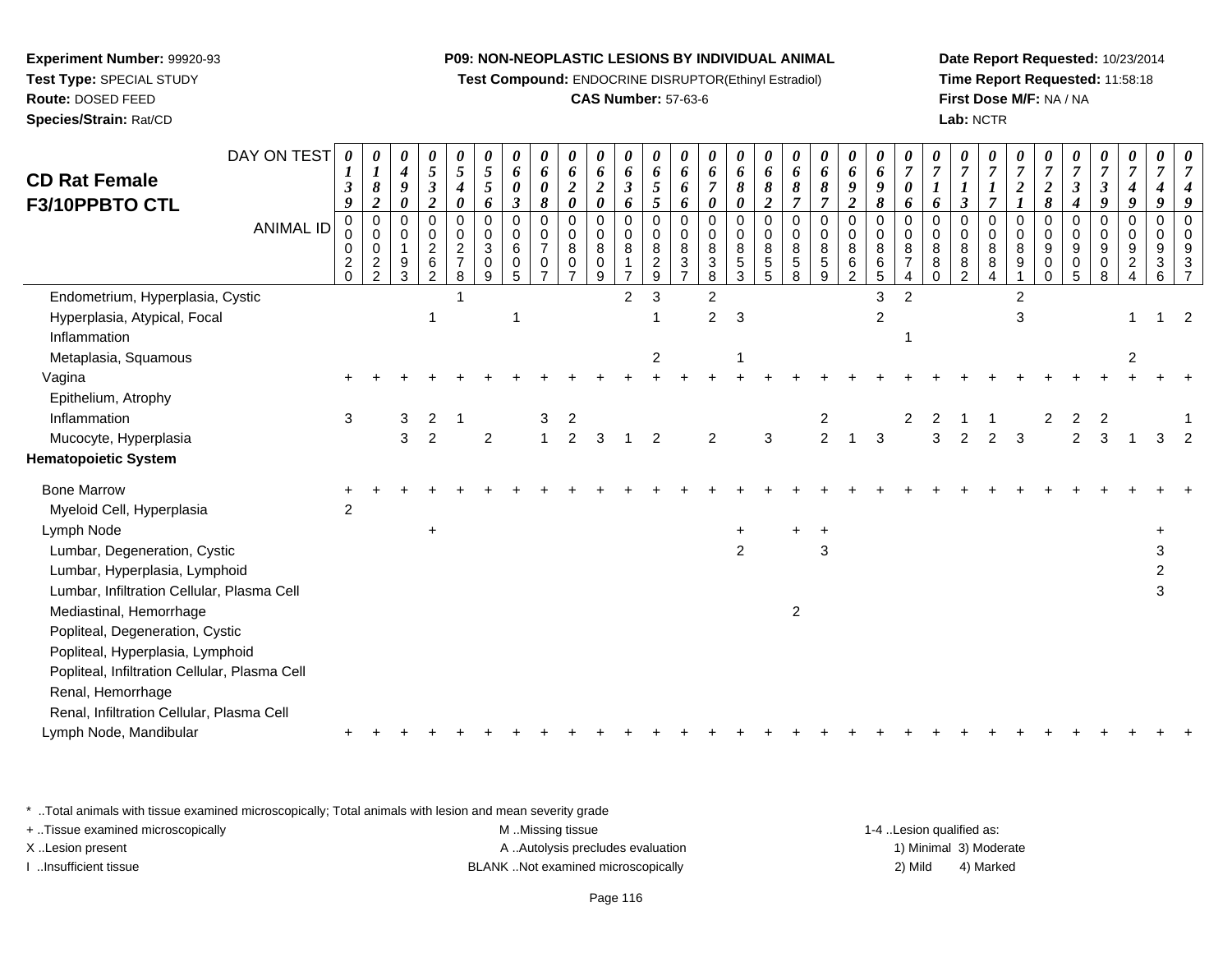**Test Compound:** ENDOCRINE DISRUPTOR(Ethinyl Estradiol)

#### **CAS Number:** 57-63-6

**Date Report Requested:** 10/23/2014**Time Report Requested:** 11:58:19**First Dose M/F:** NA / NA**Lab:** NCTR

|                                    | DAY ON TEST      | $\boldsymbol{I}$                           | $\boldsymbol{\theta}$                                                          | 0<br>$\boldsymbol{4}$                 | 0<br>$\mathfrak{s}$                                                          | 0<br>$5\phantom{.0}$                                  | 0<br>$\mathfrak{I}$                                      | 0<br>6                                                 | $\boldsymbol{\theta}$<br>6                                                       | 0<br>6                                                                              | 0<br>6                                                                    | 0<br>6                                              | 0<br>6                                                      | 0<br>6                                            | 0<br>6                                                             | 0<br>6                                                                      | 0<br>6                                                        | 0<br>6                                                            | 0<br>6                                                                    | 0<br>6                                                                     | 0<br>6                                      | $\overline{7}$                                      | 0<br>$\overline{7}$                             | 0<br>$\boldsymbol{7}$                                                          | 0<br>$\overline{7}$                                      | 0<br>$\overline{7}$                                      | $\overline{7}$                                               | 0<br>$\overline{7}$                  | 0<br>$\boldsymbol{7}$                            | 0<br>$\boldsymbol{7}$                                       | 0                                           | $\overline{7}$                                        |
|------------------------------------|------------------|--------------------------------------------|--------------------------------------------------------------------------------|---------------------------------------|------------------------------------------------------------------------------|-------------------------------------------------------|----------------------------------------------------------|--------------------------------------------------------|----------------------------------------------------------------------------------|-------------------------------------------------------------------------------------|---------------------------------------------------------------------------|-----------------------------------------------------|-------------------------------------------------------------|---------------------------------------------------|--------------------------------------------------------------------|-----------------------------------------------------------------------------|---------------------------------------------------------------|-------------------------------------------------------------------|---------------------------------------------------------------------------|----------------------------------------------------------------------------|---------------------------------------------|-----------------------------------------------------|-------------------------------------------------|--------------------------------------------------------------------------------|----------------------------------------------------------|----------------------------------------------------------|--------------------------------------------------------------|--------------------------------------|--------------------------------------------------|-------------------------------------------------------------|---------------------------------------------|-------------------------------------------------------|
| <b>CD Rat Female</b>               |                  | $\boldsymbol{\beta}$                       | $\pmb{8}$                                                                      | 9                                     | $\boldsymbol{\beta}$                                                         | $\boldsymbol{4}$                                      | 5                                                        | 0                                                      | $\boldsymbol{\theta}$                                                            | $\boldsymbol{2}$                                                                    | $\overline{2}$                                                            | $\boldsymbol{\beta}$                                | 5                                                           | 6                                                 | $\overline{7}$                                                     | 8                                                                           | 8                                                             | 8                                                                 | $\boldsymbol{\delta}$                                                     | 9                                                                          | 9                                           | $\boldsymbol{\theta}$                               |                                                 |                                                                                |                                                          | $\boldsymbol{2}$                                         | $\sqrt{2}$                                                   | $\overline{\mathbf{3}}$              | $\boldsymbol{\mathfrak{z}}$                      | $\boldsymbol{4}$                                            |                                             |                                                       |
| F3/10PPBTO CTL                     | <b>ANIMAL ID</b> | 9<br>$\mathbf 0$<br>0<br>0<br>$^2_{\rm 0}$ | $\boldsymbol{2}$<br>$\mathbf 0$<br>$\mathbf 0$<br>$\mathbf 0$<br>$\frac{2}{2}$ | 0<br>0<br>0<br>$\mathbf{1}$<br>9<br>3 | $\boldsymbol{2}$<br>$\mathbf 0$<br>$\mathbf 0$<br>$\boldsymbol{2}$<br>6<br>2 | 0<br>$\mathbf 0$<br>$\mathbf 0$<br>$\frac{2}{7}$<br>8 | 6<br>$\mathbf 0$<br>$\mathbf 0$<br>3<br>$\mathbf 0$<br>9 | 3<br>$\mathsf 0$<br>$\mathbf 0$<br>6<br>$\pmb{0}$<br>5 | 8<br>$\pmb{0}$<br>$\mathbf 0$<br>$\overline{7}$<br>$\mathbf 0$<br>$\overline{7}$ | $\boldsymbol{\theta}$<br>$\pmb{0}$<br>$\mathbf 0$<br>$\,8\,$<br>0<br>$\overline{7}$ | $\boldsymbol{\theta}$<br>$\mathbf 0$<br>$\Omega$<br>8<br>$\mathbf 0$<br>9 | 6<br>$\mathbf 0$<br>$\Omega$<br>8<br>$\overline{7}$ | 5<br>$\mathbf 0$<br>$\mathbf 0$<br>8<br>$\overline{c}$<br>9 | 6<br>0<br>$\mathbf 0$<br>8<br>3<br>$\overline{ }$ | $\boldsymbol{\theta}$<br>$\mathbf 0$<br>$\mathbf 0$<br>8<br>3<br>8 | $\boldsymbol{\theta}$<br>$\mathbf 0$<br>$\mathbf 0$<br>8<br>$\sqrt{5}$<br>3 | $\boldsymbol{2}$<br>$\mathbf 0$<br>$\mathbf 0$<br>8<br>5<br>5 | $\overline{7}$<br>$\mathsf 0$<br>$\mathbf 0$<br>$\bf 8$<br>5<br>8 | $\overline{7}$<br>0<br>$\mathbf 0$<br>8<br>$\sqrt{5}$<br>$\boldsymbol{9}$ | $\boldsymbol{2}$<br>$\mathbf 0$<br>$\mathbf 0$<br>8<br>6<br>$\overline{2}$ | 8<br>$\mathbf 0$<br>$\Omega$<br>8<br>6<br>5 | 6<br>$\mathbf 0$<br>$\Omega$<br>8<br>$\overline{7}$ | 6<br>$\Omega$<br>$\Omega$<br>8<br>8<br>$\Omega$ | $\boldsymbol{\beta}$<br>$\mathbf 0$<br>$\mathbf 0$<br>8<br>8<br>$\overline{c}$ | $\overline{7}$<br>$\mathbf 0$<br>$\Omega$<br>8<br>8<br>4 | $\boldsymbol{l}$<br>$\mathbf 0$<br>$\mathbf 0$<br>8<br>9 | 8<br>$\mathbf 0$<br>$\Omega$<br>9<br>$\mathbf 0$<br>$\Omega$ | 4<br>0<br>$\mathbf 0$<br>9<br>0<br>5 | 9<br>$\pmb{0}$<br>$\mathbf 0$<br>$9\,$<br>0<br>8 | 9<br>$\mathbf 0$<br>$\mathbf 0$<br>9<br>$\overline{c}$<br>4 | 9<br>$\mathbf 0$<br>$\Omega$<br>9<br>3<br>6 | 9<br>$\Omega$<br>$\Omega$<br>9<br>3<br>$\overline{7}$ |
| Degeneration, Cystic               |                  |                                            |                                                                                |                                       |                                                                              |                                                       |                                                          |                                                        |                                                                                  |                                                                                     |                                                                           |                                                     |                                                             |                                                   |                                                                    |                                                                             |                                                               |                                                                   | $\overline{2}$                                                            |                                                                            | $\overline{2}$                              |                                                     |                                                 |                                                                                |                                                          | $\overline{2}$                                           |                                                              |                                      |                                                  |                                                             |                                             |                                                       |
| Hemorrhage                         |                  |                                            |                                                                                |                                       |                                                                              |                                                       |                                                          |                                                        |                                                                                  |                                                                                     |                                                                           |                                                     |                                                             |                                                   |                                                                    |                                                                             |                                                               |                                                                   |                                                                           |                                                                            |                                             |                                                     |                                                 |                                                                                |                                                          |                                                          |                                                              |                                      |                                                  |                                                             |                                             |                                                       |
| Hyperplasia, Lymphoid              |                  | $\overline{c}$                             |                                                                                |                                       |                                                                              |                                                       |                                                          |                                                        |                                                                                  |                                                                                     | $\overline{c}$                                                            |                                                     |                                                             |                                                   |                                                                    | 2                                                                           |                                                               | 3                                                                 |                                                                           |                                                                            |                                             |                                                     |                                                 |                                                                                |                                                          | $\overline{c}$                                           |                                                              |                                      |                                                  |                                                             |                                             |                                                       |
| Infiltration Cellular, Plasma Cell |                  | $\mathfrak{Z}$                             | $\overline{2}$                                                                 |                                       |                                                                              | 3                                                     |                                                          |                                                        |                                                                                  |                                                                                     | 3                                                                         |                                                     | $\overline{2}$                                              | 3                                                 |                                                                    | $\mathcal{P}$                                                               |                                                               | 2                                                                 |                                                                           |                                                                            | 3                                           | 2                                                   |                                                 | 2                                                                              |                                                          | 3                                                        |                                                              |                                      |                                                  |                                                             |                                             |                                                       |
| Lymph Node, Mesenteric             |                  | $\ddot{}$                                  |                                                                                |                                       |                                                                              |                                                       |                                                          |                                                        |                                                                                  |                                                                                     |                                                                           |                                                     |                                                             |                                                   |                                                                    |                                                                             |                                                               |                                                                   |                                                                           |                                                                            |                                             |                                                     |                                                 |                                                                                |                                                          |                                                          |                                                              |                                      |                                                  |                                                             |                                             |                                                       |
| Degeneration, Cystic               |                  |                                            |                                                                                |                                       |                                                                              |                                                       |                                                          |                                                        |                                                                                  |                                                                                     |                                                                           |                                                     |                                                             |                                                   |                                                                    |                                                                             |                                                               |                                                                   |                                                                           |                                                                            |                                             |                                                     |                                                 |                                                                                |                                                          |                                                          |                                                              |                                      |                                                  |                                                             | 2                                           |                                                       |
| Hyperplasia, Lymphoid              |                  | $\overline{2}$                             |                                                                                |                                       | $\overline{2}$                                                               |                                                       |                                                          |                                                        |                                                                                  |                                                                                     |                                                                           |                                                     |                                                             |                                                   |                                                                    |                                                                             |                                                               |                                                                   | $\overline{2}$                                                            |                                                                            |                                             |                                                     |                                                 |                                                                                |                                                          |                                                          |                                                              |                                      |                                                  |                                                             | $\overline{2}$                              |                                                       |
| Infiltration Cellular, Plasma Cell |                  | $\boldsymbol{2}$                           |                                                                                |                                       |                                                                              |                                                       |                                                          |                                                        |                                                                                  |                                                                                     |                                                                           |                                                     |                                                             |                                                   |                                                                    |                                                                             |                                                               |                                                                   | $\overline{c}$                                                            |                                                                            |                                             |                                                     | $\overline{c}$                                  |                                                                                |                                                          |                                                          |                                                              |                                      |                                                  |                                                             |                                             |                                                       |
| Pigmentation                       |                  |                                            |                                                                                |                                       |                                                                              |                                                       |                                                          |                                                        |                                                                                  |                                                                                     |                                                                           |                                                     |                                                             |                                                   |                                                                    |                                                                             |                                                               |                                                                   |                                                                           |                                                                            |                                             | $\overline{2}$                                      |                                                 |                                                                                |                                                          |                                                          |                                                              |                                      |                                                  |                                                             |                                             |                                                       |
| Spleen                             |                  |                                            |                                                                                |                                       |                                                                              |                                                       |                                                          |                                                        |                                                                                  |                                                                                     |                                                                           |                                                     |                                                             |                                                   |                                                                    |                                                                             |                                                               |                                                                   |                                                                           |                                                                            |                                             |                                                     |                                                 |                                                                                |                                                          |                                                          |                                                              |                                      |                                                  |                                                             |                                             |                                                       |
| Hematopoietic Cell Proliferation   |                  | $\overline{2}$                             |                                                                                |                                       | Δ                                                                            |                                                       |                                                          |                                                        | $\overline{2}$                                                                   | $\overline{2}$                                                                      |                                                                           |                                                     |                                                             |                                                   |                                                                    |                                                                             | 2                                                             |                                                                   | $\overline{2}$                                                            |                                                                            |                                             | 2                                                   |                                                 | $\overline{2}$                                                                 | $\overline{2}$                                           |                                                          |                                                              |                                      |                                                  |                                                             |                                             |                                                       |
| Hyperplasia, Histiocytic, Focal    |                  |                                            |                                                                                |                                       |                                                                              |                                                       |                                                          |                                                        |                                                                                  |                                                                                     |                                                                           |                                                     |                                                             |                                                   |                                                                    |                                                                             |                                                               |                                                                   |                                                                           |                                                                            |                                             |                                                     |                                                 |                                                                                |                                                          |                                                          |                                                              |                                      |                                                  | 3                                                           |                                             |                                                       |
| Pigmentation                       |                  |                                            |                                                                                | 2                                     |                                                                              |                                                       | $\overline{c}$                                           |                                                        |                                                                                  |                                                                                     |                                                                           |                                                     |                                                             |                                                   |                                                                    | $\mathfrak{p}$                                                              |                                                               | $\overline{2}$                                                    |                                                                           | $\mathcal{P}$                                                              | $\overline{2}$                              |                                                     | $\overline{2}$                                  |                                                                                |                                                          | $\overline{2}$                                           | $\overline{2}$                                               |                                      |                                                  |                                                             |                                             |                                                       |
| Thymus                             |                  |                                            |                                                                                |                                       |                                                                              |                                                       |                                                          |                                                        |                                                                                  |                                                                                     |                                                                           |                                                     |                                                             |                                                   |                                                                    |                                                                             |                                                               |                                                                   |                                                                           |                                                                            |                                             |                                                     |                                                 |                                                                                |                                                          |                                                          |                                                              |                                      |                                                  |                                                             |                                             |                                                       |
| Cyst                               |                  |                                            |                                                                                | X                                     |                                                                              |                                                       | X                                                        |                                                        |                                                                                  |                                                                                     |                                                                           |                                                     | $\boldsymbol{\mathsf{X}}$                                   |                                                   | X                                                                  |                                                                             |                                                               |                                                                   |                                                                           |                                                                            | X                                           |                                                     | X                                               |                                                                                |                                                          | X                                                        | $X$ $X$                                                      |                                      |                                                  |                                                             |                                             |                                                       |
| <b>Integumentary System</b>        |                  |                                            |                                                                                |                                       |                                                                              |                                                       |                                                          |                                                        |                                                                                  |                                                                                     |                                                                           |                                                     |                                                             |                                                   |                                                                    |                                                                             |                                                               |                                                                   |                                                                           |                                                                            |                                             |                                                     |                                                 |                                                                                |                                                          |                                                          |                                                              |                                      |                                                  |                                                             |                                             |                                                       |
| Mammary Gland                      |                  |                                            |                                                                                |                                       |                                                                              |                                                       |                                                          |                                                        |                                                                                  |                                                                                     |                                                                           |                                                     |                                                             |                                                   |                                                                    |                                                                             |                                                               |                                                                   |                                                                           |                                                                            |                                             |                                                     |                                                 |                                                                                |                                                          |                                                          |                                                              |                                      |                                                  |                                                             |                                             |                                                       |
| Alveolus, Hyperplasia              |                  |                                            |                                                                                | 3                                     |                                                                              | $\overline{2}$                                        |                                                          |                                                        |                                                                                  | 2                                                                                   | 2                                                                         |                                                     | $\overline{2}$                                              | 2                                                 |                                                                    |                                                                             |                                                               | 2                                                                 |                                                                           |                                                                            |                                             | 2                                                   |                                                 | 3                                                                              |                                                          | 2                                                        | 2                                                            | 3                                    | 2                                                |                                                             | 3                                           |                                                       |
| <b>Atypical Focus</b>              |                  |                                            |                                                                                |                                       |                                                                              |                                                       |                                                          |                                                        |                                                                                  | $\overline{2}$                                                                      |                                                                           |                                                     |                                                             | 3                                                 | $\overline{c}$                                                     |                                                                             |                                                               |                                                                   |                                                                           |                                                                            |                                             | 1                                                   |                                                 |                                                                                |                                                          | $\overline{2}$                                           |                                                              |                                      |                                                  |                                                             | $\overline{2}$                              | -1                                                    |
| Duct, Dilatation                   |                  | $\overline{2}$                             |                                                                                |                                       |                                                                              |                                                       |                                                          |                                                        |                                                                                  |                                                                                     |                                                                           |                                                     |                                                             |                                                   |                                                                    |                                                                             |                                                               |                                                                   |                                                                           |                                                                            |                                             |                                                     |                                                 |                                                                                |                                                          |                                                          |                                                              |                                      |                                                  |                                                             |                                             |                                                       |
| Galactocele                        |                  |                                            |                                                                                |                                       |                                                                              |                                                       |                                                          |                                                        |                                                                                  |                                                                                     |                                                                           |                                                     |                                                             |                                                   |                                                                    |                                                                             |                                                               |                                                                   |                                                                           |                                                                            |                                             |                                                     |                                                 |                                                                                |                                                          |                                                          |                                                              |                                      |                                                  |                                                             |                                             |                                                       |
| Inflammation                       |                  | $\overline{2}$                             |                                                                                |                                       |                                                                              |                                                       |                                                          |                                                        |                                                                                  |                                                                                     |                                                                           |                                                     |                                                             |                                                   |                                                                    |                                                                             |                                                               |                                                                   |                                                                           |                                                                            |                                             |                                                     |                                                 |                                                                                |                                                          |                                                          |                                                              |                                      |                                                  |                                                             |                                             |                                                       |
|                                    |                  |                                            |                                                                                |                                       |                                                                              |                                                       |                                                          |                                                        |                                                                                  |                                                                                     |                                                                           |                                                     |                                                             |                                                   |                                                                    |                                                                             |                                                               |                                                                   |                                                                           |                                                                            |                                             |                                                     |                                                 |                                                                                |                                                          |                                                          |                                                              |                                      |                                                  |                                                             |                                             |                                                       |

\* ..Total animals with tissue examined microscopically; Total animals with lesion and mean severity grade

+ ..Tissue examined microscopically examined microscopically examined as:  $M$  ..Missing tissue 1-4 ..Lesion qualified as: X..Lesion present **A ..Autolysis precludes evaluation** A ..Autolysis precludes evaluation 1) Minimal 3) Moderate

I ..Insufficient tissue BLANK ..Not examined microscopically 2) Mild 4) Marked

## **Experiment Number:** 99920-93**Test Type:** SPECIAL STUDY**Route:** DOSED FEED

**Species/Strain:** Rat/CD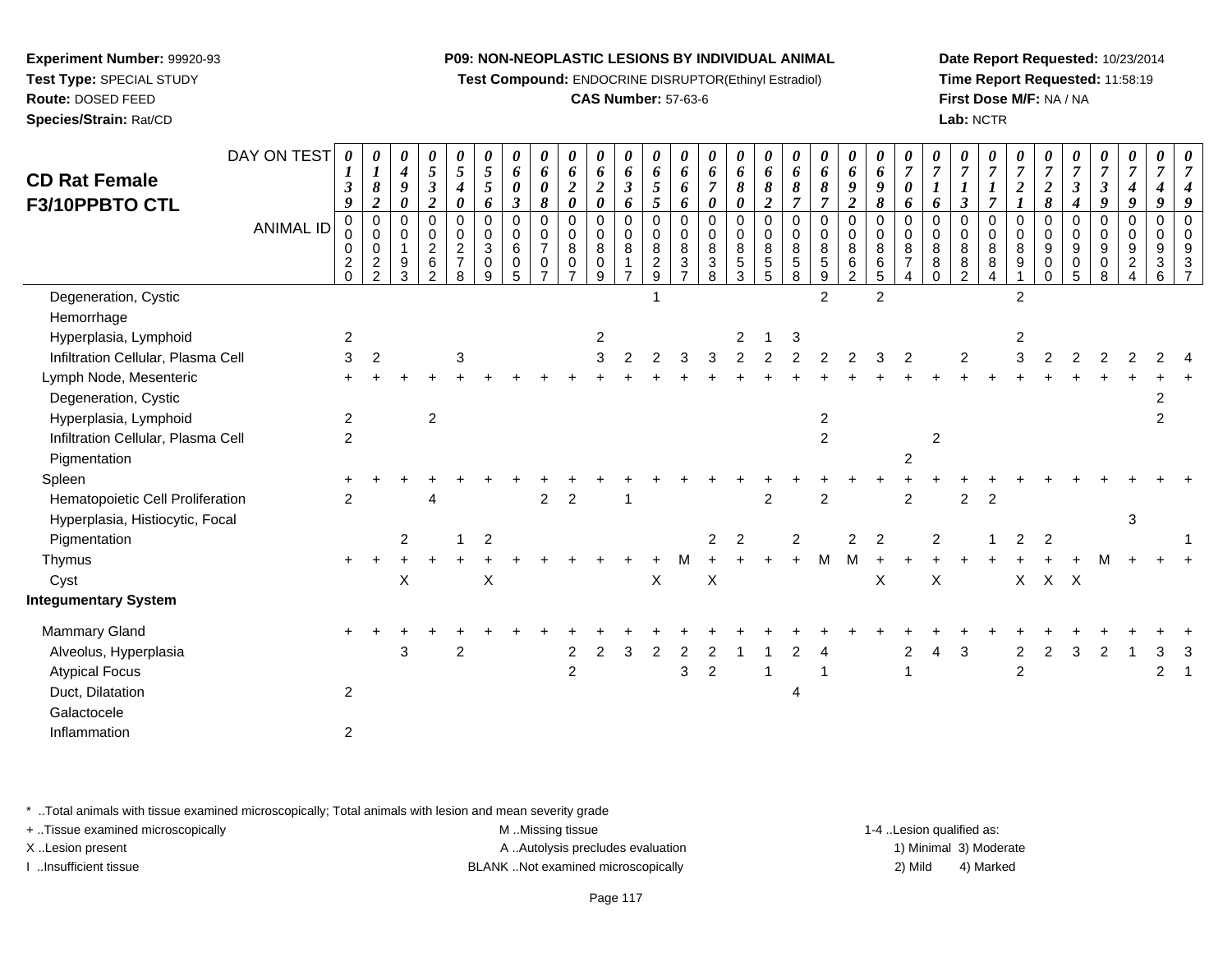**Test Compound:** ENDOCRINE DISRUPTOR(Ethinyl Estradiol)

#### **CAS Number:** 57-63-6

**Date Report Requested:** 10/23/2014**Time Report Requested:** 11:58:19**First Dose M/F:** NA / NA**Lab:** NCTR

| <b>CD Rat Female</b><br>F3/10PPBTO CTL                                                                                 | DAY ON TEST<br><b>ANIMAL ID</b> | 0<br>$\mathbf{I}$<br>$\boldsymbol{\beta}$<br>9<br>0<br>$\mathbf 0$<br>$\overline{c}$<br>$\Omega$ | $\boldsymbol{\theta}$<br>$\boldsymbol{l}$<br>8<br>$\boldsymbol{2}$<br>$\mathbf 0$<br>$\mathbf 0$<br>$\mathbf 0$<br>$\overline{c}$<br>$\overline{2}$ | 0<br>$\boldsymbol{4}$<br>9<br>0<br>0<br>0<br>$\mathbf{1}$<br>9<br>3 | 0<br>5<br>$\boldsymbol{\beta}$<br>$\boldsymbol{2}$<br>$\mathbf 0$<br>0<br>$\overline{c}$<br>6<br>2 | 0<br>5<br>4<br>0<br>0<br>0<br>$\overline{c}$<br>$\overline{7}$<br>8 | 0<br>$\sqrt{5}$<br>5<br>6<br>$\mathbf 0$<br>0<br>$\mathbf{3}$<br>$\pmb{0}$<br>9 | $\boldsymbol{\theta}$<br>6<br>$\boldsymbol{\theta}$<br>$\boldsymbol{\beta}$<br>$\pmb{0}$<br>$\mathbf 0$<br>6<br>$\mathbf 0$<br>5 | $\boldsymbol{\theta}$<br>6<br>0<br>8<br>0<br>0<br>$\overline{7}$<br>$\mathbf 0$<br>$\overline{7}$ | $\boldsymbol{\theta}$<br>6<br>$\boldsymbol{2}$<br>$\boldsymbol{\theta}$<br>$\mathbf 0$<br>$\mathbf 0$<br>8<br>$\mathbf 0$<br>$\overline{7}$ | 0<br>6<br>$\boldsymbol{2}$<br>0<br>$\mathbf 0$<br>$\Omega$<br>8<br>$\mathbf 0$<br>9 | 0<br>6<br>$\mathfrak{Z}$<br>6<br>$\mathbf 0$<br>0<br>8<br>1 | 0<br>6<br>5<br>$\mathfrak{s}$<br>$\mathbf 0$<br>$\Omega$<br>8<br>$\overline{c}$<br>9 | $\boldsymbol{\theta}$<br>6<br>6<br>6<br>0<br>0<br>$\,8\,$<br>3<br>$\overline{7}$ | $\boldsymbol{\theta}$<br>6<br>$\overline{7}$<br>$\boldsymbol{\theta}$<br>$\mathbf 0$<br>$\mathbf 0$<br>8<br>3<br>8 | 0<br>6<br>8<br>0<br>$\Omega$<br>$\Omega$<br>8<br>5<br>3 | 0<br>6<br>8<br>$\boldsymbol{2}$<br>$\mathbf 0$<br>0<br>8<br>5<br>5 | 0<br>6<br>8<br>$\mathbf 0$<br>$\Omega$<br>8<br>5<br>8 | 0<br>6<br>8<br>$\overline{7}$<br>0<br>$\mathbf 0$<br>$\,8\,$<br>$\sqrt{5}$<br>9 | $\boldsymbol{\theta}$<br>6<br>9<br>$\overline{2}$<br>$\pmb{0}$<br>$\pmb{0}$<br>8<br>6<br>$\overline{2}$ | 0<br>6<br>9<br>8<br>$\mathbf 0$<br>$\Omega$<br>8<br>6<br>5 | $\theta$<br>$\overline{7}$<br>0<br>6<br>$\mathbf 0$<br>0<br>8<br>$\overline{7}$ | 0<br>$\overline{7}$<br>6<br>$\mathbf 0$<br>$\Omega$<br>8<br>8 | 0<br>$\overline{7}$<br>$\boldsymbol{l}$<br>$\boldsymbol{\beta}$<br>$\mathbf 0$<br>$\mathbf 0$<br>8<br>8<br>$\overline{2}$ | 0<br>$\overline{7}$<br>1<br>$\overline{7}$<br>$\pmb{0}$<br>$\mathbf 0$<br>8<br>8 | 0<br>$\overline{7}$<br>2<br>$\mathbf 0$<br>$\Omega$<br>8<br>9 | 0<br>$\boldsymbol{2}$<br>8<br>$\Omega$<br>9<br>0 | 0<br>$\overline{7}$<br>3<br>4<br>$\mathbf 0$<br>$\Omega$<br>9<br>0<br>5 | 0<br>$\overline{7}$<br>$\boldsymbol{\beta}$<br>9<br>$\mathbf 0$<br>0<br>9<br>$\mathbf 0$<br>8 | 0<br>$\overline{7}$<br>$\boldsymbol{4}$<br>9<br>$\mathbf 0$<br>$\Omega$<br>9<br>$\overline{2}$<br>4 | $\theta$<br>$\overline{7}$<br>$\mathbf 0$<br>$\Omega$<br>9<br>3<br>6 |  |
|------------------------------------------------------------------------------------------------------------------------|---------------------------------|--------------------------------------------------------------------------------------------------|-----------------------------------------------------------------------------------------------------------------------------------------------------|---------------------------------------------------------------------|----------------------------------------------------------------------------------------------------|---------------------------------------------------------------------|---------------------------------------------------------------------------------|----------------------------------------------------------------------------------------------------------------------------------|---------------------------------------------------------------------------------------------------|---------------------------------------------------------------------------------------------------------------------------------------------|-------------------------------------------------------------------------------------|-------------------------------------------------------------|--------------------------------------------------------------------------------------|----------------------------------------------------------------------------------|--------------------------------------------------------------------------------------------------------------------|---------------------------------------------------------|--------------------------------------------------------------------|-------------------------------------------------------|---------------------------------------------------------------------------------|---------------------------------------------------------------------------------------------------------|------------------------------------------------------------|---------------------------------------------------------------------------------|---------------------------------------------------------------|---------------------------------------------------------------------------------------------------------------------------|----------------------------------------------------------------------------------|---------------------------------------------------------------|--------------------------------------------------|-------------------------------------------------------------------------|-----------------------------------------------------------------------------------------------|-----------------------------------------------------------------------------------------------------|----------------------------------------------------------------------|--|
| Lactation                                                                                                              |                                 |                                                                                                  |                                                                                                                                                     |                                                                     |                                                                                                    |                                                                     |                                                                                 |                                                                                                                                  |                                                                                                   |                                                                                                                                             |                                                                                     |                                                             | $\overline{2}$                                                                       | $\overline{2}$                                                                   | $\mathfrak{p}$                                                                                                     |                                                         |                                                                    | 3                                                     | $\overline{2}$                                                                  |                                                                                                         |                                                            |                                                                                 |                                                               | $\overline{2}$                                                                                                            |                                                                                  | $\overline{2}$                                                | 3                                                | 3                                                                       | $\overline{2}$                                                                                | 2                                                                                                   |                                                                      |  |
| Skin                                                                                                                   |                                 |                                                                                                  |                                                                                                                                                     |                                                                     |                                                                                                    |                                                                     |                                                                                 |                                                                                                                                  |                                                                                                   |                                                                                                                                             |                                                                                     |                                                             |                                                                                      |                                                                                  |                                                                                                                    |                                                         |                                                                    |                                                       |                                                                                 |                                                                                                         |                                                            |                                                                                 |                                                               |                                                                                                                           |                                                                                  |                                                               |                                                  |                                                                         |                                                                                               |                                                                                                     |                                                                      |  |
| Epidermis, Necrosis<br>Inflammation<br>Musculoskeletal System                                                          |                                 |                                                                                                  |                                                                                                                                                     |                                                                     |                                                                                                    |                                                                     |                                                                                 |                                                                                                                                  |                                                                                                   |                                                                                                                                             |                                                                                     |                                                             |                                                                                      | $\overline{c}$                                                                   | 2                                                                                                                  |                                                         |                                                                    |                                                       | 4                                                                               |                                                                                                         |                                                            |                                                                                 |                                                               |                                                                                                                           |                                                                                  |                                                               |                                                  |                                                                         |                                                                                               |                                                                                                     | 4                                                                    |  |
| Bone, Femur<br>Hyperplasia<br>Nervous System                                                                           |                                 |                                                                                                  |                                                                                                                                                     |                                                                     |                                                                                                    |                                                                     |                                                                                 |                                                                                                                                  |                                                                                                   |                                                                                                                                             |                                                                                     |                                                             |                                                                                      |                                                                                  |                                                                                                                    |                                                         |                                                                    |                                                       |                                                                                 |                                                                                                         |                                                            |                                                                                 |                                                               | 2                                                                                                                         |                                                                                  |                                                               |                                                  |                                                                         |                                                                                               |                                                                                                     |                                                                      |  |
| Brain, Brain Stem<br>Compression<br>Hemorrhage                                                                         |                                 |                                                                                                  |                                                                                                                                                     | $\overline{2}$                                                      |                                                                                                    | 3                                                                   |                                                                                 |                                                                                                                                  |                                                                                                   |                                                                                                                                             |                                                                                     |                                                             |                                                                                      | $\overline{2}$                                                                   | 2                                                                                                                  | 3                                                       |                                                                    |                                                       | -1                                                                              | 3                                                                                                       | 3                                                          |                                                                                 | 3                                                             | $\overline{2}$                                                                                                            | 3                                                                                | 3<br>$\overline{2}$                                           | 3                                                |                                                                         | 3                                                                                             |                                                                                                     |                                                                      |  |
| Brain, Cerebellum<br>Hydrocephalus                                                                                     |                                 |                                                                                                  |                                                                                                                                                     |                                                                     |                                                                                                    |                                                                     |                                                                                 |                                                                                                                                  |                                                                                                   |                                                                                                                                             |                                                                                     |                                                             |                                                                                      |                                                                                  |                                                                                                                    |                                                         |                                                                    |                                                       |                                                                                 | 2                                                                                                       |                                                            |                                                                                 | 2                                                             |                                                                                                                           |                                                                                  |                                                               | 2                                                |                                                                         |                                                                                               |                                                                                                     |                                                                      |  |
| Brain, Cerebrum<br>Hydrocephalus<br><b>Respiratory System</b>                                                          |                                 |                                                                                                  |                                                                                                                                                     | $\overline{2}$                                                      |                                                                                                    |                                                                     |                                                                                 |                                                                                                                                  |                                                                                                   |                                                                                                                                             |                                                                                     |                                                             |                                                                                      |                                                                                  |                                                                                                                    |                                                         |                                                                    |                                                       |                                                                                 |                                                                                                         |                                                            |                                                                                 |                                                               |                                                                                                                           |                                                                                  |                                                               |                                                  |                                                                         |                                                                                               |                                                                                                     |                                                                      |  |
| Lung<br>Alveolar Epith, Hyperplasia<br>Edema<br>Infiltration Cellular, Histiocyte<br>Infiltration Cellular, Lymphocyte |                                 |                                                                                                  | $\overline{2}$<br>3                                                                                                                                 |                                                                     |                                                                                                    | $\overline{1}$                                                      |                                                                                 |                                                                                                                                  |                                                                                                   |                                                                                                                                             |                                                                                     | $\mathbf{1}$                                                |                                                                                      |                                                                                  | $\overline{2}$                                                                                                     |                                                         |                                                                    |                                                       |                                                                                 | 1                                                                                                       | 2                                                          | $\overline{2}$                                                                  | 2<br>2                                                        |                                                                                                                           |                                                                                  |                                                               |                                                  |                                                                         |                                                                                               |                                                                                                     | $\overline{2}$                                                       |  |
|                                                                                                                        |                                 |                                                                                                  |                                                                                                                                                     |                                                                     |                                                                                                    |                                                                     |                                                                                 |                                                                                                                                  |                                                                                                   |                                                                                                                                             |                                                                                     |                                                             |                                                                                      |                                                                                  |                                                                                                                    |                                                         |                                                                    |                                                       |                                                                                 |                                                                                                         |                                                            |                                                                                 |                                                               |                                                                                                                           |                                                                                  |                                                               |                                                  |                                                                         |                                                                                               |                                                                                                     |                                                                      |  |

\* ..Total animals with tissue examined microscopically; Total animals with lesion and mean severity grade

**Experiment Number:** 99920-93**Test Type:** SPECIAL STUDY**Route:** DOSED FEED**Species/Strain:** Rat/CD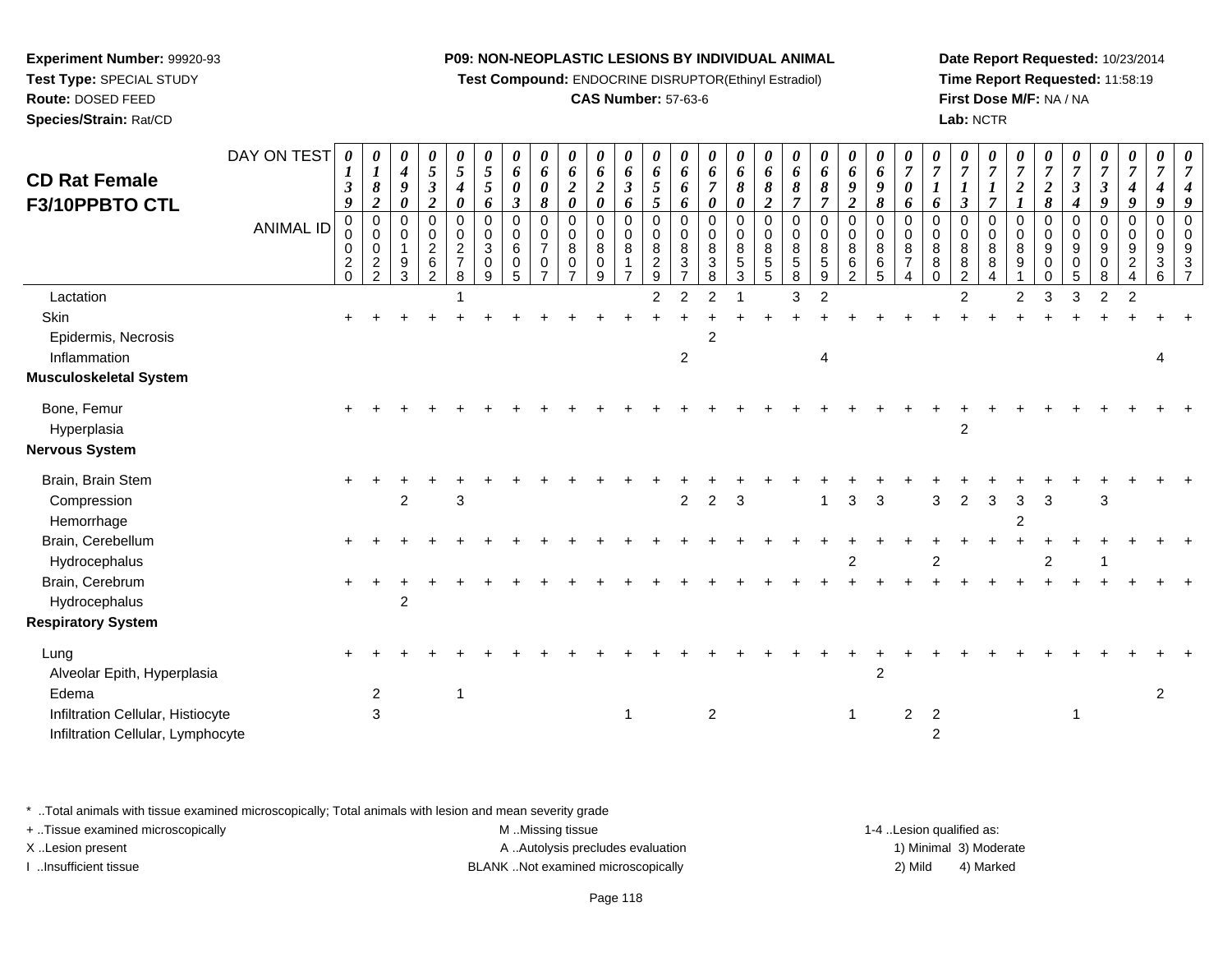**Test Compound:** ENDOCRINE DISRUPTOR(Ethinyl Estradiol)

#### **CAS Number:** 57-63-6

**Date Report Requested:** 10/23/2014**Time Report Requested:** 11:58:19**First Dose M/F:** NA / NA**Lab:** NCTR

| DAY ON TEST<br><b>CD Rat Female</b><br>F3/10PPBTO CTL                              | 0<br>1<br>$\mathfrak{z}$<br>9                       | 0<br>$\boldsymbol{l}$<br>$\pmb{8}$<br>$\boldsymbol{2}$                    | 0<br>4<br>9<br>0           | 0<br>$\sqrt{5}$<br>$\boldsymbol{\beta}$<br>$\boldsymbol{2}$ | 0<br>5<br>4<br>0                                              | 0<br>5<br>$\mathfrak{s}$<br>6                        | 0<br>6<br>$\boldsymbol{\theta}$<br>$\mathfrak{z}$      | 0<br>6<br>$\boldsymbol{\theta}$<br>8    | 0<br>6<br>$\boldsymbol{2}$<br>$\pmb{\theta}$ | 0<br>6<br>$\boldsymbol{2}$<br>$\boldsymbol{\theta}$ | 0<br>6<br>$\boldsymbol{\beta}$<br>6         | 0<br>6<br>$\overline{5}$<br>$\sqrt{5}$                   | 0<br>6<br>6<br>6 | 0<br>6<br>$\overline{7}$<br>0 | 0<br>6<br>8<br>0                                   | 0<br>6<br>8<br>$\boldsymbol{2}$                          | 0<br>6<br>8<br>$\overline{7}$                      | 0<br>6<br>8<br>$\overline{7}$   | 0<br>6<br>9<br>$\boldsymbol{2}$ | 0<br>6<br>9<br>8                                | 0<br>$\overline{7}$<br>$\boldsymbol{\theta}$<br>6      | $\overline{7}$<br>6                 | 0<br>7<br>3                                  | 0<br>$\overline{7}$<br>$\overline{7}$ | 0<br>$\overline{7}$<br>$\boldsymbol{2}$ | 0<br>$\overline{7}$<br>$\boldsymbol{2}$<br>8     | 7<br>$\mathfrak{z}$<br>4               | 0<br>7<br>$\mathbf{3}$<br>9      | 0<br>$\overline{7}$<br>4<br>9                  | 0<br>7<br>9                            |  |
|------------------------------------------------------------------------------------|-----------------------------------------------------|---------------------------------------------------------------------------|----------------------------|-------------------------------------------------------------|---------------------------------------------------------------|------------------------------------------------------|--------------------------------------------------------|-----------------------------------------|----------------------------------------------|-----------------------------------------------------|---------------------------------------------|----------------------------------------------------------|------------------|-------------------------------|----------------------------------------------------|----------------------------------------------------------|----------------------------------------------------|---------------------------------|---------------------------------|-------------------------------------------------|--------------------------------------------------------|-------------------------------------|----------------------------------------------|---------------------------------------|-----------------------------------------|--------------------------------------------------|----------------------------------------|----------------------------------|------------------------------------------------|----------------------------------------|--|
| <b>ANIMAL ID</b>                                                                   | 0<br>$\mathbf 0$<br>0<br>$\overline{c}$<br>$\Omega$ | $\mathbf 0$<br>$\mathbf 0$<br>$\mathbf 0$<br>$\sqrt{2}$<br>$\overline{2}$ | 0<br>$\mathbf 0$<br>9<br>3 | $\mathbf 0$<br>0<br>$\overline{c}$<br>6<br>2                | $\mathbf 0$<br>$\pmb{0}$<br>$\sqrt{2}$<br>$\overline{7}$<br>8 | $\mathbf 0$<br>$\mathbf 0$<br>$\mathbf{3}$<br>0<br>9 | $\mathbf 0$<br>$\mathbf 0$<br>6<br>0<br>$\overline{5}$ | 0<br>0<br>$\overline{7}$<br>$\mathbf 0$ | $\mathbf 0$<br>0<br>8<br>0                   | $\mathbf 0$<br>$\mathbf 0$<br>8<br>$\mathbf 0$<br>9 | $\mathbf 0$<br>$\mathbf 0$<br>$\,8\,$<br>-1 | $\Omega$<br>$\mathbf 0$<br>$\bf8$<br>$\overline{c}$<br>9 | 0<br>0<br>8<br>3 | $\Omega$<br>0<br>8<br>3<br>8  | $\mathbf 0$<br>$\mathbf 0$<br>8<br>$\sqrt{5}$<br>3 | $\mathbf 0$<br>$\mathbf 0$<br>$\,8\,$<br>$\sqrt{5}$<br>5 | $\mathbf 0$<br>$\mathbf 0$<br>8<br>$\sqrt{5}$<br>8 | $\mathbf 0$<br>0<br>8<br>5<br>9 | $\mathbf 0$<br>0<br>8<br>6<br>2 | $\mathbf 0$<br>$\mathbf 0$<br>8<br>$\,6\,$<br>5 | $\mathbf 0$<br>$\mathbf 0$<br>8<br>$\overline{7}$<br>4 | $\Omega$<br>0<br>8<br>8<br>$\Omega$ | 0<br>$\mathbf 0$<br>8<br>8<br>$\mathfrak{p}$ | $\Omega$<br>$\mathbf 0$<br>8<br>8     | $\Omega$<br>$\mathbf 0$<br>8<br>9       | $\mathbf 0$<br>$\mathbf 0$<br>9<br>0<br>$\Omega$ | $\Omega$<br>$\mathbf 0$<br>9<br>0<br>5 | $\Omega$<br>0<br>9<br>0<br>8     | $\Omega$<br>$\mathbf 0$<br>9<br>$\overline{c}$ | $\Omega$<br>$\mathbf 0$<br>9<br>3<br>6 |  |
| Inflammation<br>Peribronchial, Inflammation, Chronic<br>Perivascular, Inflammation | $\mathbf{3}$                                        |                                                                           |                            |                                                             |                                                               |                                                      |                                                        |                                         |                                              |                                                     |                                             |                                                          |                  |                               |                                                    |                                                          |                                                    |                                 |                                 |                                                 |                                                        |                                     |                                              |                                       |                                         |                                                  |                                        |                                  |                                                |                                        |  |
| Nose<br>Goblet Cell, Hyperplasia                                                   |                                                     |                                                                           |                            |                                                             |                                                               |                                                      |                                                        |                                         |                                              |                                                     |                                             |                                                          |                  |                               |                                                    |                                                          |                                                    |                                 |                                 |                                                 |                                                        |                                     |                                              |                                       |                                         |                                                  |                                        |                                  |                                                |                                        |  |
| Inflammation<br>Nasolacrim Dct, Inflammation<br>Olfactory Epi, Hyaline Droplet     | $\overline{2}$                                      |                                                                           | $\overline{2}$             |                                                             |                                                               |                                                      | $\overline{2}$                                         | $\overline{2}$                          |                                              | $\mathbf 1$                                         | 2                                           |                                                          |                  | $\overline{2}$                |                                                    | 1                                                        | $\overline{2}$                                     |                                 |                                 | $2 \quad 2$                                     | 2 <sub>2</sub>                                         |                                     |                                              |                                       |                                         | $\overline{2}$                                   | $\overline{2}$                         | $\overline{2}$<br>$\overline{2}$ |                                                | $\overline{2}$                         |  |
| Trachea<br>Inflammation                                                            |                                                     |                                                                           |                            |                                                             |                                                               |                                                      |                                                        |                                         |                                              |                                                     |                                             |                                                          |                  |                               |                                                    |                                                          |                                                    |                                 |                                 |                                                 |                                                        |                                     |                                              |                                       |                                         |                                                  |                                        |                                  |                                                |                                        |  |
| <b>Special Senses System</b>                                                       |                                                     |                                                                           |                            |                                                             |                                                               |                                                      |                                                        |                                         |                                              |                                                     |                                             |                                                          |                  |                               |                                                    |                                                          |                                                    |                                 |                                 |                                                 |                                                        |                                     |                                              |                                       |                                         |                                                  |                                        |                                  |                                                |                                        |  |
| Ear<br>Eye<br>Bilateral, Retina, Degeneration<br>Cataract                          |                                                     |                                                                           |                            |                                                             |                                                               |                                                      | $\mathsf X$                                            |                                         |                                              |                                                     | $\ddot{}$                                   |                                                          |                  |                               |                                                    |                                                          |                                                    | 2                               |                                 | X                                               |                                                        |                                     |                                              |                                       |                                         |                                                  |                                        |                                  | 2                                              |                                        |  |
| Inflammation<br>Phthisis Bulbi<br>Retina, Degeneration                             |                                                     |                                                                           |                            |                                                             |                                                               |                                                      |                                                        |                                         |                                              | 2                                                   |                                             |                                                          |                  |                               |                                                    |                                                          |                                                    |                                 |                                 | X                                               |                                                        |                                     |                                              |                                       |                                         |                                                  |                                        |                                  |                                                |                                        |  |
| Harderian Gland<br>Hyperplasia<br>Infiltration Cellular, Lymphocyte                |                                                     |                                                                           |                            |                                                             |                                                               |                                                      |                                                        |                                         |                                              |                                                     |                                             |                                                          |                  |                               |                                                    |                                                          | $\overline{a}$                                     | $\mathbf 1$                     |                                 |                                                 |                                                        |                                     |                                              |                                       |                                         |                                                  |                                        |                                  |                                                |                                        |  |
| Inflammation                                                                       | 4                                                   |                                                                           |                            |                                                             |                                                               |                                                      |                                                        |                                         |                                              | -1                                                  |                                             | 1                                                        |                  |                               |                                                    |                                                          |                                                    |                                 |                                 | $\overline{2}$                                  |                                                        |                                     |                                              |                                       |                                         |                                                  |                                        |                                  |                                                |                                        |  |

\* ..Total animals with tissue examined microscopically; Total animals with lesion and mean severity grade

| + Tissue examined microscopically | M Missing tissue                   | 1-4 Lesion qualified as: |
|-----------------------------------|------------------------------------|--------------------------|
| X Lesion present                  | A Autolysis precludes evaluation   | 1) Minimal 3) Moderate   |
| …Insufficient tissue              | BLANK Not examined microscopically | 2) Mild<br>4) Marked     |

**Experiment Number:** 99920-93**Test Type:** SPECIAL STUDY**Route:** DOSED FEED

**Species/Strain:** Rat/CD

 $\overline{\phantom{0}}$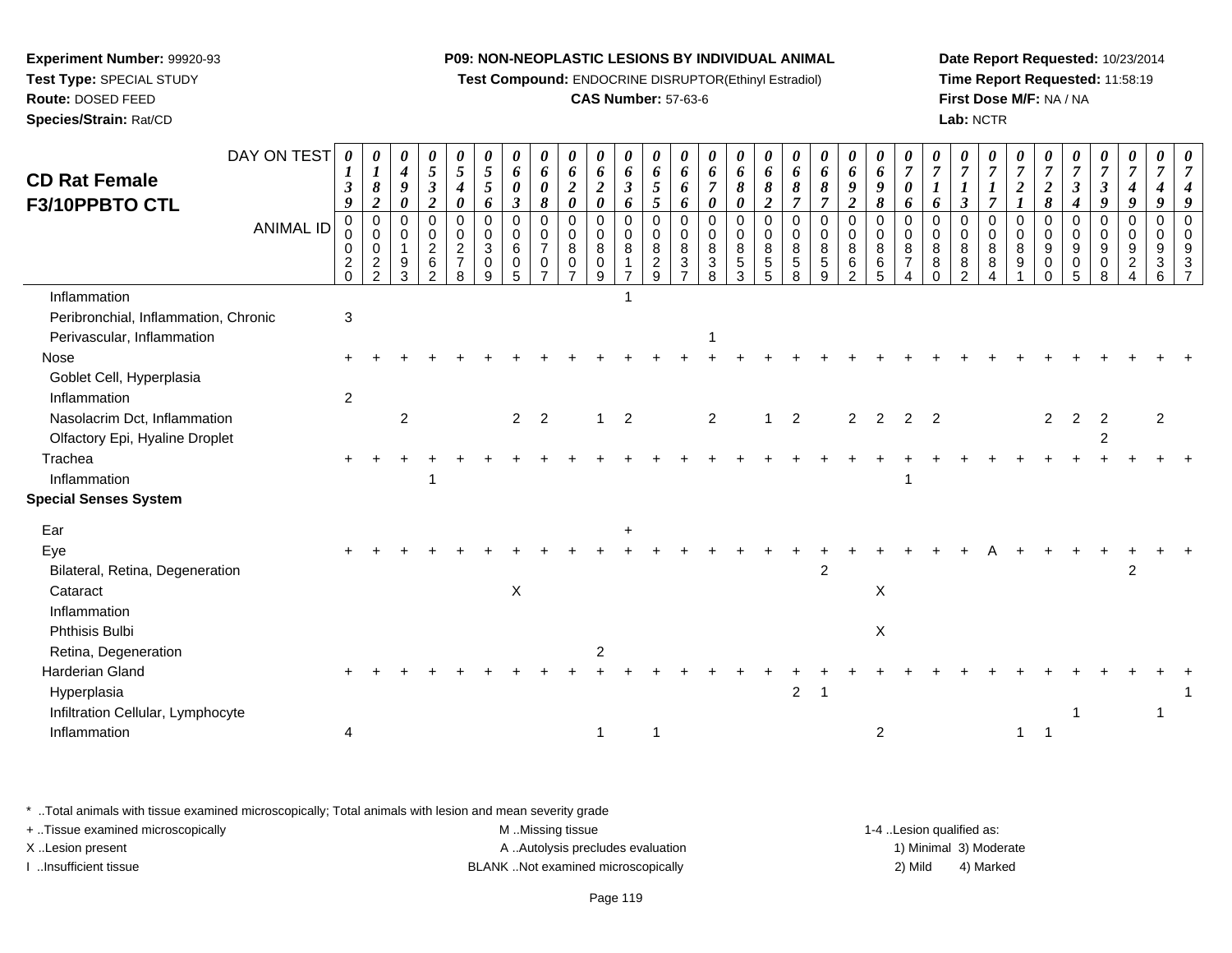**Test Compound:** ENDOCRINE DISRUPTOR(Ethinyl Estradiol)

#### **CAS Number:** 57-63-6

**Date Report Requested:** 10/23/2014**Time Report Requested:** 11:58:20**First Dose M/F:** NA / NA**Lab:** NCTR

| <b>CD Rat Female</b><br>F3/10PPBTO CTL      | DAY ON TEST<br><b>ANIMAL ID</b> | 9<br>0<br>$\overline{c}$<br>$\Omega$ | $\theta$<br>8<br>0<br>0<br>$\pmb{0}$<br>$\overline{c}$<br>$\Omega$ | 0<br>4<br>9<br>0<br>0<br>0<br>9<br>3 | $\boldsymbol{\theta}$<br>$\mathfrak{s}$<br>$\boldsymbol{\beta}$<br>$\overline{2}$<br>$\mathbf 0$<br>$\overline{c}$<br>$\,6\,$<br>$\sim$ | 0<br>5<br>0<br>$\overline{\mathbf{c}}$<br>$\overline{ }$ | 5<br>5<br>3<br>$\mathbf 0$ | $\theta$<br>6<br>0<br>0<br>6<br>0<br>5 | $\boldsymbol{\theta}$<br>6<br>0<br>8<br>0<br>$\pmb{0}$<br>$\overline{z}$<br>$\pmb{0}$<br>$\overline{ }$ | 0<br>6<br>$\boldsymbol{2}$<br>$\boldsymbol{\theta}$<br>0<br>$\mathbf 0$<br>8<br>$\pmb{0}$<br>$\rightarrow$ | 0<br>6<br>$\rightarrow$<br>◢<br>0<br>0<br>8<br>0<br>$\circ$ | o<br>$\boldsymbol{\beta}$<br>8 | $\theta$<br>6<br>8<br>$\boldsymbol{2}$<br>a | $\theta$<br>6<br>6<br>6<br>0<br>0<br>8<br>$\ensuremath{\mathsf{3}}$<br>- | 0<br>6<br>$\overline{ }$<br>0<br>0<br>$\pmb{0}$<br>8<br>$\sqrt{3}$<br>8 | $\boldsymbol{\theta}$<br>6<br>8<br>0<br>0<br>$\pmb{0}$<br>8<br>5<br>3 | $\boldsymbol{\theta}$<br>6<br>8<br>8<br>$\sqrt{5}$ | 0<br>6<br>8<br>$\overline{ }$<br>0<br>0<br>8<br>$5\phantom{.0}$<br>R | $\theta$<br>6<br>8<br>$\mathbf{r}$<br>0<br>$\bf 8$<br>$\sqrt{5}$<br>9 | $\boldsymbol{\theta}$<br>6<br>9<br>$\overline{2}$<br>0<br>$\pmb{0}$<br>$\, 8$<br>$\,6$<br>$\Omega$ | $\boldsymbol{\theta}$<br>6<br>9<br>8<br>0<br>8<br>$\,6$<br>5 | 0<br>8<br>$\overline{ }$ | $\theta$<br>8<br>8 | 0<br>$\overline{ }$<br>0<br>8<br>$\bf 8$ | 0<br>$\overline{ }$<br>0<br>8<br>8 | 0<br>$\mathbf 0$<br>8<br>9 | ◢<br>0<br>9<br>$\pmb{0}$ | 0<br>$\overline{ }$<br>9<br>$\pmb{0}$<br>Б. | 0<br>$\overline{ }$<br>3<br>9<br>0<br>9<br>0 | 0<br>0<br>9<br>$\overline{c}$ | 0<br>9<br>3    | 9<br>3 |
|---------------------------------------------|---------------------------------|--------------------------------------|--------------------------------------------------------------------|--------------------------------------|-----------------------------------------------------------------------------------------------------------------------------------------|----------------------------------------------------------|----------------------------|----------------------------------------|---------------------------------------------------------------------------------------------------------|------------------------------------------------------------------------------------------------------------|-------------------------------------------------------------|--------------------------------|---------------------------------------------|--------------------------------------------------------------------------|-------------------------------------------------------------------------|-----------------------------------------------------------------------|----------------------------------------------------|----------------------------------------------------------------------|-----------------------------------------------------------------------|----------------------------------------------------------------------------------------------------|--------------------------------------------------------------|--------------------------|--------------------|------------------------------------------|------------------------------------|----------------------------|--------------------------|---------------------------------------------|----------------------------------------------|-------------------------------|----------------|--------|
| Zymbal's Gland                              |                                 |                                      |                                                                    |                                      |                                                                                                                                         |                                                          |                            |                                        | $\ddot{}$                                                                                               |                                                                                                            |                                                             |                                |                                             |                                                                          |                                                                         |                                                                       |                                                    |                                                                      |                                                                       |                                                                                                    |                                                              |                          |                    |                                          |                                    |                            |                          |                                             |                                              |                               |                |        |
| <b>Urinary System</b>                       |                                 |                                      |                                                                    |                                      |                                                                                                                                         |                                                          |                            |                                        |                                                                                                         |                                                                                                            |                                                             |                                |                                             |                                                                          |                                                                         |                                                                       |                                                    |                                                                      |                                                                       |                                                                                                    |                                                              |                          |                    |                                          |                                    |                            |                          |                                             |                                              |                               |                |        |
| Kidney                                      |                                 |                                      |                                                                    |                                      |                                                                                                                                         |                                                          |                            |                                        |                                                                                                         |                                                                                                            |                                                             |                                |                                             |                                                                          |                                                                         |                                                                       |                                                    |                                                                      |                                                                       |                                                                                                    |                                                              |                          |                    |                                          |                                    |                            |                          |                                             |                                              |                               |                |        |
| Cyst                                        |                                 |                                      |                                                                    |                                      |                                                                                                                                         |                                                          |                            | $X$ $X$                                |                                                                                                         | $\times$                                                                                                   |                                                             |                                |                                             |                                                                          |                                                                         |                                                                       | X X X                                              |                                                                      |                                                                       |                                                                                                    |                                                              |                          |                    |                                          |                                    |                            |                          | $X$ $X$                                     |                                              |                               |                | X      |
| Inflammation                                |                                 | 2                                    |                                                                    |                                      |                                                                                                                                         |                                                          |                            |                                        |                                                                                                         |                                                                                                            |                                                             |                                |                                             |                                                                          |                                                                         |                                                                       |                                                    |                                                                      |                                                                       |                                                                                                    |                                                              |                          |                    |                                          |                                    |                            |                          |                                             |                                              |                               |                |        |
| Mineralization                              |                                 |                                      |                                                                    |                                      |                                                                                                                                         | າ                                                        |                            | $\overline{2}$                         |                                                                                                         |                                                                                                            |                                                             |                                | 3                                           | $\overline{2}$                                                           |                                                                         |                                                                       |                                                    |                                                                      | 2                                                                     |                                                                                                    | $\mathcal{P}$                                                |                          | $\overline{2}$     |                                          |                                    |                            |                          |                                             | 3                                            |                               | $\overline{2}$ |        |
| Nephropathy                                 |                                 |                                      |                                                                    |                                      |                                                                                                                                         |                                                          |                            |                                        |                                                                                                         |                                                                                                            |                                                             |                                |                                             |                                                                          |                                                                         |                                                                       |                                                    |                                                                      |                                                                       | 2                                                                                                  | $\overline{2}$                                               |                          |                    |                                          |                                    |                            |                          |                                             |                                              |                               |                |        |
| Renal Tubule, Accumulation, Hyaline Droplet |                                 |                                      |                                                                    |                                      | 4                                                                                                                                       |                                                          |                            |                                        |                                                                                                         |                                                                                                            |                                                             |                                |                                             |                                                                          |                                                                         |                                                                       |                                                    |                                                                      |                                                                       |                                                                                                    |                                                              |                          |                    |                                          | 4                                  |                            |                          |                                             |                                              |                               |                |        |
| <b>Urinary Bladder</b>                      |                                 | ÷                                    |                                                                    |                                      |                                                                                                                                         |                                                          |                            |                                        |                                                                                                         |                                                                                                            |                                                             |                                |                                             |                                                                          |                                                                         |                                                                       |                                                    |                                                                      |                                                                       |                                                                                                    |                                                              |                          |                    |                                          |                                    |                            |                          |                                             |                                              |                               |                |        |
|                                             |                                 |                                      |                                                                    |                                      |                                                                                                                                         |                                                          |                            |                                        |                                                                                                         |                                                                                                            |                                                             |                                |                                             |                                                                          |                                                                         |                                                                       |                                                    |                                                                      |                                                                       |                                                                                                    |                                                              |                          |                    |                                          |                                    |                            |                          |                                             |                                              |                               |                |        |

\* ..Total animals with tissue examined microscopically; Total animals with lesion and mean severity grade

+ ..Tissue examined microscopically examined microscopically examined as:  $M$  ..Missing tissue 1-4 ..Lesion qualified as:

**Experiment Number:** 99920-93**Test Type:** SPECIAL STUDY**Route:** DOSED FEED**Species/Strain:** Rat/CD

X..Lesion present **A ..Autolysis precludes evaluation** A ..Autolysis precludes evaluation 1) Minimal 3) Moderate I ..Insufficient tissue BLANK ..Not examined microscopically 2) Mild 4) Marked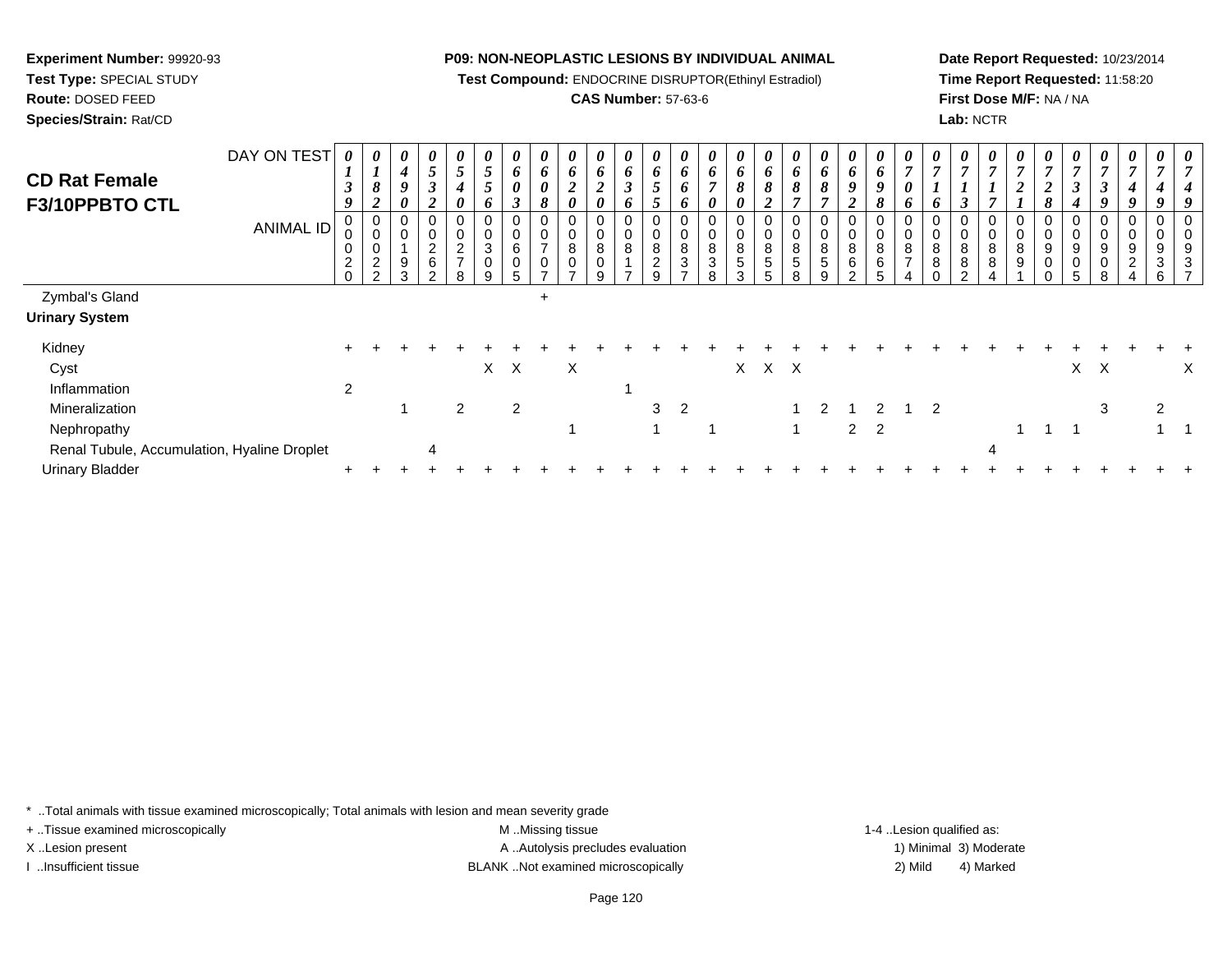**Test Compound:** ENDOCRINE DISRUPTOR(Ethinyl Estradiol)

#### **CAS Number:** 57-63-6

**Date Report Requested:** 10/23/2014**Time Report Requested:** 11:58:20**First Dose M/F:** NA / NA**Lab:** NCTR

| <b>CD Rat Female</b><br>F3/10PPBTO CTL                                | DAY ON TEST<br><b>ANIMAL ID</b> | $\boldsymbol{\theta}$<br>$\overline{7}$<br>5<br>0<br>$\mathbf 0$<br>$\Omega$<br>9<br>6<br>4 | 0<br>$\boldsymbol{7}$<br>5<br>0<br>$\Omega$<br>0<br>9<br>$\overline{7}$<br>5 | $\boldsymbol{\theta}$<br>$\overline{7}$<br>4<br>8<br>$\Omega$<br>$\mathbf 0$<br>9<br>$\bf 8$<br>$\mathfrak{p}$ | 0<br>$\overline{7}$<br>4<br>9<br>$\Omega$<br>0<br>5 | 0<br>$\overline{7}$<br>$\boldsymbol{4}$<br>9<br>$\Omega$<br>1<br>0<br>6 | 0<br>$\overline{7}$<br>5<br>$\boldsymbol{\theta}$<br>$\Omega$<br>1<br>0<br>1<br>9 | 0<br>$\overline{7}$<br>$\boldsymbol{4}$<br>$\boldsymbol{9}$<br>$\Omega$<br>0<br>$\overline{c}$ | 0<br>$\overline{7}$<br>$\boldsymbol{4}$<br>8<br>$\Omega$<br>1<br>0<br>$\boldsymbol{2}$<br>9 | 0<br>$\overline{7}$<br>5<br>$\boldsymbol{l}$<br>$\Omega$<br>$\mathbf 1$<br>$\mathbf 0$<br>5<br>$\overline{2}$ | 0<br>$\overline{7}$<br>5<br>5<br>$\Omega$<br>1<br>0<br>$\overline{7}$ | 0<br>$\overline{7}$<br>5<br>4<br>$\Omega$<br>0<br>7<br>$\overline{2}$ | $\boldsymbol{\theta}$<br>$\overline{7}$<br>5<br>4<br>$\Omega$<br>1<br>0<br>7<br>$\overline{7}$ | 0<br>$\overline{7}$<br>5<br>4<br>$\Omega$<br>1<br>0<br>8<br>6 | 0<br>$\overline{7}$<br>5<br>$\boldsymbol{4}$<br>$\Omega$<br>$\mathbf 0$<br>$\begin{array}{c} 9 \\ 5 \end{array}$ | 0<br>$\overline{7}$<br>5<br>5<br>$\Omega$<br>1<br>1<br>$\frac{2}{5}$ | 0<br>$\boldsymbol{7}$<br>$\sqrt{5}$<br>$\mathfrak{s}$<br>$\Omega$<br>$\boldsymbol{2}$<br>6 | 0<br>$\overline{7}$<br>$\sqrt{5}$<br>$\sqrt{5}$<br>$\mathbf 0$<br>1<br>1<br>$_{\rm 8}^2$ | 0<br>$\overline{7}$<br>5<br>4<br>$\Omega$<br>$\mathbf{1}$<br>3<br>$\overline{7}$ | 0<br>$\overline{7}$<br>$\boldsymbol{4}$<br>5<br>$\Omega$<br>1<br>$\mathbf{1}$<br>3<br>8 | <i><b>*TOTALS</b></i> |                     |            |
|-----------------------------------------------------------------------|---------------------------------|---------------------------------------------------------------------------------------------|------------------------------------------------------------------------------|----------------------------------------------------------------------------------------------------------------|-----------------------------------------------------|-------------------------------------------------------------------------|-----------------------------------------------------------------------------------|------------------------------------------------------------------------------------------------|---------------------------------------------------------------------------------------------|---------------------------------------------------------------------------------------------------------------|-----------------------------------------------------------------------|-----------------------------------------------------------------------|------------------------------------------------------------------------------------------------|---------------------------------------------------------------|------------------------------------------------------------------------------------------------------------------|----------------------------------------------------------------------|--------------------------------------------------------------------------------------------|------------------------------------------------------------------------------------------|----------------------------------------------------------------------------------|-----------------------------------------------------------------------------------------|-----------------------|---------------------|------------|
| <b>Alimentary System</b>                                              |                                 |                                                                                             |                                                                              |                                                                                                                |                                                     |                                                                         |                                                                                   |                                                                                                |                                                                                             |                                                                                                               |                                                                       |                                                                       |                                                                                                |                                                               |                                                                                                                  |                                                                      |                                                                                            |                                                                                          |                                                                                  |                                                                                         |                       |                     |            |
| Esophagus<br>Intestine Large, Cecum<br>Dilatation                     |                                 |                                                                                             |                                                                              |                                                                                                                |                                                     |                                                                         |                                                                                   |                                                                                                |                                                                                             |                                                                                                               |                                                                       |                                                                       |                                                                                                |                                                               |                                                                                                                  |                                                                      |                                                                                            |                                                                                          |                                                                                  |                                                                                         | 50<br>49              | 1                   | 2.0        |
| Inflammation, Chronic<br>Intestine Large, Colon<br>Dilatation         |                                 |                                                                                             |                                                                              |                                                                                                                |                                                     |                                                                         |                                                                                   |                                                                                                |                                                                                             |                                                                                                               |                                                                       |                                                                       |                                                                                                |                                                               |                                                                                                                  |                                                                      |                                                                                            |                                                                                          |                                                                                  |                                                                                         | 50                    | 1                   | 3.0<br>3.0 |
| Intestine Large, Rectum<br>Inflammation, Chronic                      |                                 |                                                                                             |                                                                              |                                                                                                                |                                                     |                                                                         |                                                                                   |                                                                                                |                                                                                             |                                                                                                               |                                                                       |                                                                       |                                                                                                |                                                               |                                                                                                                  |                                                                      |                                                                                            |                                                                                          |                                                                                  | $\ddot{}$                                                                               | 50                    | 1                   | 3.0        |
| Intestine Small, Duodenum                                             |                                 |                                                                                             |                                                                              |                                                                                                                |                                                     |                                                                         |                                                                                   |                                                                                                |                                                                                             |                                                                                                               |                                                                       |                                                                       |                                                                                                |                                                               |                                                                                                                  |                                                                      |                                                                                            |                                                                                          |                                                                                  |                                                                                         | 50                    |                     |            |
| Intestine Small, Ileum<br>Lymphoid Tiss, Inflammation, Chronic Active |                                 |                                                                                             |                                                                              |                                                                                                                |                                                     |                                                                         |                                                                                   |                                                                                                |                                                                                             |                                                                                                               |                                                                       |                                                                       |                                                                                                |                                                               |                                                                                                                  |                                                                      |                                                                                            |                                                                                          |                                                                                  | $\pm$                                                                                   | 49                    | 1                   | 3.0        |
| Intestine Small, Jejunum<br>Inflammation, Chronic                     |                                 |                                                                                             |                                                                              |                                                                                                                |                                                     |                                                                         |                                                                                   |                                                                                                |                                                                                             |                                                                                                               |                                                                       |                                                                       |                                                                                                |                                                               |                                                                                                                  |                                                                      |                                                                                            |                                                                                          |                                                                                  | $\pm$                                                                                   | 48                    |                     | 3.0        |
| Liver                                                                 |                                 |                                                                                             |                                                                              |                                                                                                                |                                                     |                                                                         |                                                                                   |                                                                                                |                                                                                             |                                                                                                               |                                                                       |                                                                       |                                                                                                |                                                               |                                                                                                                  |                                                                      |                                                                                            |                                                                                          |                                                                                  | ÷                                                                                       | 50                    |                     |            |
| Angiectasis<br>Bile Duct, Hyperplasia<br><b>Cyst Multilocular</b>     |                                 |                                                                                             |                                                                              |                                                                                                                |                                                     | $\mathbf{1}$                                                            | $\overline{c}$                                                                    | $\overline{2}$                                                                                 | $\overline{2}$                                                                              |                                                                                                               |                                                                       |                                                                       |                                                                                                | X                                                             | 1                                                                                                                | $\overline{c}$                                                       |                                                                                            |                                                                                          |                                                                                  |                                                                                         |                       | 2<br>14<br>1        | 2.0<br>1.6 |
| Degeneration, Cystic<br><b>Eosinophilic Focus</b>                     |                                 |                                                                                             |                                                                              |                                                                                                                |                                                     |                                                                         | 3                                                                                 |                                                                                                |                                                                                             |                                                                                                               |                                                                       |                                                                       |                                                                                                |                                                               |                                                                                                                  |                                                                      |                                                                                            |                                                                                          |                                                                                  |                                                                                         |                       | 1<br>2              | 3.0        |
| Hematopoietic Cell Proliferation<br>Hepatodiaphragmatic Nodule        |                                 |                                                                                             |                                                                              |                                                                                                                | X                                                   |                                                                         |                                                                                   |                                                                                                |                                                                                             |                                                                                                               |                                                                       |                                                                       |                                                                                                |                                                               |                                                                                                                  |                                                                      |                                                                                            |                                                                                          |                                                                                  |                                                                                         |                       | $\overline{c}$<br>1 | 1.0        |

\* ..Total animals with tissue examined microscopically; Total animals with lesion and mean severity grade

**Experiment Number:** 99920-93**Test Type:** SPECIAL STUDY**Route:** DOSED FEED**Species/Strain:** Rat/CD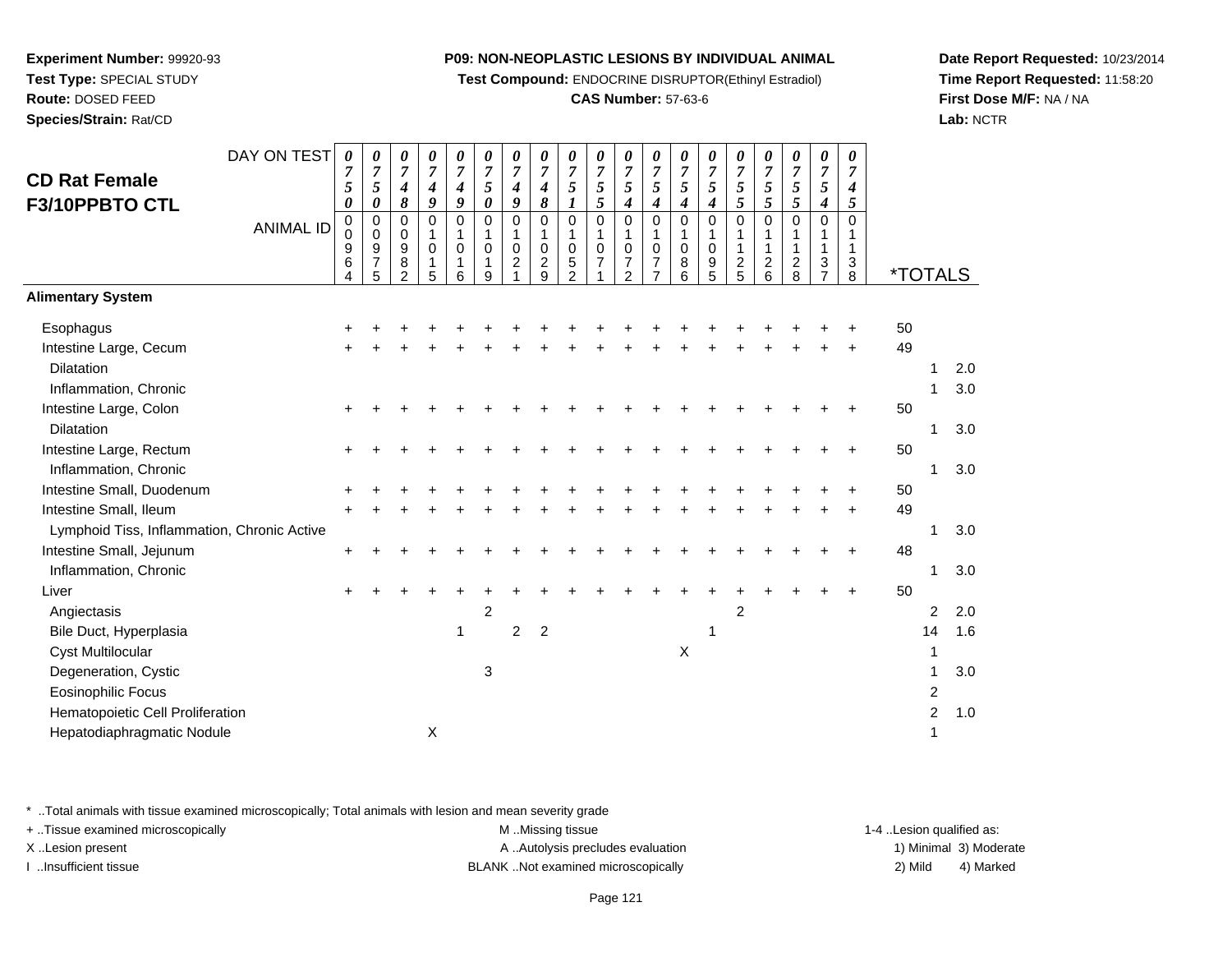**Test Compound:** ENDOCRINE DISRUPTOR(Ethinyl Estradiol)

#### **CAS Number:** 57-63-6

**Date Report Requested:** 10/23/2014**Time Report Requested:** 11:58:20**First Dose M/F:** NA / NA**Lab:** NCTR

| DAY ON TEST                       | 0<br>$\overline{7}$ | 0<br>$\overline{7}$        | 0<br>$\overline{7}$ | 0<br>$\overline{7}$ | 0<br>7           | 0<br>$\overline{7}$ | 0<br>$\overline{7}$ | 0<br>$\overline{7}$         | 0<br>$\overline{7}$ | 0<br>$\overline{7}$ | 0<br>$\overline{7}$ | 0<br>$\overline{7}$ | 0<br>$\overline{7}$ | 0<br>7       | 0<br>$\overline{7}$ | 0<br>$\overline{7}$                       | 0<br>$\overline{7}$ | 0<br>$\overline{7}$ | 0<br>7           |                       |                |     |
|-----------------------------------|---------------------|----------------------------|---------------------|---------------------|------------------|---------------------|---------------------|-----------------------------|---------------------|---------------------|---------------------|---------------------|---------------------|--------------|---------------------|-------------------------------------------|---------------------|---------------------|------------------|-----------------------|----------------|-----|
| <b>CD Rat Female</b>              | 5                   | 5                          | $\boldsymbol{4}$    | 4                   | $\boldsymbol{4}$ | 5                   | $\boldsymbol{4}$    | $\boldsymbol{4}$            | 5                   | $\sqrt{5}$          | 5                   | $\mathfrak{H}$      | $\mathfrak{s}$      | 5            | $\sqrt{5}$          | 5                                         | $\mathfrak{s}$      | $\overline{5}$      | $\boldsymbol{4}$ |                       |                |     |
| F3/10PPBTO CTL                    | 0                   | 0                          | 8                   | 9                   | 9                | $\pmb{\theta}$      | 9                   | 8                           | $\boldsymbol{l}$    | 5                   | 4                   | $\boldsymbol{4}$    | $\boldsymbol{4}$    | 4            | 5<br>$\Omega$       | 5                                         | 5                   | $\boldsymbol{4}$    | 5<br>$\Omega$    |                       |                |     |
| <b>ANIMAL ID</b>                  | 0<br>0              | $\mathbf 0$<br>$\mathbf 0$ | 0<br>$\mathbf 0$    | 0<br>1              | 0                | 0<br>$\mathbf{1}$   | $\mathbf 0$<br>1    | $\mathbf 0$<br>$\mathbf{1}$ | $\mathbf 0$<br>1    | $\mathbf 0$<br>1    | 0<br>1              | $\mathbf 0$         | 0<br>1              | 0<br>1       |                     | $\mathbf 0$                               | 0                   | $\mathbf 0$<br>1    |                  |                       |                |     |
|                                   | 9                   | 9                          | 9                   | 0                   | 0                | 0                   | 0                   | 0                           | 0                   | 0                   | 0                   | 0                   | 0                   | $\mathbf 0$  | $\mathbf{1}$        | $\mathbf 1$                               | 1                   | 1                   | 1                |                       |                |     |
|                                   | 6<br>4              | $\overline{7}$<br>5        | 8<br>2              | 1<br>5              | 6                | 9                   | $\overline{c}$      | 2<br>9                      | 5<br>$\overline{2}$ | $\overline{7}$      | 7<br>$\overline{2}$ | 7<br>$\overline{7}$ | 8<br>6              | 9<br>5       | $\frac{2}{5}$       | $\overline{\mathbf{c}}$<br>$6\phantom{a}$ | $\overline{c}$<br>8 | 3<br>$\overline{7}$ | 3<br>8           | <i><b>*TOTALS</b></i> |                |     |
| Infiltration Cellular, Lymphocyte |                     |                            |                     |                     |                  |                     |                     |                             |                     |                     |                     |                     |                     |              |                     |                                           |                     |                     |                  |                       | 1              | 1.0 |
| Inflammation, Chronic Active      |                     |                            |                     |                     |                  |                     |                     |                             |                     | 1                   |                     |                     |                     | $\mathbf{1}$ | 1                   | $\mathbf 1$                               |                     |                     |                  |                       | 5              | 1.0 |
| Periportal, Inflammation, Chronic |                     |                            |                     | $\mathbf{1}$        |                  |                     |                     |                             |                     |                     |                     |                     |                     |              |                     |                                           |                     | 1                   |                  |                       | 6              | 1.3 |
| <b>Tension Lipidosis</b>          |                     |                            |                     |                     | 3                |                     |                     |                             |                     |                     |                     |                     |                     |              |                     |                                           |                     |                     |                  |                       | 1              | 3.0 |
| Vacuolization Cytoplasmic         |                     |                            |                     |                     |                  |                     |                     |                             |                     | 3                   | 1                   | $\overline{2}$      |                     |              |                     | $\overline{c}$                            |                     | 3                   | 2                |                       | 10             | 2.1 |
| Mesentery                         |                     |                            |                     |                     |                  |                     |                     |                             |                     |                     |                     |                     |                     |              |                     | $\ddot{}$                                 |                     |                     | $\ddot{}$        | 4                     |                |     |
| Fat, Necrosis                     |                     |                            |                     |                     |                  |                     |                     |                             |                     |                     |                     |                     |                     |              |                     | 3                                         |                     |                     | 3                |                       | 3              | 3.0 |
| Oral Mucosa                       |                     |                            |                     |                     | +                |                     |                     |                             |                     | $\ddot{}$           |                     |                     |                     |              |                     |                                           |                     |                     |                  | $\overline{7}$        |                |     |
| Abscess                           |                     |                            |                     |                     | 4                |                     |                     |                             |                     |                     |                     |                     |                     |              |                     |                                           |                     |                     |                  |                       | 1              | 4.0 |
| Gingival, Inflammation            |                     |                            |                     |                     |                  | 3                   |                     |                             |                     |                     |                     |                     |                     |              |                     |                                           |                     |                     |                  |                       |                | 3.0 |
| Keratin Cyst                      |                     |                            |                     |                     |                  |                     |                     |                             |                     |                     |                     |                     |                     |              |                     |                                           |                     |                     |                  |                       |                |     |
| Pancreas                          |                     |                            |                     |                     |                  |                     |                     |                             |                     |                     |                     |                     |                     |              |                     |                                           |                     |                     |                  | 50                    |                |     |
| Acinar Cell, Degeneration         | $\overline{2}$      |                            |                     |                     |                  | $\overline{c}$      |                     | $\overline{2}$              |                     | $\overline{2}$      | 1                   |                     | $\overline{c}$      |              | 1                   | 1                                         | 1                   |                     |                  |                       | 21             | 1.9 |
| Inflammation, Chronic             |                     |                            |                     |                     |                  |                     |                     |                             |                     |                     |                     |                     |                     |              |                     |                                           |                     |                     |                  |                       | $\overline{2}$ | 2.5 |
| Lipomatosis                       |                     |                            |                     |                     |                  |                     |                     |                             |                     |                     |                     |                     |                     |              |                     |                                           |                     |                     |                  |                       | 1              | 1.0 |
| Salivary Glands                   |                     |                            |                     |                     |                  |                     |                     |                             |                     |                     |                     |                     |                     |              |                     |                                           |                     |                     |                  | 50                    |                |     |
| Inflammation, Chronic             |                     |                            |                     |                     |                  |                     |                     |                             |                     |                     |                     |                     |                     |              |                     |                                           |                     |                     |                  |                       | 1              | 3.0 |
| Stomach, Forestomach              |                     |                            |                     |                     |                  |                     |                     |                             |                     |                     |                     |                     |                     |              |                     |                                           |                     |                     |                  | 50                    |                |     |
| Edema                             |                     |                            |                     |                     |                  |                     |                     |                             |                     |                     |                     |                     |                     |              |                     |                                           |                     |                     |                  |                       | 2              | 3.5 |
| Hyperplasia                       |                     |                            |                     |                     |                  |                     |                     |                             |                     |                     |                     |                     |                     |              |                     |                                           |                     |                     |                  |                       | 1              | 3.0 |
| Inflammation                      |                     |                            |                     |                     |                  |                     |                     |                             |                     | 3                   |                     |                     |                     |              |                     |                                           |                     |                     |                  |                       | $\overline{c}$ | 3.0 |
| Keratin Cyst                      |                     |                            |                     |                     |                  |                     | $\mathsf X$         |                             |                     |                     |                     |                     |                     |              |                     |                                           |                     |                     |                  |                       | 1              |     |
| Stomach, Glandular                |                     |                            |                     |                     |                  |                     |                     |                             |                     |                     |                     |                     |                     |              |                     |                                           |                     |                     |                  | 50                    |                |     |
|                                   |                     |                            |                     |                     |                  |                     |                     |                             |                     |                     |                     |                     |                     |              |                     |                                           |                     |                     |                  |                       |                |     |

\* ..Total animals with tissue examined microscopically; Total animals with lesion and mean severity grade

+ ..Tissue examined microscopically examined microscopically examined as:  $M$  ..Missing tissue 1-4 ..Lesion qualified as: X..Lesion present **A ..Autolysis precludes evaluation** A ..Autolysis precludes evaluation 1) Minimal 3) Moderate I ..Insufficient tissue BLANK ..Not examined microscopically 2) Mild 4) Marked

**Species/Strain:** Rat/CD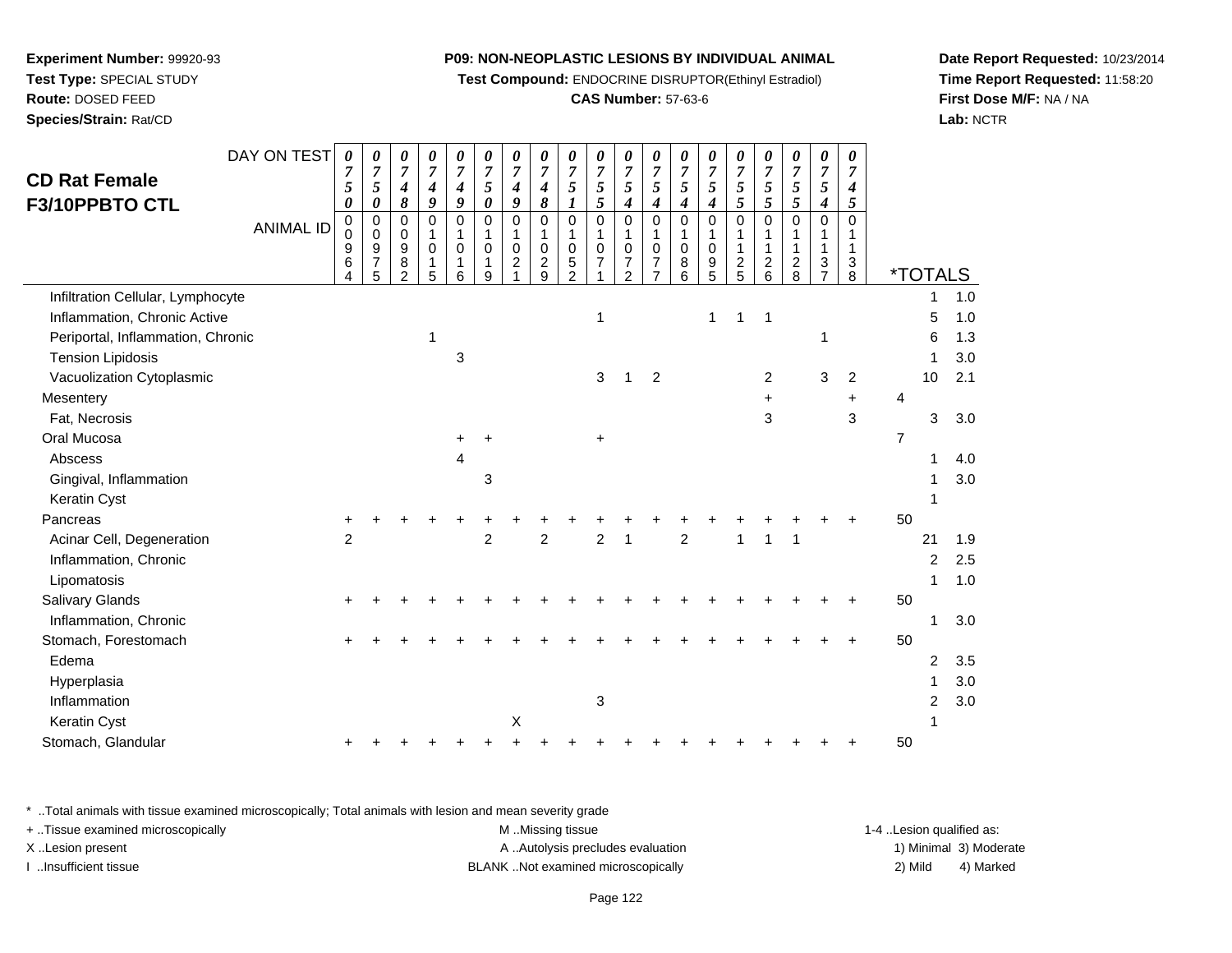**Test Compound:** ENDOCRINE DISRUPTOR(Ethinyl Estradiol)

#### **CAS Number:** 57-63-6

**Date Report Requested:** 10/23/2014**Time Report Requested:** 11:58:21**First Dose M/F:** NA / NA**Lab:** NCTR

| <b>CD Rat Female</b><br>F3/10PPBTO CTL                            | DAY ON TEST<br><b>ANIMAL ID</b> | $\boldsymbol{\theta}$<br>7<br>5<br>0<br>0<br>0<br>9<br>6<br>4 | 0<br>7<br>5<br>0<br>0<br>$\Omega$<br>9<br>$\overline{7}$<br>5 | 0<br>$\overline{7}$<br>4<br>8<br>0<br>0<br>$\boldsymbol{9}$<br>8<br>2 | 0<br>$\overline{7}$<br>4<br>9<br>0<br>0<br>1<br>5 | 0<br>7<br>$\boldsymbol{4}$<br>9<br>$\Omega$<br>1<br>$\mathbf 0$<br>1<br>6 | 0<br>7<br>$\mathfrak{s}$<br>$\boldsymbol{\theta}$<br>$\Omega$<br>1<br>$\mathbf 0$<br>1<br>9 | 0<br>7<br>4<br>9<br>$\Omega$<br>0<br>2 | 0<br>$\overline{7}$<br>$\boldsymbol{4}$<br>8<br>$\mathbf 0$<br>1<br>$\mathbf 0$<br>$\overline{c}$<br>9 | 0<br>$\overline{7}$<br>5<br>$\boldsymbol{l}$<br>$\mathbf 0$<br>$\pmb{0}$<br>5<br>2 | 0<br>7<br>5<br>5<br>$\Omega$<br>1<br>$\mathbf 0$<br>$\overline{7}$ | 0<br>7<br>5<br>4<br>$\Omega$<br>0<br>7<br>$\overline{2}$ | 0<br>$\boldsymbol{7}$<br>5<br>4<br>0<br>1<br>0<br>7<br>$\overline{7}$ | 0<br>$\boldsymbol{7}$<br>5<br>4<br>$\mathbf 0$<br>1<br>$\mathbf 0$<br>8<br>6 | 0<br>$\overline{7}$<br>5<br>$\boldsymbol{4}$<br>$\Omega$<br>$\mathbf 0$<br>9<br>5 | 0<br>7<br>5<br>5<br>$\Omega$<br>1<br>1<br>$\sqrt{2}$<br>5 | 0<br>7<br>5<br>5<br>$\Omega$<br>$\mathbf{1}$<br>$\boldsymbol{2}$<br>6 | $\pmb{\theta}$<br>$\overline{7}$<br>5<br>5<br>$\mathbf 0$<br>$\mathbf{1}$<br>$\boldsymbol{2}$<br>8 | 0<br>$\overline{7}$<br>5<br>4<br>$\Omega$<br>1<br>3 | 0<br>7<br>4<br>5<br>$\Omega$<br>1<br>$\ensuremath{\mathsf{3}}$<br>8 |    | <i><b>*TOTALS</b></i> |            |
|-------------------------------------------------------------------|---------------------------------|---------------------------------------------------------------|---------------------------------------------------------------|-----------------------------------------------------------------------|---------------------------------------------------|---------------------------------------------------------------------------|---------------------------------------------------------------------------------------------|----------------------------------------|--------------------------------------------------------------------------------------------------------|------------------------------------------------------------------------------------|--------------------------------------------------------------------|----------------------------------------------------------|-----------------------------------------------------------------------|------------------------------------------------------------------------------|-----------------------------------------------------------------------------------|-----------------------------------------------------------|-----------------------------------------------------------------------|----------------------------------------------------------------------------------------------------|-----------------------------------------------------|---------------------------------------------------------------------|----|-----------------------|------------|
| Infiltration Cellular, Lymphocyte<br><b>Cardiovascular System</b> |                                 |                                                               |                                                               |                                                                       |                                                   |                                                                           |                                                                                             |                                        |                                                                                                        |                                                                                    |                                                                    |                                                          |                                                                       |                                                                              |                                                                                   |                                                           |                                                                       |                                                                                                    |                                                     |                                                                     |    | 1                     | 3.0        |
| <b>Blood Vessel</b>                                               |                                 |                                                               |                                                               |                                                                       |                                                   |                                                                           |                                                                                             |                                        |                                                                                                        |                                                                                    |                                                                    |                                                          |                                                                       |                                                                              |                                                                                   |                                                           |                                                                       |                                                                                                    |                                                     |                                                                     | 50 |                       |            |
| Heart                                                             |                                 | $\pm$                                                         |                                                               |                                                                       |                                                   |                                                                           |                                                                                             |                                        |                                                                                                        |                                                                                    |                                                                    |                                                          |                                                                       |                                                                              |                                                                                   |                                                           |                                                                       |                                                                                                    |                                                     | ÷                                                                   | 50 |                       |            |
| Cardiomyopathy<br><b>Endocrine System</b>                         |                                 |                                                               |                                                               | 1                                                                     |                                                   |                                                                           | $\overline{c}$                                                                              | $\overline{2}$                         |                                                                                                        | $\overline{c}$                                                                     | $\mathbf 1$                                                        |                                                          | 1                                                                     | 1                                                                            | $\overline{c}$                                                                    | $\overline{2}$                                            | 1                                                                     | $\mathbf{1}$                                                                                       | 1                                                   |                                                                     |    | 24                    | 1.3        |
| <b>Adrenal Cortex</b><br>Angiectasis<br>Atrophy                   |                                 |                                                               |                                                               |                                                                       |                                                   |                                                                           |                                                                                             |                                        |                                                                                                        |                                                                                    | $\overline{2}$                                                     |                                                          |                                                                       |                                                                              |                                                                                   |                                                           |                                                                       |                                                                                                    |                                                     |                                                                     | 50 | 3                     | 1.7<br>2.0 |
| Degeneration, Cystic<br>Hypertrophy                               |                                 | 4                                                             | 3                                                             | 3                                                                     | 3                                                 | 3                                                                         | 3                                                                                           | 3                                      | $\overline{2}$                                                                                         | 3                                                                                  |                                                                    | 1                                                        | 3                                                                     |                                                                              | $\overline{c}$                                                                    | $\overline{2}$                                            | $\overline{2}$                                                        | $\mathbf{1}$                                                                                       |                                                     | $\mathbf{1}$                                                        |    | 38<br>4               | 2.3<br>1.5 |
| Adrenal Medulla                                                   |                                 |                                                               |                                                               |                                                                       |                                                   |                                                                           |                                                                                             |                                        |                                                                                                        |                                                                                    |                                                                    |                                                          |                                                                       |                                                                              |                                                                                   |                                                           |                                                                       |                                                                                                    |                                                     |                                                                     | 50 |                       |            |
| Islets, Pancreatic                                                |                                 |                                                               |                                                               |                                                                       |                                                   |                                                                           |                                                                                             |                                        |                                                                                                        |                                                                                    |                                                                    |                                                          |                                                                       |                                                                              |                                                                                   |                                                           |                                                                       |                                                                                                    |                                                     |                                                                     | 50 |                       |            |
| Parathyroid Gland<br>Inflammation                                 |                                 |                                                               |                                                               |                                                                       |                                                   |                                                                           |                                                                                             |                                        |                                                                                                        |                                                                                    |                                                                    |                                                          |                                                                       |                                                                              |                                                                                   |                                                           |                                                                       |                                                                                                    |                                                     | M                                                                   | 47 | 1                     | 2.0        |
| <b>Pituitary Gland</b><br>Pars Distalis, Hyperplasia              |                                 |                                                               |                                                               |                                                                       |                                                   |                                                                           |                                                                                             |                                        |                                                                                                        |                                                                                    |                                                                    |                                                          |                                                                       |                                                                              |                                                                                   |                                                           |                                                                       |                                                                                                    | +                                                   | $\ddot{}$                                                           | 50 | 4                     | 2.5        |
| <b>Thyroid Gland</b><br>C Cell, Hyperplasia<br>Cyst               |                                 |                                                               |                                                               |                                                                       | 1                                                 |                                                                           |                                                                                             |                                        |                                                                                                        |                                                                                    |                                                                    |                                                          |                                                                       |                                                                              |                                                                                   |                                                           |                                                                       |                                                                                                    |                                                     | $\ddot{}$                                                           | 50 | 3<br>1                | 1.7        |
| Inflammation, Chronic<br>Ultimobranchial Cyst                     |                                 |                                                               |                                                               |                                                                       |                                                   |                                                                           |                                                                                             |                                        |                                                                                                        |                                                                                    |                                                                    |                                                          |                                                                       |                                                                              |                                                                                   |                                                           |                                                                       |                                                                                                    |                                                     |                                                                     |    | 3                     | 1.0<br>2.7 |

\* ..Total animals with tissue examined microscopically; Total animals with lesion and mean severity grade

**Experiment Number:** 99920-93**Test Type:** SPECIAL STUDY**Route:** DOSED FEED**Species/Strain:** Rat/CD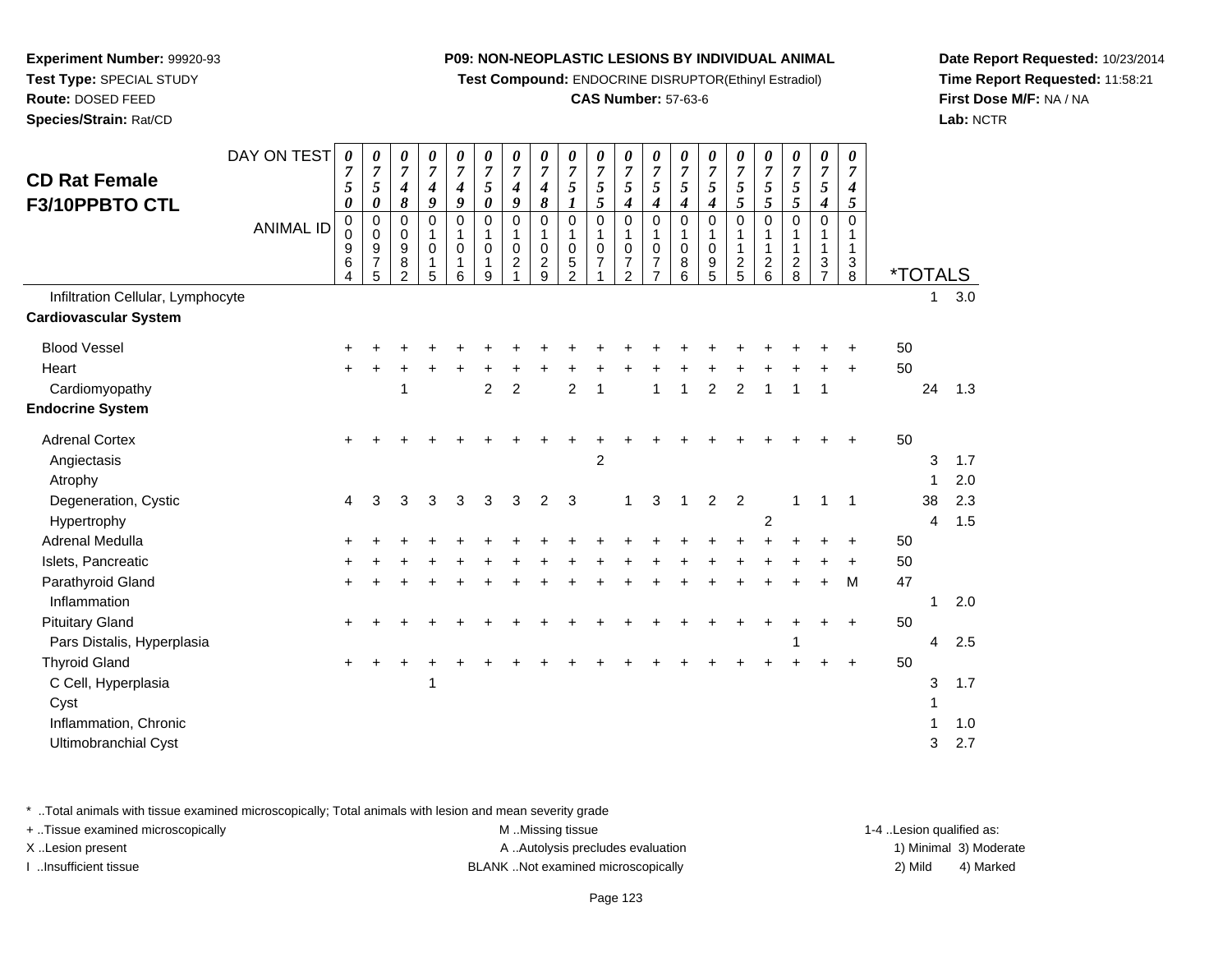**Test Compound:** ENDOCRINE DISRUPTOR(Ethinyl Estradiol)

#### **CAS Number:** 57-63-6

**Date Report Requested:** 10/23/2014**Time Report Requested:** 11:58:21**First Dose M/F:** NA / NA**Lab:** NCTR

|                                            | DAY ON TEST      | $\boldsymbol{\theta}$ | 0                            | 0                     | 0                       | 0                               | 0                                         | $\boldsymbol{\theta}$              | 0                                            | 0                                  | 0                                     | $\boldsymbol{\theta}$                                               | 0                                                           | 0                                    | 0                          | 0                                            | 0                                                             | 0                                               | 0                                             | 0                                       |    |                       |     |
|--------------------------------------------|------------------|-----------------------|------------------------------|-----------------------|-------------------------|---------------------------------|-------------------------------------------|------------------------------------|----------------------------------------------|------------------------------------|---------------------------------------|---------------------------------------------------------------------|-------------------------------------------------------------|--------------------------------------|----------------------------|----------------------------------------------|---------------------------------------------------------------|-------------------------------------------------|-----------------------------------------------|-----------------------------------------|----|-----------------------|-----|
| <b>CD Rat Female</b>                       |                  | 7<br>$\sqrt{5}$       | $\overline{7}$<br>5          | $\overline{7}$<br>4   | $\overline{7}$<br>4     | $\overline{7}$<br>4             | $\overline{7}$<br>5                       | $\overline{7}$<br>$\boldsymbol{4}$ | $\overline{7}$<br>4                          | $\overline{7}$<br>5                | $\boldsymbol{7}$<br>5                 | $\overline{7}$<br>5                                                 | $\overline{7}$<br>$\sqrt{5}$                                | $\overline{7}$<br>5                  | $\overline{7}$<br>5        | $\boldsymbol{7}$<br>5                        | $\overline{7}$<br>5                                           | $\overline{7}$<br>5                             | $\overline{7}$<br>5                           | $\overline{7}$<br>4                     |    |                       |     |
| F3/10PPBTO CTL                             |                  | 0                     | 0                            | 8                     | 9                       | 9                               | 0                                         | 9                                  | 8                                            | 1                                  | 5                                     | 4                                                                   | 4                                                           | 4                                    | 4                          | 5                                            | 5                                                             | 5                                               | 4                                             | 5                                       |    |                       |     |
|                                            | <b>ANIMAL ID</b> | 0<br>0<br>9<br>6<br>4 | 0<br>$\Omega$<br>9<br>7<br>5 | 0<br>0<br>9<br>8<br>2 | $\mathbf 0$<br>0<br>5   | $\mathbf 0$<br>1<br>0<br>1<br>6 | $\mathbf 0$<br>1<br>$\mathbf 0$<br>1<br>9 | $\mathbf 0$<br>0<br>2              | 0<br>1<br>$\mathbf 0$<br>$\overline{c}$<br>9 | 0<br>1<br>0<br>5<br>$\overline{2}$ | 0<br>1<br>$\pmb{0}$<br>$\overline{7}$ | $\mathbf 0$<br>1<br>$\mathbf 0$<br>$\overline{7}$<br>$\overline{2}$ | $\Omega$<br>$\mathbf 0$<br>$\overline{7}$<br>$\overline{7}$ | $\mathbf 0$<br>$\mathbf 0$<br>8<br>6 | 0<br>$\mathbf 0$<br>9<br>5 | $\mathbf 0$<br>$\mathbf{1}$<br>$\frac{2}{5}$ | $\Omega$<br>$\mathbf{1}$<br>$\overline{c}$<br>$6\phantom{1}6$ | $\Omega$<br>$\mathbf{1}$<br>$\overline{c}$<br>8 | 0<br>1<br>$\mathbf{1}$<br>3<br>$\overline{7}$ | $\Omega$<br>1<br>$\mathbf{1}$<br>3<br>8 |    | <i><b>*TOTALS</b></i> |     |
| <b>General Body System</b>                 |                  |                       |                              |                       |                         |                                 |                                           |                                    |                                              |                                    |                                       |                                                                     |                                                             |                                      |                            |                                              |                                                               |                                                 |                                               |                                         |    |                       |     |
| <b>Tissue NOS</b><br><b>Genital System</b> |                  |                       |                              |                       |                         |                                 |                                           |                                    |                                              |                                    | +                                     |                                                                     |                                                             |                                      |                            |                                              |                                                               |                                                 |                                               |                                         | 1  |                       |     |
| <b>Clitoral Gland</b>                      |                  |                       |                              |                       |                         |                                 |                                           |                                    |                                              |                                    |                                       |                                                                     |                                                             |                                      |                            |                                              |                                                               |                                                 |                                               |                                         | 49 |                       |     |
| Atrophy                                    |                  |                       |                              |                       |                         |                                 | $\overline{c}$                            |                                    |                                              |                                    |                                       |                                                                     | 3                                                           |                                      |                            |                                              |                                                               |                                                 |                                               |                                         |    | 6                     | 2.5 |
| Duct, Dilatation                           |                  | $\overline{c}$        |                              |                       |                         |                                 | $\mathbf 3$                               |                                    |                                              |                                    |                                       |                                                                     | $\mathbf{3}$                                                |                                      |                            |                                              |                                                               |                                                 |                                               |                                         |    | $\overline{7}$        | 2.6 |
| Duct, Hyperplasia, Squamous                |                  |                       |                              |                       |                         |                                 |                                           |                                    |                                              |                                    |                                       |                                                                     |                                                             |                                      |                            |                                              |                                                               |                                                 |                                               |                                         |    | 1                     | 2.0 |
| Duct, Inflammation                         |                  |                       |                              |                       |                         |                                 |                                           |                                    |                                              |                                    |                                       |                                                                     |                                                             |                                      |                            |                                              |                                                               |                                                 |                                               |                                         |    | 1                     | 2.0 |
| Hyperplasia                                |                  |                       |                              |                       |                         |                                 |                                           |                                    |                                              |                                    |                                       |                                                                     |                                                             |                                      |                            |                                              |                                                               |                                                 |                                               |                                         |    | 1                     | 1.0 |
| Inflammation                               |                  | $\overline{c}$        | $\overline{c}$               | $\overline{2}$        |                         | $\overline{c}$                  |                                           |                                    | 3                                            |                                    | 2                                     |                                                                     |                                                             | 1                                    | $\overline{c}$             |                                              | $\sqrt{3}$                                                    |                                                 | $\mathbf 1$                                   |                                         |    | 24                    | 2.1 |
| Keratin Cyst                               |                  |                       |                              |                       |                         |                                 |                                           |                                    | X                                            |                                    |                                       |                                                                     |                                                             |                                      |                            |                                              |                                                               |                                                 |                                               |                                         |    | 1                     |     |
| Ovary                                      |                  |                       |                              |                       |                         |                                 |                                           |                                    |                                              |                                    |                                       |                                                                     |                                                             |                                      |                            |                                              |                                                               |                                                 |                                               |                                         | 50 |                       |     |
| Atrophy                                    |                  | $\overline{2}$        | $\overline{2}$               | 4                     | 3                       | $\overline{2}$                  | 4                                         |                                    |                                              | 4                                  | $\overline{2}$                        | $\overline{c}$                                                      | $\overline{c}$                                              | $\overline{2}$                       | 3                          |                                              | 4                                                             | $\overline{c}$                                  | 1                                             | 3                                       |    | 45                    | 2.9 |
| Corpus Luteum, Cyst                        |                  |                       |                              |                       |                         |                                 |                                           |                                    |                                              |                                    |                                       |                                                                     |                                                             |                                      |                            |                                              |                                                               |                                                 |                                               |                                         |    | $\overline{2}$        |     |
| Cyst                                       |                  |                       |                              | X                     |                         |                                 |                                           | $\mathsf X$                        |                                              |                                    |                                       |                                                                     | X                                                           |                                      | $\boldsymbol{\mathsf{X}}$  |                                              |                                                               |                                                 |                                               |                                         |    | 15                    |     |
| Hyperplasia, Sertoliform                   |                  | $\mathbf{1}$          | $\overline{c}$               | 3                     |                         | $\overline{c}$                  | $\mathbf{1}$                              |                                    |                                              | 3                                  | $\overline{a}$                        | $\overline{1}$                                                      |                                                             |                                      |                            |                                              | 4                                                             |                                                 |                                               | 1                                       |    | 26                    | 1.9 |
| Rete Ovarii, Cyst                          |                  |                       |                              |                       |                         |                                 |                                           |                                    |                                              |                                    |                                       |                                                                     |                                                             |                                      |                            |                                              |                                                               |                                                 |                                               |                                         |    | $\overline{c}$        | 2.0 |
| Oviduct                                    |                  | +                     |                              |                       |                         |                                 |                                           |                                    |                                              |                                    |                                       |                                                                     |                                                             |                                      |                            |                                              |                                                               |                                                 |                                               |                                         | 50 |                       |     |
| Uterus                                     |                  |                       |                              |                       |                         |                                 |                                           |                                    |                                              |                                    |                                       |                                                                     |                                                             |                                      |                            |                                              |                                                               |                                                 |                                               |                                         | 50 |                       |     |
| Adenomyosis                                |                  |                       |                              |                       | $\overline{2}$          |                                 |                                           |                                    |                                              |                                    |                                       |                                                                     |                                                             |                                      |                            |                                              |                                                               |                                                 |                                               |                                         |    | 1                     | 2.0 |
| Atrophy                                    |                  |                       |                              |                       |                         |                                 | $\overline{c}$                            |                                    |                                              |                                    |                                       |                                                                     |                                                             |                                      |                            |                                              |                                                               |                                                 |                                               |                                         |    | $\overline{c}$        | 2.5 |
| Endometrium, Hyperplasia                   |                  |                       |                              | 1                     | $\overline{\mathbf{c}}$ | 3                               |                                           |                                    |                                              |                                    |                                       |                                                                     |                                                             |                                      |                            |                                              |                                                               |                                                 |                                               |                                         |    | 8                     | 2.3 |

\* ..Total animals with tissue examined microscopically; Total animals with lesion and mean severity grade

**Experiment Number:** 99920-93**Test Type:** SPECIAL STUDY**Route:** DOSED FEED**Species/Strain:** Rat/CD

| + Tissue examined microscopically | M Missing tissue                  | 1-4 Lesion qualified as: |                        |
|-----------------------------------|-----------------------------------|--------------------------|------------------------|
| X Lesion present                  | A Autolysis precludes evaluation  |                          | 1) Minimal 3) Moderate |
| . Insufficient tissue             | BLANKNot examined microscopically | 2) Mild                  | 4) Marked              |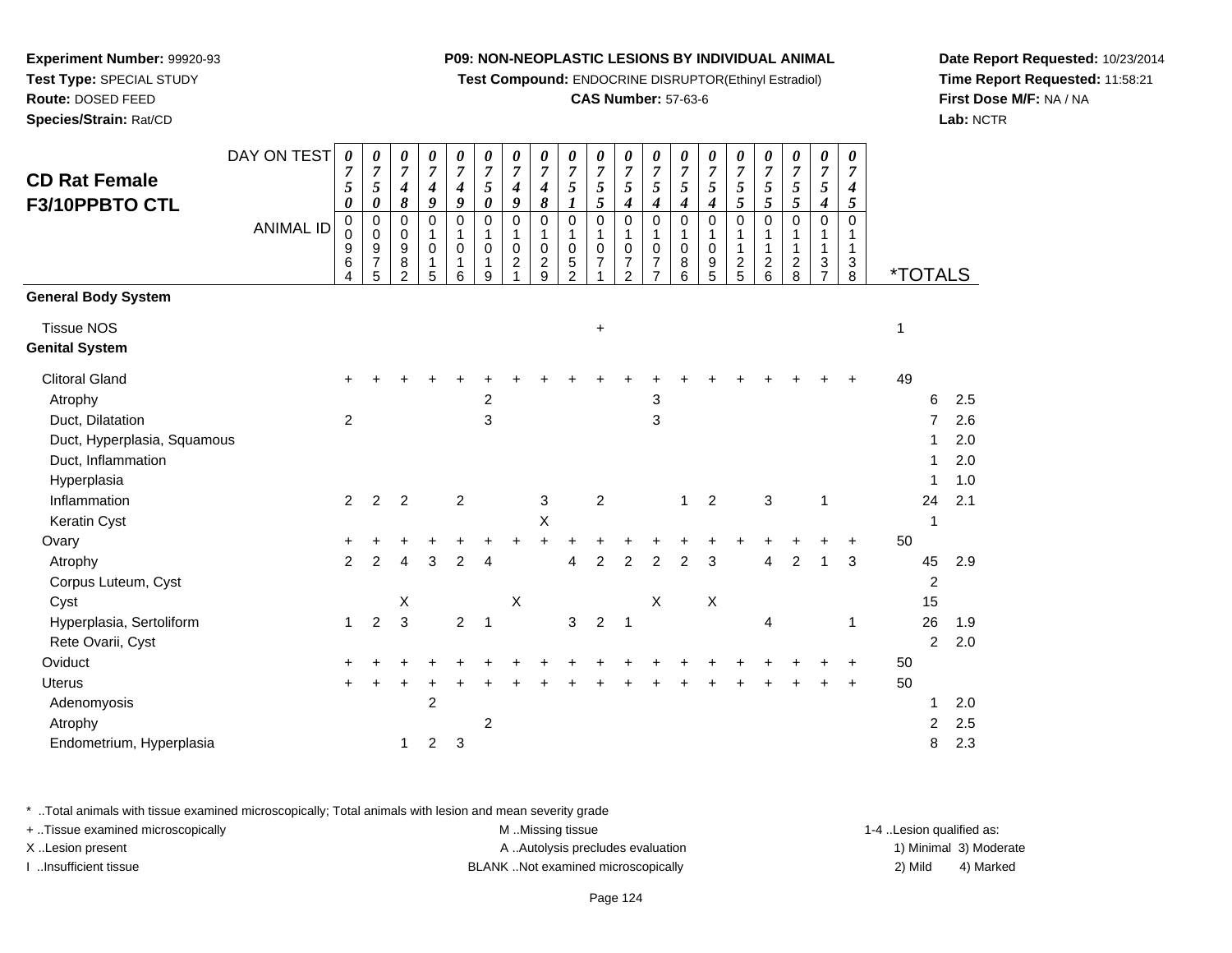**Test Compound:** ENDOCRINE DISRUPTOR(Ethinyl Estradiol)

#### **CAS Number:** 57-63-6

**Date Report Requested:** 10/23/2014**Time Report Requested:** 11:58:21**First Dose M/F:** NA / NA**Lab:** NCTR

| <b>CD Rat Female</b><br><b>F3/10PPBTO CTL</b> | DAY ON TEST<br><b>ANIMAL ID</b> | 0<br>7<br>5<br>0<br>0<br>0<br>9<br>6<br>4 | 0<br>7<br>5<br>0<br>$\pmb{0}$<br>0<br>$\boldsymbol{9}$<br>$\overline{\mathbf{7}}$<br>5 | 0<br>$\overline{7}$<br>4<br>8<br>$\mathbf 0$<br>$\Omega$<br>9<br>8<br>$\overline{2}$ | 0<br>7<br>4<br>9<br>0<br>$\mathbf 0$<br>5 | 0<br>7<br>4<br>9<br>$\mathbf 0$<br>$\mathbf 0$<br>6 | 0<br>7<br>5<br>0<br>0<br>$\mathbf 0$<br>9 | 0<br>7<br>4<br>9<br>0<br>0<br>2 | 0<br>$\overline{7}$<br>4<br>8<br>$\mathbf 0$<br>$\mathbf 0$<br>$\overline{c}$<br>9 | 0<br>$\overline{7}$<br>5<br>$\boldsymbol{l}$<br>$\mathbf 0$<br>1<br>$\mathbf 0$<br>5<br>2 | 0<br>$\overline{7}$<br>5<br>5<br>$\mathbf 0$<br>$\mathbf 0$<br>$\overline{7}$ | 0<br>$\overline{7}$<br>$\mathfrak{s}$<br>4<br>$\mathbf 0$<br>$\mathbf 0$<br>$\overline{7}$<br>$\overline{2}$ | 0<br>7<br>5<br>4<br>0<br>0<br>7 | 0<br>7<br>5<br>4<br>0<br>$\mathbf 0$<br>8<br>6 | 0<br>$\overline{7}$<br>5<br>4<br>$\mathbf 0$<br>$\mathbf 0$<br>9<br>5 | 0<br>$\overline{7}$<br>5<br>5<br>$\mathbf 0$<br>1<br>$\frac{2}{5}$ | 0<br>7<br>5<br>5<br>$\Omega$<br>1<br>$\frac{2}{6}$ | 0<br>7<br>5<br>5<br>$\Omega$<br>1<br>$\overline{c}$<br>8 | 0<br>$\overline{7}$<br>5<br>4<br>$\mathbf 0$<br>1<br>3<br>7 | 0<br>7<br>4<br>5<br>$\Omega$<br>$\mathbf{1}$<br>3<br>8 | <i><b>*TOTALS</b></i> |    |     |
|-----------------------------------------------|---------------------------------|-------------------------------------------|----------------------------------------------------------------------------------------|--------------------------------------------------------------------------------------|-------------------------------------------|-----------------------------------------------------|-------------------------------------------|---------------------------------|------------------------------------------------------------------------------------|-------------------------------------------------------------------------------------------|-------------------------------------------------------------------------------|--------------------------------------------------------------------------------------------------------------|---------------------------------|------------------------------------------------|-----------------------------------------------------------------------|--------------------------------------------------------------------|----------------------------------------------------|----------------------------------------------------------|-------------------------------------------------------------|--------------------------------------------------------|-----------------------|----|-----|
| Endometrium, Hyperplasia, Cystic              |                                 |                                           |                                                                                        |                                                                                      |                                           |                                                     |                                           |                                 |                                                                                    |                                                                                           |                                                                               |                                                                                                              |                                 |                                                |                                                                       |                                                                    | 3                                                  |                                                          |                                                             |                                                        |                       | 9  | 2.1 |
| Hyperplasia, Atypical, Focal                  |                                 |                                           |                                                                                        | 1                                                                                    |                                           | $\overline{c}$                                      |                                           |                                 |                                                                                    |                                                                                           |                                                                               |                                                                                                              |                                 |                                                | $\overline{2}$                                                        |                                                                    |                                                    |                                                          |                                                             |                                                        |                       | 15 | 1.6 |
| Inflammation                                  |                                 |                                           |                                                                                        |                                                                                      |                                           |                                                     |                                           |                                 |                                                                                    | $\sqrt{2}$                                                                                |                                                                               |                                                                                                              |                                 |                                                |                                                                       |                                                                    |                                                    |                                                          |                                                             |                                                        |                       | 2  | 1.5 |
| Metaplasia, Squamous                          |                                 |                                           |                                                                                        |                                                                                      |                                           |                                                     |                                           |                                 |                                                                                    |                                                                                           |                                                                               |                                                                                                              |                                 |                                                |                                                                       |                                                                    |                                                    |                                                          |                                                             |                                                        |                       | 3  | 1.7 |
| Vagina                                        |                                 |                                           |                                                                                        |                                                                                      |                                           |                                                     |                                           |                                 |                                                                                    |                                                                                           |                                                                               |                                                                                                              |                                 |                                                |                                                                       |                                                                    |                                                    |                                                          |                                                             |                                                        | 50                    |    |     |
| Epithelium, Atrophy                           |                                 |                                           |                                                                                        |                                                                                      |                                           |                                                     | $\overline{c}$                            |                                 |                                                                                    |                                                                                           |                                                                               |                                                                                                              |                                 |                                                |                                                                       |                                                                    |                                                    |                                                          |                                                             |                                                        |                       | 1  | 2.0 |
| Inflammation                                  |                                 |                                           |                                                                                        |                                                                                      | 1                                         | 3                                                   |                                           |                                 | $\overline{2}$                                                                     | 2                                                                                         | 3                                                                             |                                                                                                              |                                 |                                                |                                                                       |                                                                    |                                                    |                                                          |                                                             |                                                        |                       | 20 | 2.0 |
| Mucocyte, Hyperplasia                         |                                 | $\overline{2}$                            | 3                                                                                      | 3                                                                                    | 2                                         |                                                     |                                           | 3                               |                                                                                    |                                                                                           | $\overline{2}$                                                                | 3                                                                                                            | 3                               |                                                | 3                                                                     |                                                                    | 3                                                  | $\overline{2}$                                           | $\overline{2}$                                              |                                                        |                       | 36 | 2.3 |
| <b>Hematopoietic System</b>                   |                                 |                                           |                                                                                        |                                                                                      |                                           |                                                     |                                           |                                 |                                                                                    |                                                                                           |                                                                               |                                                                                                              |                                 |                                                |                                                                       |                                                                    |                                                    |                                                          |                                                             |                                                        |                       |    |     |
| <b>Bone Marrow</b>                            |                                 |                                           |                                                                                        |                                                                                      |                                           |                                                     |                                           |                                 |                                                                                    |                                                                                           |                                                                               |                                                                                                              |                                 |                                                |                                                                       |                                                                    |                                                    |                                                          |                                                             |                                                        | 50                    |    |     |
| Myeloid Cell, Hyperplasia                     |                                 |                                           |                                                                                        |                                                                                      |                                           |                                                     |                                           |                                 |                                                                                    |                                                                                           |                                                                               |                                                                                                              |                                 |                                                |                                                                       |                                                                    |                                                    |                                                          |                                                             |                                                        |                       | 1  | 2.0 |
| Lymph Node                                    |                                 |                                           |                                                                                        |                                                                                      | $\ddot{}$                                 |                                                     |                                           | +                               |                                                                                    |                                                                                           |                                                                               |                                                                                                              | +                               |                                                |                                                                       |                                                                    | +                                                  |                                                          |                                                             | +                                                      | 10                    |    |     |
| Lumbar, Degeneration, Cystic                  |                                 |                                           |                                                                                        |                                                                                      | $\overline{2}$                            |                                                     |                                           | 3                               |                                                                                    |                                                                                           |                                                                               |                                                                                                              | 3                               |                                                |                                                                       |                                                                    |                                                    |                                                          |                                                             | 3                                                      |                       | 7  | 2.7 |
| Lumbar, Hyperplasia, Lymphoid                 |                                 |                                           |                                                                                        |                                                                                      | $\overline{2}$                            |                                                     |                                           | 3                               |                                                                                    |                                                                                           |                                                                               |                                                                                                              | 3                               |                                                |                                                                       |                                                                    | 3                                                  |                                                          |                                                             | $\overline{2}$                                         |                       | 6  | 2.5 |
| Lumbar, Infiltration Cellular, Plasma Cell    |                                 |                                           |                                                                                        |                                                                                      | 3                                         |                                                     |                                           | 3                               |                                                                                    |                                                                                           |                                                                               |                                                                                                              | 3                               |                                                |                                                                       |                                                                    | $\mathbf{3}$                                       |                                                          |                                                             | 4                                                      |                       | 6  | 3.2 |
| Mediastinal, Hemorrhage                       |                                 |                                           |                                                                                        |                                                                                      |                                           |                                                     |                                           |                                 |                                                                                    |                                                                                           |                                                                               |                                                                                                              |                                 |                                                |                                                                       |                                                                    |                                                    |                                                          |                                                             |                                                        |                       | 1  | 2.0 |
| Popliteal, Degeneration, Cystic               |                                 |                                           |                                                                                        |                                                                                      |                                           |                                                     |                                           |                                 |                                                                                    |                                                                                           |                                                                               |                                                                                                              |                                 |                                                |                                                                       |                                                                    |                                                    |                                                          |                                                             | 3                                                      |                       |    | 3.0 |
| Popliteal, Hyperplasia, Lymphoid              |                                 |                                           |                                                                                        |                                                                                      |                                           |                                                     |                                           |                                 |                                                                                    |                                                                                           |                                                                               |                                                                                                              |                                 |                                                |                                                                       |                                                                    |                                                    |                                                          |                                                             | 2                                                      |                       |    | 2.0 |
| Popliteal, Infiltration Cellular, Plasma Cell |                                 |                                           |                                                                                        |                                                                                      |                                           |                                                     |                                           |                                 |                                                                                    |                                                                                           |                                                                               |                                                                                                              |                                 |                                                |                                                                       |                                                                    |                                                    |                                                          |                                                             | 4                                                      |                       | 1  | 4.0 |
| Renal, Hemorrhage                             |                                 |                                           |                                                                                        |                                                                                      |                                           |                                                     |                                           |                                 |                                                                                    |                                                                                           |                                                                               |                                                                                                              | $\overline{2}$                  |                                                |                                                                       |                                                                    |                                                    |                                                          |                                                             |                                                        |                       | 1  | 2.0 |
| Renal, Infiltration Cellular, Plasma Cell     |                                 |                                           |                                                                                        |                                                                                      |                                           |                                                     |                                           |                                 |                                                                                    |                                                                                           |                                                                               |                                                                                                              | 3                               |                                                |                                                                       |                                                                    |                                                    |                                                          |                                                             |                                                        |                       | 1  | 3.0 |
| Lymph Node, Mandibular                        |                                 |                                           |                                                                                        |                                                                                      |                                           |                                                     |                                           |                                 |                                                                                    |                                                                                           |                                                                               |                                                                                                              |                                 |                                                |                                                                       |                                                                    |                                                    |                                                          |                                                             |                                                        | 50                    |    |     |
|                                               |                                 |                                           |                                                                                        |                                                                                      |                                           |                                                     |                                           |                                 |                                                                                    |                                                                                           |                                                                               |                                                                                                              |                                 |                                                |                                                                       |                                                                    |                                                    |                                                          |                                                             |                                                        |                       |    |     |

\* ..Total animals with tissue examined microscopically; Total animals with lesion and mean severity grade

**Experiment Number:** 99920-93**Test Type:** SPECIAL STUDY**Route:** DOSED FEED**Species/Strain:** Rat/CD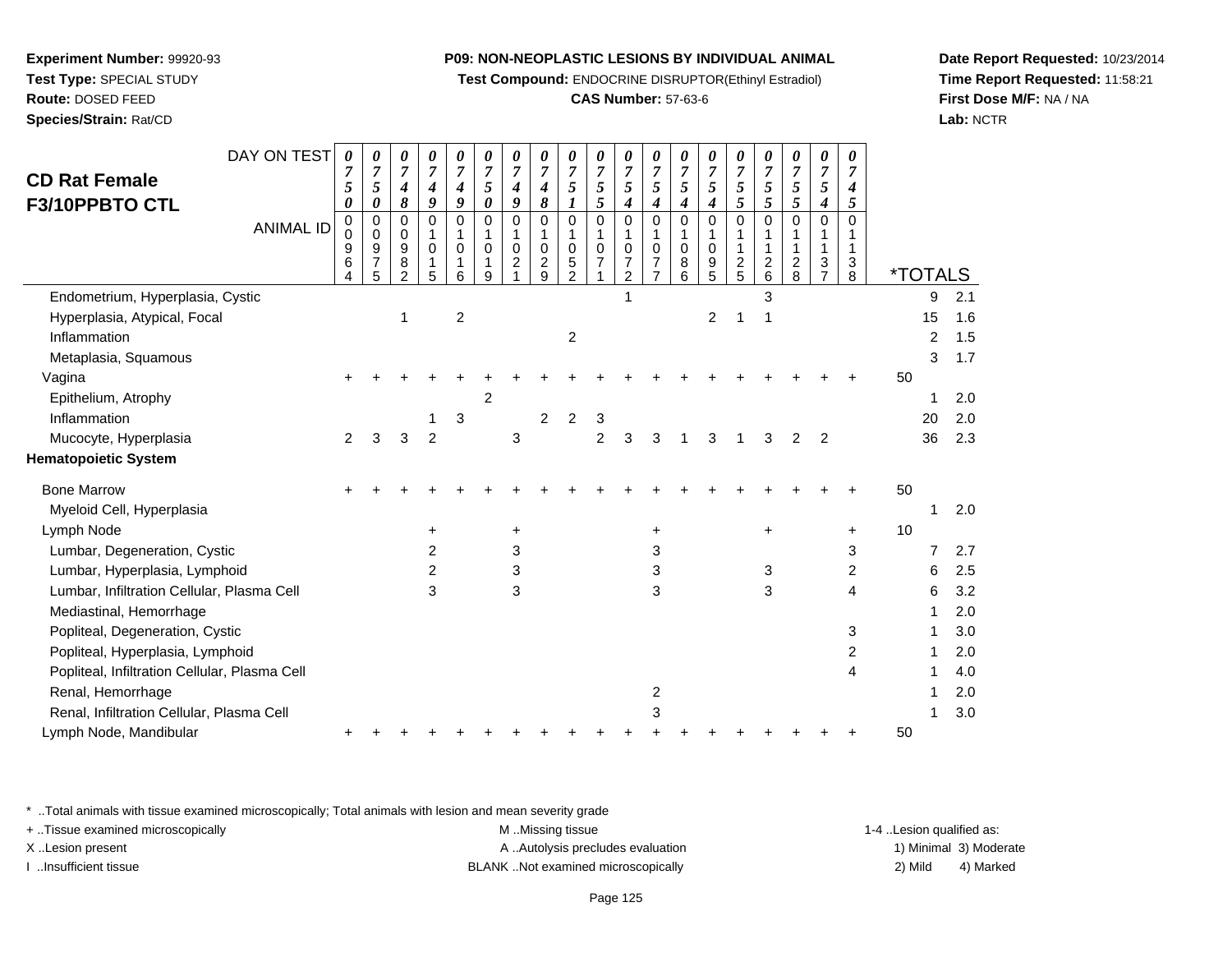**Test Compound:** ENDOCRINE DISRUPTOR(Ethinyl Estradiol)

#### **CAS Number:** 57-63-6

**Date Report Requested:** 10/23/2014**Time Report Requested:** 11:58:21**First Dose M/F:** NA / NA**Lab:** NCTR

| DAY ON TEST                        | $\boldsymbol{\theta}$           | 0<br>7              | 0<br>$\overline{7}$       | 0<br>$\overline{7}$             | 0<br>$\overline{7}$          | 0<br>$\overline{7}$       | 0<br>7               | 0<br>$\overline{7}$              | 0<br>$\overline{7}$       | 0<br>$\overline{7}$ | 0<br>$\overline{7}$              | 0<br>$\overline{7}$ | 0<br>$\overline{7}$          | 0<br>$\overline{7}$ | 0<br>7        | 0<br>$\overline{7}$ | 0<br>$\overline{7}$          | 0<br>$\overline{7}$                         | 0<br>$\overline{7}$      |                       |    |     |
|------------------------------------|---------------------------------|---------------------|---------------------------|---------------------------------|------------------------------|---------------------------|----------------------|----------------------------------|---------------------------|---------------------|----------------------------------|---------------------|------------------------------|---------------------|---------------|---------------------|------------------------------|---------------------------------------------|--------------------------|-----------------------|----|-----|
| <b>CD Rat Female</b>               | 5                               | 5                   | 4                         | 4                               | 4                            | $\sqrt{5}$                | 4                    | 4                                | $5\overline{)}$           | $\sqrt{5}$          | $\mathfrak{s}$                   | 5                   | 5                            | 5                   | 5             | $\mathfrak{s}$      | 5                            | 5                                           | 4                        |                       |    |     |
| F3/10PPBTO CTL                     | 0                               | 0                   | 8                         | 9                               | 9                            | 0                         | 9                    | 8                                | 1                         | 5                   | $\boldsymbol{4}$                 | $\boldsymbol{4}$    | $\boldsymbol{4}$             | 4                   | 5             | 5                   | 5                            | $\boldsymbol{4}$                            | 5                        |                       |    |     |
| <b>ANIMAL ID</b>                   | 0<br>$\mathbf 0$<br>$\mathsf g$ | 0<br>0<br>9         | 0<br>$\mathbf 0$<br>9     | $\mathbf 0$<br>1<br>$\mathbf 0$ | $\Omega$<br>1<br>$\mathbf 0$ | $\Omega$<br>1<br>$\Omega$ | $\Omega$<br>$\Omega$ | 0<br>$\mathbf{1}$<br>$\mathbf 0$ | 0<br>$\mathbf{1}$<br>0    | 0<br>1<br>$\pmb{0}$ | $\mathbf 0$<br>1<br>$\mathbf 0$  | $\Omega$<br>0       | $\Omega$<br>1<br>$\mathbf 0$ | 0<br>$\mathbf 0$    | $\Omega$<br>1 | $\Omega$<br>1       | $\Omega$<br>1                | $\Omega$<br>$\mathbf 1$<br>$\mathbf 1$      | $\Omega$<br>$\mathbf{1}$ |                       |    |     |
|                                    | 6<br>4                          | $\overline{7}$<br>5 | $\bf 8$<br>$\overline{c}$ | 1<br>5                          | 6                            | 1<br>9                    | $\overline{2}$       | $\overline{c}$<br>9              | 5<br>$\overline{2}$       | 7                   | $\overline{7}$<br>$\overline{c}$ | 7<br>$\overline{7}$ | 8<br>6                       | 9<br>5              | $\frac{2}{5}$ | $\overline{c}$<br>6 | $\overline{\mathbf{c}}$<br>8 | $\ensuremath{\mathsf{3}}$<br>$\overline{7}$ | $\sqrt{3}$<br>8          | <i><b>*TOTALS</b></i> |    |     |
| Degeneration, Cystic               |                                 |                     |                           | $\overline{2}$                  | 4                            | $\overline{2}$            |                      |                                  |                           |                     |                                  |                     |                              |                     | 3             |                     |                              |                                             |                          |                       | 8  | 2.3 |
| Hemorrhage                         |                                 |                     |                           |                                 |                              |                           |                      |                                  |                           |                     | 2                                |                     |                              |                     |               |                     |                              |                                             |                          |                       |    | 2.0 |
| Hyperplasia, Lymphoid              |                                 |                     | $\overline{c}$            |                                 |                              |                           |                      | $\overline{c}$                   |                           |                     | $\overline{\mathbf{c}}$          |                     |                              |                     |               |                     |                              |                                             |                          |                       | 9  | 2.0 |
| Infiltration Cellular, Plasma Cell | $\overline{2}$                  | 3                   | $\overline{2}$            | 3                               |                              | $\overline{2}$            | 3                    | $\overline{c}$                   | 3                         | $\overline{c}$      | $\overline{c}$                   |                     | $\overline{2}$               | $\overline{2}$      | 2             | 3                   | 3                            | $\overline{2}$                              | $\overline{2}$           |                       | 40 | 2.4 |
| Lymph Node, Mesenteric             | +                               |                     |                           |                                 |                              |                           |                      |                                  |                           |                     |                                  |                     |                              |                     |               |                     |                              |                                             |                          | 50                    |    |     |
| Degeneration, Cystic               |                                 |                     |                           |                                 |                              |                           |                      |                                  |                           |                     |                                  |                     |                              |                     |               |                     |                              |                                             |                          |                       |    | 2.0 |
| Hyperplasia, Lymphoid              |                                 |                     |                           |                                 |                              |                           |                      |                                  |                           |                     | $\overline{\mathbf{c}}$          |                     |                              |                     |               |                     |                              |                                             |                          |                       | 5  | 2.0 |
| Infiltration Cellular, Plasma Cell |                                 |                     |                           |                                 |                              |                           |                      |                                  |                           |                     |                                  |                     |                              |                     |               |                     |                              |                                             |                          |                       | 3  | 2.0 |
| Pigmentation                       |                                 |                     |                           |                                 |                              |                           |                      |                                  |                           |                     |                                  |                     |                              |                     |               |                     |                              |                                             |                          |                       |    | 2.0 |
| Spleen                             |                                 |                     |                           |                                 |                              |                           |                      |                                  |                           |                     |                                  |                     |                              |                     |               |                     |                              |                                             |                          | 50                    |    |     |
| Hematopoietic Cell Proliferation   |                                 |                     |                           |                                 |                              |                           |                      |                                  |                           |                     |                                  | 1                   |                              |                     |               |                     | 1                            |                                             |                          |                       | 12 | 1.9 |
| Hyperplasia, Histiocytic, Focal    |                                 |                     |                           |                                 |                              |                           |                      |                                  |                           |                     |                                  |                     |                              |                     |               |                     |                              |                                             |                          |                       | 1  | 3.0 |
| Pigmentation                       |                                 | $\overline{2}$      |                           |                                 | 1                            |                           | $\overline{2}$       | 3                                | 2                         |                     |                                  |                     | 2                            |                     |               | $\overline{c}$      |                              |                                             |                          |                       | 24 | 1.7 |
| Thymus                             | $\ddot{}$                       |                     |                           |                                 |                              |                           |                      |                                  |                           |                     |                                  |                     |                              |                     |               |                     |                              |                                             | +                        | 46                    |    |     |
| Cyst                               |                                 |                     | X                         | $\times$                        |                              | X                         |                      | X                                | $\boldsymbol{\mathsf{X}}$ |                     |                                  |                     |                              |                     |               | X                   | $\times$                     | $\boldsymbol{\mathsf{X}}$                   |                          |                       | 17 |     |
| <b>Integumentary System</b>        |                                 |                     |                           |                                 |                              |                           |                      |                                  |                           |                     |                                  |                     |                              |                     |               |                     |                              |                                             |                          |                       |    |     |
| Mammary Gland                      | $\ddot{}$                       |                     |                           |                                 |                              |                           |                      |                                  |                           |                     |                                  |                     |                              |                     |               |                     |                              |                                             | ÷                        | 50                    |    |     |
| Alveolus, Hyperplasia              | 3                               | 3                   | 2                         | 4                               | 3                            | 4                         | 3                    |                                  | 3                         | 3                   | 2                                | 2                   | 2                            | 3                   | 3             |                     | $\overline{2}$               |                                             | 1                        |                       | 40 | 2.4 |
| <b>Atypical Focus</b>              | $\overline{2}$                  | 1                   | $\overline{2}$            | 2                               | 3                            | $\overline{2}$            | $\mathbf 1$          | 1                                |                           |                     | 1                                |                     | 1                            | 3                   | 3             |                     |                              |                                             |                          |                       | 22 | 1.7 |
| Duct, Dilatation                   |                                 |                     |                           |                                 |                              |                           |                      | $\overline{2}$                   |                           |                     |                                  |                     |                              |                     |               |                     |                              |                                             |                          |                       | 3  | 2.7 |
| Galactocele                        |                                 |                     |                           |                                 |                              | X                         |                      |                                  |                           |                     |                                  |                     |                              |                     |               |                     |                              |                                             |                          |                       |    |     |
| Inflammation                       |                                 |                     |                           |                                 |                              |                           |                      |                                  |                           |                     |                                  |                     |                              |                     |               |                     |                              |                                             |                          |                       | 1  | 2.0 |
|                                    |                                 |                     |                           |                                 |                              |                           |                      |                                  |                           |                     |                                  |                     |                              |                     |               |                     |                              |                                             |                          |                       |    |     |

\* ..Total animals with tissue examined microscopically; Total animals with lesion and mean severity grade

**Experiment Number:** 99920-93**Test Type:** SPECIAL STUDY**Route:** DOSED FEED**Species/Strain:** Rat/CD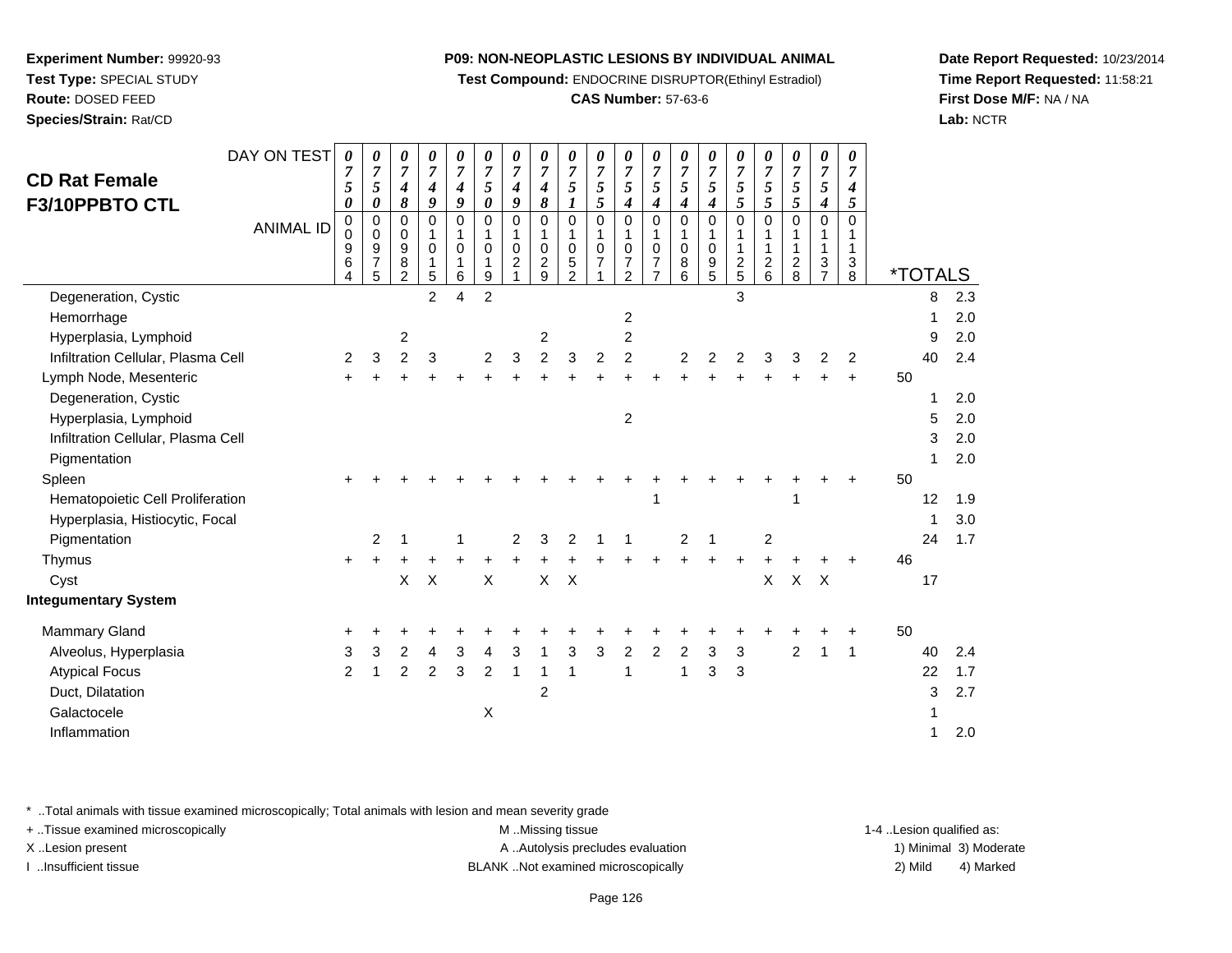**Test Compound:** ENDOCRINE DISRUPTOR(Ethinyl Estradiol)

#### **CAS Number:** 57-63-6

**Date Report Requested:** 10/23/2014 **Time Report Requested:** 11:58:22**First Dose M/F:** NA / NA**Lab:** NCTR

| <b>CD Rat Female</b><br>F3/10PPBTO CTL                                 | DAY ON TEST<br><b>ANIMAL ID</b> | 0<br>$\sqrt{5}$<br>0<br>0<br>0<br>9<br>6<br>4 | 0<br>7<br>5<br>0<br>$\pmb{0}$<br>$\mathbf 0$<br>$\boldsymbol{9}$<br>$\overline{7}$<br>5 | 0<br>$\overline{7}$<br>$\boldsymbol{4}$<br>8<br>0<br>$\mathbf 0$<br>9<br>8<br>2 | 0<br>$\boldsymbol{7}$<br>4<br>9<br>0<br>$\mathbf 0$<br>1<br>5 | 0<br>$\overline{7}$<br>4<br>9<br>0<br>0<br>6 | 0<br>7<br>5<br>$\pmb{\theta}$<br>$\mathbf 0$<br>1<br>$\Omega$<br>9 | 0<br>$\overline{7}$<br>4<br>9<br>$\mathbf 0$<br>1<br>$\mathbf 0$<br>$\overline{c}$ | 0<br>$\overline{7}$<br>$\boldsymbol{4}$<br>8<br>$\mathbf 0$<br>0<br>2<br>9 | 0<br>$\overline{7}$<br>5<br>1<br>$\mathbf 0$<br>1<br>0<br>5<br>$\overline{2}$ | 0<br>$\overline{7}$<br>5<br>5<br>0<br>1<br>$\mathbf 0$<br>$\overline{7}$ | 0<br>7<br>5<br>4<br>0<br>0<br>$\overline{7}$<br>$\overline{2}$ | 0<br>7<br>5<br>4<br>$\mathbf 0$<br>$\mathbf 0$<br>$\overline{7}$<br>$\overline{7}$ | 0<br>$\boldsymbol{7}$<br>$\sqrt{5}$<br>4<br>0<br>1<br>$\pmb{0}$<br>8<br>6 | 0<br>7<br>5<br>4<br>0<br>1<br>$\mathbf 0$<br>9<br>5 | 0<br>$\overline{7}$<br>$\sqrt{5}$<br>5<br>$\Omega$<br>1<br>$\overline{c}$<br>5 | 0<br>$\overline{7}$<br>5<br>5<br>$\Omega$<br>1<br>$\overline{c}$<br>$6\phantom{1}6$ | 0<br>7<br>5<br>5<br>$\Omega$<br>$\mathbf{1}$<br>$\overline{c}$<br>8 | 0<br>$\overline{7}$<br>$5\overline{)}$<br>$\boldsymbol{4}$<br>$\mathbf 0$<br>1<br>$\mathbf{1}$<br>3<br>7 | 0<br>7<br>4<br>5<br>$\Omega$<br>$\mathbf 1$<br>3<br>8 | <i><b>*TOTALS</b></i> |                   |                |
|------------------------------------------------------------------------|---------------------------------|-----------------------------------------------|-----------------------------------------------------------------------------------------|---------------------------------------------------------------------------------|---------------------------------------------------------------|----------------------------------------------|--------------------------------------------------------------------|------------------------------------------------------------------------------------|----------------------------------------------------------------------------|-------------------------------------------------------------------------------|--------------------------------------------------------------------------|----------------------------------------------------------------|------------------------------------------------------------------------------------|---------------------------------------------------------------------------|-----------------------------------------------------|--------------------------------------------------------------------------------|-------------------------------------------------------------------------------------|---------------------------------------------------------------------|----------------------------------------------------------------------------------------------------------|-------------------------------------------------------|-----------------------|-------------------|----------------|
| Lactation                                                              |                                 |                                               |                                                                                         | $\overline{2}$                                                                  |                                                               | $\overline{2}$                               |                                                                    |                                                                                    |                                                                            | $\overline{2}$                                                                |                                                                          |                                                                | $\overline{c}$                                                                     |                                                                           |                                                     |                                                                                |                                                                                     |                                                                     |                                                                                                          |                                                       |                       | 17                | 2.1            |
| Skin                                                                   |                                 |                                               |                                                                                         |                                                                                 |                                                               |                                              |                                                                    |                                                                                    |                                                                            |                                                                               |                                                                          |                                                                |                                                                                    |                                                                           |                                                     |                                                                                |                                                                                     |                                                                     |                                                                                                          |                                                       | 50                    |                   |                |
| Epidermis, Necrosis<br>Inflammation                                    |                                 |                                               |                                                                                         |                                                                                 | 4                                                             |                                              |                                                                    |                                                                                    |                                                                            | 4                                                                             |                                                                          |                                                                | 4                                                                                  |                                                                           | 4                                                   |                                                                                |                                                                                     |                                                                     |                                                                                                          | 4                                                     |                       | $\mathbf{1}$<br>8 | 2.0<br>3.8     |
| Musculoskeletal System                                                 |                                 |                                               |                                                                                         |                                                                                 |                                                               |                                              |                                                                    |                                                                                    |                                                                            |                                                                               |                                                                          |                                                                |                                                                                    |                                                                           |                                                     |                                                                                |                                                                                     |                                                                     |                                                                                                          |                                                       |                       |                   |                |
| Bone, Femur<br>Hyperplasia<br>Nervous System                           |                                 |                                               |                                                                                         |                                                                                 |                                                               |                                              |                                                                    |                                                                                    |                                                                            |                                                                               |                                                                          |                                                                |                                                                                    |                                                                           |                                                     |                                                                                |                                                                                     |                                                                     |                                                                                                          |                                                       | 50                    | 1                 | 2.0            |
| Brain, Brain Stem                                                      |                                 | $\pm$                                         |                                                                                         |                                                                                 |                                                               |                                              |                                                                    |                                                                                    |                                                                            |                                                                               |                                                                          |                                                                |                                                                                    |                                                                           |                                                     |                                                                                |                                                                                     |                                                                     |                                                                                                          |                                                       | 50                    |                   |                |
| Compression<br>Hemorrhage                                              |                                 |                                               |                                                                                         | $\overline{2}$                                                                  | $\overline{2}$                                                |                                              | $\overline{c}$                                                     |                                                                                    | 3                                                                          | 3                                                                             |                                                                          |                                                                |                                                                                    |                                                                           |                                                     |                                                                                |                                                                                     |                                                                     |                                                                                                          |                                                       |                       | 19<br>1           | 2.5<br>2.0     |
| Brain, Cerebellum                                                      |                                 | ÷.                                            |                                                                                         |                                                                                 |                                                               |                                              |                                                                    |                                                                                    |                                                                            |                                                                               |                                                                          |                                                                |                                                                                    |                                                                           |                                                     |                                                                                |                                                                                     |                                                                     |                                                                                                          |                                                       | 50                    |                   |                |
| Hydrocephalus<br>Brain, Cerebrum                                       |                                 |                                               |                                                                                         |                                                                                 |                                                               |                                              |                                                                    |                                                                                    |                                                                            |                                                                               |                                                                          |                                                                |                                                                                    |                                                                           |                                                     |                                                                                |                                                                                     |                                                                     |                                                                                                          |                                                       | 50                    | 4                 | 1.8            |
| Hydrocephalus                                                          |                                 |                                               |                                                                                         |                                                                                 |                                                               |                                              |                                                                    |                                                                                    |                                                                            |                                                                               |                                                                          |                                                                |                                                                                    |                                                                           |                                                     |                                                                                |                                                                                     |                                                                     |                                                                                                          |                                                       |                       | $\mathbf 1$       | 2.0            |
| <b>Respiratory System</b>                                              |                                 |                                               |                                                                                         |                                                                                 |                                                               |                                              |                                                                    |                                                                                    |                                                                            |                                                                               |                                                                          |                                                                |                                                                                    |                                                                           |                                                     |                                                                                |                                                                                     |                                                                     |                                                                                                          |                                                       |                       |                   |                |
| Lung<br>Alveolar Epith, Hyperplasia<br>Edema                           |                                 |                                               |                                                                                         |                                                                                 |                                                               |                                              |                                                                    |                                                                                    |                                                                            |                                                                               |                                                                          |                                                                |                                                                                    |                                                                           |                                                     |                                                                                |                                                                                     |                                                                     |                                                                                                          |                                                       | 50                    | 1<br>3            | $2.0\,$<br>1.7 |
| Infiltration Cellular, Histiocyte<br>Infiltration Cellular, Lymphocyte |                                 | 1                                             | $\overline{c}$                                                                          |                                                                                 |                                                               |                                              |                                                                    |                                                                                    |                                                                            |                                                                               |                                                                          |                                                                |                                                                                    |                                                                           | $\mathbf{1}$                                        | $\overline{c}$                                                                 |                                                                                     |                                                                     |                                                                                                          |                                                       |                       | 11<br>1           | 1.6<br>2.0     |

\* ..Total animals with tissue examined microscopically; Total animals with lesion and mean severity grade

**Experiment Number:** 99920-93**Test Type:** SPECIAL STUDY**Route:** DOSED FEED**Species/Strain:** Rat/CD

| + Tissue examined microscopically | M Missing tissue                   | 1-4 Lesion qualified as: |                        |
|-----------------------------------|------------------------------------|--------------------------|------------------------|
| X Lesion present                  | A Autolysis precludes evaluation   |                          | 1) Minimal 3) Moderate |
| Insufficient tissue               | BLANK Not examined microscopically | 2) Mild                  | 4) Marked              |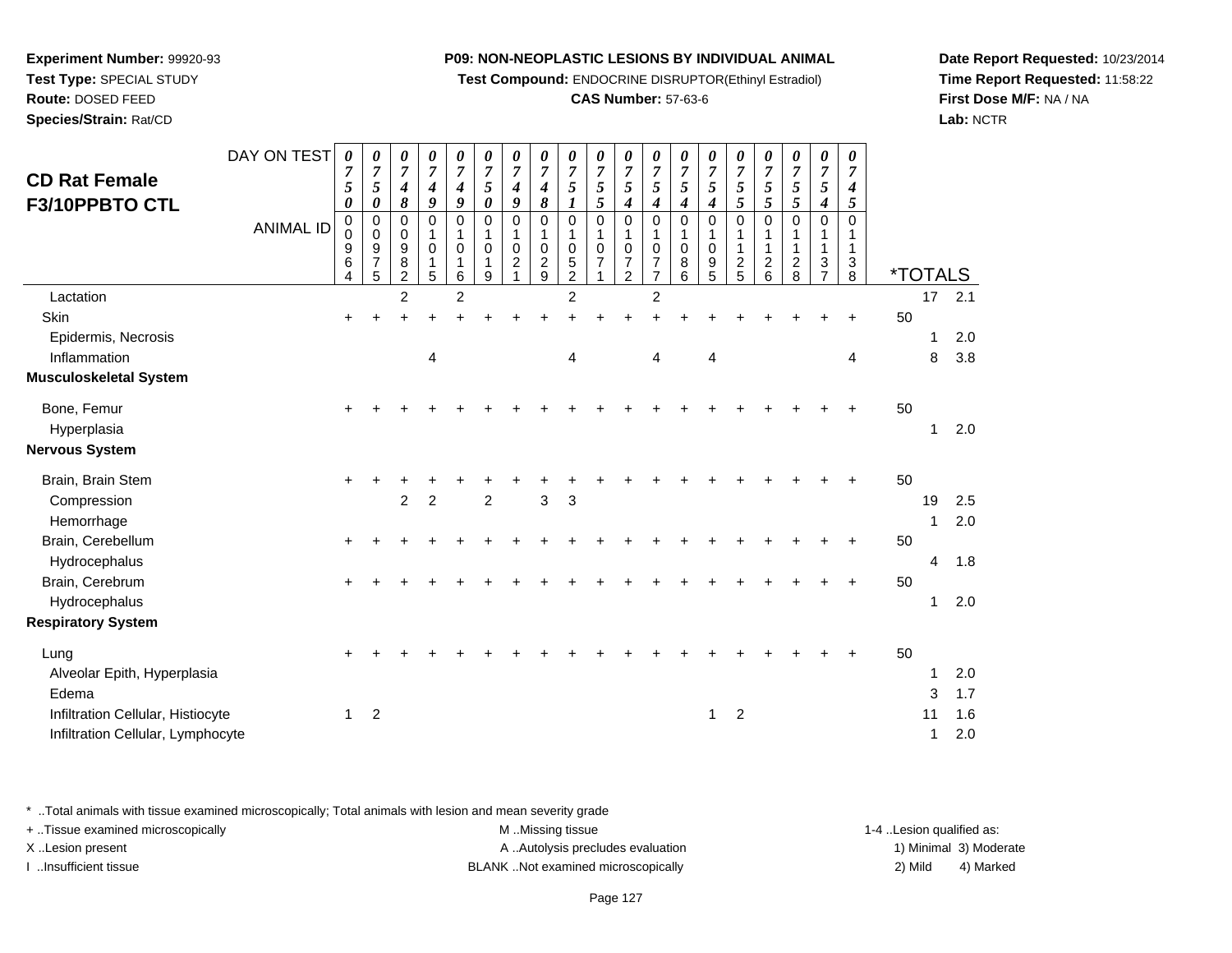**Test Compound:** ENDOCRINE DISRUPTOR(Ethinyl Estradiol)

#### **CAS Number:** 57-63-6

**Date Report Requested:** 10/23/2014**Time Report Requested:** 11:58:22**First Dose M/F:** NA / NA**Lab:** NCTR

| <b>CD Rat Female</b><br>F3/10PPBTO CTL | DAY ON TEST<br><b>ANIMAL ID</b> | $\boldsymbol{\theta}$<br>7<br>5<br>0<br>0<br>0<br>9<br>6<br>4 | 0<br>$\overline{7}$<br>5<br>0<br>0<br>0<br>9<br>$\overline{7}$<br>5 | 0<br>$\overline{7}$<br>4<br>8<br>$\Omega$<br>0<br>9<br>8<br>$\overline{2}$ | 0<br>$\overline{7}$<br>4<br>9<br>$\Omega$<br>$\Omega$<br>5 | 0<br>7<br>4<br>9<br>$\Omega$<br>1<br>$\Omega$<br>1<br>6 | 0<br>7<br>5<br>0<br>$\Omega$<br>$\Omega$<br>1<br>9 | 0<br>7<br>4<br>9<br>$\Omega$<br>$\mathbf 0$<br>2 | 0<br>$\overline{7}$<br>4<br>8<br>$\Omega$<br>$\mathbf 0$<br>$\overline{c}$<br>9 | 0<br>$\overline{7}$<br>5<br>1<br>$\mathbf 0$<br>1<br>$\mathbf 0$<br>5<br>$\overline{2}$ | 0<br>$\overline{7}$<br>5<br>5<br>$\Omega$<br>1<br>$\mathbf 0$<br>$\overline{7}$ | 0<br>7<br>5<br>4<br>$\Omega$<br>$\Omega$<br>$\overline{7}$<br>2 | 0<br>7<br>5<br>4<br>$\Omega$<br>$\Omega$ | 0<br>$\overline{7}$<br>5<br>4<br>$\Omega$<br>$\mathbf 0$<br>8<br>6 | 0<br>7<br>5<br>4<br>$\overline{0}$<br>$\mathbf 0$<br>9<br>5 | 0<br>7<br>5<br>5<br>$\Omega$<br>1<br>$\overline{c}$<br>5 | 0<br>7<br>$\mathfrak{I}$<br>5<br>$\Omega$<br>1<br>$\mathbf{1}$<br>$\overline{c}$<br>6 | 0<br>$\overline{7}$<br>5<br>5<br>$\Omega$<br>1<br>$\overline{c}$<br>8 | 0<br>$\overline{7}$<br>5<br>$\boldsymbol{4}$<br>$\Omega$<br>$\mathbf{1}$<br>3<br>$\overline{7}$ | 0<br>7<br>4<br>5<br>$\Omega$<br>3<br>8 | <i><b>*TOTALS</b></i> |                |     |
|----------------------------------------|---------------------------------|---------------------------------------------------------------|---------------------------------------------------------------------|----------------------------------------------------------------------------|------------------------------------------------------------|---------------------------------------------------------|----------------------------------------------------|--------------------------------------------------|---------------------------------------------------------------------------------|-----------------------------------------------------------------------------------------|---------------------------------------------------------------------------------|-----------------------------------------------------------------|------------------------------------------|--------------------------------------------------------------------|-------------------------------------------------------------|----------------------------------------------------------|---------------------------------------------------------------------------------------|-----------------------------------------------------------------------|-------------------------------------------------------------------------------------------------|----------------------------------------|-----------------------|----------------|-----|
| Inflammation                           |                                 |                                                               |                                                                     |                                                                            |                                                            |                                                         |                                                    |                                                  |                                                                                 |                                                                                         |                                                                                 |                                                                 |                                          |                                                                    |                                                             |                                                          |                                                                                       |                                                                       |                                                                                                 |                                        |                       |                | 1.0 |
| Peribronchial, Inflammation, Chronic   |                                 |                                                               |                                                                     |                                                                            |                                                            |                                                         |                                                    |                                                  |                                                                                 |                                                                                         |                                                                                 |                                                                 |                                          |                                                                    |                                                             |                                                          |                                                                                       |                                                                       |                                                                                                 |                                        |                       | 1              | 3.0 |
| Perivascular, Inflammation             |                                 |                                                               |                                                                     |                                                                            |                                                            |                                                         |                                                    |                                                  |                                                                                 |                                                                                         |                                                                                 |                                                                 |                                          |                                                                    |                                                             |                                                          |                                                                                       |                                                                       |                                                                                                 |                                        |                       | 1              | 1.0 |
| Nose                                   |                                 |                                                               |                                                                     |                                                                            |                                                            |                                                         |                                                    |                                                  |                                                                                 |                                                                                         |                                                                                 |                                                                 |                                          |                                                                    |                                                             |                                                          |                                                                                       |                                                                       |                                                                                                 |                                        | 50                    |                |     |
| Goblet Cell, Hyperplasia               |                                 |                                                               |                                                                     |                                                                            |                                                            |                                                         | $\overline{c}$                                     |                                                  |                                                                                 |                                                                                         |                                                                                 |                                                                 |                                          |                                                                    |                                                             |                                                          |                                                                                       |                                                                       |                                                                                                 |                                        |                       | 1              | 2.0 |
| Inflammation                           |                                 |                                                               |                                                                     |                                                                            |                                                            |                                                         |                                                    |                                                  |                                                                                 |                                                                                         | 3                                                                               |                                                                 |                                          |                                                                    |                                                             | $\overline{c}$                                           |                                                                                       |                                                                       |                                                                                                 |                                        |                       | 3              | 2.3 |
| Nasolacrim Dct, Inflammation           |                                 | $\overline{2}$                                                |                                                                     |                                                                            |                                                            |                                                         |                                                    | $\overline{c}$                                   | $\mathbf 1$                                                                     |                                                                                         |                                                                                 |                                                                 |                                          | 1                                                                  |                                                             |                                                          | $\overline{2}$                                                                        | $\overline{2}$                                                        | $\overline{2}$                                                                                  | $\overline{2}$                         |                       | 26             | 1.8 |
| Olfactory Epi, Hyaline Droplet         |                                 |                                                               |                                                                     |                                                                            | 2                                                          |                                                         |                                                    |                                                  |                                                                                 | $\overline{2}$                                                                          |                                                                                 | 1                                                               |                                          | 3                                                                  |                                                             |                                                          |                                                                                       |                                                                       |                                                                                                 |                                        |                       | 5              | 2.0 |
| Trachea                                |                                 |                                                               |                                                                     |                                                                            |                                                            |                                                         |                                                    |                                                  |                                                                                 |                                                                                         |                                                                                 |                                                                 |                                          |                                                                    |                                                             |                                                          |                                                                                       |                                                                       |                                                                                                 |                                        | 50                    |                |     |
| Inflammation                           |                                 |                                                               |                                                                     |                                                                            |                                                            |                                                         |                                                    |                                                  |                                                                                 |                                                                                         |                                                                                 |                                                                 |                                          |                                                                    |                                                             |                                                          |                                                                                       |                                                                       |                                                                                                 |                                        |                       | $\overline{2}$ | 1.0 |
| <b>Special Senses System</b>           |                                 |                                                               |                                                                     |                                                                            |                                                            |                                                         |                                                    |                                                  |                                                                                 |                                                                                         |                                                                                 |                                                                 |                                          |                                                                    |                                                             |                                                          |                                                                                       |                                                                       |                                                                                                 |                                        |                       |                |     |
| Ear                                    |                                 |                                                               |                                                                     |                                                                            |                                                            |                                                         |                                                    |                                                  |                                                                                 |                                                                                         |                                                                                 |                                                                 |                                          |                                                                    |                                                             |                                                          |                                                                                       |                                                                       |                                                                                                 | $\ddot{}$                              | $\overline{2}$        |                |     |
| Eye                                    |                                 |                                                               |                                                                     |                                                                            |                                                            |                                                         |                                                    |                                                  |                                                                                 |                                                                                         |                                                                                 |                                                                 |                                          |                                                                    |                                                             |                                                          |                                                                                       |                                                                       |                                                                                                 | $\ddot{}$                              | 49                    |                |     |
| Bilateral, Retina, Degeneration        |                                 |                                                               |                                                                     |                                                                            |                                                            |                                                         |                                                    |                                                  |                                                                                 |                                                                                         |                                                                                 |                                                                 |                                          | $\overline{2}$                                                     |                                                             |                                                          |                                                                                       |                                                                       |                                                                                                 |                                        |                       | 3              | 2.0 |
| Cataract                               |                                 |                                                               |                                                                     |                                                                            |                                                            |                                                         |                                                    |                                                  |                                                                                 |                                                                                         |                                                                                 |                                                                 |                                          |                                                                    |                                                             |                                                          |                                                                                       |                                                                       |                                                                                                 |                                        |                       | 2              |     |
| Inflammation                           |                                 |                                                               |                                                                     |                                                                            |                                                            |                                                         |                                                    |                                                  |                                                                                 |                                                                                         | 4                                                                               |                                                                 |                                          |                                                                    |                                                             |                                                          |                                                                                       |                                                                       |                                                                                                 |                                        |                       |                | 4.0 |
| <b>Phthisis Bulbi</b>                  |                                 |                                                               |                                                                     |                                                                            |                                                            |                                                         |                                                    |                                                  |                                                                                 |                                                                                         |                                                                                 |                                                                 |                                          |                                                                    |                                                             |                                                          |                                                                                       |                                                                       |                                                                                                 |                                        |                       |                |     |
| Retina, Degeneration                   |                                 |                                                               |                                                                     |                                                                            |                                                            |                                                         |                                                    |                                                  |                                                                                 |                                                                                         |                                                                                 |                                                                 |                                          |                                                                    |                                                             |                                                          |                                                                                       |                                                                       |                                                                                                 |                                        |                       |                | 2.0 |
| <b>Harderian Gland</b>                 |                                 |                                                               |                                                                     |                                                                            |                                                            |                                                         |                                                    |                                                  |                                                                                 |                                                                                         |                                                                                 |                                                                 |                                          |                                                                    |                                                             |                                                          |                                                                                       |                                                                       |                                                                                                 | $\ddot{}$                              | 50                    |                |     |
| Hyperplasia                            |                                 |                                                               |                                                                     |                                                                            | $\overline{c}$                                             |                                                         |                                                    |                                                  |                                                                                 |                                                                                         |                                                                                 |                                                                 |                                          |                                                                    |                                                             |                                                          |                                                                                       |                                                                       |                                                                                                 | $\overline{2}$                         |                       | 5              | 1.6 |
| Infiltration Cellular, Lymphocyte      |                                 | 1                                                             |                                                                     |                                                                            |                                                            |                                                         |                                                    |                                                  |                                                                                 |                                                                                         |                                                                                 |                                                                 |                                          |                                                                    |                                                             |                                                          |                                                                                       |                                                                       |                                                                                                 |                                        |                       | 3              | 1.0 |
| Inflammation                           |                                 |                                                               |                                                                     |                                                                            | $\overline{2}$                                             |                                                         | 1                                                  |                                                  |                                                                                 |                                                                                         |                                                                                 |                                                                 | $\overline{2}$                           | 1                                                                  | 1                                                           |                                                          |                                                                                       |                                                                       | $\overline{2}$                                                                                  |                                        |                       | 12             | 1.6 |
|                                        |                                 |                                                               |                                                                     |                                                                            |                                                            |                                                         |                                                    |                                                  |                                                                                 |                                                                                         |                                                                                 |                                                                 |                                          |                                                                    |                                                             |                                                          |                                                                                       |                                                                       |                                                                                                 |                                        |                       |                |     |

\* ..Total animals with tissue examined microscopically; Total animals with lesion and mean severity grade

**Experiment Number:** 99920-93**Test Type:** SPECIAL STUDY**Route:** DOSED FEED**Species/Strain:** Rat/CD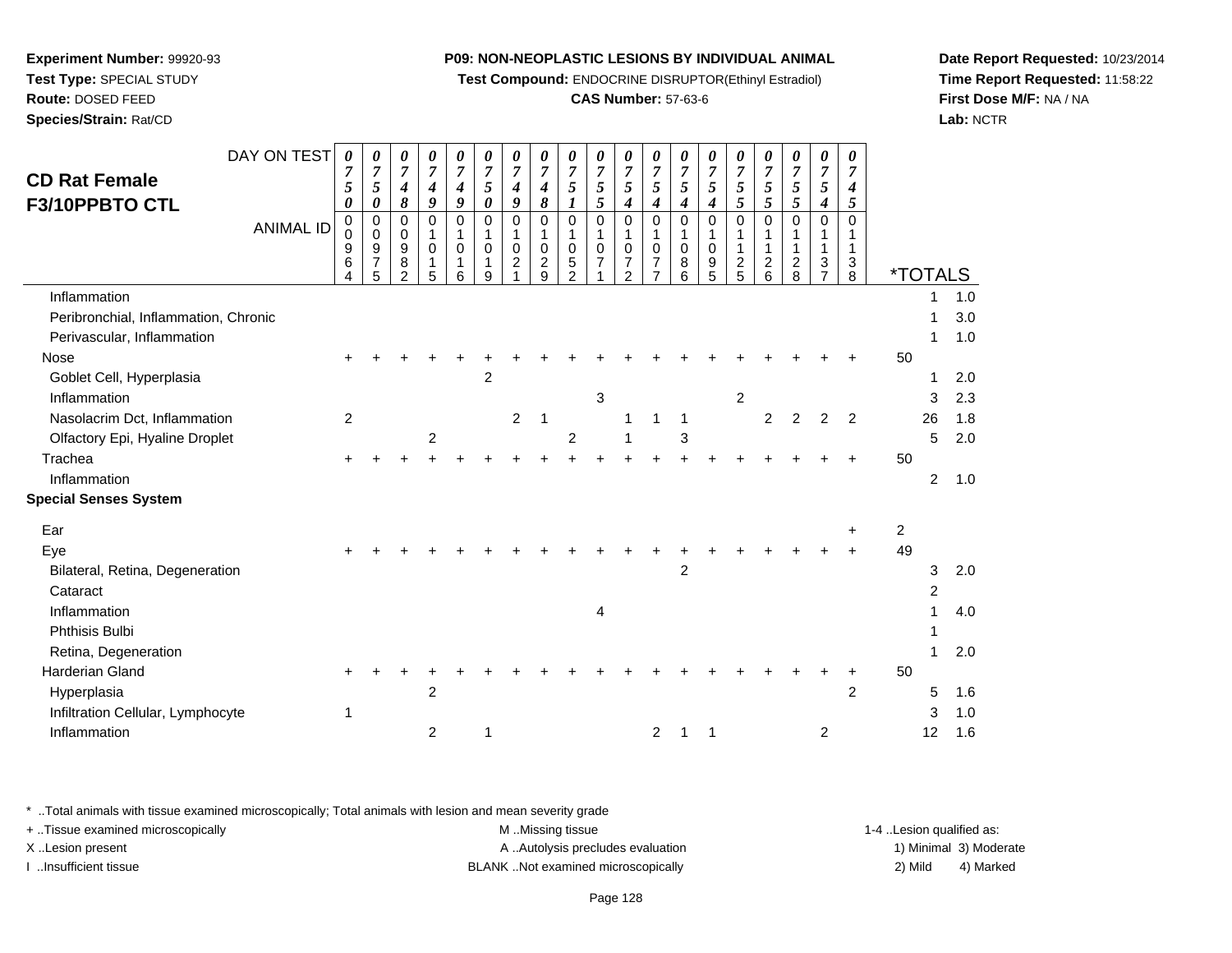**Test Compound:** ENDOCRINE DISRUPTOR(Ethinyl Estradiol)

#### **CAS Number:** 57-63-6

*0 7*

*0 7*

*0 7*

*0 7*

*0 7*

*0 7*

*0 7*

*0 7*

 *7*

 $2, 4.0$ 

**Date Report Requested:** 10/23/2014**Time Report Requested:** 11:58:22**First Dose M/F:** NA / NA**Lab:** NCTR

| F3/10PPBTO CTL                              | 0                               | 0                                  | 8                             | 9                               | 9                          | 0                     | 9                        | 8                                      | $\mathbf{I}$         | 5                                  | 4                                          | 4                        | $\boldsymbol{4}$            | 4                               | 5                  | 5                                  | $5\overline{)}$          | $\overline{4}$           | 5           |                       |     |
|---------------------------------------------|---------------------------------|------------------------------------|-------------------------------|---------------------------------|----------------------------|-----------------------|--------------------------|----------------------------------------|----------------------|------------------------------------|--------------------------------------------|--------------------------|-----------------------------|---------------------------------|--------------------|------------------------------------|--------------------------|--------------------------|-------------|-----------------------|-----|
| <b>ANIMAL ID</b>                            | $\mathbf 0$<br>0<br>9<br>6<br>4 | 0<br>0<br>9<br>$\overline{ }$<br>5 | 0<br>$\pmb{0}$<br>9<br>8<br>າ | $\mathbf 0$<br>$\mathbf 0$<br>5 | 0<br>$\mathbf 0$<br>4<br>6 | $\mathbf 0$<br>0<br>9 | 0<br>0<br>$\overline{c}$ | 0<br>0<br>$\overline{\mathbf{c}}$<br>9 | 0<br>0<br>5<br>C     | 0<br>$\mathbf 0$<br>$\overline{7}$ | 0<br>0<br>$\overline{ }$<br>$\mathfrak{p}$ | 0<br>0<br>$\overline{ }$ | $\mathbf{0}$<br>0<br>8<br>6 | 0<br>0<br>$\boldsymbol{9}$<br>5 | 0<br>$\frac{2}{5}$ | $\mathbf 0$<br>$\overline{2}$<br>6 | 0<br>$\overline{c}$<br>8 | 0<br>3<br>$\overline{ }$ | 0<br>3<br>8 | <i><b>*TOTALS</b></i> |     |
| Zymbal's Gland                              |                                 |                                    |                               |                                 |                            |                       |                          |                                        |                      |                                    |                                            |                          |                             |                                 |                    |                                    |                          |                          |             |                       |     |
| <b>Urinary System</b>                       |                                 |                                    |                               |                                 |                            |                       |                          |                                        |                      |                                    |                                            |                          |                             |                                 |                    |                                    |                          |                          |             |                       |     |
| Kidney                                      | $\ddot{}$                       |                                    |                               |                                 |                            |                       |                          |                                        |                      |                                    |                                            |                          |                             |                                 |                    |                                    |                          |                          | ÷           | 50                    |     |
| Cyst                                        | X                               | $\mathsf{X}$                       |                               | X X X                           |                            |                       |                          |                                        |                      |                                    |                                            |                          |                             |                                 | X                  |                                    |                          | $X$ $X$                  |             | 17                    |     |
| Inflammation                                |                                 |                                    |                               |                                 |                            |                       |                          |                                        |                      |                                    |                                            |                          |                             |                                 |                    |                                    |                          |                          |             | $\overline{2}$        | 1.5 |
| Mineralization                              |                                 |                                    |                               | $\mathbf{1}$                    | $\mathbf{1}$               | 2                     | -3                       |                                        | 2                    |                                    | 2                                          |                          |                             | $\overline{2}$                  |                    | $\overline{2}$                     |                          |                          |             | 21                    | 1.9 |
| Nephropathy                                 | 1                               | $\overline{1}$                     |                               |                                 |                            |                       |                          | 2 <sub>2</sub>                         | $\blacktriangleleft$ |                                    |                                            |                          |                             | $\mathbf 1$                     | 2                  | $\overline{2}$                     |                          |                          |             | 19                    | 1.3 |
| Renal Tubule, Accumulation, Hyaline Droplet |                                 |                                    |                               |                                 |                            |                       |                          |                                        |                      |                                    |                                            |                          |                             |                                 |                    |                                    |                          |                          |             | $\overline{2}$        | 4.0 |
| <b>Urinary Bladder</b>                      | $\ddot{}$                       | ÷                                  |                               |                                 | $\div$                     | м                     | $\ddot{}$                |                                        |                      |                                    |                                            |                          |                             |                                 |                    |                                    |                          |                          | ÷           | 49                    |     |

\* ..Total animals with tissue examined microscopically; Total animals with lesion and mean severity grade

**Experiment Number:** 99920-93**Test Type:** SPECIAL STUDY**Route:** DOSED FEED**Species/Strain:** Rat/CD

**CD Rat Female**

DAY ON TEST

*0 7*

*0 7*

*0 7*

*0 7*

*0 7*

*0 7*

*0 7*

*0 7*

*0 7*

*0 7*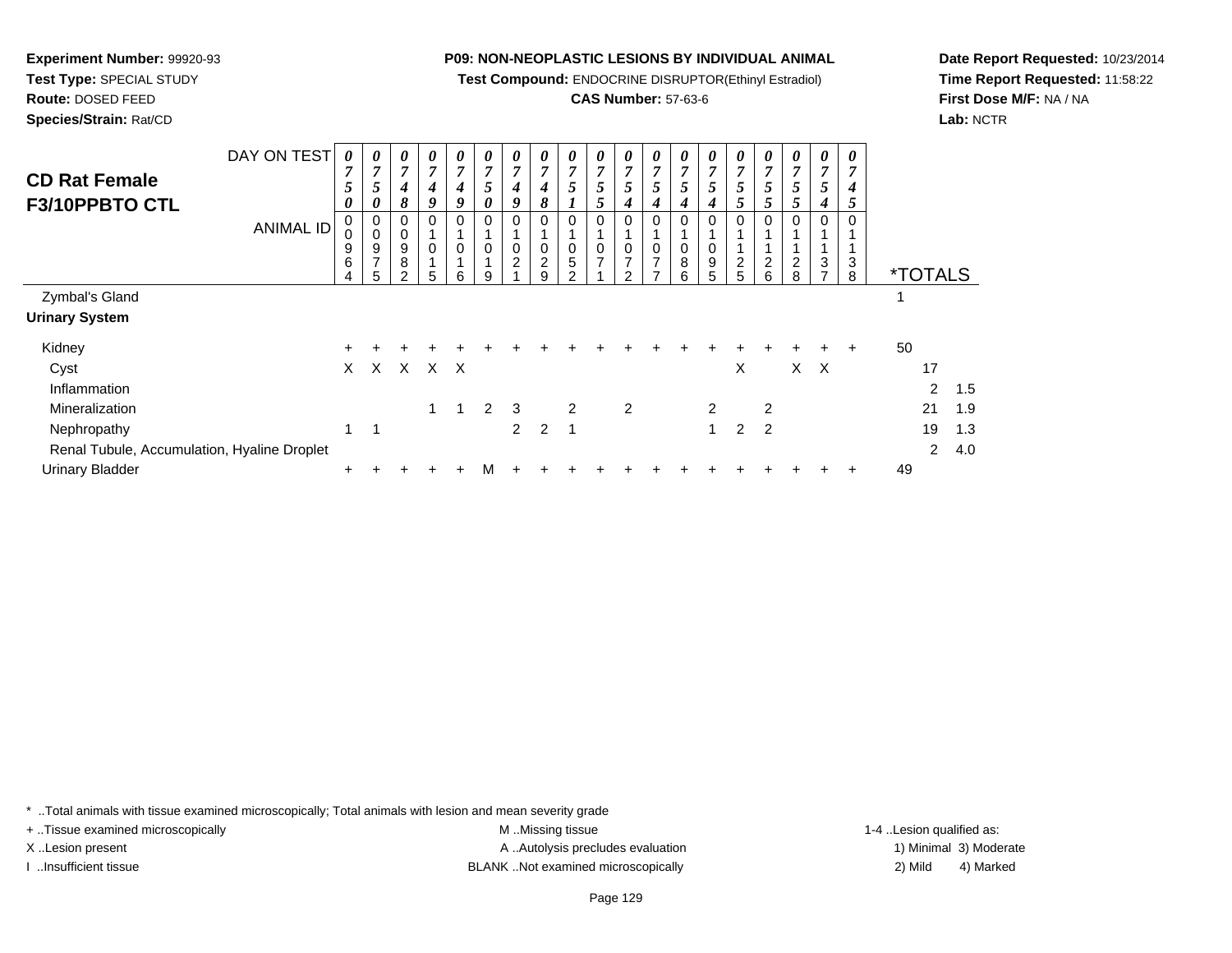**Test Compound:** ENDOCRINE DISRUPTOR(Ethinyl Estradiol)

#### **CAS Number:** 57-63-6

**Date Report Requested:** 10/23/2014**Time Report Requested:** 11:58:22**First Dose M/F:** NA / NA**Lab:** NCTR

| <b>CD Rat Female</b>                      | DAY ON TEST      | 0<br>$\boldsymbol{2}$<br>8                           | 0<br>$\boldsymbol{\beta}$<br>$\boldsymbol{2}$                        | $\boldsymbol{\theta}$<br>$\boldsymbol{4}$<br>$\boldsymbol{\theta}$ | 0<br>$\boldsymbol{4}$<br>$\sqrt{2}$                                               | 0<br>4<br>$\boldsymbol{\beta}$ | 0<br>$\boldsymbol{4}$<br>9                                  | $\pmb{\theta}$<br>5<br>$\boldsymbol{4}$                     | 0<br>5<br>6                                       | $\boldsymbol{\theta}$<br>$\mathfrak{s}$<br>$\overline{7}$          | $\boldsymbol{\theta}$<br>5<br>$\boldsymbol{9}$       | 0<br>5<br>9                                                            | 0<br>6<br>$\boldsymbol{\theta}$                                               | 0<br>6<br>$\boldsymbol{l}$                      | 0<br>6<br>$\mathfrak{Z}$                                          | 0<br>6<br>6                                                                                 | 0<br>6<br>8                                                              | 0<br>6<br>$\overline{7}$                                                    | 0<br>6<br>$\overline{7}$ | $\pmb{\theta}$<br>6<br>$\pmb{8}$                                            | 0<br>6<br>9                                                               | 0<br>$\overline{7}$<br>$\boldsymbol{\theta}$                     | $\boldsymbol{\theta}$<br>$\boldsymbol{7}$<br>$\boldsymbol{l}$ | 0<br>$\overline{7}$<br>$\boldsymbol{2}$        | 0<br>$\overline{7}$<br>$\boldsymbol{2}$ | 0<br>$\overline{7}$<br>4                           | 0<br>$\overline{7}$<br>$\boldsymbol{4}$                                              | 0<br>$\overline{7}$<br>4                         | 0<br>$\overline{7}$<br>4                                               | 0<br>$\overline{7}$<br>4                    | 0<br>$\overline{7}$                                  | 0<br>7<br>$\overline{4}$                                                                 |
|-------------------------------------------|------------------|------------------------------------------------------|----------------------------------------------------------------------|--------------------------------------------------------------------|-----------------------------------------------------------------------------------|--------------------------------|-------------------------------------------------------------|-------------------------------------------------------------|---------------------------------------------------|--------------------------------------------------------------------|------------------------------------------------------|------------------------------------------------------------------------|-------------------------------------------------------------------------------|-------------------------------------------------|-------------------------------------------------------------------|---------------------------------------------------------------------------------------------|--------------------------------------------------------------------------|-----------------------------------------------------------------------------|--------------------------|-----------------------------------------------------------------------------|---------------------------------------------------------------------------|------------------------------------------------------------------|---------------------------------------------------------------|------------------------------------------------|-----------------------------------------|----------------------------------------------------|--------------------------------------------------------------------------------------|--------------------------------------------------|------------------------------------------------------------------------|---------------------------------------------|------------------------------------------------------|------------------------------------------------------------------------------------------|
| F3/50PPBTO CTL                            | <b>ANIMAL ID</b> | $\overline{7}$<br>0<br>0<br>0<br>$\overline{4}$<br>3 | $\pmb{0}$<br>$\pmb{0}$<br>$\pmb{0}$<br>$\,$ 5 $\,$<br>$\mathfrak{p}$ | $\pmb{\theta}$<br>$\pmb{0}$<br>$\mathbf 0$<br>$\mathbf 0$<br>9     | $\overline{7}$<br>$\mathbf 0$<br>$\mathbf 0$<br>$\mathbf{1}$<br>$\mathbf{1}$<br>8 | 0<br>0<br>0<br>$\overline{c}$  | $\mathfrak{z}$<br>$\mathbf 0$<br>$\mathbf 0$<br>1<br>9<br>9 | 8<br>$\mathbf 0$<br>0<br>$\overline{c}$<br>$\boldsymbol{9}$ | 0<br>$\mathbf 0$<br>$\mathbf{3}$<br>$\frac{2}{2}$ | 8<br>$\mathbf 0$<br>$_{3}^{\rm 0}$<br>$\sqrt{5}$<br>$\overline{7}$ | 6<br>$\mathbf 0$<br>$\mathbf 0$<br>$\mathbf{3}$<br>9 | $\overline{7}$<br>$\mathbf 0$<br>$\mathbf 0$<br>$\mathbf{3}$<br>9<br>8 | $\boldsymbol{\beta}$<br>$\mathbf 0$<br>$\mathbf 0$<br>5<br>5<br>$\mathcal{P}$ | 6<br>0<br>0<br>8<br>$\pmb{0}$<br>$\overline{4}$ | $\mathfrak{z}$<br>$\mathbf 0$<br>$\mathbf 0$<br>$\,8\,$<br>1<br>5 | $\boldsymbol{9}$<br>$\mathbf 0$<br>$\mathbf 0$<br>$\,8\,$<br>$\ensuremath{\mathsf{3}}$<br>6 | $\boldsymbol{\theta}$<br>$\mathbf 0$<br>$\mathbf 0$<br>$\,8\,$<br>4<br>8 | $\overline{7}$<br>$\mathbf 0$<br>$\mathbf 0$<br>8<br>$\sqrt{5}$<br>$\Omega$ | 9<br>0<br>0<br>8<br>5    | $\boldsymbol{2}$<br>$\mathbf 0$<br>$\pmb{0}$<br>$\bf 8$<br>$\mathbf 5$<br>6 | $\boldsymbol{4}$<br>$\mathbf 0$<br>$\mathbf 0$<br>$\,8\,$<br>$\,6\,$<br>3 | $\overline{7}$<br>$\Omega$<br>$\mathbf 0$<br>8<br>$\overline{7}$ | 5<br>$\Omega$<br>0<br>8<br>$\,$ 8 $\,$<br>3                   | $\mathfrak{z}$<br>0<br>0<br>8<br>9<br>$\Omega$ | $\mathbf 0$<br>0<br>8<br>9<br>4         | 9<br>$\Omega$<br>$\mathbf 0$<br>9<br>$\frac{2}{5}$ | 9<br>$\mathbf 0$<br>$\mathbf 0$<br>$\boldsymbol{9}$<br>$\sqrt{2}$<br>$6\phantom{1}6$ | 9<br>0<br>0<br>$\boldsymbol{9}$<br>$\frac{2}{7}$ | 9<br>$\mathbf 0$<br>$\mathbf 0$<br>9<br>$\ensuremath{\mathsf{3}}$<br>3 | 9<br>$\Omega$<br>$\mathbf 0$<br>9<br>3<br>8 | 9<br>$\Omega$<br>$\mathbf 0$<br>9<br>$\sqrt{3}$<br>9 | $\boldsymbol{q}$<br>$\Omega$<br>$\mathbf 0$<br>9<br>$\overline{\mathcal{L}}$<br>$\Omega$ |
| <b>Alimentary System</b>                  |                  |                                                      |                                                                      |                                                                    |                                                                                   |                                |                                                             |                                                             |                                                   |                                                                    |                                                      |                                                                        |                                                                               |                                                 |                                                                   |                                                                                             |                                                                          |                                                                             |                          |                                                                             |                                                                           |                                                                  |                                                               |                                                |                                         |                                                    |                                                                                      |                                                  |                                                                        |                                             |                                                      |                                                                                          |
| Esophagus<br>Inflammation                 |                  |                                                      |                                                                      |                                                                    |                                                                                   |                                |                                                             |                                                             |                                                   |                                                                    |                                                      |                                                                        |                                                                               |                                                 |                                                                   |                                                                                             |                                                                          |                                                                             |                          |                                                                             |                                                                           |                                                                  |                                                               |                                                |                                         |                                                    |                                                                                      |                                                  |                                                                        |                                             |                                                      |                                                                                          |
| Intestine Large, Cecum                    |                  |                                                      |                                                                      |                                                                    |                                                                                   |                                |                                                             |                                                             |                                                   |                                                                    |                                                      |                                                                        |                                                                               |                                                 |                                                                   |                                                                                             |                                                                          |                                                                             |                          |                                                                             |                                                                           |                                                                  |                                                               |                                                |                                         |                                                    |                                                                                      |                                                  |                                                                        |                                             |                                                      |                                                                                          |
| Intestine Large, Colon                    |                  |                                                      |                                                                      |                                                                    |                                                                                   |                                |                                                             |                                                             |                                                   |                                                                    |                                                      |                                                                        |                                                                               |                                                 |                                                                   |                                                                                             |                                                                          |                                                                             |                          |                                                                             |                                                                           |                                                                  |                                                               |                                                |                                         |                                                    |                                                                                      |                                                  |                                                                        |                                             |                                                      |                                                                                          |
| Intestine Large, Rectum                   |                  |                                                      |                                                                      |                                                                    |                                                                                   |                                |                                                             |                                                             |                                                   |                                                                    |                                                      |                                                                        |                                                                               |                                                 |                                                                   |                                                                                             |                                                                          |                                                                             |                          |                                                                             |                                                                           |                                                                  |                                                               |                                                |                                         |                                                    |                                                                                      |                                                  |                                                                        |                                             |                                                      |                                                                                          |
| Intestine Small, Duodenum                 |                  |                                                      |                                                                      |                                                                    |                                                                                   |                                |                                                             |                                                             |                                                   |                                                                    |                                                      |                                                                        |                                                                               |                                                 |                                                                   |                                                                                             |                                                                          |                                                                             |                          |                                                                             |                                                                           |                                                                  |                                                               |                                                |                                         |                                                    |                                                                                      |                                                  |                                                                        |                                             |                                                      |                                                                                          |
| Intestine Small, Ileum                    |                  |                                                      |                                                                      |                                                                    |                                                                                   |                                |                                                             |                                                             |                                                   |                                                                    |                                                      |                                                                        |                                                                               |                                                 |                                                                   |                                                                                             |                                                                          |                                                                             |                          |                                                                             |                                                                           |                                                                  |                                                               |                                                |                                         |                                                    |                                                                                      |                                                  |                                                                        |                                             |                                                      |                                                                                          |
| Intestine Small, Jejunum                  |                  |                                                      |                                                                      |                                                                    |                                                                                   |                                |                                                             |                                                             |                                                   |                                                                    |                                                      |                                                                        |                                                                               |                                                 |                                                                   |                                                                                             |                                                                          |                                                                             |                          |                                                                             |                                                                           |                                                                  |                                                               |                                                |                                         |                                                    |                                                                                      |                                                  |                                                                        |                                             |                                                      |                                                                                          |
| Liver                                     |                  |                                                      |                                                                      |                                                                    |                                                                                   |                                |                                                             |                                                             |                                                   |                                                                    |                                                      |                                                                        |                                                                               |                                                 |                                                                   |                                                                                             |                                                                          |                                                                             |                          |                                                                             |                                                                           |                                                                  |                                                               |                                                |                                         |                                                    |                                                                                      |                                                  |                                                                        |                                             |                                                      |                                                                                          |
| Angiectasis                               |                  |                                                      |                                                                      |                                                                    |                                                                                   |                                |                                                             |                                                             |                                                   |                                                                    |                                                      |                                                                        |                                                                               |                                                 |                                                                   |                                                                                             | $\overline{c}$                                                           |                                                                             | $\overline{c}$           |                                                                             |                                                                           |                                                                  |                                                               | $\overline{c}$                                 |                                         |                                                    |                                                                                      |                                                  |                                                                        |                                             |                                                      |                                                                                          |
| <b>Basophilic Focus</b>                   |                  |                                                      |                                                                      |                                                                    |                                                                                   |                                |                                                             | $\boldsymbol{\mathsf{X}}$                                   |                                                   |                                                                    |                                                      |                                                                        |                                                                               |                                                 |                                                                   |                                                                                             |                                                                          |                                                                             |                          |                                                                             |                                                                           |                                                                  | X                                                             |                                                |                                         |                                                    |                                                                                      |                                                  |                                                                        |                                             |                                                      |                                                                                          |
| Bile Duct, Hyperplasia                    |                  |                                                      |                                                                      |                                                                    |                                                                                   |                                |                                                             |                                                             |                                                   |                                                                    |                                                      |                                                                        |                                                                               |                                                 |                                                                   |                                                                                             |                                                                          |                                                                             |                          |                                                                             |                                                                           |                                                                  |                                                               |                                                |                                         |                                                    |                                                                                      |                                                  |                                                                        | 2                                           |                                                      |                                                                                          |
| <b>Cyst Multilocular</b>                  |                  |                                                      |                                                                      |                                                                    |                                                                                   |                                |                                                             |                                                             |                                                   |                                                                    |                                                      |                                                                        |                                                                               |                                                 |                                                                   |                                                                                             |                                                                          | X                                                                           |                          |                                                                             |                                                                           |                                                                  |                                                               |                                                |                                         |                                                    |                                                                                      |                                                  |                                                                        |                                             |                                                      |                                                                                          |
| Degeneration, Cystic                      |                  |                                                      |                                                                      |                                                                    |                                                                                   |                                |                                                             |                                                             |                                                   |                                                                    |                                                      |                                                                        |                                                                               |                                                 |                                                                   |                                                                                             |                                                                          |                                                                             |                          |                                                                             |                                                                           |                                                                  |                                                               |                                                |                                         |                                                    |                                                                                      |                                                  |                                                                        |                                             |                                                      |                                                                                          |
| <b>Eosinophilic Focus</b>                 |                  |                                                      |                                                                      |                                                                    |                                                                                   |                                |                                                             |                                                             |                                                   |                                                                    |                                                      |                                                                        |                                                                               |                                                 |                                                                   |                                                                                             |                                                                          |                                                                             |                          |                                                                             |                                                                           |                                                                  |                                                               | X                                              |                                         |                                                    |                                                                                      |                                                  | $\sf X$                                                                |                                             |                                                      |                                                                                          |
| Hematopoietic Cell Proliferation          |                  |                                                      |                                                                      |                                                                    |                                                                                   |                                |                                                             |                                                             |                                                   | $\overline{2}$                                                     |                                                      |                                                                        |                                                                               |                                                 | $\mathbf{3}$                                                      |                                                                                             |                                                                          |                                                                             | $\overline{a}$           |                                                                             |                                                                           |                                                                  |                                                               |                                                |                                         |                                                    |                                                                                      |                                                  |                                                                        |                                             |                                                      |                                                                                          |
| Hepatocyte, Periportal, Hypertrophy       |                  |                                                      |                                                                      |                                                                    |                                                                                   |                                |                                                             |                                                             |                                                   |                                                                    |                                                      |                                                                        |                                                                               |                                                 |                                                                   |                                                                                             |                                                                          |                                                                             |                          |                                                                             |                                                                           |                                                                  |                                                               |                                                |                                         |                                                    |                                                                                      |                                                  |                                                                        |                                             |                                                      |                                                                                          |
| Hepatodiaphragmatic Nodule                |                  |                                                      |                                                                      |                                                                    |                                                                                   |                                |                                                             |                                                             |                                                   |                                                                    |                                                      |                                                                        |                                                                               |                                                 |                                                                   |                                                                                             |                                                                          |                                                                             |                          |                                                                             |                                                                           |                                                                  |                                                               |                                                |                                         |                                                    |                                                                                      | X                                                |                                                                        |                                             |                                                      |                                                                                          |
| Inflammation, Chronic Active              |                  |                                                      |                                                                      |                                                                    |                                                                                   |                                |                                                             |                                                             |                                                   |                                                                    |                                                      |                                                                        |                                                                               |                                                 |                                                                   |                                                                                             |                                                                          |                                                                             |                          |                                                                             |                                                                           |                                                                  |                                                               |                                                |                                         |                                                    |                                                                                      |                                                  |                                                                        |                                             |                                                      |                                                                                          |
| Left Lat Lobe, Developmental Malformation |                  |                                                      |                                                                      |                                                                    |                                                                                   |                                |                                                             |                                                             |                                                   |                                                                    |                                                      | $\mathsf X$                                                            |                                                                               |                                                 |                                                                   |                                                                                             |                                                                          |                                                                             |                          |                                                                             |                                                                           |                                                                  |                                                               |                                                | X                                       |                                                    |                                                                                      |                                                  |                                                                        |                                             |                                                      |                                                                                          |
| <b>Necrosis</b>                           |                  |                                                      |                                                                      |                                                                    |                                                                                   |                                |                                                             |                                                             |                                                   |                                                                    | $\overline{2}$                                       |                                                                        |                                                                               | 3                                               |                                                                   |                                                                                             | $\overline{c}$                                                           |                                                                             |                          |                                                                             |                                                                           |                                                                  |                                                               |                                                |                                         |                                                    |                                                                                      |                                                  |                                                                        |                                             |                                                      |                                                                                          |

\* ..Total animals with tissue examined microscopically; Total animals with lesion and mean severity grade

**Experiment Number:** 99920-93**Test Type:** SPECIAL STUDY**Route:** DOSED FEED**Species/Strain:** Rat/CD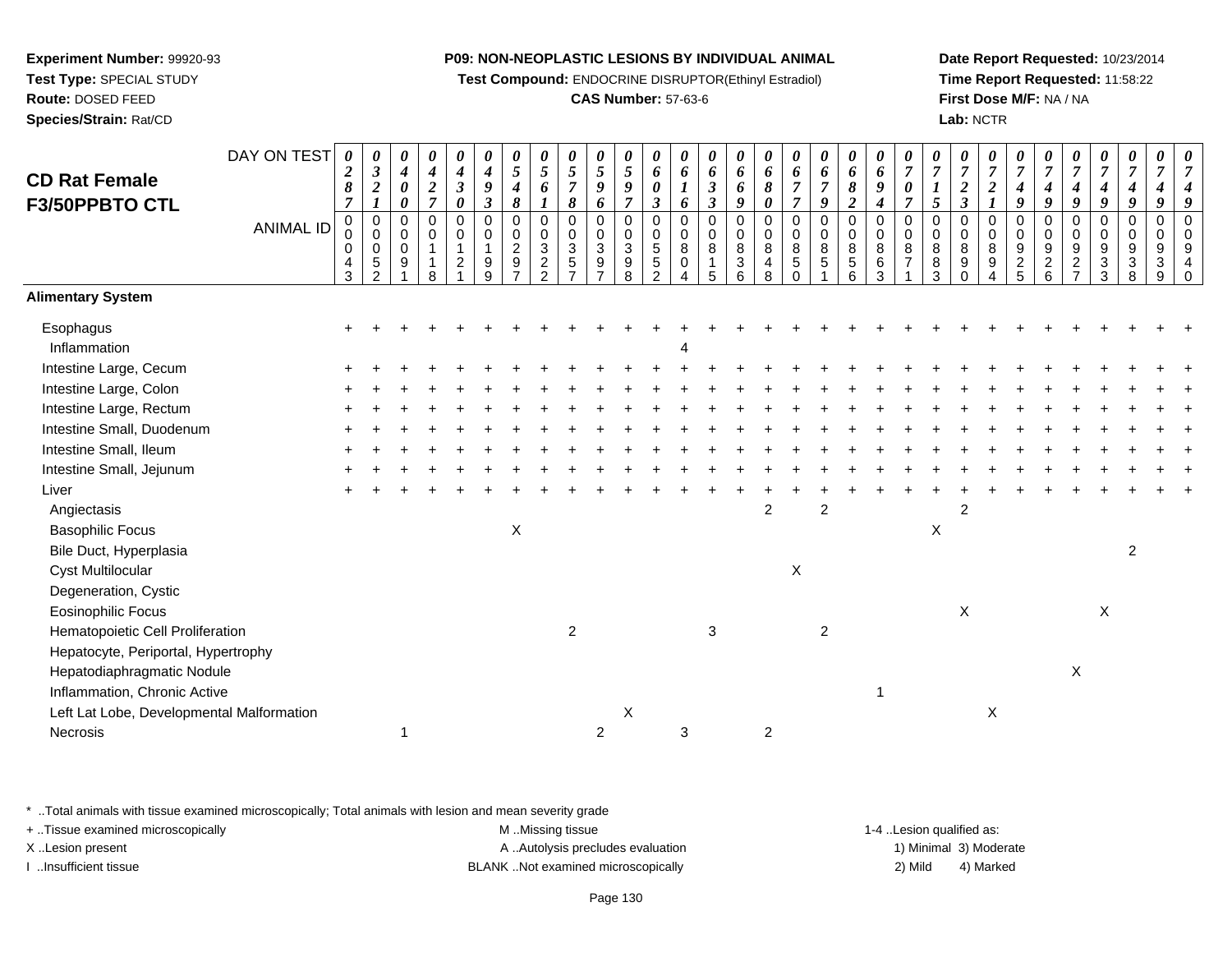**Test Compound:** ENDOCRINE DISRUPTOR(Ethinyl Estradiol)

#### **CAS Number:** 57-63-6

**Date Report Requested:** 10/23/2014**Time Report Requested:** 11:58:23**First Dose M/F:** NA / NA**Lab:** NCTR

| <b>CD Rat Female</b><br>F3/50PPBTO CTL | DAY ON TEST<br><b>ANIMAL ID</b> | 0<br>$\boldsymbol{2}$<br>8<br>$\overline{7}$<br>$\mathbf 0$<br>$\mathbf 0$<br>4<br>3 | 0<br>$\boldsymbol{\beta}$<br>$\boldsymbol{2}$<br>$\pmb{0}$<br>$\mathbf 0$<br>$\mathbf 0$<br>$\,$ 5 $\,$<br>$\mathfrak{p}$ | $\pmb{\theta}$<br>$\boldsymbol{4}$<br>$\boldsymbol{\theta}$<br>0<br>$\mathbf 0$<br>$\pmb{0}$<br>$\mathbf 0$<br>9 | 0<br>$\boldsymbol{4}$<br>$\frac{2}{7}$<br>$\mathbf 0$<br>$\pmb{0}$<br>$\mathbf{1}$<br>$\mathbf{1}$<br>8 | 0<br>4<br>$\boldsymbol{\beta}$<br>0<br>$\mathbf 0$<br>0<br>$\mathbf 1$<br>2 | 0<br>4<br>9<br>$\boldsymbol{\beta}$<br>$\mathbf 0$<br>$\Omega$<br>9 | 0<br>5<br>4<br>8<br>$\mathbf 0$<br>$\mathbf 0$<br>$\overline{c}$<br>9 | 0<br>5<br>6<br>0<br>0<br>$\mathbf{3}$<br>$\overline{c}$<br>$\mathcal{P}$ | $\boldsymbol{\theta}$<br>$\mathfrak{s}$<br>$\overline{7}$<br>$\pmb{8}$<br>$\pmb{0}$<br>$\mathbf 0$<br>$\mathbf{3}$<br>5 | 0<br>$\overline{5}$<br>$\boldsymbol{9}$<br>6<br>$\mathbf 0$<br>$\mathbf 0$<br>$\mathbf{3}$<br>9 | 5<br>9<br>$\overline{7}$<br>$\Omega$<br>$\Omega$<br>$\mathbf{3}$<br>9<br>8 | 0<br>6<br>0<br>3<br>$\mathbf 0$<br>$\Omega$<br>5<br>5 | 0<br>6<br>6<br>0<br>0<br>$\,8\,$<br>0 | 0<br>6<br>$\boldsymbol{\beta}$<br>$\mathfrak{z}$<br>$\mathbf 0$<br>$\mathbf 0$<br>8<br>5 | 0<br>6<br>6<br>9<br>$\mathbf 0$<br>$\mathbf 0$<br>$\,8\,$<br>3<br>6 | 0<br>6<br>8<br>0<br>$\Omega$<br>$\Omega$<br>8<br>4<br>8 | 0<br>6<br>$\overline{7}$<br>$\overline{\tau}$<br>$\mathbf 0$<br>$\Omega$<br>8<br>5 | 0<br>6<br>$\boldsymbol{7}$<br>9<br>0<br>0<br>8<br>5 | 0<br>6<br>8<br>$\overline{2}$<br>$\mathbf 0$<br>$\mathbf 0$<br>8<br>$\sqrt{5}$<br>6 | 0<br>6<br>9<br>$\boldsymbol{4}$<br>$\mathbf 0$<br>$\Omega$<br>8<br>$\,6\,$<br>3 | 0<br>$\overline{7}$<br>$\overline{7}$<br>$\Omega$<br>$\Omega$<br>8<br>$\overline{7}$ | $\boldsymbol{\theta}$<br>$\overline{7}$<br>5<br>$\mathbf 0$<br>0<br>$\bf8$<br>$\bf 8$<br>3 | $\pmb{\theta}$<br>$\boldsymbol{7}$<br>$\boldsymbol{2}$<br>$\mathfrak{z}$<br>$\mathbf 0$<br>$\mathbf 0$<br>8<br>$\boldsymbol{9}$<br>$\Omega$ | 0<br>$\overline{7}$<br>$\overline{2}$<br>$\mathbf 0$<br>$\Omega$<br>8<br>9 | 0<br>4<br>9<br>$\Omega$<br>0<br>$\boldsymbol{9}$<br>$\frac{2}{5}$ | 7<br>4<br>9<br>$\mathbf 0$<br>$\mathbf 0$<br>$\boldsymbol{9}$<br>$\sqrt{2}$<br>6 | 0<br>$\overline{7}$<br>4<br>9<br>0<br>$\mathbf 0$<br>$\boldsymbol{9}$<br>$\overline{c}$<br>$\overline{7}$ | 0<br>$\overline{7}$<br>4<br>9<br>$\mathbf 0$<br>$\mathbf 0$<br>$9\,$<br>$\sqrt{3}$<br>3 | 4<br>9<br>$\Omega$<br>$\Omega$<br>9<br>3<br>8 | $\mathbf 0$<br>0<br>9<br>3<br>9 | $\Omega$<br>$\Omega$<br>9<br>$\Delta$<br>$\Omega$ |
|----------------------------------------|---------------------------------|--------------------------------------------------------------------------------------|---------------------------------------------------------------------------------------------------------------------------|------------------------------------------------------------------------------------------------------------------|---------------------------------------------------------------------------------------------------------|-----------------------------------------------------------------------------|---------------------------------------------------------------------|-----------------------------------------------------------------------|--------------------------------------------------------------------------|-------------------------------------------------------------------------------------------------------------------------|-------------------------------------------------------------------------------------------------|----------------------------------------------------------------------------|-------------------------------------------------------|---------------------------------------|------------------------------------------------------------------------------------------|---------------------------------------------------------------------|---------------------------------------------------------|------------------------------------------------------------------------------------|-----------------------------------------------------|-------------------------------------------------------------------------------------|---------------------------------------------------------------------------------|--------------------------------------------------------------------------------------|--------------------------------------------------------------------------------------------|---------------------------------------------------------------------------------------------------------------------------------------------|----------------------------------------------------------------------------|-------------------------------------------------------------------|----------------------------------------------------------------------------------|-----------------------------------------------------------------------------------------------------------|-----------------------------------------------------------------------------------------|-----------------------------------------------|---------------------------------|---------------------------------------------------|
| Periportal, Inflammation, Chronic      |                                 |                                                                                      |                                                                                                                           |                                                                                                                  |                                                                                                         |                                                                             |                                                                     |                                                                       |                                                                          |                                                                                                                         |                                                                                                 |                                                                            |                                                       |                                       |                                                                                          |                                                                     |                                                         |                                                                                    |                                                     |                                                                                     |                                                                                 |                                                                                      |                                                                                            |                                                                                                                                             |                                                                            |                                                                   |                                                                                  |                                                                                                           |                                                                                         |                                               | 2                               | $\overline{2}$                                    |
| Vacuolization Cytoplasmic              |                                 |                                                                                      |                                                                                                                           |                                                                                                                  | $\overline{2}$                                                                                          |                                                                             |                                                                     |                                                                       |                                                                          |                                                                                                                         | $\overline{2}$                                                                                  |                                                                            |                                                       |                                       |                                                                                          |                                                                     |                                                         |                                                                                    |                                                     |                                                                                     |                                                                                 |                                                                                      |                                                                                            |                                                                                                                                             | $\mathbf{3}$                                                               |                                                                   |                                                                                  |                                                                                                           | 3                                                                                       |                                               |                                 |                                                   |
| Mesentery                              |                                 |                                                                                      | $\ddot{}$                                                                                                                 |                                                                                                                  |                                                                                                         |                                                                             | $\ddot{}$                                                           |                                                                       |                                                                          |                                                                                                                         |                                                                                                 |                                                                            | +                                                     |                                       |                                                                                          |                                                                     |                                                         |                                                                                    |                                                     |                                                                                     |                                                                                 |                                                                                      |                                                                                            |                                                                                                                                             |                                                                            |                                                                   |                                                                                  |                                                                                                           |                                                                                         |                                               |                                 |                                                   |
| Fat, Necrosis                          |                                 |                                                                                      |                                                                                                                           |                                                                                                                  |                                                                                                         |                                                                             | $\overline{2}$                                                      |                                                                       |                                                                          |                                                                                                                         |                                                                                                 |                                                                            | 3                                                     |                                       |                                                                                          |                                                                     |                                                         |                                                                                    |                                                     |                                                                                     | 3                                                                               |                                                                                      |                                                                                            |                                                                                                                                             |                                                                            |                                                                   |                                                                                  |                                                                                                           |                                                                                         |                                               |                                 |                                                   |
| Oral Mucosa                            |                                 |                                                                                      |                                                                                                                           |                                                                                                                  |                                                                                                         |                                                                             |                                                                     |                                                                       |                                                                          |                                                                                                                         | $\ddot{}$                                                                                       |                                                                            |                                                       |                                       |                                                                                          |                                                                     |                                                         |                                                                                    |                                                     |                                                                                     |                                                                                 |                                                                                      |                                                                                            |                                                                                                                                             |                                                                            | $\ddot{}$                                                         |                                                                                  |                                                                                                           |                                                                                         |                                               |                                 |                                                   |
| Keratin Cyst                           |                                 |                                                                                      |                                                                                                                           |                                                                                                                  |                                                                                                         |                                                                             |                                                                     |                                                                       |                                                                          |                                                                                                                         |                                                                                                 |                                                                            |                                                       |                                       |                                                                                          |                                                                     |                                                         |                                                                                    |                                                     |                                                                                     |                                                                                 |                                                                                      |                                                                                            |                                                                                                                                             |                                                                            | X                                                                 |                                                                                  |                                                                                                           |                                                                                         |                                               |                                 |                                                   |
| Pancreas                               |                                 |                                                                                      |                                                                                                                           |                                                                                                                  |                                                                                                         |                                                                             |                                                                     |                                                                       |                                                                          |                                                                                                                         |                                                                                                 |                                                                            |                                                       |                                       |                                                                                          |                                                                     |                                                         |                                                                                    |                                                     |                                                                                     |                                                                                 |                                                                                      |                                                                                            |                                                                                                                                             |                                                                            |                                                                   |                                                                                  |                                                                                                           |                                                                                         |                                               |                                 |                                                   |
| Accessory Spleen                       |                                 |                                                                                      |                                                                                                                           |                                                                                                                  |                                                                                                         |                                                                             |                                                                     |                                                                       |                                                                          |                                                                                                                         |                                                                                                 |                                                                            |                                                       |                                       |                                                                                          |                                                                     |                                                         |                                                                                    |                                                     |                                                                                     |                                                                                 |                                                                                      |                                                                                            |                                                                                                                                             |                                                                            |                                                                   |                                                                                  |                                                                                                           |                                                                                         |                                               |                                 |                                                   |
| Acinar Cell, Degeneration              |                                 |                                                                                      |                                                                                                                           |                                                                                                                  | 2                                                                                                       |                                                                             |                                                                     |                                                                       |                                                                          | $\overline{1}$                                                                                                          |                                                                                                 |                                                                            | $2^{\circ}$                                           | $\overline{2}$                        |                                                                                          |                                                                     |                                                         |                                                                                    | $\overline{2}$                                      |                                                                                     |                                                                                 | $\sqrt{2}$                                                                           |                                                                                            |                                                                                                                                             |                                                                            |                                                                   | $\overline{2}$                                                                   | $\overline{1}$                                                                                            | $\overline{1}$                                                                          | $\overline{1}$                                |                                 |                                                   |
| Inflammation, Chronic                  |                                 |                                                                                      |                                                                                                                           |                                                                                                                  |                                                                                                         |                                                                             |                                                                     |                                                                       |                                                                          |                                                                                                                         |                                                                                                 |                                                                            |                                                       |                                       |                                                                                          |                                                                     |                                                         |                                                                                    |                                                     |                                                                                     |                                                                                 |                                                                                      |                                                                                            |                                                                                                                                             |                                                                            |                                                                   |                                                                                  |                                                                                                           |                                                                                         |                                               |                                 |                                                   |
| <b>Salivary Glands</b>                 |                                 |                                                                                      |                                                                                                                           |                                                                                                                  |                                                                                                         |                                                                             |                                                                     |                                                                       |                                                                          |                                                                                                                         |                                                                                                 |                                                                            |                                                       |                                       |                                                                                          |                                                                     |                                                         |                                                                                    |                                                     |                                                                                     |                                                                                 |                                                                                      |                                                                                            |                                                                                                                                             |                                                                            |                                                                   |                                                                                  |                                                                                                           |                                                                                         |                                               |                                 |                                                   |
| Infiltration Cellular, Lymphocyte      |                                 |                                                                                      |                                                                                                                           |                                                                                                                  |                                                                                                         |                                                                             |                                                                     |                                                                       |                                                                          |                                                                                                                         |                                                                                                 |                                                                            |                                                       |                                       |                                                                                          |                                                                     |                                                         |                                                                                    |                                                     |                                                                                     |                                                                                 |                                                                                      |                                                                                            |                                                                                                                                             |                                                                            |                                                                   |                                                                                  |                                                                                                           |                                                                                         |                                               |                                 |                                                   |
| Stomach, Forestomach                   |                                 |                                                                                      |                                                                                                                           |                                                                                                                  |                                                                                                         |                                                                             |                                                                     |                                                                       |                                                                          |                                                                                                                         |                                                                                                 |                                                                            |                                                       |                                       |                                                                                          |                                                                     |                                                         |                                                                                    |                                                     |                                                                                     |                                                                                 |                                                                                      |                                                                                            |                                                                                                                                             |                                                                            |                                                                   |                                                                                  |                                                                                                           |                                                                                         |                                               |                                 |                                                   |
| Hyperplasia                            |                                 |                                                                                      |                                                                                                                           |                                                                                                                  |                                                                                                         |                                                                             |                                                                     |                                                                       |                                                                          |                                                                                                                         |                                                                                                 |                                                                            |                                                       |                                       |                                                                                          |                                                                     |                                                         |                                                                                    |                                                     |                                                                                     |                                                                                 |                                                                                      |                                                                                            |                                                                                                                                             |                                                                            |                                                                   |                                                                                  |                                                                                                           |                                                                                         |                                               |                                 |                                                   |
| Ulcer                                  |                                 | $\overline{c}$                                                                       |                                                                                                                           |                                                                                                                  |                                                                                                         |                                                                             |                                                                     |                                                                       |                                                                          |                                                                                                                         |                                                                                                 |                                                                            |                                                       |                                       |                                                                                          |                                                                     |                                                         |                                                                                    |                                                     |                                                                                     |                                                                                 |                                                                                      |                                                                                            |                                                                                                                                             |                                                                            |                                                                   |                                                                                  |                                                                                                           |                                                                                         |                                               |                                 |                                                   |
| Stomach, Glandular                     |                                 | ÷                                                                                    |                                                                                                                           |                                                                                                                  |                                                                                                         |                                                                             |                                                                     |                                                                       |                                                                          |                                                                                                                         |                                                                                                 |                                                                            |                                                       |                                       |                                                                                          |                                                                     |                                                         |                                                                                    |                                                     |                                                                                     |                                                                                 |                                                                                      |                                                                                            |                                                                                                                                             |                                                                            |                                                                   |                                                                                  |                                                                                                           |                                                                                         |                                               |                                 |                                                   |
| Edema                                  |                                 | $\overline{2}$                                                                       |                                                                                                                           |                                                                                                                  |                                                                                                         |                                                                             |                                                                     |                                                                       |                                                                          |                                                                                                                         |                                                                                                 |                                                                            |                                                       |                                       |                                                                                          |                                                                     |                                                         |                                                                                    |                                                     |                                                                                     |                                                                                 |                                                                                      |                                                                                            |                                                                                                                                             |                                                                            |                                                                   |                                                                                  |                                                                                                           |                                                                                         |                                               |                                 |                                                   |
| <b>Cardiovascular System</b>           |                                 |                                                                                      |                                                                                                                           |                                                                                                                  |                                                                                                         |                                                                             |                                                                     |                                                                       |                                                                          |                                                                                                                         |                                                                                                 |                                                                            |                                                       |                                       |                                                                                          |                                                                     |                                                         |                                                                                    |                                                     |                                                                                     |                                                                                 |                                                                                      |                                                                                            |                                                                                                                                             |                                                                            |                                                                   |                                                                                  |                                                                                                           |                                                                                         |                                               |                                 |                                                   |
| <b>Blood Vessel</b>                    |                                 |                                                                                      |                                                                                                                           |                                                                                                                  |                                                                                                         |                                                                             |                                                                     |                                                                       |                                                                          |                                                                                                                         |                                                                                                 |                                                                            |                                                       |                                       |                                                                                          |                                                                     |                                                         |                                                                                    |                                                     |                                                                                     |                                                                                 |                                                                                      |                                                                                            |                                                                                                                                             |                                                                            |                                                                   |                                                                                  |                                                                                                           |                                                                                         |                                               |                                 |                                                   |
| Heart                                  |                                 |                                                                                      |                                                                                                                           |                                                                                                                  |                                                                                                         |                                                                             |                                                                     |                                                                       |                                                                          |                                                                                                                         |                                                                                                 |                                                                            |                                                       |                                       |                                                                                          |                                                                     |                                                         |                                                                                    |                                                     |                                                                                     |                                                                                 |                                                                                      |                                                                                            |                                                                                                                                             |                                                                            |                                                                   |                                                                                  |                                                                                                           |                                                                                         |                                               |                                 |                                                   |
| Cardiomyopathy                         |                                 |                                                                                      |                                                                                                                           |                                                                                                                  |                                                                                                         |                                                                             |                                                                     |                                                                       |                                                                          |                                                                                                                         |                                                                                                 |                                                                            |                                                       |                                       |                                                                                          |                                                                     |                                                         |                                                                                    |                                                     |                                                                                     |                                                                                 |                                                                                      |                                                                                            | $\overline{c}$                                                                                                                              |                                                                            |                                                                   |                                                                                  |                                                                                                           |                                                                                         |                                               |                                 |                                                   |
| <b>Endocrine System</b>                |                                 |                                                                                      |                                                                                                                           |                                                                                                                  |                                                                                                         |                                                                             |                                                                     |                                                                       |                                                                          |                                                                                                                         |                                                                                                 |                                                                            |                                                       |                                       |                                                                                          |                                                                     |                                                         |                                                                                    |                                                     |                                                                                     |                                                                                 |                                                                                      |                                                                                            |                                                                                                                                             |                                                                            |                                                                   |                                                                                  |                                                                                                           |                                                                                         |                                               |                                 |                                                   |

\* ..Total animals with tissue examined microscopically; Total animals with lesion and mean severity grade

**Experiment Number:** 99920-93**Test Type:** SPECIAL STUDY**Route:** DOSED FEED**Species/Strain:** Rat/CD

+ ..Tissue examined microscopically examined microscopically examined as:  $M$  ..Missing tissue 1-4 ..Lesion qualified as: X..Lesion present **A ..Autolysis precludes evaluation** A ..Autolysis precludes evaluation 1) Minimal 3) Moderate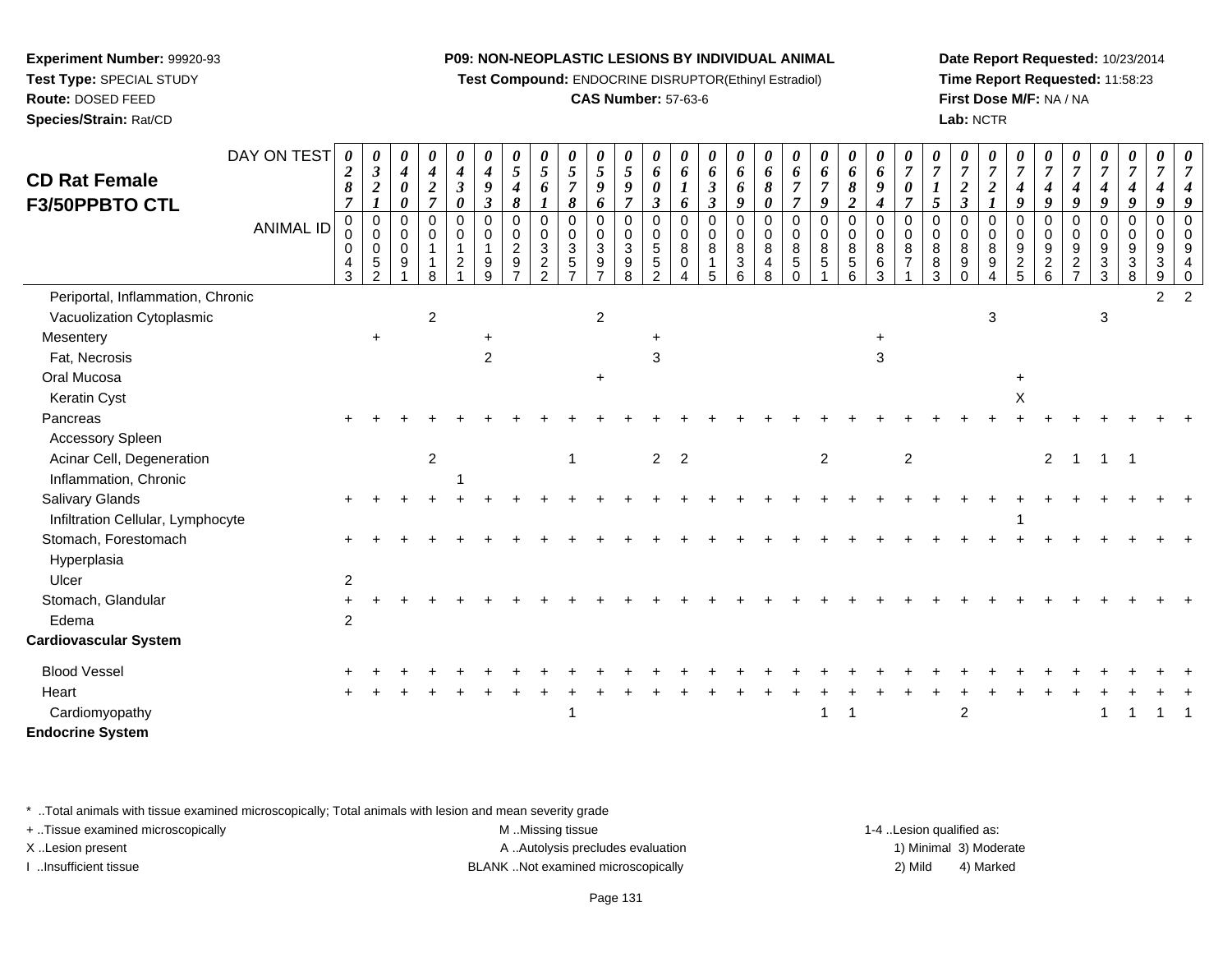**Test Compound:** ENDOCRINE DISRUPTOR(Ethinyl Estradiol)

#### **CAS Number:** 57-63-6

**Date Report Requested:** 10/23/2014**Time Report Requested:** 11:58:24**First Dose M/F:** NA / NA**Lab:** NCTR

| <b>CD Rat Female</b><br>F3/50PPBTO CTL   | DAY ON TEST<br><b>ANIMAL ID</b> | 0<br>$\boldsymbol{2}$<br>8<br>$\overline{7}$<br>0<br>$\mathbf 0$<br>4<br>$\mathfrak{Z}$ | $\boldsymbol{\theta}$<br>$\boldsymbol{\beta}$<br>$\overline{2}$<br>$\pmb{0}$<br>$\mathbf 0$<br>$\mathbf 0$<br>$\sqrt{5}$<br>$\mathcal{P}$ | $\boldsymbol{\theta}$<br>$\boldsymbol{4}$<br>$\boldsymbol{\theta}$<br>0<br>0<br>0<br>0<br>9 | $\boldsymbol{\theta}$<br>$\boldsymbol{4}$<br>$\boldsymbol{2}$<br>$\overline{7}$<br>$\Omega$<br>$\mathbf 0$<br>$\overline{1}$<br>-1<br>8 | 0<br>4<br>$\boldsymbol{\beta}$<br>0<br>$\Omega$<br>0<br>1<br>2 | 0<br>$\boldsymbol{4}$<br>9<br>$\boldsymbol{\beta}$<br>$\Omega$<br>0<br>$\mathbf{1}$<br>9<br>9 | 0<br>5<br>4<br>8<br>$\mathbf 0$<br>0<br>$\sqrt{2}$<br>$\boldsymbol{9}$ | $\boldsymbol{\theta}$<br>$\sqrt{5}$<br>6<br>$\pmb{0}$<br>$\mathbf 0$<br>$\overline{3}$<br>$\boldsymbol{2}$<br>$\overline{2}$ | $\pmb{\theta}$<br>$\mathfrak{s}$<br>$\overline{7}$<br>$\pmb{8}$<br>$\pmb{0}$<br>$\mathbf 0$<br>$\mathbf{3}$<br>$\sqrt{5}$<br>$\overline{7}$ | 0<br>5<br>9<br>6<br>$\Omega$<br>0<br>3<br>9 | 0<br>5<br>9<br>$\overline{7}$<br>$\Omega$<br>$\mathbf 0$<br>3<br>9<br>8 | 0<br>6<br>0<br>$\boldsymbol{\beta}$<br>$\Omega$<br>0<br>5<br>$\sqrt{5}$ | $\boldsymbol{\theta}$<br>6<br>6<br>0<br>0<br>8<br>$\mathbf 0$ | $\boldsymbol{\theta}$<br>6<br>$\boldsymbol{\beta}$<br>$\boldsymbol{\beta}$<br>$\mathbf 0$<br>$\mathbf 0$<br>8<br>$\mathbf 1$<br>5 | $\boldsymbol{\theta}$<br>6<br>6<br>9<br>$\mathbf 0$<br>$\mathbf 0$<br>8<br>$\sqrt{3}$<br>6 | 0<br>6<br>8<br>0<br>$\Omega$<br>$\mathbf 0$<br>8<br>4<br>8 | 0<br>6<br>$\overline{7}$<br>$\overline{\tau}$<br>$\mathbf 0$<br>0<br>8<br>5 | 0<br>6<br>$\overline{7}$<br>9<br>0<br>0<br>8<br>$\sqrt{5}$ | $\boldsymbol{\theta}$<br>6<br>8<br>$\boldsymbol{2}$<br>$\mathbf 0$<br>$\mathbf 0$<br>$\, 8$<br>$\overline{5}$<br>6 | 0<br>6<br>9<br>4<br>$\overline{0}$<br>0<br>8<br>$\,6\,$<br>3 | 0<br>$\overline{7}$<br>$\boldsymbol{\theta}$<br>$\overline{7}$<br>$\Omega$<br>$\Omega$<br>8<br>$\overline{7}$ | 0<br>$\overline{7}$<br>5<br>$\Omega$<br>0<br>8<br>8<br>3 | $\pmb{\theta}$<br>$\overline{7}$<br>$\boldsymbol{2}$<br>$\boldsymbol{\beta}$<br>0<br>$\mathbf 0$<br>8<br>$\boldsymbol{9}$ | 0<br>$\overline{7}$<br>$\boldsymbol{2}$<br>$\Omega$<br>$\mathbf 0$<br>$\,8\,$<br>9 | 0<br>$\overline{7}$<br>4<br>9<br>$\Omega$<br>$\mathbf 0$<br>9<br>$\overline{c}$<br>$\overline{5}$ | 0<br>$\overline{7}$<br>4<br>9<br>$\Omega$<br>0<br>$9\,$<br>$\overline{2}$<br>$6\phantom{1}6$ | $\pmb{\theta}$<br>$\overline{7}$<br>4<br>9<br>$\Omega$<br>0<br>$\boldsymbol{9}$<br>$\overline{c}$ | 0<br>$\boldsymbol{7}$<br>$\boldsymbol{4}$<br>9<br>$\mathbf 0$<br>0<br>9<br>$\sqrt{3}$<br>3 | $\boldsymbol{\theta}$<br>$\overline{7}$<br>$\boldsymbol{4}$<br>9<br>$\mathbf 0$<br>$\mathbf 0$<br>$\boldsymbol{9}$<br>$\sqrt{3}$<br>8 | $\boldsymbol{\theta}$<br>7<br>9<br>$\mathbf 0$<br>0<br>9<br>$\ensuremath{\mathsf{3}}$<br>9 | $\boldsymbol{\theta}$<br>$\overline{7}$<br>9<br>$\Omega$<br>$\Omega$<br>9<br>$\overline{4}$<br>$\Omega$ |
|------------------------------------------|---------------------------------|-----------------------------------------------------------------------------------------|-------------------------------------------------------------------------------------------------------------------------------------------|---------------------------------------------------------------------------------------------|-----------------------------------------------------------------------------------------------------------------------------------------|----------------------------------------------------------------|-----------------------------------------------------------------------------------------------|------------------------------------------------------------------------|------------------------------------------------------------------------------------------------------------------------------|---------------------------------------------------------------------------------------------------------------------------------------------|---------------------------------------------|-------------------------------------------------------------------------|-------------------------------------------------------------------------|---------------------------------------------------------------|-----------------------------------------------------------------------------------------------------------------------------------|--------------------------------------------------------------------------------------------|------------------------------------------------------------|-----------------------------------------------------------------------------|------------------------------------------------------------|--------------------------------------------------------------------------------------------------------------------|--------------------------------------------------------------|---------------------------------------------------------------------------------------------------------------|----------------------------------------------------------|---------------------------------------------------------------------------------------------------------------------------|------------------------------------------------------------------------------------|---------------------------------------------------------------------------------------------------|----------------------------------------------------------------------------------------------|---------------------------------------------------------------------------------------------------|--------------------------------------------------------------------------------------------|---------------------------------------------------------------------------------------------------------------------------------------|--------------------------------------------------------------------------------------------|---------------------------------------------------------------------------------------------------------|
| <b>Adrenal Cortex</b>                    |                                 | $\ddot{}$                                                                               |                                                                                                                                           |                                                                                             |                                                                                                                                         |                                                                |                                                                                               |                                                                        |                                                                                                                              |                                                                                                                                             |                                             |                                                                         |                                                                         |                                                               |                                                                                                                                   |                                                                                            |                                                            |                                                                             |                                                            |                                                                                                                    |                                                              |                                                                                                               |                                                          |                                                                                                                           |                                                                                    |                                                                                                   |                                                                                              |                                                                                                   |                                                                                            |                                                                                                                                       |                                                                                            |                                                                                                         |
| <b>Accessory Adrenal Cortical Nodule</b> |                                 |                                                                                         |                                                                                                                                           |                                                                                             |                                                                                                                                         |                                                                |                                                                                               |                                                                        |                                                                                                                              |                                                                                                                                             |                                             |                                                                         |                                                                         |                                                               |                                                                                                                                   |                                                                                            |                                                            |                                                                             |                                                            |                                                                                                                    |                                                              |                                                                                                               |                                                          |                                                                                                                           |                                                                                    |                                                                                                   |                                                                                              |                                                                                                   |                                                                                            |                                                                                                                                       | X                                                                                          |                                                                                                         |
| Angiectasis                              |                                 |                                                                                         |                                                                                                                                           |                                                                                             | $\overline{2}$                                                                                                                          |                                                                |                                                                                               |                                                                        |                                                                                                                              |                                                                                                                                             |                                             |                                                                         |                                                                         |                                                               |                                                                                                                                   |                                                                                            |                                                            |                                                                             |                                                            |                                                                                                                    |                                                              |                                                                                                               |                                                          |                                                                                                                           |                                                                                    |                                                                                                   |                                                                                              |                                                                                                   |                                                                                            |                                                                                                                                       |                                                                                            | $\overline{2}$                                                                                          |
| Degeneration, Cystic                     |                                 |                                                                                         |                                                                                                                                           |                                                                                             |                                                                                                                                         | $\overline{2}$                                                 |                                                                                               |                                                                        | 3                                                                                                                            | $\overline{2}$                                                                                                                              |                                             | 2                                                                       | $\overline{2}$                                                          | 2                                                             |                                                                                                                                   |                                                                                            |                                                            |                                                                             |                                                            |                                                                                                                    |                                                              |                                                                                                               | 2                                                        | 3                                                                                                                         |                                                                                    |                                                                                                   |                                                                                              |                                                                                                   | 3                                                                                          | 2                                                                                                                                     | 2                                                                                          |                                                                                                         |
| Hematopoietic Cell Proliferation         |                                 |                                                                                         |                                                                                                                                           |                                                                                             |                                                                                                                                         |                                                                |                                                                                               |                                                                        |                                                                                                                              | 2                                                                                                                                           |                                             |                                                                         |                                                                         |                                                               | $\overline{2}$                                                                                                                    |                                                                                            |                                                            |                                                                             |                                                            |                                                                                                                    |                                                              |                                                                                                               |                                                          |                                                                                                                           |                                                                                    |                                                                                                   |                                                                                              |                                                                                                   |                                                                                            |                                                                                                                                       |                                                                                            |                                                                                                         |
| Hypertrophy                              |                                 |                                                                                         |                                                                                                                                           |                                                                                             |                                                                                                                                         | $\overline{2}$                                                 |                                                                                               | $\overline{2}$                                                         |                                                                                                                              |                                                                                                                                             |                                             |                                                                         |                                                                         |                                                               |                                                                                                                                   |                                                                                            |                                                            |                                                                             |                                                            |                                                                                                                    | $\overline{c}$                                               |                                                                                                               |                                                          | $\overline{c}$                                                                                                            |                                                                                    |                                                                                                   |                                                                                              |                                                                                                   |                                                                                            |                                                                                                                                       |                                                                                            |                                                                                                         |
| Infarct                                  |                                 |                                                                                         |                                                                                                                                           |                                                                                             |                                                                                                                                         |                                                                |                                                                                               |                                                                        |                                                                                                                              | $\overline{2}$                                                                                                                              |                                             |                                                                         |                                                                         |                                                               |                                                                                                                                   |                                                                                            |                                                            |                                                                             |                                                            |                                                                                                                    |                                                              |                                                                                                               |                                                          |                                                                                                                           |                                                                                    |                                                                                                   |                                                                                              |                                                                                                   |                                                                                            |                                                                                                                                       |                                                                                            |                                                                                                         |
| Adrenal Medulla                          |                                 |                                                                                         |                                                                                                                                           |                                                                                             |                                                                                                                                         |                                                                |                                                                                               |                                                                        |                                                                                                                              |                                                                                                                                             |                                             |                                                                         |                                                                         |                                                               |                                                                                                                                   |                                                                                            |                                                            |                                                                             |                                                            |                                                                                                                    |                                                              |                                                                                                               |                                                          |                                                                                                                           |                                                                                    |                                                                                                   |                                                                                              |                                                                                                   |                                                                                            |                                                                                                                                       |                                                                                            |                                                                                                         |
| Islets, Pancreatic                       |                                 |                                                                                         |                                                                                                                                           |                                                                                             |                                                                                                                                         |                                                                |                                                                                               |                                                                        |                                                                                                                              |                                                                                                                                             |                                             |                                                                         |                                                                         |                                                               |                                                                                                                                   |                                                                                            |                                                            |                                                                             |                                                            |                                                                                                                    |                                                              |                                                                                                               |                                                          |                                                                                                                           |                                                                                    |                                                                                                   |                                                                                              |                                                                                                   |                                                                                            |                                                                                                                                       |                                                                                            |                                                                                                         |
| Hyperplasia                              |                                 |                                                                                         |                                                                                                                                           |                                                                                             |                                                                                                                                         |                                                                |                                                                                               |                                                                        |                                                                                                                              |                                                                                                                                             |                                             |                                                                         |                                                                         |                                                               |                                                                                                                                   |                                                                                            |                                                            |                                                                             |                                                            |                                                                                                                    |                                                              |                                                                                                               |                                                          | 3                                                                                                                         |                                                                                    |                                                                                                   |                                                                                              |                                                                                                   |                                                                                            |                                                                                                                                       |                                                                                            |                                                                                                         |
| Parathyroid Gland                        |                                 |                                                                                         |                                                                                                                                           |                                                                                             |                                                                                                                                         |                                                                |                                                                                               |                                                                        |                                                                                                                              |                                                                                                                                             |                                             |                                                                         |                                                                         |                                                               |                                                                                                                                   |                                                                                            |                                                            |                                                                             |                                                            |                                                                                                                    |                                                              |                                                                                                               |                                                          |                                                                                                                           |                                                                                    |                                                                                                   |                                                                                              |                                                                                                   |                                                                                            |                                                                                                                                       |                                                                                            |                                                                                                         |
| Hyperplasia                              |                                 |                                                                                         |                                                                                                                                           |                                                                                             |                                                                                                                                         |                                                                |                                                                                               |                                                                        |                                                                                                                              |                                                                                                                                             |                                             |                                                                         |                                                                         |                                                               |                                                                                                                                   |                                                                                            |                                                            |                                                                             |                                                            |                                                                                                                    |                                                              |                                                                                                               |                                                          |                                                                                                                           |                                                                                    |                                                                                                   |                                                                                              |                                                                                                   |                                                                                            |                                                                                                                                       | $\overline{2}$                                                                             |                                                                                                         |
| <b>Pituitary Gland</b>                   |                                 |                                                                                         |                                                                                                                                           |                                                                                             |                                                                                                                                         |                                                                |                                                                                               |                                                                        |                                                                                                                              |                                                                                                                                             |                                             |                                                                         |                                                                         |                                                               |                                                                                                                                   |                                                                                            |                                                            |                                                                             |                                                            |                                                                                                                    |                                                              |                                                                                                               |                                                          |                                                                                                                           |                                                                                    |                                                                                                   |                                                                                              |                                                                                                   |                                                                                            |                                                                                                                                       |                                                                                            |                                                                                                         |
| Angiectasis                              |                                 |                                                                                         |                                                                                                                                           |                                                                                             |                                                                                                                                         |                                                                |                                                                                               |                                                                        |                                                                                                                              |                                                                                                                                             |                                             |                                                                         |                                                                         |                                                               |                                                                                                                                   |                                                                                            |                                                            |                                                                             |                                                            |                                                                                                                    |                                                              |                                                                                                               |                                                          |                                                                                                                           |                                                                                    |                                                                                                   |                                                                                              |                                                                                                   |                                                                                            |                                                                                                                                       |                                                                                            |                                                                                                         |
| Pars Distalis, Cyst                      |                                 |                                                                                         |                                                                                                                                           |                                                                                             |                                                                                                                                         |                                                                |                                                                                               |                                                                        |                                                                                                                              |                                                                                                                                             |                                             |                                                                         |                                                                         |                                                               | X                                                                                                                                 |                                                                                            |                                                            |                                                                             |                                                            |                                                                                                                    |                                                              |                                                                                                               |                                                          |                                                                                                                           |                                                                                    |                                                                                                   |                                                                                              |                                                                                                   |                                                                                            |                                                                                                                                       |                                                                                            |                                                                                                         |
| Pars Distalis, Hyperplasia               |                                 |                                                                                         |                                                                                                                                           |                                                                                             |                                                                                                                                         |                                                                |                                                                                               |                                                                        |                                                                                                                              |                                                                                                                                             |                                             |                                                                         | $\overline{c}$                                                          |                                                               | $\overline{c}$                                                                                                                    |                                                                                            |                                                            |                                                                             |                                                            |                                                                                                                    |                                                              |                                                                                                               |                                                          |                                                                                                                           |                                                                                    |                                                                                                   |                                                                                              |                                                                                                   |                                                                                            |                                                                                                                                       |                                                                                            | 2                                                                                                       |
| <b>Thyroid Gland</b>                     |                                 |                                                                                         |                                                                                                                                           |                                                                                             |                                                                                                                                         |                                                                |                                                                                               |                                                                        |                                                                                                                              |                                                                                                                                             |                                             |                                                                         |                                                                         |                                                               |                                                                                                                                   |                                                                                            |                                                            |                                                                             |                                                            |                                                                                                                    |                                                              |                                                                                                               |                                                          |                                                                                                                           |                                                                                    |                                                                                                   |                                                                                              |                                                                                                   |                                                                                            |                                                                                                                                       |                                                                                            |                                                                                                         |
| C Cell, Hyperplasia                      |                                 |                                                                                         |                                                                                                                                           |                                                                                             |                                                                                                                                         |                                                                |                                                                                               |                                                                        |                                                                                                                              |                                                                                                                                             |                                             |                                                                         |                                                                         |                                                               |                                                                                                                                   |                                                                                            |                                                            |                                                                             |                                                            |                                                                                                                    |                                                              |                                                                                                               |                                                          |                                                                                                                           |                                                                                    |                                                                                                   |                                                                                              |                                                                                                   |                                                                                            |                                                                                                                                       |                                                                                            |                                                                                                         |
| Follicular Cel, Hyperplasia              |                                 |                                                                                         |                                                                                                                                           |                                                                                             |                                                                                                                                         |                                                                |                                                                                               |                                                                        |                                                                                                                              |                                                                                                                                             |                                             |                                                                         |                                                                         |                                                               |                                                                                                                                   |                                                                                            |                                                            |                                                                             |                                                            |                                                                                                                    |                                                              |                                                                                                               |                                                          |                                                                                                                           |                                                                                    |                                                                                                   |                                                                                              |                                                                                                   |                                                                                            |                                                                                                                                       |                                                                                            | $\overline{c}$                                                                                          |
| Infiltration Cellular, Lymphocyte        |                                 |                                                                                         |                                                                                                                                           |                                                                                             |                                                                                                                                         |                                                                |                                                                                               |                                                                        |                                                                                                                              |                                                                                                                                             |                                             |                                                                         |                                                                         |                                                               |                                                                                                                                   |                                                                                            |                                                            |                                                                             |                                                            |                                                                                                                    |                                                              |                                                                                                               |                                                          | $\overline{c}$                                                                                                            |                                                                                    |                                                                                                   |                                                                                              |                                                                                                   |                                                                                            |                                                                                                                                       |                                                                                            |                                                                                                         |
| Ultimobranchial Cyst                     |                                 |                                                                                         |                                                                                                                                           |                                                                                             |                                                                                                                                         |                                                                |                                                                                               |                                                                        |                                                                                                                              |                                                                                                                                             |                                             |                                                                         |                                                                         |                                                               |                                                                                                                                   |                                                                                            |                                                            |                                                                             |                                                            |                                                                                                                    |                                                              |                                                                                                               |                                                          |                                                                                                                           |                                                                                    |                                                                                                   |                                                                                              |                                                                                                   |                                                                                            |                                                                                                                                       |                                                                                            |                                                                                                         |
| <b>General Body System</b>               |                                 |                                                                                         |                                                                                                                                           |                                                                                             |                                                                                                                                         |                                                                |                                                                                               |                                                                        |                                                                                                                              |                                                                                                                                             |                                             |                                                                         |                                                                         |                                                               |                                                                                                                                   |                                                                                            |                                                            |                                                                             |                                                            |                                                                                                                    |                                                              |                                                                                                               |                                                          |                                                                                                                           |                                                                                    |                                                                                                   |                                                                                              |                                                                                                   |                                                                                            |                                                                                                                                       |                                                                                            |                                                                                                         |
|                                          |                                 |                                                                                         |                                                                                                                                           |                                                                                             |                                                                                                                                         |                                                                |                                                                                               |                                                                        |                                                                                                                              |                                                                                                                                             |                                             |                                                                         |                                                                         |                                                               |                                                                                                                                   |                                                                                            |                                                            |                                                                             |                                                            |                                                                                                                    |                                                              |                                                                                                               |                                                          |                                                                                                                           |                                                                                    |                                                                                                   |                                                                                              |                                                                                                   |                                                                                            |                                                                                                                                       |                                                                                            |                                                                                                         |

\* ..Total animals with tissue examined microscopically; Total animals with lesion and mean severity grade

**Experiment Number:** 99920-93**Test Type:** SPECIAL STUDY**Route:** DOSED FEED**Species/Strain:** Rat/CD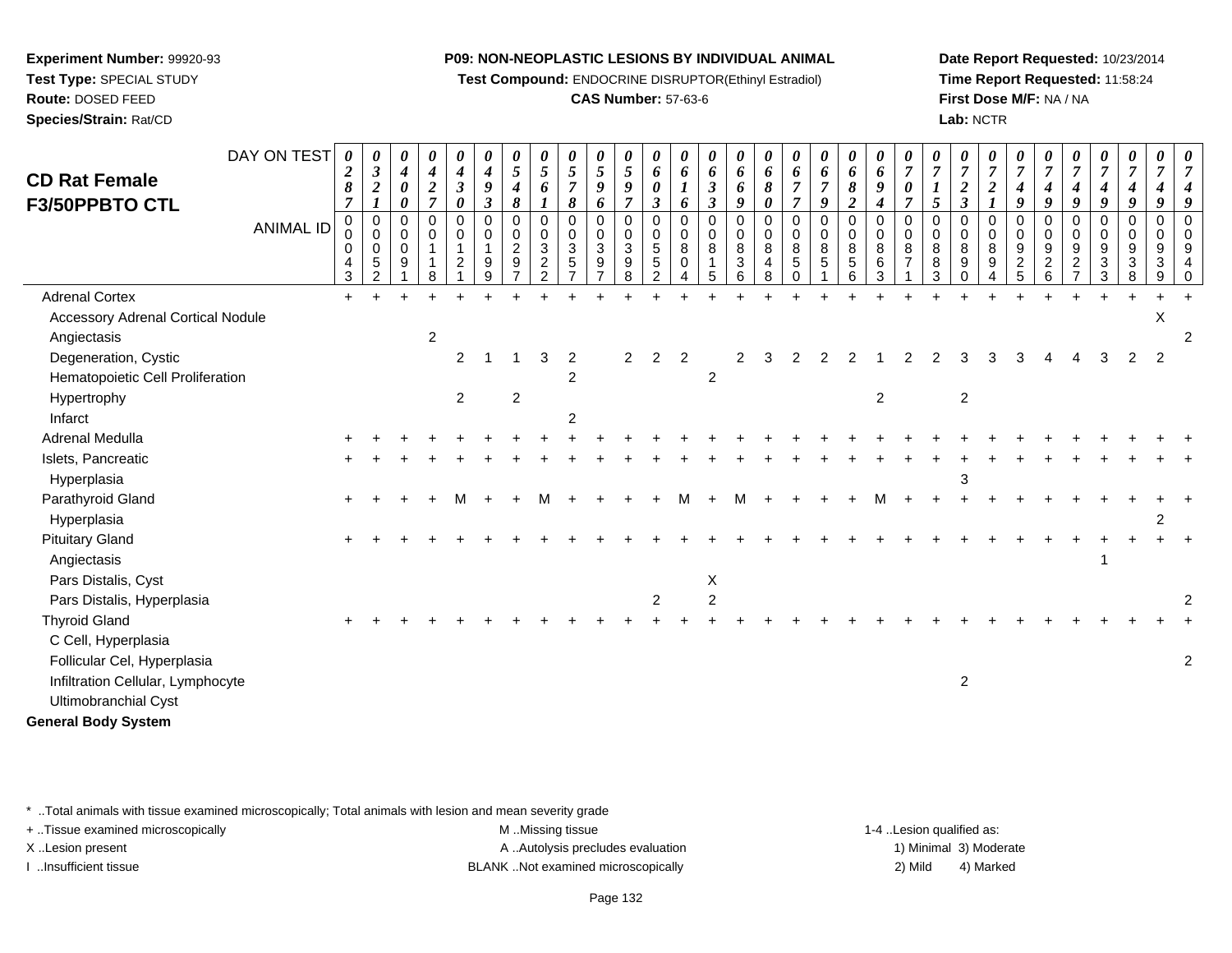**Test Compound:** ENDOCRINE DISRUPTOR(Ethinyl Estradiol)

#### **CAS Number:** 57-63-6

**Date Report Requested:** 10/23/2014**Time Report Requested:** 11:58:24**First Dose M/F:** NA / NA**Lab:** NCTR

| <b>CD Rat Female</b>                                                                                         | DAY ON TEST      | 0<br>$\boldsymbol{2}$<br>8                                               | 0<br>$\boldsymbol{\beta}$<br>$\boldsymbol{2}$                                      | 0<br>$\boldsymbol{4}$<br>$\pmb{\theta}$                                 | 0<br>$\boldsymbol{4}$<br>$\frac{2}{7}$                          | 0<br>$\boldsymbol{4}$<br>$\boldsymbol{\beta}$                         | 0<br>$\boldsymbol{4}$<br>$\boldsymbol{g}$    | $\frac{\theta}{5}$<br>$\boldsymbol{4}$                                                | $\frac{\theta}{5}$<br>6                | $\frac{\theta}{5}$<br>$\overline{7}$                                                | $\frac{\theta}{5}$<br>$\boldsymbol{g}$                      | 0<br>$\mathfrak{S}$<br>9                                                   | 0<br>6<br>$\boldsymbol{\theta}$                                | 0<br>6<br>$\boldsymbol{l}$                          | 0<br>6<br>$\mathfrak{z}$                                               | 0<br>6<br>6                                                    | 0<br>6<br>8                                                                     | 0<br>6<br>$\overline{7}$                                 | 0<br>6<br>$\overline{7}$              | 0<br>$\boldsymbol{6}$<br>$\pmb{8}$                        | 0<br>6<br>9                                                                    | 0<br>$\overline{7}$<br>$\boldsymbol{\theta}$                        | $\frac{\theta}{7}$                                   | 0<br>$\overline{7}$<br>$\boldsymbol{2}$                  | 0<br>$\overline{7}$<br>$\overline{2}$ | $\overline{7}$<br>4               | $\boldsymbol{\theta}$<br>$\overline{7}$<br>$\boldsymbol{4}$ | $\frac{\boldsymbol{0}}{7}$<br>4                                | 0<br>$\overline{7}$<br>$\boldsymbol{4}$               | 0<br>$\overline{7}$<br>$\boldsymbol{4}$ | 0<br>$\overline{7}$<br>$\boldsymbol{4}$                                   | $\boldsymbol{\theta}$<br>$\overline{7}$<br>$\boldsymbol{4}$           |
|--------------------------------------------------------------------------------------------------------------|------------------|--------------------------------------------------------------------------|------------------------------------------------------------------------------------|-------------------------------------------------------------------------|-----------------------------------------------------------------|-----------------------------------------------------------------------|----------------------------------------------|---------------------------------------------------------------------------------------|----------------------------------------|-------------------------------------------------------------------------------------|-------------------------------------------------------------|----------------------------------------------------------------------------|----------------------------------------------------------------|-----------------------------------------------------|------------------------------------------------------------------------|----------------------------------------------------------------|---------------------------------------------------------------------------------|----------------------------------------------------------|---------------------------------------|-----------------------------------------------------------|--------------------------------------------------------------------------------|---------------------------------------------------------------------|------------------------------------------------------|----------------------------------------------------------|---------------------------------------|-----------------------------------|-------------------------------------------------------------|----------------------------------------------------------------|-------------------------------------------------------|-----------------------------------------|---------------------------------------------------------------------------|-----------------------------------------------------------------------|
| F3/50PPBTO CTL                                                                                               | <b>ANIMAL ID</b> | $\overline{7}$<br>$\mathbf 0$<br>0<br>$\mathbf 0$<br>4<br>$\overline{3}$ | $\boldsymbol{l}$<br>$\mathbf 0$<br>0<br>$\pmb{0}$<br>$\,$ 5 $\,$<br>$\overline{2}$ | $\boldsymbol{\theta}$<br>$\mathbf 0$<br>$\mathbf 0$<br>$\mathbf 0$<br>9 | $\mathbf 0$<br>$\mathbf 0$<br>$\mathbf{1}$<br>$\mathbf{1}$<br>8 | $\boldsymbol{\theta}$<br>$\mathbf 0$<br>$\mathbf 0$<br>$\overline{c}$ | $\mathfrak{z}$<br>$\mathbf 0$<br>0<br>9<br>9 | 8<br>$\mathbf 0$<br>$\pmb{0}$<br>$\overline{c}$<br>$\boldsymbol{9}$<br>$\overline{ }$ | $\mathbf 0$<br>0<br>3<br>$\frac{2}{2}$ | 8<br>$\mathbf 0$<br>$\mathbf 0$<br>$\mathbf{3}$<br>$\overline{5}$<br>$\overline{7}$ | 6<br>$\mathbf 0$<br>$\mathbf 0$<br>3<br>9<br>$\overline{7}$ | $\overline{7}$<br>$\mathbf 0$<br>$\mathbf 0$<br>3<br>$\boldsymbol{9}$<br>8 | $\mathfrak{z}$<br>$\mathbf 0$<br>0<br>5<br>5<br>$\overline{2}$ | 6<br>$\mathbf 0$<br>$\mathbf 0$<br>$\bf8$<br>0<br>4 | $\mathfrak{z}$<br>$\mathbf 0$<br>$\mathbf 0$<br>8<br>$\mathbf{1}$<br>5 | $\boldsymbol{9}$<br>0<br>$\mathbf 0$<br>8<br>$\mathbf{3}$<br>6 | $\boldsymbol{\theta}$<br>$\mathbf 0$<br>$\mathbf 0$<br>8<br>$\overline{4}$<br>8 | $\overline{7}$<br>$\mathbf 0$<br>0<br>8<br>5<br>$\Omega$ | 9<br>$\mathbf 0$<br>0<br>$\bf 8$<br>5 | $\overline{2}$<br>$\mathbf 0$<br>$\pmb{0}$<br>$^8_5$<br>6 | $\boldsymbol{4}$<br>$\mathbf 0$<br>$\mathbf 0$<br>8<br>$\,6\,$<br>$\mathbf{3}$ | $\overline{7}$<br>$\mathbf 0$<br>$\mathbf 0$<br>8<br>$\overline{7}$ | 5<br>$\mathbf 0$<br>$\mathbf 0$<br>8<br>$\bf 8$<br>3 | $\mathfrak{z}$<br>$\mathbf 0$<br>0<br>8<br>9<br>$\Omega$ | $\mathbf 0$<br>0<br>8<br>9<br>4       | 9<br>0<br>0<br>9<br>$\frac{2}{5}$ | 9<br>$\mathbf 0$<br>$\mathbf 0$<br>9<br>$\frac{2}{6}$       | 9<br>0<br>$\mathbf 0$<br>9<br>$\overline{c}$<br>$\overline{7}$ | 9<br>$\mathbf 0$<br>$\mathbf 0$<br>9<br>$\frac{3}{3}$ | 9<br>0<br>$\mathbf 0$<br>9<br>3<br>8    | 9<br>$\mathbf 0$<br>0<br>9<br>$\ensuremath{\mathsf{3}}$<br>$\overline{9}$ | 9<br>$\mathbf 0$<br>$\mathbf 0$<br>9<br>$\overline{4}$<br>$\mathbf 0$ |
| <b>Tissue NOS</b><br><b>Genital System</b>                                                                   |                  |                                                                          |                                                                                    |                                                                         |                                                                 |                                                                       |                                              |                                                                                       |                                        |                                                                                     |                                                             |                                                                            |                                                                |                                                     |                                                                        |                                                                |                                                                                 |                                                          |                                       |                                                           |                                                                                |                                                                     |                                                      |                                                          |                                       |                                   |                                                             |                                                                |                                                       |                                         |                                                                           |                                                                       |
| <b>Clitoral Gland</b><br>Atrophy<br>Duct, Dilatation                                                         |                  |                                                                          |                                                                                    |                                                                         |                                                                 |                                                                       |                                              |                                                                                       | $\overline{2}$                         |                                                                                     |                                                             |                                                                            | $\boldsymbol{2}$                                               |                                                     |                                                                        |                                                                | м                                                                               |                                                          |                                       |                                                           |                                                                                |                                                                     | $\overline{c}$<br>$\overline{2}$                     |                                                          |                                       | $\mathbf{3}$                      |                                                             |                                                                |                                                       |                                         |                                                                           |                                                                       |
| Hyperplasia<br>Inflammation<br>Keratin Cyst                                                                  |                  | 3                                                                        | $\overline{2}$                                                                     |                                                                         |                                                                 | $\overline{2}$                                                        |                                              | $\overline{c}$                                                                        |                                        | 3                                                                                   | $\overline{2}$                                              |                                                                            |                                                                | X                                                   |                                                                        |                                                                |                                                                                 | $\overline{c}$                                           | $\overline{2}$                        |                                                           |                                                                                |                                                                     |                                                      | $\overline{2}$                                           |                                       | $\mathbf{3}$                      |                                                             | $\overline{c}$                                                 |                                                       | $\overline{2}$                          |                                                                           | $\overline{2}$                                                        |
| Ovary<br>Atrophy<br>Cyst                                                                                     |                  | 2                                                                        | 3                                                                                  | 3                                                                       |                                                                 | 3                                                                     |                                              |                                                                                       |                                        | Δ                                                                                   |                                                             | X                                                                          | 3                                                              | $\overline{2}$                                      |                                                                        | 2                                                              | Χ                                                                               | 2                                                        |                                       |                                                           |                                                                                |                                                                     |                                                      | $\pmb{\times}$                                           |                                       |                                   |                                                             |                                                                |                                                       |                                         |                                                                           | X                                                                     |
| Hyperplasia, Sertoliform<br>Oviduct<br><b>Uterus</b>                                                         |                  |                                                                          |                                                                                    |                                                                         |                                                                 |                                                                       |                                              |                                                                                       |                                        |                                                                                     |                                                             |                                                                            |                                                                |                                                     | $\overline{2}$                                                         | $\overline{1}$                                                 | -1                                                                              | $\mathbf{1}$                                             | $\overline{2}$                        | $\overline{1}$                                            |                                                                                | 1                                                                   |                                                      |                                                          |                                       | $\overline{2}$                    |                                                             | 3                                                              | $\overline{2}$                                        |                                         |                                                                           |                                                                       |
| Atrophy<br>Dilatation<br>Endometrium, Degeneration                                                           |                  |                                                                          |                                                                                    | $\overline{2}$                                                          |                                                                 |                                                                       |                                              |                                                                                       |                                        |                                                                                     |                                                             |                                                                            | $\boldsymbol{2}$                                               |                                                     |                                                                        |                                                                |                                                                                 |                                                          |                                       |                                                           |                                                                                |                                                                     |                                                      |                                                          |                                       |                                   |                                                             |                                                                |                                                       |                                         |                                                                           |                                                                       |
| Endometrium, Hyperplasia<br>Endometrium, Hyperplasia, Cystic<br>Hyperplasia, Atypical, Focal<br>Inflammation |                  |                                                                          |                                                                                    |                                                                         | $\overline{c}$                                                  | -1                                                                    |                                              | $\overline{c}$<br>3                                                                   | 3                                      | $\overline{4}$                                                                      |                                                             |                                                                            | 1                                                              |                                                     |                                                                        |                                                                | $\overline{2}$<br>$\overline{2}$                                                | $\overline{2}$                                           | $\overline{2}$                        | $\overline{2}$                                            | 3                                                                              | $\overline{2}$<br>1                                                 | $\mathbf{3}$<br>$\overline{c}$                       | -1                                                       | $\mathbf{1}$                          | $\overline{2}$                    | $\overline{2}$                                              | $\overline{2}$<br>$\overline{c}$                               | $\overline{2}$<br>-1                                  | $\overline{2}$<br>$\overline{1}$        |                                                                           |                                                                       |
| Metaplasia, Squamous                                                                                         |                  |                                                                          |                                                                                    |                                                                         |                                                                 |                                                                       |                                              | 3                                                                                     |                                        | $\overline{2}$                                                                      |                                                             |                                                                            |                                                                |                                                     |                                                                        |                                                                | $\overline{2}$                                                                  |                                                          |                                       | $\overline{2}$                                            |                                                                                |                                                                     | 2                                                    | -1                                                       |                                       |                                   |                                                             | 2                                                              |                                                       |                                         |                                                                           |                                                                       |

\* ..Total animals with tissue examined microscopically; Total animals with lesion and mean severity grade

**Experiment Number:** 99920-93**Test Type:** SPECIAL STUDY**Route:** DOSED FEED**Species/Strain:** Rat/CD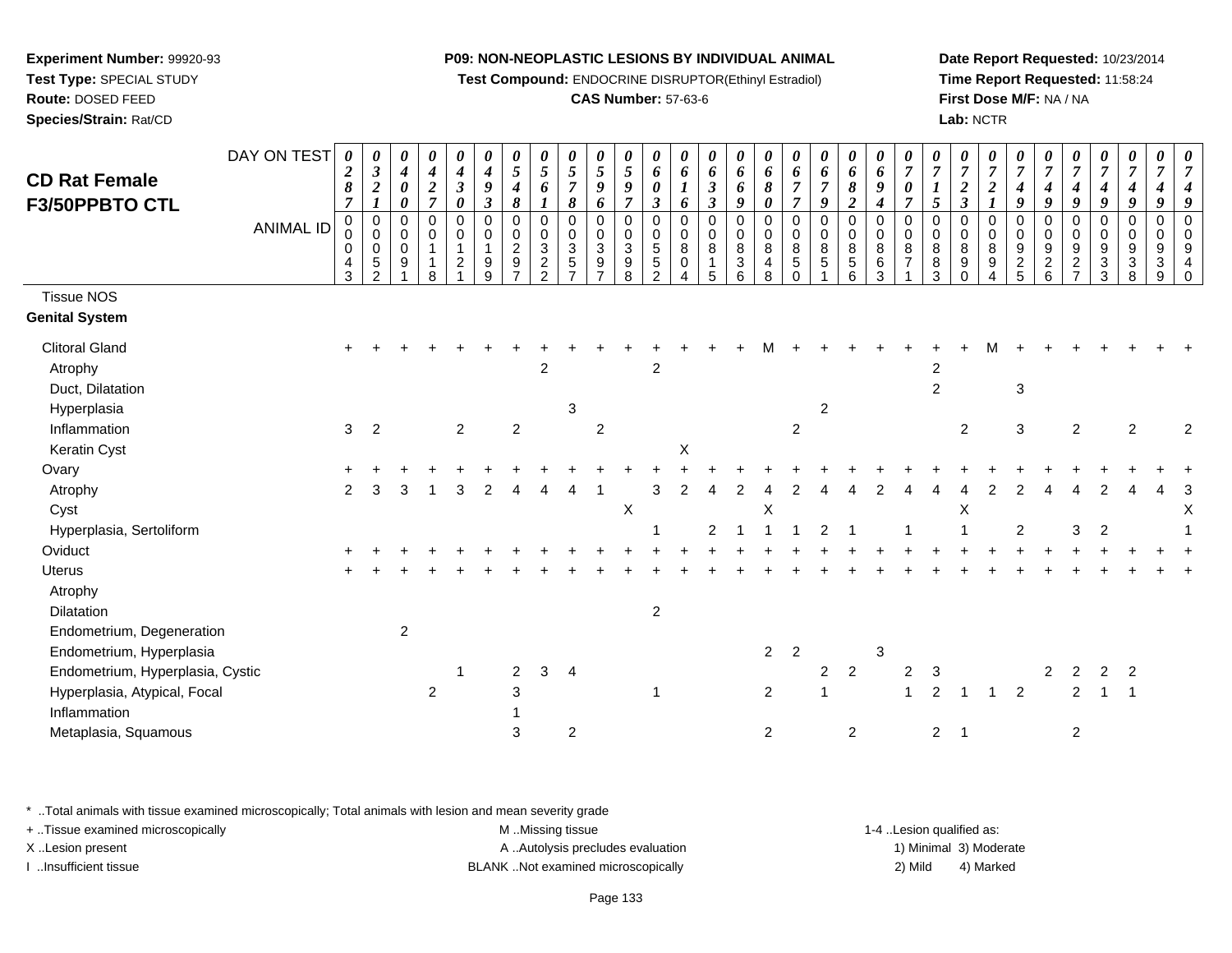**Test Compound:** ENDOCRINE DISRUPTOR(Ethinyl Estradiol)

#### **CAS Number:** 57-63-6

**Date Report Requested:** 10/23/2014**Time Report Requested:** 11:58:24**First Dose M/F:** NA / NA**Lab:** NCTR

| <b>CD Rat Female</b><br><b>F3/50PPBTO CTL</b> | DAY ON TEST<br><b>ANIMAL ID</b> | 0<br>$\boldsymbol{2}$<br>8<br>$\overline{7}$<br>0<br>0<br>4<br>3 | $\boldsymbol{\theta}$<br>$\boldsymbol{\beta}$<br>$\boldsymbol{2}$<br>$\pmb{0}$<br>$\pmb{0}$<br>$\mathbf 0$<br>$\sqrt{5}$<br>$\mathcal{P}$ | 0<br>$\boldsymbol{4}$<br>0<br>0<br>0<br>0<br>$\mathbf 0$<br>9 | 0<br>$\boldsymbol{4}$<br>$\boldsymbol{2}$<br>$\overline{7}$<br>$\Omega$<br>$\mathbf 0$<br>$\mathbf{1}$<br>1<br>8 | 0<br>$\boldsymbol{4}$<br>$\boldsymbol{\beta}$<br>0<br>0<br>0<br>$\mathbf{1}$<br>$\overline{2}$ | 0<br>4<br>9<br>$\boldsymbol{\beta}$<br>$\mathbf 0$<br>0<br>$\mathbf{1}$<br>9<br>9 | $\pmb{\theta}$<br>5<br>$\boldsymbol{4}$<br>$\pmb{8}$<br>$\pmb{0}$<br>$\pmb{0}$<br>$\sqrt{2}$<br>$\boldsymbol{9}$ | $\pmb{\theta}$<br>5<br>6<br>0<br>$\pmb{0}$<br>$\mathbf{3}$<br>$\boldsymbol{2}$<br>$\mathfrak{p}$ | 0<br>5<br>$\overline{7}$<br>8<br>$\mathbf 0$<br>$\mathbf 0$<br>$\mathbf{3}$<br>5 | 0<br>5<br>9<br>6<br>$\mathbf 0$<br>$\mathbf 0$<br>3<br>9 | 0<br>5<br>9<br>$\overline{7}$<br>$\mathbf 0$<br>$\mathbf 0$<br>$\mathbf{3}$<br>9<br>8 | 0<br>6<br>0<br>$\boldsymbol{\beta}$<br>$\mathbf 0$<br>$\mathbf 0$<br>$\,$ 5 $\,$<br>$\,$ 5 $\,$<br>$\mathcal{D}$ | 0<br>6<br>$\boldsymbol{l}$<br>6<br>$\Omega$<br>0<br>$\,8\,$<br>$\mathbf 0$<br>4 | $\boldsymbol{\theta}$<br>6<br>$\boldsymbol{\beta}$<br>$\mathfrak{z}$<br>$\Omega$<br>$\overline{0}$<br>8<br>$\overline{1}$<br>5 | 0<br>6<br>6<br>9<br>$\Omega$<br>0<br>8<br>3<br>6 | 0<br>6<br>8<br>0<br>$\mathbf 0$<br>0<br>8<br>4<br>8 | 0<br>6<br>$\overline{7}$<br>$\overline{7}$<br>$\mathsf 0$<br>$\mathbf 0$<br>$\,8\,$<br>5 | 0<br>6<br>$\overline{7}$<br>$\boldsymbol{g}$<br>$\mathbf 0$<br>0<br>$\,8\,$<br>$\overline{5}$ | $\boldsymbol{\theta}$<br>6<br>8<br>$\boldsymbol{2}$<br>$\mathbf 0$<br>$\mathbf 0$<br>8<br>$\overline{5}$<br>6 | 0<br>6<br>9<br>4<br>$\Omega$<br>$\mathbf 0$<br>8<br>6<br>3 | 0<br>$\overline{7}$<br>0<br>$\overline{7}$<br>$\mathbf 0$<br>$\mathbf 0$<br>8<br>$\overline{7}$ | 0<br>$\overline{7}$<br>$5\overline{)}$<br>$\Omega$<br>$\Omega$<br>8<br>8<br>3 | $\boldsymbol{\theta}$<br>$\overline{7}$<br>$\overline{2}$<br>$\mathfrak{z}$<br>$\mathbf 0$<br>$\mathbf 0$<br>8<br>9 | $\pmb{\theta}$<br>$\overline{7}$<br>$\boldsymbol{2}$<br>$\boldsymbol{l}$<br>$\mathbf 0$<br>$\mathbf 0$<br>8<br>9 | 0<br>$\overline{7}$<br>4<br>9<br>$\Omega$<br>$\Omega$<br>9<br>$\frac{2}{5}$ | 0<br>$\overline{7}$<br>4<br>9<br>$\Omega$<br>0<br>9<br>$\frac{2}{6}$ | 0<br>$\overline{7}$<br>4<br>9<br>$\Omega$<br>0<br>$\boldsymbol{9}$<br>$\overline{c}$ | 0<br>$\overline{7}$<br>$\boldsymbol{4}$<br>9<br>$\mathbf 0$<br>0<br>$\boldsymbol{9}$<br>$\ensuremath{\mathsf{3}}$<br>3 | 0<br>$\overline{7}$<br>$\boldsymbol{4}$<br>9<br>$\mathbf 0$<br>$\mathbf 0$<br>9<br>3<br>8 | $\theta$<br>$\overline{7}$<br>9<br>$\Omega$<br>$\Omega$<br>9<br>3<br>9 |  |
|-----------------------------------------------|---------------------------------|------------------------------------------------------------------|-------------------------------------------------------------------------------------------------------------------------------------------|---------------------------------------------------------------|------------------------------------------------------------------------------------------------------------------|------------------------------------------------------------------------------------------------|-----------------------------------------------------------------------------------|------------------------------------------------------------------------------------------------------------------|--------------------------------------------------------------------------------------------------|----------------------------------------------------------------------------------|----------------------------------------------------------|---------------------------------------------------------------------------------------|------------------------------------------------------------------------------------------------------------------|---------------------------------------------------------------------------------|--------------------------------------------------------------------------------------------------------------------------------|--------------------------------------------------|-----------------------------------------------------|------------------------------------------------------------------------------------------|-----------------------------------------------------------------------------------------------|---------------------------------------------------------------------------------------------------------------|------------------------------------------------------------|-------------------------------------------------------------------------------------------------|-------------------------------------------------------------------------------|---------------------------------------------------------------------------------------------------------------------|------------------------------------------------------------------------------------------------------------------|-----------------------------------------------------------------------------|----------------------------------------------------------------------|--------------------------------------------------------------------------------------|------------------------------------------------------------------------------------------------------------------------|-------------------------------------------------------------------------------------------|------------------------------------------------------------------------|--|
| Pigmentation, Focal                           |                                 |                                                                  |                                                                                                                                           |                                                               |                                                                                                                  |                                                                                                |                                                                                   |                                                                                                                  |                                                                                                  |                                                                                  |                                                          |                                                                                       |                                                                                                                  |                                                                                 |                                                                                                                                |                                                  |                                                     |                                                                                          |                                                                                               |                                                                                                               |                                                            |                                                                                                 |                                                                               |                                                                                                                     |                                                                                                                  |                                                                             |                                                                      |                                                                                      |                                                                                                                        |                                                                                           |                                                                        |  |
| Vagina                                        |                                 |                                                                  |                                                                                                                                           |                                                               |                                                                                                                  |                                                                                                |                                                                                   |                                                                                                                  |                                                                                                  |                                                                                  |                                                          |                                                                                       |                                                                                                                  |                                                                                 |                                                                                                                                |                                                  |                                                     |                                                                                          |                                                                                               |                                                                                                               |                                                            |                                                                                                 |                                                                               |                                                                                                                     |                                                                                                                  |                                                                             |                                                                      |                                                                                      |                                                                                                                        |                                                                                           |                                                                        |  |
| Epithelium, Atrophy                           |                                 |                                                                  |                                                                                                                                           |                                                               |                                                                                                                  |                                                                                                |                                                                                   |                                                                                                                  |                                                                                                  |                                                                                  |                                                          |                                                                                       |                                                                                                                  |                                                                                 |                                                                                                                                |                                                  |                                                     |                                                                                          |                                                                                               |                                                                                                               | 3                                                          |                                                                                                 |                                                                               |                                                                                                                     |                                                                                                                  |                                                                             |                                                                      |                                                                                      |                                                                                                                        |                                                                                           |                                                                        |  |
| Inflammation                                  |                                 | $\overline{2}$                                                   | $\overline{2}$                                                                                                                            |                                                               |                                                                                                                  | $\overline{c}$                                                                                 |                                                                                   |                                                                                                                  |                                                                                                  |                                                                                  | $\overline{\mathbf{c}}$                                  |                                                                                       |                                                                                                                  | $\overline{\mathbf{c}}$                                                         |                                                                                                                                |                                                  |                                                     | $\overline{2}$                                                                           | $\overline{2}$                                                                                |                                                                                                               |                                                            |                                                                                                 |                                                                               |                                                                                                                     |                                                                                                                  |                                                                             |                                                                      |                                                                                      |                                                                                                                        | 2                                                                                         |                                                                        |  |
| Mucocyte, Hyperplasia                         |                                 |                                                                  |                                                                                                                                           |                                                               |                                                                                                                  | $\boldsymbol{\varDelta}$                                                                       | 2                                                                                 |                                                                                                                  |                                                                                                  |                                                                                  | 3                                                        | 2                                                                                     | 3                                                                                                                | 3                                                                               |                                                                                                                                | 2                                                |                                                     | $\overline{2}$                                                                           | 3                                                                                             | -1                                                                                                            |                                                            |                                                                                                 | $\mathbf{3}$                                                                  |                                                                                                                     | $\mathcal{P}$                                                                                                    | 3                                                                           | $\mathcal{P}$                                                        |                                                                                      | 3                                                                                                                      |                                                                                           |                                                                        |  |
| <b>Hematopoietic System</b>                   |                                 |                                                                  |                                                                                                                                           |                                                               |                                                                                                                  |                                                                                                |                                                                                   |                                                                                                                  |                                                                                                  |                                                                                  |                                                          |                                                                                       |                                                                                                                  |                                                                                 |                                                                                                                                |                                                  |                                                     |                                                                                          |                                                                                               |                                                                                                               |                                                            |                                                                                                 |                                                                               |                                                                                                                     |                                                                                                                  |                                                                             |                                                                      |                                                                                      |                                                                                                                        |                                                                                           |                                                                        |  |
| <b>Bone Marrow</b>                            |                                 |                                                                  |                                                                                                                                           |                                                               |                                                                                                                  |                                                                                                |                                                                                   |                                                                                                                  |                                                                                                  |                                                                                  |                                                          |                                                                                       |                                                                                                                  |                                                                                 |                                                                                                                                |                                                  |                                                     |                                                                                          |                                                                                               |                                                                                                               |                                                            |                                                                                                 |                                                                               |                                                                                                                     |                                                                                                                  |                                                                             |                                                                      |                                                                                      |                                                                                                                        |                                                                                           |                                                                        |  |
| Hyperplasia                                   |                                 |                                                                  |                                                                                                                                           |                                                               |                                                                                                                  |                                                                                                |                                                                                   | $\overline{2}$                                                                                                   |                                                                                                  |                                                                                  |                                                          |                                                                                       |                                                                                                                  |                                                                                 |                                                                                                                                |                                                  |                                                     |                                                                                          |                                                                                               |                                                                                                               |                                                            | $\overline{2}$                                                                                  |                                                                               |                                                                                                                     |                                                                                                                  |                                                                             |                                                                      |                                                                                      |                                                                                                                        |                                                                                           |                                                                        |  |
| Lymph Node                                    |                                 |                                                                  |                                                                                                                                           |                                                               |                                                                                                                  |                                                                                                |                                                                                   |                                                                                                                  |                                                                                                  |                                                                                  |                                                          |                                                                                       |                                                                                                                  |                                                                                 |                                                                                                                                |                                                  |                                                     |                                                                                          | $\ddot{}$                                                                                     |                                                                                                               |                                                            |                                                                                                 |                                                                               |                                                                                                                     |                                                                                                                  |                                                                             |                                                                      |                                                                                      |                                                                                                                        |                                                                                           |                                                                        |  |
| Lumbar, Degeneration, Cystic                  |                                 |                                                                  |                                                                                                                                           |                                                               |                                                                                                                  |                                                                                                |                                                                                   |                                                                                                                  |                                                                                                  |                                                                                  |                                                          |                                                                                       |                                                                                                                  |                                                                                 |                                                                                                                                |                                                  |                                                     |                                                                                          | 3                                                                                             |                                                                                                               |                                                            |                                                                                                 |                                                                               |                                                                                                                     |                                                                                                                  |                                                                             |                                                                      |                                                                                      |                                                                                                                        |                                                                                           |                                                                        |  |
| Lumbar, Hemorrhage                            |                                 |                                                                  |                                                                                                                                           |                                                               |                                                                                                                  |                                                                                                |                                                                                   |                                                                                                                  |                                                                                                  |                                                                                  |                                                          |                                                                                       |                                                                                                                  |                                                                                 |                                                                                                                                |                                                  |                                                     |                                                                                          |                                                                                               |                                                                                                               |                                                            |                                                                                                 |                                                                               |                                                                                                                     |                                                                                                                  |                                                                             |                                                                      |                                                                                      |                                                                                                                        |                                                                                           |                                                                        |  |
| Lumbar, Hyperplasia, Lymphoid                 |                                 |                                                                  |                                                                                                                                           |                                                               |                                                                                                                  |                                                                                                |                                                                                   |                                                                                                                  |                                                                                                  |                                                                                  |                                                          |                                                                                       |                                                                                                                  |                                                                                 |                                                                                                                                |                                                  |                                                     |                                                                                          |                                                                                               |                                                                                                               |                                                            |                                                                                                 |                                                                               |                                                                                                                     |                                                                                                                  |                                                                             |                                                                      |                                                                                      |                                                                                                                        |                                                                                           |                                                                        |  |
| Lumbar, Infiltration Cellular, Plasma Cell    |                                 |                                                                  |                                                                                                                                           |                                                               |                                                                                                                  |                                                                                                |                                                                                   |                                                                                                                  |                                                                                                  |                                                                                  |                                                          |                                                                                       |                                                                                                                  |                                                                                 |                                                                                                                                |                                                  |                                                     |                                                                                          | 3                                                                                             |                                                                                                               |                                                            |                                                                                                 |                                                                               |                                                                                                                     |                                                                                                                  |                                                                             |                                                                      |                                                                                      |                                                                                                                        |                                                                                           |                                                                        |  |
| Popliteal, Hyperplasia, Lymphoid              |                                 |                                                                  |                                                                                                                                           |                                                               |                                                                                                                  |                                                                                                |                                                                                   |                                                                                                                  |                                                                                                  |                                                                                  |                                                          |                                                                                       |                                                                                                                  |                                                                                 |                                                                                                                                |                                                  |                                                     |                                                                                          |                                                                                               |                                                                                                               |                                                            |                                                                                                 |                                                                               |                                                                                                                     |                                                                                                                  |                                                                             |                                                                      |                                                                                      |                                                                                                                        |                                                                                           |                                                                        |  |
| Popliteal, Infiltration Cellular, Plasma Cell |                                 |                                                                  |                                                                                                                                           |                                                               |                                                                                                                  |                                                                                                |                                                                                   |                                                                                                                  |                                                                                                  |                                                                                  |                                                          |                                                                                       |                                                                                                                  |                                                                                 |                                                                                                                                |                                                  |                                                     |                                                                                          |                                                                                               |                                                                                                               |                                                            |                                                                                                 |                                                                               |                                                                                                                     |                                                                                                                  |                                                                             |                                                                      |                                                                                      |                                                                                                                        |                                                                                           |                                                                        |  |
| Lymph Node, Mandibular                        |                                 |                                                                  |                                                                                                                                           |                                                               |                                                                                                                  |                                                                                                |                                                                                   |                                                                                                                  |                                                                                                  |                                                                                  |                                                          |                                                                                       |                                                                                                                  |                                                                                 |                                                                                                                                |                                                  |                                                     |                                                                                          |                                                                                               |                                                                                                               |                                                            |                                                                                                 |                                                                               |                                                                                                                     |                                                                                                                  |                                                                             |                                                                      |                                                                                      |                                                                                                                        |                                                                                           |                                                                        |  |
| Degeneration, Cystic                          |                                 |                                                                  |                                                                                                                                           |                                                               |                                                                                                                  | $\overline{2}$                                                                                 |                                                                                   |                                                                                                                  |                                                                                                  |                                                                                  |                                                          |                                                                                       |                                                                                                                  |                                                                                 |                                                                                                                                |                                                  |                                                     |                                                                                          |                                                                                               |                                                                                                               |                                                            |                                                                                                 | $\overline{2}$                                                                |                                                                                                                     |                                                                                                                  |                                                                             |                                                                      | $\overline{2}$                                                                       |                                                                                                                        |                                                                                           |                                                                        |  |
| Hyperplasia, Lymphoid                         |                                 |                                                                  |                                                                                                                                           |                                                               |                                                                                                                  |                                                                                                |                                                                                   | 2                                                                                                                |                                                                                                  |                                                                                  |                                                          |                                                                                       |                                                                                                                  |                                                                                 |                                                                                                                                |                                                  |                                                     |                                                                                          |                                                                                               |                                                                                                               |                                                            |                                                                                                 |                                                                               |                                                                                                                     |                                                                                                                  |                                                                             | 2                                                                    |                                                                                      |                                                                                                                        |                                                                                           |                                                                        |  |
| Infiltration Cellular, Plasma Cell            |                                 |                                                                  |                                                                                                                                           |                                                               | 2                                                                                                                | $\overline{2}$                                                                                 | $\overline{2}$                                                                    | 3                                                                                                                | $\overline{2}$                                                                                   |                                                                                  | $\overline{2}$                                           |                                                                                       |                                                                                                                  | 3                                                                               |                                                                                                                                | $\overline{2}$                                   |                                                     | 2                                                                                        | 3                                                                                             | 2                                                                                                             | $\overline{2}$                                             |                                                                                                 | 3                                                                             | 2                                                                                                                   |                                                                                                                  | 3                                                                           | 3                                                                    | 3                                                                                    | 3                                                                                                                      | 3                                                                                         | $\overline{2}$                                                         |  |
| Lymph Node, Mesenteric                        |                                 |                                                                  |                                                                                                                                           |                                                               |                                                                                                                  |                                                                                                |                                                                                   |                                                                                                                  |                                                                                                  |                                                                                  |                                                          |                                                                                       |                                                                                                                  |                                                                                 |                                                                                                                                |                                                  |                                                     |                                                                                          |                                                                                               |                                                                                                               |                                                            |                                                                                                 |                                                                               |                                                                                                                     |                                                                                                                  |                                                                             |                                                                      |                                                                                      |                                                                                                                        |                                                                                           |                                                                        |  |
| Degeneration, Cystic                          |                                 |                                                                  |                                                                                                                                           |                                                               |                                                                                                                  |                                                                                                |                                                                                   |                                                                                                                  |                                                                                                  |                                                                                  |                                                          |                                                                                       |                                                                                                                  |                                                                                 |                                                                                                                                |                                                  |                                                     |                                                                                          |                                                                                               |                                                                                                               |                                                            |                                                                                                 |                                                                               |                                                                                                                     |                                                                                                                  |                                                                             |                                                                      |                                                                                      |                                                                                                                        |                                                                                           |                                                                        |  |
| Hyperplasia, Lymphoid                         |                                 |                                                                  |                                                                                                                                           |                                                               |                                                                                                                  |                                                                                                |                                                                                   |                                                                                                                  |                                                                                                  |                                                                                  |                                                          |                                                                                       |                                                                                                                  |                                                                                 |                                                                                                                                |                                                  |                                                     |                                                                                          |                                                                                               |                                                                                                               |                                                            |                                                                                                 |                                                                               |                                                                                                                     |                                                                                                                  |                                                                             |                                                                      |                                                                                      |                                                                                                                        |                                                                                           |                                                                        |  |

\* ..Total animals with tissue examined microscopically; Total animals with lesion and mean severity grade

**Experiment Number:** 99920-93**Test Type:** SPECIAL STUDY**Route:** DOSED FEED**Species/Strain:** Rat/CD

+ ..Tissue examined microscopically examined microscopically examined as:  $M$  ..Missing tissue 1-4 ..Lesion qualified as: X..Lesion present **A ..Autolysis precludes evaluation** A ..Autolysis precludes evaluation 1) Minimal 3) Moderate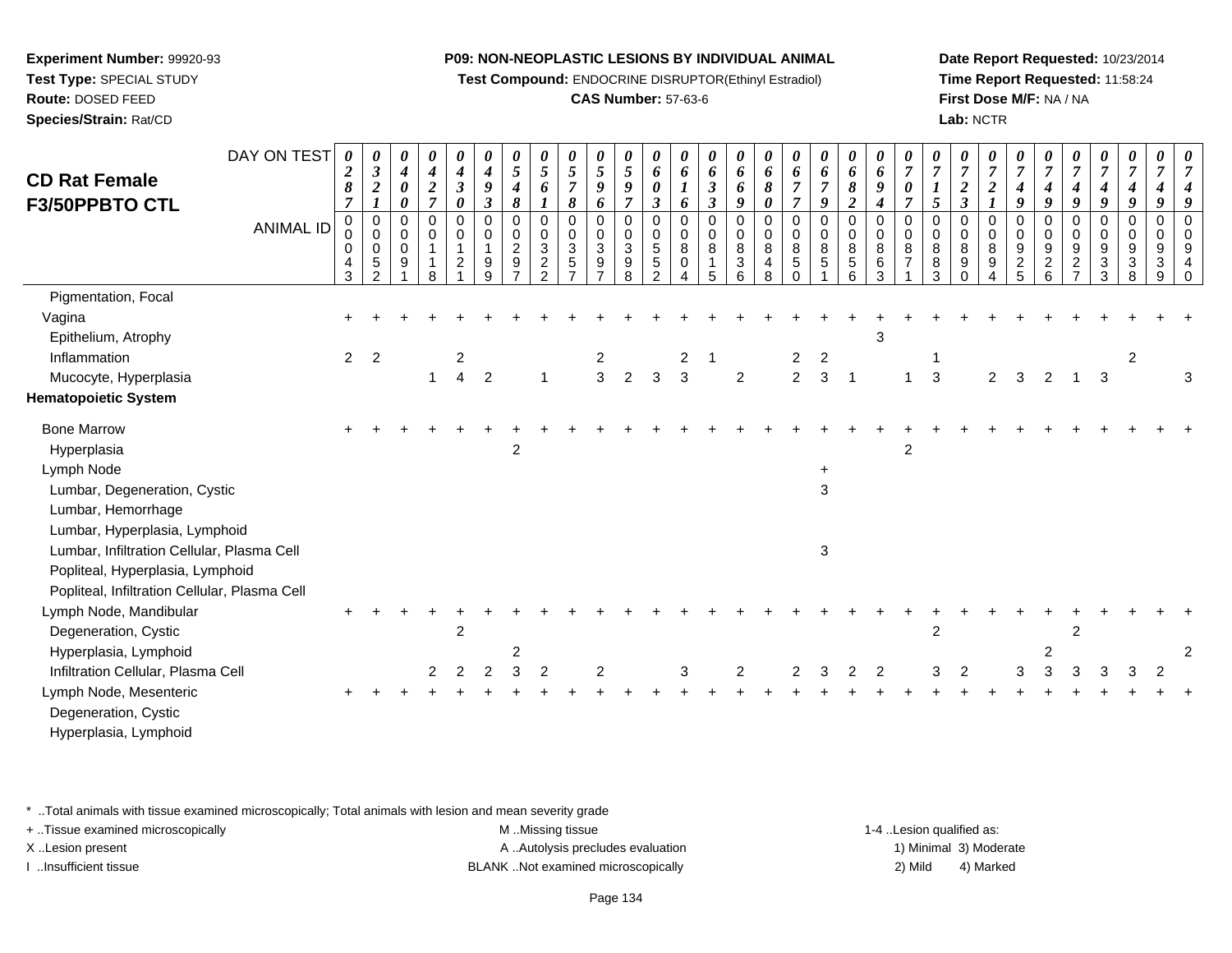**Test Compound:** ENDOCRINE DISRUPTOR(Ethinyl Estradiol)

#### **CAS Number:** 57-63-6

**Date Report Requested:** 10/23/2014**Time Report Requested:** 11:58:25**First Dose M/F:** NA / NA**Lab:** NCTR

| <b>CD Rat Female</b><br>F3/50PPBTO CTL | DAY ON TEST<br><b>ANIMAL ID</b> | 0<br>$\boldsymbol{2}$<br>8<br>$\overline{7}$<br>$\mathbf 0$<br>0<br>$\mathbf 0$<br>4<br>$\mathbf{3}$ | 0<br>$\boldsymbol{\beta}$<br>$\boldsymbol{2}$<br>0<br>$\mathbf 0$<br>$\mathbf 0$<br>5<br>$\mathcal{P}$ | $\boldsymbol{\theta}$<br>$\boldsymbol{4}$<br>$\boldsymbol{\theta}$<br>$\boldsymbol{\theta}$<br>0<br>$\pmb{0}$<br>$\mathsf{O}\xspace$<br>9 | 0<br>$\boldsymbol{4}$<br>$\frac{2}{7}$<br>$\mathbf 0$<br>$\mathbf 0$<br>$\mathbf{1}$<br>1<br>8 | 0<br>4<br>$\boldsymbol{\beta}$<br>$\boldsymbol{\theta}$<br>$\mathbf 0$<br>0<br>1<br>$\overline{c}$ | 0<br>$\boldsymbol{4}$<br>9<br>$\mathfrak{z}$<br>$\pmb{0}$<br>0<br>$\mathbf{1}$<br>9<br>$\mathbf{Q}$ | 0<br>5<br>4<br>8<br>$\mathsf 0$<br>0<br>$\overline{c}$<br>$\boldsymbol{9}$ | 0<br>5<br>6<br>0<br>0<br>$\mathbf{3}$<br>$\overline{2}$<br>2 | $\boldsymbol{\theta}$<br>$\mathfrak{s}$<br>$\overline{7}$<br>$\pmb{8}$<br>$\pmb{0}$<br>$\pmb{0}$<br>$\mathbf{3}$<br>$\sqrt{5}$ | $\pmb{\theta}$<br>$\sqrt{5}$<br>9<br>6<br>$\pmb{0}$<br>$\mathbf 0$<br>$\ensuremath{\mathsf{3}}$<br>9 | 0<br>$\mathfrak{s}$<br>9<br>$\overline{7}$<br>$\mathbf 0$<br>$\mathbf 0$<br>$\sqrt{3}$<br>9<br>8 | 0<br>6<br>0<br>3<br>$\mathbf 0$<br>0<br>$\sqrt{5}$<br>5<br>$\mathcal{P}$ | 0<br>6<br>6<br>$\pmb{0}$<br>$\mathbf 0$<br>8<br>$\mathbf 0$ | 0<br>6<br>$\boldsymbol{\beta}$<br>$\mathfrak{z}$<br>$\pmb{0}$<br>$\mathbf 0$<br>$\,8\,$<br>1<br>5 | 0<br>6<br>6<br>9<br>$\pmb{0}$<br>0<br>$\bf 8$<br>$\sqrt{3}$<br>6 | 0<br>6<br>$\pmb{8}$<br>0<br>$\pmb{0}$<br>0<br>$\bf 8$<br>4<br>8 | 0<br>6<br>7<br>$\overline{7}$<br>0<br>0<br>$\bf 8$<br>5<br>$\mathbf 0$ | $\pmb{\theta}$<br>6<br>$\boldsymbol{7}$<br>$\boldsymbol{g}$<br>$\,0\,$<br>$\pmb{0}$<br>8<br>$\sqrt{5}$ | 0<br>6<br>8<br>$\overline{a}$<br>$\mathsf 0$<br>0<br>$\bf 8$<br>5<br>6 | 0<br>6<br>9<br>4<br>$\mathbf 0$<br>0<br>$\,8\,$<br>6<br>3 | 0<br>7<br>0<br>$\overline{7}$<br>$\pmb{0}$<br>$\Omega$<br>$\,8\,$<br>$\overline{7}$ | 0<br>$\overline{7}$<br>1<br>5<br>0<br>0<br>$\bf 8$<br>8<br>3 | 0<br>$\boldsymbol{7}$<br>$\boldsymbol{2}$<br>$\overline{\mathbf{3}}$<br>$\mathbf 0$<br>$\mathbf 0$<br>8<br>9<br>$\Omega$ | 0<br>$\overline{7}$<br>$\boldsymbol{2}$<br>$\pmb{0}$<br>0<br>8<br>9 | 0<br>$\overline{7}$<br>$\boldsymbol{4}$<br>9<br>$\mathbf 0$<br>0<br>9<br>$\overline{2}$<br>5 | 0<br>$\overline{7}$<br>$\boldsymbol{4}$<br>9<br>$\pmb{0}$<br>$\mathbf 0$<br>$\boldsymbol{9}$<br>$\overline{c}$<br>$\,6$ | $\boldsymbol{\theta}$<br>$\overline{7}$<br>$\boldsymbol{4}$<br>9<br>0<br>$\pmb{0}$<br>$\boldsymbol{9}$<br>$\overline{c}$<br>$\overline{7}$ | $\pmb{\theta}$<br>$\boldsymbol{7}$<br>$\boldsymbol{4}$<br>$\boldsymbol{g}$<br>$\mathbf 0$<br>$\mathbf 0$<br>$\boldsymbol{9}$<br>$\sqrt{3}$<br>$\mathbf{3}$ | 0<br>$\boldsymbol{7}$<br>4<br>9<br>0<br>0<br>9<br>3<br>8 | $\overline{7}$<br>4<br>9<br>$\mathbf 0$<br>0<br>$\boldsymbol{9}$<br>3<br>9 | 9<br>$\mathbf 0$<br>$\mathbf 0$<br>9<br>4<br>$\mathbf 0$ |
|----------------------------------------|---------------------------------|------------------------------------------------------------------------------------------------------|--------------------------------------------------------------------------------------------------------|-------------------------------------------------------------------------------------------------------------------------------------------|------------------------------------------------------------------------------------------------|----------------------------------------------------------------------------------------------------|-----------------------------------------------------------------------------------------------------|----------------------------------------------------------------------------|--------------------------------------------------------------|--------------------------------------------------------------------------------------------------------------------------------|------------------------------------------------------------------------------------------------------|--------------------------------------------------------------------------------------------------|--------------------------------------------------------------------------|-------------------------------------------------------------|---------------------------------------------------------------------------------------------------|------------------------------------------------------------------|-----------------------------------------------------------------|------------------------------------------------------------------------|--------------------------------------------------------------------------------------------------------|------------------------------------------------------------------------|-----------------------------------------------------------|-------------------------------------------------------------------------------------|--------------------------------------------------------------|--------------------------------------------------------------------------------------------------------------------------|---------------------------------------------------------------------|----------------------------------------------------------------------------------------------|-------------------------------------------------------------------------------------------------------------------------|--------------------------------------------------------------------------------------------------------------------------------------------|------------------------------------------------------------------------------------------------------------------------------------------------------------|----------------------------------------------------------|----------------------------------------------------------------------------|----------------------------------------------------------|
| Infiltration Cellular, Plasma Cell     |                                 |                                                                                                      |                                                                                                        |                                                                                                                                           |                                                                                                |                                                                                                    |                                                                                                     |                                                                            |                                                              |                                                                                                                                |                                                                                                      |                                                                                                  |                                                                          |                                                             | 3                                                                                                 |                                                                  |                                                                 |                                                                        |                                                                                                        | $\overline{2}$                                                         |                                                           |                                                                                     |                                                              |                                                                                                                          |                                                                     |                                                                                              |                                                                                                                         |                                                                                                                                            |                                                                                                                                                            |                                                          |                                                                            |                                                          |
| Spleen                                 |                                 |                                                                                                      |                                                                                                        |                                                                                                                                           |                                                                                                |                                                                                                    |                                                                                                     |                                                                            |                                                              |                                                                                                                                |                                                                                                      |                                                                                                  |                                                                          |                                                             |                                                                                                   |                                                                  |                                                                 |                                                                        |                                                                                                        |                                                                        |                                                           |                                                                                     |                                                              |                                                                                                                          |                                                                     |                                                                                              |                                                                                                                         |                                                                                                                                            |                                                                                                                                                            |                                                          |                                                                            |                                                          |
| Hematopoietic Cell Proliferation       |                                 | $\overline{2}$                                                                                       | $\overline{c}$                                                                                         |                                                                                                                                           |                                                                                                |                                                                                                    |                                                                                                     | 2                                                                          |                                                              | 3                                                                                                                              |                                                                                                      |                                                                                                  |                                                                          |                                                             | Δ                                                                                                 |                                                                  | $\overline{\mathbf{c}}$                                         |                                                                        | $\overline{2}$                                                                                         | $\overline{2}$                                                         |                                                           | 2                                                                                   |                                                              |                                                                                                                          |                                                                     |                                                                                              |                                                                                                                         |                                                                                                                                            |                                                                                                                                                            |                                                          |                                                                            |                                                          |
| Pigmentation                           |                                 |                                                                                                      |                                                                                                        | 3                                                                                                                                         |                                                                                                | 3                                                                                                  | $\overline{c}$                                                                                      |                                                                            | $\boldsymbol{2}$                                             |                                                                                                                                | 3                                                                                                    |                                                                                                  | $\boldsymbol{2}$                                                         | $\mathbf{3}$                                                |                                                                                                   |                                                                  |                                                                 |                                                                        |                                                                                                        |                                                                        | $\overline{c}$                                            |                                                                                     | 4                                                            |                                                                                                                          |                                                                     |                                                                                              | 2                                                                                                                       | 3                                                                                                                                          |                                                                                                                                                            |                                                          |                                                                            |                                                          |
| Thymus                                 |                                 | $\ddot{}$                                                                                            |                                                                                                        |                                                                                                                                           |                                                                                                |                                                                                                    |                                                                                                     |                                                                            |                                                              |                                                                                                                                |                                                                                                      |                                                                                                  |                                                                          | M                                                           |                                                                                                   |                                                                  |                                                                 |                                                                        |                                                                                                        |                                                                        |                                                           |                                                                                     |                                                              |                                                                                                                          |                                                                     |                                                                                              |                                                                                                                         |                                                                                                                                            |                                                                                                                                                            |                                                          |                                                                            |                                                          |
| Atrophy                                |                                 | $\overline{2}$                                                                                       |                                                                                                        |                                                                                                                                           |                                                                                                |                                                                                                    |                                                                                                     |                                                                            |                                                              |                                                                                                                                |                                                                                                      |                                                                                                  |                                                                          |                                                             |                                                                                                   |                                                                  |                                                                 |                                                                        |                                                                                                        |                                                                        |                                                           |                                                                                     |                                                              |                                                                                                                          |                                                                     |                                                                                              |                                                                                                                         |                                                                                                                                            |                                                                                                                                                            |                                                          |                                                                            |                                                          |
| Cyst                                   |                                 |                                                                                                      |                                                                                                        |                                                                                                                                           |                                                                                                |                                                                                                    |                                                                                                     |                                                                            | X X X                                                        |                                                                                                                                |                                                                                                      | $\sf X$                                                                                          |                                                                          |                                                             |                                                                                                   | X                                                                |                                                                 |                                                                        |                                                                                                        | $X$ $X$                                                                |                                                           |                                                                                     | X X X                                                        |                                                                                                                          |                                                                     | X                                                                                            |                                                                                                                         |                                                                                                                                            |                                                                                                                                                            | $\sf X$                                                  |                                                                            | X                                                        |
| <b>Integumentary System</b>            |                                 |                                                                                                      |                                                                                                        |                                                                                                                                           |                                                                                                |                                                                                                    |                                                                                                     |                                                                            |                                                              |                                                                                                                                |                                                                                                      |                                                                                                  |                                                                          |                                                             |                                                                                                   |                                                                  |                                                                 |                                                                        |                                                                                                        |                                                                        |                                                           |                                                                                     |                                                              |                                                                                                                          |                                                                     |                                                                                              |                                                                                                                         |                                                                                                                                            |                                                                                                                                                            |                                                          |                                                                            |                                                          |
| Mammary Gland                          |                                 |                                                                                                      |                                                                                                        |                                                                                                                                           |                                                                                                |                                                                                                    |                                                                                                     |                                                                            |                                                              |                                                                                                                                |                                                                                                      |                                                                                                  |                                                                          |                                                             |                                                                                                   |                                                                  |                                                                 |                                                                        |                                                                                                        |                                                                        |                                                           |                                                                                     |                                                              |                                                                                                                          |                                                                     |                                                                                              |                                                                                                                         |                                                                                                                                            |                                                                                                                                                            |                                                          |                                                                            |                                                          |
| Alveolus, Hyperplasia                  |                                 |                                                                                                      |                                                                                                        |                                                                                                                                           |                                                                                                | 3                                                                                                  | $\overline{c}$                                                                                      |                                                                            | $\overline{2}$                                               | $\mathbf{3}$                                                                                                                   |                                                                                                      |                                                                                                  |                                                                          |                                                             |                                                                                                   | $\overline{c}$                                                   | $\overline{2}$                                                  |                                                                        | 4                                                                                                      | $\overline{c}$                                                         | 3                                                         | 2                                                                                   | 3                                                            |                                                                                                                          | 3                                                                   | 3                                                                                            | 2                                                                                                                       | 2                                                                                                                                          |                                                                                                                                                            |                                                          |                                                                            | 2                                                        |
| <b>Atypical Focus</b>                  |                                 |                                                                                                      |                                                                                                        |                                                                                                                                           |                                                                                                |                                                                                                    |                                                                                                     |                                                                            |                                                              |                                                                                                                                |                                                                                                      |                                                                                                  |                                                                          |                                                             |                                                                                                   |                                                                  |                                                                 |                                                                        | 3                                                                                                      |                                                                        |                                                           |                                                                                     | $\overline{2}$                                               |                                                                                                                          | 3                                                                   | $\overline{c}$                                                                               |                                                                                                                         |                                                                                                                                            |                                                                                                                                                            |                                                          | $\overline{2}$                                                             | $\overline{2}$                                           |
| Duct, Dilatation                       |                                 |                                                                                                      |                                                                                                        |                                                                                                                                           |                                                                                                |                                                                                                    |                                                                                                     |                                                                            |                                                              |                                                                                                                                |                                                                                                      |                                                                                                  |                                                                          |                                                             |                                                                                                   |                                                                  |                                                                 |                                                                        |                                                                                                        |                                                                        | $\overline{2}$                                            |                                                                                     |                                                              |                                                                                                                          |                                                                     |                                                                                              |                                                                                                                         |                                                                                                                                            |                                                                                                                                                            |                                                          |                                                                            |                                                          |
| Galactocele                            |                                 |                                                                                                      |                                                                                                        |                                                                                                                                           | X                                                                                              |                                                                                                    |                                                                                                     |                                                                            |                                                              | X                                                                                                                              |                                                                                                      |                                                                                                  |                                                                          |                                                             |                                                                                                   |                                                                  |                                                                 |                                                                        |                                                                                                        |                                                                        |                                                           |                                                                                     |                                                              |                                                                                                                          |                                                                     |                                                                                              |                                                                                                                         |                                                                                                                                            |                                                                                                                                                            |                                                          |                                                                            |                                                          |
| Lactation                              |                                 |                                                                                                      |                                                                                                        |                                                                                                                                           | $\overline{c}$                                                                                 | 3                                                                                                  |                                                                                                     | $\mathbf{1}$                                                               | $\overline{2}$                                               | $\overline{2}$                                                                                                                 |                                                                                                      |                                                                                                  |                                                                          |                                                             | $\overline{c}$                                                                                    |                                                                  | $\overline{c}$                                                  |                                                                        | 3                                                                                                      | $\overline{2}$                                                         | 2                                                         | $\overline{2}$                                                                      | $\overline{2}$                                               |                                                                                                                          |                                                                     |                                                                                              | $\sqrt{2}$                                                                                                              |                                                                                                                                            |                                                                                                                                                            |                                                          |                                                                            |                                                          |
| Skin                                   |                                 | $\ddot{}$                                                                                            |                                                                                                        |                                                                                                                                           |                                                                                                |                                                                                                    |                                                                                                     |                                                                            |                                                              |                                                                                                                                |                                                                                                      |                                                                                                  |                                                                          |                                                             |                                                                                                   |                                                                  |                                                                 |                                                                        |                                                                                                        |                                                                        |                                                           |                                                                                     |                                                              |                                                                                                                          |                                                                     |                                                                                              |                                                                                                                         |                                                                                                                                            |                                                                                                                                                            |                                                          |                                                                            |                                                          |
| <b>Cyst Epithelial Inclusion</b>       |                                 |                                                                                                      |                                                                                                        |                                                                                                                                           |                                                                                                |                                                                                                    |                                                                                                     |                                                                            |                                                              |                                                                                                                                |                                                                                                      |                                                                                                  |                                                                          |                                                             |                                                                                                   |                                                                  |                                                                 |                                                                        |                                                                                                        |                                                                        |                                                           |                                                                                     |                                                              |                                                                                                                          |                                                                     |                                                                                              |                                                                                                                         |                                                                                                                                            |                                                                                                                                                            | X                                                        |                                                                            |                                                          |
| Inflammation                           |                                 |                                                                                                      |                                                                                                        |                                                                                                                                           |                                                                                                |                                                                                                    |                                                                                                     |                                                                            |                                                              |                                                                                                                                |                                                                                                      |                                                                                                  |                                                                          | $\mathbf{3}$                                                |                                                                                                   |                                                                  |                                                                 |                                                                        | $\sqrt{3}$                                                                                             |                                                                        |                                                           |                                                                                     |                                                              |                                                                                                                          |                                                                     | $\overline{4}$                                                                               |                                                                                                                         |                                                                                                                                            |                                                                                                                                                            |                                                          | 4                                                                          | $\overline{4}$                                           |
| Musculoskeletal System                 |                                 |                                                                                                      |                                                                                                        |                                                                                                                                           |                                                                                                |                                                                                                    |                                                                                                     |                                                                            |                                                              |                                                                                                                                |                                                                                                      |                                                                                                  |                                                                          |                                                             |                                                                                                   |                                                                  |                                                                 |                                                                        |                                                                                                        |                                                                        |                                                           |                                                                                     |                                                              |                                                                                                                          |                                                                     |                                                                                              |                                                                                                                         |                                                                                                                                            |                                                                                                                                                            |                                                          |                                                                            |                                                          |
| Bone, Femur                            |                                 |                                                                                                      |                                                                                                        |                                                                                                                                           |                                                                                                |                                                                                                    |                                                                                                     |                                                                            |                                                              |                                                                                                                                |                                                                                                      |                                                                                                  |                                                                          |                                                             |                                                                                                   |                                                                  |                                                                 |                                                                        |                                                                                                        |                                                                        |                                                           |                                                                                     |                                                              |                                                                                                                          |                                                                     |                                                                                              |                                                                                                                         |                                                                                                                                            |                                                                                                                                                            |                                                          |                                                                            |                                                          |
| Osteopetrosis                          |                                 |                                                                                                      |                                                                                                        |                                                                                                                                           |                                                                                                |                                                                                                    |                                                                                                     |                                                                            |                                                              |                                                                                                                                |                                                                                                      |                                                                                                  |                                                                          |                                                             |                                                                                                   |                                                                  |                                                                 |                                                                        |                                                                                                        |                                                                        |                                                           |                                                                                     |                                                              |                                                                                                                          |                                                                     |                                                                                              |                                                                                                                         |                                                                                                                                            |                                                                                                                                                            |                                                          | 3                                                                          |                                                          |
| <b>Skeletal Muscle</b>                 |                                 |                                                                                                      |                                                                                                        | $\ddot{}$                                                                                                                                 |                                                                                                |                                                                                                    |                                                                                                     |                                                                            |                                                              |                                                                                                                                |                                                                                                      |                                                                                                  |                                                                          |                                                             |                                                                                                   |                                                                  |                                                                 |                                                                        |                                                                                                        |                                                                        |                                                           |                                                                                     |                                                              |                                                                                                                          |                                                                     |                                                                                              |                                                                                                                         |                                                                                                                                            |                                                                                                                                                            |                                                          |                                                                            |                                                          |
|                                        |                                 |                                                                                                      |                                                                                                        |                                                                                                                                           |                                                                                                |                                                                                                    |                                                                                                     |                                                                            |                                                              |                                                                                                                                |                                                                                                      |                                                                                                  |                                                                          |                                                             |                                                                                                   |                                                                  |                                                                 |                                                                        |                                                                                                        |                                                                        |                                                           |                                                                                     |                                                              |                                                                                                                          |                                                                     |                                                                                              |                                                                                                                         |                                                                                                                                            |                                                                                                                                                            |                                                          |                                                                            |                                                          |

\* ..Total animals with tissue examined microscopically; Total animals with lesion and mean severity grade

**Experiment Number:** 99920-93**Test Type:** SPECIAL STUDY**Route:** DOSED FEED**Species/Strain:** Rat/CD

+ ..Tissue examined microscopically examined microscopically examined as:  $M$  ..Missing tissue 1-4 ..Lesion qualified as: X..Lesion present **A ..Autolysis precludes evaluation** A ..Autolysis precludes evaluation 1) Minimal 3) Moderate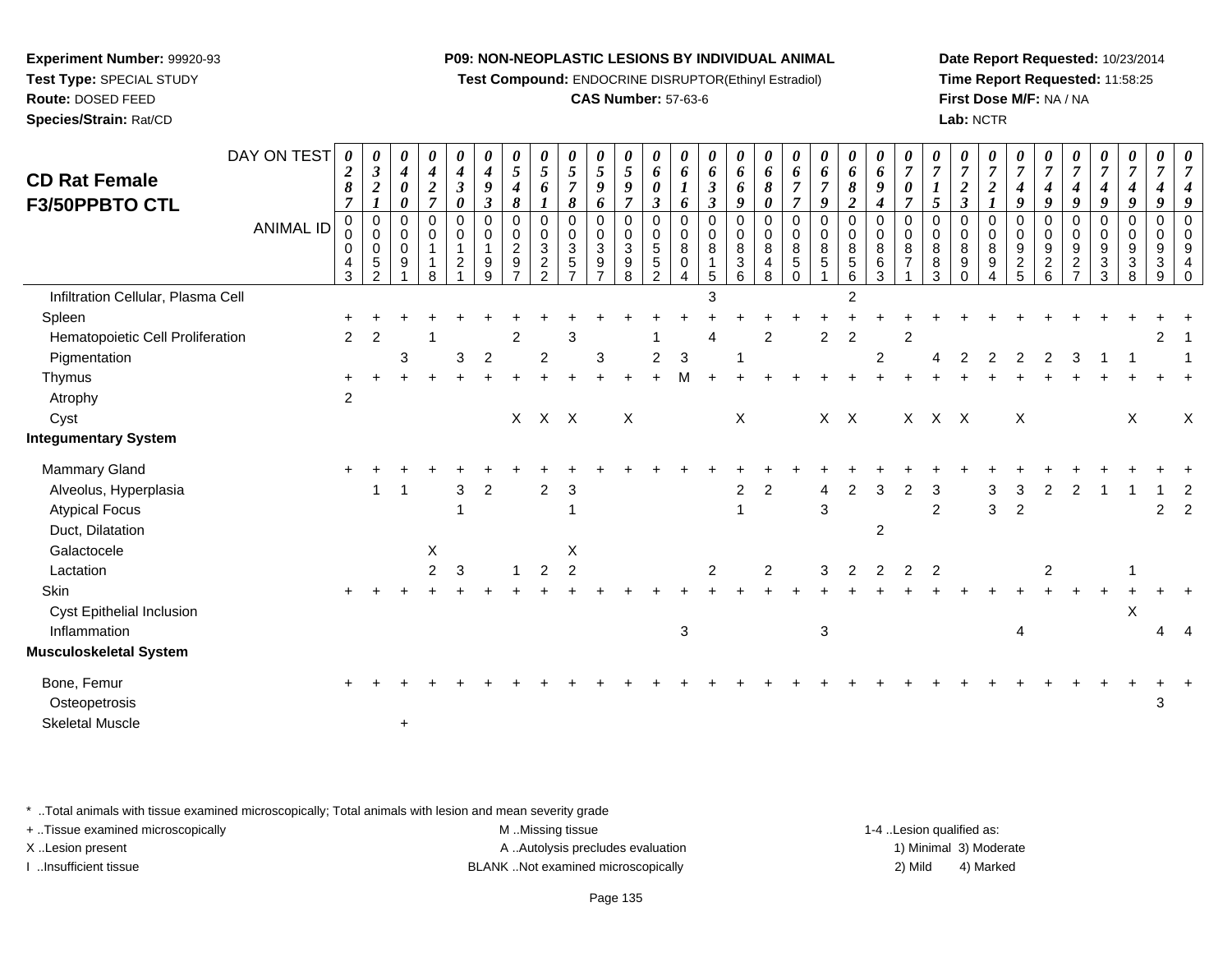**Test Compound:** ENDOCRINE DISRUPTOR(Ethinyl Estradiol)

#### **CAS Number:** 57-63-6

**Date Report Requested:** 10/23/2014**Time Report Requested:** 11:58:25**First Dose M/F:** NA / NA**Lab:** NCTR

| <b>CD Rat Female</b><br><b>F3/50PPBTO CTL</b>                                                                           | DAY ON TEST<br><b>ANIMAL ID</b> | 0<br>$\boldsymbol{2}$<br>8<br>$\overline{7}$<br>0<br>0<br>0<br>4<br>3 | 0<br>$\boldsymbol{\beta}$<br>$\boldsymbol{2}$<br>$\boldsymbol{I}$<br>$\mathbf 0$<br>$\Omega$<br>0<br>$\sqrt{5}$<br>$\mathcal{D}$ | $\pmb{\theta}$<br>$\boldsymbol{4}$<br>$\boldsymbol{\theta}$<br>$\pmb{\theta}$<br>$\pmb{0}$<br>$\mathbf 0$<br>$\mathbf 0$<br>9 | 0<br>$\boldsymbol{4}$<br>$\boldsymbol{2}$<br>$\overline{7}$<br>$\mathbf 0$<br>$\mathbf 0$<br>$\mathbf{1}$<br>1<br>8 | $\boldsymbol{\theta}$<br>$\boldsymbol{4}$<br>$\boldsymbol{\beta}$<br>0<br>$\mathsf 0$<br>$\mathbf 0$<br>$\mathbf{1}$<br>$\overline{2}$ | $\boldsymbol{\theta}$<br>$\boldsymbol{4}$<br>9<br>$\boldsymbol{\mathfrak{z}}$<br>$\mathbf 0$<br>0<br>1<br>9<br>9 | $\boldsymbol{\theta}$<br>$\mathfrak{s}$<br>4<br>$\pmb{8}$<br>$\mathbf 0$<br>$\mathbf 0$<br>$\sqrt{2}$<br>$\boldsymbol{9}$ | 0<br>$\mathfrak{s}$<br>6<br>$\pmb{0}$<br>$\mathbf 0$<br>$\sqrt{3}$<br>$\sqrt{2}$<br>$\mathcal{P}$ | 0<br>5<br>$\boldsymbol{7}$<br>8<br>$\pmb{0}$<br>0<br>$\mathbf{3}$<br>$\sqrt{5}$ | 0<br>5<br>9<br>6<br>$\mathsf 0$<br>$\mathbf 0$<br>$\mathbf{3}$<br>9<br>$\overline{ }$ | 0<br>5<br>9<br>$\overline{7}$<br>$\mathbf 0$<br>$\Omega$<br>3<br>$\boldsymbol{9}$<br>8 | $\boldsymbol{\theta}$<br>6<br>0<br>$\mathfrak{z}$<br>$\mathbf 0$<br>$\Omega$<br>$\sqrt{5}$<br>$\sqrt{5}$<br>$\Omega$ | 0<br>6<br>$\boldsymbol{l}$<br>6<br>$\mathbf 0$<br>$\mathbf 0$<br>$\bf8$<br>$\mathbf 0$<br>$\lambda$ | 0<br>6<br>$\boldsymbol{\beta}$<br>$\boldsymbol{\beta}$<br>$\mathbf 0$<br>$\mathbf 0$<br>8<br>1<br>5 | $\boldsymbol{\theta}$<br>6<br>6<br>9<br>$\pmb{0}$<br>$\mathbf 0$<br>8<br>$\mathbf{3}$<br>6 | 0<br>6<br>8<br>0<br>$\mathbf 0$<br>$\mathbf 0$<br>8<br>4<br>8 | $\boldsymbol{\theta}$<br>6<br>$\overline{7}$<br>$\overline{7}$<br>$\mathbf 0$<br>$\Omega$<br>$\bf 8$<br>$\overline{5}$ | $\pmb{\theta}$<br>6<br>$\overline{7}$<br>9<br>$\pmb{0}$<br>$\mathbf 0$<br>$\bf8$<br>$\overline{5}$ | 0<br>6<br>8<br>$\boldsymbol{2}$<br>$\pmb{0}$<br>$\pmb{0}$<br>8<br>$\,$ 5 $\,$<br>6 | $\boldsymbol{\theta}$<br>6<br>9<br>$\boldsymbol{4}$<br>$\mathsf 0$<br>$\mathbf 0$<br>8<br>6<br>3 | 0<br>$\overline{7}$<br>0<br>$\overline{7}$<br>$\mathbf 0$<br>$\Omega$<br>8<br>$\overline{7}$ | 0<br>$\overline{7}$<br>5<br>$\mathbf 0$<br>$\Omega$<br>8<br>8<br>$\mathcal{R}$ | $\pmb{\theta}$<br>$\overline{7}$<br>$\boldsymbol{2}$<br>$\boldsymbol{\mathfrak{z}}$<br>$\mathbf 0$<br>$\mathbf 0$<br>$\bf8$<br>$\boldsymbol{9}$<br>$\Omega$ | 0<br>$\overline{7}$<br>$\boldsymbol{2}$<br>$\mathbf{I}$<br>$\mathbf 0$<br>$\mathbf 0$<br>8<br>9 | 0<br>$\overline{7}$<br>$\boldsymbol{4}$<br>$\boldsymbol{q}$<br>$\mathbf 0$<br>$\Omega$<br>9<br>$\overline{c}$<br>5 | 0<br>$\overline{7}$<br>4<br>9<br>$\mathbf 0$<br>$\Omega$<br>9<br>$\frac{2}{6}$ | 0<br>$\overline{7}$<br>4<br>9<br>$\mathbf 0$<br>$\Omega$<br>$\boldsymbol{9}$<br>$\boldsymbol{2}$ | 0<br>$\boldsymbol{7}$<br>4<br>9<br>0<br>$\mathbf 0$<br>$\boldsymbol{9}$<br>$\sqrt{3}$<br>3 | 0<br>$\overline{7}$<br>$\boldsymbol{4}$<br>9<br>$\mathbf 0$<br>$\mathbf 0$<br>$\boldsymbol{9}$<br>3<br>8 | 0<br>$\overline{7}$<br>$\boldsymbol{4}$<br>9<br>$\mathsf 0$<br>$\Omega$<br>9<br>3<br>9 |  |
|-------------------------------------------------------------------------------------------------------------------------|---------------------------------|-----------------------------------------------------------------------|----------------------------------------------------------------------------------------------------------------------------------|-------------------------------------------------------------------------------------------------------------------------------|---------------------------------------------------------------------------------------------------------------------|----------------------------------------------------------------------------------------------------------------------------------------|------------------------------------------------------------------------------------------------------------------|---------------------------------------------------------------------------------------------------------------------------|---------------------------------------------------------------------------------------------------|---------------------------------------------------------------------------------|---------------------------------------------------------------------------------------|----------------------------------------------------------------------------------------|----------------------------------------------------------------------------------------------------------------------|-----------------------------------------------------------------------------------------------------|-----------------------------------------------------------------------------------------------------|--------------------------------------------------------------------------------------------|---------------------------------------------------------------|------------------------------------------------------------------------------------------------------------------------|----------------------------------------------------------------------------------------------------|------------------------------------------------------------------------------------|--------------------------------------------------------------------------------------------------|----------------------------------------------------------------------------------------------|--------------------------------------------------------------------------------|-------------------------------------------------------------------------------------------------------------------------------------------------------------|-------------------------------------------------------------------------------------------------|--------------------------------------------------------------------------------------------------------------------|--------------------------------------------------------------------------------|--------------------------------------------------------------------------------------------------|--------------------------------------------------------------------------------------------|----------------------------------------------------------------------------------------------------------|----------------------------------------------------------------------------------------|--|
| Nervous System                                                                                                          |                                 |                                                                       |                                                                                                                                  |                                                                                                                               |                                                                                                                     |                                                                                                                                        |                                                                                                                  |                                                                                                                           |                                                                                                   |                                                                                 |                                                                                       |                                                                                        |                                                                                                                      |                                                                                                     |                                                                                                     |                                                                                            |                                                               |                                                                                                                        |                                                                                                    |                                                                                    |                                                                                                  |                                                                                              |                                                                                |                                                                                                                                                             |                                                                                                 |                                                                                                                    |                                                                                |                                                                                                  |                                                                                            |                                                                                                          |                                                                                        |  |
| Brain, Brain Stem<br>Compression<br>Hemorrhage                                                                          |                                 |                                                                       |                                                                                                                                  |                                                                                                                               |                                                                                                                     | 3                                                                                                                                      | 3                                                                                                                |                                                                                                                           |                                                                                                   | 3                                                                               |                                                                                       |                                                                                        |                                                                                                                      |                                                                                                     |                                                                                                     | 3                                                                                          |                                                               |                                                                                                                        | $\overline{c}$                                                                                     |                                                                                    | 3                                                                                                | 2                                                                                            | 3                                                                              | $\overline{2}$                                                                                                                                              | 3                                                                                               | 2                                                                                                                  | 3                                                                              |                                                                                                  |                                                                                            | 3                                                                                                        |                                                                                        |  |
| Brain, Cerebellum<br>Hydrocephalus                                                                                      |                                 |                                                                       |                                                                                                                                  |                                                                                                                               |                                                                                                                     |                                                                                                                                        |                                                                                                                  |                                                                                                                           |                                                                                                   |                                                                                 |                                                                                       |                                                                                        |                                                                                                                      |                                                                                                     |                                                                                                     | $\overline{c}$                                                                             |                                                               |                                                                                                                        |                                                                                                    |                                                                                    |                                                                                                  |                                                                                              |                                                                                |                                                                                                                                                             |                                                                                                 |                                                                                                                    |                                                                                |                                                                                                  |                                                                                            | 2                                                                                                        |                                                                                        |  |
| Brain, Cerebrum<br>Hydrocephalus<br>Peripheral Nerve<br>Spinal Cord<br><b>Necrosis</b><br><b>Respiratory System</b>     |                                 |                                                                       |                                                                                                                                  | 3                                                                                                                             |                                                                                                                     | 2                                                                                                                                      | $\overline{2}$                                                                                                   |                                                                                                                           |                                                                                                   |                                                                                 |                                                                                       |                                                                                        |                                                                                                                      |                                                                                                     |                                                                                                     |                                                                                            |                                                               |                                                                                                                        |                                                                                                    |                                                                                    |                                                                                                  |                                                                                              | $\overline{2}$                                                                 |                                                                                                                                                             |                                                                                                 |                                                                                                                    |                                                                                |                                                                                                  |                                                                                            |                                                                                                          |                                                                                        |  |
| Lung<br>Alveolar Epith, Hyperplasia<br>Hemorrhage<br>Infiltration Cellular, Histiocyte<br>Inflammation                  |                                 |                                                                       |                                                                                                                                  |                                                                                                                               |                                                                                                                     |                                                                                                                                        |                                                                                                                  |                                                                                                                           |                                                                                                   |                                                                                 |                                                                                       |                                                                                        |                                                                                                                      | 1                                                                                                   | $\overline{2}$                                                                                      | -1                                                                                         |                                                               |                                                                                                                        |                                                                                                    |                                                                                    |                                                                                                  | $\mathbf{1}$                                                                                 | $\overline{1}$                                                                 |                                                                                                                                                             |                                                                                                 | $\mathbf{1}$                                                                                                       | $\overline{1}$                                                                 |                                                                                                  |                                                                                            |                                                                                                          |                                                                                        |  |
| <b>Nose</b><br>Goblet Cell, Hyperplasia<br>Inflammation<br>Nasolacrim Dct, Inflammation<br>Nasolacrim Dct, Keratin Cyst |                                 |                                                                       | $\overline{2}$                                                                                                                   | 2<br>X                                                                                                                        |                                                                                                                     |                                                                                                                                        |                                                                                                                  |                                                                                                                           | $\overline{2}$                                                                                    | $\overline{2}$<br>$\overline{c}$<br>$\mathbf{1}$                                |                                                                                       | $\overline{2}$                                                                         | $\overline{2}$                                                                                                       |                                                                                                     | 3<br>$\overline{2}$                                                                                 | 2                                                                                          | 2                                                             | -1                                                                                                                     | $\mathbf{1}$                                                                                       | 2                                                                                  |                                                                                                  |                                                                                              | $\overline{2}$                                                                 | $\overline{c}$                                                                                                                                              | -1                                                                                              |                                                                                                                    | $\overline{c}$                                                                 |                                                                                                  | $\overline{2}$                                                                             | $\mathbf{1}$                                                                                             | 2                                                                                      |  |

\* ..Total animals with tissue examined microscopically; Total animals with lesion and mean severity grade

+ ..Tissue examined microscopically examined microscopically examined as:  $M$  ..Missing tissue 1-4 ..Lesion qualified as: X..Lesion present **A ..Autolysis precludes evaluation** A ..Autolysis precludes evaluation 1) Minimal 3) Moderate

I ..Insufficient tissue BLANK ..Not examined microscopically 2) Mild 4) Marked

**Experiment Number:** 99920-93**Test Type:** SPECIAL STUDY

**Species/Strain:** Rat/CD

# **Route:** DOSED FEED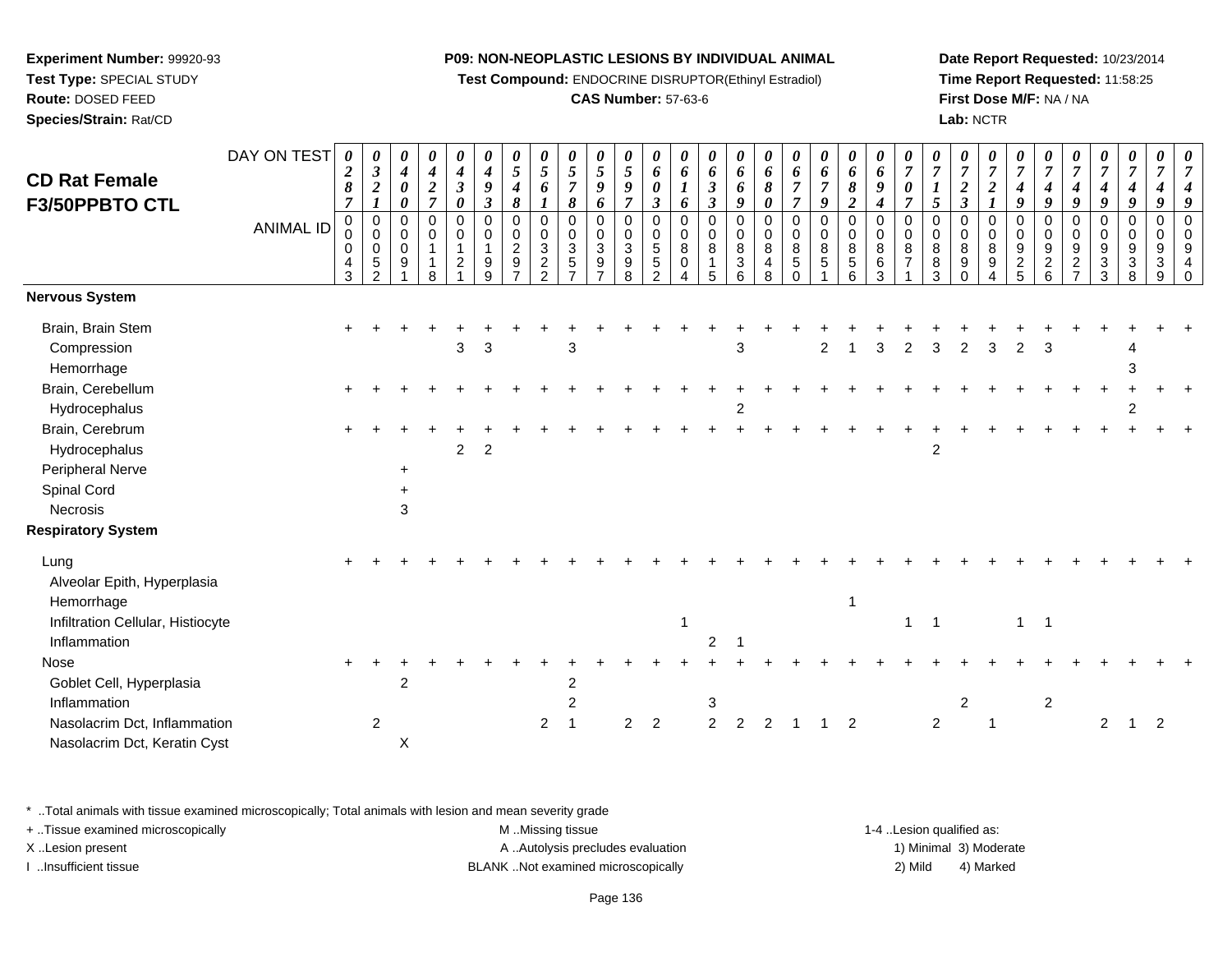**Test Compound:** ENDOCRINE DISRUPTOR(Ethinyl Estradiol)

#### **CAS Number:** 57-63-6

**Date Report Requested:** 10/23/2014**Time Report Requested:** 11:58:26**First Dose M/F:** NA / NA**Lab:** NCTR

| <b>CD Rat Female</b><br>F3/50PPBTO CTL                                         | DAY ON TEST      | 0<br>$\boldsymbol{2}$<br>8<br>$\overline{7}$ | $\boldsymbol{\theta}$<br>$\boldsymbol{\beta}$<br>$\boldsymbol{2}$           | $\boldsymbol{\theta}$<br>$\boldsymbol{4}$<br>$\boldsymbol{\theta}$<br>$\boldsymbol{\theta}$ | $\boldsymbol{\theta}$<br>$\boldsymbol{4}$<br>$\frac{2}{7}$ | 0<br>$\boldsymbol{4}$<br>$\boldsymbol{\beta}$<br>$\boldsymbol{\theta}$ | $\boldsymbol{\theta}$<br>$\boldsymbol{4}$<br>$\boldsymbol{9}$<br>$\boldsymbol{\beta}$ | $\pmb{\theta}$<br>5<br>4<br>8                        | 0<br>$\sqrt{5}$<br>6                    | $\boldsymbol{\theta}$<br>$\mathfrak{s}$<br>$\overline{7}$<br>$\pmb{8}$                     | $\boldsymbol{\theta}$<br>$\overline{5}$<br>$\boldsymbol{9}$<br>6 | 0<br>$\sqrt{5}$<br>9<br>$\overline{7}$                  | 0<br>6<br>0<br>$\boldsymbol{\beta}$          | $\pmb{\theta}$<br>6<br>$\boldsymbol{l}$<br>6       | $\boldsymbol{\theta}$<br>6<br>$\boldsymbol{\beta}$<br>$\boldsymbol{\beta}$ | 0<br>6<br>6<br>9               | $\boldsymbol{\theta}$<br>6<br>8<br>$\boldsymbol{\theta}$ | 0<br>6<br>$\overline{7}$<br>$\overline{\tau}$ | 0<br>6<br>$\boldsymbol{7}$<br>9 | $\boldsymbol{\theta}$<br>6<br>8<br>$\boldsymbol{2}$      | $\boldsymbol{\theta}$<br>6<br>9<br>$\boldsymbol{4}$ | 0<br>$\overline{7}$<br>$\boldsymbol{\theta}$<br>$\overline{7}$ | $\boldsymbol{\theta}$<br>$\overline{7}$<br>$\boldsymbol{l}$<br>5 | $\pmb{\theta}$<br>$\boldsymbol{7}$<br>$\boldsymbol{2}$<br>$\boldsymbol{\beta}$ | 0<br>$\overline{7}$<br>$\overline{2}$ | 0<br>$\overline{7}$<br>4<br>9                         | $\boldsymbol{\theta}$<br>$\overline{7}$<br>4<br>9                 | 0<br>$\overline{7}$<br>4<br>9                              | $\boldsymbol{\theta}$<br>$\overline{7}$<br>$\boldsymbol{4}$<br>9  | 0<br>$\overline{7}$<br>4<br>9          | 0<br>$\overline{7}$                                            | 0                                             |
|--------------------------------------------------------------------------------|------------------|----------------------------------------------|-----------------------------------------------------------------------------|---------------------------------------------------------------------------------------------|------------------------------------------------------------|------------------------------------------------------------------------|---------------------------------------------------------------------------------------|------------------------------------------------------|-----------------------------------------|--------------------------------------------------------------------------------------------|------------------------------------------------------------------|---------------------------------------------------------|----------------------------------------------|----------------------------------------------------|----------------------------------------------------------------------------|--------------------------------|----------------------------------------------------------|-----------------------------------------------|---------------------------------|----------------------------------------------------------|-----------------------------------------------------|----------------------------------------------------------------|------------------------------------------------------------------|--------------------------------------------------------------------------------|---------------------------------------|-------------------------------------------------------|-------------------------------------------------------------------|------------------------------------------------------------|-------------------------------------------------------------------|----------------------------------------|----------------------------------------------------------------|-----------------------------------------------|
|                                                                                | <b>ANIMAL ID</b> | 0<br>0<br>0<br>$\frac{4}{3}$                 | $\pmb{0}$<br>$\overline{0}$<br>$\mathsf 0$<br>$\,$ 5 $\,$<br>$\mathfrak{D}$ | $\pmb{0}$<br>$\mathbf 0$<br>$\pmb{0}$<br>9                                                  | $\mathbf 0$<br>$\mathbf 0$<br>$\mathbf{1}$<br>1<br>8       | 0<br>0<br>1<br>2                                                       | $\pmb{0}$<br>0<br>$\mathbf{1}$<br>9<br>9                                              | $\pmb{0}$<br>0<br>$\overline{c}$<br>$\boldsymbol{9}$ | 0<br>0<br>$\mathbf{3}$<br>$\frac{2}{2}$ | $\boldsymbol{0}$<br>$\pmb{0}$<br>$\ensuremath{\mathsf{3}}$<br>$\sqrt{5}$<br>$\overline{7}$ | $\mathbf 0$<br>0<br>$\mathbf{3}$<br>9                            | $\mathbf 0$<br>0<br>$\sqrt{3}$<br>$\boldsymbol{9}$<br>8 | 0<br>$\mathbf 0$<br>5<br>5<br>$\mathfrak{D}$ | $\pmb{0}$<br>0<br>8<br>$\pmb{0}$<br>$\overline{4}$ | $\pmb{0}$<br>$\mathbf 0$<br>$\bf 8$<br>1<br>5                              | 0<br>0<br>8<br>$\sqrt{3}$<br>6 | $\mathbf 0$<br>$\mathbf 0$<br>$\bf 8$<br>4<br>8          | 0<br>$\mathbf 0$<br>$\bf8$<br>$\sqrt{5}$      | $\mathsf 0$<br>0<br>8<br>5      | $\mathbf 0$<br>$\mathbf 0$<br>$\bf8$<br>$\,$ 5 $\,$<br>6 | $\mathbf 0$<br>$\mathbf 0$<br>8<br>$\,6\,$<br>3     | $\mathbf 0$<br>$\mathbf 0$<br>$\,8\,$<br>$\overline{7}$        | $\mathbf 0$<br>0<br>$\bf8$<br>$\bf 8$<br>3                       | $\mathbf 0$<br>0<br>$\bf8$<br>9<br>$\Omega$                                    | $\mathbf 0$<br>0<br>8<br>9            | $\mathbf 0$<br>0<br>$\boldsymbol{9}$<br>$\frac{2}{5}$ | $\mathbf 0$<br>$\mathbf 0$<br>$\boldsymbol{9}$<br>$\sqrt{2}$<br>6 | 0<br>0<br>$\boldsymbol{9}$<br>$\sqrt{2}$<br>$\overline{ }$ | $\mathbf 0$<br>$\mathbf 0$<br>$\boldsymbol{9}$<br>$\sqrt{3}$<br>3 | $\mathbf 0$<br>$\Omega$<br>9<br>3<br>8 | $\mathbf 0$<br>$\Omega$<br>9<br>$\ensuremath{\mathsf{3}}$<br>9 | $\mathbf 0$<br>$\Omega$<br>9<br>4<br>$\Omega$ |
| Olfactory Epi, Hyaline Droplet<br>Osteopetrosis<br>Respirat Epith, Hyperplasia |                  |                                              |                                                                             |                                                                                             |                                                            |                                                                        |                                                                                       |                                                      |                                         |                                                                                            |                                                                  | $\overline{2}$                                          |                                              |                                                    |                                                                            |                                |                                                          |                                               |                                 |                                                          |                                                     | $\overline{2}$                                                 | $\overline{2}$                                                   | 3                                                                              |                                       |                                                       | $\overline{c}$                                                    |                                                            | $\overline{2}$                                                    |                                        | $\overline{2}$<br>2                                            |                                               |
| Trachea<br>Inflammation<br><b>Special Senses System</b>                        |                  |                                              |                                                                             |                                                                                             |                                                            |                                                                        |                                                                                       |                                                      |                                         |                                                                                            |                                                                  |                                                         |                                              |                                                    |                                                                            |                                |                                                          |                                               |                                 |                                                          | $\mathbf{1}$                                        | $\overline{1}$                                                 | $\overline{1}$                                                   |                                                                                |                                       |                                                       |                                                                   |                                                            |                                                                   |                                        |                                                                |                                               |
|                                                                                |                  |                                              |                                                                             |                                                                                             |                                                            |                                                                        |                                                                                       |                                                      |                                         |                                                                                            |                                                                  |                                                         |                                              |                                                    |                                                                            |                                |                                                          |                                               |                                 |                                                          |                                                     |                                                                |                                                                  |                                                                                |                                       |                                                       |                                                                   |                                                            |                                                                   |                                        |                                                                |                                               |
| Eye<br>Bilateral, Retina, Degeneration<br>Cataract                             |                  |                                              |                                                                             |                                                                                             |                                                            |                                                                        |                                                                                       |                                                      | 3                                       |                                                                                            |                                                                  |                                                         |                                              | $\pmb{\times}$                                     |                                                                            |                                |                                                          |                                               |                                 |                                                          |                                                     |                                                                |                                                                  |                                                                                |                                       |                                                       |                                                                   |                                                            |                                                                   |                                        |                                                                |                                               |
| Phthisis Bulbi<br>Retina, Degeneration                                         |                  |                                              |                                                                             |                                                                                             |                                                            |                                                                        |                                                                                       |                                                      |                                         |                                                                                            |                                                                  |                                                         |                                              |                                                    |                                                                            |                                | X                                                        | $\overline{2}$                                |                                 |                                                          |                                                     |                                                                |                                                                  |                                                                                |                                       |                                                       |                                                                   |                                                            |                                                                   |                                        |                                                                |                                               |
| Harderian Gland<br>Infiltration Cellular, Lymphocyte                           |                  |                                              |                                                                             |                                                                                             |                                                            |                                                                        |                                                                                       |                                                      |                                         |                                                                                            |                                                                  |                                                         |                                              |                                                    |                                                                            |                                |                                                          |                                               |                                 |                                                          |                                                     |                                                                |                                                                  |                                                                                |                                       |                                                       |                                                                   |                                                            |                                                                   |                                        |                                                                |                                               |
| Inflammation<br><b>Urinary System</b>                                          |                  |                                              |                                                                             |                                                                                             |                                                            |                                                                        |                                                                                       |                                                      |                                         |                                                                                            |                                                                  |                                                         |                                              |                                                    |                                                                            |                                | 1                                                        |                                               |                                 |                                                          |                                                     | $\mathbf{1}$                                                   |                                                                  | 1                                                                              | $\overline{ }$                        |                                                       | $\overline{1}$                                                    | $\overline{\phantom{0}}$                                   |                                                                   |                                        | $\overline{2}$                                                 |                                               |
| Kidney<br>Cyst<br>Hydronephrosis                                               |                  |                                              |                                                                             | $\sf X$                                                                                     |                                                            | $\sf X$                                                                |                                                                                       |                                                      | $\sf X$                                 |                                                                                            |                                                                  |                                                         |                                              |                                                    |                                                                            |                                |                                                          |                                               |                                 |                                                          | 3                                                   |                                                                |                                                                  |                                                                                |                                       |                                                       |                                                                   | X                                                          |                                                                   |                                        |                                                                |                                               |
| Inflammation                                                                   |                  |                                              |                                                                             |                                                                                             |                                                            |                                                                        |                                                                                       |                                                      |                                         |                                                                                            |                                                                  |                                                         |                                              |                                                    | $\overline{2}$                                                             |                                |                                                          |                                               |                                 |                                                          |                                                     |                                                                |                                                                  |                                                                                |                                       |                                                       |                                                                   |                                                            |                                                                   |                                        |                                                                |                                               |
| Mineralization                                                                 |                  |                                              |                                                                             |                                                                                             |                                                            | $\overline{2}$                                                         |                                                                                       |                                                      |                                         |                                                                                            |                                                                  |                                                         |                                              | $\overline{2}$                                     |                                                                            |                                | $\overline{2}$                                           |                                               | $\overline{2}$                  |                                                          |                                                     |                                                                |                                                                  |                                                                                |                                       |                                                       |                                                                   | $\overline{a}$                                             |                                                                   |                                        | 2                                                              |                                               |
| Nephropathy                                                                    |                  |                                              |                                                                             |                                                                                             |                                                            |                                                                        |                                                                                       |                                                      | $\overline{2}$                          | -1                                                                                         |                                                                  |                                                         |                                              |                                                    |                                                                            |                                |                                                          | 1                                             | $\overline{c}$                  |                                                          |                                                     |                                                                |                                                                  |                                                                                |                                       |                                                       |                                                                   |                                                            |                                                                   |                                        |                                                                |                                               |
| <b>Urinary Bladder</b>                                                         |                  |                                              |                                                                             |                                                                                             |                                                            |                                                                        |                                                                                       |                                                      |                                         |                                                                                            |                                                                  |                                                         |                                              |                                                    |                                                                            |                                |                                                          |                                               |                                 |                                                          |                                                     |                                                                |                                                                  |                                                                                |                                       |                                                       |                                                                   |                                                            |                                                                   |                                        |                                                                |                                               |

\* ..Total animals with tissue examined microscopically; Total animals with lesion and mean severity grade

**Experiment Number:** 99920-93**Test Type:** SPECIAL STUDY**Route:** DOSED FEED**Species/Strain:** Rat/CD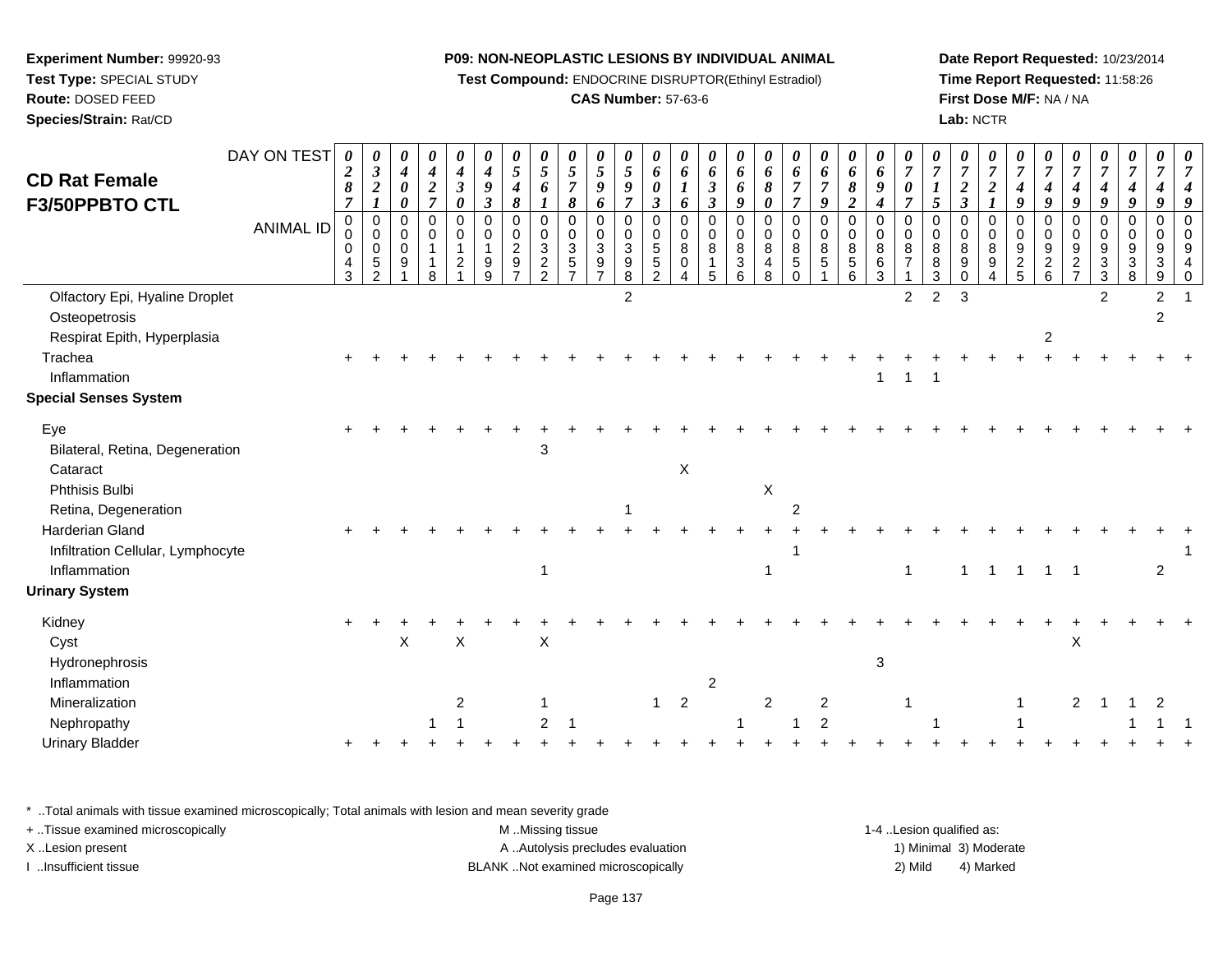**Experiment Number:** 99920-93

**Test Type:** SPECIAL STUDY**Route:** DOSED FEED

**Species/Strain:** Rat/CD

#### **P09: NON-NEOPLASTIC LESIONS BY INDIVIDUAL ANIMAL**

**Test Compound:** ENDOCRINE DISRUPTOR(Ethinyl Estradiol)

### **CAS Number:** 57-63-6

**Date Report Requested:** 10/23/2014**Time Report Requested:** 11:58:26**First Dose M/F:** NA / NA**Lab:** NCTR

| <b>CD Rat Female</b><br>F3/50PPBTO CTL | DAY ON TEST | 0<br>2<br>0           | $\boldsymbol{\theta}$<br>ູ<br>◢ | $\boldsymbol{\theta}$<br>0<br>$\boldsymbol{\theta}$ | 0  | 0<br>◡<br>U | 0<br>◡ | 0<br>$\mathbf o$ | $\boldsymbol{\theta}$<br>6 | 0           | $\theta$<br>$\boldsymbol{a}$<br>0 | $\theta$<br>9 | $\theta$<br>o<br>$\boldsymbol{\theta}$ | $\boldsymbol{\theta}$<br>$\bm{o}$<br>o | $\boldsymbol{\theta}$<br>$\bm{o}$<br>◡<br>J | 0<br>$\bm{o}$<br>o<br>9 | 0<br>$\bm{o}$<br>8<br>0 | 0<br>$\bm{o}$ | $\bm{o}$<br><b>Q</b>        | $\boldsymbol{\theta}$<br>$\bm{o}$<br>8<br>◢ | 0<br>$\bm{o}$<br>9    | 0<br>U      | $\boldsymbol{\mathit{U}}$<br>◡ | U<br>ັ | 0       | 0 | $\boldsymbol{\theta}$ | $\boldsymbol{\theta}$<br>0 | 0<br>$\boldsymbol{o}$ | $\boldsymbol{\theta}$<br>0 | $\boldsymbol{\theta}$<br>$\boldsymbol{a}$ | $\theta$<br>o |
|----------------------------------------|-------------|-----------------------|---------------------------------|-----------------------------------------------------|----|-------------|--------|------------------|----------------------------|-------------|-----------------------------------|---------------|----------------------------------------|----------------------------------------|---------------------------------------------|-------------------------|-------------------------|---------------|-----------------------------|---------------------------------------------|-----------------------|-------------|--------------------------------|--------|---------|---|-----------------------|----------------------------|-----------------------|----------------------------|-------------------------------------------|---------------|
|                                        | ANIMAL ID   | 0<br>U<br>0<br>4<br>3 | -0<br>◡<br>υ<br>∽<br>ັ          | 9                                                   | ິດ |             |        |                  | 0<br>0<br>3<br>ົ<br>∠<br>C | 0<br>3<br>5 | υ<br>ν<br>3<br>9                  | N<br>9<br>Ω   | $\overline{\phantom{a}}$<br>ັບ         | o                                      | 0<br>0<br>8<br>b                            | 0<br>0<br>8<br>3<br>6   | 8<br>4<br>R             | U<br>8<br>5   | U<br>U<br>8<br><sub>5</sub> | 0<br>0<br>8<br>.5<br>6                      | 0<br>0<br>8<br>6<br>3 | 0<br>υ<br>8 | 8<br>っ                         | 9      | $\circ$ | - | <u>_</u>              | 9<br>$\sim$<br><u>_</u>    | 9<br>З                | 0<br>9<br>3<br>8           | 0<br>0<br>9<br>3<br>9                     | -9<br>0       |
| Hemorrhage                             |             |                       |                                 | າ                                                   |    |             |        |                  |                            |             |                                   |               |                                        |                                        |                                             |                         |                         |               |                             |                                             |                       |             |                                |        |         |   |                       |                            |                       |                            |                                           |               |

Inflammation $n \hspace{2.5cm} 2$ 

\* ..Total animals with tissue examined microscopically; Total animals with lesion and mean severity grade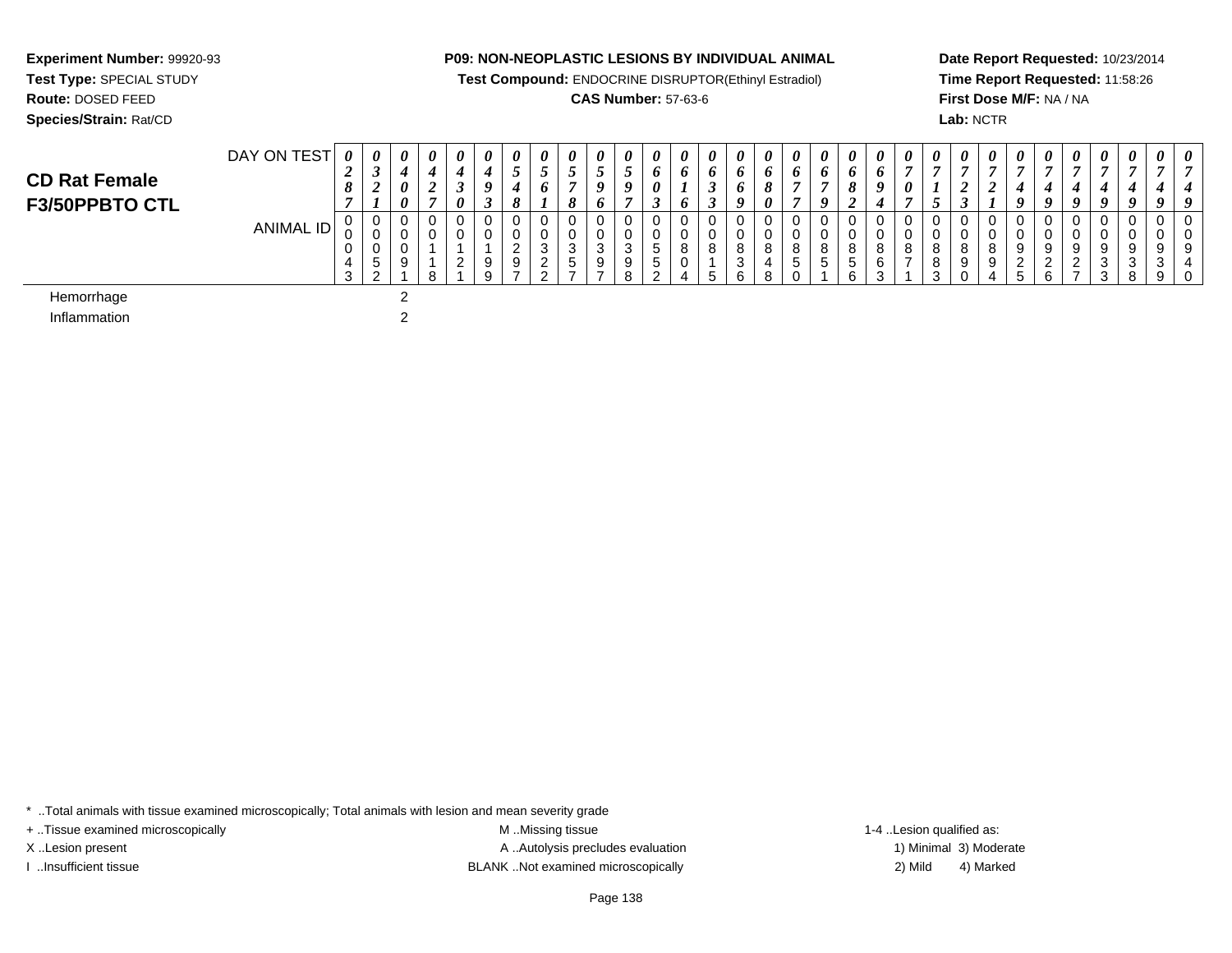**Test Compound:** ENDOCRINE DISRUPTOR(Ethinyl Estradiol)

#### **CAS Number:** 57-63-6

**Date Report Requested:** 10/23/2014**Time Report Requested:** 11:58:26**First Dose M/F:** NA / NA**Lab:** NCTR

| <b>CD Rat Female</b><br>F3/50PPBTO CTL    | DAY ON TEST<br><b>ANIMAL ID</b> | $\boldsymbol{\theta}$<br>7<br>4<br>9<br>$\mathbf 0$<br>$\Omega$<br>9<br>4 | 0<br>$\overline{7}$<br>4<br>9<br>$\mathbf 0$<br>0<br>9<br>6 | 0<br>$\overline{7}$<br>4<br>9<br>0<br>0<br>9<br>$\overline{7}$ | 0<br>$\overline{7}$<br>4<br>8<br>0<br>0<br>9<br>8 | 0<br>$\boldsymbol{7}$<br>5<br>0<br>0<br>1<br>$\Omega$<br>1 | 0<br>$\overline{7}$<br>5<br>0<br>$\mathbf 0$<br>1<br>0<br>$\overline{\mathbf{c}}$ | 0<br>$\overline{7}$<br>$\boldsymbol{4}$<br>9<br>$\Omega$<br>0<br>$\overline{c}$ | 0<br>$\overline{7}$<br>4<br>9<br>$\mathbf 0$<br>1<br>0<br>$\boldsymbol{2}$ | 0<br>$\overline{7}$<br>4<br>9<br>$\mathbf 0$<br>$\mathbf{1}$<br>$\mathbf 0$<br>$\boldsymbol{2}$ | 0<br>$\overline{7}$<br>5<br>$\boldsymbol{2}$<br>$\mathbf 0$<br>1<br>$\mathbf 0$<br>5 | 0<br>7<br>5<br>5<br>$\mathbf 0$<br>0<br>$\overline{7}$ | 0<br>$\overline{7}$<br>5<br>4<br>0<br>1<br>0<br>$\overline{7}$ | 0<br>$\overline{7}$<br>5<br>4<br>$\mathbf 0$<br>1<br>0<br>$\overline{7}$ | 0<br>$\overline{7}$<br>5<br>$\boldsymbol{4}$<br>$\mathbf 0$<br>1<br>0<br>8 | 0<br>$\overline{7}$<br>5<br>$\boldsymbol{4}$<br>$\mathbf 0$<br>1<br>$\mathbf 0$<br>8 | 0<br>$\overline{7}$<br>5<br>4<br>$\mathbf 0$<br>$\Omega$<br>9 | 0<br>$\overline{7}$<br>5<br>4<br>$\mathbf 0$<br>1<br>0<br>9 | $\boldsymbol{\theta}$<br>$\overline{7}$<br>5<br>5<br>0 | 0<br>$\overline{7}$<br>5<br>3<br>0<br>$\mathbf{1}$<br>1<br>3 |                       |                |     |
|-------------------------------------------|---------------------------------|---------------------------------------------------------------------------|-------------------------------------------------------------|----------------------------------------------------------------|---------------------------------------------------|------------------------------------------------------------|-----------------------------------------------------------------------------------|---------------------------------------------------------------------------------|----------------------------------------------------------------------------|-------------------------------------------------------------------------------------------------|--------------------------------------------------------------------------------------|--------------------------------------------------------|----------------------------------------------------------------|--------------------------------------------------------------------------|----------------------------------------------------------------------------|--------------------------------------------------------------------------------------|---------------------------------------------------------------|-------------------------------------------------------------|--------------------------------------------------------|--------------------------------------------------------------|-----------------------|----------------|-----|
|                                           |                                 |                                                                           | 9                                                           | 6                                                              | 4                                                 | 8                                                          | $\mathbf 0$                                                                       | $\overline{4}$                                                                  | 5                                                                          | 8                                                                                               |                                                                                      | 3                                                      | 8                                                              | 9                                                                        | $\Omega$                                                                   | 9                                                                                    | $\Omega$                                                      |                                                             | $\frac{2}{9}$                                          | 6                                                            | <i><b>*TOTALS</b></i> |                |     |
| <b>Alimentary System</b>                  |                                 |                                                                           |                                                             |                                                                |                                                   |                                                            |                                                                                   |                                                                                 |                                                                            |                                                                                                 |                                                                                      |                                                        |                                                                |                                                                          |                                                                            |                                                                                      |                                                               |                                                             |                                                        |                                                              |                       |                |     |
| Esophagus<br>Inflammation                 |                                 |                                                                           |                                                             |                                                                |                                                   |                                                            |                                                                                   |                                                                                 |                                                                            |                                                                                                 |                                                                                      |                                                        |                                                                |                                                                          |                                                                            |                                                                                      |                                                               |                                                             |                                                        |                                                              | 50                    | 1              | 4.0 |
| Intestine Large, Cecum                    |                                 |                                                                           |                                                             |                                                                |                                                   |                                                            |                                                                                   |                                                                                 |                                                                            |                                                                                                 |                                                                                      |                                                        |                                                                |                                                                          |                                                                            |                                                                                      |                                                               |                                                             |                                                        |                                                              | 50                    |                |     |
| Intestine Large, Colon                    |                                 |                                                                           |                                                             |                                                                |                                                   |                                                            |                                                                                   |                                                                                 |                                                                            |                                                                                                 |                                                                                      |                                                        |                                                                |                                                                          |                                                                            |                                                                                      |                                                               |                                                             |                                                        |                                                              | 50                    |                |     |
| Intestine Large, Rectum                   |                                 |                                                                           |                                                             |                                                                |                                                   |                                                            |                                                                                   |                                                                                 |                                                                            |                                                                                                 |                                                                                      |                                                        |                                                                |                                                                          |                                                                            |                                                                                      |                                                               |                                                             |                                                        |                                                              | 50                    |                |     |
| Intestine Small, Duodenum                 |                                 |                                                                           |                                                             |                                                                |                                                   |                                                            |                                                                                   |                                                                                 |                                                                            |                                                                                                 |                                                                                      |                                                        |                                                                |                                                                          |                                                                            |                                                                                      |                                                               |                                                             |                                                        |                                                              | 50                    |                |     |
| Intestine Small, Ileum                    |                                 |                                                                           |                                                             |                                                                |                                                   |                                                            |                                                                                   |                                                                                 |                                                                            |                                                                                                 |                                                                                      |                                                        |                                                                |                                                                          |                                                                            |                                                                                      |                                                               |                                                             |                                                        |                                                              | 50                    |                |     |
| Intestine Small, Jejunum                  |                                 |                                                                           |                                                             |                                                                |                                                   |                                                            |                                                                                   |                                                                                 |                                                                            |                                                                                                 |                                                                                      |                                                        |                                                                |                                                                          |                                                                            |                                                                                      |                                                               |                                                             |                                                        |                                                              | 50                    |                |     |
| Liver                                     |                                 |                                                                           |                                                             |                                                                |                                                   |                                                            |                                                                                   |                                                                                 |                                                                            |                                                                                                 |                                                                                      |                                                        |                                                                |                                                                          |                                                                            |                                                                                      |                                                               |                                                             |                                                        |                                                              | 50                    |                |     |
| Angiectasis                               |                                 |                                                                           | $\overline{c}$                                              |                                                                |                                                   |                                                            |                                                                                   |                                                                                 |                                                                            |                                                                                                 |                                                                                      |                                                        |                                                                |                                                                          | 2                                                                          |                                                                                      |                                                               |                                                             |                                                        |                                                              |                       | 5              | 2.0 |
| <b>Basophilic Focus</b>                   |                                 |                                                                           |                                                             |                                                                |                                                   |                                                            |                                                                                   |                                                                                 |                                                                            |                                                                                                 |                                                                                      |                                                        |                                                                |                                                                          |                                                                            |                                                                                      |                                                               |                                                             |                                                        |                                                              |                       | $\overline{c}$ |     |
| Bile Duct, Hyperplasia                    |                                 | 1                                                                         |                                                             |                                                                |                                                   |                                                            |                                                                                   |                                                                                 | $\overline{2}$                                                             |                                                                                                 |                                                                                      |                                                        |                                                                |                                                                          |                                                                            |                                                                                      | 1                                                             | $\overline{2}$                                              | $\overline{1}$                                         |                                                              |                       | 6              | 1.5 |
| <b>Cyst Multilocular</b>                  |                                 |                                                                           |                                                             |                                                                |                                                   |                                                            |                                                                                   |                                                                                 |                                                                            |                                                                                                 |                                                                                      |                                                        |                                                                |                                                                          |                                                                            |                                                                                      |                                                               |                                                             |                                                        |                                                              |                       |                |     |
| Degeneration, Cystic                      |                                 |                                                                           | $\overline{2}$                                              |                                                                |                                                   |                                                            |                                                                                   |                                                                                 |                                                                            |                                                                                                 |                                                                                      |                                                        |                                                                |                                                                          |                                                                            |                                                                                      |                                                               |                                                             |                                                        |                                                              |                       | 1              | 2.0 |
| <b>Eosinophilic Focus</b>                 |                                 |                                                                           |                                                             |                                                                |                                                   |                                                            |                                                                                   |                                                                                 |                                                                            |                                                                                                 |                                                                                      |                                                        |                                                                |                                                                          |                                                                            |                                                                                      |                                                               |                                                             |                                                        |                                                              |                       | 2              |     |
| Hematopoietic Cell Proliferation          |                                 |                                                                           |                                                             |                                                                |                                                   | 1                                                          |                                                                                   |                                                                                 |                                                                            |                                                                                                 |                                                                                      |                                                        |                                                                |                                                                          |                                                                            |                                                                                      |                                                               |                                                             |                                                        |                                                              |                       | 4              | 2.0 |
| Hepatocyte, Periportal, Hypertrophy       |                                 |                                                                           |                                                             | 2                                                              |                                                   |                                                            |                                                                                   |                                                                                 |                                                                            |                                                                                                 |                                                                                      |                                                        |                                                                |                                                                          |                                                                            |                                                                                      |                                                               |                                                             |                                                        |                                                              |                       |                | 2.0 |
| Hepatodiaphragmatic Nodule                |                                 |                                                                           |                                                             |                                                                |                                                   |                                                            |                                                                                   |                                                                                 |                                                                            |                                                                                                 |                                                                                      |                                                        |                                                                |                                                                          |                                                                            |                                                                                      |                                                               |                                                             |                                                        |                                                              |                       | 1              |     |
| Inflammation, Chronic Active              |                                 |                                                                           |                                                             |                                                                |                                                   |                                                            |                                                                                   |                                                                                 |                                                                            |                                                                                                 | $\overline{2}$                                                                       |                                                        |                                                                |                                                                          |                                                                            | 1                                                                                    |                                                               | 1                                                           |                                                        |                                                              |                       | 4              | 1.3 |
| Left Lat Lobe, Developmental Malformation |                                 |                                                                           |                                                             |                                                                |                                                   |                                                            |                                                                                   |                                                                                 |                                                                            |                                                                                                 |                                                                                      |                                                        |                                                                |                                                                          |                                                                            |                                                                                      |                                                               |                                                             |                                                        |                                                              |                       | $\overline{c}$ |     |
| Necrosis                                  |                                 |                                                                           |                                                             |                                                                |                                                   |                                                            |                                                                                   |                                                                                 |                                                                            |                                                                                                 |                                                                                      |                                                        |                                                                |                                                                          |                                                                            |                                                                                      |                                                               |                                                             |                                                        |                                                              |                       | 5              | 1.8 |

\* ..Total animals with tissue examined microscopically; Total animals with lesion and mean severity grade

**Experiment Number:** 99920-93**Test Type:** SPECIAL STUDY**Route:** DOSED FEED**Species/Strain:** Rat/CD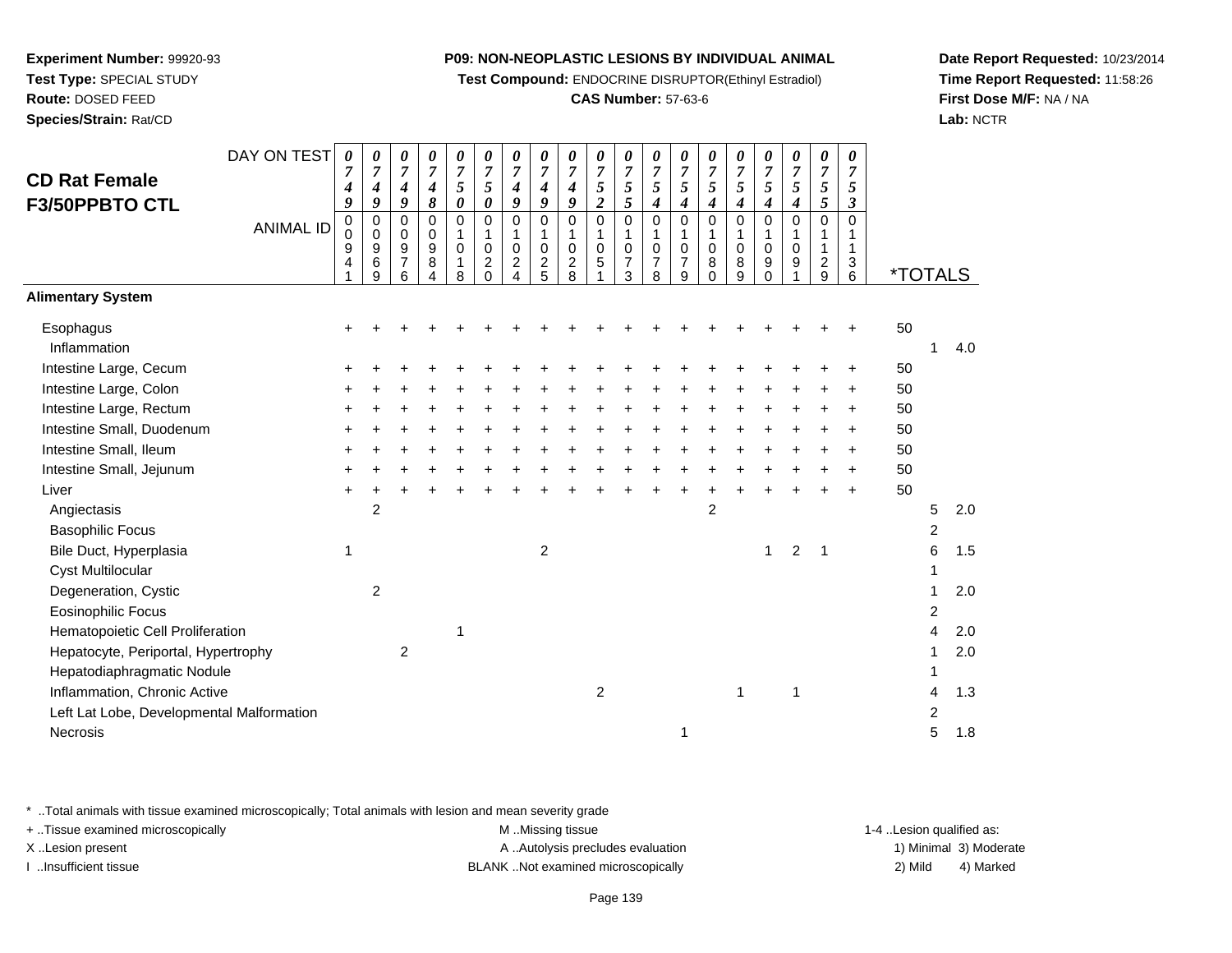**Test Compound:** ENDOCRINE DISRUPTOR(Ethinyl Estradiol)

#### **CAS Number:** 57-63-6

**Date Report Requested:** 10/23/2014**Time Report Requested:** 11:58:26**First Dose M/F:** NA / NA**Lab:** NCTR

|                                   | DAY ON TEST      | $\boldsymbol{\theta}$ | 0<br>7         | 0<br>$\overline{7}$ | 0<br>$\overline{7}$ | 0<br>$\overline{7}$   | 0<br>$\overline{7}$        | 0<br>$\overline{7}$ | 0<br>$\overline{7}$          | 0<br>$\overline{7}$ | 0<br>$\overline{7}$ | 0<br>$\overline{7}$ | 0<br>$\overline{7}$ | 0<br>$\overline{7}$ | 0<br>$\overline{7}$ | 0<br>$\overline{7}$ | 0<br>$\overline{7}$ | 0<br>$\overline{7}$ | 0<br>$\overline{7}$   | 0<br>$\overline{7}$ |                         |                       |     |
|-----------------------------------|------------------|-----------------------|----------------|---------------------|---------------------|-----------------------|----------------------------|---------------------|------------------------------|---------------------|---------------------|---------------------|---------------------|---------------------|---------------------|---------------------|---------------------|---------------------|-----------------------|---------------------|-------------------------|-----------------------|-----|
| <b>CD Rat Female</b>              |                  | 4                     | 4              | 4                   | 4                   | $\sqrt{5}$            | 5                          | $\boldsymbol{4}$    | 4                            | $\boldsymbol{4}$    | $\mathfrak{s}$      | $\sqrt{5}$          | 5                   | 5                   | 5                   | 5                   | $\overline{5}$      | $\mathfrak{s}$      | 5                     | 5                   |                         |                       |     |
| F3/50PPBTO CTL                    |                  | 9                     | 9              | 9                   | 8                   | $\boldsymbol{\theta}$ | $\pmb{\theta}$             | 9                   | 9                            | 9                   | $\overline{c}$      | 5                   | $\boldsymbol{4}$    | 4                   | 4                   | 4                   | 4                   | $\boldsymbol{4}$    | 5                     | 3                   |                         |                       |     |
|                                   | <b>ANIMAL ID</b> | 0<br>0                | 0<br>0         | 0<br>0              | 0<br>0              | 0<br>1                | $\Omega$<br>1              | $\Omega$<br>-1      | $\Omega$                     | 0<br>1              | $\mathbf 0$<br>1    | $\Omega$<br>1       | $\Omega$            | $\mathbf 0$<br>1    | $\Omega$            | 0<br>1              | $\mathbf 0$<br>1    | $\Omega$            | $\Omega$<br>1         | $\Omega$            |                         |                       |     |
|                                   |                  | 9                     | 9              | 9                   | 9                   | $\mathbf 0$           | $\mathbf 0$                | $\mathbf 0$         | 0                            | 0                   | $\pmb{0}$           | 0                   | 0                   | 0                   | 0                   | 0                   | $\mathbf 0$         | 0                   | 1                     | 1                   |                         |                       |     |
|                                   |                  | 4                     | 6<br>9         | 7<br>6              | 8<br>4              | 8                     | $\overline{c}$<br>$\Omega$ | $\overline{c}$<br>4 | $\overline{\mathbf{c}}$<br>5 | 2<br>8              | 5                   | 3                   | $\overline{7}$<br>8 | 7<br>9              | 8<br>0              | 8<br>9              | 9<br>$\Omega$       | 9                   | $\boldsymbol{2}$<br>9 | 3<br>6              |                         | <i><b>*TOTALS</b></i> |     |
| Periportal, Inflammation, Chronic |                  |                       |                | $\overline{2}$      |                     |                       |                            |                     |                              |                     |                     |                     |                     |                     |                     |                     |                     |                     |                       |                     |                         | 5                     | 1.6 |
| Vacuolization Cytoplasmic         |                  |                       | 3              |                     | 3                   |                       |                            | 1                   |                              |                     | 3                   | 2                   | 1                   |                     |                     | 3                   |                     |                     | $\overline{2}$        |                     |                         | 12                    | 2.3 |
| Mesentery                         |                  |                       |                |                     |                     |                       |                            |                     |                              |                     |                     |                     |                     |                     |                     |                     |                     |                     |                       |                     | $\overline{\mathbf{4}}$ |                       |     |
| Fat, Necrosis                     |                  |                       |                |                     |                     |                       |                            |                     |                              |                     |                     |                     |                     |                     |                     |                     |                     |                     |                       |                     |                         | 3                     | 2.7 |
| Oral Mucosa                       |                  |                       |                |                     |                     |                       |                            |                     |                              |                     |                     |                     |                     |                     |                     |                     |                     |                     |                       |                     | $\overline{c}$          |                       |     |
| Keratin Cyst                      |                  |                       |                |                     |                     |                       |                            |                     |                              |                     |                     |                     |                     |                     |                     |                     |                     |                     |                       |                     |                         |                       |     |
| Pancreas                          |                  |                       |                |                     |                     |                       |                            |                     |                              |                     |                     |                     |                     |                     |                     |                     |                     |                     |                       |                     | 50                      |                       |     |
| <b>Accessory Spleen</b>           |                  |                       |                |                     |                     |                       |                            |                     |                              |                     | Х                   |                     |                     |                     |                     |                     |                     |                     |                       |                     |                         |                       |     |
| Acinar Cell, Degeneration         |                  |                       | $\overline{c}$ | $\overline{2}$      | 2                   |                       |                            | 1                   |                              | $\overline{c}$      | $\mathbf{1}$        |                     | $\mathbf 1$         |                     | 3                   | $\overline{c}$      |                     |                     | 1                     | $\overline{c}$      |                         | 21                    | 1.7 |
| Inflammation, Chronic             |                  |                       |                |                     |                     |                       |                            |                     |                              |                     |                     |                     |                     |                     |                     |                     |                     |                     |                       |                     |                         |                       | 1.0 |
| <b>Salivary Glands</b>            |                  |                       |                |                     |                     |                       |                            |                     |                              |                     |                     |                     |                     |                     |                     |                     |                     |                     |                       |                     | 50                      |                       |     |
| Infiltration Cellular, Lymphocyte |                  |                       |                |                     |                     |                       |                            |                     |                              |                     |                     |                     |                     |                     |                     |                     |                     |                     |                       |                     |                         | 1                     | 1.0 |
| Stomach, Forestomach              |                  |                       |                |                     |                     |                       |                            |                     |                              |                     |                     |                     |                     |                     |                     |                     |                     |                     |                       |                     | 50                      |                       |     |
| Hyperplasia                       |                  |                       |                |                     | 3                   |                       |                            |                     |                              |                     |                     |                     |                     |                     |                     |                     |                     |                     |                       |                     |                         | 1                     | 3.0 |
| Ulcer                             |                  |                       |                |                     | 3                   |                       |                            |                     |                              |                     |                     |                     |                     |                     |                     |                     |                     |                     |                       |                     |                         | $\overline{2}$        | 2.5 |
| Stomach, Glandular                |                  |                       |                |                     |                     |                       |                            |                     |                              |                     |                     |                     |                     |                     |                     |                     |                     |                     |                       |                     | 50                      |                       |     |
| Edema                             |                  |                       |                |                     |                     |                       |                            |                     |                              |                     |                     |                     |                     |                     |                     |                     |                     |                     |                       |                     |                         | 1                     | 2.0 |
| <b>Cardiovascular System</b>      |                  |                       |                |                     |                     |                       |                            |                     |                              |                     |                     |                     |                     |                     |                     |                     |                     |                     |                       |                     |                         |                       |     |
| <b>Blood Vessel</b>               |                  |                       |                |                     |                     |                       |                            |                     |                              |                     |                     |                     |                     |                     |                     |                     |                     |                     |                       |                     | 50                      |                       |     |
| Heart                             |                  |                       |                |                     |                     |                       |                            |                     |                              |                     |                     |                     |                     |                     |                     |                     |                     |                     |                       | $\ddot{}$           | 50                      |                       |     |
| Cardiomyopathy                    |                  |                       |                |                     |                     |                       | $\overline{2}$             |                     | 1                            |                     |                     |                     | 1                   | 1                   |                     | 1                   |                     |                     | $\overline{2}$        |                     |                         | 21                    | 1.1 |
| <b>Endocrine System</b>           |                  |                       |                |                     |                     |                       |                            |                     |                              |                     |                     |                     |                     |                     |                     |                     |                     |                     |                       |                     |                         |                       |     |
|                                   |                  |                       |                |                     |                     |                       |                            |                     |                              |                     |                     |                     |                     |                     |                     |                     |                     |                     |                       |                     |                         |                       |     |

\* ..Total animals with tissue examined microscopically; Total animals with lesion and mean severity grade

**Experiment Number:** 99920-93**Test Type:** SPECIAL STUDY**Route:** DOSED FEED**Species/Strain:** Rat/CD

+ ..Tissue examined microscopically examined microscopically examined as:  $M$  ..Missing tissue 1-4 ..Lesion qualified as: X..Lesion present **A ..Autolysis precludes evaluation** A ..Autolysis precludes evaluation 1) Minimal 3) Moderate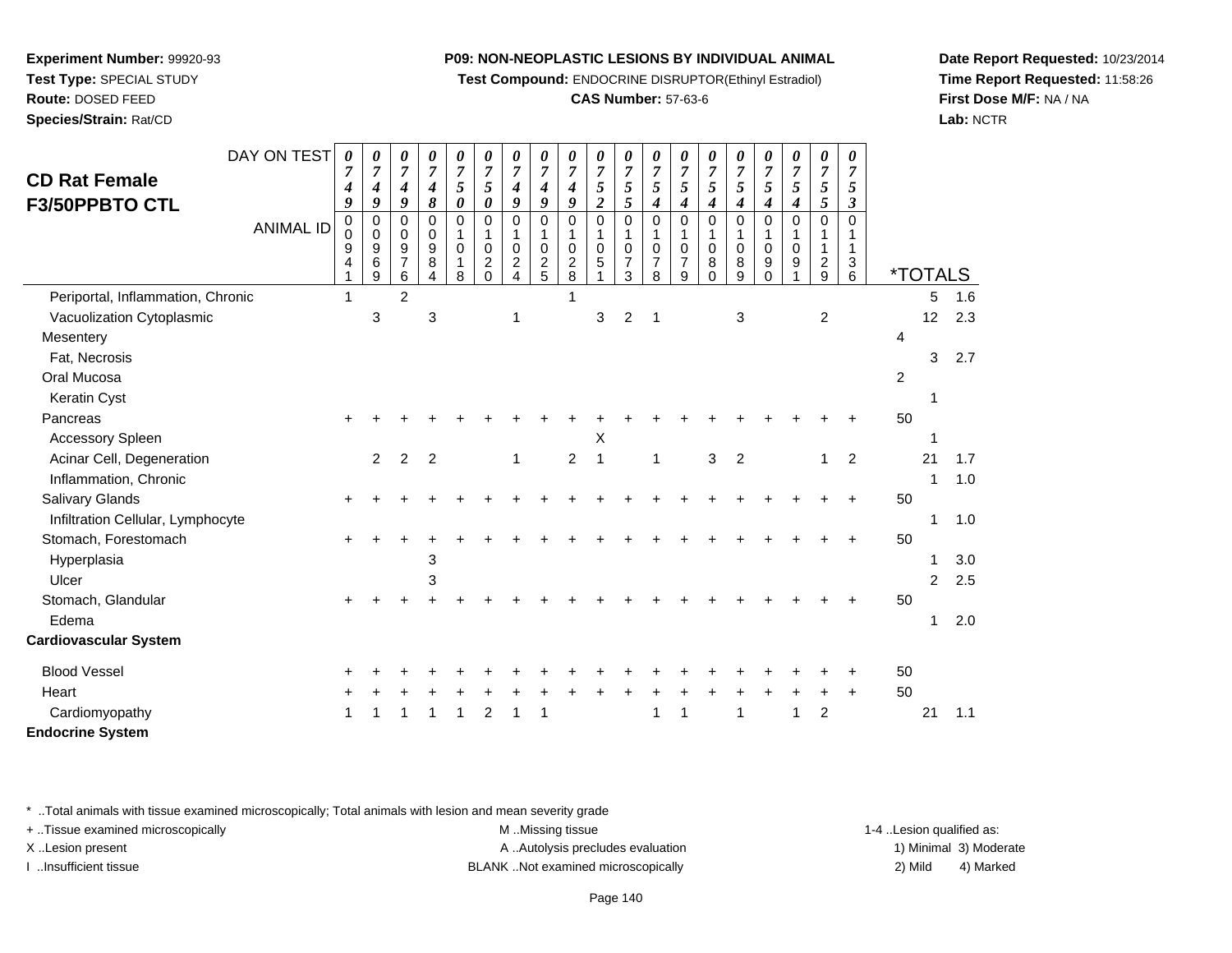**Test Compound:** ENDOCRINE DISRUPTOR(Ethinyl Estradiol)

#### **CAS Number:** 57-63-6

**Date Report Requested:** 10/23/2014**Time Report Requested:** 11:58:27**First Dose M/F:** NA / NA**Lab:** NCTR

| <b>CD Rat Female</b><br>F3/50PPBTO CTL   | DAY ON TEST      | $\boldsymbol{\theta}$<br>7<br>$\boldsymbol{4}$<br>9 | 0<br>7<br>4<br>9             | $\overline{7}$<br>4<br>$\boldsymbol{q}$   | 0<br>$\overline{7}$<br>4<br>8 | 0<br>$\overline{7}$<br>5<br>0 | 0<br>$\boldsymbol{7}$<br>5<br>0                | 0<br>$\overline{7}$<br>$\boldsymbol{4}$<br>9   | 0<br>$\overline{7}$<br>$\boldsymbol{4}$<br>9  | 0<br>$\overline{7}$<br>$\boldsymbol{4}$<br>9            | 0<br>$\overline{7}$<br>5<br>$\overline{2}$ | 0<br>$\overline{7}$<br>5<br>5 | 0<br>$\overline{7}$<br>5<br>4 | 0<br>$\overline{7}$<br>5<br>4           | 0<br>$\overline{7}$<br>5<br>$\boldsymbol{4}$ | 0<br>$\overline{7}$<br>5<br>$\boldsymbol{4}$ | 0<br>$\overline{7}$<br>5<br>$\boldsymbol{4}$ | 0<br>$\overline{7}$<br>5<br>$\boldsymbol{4}$ | 0<br>$\overline{7}$<br>5<br>5   | 0<br>$\overline{7}$<br>5<br>3      |                       |                |     |
|------------------------------------------|------------------|-----------------------------------------------------|------------------------------|-------------------------------------------|-------------------------------|-------------------------------|------------------------------------------------|------------------------------------------------|-----------------------------------------------|---------------------------------------------------------|--------------------------------------------|-------------------------------|-------------------------------|-----------------------------------------|----------------------------------------------|----------------------------------------------|----------------------------------------------|----------------------------------------------|---------------------------------|------------------------------------|-----------------------|----------------|-----|
|                                          | <b>ANIMAL ID</b> | 0<br>$\Omega$<br>9<br>4                             | 0<br>$\Omega$<br>9<br>6<br>9 | 0<br>$\Omega$<br>9<br>$\overline{7}$<br>6 | 0<br>$\Omega$<br>9<br>8       | $\Omega$<br>$\Omega$<br>8     | $\Omega$<br>0<br>$\overline{c}$<br>$\mathbf 0$ | $\Omega$<br>$\mathbf 0$<br>$\overline{c}$<br>4 | $\Omega$<br>0<br>$\overline{\mathbf{c}}$<br>5 | $\Omega$<br>$\mathbf 0$<br>$\overline{\mathbf{c}}$<br>8 | $\Omega$<br>$\mathbf 0$<br>5               | $\Omega$<br>0<br>3            | 0<br>0<br>7<br>8              | 0<br>$\mathbf 0$<br>$\overline{7}$<br>9 | $\Omega$<br>$\mathbf 0$<br>8<br>$\mathbf 0$  | $\Omega$<br>$\mathbf 0$<br>8<br>9            | $\Omega$<br>$\Omega$<br>9<br>0               | 0<br>$\mathbf 0$<br>9                        | $\Omega$<br>$\overline{c}$<br>9 | $\Omega$<br>$\mathbf{1}$<br>3<br>6 | <i><b>*TOTALS</b></i> |                |     |
| <b>Adrenal Cortex</b>                    |                  | +                                                   |                              |                                           |                               |                               |                                                |                                                |                                               |                                                         |                                            |                               |                               |                                         |                                              |                                              |                                              |                                              |                                 | $+$                                | 50                    |                |     |
| <b>Accessory Adrenal Cortical Nodule</b> |                  |                                                     |                              |                                           |                               |                               |                                                |                                                |                                               |                                                         |                                            |                               |                               |                                         |                                              |                                              |                                              |                                              |                                 |                                    |                       | 1              |     |
| Angiectasis                              |                  |                                                     |                              |                                           |                               |                               |                                                |                                                |                                               |                                                         |                                            |                               |                               |                                         |                                              |                                              |                                              |                                              |                                 |                                    |                       | $\overline{2}$ | 2.0 |
| Degeneration, Cystic                     |                  | 3                                                   | $\overline{2}$               | 4                                         |                               | 3                             | 3                                              | $\overline{2}$                                 | $\overline{2}$                                | 3                                                       | -1                                         |                               | 3                             | 3                                       | 3                                            | 3                                            |                                              |                                              |                                 | 2                                  |                       | 41             | 2.3 |
| Hematopoietic Cell Proliferation         |                  |                                                     |                              |                                           |                               |                               |                                                |                                                |                                               |                                                         |                                            |                               |                               |                                         |                                              |                                              |                                              |                                              |                                 |                                    |                       | 2              | 2.0 |
| Hypertrophy                              |                  |                                                     |                              |                                           | 1                             |                               |                                                |                                                |                                               | $\overline{2}$                                          |                                            | $\overline{c}$                |                               |                                         |                                              |                                              |                                              |                                              |                                 |                                    |                       | 7              | 1.9 |
| Infarct                                  |                  |                                                     |                              |                                           |                               |                               |                                                |                                                |                                               |                                                         |                                            |                               |                               |                                         |                                              |                                              |                                              |                                              |                                 |                                    |                       | 1              | 2.0 |
| <b>Adrenal Medulla</b>                   |                  |                                                     |                              |                                           |                               |                               |                                                |                                                |                                               |                                                         |                                            |                               |                               |                                         |                                              |                                              |                                              |                                              |                                 |                                    | 50                    |                |     |
| Islets, Pancreatic                       |                  |                                                     |                              |                                           |                               |                               |                                                |                                                |                                               |                                                         |                                            |                               |                               |                                         |                                              |                                              |                                              |                                              |                                 | $\ddot{}$                          | 50                    |                |     |
| Hyperplasia                              |                  |                                                     |                              |                                           |                               |                               |                                                |                                                |                                               |                                                         |                                            |                               |                               |                                         |                                              |                                              |                                              |                                              |                                 |                                    |                       | 1              | 3.0 |
| Parathyroid Gland                        |                  |                                                     |                              |                                           |                               |                               |                                                |                                                |                                               |                                                         |                                            |                               |                               |                                         |                                              |                                              |                                              |                                              |                                 |                                    | 44                    |                |     |
| Hyperplasia                              |                  |                                                     |                              |                                           |                               |                               |                                                |                                                |                                               |                                                         |                                            |                               |                               |                                         |                                              |                                              |                                              |                                              |                                 |                                    |                       | 1              | 2.0 |
| <b>Pituitary Gland</b>                   |                  |                                                     |                              |                                           |                               |                               |                                                |                                                |                                               |                                                         |                                            |                               |                               |                                         |                                              |                                              |                                              |                                              |                                 | $\ddot{}$                          | 50                    |                |     |
| Angiectasis                              |                  |                                                     |                              |                                           |                               |                               |                                                |                                                |                                               |                                                         |                                            |                               |                               |                                         |                                              |                                              |                                              |                                              |                                 |                                    |                       | 1              | 1.0 |
| Pars Distalis, Cyst                      |                  |                                                     |                              |                                           |                               |                               |                                                |                                                |                                               |                                                         |                                            |                               |                               |                                         |                                              |                                              |                                              |                                              |                                 |                                    |                       |                |     |
| Pars Distalis, Hyperplasia               |                  |                                                     | 4                            |                                           |                               |                               |                                                |                                                |                                               |                                                         | 4                                          |                               |                               |                                         |                                              |                                              |                                              |                                              |                                 |                                    |                       | 5              | 2.8 |
| <b>Thyroid Gland</b>                     |                  | $\ddot{}$                                           |                              |                                           |                               |                               |                                                |                                                |                                               |                                                         |                                            |                               |                               |                                         |                                              |                                              |                                              |                                              |                                 |                                    | 50                    |                |     |
| C Cell, Hyperplasia                      |                  | $\overline{2}$                                      |                              |                                           |                               |                               |                                                |                                                |                                               |                                                         |                                            |                               |                               |                                         |                                              |                                              |                                              |                                              |                                 |                                    |                       |                | 2.0 |
| Follicular Cel, Hyperplasia              |                  |                                                     |                              |                                           |                               |                               |                                                |                                                |                                               |                                                         |                                            |                               |                               |                                         |                                              |                                              |                                              |                                              |                                 |                                    |                       | 1              | 2.0 |
| Infiltration Cellular, Lymphocyte        |                  |                                                     |                              |                                           |                               |                               |                                                |                                                |                                               |                                                         |                                            |                               |                               |                                         |                                              |                                              |                                              |                                              |                                 |                                    |                       |                | 2.0 |
| Ultimobranchial Cyst                     |                  |                                                     |                              |                                           |                               |                               |                                                |                                                |                                               |                                                         | 3                                          |                               |                               |                                         |                                              |                                              | 3                                            |                                              |                                 |                                    |                       | 2              | 3.0 |
| <b>General Body System</b>               |                  |                                                     |                              |                                           |                               |                               |                                                |                                                |                                               |                                                         |                                            |                               |                               |                                         |                                              |                                              |                                              |                                              |                                 |                                    |                       |                |     |

\* ..Total animals with tissue examined microscopically; Total animals with lesion and mean severity grade

**Experiment Number:** 99920-93**Test Type:** SPECIAL STUDY**Route:** DOSED FEED**Species/Strain:** Rat/CD

+ ..Tissue examined microscopically examined microscopically examined as:  $M$  ..Missing tissue 1-4 ..Lesion qualified as: X..Lesion present **A ..Autolysis precludes evaluation** A ..Autolysis precludes evaluation 1) Minimal 3) Moderate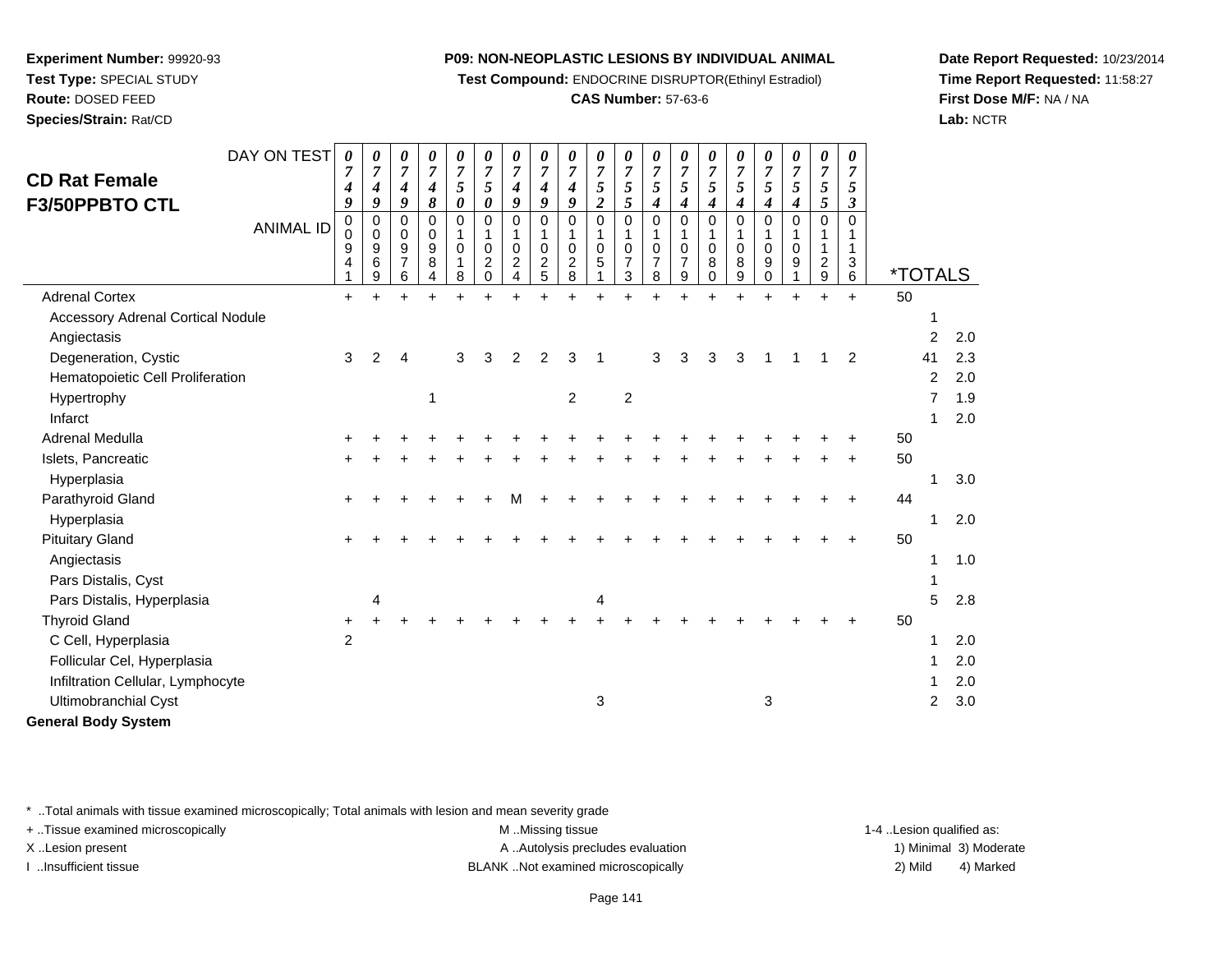**Test Compound:** ENDOCRINE DISRUPTOR(Ethinyl Estradiol)

#### **CAS Number:** 57-63-6

**Date Report Requested:** 10/23/2014**Time Report Requested:** 11:58:27**First Dose M/F:** NA / NA**Lab:** NCTR

| <b>CD Rat Female</b><br>F3/50PPBTO CTL | DAY ON TEST<br><b>ANIMAL ID</b> | 0<br>7<br>4<br>9<br>$\mathbf 0$<br>$\Omega$<br>9 | 0<br>7<br>4<br>9<br>0<br>0<br>9 | 0<br>$\overline{7}$<br>4<br>9<br>0<br>0<br>9 | 0<br>$\overline{7}$<br>4<br>8<br>0<br>0<br>9 | 0<br>$\overline{7}$<br>5<br>0<br>0<br>1<br>0 | 0<br>$\overline{7}$<br>$\sqrt{5}$<br>0<br>$\mathbf 0$<br>1<br>0 | 0<br>$\overline{7}$<br>$\boldsymbol{4}$<br>9<br>$\Omega$<br>0 | 0<br>$\overline{7}$<br>$\boldsymbol{4}$<br>9<br>$\mathbf 0$<br>1<br>0 | 0<br>$\overline{7}$<br>4<br>9<br>$\mathbf 0$<br>$\mathbf 0$ | 0<br>$\overline{7}$<br>5<br>$\boldsymbol{2}$<br>$\mathbf 0$<br>1<br>$\mathbf 0$ | 0<br>7<br>$\mathfrak{H}$<br>5<br>0<br>0 | 0<br>$\overline{7}$<br>5<br>4<br>0<br>1<br>0 | 0<br>$\overline{7}$<br>5<br>4<br>0<br>1<br>0 | 0<br>$\overline{7}$<br>5<br>$\boldsymbol{4}$<br>$\Omega$<br>$\mathbf 0$ | 0<br>$\boldsymbol{7}$<br>5<br>$\boldsymbol{4}$<br>$\mathbf 0$<br>1<br>$\mathbf 0$ | 0<br>7<br>5<br>4<br>0<br>$\mathbf 0$ | 0<br>$\overline{7}$<br>5<br>4<br>0<br>1<br>$\mathbf 0$ | $\boldsymbol{\theta}$<br>$\overline{7}$<br>5<br>5<br>0<br>1 | 0<br>7<br>5<br>3<br>0<br>1<br>1 |                       |                |     |
|----------------------------------------|---------------------------------|--------------------------------------------------|---------------------------------|----------------------------------------------|----------------------------------------------|----------------------------------------------|-----------------------------------------------------------------|---------------------------------------------------------------|-----------------------------------------------------------------------|-------------------------------------------------------------|---------------------------------------------------------------------------------|-----------------------------------------|----------------------------------------------|----------------------------------------------|-------------------------------------------------------------------------|-----------------------------------------------------------------------------------|--------------------------------------|--------------------------------------------------------|-------------------------------------------------------------|---------------------------------|-----------------------|----------------|-----|
|                                        |                                 | 4                                                | 6<br>9                          | $\overline{7}$<br>6                          | 8<br>4                                       | 1<br>8                                       | $\boldsymbol{2}$<br>$\Omega$                                    | $\overline{2}$<br>4                                           | $\boldsymbol{2}$<br>5                                                 | $\boldsymbol{2}$<br>8                                       | 5                                                                               | $\overline{7}$<br>3                     | $\overline{7}$<br>8                          | $\overline{7}$<br>9                          | 8<br>$\Omega$                                                           | 8<br>9                                                                            | 9<br>$\mathbf 0$                     | 9                                                      | $\overline{\mathbf{c}}$<br>9                                | 3<br>6                          | <i><b>*TOTALS</b></i> |                |     |
| <b>Tissue NOS</b>                      |                                 |                                                  |                                 |                                              |                                              |                                              |                                                                 |                                                               | $\ddot{}$                                                             |                                                             |                                                                                 |                                         |                                              |                                              |                                                                         |                                                                                   |                                      |                                                        |                                                             |                                 |                       |                |     |
| <b>Genital System</b>                  |                                 |                                                  |                                 |                                              |                                              |                                              |                                                                 |                                                               |                                                                       |                                                             |                                                                                 |                                         |                                              |                                              |                                                                         |                                                                                   |                                      |                                                        |                                                             |                                 |                       |                |     |
| <b>Clitoral Gland</b>                  |                                 | +                                                |                                 |                                              |                                              |                                              |                                                                 |                                                               |                                                                       |                                                             |                                                                                 |                                         |                                              |                                              |                                                                         |                                                                                   |                                      |                                                        |                                                             |                                 | 48                    |                |     |
| Atrophy                                |                                 |                                                  | $\overline{c}$                  |                                              | 2                                            | 3                                            |                                                                 |                                                               |                                                                       |                                                             |                                                                                 |                                         |                                              |                                              |                                                                         |                                                                                   |                                      |                                                        |                                                             |                                 |                       | 6              | 2.2 |
| Duct, Dilatation                       |                                 |                                                  |                                 |                                              | $\overline{c}$                               | $\overline{c}$                               |                                                                 | $\overline{c}$                                                |                                                                       |                                                             | 3                                                                               |                                         |                                              | $\overline{a}$                               |                                                                         | $\boldsymbol{2}$                                                                  |                                      |                                                        |                                                             | 3                               |                       | 9              | 2.3 |
| Hyperplasia                            |                                 |                                                  |                                 |                                              |                                              |                                              |                                                                 |                                                               |                                                                       |                                                             |                                                                                 |                                         |                                              |                                              |                                                                         |                                                                                   | 1                                    |                                                        |                                                             |                                 |                       | 3              | 2.0 |
| Inflammation                           |                                 | 1                                                |                                 | 1                                            |                                              |                                              |                                                                 | 1                                                             | $\overline{2}$                                                        |                                                             | 4                                                                               | 2                                       |                                              |                                              | $\overline{a}$                                                          | $\mathbf 1$                                                                       |                                      |                                                        |                                                             | $\overline{c}$                  |                       | 20             | 2.0 |
| Keratin Cyst                           |                                 |                                                  |                                 |                                              |                                              |                                              |                                                                 |                                                               |                                                                       |                                                             |                                                                                 |                                         |                                              |                                              |                                                                         |                                                                                   |                                      |                                                        |                                                             |                                 |                       | $\mathbf{1}$   |     |
| Ovary                                  |                                 |                                                  |                                 |                                              |                                              |                                              |                                                                 |                                                               |                                                                       |                                                             |                                                                                 |                                         |                                              |                                              |                                                                         |                                                                                   |                                      |                                                        |                                                             | +                               | 50                    |                |     |
| Atrophy                                |                                 | 4                                                | 3                               | 4                                            |                                              | 4                                            | 4                                                               | 2                                                             | 3                                                                     | $\overline{2}$                                              | $\overline{2}$                                                                  | 3                                       | 2                                            | 2                                            | $\overline{2}$                                                          |                                                                                   | 3                                    | 4                                                      | $\overline{2}$                                              | 2                               |                       | 49             | 2.9 |
| Cyst                                   |                                 | X                                                |                                 | X                                            |                                              |                                              | X                                                               | $\pmb{\times}$                                                | $\boldsymbol{\mathsf{X}}$                                             | $\mathsf X$                                                 |                                                                                 | Χ                                       |                                              |                                              |                                                                         |                                                                                   | $\pmb{\times}$                       | X                                                      |                                                             |                                 |                       | 13             |     |
| Hyperplasia, Sertoliform               |                                 | 3                                                |                                 | $\overline{c}$                               | 4                                            | 1                                            | $\overline{c}$                                                  | $\overline{2}$                                                | $\overline{1}$                                                        |                                                             | $\overline{c}$                                                                  | $\overline{c}$                          | 1                                            |                                              | 1                                                                       | $\mathbf{1}$                                                                      | $\overline{2}$                       |                                                        | $\overline{c}$                                              |                                 |                       | 27             | 1.7 |
| Oviduct                                |                                 | ٠                                                |                                 |                                              |                                              |                                              |                                                                 |                                                               |                                                                       |                                                             |                                                                                 |                                         |                                              |                                              |                                                                         |                                                                                   |                                      |                                                        |                                                             | $\ddot{}$                       | 50                    |                |     |
| Uterus                                 |                                 | +                                                |                                 |                                              |                                              |                                              |                                                                 |                                                               |                                                                       |                                                             |                                                                                 |                                         |                                              |                                              |                                                                         |                                                                                   |                                      |                                                        |                                                             | $\ddot{}$                       | 50                    |                |     |
| Atrophy                                |                                 |                                                  | $\overline{c}$                  |                                              |                                              | $\overline{c}$                               |                                                                 |                                                               |                                                                       |                                                             |                                                                                 |                                         |                                              |                                              |                                                                         |                                                                                   |                                      |                                                        |                                                             |                                 |                       | $\overline{2}$ | 2.0 |
| Dilatation                             |                                 |                                                  |                                 |                                              |                                              |                                              |                                                                 |                                                               |                                                                       |                                                             |                                                                                 |                                         |                                              |                                              |                                                                         |                                                                                   |                                      |                                                        |                                                             |                                 |                       | 1              | 2.0 |
| Endometrium, Degeneration              |                                 |                                                  |                                 |                                              |                                              |                                              |                                                                 |                                                               |                                                                       |                                                             |                                                                                 |                                         |                                              |                                              |                                                                         |                                                                                   |                                      |                                                        |                                                             |                                 |                       |                | 2.0 |
| Endometrium, Hyperplasia               |                                 |                                                  |                                 |                                              |                                              |                                              |                                                                 |                                                               |                                                                       |                                                             | $\overline{2}$                                                                  |                                         |                                              |                                              |                                                                         |                                                                                   |                                      |                                                        | 2                                                           |                                 |                       | 5              | 2.2 |
| Endometrium, Hyperplasia, Cystic       |                                 |                                                  |                                 | 2                                            |                                              |                                              | 4                                                               | $\overline{c}$                                                |                                                                       |                                                             |                                                                                 |                                         |                                              | 4                                            |                                                                         |                                                                                   |                                      | $\overline{2}$                                         | 3                                                           |                                 |                       | 18             | 2.4 |
| Hyperplasia, Atypical, Focal           |                                 | 1                                                |                                 | 3                                            |                                              | 1                                            | $\overline{c}$                                                  | 1                                                             | $\overline{1}$                                                        |                                                             |                                                                                 |                                         | 1                                            |                                              |                                                                         |                                                                                   | 1                                    |                                                        |                                                             |                                 |                       | 21             | 1.5 |
| Inflammation                           |                                 |                                                  |                                 |                                              |                                              |                                              |                                                                 |                                                               |                                                                       |                                                             |                                                                                 |                                         |                                              |                                              |                                                                         |                                                                                   |                                      |                                                        |                                                             |                                 |                       | 1              | 1.0 |
| Metaplasia, Squamous                   |                                 | 1                                                |                                 | $\mathbf 1$                                  |                                              |                                              | 1                                                               |                                                               |                                                                       |                                                             |                                                                                 |                                         |                                              |                                              |                                                                         |                                                                                   |                                      | $\overline{2}$                                         |                                                             |                                 |                       | 11             | 1.7 |

\* ..Total animals with tissue examined microscopically; Total animals with lesion and mean severity grade

+ ..Tissue examined microscopically examined microscopically examined as:  $M$  ..Missing tissue 1-4 ..Lesion qualified as:

**Experiment Number:** 99920-93**Test Type:** SPECIAL STUDY**Route:** DOSED FEED**Species/Strain:** Rat/CD

X..Lesion present **A ..Autolysis precludes evaluation** A ..Autolysis precludes evaluation 1) Minimal 3) Moderate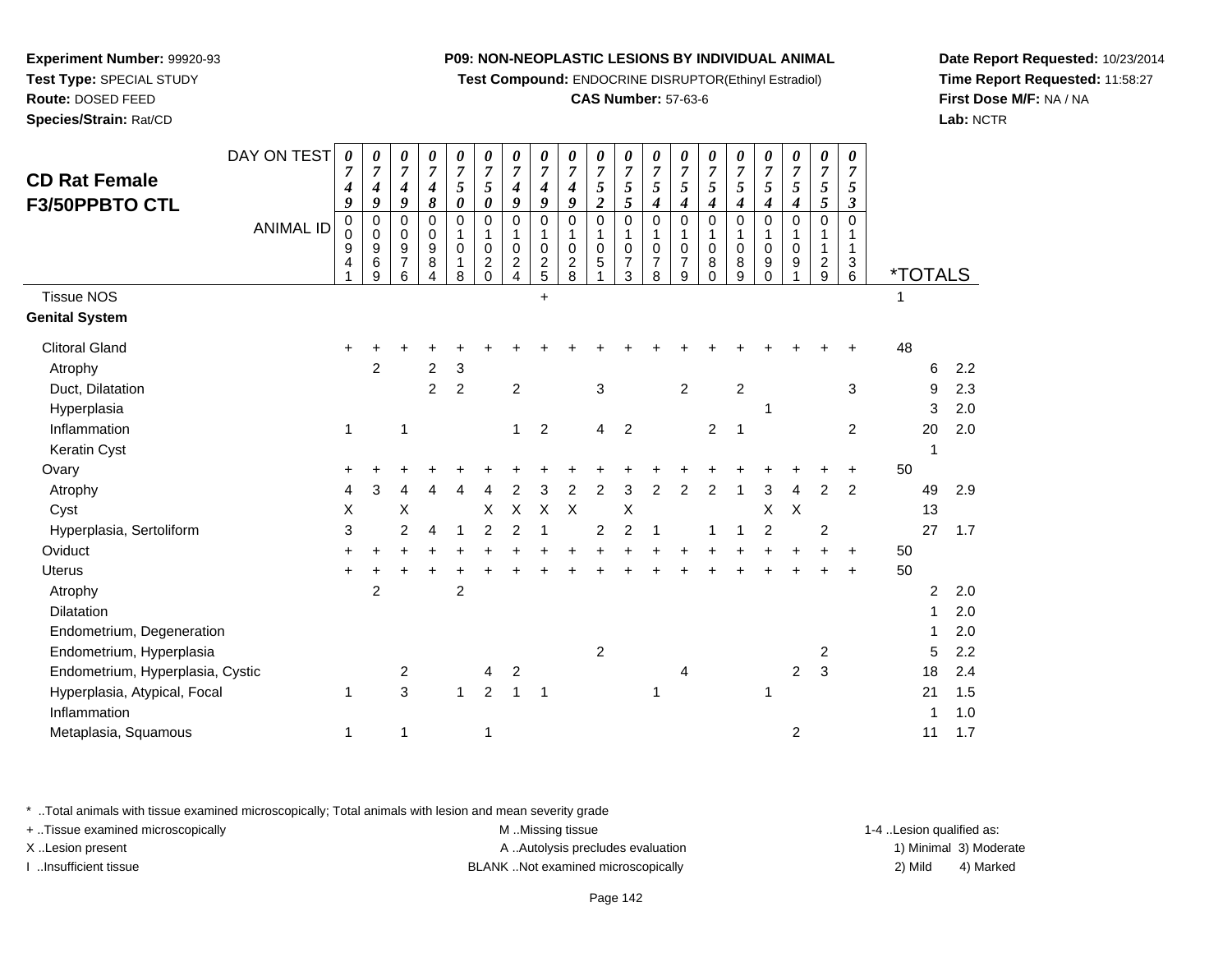**Test Compound:** ENDOCRINE DISRUPTOR(Ethinyl Estradiol)

#### **CAS Number:** 57-63-6

**Date Report Requested:** 10/23/2014**Time Report Requested:** 11:58:27**First Dose M/F:** NA / NA**Lab:** NCTR

| CD Rat Female                                 | DAY ON TEST      | $\boldsymbol{\theta}$<br>4<br>9   | 0<br>7<br>4<br>9                | 0<br>7<br>4<br>9                   | 0<br>$\overline{7}$<br>4<br>8 | 0<br>7<br>5<br>0                    | 0<br>7<br>5<br>0                       | 0<br>7<br>4<br>9                    | 0<br>$\overline{7}$<br>4<br>9                    | 0<br>$\overline{7}$<br>4<br>9                       | 0<br>5<br>$\overline{\mathbf{c}}$ | 0<br>7<br>5<br>5                     | 0<br>7<br>5<br>4                          | 0<br>7<br>5<br>4                             | 0<br>7<br>5<br>4                              | 0<br>7<br>5<br>4        | 0<br>7<br>5                                | 0<br>$\overline{7}$<br>5               | 0<br>7<br>5<br>5   | 0<br>7<br>5<br>$\mathfrak{z}$ |                       |                |     |
|-----------------------------------------------|------------------|-----------------------------------|---------------------------------|------------------------------------|-------------------------------|-------------------------------------|----------------------------------------|-------------------------------------|--------------------------------------------------|-----------------------------------------------------|-----------------------------------|--------------------------------------|-------------------------------------------|----------------------------------------------|-----------------------------------------------|-------------------------|--------------------------------------------|----------------------------------------|--------------------|-------------------------------|-----------------------|----------------|-----|
| <b>F3/50PPBTO CTL</b>                         | <b>ANIMAL ID</b> | $\mathbf 0$<br>$\Omega$<br>9<br>4 | $\mathbf 0$<br>0<br>9<br>6<br>9 | 0<br>0<br>9<br>$\overline{7}$<br>6 | 0<br>0<br>9<br>8              | $\Omega$<br>1<br>$\Omega$<br>1<br>8 | $\Omega$<br>$\Omega$<br>$\overline{c}$ | $\Omega$<br>1<br>$\Omega$<br>2<br>4 | $\Omega$<br>1<br>$\Omega$<br>$\overline{2}$<br>5 | $\Omega$<br>1<br>$\mathbf 0$<br>$\overline{c}$<br>8 | $\mathbf{0}$<br>$\mathbf 0$<br>5  | $\Omega$<br>0<br>$\overline{7}$<br>3 | 0<br>1<br>$\Omega$<br>$\overline{7}$<br>8 | $\mathbf 0$<br>1<br>0<br>$\overline{7}$<br>9 | $\Omega$<br>1<br>$\mathbf 0$<br>8<br>$\Omega$ | $\Omega$<br>0<br>8<br>9 | 4<br>$\Omega$<br>$\Omega$<br>9<br>$\Omega$ | 4<br>$\Omega$<br>1<br>$\mathbf 0$<br>9 | $\Omega$<br>2<br>9 | 0<br>1<br>1<br>3<br>6         | <i><b>*TOTALS</b></i> |                |     |
| Pigmentation, Focal                           |                  |                                   |                                 |                                    |                               |                                     |                                        |                                     | $\mathfrak{p}$                                   |                                                     |                                   |                                      |                                           |                                              |                                               |                         |                                            |                                        |                    |                               |                       | 1              | 2.0 |
| Vagina                                        |                  |                                   |                                 |                                    |                               |                                     |                                        |                                     |                                                  |                                                     |                                   |                                      |                                           |                                              |                                               |                         |                                            |                                        |                    |                               | 50                    |                |     |
| Epithelium, Atrophy                           |                  |                                   |                                 |                                    |                               | 3                                   |                                        |                                     |                                                  |                                                     |                                   |                                      |                                           |                                              |                                               |                         |                                            |                                        |                    |                               |                       | $\overline{2}$ | 3.0 |
| Inflammation                                  |                  |                                   |                                 |                                    | 3                             |                                     |                                        |                                     |                                                  |                                                     |                                   |                                      |                                           |                                              |                                               |                         |                                            |                                        |                    |                               |                       | 12             | 1.8 |
| Mucocyte, Hyperplasia                         |                  |                                   | $\overline{c}$                  | 3                                  |                               |                                     | 3                                      |                                     | 3                                                | 2                                                   | 3                                 | 3                                    | 3                                         | з                                            | 3                                             |                         | 3                                          |                                        | 3                  | 3                             |                       | 35             | 2.5 |
| <b>Hematopoietic System</b>                   |                  |                                   |                                 |                                    |                               |                                     |                                        |                                     |                                                  |                                                     |                                   |                                      |                                           |                                              |                                               |                         |                                            |                                        |                    |                               |                       |                |     |
| <b>Bone Marrow</b>                            |                  |                                   |                                 |                                    |                               |                                     |                                        |                                     |                                                  |                                                     |                                   |                                      |                                           |                                              |                                               |                         |                                            |                                        |                    |                               | 50                    |                |     |
| Hyperplasia                                   |                  |                                   |                                 |                                    |                               |                                     |                                        |                                     |                                                  |                                                     |                                   |                                      |                                           |                                              |                                               |                         |                                            |                                        |                    |                               |                       | 2              | 2.0 |
| Lymph Node                                    |                  |                                   |                                 |                                    |                               | $\ddot{}$                           |                                        |                                     |                                                  |                                                     | +                                 |                                      |                                           |                                              | $\ddot{}$                                     |                         |                                            |                                        | +                  |                               | 5                     |                |     |
| Lumbar, Degeneration, Cystic                  |                  |                                   |                                 |                                    |                               | $\overline{2}$                      |                                        |                                     |                                                  |                                                     | 4                                 |                                      |                                           |                                              |                                               |                         |                                            |                                        | 3                  |                               |                       | 4              | 3.0 |
| Lumbar, Hemorrhage                            |                  |                                   |                                 |                                    |                               |                                     |                                        |                                     |                                                  |                                                     |                                   |                                      |                                           |                                              | 2                                             |                         |                                            |                                        |                    |                               |                       |                | 2.0 |
| Lumbar, Hyperplasia, Lymphoid                 |                  |                                   |                                 |                                    |                               | 3                                   |                                        |                                     |                                                  |                                                     | 2                                 |                                      |                                           |                                              | $\overline{c}$                                |                         |                                            |                                        |                    |                               |                       | 3              | 2.3 |
| Lumbar, Infiltration Cellular, Plasma Cell    |                  |                                   |                                 |                                    |                               | 3                                   |                                        |                                     |                                                  |                                                     | $\overline{2}$                    |                                      |                                           |                                              | $\overline{c}$                                |                         |                                            |                                        | $\overline{2}$     |                               |                       |                | 2.4 |
| Popliteal, Hyperplasia, Lymphoid              |                  |                                   |                                 |                                    |                               |                                     |                                        |                                     |                                                  |                                                     | $\overline{2}$                    |                                      |                                           |                                              |                                               |                         |                                            |                                        |                    |                               |                       |                | 2.0 |
| Popliteal, Infiltration Cellular, Plasma Cell |                  |                                   |                                 |                                    |                               |                                     |                                        |                                     |                                                  |                                                     | 3                                 |                                      |                                           |                                              |                                               |                         |                                            |                                        |                    |                               |                       | 1              | 3.0 |
| Lymph Node, Mandibular                        |                  |                                   |                                 |                                    |                               |                                     |                                        |                                     |                                                  |                                                     |                                   |                                      |                                           |                                              |                                               |                         |                                            |                                        |                    |                               | 50                    |                |     |
| Degeneration, Cystic                          |                  |                                   |                                 | 3                                  |                               |                                     |                                        |                                     |                                                  |                                                     |                                   |                                      |                                           | 3                                            |                                               | $\overline{c}$          | $\overline{2}$                             |                                        |                    |                               |                       | 7              | 2.3 |
| Hyperplasia, Lymphoid                         |                  |                                   |                                 |                                    |                               | $\overline{2}$                      |                                        | $\overline{2}$                      |                                                  | $\overline{2}$                                      |                                   |                                      |                                           |                                              | $\overline{2}$                                |                         | $\overline{2}$                             |                                        |                    |                               |                       | 8              | 2.0 |
| Infiltration Cellular, Plasma Cell            |                  | 3                                 | 2                               | 2                                  | 3                             | 3                                   | 3                                      | 3                                   |                                                  | 3                                                   | 3                                 | 2                                    | 3                                         |                                              | 3                                             | 3                       | 3                                          | 3                                      | $\overline{2}$     | 2                             |                       | 37             | 2.6 |
| Lymph Node, Mesenteric                        |                  | M                                 |                                 |                                    |                               |                                     |                                        |                                     |                                                  |                                                     |                                   |                                      |                                           |                                              |                                               |                         |                                            |                                        |                    | +                             | 49                    |                |     |
| Degeneration, Cystic                          |                  |                                   |                                 |                                    |                               |                                     |                                        |                                     |                                                  |                                                     |                                   |                                      |                                           |                                              |                                               |                         |                                            |                                        |                    | 1                             |                       |                | 1.0 |
| Hyperplasia, Lymphoid                         |                  |                                   |                                 |                                    |                               | 2                                   |                                        |                                     |                                                  |                                                     |                                   |                                      |                                           |                                              |                                               |                         |                                            |                                        |                    |                               |                       |                | 2.0 |
|                                               |                  |                                   |                                 |                                    |                               |                                     |                                        |                                     |                                                  |                                                     |                                   |                                      |                                           |                                              |                                               |                         |                                            |                                        |                    |                               |                       |                |     |

\* ..Total animals with tissue examined microscopically; Total animals with lesion and mean severity grade

+ ..Tissue examined microscopically examined microscopically examined as:  $M$  ..Missing tissue 1-4 ..Lesion qualified as:

**Experiment Number:** 99920-93**Test Type:** SPECIAL STUDY**Route:** DOSED FEED**Species/Strain:** Rat/CD

X..Lesion present **A ..Autolysis precludes evaluation** A ..Autolysis precludes evaluation 1) Minimal 3) Moderate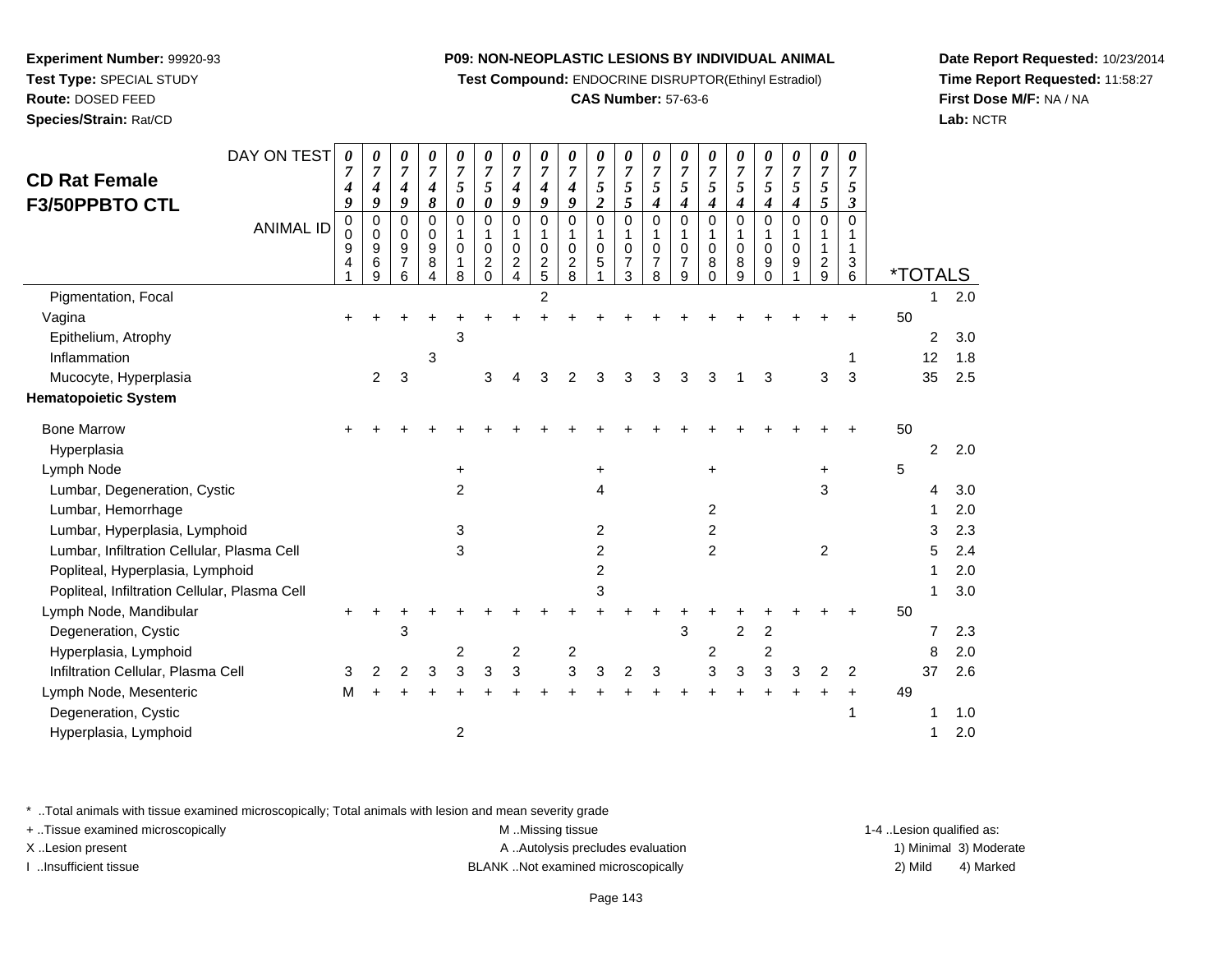**Test Compound:** ENDOCRINE DISRUPTOR(Ethinyl Estradiol)

#### **CAS Number:** 57-63-6

**Date Report Requested:** 10/23/2014**Time Report Requested:** 11:58:27**First Dose M/F:** NA / NA**Lab:** NCTR

| <b>CD Rat Female</b><br>F3/50PPBTO CTL | DAY ON TEST<br><b>ANIMAL ID</b> | 0<br>4<br>9<br>$\pmb{0}$<br>0<br>9<br>4 | 0<br>7<br>4<br>9<br>$\mathsf 0$<br>0<br>9<br>6<br>9 | 0<br>$\overline{7}$<br>4<br>9<br>$\mathbf 0$<br>0<br>9<br>$\overline{7}$<br>6 | 0<br>$\overline{7}$<br>4<br>8<br>$\pmb{0}$<br>0<br>9<br>8 | 0<br>$\overline{7}$<br>5<br>0<br>0<br>1<br>$\Omega$<br>1<br>8 | 0<br>$\overline{7}$<br>5<br>$\boldsymbol{\theta}$<br>$\mathbf 0$<br>$\mathbf 0$<br>$\overline{c}$<br>$\Omega$ | 0<br>$\overline{7}$<br>4<br>9<br>$\Omega$<br>$\mathbf 0$<br>$\overline{c}$ | 0<br>$\overline{7}$<br>4<br>9<br>$\mathbf 0$<br>$\mathbf 0$<br>$\boldsymbol{2}$<br>5 | 0<br>$\overline{7}$<br>4<br>9<br>0<br>$\mathbf 0$<br>$\overline{c}$<br>8 | 0<br>$\overline{7}$<br>5<br>$\overline{c}$<br>0<br>1<br>$\mathbf 0$<br>5 | 0<br>$\overline{7}$<br>5<br>5<br>$\mathbf 0$<br>$\mathbf 0$<br>$\overline{7}$<br>3 | 0<br>$\overline{7}$<br>5<br>4<br>$\mathbf 0$<br>1<br>$\Omega$<br>$\overline{7}$<br>8 | 0<br>$\overline{7}$<br>5<br>4<br>0<br>$\mathbf 0$<br>7<br>9 | 0<br>7<br>5<br>4<br>$\mathbf 0$<br>$\mathbf 0$<br>8<br>$\Omega$ | 0<br>7<br>5<br>4<br>0<br>0<br>8<br>9 | 0<br>$\overline{7}$<br>$5\overline{)}$<br>4<br>$\Omega$<br>$\Omega$<br>9<br>0 | 0<br>$\overline{7}$<br>5<br>4<br>$\mathbf 0$<br>0<br>9 | 0<br>$\overline{7}$<br>5<br>5<br>$\Omega$<br>1<br>$\overline{c}$<br>9 | 0<br>7<br>5<br>$\boldsymbol{\beta}$<br>$\Omega$<br>$\mathbf{1}$<br>3<br>6 | <i><b>*TOTALS</b></i> |                |     |
|----------------------------------------|---------------------------------|-----------------------------------------|-----------------------------------------------------|-------------------------------------------------------------------------------|-----------------------------------------------------------|---------------------------------------------------------------|---------------------------------------------------------------------------------------------------------------|----------------------------------------------------------------------------|--------------------------------------------------------------------------------------|--------------------------------------------------------------------------|--------------------------------------------------------------------------|------------------------------------------------------------------------------------|--------------------------------------------------------------------------------------|-------------------------------------------------------------|-----------------------------------------------------------------|--------------------------------------|-------------------------------------------------------------------------------|--------------------------------------------------------|-----------------------------------------------------------------------|---------------------------------------------------------------------------|-----------------------|----------------|-----|
| Infiltration Cellular, Plasma Cell     |                                 |                                         |                                                     |                                                                               |                                                           |                                                               |                                                                                                               |                                                                            |                                                                                      |                                                                          |                                                                          |                                                                                    |                                                                                      |                                                             |                                                                 |                                      |                                                                               |                                                        |                                                                       |                                                                           |                       | $\overline{2}$ | 2.5 |
| Spleen                                 |                                 | $\ddot{}$                               |                                                     |                                                                               |                                                           |                                                               |                                                                                                               |                                                                            |                                                                                      |                                                                          |                                                                          |                                                                                    |                                                                                      |                                                             |                                                                 |                                      |                                                                               |                                                        |                                                                       |                                                                           | 50                    |                |     |
| Hematopoietic Cell Proliferation       |                                 |                                         |                                                     | 2                                                                             |                                                           | 2                                                             |                                                                                                               |                                                                            |                                                                                      |                                                                          |                                                                          |                                                                                    |                                                                                      |                                                             |                                                                 |                                      |                                                                               |                                                        |                                                                       |                                                                           |                       | 16             | 1.9 |
| Pigmentation                           |                                 | 3                                       |                                                     | $\overline{c}$                                                                | $\overline{c}$                                            |                                                               | 1                                                                                                             | 1                                                                          | $\mathbf 1$                                                                          |                                                                          |                                                                          |                                                                                    | 1                                                                                    |                                                             | $\overline{c}$                                                  |                                      |                                                                               | 3                                                      | $\overline{2}$                                                        | $\overline{2}$                                                            |                       | 29             | 2.0 |
| Thymus<br>Atrophy                      |                                 | $\ddot{}$                               |                                                     |                                                                               |                                                           |                                                               |                                                                                                               |                                                                            |                                                                                      |                                                                          |                                                                          |                                                                                    |                                                                                      |                                                             |                                                                 |                                      |                                                                               |                                                        |                                                                       | $\ddot{}$                                                                 | 49                    | 1              | 2.0 |
| Cyst                                   |                                 | X                                       |                                                     |                                                                               |                                                           |                                                               |                                                                                                               |                                                                            | X                                                                                    |                                                                          | X                                                                        |                                                                                    | $\boldsymbol{\mathsf{X}}$                                                            |                                                             | X                                                               |                                      |                                                                               | $X$ $X$                                                |                                                                       |                                                                           |                       | 20             |     |
| <b>Integumentary System</b>            |                                 |                                         |                                                     |                                                                               |                                                           |                                                               |                                                                                                               |                                                                            |                                                                                      |                                                                          |                                                                          |                                                                                    |                                                                                      |                                                             |                                                                 |                                      |                                                                               |                                                        |                                                                       |                                                                           |                       |                |     |
| <b>Mammary Gland</b>                   |                                 | +                                       |                                                     |                                                                               |                                                           |                                                               |                                                                                                               |                                                                            |                                                                                      |                                                                          |                                                                          |                                                                                    |                                                                                      |                                                             |                                                                 |                                      |                                                                               |                                                        |                                                                       |                                                                           | 50                    |                |     |
| Alveolus, Hyperplasia                  |                                 | 3                                       | $\overline{2}$                                      | $\overline{2}$                                                                | $\overline{2}$                                            | 3                                                             |                                                                                                               | 3                                                                          | 4                                                                                    |                                                                          | $\overline{c}$                                                           | 3                                                                                  | $\overline{2}$                                                                       | 1                                                           | 3                                                               |                                      | $\overline{c}$                                                                | $\overline{2}$                                         | 2                                                                     | 2                                                                         |                       | 39             | 2.2 |
| <b>Atypical Focus</b>                  |                                 | 1                                       |                                                     | $\mathbf{3}$                                                                  |                                                           | $\overline{2}$                                                | $\mathbf 1$                                                                                                   | $\overline{2}$                                                             | $\mathbf{3}$                                                                         |                                                                          |                                                                          |                                                                                    |                                                                                      |                                                             | 1                                                               |                                      |                                                                               | $\overline{2}$                                         | $\overline{2}$                                                        |                                                                           |                       | 18             | 1.9 |
| Duct, Dilatation                       |                                 |                                         |                                                     | 3                                                                             | 3                                                         |                                                               |                                                                                                               |                                                                            |                                                                                      |                                                                          |                                                                          |                                                                                    |                                                                                      |                                                             |                                                                 |                                      |                                                                               |                                                        |                                                                       |                                                                           |                       | 3              | 2.7 |
| Galactocele                            |                                 | X                                       | $\boldsymbol{\mathsf{X}}$                           |                                                                               |                                                           |                                                               |                                                                                                               |                                                                            |                                                                                      |                                                                          |                                                                          |                                                                                    |                                                                                      |                                                             |                                                                 |                                      |                                                                               | X                                                      |                                                                       |                                                                           |                       | 5              |     |
| Lactation                              |                                 |                                         |                                                     | 2                                                                             | $\overline{2}$                                            |                                                               | 1                                                                                                             |                                                                            |                                                                                      |                                                                          |                                                                          |                                                                                    |                                                                                      | 1                                                           |                                                                 |                                      |                                                                               | $\overline{c}$                                         | $\overline{2}$                                                        |                                                                           |                       | 20             | 1.9 |
| Skin                                   |                                 | $\ddot{}$                               | +                                                   |                                                                               |                                                           |                                                               |                                                                                                               |                                                                            |                                                                                      |                                                                          |                                                                          |                                                                                    |                                                                                      |                                                             |                                                                 |                                      |                                                                               |                                                        |                                                                       | $\ddot{}$                                                                 | 50                    |                |     |
| Cyst Epithelial Inclusion              |                                 |                                         |                                                     |                                                                               |                                                           |                                                               |                                                                                                               |                                                                            |                                                                                      |                                                                          |                                                                          |                                                                                    |                                                                                      |                                                             |                                                                 |                                      |                                                                               |                                                        |                                                                       |                                                                           |                       |                |     |
| Inflammation                           |                                 |                                         |                                                     |                                                                               | 4                                                         |                                                               |                                                                                                               | 4                                                                          |                                                                                      |                                                                          | 4                                                                        |                                                                                    |                                                                                      |                                                             | 4                                                               |                                      | 4                                                                             |                                                        |                                                                       |                                                                           |                       | 12             | 3.8 |
| Musculoskeletal System                 |                                 |                                         |                                                     |                                                                               |                                                           |                                                               |                                                                                                               |                                                                            |                                                                                      |                                                                          |                                                                          |                                                                                    |                                                                                      |                                                             |                                                                 |                                      |                                                                               |                                                        |                                                                       |                                                                           |                       |                |     |
| Bone, Femur                            |                                 |                                         |                                                     |                                                                               |                                                           |                                                               |                                                                                                               |                                                                            |                                                                                      |                                                                          |                                                                          |                                                                                    |                                                                                      |                                                             |                                                                 |                                      |                                                                               |                                                        |                                                                       |                                                                           | 50                    |                |     |
| Osteopetrosis                          |                                 |                                         |                                                     |                                                                               |                                                           |                                                               |                                                                                                               |                                                                            |                                                                                      |                                                                          |                                                                          |                                                                                    |                                                                                      |                                                             |                                                                 |                                      |                                                                               |                                                        |                                                                       |                                                                           |                       | 1              | 3.0 |
| <b>Skeletal Muscle</b>                 |                                 |                                         |                                                     |                                                                               |                                                           |                                                               |                                                                                                               |                                                                            |                                                                                      |                                                                          |                                                                          |                                                                                    |                                                                                      |                                                             |                                                                 |                                      |                                                                               |                                                        |                                                                       |                                                                           | 1                     |                |     |
|                                        |                                 |                                         |                                                     |                                                                               |                                                           |                                                               |                                                                                                               |                                                                            |                                                                                      |                                                                          |                                                                          |                                                                                    |                                                                                      |                                                             |                                                                 |                                      |                                                                               |                                                        |                                                                       |                                                                           |                       |                |     |

\* ..Total animals with tissue examined microscopically; Total animals with lesion and mean severity grade

**Experiment Number:** 99920-93**Test Type:** SPECIAL STUDY**Route:** DOSED FEED**Species/Strain:** Rat/CD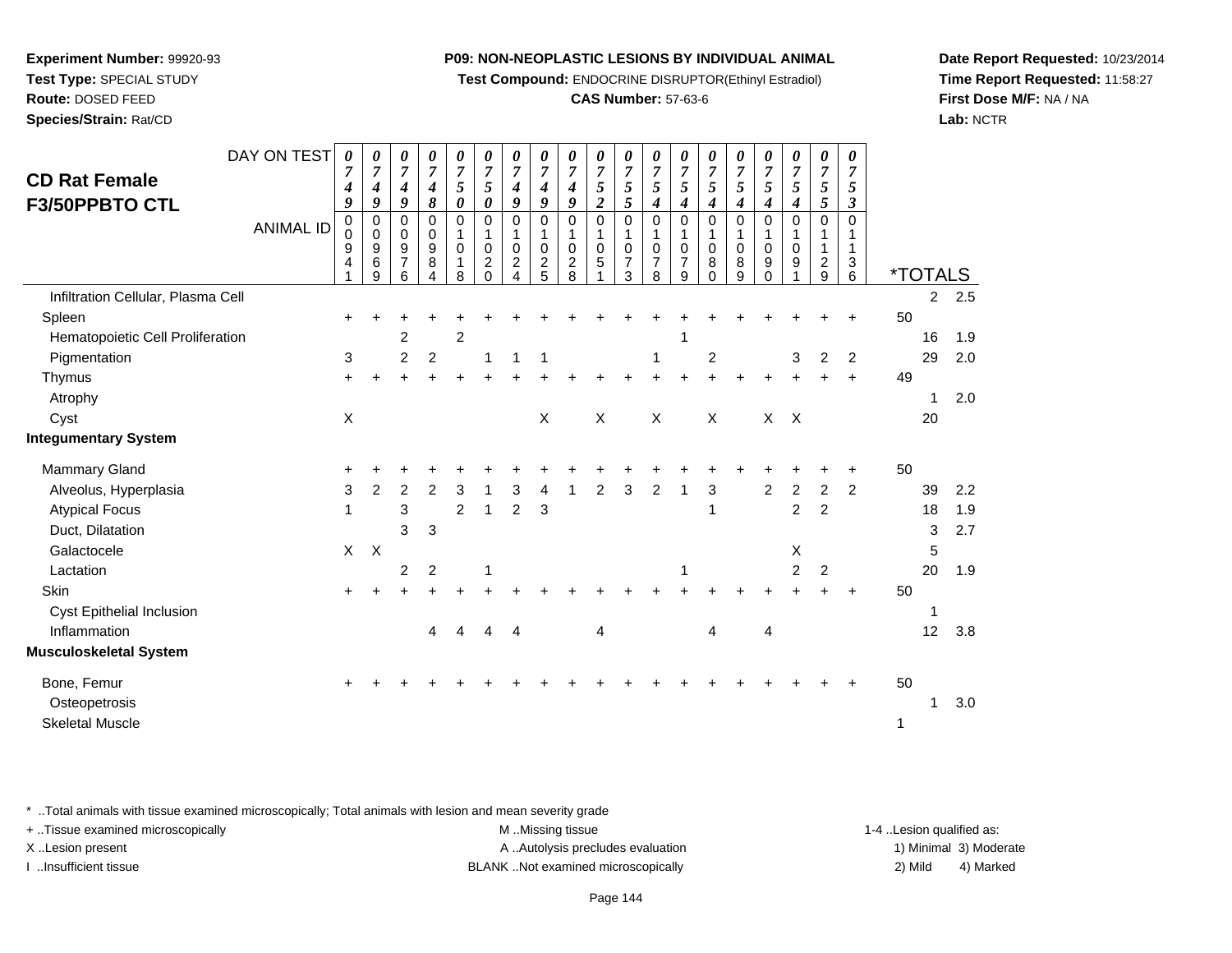#### **P09: NON-NEOPLASTIC LESIONS BY INDIVIDUAL ANIMAL**

**Test Compound:** ENDOCRINE DISRUPTOR(Ethinyl Estradiol)

## **CAS Number:** 57-63-6

**Date Report Requested:** 10/23/2014**Time Report Requested:** 11:58:28**First Dose M/F:** NA / NA**Lab:** NCTR

| <b>CD Rat Female</b><br><b>F3/50PPBTO CTL</b>                                          | DAY ON TEST      | 0<br>7<br>4<br>9 | 0<br>$\overline{7}$<br>4<br>9                                  | 0<br>$\overline{7}$<br>4<br>$\boldsymbol{g}$ | 0<br>$\overline{7}$<br>4<br>8 | 0<br>$\overline{7}$<br>5<br>$\boldsymbol{\theta}$ | 0<br>$\boldsymbol{7}$<br>5<br>$\boldsymbol{\theta}$ | 0<br>7<br>4<br>9                                      | 0<br>$\boldsymbol{7}$<br>4<br>9         | $\boldsymbol{\theta}$<br>$\overline{7}$<br>$\boldsymbol{4}$<br>$\boldsymbol{g}$ | 0<br>$\boldsymbol{7}$<br>$\sqrt{5}$<br>$\overline{2}$ | 0<br>$\overline{7}$<br>5<br>5                          | 0<br>7<br>5<br>4                | 0<br>$\boldsymbol{7}$<br>$\sqrt{5}$<br>4 | 0<br>7<br>5<br>4               | 0<br>$\overline{7}$<br>5<br>$\boldsymbol{4}$ | 0<br>7<br>$\sqrt{5}$<br>4                     | 0<br>$\overline{7}$<br>5<br>$\boldsymbol{4}$ | 0<br>$\boldsymbol{7}$<br>5<br>5 | $\boldsymbol{\theta}$<br>7<br>5<br>$\mathbf{3}$ |                       |                     |                          |
|----------------------------------------------------------------------------------------|------------------|------------------|----------------------------------------------------------------|----------------------------------------------|-------------------------------|---------------------------------------------------|-----------------------------------------------------|-------------------------------------------------------|-----------------------------------------|---------------------------------------------------------------------------------|-------------------------------------------------------|--------------------------------------------------------|---------------------------------|------------------------------------------|--------------------------------|----------------------------------------------|-----------------------------------------------|----------------------------------------------|---------------------------------|-------------------------------------------------|-----------------------|---------------------|--------------------------|
|                                                                                        | <b>ANIMAL ID</b> | 0<br>0<br>9<br>4 | $\mathbf 0$<br>$\mathbf 0$<br>$\boldsymbol{9}$<br>$\,6\,$<br>9 | $\mathbf 0$<br>$\mathbf 0$<br>9<br>7<br>6    | 0<br>0<br>9<br>8<br>Δ         | 0<br>1<br>$\mathbf 0$<br>8                        | 0<br>1<br>0<br>$\overline{\mathbf{c}}$<br>$\Omega$  | 0<br>1<br>$\mathbf 0$<br>$\overline{\mathbf{c}}$<br>4 | 0<br>$\mathbf{1}$<br>0<br>$\frac{2}{5}$ | 0<br>1<br>$\mathbf 0$<br>$\overline{c}$<br>8                                    | $\Omega$<br>$\mathbf{1}$<br>0<br>5                    | $\mathbf 0$<br>1<br>$\mathbf 0$<br>$\overline{7}$<br>3 | $\mathbf 0$<br>1<br>0<br>7<br>8 | 0<br>1<br>0<br>$\overline{7}$<br>9       | $\Omega$<br>0<br>8<br>$\Omega$ | 0<br>$\mathbf{1}$<br>0<br>8<br>9             | $\Omega$<br>1<br>$\mathbf 0$<br>9<br>$\Omega$ | $\Omega$<br>0<br>9                           | 0<br>1<br>1<br>$\frac{2}{9}$    | $\Omega$<br>1<br>1<br>3<br>6                    | <i><b>*TOTALS</b></i> |                     |                          |
| Nervous System                                                                         |                  |                  |                                                                |                                              |                               |                                                   |                                                     |                                                       |                                         |                                                                                 |                                                       |                                                        |                                 |                                          |                                |                                              |                                               |                                              |                                 |                                                 |                       |                     |                          |
| Brain, Brain Stem<br>Compression<br>Hemorrhage                                         |                  | +<br>3           |                                                                | 3                                            | 3                             | $\overline{c}$                                    |                                                     | $\overline{\mathbf{c}}$                               |                                         |                                                                                 |                                                       |                                                        | $\overline{\mathbf{c}}$         |                                          |                                |                                              |                                               |                                              |                                 |                                                 | 50                    | 20<br>1             | 2.6<br>3.0               |
| Brain, Cerebellum<br>Hydrocephalus                                                     |                  | $\ddot{}$        |                                                                |                                              | $\overline{2}$                |                                                   |                                                     |                                                       |                                         |                                                                                 |                                                       |                                                        |                                 |                                          |                                |                                              |                                               |                                              |                                 |                                                 | 50                    | 3                   | 2.0                      |
| Brain, Cerebrum<br>Hydrocephalus<br>Peripheral Nerve<br>Spinal Cord<br>Necrosis        |                  |                  |                                                                |                                              |                               |                                                   |                                                     |                                                       |                                         |                                                                                 |                                                       |                                                        |                                 |                                          |                                |                                              |                                               |                                              |                                 |                                                 | 50<br>1<br>1          | 3<br>$\mathbf{1}$   | 2.0<br>3.0               |
| <b>Respiratory System</b>                                                              |                  |                  |                                                                |                                              |                               |                                                   |                                                     |                                                       |                                         |                                                                                 |                                                       |                                                        |                                 |                                          |                                |                                              |                                               |                                              |                                 |                                                 |                       |                     |                          |
| Lung<br>Alveolar Epith, Hyperplasia<br>Hemorrhage<br>Infiltration Cellular, Histiocyte |                  |                  |                                                                | 1                                            |                               |                                                   |                                                     |                                                       |                                         |                                                                                 |                                                       |                                                        |                                 |                                          |                                |                                              |                                               |                                              | 1                               | $\overline{2}$                                  | 50                    | 1<br>7              | 1.0<br>1.0<br>1.1<br>1.5 |
| Inflammation<br>Nose<br>Goblet Cell, Hyperplasia                                       |                  | +                |                                                                | $\overline{c}$                               |                               |                                                   |                                                     |                                                       |                                         |                                                                                 |                                                       |                                                        |                                 |                                          |                                |                                              |                                               |                                              |                                 |                                                 | 50                    | $\overline{2}$<br>3 | 2.0                      |
| Inflammation<br>Nasolacrim Dct, Inflammation<br>Nasolacrim Dct, Keratin Cyst           |                  |                  | $\overline{2}$                                                 |                                              | 2                             |                                                   |                                                     | $\overline{2}$                                        |                                         | $\overline{c}$                                                                  |                                                       |                                                        |                                 |                                          | $\overline{c}$<br>2            | $\overline{2}$                               | -1                                            | 1<br>1                                       |                                 | $\overline{2}$                                  |                       | 6<br>26<br>1        | 2.0<br>1.7               |

\* ..Total animals with tissue examined microscopically; Total animals with lesion and mean severity grade

**Experiment Number:** 99920-93**Test Type:** SPECIAL STUDY**Route:** DOSED FEED**Species/Strain:** Rat/CD

+ ..Tissue examined microscopically examined microscopically examined as:  $M$  ..Missing tissue 1-4 ..Lesion qualified as: X..Lesion present **A ..Autolysis precludes evaluation** A ..Autolysis precludes evaluation 1) Minimal 3) Moderate I ..Insufficient tissue BLANK ..Not examined microscopically 2) Mild 4) Marked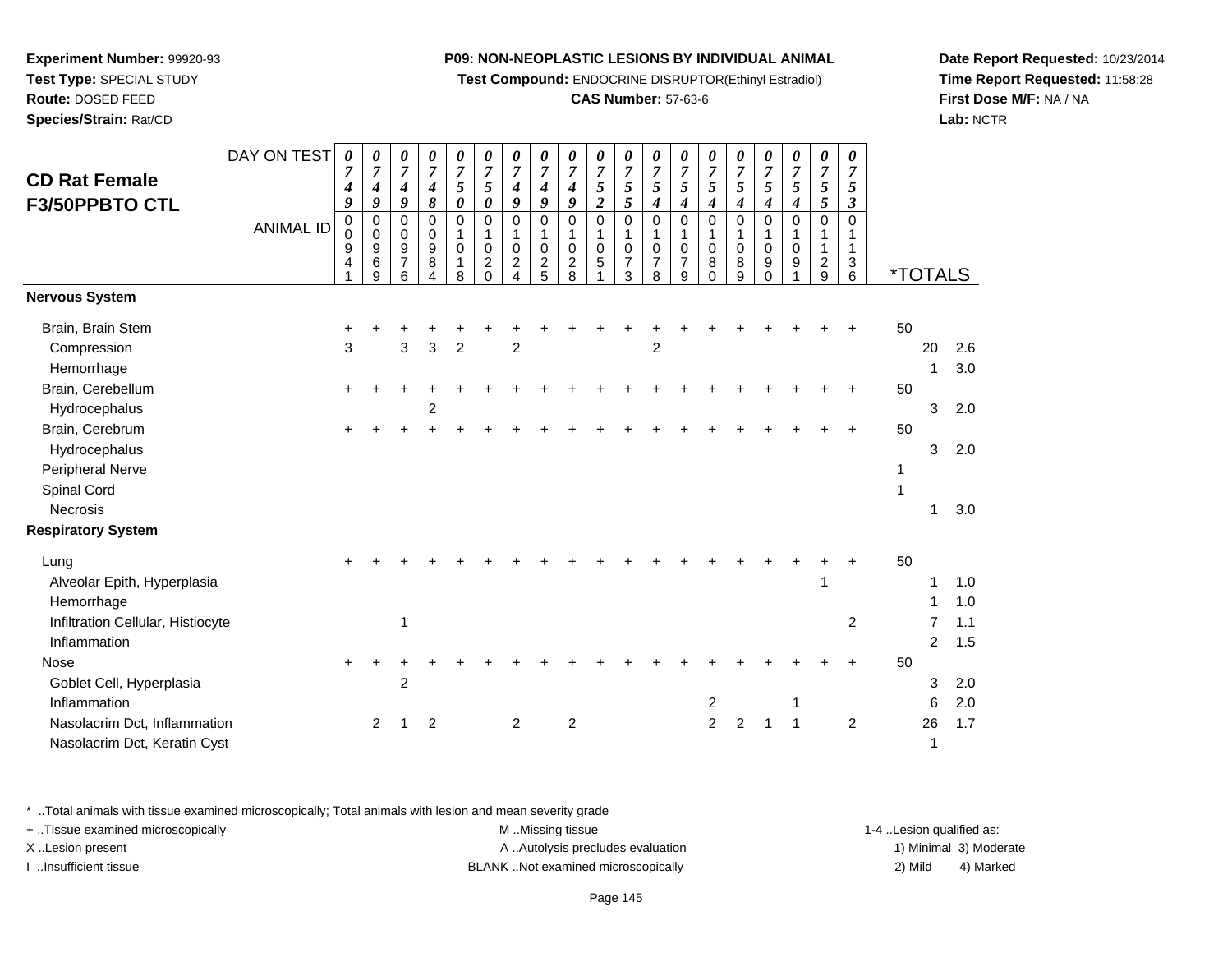### **P09: NON-NEOPLASTIC LESIONS BY INDIVIDUAL ANIMAL**

**Test Compound:** ENDOCRINE DISRUPTOR(Ethinyl Estradiol)

## **CAS Number:** 57-63-6

**Date Report Requested:** 10/23/2014**Time Report Requested:** 11:58:28**First Dose M/F:** NA / NA**Lab:** NCTR

| DAY ON TEST<br><b>CD Rat Female</b><br>F3/50PPBTO CTL                                         | 0<br>4<br>9                       | 0<br>7<br>4<br>9                | 4<br>9                                    | 0<br>7<br>4<br>8      | 0<br>7<br>5<br>$\boldsymbol{\theta}$ | 0<br>7<br>$\mathfrak{F}$<br>0                           | 0<br>$\overline{7}$<br>$\boldsymbol{4}$<br>9      | 0<br>$\overline{7}$<br>4<br>9             | 0<br>7<br>$\boldsymbol{4}$<br>9                      | 0<br>7<br>5<br>$\boldsymbol{2}$   | 0<br>7<br>$\mathfrak{s}$<br>5   | 0<br>7<br>5<br>4                          | 0<br>5<br>4                               | 0<br>7<br>5<br>4                                         | 0<br>7<br>5<br>4                    | 0<br>7<br>5<br>4                         | 0<br>$\overline{7}$<br>5<br>4 | 0<br>7<br>5<br>5                     | 0<br>$\overline{7}$<br>5<br>3 |                       |                     |                   |
|-----------------------------------------------------------------------------------------------|-----------------------------------|---------------------------------|-------------------------------------------|-----------------------|--------------------------------------|---------------------------------------------------------|---------------------------------------------------|-------------------------------------------|------------------------------------------------------|-----------------------------------|---------------------------------|-------------------------------------------|-------------------------------------------|----------------------------------------------------------|-------------------------------------|------------------------------------------|-------------------------------|--------------------------------------|-------------------------------|-----------------------|---------------------|-------------------|
| <b>ANIMAL ID</b>                                                                              | $\mathbf 0$<br>$\Omega$<br>9<br>4 | 0<br>$\mathbf 0$<br>9<br>6<br>9 | $\Omega$<br>0<br>9<br>$\overline{7}$<br>6 | 0<br>0<br>9<br>8<br>4 | $\Omega$<br>1<br>$\Omega$<br>$\,8\,$ | $\Omega$<br>1<br>$\Omega$<br>$\overline{c}$<br>$\Omega$ | $\Omega$<br>$\mathbf{1}$<br>$\mathbf 0$<br>2<br>4 | $\Omega$<br>1<br>0<br>$\overline{c}$<br>5 | $\Omega$<br>$\mathbf{1}$<br>0<br>$\overline{c}$<br>8 | $\Omega$<br>1<br>$\mathbf 0$<br>5 | $\mathbf 0$<br>1<br>0<br>7<br>3 | $\Omega$<br>1<br>0<br>$\overline{7}$<br>8 | $\Omega$<br>1<br>0<br>$\overline{7}$<br>9 | $\Omega$<br>$\mathbf{1}$<br>$\mathbf 0$<br>8<br>$\Omega$ | $\Omega$<br>1<br>$\Omega$<br>8<br>9 | $\Omega$<br>$\mathbf 0$<br>9<br>$\Omega$ | $\Omega$<br>0<br>9            | $\Omega$<br>1<br>$\overline{c}$<br>9 | $\Omega$<br>1<br>1<br>3<br>6  | <i><b>*TOTALS</b></i> |                     |                   |
| Olfactory Epi, Hyaline Droplet<br>Osteopetrosis<br>Respirat Epith, Hyperplasia                |                                   |                                 |                                           |                       | 3                                    |                                                         |                                                   |                                           |                                                      |                                   |                                 |                                           |                                           |                                                          |                                     |                                          |                               |                                      |                               |                       | 9                   | 2.0<br>2.0<br>2.0 |
| Trachea<br>Inflammation<br><b>Special Senses System</b>                                       |                                   |                                 |                                           |                       |                                      |                                                         |                                                   |                                           |                                                      |                                   |                                 |                                           |                                           |                                                          |                                     |                                          |                               |                                      |                               | 50                    | 3                   | 1.0               |
| Eye<br>Bilateral, Retina, Degeneration<br>Cataract<br>Phthisis Bulbi<br>Retina, Degeneration  |                                   | 3                               |                                           |                       | 1                                    |                                                         |                                                   |                                           |                                                      |                                   |                                 |                                           |                                           |                                                          |                                     |                                          |                               |                                      |                               | 50                    | 2<br>3              | 3.0<br>1.3        |
| Harderian Gland<br>Infiltration Cellular, Lymphocyte<br>Inflammation<br><b>Urinary System</b> |                                   |                                 |                                           |                       | $\mathbf{1}$                         | 1                                                       |                                                   | $\mathbf 1$                               |                                                      |                                   |                                 |                                           |                                           | 1                                                        |                                     |                                          |                               |                                      |                               | 50                    | 4<br>14             | 1.0<br>1.1        |
| Kidney<br>Cyst<br>Hydronephrosis<br>Inflammation                                              |                                   |                                 | 3                                         |                       |                                      |                                                         |                                                   | $\times$                                  |                                                      |                                   |                                 |                                           | $\mathsf X$                               | $\boldsymbol{\mathsf{X}}$                                |                                     |                                          |                               |                                      |                               | 50                    | $\overline{7}$<br>2 | 3.0<br>2.5        |
| Mineralization<br>Nephropathy<br><b>Urinary Bladder</b>                                       | $\overline{c}$                    |                                 |                                           |                       |                                      |                                                         | 1<br>2                                            | -1                                        |                                                      |                                   |                                 | 3                                         |                                           | 1                                                        |                                     | 1                                        | 2<br>$\overline{2}$           |                                      | +                             | 50                    | 20<br>22            | 1.5<br>1.2        |

\* ..Total animals with tissue examined microscopically; Total animals with lesion and mean severity grade

**Experiment Number:** 99920-93**Test Type:** SPECIAL STUDY**Route:** DOSED FEED**Species/Strain:** Rat/CD

+ ..Tissue examined microscopically examined microscopically examined as:  $M$  ..Missing tissue 1-4 ..Lesion qualified as: X..Lesion present **A ..Autolysis precludes evaluation** A ..Autolysis precludes evaluation 1) Minimal 3) Moderate I ..Insufficient tissue BLANK ..Not examined microscopically 2) Mild 4) Marked